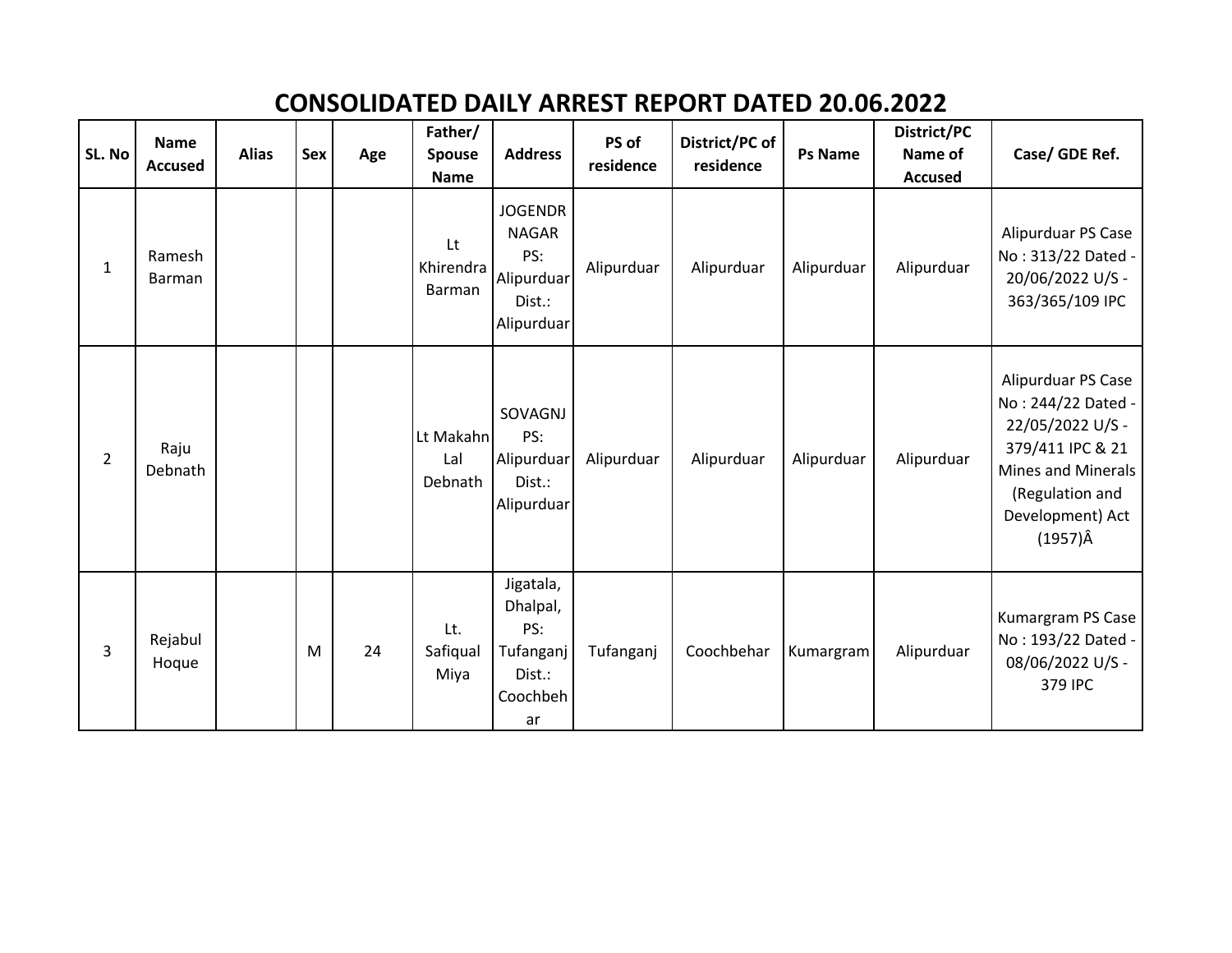| 4              | Aminur<br>Ali    | M | 34 | Ansar Ali               | Jigatala,<br><b>Dhalpal</b><br>PS:<br>Tufanganj<br>Dist.:<br>Coochbeh<br>ar                                | Tufanganj  | Coochbehar                                           | Kumargram         | Alipurduar                                               | Kumargram PS Case<br>No: 193/22 Dated -<br>08/06/2022 U/S -<br>379 IPC                                               |
|----------------|------------------|---|----|-------------------------|------------------------------------------------------------------------------------------------------------|------------|------------------------------------------------------|-------------------|----------------------------------------------------------|----------------------------------------------------------------------------------------------------------------------|
| 5              | Shyamal<br>Dutta | M | 46 | Satyaranja<br>n Dutta   | SOVAGAN<br>J PS:<br>Alipurduar<br>Dist.:<br>Alipurduar                                                     | Alipurduar | Alipurduar                                           | Samuktala         | Alipurduar                                               | Samuktala PS Case<br>No: 154/22 Dated -<br>20/06/2022 U/S -<br>46B Bengal Excise<br>Act, 1909                        |
| 6              | Md<br>Piyarul    | M | 19 | Md<br>Nasiruddi<br>n    | Ningha<br>Nichu<br>Centre PS:<br>Jamuria<br>Dist.:<br>Asansol<br>Durgapur<br>Police<br>Commissi<br>onerate | Jamuria    | Asansol<br>Durgapur<br>Police<br>Commissioner<br>ate | Asansole<br>south | Asansol<br><b>Durgapur Police</b><br>Commissionera<br>te | Asansole south PS<br>Case No: 204/22<br>Dated - 13/05/2022<br>U/S-399/402 IPC &<br>25(1B)(a)/27/35<br>Arms Act, 1959 |
| $\overline{7}$ | Bablu<br>Bouri   |   | 45 | Lt.<br>Sahadeb<br>Bouri | PS:<br>Durgapur<br>Dist.:<br>Asansol<br>Durgapur<br>Police<br>Commissi<br>onerate                          | Durgapur   | Asansol<br>Durgapur<br>Police<br>Commissioner<br>ate | Durgapur          | Asansol<br><b>Durgapur Police</b><br>Commissionera<br>te | Durgapur PS Case<br>No: 282/22 Dated -<br>20/06/2022 U/S -<br>46A Bengal Excise<br>Act, 1909                         |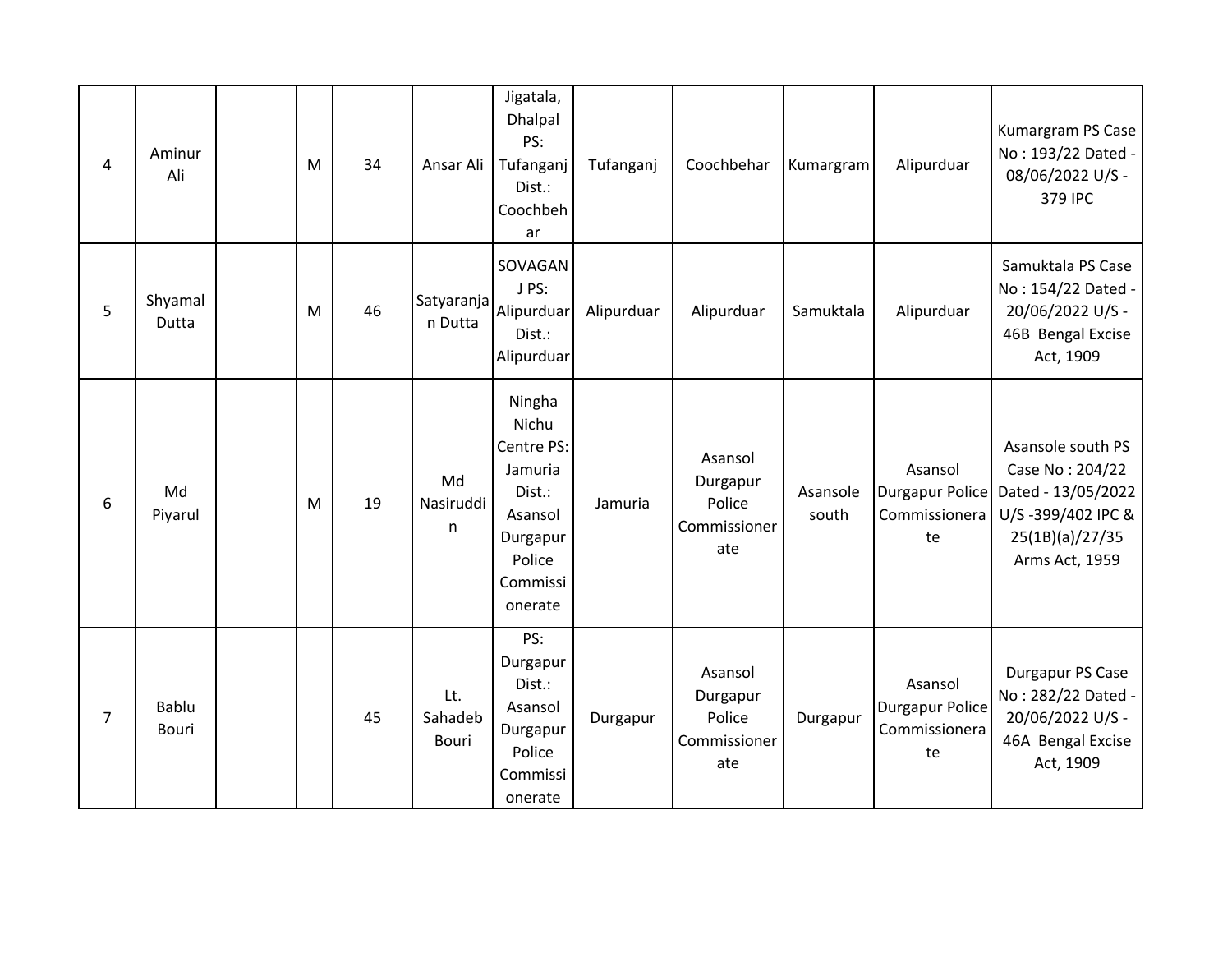| 8 | Shyamal<br>Das   |  |    | Lt. Bimal<br>Das | PS:<br>Durgapur<br>Dist.:<br>Asansol<br>Durgapur<br>Police<br>Commissi<br>onerate                                         | Durgapur | Asansol<br>Durgapur<br>Police<br>Commissioner<br>ate | Durgapur | Asansol<br>Durgapur Police<br>Commissionera<br>te | Durgapur PS Case<br>No: 283/22 Dated -<br>20/06/2022 U/S -<br>341/323/325/354B/<br><b>34 IPC</b>      |
|---|------------------|--|----|------------------|---------------------------------------------------------------------------------------------------------------------------|----------|------------------------------------------------------|----------|---------------------------------------------------|-------------------------------------------------------------------------------------------------------|
| 9 | Md Riyaz<br>Khan |  | 19 | Md Kalim<br>Khan | Burnpur<br>Bus stand<br>Subhash<br>Pally PS:<br>Hirapur<br>Dist.:<br>Asansol<br>Durgapur<br>Police<br>Commissi<br>onerate | Hirapur  | Asansol<br>Durgapur<br>Police<br>Commissioner<br>ate | Hirapur  | Asansol<br>Durgapur Police<br>Commissionera<br>te | Hirapur PS Case No:<br>221/22 Dated -<br>10/06/2022 U/S -<br>399/402 IPC &<br>25/27 Arms Act,<br>1959 |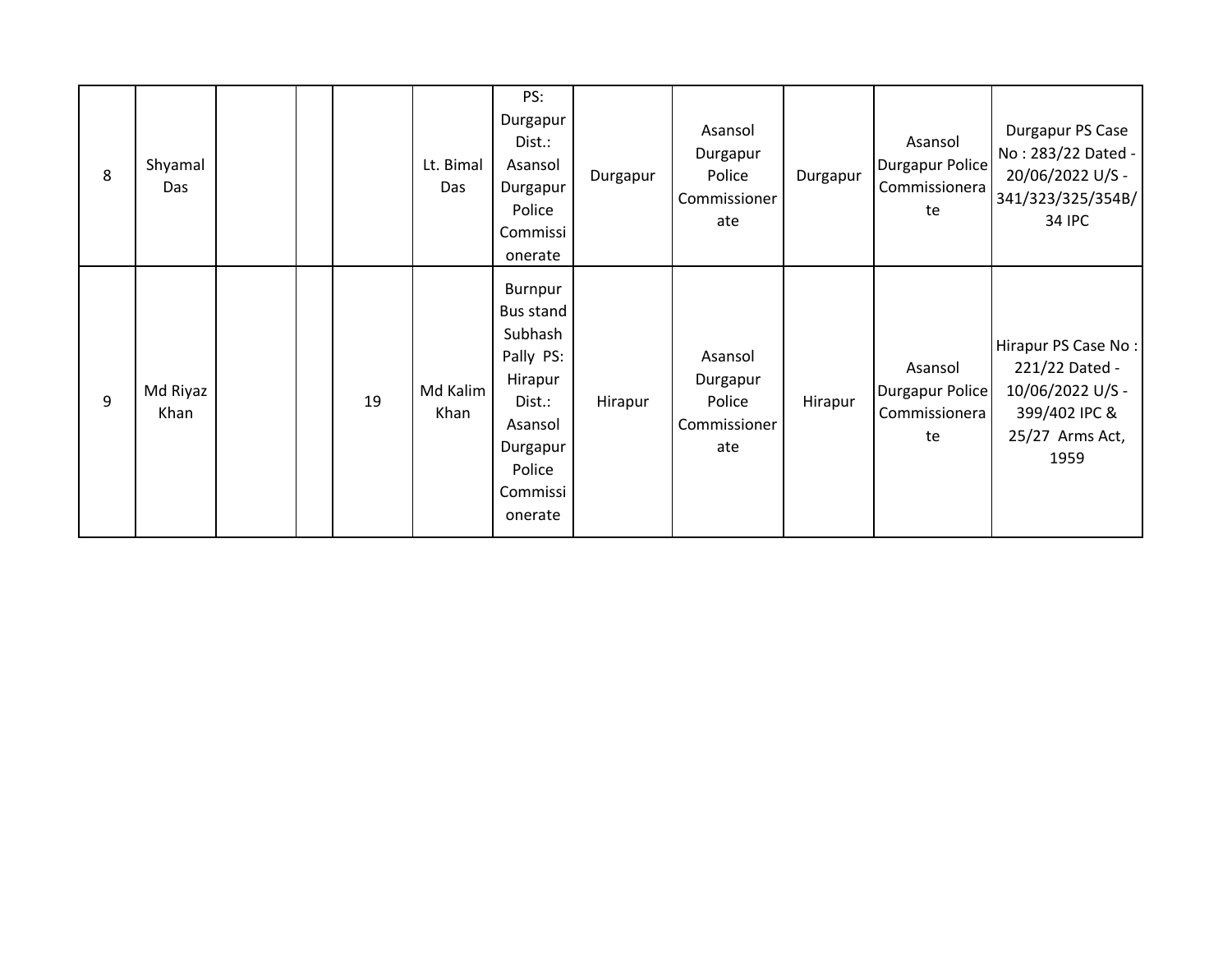| 10 | Ekramudd<br>in Saha      | Sallain | 35 | Lt<br>Kamruddi<br>n Saha | Asansol<br>rail par Ok<br>road Arti<br>Hospital<br>$P.S - AsI(n)$<br>Dist-<br>Paschim<br>Bardhama<br>n PS:<br>Asansole<br>north<br>Dist.:<br>Asansol<br>Durgapur<br>Police<br>Commissi<br>onerate | Asansole<br>north | Asansol<br>Durgapur<br>Police<br>Commissioner<br>ate | Hirapur | Asansol<br><b>Durgapur Police</b><br>Commissionera<br>te | Hirapur PS Case No:<br>221/22 Dated -<br>10/06/2022 U/S -<br>399/402 IPC &<br>25/27 Arms Act,<br>1959 |
|----|--------------------------|---------|----|--------------------------|---------------------------------------------------------------------------------------------------------------------------------------------------------------------------------------------------|-------------------|------------------------------------------------------|---------|----------------------------------------------------------|-------------------------------------------------------------------------------------------------------|
| 11 | Akash<br>Prasad<br>Gupta |         | 21 | Ganga<br>Prasad<br>Gupta | Dhurbdan<br>gal near<br>Sunn<br>Mandir<br>PS:<br>Hirapur<br>Dist.:<br>Asansol<br>Durgapur<br>Police<br>Commissi<br>onerate                                                                        | Hirapur           | Asansol<br>Durgapur<br>Police<br>Commissioner<br>ate | Hirapur | Asansol<br><b>Durgapur Police</b><br>Commissionera<br>te | Hirapur PS Case No:<br>235/22 Dated -<br>20/06/2022 U/S -<br>420/406 IPC                              |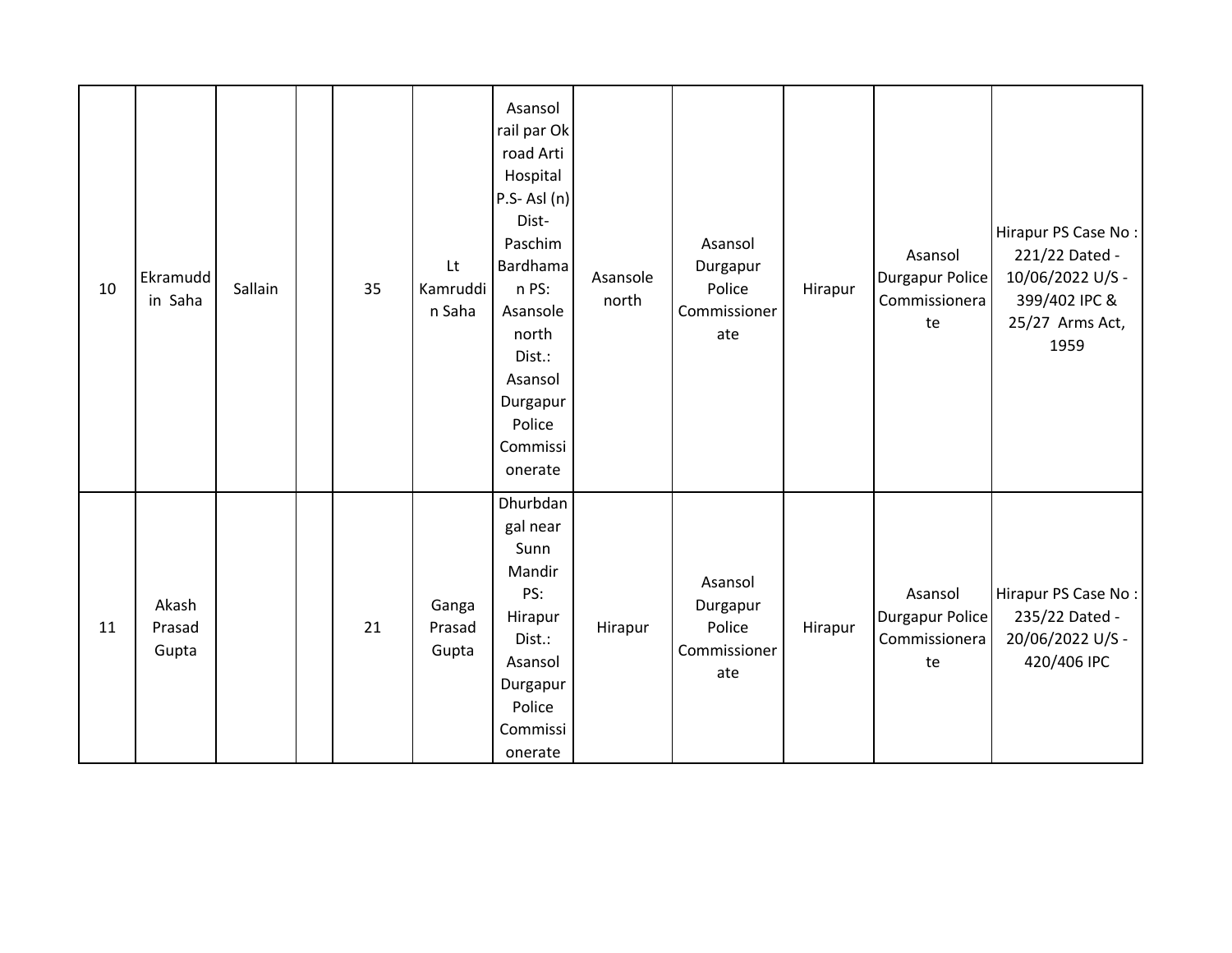| 12 | Bijoy<br>Murmu | Banjaram |  |  | Late<br>Tambar<br>Murmu | Palasdiha,<br>Panchgac<br>hia PS:<br>Asansole<br>north<br>Dist.:<br>Asansol<br>Durgapur<br>Police<br>Commissi<br>onerate | Asansole<br>north | Asansol<br>Durgapur<br>Police<br>Commissioner<br>ate | Hirapur | Asansol<br>Durgapur Police<br>Commissionera<br>te | Hirapur PS Case No:<br>236/22 Dated -<br>20/06/2022 U/S -<br>379/411 IPC & 21<br><b>Mines and Minerals</b><br>(Regulation and<br>Development) Act<br>$(1957)\hat{A}$ |
|----|----------------|----------|--|--|-------------------------|--------------------------------------------------------------------------------------------------------------------------|-------------------|------------------------------------------------------|---------|---------------------------------------------------|----------------------------------------------------------------------------------------------------------------------------------------------------------------------|
|----|----------------|----------|--|--|-------------------------|--------------------------------------------------------------------------------------------------------------------------|-------------------|------------------------------------------------------|---------|---------------------------------------------------|----------------------------------------------------------------------------------------------------------------------------------------------------------------------|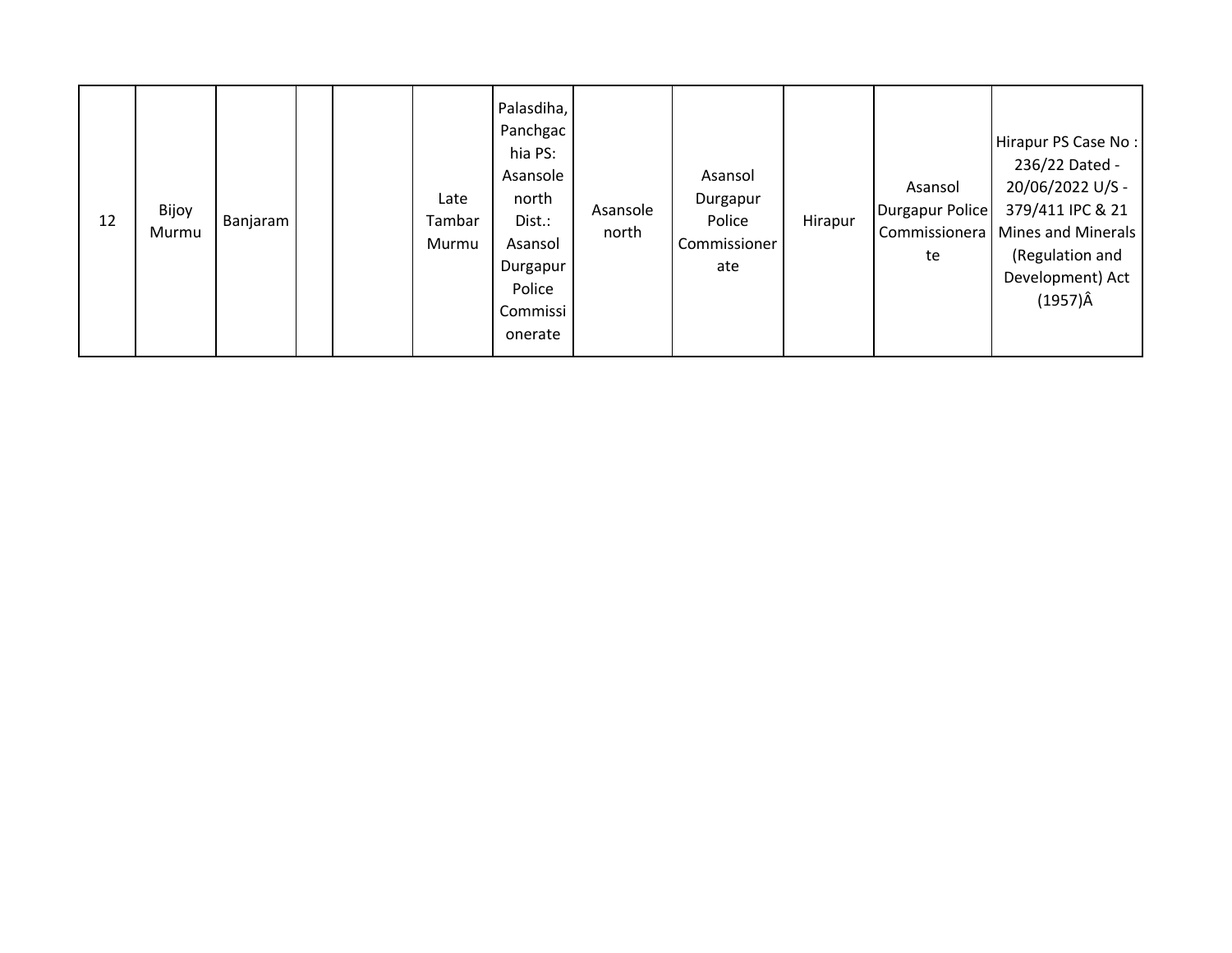| 13 | Sudhama<br>Verma |  | M | 51 | Lt.<br>Ramlakha<br>n Verma | Staff of<br>M/S<br>Premium<br>Fuels<br>(PSCL) at<br>Dendua,<br>under PS<br>Salanpur,<br>P/A Kulti<br>Kendua<br>Bazar 6no<br>gate, PS-<br>Kulti, Dist-<br>Paschim<br>Bardhama<br>n PS: Kulti<br>Dist.:<br>Asansol<br>Durgapur<br>Police<br>Commissi<br>onerate | Kulti | Asansol<br>Durgapur<br>Police<br>Commissioner<br>ate | Salanpur | Asansol<br>te | Salanpur PS Case No<br>: 141/22 Dated -<br>20/06/2022 U/S -<br>Durgapur Police 379/411/413/414/1<br>Commissionera 20B IPC & 30(ii) Coal<br>Mines<br>(Nationalisation)<br>Act, 1973 |
|----|------------------|--|---|----|----------------------------|---------------------------------------------------------------------------------------------------------------------------------------------------------------------------------------------------------------------------------------------------------------|-------|------------------------------------------------------|----------|---------------|------------------------------------------------------------------------------------------------------------------------------------------------------------------------------------|
|----|------------------|--|---|----|----------------------------|---------------------------------------------------------------------------------------------------------------------------------------------------------------------------------------------------------------------------------------------------------------|-------|------------------------------------------------------|----------|---------------|------------------------------------------------------------------------------------------------------------------------------------------------------------------------------------|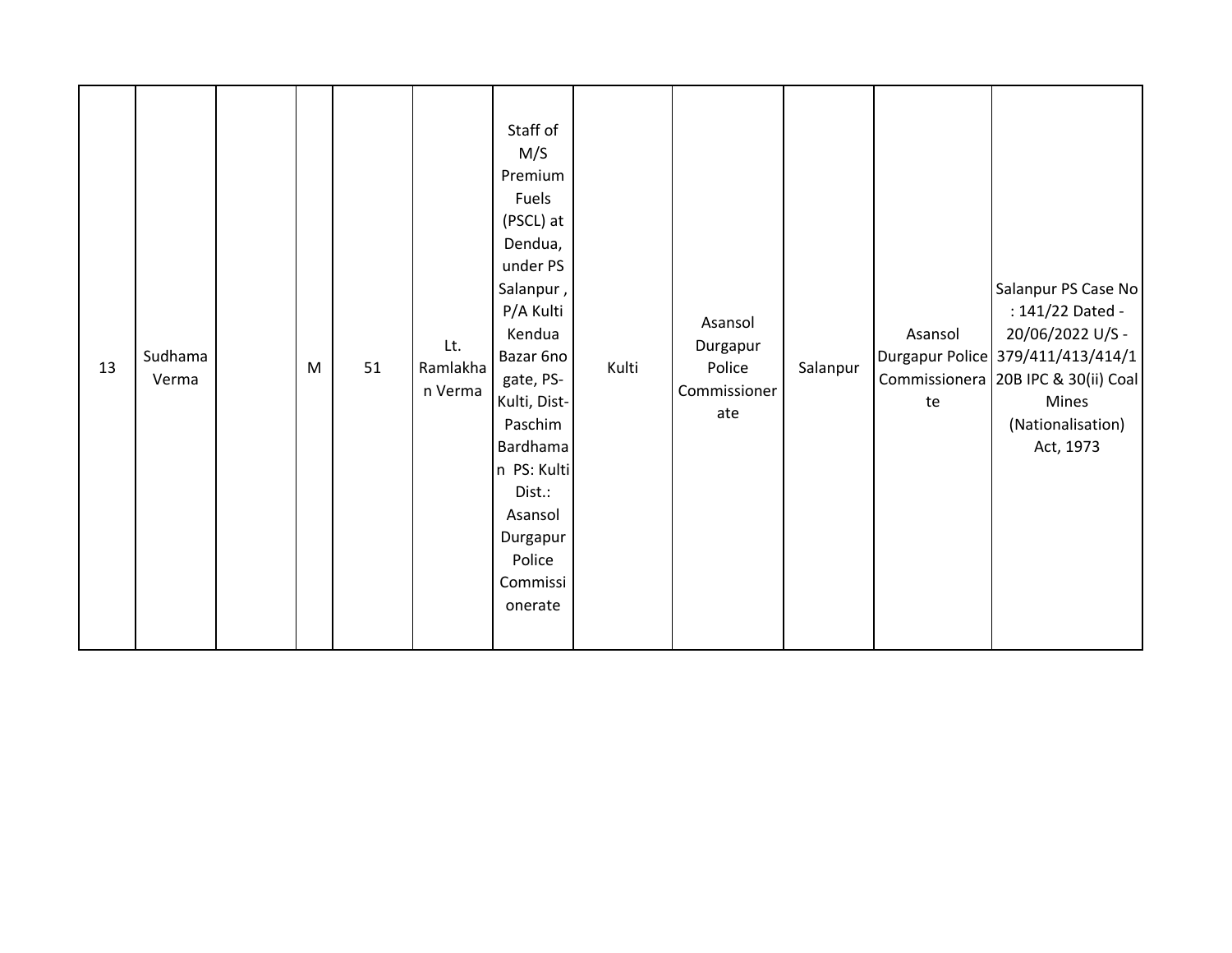| 14 | Binod<br>Bhuiya |  |  | 30 | Lt. Janki<br>Bhuiya | Staff of<br>M/S<br>Premium<br>Fuels<br>(PSCL) at<br>Dendua,<br>under PS<br>Salanpur,<br>P/A<br>Bonjemari<br>, PS-<br>Salanpur,<br>Dist-<br>Paschim<br><b>Bardhama</b><br>n PS:<br>Salanpur<br>Dist.:<br>Asansol<br>Durgapur<br>Police<br>Commissi<br>onerate | Salanpur | Asansol<br>Durgapur<br>Police<br>Commissioner<br>ate | Salanpur | Asansol<br>te | Salanpur PS Case No<br>: 141/22 Dated -<br>20/06/2022 U/S -<br>Durgapur Police 379/411/413/414/1<br>Commissionera 20B IPC & 30(ii) Coal<br>Mines<br>(Nationalisation)<br>Act, 1973 |
|----|-----------------|--|--|----|---------------------|--------------------------------------------------------------------------------------------------------------------------------------------------------------------------------------------------------------------------------------------------------------|----------|------------------------------------------------------|----------|---------------|------------------------------------------------------------------------------------------------------------------------------------------------------------------------------------|
|----|-----------------|--|--|----|---------------------|--------------------------------------------------------------------------------------------------------------------------------------------------------------------------------------------------------------------------------------------------------------|----------|------------------------------------------------------|----------|---------------|------------------------------------------------------------------------------------------------------------------------------------------------------------------------------------|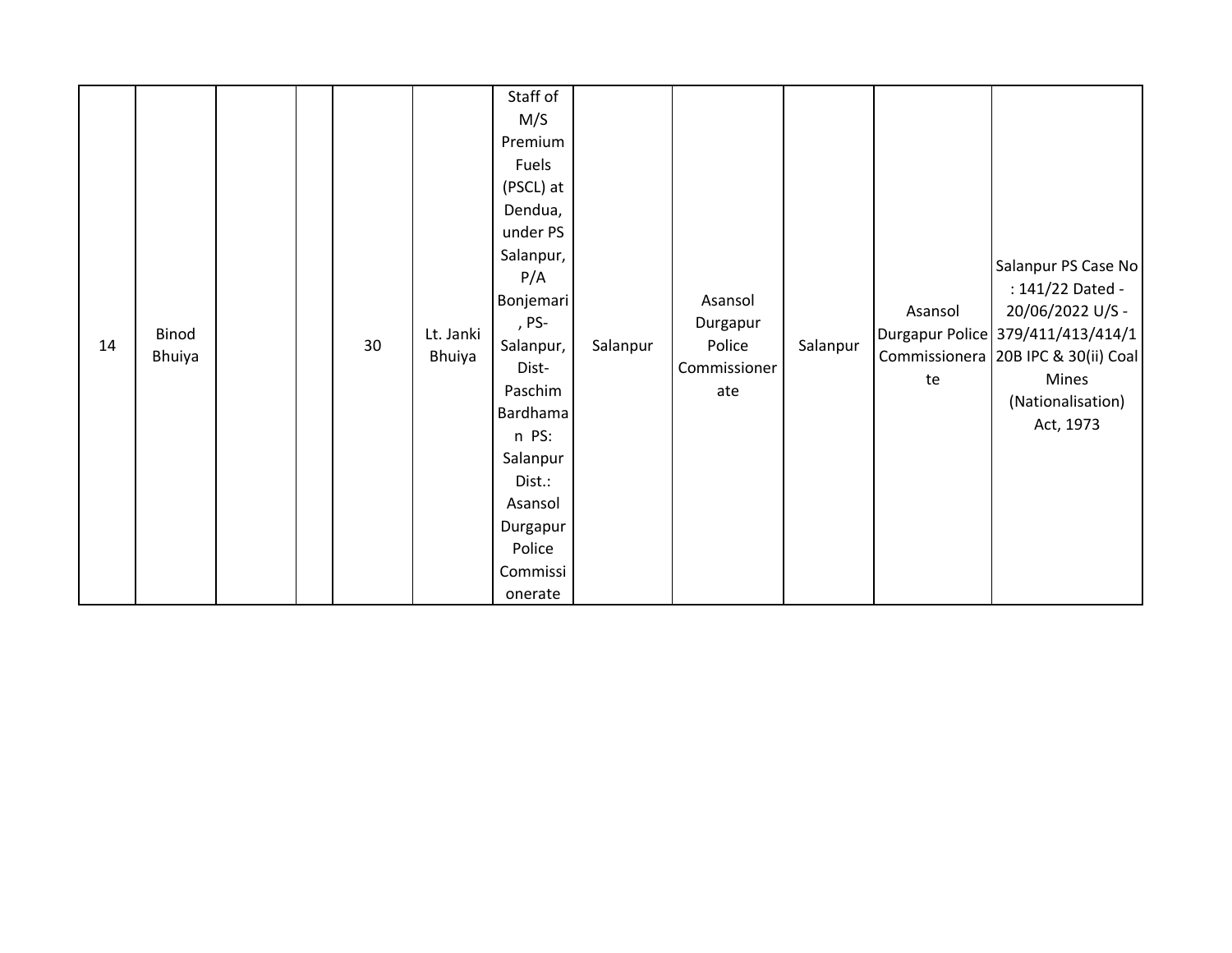| 15 | Aajdul<br>Midya  | Ajadul  | M |    | Ramjan<br>Midya | PS: Indus<br>Dist.:<br>Bankura                                                               | Indus    | <b>Bankura</b> | Barjora  | Bankura        | Barjora PS Case No:<br>119/22 Dated -<br>20/06/2022 U/S -<br>379/411/413/414/1<br>20B IPC & 21 of<br><b>Mines and Minerals</b><br>(Regulation and<br>Development) Act<br>(1957)Â & 194<br>Motor Vehicles Act,<br>1988 (Relevant<br>Provisions)Â |
|----|------------------|---------|---|----|-----------------|----------------------------------------------------------------------------------------------|----------|----------------|----------|----------------|-------------------------------------------------------------------------------------------------------------------------------------------------------------------------------------------------------------------------------------------------|
| 16 | Laltu<br>Bauri   | Hagua   | M | 20 | Jhuru<br>Bauri  | Baharamu<br>ri PS:<br>Hirbandh<br>Dist.:<br>Bankura                                          | Hirbandh | <b>Bankura</b> | Hirbandh | Bankura        | Hirbandh PS Case<br>No: 13/22 Dated -<br>04/03/2022 U/S -<br>379 IPC                                                                                                                                                                            |
| 17 | Sandip<br>Bauri  | Puchka  | M | 20 | Biru Bauri      | Khamarbe<br>ria PS:<br>Onda<br>Dist.:<br>Bankura                                             | Onda     | <b>Bankura</b> | Onda     | Bankura        | Onda PS Case No:<br>89/22 Dated -<br>20/06/2022 U/S -<br>448/354B/323/376/<br>511 IPC                                                                                                                                                           |
| 18 | Jakir<br>Hossain | (Milon) | M |    | Abdul<br>Hamid  | Sonadang<br>a, PS<br>Amdanga,<br>North 24<br>Pgs. PS:<br>Amdanga<br>Dist.:<br><b>Barasat</b> | Amdanga  | Barasat        | Amdanga  | <b>Barasat</b> | Amdanga PS Case<br>No: 299/22 Dated -<br>20/06/2022 U/S -<br>498A/325/307/506/<br>406/34 IPC & 3/4<br>Dowry Prohibition<br>Act, 1961Â                                                                                                           |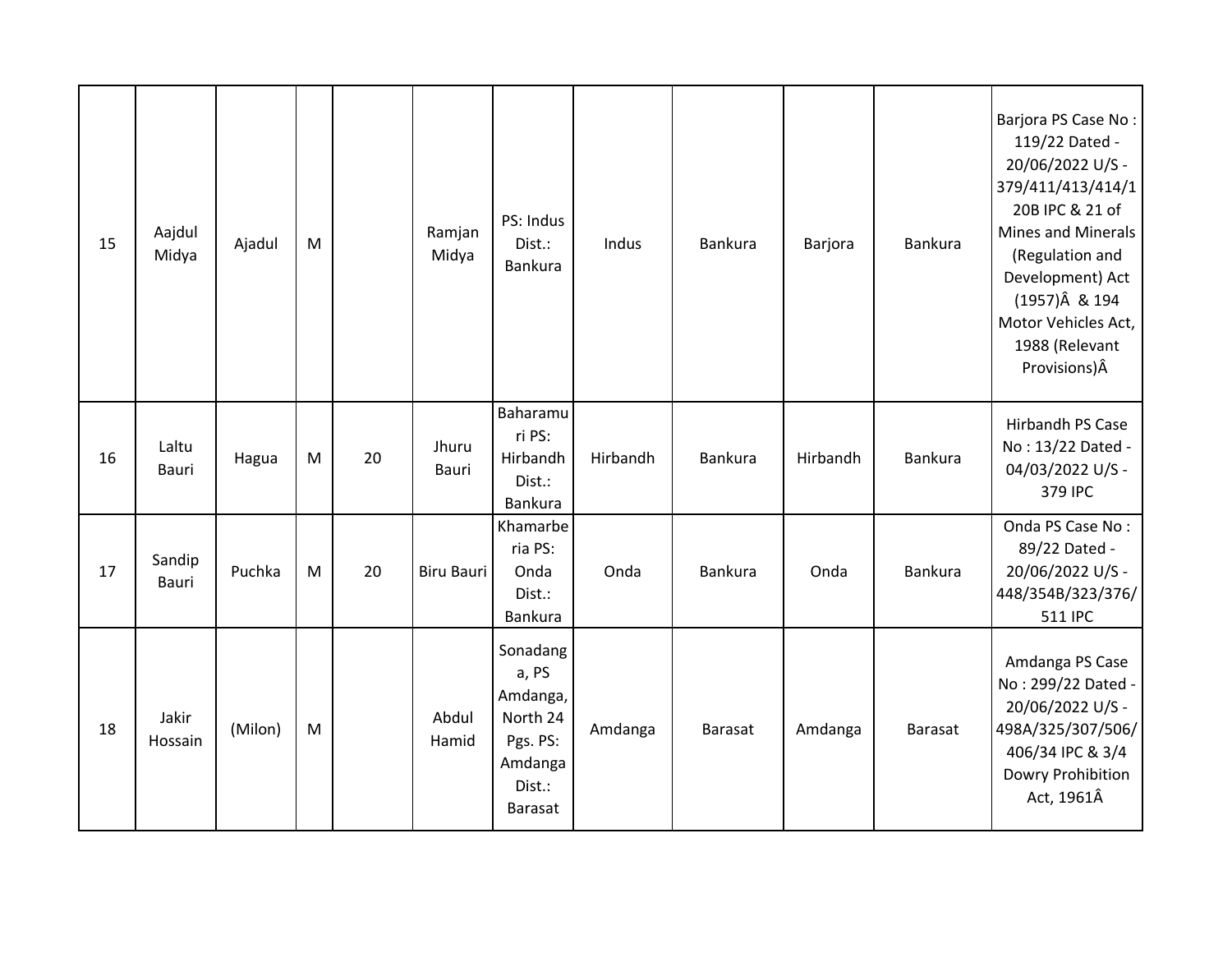| 19 | Jakir Sekh | M | 26 | Hakim<br>Sekh     | Panchgen<br>chiya,<br>Simlapara,<br>PO<br>Baliapalsa,<br><b>PS</b><br>Murarai,<br>Dis-<br>Birbhum,<br>Pin<br>731219.<br>PS:<br>Amdanga<br>Dist.:<br>Barasat | Amdanga    | Barasat        | Amdanga    | Barasat | Amdanga PS Case<br>No: 301/22 Dated -<br>20/06/2022 U/S -<br>279 IPC &<br>181/184/185/188<br>Motor Vehicles Act,<br>1988 (Relevant<br>Provisions) Â                  |
|----|------------|---|----|-------------------|-------------------------------------------------------------------------------------------------------------------------------------------------------------|------------|----------------|------------|---------|----------------------------------------------------------------------------------------------------------------------------------------------------------------------|
| 20 | Arup Das   |   |    | <b>Biplab Das</b> | PS:<br>Ashoknag<br>ar Dist.:<br>Barasat                                                                                                                     | Ashoknagar | <b>Barasat</b> | Ashoknagar | Barasat | Ashoknagar PS Case<br>No: 554/22 Dated -<br>20/06/2022 U/S -<br>323/325/506 IPC &<br>24/25 Maintenance<br>and Welfare of<br>Parents and Senior<br>Citizens Act, 2007 |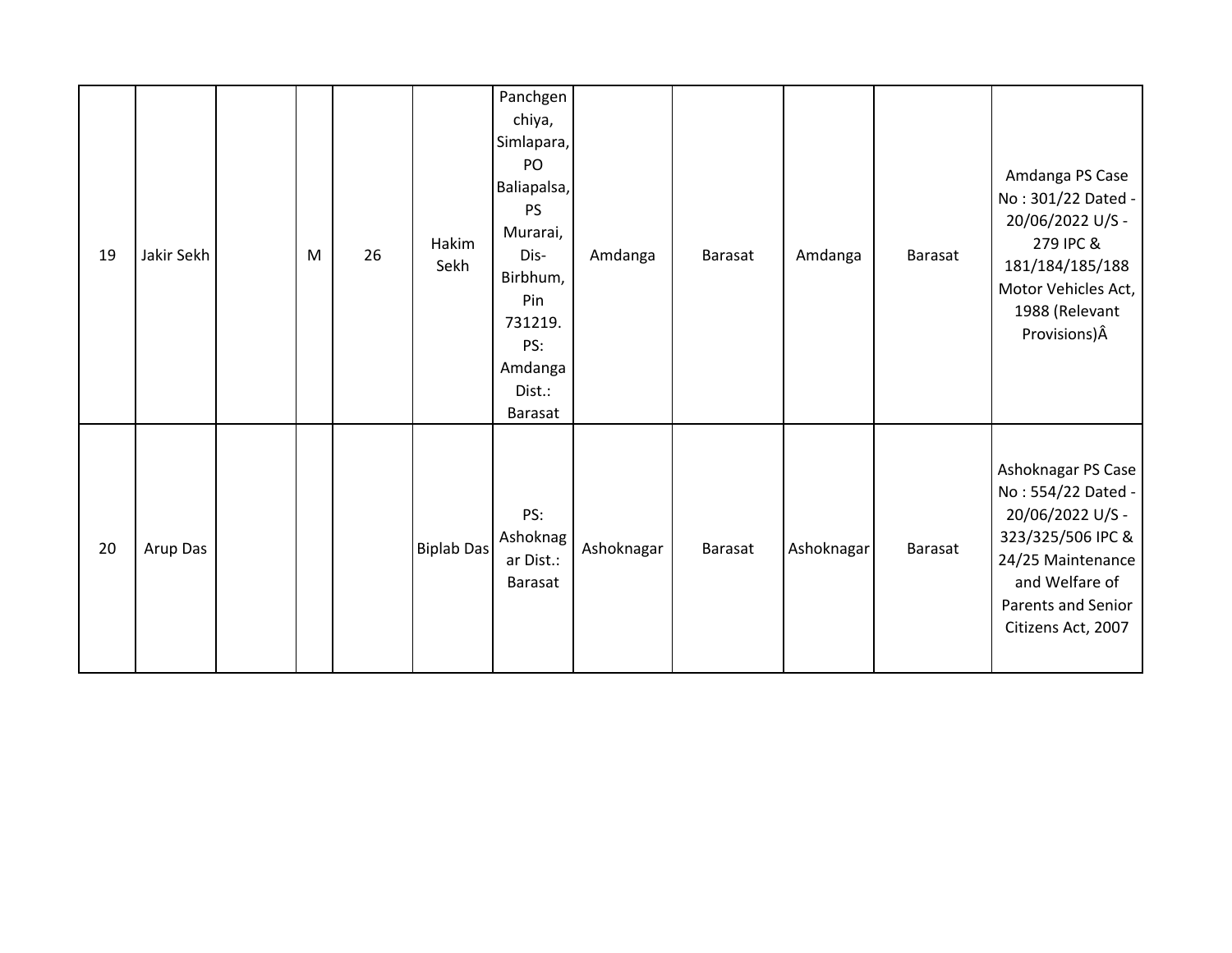| 21 | Sisir<br>Halder   | M | 21 | Niranjan<br>Halder       | Harendra<br>Pally, P.O<br>â $\epsilon$ "<br>Balgachi,<br>P.S –<br>Baruipur,<br>Dist.<br>South 24<br>Parganas<br>PS:<br>Barasat<br>Dist.:<br>Barasat               | Barasat    | Barasat | Barasat    | Barasat | Barasat PS Case No:<br>332/22 Dated -<br>18/05/2022 U/S -<br>363/365 IPC |
|----|-------------------|---|----|--------------------------|-------------------------------------------------------------------------------------------------------------------------------------------------------------------|------------|---------|------------|---------|--------------------------------------------------------------------------|
| 22 | Rafikul<br>Malita | M | 35 | <b>Bukhari</b><br>Malita | Chaltaberi<br>a Ghosh<br>Para, Near<br>faltu Tea<br>stall,<br>PO+PS-<br>Duttapuku<br>r, North<br>24<br>Parganas<br>PS:<br>Duttapuku<br>r Dist.:<br><b>Barasat</b> | Duttapukur | Barasat | Duttapukur | Barasat | Duttapukur PS Case<br>No: 601/22 Dated -<br>19/06/2022 U/S -<br>379 IPC  |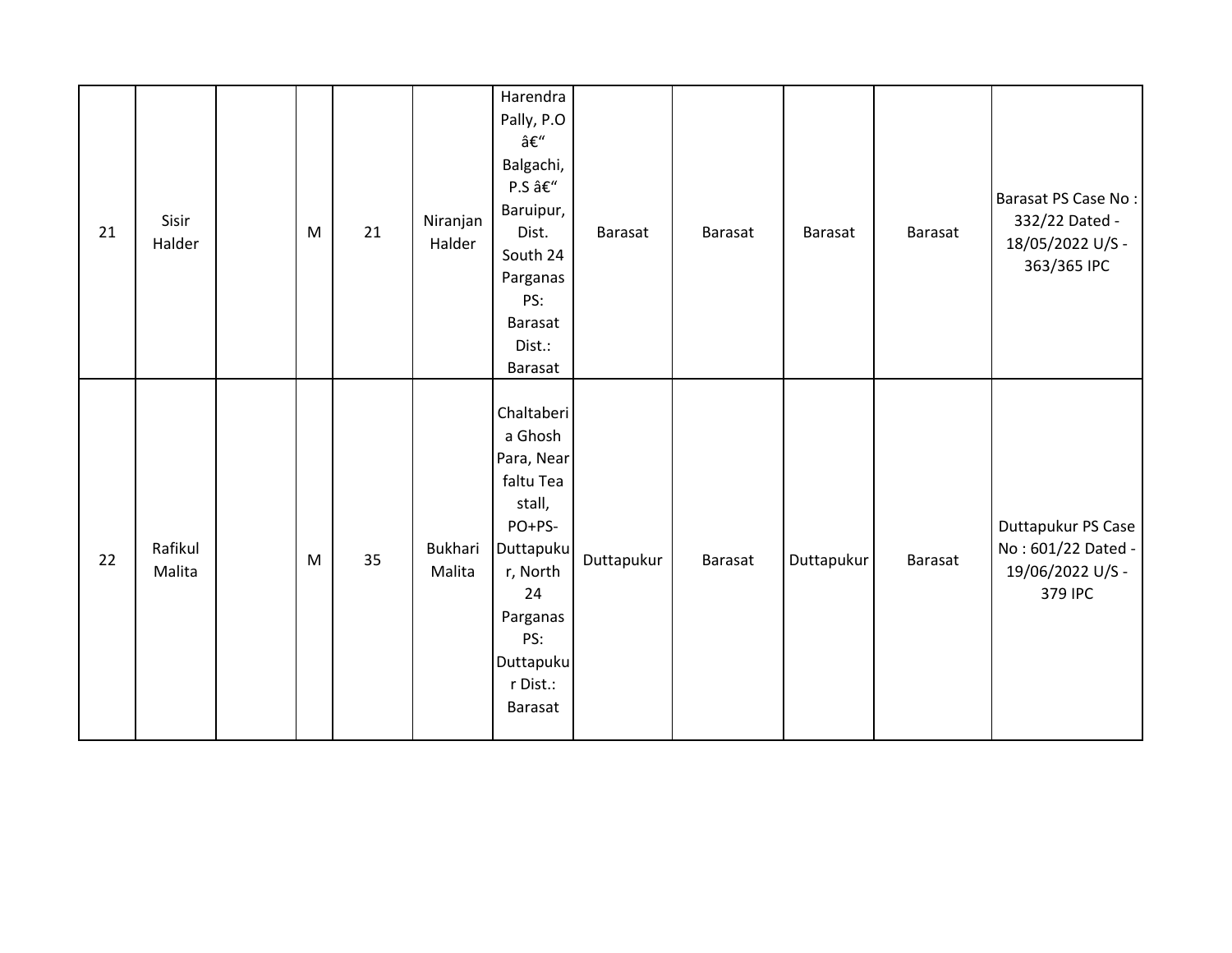| 23 | Biswajit<br>Mondal |  | M | 29 | $S/O-ItC$<br>Mondal | Ambaula,<br>PS-<br>Gaighata,<br>Dist-<br>North 24<br>Pgs Pin-<br>743249<br>PS:<br>Gaighata<br>Dist.:<br>Bongaon<br>Police<br>District | Gaighata | Bongaon<br>Police District | Habra | Barasat | Habra PS Case No:<br>604/22 Dated -<br>20/06/2022 U/S -<br>279 IPC & 184/185<br>Motor Vehicles Act,<br>1988 (Relevant<br>Provisions) $\hat{A}$ |
|----|--------------------|--|---|----|---------------------|---------------------------------------------------------------------------------------------------------------------------------------|----------|----------------------------|-------|---------|------------------------------------------------------------------------------------------------------------------------------------------------|
|----|--------------------|--|---|----|---------------------|---------------------------------------------------------------------------------------------------------------------------------------|----------|----------------------------|-------|---------|------------------------------------------------------------------------------------------------------------------------------------------------|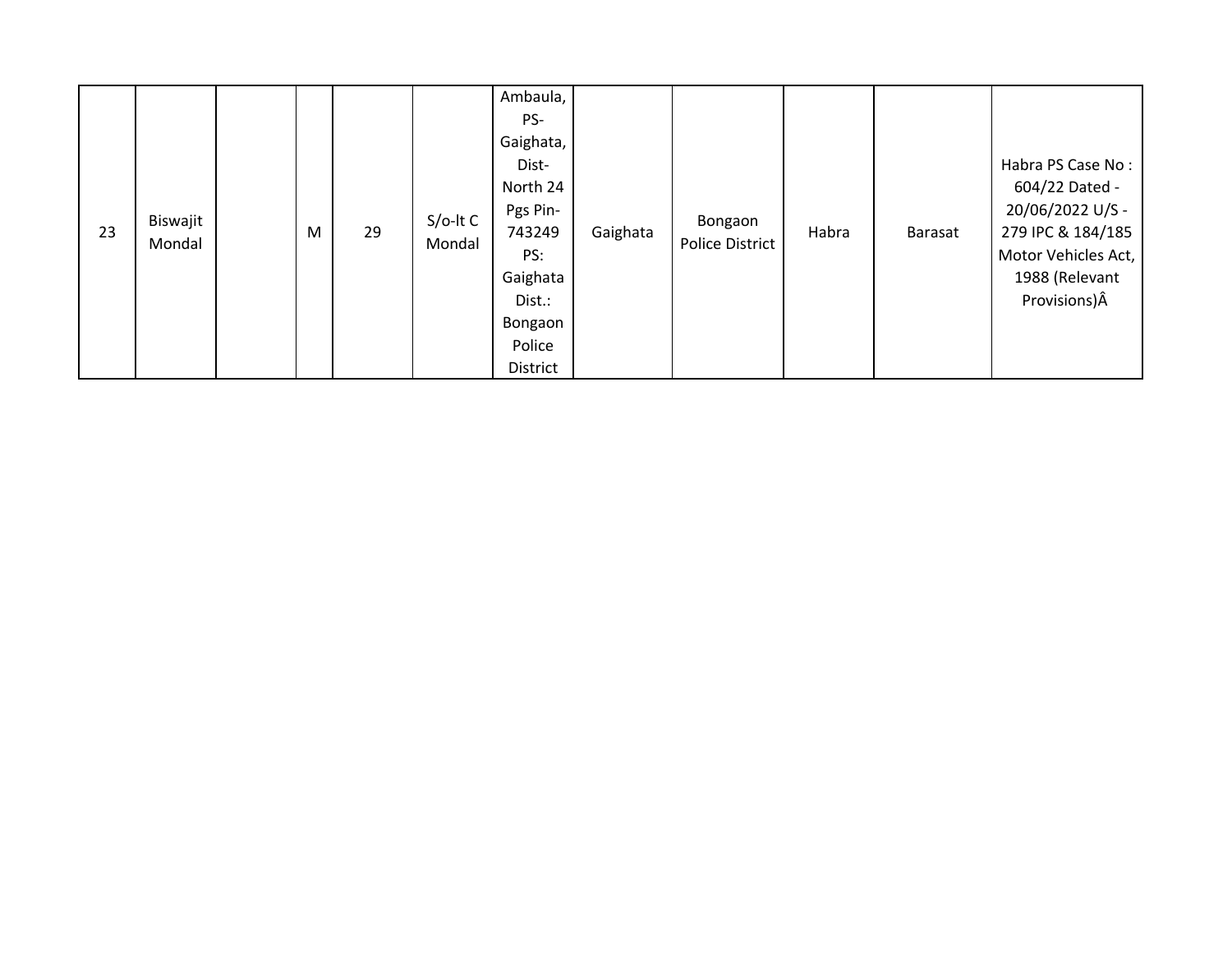| 24 | Subrata<br>Ghorami | M | 24 | Harilal<br>Ghorami | Barasat<br>Barboria,<br>Wirelessp<br>ara, PS-<br>Barasat<br>A/P<br>rented at<br>the house<br>of Rabin,<br>Megdooth<br>, PS-<br>Madhyam<br>gram,<br>Dist.-<br>North 24<br>Parganas<br>PS:<br>Madhyam<br>gram<br>Dist.:<br><b>Barasat</b> | Madhyamgra<br>m | Barasat                                      | Madhyamg<br>ram | Barasat                                      | Madhyamgram PS<br>Case No: 293/22<br>Dated - 19/06/2022<br>U/S-399/402 IPC     |
|----|--------------------|---|----|--------------------|-----------------------------------------------------------------------------------------------------------------------------------------------------------------------------------------------------------------------------------------|-----------------|----------------------------------------------|-----------------|----------------------------------------------|--------------------------------------------------------------------------------|
| 25 | Bablu<br>Bera      | M |    | Lt. Dilip<br>Bera  | PS:<br>Baranagar<br>Dist.:<br>Barrackpo<br>re Police<br>Commissi<br>onerate                                                                                                                                                             | Baranagar       | Barrackpore<br>Police<br>Commissioner<br>ate | Belghoria       | Barrackpore<br>Police<br>Commissionera<br>te | Belghoria PS Case<br>No: 335/22 Dated -<br>20/06/2022 U/S -<br>279/427/338 IPC |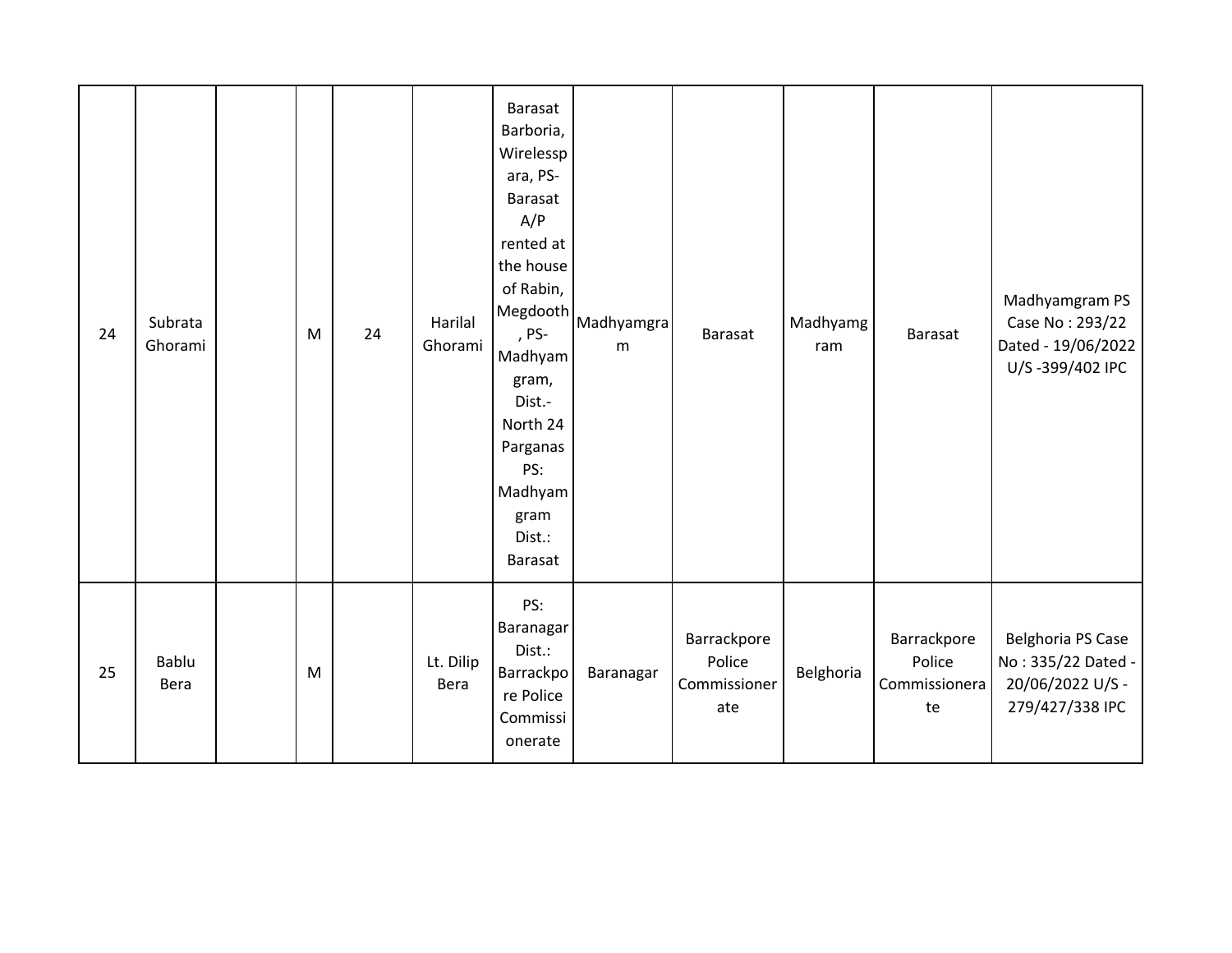| 26 | Rahul<br>Patel |  | M | 18 | Lt. Om<br>Prakash<br>Patel | Gouripur<br>Post<br>Office, PO-<br>Garifa, PS-<br>Naihati<br>Dist-<br>North 24<br>Pargans<br>PS:<br>Naihati<br>Dist.:<br><b>Barrackpo</b><br>re Police<br>Commissi<br>onerate | Naihati | Barrackpore<br>Police<br>Commissioner<br>ate | Naihati | Barrackpore<br>Police<br>Commissionera<br>te | Naihati PS Case No:<br>116/22 Dated -<br>18/03/2022 U/S -<br>147/148/323/325/3<br>79/354/34 IPC |
|----|----------------|--|---|----|----------------------------|-------------------------------------------------------------------------------------------------------------------------------------------------------------------------------|---------|----------------------------------------------|---------|----------------------------------------------|-------------------------------------------------------------------------------------------------|
|----|----------------|--|---|----|----------------------------|-------------------------------------------------------------------------------------------------------------------------------------------------------------------------------|---------|----------------------------------------------|---------|----------------------------------------------|-------------------------------------------------------------------------------------------------|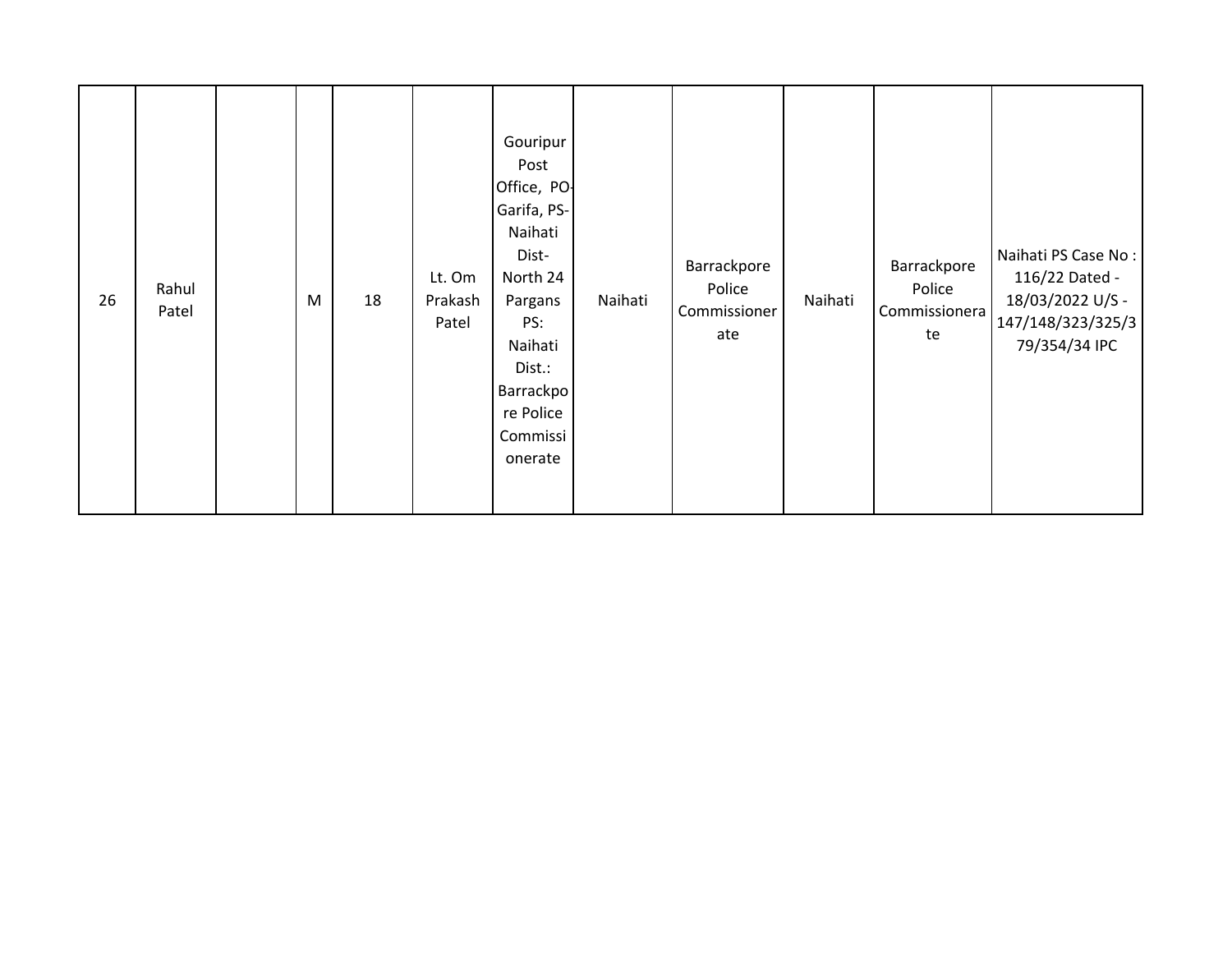| 27 | Md<br>Alauddin | Munna | M |  | Md. Ayub | Ruiya<br>Paschimp<br>ara near<br>Madina<br>Masjid,<br>PO<br>Patulia, PS<br>Rahara,<br>Dist North<br>24 Pgs PS:<br>Rahara<br>Dist.:<br>Barrackpo<br>re Police<br>Commissi<br>onerate | Rahara | Barrackpore<br>Police<br>Commissioner<br>ate | Rahara | Barrackpore<br>Police<br>Commissionera<br>te | Rahara PS Case No:<br>208/22 Dated -<br>20/06/2022 U/S -<br>399/402 IPC |
|----|----------------|-------|---|--|----------|-------------------------------------------------------------------------------------------------------------------------------------------------------------------------------------|--------|----------------------------------------------|--------|----------------------------------------------|-------------------------------------------------------------------------|
|----|----------------|-------|---|--|----------|-------------------------------------------------------------------------------------------------------------------------------------------------------------------------------------|--------|----------------------------------------------|--------|----------------------------------------------|-------------------------------------------------------------------------|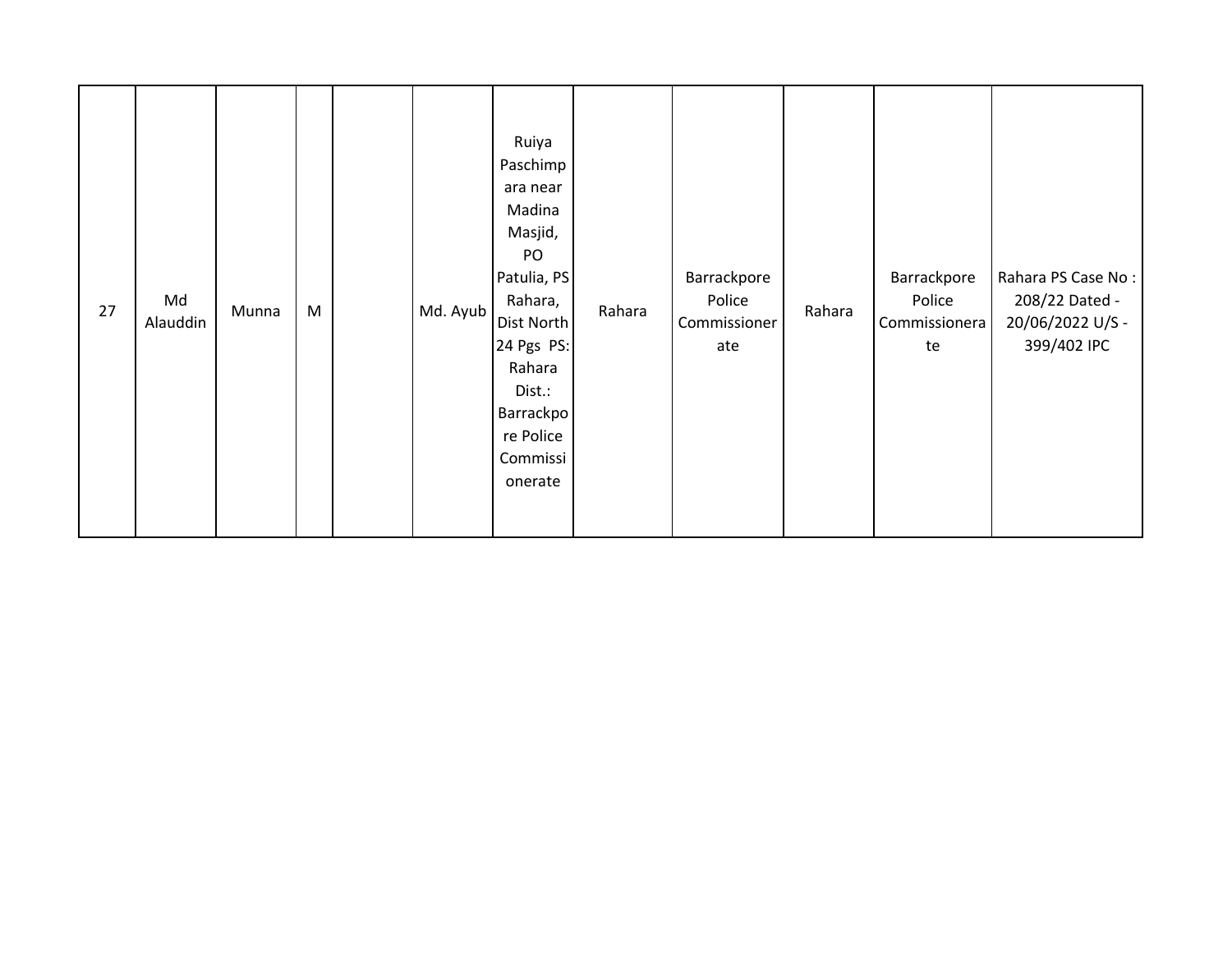| 28 | Md Selim |  |  |  | Md. Sabir | Checkpost<br>Solepara<br>near TMC<br>party<br>office, PS<br>Titagarh<br>PS:<br>Titagarh<br>Dist.:<br>Barrackpo<br>re Police<br>Commissi<br>onerate | Titagarh | Barrackpore<br>Police<br>Commissioner<br>ate | Rahara | Barrackpore<br>Police<br>Commissionera<br>te | Rahara PS Case No:<br>208/22 Dated -<br>20/06/2022 U/S -<br>399/402 IPC |
|----|----------|--|--|--|-----------|----------------------------------------------------------------------------------------------------------------------------------------------------|----------|----------------------------------------------|--------|----------------------------------------------|-------------------------------------------------------------------------|
|----|----------|--|--|--|-----------|----------------------------------------------------------------------------------------------------------------------------------------------------|----------|----------------------------------------------|--------|----------------------------------------------|-------------------------------------------------------------------------|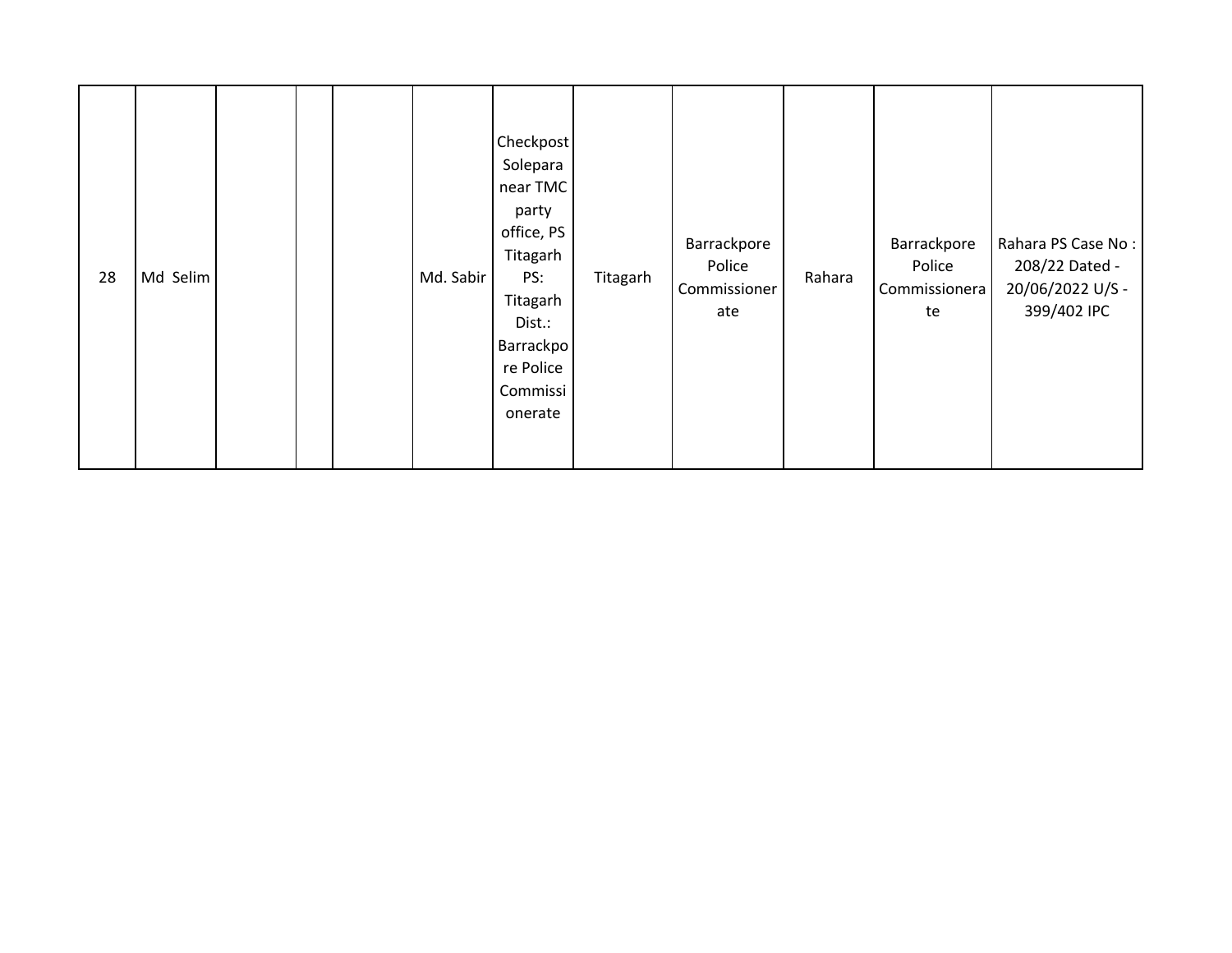| 29 | Md<br>Nayeem    | Manu |    | Lt. Abdul<br>Rahim         | Kensin<br>Jute mill<br>quarter,<br>Titagarh<br><b>Brahmma</b><br>sthan near<br>Arya<br>vidyalay,<br>PS<br>Titagarh<br>PS:<br>Titagarh<br>Dist.:<br>Barrackpo<br>re Police<br>Commissi<br>onerate | Titagarh | Barrackpore<br>Police<br>Commissioner<br>ate | Rahara   | Barrackpore<br>Police<br>Commissionera<br>te | Rahara PS Case No:<br>208/22 Dated -<br>20/06/2022 U/S -<br>399/402 IPC     |
|----|-----------------|------|----|----------------------------|--------------------------------------------------------------------------------------------------------------------------------------------------------------------------------------------------|----------|----------------------------------------------|----------|----------------------------------------------|-----------------------------------------------------------------------------|
| 30 | Mina<br>Khatoon |      | 19 | $W$ /0<br>Kamra<br>Answari | Habib<br>Chalk near<br>101<br>Komra, PO-<br>Mallickpur<br>, PS-<br>Baruipur,<br>South 24<br>Pgs PS:<br>Baruipur<br>Dist.:<br>Baruipur<br>Police<br>District                                      | Baruipur | <b>Baruipur Police</b><br>District           | Baruipur | <b>Baruipur Police</b><br>District           | Baruipur PS Case No<br>: 1096/22 Dated -<br>18/06/2022 U/S -<br>363/365 IPC |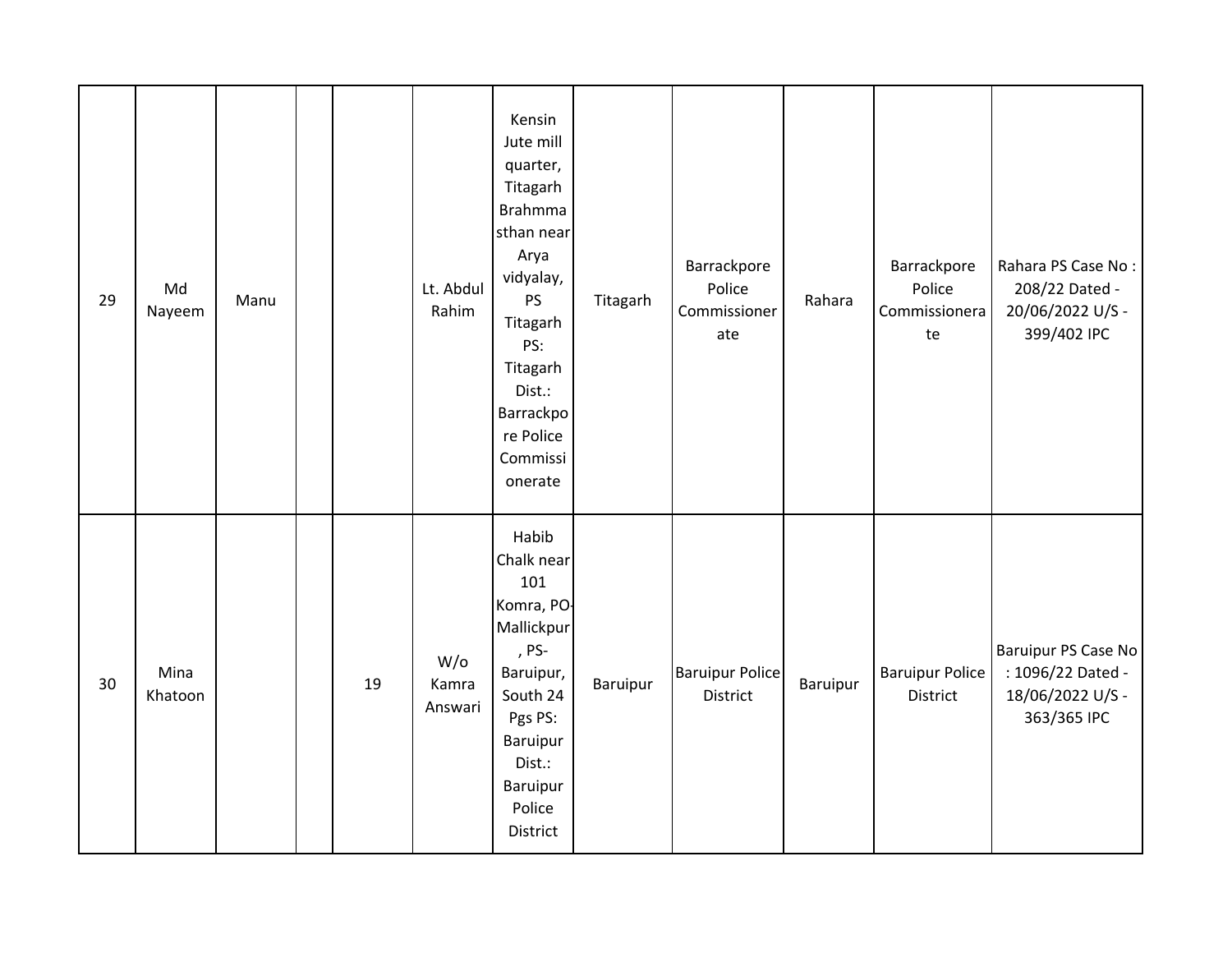| 31 | Jit Sardar                     |   | 16 | S/O<br>Goshtha<br>Sardar<br>(C.C.1)    | Padma<br>Chawal<br>Feli PO-<br>Ramnagar<br>PS–Baru<br>ipur,<br>South 24<br>Pgs PS:<br>Baruipur<br>Dist.:<br>Baruipur<br>Police<br>District | Baruipur | <b>Baruipur Police</b><br>District        | Baruipur         | <b>Baruipur Police</b><br>District        | Baruipur PS Case No<br>: 1104/22 Dated -<br>18/06/2022 U/S -<br>376(3) IPC & 6 of<br>The Protection of<br>children from sexual<br>offences Act, 2012<br>(POCSO) |
|----|--------------------------------|---|----|----------------------------------------|--------------------------------------------------------------------------------------------------------------------------------------------|----------|-------------------------------------------|------------------|-------------------------------------------|-----------------------------------------------------------------------------------------------------------------------------------------------------------------|
| 32 | <b>Bulu</b><br>Molla           | M |    | Molla                                  | Chunakhal<br>i, Ps-<br>Basanti,<br>Dist-24<br>Golamrab Pgs (s) PS:<br>Basanti<br>Dist.:<br>Baruipur<br>Police<br>District                  | Basanti  | <b>Baruipur Police</b><br><b>District</b> | Basanti          | <b>Baruipur Police</b><br><b>District</b> | Basanti PS Case No:<br>464/22 Dated -<br>20/06/2022 U/S -<br>341/323/325/326/3<br>07/506/34 IPC                                                                 |
| 33 | Salauddin<br>Laskar@<br>Khokan | M |    | 1.<br>Salauddin<br>Laskar@<br>Khokan M | Hatpukuri<br>a, P.O-<br>Voleya,<br>$P.S-$<br>Canning,<br>south 24<br>pgs                                                                   |          | Basirhat                                  | Canning<br>women | <b>Baruipur Police</b><br>District        | Canning women PS<br>Case No: 48/22<br>Dated - 01/06/2022<br>$U/S -$<br>498a/406/325/307/<br><b>34 IPC</b>                                                       |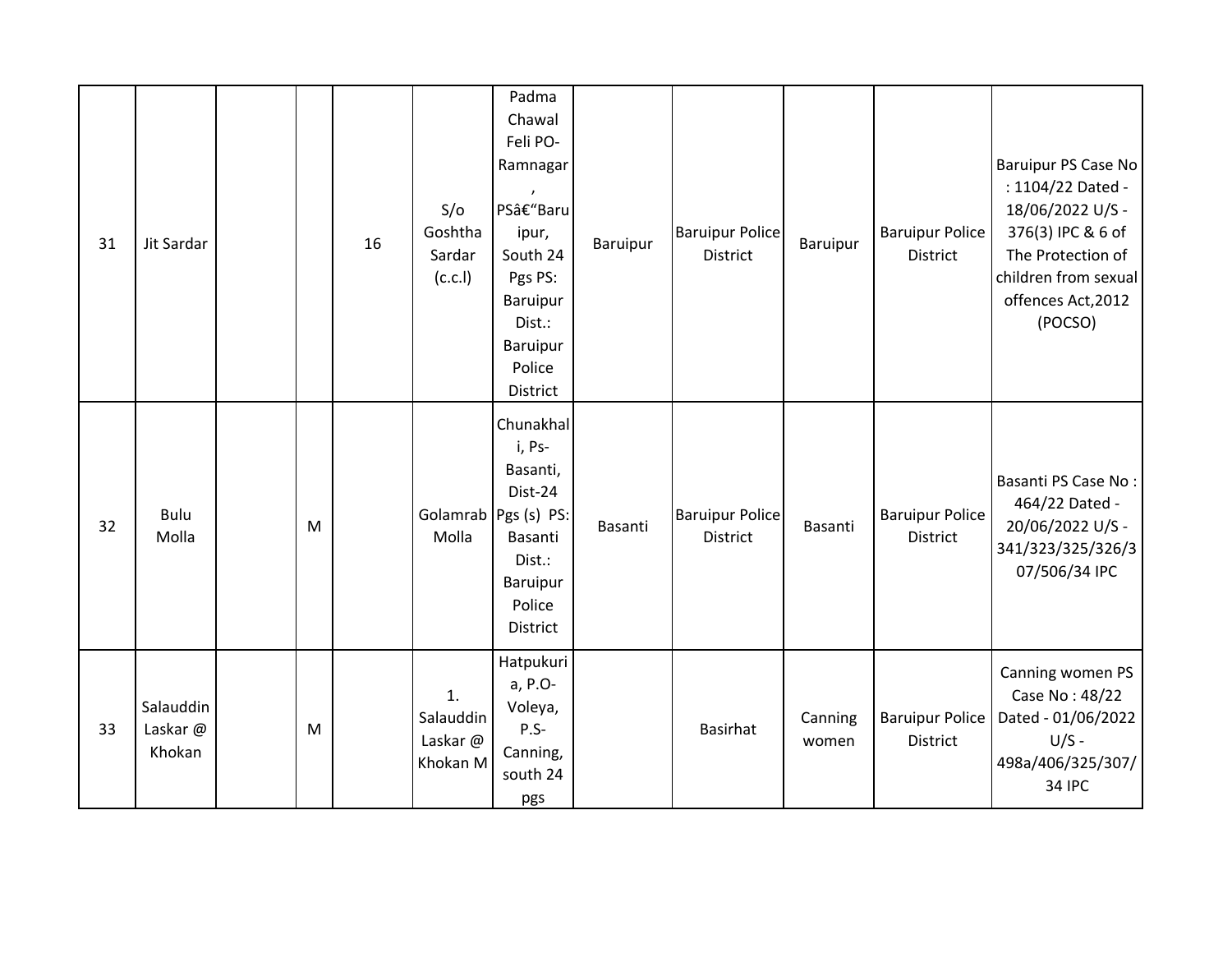| 34 | Amiya<br>Midhya          |              | M | 28 | Lt.<br>Shibnath<br>Midhya | Khidirpur,<br>PS:<br>Kharagpur<br>local Dist.:<br>Paschim<br>Mednipor<br>e                                                                                                    | Kharagpur<br>local | Paschim<br>Mednipore                      | Gosaba    | <b>Baruipur Police</b><br><b>District</b> | Gosaba PS Case No:<br>324/18 Dated -<br>22/12/2018 U/S -<br>363 IPC                             |
|----|--------------------------|--------------|---|----|---------------------------|-------------------------------------------------------------------------------------------------------------------------------------------------------------------------------|--------------------|-------------------------------------------|-----------|-------------------------------------------|-------------------------------------------------------------------------------------------------|
| 35 | Alauddin<br>Mondal       | <b>Bablu</b> | M | 30 | Abedali<br>Mondal         | Vill-<br>Chandipur<br>, PO-<br>Moydah,<br>PS-<br>Bakultala,<br>PIN-<br>743338,<br>South 24<br>Parganas<br>PS:<br><b>Bakultala</b><br>Dist.:<br>Baruipur<br>Police<br>District | Bakultala          | <b>Baruipur Police</b><br><b>District</b> | Joynagar  | <b>Baruipur Police</b><br><b>District</b> | Joynagar PS Case No<br>: 436/22 Dated -<br>20/06/2022 U/S -<br>419/420/465/468/4<br>71/120B IPC |
| 36 | Prabin<br>Kumar<br>Yadav |              | M | 46 | Tipi Yadav                | G/176<br>Bijygarh,<br>PS-<br>Jadavpur,<br>Kolkata-<br>32 PS:<br>Jadavpore<br>Dist.:<br>Kolkata                                                                                | Jadavpore          | Kolkata                                   | Kashipore | <b>Baruipur Police</b><br>District        | Kashipore PS Case<br>No: 303/22 Dated -<br>20/06/2022 U/S -<br>279/338 IPC                      |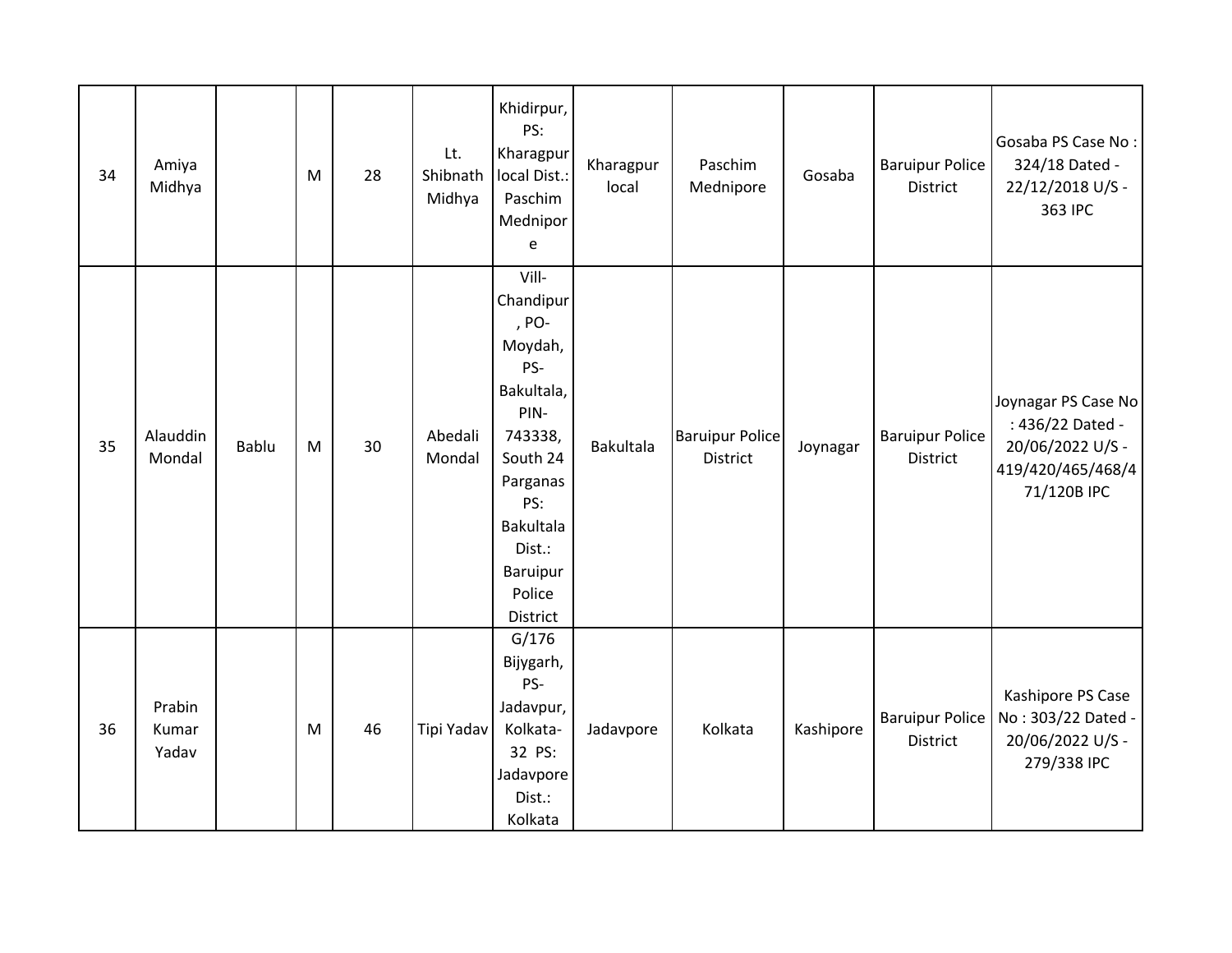| 37 | Samir<br>Kumar<br>Mondal | M | 39 | $S/O-$<br>Binanda<br>Mondal       | Gabbuni,P<br>O-<br>Atarobank<br>i,PS-<br>Jibantala<br>PS:<br>Narendra<br>pur Dist.:<br>Baruipur<br>Police<br>District               | Narendrapur | District        | $\mathsf{r}$ | Baruipur Police Narendrapu Baruipur Police<br>District        | Narendrapur PS<br>Case No: 547/22<br>Dated - 25/05/2022<br>U/S-498A/306 IPC |
|----|--------------------------|---|----|-----------------------------------|-------------------------------------------------------------------------------------------------------------------------------------|-------------|-----------------|--------------|---------------------------------------------------------------|-----------------------------------------------------------------------------|
| 38 | Rabi<br>Halder           |   | 28 | $S/O-$<br><b>Bharat</b><br>Halder | KadarhatN<br>arendrapu<br>r Station<br>Road, PS-<br>Narendrp<br>aur PS:<br>Narendra<br>pur Dist.:<br>Baruipur<br>Police<br>District | Narendrapur | <b>District</b> | $\mathsf{r}$ | Baruipur Police Narendrapu Baruipur Police<br><b>District</b> | Narendrapur PS<br>Case No: 622/22<br>Dated - 07/06/2022<br>U/S-380 IPC      |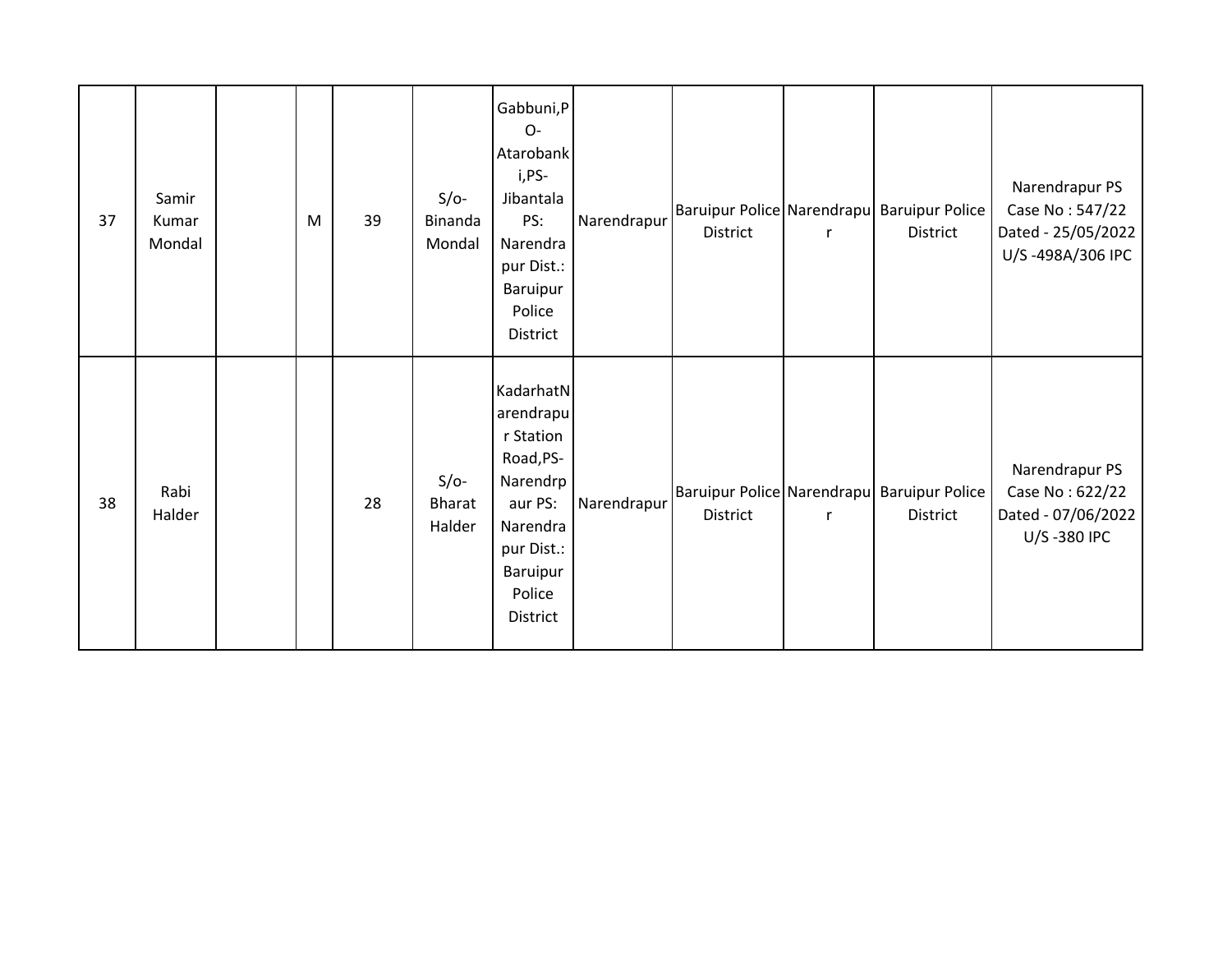| 39 | Girish<br>Baidya |  | 21 | $S/O-$ Lt<br>Sakti Pada<br>Baidya | Sonargaon<br>1 no Gate,<br>40 Feet<br>Ramkrishn<br>apally, PS-<br>Narendra<br>pur PS:<br>Narendra<br>pur Dist.:<br>Baruipur<br>Police<br>District                                   | Narendrapur | District | $\mathsf{r}$ | Baruipur Police Narendrapu Baruipur Police<br>District | Narendrapur PS<br>Case No: 622/22<br>Dated - 07/06/2022<br>U/S-380 IPC                               |
|----|------------------|--|----|-----------------------------------|-------------------------------------------------------------------------------------------------------------------------------------------------------------------------------------|-------------|----------|--------------|--------------------------------------------------------|------------------------------------------------------------------------------------------------------|
| 40 | Netai Roy        |  | 39 | $S/O$ .<br>Abhibhusa<br>n Roy     | Ranabhuti<br>$\mathsf a$<br>Paschimp<br>ara Near<br>Lokenath<br>Mandir,<br>PO.<br>Dhalua,<br>PS.<br>Narendra<br>pur PS:<br>Narendra<br>pur Dist.:<br>Baruipur<br>Police<br>District | Narendrapur | District | $\mathsf{r}$ | Baruipur Police Narendrapu Baruipur Police<br>District | Narendrapur PS<br>Case No: 376/22<br>Dated - 19/04/2022<br>$U/S -$<br>420/406/506/120B<br><b>IPC</b> |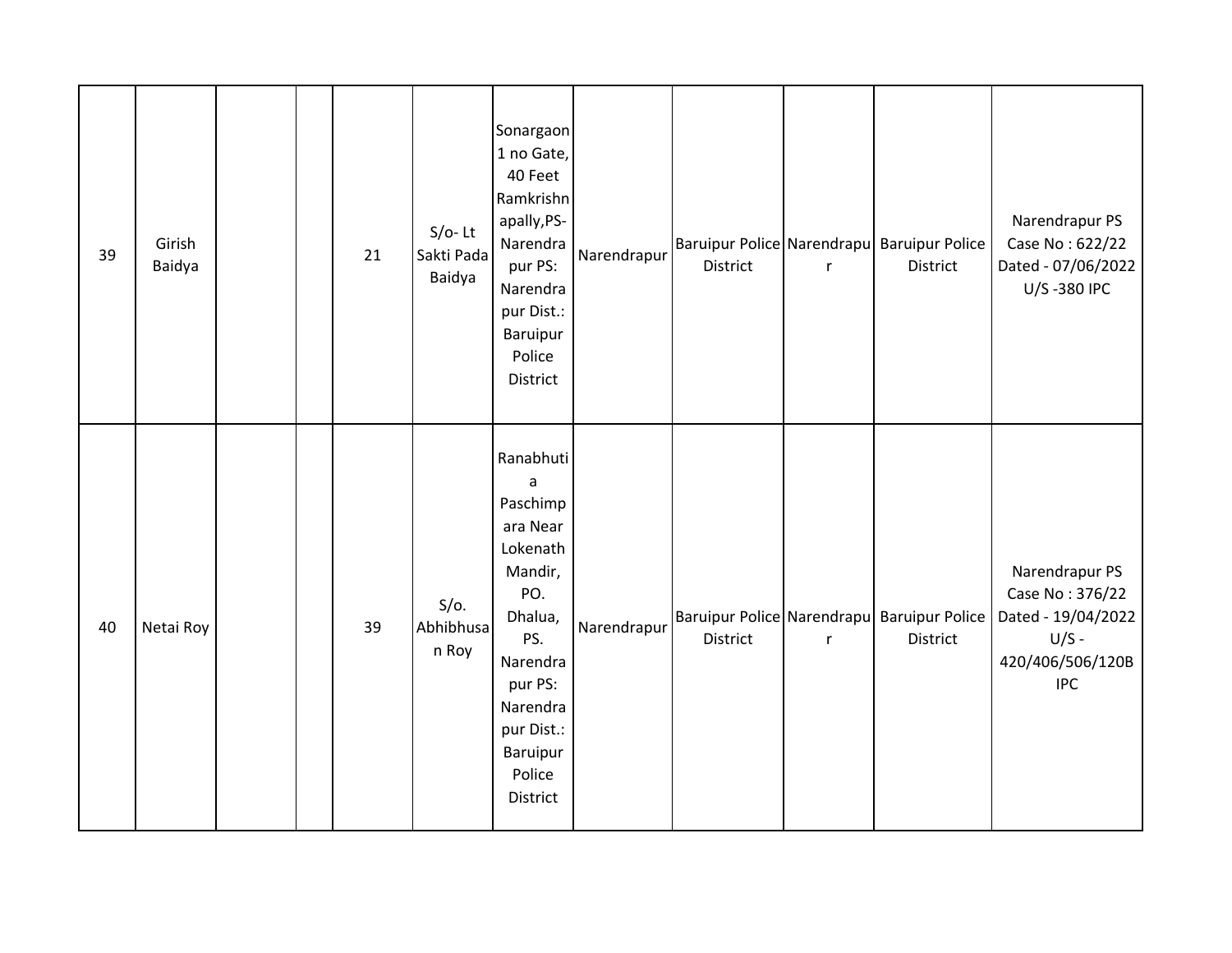| 41 | Gour Dey       |   | 25 | $S/O$ . Lt.<br>Narayan<br>Chandra<br>Dey | Garia<br>Police<br>para,<br>NearPanc<br>hpota<br>Friends<br>club, PO.<br>Panchpota<br>, PS.<br>Narendra<br>pur PS:<br>Narendra<br>pur Dist.:<br>Baruipur<br>Police<br><b>District</b> | Narendrapur | District | $\mathsf{r}$ | Baruipur Police Narendrapu Baruipur Police<br><b>District</b> | Narendrapur PS<br>Case No: 676/22<br>Dated - 20/06/2022<br>U/S-498A/325/34<br><b>IPC</b> |
|----|----------------|---|----|------------------------------------------|---------------------------------------------------------------------------------------------------------------------------------------------------------------------------------------|-------------|----------|--------------|---------------------------------------------------------------|------------------------------------------------------------------------------------------|
| 42 | Gobindo<br>Dey | M | 45 | $S/O$ . Lt.<br>Narayan<br>Chandra<br>Dey | Garia<br>Police<br>para,<br>NearPanc<br>hpota<br>Friends<br>club, PO.<br>Panchpota<br>, PS.<br>Narendra<br>pur PS:<br>Narendra<br>pur Dist.:<br>Baruipur<br>Police<br>District        | Narendrapur | District | $\mathsf{r}$ | Baruipur Police Narendrapu Baruipur Police<br><b>District</b> | Narendrapur PS<br>Case No: 676/22<br>Dated - 20/06/2022<br>U/S-498A/325/34<br><b>IPC</b> |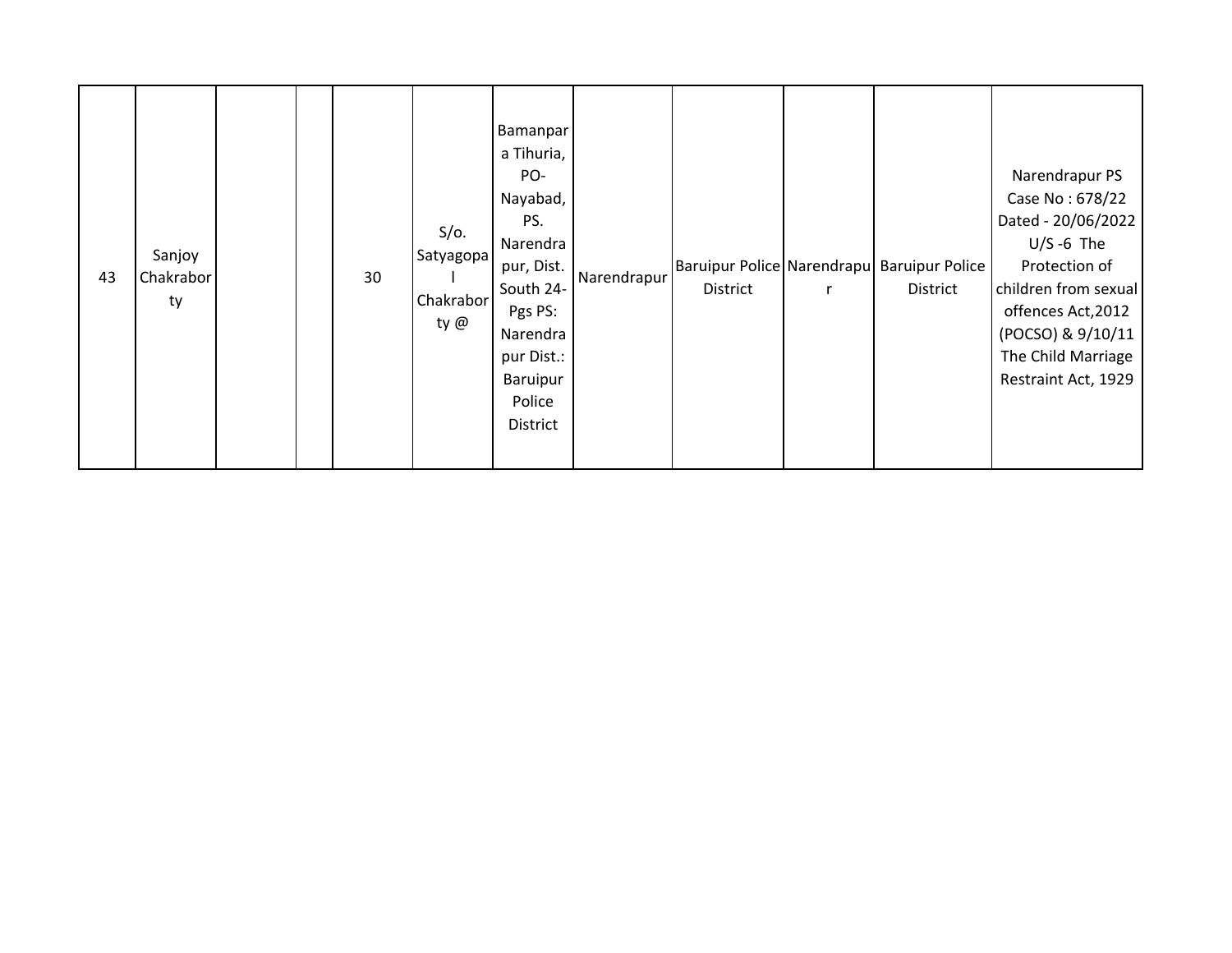| 44 | Latif<br>Mondal    |  | 32 | $S/O$ . Lt.<br>Rulamin<br>Mondal | of<br>Dakshin<br>Badehoogl<br>y PO.<br>Malancha<br>Mahinaga<br>r, PS<br>Sonarpur,<br>Dist.<br>South 24<br>Parganas<br>PS:<br>Sonarpur<br>Dist.:<br>Baruipur<br>Police<br>District | Sonarpur | <b>Baruipur Police</b><br>District | Sonarpur | <b>Baruipur Police</b><br>District | Sonarpur PS Case<br>No: 627/22 Dated -<br>06/06/2022 U/S -<br>399/402 IPC |
|----|--------------------|--|----|----------------------------------|-----------------------------------------------------------------------------------------------------------------------------------------------------------------------------------|----------|------------------------------------|----------|------------------------------------|---------------------------------------------------------------------------|
| 45 | Sunny<br>Prajapati |  | 24 | $S/O$ .<br>Hiralal<br>Prajapati  | of<br>Haroharit<br>ala PO.<br>Harinavi,<br><b>PS</b><br>Sonarpur,<br>Dist.<br>South 24<br>Parganas.<br>PS:<br>Sonarpur<br>Dist.:<br>Baruipur<br>Police<br>District                | Sonarpur | <b>Baruipur Police</b><br>District | Sonarpur | <b>Baruipur Police</b><br>District | Sonarpur PS Case<br>No: 627/22 Dated -<br>06/06/2022 U/S -<br>399/402 IPC |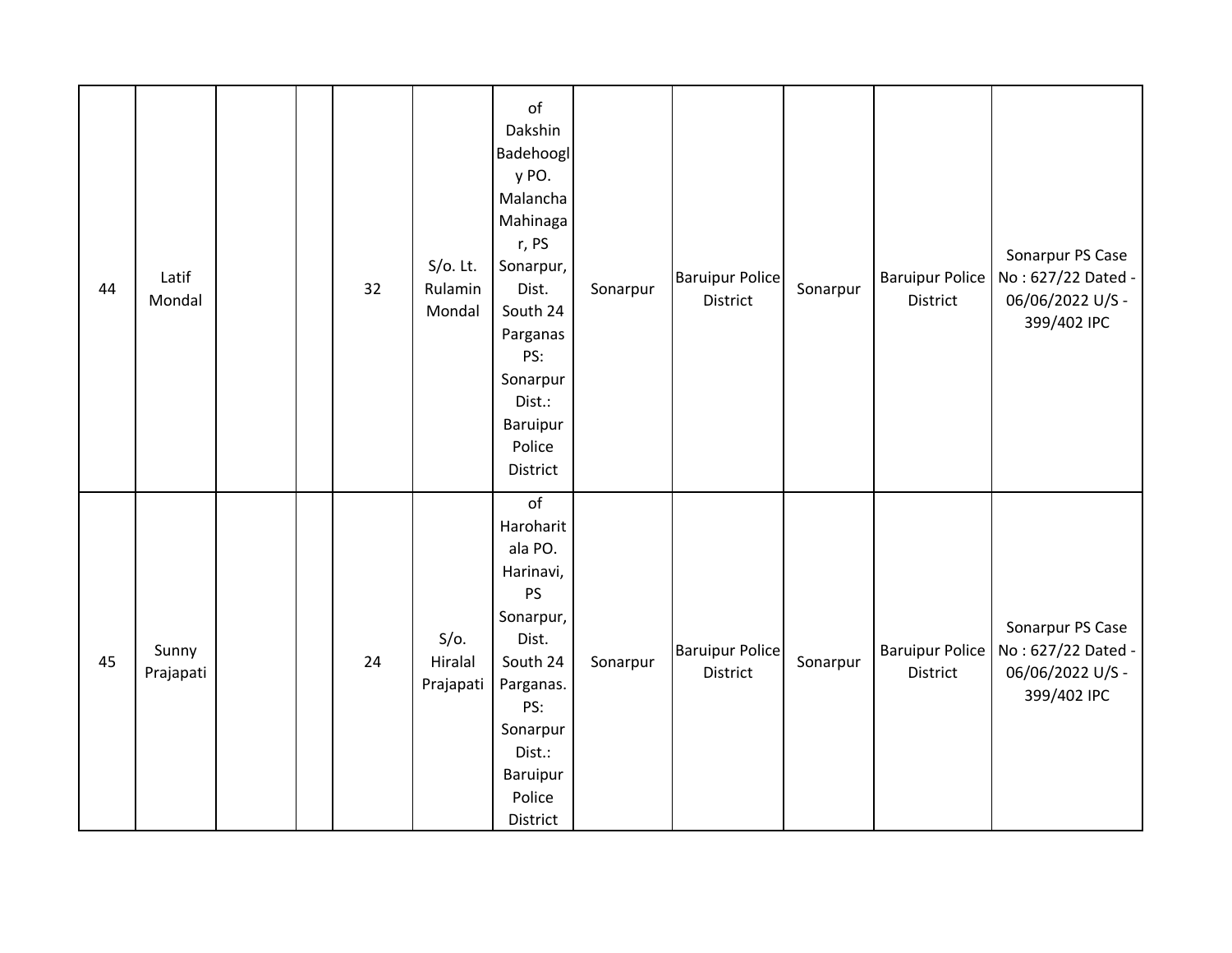| 46 | Sirajul<br>Islam | M |    | Chand Ali<br>Sardar   | <b>Baikara</b><br>Babur<br><b>Bagam</b><br>Ward No<br>06, PS<br><b>Baduria</b><br>PS:<br><b>Baduria</b><br>Dist.:<br>Basirhat | <b>Baduria</b> | <b>Basirhat</b> | <b>Baduria</b>  | Basirhat | Baduria PS Case No:<br>281/22 Dated -<br>13/05/2022 U/S -<br>399/402 IPC &<br>25(i)(a)/27 Arms<br>Act, 1959 |
|----|------------------|---|----|-----------------------|-------------------------------------------------------------------------------------------------------------------------------|----------------|-----------------|-----------------|----------|-------------------------------------------------------------------------------------------------------------|
| 47 | Srikanta<br>Das  | M | 23 | Mahadeb<br>Das        | Vill+PO-<br>Agarhati,<br>PS-Nazat,<br>North 24<br>Pgs PS:<br>Nazat<br>Dist.:<br>Basirhat                                      | Nazat          | <b>Basirhat</b> | Nazat           | Basirhat | Nazat PS Case No:<br>162/22 Dated -<br>09/06/2022 U/S -<br>363/365 IPC                                      |
| 48 | Mukul<br>Hosen   | M | 30 | Md<br>Moslem<br>Molla | PS:<br>Swarupna<br>gar Dist.:<br>Basirhat                                                                                     | Swarupnagar    | <b>Basirhat</b> | Swarupnag<br>ar | Basirhat | Swarupnagar PS<br>Case No: 633/22<br>Dated - 20/06/2022<br>$U/S - 14 A(b)$<br>Foreigners Act,<br>1946Â      |
| 49 | Victor Roy       | M | 25 | h Roy                 | PS:<br>Baidyanat Swarupna<br>gar Dist.:<br>Basirhat                                                                           | Swarupnagar    | Basirhat        | Swarupnag<br>ar | Basirhat | Swarupnagar PS<br>Case No: 634/22<br>Dated - 20/06/2022<br>$U/S - 14A(b)$<br>Foreigners Act,<br>1946Â       |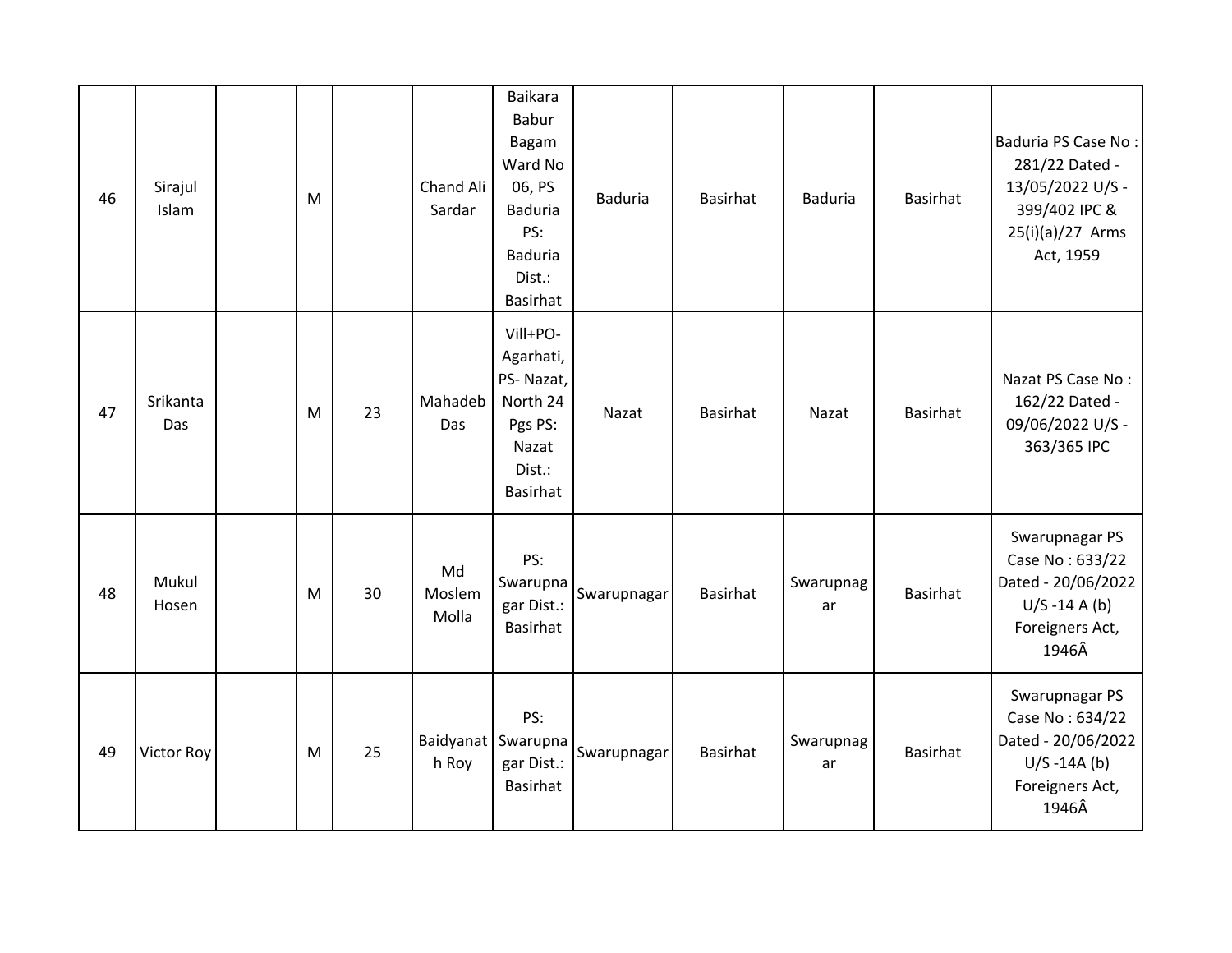| 50 | Liton<br>Sarkar | M | 21 | Madhu<br>Sarkar           | PS:<br>Swarupna  <br>gar Dist.:<br>Basirhat                                                                                                  | Swarupnagar | Basirhat | Swarupnag<br>ar | Basirhat        | Swarupnagar PS<br>Case No: 634/22<br>Dated - 20/06/2022<br>$U/S - 14A(b)$<br>Foreigners Act,<br>1946Â   |
|----|-----------------|---|----|---------------------------|----------------------------------------------------------------------------------------------------------------------------------------------|-------------|----------|-----------------|-----------------|---------------------------------------------------------------------------------------------------------|
| 51 | Mohan<br>Mondal | M | 52 | Late<br>Santosh<br>Mondal | Vill-<br>Bhaduria,<br>PO-<br>Bhaduria,<br>PS-<br>Swarupna<br>gar, Dist-<br>North 24<br>Parganas<br>PS:<br>Swarupna<br>gar Dist.:<br>Basirhat | Swarupnagar | Basirhat | Swarupnag<br>ar | <b>Basirhat</b> | Swarupnagar PS<br>Case No: 550/22<br>Dated - 29/05/2022<br>U/S-399/402 IPC &<br>25/27 Arms Act,<br>1959 |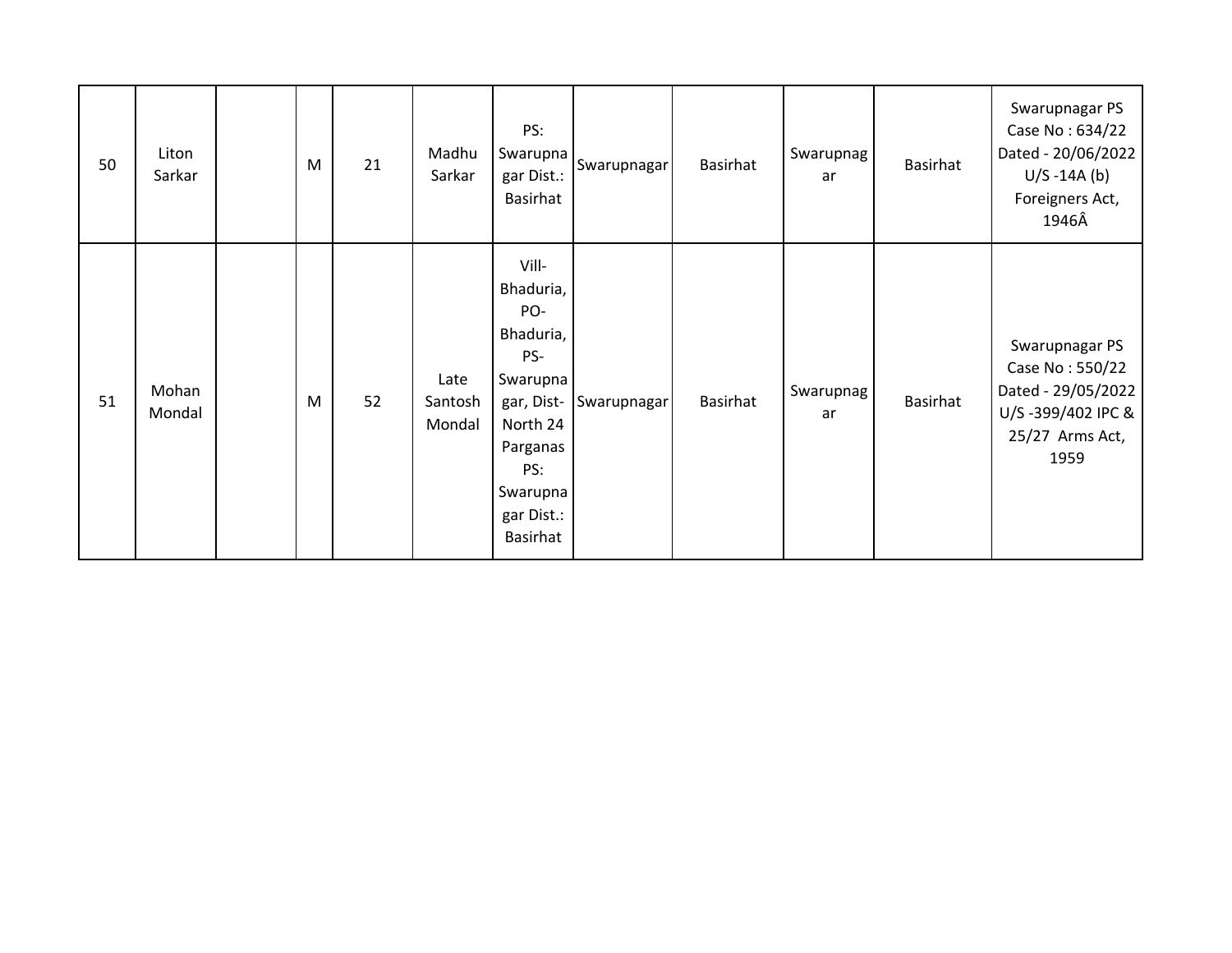| 52 | Dipu<br>Naskar |  | U S/O, Lt<br>Bulu<br>Naskar | 4 No<br>Basanti<br>Colony, PS-<br>Ultadanga<br>, Kol-67<br>PS: Lake<br>town<br>Dist.:<br>Bidhannag<br>ar Police<br>Commissi<br>onerate                                                | Lake town | Bidhannagar<br>Police<br>Commissioner<br>ate | Lake town | Bidhannagar<br>Police<br>Commissionera<br>te | Lake town PS Case<br>No: 138/22 Dated -<br>18/06/2022 U/S -<br>363 IPC     |
|----|----------------|--|-----------------------------|---------------------------------------------------------------------------------------------------------------------------------------------------------------------------------------|-----------|----------------------------------------------|-----------|----------------------------------------------|----------------------------------------------------------------------------|
| 53 | Taimur Sk      |  | S/O<br>Sk                   | $Vill -$<br>Benipur,<br>PO-<br>Akhriganj,<br>PS-<br>Ranitala,<br>Dist –<br>Eskandar Mursidaba<br>d PS: Lake<br>town<br>Dist.:<br><b>Bidhannag</b><br>ar Police<br>Commissi<br>onerate | Lake town | Bidhannagar<br>Police<br>Commissioner<br>ate | Lake town | Bidhannagar<br>Police<br>Commissionera<br>te | Lake town PS Case<br>No: 140/22 Dated -<br>19/06/2022 U/S -<br>399/402 IPC |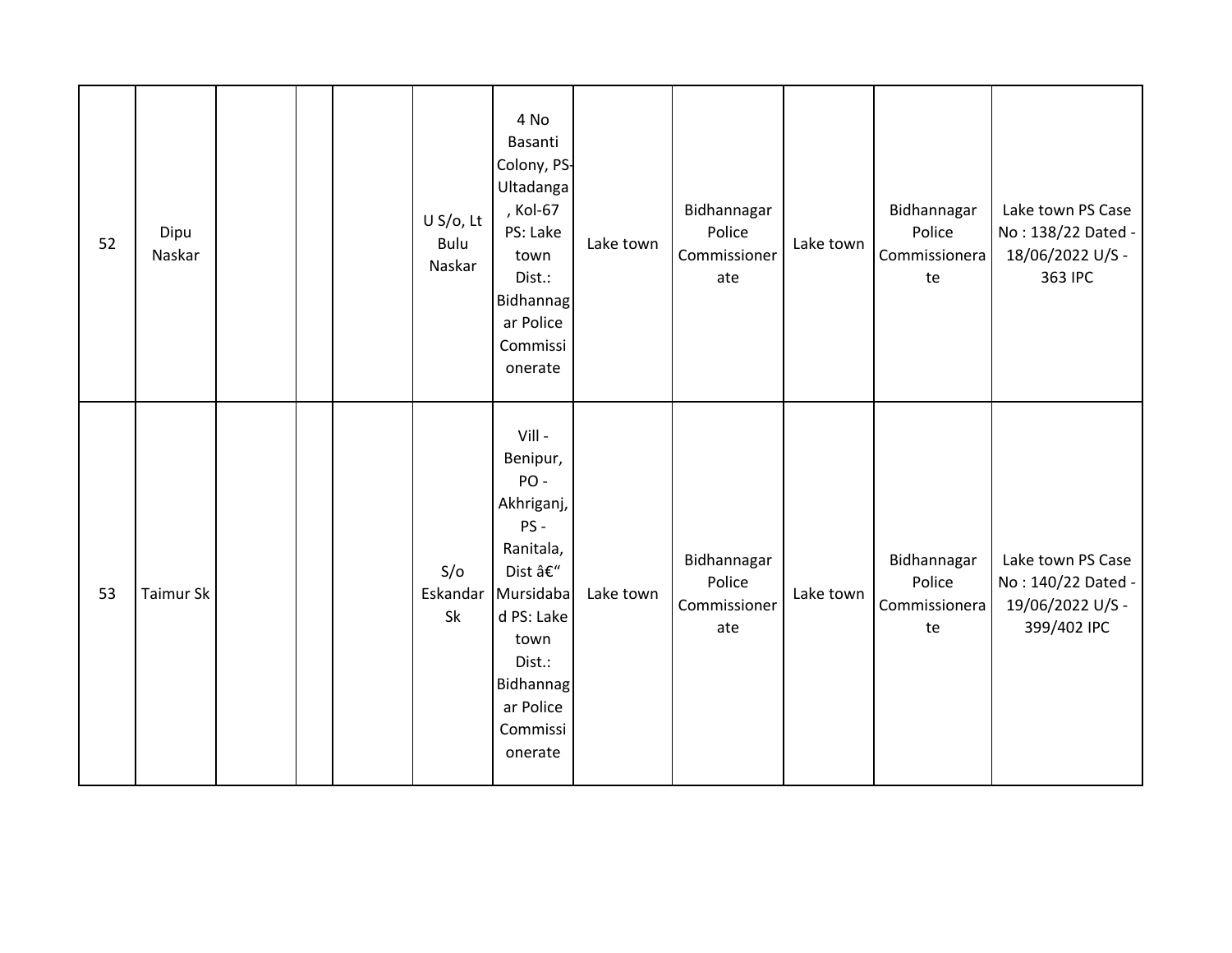| 54 | Amin Ali            |       |   |    | S/O<br>Muslim Ali   | 2 No.,<br>Sarat<br>Mukherje<br>e Colony,<br>near 27<br>No., Rail<br>Gate, PS -<br>Lake<br>Town,<br>Kolkata -<br>700048<br>PS: Lake<br>town<br>Dist.:<br><b>Bidhannag</b><br>ar Police<br>Commissi<br>onerate | Lake town | Bidhannagar<br>Police<br>Commissioner<br>ate | Lake town | Bidhannagar<br>Police<br>Commissionera<br>te | Lake town PS Case<br>No: 140/22 Dated -<br>19/06/2022 U/S -<br>399/402 IPC |
|----|---------------------|-------|---|----|---------------------|--------------------------------------------------------------------------------------------------------------------------------------------------------------------------------------------------------------|-----------|----------------------------------------------|-----------|----------------------------------------------|----------------------------------------------------------------------------|
| 55 | Jakiruddin<br>Molla | Laltu | M | 24 | Lt. Irajul<br>Molla | Lauhati.<br>PS-<br>Rajarhat,<br>North 24<br>Parganas.<br>PS:<br>Rajarhat<br>Dist.:<br>Bidhannag<br>ar Police<br>Commissi<br>onerate                                                                          | Rajarhat  | Bidhannagar<br>Police<br>Commissioner<br>ate | Rajarhat  | Bidhannagar<br>Police<br>Commissionera<br>te | Rajarhat PS Case No<br>: 219/22 Dated -<br>20/06/2022 U/S -<br>379/411 IPC |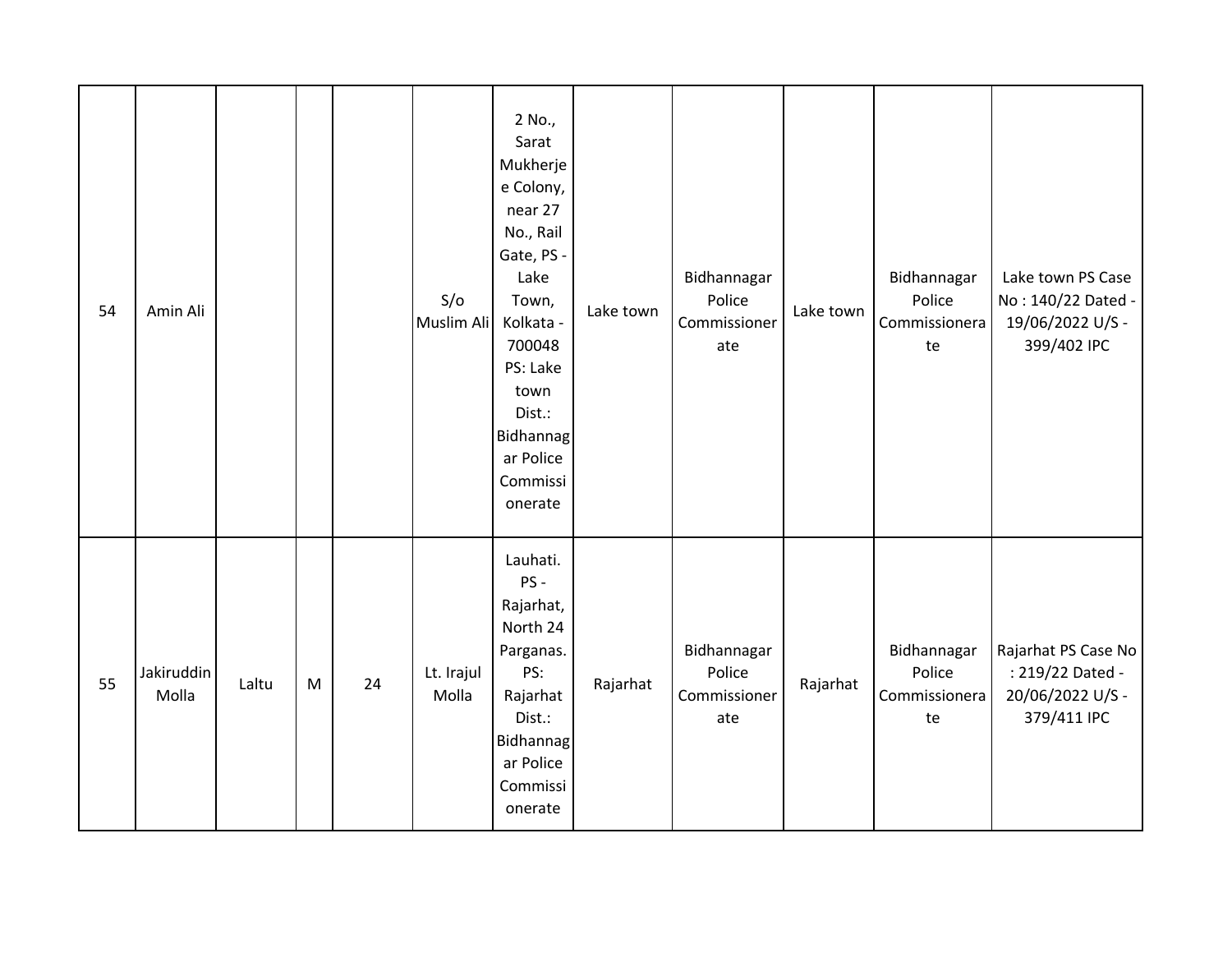| 56 | Mahamm<br>ad<br>Sufiyan |  | M | 24 | ad Hasin | Reckjoani<br>Hospital<br>Para,<br>Rajarhat,<br>Kolkata-<br>700135<br>$P/A-$<br>Phulwaria-<br>2, Ward-<br>02, Ward-<br>12, Pokhar<br>Mohalla,P<br>Mahamm O-Barauni,<br>PS-<br>Phulwaria<br>Dist-<br>Begusarai,<br>Bihar, Pin-<br>851112.<br>PS:<br>Rajarhat<br>Dist.:<br>Bidhannag<br>ar Police<br>Commissi<br>onerate | Rajarhat | Bidhannagar<br>Police<br>Commissioner<br>ate | Rajarhat | Bidhannagar<br>Police<br>Commissionera<br>te | Rajarhat PS Case No<br>: 220/22 Dated -<br>20/06/2022 U/S -<br>417/420/465/467/4<br>68/486/471/34 IPC<br>& 63/65/67<br>Copyright Act, 1957<br>(Relevant<br>Provisions) Â |
|----|-------------------------|--|---|----|----------|-----------------------------------------------------------------------------------------------------------------------------------------------------------------------------------------------------------------------------------------------------------------------------------------------------------------------|----------|----------------------------------------------|----------|----------------------------------------------|--------------------------------------------------------------------------------------------------------------------------------------------------------------------------|
|----|-------------------------|--|---|----|----------|-----------------------------------------------------------------------------------------------------------------------------------------------------------------------------------------------------------------------------------------------------------------------------------------------------------------------|----------|----------------------------------------------|----------|----------------------------------------------|--------------------------------------------------------------------------------------------------------------------------------------------------------------------------|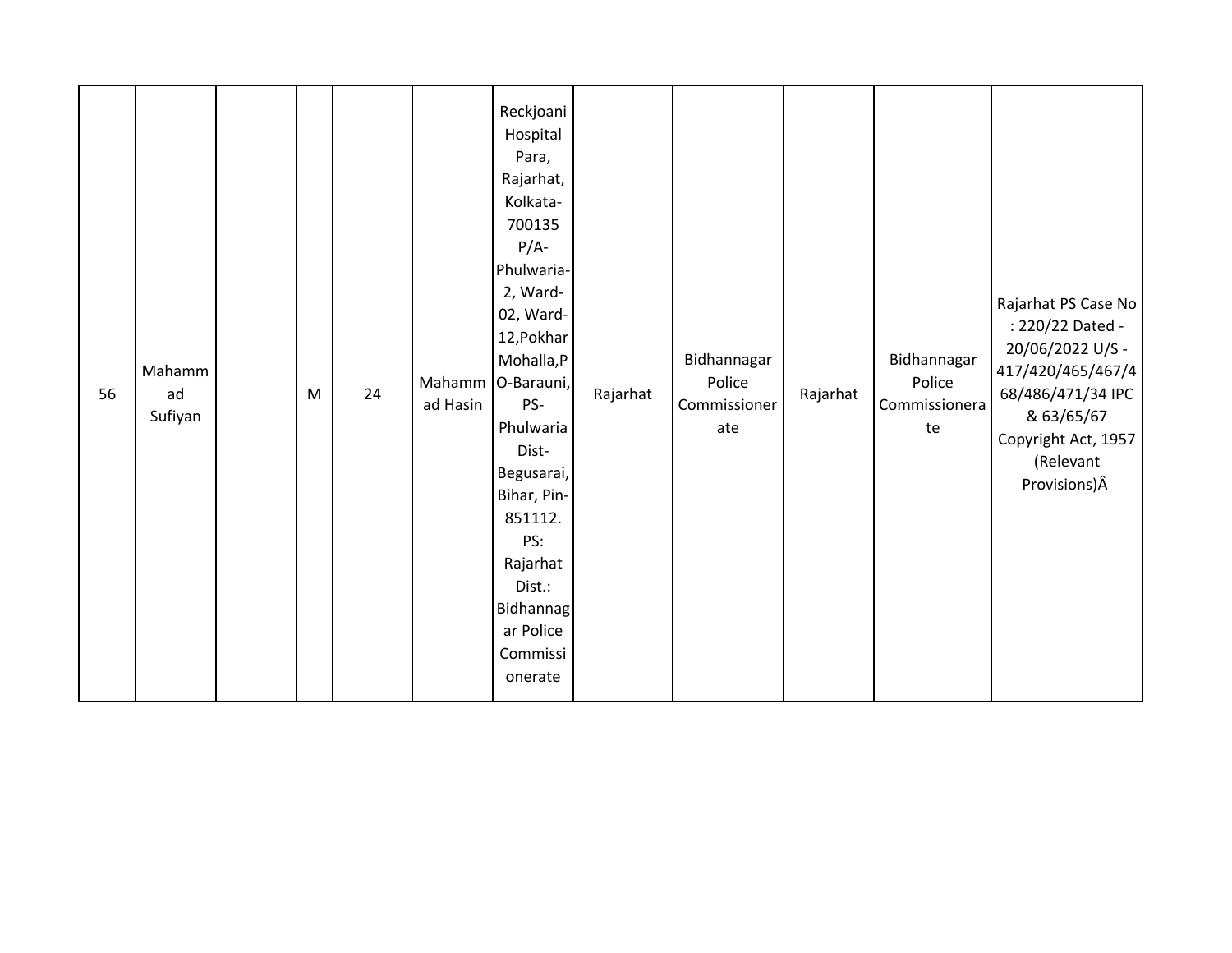| 57 | Mahamm<br>ad Arif  | M | 30 | Md Islam | Reckjoani<br>Hospital<br>Para,<br>Rajarhat,<br>Kolkata-<br>700135<br>$P/A-$<br>Bihari,<br>Chatra, PS-<br>Sadar<br>Thana<br>Chatra,<br>Jharkhand<br>, 825403.<br>PS:<br>Rajarhat<br>Dist.:<br>Bidhannag<br>ar Police<br>Commissi<br>onerate | Rajarhat | Bidhannagar<br>Police<br>Commissioner<br>ate | Rajarhat | Bidhannagar<br>Police<br>Commissionera<br>te | Rajarhat PS Case No<br>: 220/22 Dated -<br>20/06/2022 U/S -<br>417/420/465/467/4<br>68/486/471/34 IPC<br>& 63/65/67<br>Copyright Act, 1957<br>(Relevant<br>Provisions) Â |
|----|--------------------|---|----|----------|--------------------------------------------------------------------------------------------------------------------------------------------------------------------------------------------------------------------------------------------|----------|----------------------------------------------|----------|----------------------------------------------|--------------------------------------------------------------------------------------------------------------------------------------------------------------------------|
| 58 | Jagadish<br>Mondal | M |    | Santosh  | PS:<br>Gaighata<br>Dist.:<br>Bongaon<br>Police<br>District                                                                                                                                                                                 | Gaighata | Bongaon<br><b>Police District</b>            | Gaighata | <b>Bongaon Police</b><br>District            | Gaighata PS Case No<br>: 557/22 Dated -<br>15/06/2022 U/S -<br>498A/494/325/308/<br>506/34 IPC                                                                           |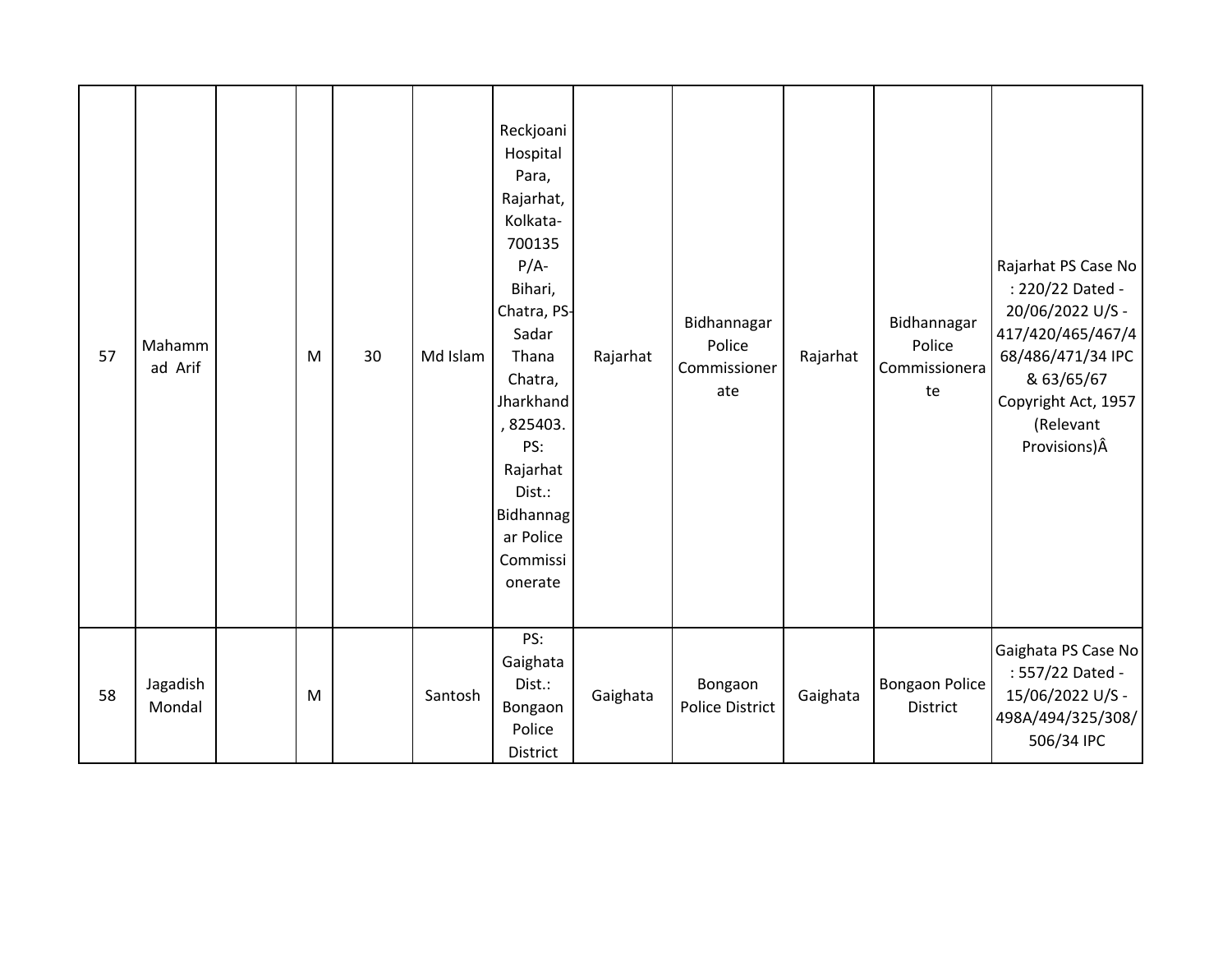| 59 | Uttam<br>Sarkar           | M | Lt.<br>Tarapada<br>Sarkar  | Vill-<br>Fulsara<br>Vannapar<br>a, PO-<br>Chandpar<br>a Bazar,<br>PS-<br>Gaighata,<br>Dist-<br>North 24<br>Parganas<br>PS:<br>Gaighata<br>Dist.:<br>Bongaon<br>Police<br>District | Gaighata | Bongaon<br><b>Police District</b> | Gaighata | <b>Bongaon Police</b><br>District | Gaighata PS Case No<br>: 585/22 Dated -<br>19/06/2022 U/S -<br>498A/323/325/308/<br>354B/379/34 IPC                             |
|----|---------------------------|---|----------------------------|-----------------------------------------------------------------------------------------------------------------------------------------------------------------------------------|----------|-----------------------------------|----------|-----------------------------------|---------------------------------------------------------------------------------------------------------------------------------|
| 60 | Mridul<br>Kanti<br>Mondal | M | Dulal<br>Krishna<br>Mondal | Vill+PO-<br>Ganrapota<br>, PS-<br>Bongaon,<br>Dist.<br>North 24<br>Parganas<br>PS:<br>Gaighata<br>Dist.:<br>Bongaon<br>Police<br>District                                         | Gaighata | Bongaon<br><b>Police District</b> | Gaighata | <b>Bongaon Police</b><br>District | Gaighata PS Case No<br>: 587/22 Dated -<br>20/06/2022 U/S -<br>498A/406/304B/34<br>IPC & 3/4 Dowry<br>Prohibition Act,<br>1961Â |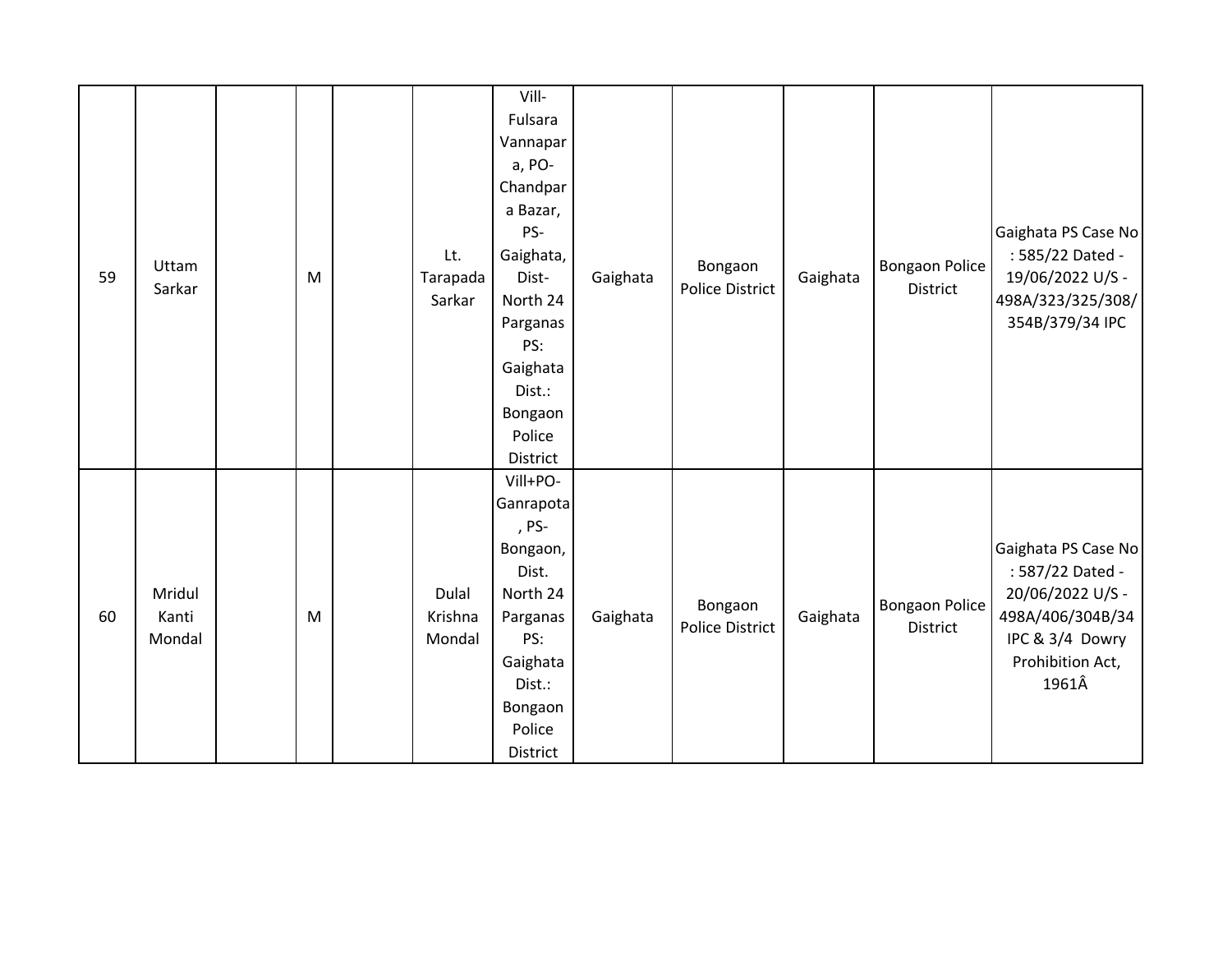| 61 | Arobindu<br>Das  | Ostok   | M |    | Kala<br><b>Chand Das</b> | Village-<br>Petrapole,<br>$P.O. + PS-$<br>Petrapole,<br>Dist-<br>North 24<br>Parganas.<br>PS:<br>Petropole<br>Dist.:<br>Bongaon<br>Police<br>District                             | Petropole        | Bongaon<br><b>Police District</b>             | Petropole        | <b>Bongaon Police</b><br><b>District</b>      | Petropole PS Case<br>No: 169/21 Dated -<br>07/10/2021 U/S -<br>399/402 IPC &<br>25/27 Arms Act,<br>1959 |
|----|------------------|---------|---|----|--------------------------|-----------------------------------------------------------------------------------------------------------------------------------------------------------------------------------|------------------|-----------------------------------------------|------------------|-----------------------------------------------|---------------------------------------------------------------------------------------------------------|
| 62 | Suvankar<br>Nath | @ Sanju | M | 30 | Late<br>Sailen<br>Nath   | Jagannath<br>Bari,<br>Tantir<br>Bagan,<br>$P.O+P.S-$<br>Chandann<br>agar, Dist-<br>Hooghly<br>PS:<br>Chandann<br>agar Dist.:<br>Chandann<br>agar<br>Police<br>Commissi<br>onerate | Chandannag<br>ar | Chandannagar<br>Police<br>Commissioner<br>ate | Chandanna<br>gar | Chandannagar<br>Police<br>Commissionera<br>te | Chandannagar PS<br>Case No: 148/22<br>Dated - 20/06/2022<br>U/S-120B IPC &<br>25/27 Arms Act,<br>1959   |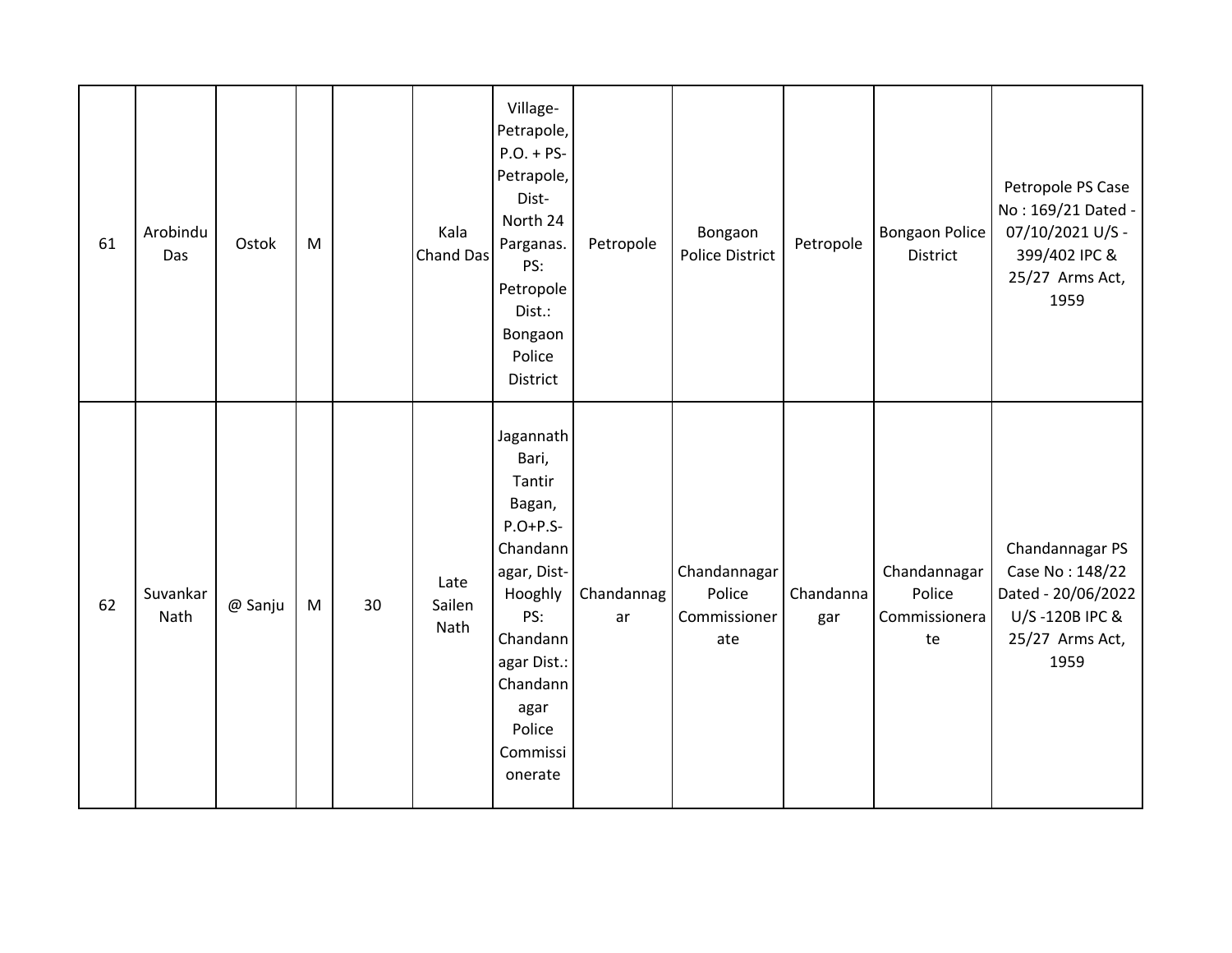| 63 | Raja<br>Rajbanshi            | M | 23 | Indul<br>Rajbanshi          | 2 No.<br>Kapasdan<br>ga RCM<br>Quarter,<br>PS CHN<br>$(H)$ PS:<br>Chinsurah<br>Dist.:<br>Chandann<br>agar<br>Police<br>Commissi<br>onerate | Chinsurah | Chandannagar<br>Police<br>Commissioner<br>ate | Chinsurah | Chandannagar<br>Police<br>Commissionera<br>te | Chinsurah PS Case<br>No: 323/22 Dated -<br>20/06/2022 U/S - 46<br>A Bengal Excise Act,<br>1909 |
|----|------------------------------|---|----|-----------------------------|--------------------------------------------------------------------------------------------------------------------------------------------|-----------|-----------------------------------------------|-----------|-----------------------------------------------|------------------------------------------------------------------------------------------------|
| 64 | Manglesh<br>Sourashtri<br>ya | M | 28 | Birmaji<br>Sourashtri<br>ya | Sunera, PS-<br>Sunera,<br>Dist-<br>Shajapur,<br>St-M.P<br>PS:<br>Dankuni<br>Dist.:<br>Chandann<br>agar<br>Police<br>Commissi<br>onerate    | Dankuni   | Chandannagar<br>Police<br>Commissioner<br>ate | Dankuni   | Chandannagar<br>Police<br>Commissionera<br>te | Dankuni PS Case No<br>: 220/22 Dated -<br>14/06/2022 U/S -<br>279/338 IPC                      |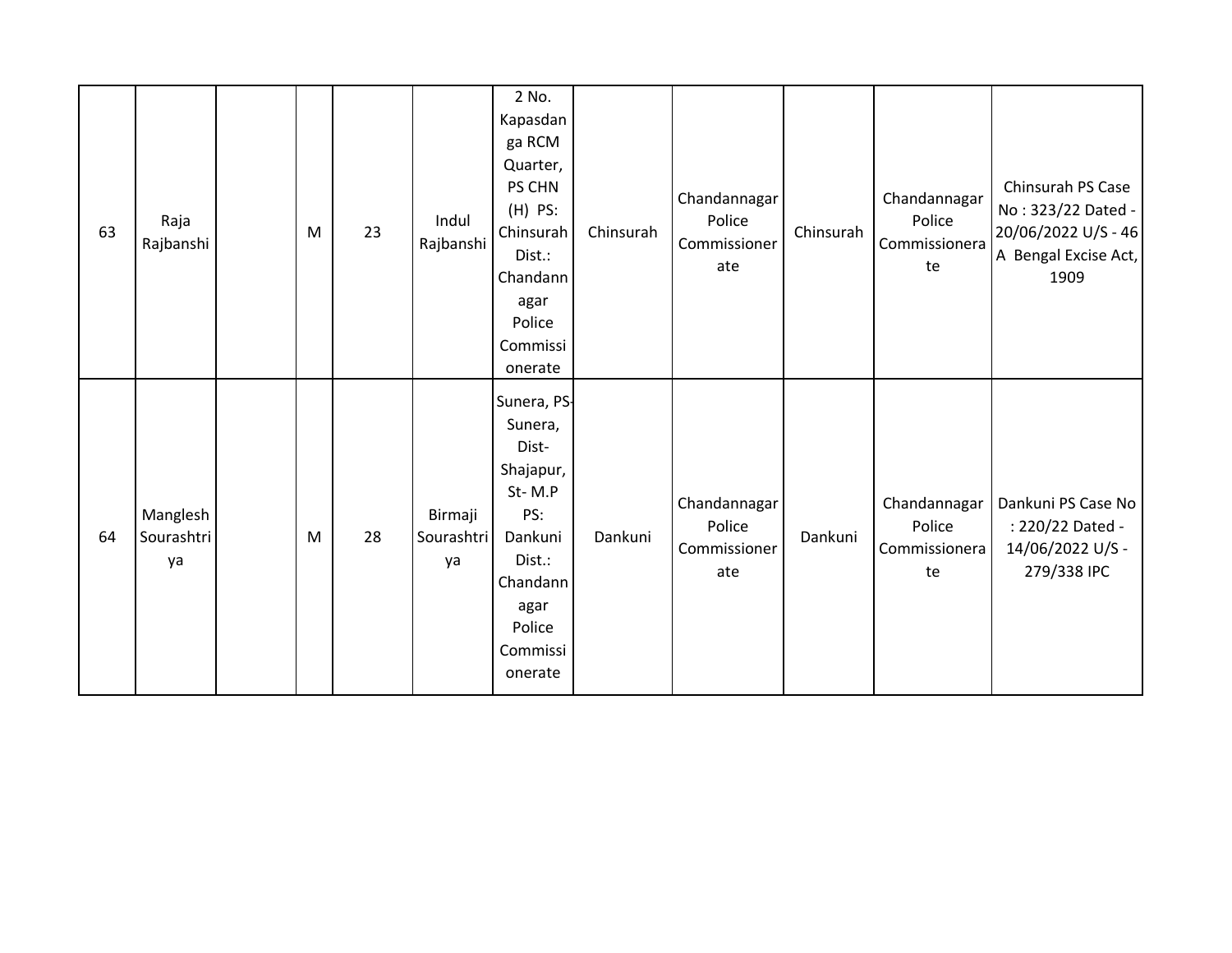| 65 | Saddam<br>Hussain |        | M | 25 | Md Karim         | 14 P.C<br>Daw Bazar<br>Road, P.S-<br>Rishra,<br>Dist-<br>Hooghly<br>PS: Rishra<br>Dist.:<br>Chandann<br>agar<br>Police<br>Commissi<br>onerate                                             | Rishra     | Chandannagar<br>Police<br>Commissioner<br>ate | Rishra     | Chandannagar<br>Police<br>Commissionera<br>te | Rishra PS Warrant<br>$No = 105$                                                                   |
|----|-------------------|--------|---|----|------------------|-------------------------------------------------------------------------------------------------------------------------------------------------------------------------------------------|------------|-----------------------------------------------|------------|-----------------------------------------------|---------------------------------------------------------------------------------------------------|
| 66 | Sachin<br>Sarkar  | Bacchu | M | 43 | Swapan<br>Sarkar | Sheoraph<br>uli<br>Garbagan<br>Lane, PO-<br>Sheoraph<br>uli, PS -<br>Serampor<br>e, Dist-<br>Hooghly<br>PS:<br>Srirampor<br>e Dist.:<br>Chandann<br>agar<br>Police<br>Commissi<br>onerate | Srirampore | Chandannagar<br>Police<br>Commissioner<br>ate | Srirampore | Chandannagar<br>Police<br>Commissionera<br>te | Srirampore PS Case<br>No: 208/22 Dated -<br>20/06/2022 U/S -<br>46A(c) Bengal<br>Excise Act, 1909 |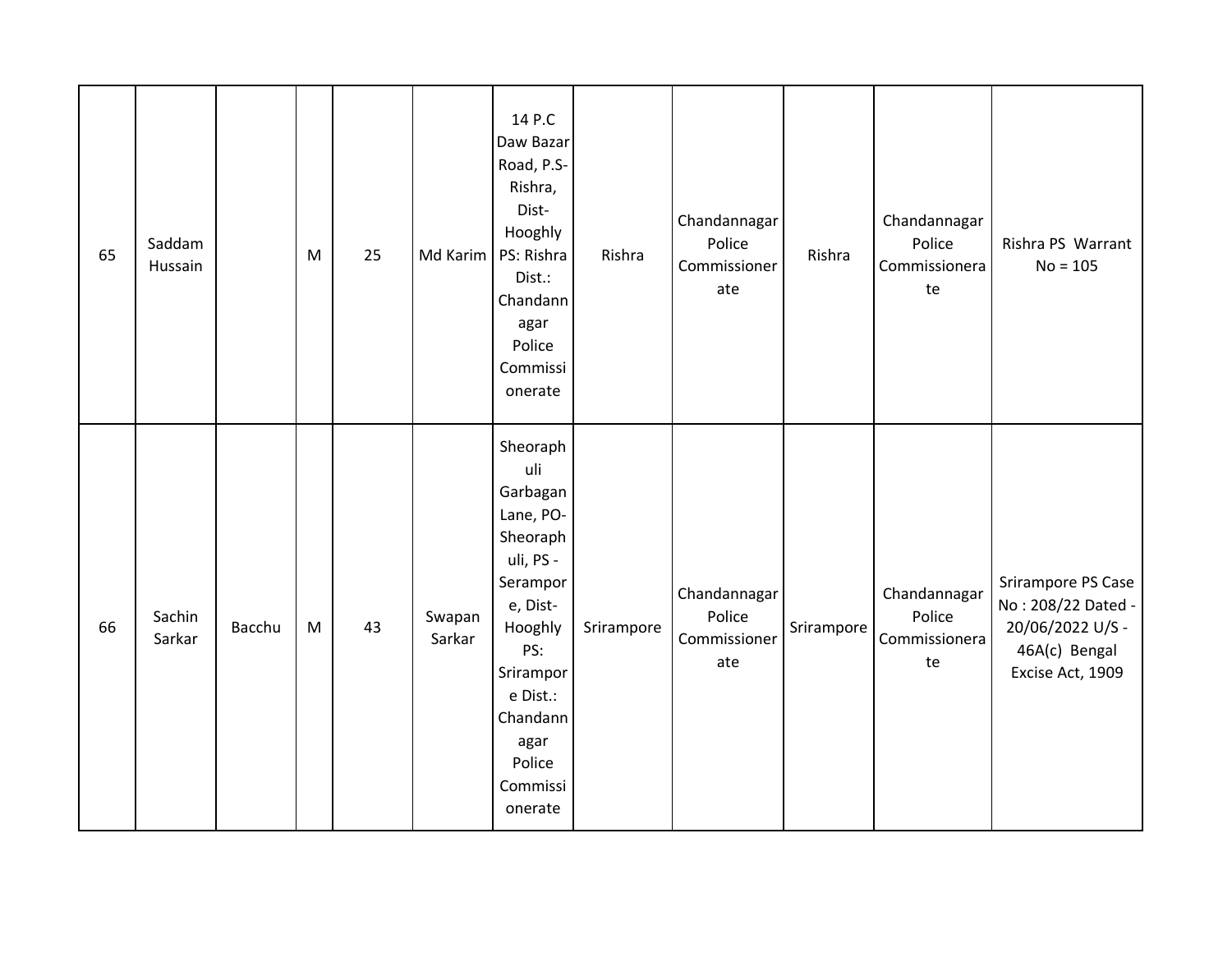| 67 | Janki Das |  | F | 38 | Lt. Pancha<br>Das | Sheoraph<br>uli<br>Garbagan<br>Lane, PO-<br>Sheoraph<br>uli, PS -<br>Serampor<br>e, Dist-<br>Hooghly<br>PS:<br>Srirampor<br>e Dist.:<br>Chandann<br>agar<br>Police<br>Commissi<br>onerate | Srirampore | Chandannagar<br>Police<br>Commissioner<br>ate | Srirampore | Chandannagar<br>Police<br>Commissionera<br>te | Srirampore PS Case<br>No: 208/22 Dated -<br>20/06/2022 U/S -<br>46A(c) Bengal<br>Excise Act, 1909 |
|----|-----------|--|---|----|-------------------|-------------------------------------------------------------------------------------------------------------------------------------------------------------------------------------------|------------|-----------------------------------------------|------------|-----------------------------------------------|---------------------------------------------------------------------------------------------------|
|----|-----------|--|---|----|-------------------|-------------------------------------------------------------------------------------------------------------------------------------------------------------------------------------------|------------|-----------------------------------------------|------------|-----------------------------------------------|---------------------------------------------------------------------------------------------------|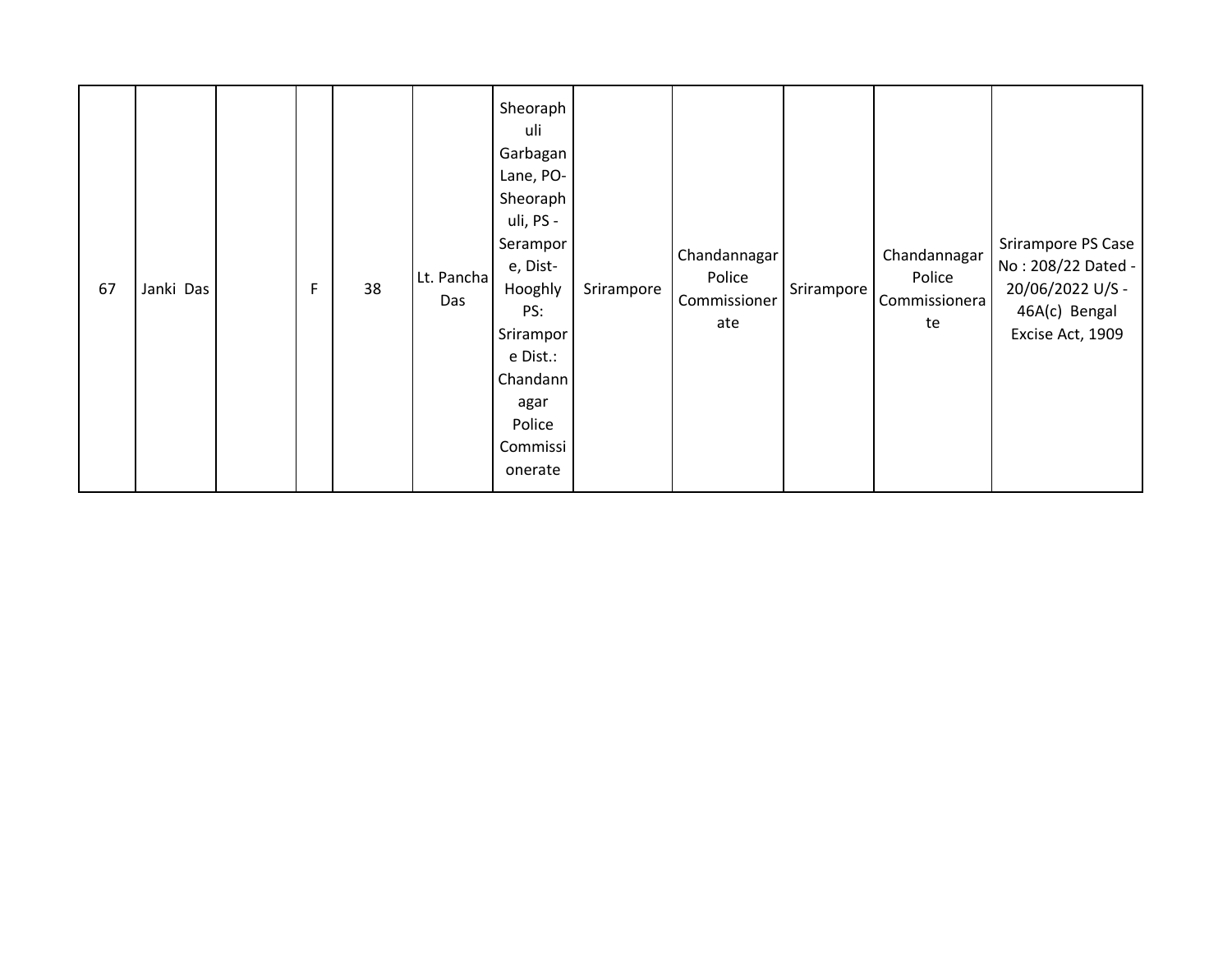| 68 | Sanjib<br>Bhakat |  | M | 47 | Lt. Lakhi<br>Narayan<br>Bhakat | 57/59,<br>Sheoraph<br>uli Aluhata<br>Lane,<br>Sheoraph<br>uli Bazar,<br>PO-<br>Sheoraph<br>uli, P.S.-<br>Serampor<br>e, Dist-<br>Hooghly<br>PS:<br>Srirampor<br>e Dist.:<br>Chandann<br>agar<br>Police<br>Commissi<br>onerate | Srirampore | Chandannagar<br>Police<br>Commissioner<br>ate | Srirampore | Chandannagar<br>Police<br>Commissionera<br>te | Srirampore PS Case<br>No: 210/22 Dated -<br>20/06/2022 U/S -<br>3/4 The West<br><b>Bengal Gambling</b><br>and Prize<br>Competitions Act,<br>1957 |
|----|------------------|--|---|----|--------------------------------|-------------------------------------------------------------------------------------------------------------------------------------------------------------------------------------------------------------------------------|------------|-----------------------------------------------|------------|-----------------------------------------------|--------------------------------------------------------------------------------------------------------------------------------------------------|
|----|------------------|--|---|----|--------------------------------|-------------------------------------------------------------------------------------------------------------------------------------------------------------------------------------------------------------------------------|------------|-----------------------------------------------|------------|-----------------------------------------------|--------------------------------------------------------------------------------------------------------------------------------------------------|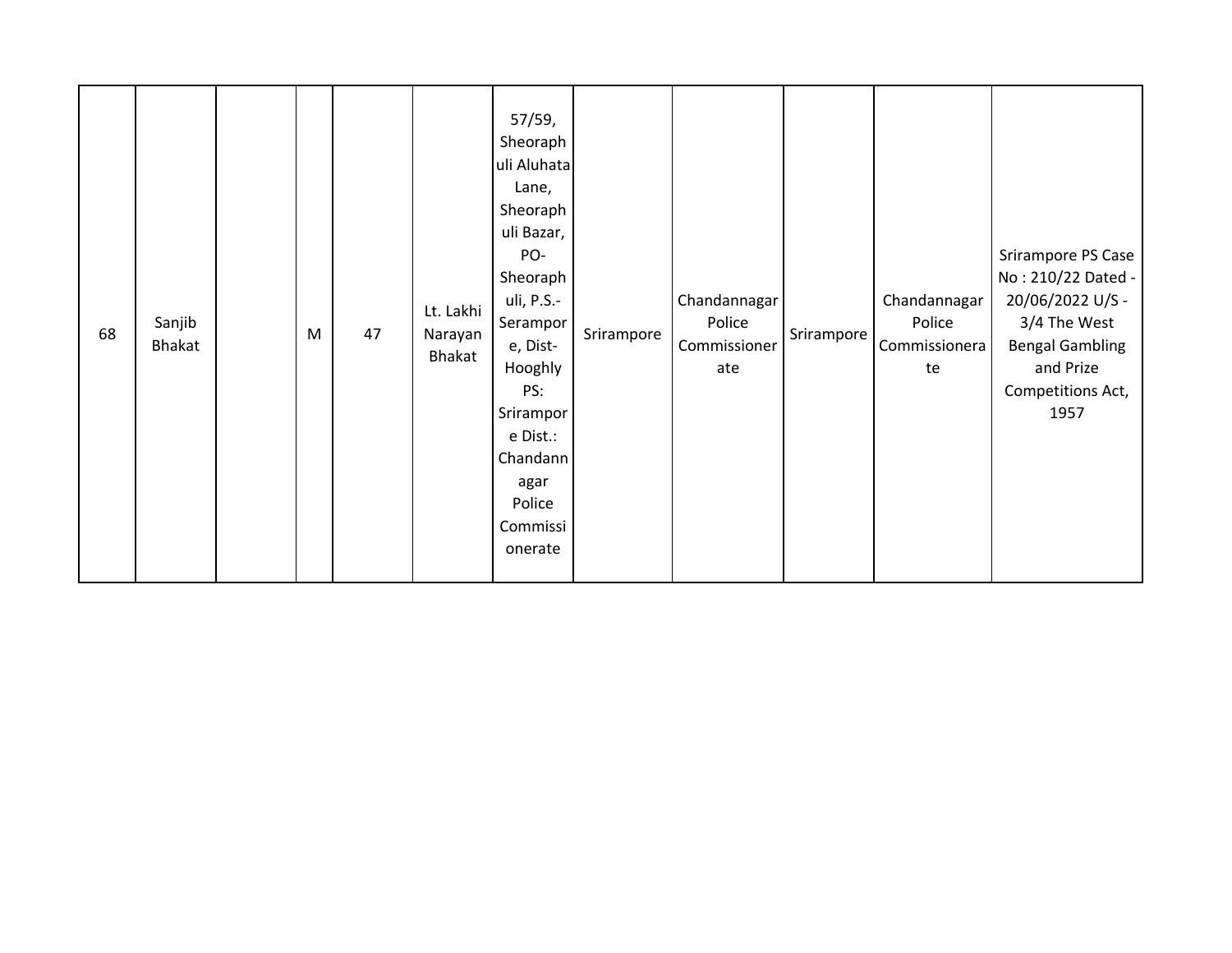| 69 | Montu<br>Das |  | M | 48 | Lt.<br>Gouranga<br>Chandra<br>Das | Sheoraph<br>uli Bazar,<br>PO-<br>Sheoraph<br>uli, P.S.-<br>Serampor<br>e, Dist-<br>Hooghly.<br>PS:<br>Srirampor<br>e Dist.:<br>Chandann<br>agar<br>Police<br>Commissi<br>onerate | Srirampore | Chandannagar<br>Police<br>Commissioner<br>ate | Srirampore | Chandannagar<br>Police<br>Commissionera<br>te | Srirampore PS Case<br>No: 210/22 Dated -<br>20/06/2022 U/S -<br>3/4 The West<br><b>Bengal Gambling</b><br>and Prize<br>Competitions Act,<br>1957 |
|----|--------------|--|---|----|-----------------------------------|----------------------------------------------------------------------------------------------------------------------------------------------------------------------------------|------------|-----------------------------------------------|------------|-----------------------------------------------|--------------------------------------------------------------------------------------------------------------------------------------------------|
|----|--------------|--|---|----|-----------------------------------|----------------------------------------------------------------------------------------------------------------------------------------------------------------------------------|------------|-----------------------------------------------|------------|-----------------------------------------------|--------------------------------------------------------------------------------------------------------------------------------------------------|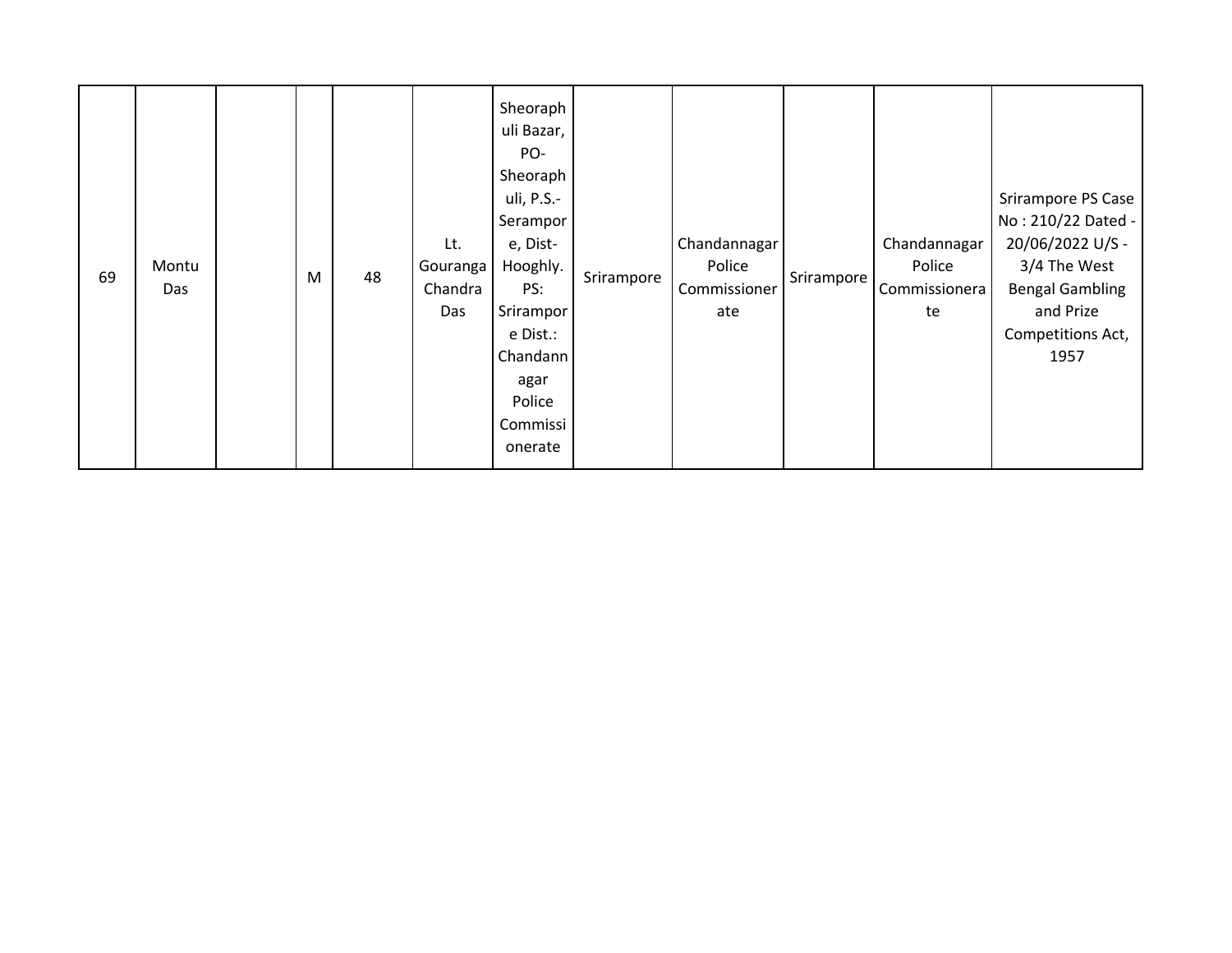|    |         |   |    |           | Chinsurah  |            |              |            |               |                        |
|----|---------|---|----|-----------|------------|------------|--------------|------------|---------------|------------------------|
|    |         |   |    |           | Station    |            |              |            |               |                        |
|    |         |   |    |           | Road,      |            |              |            |               |                        |
|    |         |   |    |           | Maynadan   |            |              |            |               |                        |
|    |         |   |    |           | ga, PO-    |            |              |            |               |                        |
|    |         |   |    |           | Chinsurah  |            |              |            |               | Srirampore PS Case     |
|    |         |   |    |           | $P.S.-$    |            |              |            |               | No: 210/22 Dated -     |
|    |         |   |    |           | Chinsurah, |            | Chandannagar |            | Chandannagar  | 20/06/2022 U/S -       |
| 70 | Chandan |   | 42 | Lt. Madan | Dist-      |            | Police       |            | Police        | 3/4 The West           |
|    | Turi    | M |    | Turi      | Hooghly    | Srirampore | Commissioner | Srirampore | Commissionera | <b>Bengal Gambling</b> |
|    |         |   |    |           | PS:        |            | ate          |            | te            | and Prize              |
|    |         |   |    |           | Srirampor  |            |              |            |               | Competitions Act,      |
|    |         |   |    |           | e Dist.:   |            |              |            |               | 1957                   |
|    |         |   |    |           | Chandann   |            |              |            |               |                        |
|    |         |   |    |           | agar       |            |              |            |               |                        |
|    |         |   |    |           | Police     |            |              |            |               |                        |
|    |         |   |    |           | Commissi   |            |              |            |               |                        |
|    |         |   |    |           | onerate    |            |              |            |               |                        |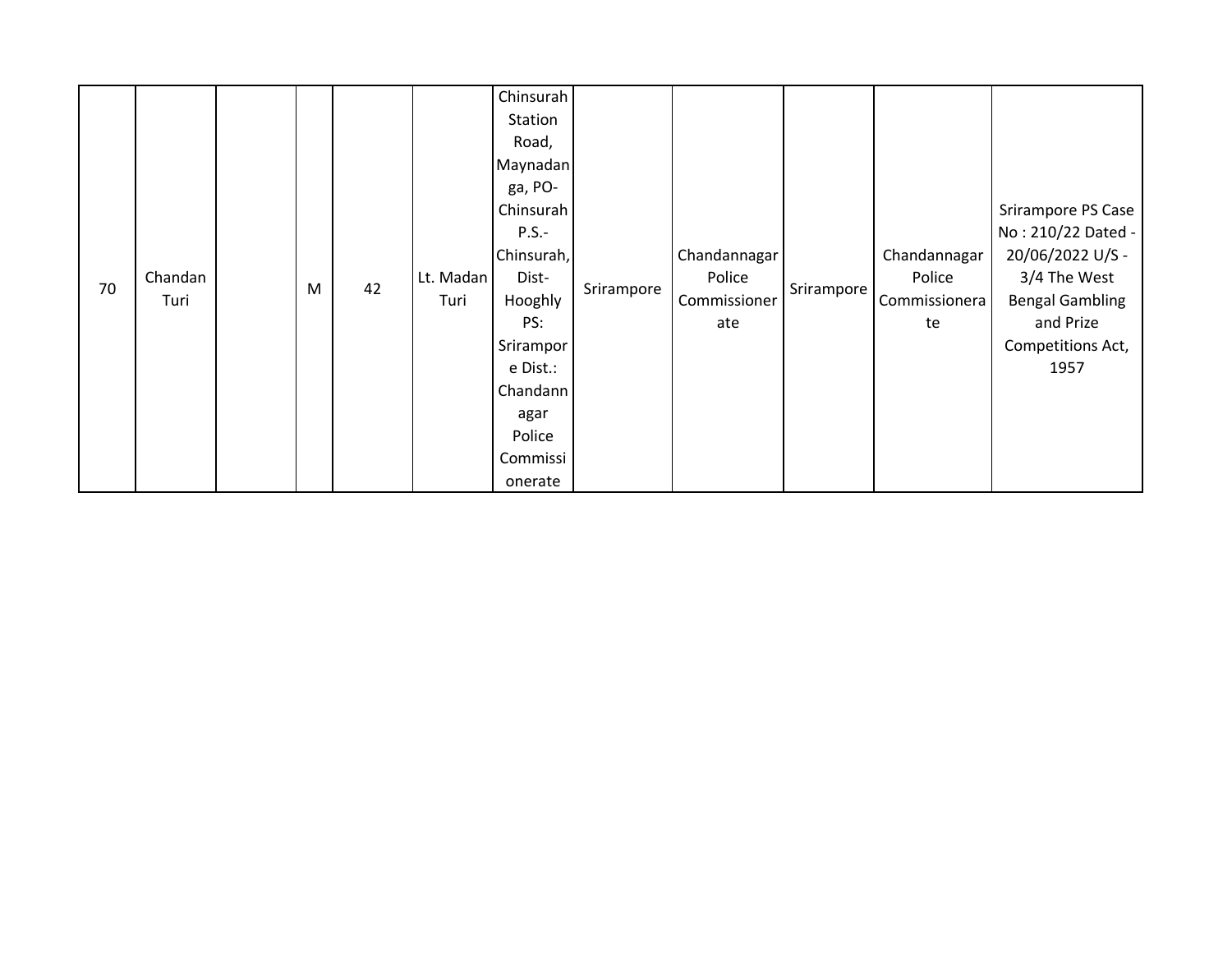| 71 | Tapan Pal | Toko | M | 52 | Lt. Prallad<br>Pal | Anjangarh<br>Sheoraph<br>uli, PO-<br>Sheoraph<br>uli, P.S.-<br>Serampor<br>e, Dist-<br>Hooghly<br>PS:<br>Srirampor<br>e Dist.:<br>Chandann<br>agar<br>Police<br>Commissi<br>onerate | Srirampore | Chandannagar<br>Police<br>Commissioner<br>ate | Srirampore | Chandannagar<br>Police<br>Commissionera<br>te | Srirampore PS Case<br>No: 210/22 Dated -<br>20/06/2022 U/S -<br>3/4 The West<br><b>Bengal Gambling</b><br>and Prize<br>Competitions Act,<br>1957 |
|----|-----------|------|---|----|--------------------|-------------------------------------------------------------------------------------------------------------------------------------------------------------------------------------|------------|-----------------------------------------------|------------|-----------------------------------------------|--------------------------------------------------------------------------------------------------------------------------------------------------|
|----|-----------|------|---|----|--------------------|-------------------------------------------------------------------------------------------------------------------------------------------------------------------------------------|------------|-----------------------------------------------|------------|-----------------------------------------------|--------------------------------------------------------------------------------------------------------------------------------------------------|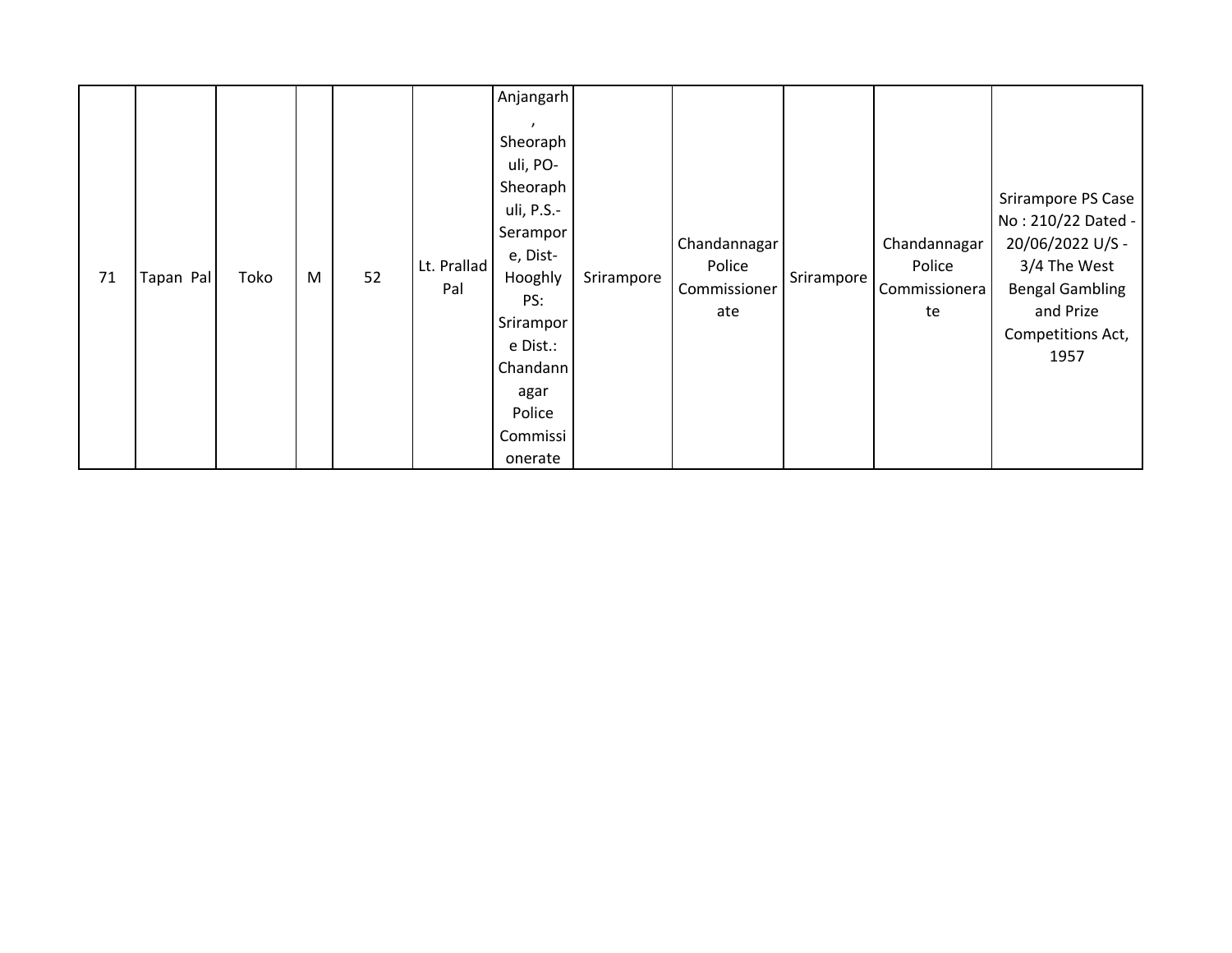| 72 | Gobinda<br>Adak |       | M | 63 | Lt. Subol<br>Chandra<br>Adak | Sheoraph<br>uli<br>Mukherje<br>e Para, PO-<br>Sheoraph<br>uli, P.S.-<br>Serampor<br>e, Dist-<br>Hooghly<br>PS:<br>Srirampor<br>e Dist.:<br>Chandann<br>agar<br>Police<br>Commissi<br>onerate | Srirampore | Chandannagar<br>Police<br>Commissioner<br>ate | Srirampore | Chandannagar<br>Police<br>Commissionera<br>te | Srirampore PS Case<br>No: 210/22 Dated -<br>20/06/2022 U/S -<br>3/4 The West<br><b>Bengal Gambling</b><br>and Prize<br>Competitions Act,<br>1957 |
|----|-----------------|-------|---|----|------------------------------|----------------------------------------------------------------------------------------------------------------------------------------------------------------------------------------------|------------|-----------------------------------------------|------------|-----------------------------------------------|--------------------------------------------------------------------------------------------------------------------------------------------------|
| 73 | Tanmoy<br>Shit  | Sheet | M |    | Babu<br>Sheet @<br>Tarun     | 10/1 Raj<br>Krishna<br>Street, PO<br>& PS-<br>Uttarpara,<br>Dist-<br>Hooghly<br>PS:<br>Uttarpara<br>Dist.:<br>Chandann<br>agar<br>Police<br>Commissi<br>onerate                              | Uttarpara  | Chandannagar<br>Police<br>Commissioner<br>ate | Uttarpara  | Chandannagar<br>Police<br>Commissionera<br>te | <b>Uttarpara PS Case</b><br>No: 223/22 Dated -<br>20/06/2022 U/S -<br>341/323/324/308/3<br>54/506 IPC                                            |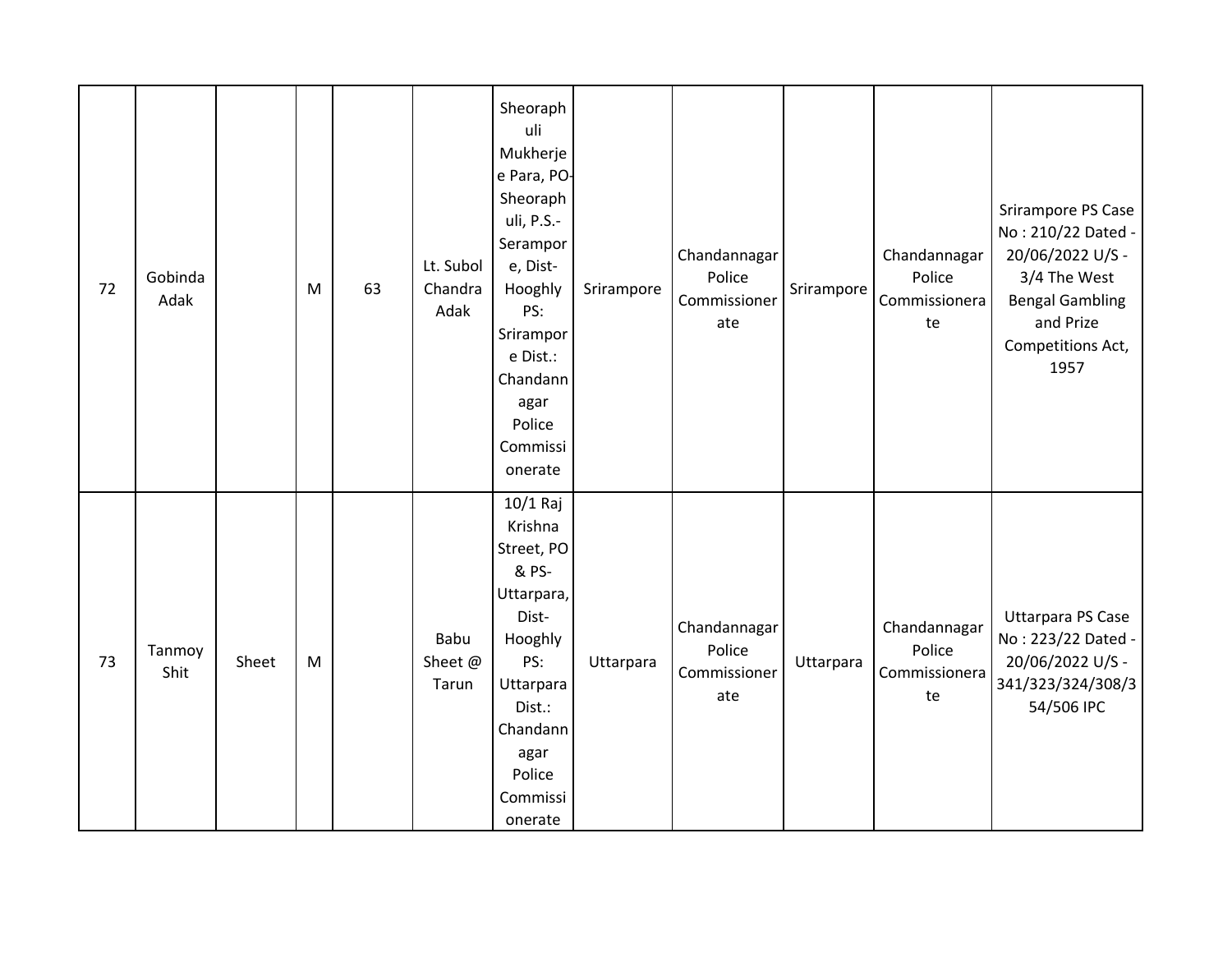| 74 | Rajindar<br>Kumar  | M | 30 | Desraj                           | PS:<br>Baxsirhat<br>Dist.:<br>Coochbeh<br>ar                   | Baxsirhat | Coochbehar | Baxsirhat | Coochbehar | <b>Baxsirhat PS Case</b><br>No: 241/22 Dated -<br>20/06/2022 U/S -<br>379/411 IPC &<br>7(1)(a)(ii) Essential<br>Commodities Act,<br>1955Â |
|----|--------------------|---|----|----------------------------------|----------------------------------------------------------------|-----------|------------|-----------|------------|-------------------------------------------------------------------------------------------------------------------------------------------|
| 75 | Inderjit<br>Singh  | M |    | Sardar<br><b>Bhagat</b><br>Singh | PS:<br>Baxsirhat<br>Dist.:<br>Coochbeh<br>ar                   | Baxsirhat | Coochbehar | Baxsirhat | Coochbehar | <b>Baxsirhat PS Case</b><br>No: 241/22 Dated -<br>20/06/2022 U/S -<br>379/411 IPC &<br>7(1)(a)(ii) Essential<br>Commodities Act,<br>1955Â |
| 76 | Emdadul<br>Hoque   | M |    | Nur<br>Hossain<br>Miah           | <b>FAKIRTARI</b><br>PS:<br>Dinhata<br>Dist.:<br>Coochbeh<br>ar | Dinhata   | Coochbehar | Dinhata   | Coochbehar | Dinhata PS Case No:<br>299/22 Dated -<br>19/06/2022 U/S -<br>341/323/325/354/3<br>79/34 IPC                                               |
| 77 | Jiyarul<br>Hossain |   |    | Sahanur<br>Miah                  | <b>FAKIRTARI</b><br>PS:<br>Dinhata<br>Dist.:<br>Coochbeh<br>ar | Dinhata   | Coochbehar | Dinhata   | Coochbehar | Dinhata PS Case No:<br>299/22 Dated -<br>19/06/2022 U/S -<br>341/323/325/354/3<br>79/34 IPC                                               |
| 78 | Saddam<br>Hossain  | M |    | Abdul<br>Karim                   | PS:<br>Dinhata<br>Dist.:<br>Coochbeh<br>ar                     | Dinhata   | Coochbehar | Dinhata   | Coochbehar | Dinhata PS Case No:<br>299/22 Dated -<br>19/06/2022 U/S -<br>341/323/325/354/3<br>79/34 IPC                                               |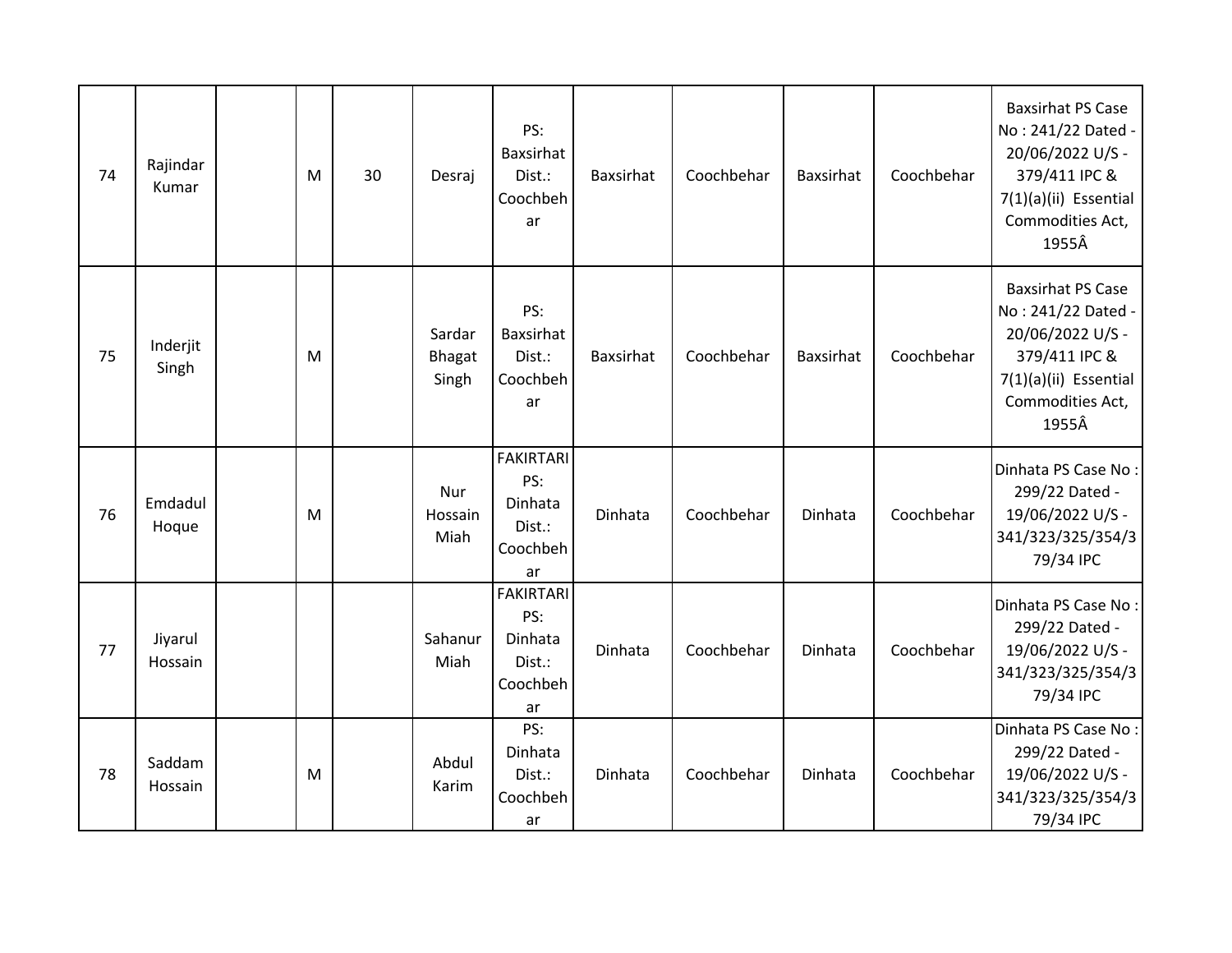| 79 | Mamani<br>Roy           | $\mathsf F$ |    | Kumar<br>Roy         | Durgapur<br>PS:<br>Balurghat<br>Dist.:<br>Dakshin<br>Dinajpur                                                                              | Balurghat | Dakshin<br>Dinajpur | Hilli | Dakshin<br>Dinajpur | Hilli PS Case No:<br>148/22 Dated -<br>20/06/2022 U/S-21<br>(C)/22(C)/23<br>(C)/27A Narcotic<br>Drugs and<br>Psychotropic<br>Substances Act,<br>1985 |
|----|-------------------------|-------------|----|----------------------|--------------------------------------------------------------------------------------------------------------------------------------------|-----------|---------------------|-------|---------------------|------------------------------------------------------------------------------------------------------------------------------------------------------|
| 80 | Ratan<br><b>Biswas</b>  |             | 50 | Amarchan<br>d Biswas | Kaira, PO-<br>Murapara,<br>PS-<br>Roopganj,<br>Dist-<br>Narayanga<br>nj,<br>(Banglade<br>sh)                                               |           | <b>Basirhat</b>     | Hilli | Dakshin<br>Dinajpur | Hilli PS Case No:<br>149/22 Dated -<br>20/06/2022 U/S -<br>14A (b) Foreigners<br>Act, 1946Â                                                          |
| 81 | Masud<br>Rana<br>Mondal |             | 28 | Akkaj Ali<br>Mondal  | Katla<br>(Damarpa<br>ra), PO<br>Katla, PS<br>Birampur.<br>Dist.<br>Dinajpur<br>(Banglade<br>sh) PS:<br>Hilli Dist.:<br>Dakshin<br>Dinajpur | Hilli     | Dakshin<br>Dinajpur | Hilli | Dakshin<br>Dinajpur | Hilli PS Case No:<br>151/22 Dated -<br>20/06/2022 U/S -<br>14A (b)/14C<br>Foreigners Act,<br>1946Â                                                   |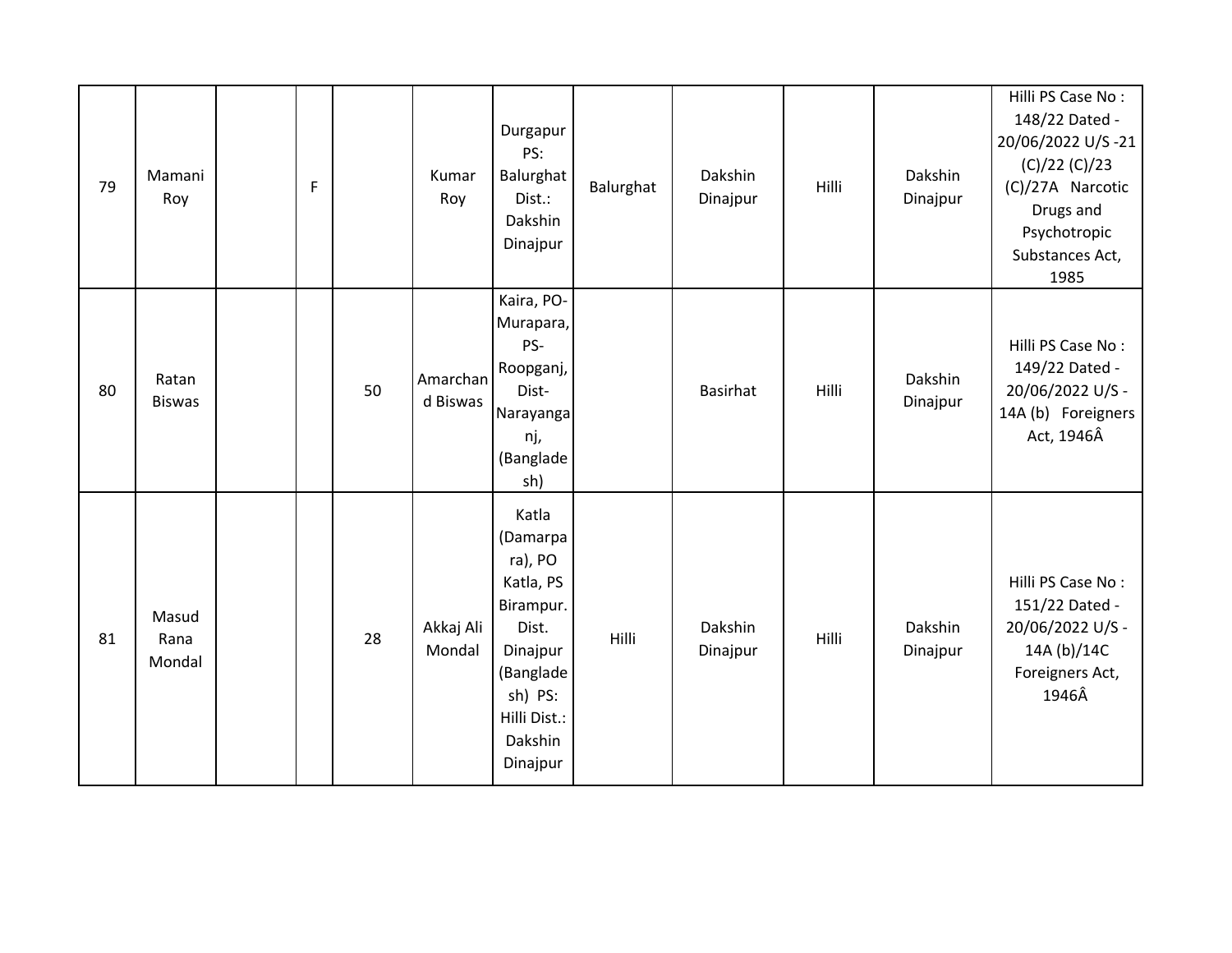| 82 | Rajjak<br>Sarkar    |       |   | 49 | Lt.<br>Bhajalulla<br>Sarkar         | Panjul PS:<br>Hilli Dist.:<br>Dakshin<br>Dinajpur                   | Hilli     | Dakshin<br>Dinajpur | Hilli     | Dakshin<br>Dinajpur | Hilli PS Case No:<br>151/22 Dated -<br>20/06/2022 U/S -<br>14A (b)/14C<br>Foreigners Act,<br>1946Â |
|----|---------------------|-------|---|----|-------------------------------------|---------------------------------------------------------------------|-----------|---------------------|-----------|---------------------|----------------------------------------------------------------------------------------------------|
| 83 | Driprajit<br>Maitri |       | M | 26 | <b>Dipak</b><br>Maitri              | Baikuntha<br>pur PS:<br>Hilli Dist.:<br>Dakshin<br>Dinajpur         | Hilli     | Dakshin<br>Dinajpur | Hilli     | Dakshin<br>Dinajpur | Hilli PS Case No:<br>150/22 Dated -<br>20/06/2022 U/S -<br>498A/323/307 IPC                        |
| 84 | Rakib<br>Jaman      | Zaber | M | 25 | Jaharuddi<br>n.<br>Ahammed<br>@ Mia | Dakshin<br>Nahit PS:<br>Kushmand<br>i Dist.:<br>Dakshin<br>Dinajpur | Kushmandi | Dakshin<br>Dinajpur | Kushmandi | Dakshin<br>Dinajpur | Kushmandi PS Case<br>No: 135/22 Dated -<br>12/06/2022 U/S -<br>363/365 IPC                         |
| 85 | Md Bulet<br>Sekh    |       | M | 35 | Abdul<br>Sattar                     | Chotoman<br>iram Jote<br>PS:<br>Naxalbari<br>Dist.:<br>Darjeeling   | Naxalbari | Darjeeling          | Naxalbari | Darjeeling          | Naxalbari PS Case<br>No: 159/22 Dated -<br>20/06/2022 U/S -<br>411/414 IPC                         |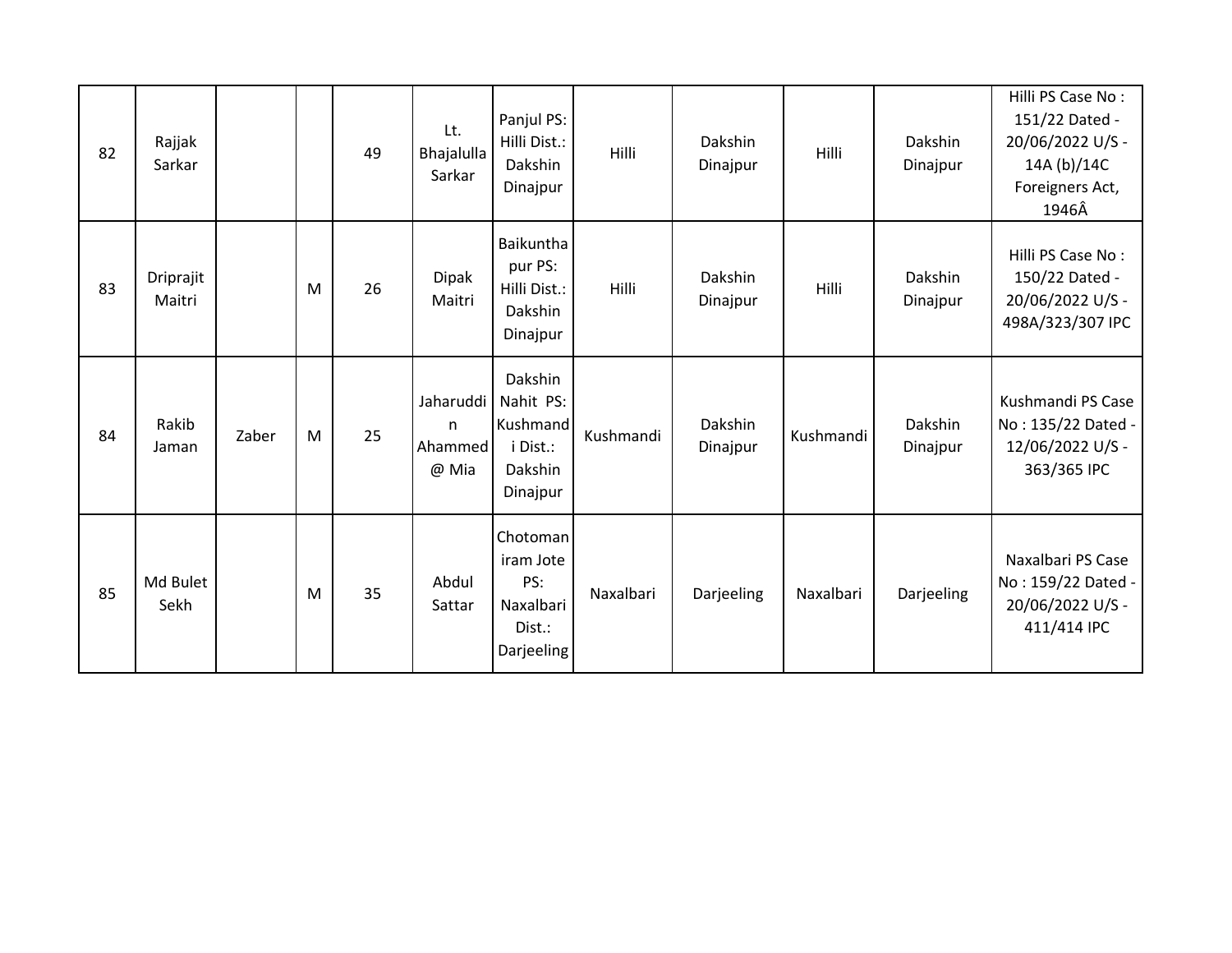| 86 | Chiranjit<br>Mondal | M | 24 | $S/O$ Lt.<br>Anil<br>Mondal | Of Vill<br>Raghunat<br>hpur Das<br>Para, PS<br>Pujali,<br>South 24<br>Parganas<br>PS: Pujali<br>Dist.:<br>Diamond<br>Harbour<br>Police<br>District | Pujali             | Diamond<br><b>Harbour Police</b><br><b>District</b> | Budgebudg<br>e     | Diamond<br><b>Harbour Police</b><br>District        | <b>Budgebudge PS Case</b><br>No: 155/22 Dated -<br>26/05/2022 U/S -<br>399/402 IPC &<br>25/27 Arms Act,<br>1959 |
|----|---------------------|---|----|-----------------------------|----------------------------------------------------------------------------------------------------------------------------------------------------|--------------------|-----------------------------------------------------|--------------------|-----------------------------------------------------|-----------------------------------------------------------------------------------------------------------------|
| 87 | Sk Sahil            | M | 20 | S/o Lt. Sk.<br>Kalo         | Of CESC<br>Reserve<br>Quarter,<br>PS Pujali,<br>South 24<br>Parganas<br>PS: Pujali<br>Dist.:<br>Diamond<br>Harbour<br>Police<br>District           | Pujali             | Diamond<br><b>Harbour Police</b><br><b>District</b> | Budgebudg<br>e     | Diamond<br><b>Harbour Police</b><br><b>District</b> | <b>Budgebudge PS Case</b><br>No: 155/22 Dated -<br>26/05/2022 U/S -<br>399/402 IPC &<br>25/27 Arms Act,<br>1959 |
| 88 | Himmat<br>Ali Molla | M | 24 | Sakher Ali<br>Molla         | PS:<br>Diamond<br>harbour<br>Dist.:<br>Diamond<br>Harbour<br>Police<br>District                                                                    | Diamond<br>harbour | Diamond<br><b>Harbour Police</b><br>District        | Diamond<br>harbour | Diamond<br><b>Harbour Police</b><br><b>District</b> | Diamond harbour PS<br>Case No: 315/22<br>Dated - 20/06/2022<br>U/S-399/402 IPC                                  |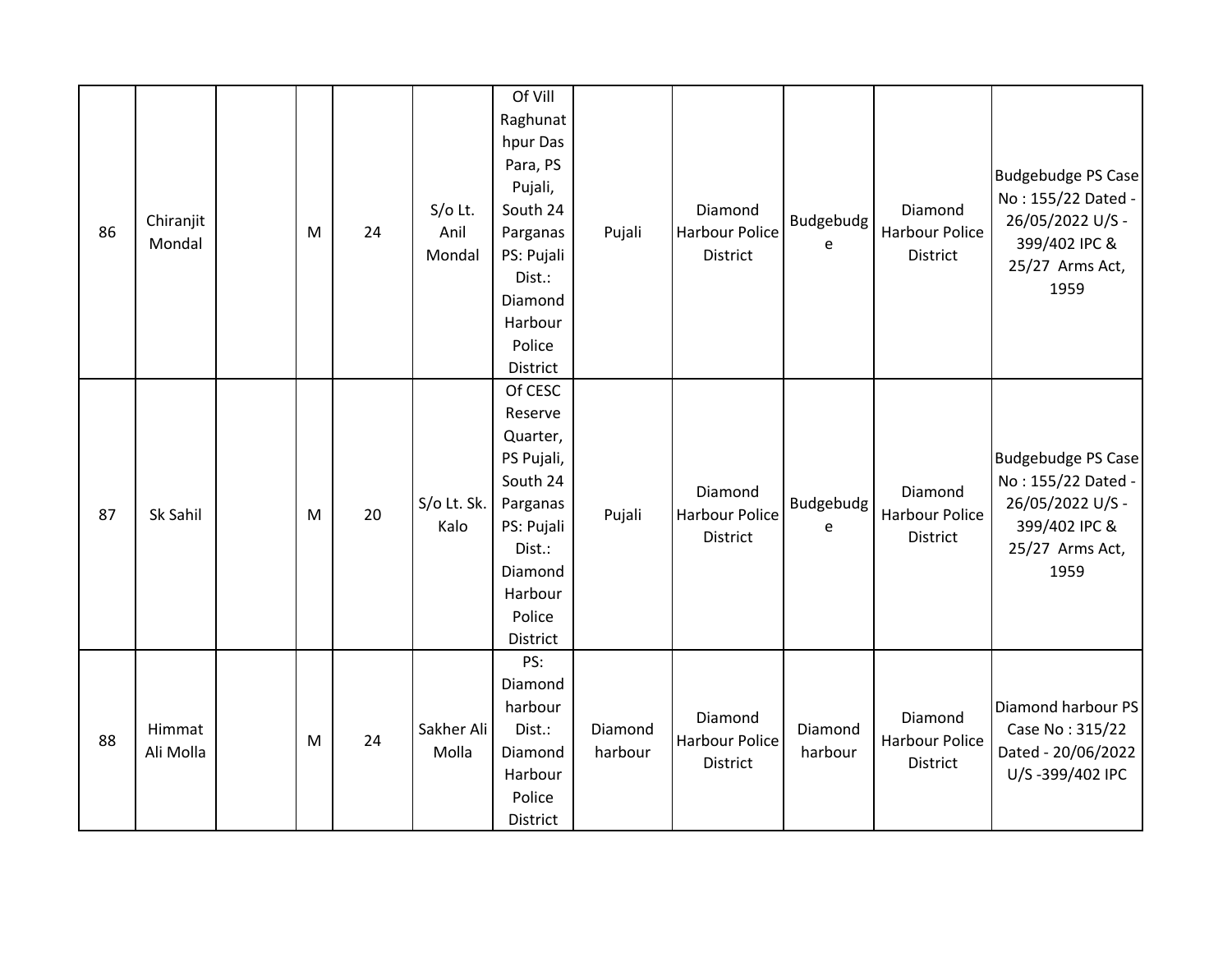| 89 | Sarowaru<br>ddin<br>Daptary | M | 22 | Ansar<br>Daptary | PS:<br>Diamond<br>harbour<br>Dist.:<br>Diamond<br>Harbour<br>Police<br>District | Diamond<br>harbour | Diamond<br><b>Harbour Police</b><br><b>District</b> | Diamond<br>harbour | Diamond<br><b>Harbour Police</b><br><b>District</b> | Diamond harbour PS<br>Case No: 315/22<br>Dated - 20/06/2022<br>U/S-399/402 IPC |
|----|-----------------------------|---|----|------------------|---------------------------------------------------------------------------------|--------------------|-----------------------------------------------------|--------------------|-----------------------------------------------------|--------------------------------------------------------------------------------|
| 90 | Rahul<br>Daptary            | M | 18 | Insandapt<br>ary | PS:<br>Diamond<br>harbour<br>Dist.:<br>Diamond<br>Harbour<br>Police<br>District | Diamond<br>harbour | Diamond<br><b>Harbour Police</b><br>District        | Diamond<br>harbour | Diamond<br>Harbour Police<br>District               | Diamond harbour PS<br>Case No: 315/22<br>Dated - 20/06/2022<br>U/S-399/402 IPC |
| 91 | Suraj Sk                    | M | 21 | Selim Sk         | PS:<br>Diamond<br>harbour<br>Dist.:<br>Diamond<br>Harbour<br>Police<br>District | Diamond<br>harbour | Diamond<br><b>Harbour Police</b><br>District        | Diamond<br>harbour | Diamond<br><b>Harbour Police</b><br><b>District</b> | Diamond harbour PS<br>Case No: 315/22<br>Dated - 20/06/2022<br>U/S-399/402 IPC |
| 92 | Sarafat<br>Molla            | M | 27 | Soukat<br>Molla  | PS:<br>Diamond<br>harbour<br>Dist.:<br>Diamond<br>Harbour<br>Police<br>District | Diamond<br>harbour | Diamond<br><b>Harbour Police</b><br>District        | Diamond<br>harbour | Diamond<br>Harbour Police<br>District               | Diamond harbour PS<br>Case No: 315/22<br>Dated - 20/06/2022<br>U/S-399/402 IPC |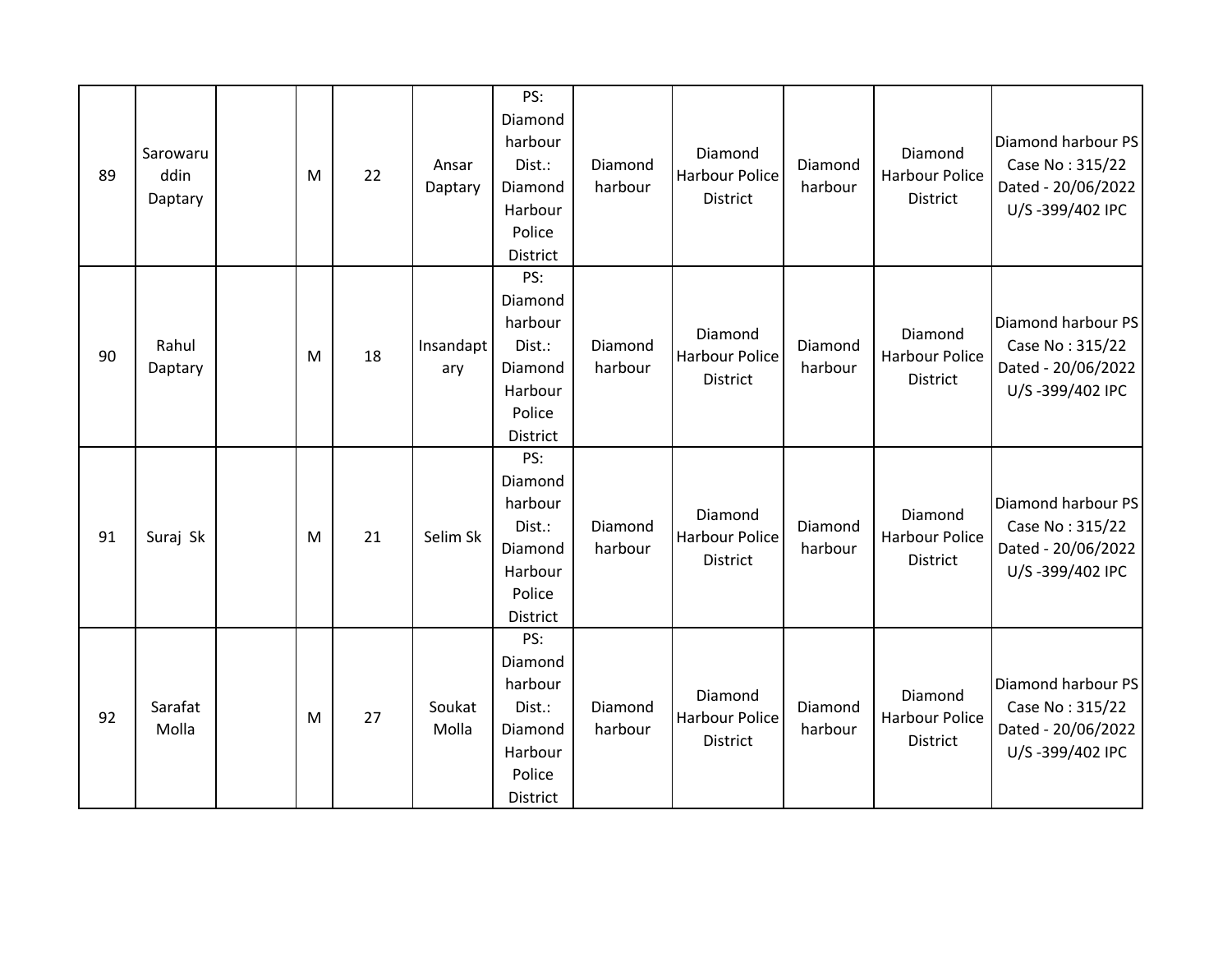| 93 | Mijanur<br>Rahaman<br>Laskar | Rajesh<br>Laskar | M | 30 | Lt.<br>Lokman<br>Laskar | Kankhuli<br>Burirmath<br>PS-<br>Rabindran<br>agar PS:<br>Rabindran<br>agar Dist.:<br>Diamond<br>Harbour<br>Police<br>District | Rabindranag<br>ar | Diamond<br>Harbour Police<br>District | Rabindrana<br>gar | Diamond<br>Harbour Police<br><b>District</b> | Rabindranagar PS<br>Case No: 112/22<br>Dated - 12/05/2022<br>$U/S -$<br>498A/313/325/307/<br><b>34 IPC</b> |
|----|------------------------------|------------------|---|----|-------------------------|-------------------------------------------------------------------------------------------------------------------------------|-------------------|---------------------------------------|-------------------|----------------------------------------------|------------------------------------------------------------------------------------------------------------|
| 94 | Salman<br>Gayen              |                  | M | 21 | Mujibor<br>Gayen        | Vill-<br>Baburamp<br>ur,<br>Gayenpar<br>a, PS-<br>Goghat,<br>Dist-<br>Hooghly<br>PS:<br>Goghat<br>Dist.:<br>Hooghly<br>Rural  | Goghat            | <b>Hooghly Rural</b>                  | Goghat            | <b>Hooghly Rural</b>                         | Goghat PS Case No:<br>165/22 Dated -<br>20/06/2022 U/S -<br>341/323/325/354/5<br>06 IPC                    |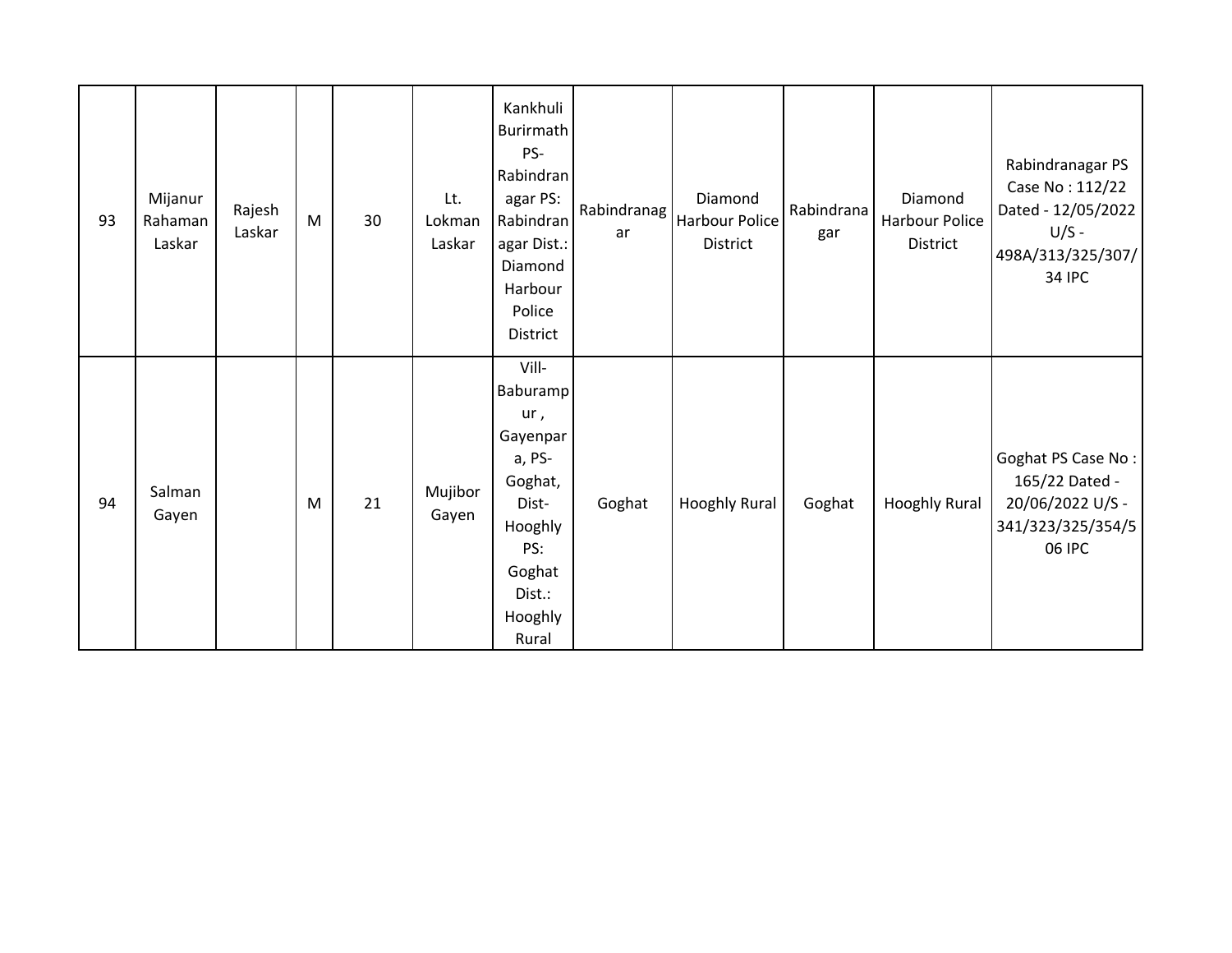| 95 | Sunil<br>Bhandari   |                   | M | 46 | Lt. Harihar<br>Bhandari  | Vill –<br>Kolagachi<br>a, P.S-<br>Goghat,<br>Dist-<br>Hooghly<br>PS:<br>Goghat<br>Dist.:<br>Hooghly<br>Rural                                                                                                                     | Goghat | <b>Hooghly Rural</b> | Goghat | <b>Hooghly Rural</b> | Goghat PS Case No:<br>166/22 Dated -<br>20/06/2022 U/S -<br>341/323/326/354B/<br>506/34 IPC |
|----|---------------------|-------------------|---|----|--------------------------|----------------------------------------------------------------------------------------------------------------------------------------------------------------------------------------------------------------------------------|--------|----------------------|--------|----------------------|---------------------------------------------------------------------------------------------|
| 96 | Shrutaso<br>m Ghosh | @ Dibbya<br>Ghosh | M | 36 | Sankar<br>Kumar<br>Ghosh | Santibonp<br>ark Sanjib<br>Sarani,<br>Durgapur<br>(M.Camp),<br>$P.S-$<br>Cocovan,<br>Dist-<br>Paschim<br>Burdwan<br>A/P Bagati<br>Adhikaryp<br>ara, PS-<br>Mogra,<br>Dist-<br>Hooghly<br>PS: Mogra<br>Dist.:<br>Hooghly<br>Rural | Mogra  | <b>Hooghly Rural</b> | Mogra  | <b>Hooghly Rural</b> | Mogra PS Case No:<br>144/22 Dated -<br>29/04/2022 U/S -<br>420/406 IPC                      |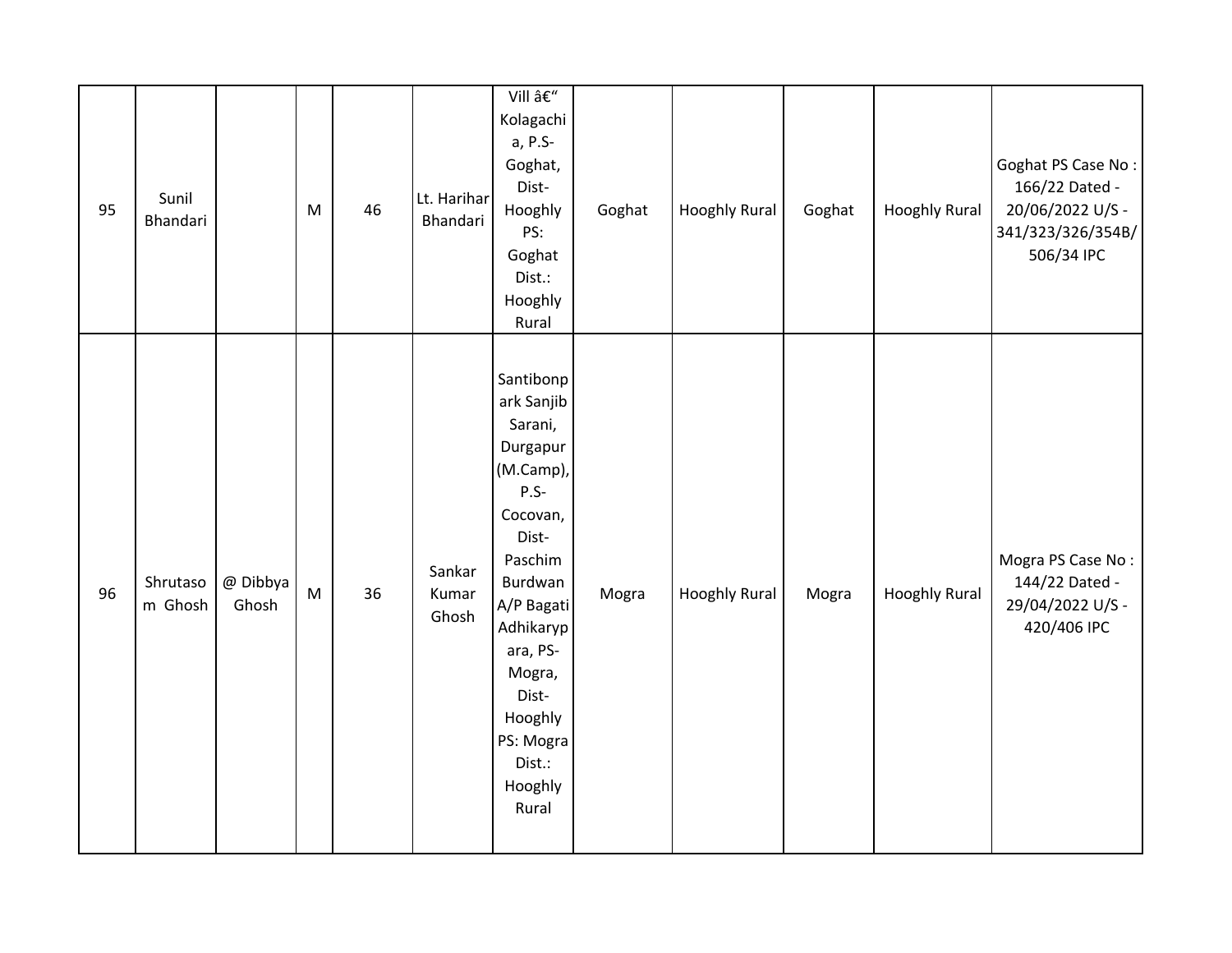| 97  | Sk Amirul               |      | M | 37 | Lt. Sk.<br>Jakir<br>(zakir) | Boropara<br>Dingalhat,<br>$P.S-$<br>Mogra,<br>Dist-<br>Hooghly<br>PS: Mogra<br>Dist.:<br>Hooghly<br>Rural | Mogra      | <b>Hooghly Rural</b>       | Mogra  | <b>Hooghly Rural</b> | Mogra PS Case No:<br>193/22 Dated -<br>17/06/2022 U/S -<br>498A/406/307 IPC                     |
|-----|-------------------------|------|---|----|-----------------------------|-----------------------------------------------------------------------------------------------------------|------------|----------------------------|--------|----------------------|-------------------------------------------------------------------------------------------------|
| 98  | Motilal<br>Debnath      |      | M | 65 | Priyalal<br>Debnath         | Namajgar<br>h, P.S-<br>Mogra,<br>Dist-<br>Hooghly<br>PS: Mogra<br>Dist.:<br>Hooghly<br>Rural              | Mogra      | <b>Hooghly Rural</b>       | Mogra  | <b>Hooghly Rural</b> | Mogra PS Warrant<br>$No = 233$                                                                  |
| 99  | Somnath<br>Roy          |      |   |    | <b>Molin Roy</b>            | PS: Singur<br>Dist.:<br>Hooghly<br>Rural                                                                  | Singur     | <b>Hooghly Rural</b>       | Singur | <b>Hooghly Rural</b> | Singur PS Case No:<br>244/22 Dated -<br>20/06/2022 U/S-46<br>(A) (c) Bengal<br>Excise Act, 1909 |
| 100 | Sourav<br><b>Biswas</b> | voda | M | 19 | Basudev<br><b>Biswas</b>    | Baidyapur<br>PS:<br>Tarakeswa<br>r Dist.:<br>Hooghly<br>Rural                                             | Tarakeswar | Hooghly Rural   Tarakeswar |        | <b>Hooghly Rural</b> | <b>Tarakeswar PS Case</b><br>No: 140/22 Dated -<br>15/06/2022 U/S -<br>399/402 IPC              |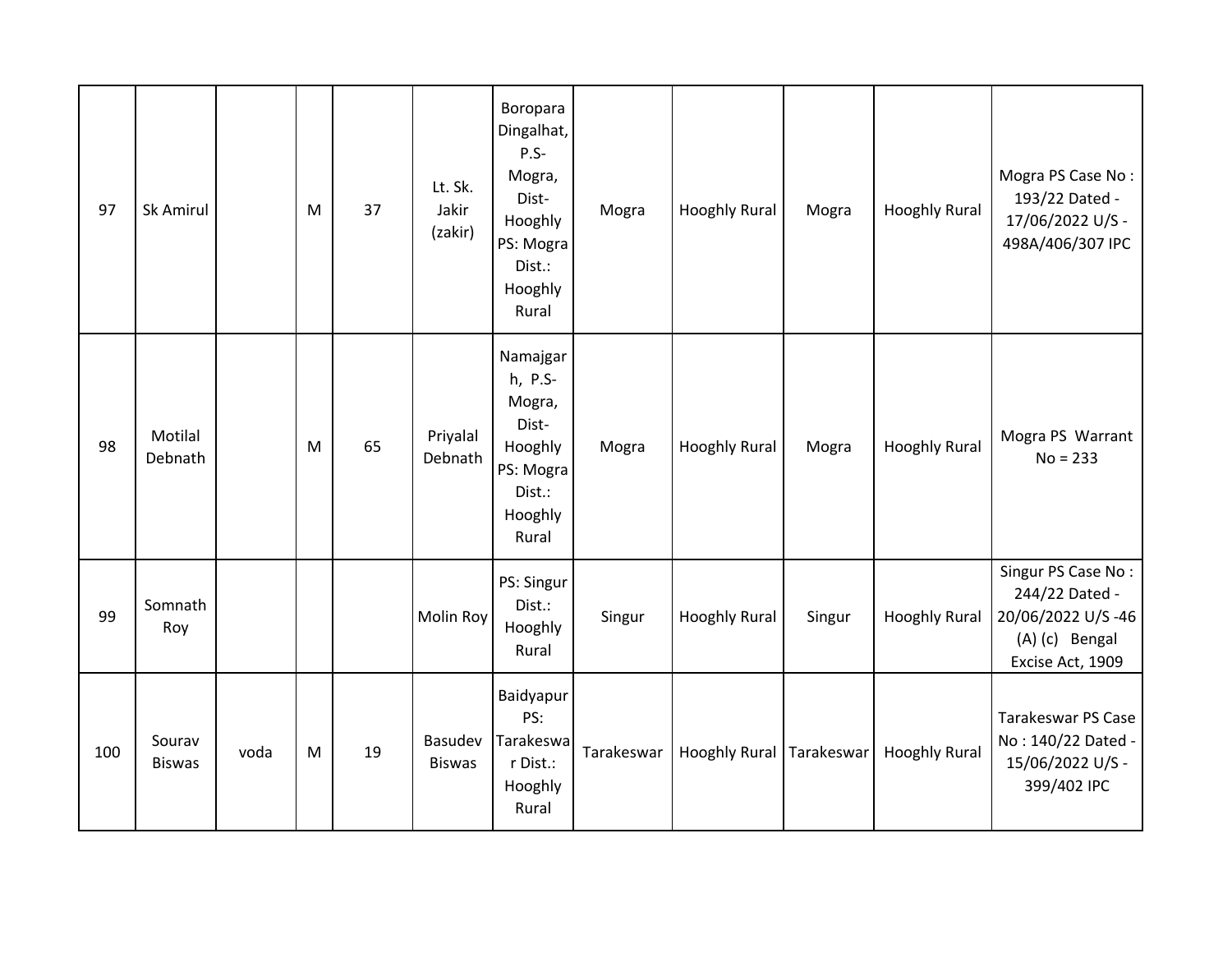| 101 | Roshan<br>Parman        |       | M | 27 | $S/O-$<br>Ramesh<br>Parman  | Of Bally<br>Khalpar,<br>P.S- Bally,<br>Dist-<br>Howrah<br>PS: Bally<br>Dist.:<br>Howrah<br>Police<br>Commissi<br>onerate | <b>Bally</b>  | Howrah Police<br>Commissioner<br>ate        | Sheoraphuli<br>g.r.p.s. | Howrah G.R.P.                               | Sheoraphuli g.r.p.s.<br>PS Case No: 10/22<br>Dated - 18/06/2022<br>U/S-399/402 IPC       |
|-----|-------------------------|-------|---|----|-----------------------------|--------------------------------------------------------------------------------------------------------------------------|---------------|---------------------------------------------|-------------------------|---------------------------------------------|------------------------------------------------------------------------------------------|
| 102 | Subhankar<br>Polley     |       | M | 26 | Uttam<br>Polley             | PS: Bantra<br>Dist.:<br>Howrah<br>Police<br>Commissi<br>onerate                                                          | <b>Bantra</b> | Howrah Police<br>Commissioner<br>ate        | <b>Bantra</b>           | <b>Howrah Police</b><br>Commissionera<br>te | Bantra PS Case No:<br>127/22 Dated -<br>10/06/2022 U/S -<br>399/402 IPC                  |
| 103 | <b>Mukul Das</b>        |       | M | 43 | Gosai Das                   | PS: Belur<br>Dist.:<br>Howrah<br>Police<br>Commissi<br>onerate                                                           | Belur         | <b>Howrah Police</b><br>Commissioner<br>ate | Belur                   | <b>Howrah Police</b><br>Commissionera<br>te | Belur PS Case No:<br>72/22 Dated -<br>03/04/2022 U/S -<br>341/323/324/307/5<br>06/34 IPC |
| 104 | Pallab<br>Mukherje<br>e | Vicky | M |    | Lt. Pradip<br>Mukherje<br>e | PS:<br>Dasnagar<br>Dist.:<br>Howrah<br>Police<br>Commissi<br>onerate                                                     | Dasnagar      | <b>Howrah Police</b><br>Commissioner<br>ate | Dasnagar                | <b>Howrah Police</b><br>Commissionera<br>te | Dasnagar PS Case<br>No: 54/22 Dated -<br>18/05/2022 U/S -<br>399/402 IPC                 |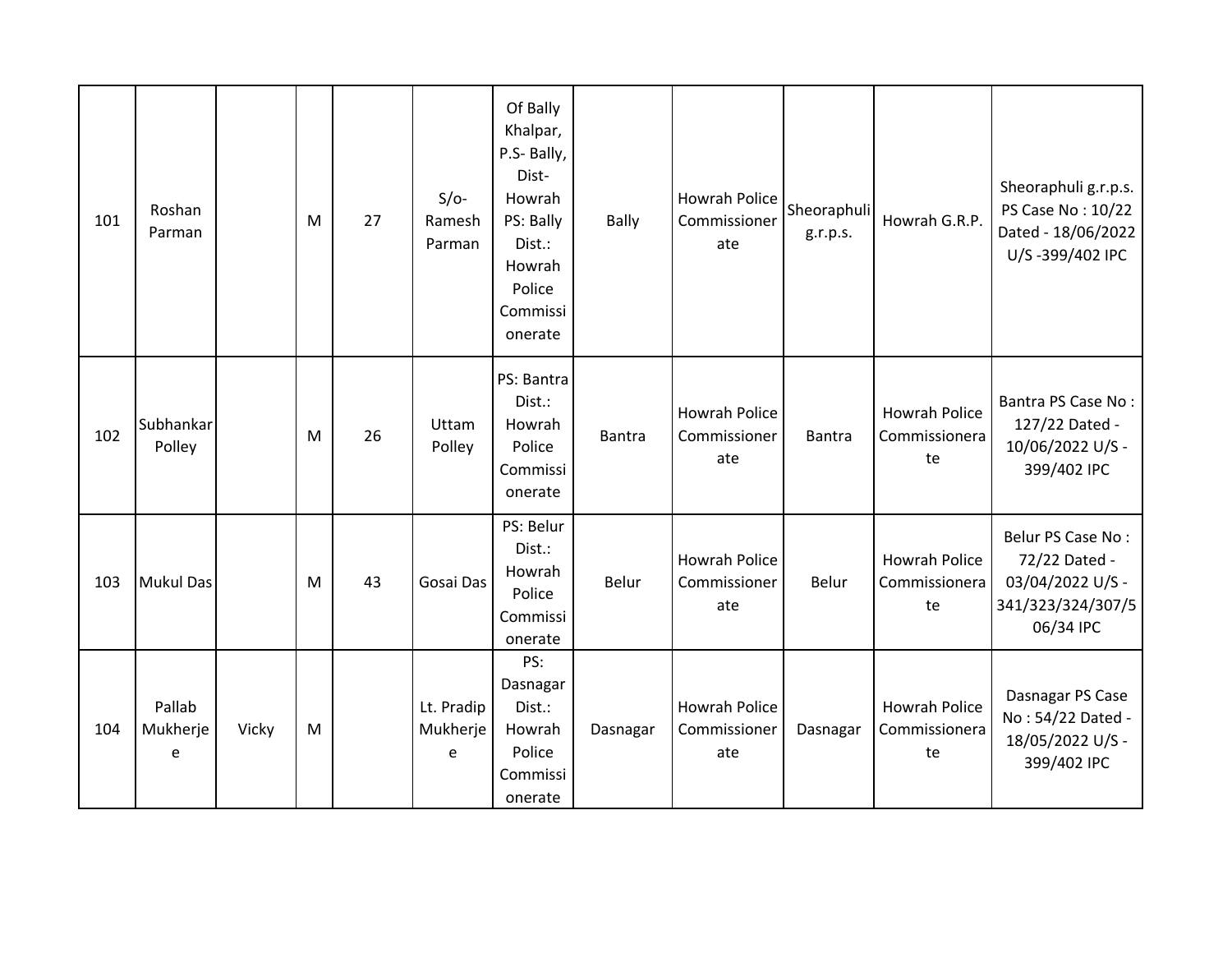| 105 | Somnath<br>Das     | M | 22 | <b>Bulbul Das</b>         | PS:<br>Golabari<br>Dist.:<br>Howrah<br>Police<br>Commissi<br>onerate | Golabari | Howrah Police<br>Commissioner<br>ate        | Malipanchg<br>hara | Howrah Police<br>Commissionera<br>te        | Malipanchghara PS<br>Case No: 116/21<br>Dated - 05/07/2021<br>U/S-420/406/120B<br><b>IPC</b> |
|-----|--------------------|---|----|---------------------------|----------------------------------------------------------------------|----------|---------------------------------------------|--------------------|---------------------------------------------|----------------------------------------------------------------------------------------------|
| 106 | <b>Talif Sk</b>    | M | 19 | Arfat Sk                  | PS:<br>Sankrail<br>Dist.:<br>Howrah<br>Police<br>Commissi<br>onerate | Sankrail | <b>Howrah Police</b><br>Commissioner<br>ate | Sankrail           | <b>Howrah Police</b><br>Commissionera<br>te | Sankrail PS Case No:<br>655/22 Dated -<br>20/06/2022 U/S -<br>399/402 IPC                    |
| 107 | Tahidul<br>Laskar  |   | 28 | Baharuddi<br>n Laskar     | PS:<br>Sankrail<br>Dist.:<br>Howrah<br>Police<br>Commissi<br>onerate | Sankrail | <b>Howrah Police</b><br>Commissioner<br>ate | Sankrail           | <b>Howrah Police</b><br>Commissionera<br>te | Sankrail PS Case No:<br>655/22 Dated -<br>20/06/2022 U/S -<br>399/402 IPC                    |
| 108 | Mokshed<br>Mallick |   | 26 | Lt.<br>Mobarok<br>Mallick | PS:<br>Sankrail<br>Dist.:<br>Howrah<br>Police<br>Commissi<br>onerate | Sankrail | Howrah Police<br>Commissioner<br>ate        | Sankrail           | <b>Howrah Police</b><br>Commissionera<br>te | Sankrail PS Case No:<br>655/22 Dated -<br>20/06/2022 U/S -<br>399/402 IPC                    |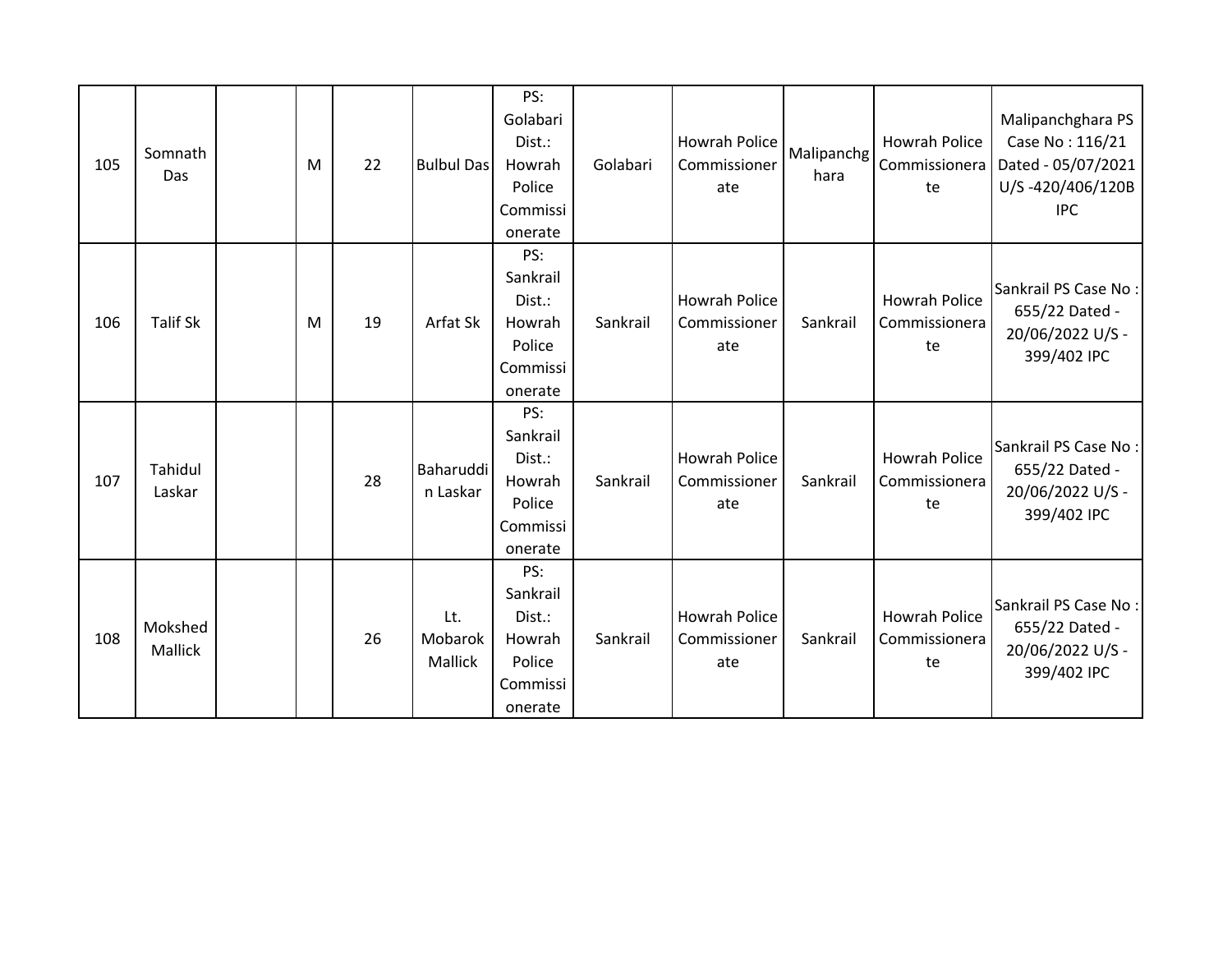| 109 | <b>Biki Sk</b> |  | 26 | Mujibar Sk       | Argori<br>kadamtal<br>PS:<br>Sankrail<br>Dist.:<br>Howrah<br>Police<br>Commissi<br>onerate      | Sankrail | <b>Howrah Police</b><br>Commissioner<br>ate | Sankrail | <b>Howrah Police</b><br>Commissionera<br>te | Sankrail PS Case No:<br>577/22 Dated -<br>28/05/2022 U/S -<br>399/402 IPC |
|-----|----------------|--|----|------------------|-------------------------------------------------------------------------------------------------|----------|---------------------------------------------|----------|---------------------------------------------|---------------------------------------------------------------------------|
| 110 | Palash Das     |  | 25 | Ajit Das         | Mashila<br>Dakshin<br>para PS:<br>Sankrail<br>Dist.:<br>Howrah<br>Police<br>Commissi<br>onerate | Sankrail | <b>Howrah Police</b><br>Commissioner<br>ate | Sankrail | <b>Howrah Police</b><br>Commissionera<br>te | Sankrail PS Case No:<br>577/22 Dated -<br>28/05/2022 U/S -<br>399/402 IPC |
| 111 | Saddam<br>Sk   |  | 28 | Noor<br>Islam Sk | Ramnagar<br>PS:<br>Sankrail<br>Dist.:<br>Howrah<br>Police<br>Commissi<br>onerate                | Sankrail | Howrah Police<br>Commissioner<br>ate        | Sankrail | <b>Howrah Police</b><br>Commissionera<br>te | Sankrail PS Case No:<br>577/22 Dated -<br>28/05/2022 U/S -<br>399/402 IPC |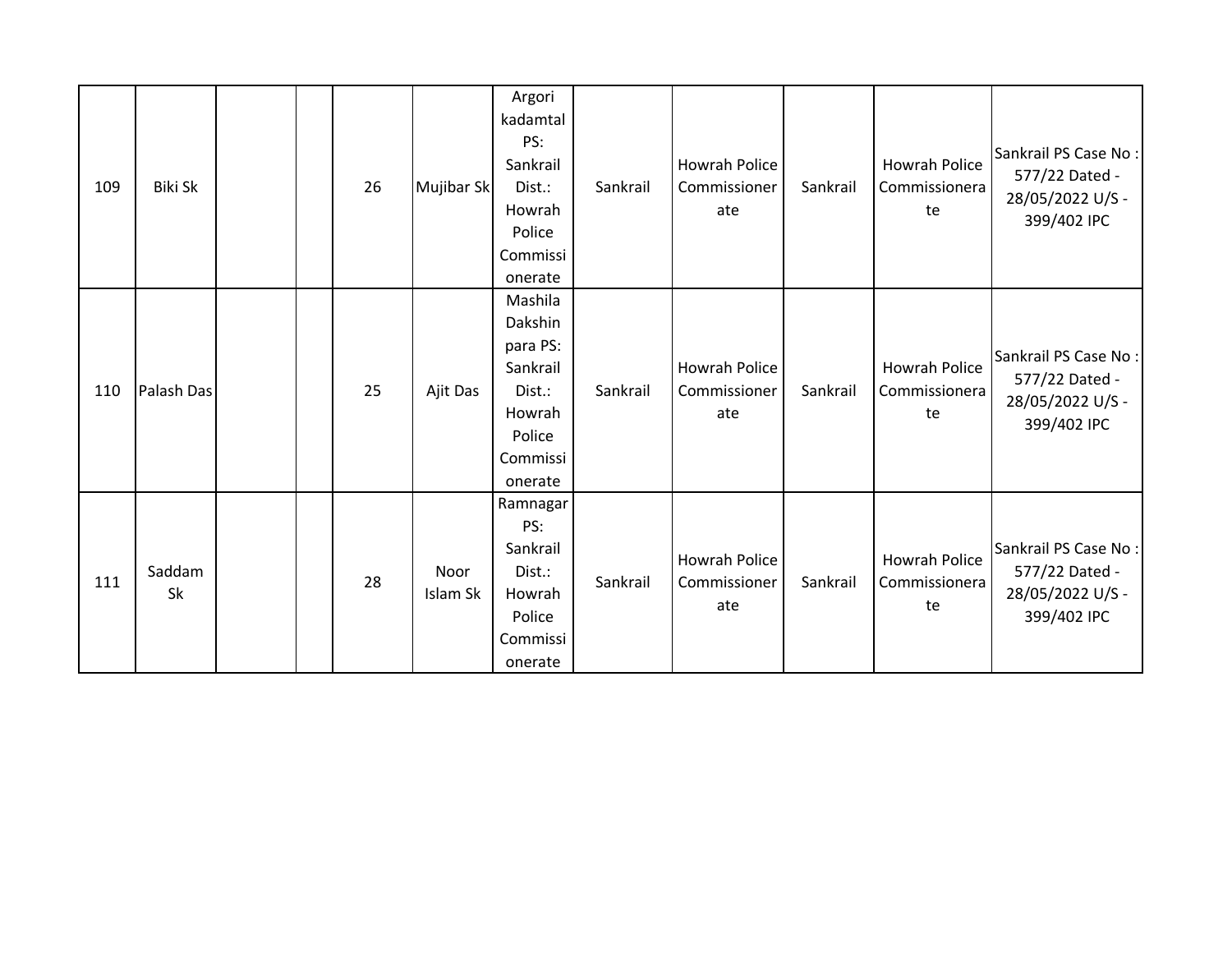| 112 | Sk Saidul          |         | M         | 20 | Sk Mohim                          | Vill+PO-<br>Radhamah<br>anpur, P.S-<br>Debra,<br>Dist-<br>Paschim<br>Medinipur<br>PS: Debra<br>Dist.:<br>Paschim<br>Mednipor<br>e | Debra | Paschim<br>Mednipore | Bagnan | Howrah Rural | Bagnan PS Case No:<br>302/22 Dated -<br>13/06/2022 U/S -<br>379 IPC |
|-----|--------------------|---------|-----------|----|-----------------------------------|-----------------------------------------------------------------------------------------------------------------------------------|-------|----------------------|--------|--------------|---------------------------------------------------------------------|
| 113 | Gouranga<br>Bormon | @ Saheb | ${\sf M}$ | 22 | $Lt-$<br>Modhusu<br>dan<br>Barmon | Vill-<br>Hatiberia,<br>P.S-<br>Debra,<br>Dist-<br>Paschim<br>Medinipur<br>PS: Debra<br>Dist.:<br>Paschim<br>Mednipor<br>e         | Debra | Paschim<br>Mednipore | Bagnan | Howrah Rural | Bagnan PS Case No:<br>302/22 Dated -<br>13/06/2022 U/S -<br>379 IPC |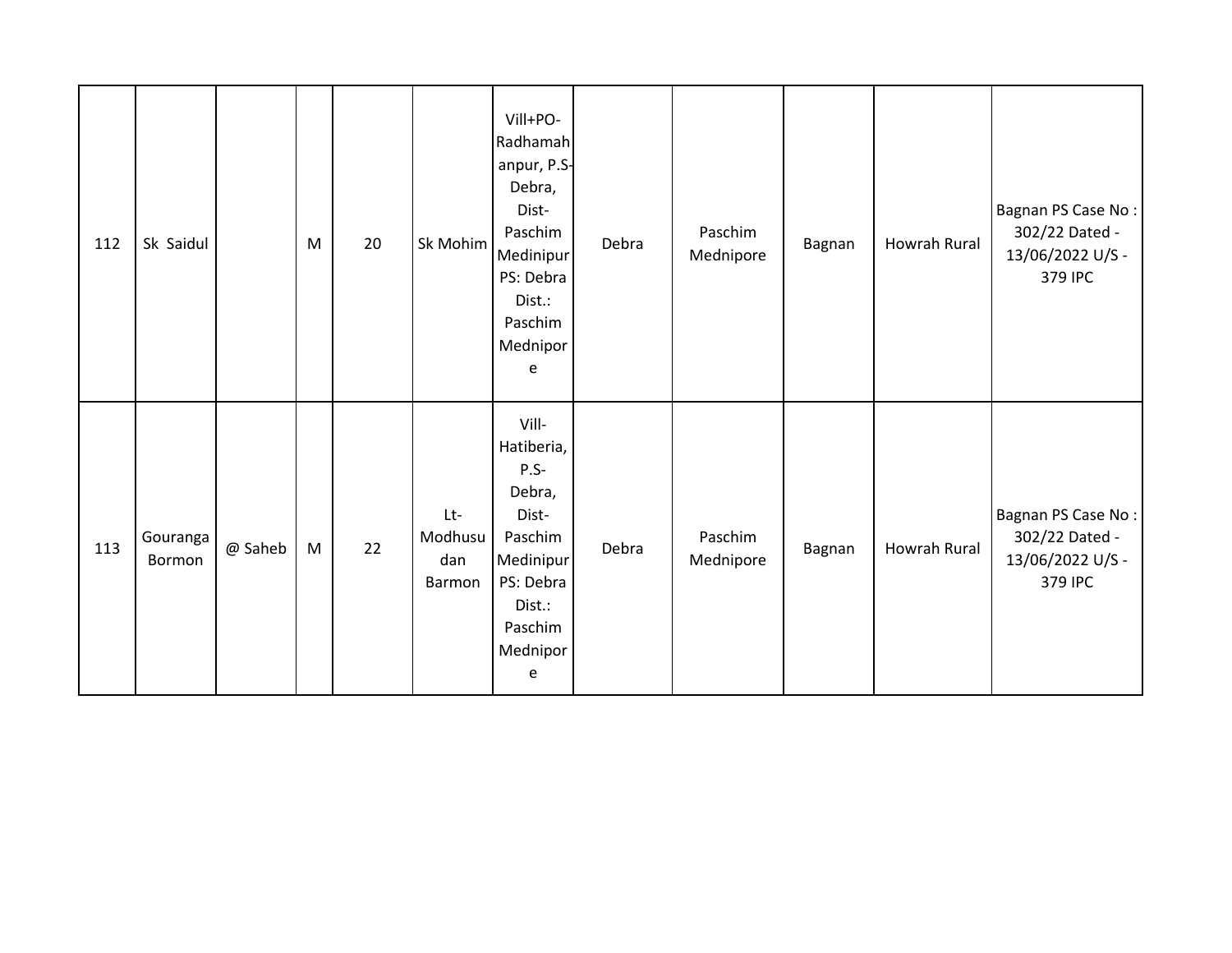| 114 | Sk Sariful            | M | 21 | Sk. Hafijul     | Vill-<br>Chowani<br>Gujarat,<br>PO-<br>Ruposgori<br>a, PS-<br>Bagnan,<br>Dist-<br>Howrah<br>PS:<br>Shyampur<br>Dist.:<br>Howrah<br>Rural | Shyampur  | Howrah Rural                       | Shyampur  | Howrah Rural                              | Shyampur PS Case<br>No: 269/22 Dated -<br>20/06/2022 U/S -<br>46A(c) IPC          |
|-----|-----------------------|---|----|-----------------|------------------------------------------------------------------------------------------------------------------------------------------|-----------|------------------------------------|-----------|-------------------------------------------|-----------------------------------------------------------------------------------|
| 115 | Shubhank<br>ar Poddar | M |    | Ashok<br>Poddar | of vill.<br>Naka<br>Chawk<br>Purnia<br>Post & PS<br>& Dist<br>Purnia PS:<br>Islampore<br>Dist.:<br>Islampur<br>Police<br>District        | Islampore | Islampur<br><b>Police District</b> | Islampore | <b>Islampur Police</b><br><b>District</b> | <b>Islampore PS Case</b><br>No: 439/22 Dated -<br>20/06/2022 U/S -<br>411/414 IPC |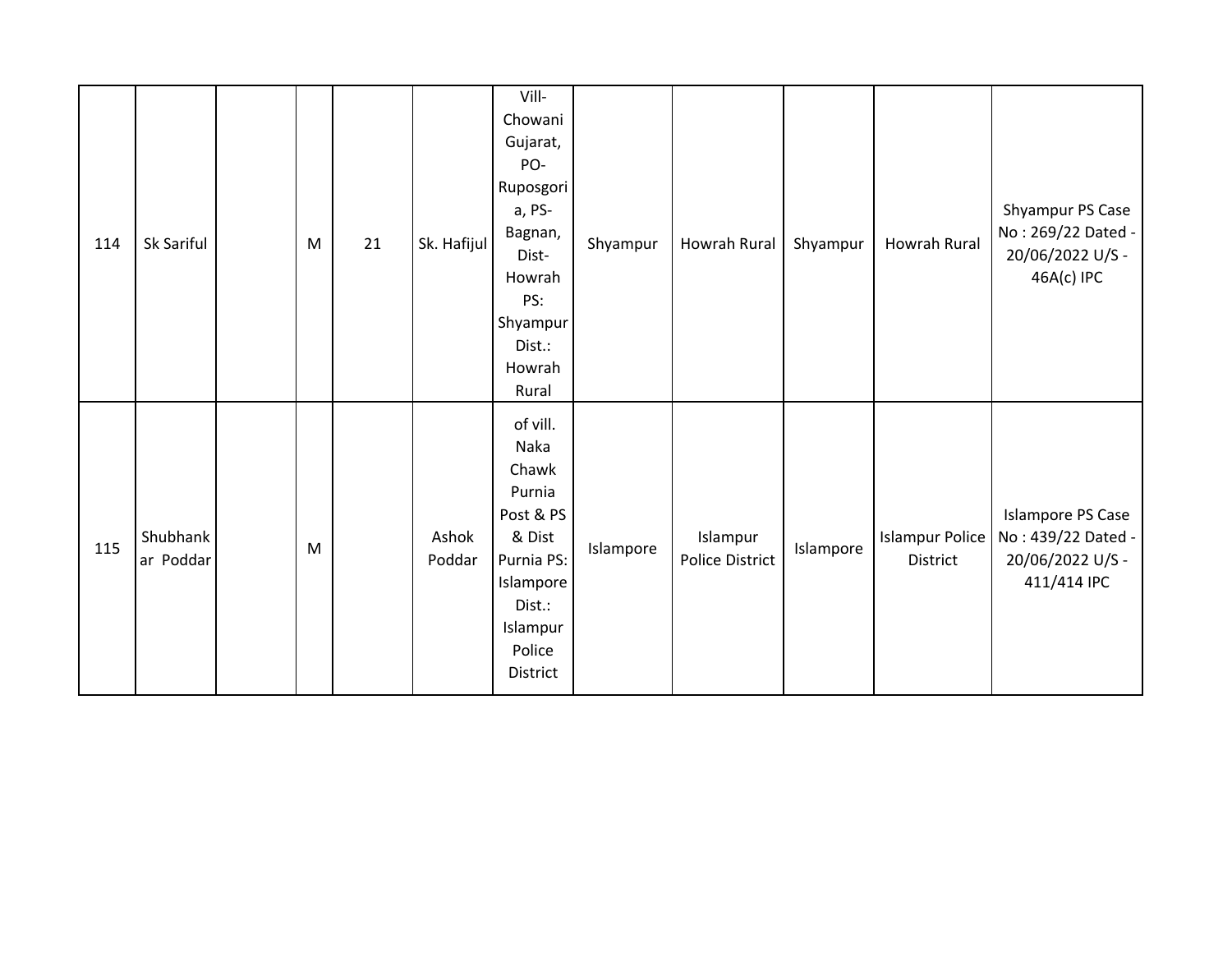| 116 | Juned<br>Reja        | ${\sf M}$ | Abdul<br>Khaleque        | of<br>Nengla,<br>PO-<br>Barabilla<br>PS:<br>Islampore<br>Dist.:<br>Islampur<br>Police<br>District                                        | Islampore | Islampur<br><b>Police District</b> | Islampore | <b>Islampur Police</b><br><b>District</b> | <b>Islampore PS Case</b><br>No: 437/22 Dated -<br>20/06/2022 U/S -<br>411/414 IPC            |
|-----|----------------------|-----------|--------------------------|------------------------------------------------------------------------------------------------------------------------------------------|-----------|------------------------------------|-----------|-------------------------------------------|----------------------------------------------------------------------------------------------|
| 117 | Nijamuddi<br>n Hamid | ${\sf M}$ | N/a                      | of<br>Kanthigac<br>hh, PS<br>Goalpokh<br>er, Dist-<br>Uttar<br>Dinajpur,<br>PS:<br>Islampore<br>Dist.:<br>Islampur<br>Police<br>District | Islampore | Islampur<br><b>Police District</b> | Islampore | <b>Islampur Police</b><br><b>District</b> | <b>Islampore PS Case</b><br>No: 437/22 Dated -<br>20/06/2022 U/S -<br>411/414 IPC            |
| 118 | Sarabala<br>Roy      | F         | Paresh<br>Chandra<br>Roy | Madhya<br>Kuttimari,<br>PO<br>Dakshin<br>Khuttimari<br>PS:<br>Dhubguri<br>Dist.:<br>Jalpaiguri                                           | Dhubguri  | Jalpaiguri                         | Dhubguri  | Jalpaiguri                                | Dhubguri PS Case<br>No: 373/22 Dated -<br>20/06/2022 U/S -<br>341/332/353/307/5<br>06/34 IPC |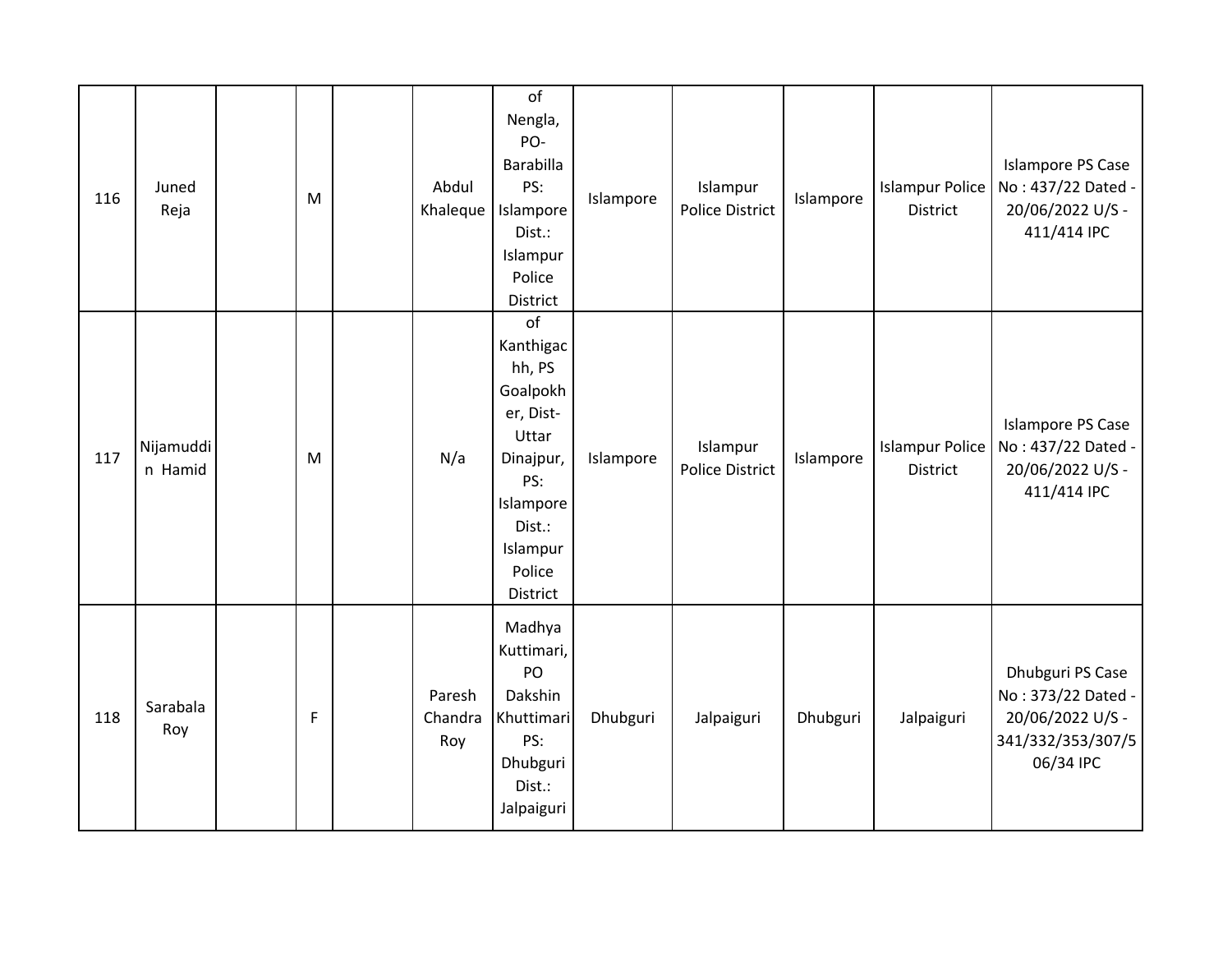| 119 | Anima<br>Roy    | F | Narayan<br>Roy   | Madhya<br>Kuttimari,<br>PO<br>Dakshin<br>Khuttimari<br>PS:<br>Dhubguri<br>Dist.:<br>Jalpaiguri | Dhubguri | Jalpaiguri | Dhubguri | Jalpaiguri | Dhubguri PS Case<br>No: 373/22 Dated -<br>20/06/2022 U/S -<br>341/332/353/307/5<br>06/34 IPC |
|-----|-----------------|---|------------------|------------------------------------------------------------------------------------------------|----------|------------|----------|------------|----------------------------------------------------------------------------------------------|
| 120 | Mamata<br>Roy   | F | Naresh<br>Roy    | Madhya<br>Kuttimari,<br>PO<br>Dakshin<br>Khuttimari<br>PS:<br>Dhubguri<br>Dist.:<br>Jalpaiguri | Dhubguri | Jalpaiguri | Dhubguri | Jalpaiguri | Dhubguri PS Case<br>No: 373/22 Dated -<br>20/06/2022 U/S -<br>341/332/353/307/5<br>06/34 IPC |
| 121 | Shrabani<br>Roy |   | Prasanjit<br>Roy | Madhya<br>Kuttimari,<br>PO<br>Dakshin<br>Khuttimari<br>PS:<br>Dhubguri<br>Dist.:<br>Jalpaiguri | Dhubguri | Jalpaiguri | Dhubguri | Jalpaiguri | Dhubguri PS Case<br>No: 373/22 Dated -<br>20/06/2022 U/S -<br>341/332/353/307/5<br>06/34 IPC |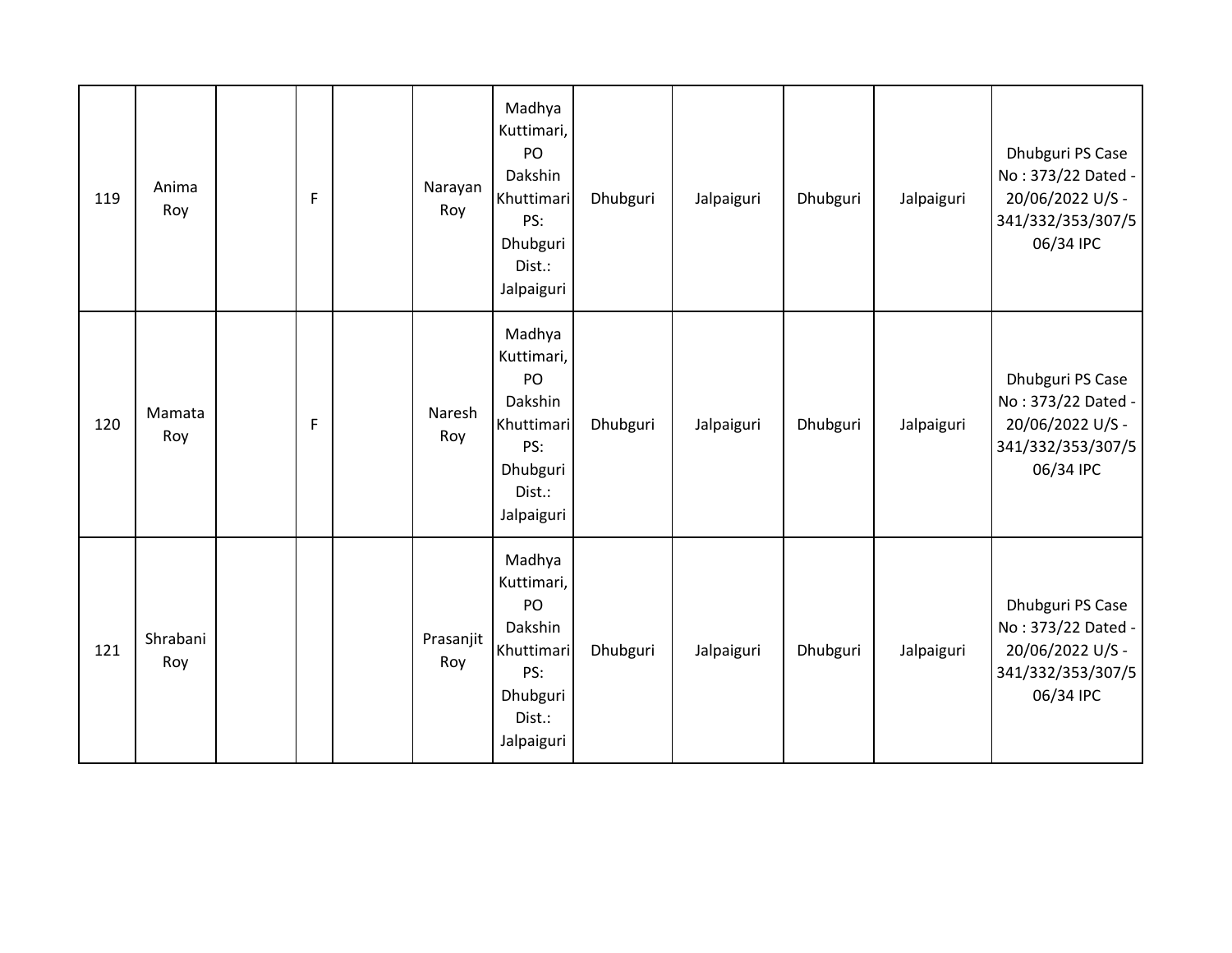| 122 | Kanika<br>Roy       |   | Padu Roy          | Madhya<br>Kuttimari,<br>PO<br>Dakshin<br>Khuttimari<br>PS:<br>Dhubguri<br>Dist.:<br>Jalpaiguri | Dhubguri | Jalpaiguri | Dhubguri | Jalpaiguri | Dhubguri PS Case<br>No: 373/22 Dated -<br>20/06/2022 U/S -<br>341/332/353/307/5<br>06/34 IPC |
|-----|---------------------|---|-------------------|------------------------------------------------------------------------------------------------|----------|------------|----------|------------|----------------------------------------------------------------------------------------------|
| 123 | Sabitri<br>Adhikari | F | Purna<br>Adhikari | Madhya<br>Kuttimari,<br>PO<br>Dakshin<br>Khuttimari<br>PS:<br>Dhubguri<br>Dist.:<br>Jalpaiguri | Dhubguri | Jalpaiguri | Dhubguri | Jalpaiguri | Dhubguri PS Case<br>No: 373/22 Dated -<br>20/06/2022 U/S -<br>341/332/353/307/5<br>06/34 IPC |
| 124 | Prasanjit<br>Roy    |   | Paresh<br>Roy     | Madhya<br>Kuttimari,<br>PO<br>Dakshin<br>Khuttimari<br>PS:<br>Dhubguri<br>Dist.:<br>Jalpaiguri | Dhubguri | Jalpaiguri | Dhubguri | Jalpaiguri | Dhubguri PS Case<br>No: 373/22 Dated -<br>20/06/2022 U/S -<br>341/332/353/307/5<br>06/34 IPC |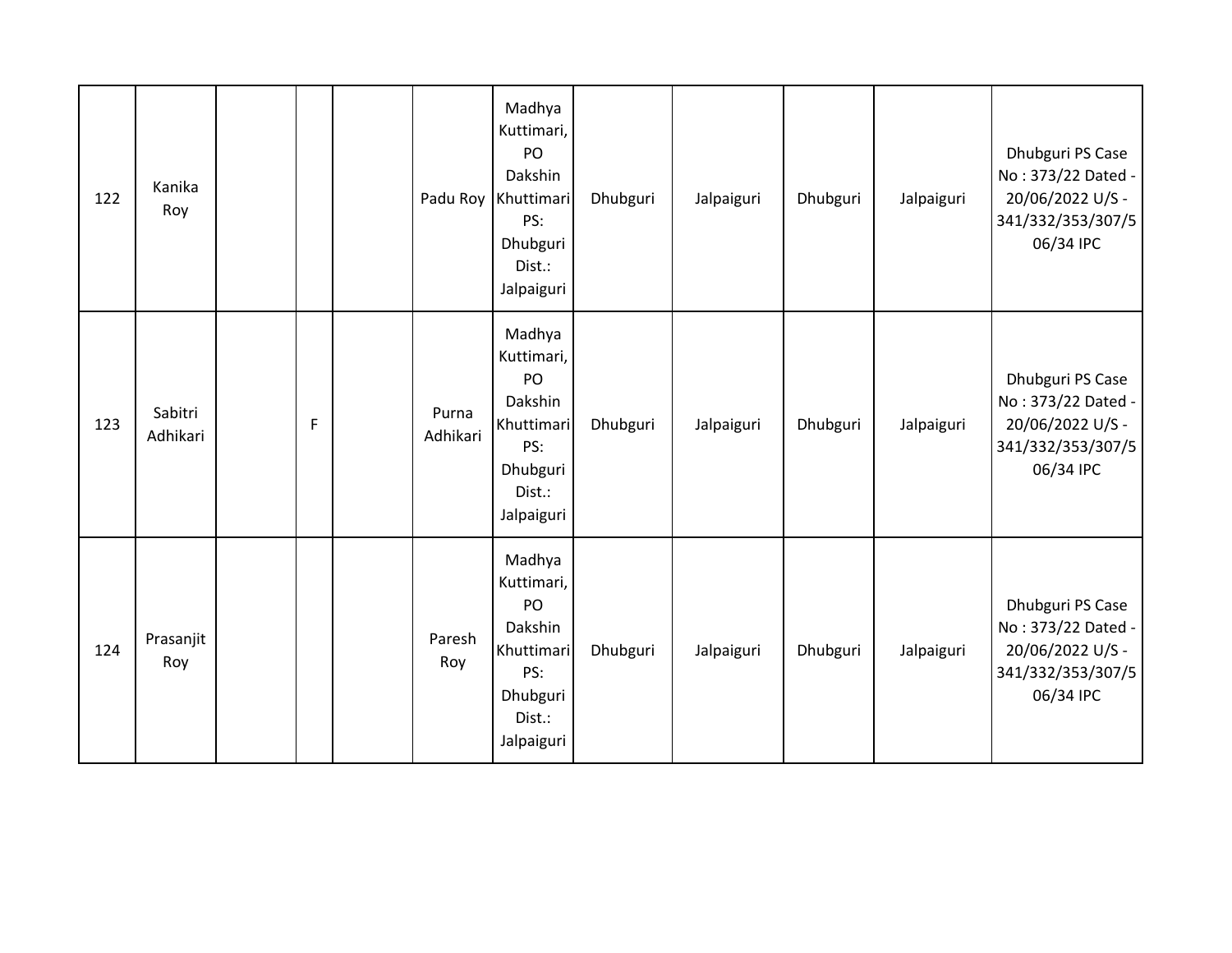| 125 | Biswajit<br>Roy |   | Paresh<br>Roy             | Madhya<br>Kuttimari,<br>PO<br>Dakshin<br>Khuttimari<br>PS:<br>Dhubguri<br>Dist.:<br>Jalpaiguri | Dhubguri | Jalpaiguri | Dhubguri | Jalpaiguri | Dhubguri PS Case<br>No: 373/22 Dated -<br>20/06/2022 U/S -<br>341/332/353/307/5<br>06/34 IPC |
|-----|-----------------|---|---------------------------|------------------------------------------------------------------------------------------------|----------|------------|----------|------------|----------------------------------------------------------------------------------------------|
| 126 | Malati<br>Roy   | F | Kshitis<br>Roy            | Kajipara,<br>PO<br>Kathapara<br>PS:<br>Dhubguri<br>Dist.:<br>Jalpaiguri                        | Dhubguri | Jalpaiguri | Dhubguri | Jalpaiguri | Dhubguri PS Case<br>No: 373/22 Dated -<br>20/06/2022 U/S -<br>341/332/353/307/5<br>06/34 IPC |
| 127 | Sefali Roy      | F | Sabul Roy                 | Kajipara,<br>PO<br>Kathapara<br>PS:<br>Dhubguri<br>Dist.:<br>Jalpaiguri                        | Dhubguri | Jalpaiguri | Dhubguri | Jalpaiguri | Dhubguri PS Case<br>No: 373/22 Dated -<br>20/06/2022 U/S -<br>341/332/353/307/5<br>06/34 IPC |
| 128 | Kanak<br>Sarkar | M | Lt.<br>Debendra<br>Sarkar | Madhya<br>Boragari,<br>Dangapar<br>a PS:<br>Dhubguri<br>Dist.:<br>Jalpaiguri                   | Dhubguri | Jalpaiguri | Dhubguri | Jalpaiguri | Dhubguri PS Case<br>No: 349/22 Dated -<br>05/06/2022 U/S -<br>341/323/354/354D/<br>506 IPC   |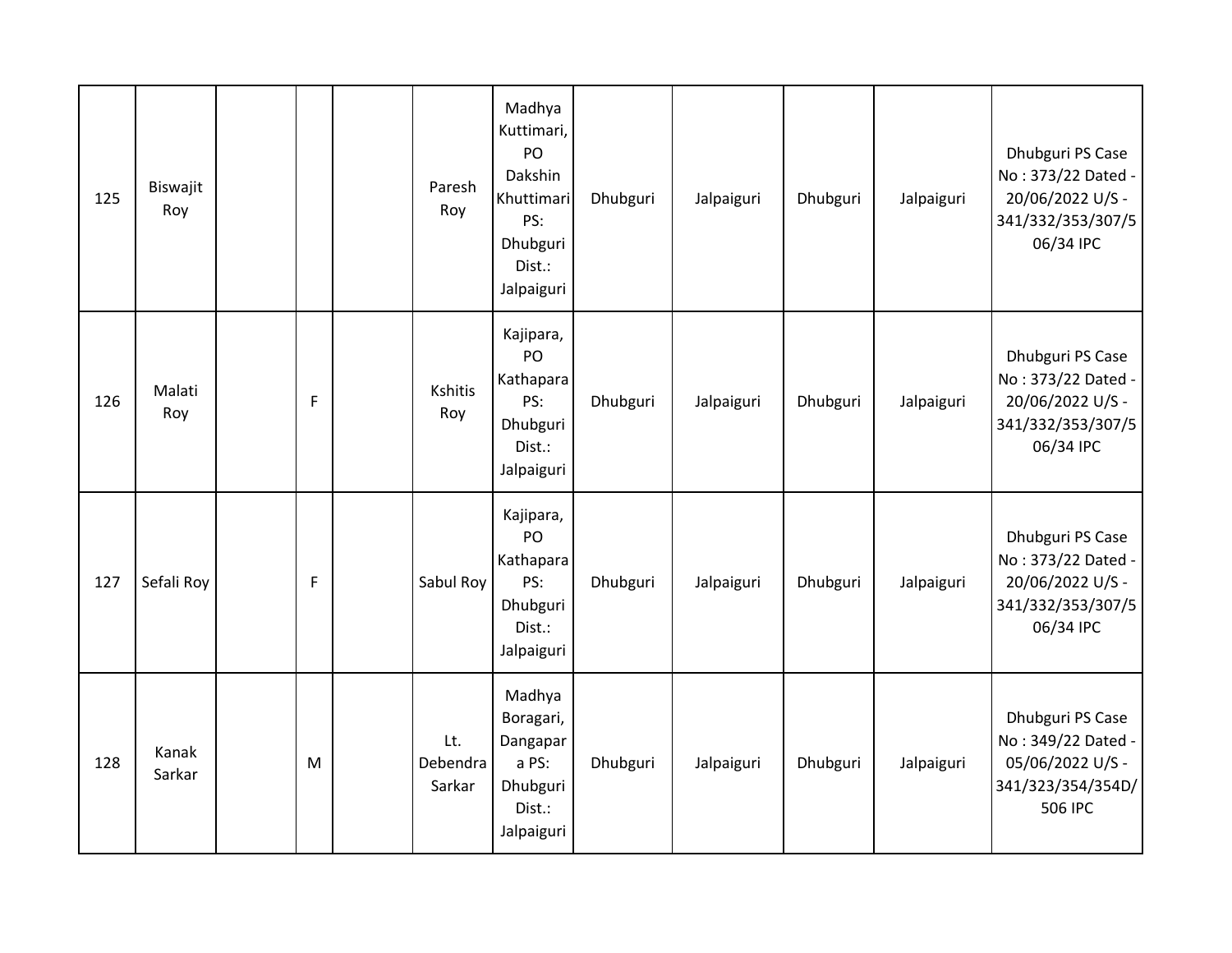| 129 | Sahadev<br>Roy          | M | Lt. Rakal<br>Ch. Roy      | Paschim<br>Magurmar<br>i PO.<br>Kalirhat<br>PS:<br>Dhubguri<br>Dist.:<br>Jalpaiguri | Dhubguri | Jalpaiguri | Dhubguri | Jalpaiguri | Dhubguri PS Case<br>No: 236/22 Dated -<br>18/04/2022 U/S -<br>380 IPC                                                                                             |
|-----|-------------------------|---|---------------------------|-------------------------------------------------------------------------------------|----------|------------|----------|------------|-------------------------------------------------------------------------------------------------------------------------------------------------------------------|
| 130 | <b>Bishnu</b><br>Mandal | M | Ganesh<br>Mandal          | PS:<br>Malbazar<br>Dist.:<br>Jalpaiguri                                             | Malbazar | Jalpaiguri | Malbazar | Jalpaiguri | Malbazar PS Case<br>No: 477/22 Dated -<br>20/06/2022 U/S -<br>379/411 IPC & 21(1)<br>Mines and Minerals<br>(Regulation and<br>Development) Act<br>$(1957)\hat{A}$ |
| 131 | Mahamm<br>ad Rahim      |   | Lt.<br>Mahamm<br>ad Tahor | PS:<br>Malbazar<br>Dist.:<br>Jalpaiguri                                             | Malbazar | Jalpaiguri | Malbazar | Jalpaiguri | Malbazar PS Case<br>No: 478/22 Dated -<br>20/06/2022 U/S -<br>21/22 Narcotic<br>Drugs and<br>Psychotropic<br>Substances Act,<br>1985                              |
| 132 | Ranjit<br>Mandal        | M | Lt.<br>Rajeswar<br>Mandal | PS:<br>Malbazar<br>Dist.:<br>Jalpaiguri                                             | Malbazar | Jalpaiguri | Malbazar | Jalpaiguri | Malbazar PS Case<br>No: 230/22 Dated -<br>24/03/2022 U/S -<br>306 IPC                                                                                             |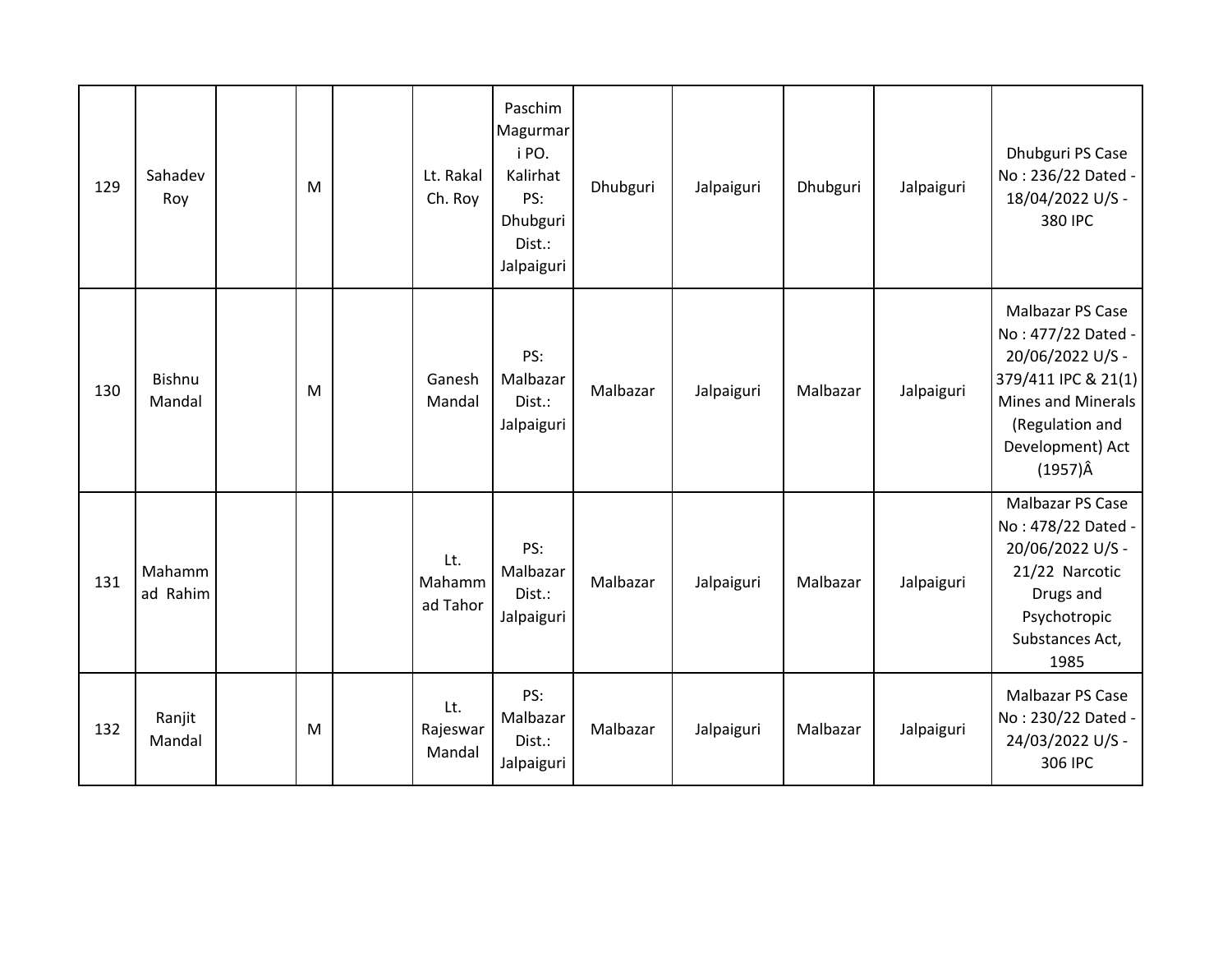| 133 | Anil<br><b>Basak</b>  | M | 59 | Lt. Lalit<br><b>Basak</b> | Jorepakri,<br>Ps-<br>Maynagur<br>i, Dist-<br>Jalpaiguri<br>PS:<br>Moynagur<br>i Dist.:<br>Jalpaiguri | Moynaguri | Jalpaiguri | Moynaguri | Jalpaiguri | Moynaguri PS Case<br>No: 195/22 Dated -<br>25/05/2022 U/S -<br>363/365/34 IPC |
|-----|-----------------------|---|----|---------------------------|------------------------------------------------------------------------------------------------------|-----------|------------|-----------|------------|-------------------------------------------------------------------------------|
| 134 | Tinku<br><b>Basak</b> | M | 19 | Anil Basak                | Jorepakri,<br>Ps-<br>Maynagur<br>i, Dist-<br>Jalpaiguri<br>PS:<br>Moynagur<br>i Dist.:<br>Jalpaiguri | Moynaguri | Jalpaiguri | Moynaguri | Jalpaiguri | Moynaguri PS Case<br>No: 195/22 Dated -<br>25/05/2022 U/S -<br>363/365/34 IPC |
| 135 | Arati<br><b>Basak</b> | F | 58 | Anil Basak                | Jorepakri,<br>Ps-<br>Maynagur<br>i, Dist-<br>Jalpaiguri<br>PS:<br>Moynagur<br>i Dist.:<br>Jalpaiguri | Moynaguri | Jalpaiguri | Moynaguri | Jalpaiguri | Moynaguri PS Case<br>No: 195/22 Dated -<br>25/05/2022 U/S -<br>363/365/34 IPC |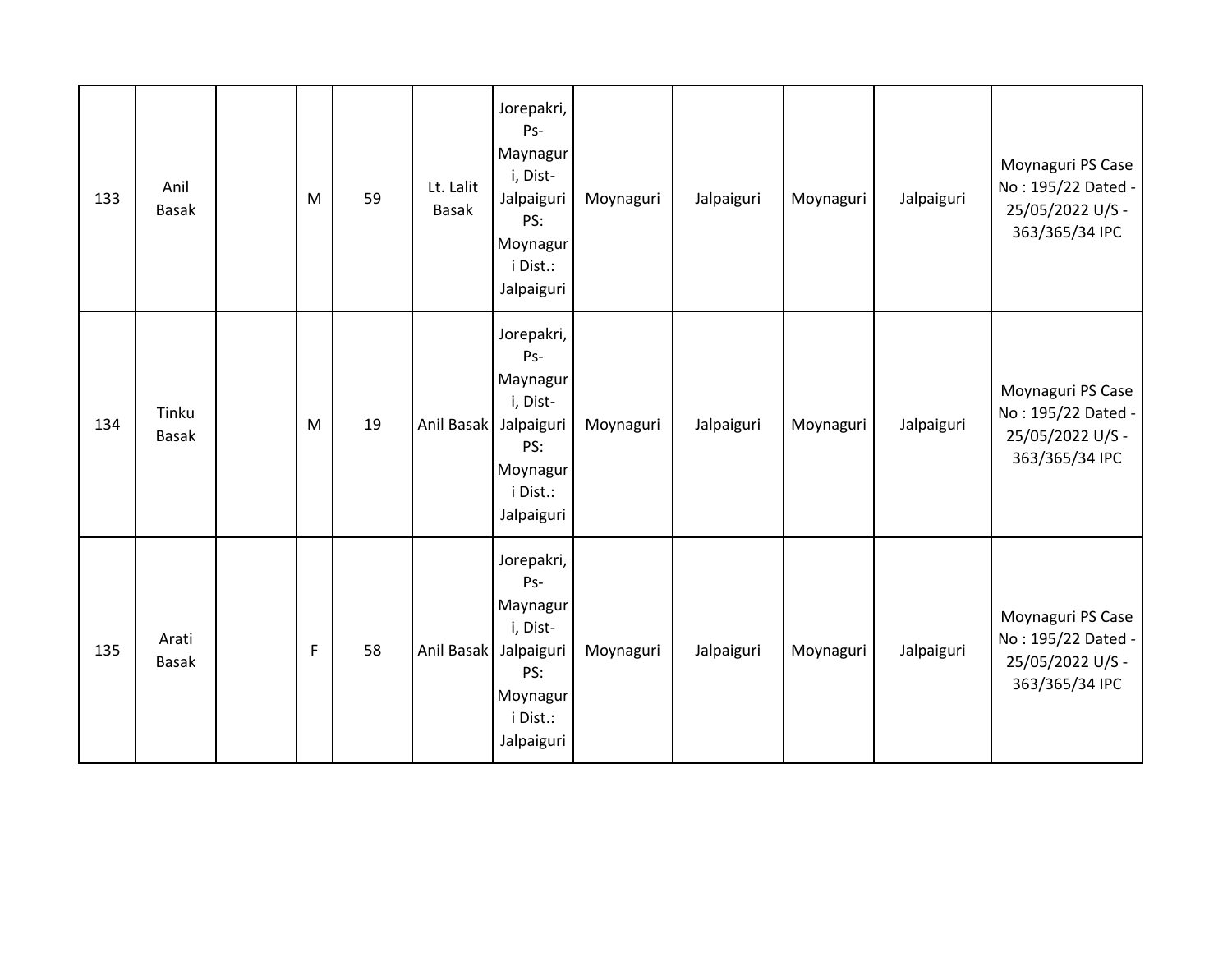| 136 | Abdulla<br>Sk        | M | 26 | Abdush<br>Salam                 | Sisha<br>Ramjanpu<br>r PS:<br>Lalgola<br>Dist.:<br>Murshida<br>bad                     | Lalgola     | Murshidabad                                  | anj        | Raghunathg Jangipur Police<br><b>District</b> | Raghunathganj PS<br>Case No: 507/22<br>Dated - 17/06/2022<br>U/S-399/402 IPC                 |
|-----|----------------------|---|----|---------------------------------|----------------------------------------------------------------------------------------|-------------|----------------------------------------------|------------|-----------------------------------------------|----------------------------------------------------------------------------------------------|
| 137 | Jalaluddin<br>Sk     | M | 50 | Lt Kudrat<br>Sk                 | Megha<br>Siara PS:<br>Sagardighi<br>Dist.:<br>Jangipur<br>Police<br>District           | Sagardighi  | Jangipur Police<br><b>District</b>           | Sagardighi | Jangipur Police<br><b>District</b>            | Sagardighi PS Case<br>No: 253/22 Dated -<br>12/06/2022 U/S -<br>448/323/354/506/3<br>4 IPC   |
| 138 | <b>Anarul Sk</b>     | M | 40 | Sukku Sk<br>@<br>Sukuruddi<br>n | Bogdadna<br>gar PS:<br>Samsherg<br>anj Dist.:<br>Jangipur<br>Police<br><b>District</b> | Samsherganj | Jangipur Police Samsherga<br><b>District</b> | nj         | Jangipur Police<br><b>District</b>            | Samsherganj PS<br>Case No: 218/22<br>Dated - 20/06/2022<br>U/S-46 Bengal<br>Excise Act, 1909 |
| 139 | Mahatab<br><b>Sk</b> | M | 40 | Lt Haru Sk                      | Umrapur<br>Baglapara<br>PS: Suti<br>Dist.:<br>Jangipur<br>Police<br>District           | Suti        | Jangipur Police<br><b>District</b>           | Suti       | Jangipur Police<br><b>District</b>            | Suti PS Case No:<br>335/22 Dated -<br>17/06/2022 U/S -<br>3238325/307/34<br><b>IPC</b>       |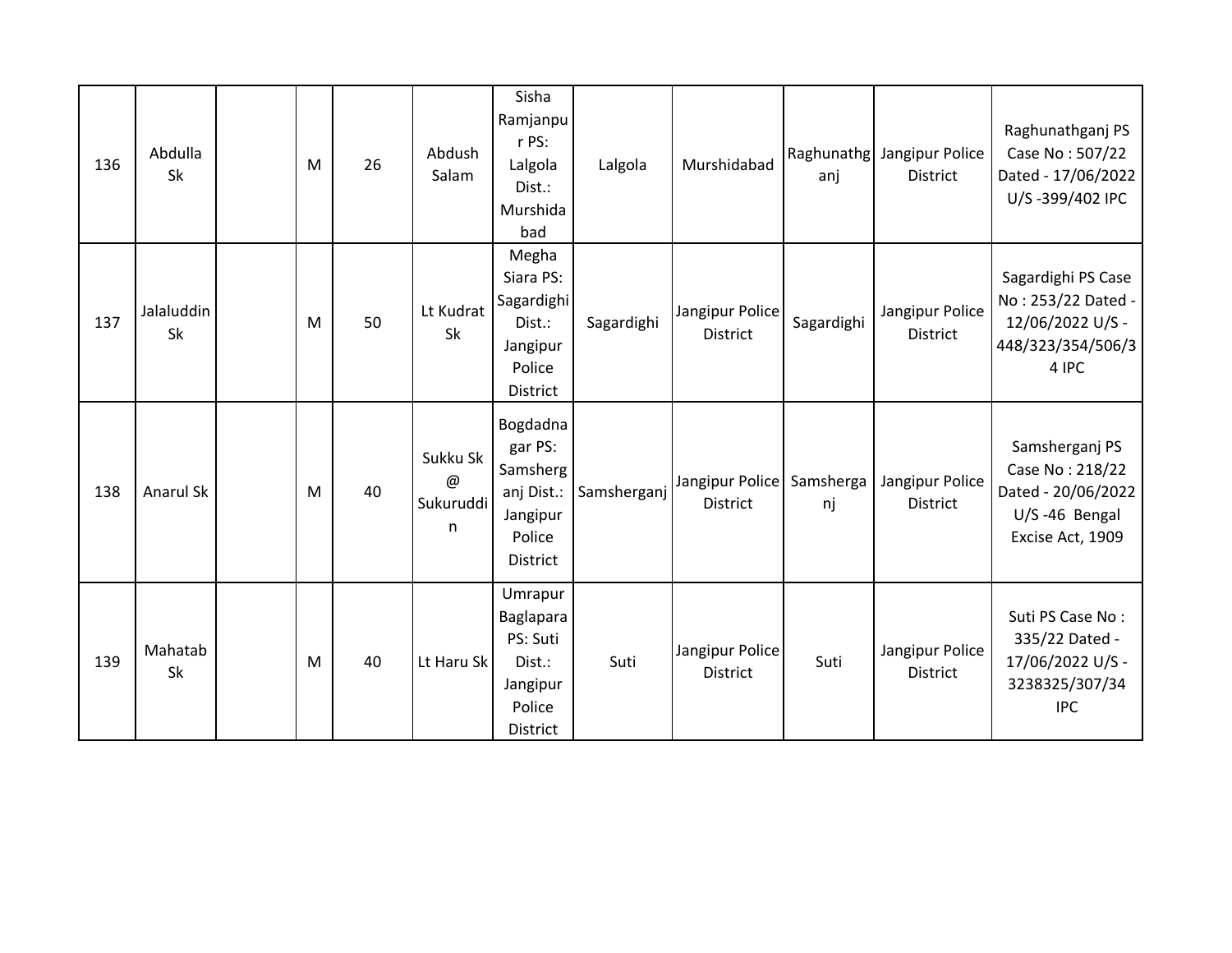| 140 | Babai<br><b>Biswas</b> | M |    | Methra<br><b>Biswas</b> | PO+PS+Di<br>st-<br>Jhargram<br>PS:<br>Jhargram<br>Dist.:<br>Jhargram                         | Jhargram | Jhargram                                    | Jhargram | Jhargram                                    | Jhargram PS Case<br>No: 192/22 Dated -<br>18/06/2022 U/S -<br>380 IPC     |
|-----|------------------------|---|----|-------------------------|----------------------------------------------------------------------------------------------|----------|---------------------------------------------|----------|---------------------------------------------|---------------------------------------------------------------------------|
| 141 | Rakesh<br>Das          | M |    | Rabindran<br>ath Das    | Balaramdi<br>hi both<br>PO+PS+Di<br>st-<br>Jhargram<br>PS:<br>Jhargram<br>Dist.:<br>Jhargram | Jhargram | Jhargram                                    | Jhargram | Jhargram                                    | Jhargram PS Case<br>No: 192/22 Dated -<br>18/06/2022 U/S -<br>380 IPC     |
| 142 | <b>Talif Sk</b>        | M | 19 | Arfat Sk                | PS:<br>Sankrail<br>Dist.:<br>Howrah<br>Police<br>Commissi<br>onerate                         | Sankrail | <b>Howrah Police</b><br>Commissioner<br>ate | Sankrail | <b>Howrah Police</b><br>Commissionera<br>te | Sankrail PS Case No:<br>655/22 Dated -<br>20/06/2022 U/S -<br>399/402 IPC |
| 143 | Tahidul<br>Laskar      |   | 28 | Baharuddi<br>n Laskar   | PS:<br>Sankrail<br>Dist.:<br>Howrah<br>Police<br>Commissi<br>onerate                         | Sankrail | Howrah Police<br>Commissioner<br>ate        | Sankrail | <b>Howrah Police</b><br>Commissionera<br>te | Sankrail PS Case No:<br>655/22 Dated -<br>20/06/2022 U/S -<br>399/402 IPC |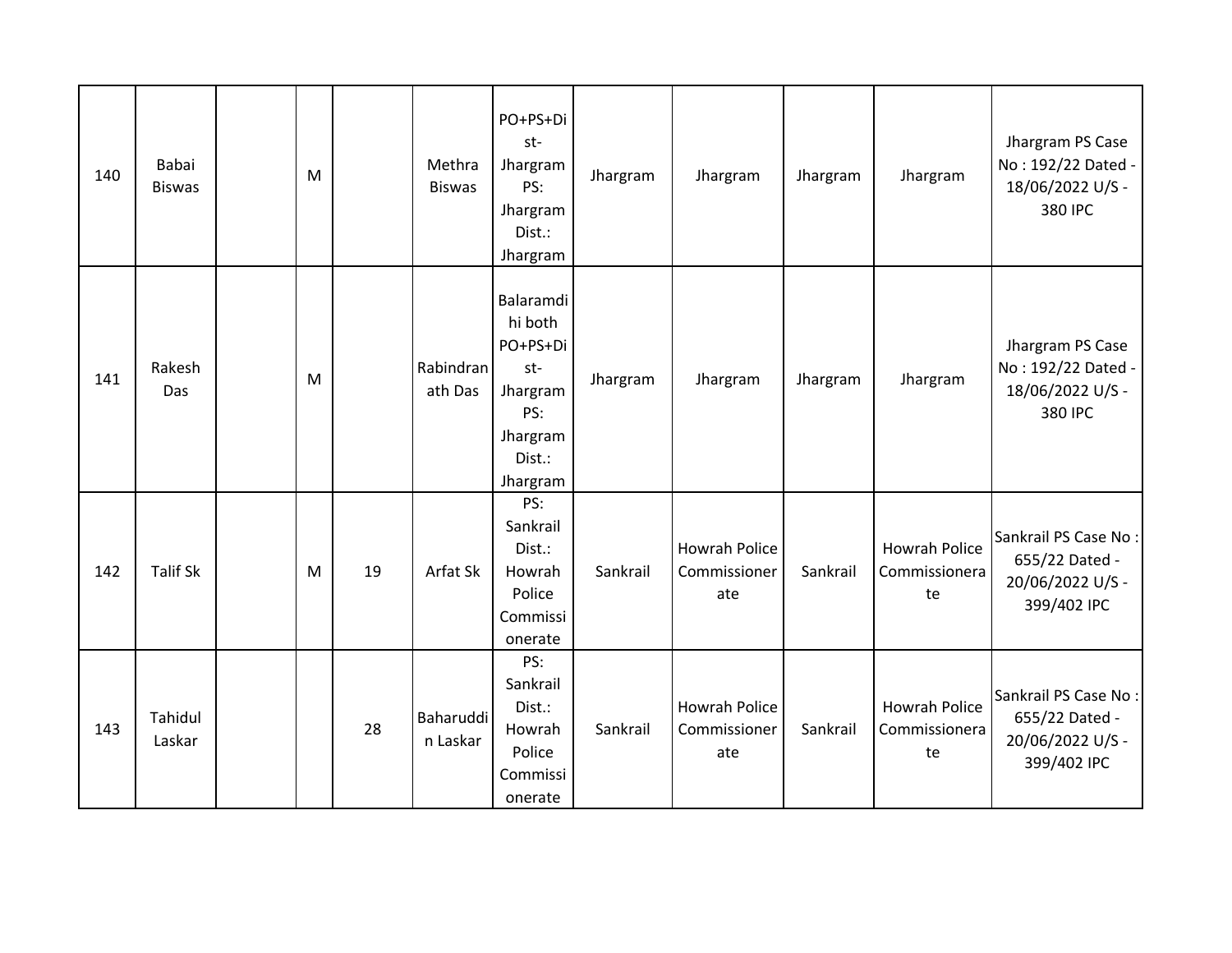| 144 | Mokshed<br>Mallick |  | 26 | Lt.<br>Mobarok<br>Mallick | PS:<br>Sankrail<br>Dist.:<br>Howrah<br>Police<br>Commissi<br>onerate                            | Sankrail | <b>Howrah Police</b><br>Commissioner<br>ate | Sankrail | <b>Howrah Police</b><br>Commissionera<br>te | Sankrail PS Case No:<br>655/22 Dated -<br>20/06/2022 U/S -<br>399/402 IPC |
|-----|--------------------|--|----|---------------------------|-------------------------------------------------------------------------------------------------|----------|---------------------------------------------|----------|---------------------------------------------|---------------------------------------------------------------------------|
| 145 | <b>Biki Sk</b>     |  | 26 | Mujibar Sk                | Argori<br>kadamtal<br>PS:<br>Sankrail<br>Dist.:<br>Howrah<br>Police<br>Commissi<br>onerate      | Sankrail | <b>Howrah Police</b><br>Commissioner<br>ate | Sankrail | <b>Howrah Police</b><br>Commissionera<br>te | Sankrail PS Case No:<br>577/22 Dated -<br>28/05/2022 U/S -<br>399/402 IPC |
| 146 | Palash Das         |  | 25 | Ajit Das                  | Mashila<br>Dakshin<br>para PS:<br>Sankrail<br>Dist.:<br>Howrah<br>Police<br>Commissi<br>onerate | Sankrail | <b>Howrah Police</b><br>Commissioner<br>ate | Sankrail | <b>Howrah Police</b><br>Commissionera<br>te | Sankrail PS Case No:<br>577/22 Dated -<br>28/05/2022 U/S -<br>399/402 IPC |
| 147 | Saddam<br>Sk       |  | 28 | Noor<br>Islam Sk          | Ramnagar<br>PS:<br>Sankrail<br>Dist.:<br>Howrah<br>Police<br>Commissi<br>onerate                | Sankrail | <b>Howrah Police</b><br>Commissioner<br>ate | Sankrail | <b>Howrah Police</b><br>Commissionera<br>te | Sankrail PS Case No:<br>577/22 Dated -<br>28/05/2022 U/S -<br>399/402 IPC |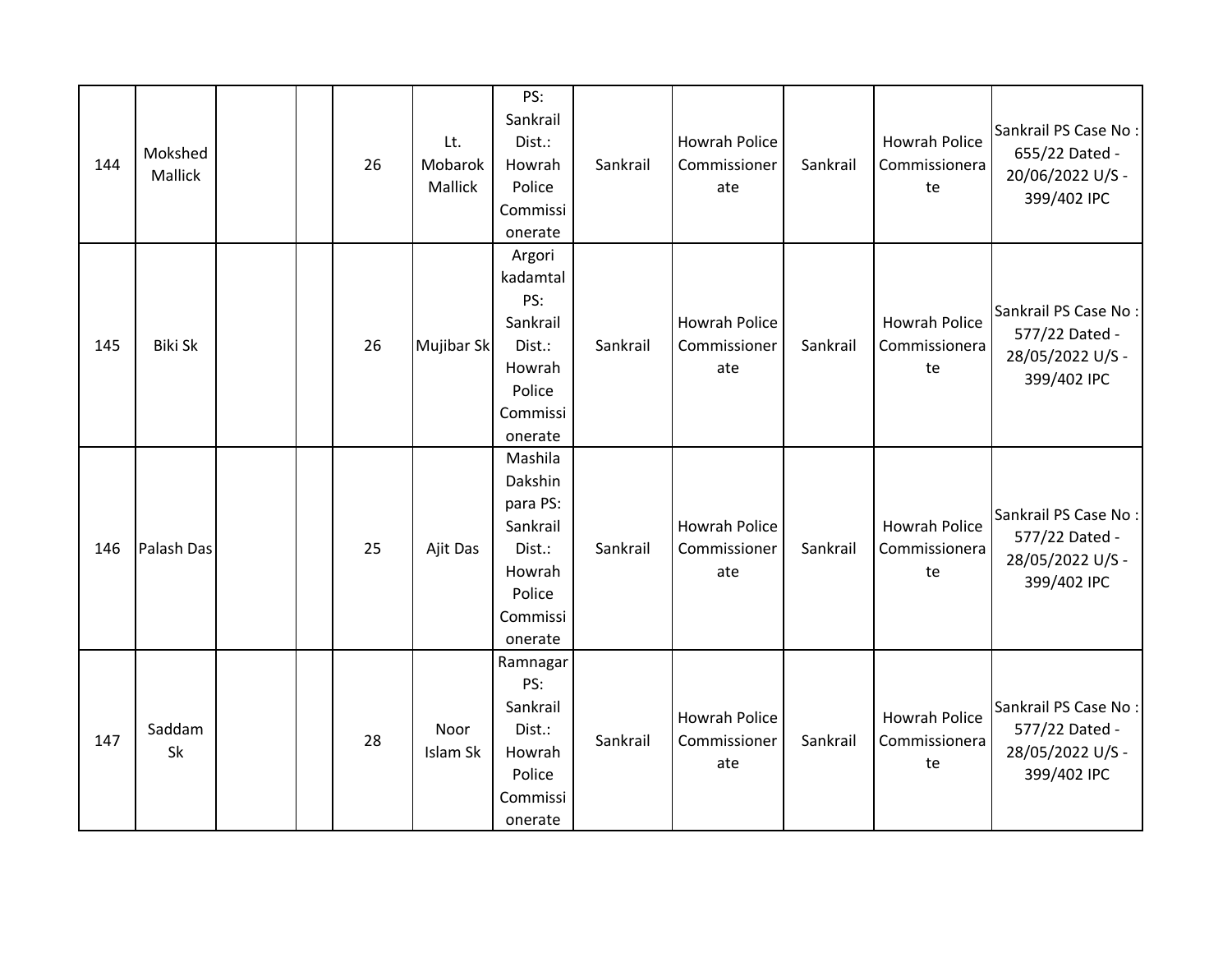| 148 | Samrat<br>Das     | M |    | Arun Das    | Narayanp<br>ur PS:<br>Bhimpur<br>Dist.:<br>Krishnana<br>gar Police<br>District            | Bhimpur  | Krishnanagar<br><b>Police District</b> | Bhimpur  | Krishnanagar<br><b>Police District</b> | Bhimpur PS Case No<br>: 245/22 Dated -<br>20/06/2022 U/S -<br>14A(b)/14C<br>Foreigners Act,<br>1946Â |
|-----|-------------------|---|----|-------------|-------------------------------------------------------------------------------------------|----------|----------------------------------------|----------|----------------------------------------|------------------------------------------------------------------------------------------------------|
| 149 | Selim<br>Jahangir | M | 27 | Khilafat Sk | Charchuad<br>anga PS:<br>Kaligunj<br>Dist.:<br>Krishnana<br>gar Police<br>District        | Kaligunj | Krishnanagar<br><b>Police District</b> | Kaligunj | Krishnanagar<br><b>Police District</b> | Kaligunj PS Case No<br>: 340/22 Dated -<br>01/06/2022 U/S -<br>447/325/326/354/4<br>27/506/34 IPC    |
| 150 | Jahir Sk          | M | 33 | Ijamul Sk   | Charchuad<br>anga PS:<br>Kaligunj<br>Dist.:<br>Krishnana<br>gar Police<br><b>District</b> | Kaligunj | Krishnanagar<br><b>Police District</b> | Kaligunj | Krishnanagar<br><b>Police District</b> | Kaligunj PS Case No<br>: 340/22 Dated -<br>01/06/2022 U/S -<br>447/325/326/354/4<br>27/506/34 IPC    |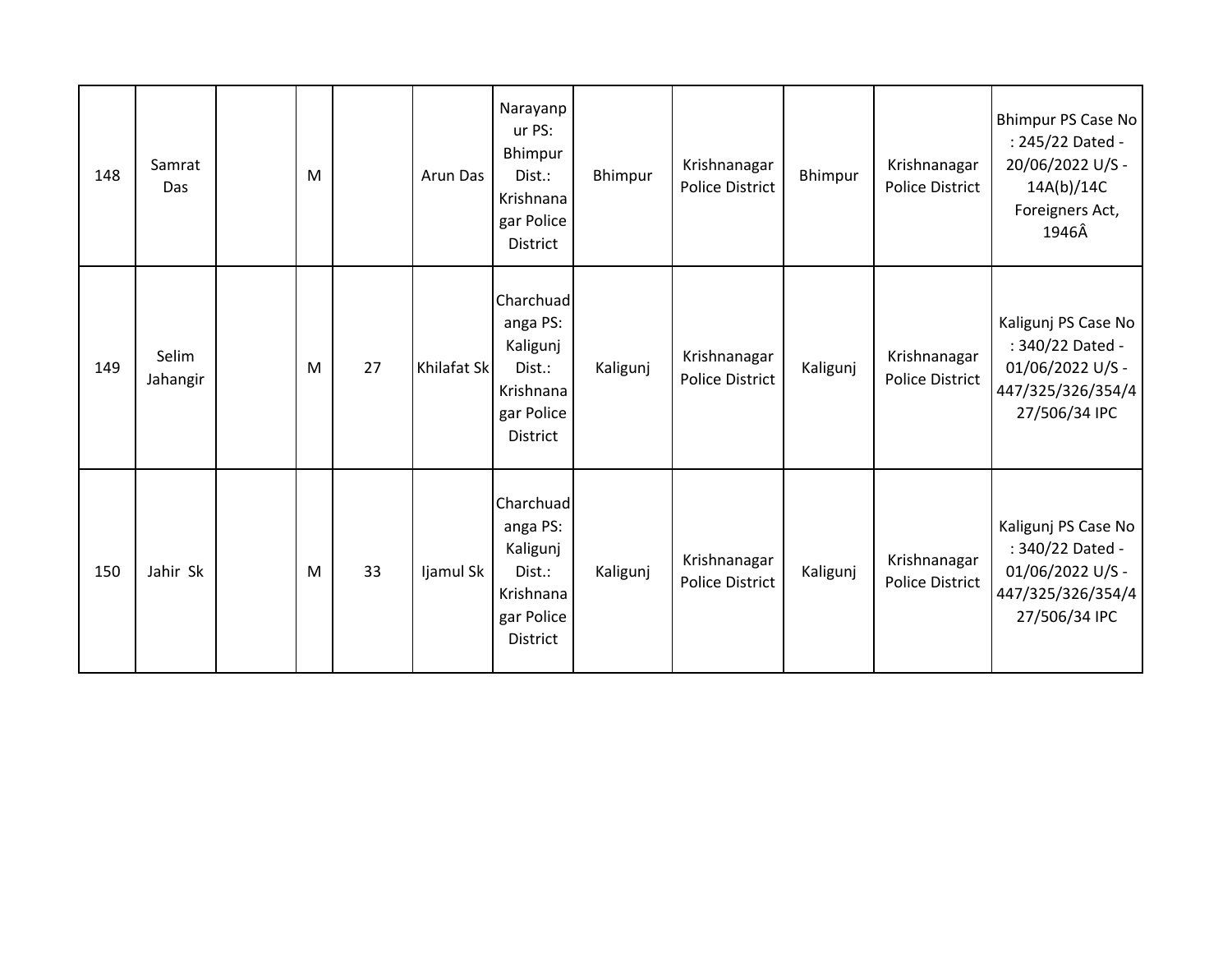| 151 | <b>Bikash</b><br>Sarkar | M | 49 | Lt.<br>Harigopal<br>Sarkar | Debagram<br>Palpara<br>PS:<br>Kaligunj<br>Dist.:<br>Krishnana<br>gar Police<br><b>District</b> | Kaligunj          | Krishnanagar<br><b>Police District</b> | Kaligunj          | Krishnanagar<br><b>Police District</b> | Kaligunj PS Case No<br>: 248/22 Dated -<br>24/04/2022 U/S -<br>341/325/326 IPC                                             |
|-----|-------------------------|---|----|----------------------------|------------------------------------------------------------------------------------------------|-------------------|----------------------------------------|-------------------|----------------------------------------|----------------------------------------------------------------------------------------------------------------------------|
| 152 | Rajkumar<br>Mandal      | M |    | Bibhuti<br>Mandal          | Futanidan<br>ga PS:<br>Baishnabn<br>agar Dist.:<br>Malda                                       | Baishnabnag<br>ar | Malda                                  | Baishnabna<br>gar | Malda                                  | Baishnabnagar PS<br>Case No: 488/22<br>Dated - 07/06/2022<br>$U/S -$<br>448/324/325/326/3<br>4 IPC                         |
| 153 | Tapan<br>Das            | M |    | Porimal<br>Das             | Birnagar<br>Mukundat<br>ola PS:<br>Baishnabn<br>agar Dist.:<br>Malda                           | Baishnabnag<br>ar | Malda                                  | Baishnabna<br>gar | Malda                                  | Baishnabnagar PS<br>Case No: 523/22<br>Dated - 17/06/2022<br>U/S-302/379/34 IPC                                            |
| 154 | Mujibar<br>Sarkar       | M | 36 | Mamtaj<br>Sarkar           | Machuaka<br>ndar PS:<br>Bamangol<br>a Dist.:<br>Malda                                          | Bamangola         | Malda                                  | Bamangola         | Malda                                  | Bamangola PS Case<br>No: 153/22 Dated -<br>14/06/2022 U/S -<br>135(i)(b) Electricity<br>Act, 2003 (Relevant<br>Provisions) |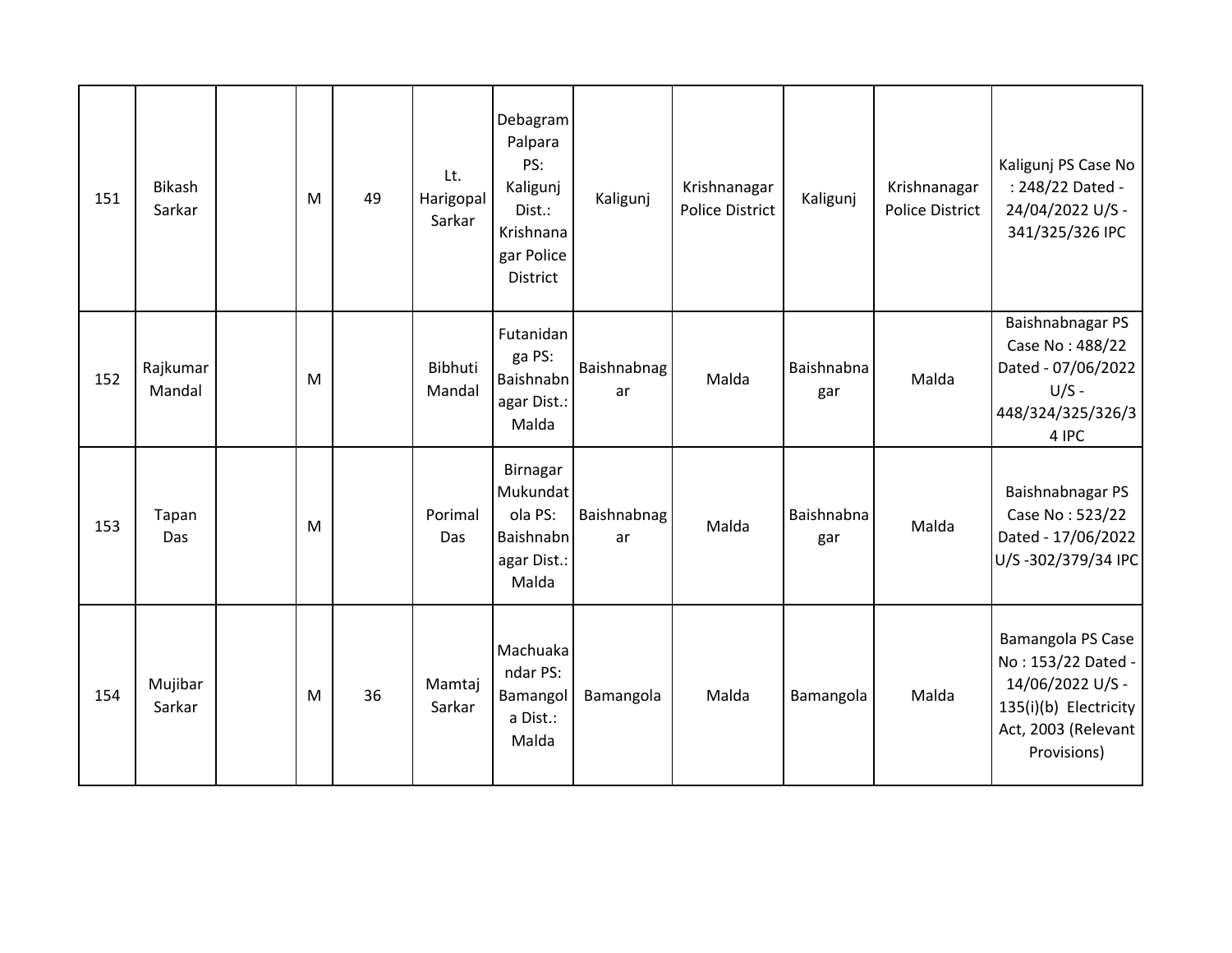| 155 | Gopal<br>Ghosh | M | 18 | Lt. Kartick<br>Ghosh | Mahadeb<br>Nagar, PO<br>Dhulian<br>PS.Farakk<br>a, Dist.<br>Murshida<br>bad PS:<br>Murshida<br>bad Dist.:<br>Murshida<br>bad | Murshidabad             | Murshidabad | English<br>bazar | Malda | English bazar PS<br>Case No: 961/22<br>Dated - 19/06/2022<br>U/S-363/365 IPC |
|-----|----------------|---|----|----------------------|------------------------------------------------------------------------------------------------------------------------------|-------------------------|-------------|------------------|-------|------------------------------------------------------------------------------|
| 156 | Imran<br>Khan  | M | 19 | Setaul<br>Khan       | Sujapur<br>School<br>Para, PS:<br>Kaliachak<br>Dist.:<br>Malda                                                               | Kaliachak               | Malda       | English<br>bazar | Malda | English bazar PS<br>Case No: 940/22<br>Dated - 14/06/2022<br>U/S-399/402 IPC |
| 157 | Sk Bapi        | M | 19 | Sk Noor              | Chandipur<br>$\mathbf{r}$<br>Charkitola<br>, PO.<br>PS: English<br>bazar<br>Dist.:<br>Malda                                  | Sovanagar English bazar | Malda       | English<br>bazar | Malda | English bazar PS<br>Case No: 964/22<br>Dated - 19/06/2022<br>U/S-380 IPC     |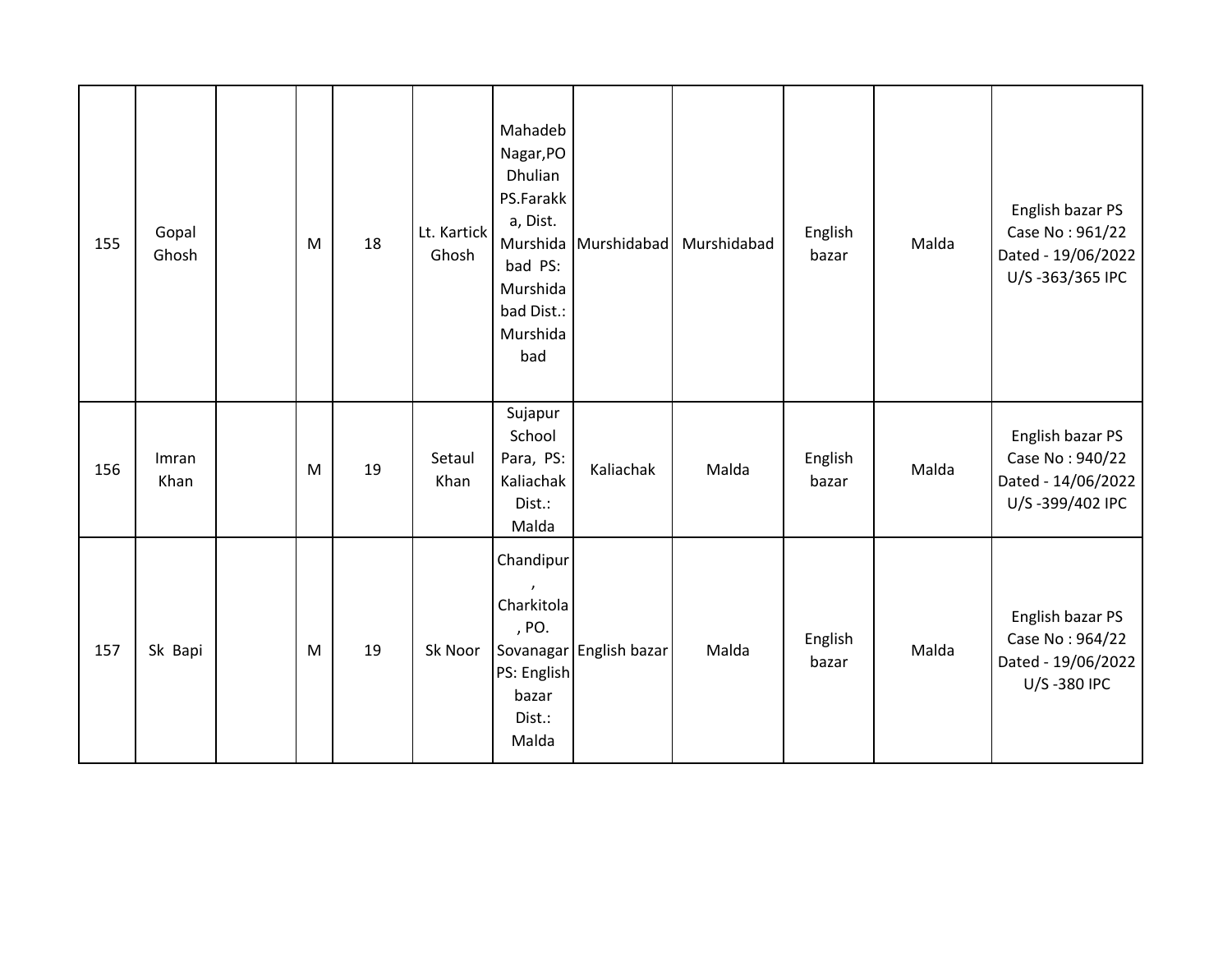| 158 | Manav<br>Mandal    | M | Yudhiusthi<br>r Mandal   | Akandabe<br>ria PS:<br>Kaliachak<br>Dist.:<br>Malda                    | Kaliachak | Malda | Kaliachak | Malda | Kaliachak PS Case<br>No: 646/22 Dated -<br>20/06/2022 U/S -<br>$21(c)/29$ Narcotic<br>Drugs and<br>Psychotropic<br>Substances Act,<br>1985 |
|-----|--------------------|---|--------------------------|------------------------------------------------------------------------|-----------|-------|-----------|-------|--------------------------------------------------------------------------------------------------------------------------------------------|
| 159 | Ahamed<br>Sarif    | M | Mohamm<br>ad<br>Ahamed   | Baliadang<br>a Asir<br>hazipara<br>PS:<br>Kaliachak<br>Dist.:<br>Malda | Kaliachak | Malda | Kaliachak | Malda | Kaliachak PS Case<br>No: 493/22 Dated -<br>13/05/2022 U/S -<br>21b Narcotic Drugs<br>and Psychotropic<br>Substances Act,<br>1985           |
| 160 | Malay Kr<br>Mandal | M | Krishna<br>Ch.<br>Mandal | Najirpur<br>PS:<br>Kaliachak<br>Dist.:<br>Malda                        | Kaliachak | Malda | Kaliachak | Malda | Kaliachak PS Case<br>No: 605/22 Dated -<br>09/06/2022 U/S -<br>498(A)/323/308/50<br>6/34 IPC                                               |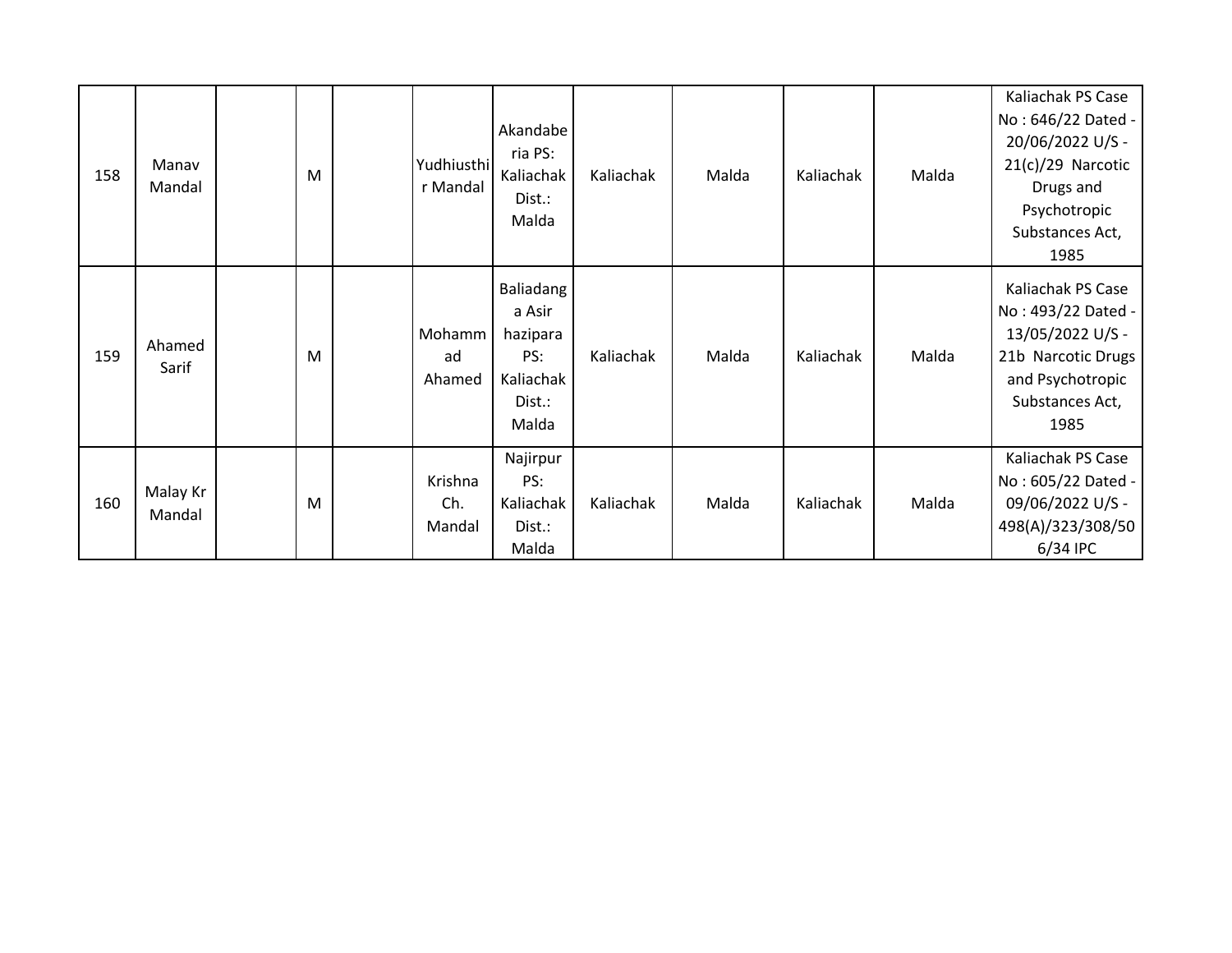| 161 | Mafuj<br>Rahaman | Munna @<br>Mahafuzu<br>Rahaman | ${\sf M}$ | 19 | Majibur<br>Rahaman | Sarulia<br>Bhusipara<br>PS:<br>Beldanga<br>Dist.:<br>Murshida<br>bad | Beldanga | Murshidabad | Beldanga | Murshidabad | Beldanga PS Case<br>No: 341/22 Dated -<br>11/06/2022 U/S -<br>147/148/149/186/3<br>32/333/353/427/30<br>7 IPC & 3/4/5<br>Explosive<br>Substances Act,<br>1908Â & 8B<br>National Highway<br>Act, 1956 & 3/4<br>Prevention of<br>Damage to Public<br>Property Act, 1984<br>& 9 The West<br>Bengal Maintenance<br>of Public Order Act,<br>1972 |
|-----|------------------|--------------------------------|-----------|----|--------------------|----------------------------------------------------------------------|----------|-------------|----------|-------------|---------------------------------------------------------------------------------------------------------------------------------------------------------------------------------------------------------------------------------------------------------------------------------------------------------------------------------------------|
|-----|------------------|--------------------------------|-----------|----|--------------------|----------------------------------------------------------------------|----------|-------------|----------|-------------|---------------------------------------------------------------------------------------------------------------------------------------------------------------------------------------------------------------------------------------------------------------------------------------------------------------------------------------------|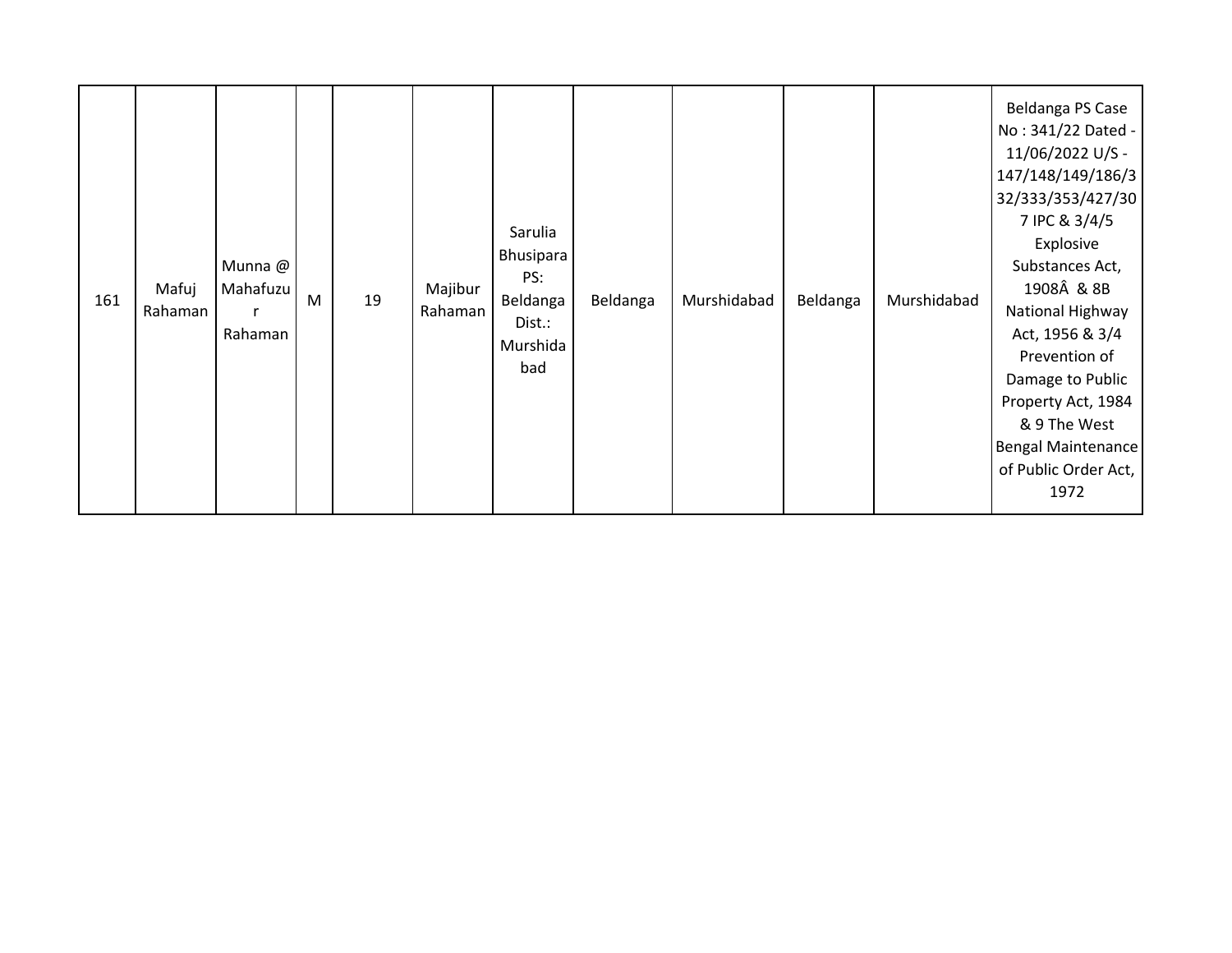| 162 | Jabbarul<br>Sk | Sentu | M | 43 | Syed Sk | Sarulia<br>Mondalpa<br>ra PS:<br>Beldanga<br>Dist.:<br>Murshida<br>bad | Beldanga | Murshidabad | Beldanga | Murshidabad | Beldanga PS Case<br>No: 341/22 Dated -<br>11/06/2022 U/S -<br>147/148/149/186/3<br>32/333/353/427/30<br>7 IPC & 3/4/5<br>Explosive<br>Substances Act,<br>1908Â & 8B<br>National Highway<br>Act, 1956 & 3/4<br>Prevention of<br>Damage to Public<br>Property Act, 1984<br>& 9 The West<br>Bengal Maintenance<br>of Public Order Act,<br>1972 |
|-----|----------------|-------|---|----|---------|------------------------------------------------------------------------|----------|-------------|----------|-------------|---------------------------------------------------------------------------------------------------------------------------------------------------------------------------------------------------------------------------------------------------------------------------------------------------------------------------------------------|
|-----|----------------|-------|---|----|---------|------------------------------------------------------------------------|----------|-------------|----------|-------------|---------------------------------------------------------------------------------------------------------------------------------------------------------------------------------------------------------------------------------------------------------------------------------------------------------------------------------------------|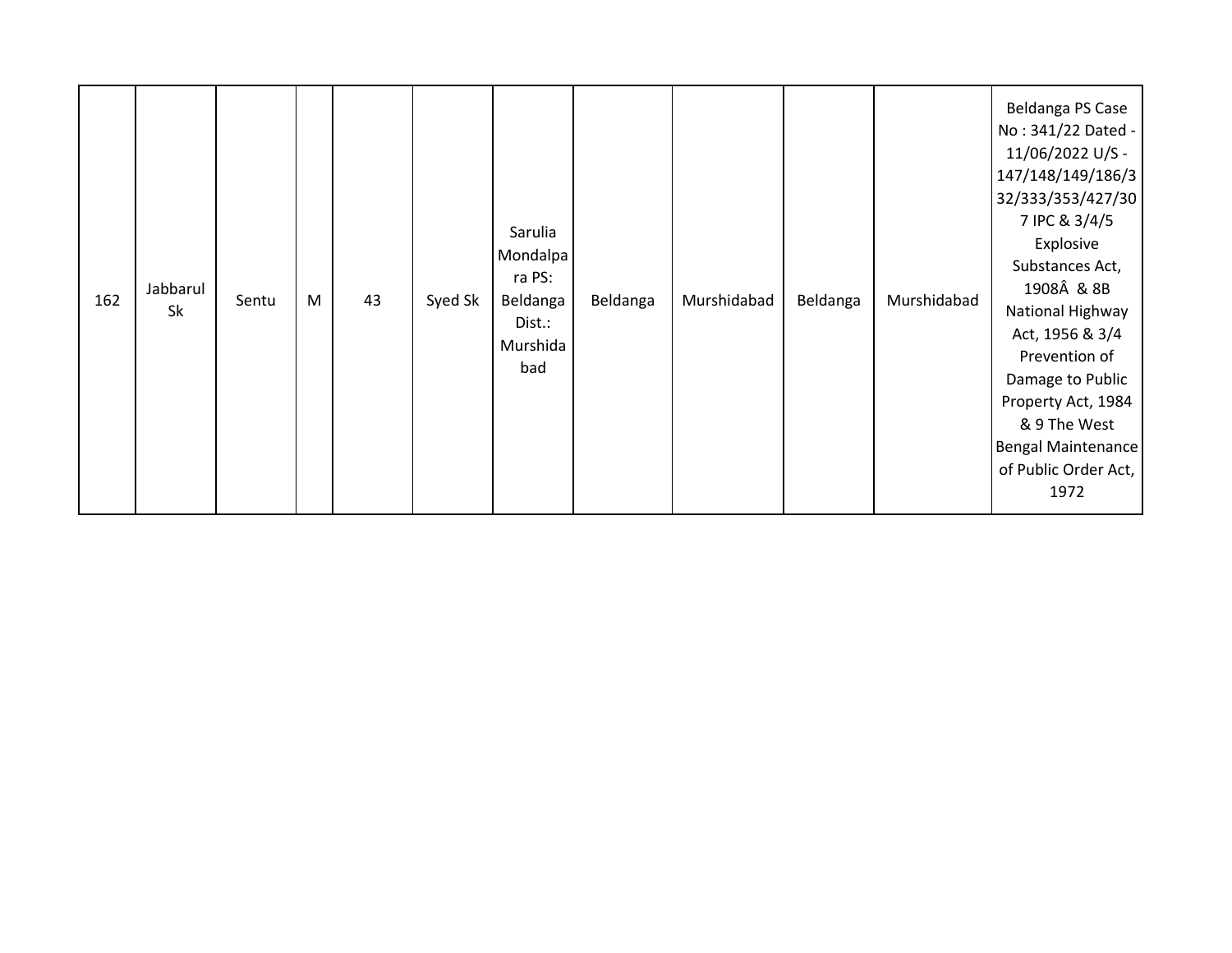| 163 | Rejaul Sk | Ijarul | M | 27 | S/o Manai<br>Sk | Sarulia<br>Saranpara<br>PS:<br>Beldanga<br>Dist.:<br>Murshida<br>bad | Beldanga | Murshidabad | Beldanga | Murshidabad | Beldanga PS Case<br>No: 341/22 Dated -<br>11/06/2022 U/S -<br>147/148/149/186/3<br>32/333/353/427/30<br>7 IPC & 3/4/5<br>Explosive<br>Substances Act,<br>1908Â & 8B<br>National Highway<br>Act, 1956 & 3/4<br>Prevention of<br>Damage to Public<br>Property Act, 1984<br>& 9 The West<br>Bengal Maintenance<br>of Public Order Act,<br>1972 |
|-----|-----------|--------|---|----|-----------------|----------------------------------------------------------------------|----------|-------------|----------|-------------|---------------------------------------------------------------------------------------------------------------------------------------------------------------------------------------------------------------------------------------------------------------------------------------------------------------------------------------------|
|-----|-----------|--------|---|----|-----------------|----------------------------------------------------------------------|----------|-------------|----------|-------------|---------------------------------------------------------------------------------------------------------------------------------------------------------------------------------------------------------------------------------------------------------------------------------------------------------------------------------------------|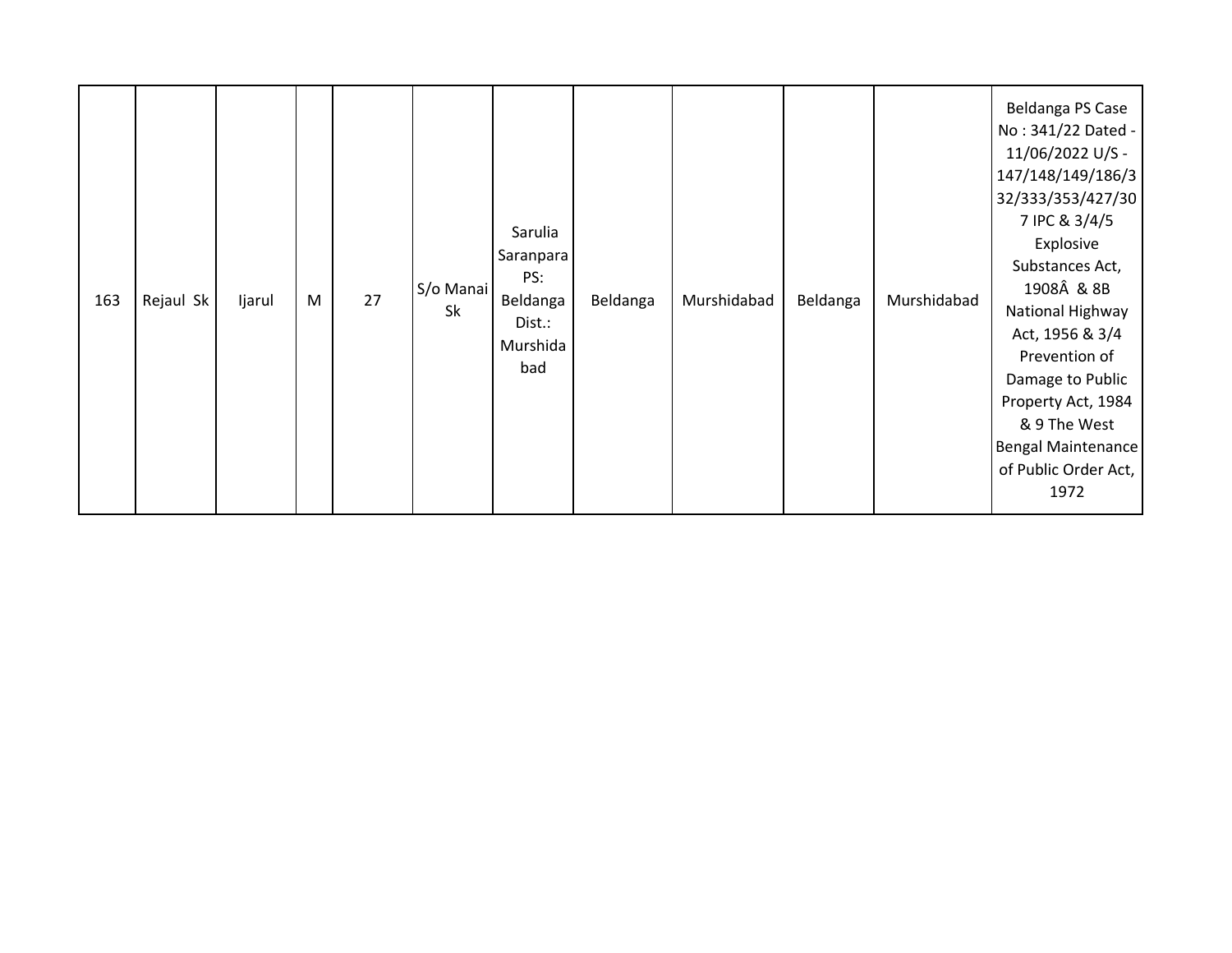| 164 | Ahammad<br>Sk | Sagar | M | 23 | Nowsad<br>Sk     | Sarulia<br>Saranpara<br>PS:<br>Beldanga<br>Dist.:<br>Murshida<br>bad        | Beldanga | Murshidabad | Beldanga | Murshidabad | Beldanga PS Case<br>No: 341/22 Dated -<br>11/06/2022 U/S -<br>147/148/149/186/3<br>32/333/353/427/30<br>7 IPC & 3/4/5<br>Explosive<br>Substances Act,<br>1908Â & 8B<br>National Highway<br>Act, 1956 & 3/4<br>Prevention of<br>Damage to Public<br>Property Act, 1984<br>& 9 The West<br>Bengal Maintenance<br>of Public Order Act,<br>1972 |
|-----|---------------|-------|---|----|------------------|-----------------------------------------------------------------------------|----------|-------------|----------|-------------|---------------------------------------------------------------------------------------------------------------------------------------------------------------------------------------------------------------------------------------------------------------------------------------------------------------------------------------------|
| 165 | Ismail Sk     |       |   | 30 | <b>Israil Sk</b> | Majhyam<br>pur<br>Baganpara<br>PS:<br>Beldanga<br>Dist.:<br>Murshida<br>bad | Beldanga | Murshidabad | Beldanga | Murshidabad | Beldanga PS Case<br>No: 616/21 Dated -<br>21/11/2021 U/S -<br>399/402 IPC & 25<br>Arms Act, 1959                                                                                                                                                                                                                                            |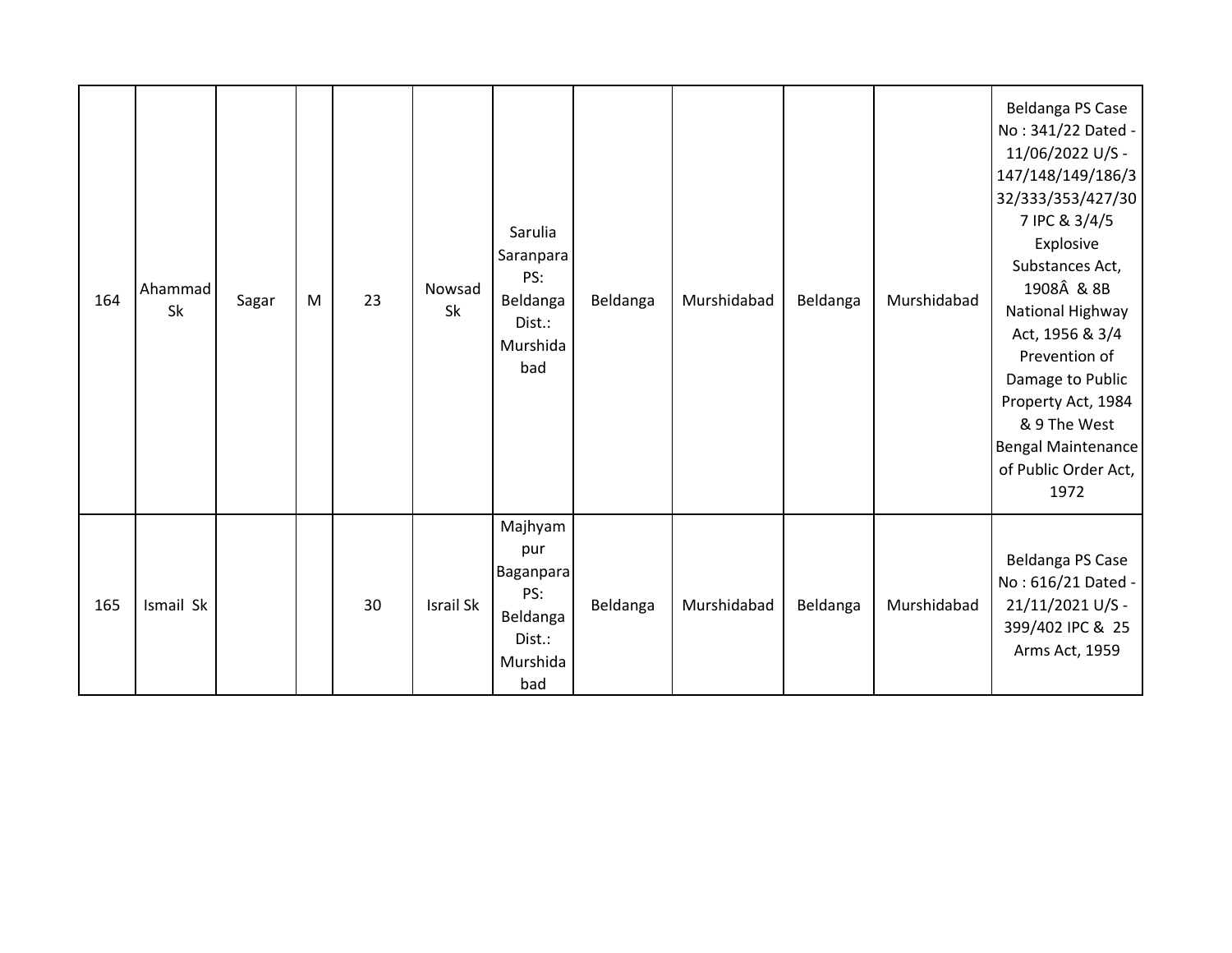| 166 | Rahan Sk                 | Abul<br>Rahan | M |    | Abul<br>Hasan @<br>Hasan | Vill-<br>Nowpara<br>Simulia,<br>PS-<br>Berhampo<br>re,<br>Murshida<br>bad PS:<br>Berhampo<br>re Dist.:<br>Murshida<br>bad | Berhampore                | Murshidabad | Berhampor<br>e   | Murshidabad | Berhampore PS Case<br>No: 813/22 Dated -<br>18/06/2022 U/S -<br>498A/325/34 IPC                   |
|-----|--------------------------|---------------|---|----|--------------------------|---------------------------------------------------------------------------------------------------------------------------|---------------------------|-------------|------------------|-------------|---------------------------------------------------------------------------------------------------|
| 167 | <b>Bittu</b><br>Shah     |               | M | 25 | Minarul<br>Shah          | Rambagh<br>PS:<br>gola Dist.:<br>Murshida<br>bad                                                                          | Bhagawan Bhagawangol<br>a | Murshidabad | Bhagawang<br>ola | Murshidabad | Bhagawangola PS<br>Case No: 422/22<br>Dated - 20/06/2022<br>$U/S -$<br>341/323/325/307/3<br>4 IPC |
| 168 | Nijam Sk                 |               |   | 35 | Habibur<br>Rahaman       | Char<br>Binpara<br>PS:<br>Bhagawan<br>gola Dist.:<br>Murshida<br>bad                                                      | Bhagawangol<br>a          | Murshidabad | Bhagawang<br>ola | Murshidabad | Bhagawangola PS<br>Case No: 418/22<br>Dated - 20/06/2022<br>U/S-417/420 IPC                       |
| 169 | Ali<br>Hossain<br>Mondal |               | M | 43 | Hazrat<br>Mondal         | Farajipara<br>PS: Jalangi<br>Dist.:<br>Murshida<br>bad                                                                    | Jalangi                   | Murshidabad | Domkal           | Murshidabad | Domkal PS Case No:<br>376/22 Dated -<br>20/06/2022 U/S -<br>25(1-B)(a)/35 Arms<br>Act, 1959       |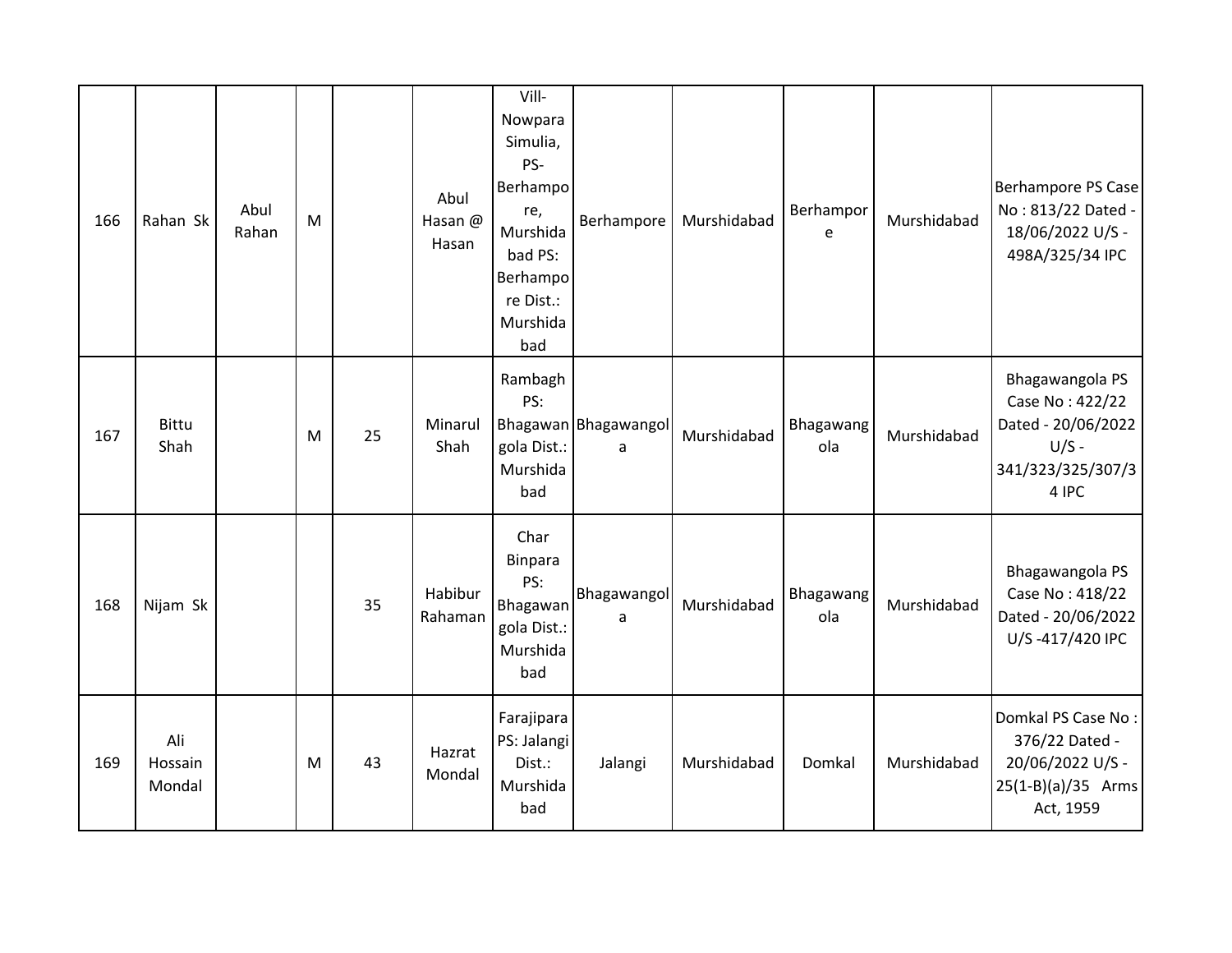| 170 | Lalon Sk              | M | 32 | Nazrul Sk       | Dakshin<br>Ghoshpar<br>a PS:<br>Jalangi<br>Dist.:<br>Murshida<br>bad                                                              | Jalangi   | Murshidabad                        | Domkal    | Murshidabad                               | Domkal PS Case No:<br>376/22 Dated -<br>20/06/2022 U/S -<br>25(1-B)(a)/35 Arms<br>Act, 1959 |
|-----|-----------------------|---|----|-----------------|-----------------------------------------------------------------------------------------------------------------------------------|-----------|------------------------------------|-----------|-------------------------------------------|---------------------------------------------------------------------------------------------|
| 171 | Nasir Sk              |   | 25 | Rajjak Sk       | Khairamar<br>i Hatpara<br>PS:<br>Sagarpara<br>Dist.:<br>Murshida<br>bad                                                           | Sagarpara | Murshidabad                        | Domkal    | Murshidabad                               | Domkal PS Case No:<br>317/22 Dated -<br>24/05/2022 U/S -<br>399/402 IPC                     |
| 172 | Shubhank<br>ar Poddar | M |    | Ashok<br>Poddar | of vill.<br>Naka<br>Chawk<br>Purnia<br>Post & PS<br>& Dist<br>Purnia PS:<br>Islampore<br>Dist.:<br>Islampur<br>Police<br>District | Islampore | Islampur<br><b>Police District</b> | Islampore | <b>Islampur Police</b><br><b>District</b> | <b>Islampore PS Case</b><br>No: 439/22 Dated -<br>20/06/2022 U/S -<br>411/414 IPC           |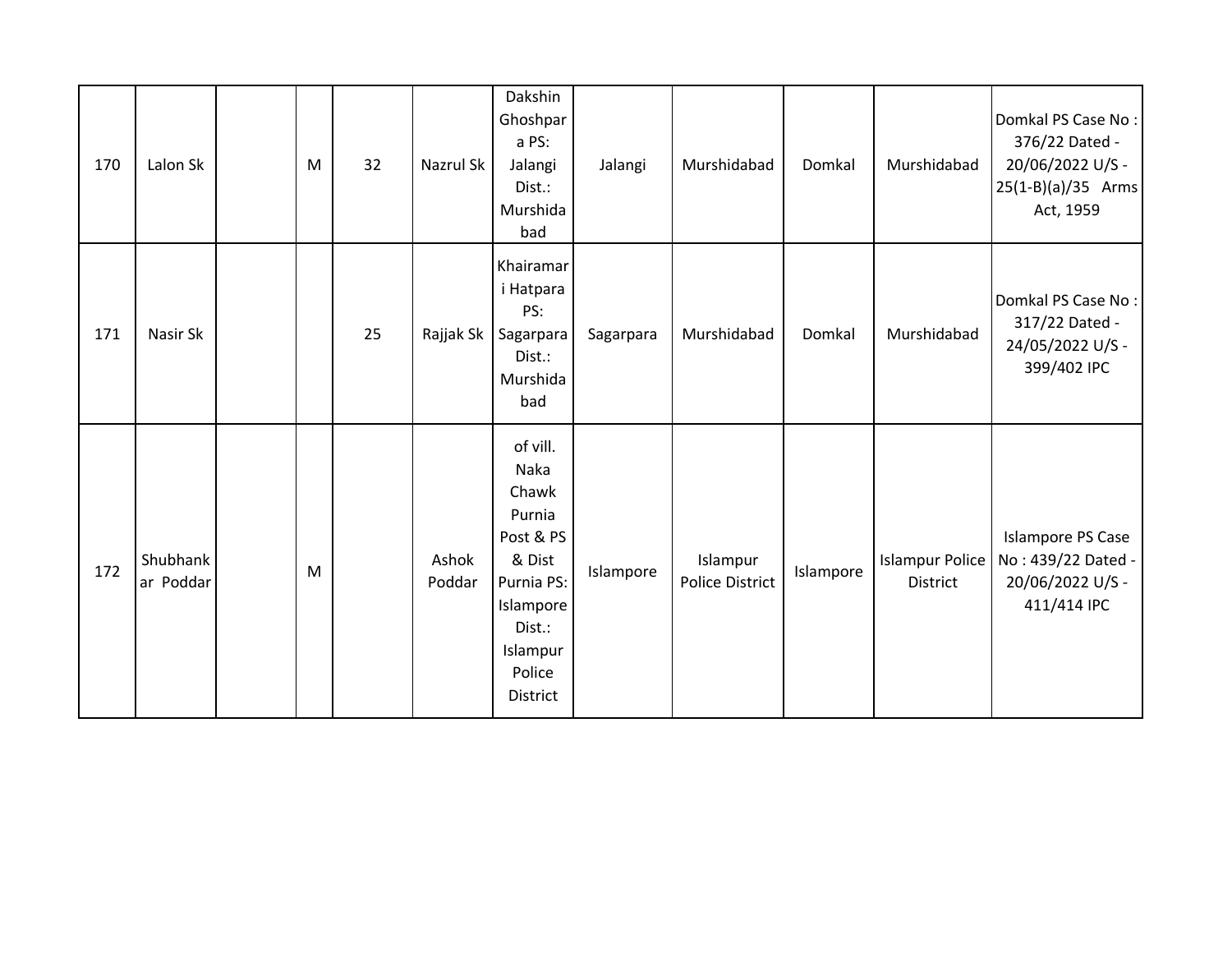| 173 | Juned<br>Reja        | M |    | Abdul<br>Khaleque | of<br>Nengla,<br>PO-<br><b>Barabilla</b><br>PS:<br>Islampore<br>Dist.:<br>Islampur<br>Police<br>District                                 | Islampore | Islampur<br><b>Police District</b> | Islampore | <b>Islampur Police</b><br><b>District</b> | <b>Islampore PS Case</b><br>No: 437/22 Dated -<br>20/06/2022 U/S -<br>411/414 IPC            |
|-----|----------------------|---|----|-------------------|------------------------------------------------------------------------------------------------------------------------------------------|-----------|------------------------------------|-----------|-------------------------------------------|----------------------------------------------------------------------------------------------|
| 174 | Nijamuddi<br>n Hamid | M |    | N/a               | of<br>Kanthigac<br>hh, PS<br>Goalpokh<br>er, Dist-<br>Uttar<br>Dinajpur,<br>PS:<br>Islampore<br>Dist.:<br>Islampur<br>Police<br>District | Islampore | Islampur<br><b>Police District</b> | Islampore | <b>Islampur Police</b><br><b>District</b> | <b>Islampore PS Case</b><br>No: 437/22 Dated -<br>20/06/2022 U/S -<br>411/414 IPC            |
| 175 | Narayan<br>Mandal    | M | 42 | Bijay<br>Mandal   | Simanaparl<br>a PS:<br>Nabagram<br>Dist.:<br>Murshida<br>bad                                                                             | Nabagram  | Murshidabad                        | Nabagram  | Murshidabad                               | Nabagram PS Case<br>No: 219/22 Dated -<br>20/06/2022 U/S -<br>46A Bengal Excise<br>Act, 1909 |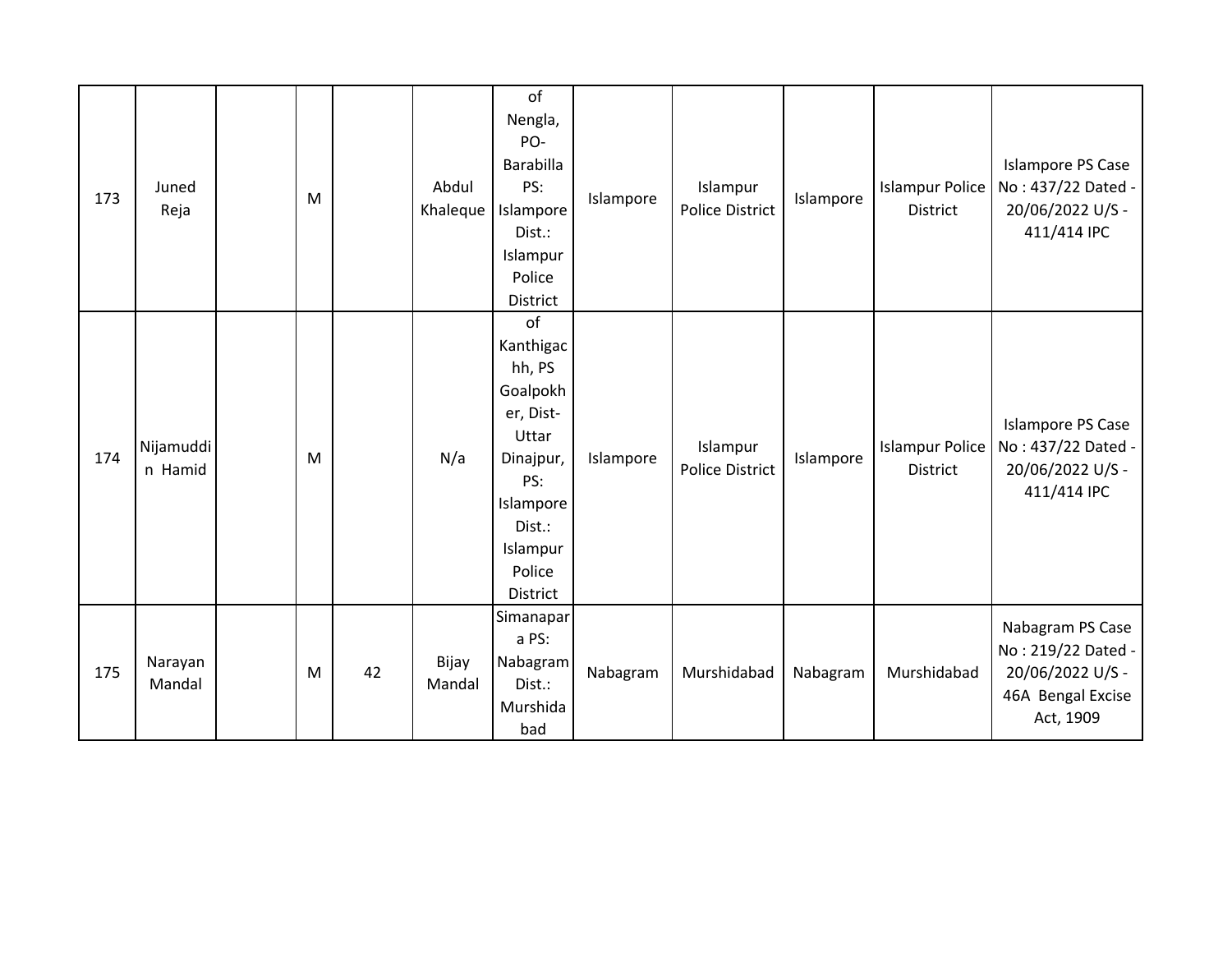| 176 | Saiful<br>Molla          |                 | M | 28 | Moseda<br>Molla              | Vill-Armia,<br>$P.S-$<br>Dhubulia,<br>Dist-nadia<br>PS:<br>Nabagram<br>Dist.:<br>Murshida<br>bad                                                        | Nabagram | Murshidabad          | Nabagram | Murshidabad          | Nabagram PS Case<br>No: 215/22 Dated -<br>17/06/2022 U/S -<br>279/304A/427 IPC           |
|-----|--------------------------|-----------------|---|----|------------------------------|---------------------------------------------------------------------------------------------------------------------------------------------------------|----------|----------------------|----------|----------------------|------------------------------------------------------------------------------------------|
| 177 | Dilip Sing               | <b>TAPU BED</b> | M | 29 | Mohar<br>Sing                | <b>DURLAVG</b><br>ANJ<br>CANNEL<br>PARA PS:<br>Garbeta<br>Dist.:<br>Paschim<br>Mednipor<br>e                                                            | Garbeta  | Paschim<br>Mednipore | Daspur   | Paschim<br>Mednipore | Daspur PS Case No:<br>245/22 Dated -<br>18/06/2022 U/S -<br>379 IPC                      |
| 178 | Malay<br>Deb<br>Adhikari |                 |   | 47 | Lt. Ashok<br>Deb<br>Adhikary | Vill-<br>Ashari,<br>P.O-<br>Chaklahan<br>a, PS-<br>Debra,<br>Dist-<br>Paschim<br>Medinipur<br>PS: Debra<br>Dist.:<br>Paschim<br>Mednipor<br>$\mathsf e$ | Debra    | Paschim<br>Mednipore | Debra    | Paschim<br>Mednipore | Debra PS Case No:<br>311/22 Dated -<br>20/06/2022 U/S -<br>419/420/465/471<br><b>IPC</b> |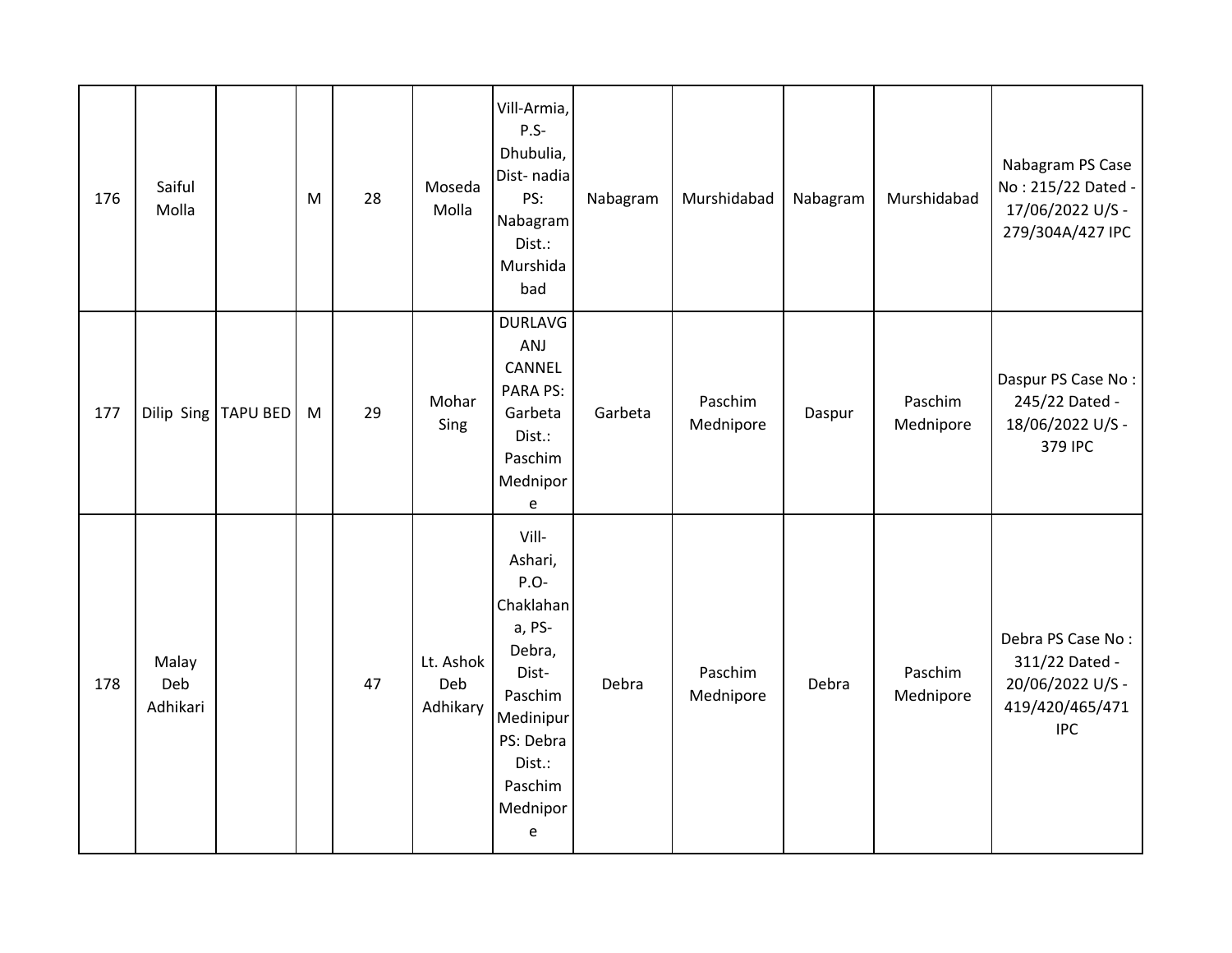| 179 | Sk Samid            |   | 62 | $S/O-Sk.$<br>Iyakub | Of Vill-<br>Paramhan<br>sapur,<br>PO+PS-<br>Nandaku<br>mar, Dist-<br>Purba<br>Medinipur<br>PS:<br>Nandaku<br>mar Dist.:<br>Purba<br>Mednipor<br>e | Nandakumar | Purba<br>Mednipore   | Garbeta | Paschim<br>Mednipore | Garbeta PS Case No<br>: 335/22 Dated -<br>13/06/2022 U/S -<br>279/304A IPC |
|-----|---------------------|---|----|---------------------|---------------------------------------------------------------------------------------------------------------------------------------------------|------------|----------------------|---------|----------------------|----------------------------------------------------------------------------|
| 180 | Debprasa<br>d Dolui | M | 38 | Shibu<br>Dolui      | Krishnapu<br>r, ward<br>No. 11,<br>Kharar<br>Municipali<br>ty PS:<br>Ghatal<br>Dist.:<br>Paschim<br>Mednipor<br>e                                 | Ghatal     | Paschim<br>Mednipore | Ghatal  | Paschim<br>Mednipore | Ghatal PS Case No:<br>206/22 Dated -<br>16/06/2022 U/S -<br>279/304A IPC   |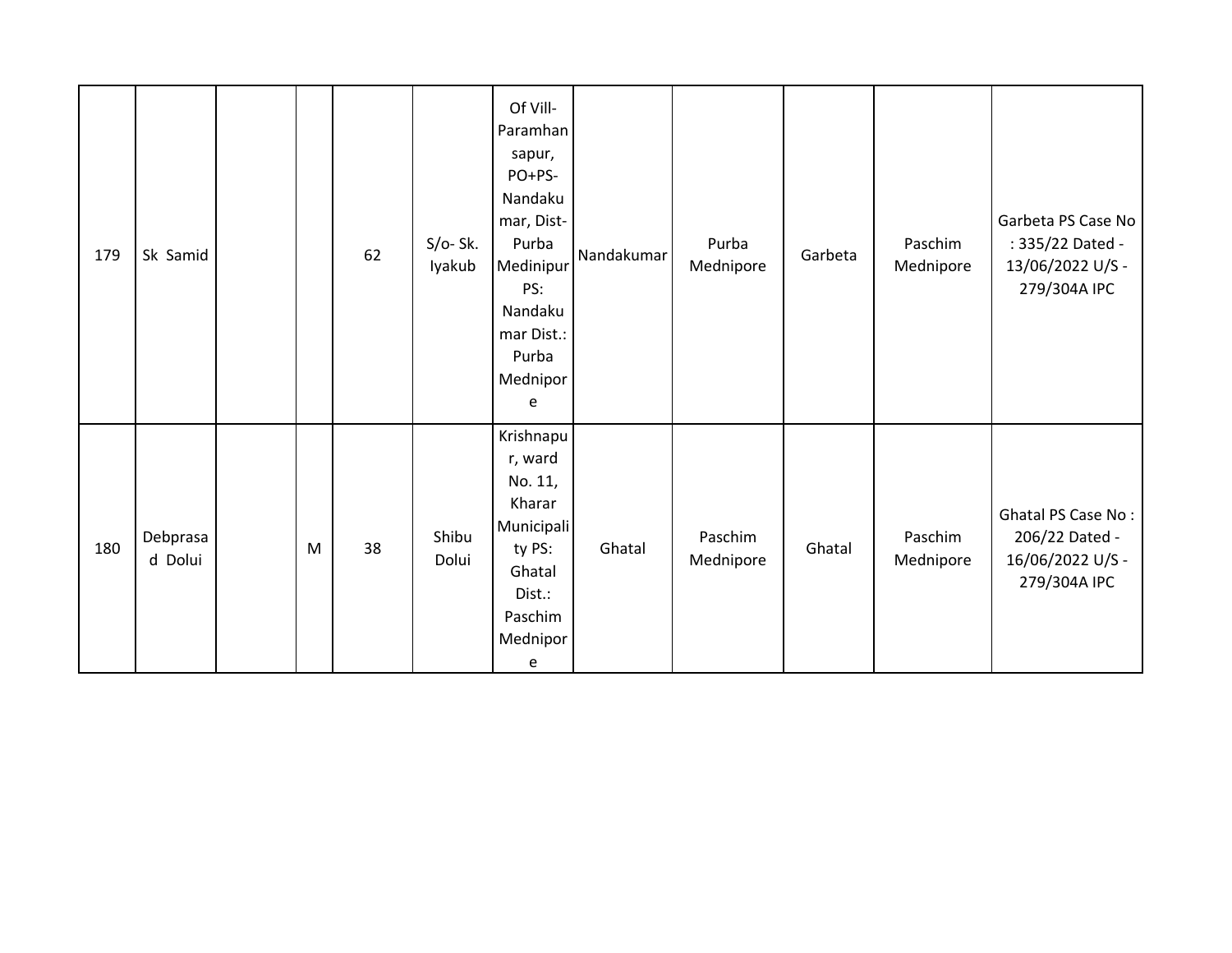| 181 | Silpa<br>Khan         |       | M |    | Alfajuddin<br>Khan       | Metiadah<br>ar(East),<br>PO.<br>Guiadaha,<br>PS:<br>Garbeta<br>Dist.:<br>Paschim<br>Mednipor<br>e                                        | Garbeta            | Paschim<br>Mednipore | Ghatal             | Paschim<br>Mednipore | Ghatal PS Case No:<br>169/22 Dated -<br>20/05/2022 U/S -<br>46A(C) Bengal<br>Excise Act, 1909                     |
|-----|-----------------------|-------|---|----|--------------------------|------------------------------------------------------------------------------------------------------------------------------------------|--------------------|----------------------|--------------------|----------------------|-------------------------------------------------------------------------------------------------------------------|
| 182 | <b>Budun</b><br>Mandi | Lampa | M |    | Lakhi                    | Ranirbazar<br>PS: Ghatal<br>Dist.:<br>Paschim<br>Mednipor<br>е                                                                           | Ghatal             | Paschim<br>Mednipore | Ghatal             | Paschim<br>Mednipore | <b>Ghatal PS</b>                                                                                                  |
| 183 | <b>B</b> Naresh       |       | M | 27 | Lt. B.<br>Shyamal<br>Rao | C.R.<br>Nagar,<br>Turipara,<br>Ward No-<br>27, near<br>Ambedkar<br>Club PS:<br>Kharagpor<br>e town<br>Dist.:<br>Paschim<br>Mednipor<br>e | Kharagpore<br>town | Paschim<br>Mednipore | Kharagpore<br>town | Paschim<br>Mednipore | Kharagpore town PS<br>Case No: 371/22<br>Dated - 19/06/2022<br>$U/S -$<br>451/323/325/354B/<br>307/509/506/34 IPC |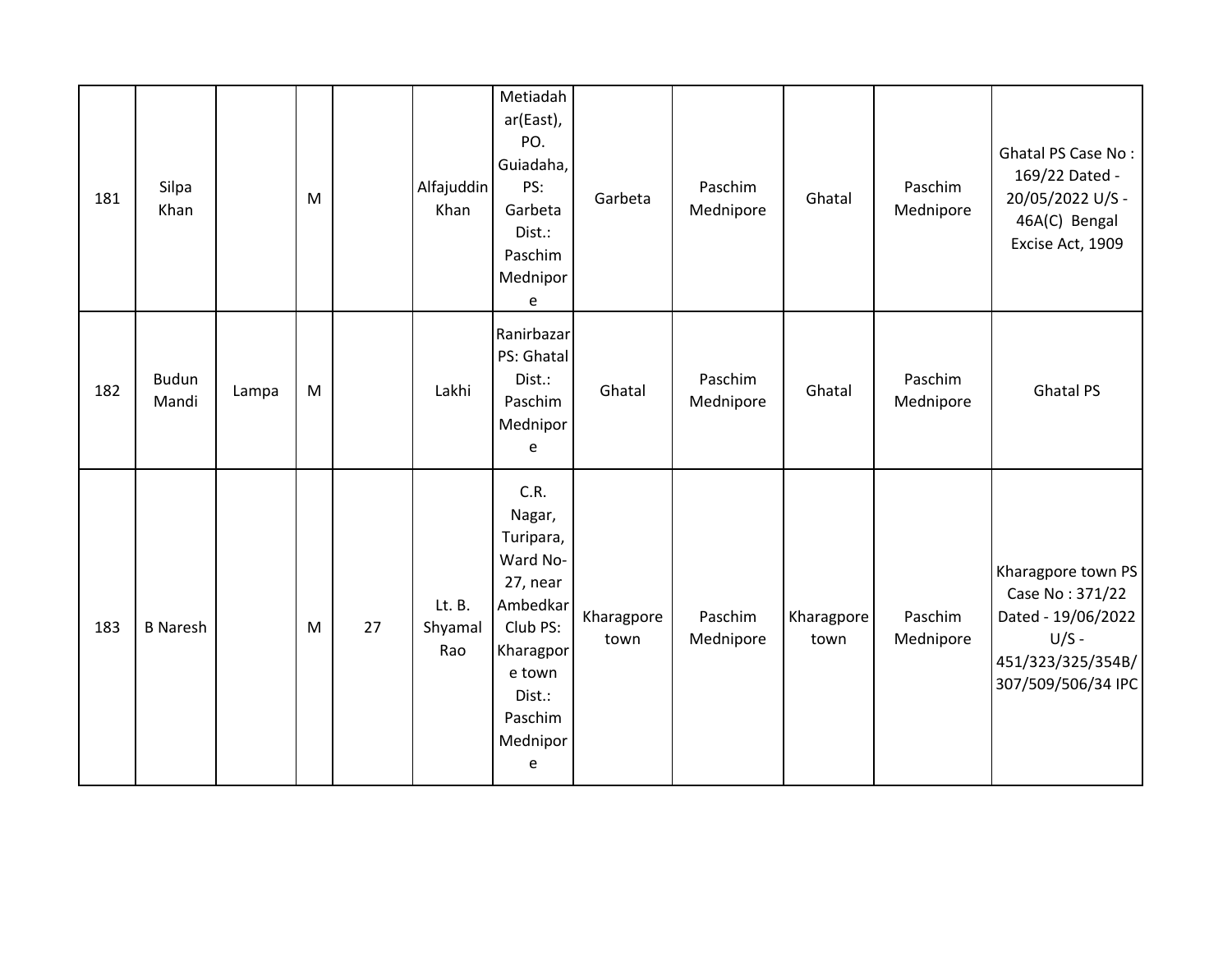| 184 | <b>B</b> Suresh | M | 27 | Lt. B.<br>Shyamlal<br>Rao | C.R.<br>Nagar,<br>Turipara,<br>Ward No-<br>27, near<br>Ambedkar<br>Club PS:<br>Kharagpor<br>e town<br>Dist.:<br>Paschim<br>Mednipor<br>e | Kharagpore<br>town | Paschim<br>Mednipore | Kharagpore<br>town | Paschim<br>Mednipore | Kharagpore town PS<br>Case No: 341/22<br>Dated - 08/06/2022<br>$U/S -$<br>448/323/325/307/5<br>06/34 IPC   |
|-----|-----------------|---|----|---------------------------|------------------------------------------------------------------------------------------------------------------------------------------|--------------------|----------------------|--------------------|----------------------|------------------------------------------------------------------------------------------------------------|
| 185 | Soumajit<br>Das |   |    | an Das                    | Naichinta<br>pur,<br>Sonarpur<br>PS:<br>Brojomah   Kharagpor<br>e town<br>Dist.:<br>Paschim<br>Mednipor<br>e                             | Kharagpore<br>town | Paschim<br>Mednipore | Kharagpore<br>town | Paschim<br>Mednipore | Kharagpore town PS<br>Case No: 110/22<br>Dated - 07/03/2022<br>$U/S -$<br>420/406/467/468/4<br>71/120B IPC |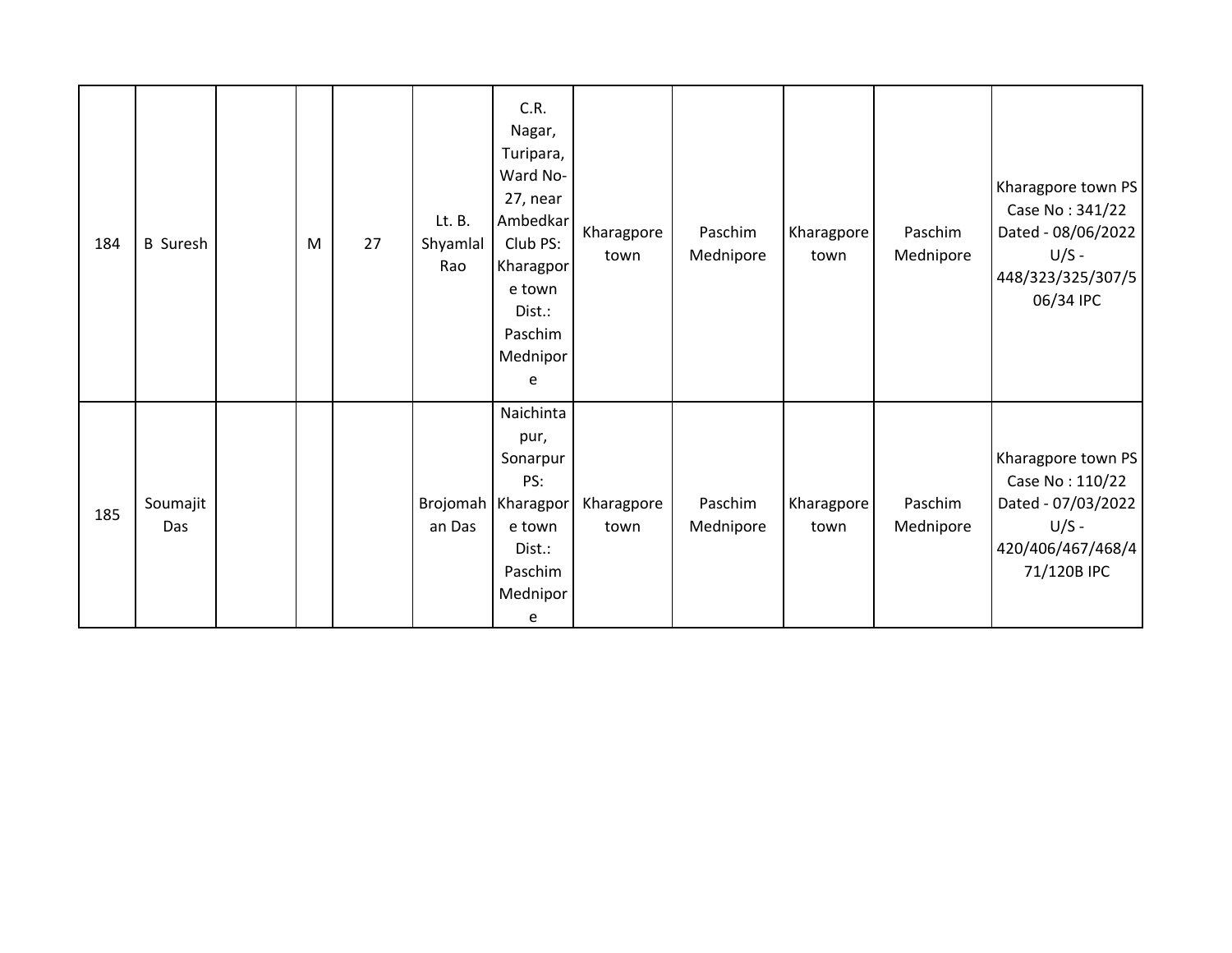| 186 | Abhijit<br>Maity | Bapi<br>Maity | M | 51 | Lt<br>Sukumar<br>Maity @<br>Puthul | Amtala<br>Ghat,<br>Najarganj,<br>PS-<br>Kotwali<br>PS:<br>Midnapor<br>e Dist.:<br>Paschim<br>Mednipor<br>e | Midnapore  | Paschim<br>Mednipore | Midnapore      | Paschim<br>Mednipore | Midnapore PS Case<br>No: 405/22 Dated -<br>18/06/2022 U/S -<br>341/325/307/506/3<br>4 IPC                     |
|-----|------------------|---------------|---|----|------------------------------------|------------------------------------------------------------------------------------------------------------|------------|----------------------|----------------|----------------------|---------------------------------------------------------------------------------------------------------------|
| 187 | Hakim Sk         |               | M | 52 | Lt. Jalil Sk                       | Kusumgra<br>m<br>Faridapara<br>PS:<br>Montesh<br>war Dist.:<br>Purba<br>Burdwan                            | Monteshwar | Purba<br>Burdwan     | Monteshwa<br>r | Purba Burdwan        | Monteshwar PS<br>Case No: 228/22<br>Dated - 19/06/2022<br>$U/S -$<br>341/323/325/504<br><b>IPC</b>            |
| 188 | Ujjal Bag        |               | M |    | Lt.<br>Khudiram<br><b>Bag</b>      | <b>PURSUNA</b><br>PS: Raina<br>Dist.:<br>Purba<br>Burdwan                                                  | Raina      | Purba<br>Burdwan     | Raina          |                      | Raina PS Case No:<br>212/22 Dated -<br>Purba Burdwan   20/06/2022 U/S -46<br>A (C) Bengal Excise<br>Act, 1909 |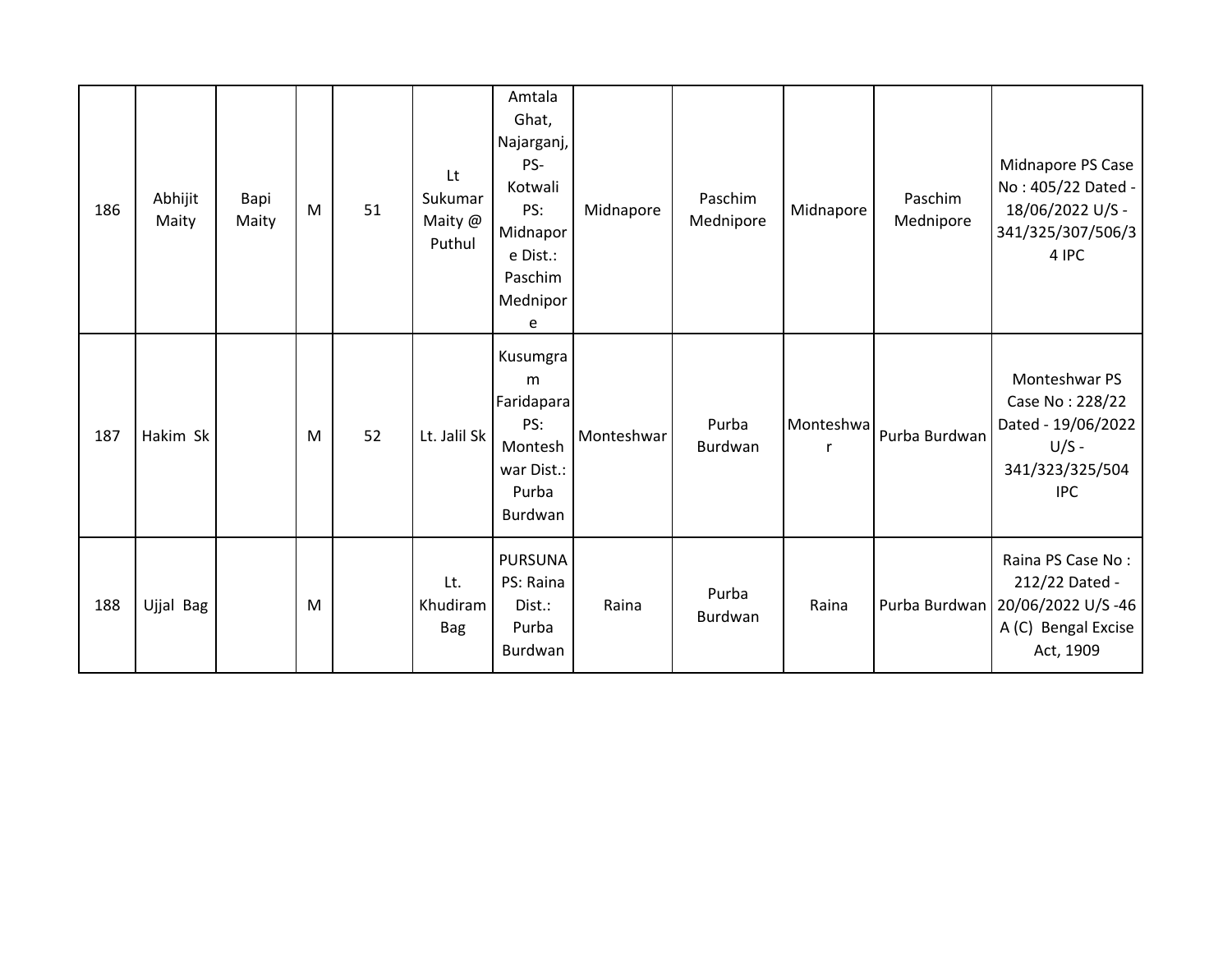| 189 | Bapan<br>Giri      | M | 30 | Lt. Subhas<br>Giri  | Athilagori,<br>under<br>Contai<br>Municipali<br>ty Ward<br>No. 16,<br>PO+PS-<br>Contai,<br>Dist.<br>Purba<br>Medinipur<br>PS: Contai<br>Dist.:<br>Purba<br>Mednipor<br>e | Contai  | Purba<br>Mednipore | Contai          | Purba<br>Mednipore | Contai PS Case No:<br>138/22 Dated -<br>11/04/2022 U/S -<br>379 IPC                               |
|-----|--------------------|---|----|---------------------|--------------------------------------------------------------------------------------------------------------------------------------------------------------------------|---------|--------------------|-----------------|--------------------|---------------------------------------------------------------------------------------------------|
| 190 | Amit<br>Ghorai     | M | 21 | Late Ajoy<br>Ghorai | PS: Egra<br>Dist.:<br>Purba<br>Mednipor<br>e                                                                                                                             | Egra    | Purba<br>Mednipore | Contai<br>women | Purba<br>Mednipore | Contai women PS<br>Case No: 74/22<br>Dated - 01/06/2022<br>$U/S -$<br>363/365/506/34 IPC          |
| 191 | Snehasish<br>Maity | M | 35 | Lt Amulya<br>Maity  | Deulpota<br>PS:<br>Khejuri<br>Dist.:<br>Purba<br>Mednipor<br>е                                                                                                           | Khejuri | Purba<br>Mednipore | Khejuri         | Purba<br>Mednipore | Khejuri PS Case No:<br>198/22 Dated -<br>20/06/2022 U/S -<br>46A(C) of Bengal<br>Excise Act, 1909 |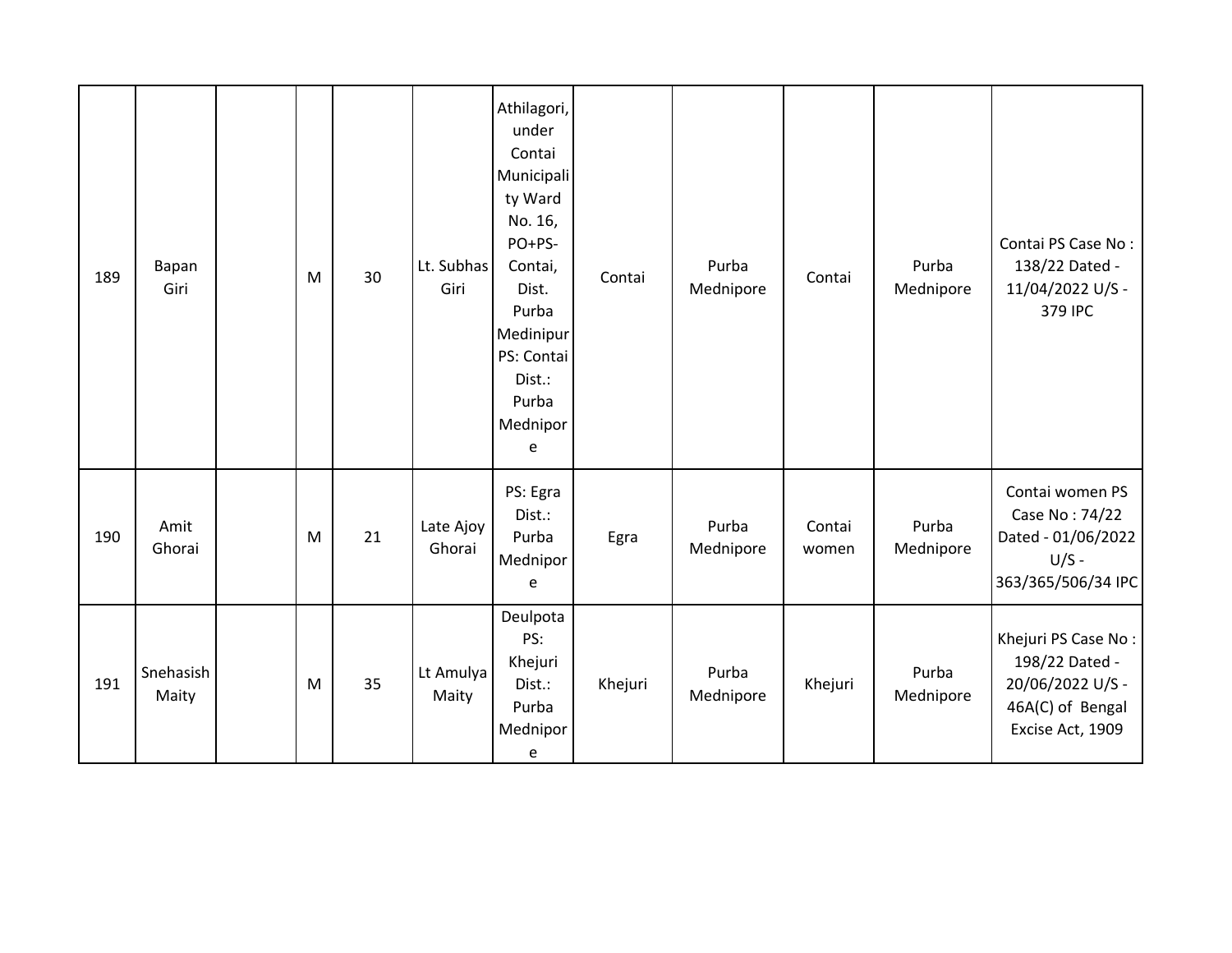| 192 | Amir<br>Mahato             |      | M |    | Thakueda<br>s Mahato       | Ikurhatu<br>PS:<br>Kotshila<br>Dist.:<br>Purulia             | Kotshila            | Purulia | Kotshila            | Purulia | Kotshila PS Case No<br>: 76/22 Dated -<br>20/06/2022 U/S -<br>46A(C) Bengal<br>Excise Act, 1909                                        |
|-----|----------------------------|------|---|----|----------------------------|--------------------------------------------------------------|---------------------|---------|---------------------|---------|----------------------------------------------------------------------------------------------------------------------------------------|
| 193 | Binod<br>Bauri             |      |   |    | Lt Pada<br>Bauri           | Agaya PS:<br>Puncha<br>Dist.:<br>Purulia                     | Puncha              | Purulia | Puncha              | Purulia | Puncha PS Case No:<br>54/22 Dated -<br>20/06/2022 U/S -<br>341/354B/506 IPC                                                            |
| 194 | Durgachar<br>an Mahali     |      | M | 57 | Lt. Buka<br>Mahali         | Ghonga<br>PS: Purulia<br>mufassil<br>Dist.:<br>Purulia       | Purulia<br>mufassil | Purulia | Purulia<br>mufassil | Purulia | Purulia mufassil PS<br>Case No: 120/22<br>Dated - 13/06/2022<br>$U/S -$<br>341/323/326/34 IPC                                          |
| 195 | Satyaban<br>Kumar          |      | M | 22 | Subhas<br>Kumar            | Vill+PO-<br>Upar<br>Kahan PS:<br>Joypur<br>Dist.:<br>Purulia | Joypur              | Purulia | Purulia<br>town     | Purulia | Purulia town PS<br>Case No: 103/22<br>Dated - 20/06/2022<br>U/S-279/337/338<br><b>IPC</b>                                              |
| 196 | Rabindran<br>ath<br>Mahato | Rabi | M | 39 | Jogendran<br>ath<br>Mahato | Aguitard<br>PS:<br>Santaldih<br>Dist.:<br>Purulia            | Santaldih           | Purulia | Santaldih           | Purulia | Santaldih PS Case<br>No: 33/22 Dated -<br>20/06/2022 U/S -<br>279 IPC & 194D<br>Motor Vehicles Act,<br>1988 (Relevant<br>Provisions) Â |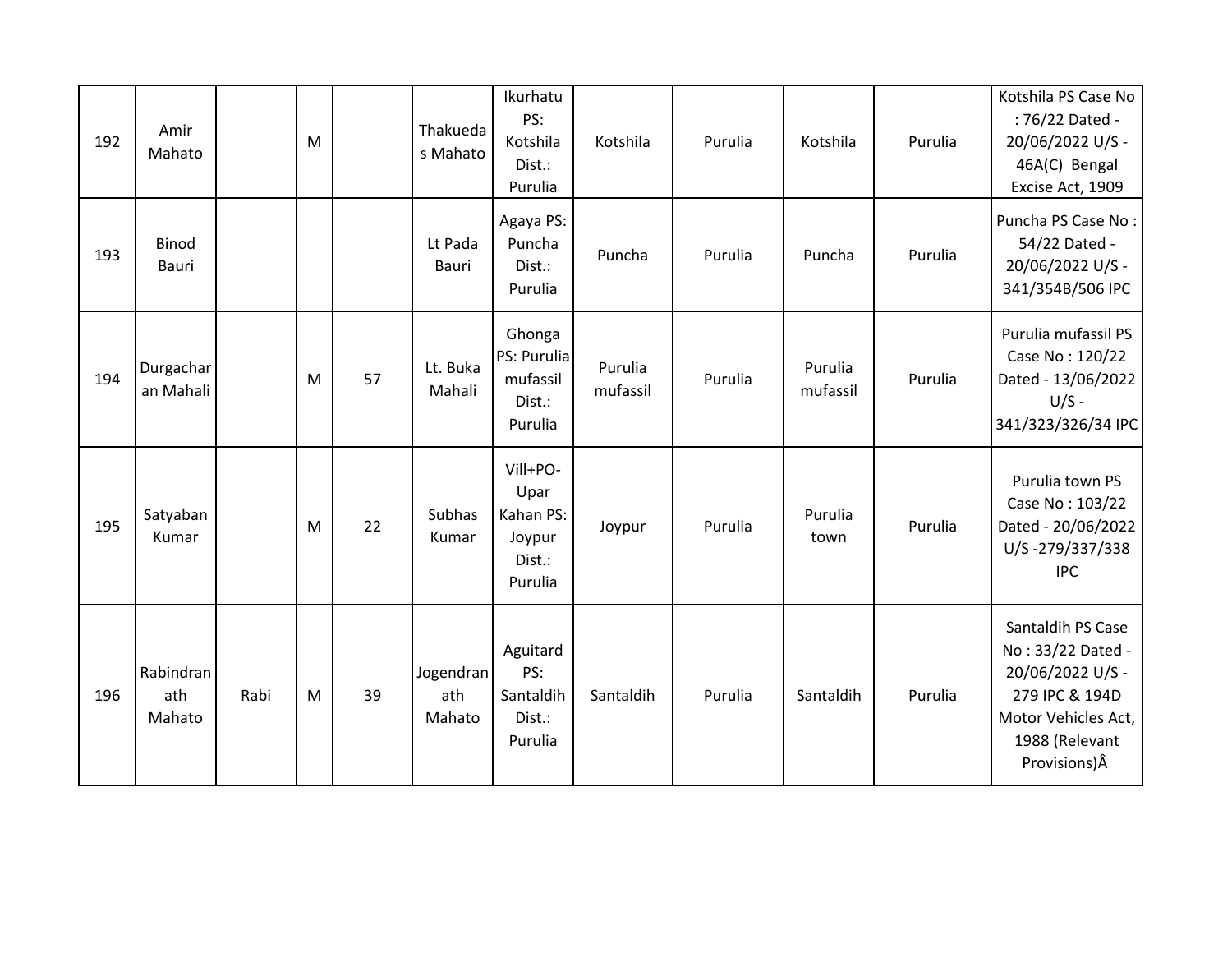| 197 | Sushanta<br>Roy | M | 24 | Lt. Kanak<br>Narayan<br>Roy | PS:<br>Raiganj<br>women<br>Dist.:<br>Raiganj<br>Police<br>District                                                                                            | Raiganj<br>women | Raiganj Police<br>District         | Raiganj<br>women | Raiganj Police<br><b>District</b>  | Raiganj women PS<br>Case No: 102/22<br>Dated - 20/06/2022<br>U/S-341/376/506<br><b>IPC</b>                                                                                        |
|-----|-----------------|---|----|-----------------------------|---------------------------------------------------------------------------------------------------------------------------------------------------------------|------------------|------------------------------------|------------------|------------------------------------|-----------------------------------------------------------------------------------------------------------------------------------------------------------------------------------|
| 198 | Sahed Ali       | M | 23 | Momin<br>Sekh               | PS:<br>Raiganj<br>women<br>Dist.:<br>Raiganj<br>Police<br>District                                                                                            | Raiganj<br>women | Raiganj Police<br>District         | Raiganj<br>women | Raiganj Police<br><b>District</b>  | Raiganj women PS<br>Case No: 97/22<br>Dated - 16/06/2022<br>$U/S -$<br>498A/494/307/34<br><b>IPC</b>                                                                              |
| 199 | Rahul<br>Mandal | M |    | Lt. Mortin<br>Mandal        | Radhanag<br>ar<br>Puratanpa<br>ra,<br>Laxmitala,<br>PO-<br>Kamgachi,<br>PS-<br>Taherpur,<br>Nadia PS:<br>Taherpur<br>Dist.:<br>Ranaghat<br>Police<br>District | Taherpur         | Ranaghat<br><b>Police District</b> | Taherpur         | Ranaghat Police<br><b>District</b> | <b>Taherpur PS Case</b><br>No: 302/22 Dated -<br>20/06/2022 U/S -<br>376(2)(f)(n)/306/34<br>IPC & 6 The<br>Protection of<br>children from sexual<br>offences Act, 2012<br>(POCSO) |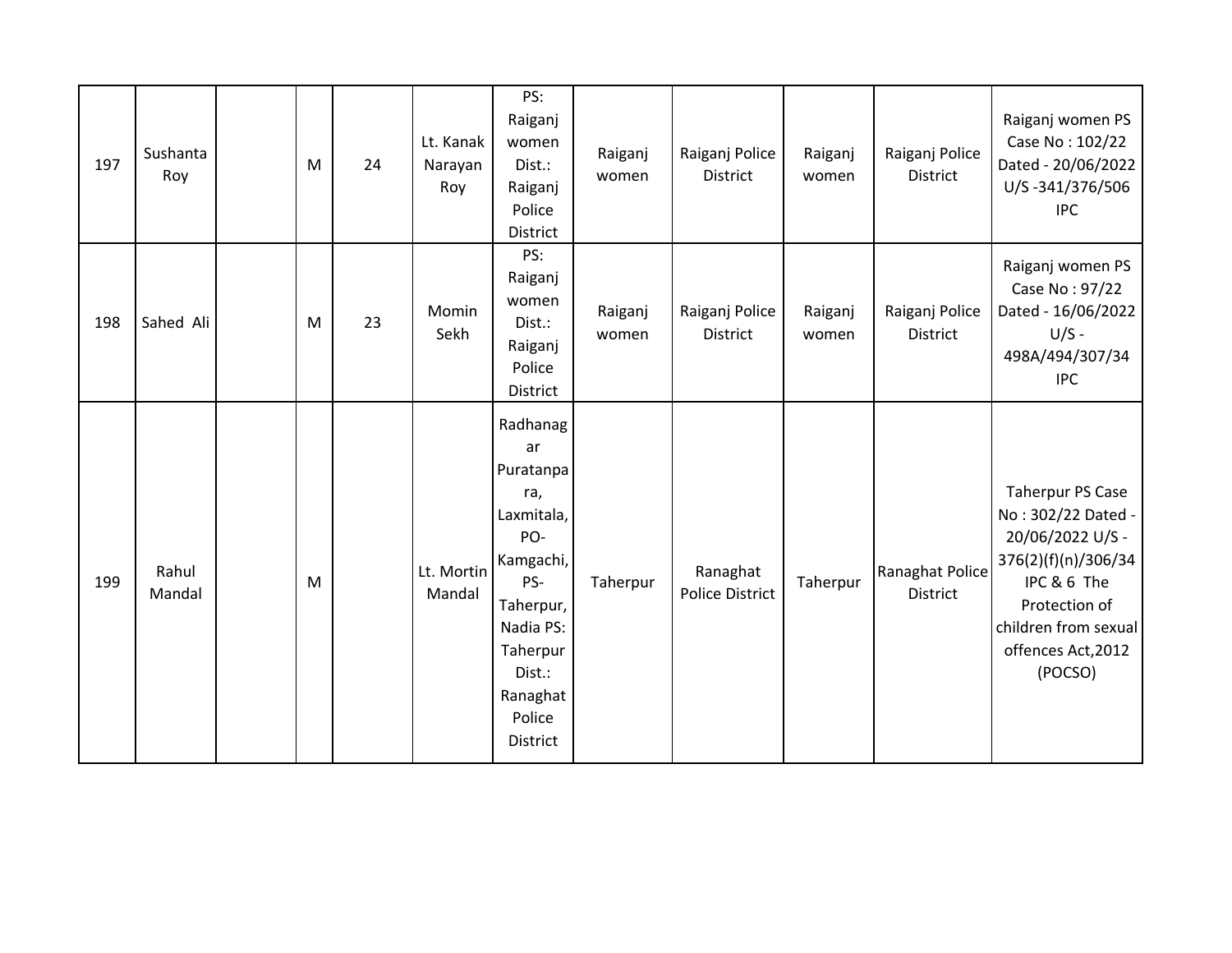| 200 | Urmila<br>Mandal | $\mathsf F$ | Lt. Mortin<br>Mandal            | Radhanag<br>ar<br>Puratanpa<br>ra,<br>Laxmitala,<br>PO-<br>Kamgachi,<br>PS-<br>Taherpur,<br>Nadia PS:<br>Taherpur<br>Dist.:<br>Ranaghat<br>Police<br>District | Taherpur | Ranaghat<br><b>Police District</b>     | Taherpur | Ranaghat Police<br><b>District</b>     | Taherpur PS Case<br>No: 302/22 Dated -<br>20/06/2022 U/S -<br>376(2)(f)(n)/306/34<br>IPC & 6 The<br>Protection of<br>children from sexual<br>offences Act, 2012<br>(POCSO) |
|-----|------------------|-------------|---------------------------------|---------------------------------------------------------------------------------------------------------------------------------------------------------------|----------|----------------------------------------|----------|----------------------------------------|----------------------------------------------------------------------------------------------------------------------------------------------------------------------------|
| 201 | Samir<br>Barman  | M           | S/o Lt. Jay<br>Charan<br>Barman | KALIBARI<br>COLONY,<br><b>BHOLARD</b><br><b>ABRI PS:</b><br>Siliguri<br>Dist.:<br>Siliguri<br>Police<br>Commissi<br>onerate                                   | Siliguri | Siliguri Police<br>Commissioner<br>ate | Siliguri | Siliguri Police<br>Commissionera<br>te | Siliguri PS Case No:<br>581/22 Dated -<br>20/06/2022 U/S -<br>279/338 IPC                                                                                                  |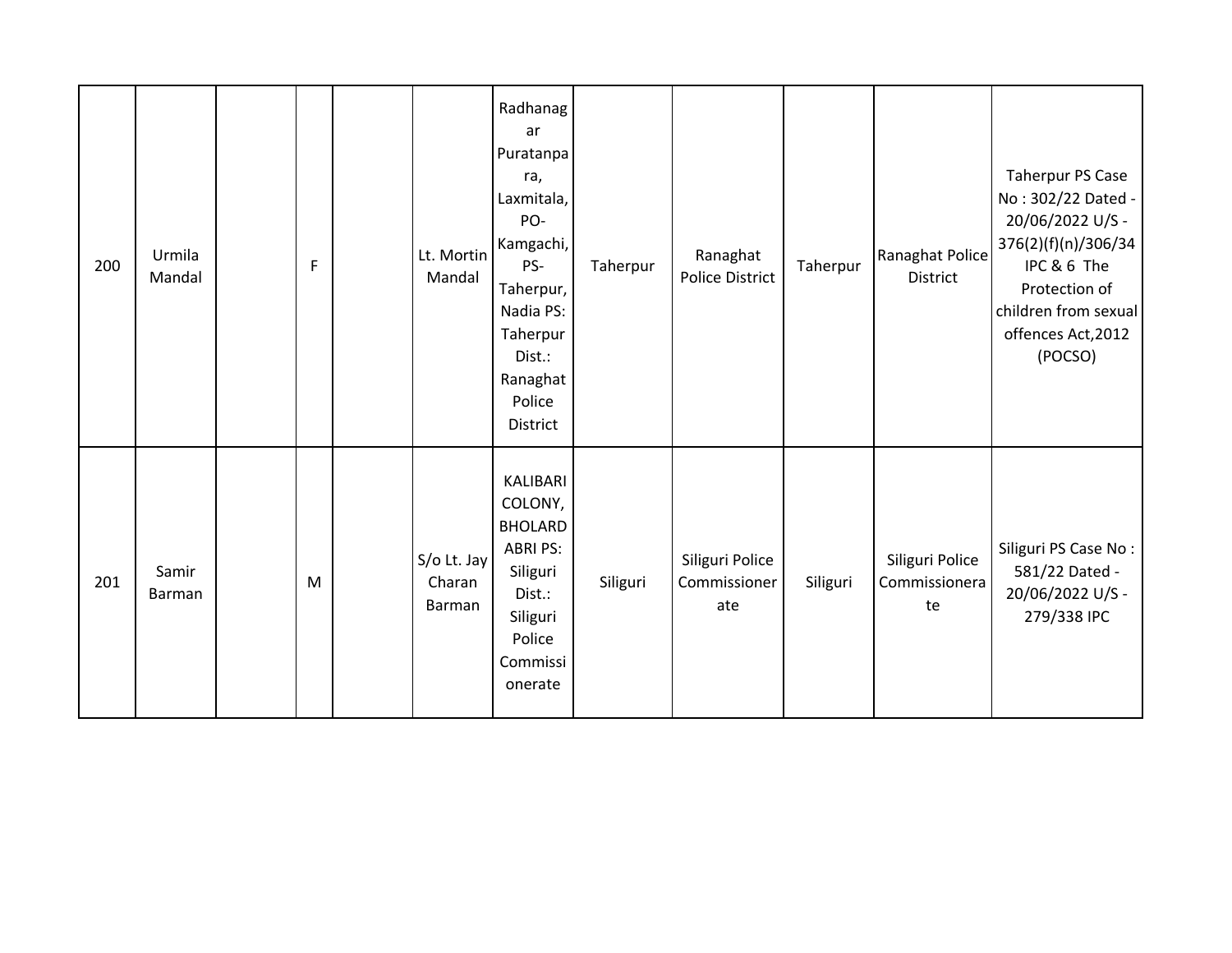| 202 | Baburam<br>Singha | M | 60 | Lt.<br>Jogimoha<br>n Singha | Vill.-<br>Srikrishna<br>nagar, P.S.-<br>Dholahat,<br>Dist. -<br>South 24-<br>Parganas<br>PS:<br>Dholahat<br>Dist.:<br>Sundarba<br>n Police<br>District | Dholahat               | Sundarban<br><b>Police District</b> | Dholahat                  | Sundarban<br>Police District        | <b>Dholahat PS Case</b><br>No: 295/22 Dated -<br>20/06/2022 U/S -<br>324/307/506 IPC                            |
|-----|-------------------|---|----|-----------------------------|--------------------------------------------------------------------------------------------------------------------------------------------------------|------------------------|-------------------------------------|---------------------------|-------------------------------------|-----------------------------------------------------------------------------------------------------------------|
| 203 | Sujit Das         | M | 32 | Rasbihari                   | Purusotta<br>mpur PS:<br>Ganga<br>sagar<br>coastal<br>Dist.:<br>Sundarba<br>n Police<br>District                                                       | Ganga sagar<br>coastal | Sundarban<br><b>Police District</b> | Ganga<br>sagar<br>coastal | Sundarban<br><b>Police District</b> | Ganga sagar coastal<br>PS Case No: 70/22<br>Dated - 18/06/2022<br>$U/S -$<br>498A/325/326/506/<br><b>34 IPC</b> |
| 204 | Ananda<br>Jana    | M | 27 | Lt.<br>Mahadeb<br>Jana      | Vill-<br>Fatikpur<br>PS:<br>Kakdwip<br>Dist.:<br>Sundarba<br>n Police<br>District                                                                      | Kakdwip                | Sundarban<br><b>Police District</b> | Kakdwip                   | Sundarban<br><b>Police District</b> | Kakdwip PS Case No<br>: 32/22 Dated -<br>14/02/2022 U/S -<br>399/402 IPC                                        |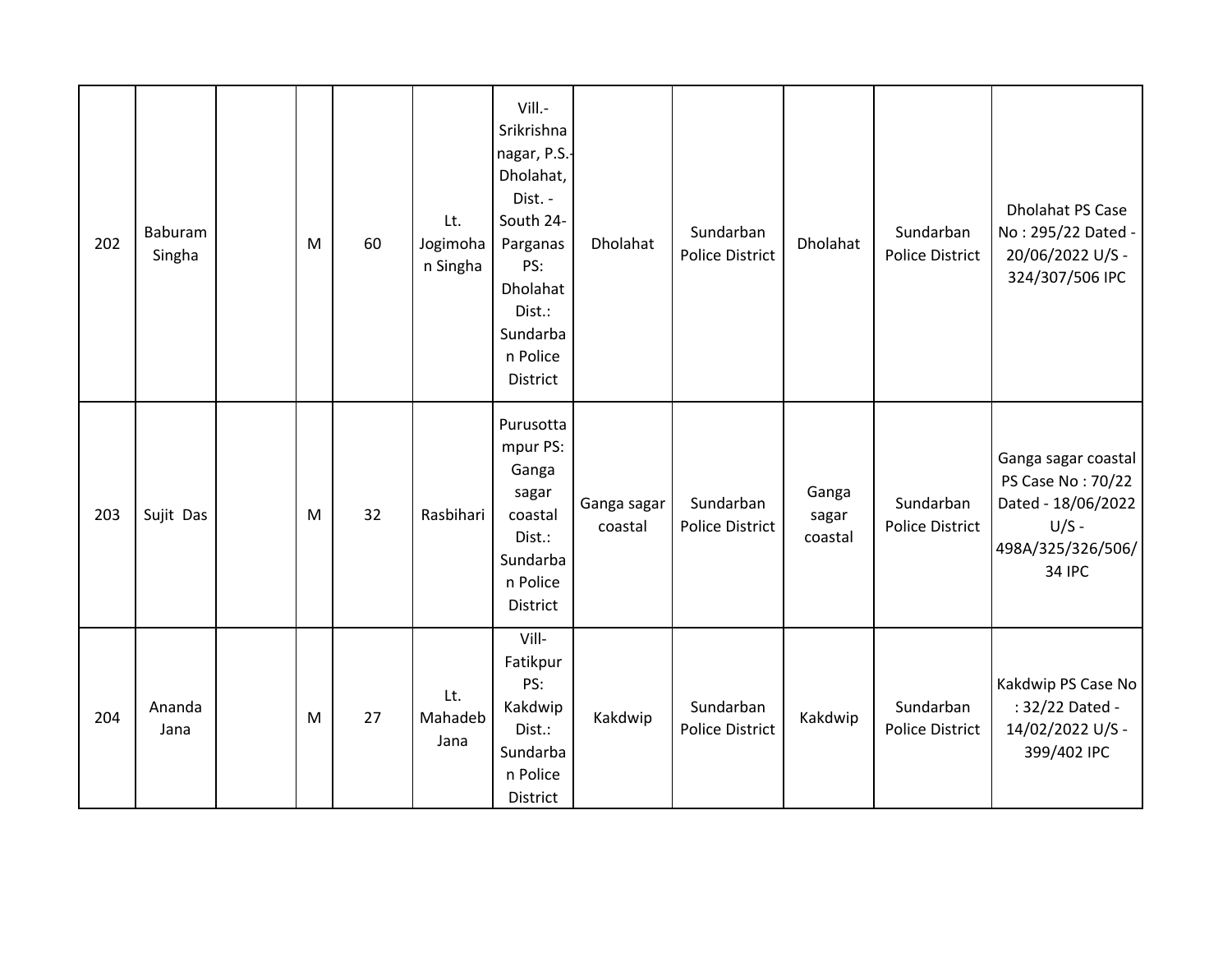| 205 | Raju<br>Bhandari | M | 33 | Manoranj<br>an<br>Bhandari   | Baldebpur<br>, PO-<br>Kalinagar,<br>PS-<br>Harwood<br>Point<br>Coastal<br>PS:<br>Harwood<br>point<br>coastal<br>Dist.:<br>Sundarba<br>n Police<br>District | Harwood<br>point coastal | Sundarban<br><b>Police District</b> | Kulpi               | Sundarban<br><b>Police District</b> | Kulpi PS Case No:<br>230/22 Dated -<br>18/06/2022 U/S -<br>279/338 IPC                    |
|-----|------------------|---|----|------------------------------|------------------------------------------------------------------------------------------------------------------------------------------------------------|--------------------------|-------------------------------------|---------------------|-------------------------------------|-------------------------------------------------------------------------------------------|
| 206 | Sanjib<br>Ghorui |   | 26 | $S/O$ Lt.<br>Madan<br>Ghorui | PS:<br>Namkhan<br>a Dist.:<br>Sundarba<br>n Police<br>District                                                                                             | Namkhana                 | Sundarban<br><b>Police District</b> | Namkhana            | Sundarban<br><b>Police District</b> | Namkhana PS Case<br>No: 173/22 Dated -<br>20/06/2022 U/S-8<br><b>IPC</b>                  |
| 207 | Subhas<br>Mondal | M | 47 | Lt.amulya<br>Mondal          | Khansahe<br>b Abad PS:<br>Sagar<br>Dist.:<br>Sundarba<br>n Police<br>District                                                                              | Sagar                    | Sundarban<br><b>Police District</b> | Sagar               | Sundarban<br><b>Police District</b> | Sagar PS Case No:<br>208/22 Dated -<br>20/06/2022 U/S -<br>341/324/325/308/5<br>06/34 IPC |
| 208 | Amit<br>Tamang   | M | 36 | Lt.amar<br>Tamang            | Kalchini<br>PS:<br>Jaigaon<br>Dist.:<br>Alipurduar                                                                                                         | Jaigaon                  | Alipurduar                          | Alipurduar<br>women | Alipurduar                          | Alipurduar women<br>PS GDE No. 393                                                        |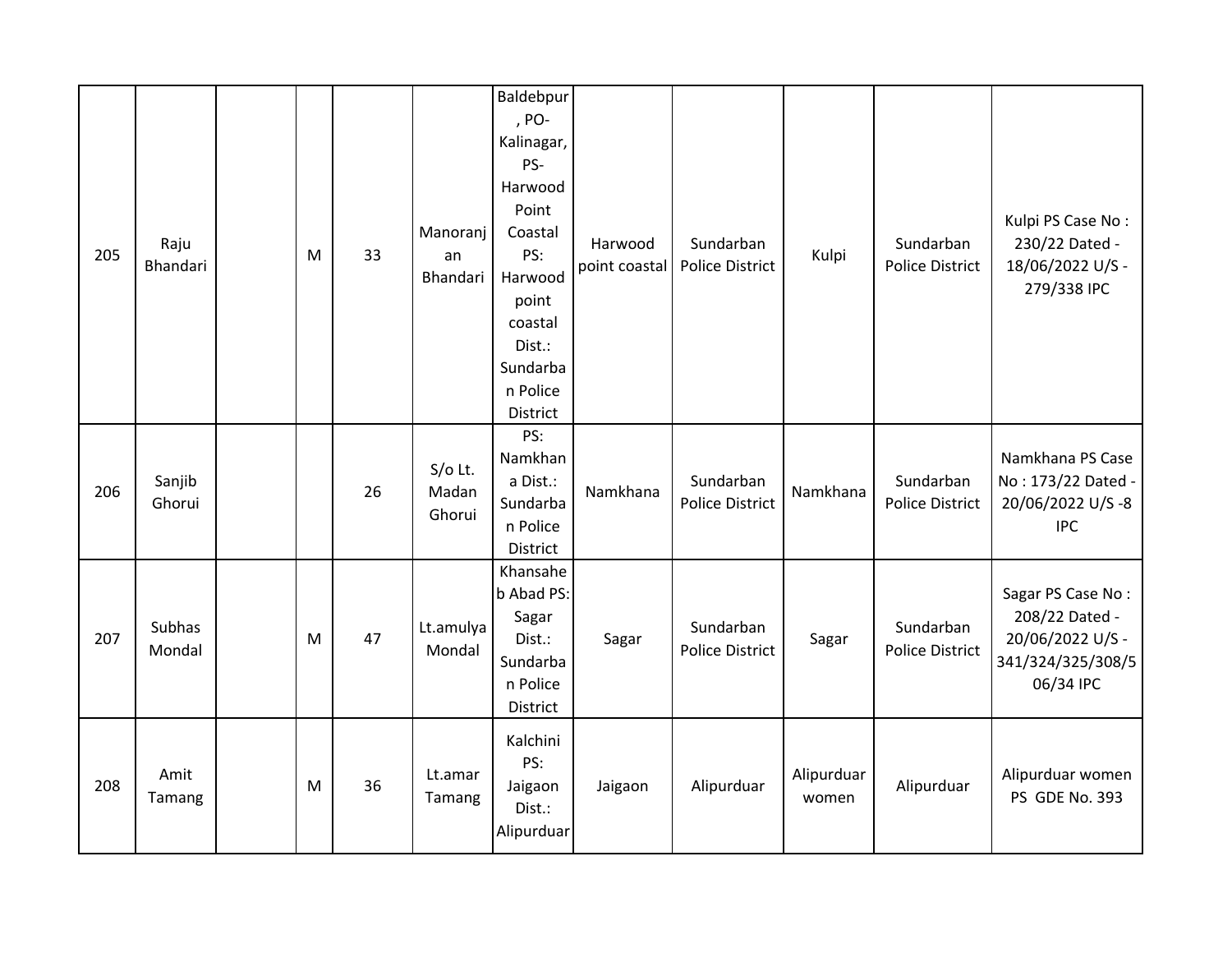| 209 | Sanju<br>Singh<br>Tamang        | M | 42 | Kamal<br>Tamang                | Dalsing<br>para PS:<br>Jaigaon<br>Dist.:<br>Alipurduar                             | Jaigaon  | Alipurduar | Alipurduar<br>women | Alipurduar | Alipurduar women<br>PS GDE No. 393 |
|-----|---------------------------------|---|----|--------------------------------|------------------------------------------------------------------------------------|----------|------------|---------------------|------------|------------------------------------|
| 210 | Kartick<br>Ram<br><b>Baraik</b> | M | 40 | <b>Bishnu</b><br><b>Baraik</b> | Beech TG,<br>09 No.<br>line,<br>Hasimara<br>PS:<br>Jaigaon<br>Dist.:<br>Alipurduar | Jaigaon  | Alipurduar | Jaigaon             | Alipurduar | Jaigaon PS GDE No.<br>612          |
| 211 | Sandip<br>Kharia                | M | 26 | <b>Bhaide</b><br>Kharia        | Dakshin<br>Mendabar<br>i PS:<br>Kalchini<br>Dist.:<br>Alipurduar                   | Kalchini | Alipurduar | Jaigaon             | Alipurduar | Jaigaon PS GDE No.<br>612          |
| 212 | Santush<br>Oraon                | M | 32 | Lt.<br>Nikulesh<br>Oraon       | Bhatkhaw<br>a T.G. PS:<br>Kalchini<br>Dist.:<br>Alipurduar                         | Kalchini | Alipurduar | Kalchini            | Alipurduar | Kalchini PS GDE No.<br>644         |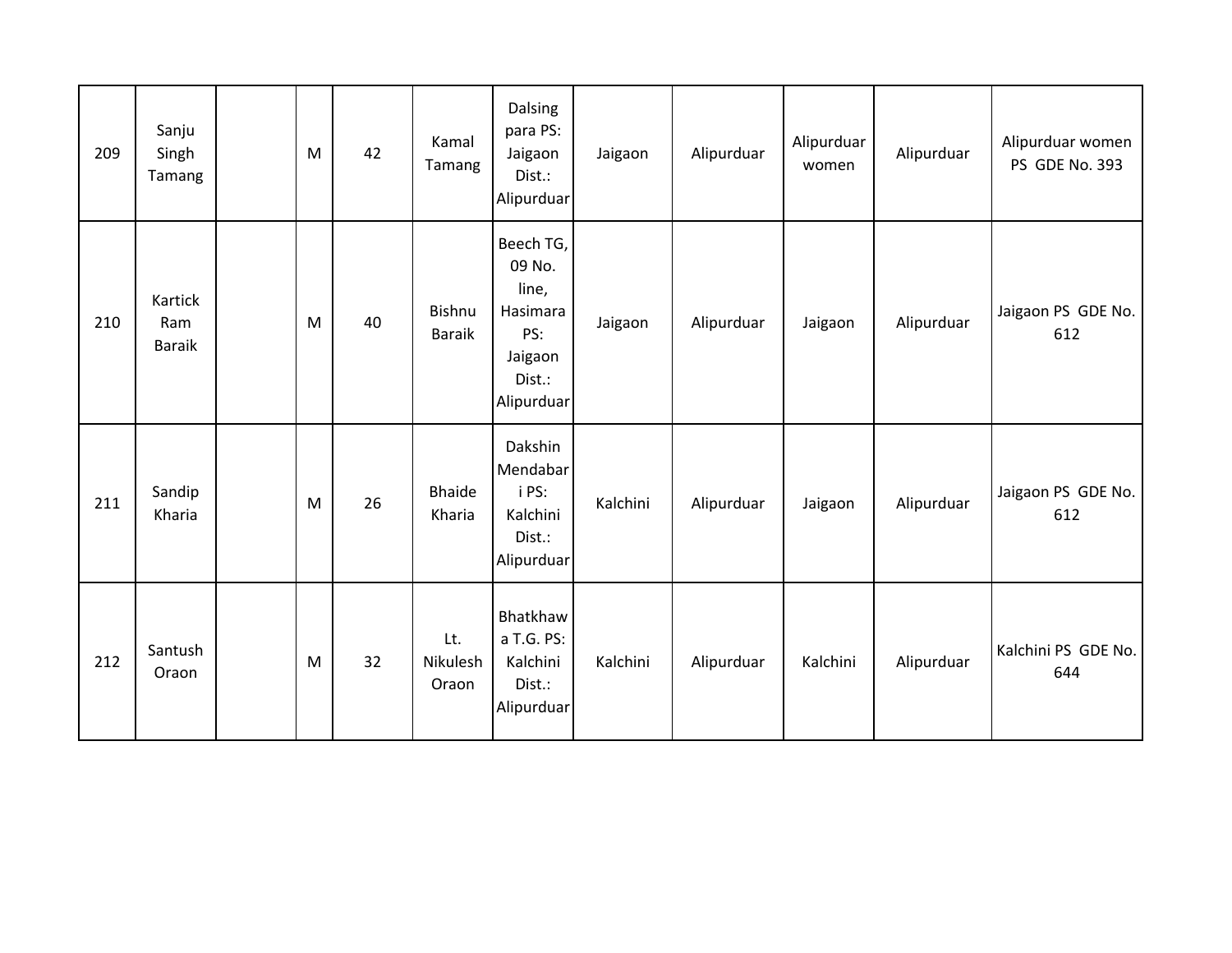| 213 | Hemant<br>Oraon     | M | 35 | Lt. Pusha<br>Oraon | Bhatkhaw<br>a T.G. PS:<br>Kalchini<br>Dist.:<br>Alipurduar      | Kalchini  | Alipurduar | Kalchini  | Alipurduar | Kalchini PS GDE No.<br>644  |
|-----|---------------------|---|----|--------------------|-----------------------------------------------------------------|-----------|------------|-----------|------------|-----------------------------|
| 214 | Etawa<br>Oraon      | M |    | Lt. Soma<br>Oraon  | Lt. Soma<br>Oraon PS:<br>Kalchini<br>Dist.:<br>Alipurduar       | Kalchini  | Alipurduar | Kalchini  | Alipurduar | Kalchini PS GDE No.<br>644  |
| 215 | Sanjib<br>Kharia    | M | 40 | Kamal<br>Kharia    | Pukharigr<br>am, PS:<br>Kumargra<br>m Dist.:<br>Alipurduar      | Kumargram | Alipurduar | Kumargram | Alipurduar | Kumargram PS GDE<br>No. 633 |
| 216 | Laltu Das           | M | 37 | Sambaru<br>Das     | Uttar<br>Haldibari<br>PS:<br>Kumargra<br>m Dist.:<br>Alipurduar | Kumargram | Alipurduar | Kumargram | Alipurduar | Kumargram PS GDE<br>No. 633 |
| 217 | Prasenjit<br>Barman | M | 27 | Ashni<br>Barman    | Uttar<br>Haldibari<br>PS:<br>Kumargra<br>m Dist.:<br>Alipurduar | Kumargram | Alipurduar | Kumargram | Alipurduar | Kumargram PS GDE<br>No. 633 |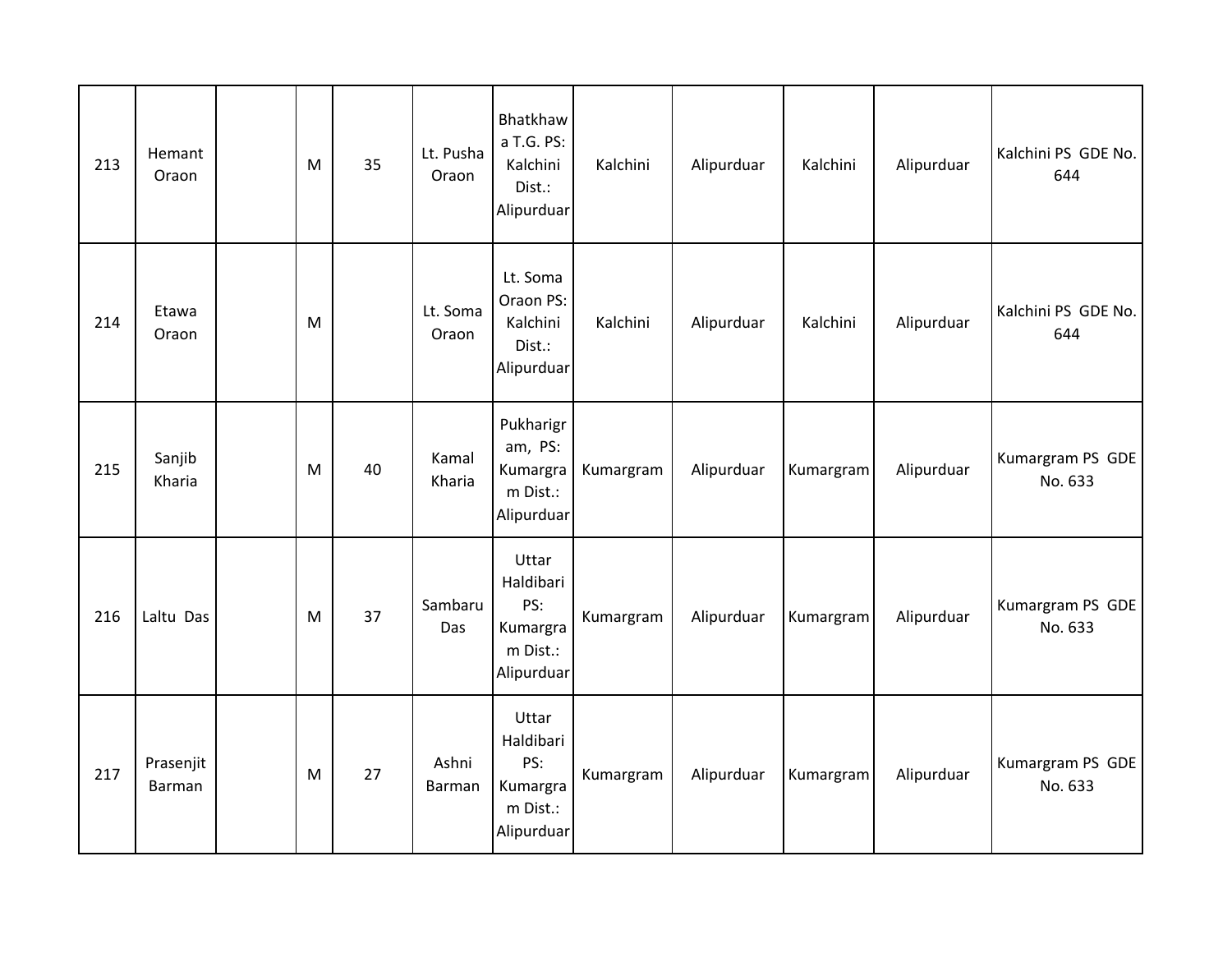| 218 | Haradhan<br>Barman     | M | 40 | Lt.<br>Jagadish<br>Barman   | Uttar<br>Kamakhya<br>guri<br>Taltala PS:<br>Kumargra<br>m Dist.:<br>Alipurduar | Kumargram | Alipurduar | Kumargram | Alipurduar | Kumargram PS<br>Outpost<br>Kamakhaguri OP<br><b>GDE No. 609</b> |
|-----|------------------------|---|----|-----------------------------|--------------------------------------------------------------------------------|-----------|------------|-----------|------------|-----------------------------------------------------------------|
| 219 | Ramlal<br>Sahini       | M | 48 | Lt.<br>Dayanant<br>a Sahini | Paschim<br>Chakchaka<br>PS:<br>Kumargra<br>m Dist.:<br>Alipurduar              | Kumargram | Alipurduar | Kumargram | Alipurduar | Kumargram PS<br>Outpost<br>Kamakhaguri OP<br><b>GDE No. 609</b> |
| 220 | Himanshu<br>Sarkar     | M | 56 | Hemendra<br>Sarkar          | Paschim<br>Nararthali<br>PS:<br>Kumargra<br>m Dist.:<br>Alipurduar             | Kumargram | Alipurduar | Kumargram | Alipurduar | Kumargram PS<br>Outpost<br>Kamakhaguri OP<br><b>GDE No. 609</b> |
| 221 | <b>Bimal</b><br>Sarkar | M | 42 | Lt. Rapati<br>Sarkar        | Nararthali,<br>Khoardan<br>ga, PS:<br>Kumargra<br>m Dist.:<br>Alipurduar       | Kumargram | Alipurduar | Kumargram | Alipurduar | Kumargram PS<br>Outpost<br>Kamakhaguri OP<br><b>GDE No. 609</b> |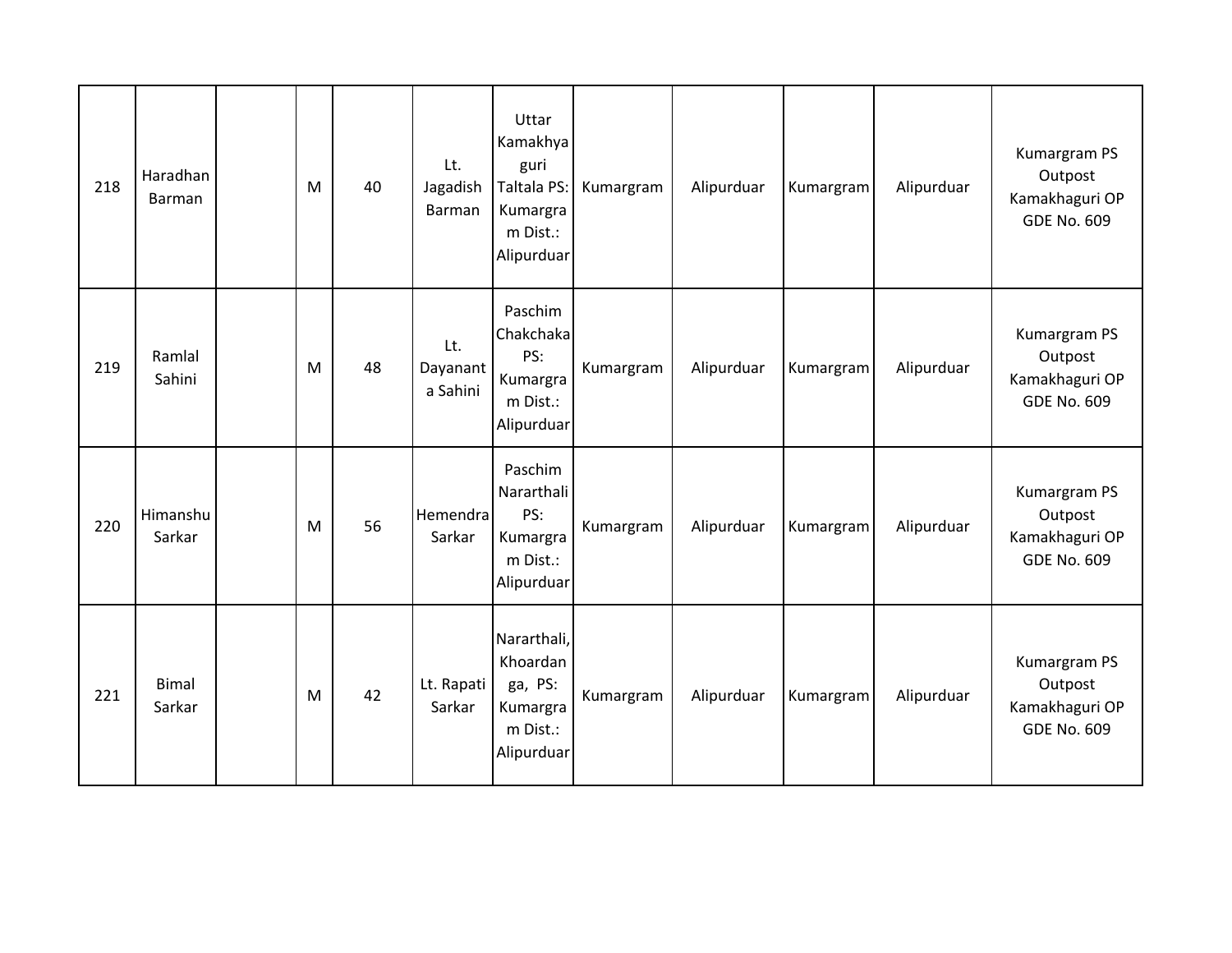| 222 | Sanjay<br><b>Biswas</b> | M | 30 | Lt. Rakhal<br><b>Biswas</b> | Madhya<br>Kamkahya<br>guri, PS:<br>Kumargra<br>m Dist.:<br>Alipurduar  | Kumargram | Alipurduar | Kumargram | Alipurduar | Kumargram PS<br>Outpost<br>Kamakhaguri OP<br><b>GDE No. 609</b> |
|-----|-------------------------|---|----|-----------------------------|------------------------------------------------------------------------|-----------|------------|-----------|------------|-----------------------------------------------------------------|
| 223 | Sudhir<br>Rava          | M | 45 | Lt. Tonesh<br>Rava          | Madhya<br>Kamkahya<br>guri PS:<br>Kumargra<br>m Dist.:<br>Alipurduar   | Kumargram | Alipurduar | Kumargram | Alipurduar | Kumargram PS<br>Outpost<br>Kamakhaguri OP<br><b>GDE No. 609</b> |
| 224 | Abhinash<br>Das         | M | 55 | Upen Das                    | Paschim<br>Chakchaka<br>, PS:<br>Kumargra<br>m Dist.:<br>Alipurduar    | Kumargram | Alipurduar | Kumargram | Alipurduar | Kumargram PS<br>Outpost<br>Kamakhaguri OP<br><b>GDE No. 609</b> |
| 225 | Sanatan<br>Barman       | M | 40 | Gadadhar<br>Barman          | Uttar<br>Rampur,<br>Jorai PS:<br>Baxsirhat<br>Dist.:<br>Coochbeh<br>ar | Baxsirhat | Coochbehar | Kumargram | Alipurduar | Kumargram PS<br>Outpost<br>Kamakhaguri OP<br><b>GDE No. 728</b> |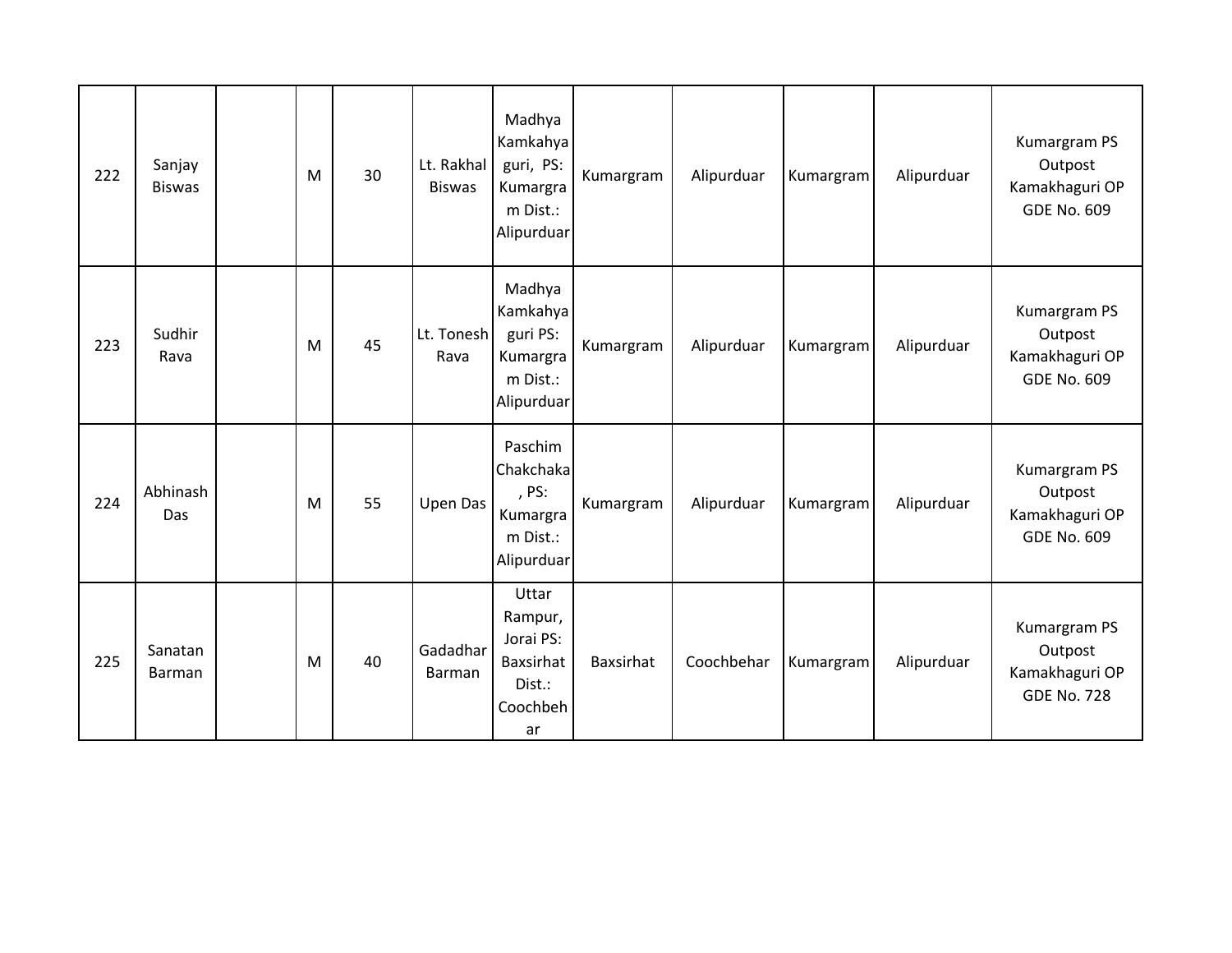| 226 | Arup Paul           | M | 46 | Ajit Paul             | Purba<br>Chakchaka<br>, PS:<br>Kumargra<br>m Dist.:<br>Alipurduar         | Kumargram | Alipurduar | Kumargram | Alipurduar | Kumargram PS<br>Outpost<br>Kamakhaguri OP<br><b>GDE No. 728</b> |
|-----|---------------------|---|----|-----------------------|---------------------------------------------------------------------------|-----------|------------|-----------|------------|-----------------------------------------------------------------|
| 227 | Raju<br>Debnath     | M | 30 | Lt. Pradip<br>Debnath | Laskarpar<br>a,<br>Barobisha<br>PS:<br>Kumargra<br>m Dist.:<br>Alipurduar | Kumargram | Alipurduar | Kumargram | Alipurduar | Kumargram PS<br>Outpost<br>Kamakhaguri OP<br><b>GDE No. 739</b> |
| 228 | Santosh<br>Rajbansi | M | 45 | Nepal<br>Rajbansi     | Paschim<br>Rampur<br>PS:<br>Baxsirhat<br>Dist.:<br>Coochbeh<br>ar         | Baxsirhat | Coochbehar | Kumargram | Alipurduar | Kumargram PS<br>Outpost<br>Kamakhaguri OP<br><b>GDE No. 739</b> |
| 229 | Paresh<br>Barman    | M | 65 | Jotin<br>Barman       | Naziran<br>Deutikhat<br>a PS:<br>Baxsirhat<br>Dist.:<br>Coochbeh<br>ar    | Baxsirhat | Coochbehar | Kumargram | Alipurduar | Kumargram PS<br>Outpost<br>Kamakhaguri OP<br><b>GDE No. 739</b> |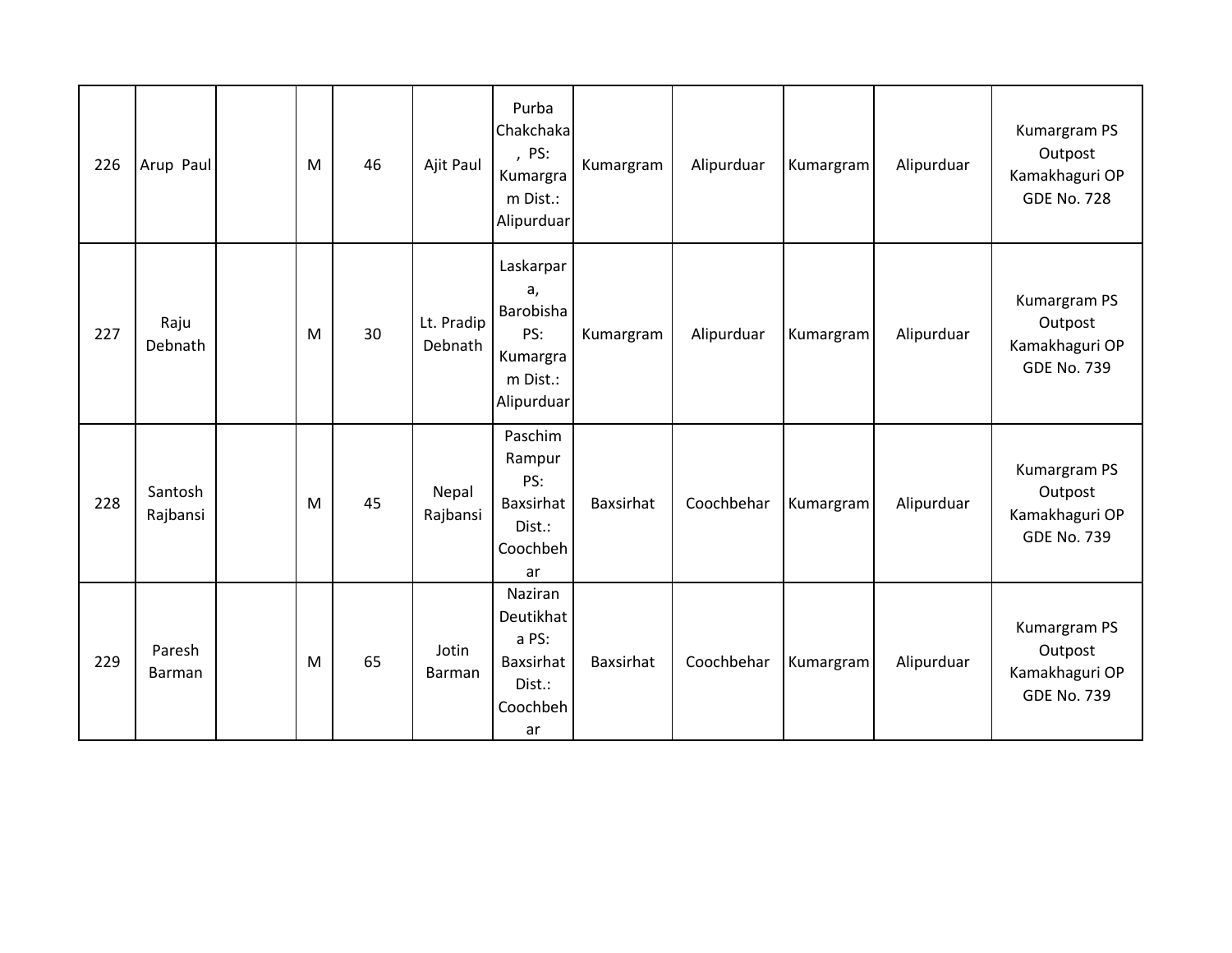| 230 | Jayanta<br>Debnath     | M | 34 | Narayan<br>Debnath    | <b>DAKSHIN</b><br><b>MAJIDKHA</b><br>NA PS:<br>Samuktala<br>Dist.:<br>Alipurduar              | Samuktala | Alipurduar                                           | Samuktala | Alipurduar                                               | Samuktala PS GDE<br>No. 688 |
|-----|------------------------|---|----|-----------------------|-----------------------------------------------------------------------------------------------|-----------|------------------------------------------------------|-----------|----------------------------------------------------------|-----------------------------|
| 231 | <b>Bishal</b><br>Oraon | M | 21 | Aganu<br>Oraon        | <b>DHOWLAJ</b><br><b>HORA TG</b><br>PS:<br>Samuktala<br>Dist.:<br>Alipurduar                  | Samuktala | Alipurduar                                           | Samuktala | Alipurduar                                               | Samuktala PS GDE<br>No. 709 |
| 232 | Habal<br>Bauri         |   |    | Subal<br><b>Bauri</b> | Kajora<br>More PS:<br>Andal<br>Dist.:<br>Asansol<br>Durgapur<br>Police<br>Commissi<br>onerate | Andal     | Asansol<br>Durgapur<br>Police<br>Commissioner<br>ate | Andal     | Asansol<br><b>Durgapur Police</b><br>Commissionera<br>te | Andal PS GDE No.<br>1166    |
| 233 | Md Sabid               |   |    | Md<br>Munna           | Kajora<br>More PS:<br>Andal<br>Dist.:<br>Asansol<br>Durgapur<br>Police<br>Commissi<br>onerate | Andal     | Asansol<br>Durgapur<br>Police<br>Commissioner<br>ate | Andal     | Asansol<br>Durgapur Police<br>Commissionera<br>te        | Andal PS GDE No.<br>1166    |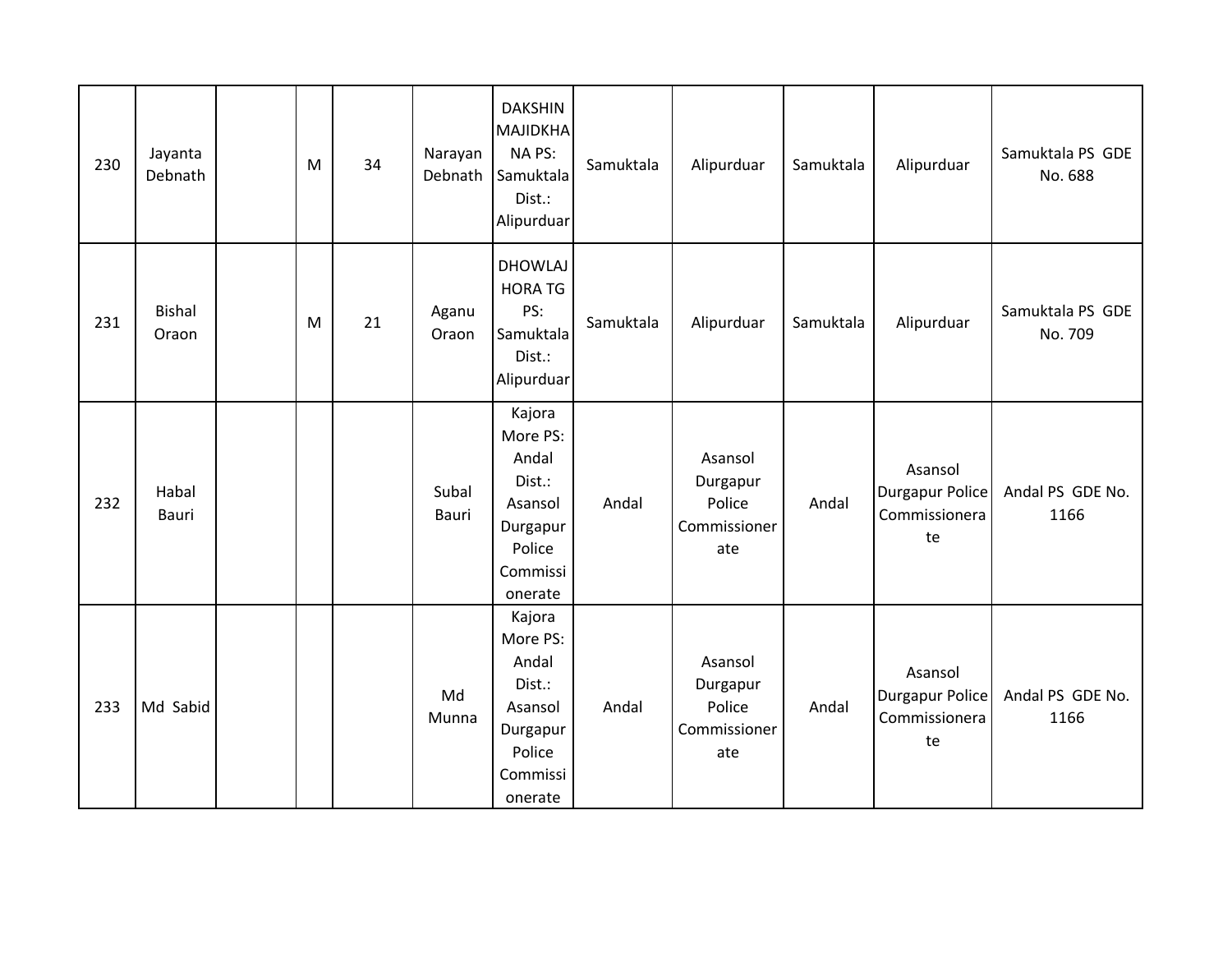| 234 | Bapi Das          |  | Anil Das               | Andal<br>More PS:<br>Andal<br>Dist.:<br>Asansol<br>Durgapur<br>Police<br>Commissi<br>onerate      | Andal | Asansol<br>Durgapur<br>Police<br>Commissioner<br>ate | Andal | Asansol<br>Durgapur Police<br>Commissionera<br>te        | Andal PS GDE No.<br>1166 |
|-----|-------------------|--|------------------------|---------------------------------------------------------------------------------------------------|-------|------------------------------------------------------|-------|----------------------------------------------------------|--------------------------|
| 235 | Sintu<br>Shaw     |  | Mahesh<br>Shaw         | Andal<br>More PS:<br>Andal<br>Dist.:<br>Asansol<br>Durgapur<br>Police<br>Commissi<br>onerate      | Andal | Asansol<br>Durgapur<br>Police<br>Commissioner<br>ate | Andal | Asansol<br><b>Durgapur Police</b><br>Commissionera<br>te | Andal PS GDE No.<br>1166 |
| 236 | Sikandar<br>Singh |  | Lt.<br>Mahesh<br>Singh | Madhusud<br>hanpur<br>PS: Andal<br>Dist.:<br>Asansol<br>Durgapur<br>Police<br>Commissi<br>onerate | Andal | Asansol<br>Durgapur<br>Police<br>Commissioner<br>ate | Andal | Asansol<br><b>Durgapur Police</b><br>Commissionera<br>te | Andal PS GDE No.<br>1167 |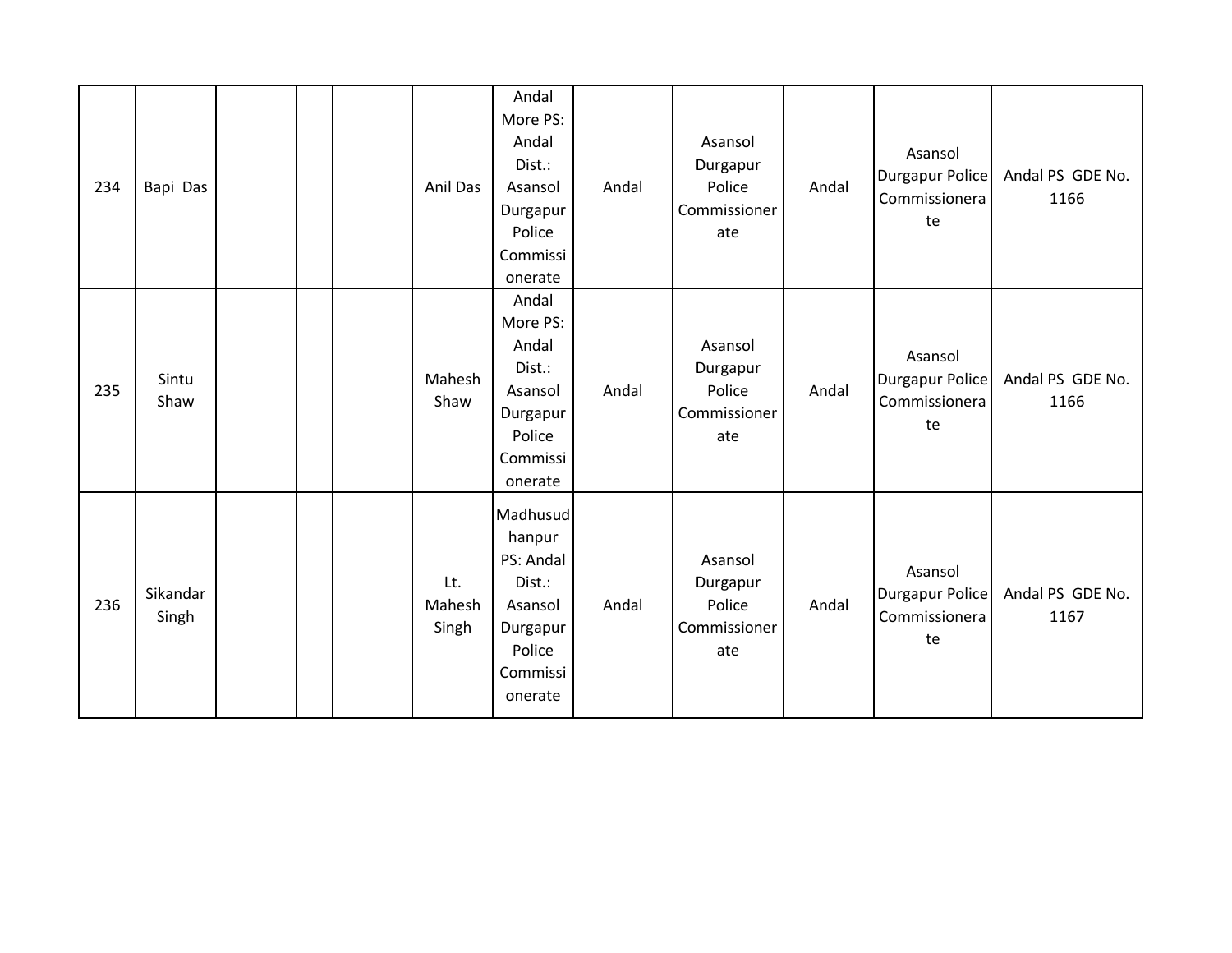| 237 | Mohan<br>Bauri   |  | Lt. Ganesh<br><b>Bauri</b> | Madhusud<br>hanpur<br>PS: Andal<br>Dist.:<br>Asansol<br>Durgapur<br>Police<br>Commissi<br>onerate | Andal | Asansol<br>Durgapur<br>Police<br>Commissioner<br>ate | Andal | Asansol<br><b>Durgapur Police</b><br>Commissionera<br>te | Andal PS GDE No.<br>1167 |
|-----|------------------|--|----------------------------|---------------------------------------------------------------------------------------------------|-------|------------------------------------------------------|-------|----------------------------------------------------------|--------------------------|
| 238 | Moti Ram<br>Geda |  | Anand<br>Ram Geda          | Madhabp<br>ur PS:<br>Andal<br>Dist.:<br>Asansol<br>Durgapur<br>Police<br>Commissi<br>onerate      | Andal | Asansol<br>Durgapur<br>Police<br>Commissioner<br>ate | Andal | Asansol<br>Durgapur Police<br>Commissionera<br>te        | Andal PS GDE No.<br>1167 |
| 239 | Mantu<br>Maji    |  | Lt. Kandhu<br>Maji         | Madhabp<br>ur PS:<br>Andal<br>Dist.:<br>Asansol<br>Durgapur<br>Police<br>Commissi<br>onerate      | Andal | Asansol<br>Durgapur<br>Police<br>Commissioner<br>ate | Andal | Asansol<br><b>Durgapur Police</b><br>Commissionera<br>te | Andal PS GDE No.<br>1167 |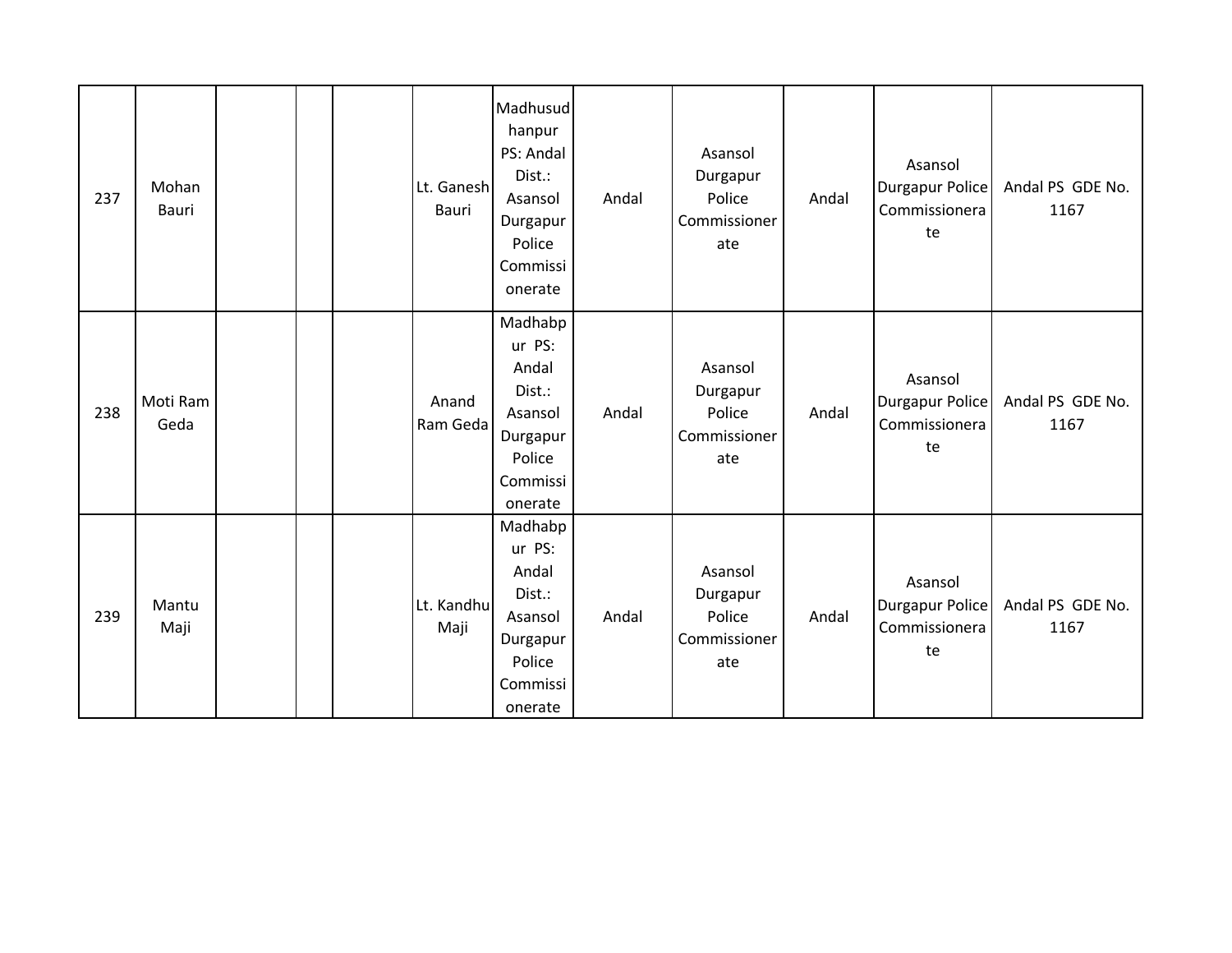| 240 | Hiran Roy       |  | Dayamoy<br>Roy    | Dakhinkha<br>nda PS:<br>Andal<br>Dist.:<br>Asansol<br>Durgapur<br>Police<br>Commissi<br>onerate                   | Andal            | Asansol<br>Durgapur<br>Police<br>Commissioner<br>ate | Andal | Asansol<br><b>Durgapur Police</b><br>Commissionera<br>te | Andal PS GDE No.<br>1168                       |
|-----|-----------------|--|-------------------|-------------------------------------------------------------------------------------------------------------------|------------------|------------------------------------------------------|-------|----------------------------------------------------------|------------------------------------------------|
| 241 | Tarun<br>Saha   |  | Bijan Saha        | Dakhinkha<br>nda PS:<br>Andal<br>Dist.:<br>Asansol<br>Durgapur<br>Police<br>Commissi<br>onerate                   | Andal            | Asansol<br>Durgapur<br>Police<br>Commissioner<br>ate | Andal | Asansol<br><b>Durgapur Police</b><br>Commissionera<br>te | Andal PS GDE No.<br>1168                       |
| 242 | Akash<br>Bhuiya |  | Gobinda<br>Bhuiya | Haripur<br>Baro Para<br>PS:<br>Pandabes<br>hwar<br>Dist.:<br>Asansol<br>Durgapur<br>Police<br>Commissi<br>onerate | Pandabeshw<br>ar | Asansol<br>Durgapur<br>Police<br>Commissioner<br>ate | Andal | Asansol<br><b>Durgapur Police</b><br>Commissionera<br>te | Andal PS Outpost<br>Monbahal OP GDE<br>No. 679 |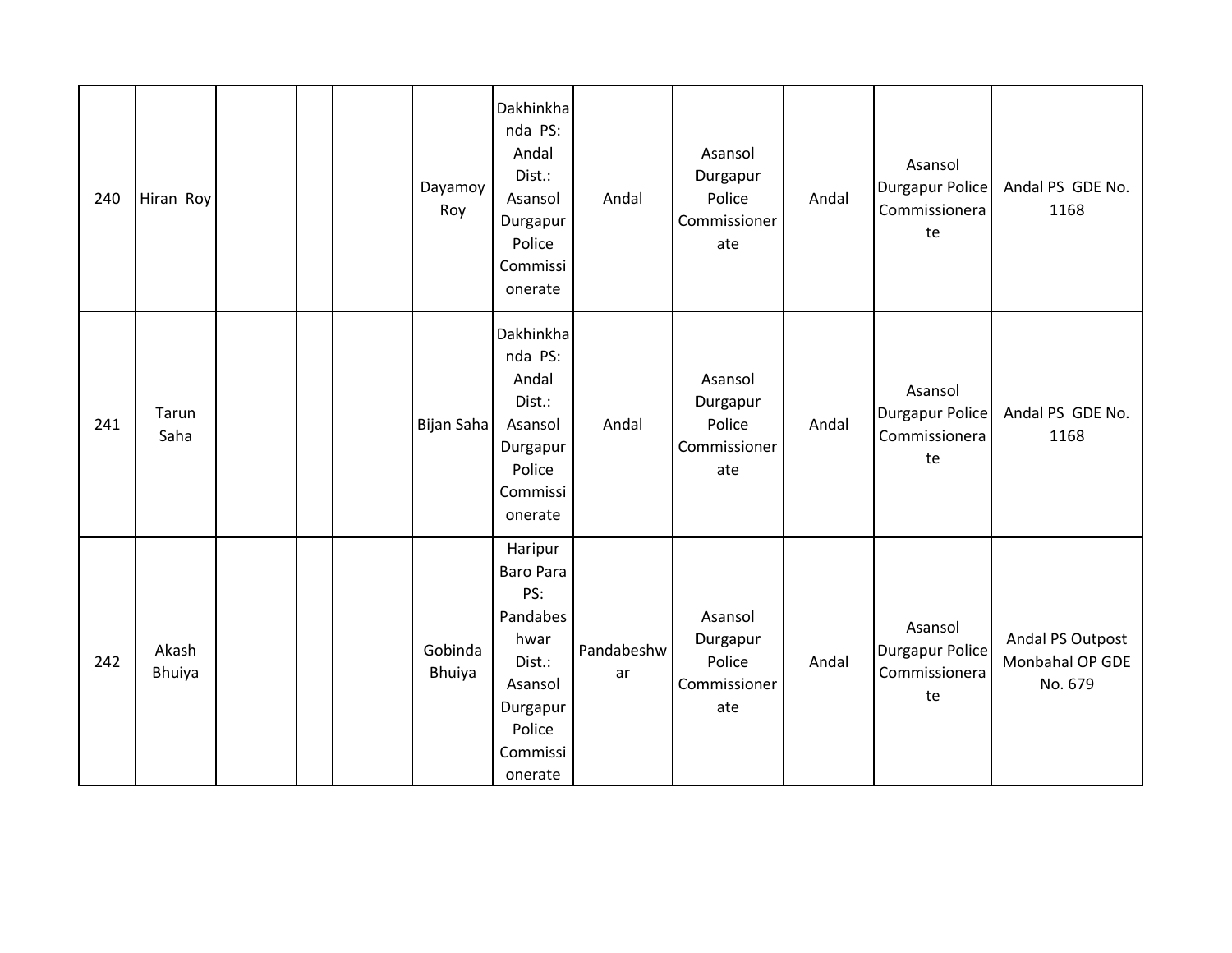| 243 | Mithun<br>Bagdi  |  | Dayamoy<br>Bagdi | Gobindpur<br>Badyakar<br>Para PS:<br>Andal<br>Dist.:<br>Asansol<br>Durgapur<br>Police<br>Commissi<br>onerate | Andal | Asansol<br>Durgapur<br>Police<br>Commissioner<br>ate | Andal | Asansol<br><b>Durgapur Police</b><br>Commissionera<br>te | Andal PS Outpost<br>Monbahal OP GDE<br>No. 679 |
|-----|------------------|--|------------------|--------------------------------------------------------------------------------------------------------------|-------|------------------------------------------------------|-------|----------------------------------------------------------|------------------------------------------------|
| 244 | Sukuram<br>Bauri |  | Naran<br>Bauri   | Ukhra<br><b>Boro Para</b><br>PS: Andal<br>Dist.:<br>Asansol<br>Durgapur<br>Police<br>Commissi<br>onerate     | Andal | Asansol<br>Durgapur<br>Police<br>Commissioner<br>ate | Andal | Asansol<br><b>Durgapur Police</b><br>Commissionera<br>te | Andal PS Outpost<br>Ukra OP GDE No.<br>516     |
| 245 | Deep<br>Bauri    |  | Sukumar<br>Bauri | Ukhra<br><b>Boro Para</b><br>PS: Andal<br>Dist.:<br>Asansol<br>Durgapur<br>Police<br>Commissi<br>onerate     | Andal | Asansol<br>Durgapur<br>Police<br>Commissioner<br>ate | Andal | Asansol<br><b>Durgapur Police</b><br>Commissionera<br>te | Andal PS Outpost<br>Ukra OP GDE No.<br>516     |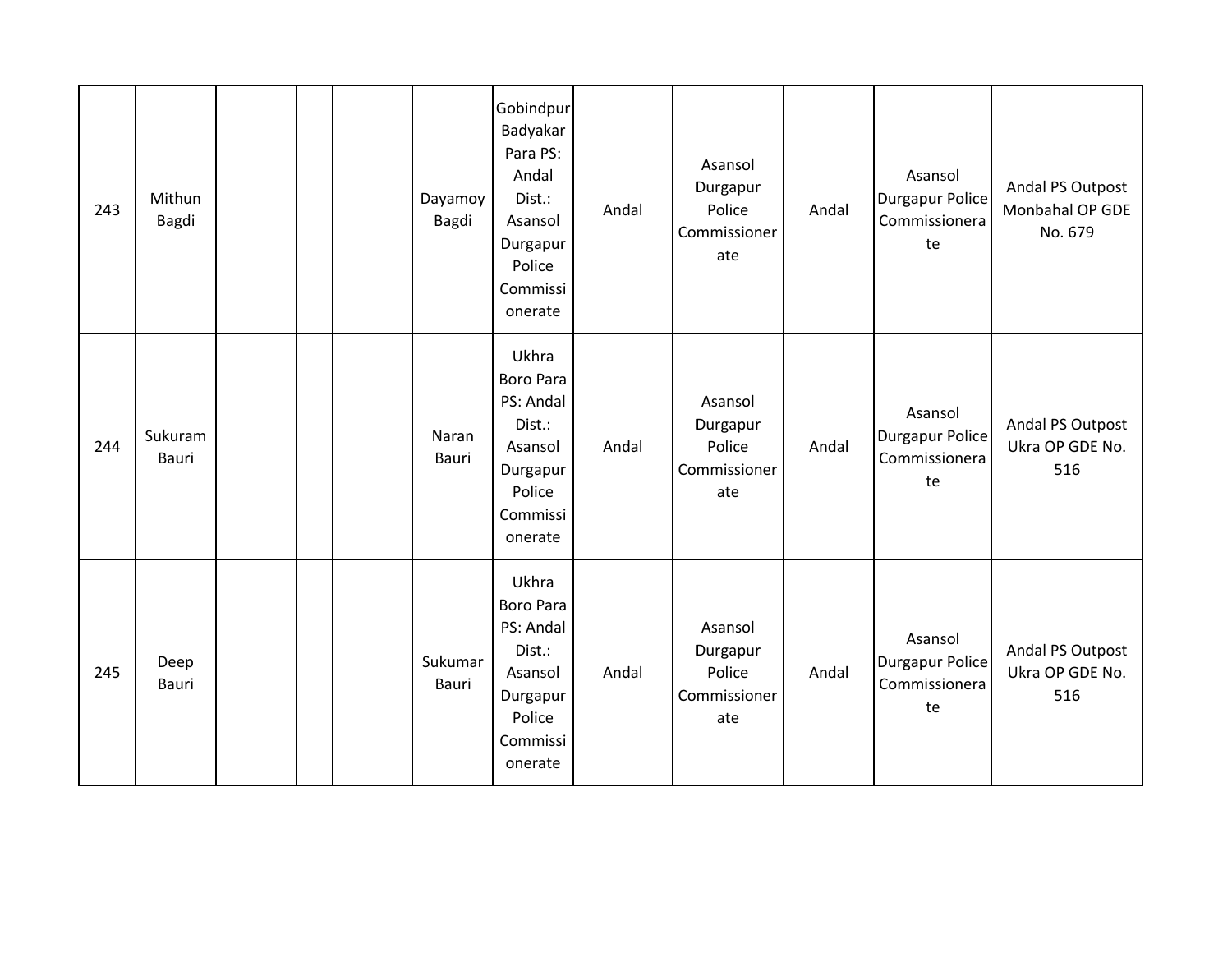| 246 | Md Eshan         | M | 18 | Md Sajjad           | Ningha,<br>Nichu<br>centre PS:<br>Jamuria<br>Dist.:<br>Asansol<br>Durgapur<br>Police<br>Commissi<br>onerate        | Jamuria  | Asansol<br>Durgapur<br>Police<br>Commissioner<br>ate | Asansole<br>south | Asansol<br><b>Durgapur Police</b><br>Commissionera<br>te | Asansole south PS<br><b>GDE No. 1322</b> |
|-----|------------------|---|----|---------------------|--------------------------------------------------------------------------------------------------------------------|----------|------------------------------------------------------|-------------------|----------------------------------------------------------|------------------------------------------|
| 247 | Nasir<br>Hussain | M | 30 | Md<br>Samsuddi<br>n | Keynagar,<br><b>Dharampu</b><br>r PS:<br>Hirapur<br>Dist.:<br>Asansol<br>Durgapur<br>Police<br>Commissi<br>onerate | Hirapur  | Asansol<br>Durgapur<br>Police<br>Commissioner<br>ate | Asansole<br>south | Asansol<br><b>Durgapur Police</b><br>Commissionera<br>te | Asansole south PS<br>GDE No. 1336        |
| 248 | Pradip<br>Singh  | M |    | Gopal<br>Singh      | PS:<br>Barabani<br>Dist.:<br>Asansol<br>Durgapur<br>Police<br>Commissi<br>onerate                                  | Barabani | Asansol<br>Durgapur<br>Police<br>Commissioner<br>ate | Barabani          | Asansol<br><b>Durgapur Police</b><br>Commissionera<br>te | Barabani PS GDE<br>No. 1182              |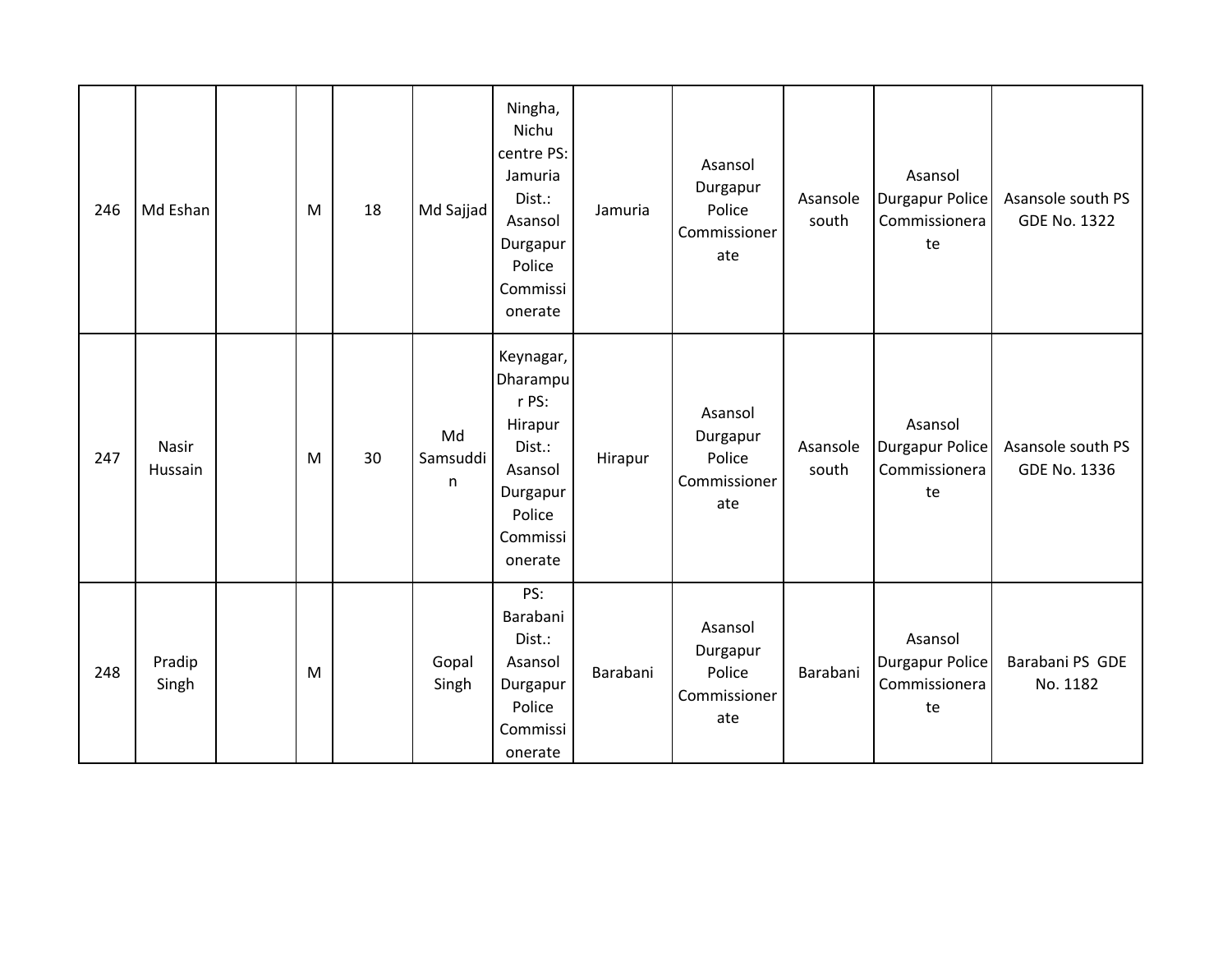| 249 | Subhankar<br>Ankure | M | 39 | Debdas<br>Ankure    | <b>Budbud</b><br>Gram PS:<br><b>Budbud</b><br>Dist.:<br>Asansol<br>Durgapur<br>Police<br>Commissi<br>onerate | <b>Budbud</b> | Asansol<br>Durgapur<br>Police<br>Commissioner<br>ate | <b>Budbud</b> | Asansol<br>Commissionera<br>te | Durgapur Police Budbud PS GDE No.<br>975                       |
|-----|---------------------|---|----|---------------------|--------------------------------------------------------------------------------------------------------------|---------------|------------------------------------------------------|---------------|--------------------------------|----------------------------------------------------------------|
| 250 | Sanjay<br>Sikdar    | M | 29 | Bholanath<br>Sikdar | Sukanta<br>Nagar PS:<br><b>Budbud</b><br>Dist.:<br>Asansol<br>Durgapur<br>Police<br>Commissi<br>onerate      | <b>Budbud</b> | Asansol<br>Durgapur<br>Police<br>Commissioner<br>ate | <b>Budbud</b> | Asansol<br>Commissionera<br>te | Durgapur Police Budbud PS GDE No.<br>975                       |
| 251 | Mohadeb<br>Malakar  | M | 27 | Kartick<br>Malakar  | Sukantana<br>gar PS:<br><b>Budbud</b><br>Dist.:<br>Asansol<br>Durgapur<br>Police<br>Commissi<br>onerate      | <b>Budbud</b> | Asansol<br>Durgapur<br>Police<br>Commissioner<br>ate | <b>Budbud</b> | Asansol<br>Commissionera<br>te | Durgapur Police Budbud PS GDE No.<br>975                       |
| 252 | Tinku Hari          | M |    | Shibchara<br>n Hari |                                                                                                              |               | <b>Basirhat</b>                                      | n             | Asansol<br>Commissionera<br>te | Chittaranja   Durgapur Police   Chittaranjan PS GDE<br>No. 814 |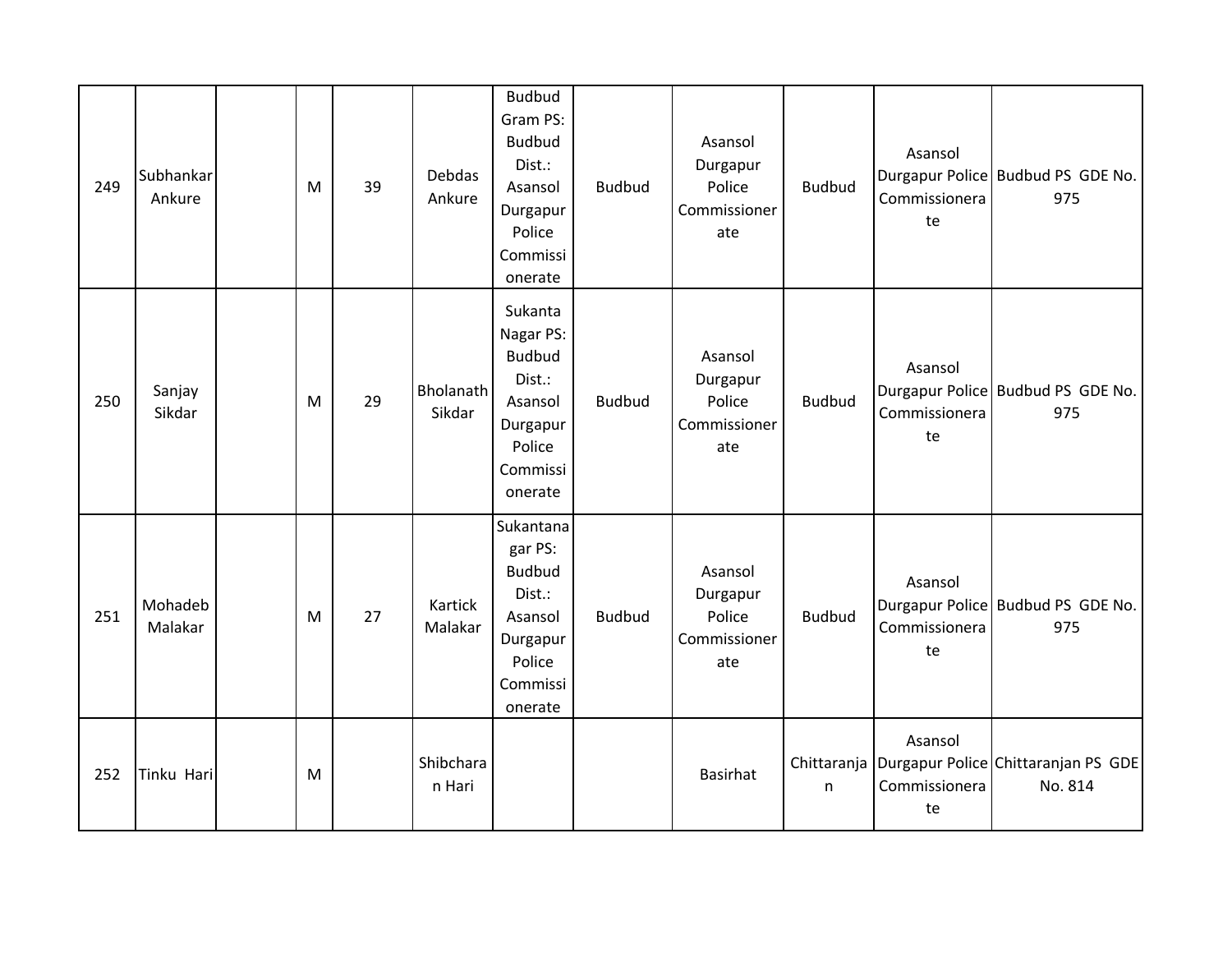| 253 | Rabi<br>Kumar    | M | 26 | Monoj<br>Mathur |                                                                                                |          | Basirhat                                             | n         | Asansol<br>Commissionera<br>te                           | Chittaranja   Durgapur Police   Chittaranjan PS GDE<br>No. 814 |
|-----|------------------|---|----|-----------------|------------------------------------------------------------------------------------------------|----------|------------------------------------------------------|-----------|----------------------------------------------------------|----------------------------------------------------------------|
| 254 | Surendar<br>Hari | M | 26 | Jogesh<br>Hari  |                                                                                                |          | Basirhat                                             | n         | Asansol<br>Commissionera<br>te                           | Chittaranja   Durgapur Police   Chittaranjan PS GDE<br>No. 814 |
| 255 | <b>Binod Das</b> |   |    | Saroj Das       | <b>GN Jhupri</b>                                                                               |          | Basirhat                                             | Coke oven | Asansol<br><b>Durgapur Police</b><br>Commissionera<br>te | Coke oven PS GDE<br>No. 1264                                   |
| 256 | Gourav<br>Roy    |   |    | Sajal Roy       | <b>GN Jhupri</b>                                                                               |          | Basirhat                                             | Coke oven | Asansol<br>Durgapur Police<br>Commissionera<br>te        | Coke oven PS GDE<br>No. 1264                                   |
| 257 | Leba Hari        | M | 41 | Lt Naru<br>Hari | Taldangra<br>PS:<br>Faridpur<br>Dist.:<br>Asansol<br>Durgapur<br>Police<br>Commissi<br>onerate | Faridpur | Asansol<br>Durgapur<br>Police<br>Commissioner<br>ate | Faridpur  | Asansol<br>Durgapur Police<br>Commissionera<br>te        | Faridpur PS GDE<br>No. 906                                     |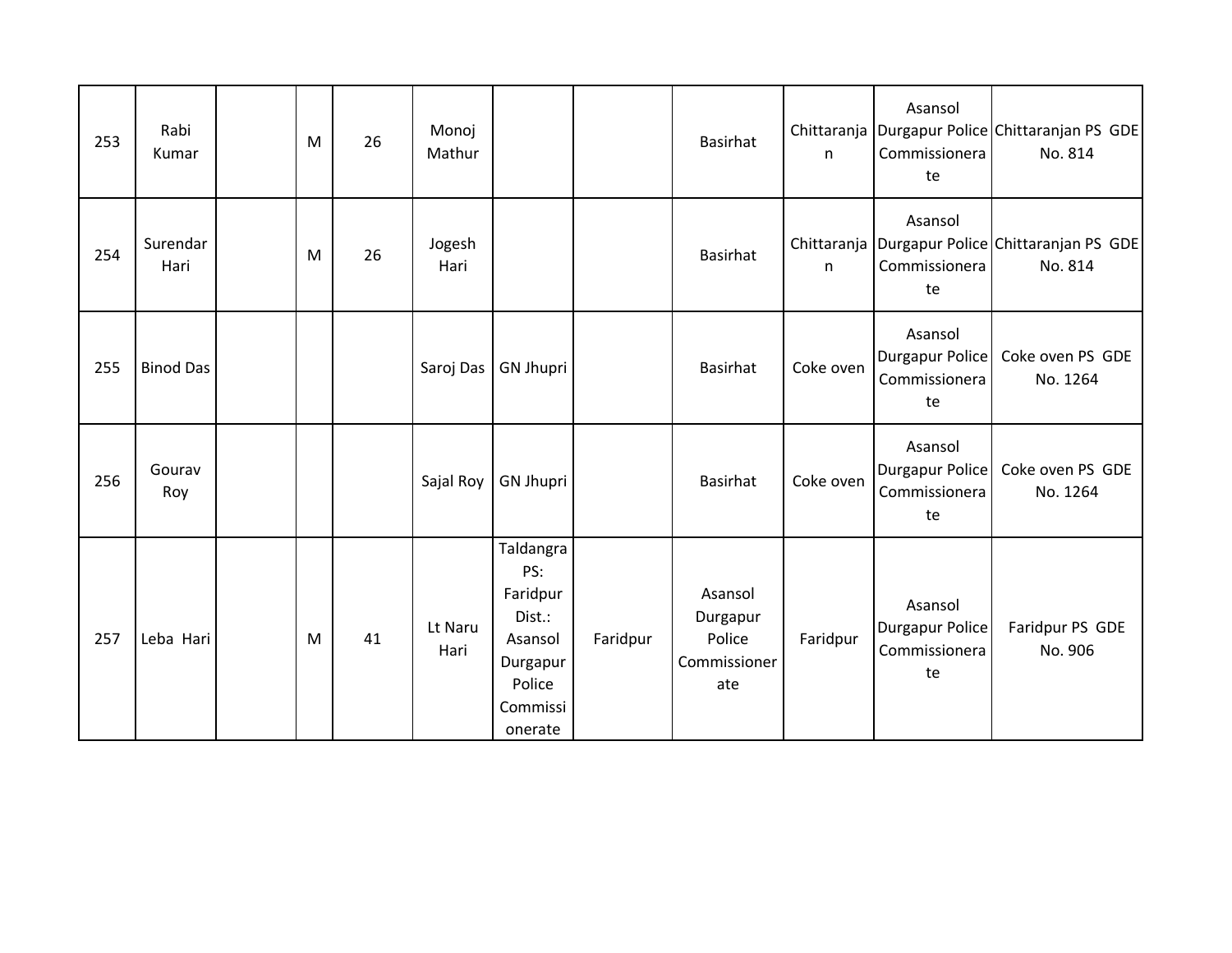| 258 | Amar<br>Kisku   | M | 37 | Lt Nepal<br>Kasku   | Taldangra<br>PS:<br>Faridpur<br>Dist.:<br>Asansol<br>Durgapur<br>Police<br>Commissi<br>onerate                                | Faridpur | Asansol<br>Durgapur<br>Police<br>Commissioner<br>ate | Faridpur | Asansol<br><b>Durgapur Police</b><br>Commissionera<br>te | Faridpur PS GDE<br>No. 906                 |
|-----|-----------------|---|----|---------------------|-------------------------------------------------------------------------------------------------------------------------------|----------|------------------------------------------------------|----------|----------------------------------------------------------|--------------------------------------------|
| 259 | Ratan<br>Kahra  | M | 39 | Lt Hiren<br>Kahra   | Taldangra<br>PS:<br>Faridpur<br>Dist.:<br>Asansol<br>Durgapur<br>Police<br>Commissi<br>onerate                                | Faridpur | Asansol<br>Durgapur<br>Police<br>Commissioner<br>ate | Faridpur | Asansol<br><b>Durgapur Police</b><br>Commissionera<br>te | Faridpur PS GDE<br>No. 906                 |
| 260 | Mangal<br>Singh |   | 48 | Late Peyra<br>Singh | Upper<br>Road KS<br>5/1<br><b>Bunrpur</b><br>PS:<br>Hirapur<br>Dist.:<br>Asansol<br>Durgapur<br>Police<br>Commissi<br>onerate | Hirapur  | Asansol<br>Durgapur<br>Police<br>Commissioner<br>ate | Hirapur  | Asansol<br>Commissionera<br>te                           | Durgapur Police Hirapur PS GDE No.<br>1161 |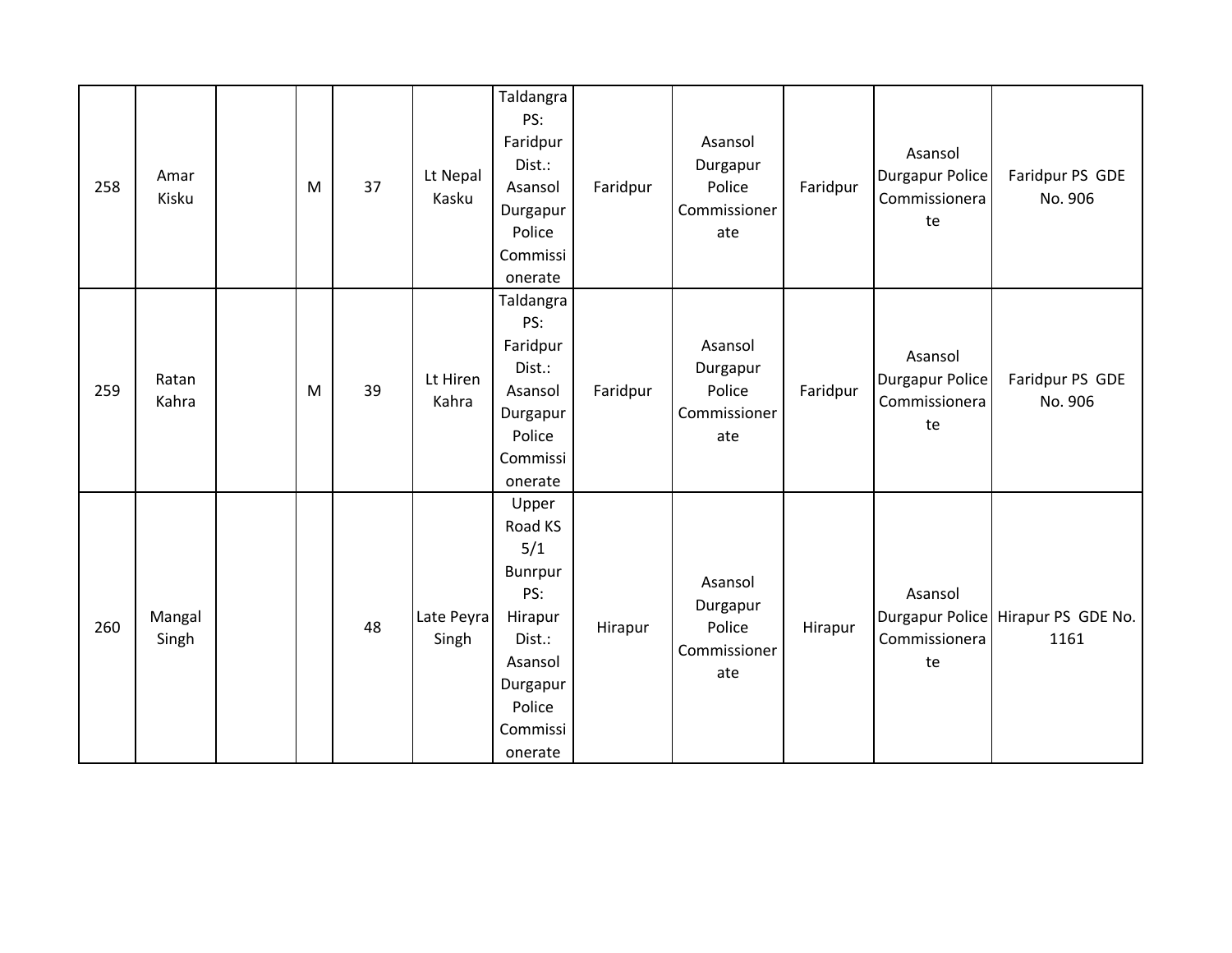| 261 | Roshan<br>Singh    |  | 18 | Mangal<br>Singh     | Upper<br>Road KS<br>5/1<br>Bunrpur<br>PS:<br>Hirapur<br>Dist.:<br>Asansol<br>Durgapur<br>Police<br>Commissi<br>onerate | Hirapur | Asansol<br>Durgapur<br>Police<br>Commissioner<br>ate | Hirapur | Asansol<br>Commissionera<br>te | Durgapur Police Hirapur PS GDE No.<br>1161 |
|-----|--------------------|--|----|---------------------|------------------------------------------------------------------------------------------------------------------------|---------|------------------------------------------------------|---------|--------------------------------|--------------------------------------------|
| 262 | Palwendar<br>Singh |  | 45 | Late Dilip<br>Singh | Santinagar<br>Netaji<br>Road PS:<br>Hirapur<br>Dist.:<br>Asansol<br>Durgapur<br>Police<br>Commissi<br>onerate          | Hirapur | Asansol<br>Durgapur<br>Police<br>Commissioner<br>ate | Hirapur | Asansol<br>Commissionera<br>te | Durgapur Police Hirapur PS GDE No.<br>1161 |
| 263 | Raju<br>Shaw       |  | 30 | Late Anil<br>Shaw   | Narsingba<br>ndh<br>Dubey<br>Para PS:<br>Hirapur<br>Dist.:<br>Asansol<br>Durgapur<br>Police<br>Commissi<br>onerate     | Hirapur | Asansol<br>Durgapur<br>Police<br>Commissioner<br>ate | Hirapur | Asansol<br>Commissionera<br>te | Durgapur Police Hirapur PS GDE No.<br>1161 |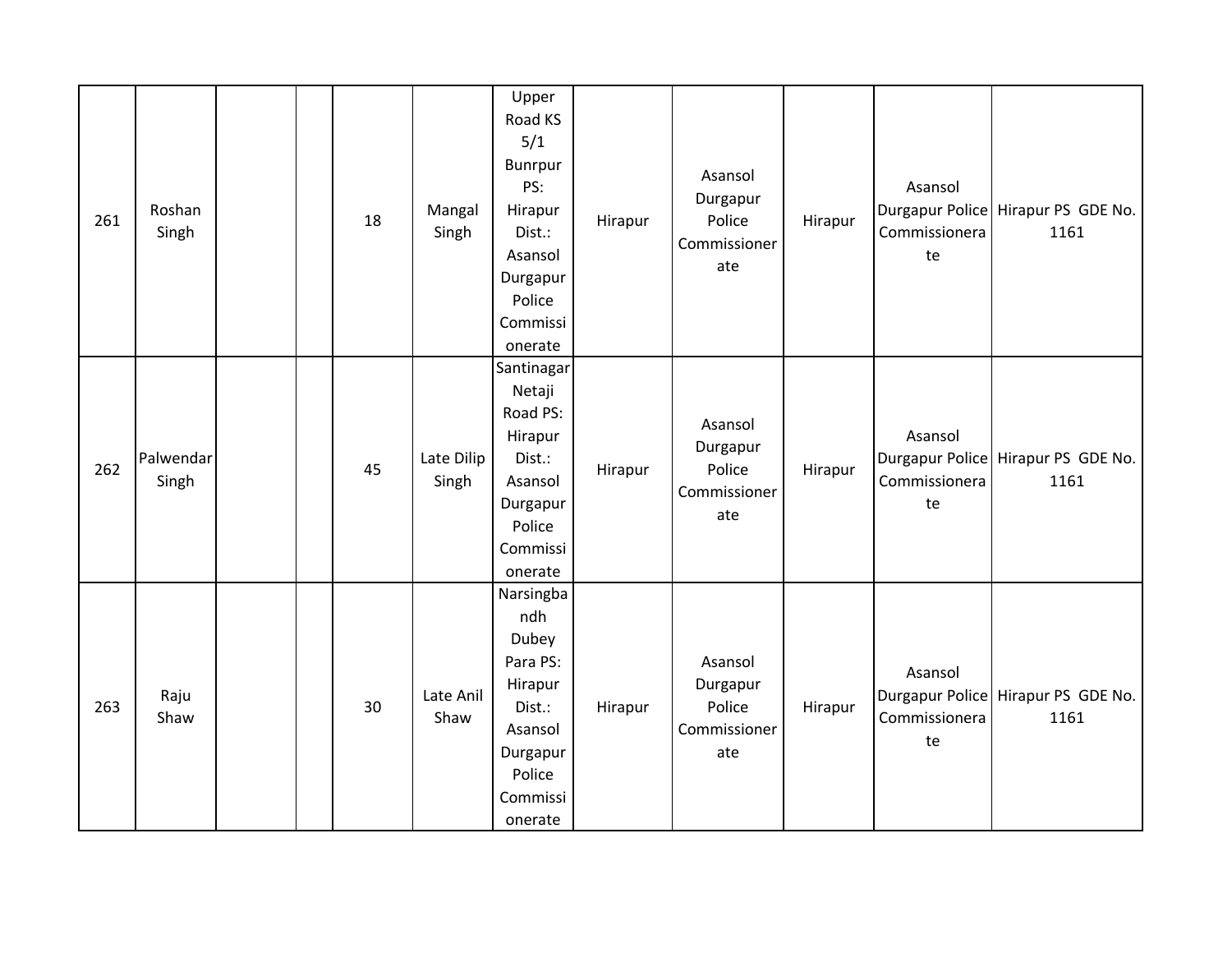| 264 | Md Sonu         |  | 26 | Md.<br>Rustam          | Rahamatn<br>agar PS:<br>Hirapur<br>Dist.:<br>Asansol<br>Durgapur<br>Police<br>Commissi<br>onerate                | Hirapur           | Asansol<br>Durgapur<br>Police<br>Commissioner<br>ate | Hirapur | Asansol<br>Commissionera<br>te | Durgapur Police Hirapur PS GDE No.<br>1161 |
|-----|-----------------|--|----|------------------------|------------------------------------------------------------------------------------------------------------------|-------------------|------------------------------------------------------|---------|--------------------------------|--------------------------------------------|
| 265 | Nirmal<br>Singh |  | 51 | <b>Baldev</b><br>Singh | Santadang<br>al Punjabi<br>Para PS:<br>Hirapur<br>Dist.:<br>Asansol<br>Durgapur<br>Police<br>Commissi<br>onerate | Hirapur           | Asansol<br>Durgapur<br>Police<br>Commissioner<br>ate | Hirapur | Asansol<br>Commissionera<br>te | Durgapur Police Hirapur PS GDE No.<br>1161 |
| 266 | Md. Salim       |  | 44 | Late Md.<br>Kalim      | Railpar OK<br>Road PS:<br>Asansole<br>north<br>Dist.:<br>Asansol<br>Durgapur<br>Police<br>Commissi<br>onerate    | Asansole<br>north | Asansol<br>Durgapur<br>Police<br>Commissioner<br>ate | Hirapur | Asansol<br>Commissionera<br>te | Durgapur Police Hirapur PS GDE No.<br>1161 |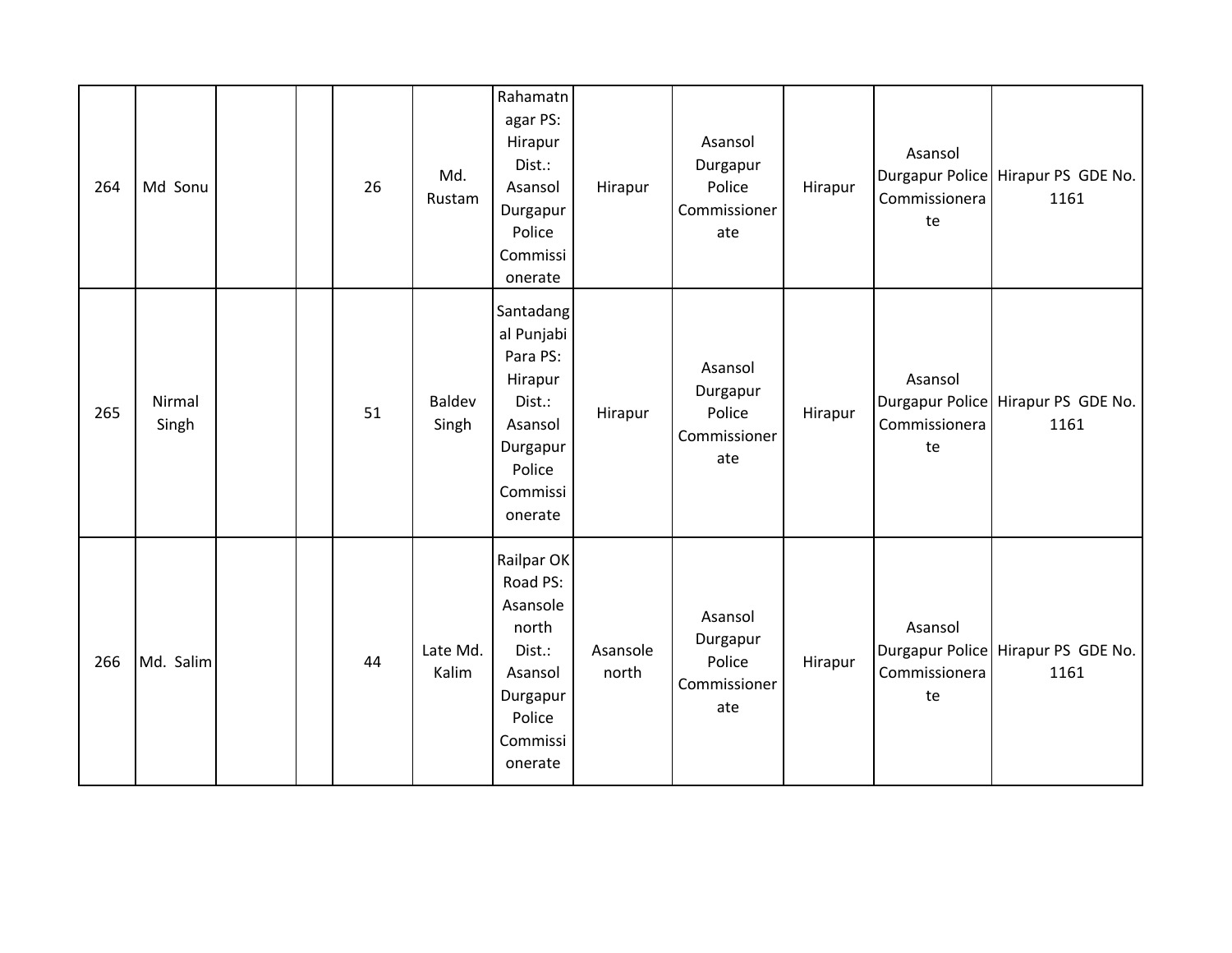| 267 | Sunil<br>Bouri   |   | 31 | <b>Bimal</b><br><b>Bouri</b>  | Ramband<br>h PS:<br>Asansole<br>north<br>Dist.:<br>Asansol<br>Durgapur<br>Police<br>Commissi<br>onerate  | Asansole<br>north | Asansol<br>Durgapur<br>Police<br>Commissioner<br>ate | Hirapur | Asansol<br>Commissionera<br>te                           | Durgapur Police Hirapur PS GDE No.<br>1161    |
|-----|------------------|---|----|-------------------------------|----------------------------------------------------------------------------------------------------------|-------------------|------------------------------------------------------|---------|----------------------------------------------------------|-----------------------------------------------|
| 268 | Pagal<br>Gope    | M |    | Lt<br>Sodanand<br>a Gope      | Chinchuria<br>PS:<br>Jamuria<br>Dist.:<br>Asansol<br>Durgapur<br>Police<br>Commissi<br>onerate           | Jamuria           | Asansol<br>Durgapur<br>Police<br>Commissioner<br>ate | Jamuria | Asansol<br><b>Durgapur Police</b><br>Commissionera<br>te | Jamuria PS Outpost<br>Kenda PP GDE No.<br>706 |
| 269 | Swapan<br>Mondal | M |    | Lt<br>Narayan<br>Ch<br>Mondal | Shyamasu<br>ndarpur<br>PS:<br>Barabani<br>Dist.:<br>Asansol<br>Durgapur<br>Police<br>Commissi<br>onerate | Barabani          | Asansol<br>Durgapur<br>Police<br>Commissioner<br>ate | Jamuria | Asansol<br><b>Durgapur Police</b><br>Commissionera<br>te | Jamuria PS Outpost<br>Kenda PP GDE No.<br>727 |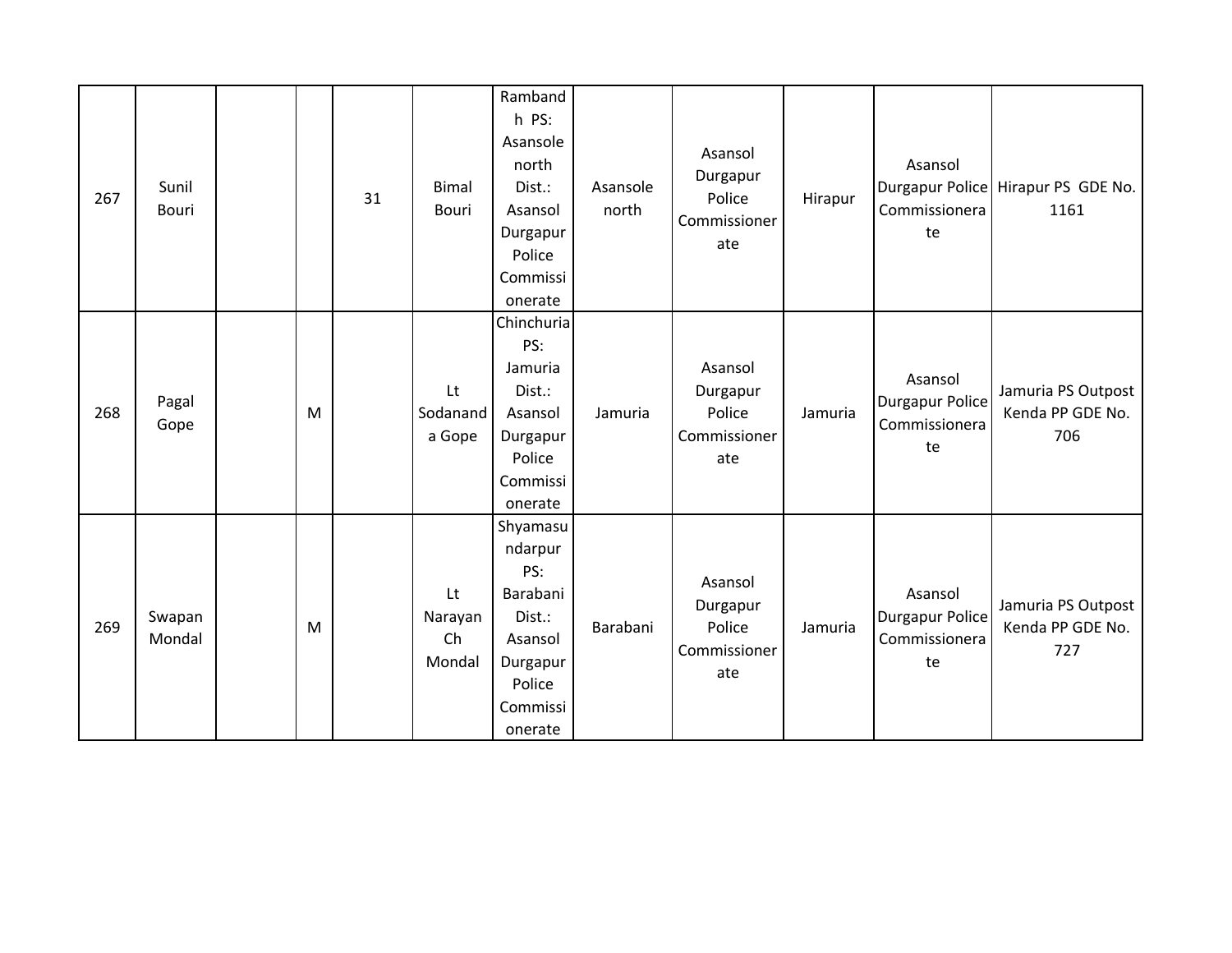| 270 | <b>Bakul</b><br>Sharma | M | 36 | Lt. Ram<br>Awtar<br>Sharma | Rampurha<br>t Kamar<br>Patti PS:<br>Rampurha<br>t Dist.:<br>Birbhum                            | Rampurhat | Birbhum                                              | Kanksa | Asansol<br>Commissionera<br>te                    | Durgapur Police   Kanksa PS GDE No.<br>1108 |
|-----|------------------------|---|----|----------------------------|------------------------------------------------------------------------------------------------|-----------|------------------------------------------------------|--------|---------------------------------------------------|---------------------------------------------|
| 271 | Chandran<br>ath Maji   | M | 37 | Lt.<br>Billeswar<br>Maji   | Banskopa<br>PS: Kanksa<br>Dist.:<br>Asansol<br>Durgapur<br>Police<br>Commissi<br>onerate       | Kanksa    | Asansol<br>Durgapur<br>Police<br>Commissioner<br>ate | Kanksa | Asansol<br>Commissionera<br>te                    | Durgapur Police   Kanksa PS GDE No.<br>1109 |
| 272 | Jitendar<br>Kumar      | M | 20 | Prabhu<br>Yadav            | Kada Road<br>PS:<br>Durgapur<br>Dist.:<br>Asansol<br>Durgapur<br>Police<br>Commissi<br>onerate | Durgapur  | Asansol<br>Durgapur<br>Police<br>Commissioner<br>ate | Kanksa | Asansol<br>Durgapur Police<br>Commissionera<br>te | Kanksa PS GDE No.<br>1126                   |
| 273 | Monish<br>Kumar        | M | 19 | Pradip<br>Yadav            | Kada Road<br>PS:<br>Durgapur<br>Dist.:<br>Asansol<br>Durgapur<br>Police<br>Commissi<br>onerate | Durgapur  | Asansol<br>Durgapur<br>Police<br>Commissioner<br>ate | Kanksa | Asansol<br>Commissionera<br>te                    | Durgapur Police   Kanksa PS GDE No.<br>1126 |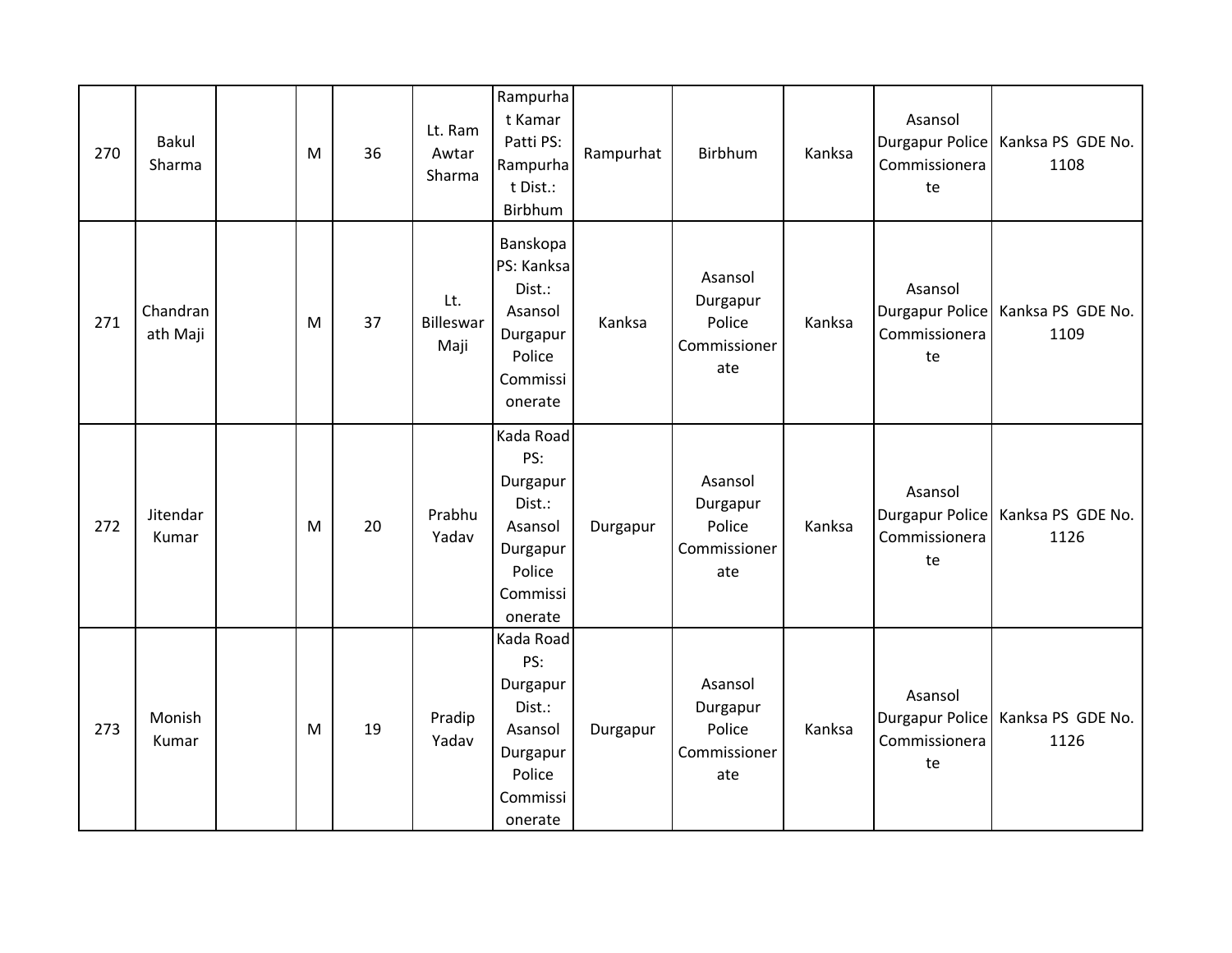| 274 | Samir<br>Ruidas | M | 33 | Lt. Sankar<br>Ruidas | Tatikala<br>PS: New<br>township<br>Dist.:<br>Asansol<br>Durgapur<br>Police<br>Commissi<br>onerate           | <b>New</b><br>township | Asansol<br>Durgapur<br>Police<br>Commissioner<br>ate | Kanksa | Asansol<br>Commissionera<br>te                           | Durgapur Police   Kanksa PS GDE No.<br>1126 |
|-----|-----------------|---|----|----------------------|-------------------------------------------------------------------------------------------------------------|------------------------|------------------------------------------------------|--------|----------------------------------------------------------|---------------------------------------------|
| 275 | Ranjit<br>Kundu | M | 45 | Arjun Kr.<br>Kundu   | Kaliganj,<br>Arrah PS:<br>New<br>township<br>Dist.:<br>Asansol<br>Durgapur<br>Police<br>Commissi<br>onerate | <b>New</b><br>township | Asansol<br>Durgapur<br>Police<br>Commissioner<br>ate | Kanksa | Asansol<br><b>Durgapur Police</b><br>Commissionera<br>te | Kanksa PS GDE No.<br>1126                   |
| 276 | Samiran<br>Hari | M | 25 | Lt. Dhiren<br>Hari   | Krishnapu<br>r Bagan<br>PS: Kanksa<br>Dist.:<br>Asansol<br>Durgapur<br>Police<br>Commissi<br>onerate        | Kanksa                 | Asansol<br>Durgapur<br>Police<br>Commissioner<br>ate | Kanksa | Asansol<br>Commissionera<br>te                           | Durgapur Police   Kanksa PS GDE No.<br>993  |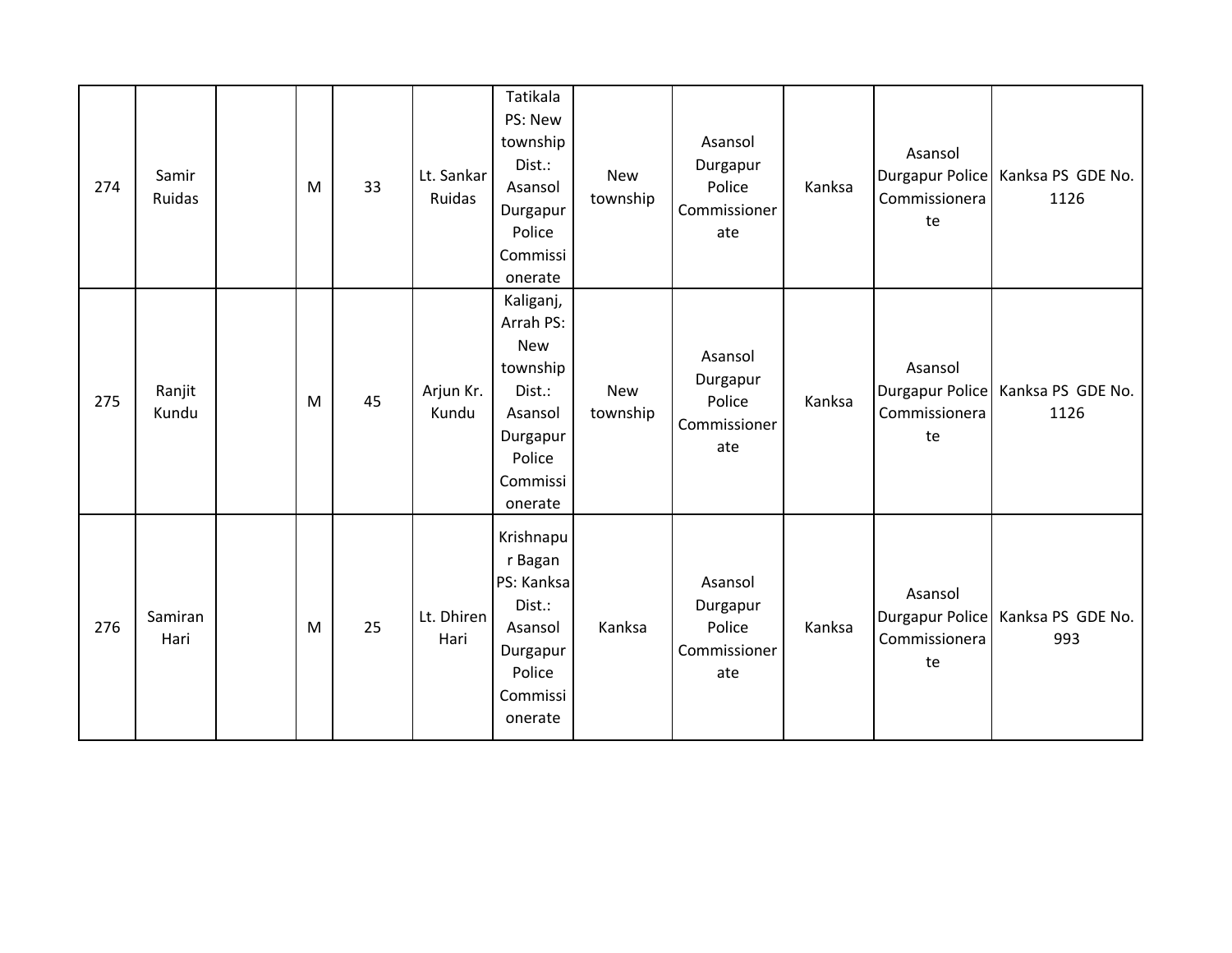| 277 | Nilu Hari              | M | Lalu Hari        | Sitalpur<br>PS: Kulti<br>Dist.:<br>Asansol<br>Durgapur<br>Police<br>Commissi<br>onerate | Kulti | Asansol<br>Durgapur<br>Police<br>Commissioner<br>ate | Kulti | Asansol<br><b>Durgapur Police</b><br>Commissionera<br>te | Kulti PS Outpost<br>Sahptoria OP GDE<br>No. 671   |
|-----|------------------------|---|------------------|-----------------------------------------------------------------------------------------|-------|------------------------------------------------------|-------|----------------------------------------------------------|---------------------------------------------------|
| 278 | Naresh<br>Keora        | M | Madhi<br>Kerora  | Sitalpur<br>PS: Kulti<br>Dist.:<br>Asansol<br>Durgapur<br>Police<br>Commissi<br>onerate | Kulti | Asansol<br>Durgapur<br>Police<br>Commissioner<br>ate | Kulti | Asansol<br><b>Durgapur Police</b><br>Commissionera<br>te | Kulti PS Outpost<br>Sahptoria OP GDE<br>No. 671   |
| 279 | Dinesh<br><b>Bouri</b> | M | Sanatan<br>Bouri | Sitalpur<br>PS: Kulti<br>Dist.:<br>Asansol<br>Durgapur<br>Police<br>Commissi<br>onerate | Kulti | Asansol<br>Durgapur<br>Police<br>Commissioner<br>ate | Kulti | Asansol<br><b>Durgapur Police</b><br>Commissionera<br>te | Kulti PS Outpost<br>Sahptoria OP GDE<br>No. 671   |
| 280 | <b>Rahul Sk</b>        | M | Md Salim         | PS: Kulti<br>Dist.:<br>Asansol<br>Durgapur<br>Police<br>Commissi<br>onerate             | Kulti | Asansol<br>Durgapur<br>Police<br>Commissioner<br>ate | Kulti | Asansol<br><b>Durgapur Police</b><br>Commissionera<br>te | Kulti PS Outpost<br>Neiamotpur OP GDE<br>No. 1056 |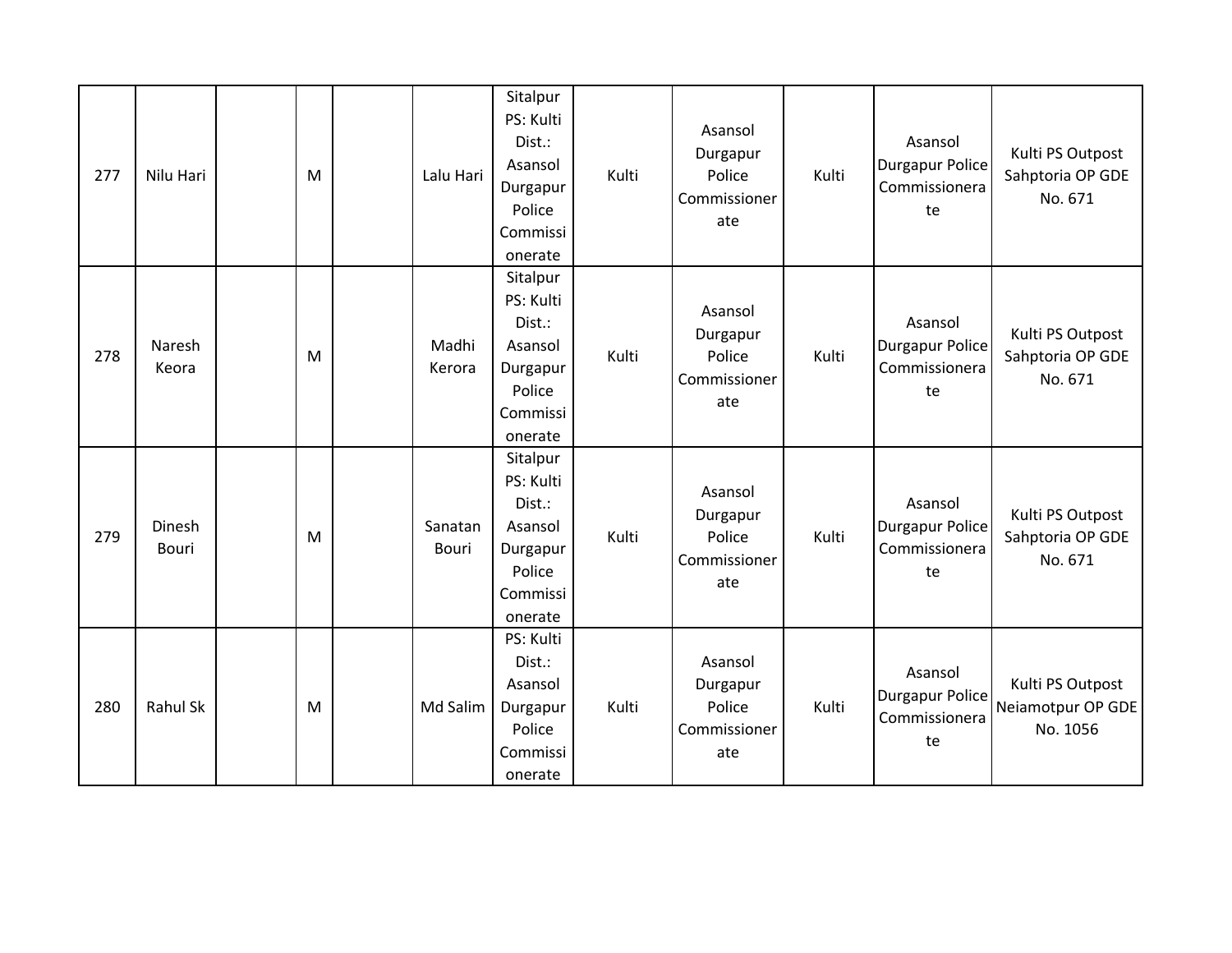| 281 | Rajesh<br>Ghosh             | M | Raju<br>Ghosh                      | Lachipur<br>Gate PS:<br>Kulti Dist.:<br>Asansol<br>Durgapur<br>Police<br>Commissi<br>onerate                | Kulti             | Asansol<br>Durgapur<br>Police<br>Commissioner<br>ate | Kulti | Asansol<br><b>Durgapur Police</b><br>Commissionera<br>te | Kulti PS Outpost<br>Neiamotpur OP GDE<br>No. 1056 |
|-----|-----------------------------|---|------------------------------------|-------------------------------------------------------------------------------------------------------------|-------------------|------------------------------------------------------|-------|----------------------------------------------------------|---------------------------------------------------|
| 282 | Sonu<br>Paswan              | M | Raju<br>Paswan                     | Lachipur<br>Gate PS:<br>Kulti Dist.:<br>Asansol<br>Durgapur<br>Police<br>Commissi<br>onerate                | Kulti             | Asansol<br>Durgapur<br>Police<br>Commissioner<br>ate | Kulti | Asansol<br><b>Durgapur Police</b><br>Commissionera<br>te | Kulti PS Outpost<br>Neiamotpur OP GDE<br>No. 1056 |
| 283 | Swapan<br>Deogharia         | M | Amit<br>Deogharia                  | Main<br>Dhemo<br>PS:<br>Asansole<br>south<br>Dist.:<br>Asansol<br>Durgapur<br>Police<br>Commissi<br>onerate | Asansole<br>south | Asansol<br>Durgapur<br>Police<br>Commissioner<br>ate | Kulti | Asansol<br><b>Durgapur Police</b><br>Commissionera<br>te | Kulti PS Outpost<br>Neiamotpur OP GDE<br>No. 1056 |
| 284 | Sanjay Kr.<br>Choudhur<br>у | M | Lachman<br>Prasad<br>Choudhut<br>у | <b>BNR</b><br>Dhanbad<br>PS:<br>Asansole<br>south                                                           | Asansole<br>south | Basirhat                                             | Kulti | Asansol<br><b>Durgapur Police</b><br>Commissionera<br>te | Kulti PS Outpost<br>Neiamotpur OP GDE<br>No. 1056 |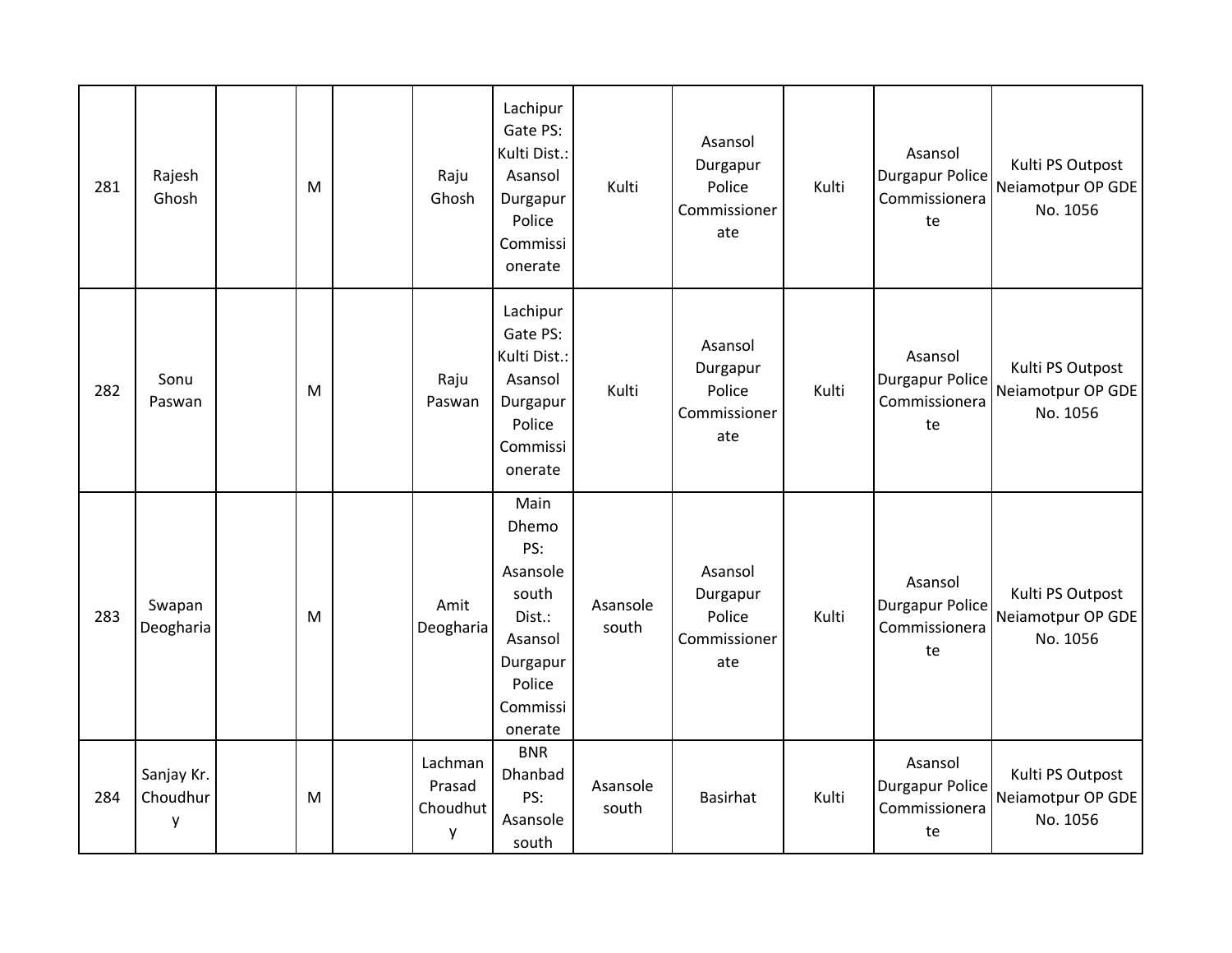| 285 | Sudhir<br>Nunia       | M |    | Nonu Lal<br>Nunia       | Main<br>Dhemo<br>PS:<br>Asansole<br>south                                                                | Asansole<br>south | Basirhat                                             | Kulti            | Asansol<br><b>Durgapur Police</b><br>Commissionera<br>te | Kulti PS Outpost<br>Neiamotpur OP GDE<br>No. 1056 |
|-----|-----------------------|---|----|-------------------------|----------------------------------------------------------------------------------------------------------|-------------------|------------------------------------------------------|------------------|----------------------------------------------------------|---------------------------------------------------|
| 286 | Akhilesh<br>Kr. Singh | M |    | Bijendar<br>Kr. Singh   | Subhas<br>Chowk,<br>Jamtara<br>PS:<br>Asansole<br>south                                                  | Asansole<br>south | Basirhat                                             | Kulti            | Asansol<br><b>Durgapur Police</b><br>Commissionera<br>te | Kulti PS Outpost<br>Neiamotpur OP GDE<br>No. 1056 |
| 287 | Murtaza<br>Ansari     | M |    | Sarfuddin<br>Ansari     | Azad<br>Basti,<br>Neamatpu<br>r Kulti PS:<br>Asansole<br>south                                           | Asansole<br>south | Basirhat                                             | Kulti            | Asansol<br><b>Durgapur Police</b><br>Commissionera<br>te | Kulti PS Outpost<br>Neiamotpur OP GDE<br>No. 1056 |
| 288 | Pradip<br>Bagdi       | M | 24 | Lt.<br>Bhairab<br>Bagdi | Gobindap<br>ur PS:<br>Pandabes<br>hwar<br>Dist.:<br>Asansol<br>Durgapur<br>Police<br>Commissi<br>onerate | Pandabeshw<br>ar  | Asansol<br>Durgapur<br>Police<br>Commissioner<br>ate | Pandabesh<br>war | Asansol<br>Durgapur Police<br>Commissionera<br>te        | Pandabeshwar PS<br><b>GDE No. 996</b>             |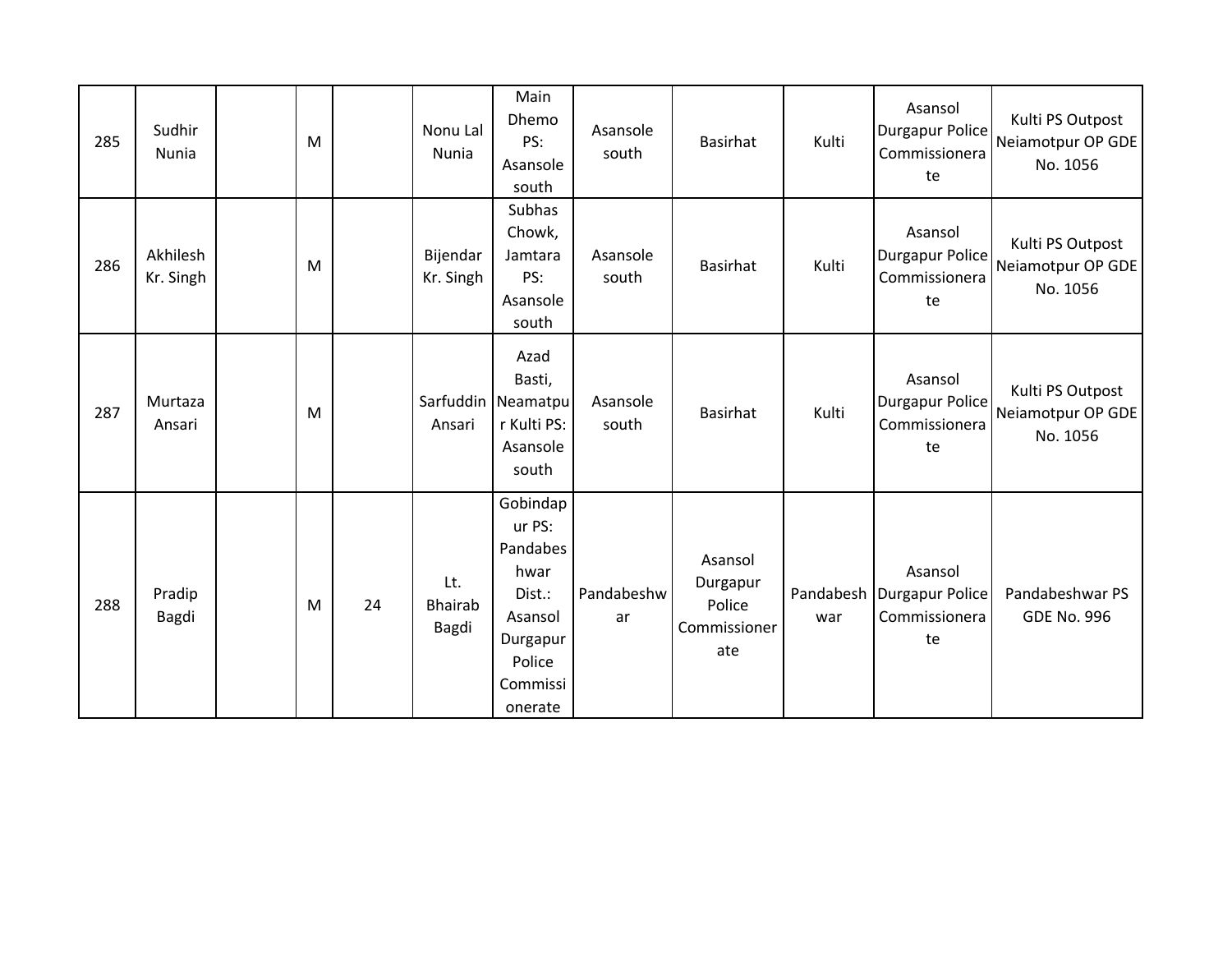| 289 | Raju<br>Tiwari  | M | 30 | Parmeshw<br>ar Tiwari     | 36 Gonda<br>PS:<br>Pandabes<br>hwar<br>Dist.:<br>Asansol<br>Durgapur<br>Police<br>Commissi<br>onerate               | Pandabeshw<br>ar | Asansol<br>Durgapur<br>Police<br>Commissioner<br>ate | war | Asansol<br>Pandabesh   Durgapur Police<br>Commissionera<br>te | Pandabeshwar PS<br><b>GDE No. 1008</b> |
|-----|-----------------|---|----|---------------------------|---------------------------------------------------------------------------------------------------------------------|------------------|------------------------------------------------------|-----|---------------------------------------------------------------|----------------------------------------|
| 290 | Mithun<br>Bhiya | M | 24 | Mahendar<br><b>Bhuiya</b> | Haripur<br>Shibmandi<br>r PS:<br>Pandabes<br>hwar<br>Dist.:<br>Asansol<br>Durgapur<br>Police<br>Commissi<br>onerate | Pandabeshw<br>ar | Asansol<br>Durgapur<br>Police<br>Commissioner<br>ate | war | Asansol<br>Pandabesh   Durgapur Police<br>Commissionera<br>te | Pandabeshwar PS<br>GDE No. 1014        |
| 291 | Bijay<br>Hansda | M | 23 | Lt. Naresh<br>Hansda      | Gaighata<br>PS:<br>Pandabes<br>hwar<br>Dist.:<br>Asansol<br>Durgapur<br>Police<br>Commissi<br>onerate               | Pandabeshw<br>ar | Asansol<br>Durgapur<br>Police<br>Commissioner<br>ate | war | Asansol<br>Pandabesh Durgapur Police<br>Commissionera<br>te   | Pandabeshwar PS<br>GDE No. 1014        |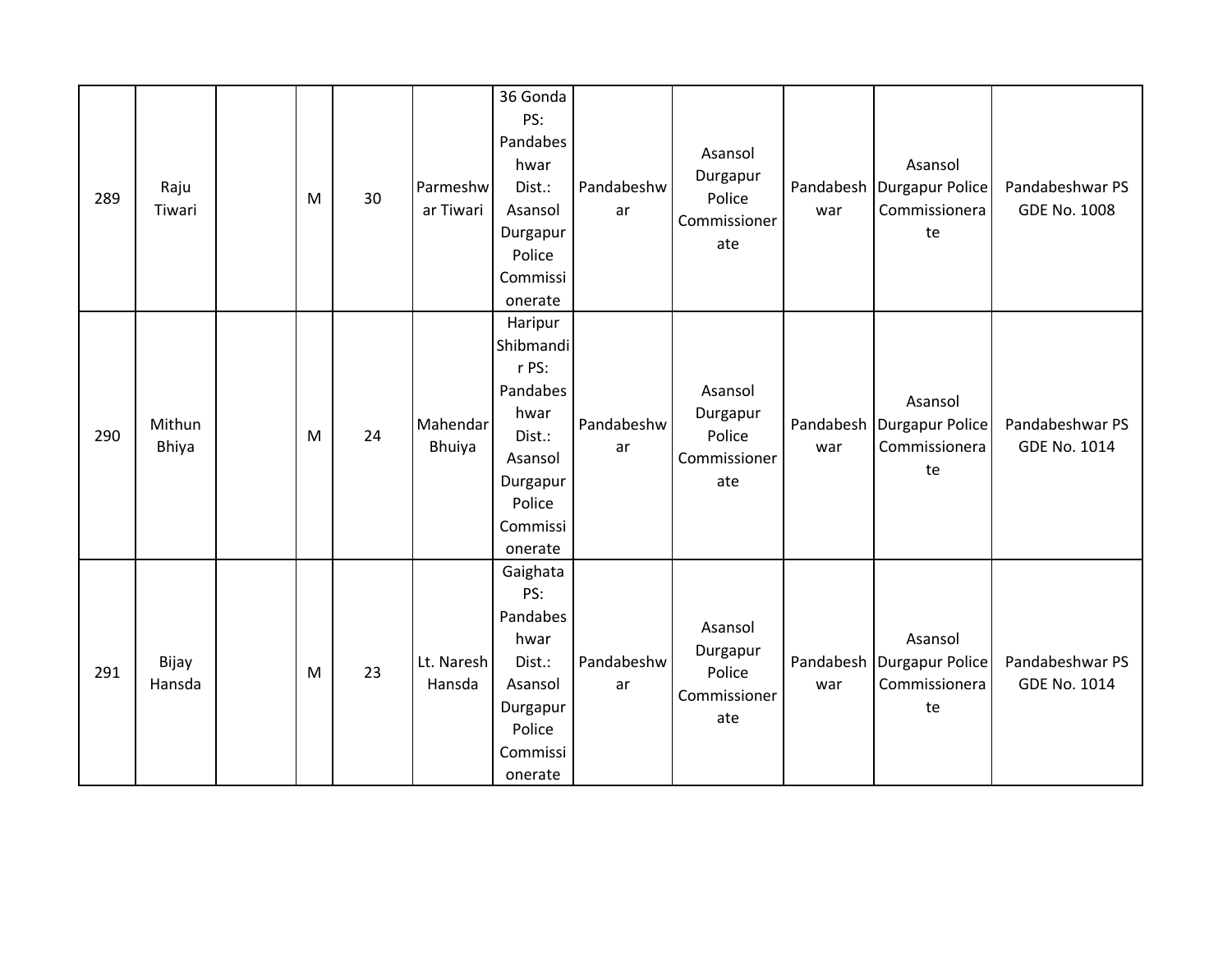| 292 | Taak<br>Kahar          |  | Lt.<br>Shibnath<br>Kahar |  | Basirhat | Raniganj | Asansol<br><b>Durgapur Police</b><br>Commissionera<br>te | Raniganj PS Outpost<br>Panjabi More OP<br><b>GDE No. 644</b> |
|-----|------------------------|--|--------------------------|--|----------|----------|----------------------------------------------------------|--------------------------------------------------------------|
| 293 | Goutam<br>Barman       |  | Swapan<br>Barman         |  | Basirhat | Raniganj | Asansol<br><b>Durgapur Police</b><br>Commissionera<br>te | Raniganj PS GDE<br>No. 1167                                  |
| 294 | <b>Bikash</b><br>Bouri |  | Santosh<br>Bouri         |  | Basirhat | Raniganj | Asansol<br><b>Durgapur Police</b><br>Commissionera<br>te | Raniganj PS GDE<br>No. 1167                                  |
| 295 | Mahendra<br>Barnwal    |  | Lt. Tulsi<br>Barnwal     |  | Basirhat | Raniganj | Asansol<br><b>Durgapur Police</b><br>Commissionera<br>te | Raniganj PS GDE<br>No. 1167                                  |
| 296 | Raju<br>Routh          |  | Hari Outh                |  | Basirhat | Raniganj | Asansol<br><b>Durgapur Police</b><br>Commissionera<br>te | Raniganj PS GDE<br>No. 1167                                  |
| 297 | Kausar<br>Khan         |  | Lt. Azam<br>Khan         |  | Basirhat | Raniganj | Asansol<br><b>Durgapur Police</b><br>Commissionera<br>te | Raniganj PS GDE<br>No. 1167                                  |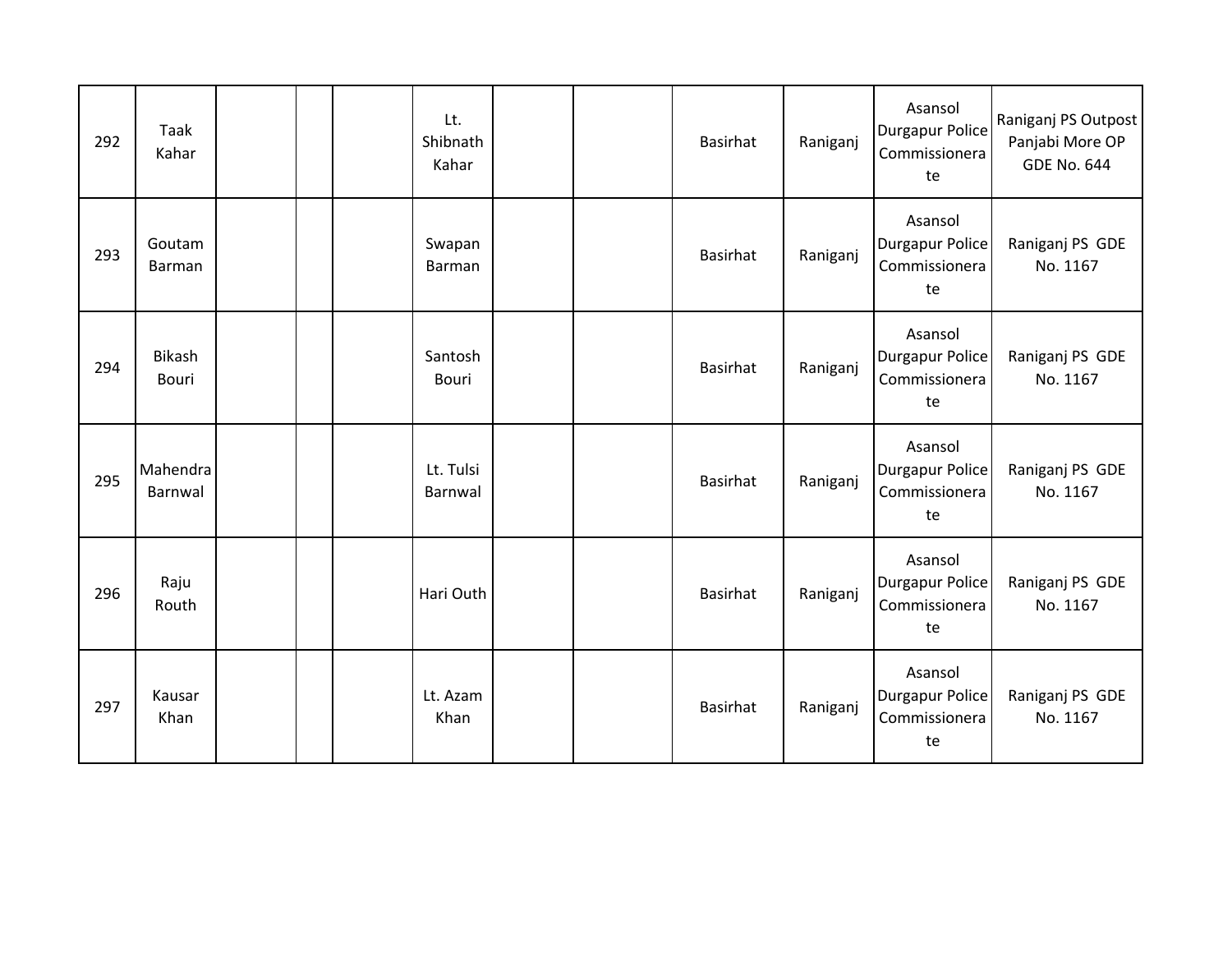| 298 | Md. Amar                       |           |    | Lt. Israil<br>Ansari               |                                                                   |            | <b>Basirhat</b> | Raniganj  | Asansol<br><b>Durgapur Police</b><br>Commissionera<br>te | Raniganj PS GDE<br>No. 1167         |
|-----|--------------------------------|-----------|----|------------------------------------|-------------------------------------------------------------------|------------|-----------------|-----------|----------------------------------------------------------|-------------------------------------|
| 299 | Swapan<br>Kr.<br>Mahapatr<br>a | M         | 59 | Lt.<br>Harisankar<br>Mahapatr<br>a | Kharbangl<br>a PS:<br>Bishnupur<br>Dist.:<br>Bankura              | Bishnupur  | Bankura         | Bishnupur | Bankura                                                  | Bishnupur PS GDE<br>No. 1059        |
| 300 | Madan<br>Mal                   | M         | 29 | Ranjan<br>Mal                      | Gabdoba<br>PS:<br>Bishnupur<br>Dist.:<br>Bankura                  | Bishnupur  | Bankura         | Bishnupur | Bankura                                                  | <b>Bishnupur PS GDE</b><br>No. 1106 |
| 301 | Suraj<br>Chandra               | M         | 23 | Goutam<br>Chandra                  | Cycle<br>hospital<br>PS:<br>Bishnupur<br>Dist.:<br><b>Bankura</b> | Bishnupur  | Bankura         | Bishnupur | Bankura                                                  | <b>Bishnupur PS GDE</b><br>No. 1106 |
| 302 | Chiranjib<br>Mahapatr<br>a     | M         | 37 | Swapan<br>Kr.<br>Mahapatr<br>a     | Kharbangl<br>a PS:<br>Bishnupur<br>Dist.:<br>Bankura              | Bishnupur  | Bankura         | Bishnupur | Bankura                                                  | Bishnupur PS GDE<br>No. 1106        |
| 303 | <b>Tapas</b><br>Majhi          | M         |    | Mohan<br>Majhi                     | Jashdighi                                                         |            | <b>Basirhat</b> | Indus     | Bankura                                                  | Indus PS GDE No.<br>973             |
| 304 | Sagar<br>Majhi                 | ${\sf M}$ |    | Debiprasa<br>d Majhi               | Meral                                                             |            | Basirhat        | Indus     | Bankura                                                  | Indus PS GDE No.<br>979             |
| 305 | Ajit Ghosh                     | M         |    | Adhir<br>Ghosh                     | Antra PS:<br>Patrasayar<br>Dist.:<br>Bankura                      | Patrasayar | Bankura         | Indus     | Bankura                                                  | Indus PS GDE No.<br>979             |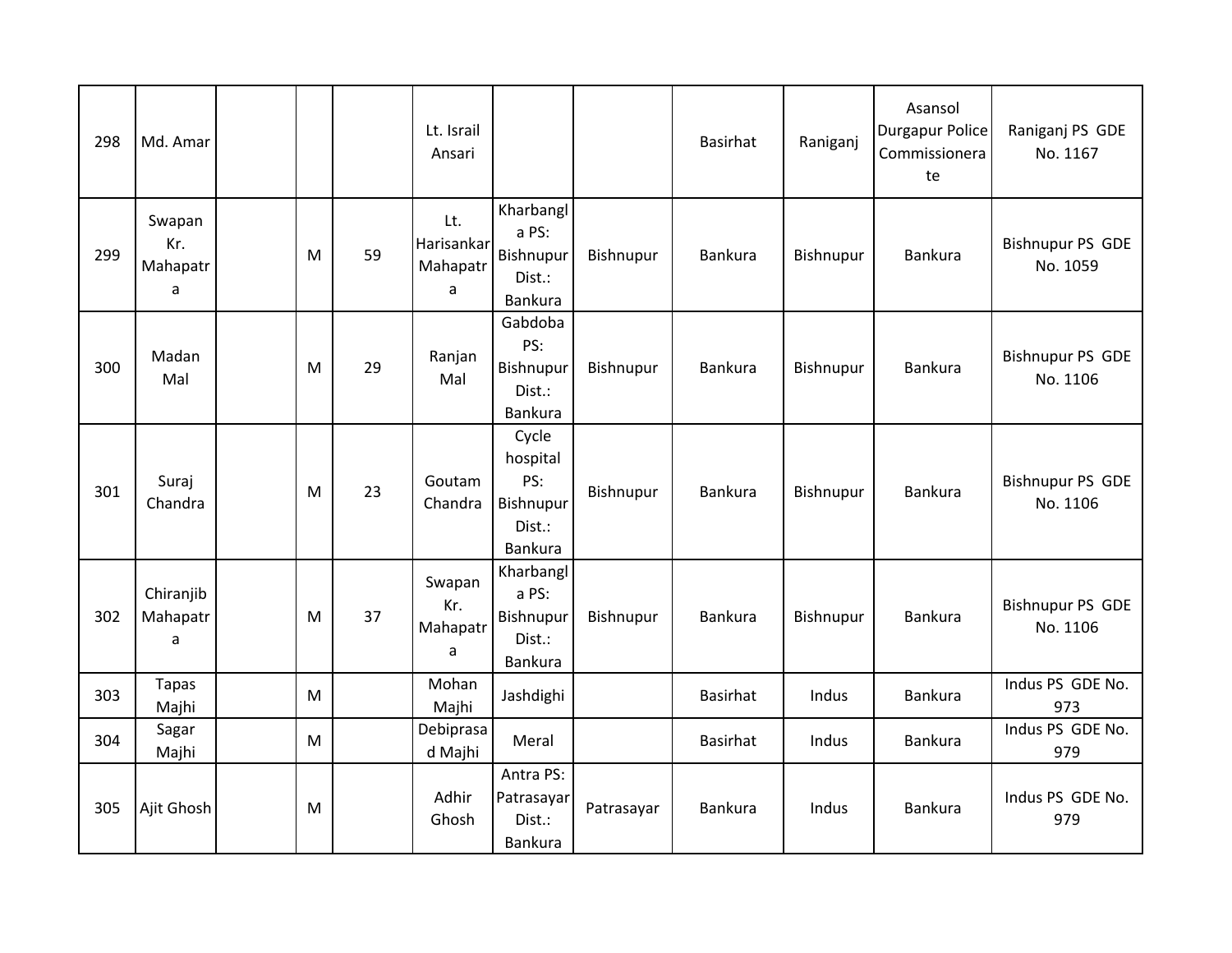| 306 | Birsingh<br>Mahato  | M | 25 | Rajendran<br>ath<br>Mahato  | Bartard<br>More PS:<br>Joypur<br>Dist.:<br>Purulia                           | Joypur | Purulia | Joypur | Purulia | Joypur PS GDE No.<br>845 |
|-----|---------------------|---|----|-----------------------------|------------------------------------------------------------------------------|--------|---------|--------|---------|--------------------------|
| 307 | Bhajahari<br>Mahato | M | 36 | Pelaram<br>Mahato           | Bartard<br>More PS:<br>Joypur<br>Dist.:<br>Purulia                           | Joypur | Purulia | Joypur | Purulia | Joypur PS GDE No.<br>845 |
| 308 | Biswanath<br>Rajak  | M | 35 | Lt. Nanda<br>Rajak          | Rakhbor<br>More PS:<br>Joypur<br>Dist.:<br>Purulia                           | Joypur | Purulia | Joypur | Purulia | Joypur PS GDE No.<br>836 |
| 309 | Swapan<br>Badyakar  | M | 23 | Prankista<br>Badyakar       | Near<br>Meghu<br>Hotel<br>under<br>Joypur PS:<br>Joypur<br>Dist.:<br>Purulia | Joypur | Purulia | Joypur | Purulia | Joypur PS GDE No.<br>852 |
| 310 | Shibaram<br>Mahato  | M | 34 | Lt.<br>Premchan<br>d Mahato | Joypur<br>Bazar PS:<br>Joypur<br>Dist.:<br>Purulia                           | Joypur | Purulia | Joypur | Purulia | Joypur PS GDE No.<br>851 |
| 311 | Shidam<br>Singh     | M | 37 | Lt. Shibu<br>Singh          | Pundag<br>Bazar PS:<br>Joypur<br>Dist.:<br>Purulia                           | Joypur | Purulia | Joypur | Purulia | Joypur PS GDE No.<br>608 |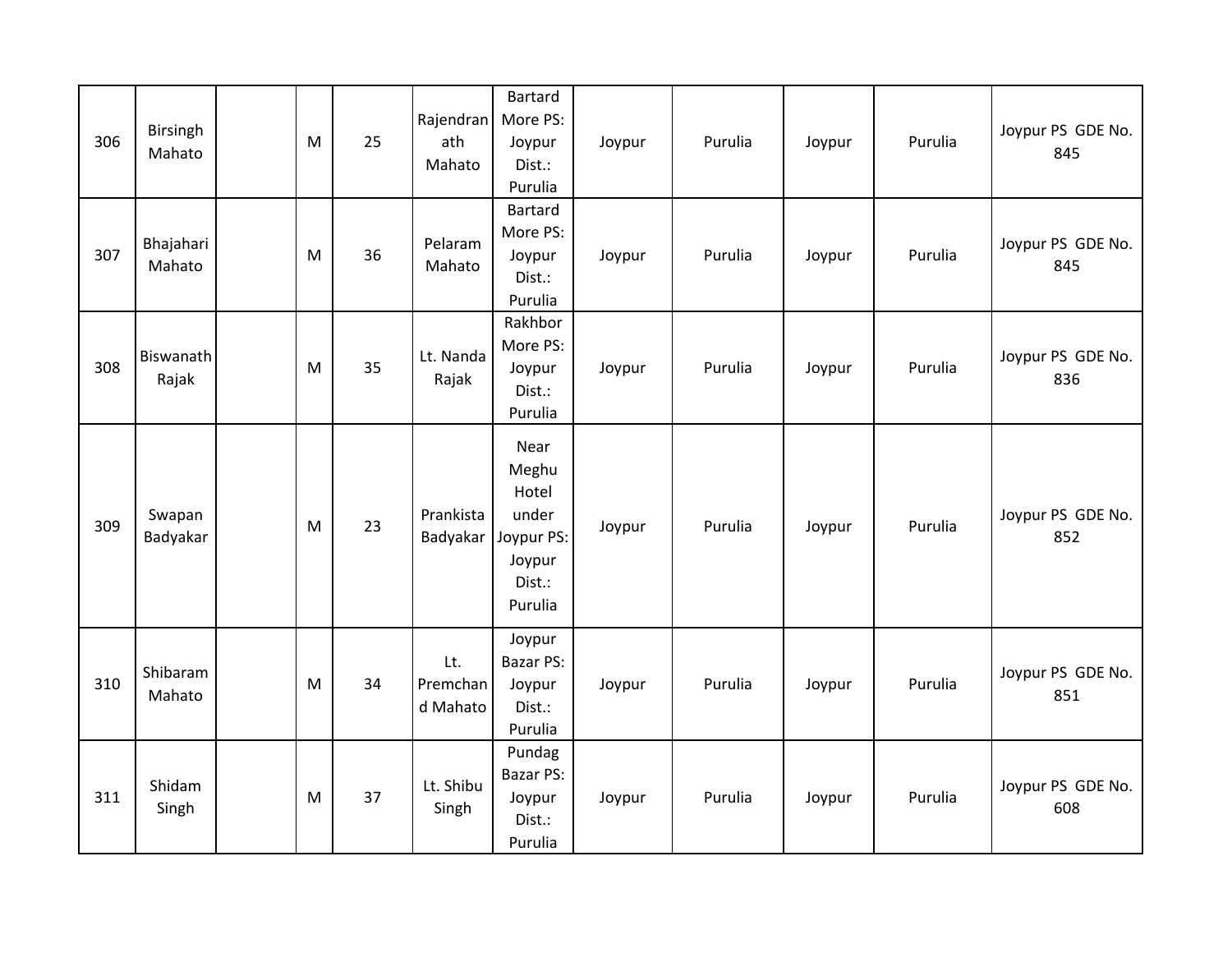| 312 | Sufal Kr.<br>Hati | M | 56 | Lt. Guiram<br>Hati  | Jamkuri<br>PS:<br>Patrasayar<br>Dist.:<br><b>Bankura</b>   | Patrasayar | Bankura | Patrasayar | Bankura        | Patrasayar PS GDE<br>No. 955 |
|-----|-------------------|---|----|---------------------|------------------------------------------------------------|------------|---------|------------|----------------|------------------------------|
| 313 | Bablu<br>Ruidas   | M | 42 | Lt. Lulu<br>Ruidas  | Telisayer<br>PS:<br>Patrasayar<br>Dist.:<br>Bankura        | Patrasayar | Bankura | Patrasayar | Bankura        | Patrasayar PS GDE<br>No. 955 |
| 314 | Haru<br>Mitra     | M | 42 | Guiram<br>Mitra     | Jamkuri<br>PS:<br>Patrasayar<br>Dist.:<br>Bankura          | Patrasayar | Bankura | Patrasayar | Bankura        | Patrasayar PS GDE<br>No. 955 |
| 315 | Kanai<br>Mahato   | M | 35 | Balahari<br>Mahato  | Harintuli<br>PS:<br>Simlapal<br>Dist.:<br>Bankura          | Simlapal   | Bankura | Simlapal   | <b>Bankura</b> | Simlapal PS GDE<br>No. 987   |
| 316 | Rik Ghar          | M | 22 | Monoranj<br>an Ghar | Sonamukh<br>i Bazar PS:<br>Sonamukh<br>i Dist.:<br>Bankura | Sonamukhi  | Bankura | Sonamukhi  | Bankura        | Sonamukhi PS GDE<br>No. 828  |
| 317 | Sanjoy<br>Kundu   | M | 24 | Palash<br>Kundu     | Lalbazar<br>PS:<br>Sonamukh<br>i Dist.:<br>Bankura         | Sonamukhi  | Bankura | Sonamukhi  | Bankura        | Sonamukhi PS GDE<br>No. 828  |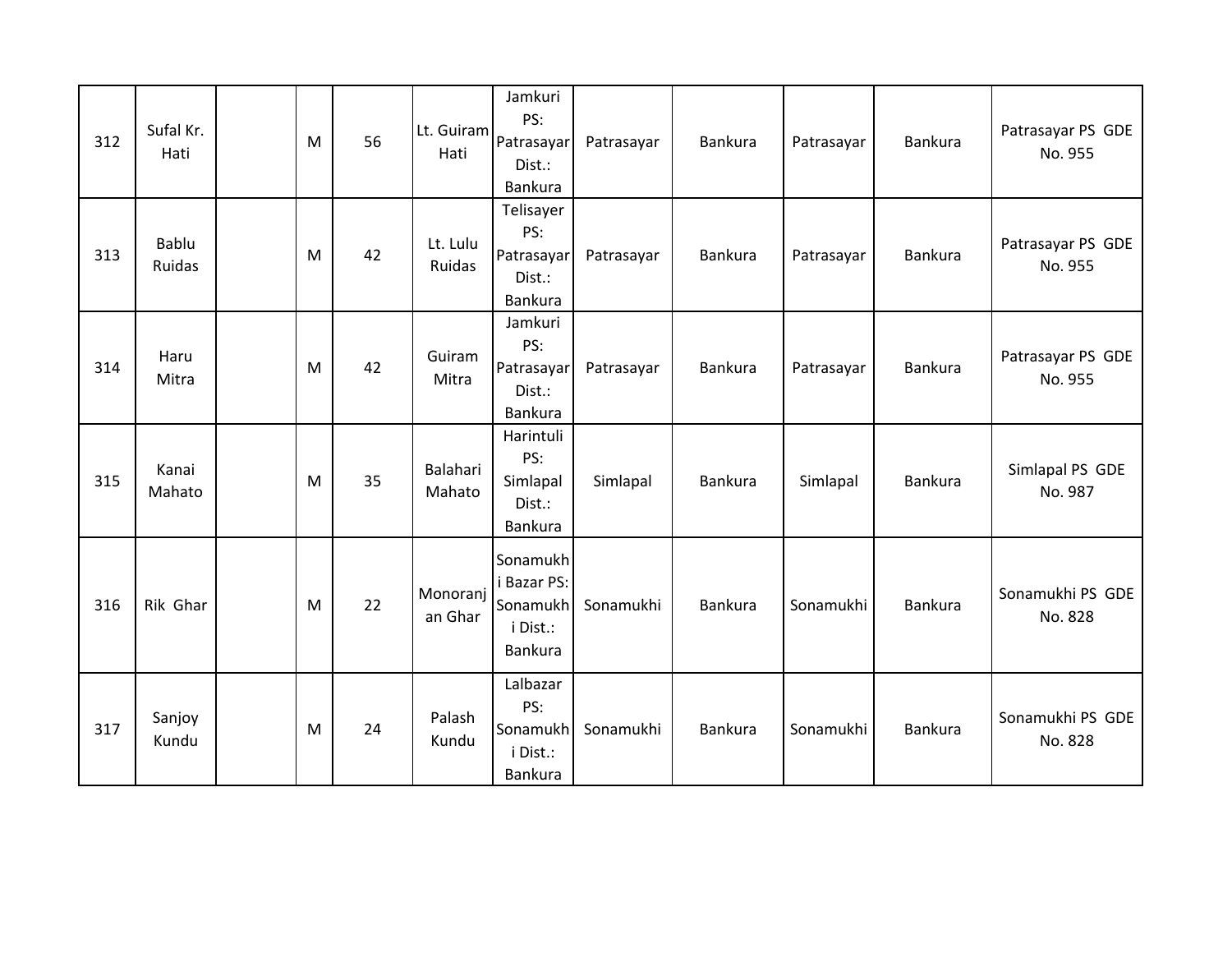| 318 | Kista Bauri               | M |    | Lt. Sudhir<br>Bauri               | Taldangra<br>PS:<br>Taldangra<br>Dist.:<br>Bankura                                                         | Taldangra  | Bankura                                      | Taldangra      | Bankura        | Taldangra PS GDE<br>No. 812   |
|-----|---------------------------|---|----|-----------------------------------|------------------------------------------------------------------------------------------------------------|------------|----------------------------------------------|----------------|----------------|-------------------------------|
| 319 | Sk Anowar<br>Ali          |   |    | Faruk Ali                         | PS:<br>Ashoknag<br>ar Dist.:<br>Barasat                                                                    | Ashoknagar | Barasat                                      | Ashoknagar     | Barasat        | Ashoknagar PS GDE<br>No. 1290 |
| 320 | Arup Roy<br>Chowdhur<br>y | M | 58 | Late Amar<br>Roy<br>Chowdhur<br>y | Kusumpur<br>, Agarpara<br>PS:<br>Khardah<br>Dist.:<br><b>Barrackpo</b><br>re Police<br>Commissi<br>onerate | Khardah    | Barrackpore<br>Police<br>Commissioner<br>ate | Barasat        | <b>Barasat</b> | Barasat PS GDE No.<br>1425    |
| 321 | Somir<br>Roy              | M | 28 | Khokon<br>Roy                     | Netaji<br>Nagar<br>near 1<br>No.Railgat<br>e PS:<br><b>Barasat</b><br>Dist.:<br>Barasat                    | Barasat    | <b>Barasat</b>                               | <b>Barasat</b> | <b>Barasat</b> | Barasat PS GDE No.<br>1425    |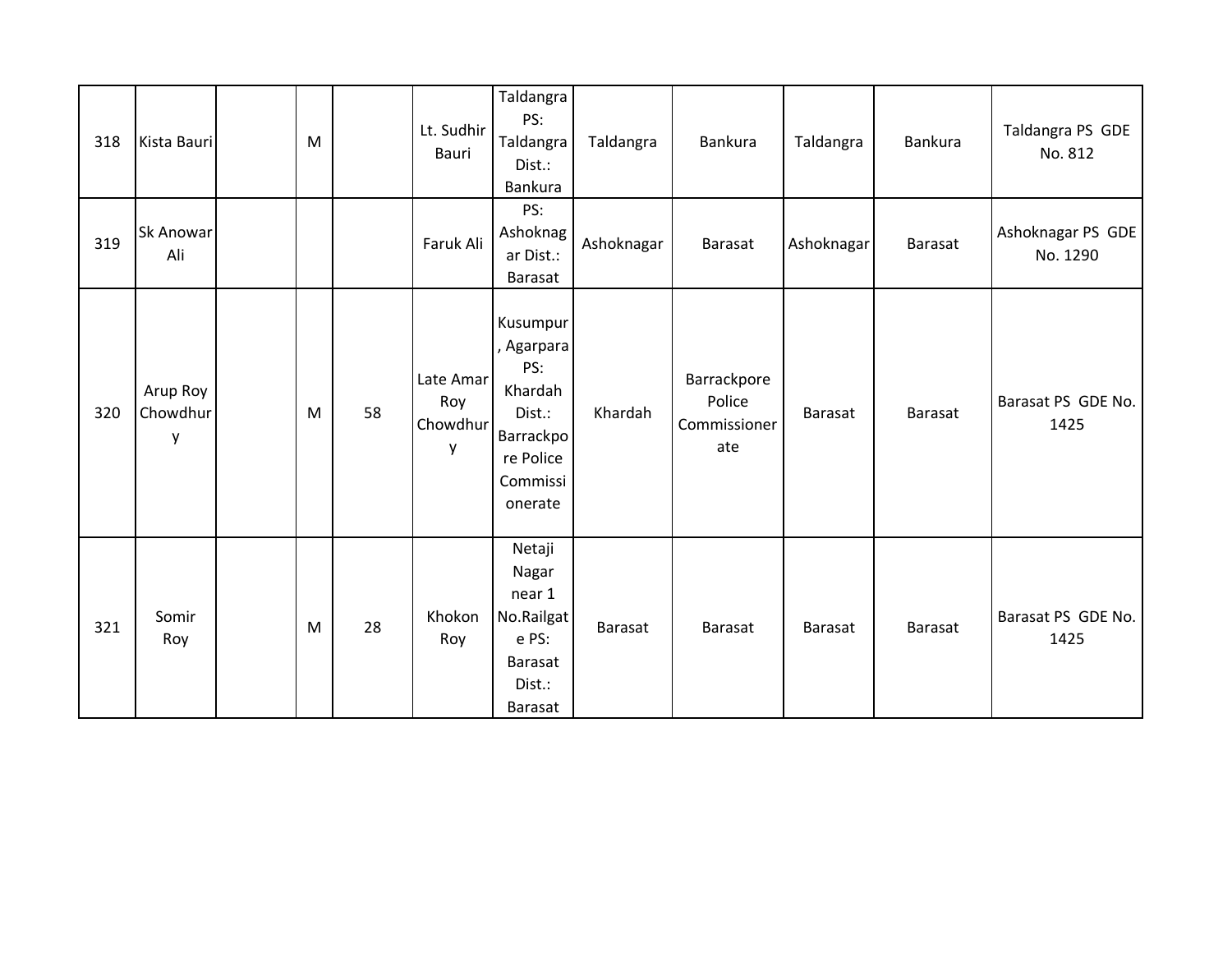| 322 | Bolai Das       | M | 55 | Sukho<br>Ranjan<br>Das    | Doltala<br>Saheb<br><b>Bagan PS:</b><br>Madhyam<br>gram<br>Dist.:<br>Barasat    | Madhyamgra<br>m | <b>Barasat</b>                               | Barasat    | Barasat        | Barasat PS GDE No.<br>1425    |
|-----|-----------------|---|----|---------------------------|---------------------------------------------------------------------------------|-----------------|----------------------------------------------|------------|----------------|-------------------------------|
| 323 | Younus<br>Ali   | M | 24 | Sinajul<br>Islam          | Dogachia<br>PS:<br>Deganga<br>Dist.:<br>Barasat                                 | Deganga         | Barasat                                      | Deganga    | Barasat        | Deganga PS GDE<br>No. 1316    |
| 324 | Munna<br>Ansari | M | 52 | Late<br>Abdulla<br>Ansari | Detiya PS:<br>Rahara<br>Dist.:<br>Barrackpo<br>re Police<br>Commissi<br>onerate | Rahara          | Barrackpore<br>Police<br>Commissioner<br>ate | Duttapukur | <b>Barasat</b> | Duttapukur PS GDE<br>No. 1335 |
| 325 | Asif Nur        | M | 18 | Nurul<br>Ayan             | Detiya PS:<br>Rahara<br>Dist.:<br>Barrackpo<br>re Police<br>Commissi<br>onerate | Rahara          | Barrackpore<br>Police<br>Commissioner<br>ate | Duttapukur | Barasat        | Duttapukur PS GDE<br>No. 1335 |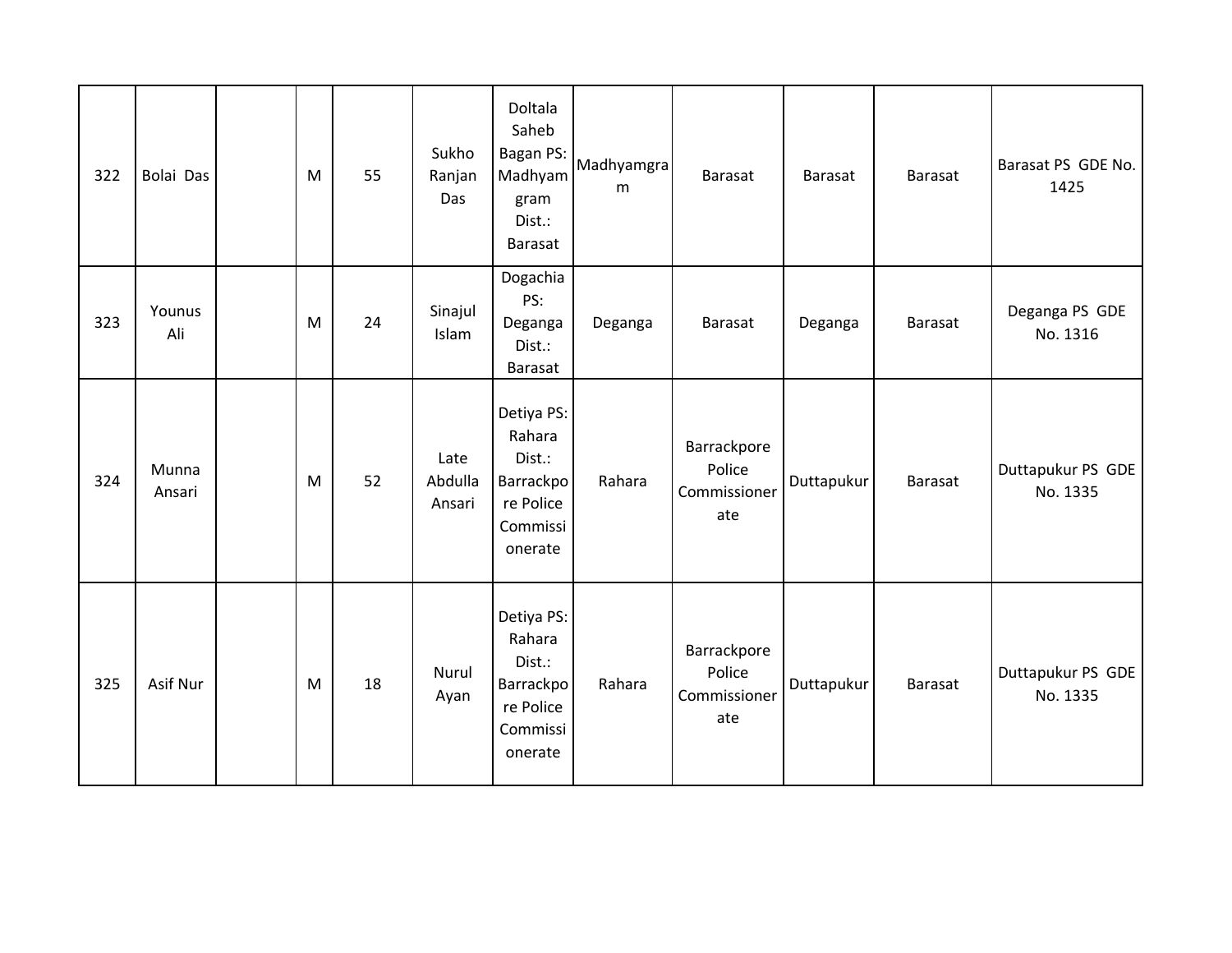| 326 | Nur<br>Mahamm<br>ad Ansari | M | 22 | Munna<br>Ansari | Detiya PS:<br>Rahara<br>Dist.:<br>Barrackpo<br>re Police<br>Commissi<br>onerate | Rahara | Barrackpore<br>Police<br>Commissioner<br>ate | Duttapukur | <b>Barasat</b> | Duttapukur PS GDE<br>No. 1335 |
|-----|----------------------------|---|----|-----------------|---------------------------------------------------------------------------------|--------|----------------------------------------------|------------|----------------|-------------------------------|
| 327 | Md Saikat                  | M |    | Md Miraj        | Detiya PS:<br>Rahara<br>Dist.:<br>Barrackpo<br>re Police<br>Commissi<br>onerate | Rahara | Barrackpore<br>Police<br>Commissioner<br>ate | Duttapukur | Barasat        | Duttapukur PS GDE<br>No. 1335 |
| 328 | Arju                       | M |    | Sarif           | Detiya PS:<br>Rahara<br>Dist.:<br>Barrackpo<br>re Police<br>Commissi<br>onerate | Rahara | Barrackpore<br>Police<br>Commissioner<br>ate | Duttapukur | <b>Barasat</b> | Duttapukur PS GDE<br>No. 1335 |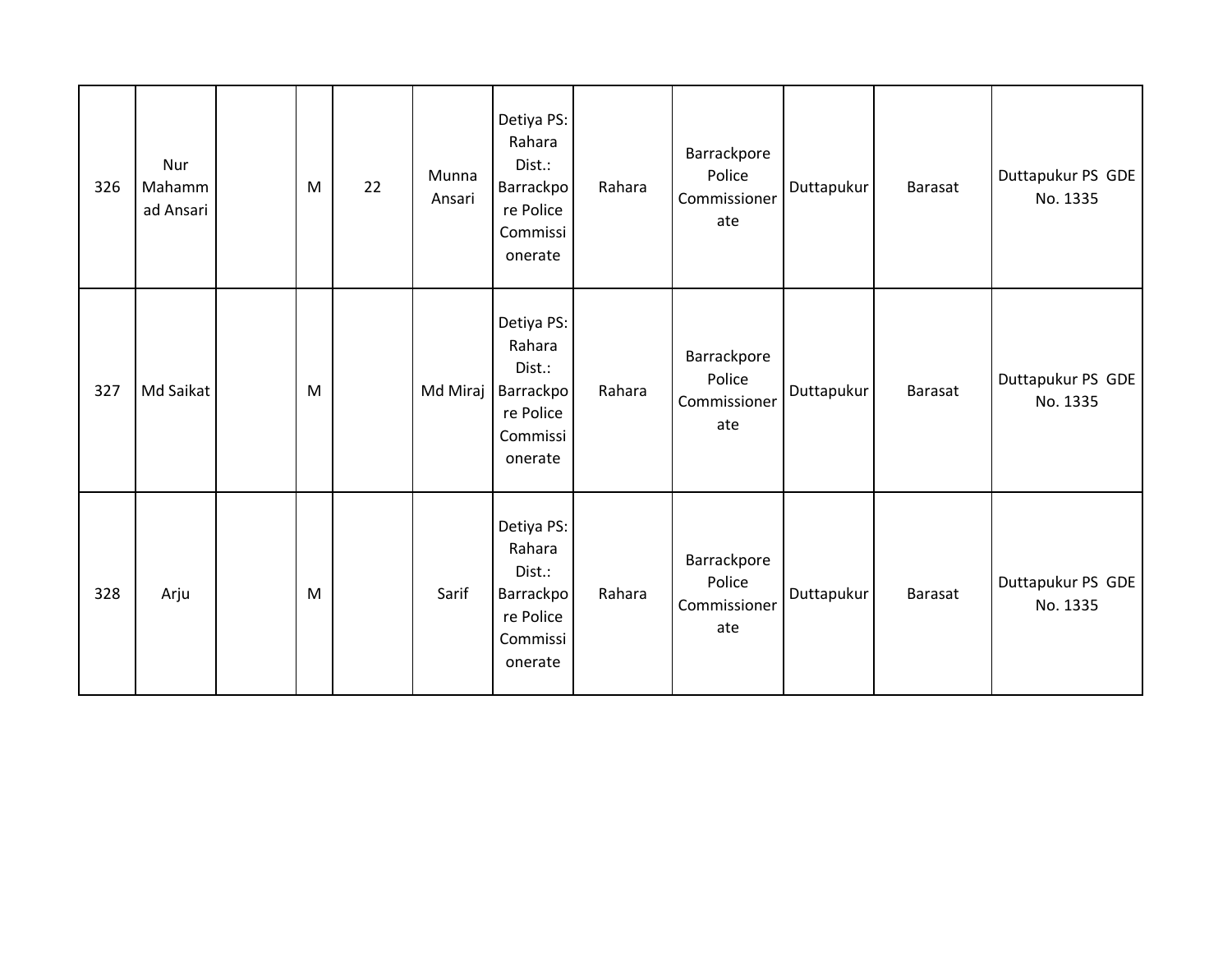| 329 | Sanu<br>Ansari           | M |    | Munna<br>Ansari                | Detiya PS:<br>Rahara<br>Dist.:<br>Barrackpo<br>re Police<br>Commissi<br>onerate | Rahara | Barrackpore<br>Police<br>Commissioner<br>ate | Duttapukur      | <b>Barasat</b> | Duttapukur PS GDE<br>No. 1335         |
|-----|--------------------------|---|----|--------------------------------|---------------------------------------------------------------------------------|--------|----------------------------------------------|-----------------|----------------|---------------------------------------|
| 330 | <b>Bisnu</b><br>Dutta    | M |    | Adhir<br>Dutta                 |                                                                                 |        | Basirhat                                     | Gobardang<br>a  | <b>Barasat</b> | Gobardanga PS GDE<br>No. 697          |
| 331 | Narayan<br>Paul          | M |    | Ananda<br>Paul                 |                                                                                 |        | <b>Basirhat</b>                              | Gobardang<br>a  | <b>Barasat</b> | Gobardanga PS GDE<br>No. 697          |
| 332 | Sribash<br><b>Biswas</b> | M | 29 | Nani<br>Gopal<br><b>Biswas</b> | <b>BANIPUR</b><br>PADMAPA<br>LLY PS:<br>Habra<br>Dist.:<br><b>Barasat</b>       | Habra  | <b>Barasat</b>                               | Habra           | Barasat        | Habra PS GDE No.<br>1725              |
| 333 | <b>Babla</b><br>Kundu    | M | 30 | Prasanta<br>Kundu              | <b>HATTHUB</b><br>A DAS<br><b>PARA PS:</b><br>Habra<br>Dist.:<br>Barasat        | Habra  | Barasat                                      | Habra           | <b>Barasat</b> | Habra PS GDE No.<br>1725              |
| 334 | Subal<br>Sarkar          |   | 34 | Lt.<br>Susanta<br>Sarkar       | SRIPUR,<br>PS<br><b>MADHYA</b><br><b>MGRAM</b>                                  |        | <b>Basirhat</b>                              | Madhyamg<br>ram | Barasat        | Madhyamgram PS<br><b>GDE No. 1500</b> |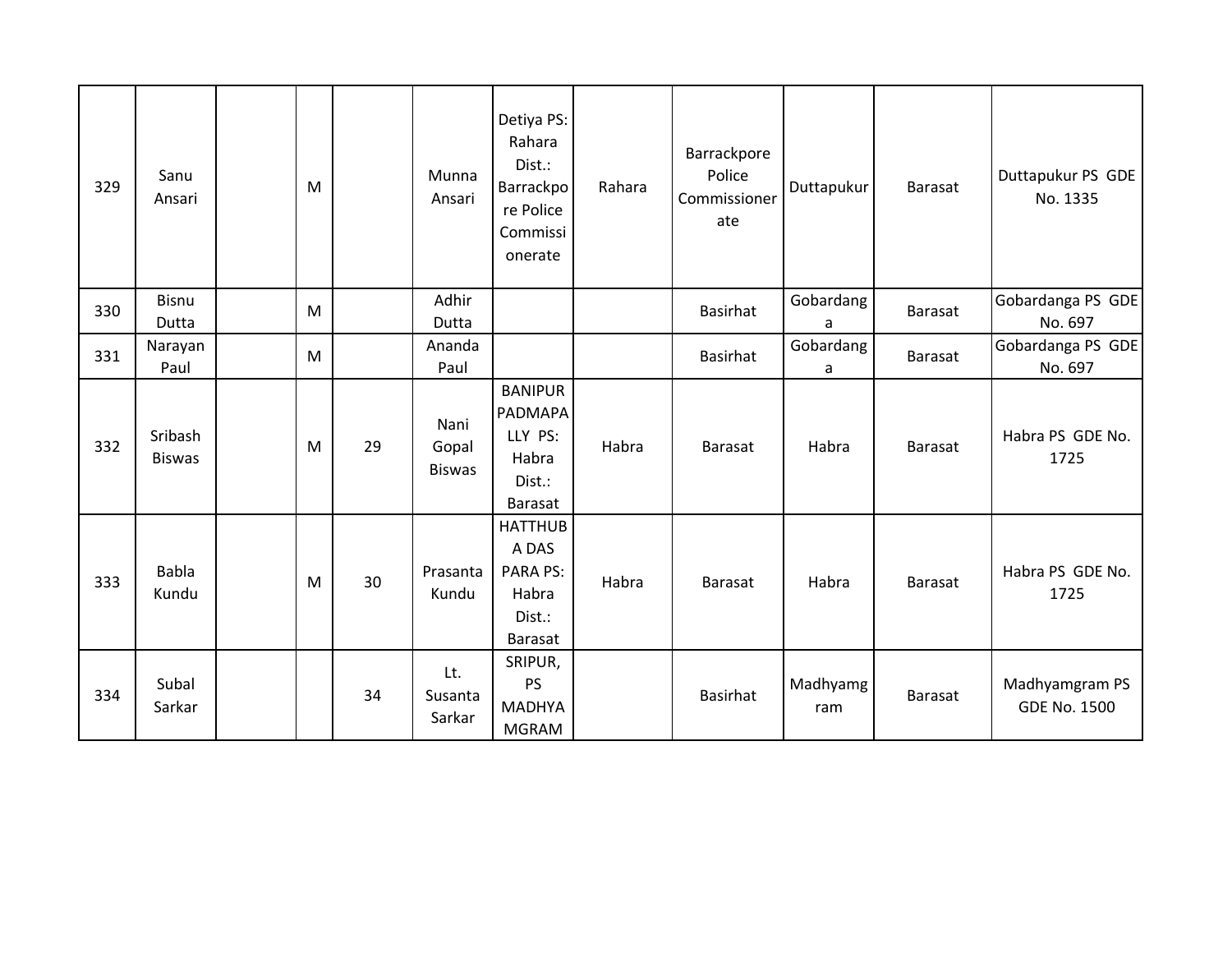| 335 | Avijit Basu<br>Roy       |  | 26 | Asim Bose<br>Roy           | SODEPUR,<br><b>DESHBAN</b><br><b>DHU</b><br>NAGAR,<br>PS<br>KHARDAH                  | Basirhat | Madhyamg<br>ram | Barasat | Madhyamgram PS<br><b>GDE No. 1500</b> |
|-----|--------------------------|--|----|----------------------------|--------------------------------------------------------------------------------------|----------|-----------------|---------|---------------------------------------|
| 336 | Amit<br>Sarkar           |  | 24 | Susanta<br>Sarkar          | SODEPUR<br><b>DESHBAN</b><br><b>DHU</b><br>NAGAR,<br>PS<br>KHARDAH                   | Basirhat | Madhyamg<br>ram | Barasat | Madhyamgram PS<br><b>GDE No. 1500</b> |
| 337 | Suman<br>Chakrabor<br>ty |  | 31 | Gobinda<br>Chakrabor<br>ty | SARADA<br>PALLY, PS<br><b>MADHYA</b><br><b>MGRAM</b>                                 | Basirhat | Madhyamg<br>ram | Barasat | Madhyamgram PS<br><b>GDE No. 1500</b> |
| 338 | Krishna<br>Das           |  | 35 | <b>Bimal Das</b>           | <b>UDAYRAJP</b><br><b>UR</b><br>SARADAP<br>ALLY, PS<br><b>MADHYA</b><br><b>MGRAM</b> | Basirhat | Madhyamg<br>ram | Barasat | Madhyamgram PS<br><b>GDE No. 1500</b> |
| 339 | Ujjal Das                |  | 39 | Netai Das                  | SARADAP<br>ALLY,<br><b>MATH</b><br>PARA, PS<br><b>MADHYA</b><br><b>MGRMA</b>         | Basirhat | Madhyamg<br>ram | Barasat | Madhyamgram PS<br><b>GDE No. 1500</b> |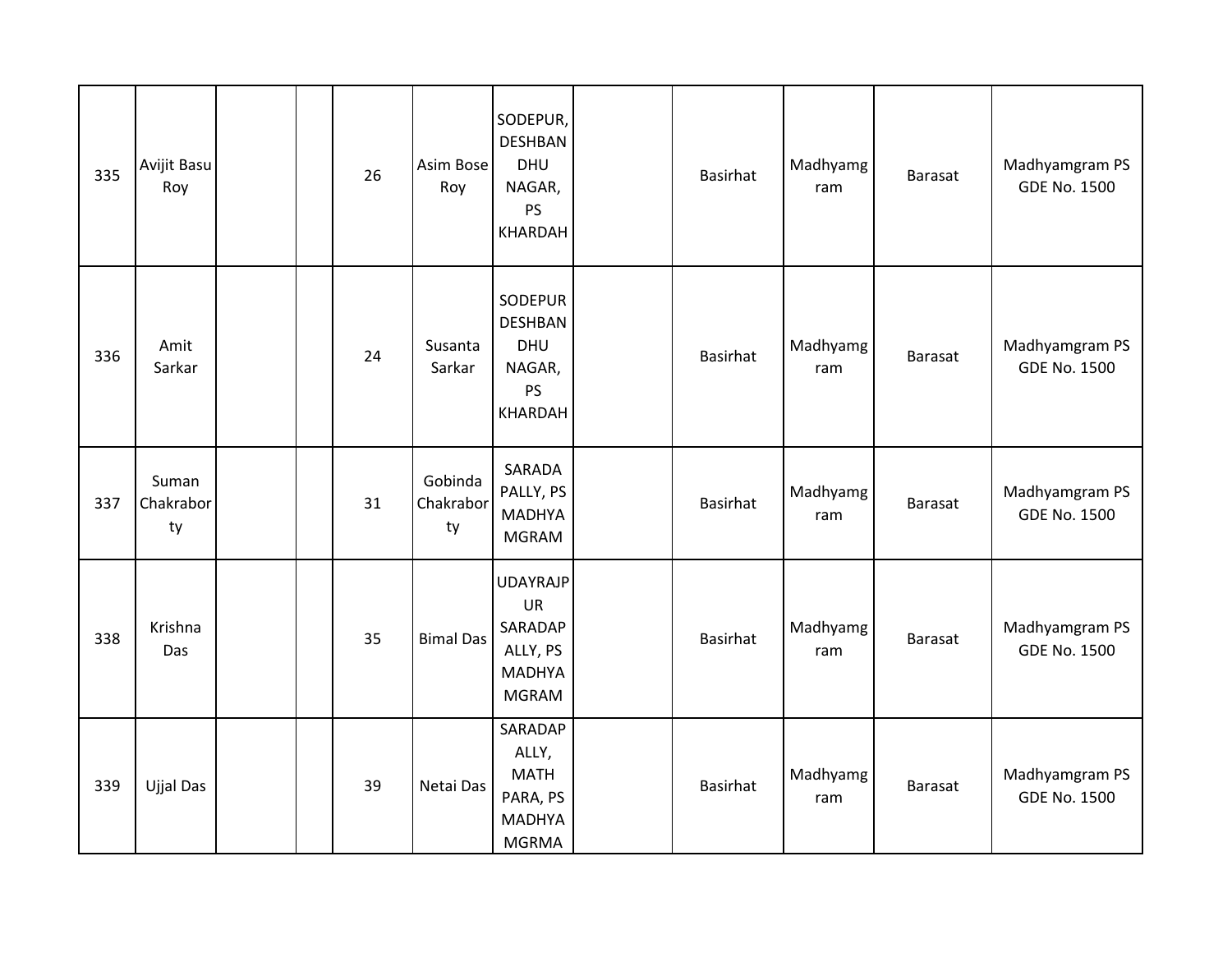| 340 | Ashim Roy          |   | 34 |                           | CHAKDAH<br>Bachu Roy SUTRA, PS<br>CHAKDAH                                                           |       | <b>Basirhat</b> | Madhyamg<br>ram | <b>Barasat</b> | Madhyamgram PS<br><b>GDE No. 1500</b> |
|-----|--------------------|---|----|---------------------------|-----------------------------------------------------------------------------------------------------|-------|-----------------|-----------------|----------------|---------------------------------------|
| 341 | Samiran<br>Paul    | M |    | Subhas<br>Chandar<br>Paul | N S ROAD,<br><b>HRIDAYPU</b><br>R, NAR<br><b>SAPTARSH</b><br><b>I BHAVAN</b><br><b>MARRIAG</b><br>E |       | <b>Basirhat</b> | Madhyamg<br>ram | <b>Barasat</b> | Madhyamgram PS<br><b>GDE No. 1440</b> |
| 342 | Avijit<br>Mondal   | M |    | Prem<br>Mondal            | KAJIPARA,<br><b>PS</b><br><b>BARASAT</b>                                                            |       | Basirhat        | Madhyamg<br>ram | <b>Barasat</b> | Madhyamgram PS<br><b>GDE No. 1517</b> |
| 343 | Biswadip<br>Singha | M |    | Gobinda<br>Singha         | <b>RAMKRIS</b><br><b>HNAPALLY</b><br>, PS<br><b>MADHYA</b><br><b>MGRAM</b>                          |       | <b>Basirhat</b> | Madhyamg<br>ram | <b>Barasat</b> | Madhyamgram PS<br><b>GDE No. 1515</b> |
| 344 | Biswajit<br>Das    | M |    | Kishore<br>Kumar<br>Das   | <b>BASUNAG</b><br><b>AR PUKUR</b><br>PAR 1 NO<br>GATE, PS<br><b>MADHYA</b><br><b>MGRAM</b>          |       | <b>Basirhat</b> | Madhyamg<br>ram | <b>Barasat</b> | Madhyamgram PS<br><b>GDE No. 1515</b> |
| 345 | Sahanur<br>Ali     | M |    | Rahamat<br>Ali            | PS: Sasan<br>Dist.:<br>Barasat                                                                      | Sasan | <b>Barasat</b>  | Sasan           | <b>Barasat</b> | Sasan PS GDE No.<br>890               |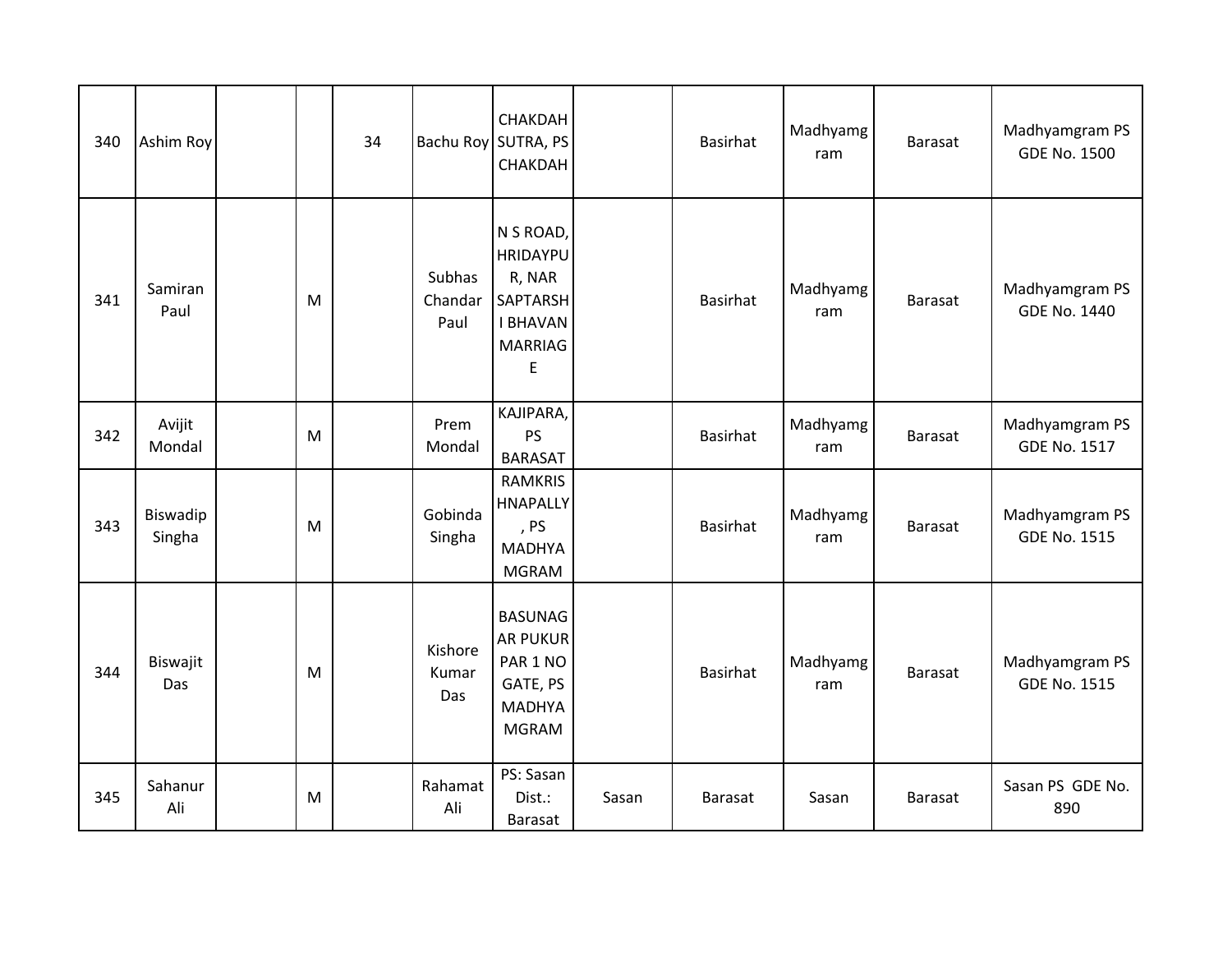| 346 | Salauddin<br>Ali      | M |    | Jonab Ali                               | PS:<br><b>Duttapuku</b><br>r Dist.:<br><b>Barasat</b>                                                                | Duttapukur | Barasat                             | Sasan    | Barasat                                   | Sasan PS GDE No.<br>890     |
|-----|-----------------------|---|----|-----------------------------------------|----------------------------------------------------------------------------------------------------------------------|------------|-------------------------------------|----------|-------------------------------------------|-----------------------------|
| 347 | Bapi<br>Mandi         | M | 39 | Budheswa<br>r Mandi                     | PS:<br>Mohanpur<br>Dist.:<br>Paschim<br>Mednipor<br>e                                                                | Mohanpur   | Paschim<br>Mednipore                | Mohanpur | Paschim<br>Mednipore                      | Mohanpur PS GDE<br>No. 924  |
| 348 | Ajoy<br><b>Bhunia</b> | M |    | Lt.<br>Madhusud<br>han<br><b>Bhunia</b> | PS:<br>Mohanpur<br>Dist.:<br>Paschim<br>Mednipor<br>e                                                                | Mohanpur   | Paschim<br>Mednipore                | Mohanpur | Paschim<br>Mednipore                      | Mohanpur PS GDE<br>No. 924  |
| 349 | Prasanta<br>Jana      |   | 19 | S/O<br>Gouranga<br>Jana                 | Vill-Kailas<br>Pur, PS-<br>Raidighi<br>South 24<br>Pgs PS:<br>Raidighi<br>Dist.:<br>Sundarba<br>n Police<br>District | Raidighi   | Sundarban<br><b>Police District</b> | Baruipur | <b>Baruipur Police</b><br><b>District</b> | Baruipur PS GDE<br>No. 1996 |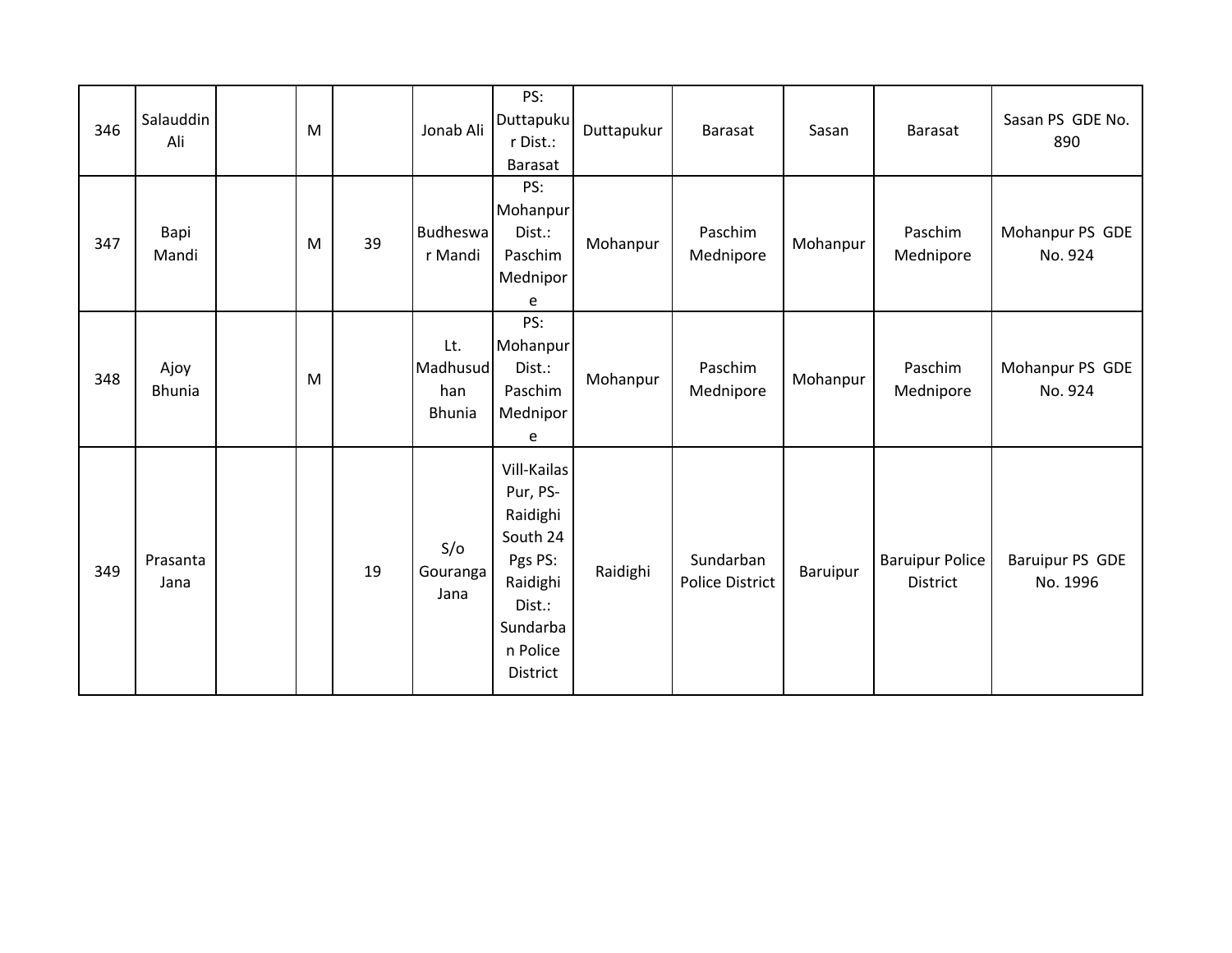| 350 | Anikesh<br>Das<br>Adhikari |  | 19 | S/o Nanda<br><b>Gopal Das</b><br>Adhikari | Vill-Kailas<br>Pur, PS-<br>Raidighi<br>South 24<br>Pgs PS:<br>Raidighi<br>Dist.:<br>Sundarba<br>n Police<br>District | Raidighi | Sundarban<br><b>Police District</b> | Baruipur | <b>Baruipur Police</b><br>District        | <b>Baruipur PS GDE</b><br>No. 1996 |
|-----|----------------------------|--|----|-------------------------------------------|----------------------------------------------------------------------------------------------------------------------|----------|-------------------------------------|----------|-------------------------------------------|------------------------------------|
| 351 | Surojit<br>Mondal          |  | 20 | S/O<br>Sahadeb<br>Mondal                  | Vill-Kailas<br>Pur, PS-<br>Raidighi<br>South 24<br>Pgs PS:<br>Raidighi<br>Dist.:<br>Sundarba<br>n Police<br>District | Raidighi | Sundarban<br><b>Police District</b> | Baruipur | <b>Baruipur Police</b><br><b>District</b> | Baruipur PS GDE<br>No. 1996        |
| 352 | Sahadeb<br>Mondal          |  | 22 | S/O<br>Bonomali<br>Mondal                 | Vill-Kailas<br>Pur, PS-<br>Raidighi<br>South 24<br>Pgs PS:<br>Raidighi<br>Dist.:<br>Sundarba<br>n Police<br>District | Raidighi | Sundarban<br><b>Police District</b> | Baruipur | <b>Baruipur Police</b><br>District        | <b>Baruipur PS GDE</b><br>No. 1996 |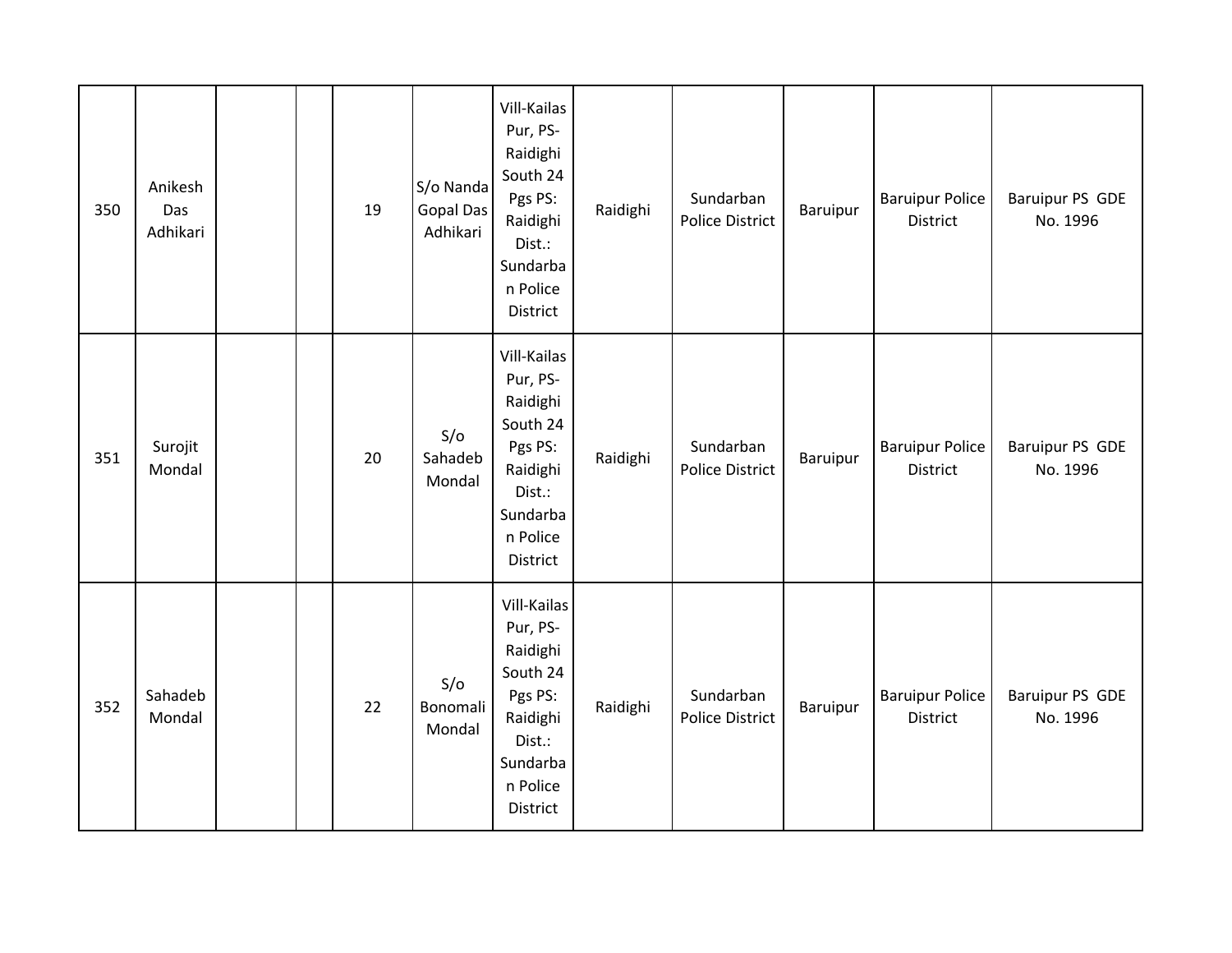| 353 | Md Mufej       |  | 41 | $S/O$ Md<br>Ibrahim  | Vill-<br>Mallickpur<br>, PS-<br>Baruipur,<br>South 24<br>Pgs PS:<br>Raidighi<br>Dist.:<br>Sundarba<br>n Police<br>District          | Raidighi | Sundarban<br>Police District | Baruipur | <b>Baruipur Police</b><br>District | Baruipur PS GDE<br>No. 2018 |
|-----|----------------|--|----|----------------------|-------------------------------------------------------------------------------------------------------------------------------------|----------|------------------------------|----------|------------------------------------|-----------------------------|
| 354 | Vola<br>Sardar |  |    | S/o Satish<br>Sardar | Vill-<br>Charan,<br>Paschim<br>Panchgac<br>hia, PS-<br>Baruipur,<br>S PS:<br>Raidighi<br>Dist.:<br>Sundarba<br>n Police<br>District | Raidighi | Sundarban<br>Police District | Baruipur | <b>Baruipur Police</b><br>District | Baruipur PS GDE<br>No. 2092 |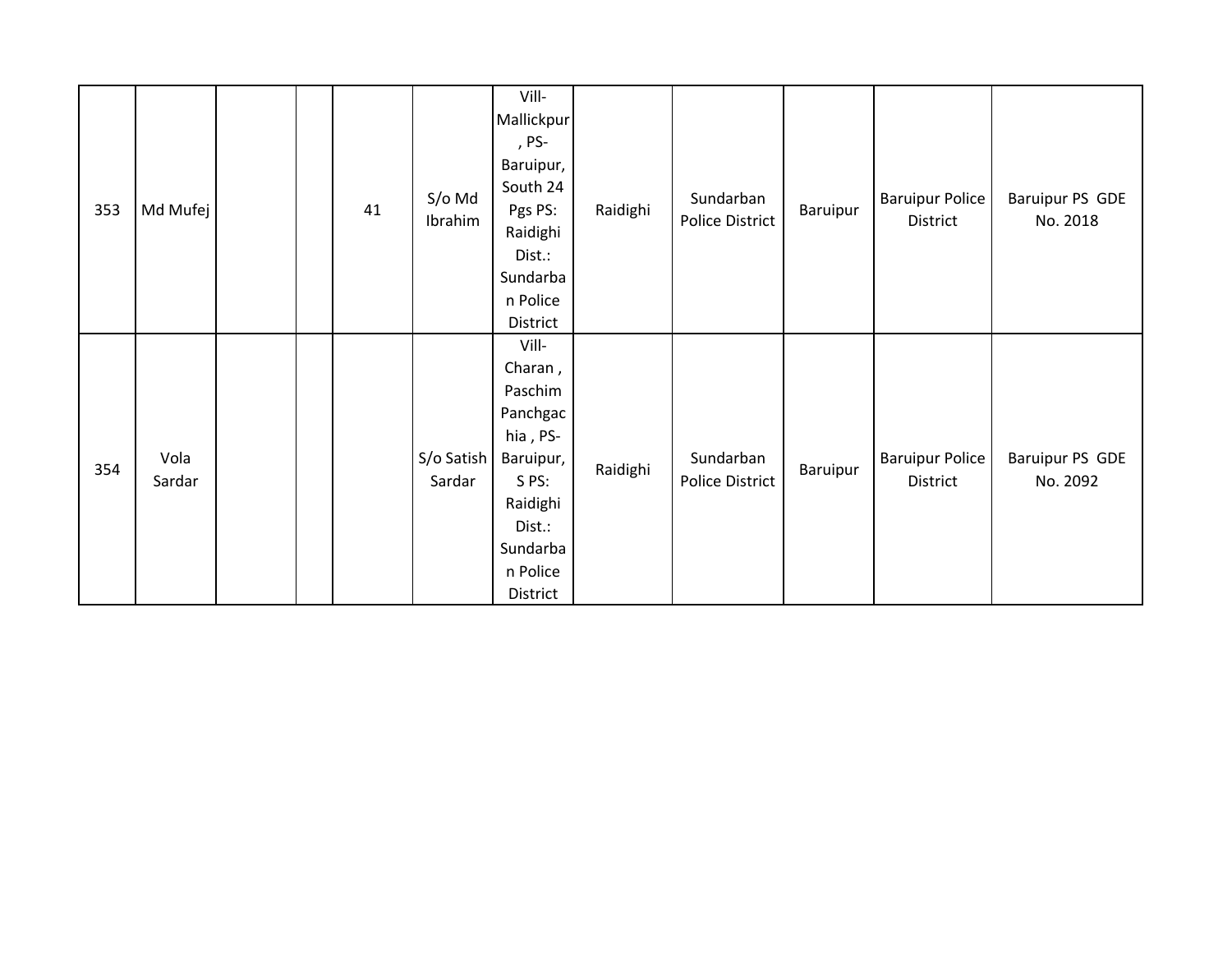| 355 | Khokon<br>Naskar |  | 25 | S/O<br>Sanatan<br>Naskar  | Charan<br>,Kantapuk<br>ur, PS<br>Joynagar,<br>South 24<br>Pgs PS:<br>Raidighi<br>Dist.:<br>Sundarba<br>n Police<br>District  | Raidighi | Sundarban<br>Police District | Baruipur | <b>Baruipur Police</b><br>District | Baruipur PS GDE<br>No. 2092 |
|-----|------------------|--|----|---------------------------|------------------------------------------------------------------------------------------------------------------------------|----------|------------------------------|----------|------------------------------------|-----------------------------|
| 356 | Gopal<br>Mondal  |  | 50 | S/O<br>Niranjan<br>Mondal | Charan<br>,Kantapuk<br>ur, PS-<br>Joynagar,<br>South 24<br>Pgs PS:<br>Raidighi<br>Dist.:<br>Sundarba<br>n Police<br>District | Raidighi | Sundarban<br>Police District | Baruipur | <b>Baruipur Police</b><br>District | Baruipur PS GDE<br>No. 2092 |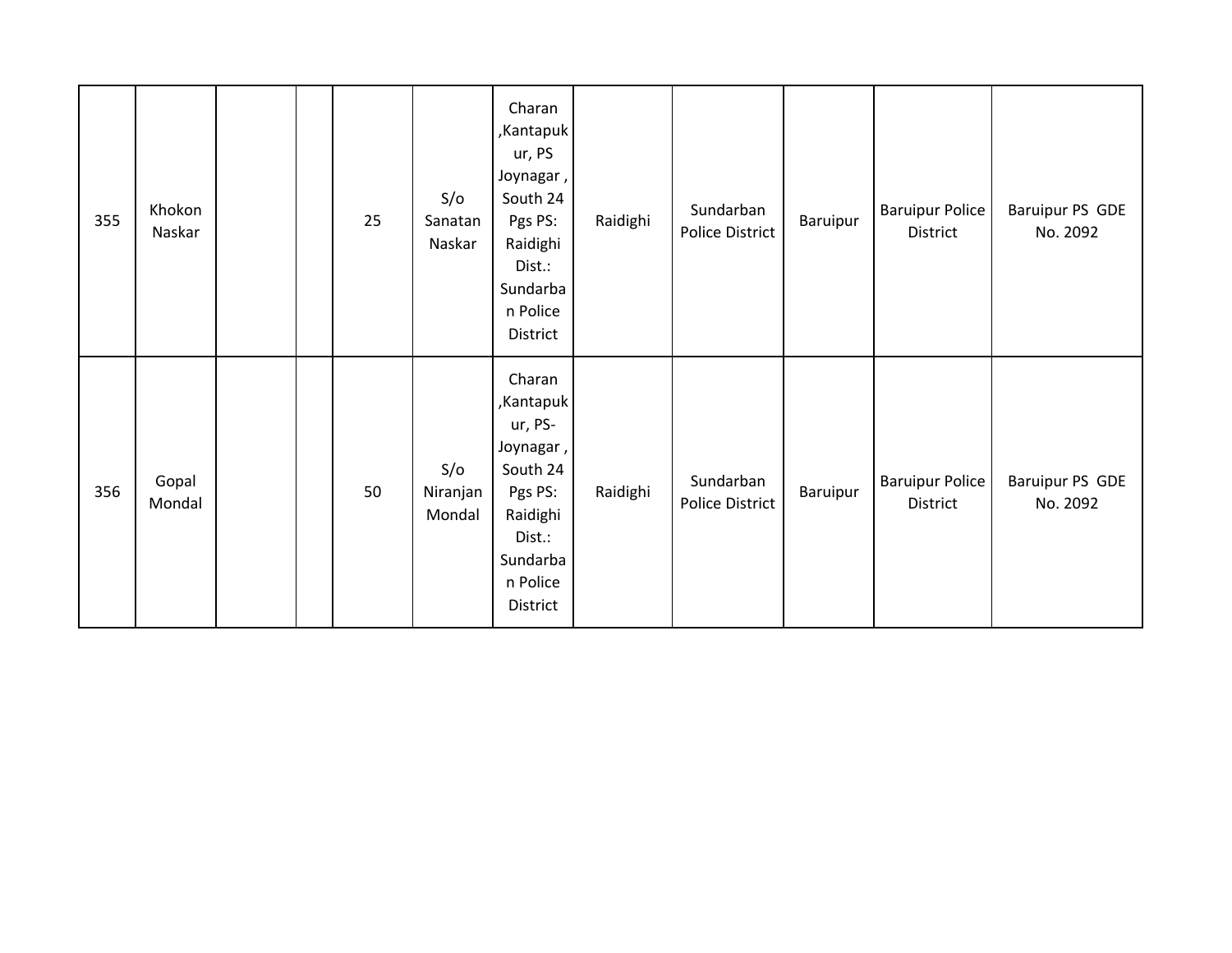| 357 | Madan<br>Pramanik |  | 40 | S/o Ratan<br>Pramanik      | Charan<br>,Kantapuk<br>ur, PS-<br>Joynagar,<br>South 24<br>Pgs PS:<br>Raidighi<br>Dist.:<br>Sundarba<br>n Police<br>District | Raidighi | Sundarban<br>Police District | Baruipur | <b>Baruipur Police</b><br>District | Baruipur PS GDE<br>No. 2092 |
|-----|-------------------|--|----|----------------------------|------------------------------------------------------------------------------------------------------------------------------|----------|------------------------------|----------|------------------------------------|-----------------------------|
| 358 | Swapan<br>Naskar  |  | 51 | S/O<br>Khisidhar<br>Naskar | Sarberia,<br>PS-<br>Joynagar,<br>South 24<br>Pgs PS:<br>Raidighi<br>Dist.:<br>Sundarba<br>n Police<br>District               | Raidighi | Sundarban<br>Police District | Baruipur | <b>Baruipur Police</b><br>District | Baruipur PS GDE<br>No. 2092 |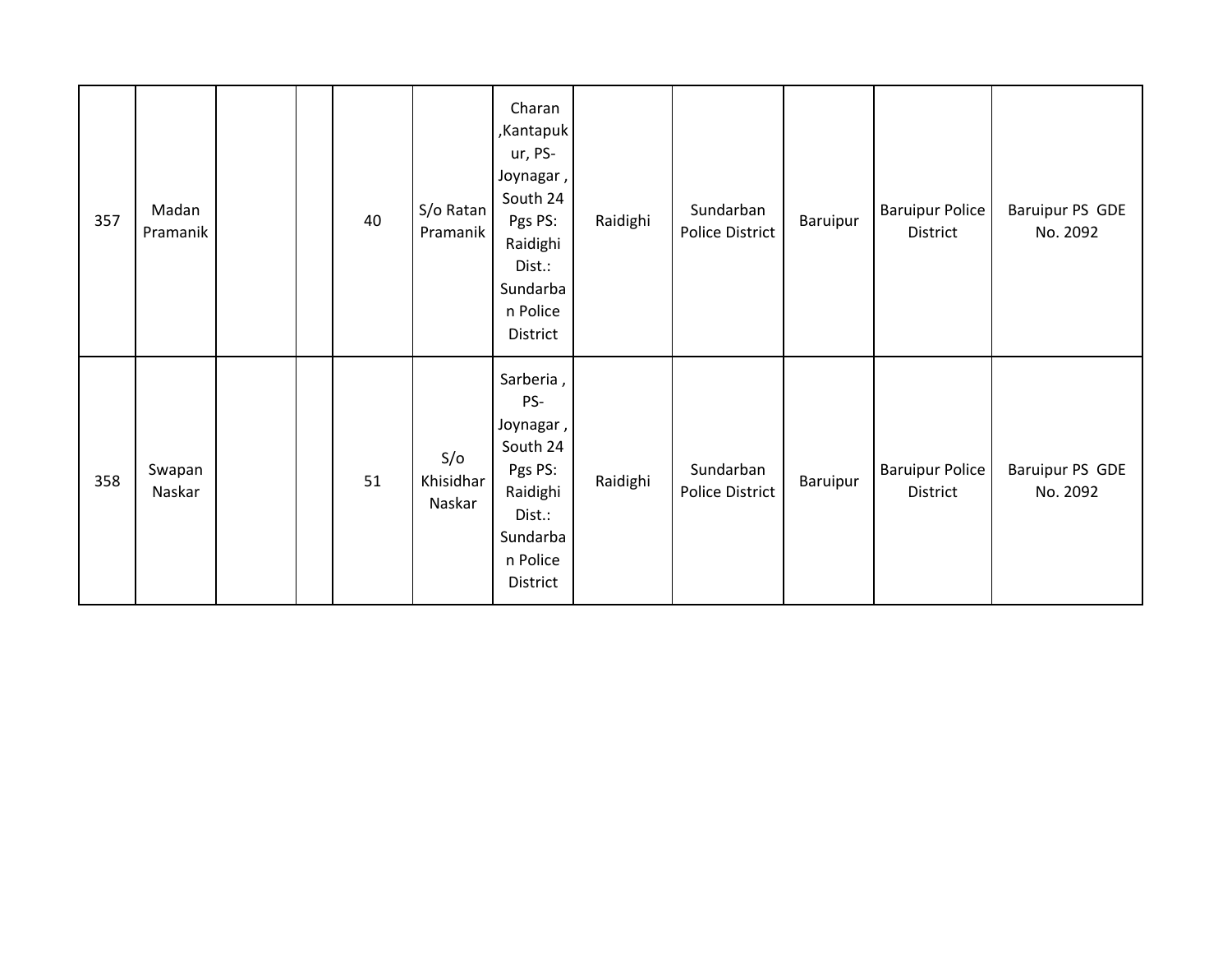| 359 | Debnath<br>Halder |  | 37 | S/O<br>Nabakum<br>ar Halder | Charan<br>,Kantapuk<br>ur, PS-<br>Joynagar,<br>South 24<br>Pgs PS:<br>Joynagar<br>Dist.:<br>Baruipur<br>Police<br>District | Joynagar | <b>Baruipur Police</b><br>District | Baruipur | <b>Baruipur Police</b><br>District | Baruipur PS GDE<br>No. 2092 |
|-----|-------------------|--|----|-----------------------------|----------------------------------------------------------------------------------------------------------------------------|----------|------------------------------------|----------|------------------------------------|-----------------------------|
| 360 | Sudip<br>Dutta    |  | 30 | S/o Sunil<br>Dutta          | Bhuru<br>Shri Pur,<br>PS-<br>Joynagar,<br>South 24<br>Pgs PS:<br>Joynagar<br>Dist.:<br>Baruipur<br>Police<br>District      | Joynagar | <b>Baruipur Police</b><br>District | Baruipur | <b>Baruipur Police</b><br>District | Baruipur PS GDE<br>No. 2092 |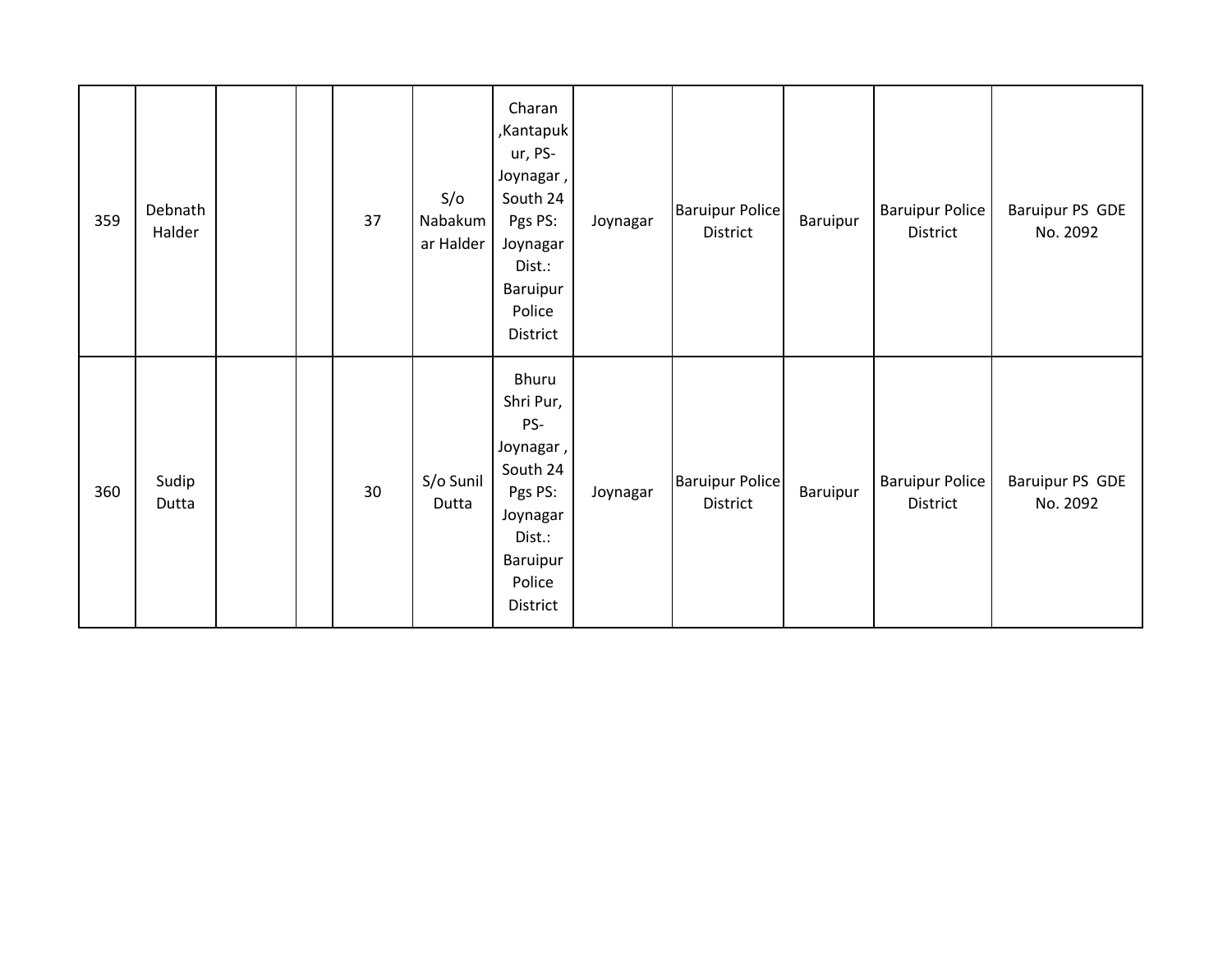| 361 | Hari Majhi       |       |   | 42 | S/O<br>Joydeb<br>Majhi | Paschim<br>Panchgac<br>hia, PS-<br>Baruipur,<br>South 24<br>Pgs PS:<br>Baruipur<br>Dist.:<br>Baruipur<br>Police<br>District | Baruipur | <b>Baruipur Police</b><br>District        | <b>Baruipur</b> | <b>Baruipur Police</b><br>District | Baruipur PS GDE<br>No. 2092                  |
|-----|------------------|-------|---|----|------------------------|-----------------------------------------------------------------------------------------------------------------------------|----------|-------------------------------------------|-----------------|------------------------------------|----------------------------------------------|
| 362 | Safikul<br>Molla |       | M | 36 | <b>Bishe</b><br>Molla  | Gobindap<br>ur                                                                                                              |          | <b>Basirhat</b>                           | Bhangar         | District                           | Baruipur Police Bhangar PS GDE No.<br>1238   |
| 363 | Pradip<br>Naskar |       | M |    | Lt. Joydeb<br>Naskar   | Rajapur<br>PS:<br>Canning<br>Dist.:<br>Baruipur<br>Police<br>District                                                       | Canning  | <b>Baruipur Police</b><br><b>District</b> | Canning         | <b>District</b>                    | Baruipur Police Canning PS GDE No.<br>1129   |
| 364 | Nurul<br>Khan    | Pintu | M |    | Lt.<br>Nowsed<br>Khan  | Rajapur<br>Mirpur PS:<br>Canning<br>Dist.:<br>Baruipur<br>Police<br>District                                                | Canning  | <b>Baruipur Police</b><br>District        | Canning         | District                           | Baruipur Police   Canning PS GDE No.<br>1129 |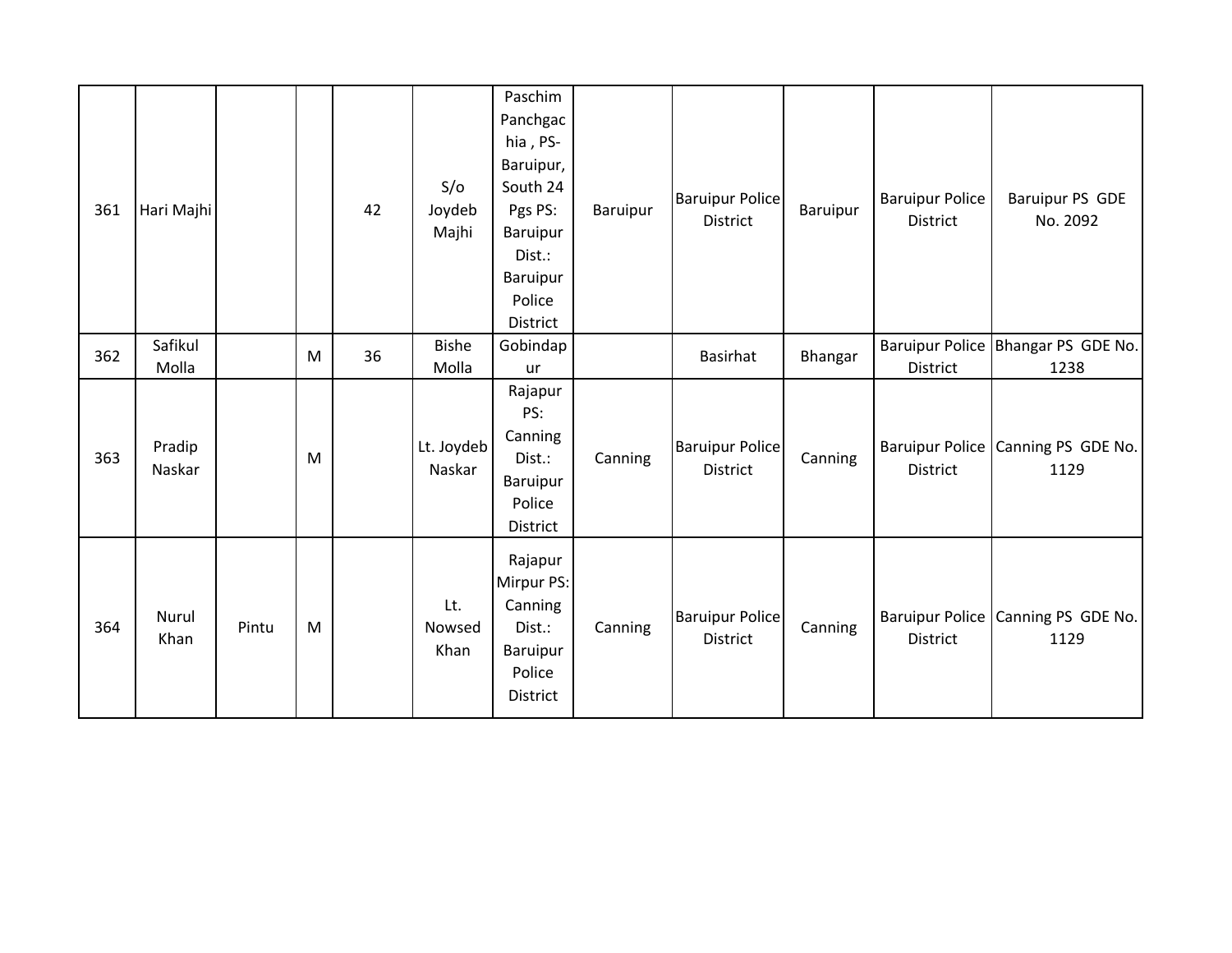| 365 | Bappa<br>Pandit    | M |    | Lt. Bhakti<br>Pandit | Taldi PS:<br>Canning<br>Dist.:<br>Baruipur<br>Police<br>District                                      | Canning              | <b>Baruipur Police</b><br>District | Canning              | District                                  | Baruipur Police Canning PS GDE No.<br>1129 |
|-----|--------------------|---|----|----------------------|-------------------------------------------------------------------------------------------------------|----------------------|------------------------------------|----------------------|-------------------------------------------|--------------------------------------------|
| 366 | Amit<br>Naskar     | M |    | Bablu<br>Naskar      | Andharia(<br>Taldi) PS:<br>Canning<br>Dist.:<br>Baruipur<br>Police<br>District                        | Canning              | <b>Baruipur Police</b><br>District | Canning              | District                                  | Baruipur Police Canning PS GDE No.<br>1133 |
| 367 | Dipankar<br>Mondal | M | 35 | Lt. Vaskar           | Hironmoy<br>pur Bagan<br>bari PS:<br>Jharkhali<br>coastal<br>Dist.:<br>Baruipur<br>Police<br>District | Jharkhali<br>coastal | <b>Baruipur Police</b><br>District | Jharkhali<br>coastal | <b>Baruipur Police</b><br>District        | Jharkhali coastal PS<br><b>GDE No. 642</b> |
| 368 | Prasanta<br>Jana   | M | 42 | Satyaranja<br>n      | Birinchiba<br>ri PS:<br>Jharkhali<br>coastal<br>Dist.:<br>Baruipur<br>Police<br>District              | Jharkhali<br>coastal | <b>Baruipur Police</b><br>District | Jharkhali<br>coastal | <b>Baruipur Police</b><br><b>District</b> | Jharkhali coastal PS<br><b>GDE No. 642</b> |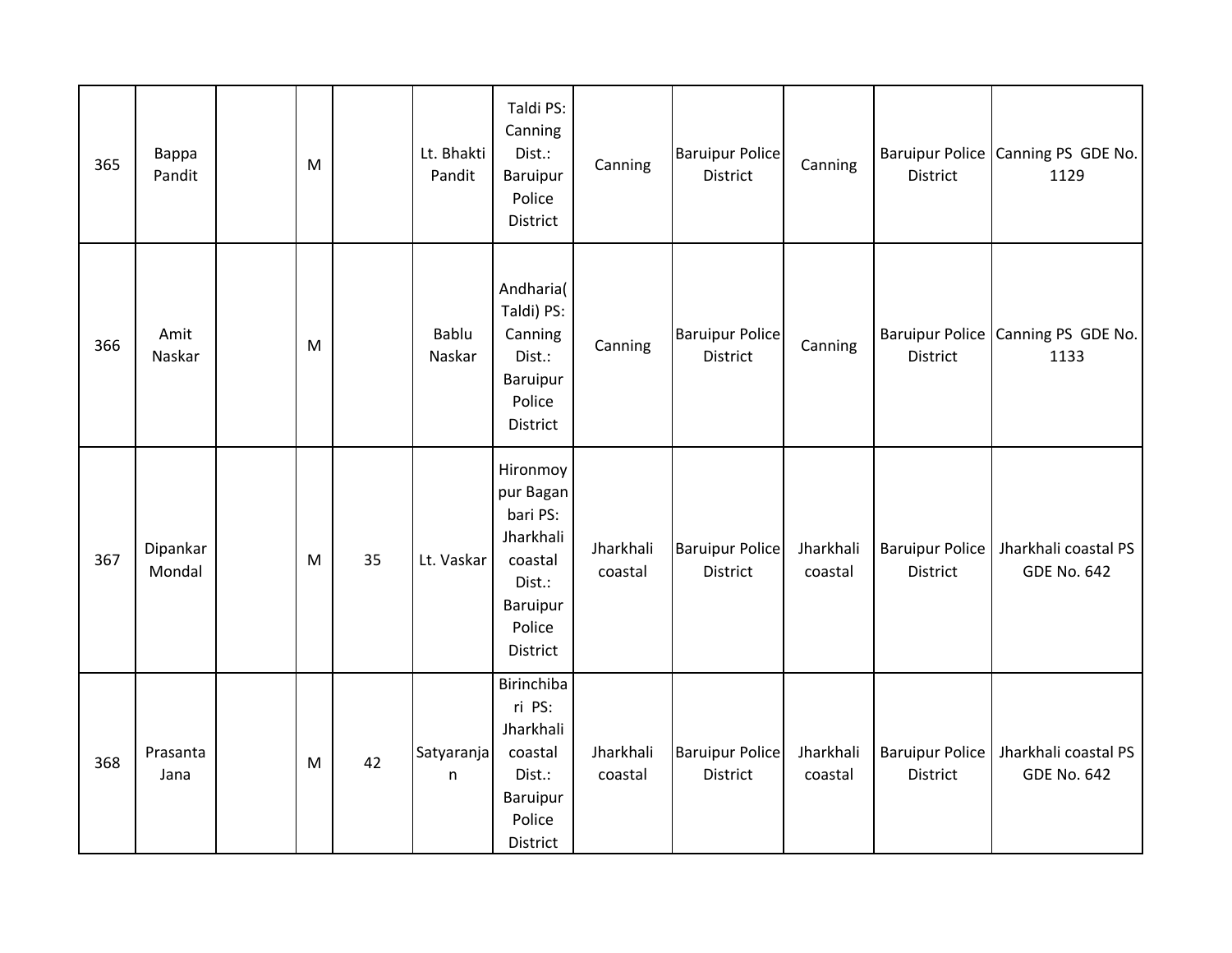| 369 | Bablu<br>Singh      | M | 38 | Bhajahari               | Birinchiba<br>ri PS:<br>Jharkhali<br>coastal<br>Dist.:<br><b>Baruipur</b><br>Police<br>District | Jharkhali<br>coastal | <b>Baruipur Police</b><br>District        | Jharkhali<br>coastal | <b>Baruipur Police</b><br>District        | Jharkhali coastal PS<br><b>GDE No. 642</b> |
|-----|---------------------|---|----|-------------------------|-------------------------------------------------------------------------------------------------|----------------------|-------------------------------------------|----------------------|-------------------------------------------|--------------------------------------------|
| 370 | Rejaul<br>Islam     | M | 27 | Lt.<br>Mujibar<br>Molla | Chhelegoa<br>lia PS:<br>Kashipore<br>Dist.:<br>Baruipur<br>Police<br>District                   | Kashipore            | <b>Baruipur Police</b><br><b>District</b> | Kashipore            | <b>Baruipur Police</b><br><b>District</b> | Kashipore PS GDE<br>No. 1049               |
| 371 | Kutubuddi<br>n Mudi | M | 32 | Golambari<br>Mudi       | Swarpnag<br>ar PS:<br>Kashipore<br>Dist.:<br>Baruipur<br>Police<br>District                     | Kashipore            | <b>Baruipur Police</b><br><b>District</b> | Kashipore            | <b>Baruipur Police</b><br><b>District</b> | Kashipore PS GDE<br>No. 1049               |
| 372 | Salauddin<br>Mudi   | M | 27 | Manik<br>Mudi           | Swarupna<br>gar PS:<br>Kashipore<br>Dist.:<br><b>Baruipur</b><br>Police<br>District             | Kashipore            | <b>Baruipur Police</b><br><b>District</b> | Kashipore            | <b>Baruipur Police</b><br><b>District</b> | Kashipore PS GDE<br>No. 1049               |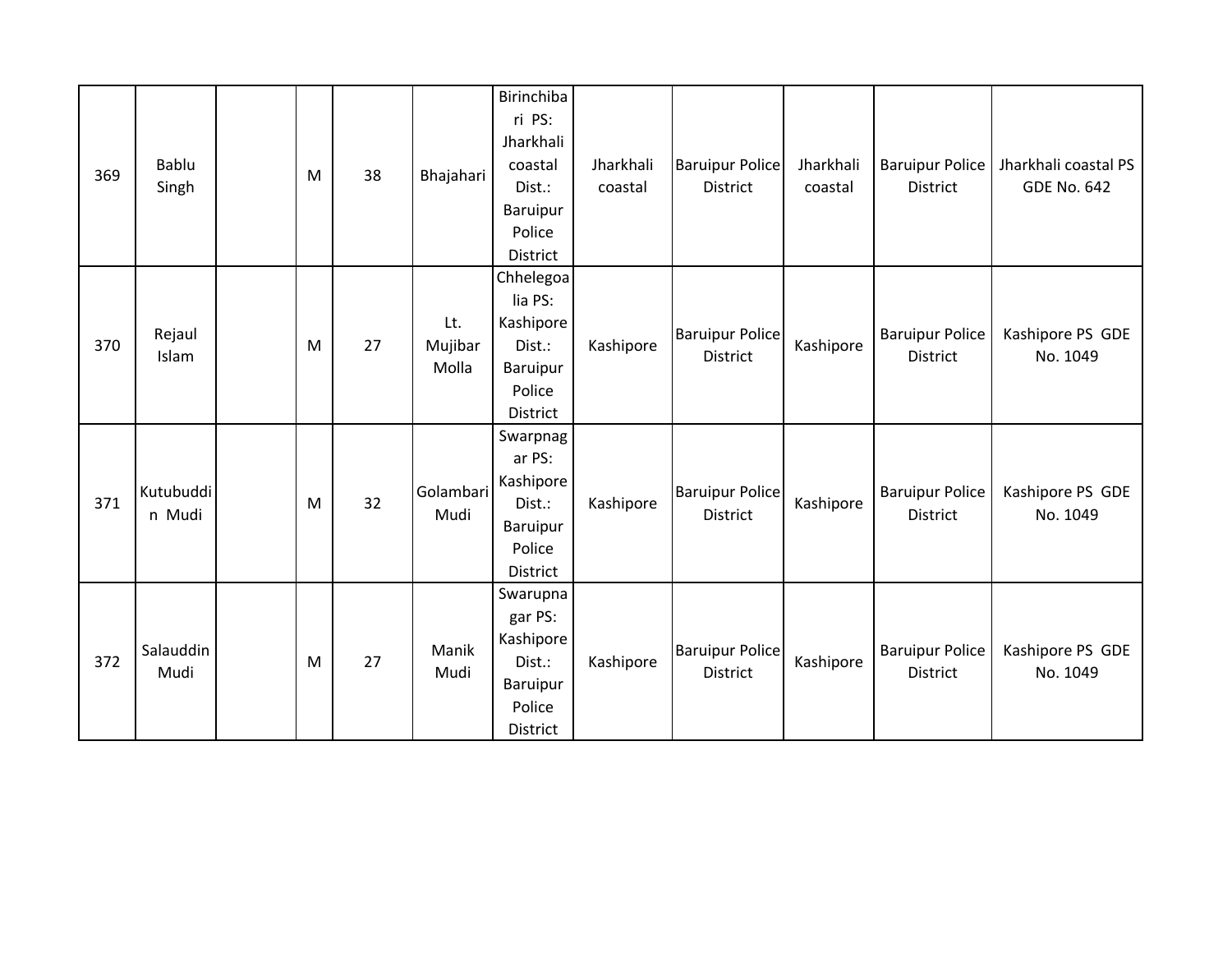| 373 | Masud<br>Rahaman<br>Khan | M | Atiaz Khan        | PS: Kultali<br>Dist.:<br>Baruipur<br>Police<br>District        | Kultali | <b>Baruipur Police</b><br>District        | Kultali | <b>Baruipur Police</b><br><b>District</b> | Kultali PS GDE No.<br>1067 |
|-----|--------------------------|---|-------------------|----------------------------------------------------------------|---------|-------------------------------------------|---------|-------------------------------------------|----------------------------|
| 374 | Bhagabati<br>Mondal      | M | Ganga<br>Mondal   | PS: Kultali<br>Dist.:<br>Baruipur<br>Police<br><b>District</b> | Kultali | <b>Baruipur Police</b><br>District        | Kultali | <b>Baruipur Police</b><br><b>District</b> | Kultali PS GDE No.<br>1030 |
| 375 | Mahibur<br>Molla         | M | Mojibor<br>Molla  | PS: Kultali<br>Dist.:<br>Baruipur<br>Police<br>District        | Kultali | <b>Baruipur Police</b><br>District        | Kultali | <b>Baruipur Police</b><br><b>District</b> | Kultali PS GDE No.<br>1067 |
| 376 | Said<br>Tarafdar         | M | Tayeb<br>Tarafder | PS: Kultali<br>Dist.:<br>Baruipur<br>Police<br><b>District</b> | Kultali | <b>Baruipur Police</b><br><b>District</b> | Kultali | <b>Baruipur Police</b><br><b>District</b> | Kultali PS GDE No.<br>1067 |
| 377 | Maharaj<br>Majhi         | M | Sudhir<br>Majhi   | PS: Kultali<br>Dist.:<br>Baruipur<br>Police<br>District        | Kultali | <b>Baruipur Police</b><br>District        | Kultali | <b>Baruipur Police</b><br><b>District</b> | Kultali PS GDE No.<br>1067 |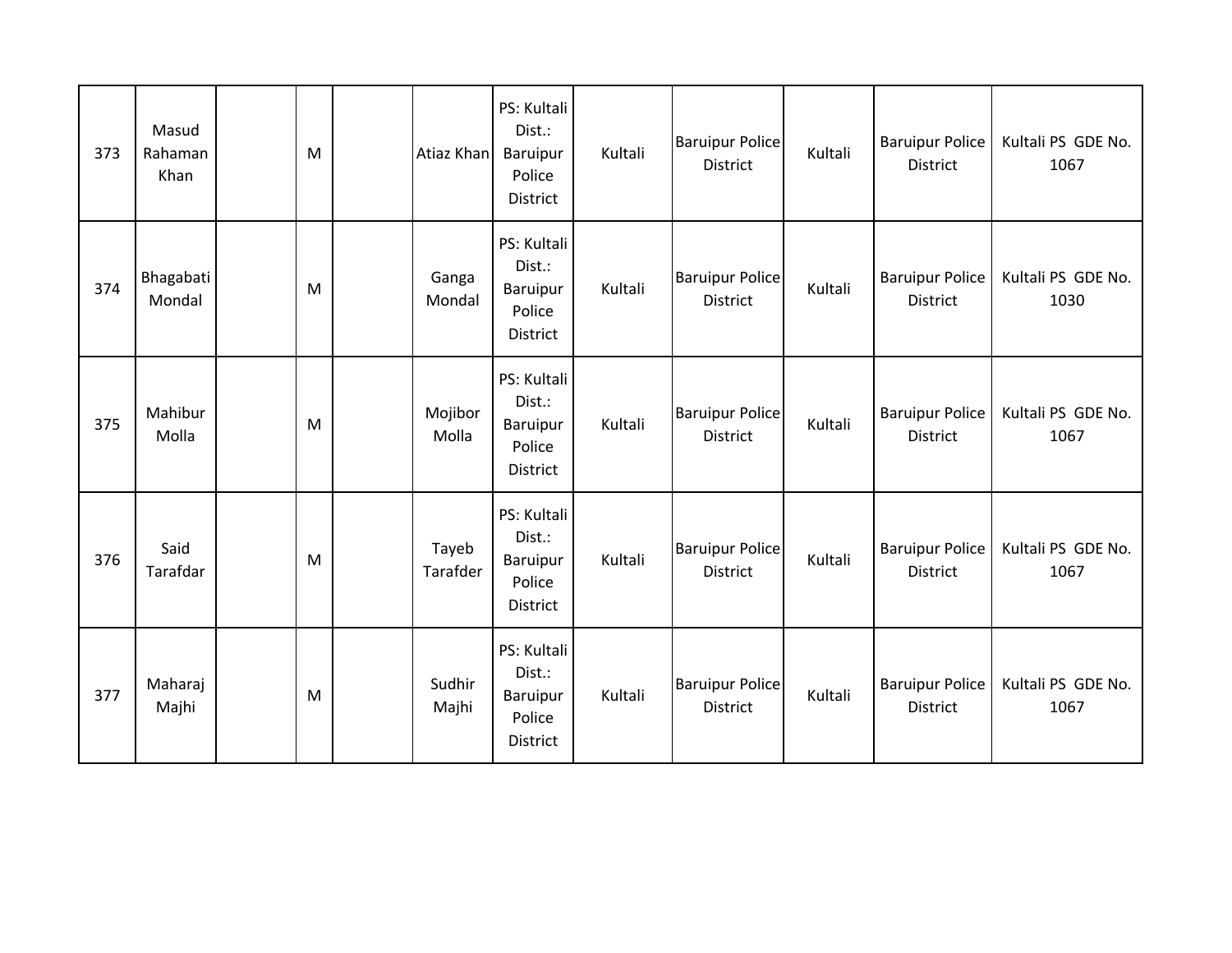| 378 | Manaben<br>dra Naiya | M |    | Bholanath<br>Naiya          | PS: Kultali<br>Dist.:<br>Baruipur<br>Police<br>District                                                         | Kultali  | <b>Baruipur Police</b><br><b>District</b> | Kultali      | <b>Baruipur Police</b><br><b>District</b>                     | Kultali PS GDE No.<br>1069            |
|-----|----------------------|---|----|-----------------------------|-----------------------------------------------------------------------------------------------------------------|----------|-------------------------------------------|--------------|---------------------------------------------------------------|---------------------------------------|
| 379 | Monirul<br>Laskar    | M |    | Baburali<br>Laskar          | PS: Kultali<br>Dist.:<br>Baruipur<br>Police<br>District                                                         | Kultali  | <b>Baruipur Police</b><br><b>District</b> | Kultali      | <b>Baruipur Police</b><br><b>District</b>                     | Kultali PS GDE No.<br>1030            |
| 380 | Pulak<br>Halder      | M | 24 | $S/O$ .<br>Swapan<br>Halder | Sonarpur,<br>Arapanch,<br>PS-<br>Sonarpur<br>PS:<br>Sonarpur<br>Dist.:<br>Baruipur<br>Police<br>District        | Sonarpur | District                                  | r            | Baruipur Police Narendrapu Baruipur Police<br>District        | Narendrapur PS<br><b>GDE No. 2027</b> |
| 381 | Somnath<br>Naskar    | M | 23 | $S/O$ .<br>Swapan<br>Naskar | Sonarpur,<br>Arapanch,<br>PS-<br>Sonarpur<br>PS:<br>Sonarpur<br>Dist.:<br><b>Baruipur</b><br>Police<br>District | Sonarpur | District                                  | $\mathsf{r}$ | Baruipur Police Narendrapu Baruipur Police<br><b>District</b> | Narendrapur PS<br><b>GDE No. 2027</b> |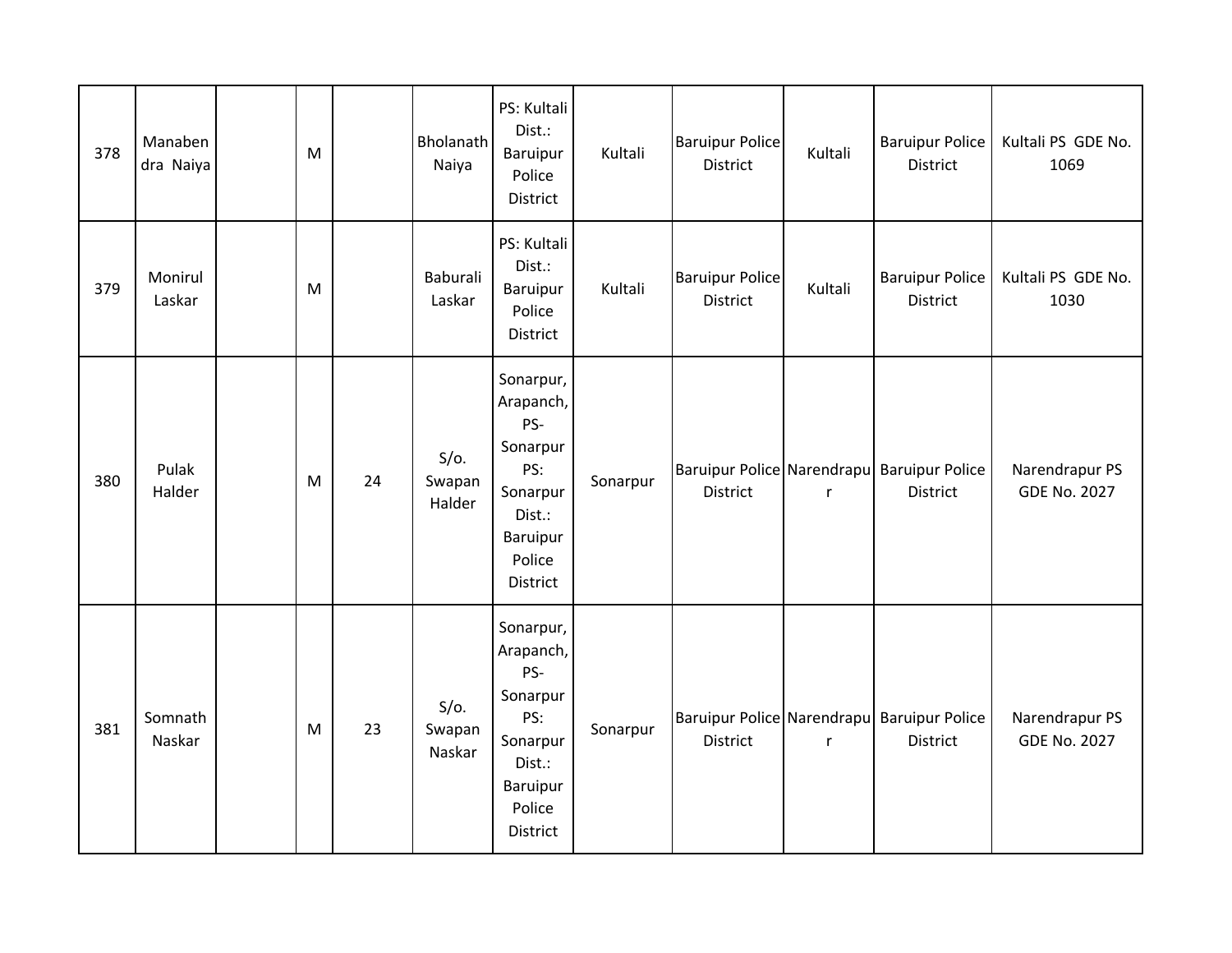| 382 | Sk Aslam          | M | 22 | S/O. Sk<br>Abbas             | Ramchand<br>rapur, PS-<br>Sonarpur<br>PS:<br>Sonarpur<br>Dist.:<br>Baruipur<br>Police<br>District   | Sonarpur    | <b>District</b> | $\mathsf{r}$ | Baruipur Police Narendrapu Baruipur Police<br>District        | Narendrapur PS<br><b>GDE No. 2027</b> |
|-----|-------------------|---|----|------------------------------|-----------------------------------------------------------------------------------------------------|-------------|-----------------|--------------|---------------------------------------------------------------|---------------------------------------|
| 383 | Sudipta<br>Mondal | M | 20 | $S/O$ .<br>Sahadeb<br>Mondal | Kelegore,<br>PS-<br>Narendra<br>pur PS:<br>Narendra<br>pur Dist.:<br>Baruipur<br>Police<br>District | Narendrapur | <b>District</b> | $\mathbf{r}$ | Baruipur Police Narendrapu Baruipur Police<br><b>District</b> | Narendrapur PS<br><b>GDE No. 2027</b> |
| 384 | Ayush<br>Kuhlu    | M | 20 | $S/O$ .<br>Ashutosh<br>Kuhlu | Jagadishp<br>ur, PS-<br>Sonarpur<br>PS:<br>Sonarpur<br>Dist.:<br>Baruipur<br>Police<br>District     | Sonarpur    | <b>District</b> | $\mathsf{r}$ | Baruipur Police Narendrapu Baruipur Police<br><b>District</b> | Narendrapur PS<br><b>GDE No. 2027</b> |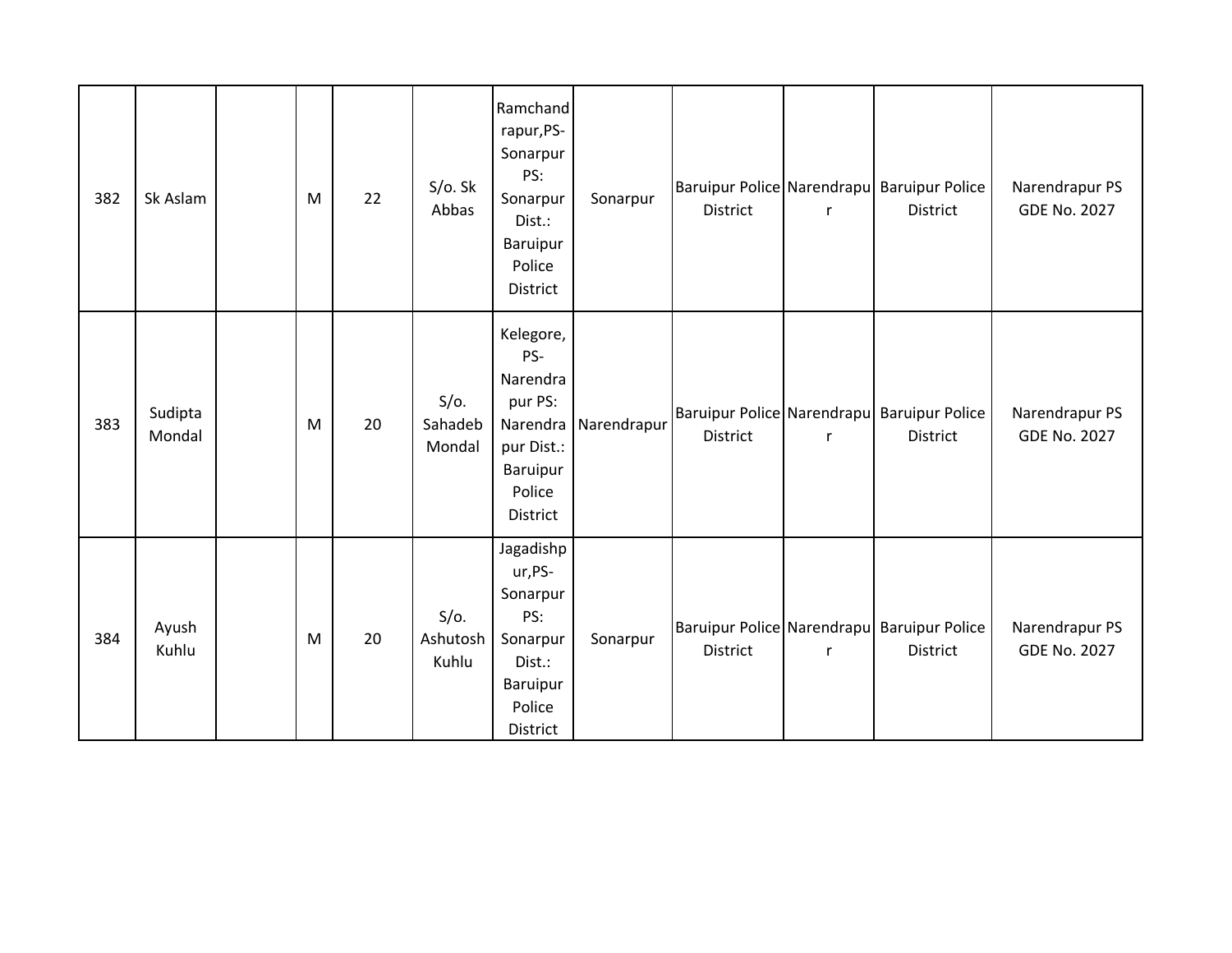| 385 | Surojit<br>Mondal | M | 28 | S/o. Dilip<br>Mondal         | Kalikapur<br>Natunpara<br>,PS-<br>Narendra<br>pur PS:<br>Narendra<br>pur Dist.:<br>Baruipur<br>Police<br>District | Narendrapur | District | $\mathsf{r}$ | Baruipur Police Narendrapu Baruipur Police<br>District        | Narendrapur PS<br><b>GDE No. 2027</b> |
|-----|-------------------|---|----|------------------------------|-------------------------------------------------------------------------------------------------------------------|-------------|----------|--------------|---------------------------------------------------------------|---------------------------------------|
| 386 | Srikanta<br>Singh | M | 20 | $S/O$ .<br>Jagadish<br>Singh | Joykrisnap<br>ur, PS-<br>Narendra<br>pur PS:<br>Narendra<br>pur Dist.:<br>Baruipur<br>Police<br>District          | Narendrapur | District | $\mathsf{r}$ | Baruipur Police Narendrapu Baruipur Police<br>District        | Narendrapur PS<br><b>GDE No. 2076</b> |
| 387 | Goutam<br>Paul    | M | 38 | $S/O$ .<br>Ramgati<br>Paul   | Briji<br>Shibtala, P<br>$S-$<br>Narendra<br>pur PS:<br>Narendra<br>pur Dist.:<br>Baruipur<br>Police<br>District   | Narendrapur | District | $\mathsf{r}$ | Baruipur Police Narendrapu Baruipur Police<br><b>District</b> | Narendrapur PS<br><b>GDE No. 2132</b> |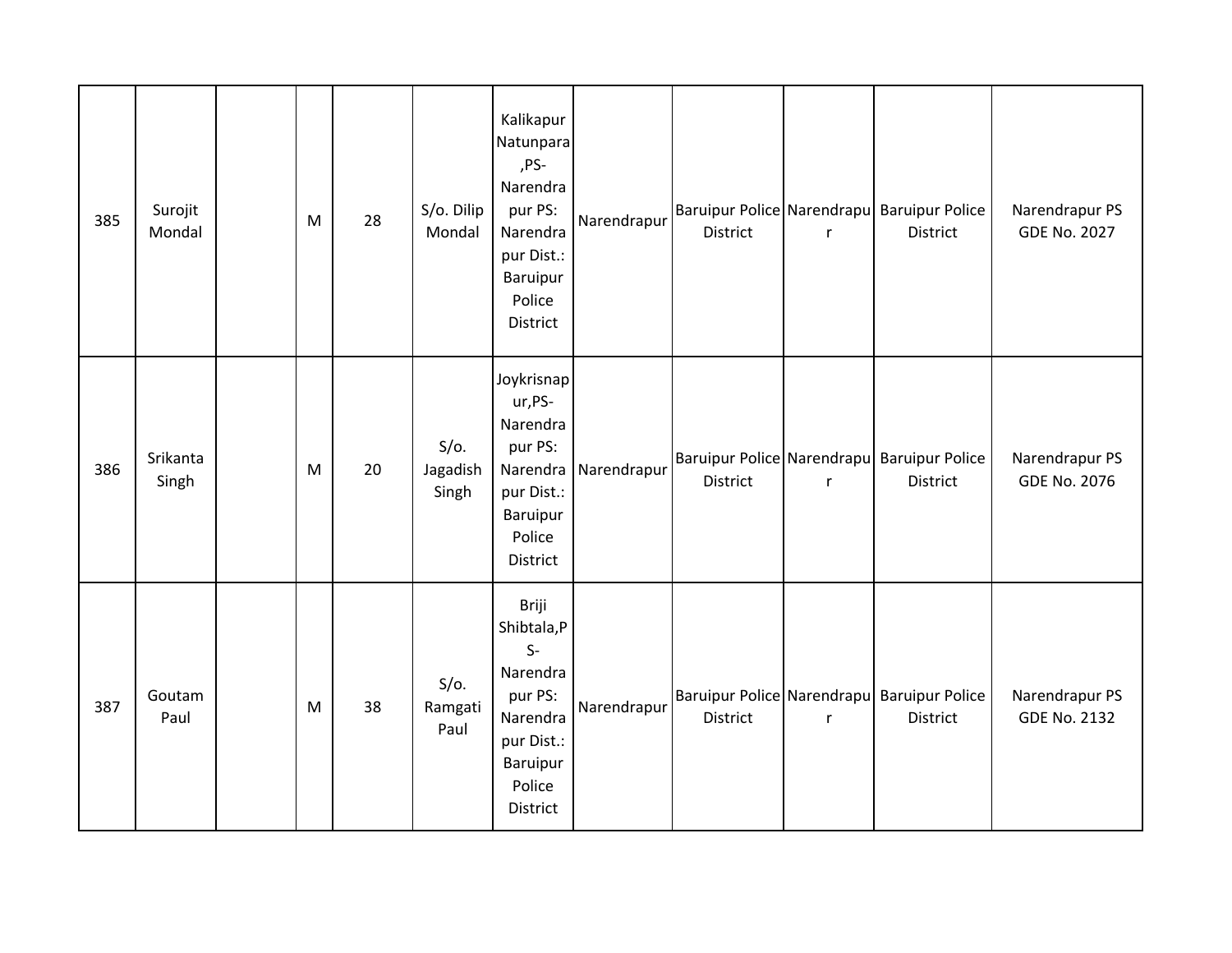| 388 | Joykumar<br>Jadav                 | M | 25 | $S/O$ .<br>Sambasad<br>ur Jadav | Briji<br>Shibtala,P<br>$S-$<br>Narendra<br>pur PS:<br>Narendra<br>pur Dist.:<br>Baruipur<br>Police<br><b>District</b>   | Narendrapur | <b>District</b> | $\mathsf{r}$ | Baruipur Police Narendrapu Baruipur Police<br><b>District</b> | Narendrapur PS<br><b>GDE No. 2132</b> |
|-----|-----------------------------------|---|----|---------------------------------|-------------------------------------------------------------------------------------------------------------------------|-------------|-----------------|--------------|---------------------------------------------------------------|---------------------------------------|
| 389 | Nirmal<br>Mondal                  | M | 21 | $S/O$ .<br>Sukumar<br>Mondal    | Sonarpur<br>Vivekanan<br>dapally, PS-<br>Sonarpur<br>PS:<br>Sonarpur<br>Dist.:<br><b>Baruipur</b><br>Police<br>District | Sonarpur    | District        | r            | Baruipur Police Narendrapu Baruipur Police<br>District        | Narendrapur PS<br><b>GDE No. 2132</b> |
| 390 | Raju<br>Mondal                    |   | 25 | $S/O$ . Lt.<br>Ashok<br>Mondal  | Subhasgra<br>m, I.M.C<br>road, PO-<br>Subhasgra<br>m, PS-<br>Sonarp                                                     |             | Basirhat        | Sonarpur     | <b>Baruipur Police</b><br><b>District</b>                     | Sonarpur PS GDE<br>No. 1513           |
| 391 | Nemai<br>Chandra<br><b>Biswas</b> | M | 48 | Lt Kartick<br><b>Biswas</b>     | Mathiya<br>PS:<br>Bashirhat<br>Dist.:<br>Basirhat                                                                       | Bashirhat   | Basirhat        | coastal      | Sundarban   Baruipur Police<br><b>District</b>                | Sundarban coastal<br>PS GDE No. 572   |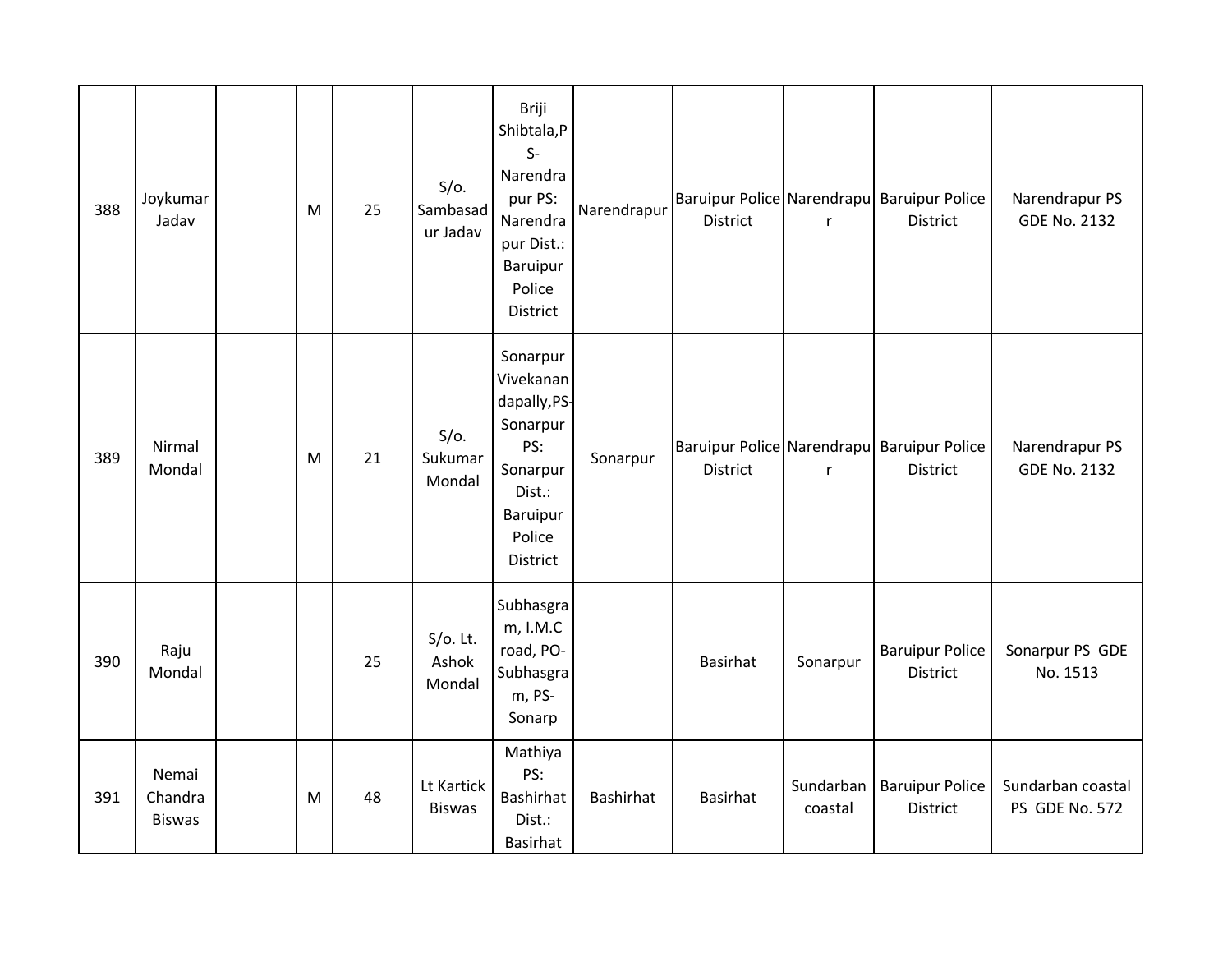| 392 | Samir<br>Sardar  | M | 25 | Rup<br>Chand<br>Sardar | Chara<br>Bidya PS:<br>Bashirhat<br>Dist.:<br><b>Basirhat</b>                                                           | Bashirhat            | Basirhat                              | coastal        | Sundarban   Baruipur Police<br>District                        | Sundarban coastal<br>PS GDE No. 572 |
|-----|------------------|---|----|------------------------|------------------------------------------------------------------------------------------------------------------------|----------------------|---------------------------------------|----------------|----------------------------------------------------------------|-------------------------------------|
| 393 | Bikram<br>Halder | M | 23 | Manaranj<br>an Halder  | Chottomo<br>Ilakhali 03<br>No<br>bidyapara<br>PS:<br>Sundarba<br>n coastal<br>Dist.:<br>Baruipur<br>Police<br>District | Sundarban<br>coastal | Baruipur Police Sundarban<br>District | coastal        | <b>Baruipur Police</b><br>District                             | Sundarban coastal<br>PS GDE No. 572 |
| 394 | Sudam<br>Sarkar  | M | 23 | Patitr<br>Sarkar       | Kalidaspur<br>09 No PS:<br>Sundarba<br>n coastal<br>Dist.:<br>Baruipur<br>Police<br>District                           | Sundarban<br>coastal | <b>District</b>                       | coastal        | Baruipur Police Sundarban   Baruipur Police<br><b>District</b> | Sundarban coastal<br>PS GDE No. 572 |
| 395 | Samir<br>Mondal  | M |    | Ramesh<br>Mondal       | Dist.:<br>Basirhat                                                                                                     |                      | Basirhat                              | <b>Baduria</b> | Basirhat                                                       | Baduria PS GDE No.<br>1136          |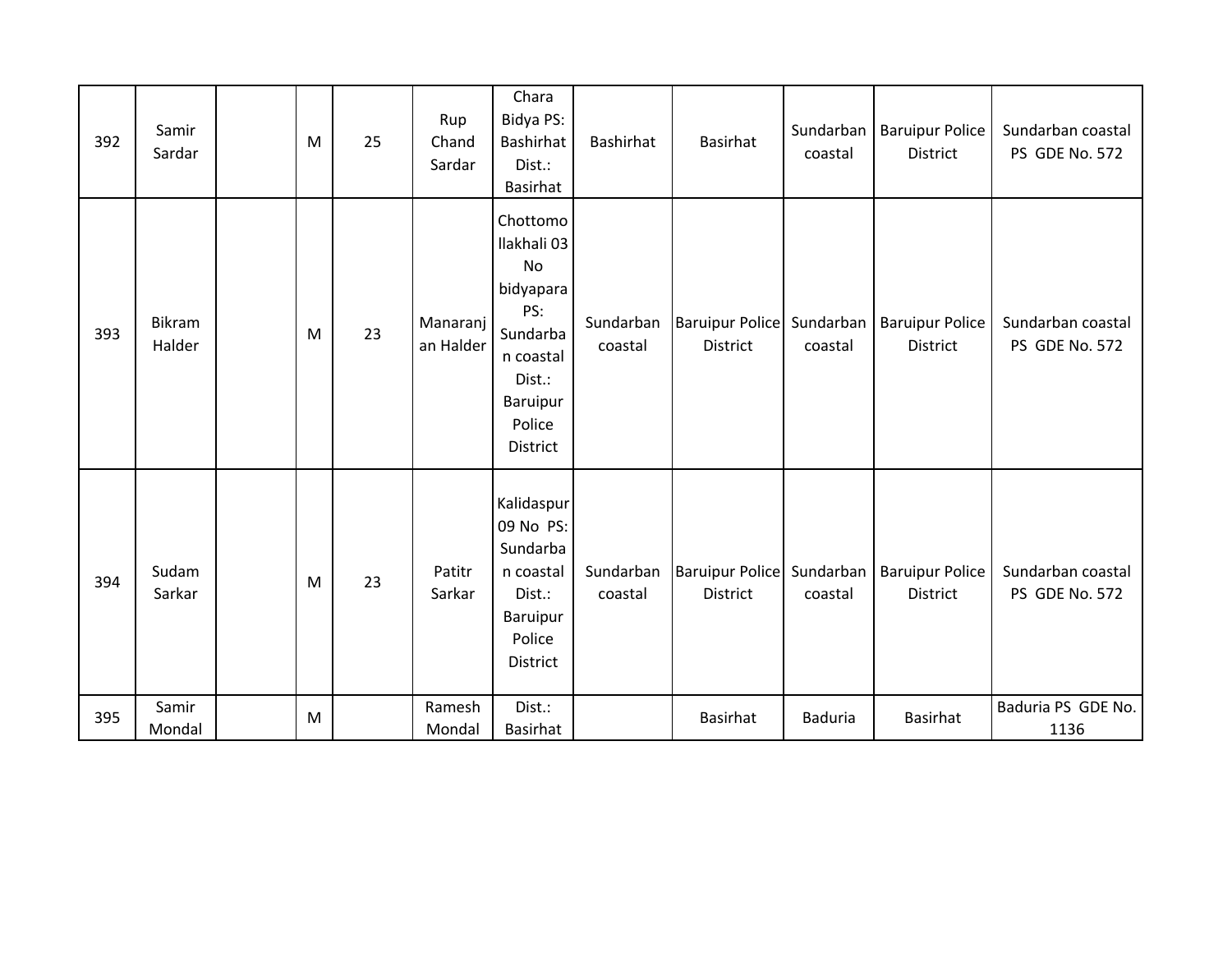| 396 | Partha<br>Sarkar | M         | Lt. Sishir<br>Sarkar        | Vill-<br>Basirhat<br>Puratan<br>Bazar, PS-<br>Basirhat,<br>Dist. PS:<br>Bashirhat<br>Dist.:<br>Basirhat           | Bashirhat | Basirhat | Bashirhat | Basirhat | Bashirhat PS GDE<br>No. 1483 |
|-----|------------------|-----------|-----------------------------|-------------------------------------------------------------------------------------------------------------------|-----------|----------|-----------|----------|------------------------------|
| 397 | Sambhu<br>Saha   | M         | Lt. Ajit<br>Kumar<br>Saha   | Vill-<br>Basirhat<br>Puratan<br>Bazar, PS-<br>Basirhat,<br>Dist.- PS:<br>Bashirhat<br>Dist.:<br>Basirhat          | Bashirhat | Basirhat | Bashirhat | Basirhat | Bashirhat PS GDE<br>No. 1483 |
| 398 | Majed<br>Molla   | ${\sf M}$ | Lt.<br>Jamaluddi<br>n Molla | Vill-<br>Swetpur,<br>PO-<br>Paikpara,<br>PS-<br>Basirhat,<br>Dist.- PS:<br>Bashirhat<br>Dist.:<br><b>Basirhat</b> | Bashirhat | Basirhat | Bashirhat | Basirhat | Bashirhat PS GDE<br>No. 1513 |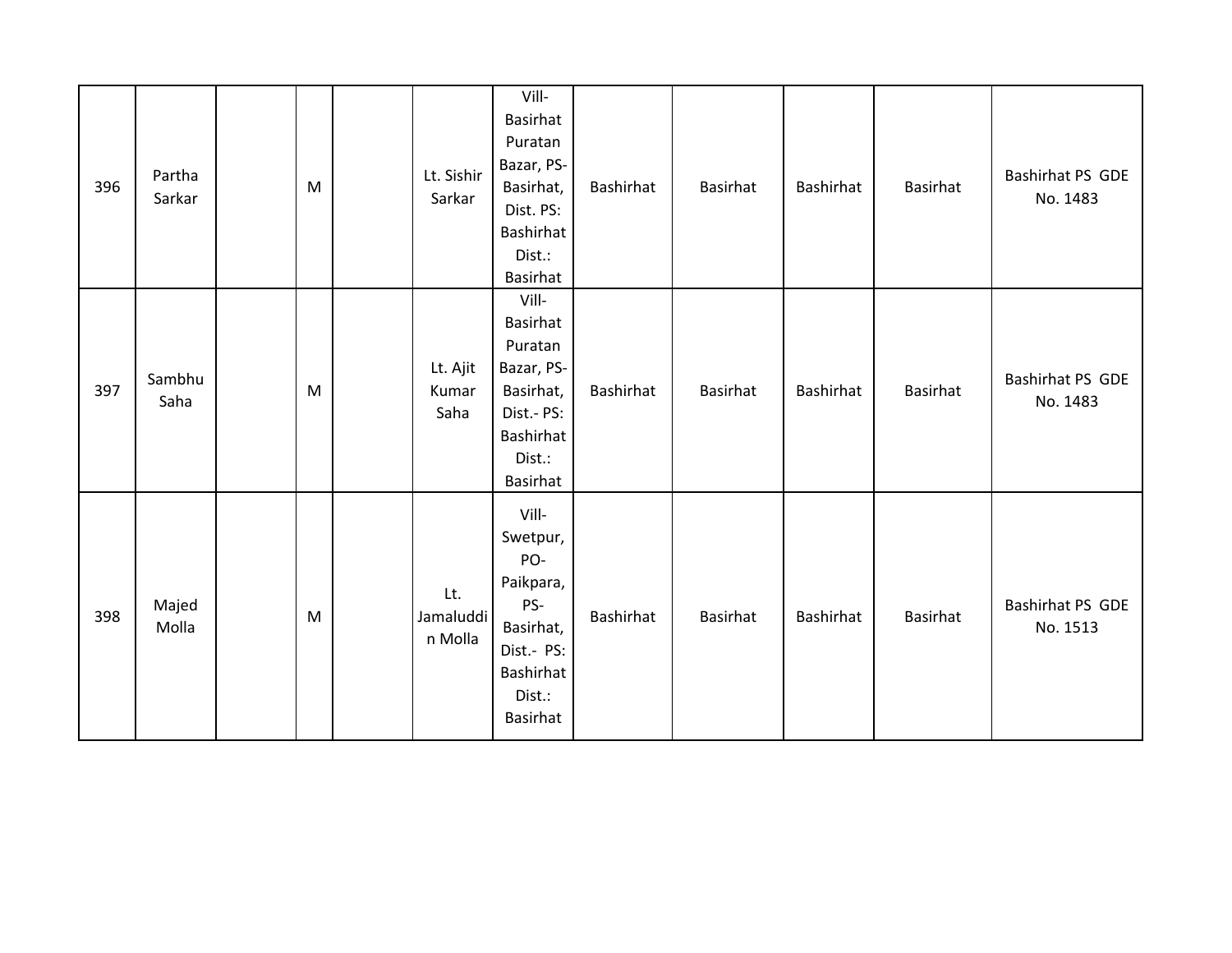| 399 | Abu Jafar<br>Molla     | M | Lt.<br>Jamaluddi<br>n Molla | Vill-<br>Swetpur,<br>PO-<br>Paikpara,<br>PS-<br>Basirhat,<br>Dist.- PS:<br>Bashirhat<br>Dist.:<br>Basirhat         | Bashirhat | Basirhat | Bashirhat | Basirhat        | Bashirhat PS GDE<br>No. 1513 |
|-----|------------------------|---|-----------------------------|--------------------------------------------------------------------------------------------------------------------|-----------|----------|-----------|-----------------|------------------------------|
| 400 | Abuchan<br>Molla       | M | Lt.<br>Jamaluddi<br>n Molla | Of Vill-<br>Swetpur,<br>PO-<br>Paikpara,<br>PS-<br>Basirhat,<br>Dist PS:<br>Bashirhat<br>Dist.:<br><b>Basirhat</b> | Bashirhat | Basirhat | Bashirhat | Basirhat        | Bashirhat PS GDE<br>No. 1513 |
| 401 | Abu<br>Bakkar<br>Molla | M | Lt.<br>Jamaluddi<br>n Molla | Vill-<br>Swetpur,<br>PO-<br>Paikpara,<br>PS-<br>Basirhat,<br>Dist.- PS:<br>Bashirhat<br>Dist.:<br>Basirhat         | Bashirhat | Basirhat | Bashirhat | <b>Basirhat</b> | Bashirhat PS GDE<br>No. 1513 |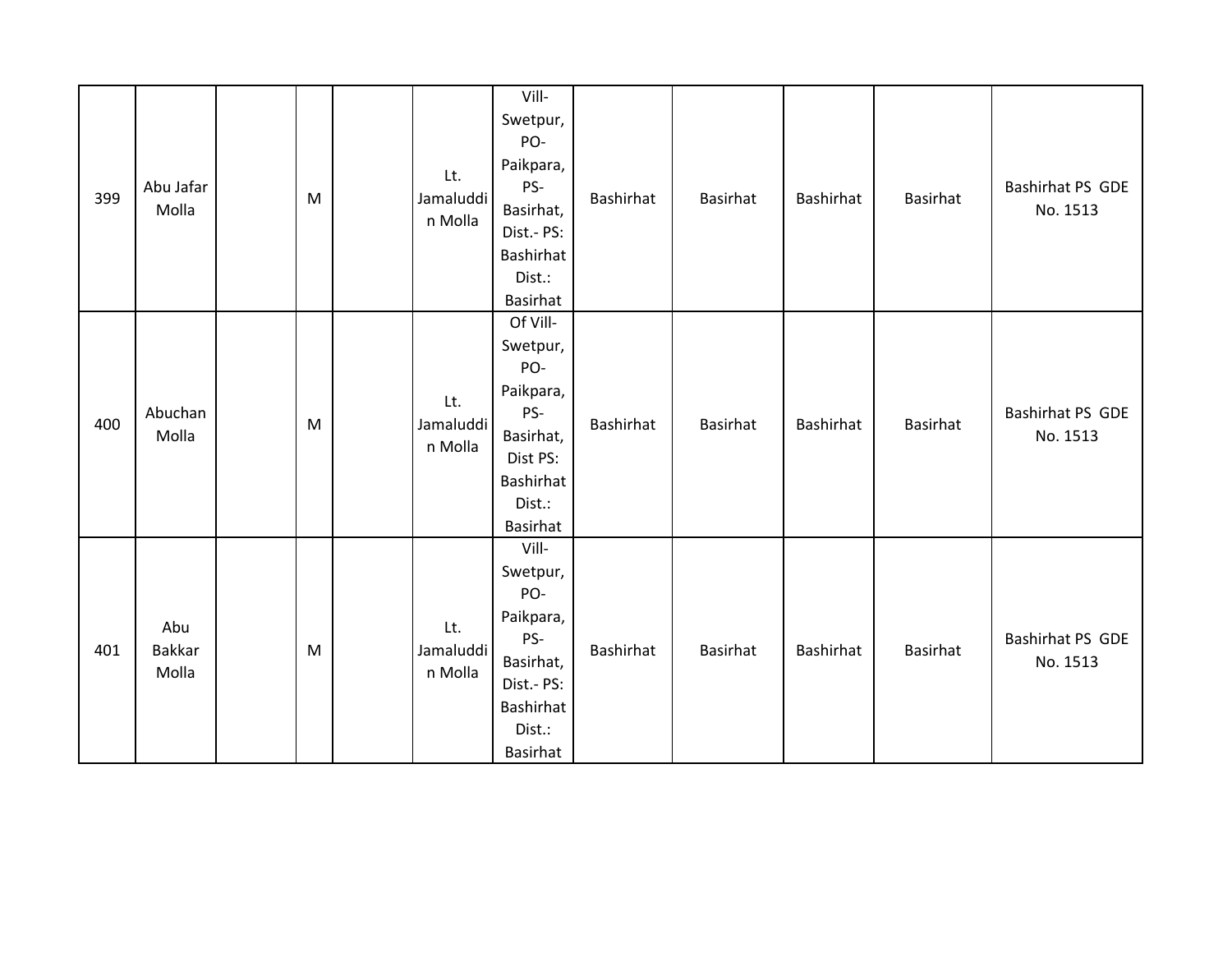| 402 | Sahin<br>Molla   | M | Lt.<br>Jamaluddi<br>n Molla | Vill-<br>Swetpur,<br>PO-<br>Paikpara,<br>PS-<br>Basirhat,<br>Dist.- PS:<br>Bashirhat<br>Dist.:<br><b>Basirhat</b> | Bashirhat | Basirhat | Bashirhat | Basirhat | Bashirhat PS GDE<br>No. 1513 |
|-----|------------------|---|-----------------------------|-------------------------------------------------------------------------------------------------------------------|-----------|----------|-----------|----------|------------------------------|
| 403 | Sajahan<br>Molla | M | Lt.<br>Jamaluddi<br>n Molla | Vill-<br>Swetpur,<br>PO-<br>Paikpara,<br>PS-<br>Basirhat,<br>Dist.- PS:<br>Bashirhat<br>Dist.:<br>Basirhat        | Bashirhat | Basirhat | Bashirhat | Basirhat | Bashirhat PS GDE<br>No. 1513 |
| 404 | Meherun<br>Bibi  | M | Lt.<br>Habibur<br>Rahaman,  | Vill-<br>Trimohini,<br>PS-<br>Basirhat,<br>Dist.-<br>North 24<br>Pg PS:<br>Bashirhat<br>Dist.:<br>Basirhat        | Bashirhat | Basirhat | Bashirhat | Basirhat | Bashirhat PS GDE<br>No. 1515 |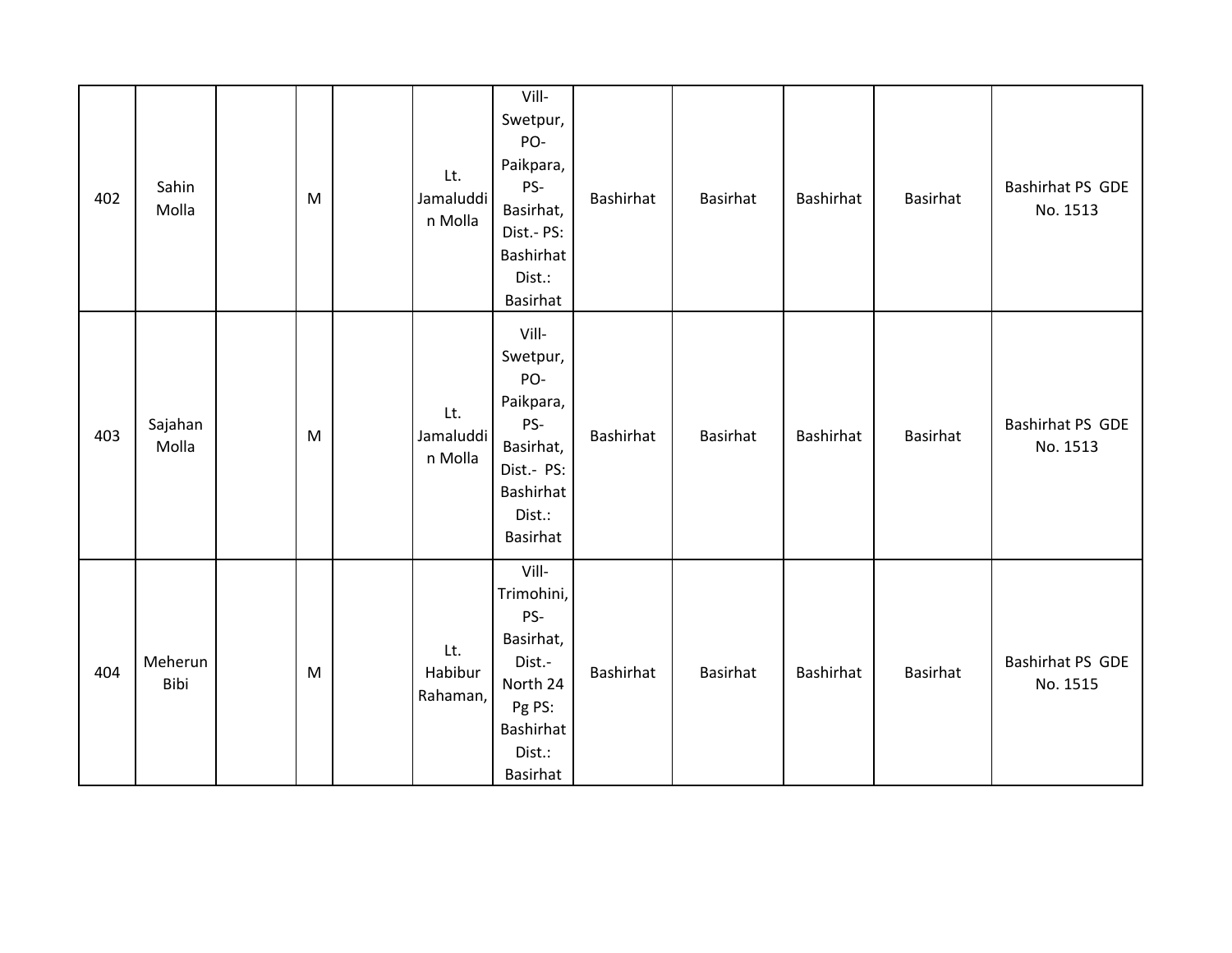| 405 | Himu Gazi        | M | Lt.<br>Habibur<br>Rahaman  | Vill-<br>Trimohini,<br>PS-<br>Basirhat,<br>Dist.-<br>North 24<br>Pgs PS:<br>Bashirhat<br>Dist.:<br><b>Basirhat</b> | Bashirhat | Basirhat | Bashirhat | Basirhat | Bashirhat PS GDE<br>No. 1515 |
|-----|------------------|---|----------------------------|--------------------------------------------------------------------------------------------------------------------|-----------|----------|-----------|----------|------------------------------|
| 406 | Nakula<br>Khatun | M | Lt.<br>Habibur<br>Rahaman, | Vill-<br>Trimohini,<br>PS-<br>Basirhat,<br>Dist.-<br>North 24<br>Pgs PS:<br>Bashirhat<br>Dist.:<br>Basirhat        | Bashirhat | Basirhat | Bashirhat | Basirhat | Bashirhat PS GDE<br>No. 1515 |
| 407 | Amena<br>Bibi    | M | Jafar Gazi                 | Vill-<br>Trimohini,<br>PS-<br>Basirhat,<br>Dist.-<br>North 24<br>Pg PS:<br>Bashirhat<br>Dist.:<br>Basirhat         | Bashirhat | Basirhat | Bashirhat | Basirhat | Bashirhat PS GDE<br>No. 1515 |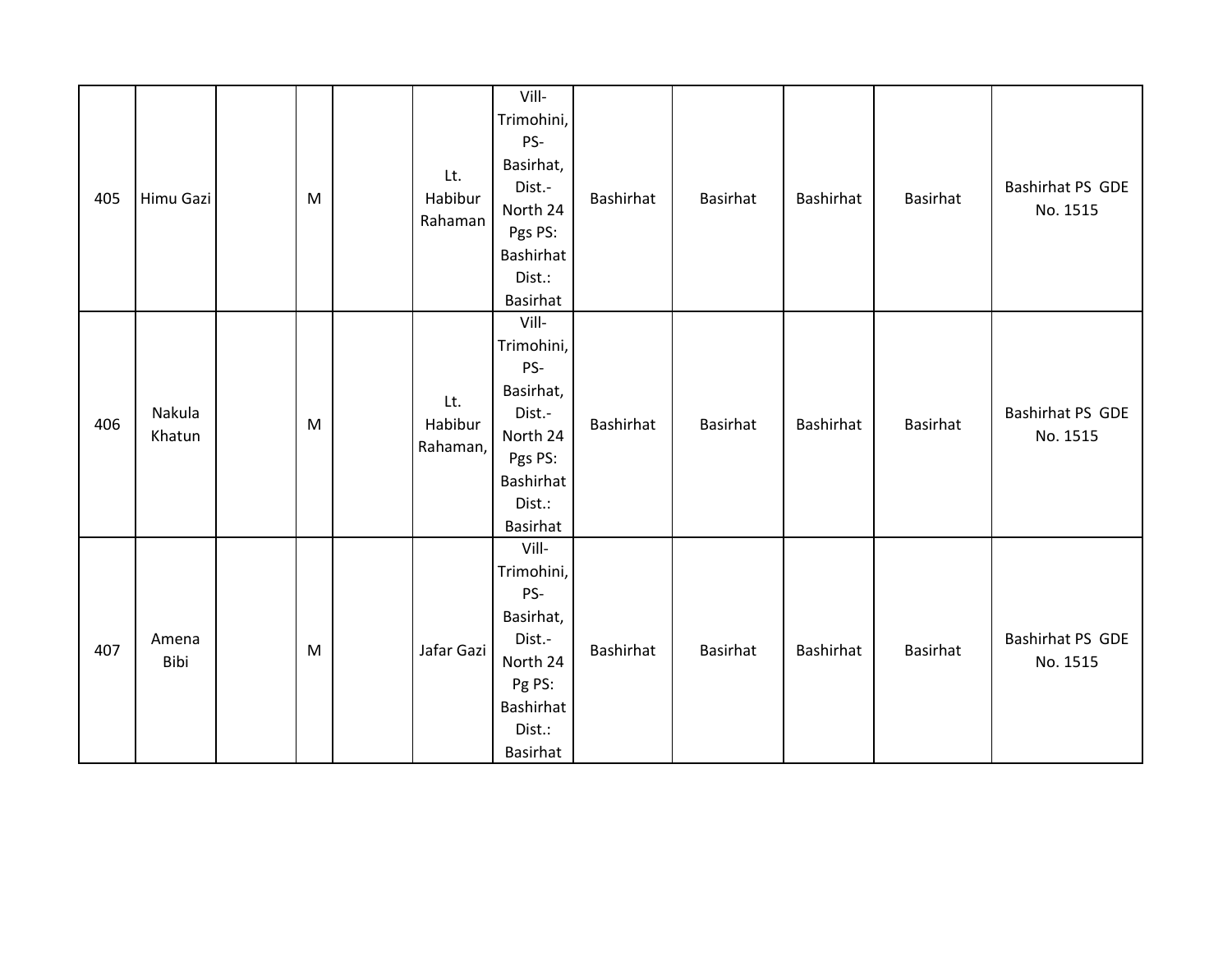| 408 | Sukhlal<br>Bibi          | M | Lt. Hasan<br>Dafadar           | Vill-<br>Sankchura<br>, PO-<br>Dakshin<br>Bagundi,<br>PS-<br><b>Basirhat</b><br>PS:<br><b>Bashirhat</b><br>Dist.:<br>Basirhat | Bashirhat | Basirhat        | Bashirhat        | <b>Basirhat</b> | Bashirhat PS GDE<br>No. 1515 |
|-----|--------------------------|---|--------------------------------|-------------------------------------------------------------------------------------------------------------------------------|-----------|-----------------|------------------|-----------------|------------------------------|
| 409 | Sakila Bibi<br>@ Chakila | M | Lt. Hasan<br>Dafadar           | Vill-<br>Sankchura<br>, PO-<br>Dakshin<br>Bagundi,<br>PS-<br><b>Basirhat</b><br>PS:<br>Bashirhat<br>Dist.:<br>Basirhat        | Bashirhat | <b>Basirhat</b> | Bashirhat        | <b>Basirhat</b> | Bashirhat PS GDE<br>No. 1515 |
| 410 | Uttam<br>Mondal          | M | Lt. Balai<br>Chandra<br>Mondal | Vill-<br>Harishpur,<br>PS-<br>Basirhat,<br>Dist.-<br>North 24<br>Pg PS:<br>Bashirhat<br>Dist.:<br>Basirhat                    | Bashirhat | Basirhat        | <b>Bashirhat</b> | <b>Basirhat</b> | Bashirhat PS GDE<br>No. 1524 |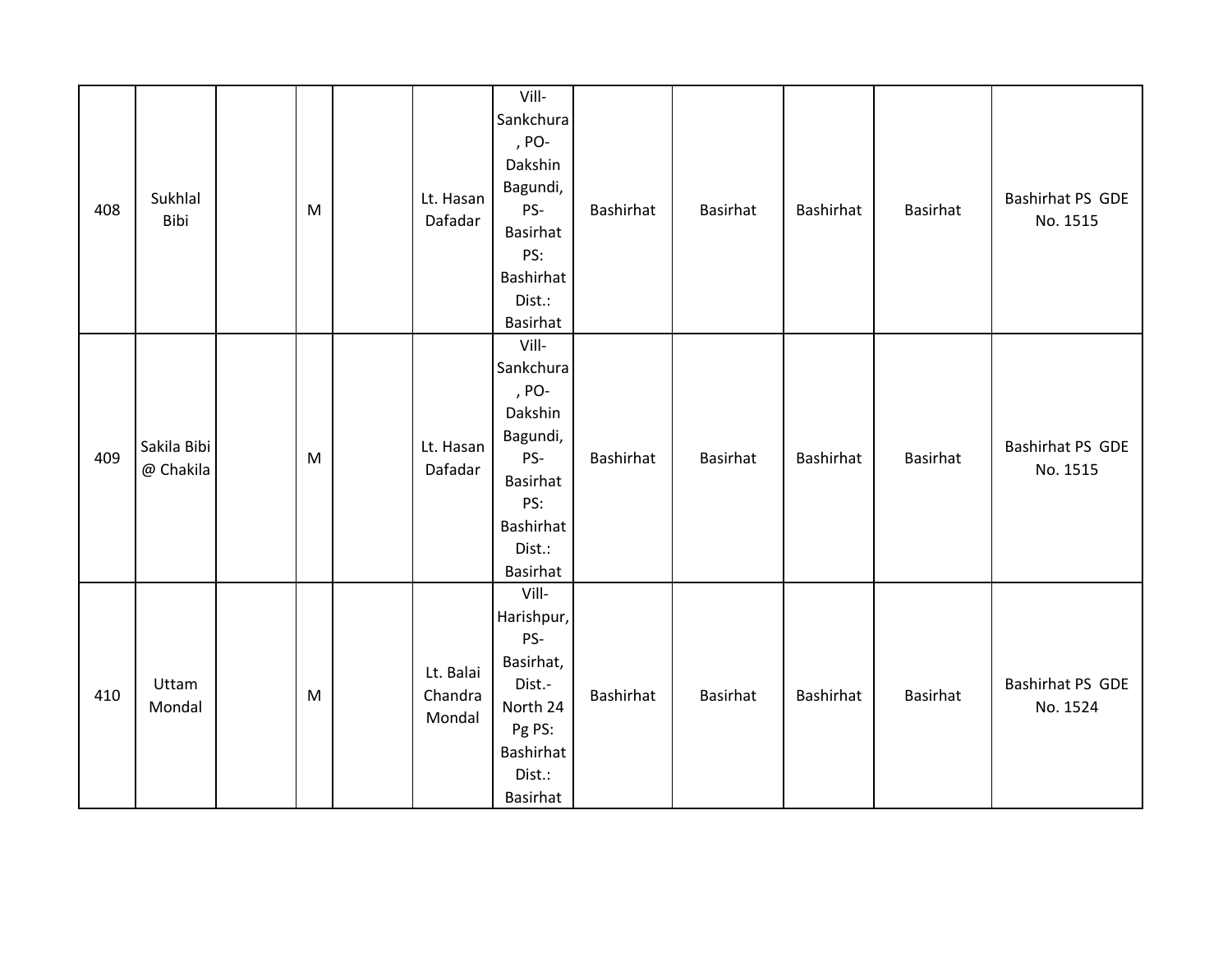| 411 | Kailash<br>Mondal    | M |    | Lt. Balai<br>Chandra<br>Mondal | Vill-<br>Harishpur,<br>PS-<br>Basirhat,<br>Dist.-<br>North 24<br>Pgs PS:<br>Bashirhat<br>Dist.:<br><b>Basirhat</b> | Bashirhat | Basirhat | Bashirhat | Basirhat        | Bashirhat PS GDE<br>No. 1524 |
|-----|----------------------|---|----|--------------------------------|--------------------------------------------------------------------------------------------------------------------|-----------|----------|-----------|-----------------|------------------------------|
| 412 | Kalicharan<br>Mondal | M | 35 | Sadhan<br>Mondal               | Sonarhula<br>PS: Haroa<br>Dist.:<br>Basirhat                                                                       | Haroa     | Basirhat | Haroa     | <b>Basirhat</b> | Haroa PS GDE No.<br>1070     |
| 413 | Panche<br>Mondal     | M | 32 | Nakul<br>Mondal                | Sonarhula<br>PS: Haroa<br>Dist.:<br><b>Basirhat</b>                                                                | Haroa     | Basirhat | Haroa     | Basirhat        | Haroa PS GDE No.<br>1070     |
| 414 | Jamat Ali            | M | 40 | <b>Taher Ali</b>               | Goalpota<br>PS: Haroa<br>Dist.:<br>Basirhat                                                                        | Haroa     | Basirhat | Haroa     | Basirhat        | Haroa PS GDE No.<br>1070     |
| 415 | Ajgar Ali            | M | 42 | Aref Ali                       | Goalpota<br>PS: Haroa<br>Dist.:<br>Basirhat                                                                        | Haroa     | Basirhat | Haroa     | Basirhat        | Haroa PS GDE No.<br>1066     |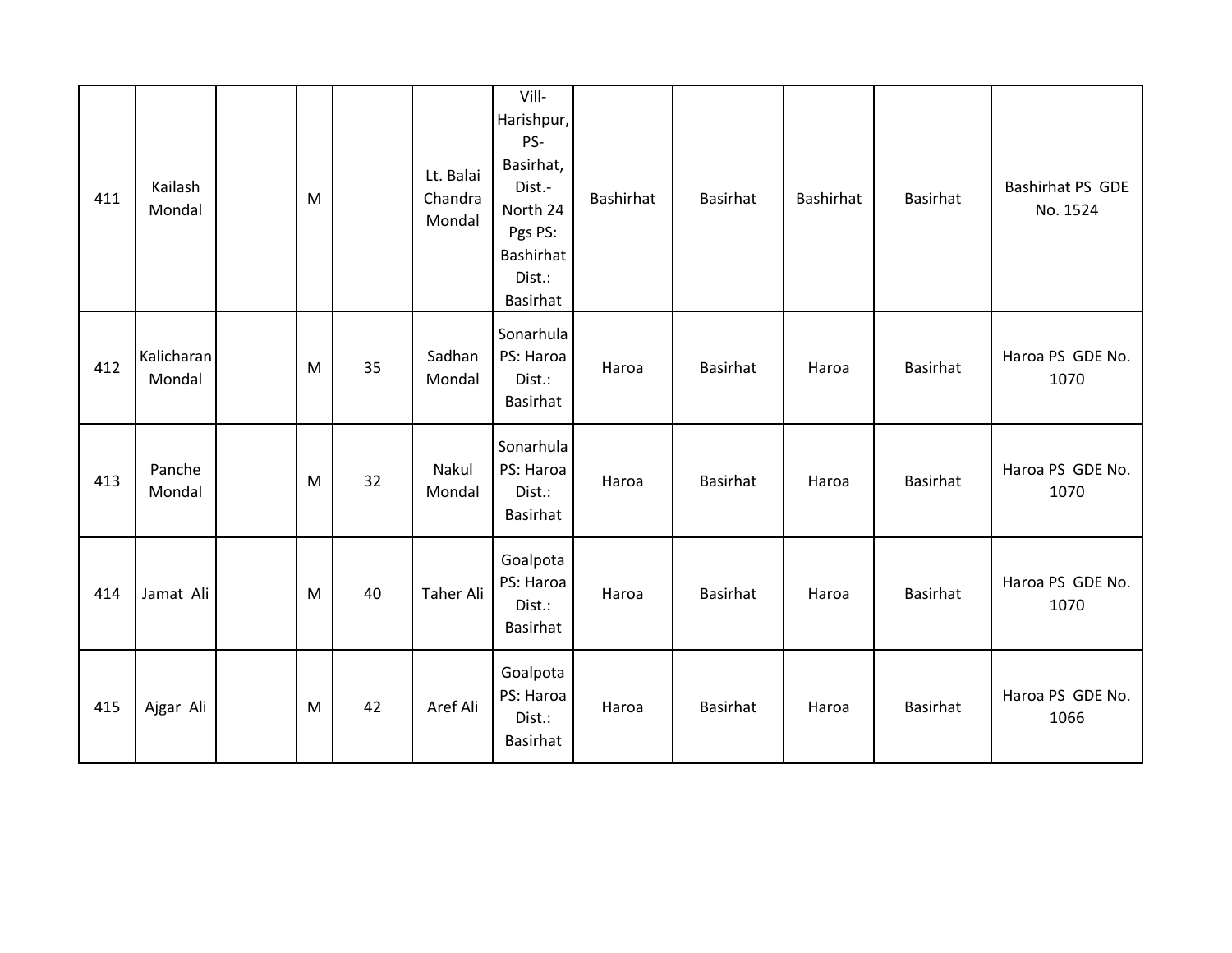| 416 | Anawar<br>Mollick   | M | 30 | Asraf<br><b>Mollick</b> | Goalpota<br>PS: Haroa<br>Dist.:<br>Basirhat       | Haroa   | <b>Basirhat</b> | Haroa | Basirhat        | Haroa PS GDE No.<br>1066 |
|-----|---------------------|---|----|-------------------------|---------------------------------------------------|---------|-----------------|-------|-----------------|--------------------------|
| 417 | Jamir Ali           | M | 30 | Amed Ali                | Arjuntala<br>PS: Haroa<br>Dist.:<br>Basirhat      | Haroa   | <b>Basirhat</b> | Haroa | <b>Basirhat</b> | Haroa PS GDE No.<br>1066 |
| 418 | Rajjak Ali          | M | 28 | Siddik Ali              | Arjuntala<br>PS: Haroa<br>Dist.:<br>Basirhat      | Haroa   | <b>Basirhat</b> | Haroa | <b>Basirhat</b> | Haroa PS GDE No.<br>1060 |
| 419 | Monirul<br>Molla    | M | 26 | Mohibul<br>Molla        | Arjuntala<br>PS: Haroa<br>Dist.:<br>Basirhat      | Haroa   | <b>Basirhat</b> | Haroa | Basirhat        | Haroa PS GDE No.<br>1060 |
| 420 | Salauddin<br>Sardar | M | 24 | Alauddin<br>Sardar      | Kawkepar<br>a PS:<br>Deganga<br>Dist.:<br>Barasat | Deganga | Barasat         | Haroa | <b>Basirhat</b> | Haroa PS GDE No.<br>1072 |
| 421 | Anarul<br>Molla     | M | 28 | Pute<br>Molla           | Kawkepar<br>a PS:<br>Deganga<br>Dist.:<br>Barasat | Deganga | <b>Barasat</b>  | Haroa | <b>Basirhat</b> | Haroa PS GDE No.<br>1072 |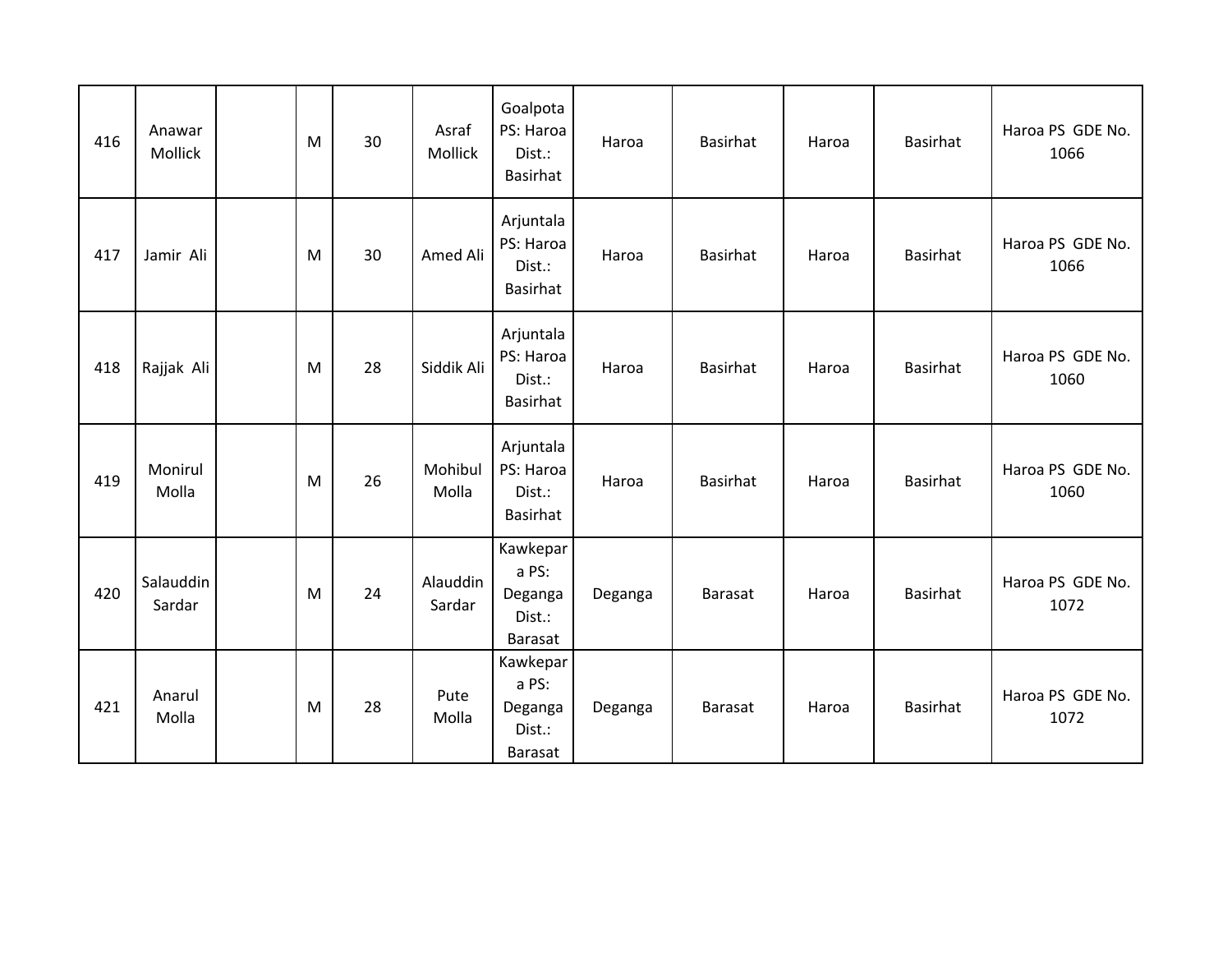| 422 | <b>Bakbul</b><br>Islam | M | 25 | Sirajul<br>Islam          | Amulia PS:<br>Deganga<br>Dist.:<br>Barasat   | Deganga | <b>Barasat</b>  | Haroa        | <b>Basirhat</b> | Haroa PS GDE No.<br>1072 |
|-----|------------------------|---|----|---------------------------|----------------------------------------------|---------|-----------------|--------------|-----------------|--------------------------|
| 423 | Mirajul<br>Molla       | M | 30 | Siraj Molla               | Jangalati<br>PS: Haroa<br>Dist.:<br>Basirhat | Haroa   | <b>Basirhat</b> | Haroa        | <b>Basirhat</b> | Haroa PS GDE No.<br>1043 |
| 424 | Rakib<br>Mondal        | M | 25 | Sahiful<br>Mondal         | Pukuria<br>PS: Haroa<br>Dist.:<br>Basirhat   | Haroa   | <b>Basirhat</b> | Haroa        | <b>Basirhat</b> | Haroa PS GDE No.<br>1075 |
| 425 | Habib<br>Sardar        |   |    | Soyeb<br>Sardar           |                                              |         | <b>Basirhat</b> | <b>MATIA</b> | <b>Basirhat</b> | MATIA PS GDE No.<br>1036 |
| 426 | Abed Ali<br>Mondal     |   |    | Hanif<br>Mondal           |                                              |         | Basirhat        | <b>MATIA</b> | <b>Basirhat</b> | MATIA PS GDE No.<br>1036 |
| 427 | Manirul<br>Molla       |   |    | Jiad Ali<br>Molla         |                                              |         | Basirhat        | <b>MATIA</b> | <b>Basirhat</b> | MATIA PS GDE No.<br>1036 |
| 428 | Mahasin<br>Mallick     |   |    | Ajibar<br>Mallick         |                                              |         | Basirhat        | <b>MATIA</b> | <b>Basirhat</b> | MATIA PS GDE No.<br>1036 |
| 429 | Bijay<br>Mondal        |   |    | <b>Basudeb</b><br>Mondal  |                                              |         | Basirhat        | <b>MATIA</b> | <b>Basirhat</b> | MATIA PS GDE No.<br>1036 |
| 430 | <b>Bhanu</b><br>Parui  |   |    | Lt Jiten<br>Parui         |                                              |         | <b>Basirhat</b> | <b>MATIA</b> | <b>Basirhat</b> | MATIA PS GDE No.<br>1036 |
| 431 | Bikram<br>Parui        |   |    | Lt Santi<br>Parui         |                                              |         | Basirhat        | <b>MATIA</b> | <b>Basirhat</b> | MATIA PS GDE No.<br>1036 |
| 432 | Enamul<br>Mondal       |   |    | Lt Johar<br>Ali<br>Mondal |                                              |         | <b>Basirhat</b> | <b>MATIA</b> | <b>Basirhat</b> | MATIA PS GDE No.<br>1039 |
| 433 | Mojaidul<br>Islam      |   |    | Majibur<br>Rahaman        |                                              |         | Basirhat        | <b>MATIA</b> | <b>Basirhat</b> | MATIA PS GDE No.<br>1049 |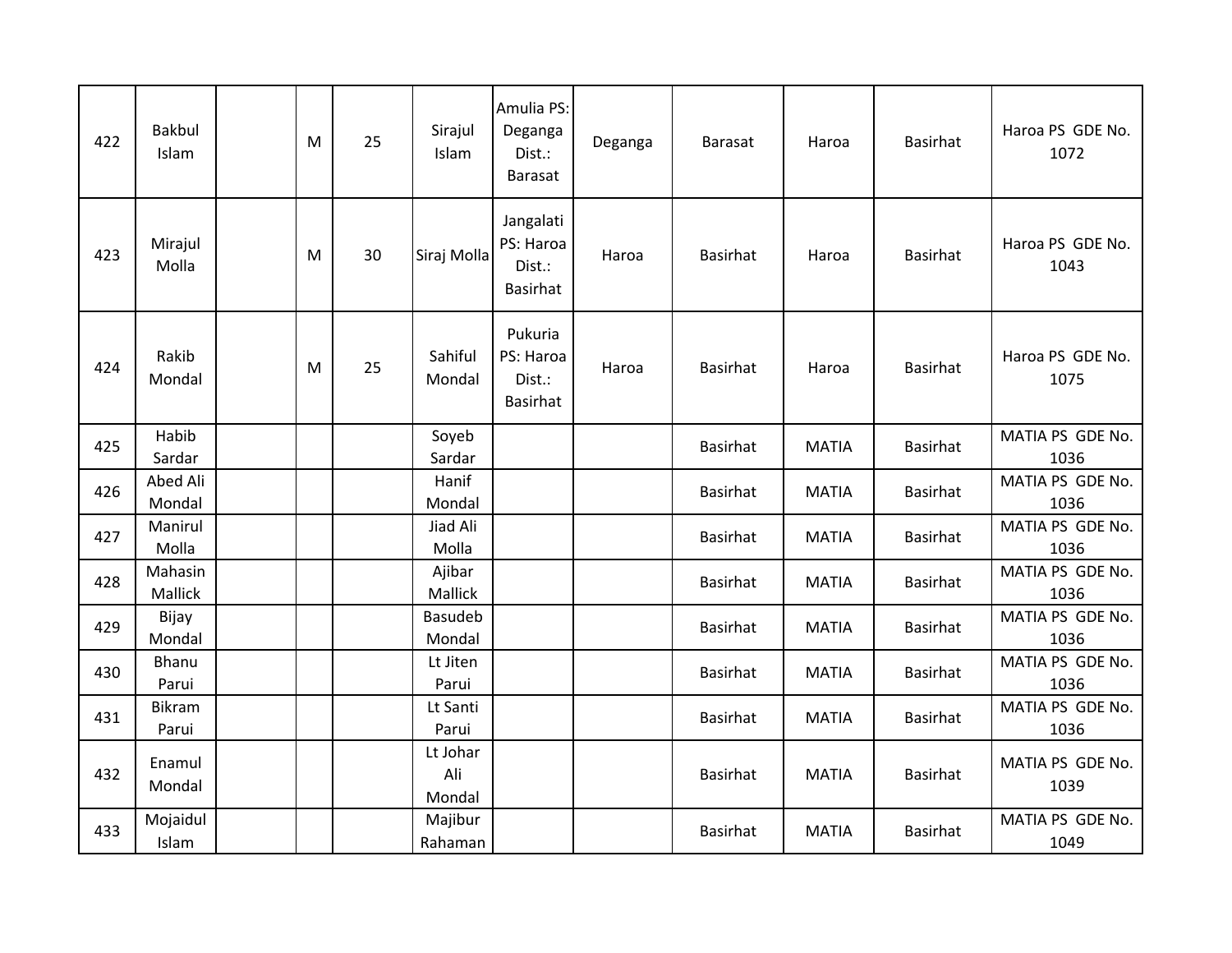| 434 | Aftab<br>Hussain  | M | 49 | Late Sk<br>Mujib                         | Akra<br>Santoshpu<br>r,<br>Rabindran<br>agar, Burir<br>Math, PS-<br>Ra | <b>Basirhat</b> | <b>Electronics</b><br>complex | Bidhannagar<br>Police<br>Commissionera<br>te | Electronics complex<br>PS GDE No. 981  |
|-----|-------------------|---|----|------------------------------------------|------------------------------------------------------------------------|-----------------|-------------------------------|----------------------------------------------|----------------------------------------|
| 435 | Kayum Ali         | M | 27 | $S/O-$<br>Chattar Ali                    | of Chhoto<br>Ganti, PS-<br>Narayanp<br>ur, Kol-<br>132                 | <b>Basirhat</b> | Nscbi<br>airport              | Bidhannagar<br>Police<br>Commissionera<br>te | Nscbi airport PS<br><b>GDE No. 608</b> |
| 436 | Anwar Ali         | M | 30 | $S/O-$<br>Hyder Ali                      | of Sarat<br>Colony,<br>Mathpara,<br>PS-<br>Airport,<br>Kol-81          | <b>Basirhat</b> | Nscbi<br>airport              | Bidhannagar<br>Police<br>Commissionera<br>te | Nscbi airport PS<br><b>GDE No. 608</b> |
| 437 | Pintu<br>Majumdar | M | 50 | $S/O-$ Lt.<br>Lalit<br>Kumar<br>Majumdar | of 2 No.<br>Motilal<br>Colony,<br>Lalbari, PS-<br>Dum<br>Dum, Kol      | <b>Basirhat</b> | Nscbi<br>airport              | Bidhannagar<br>Police<br>Commissionera<br>te | Nscbi airport PS<br><b>GDE No. 608</b> |
| 438 | <b>Tapan Das</b>  | M | 50 | $S/O-$ Lt.<br>Mori Das                   | of 7 No.<br>Airport<br>gate, PS-<br>Dum<br>Dum, Kol-<br>74             | <b>Basirhat</b> | Nscbi<br>airport              | Bidhannagar<br>Police<br>Commissionera<br>te | Nscbi airport PS<br><b>GDE No. 608</b> |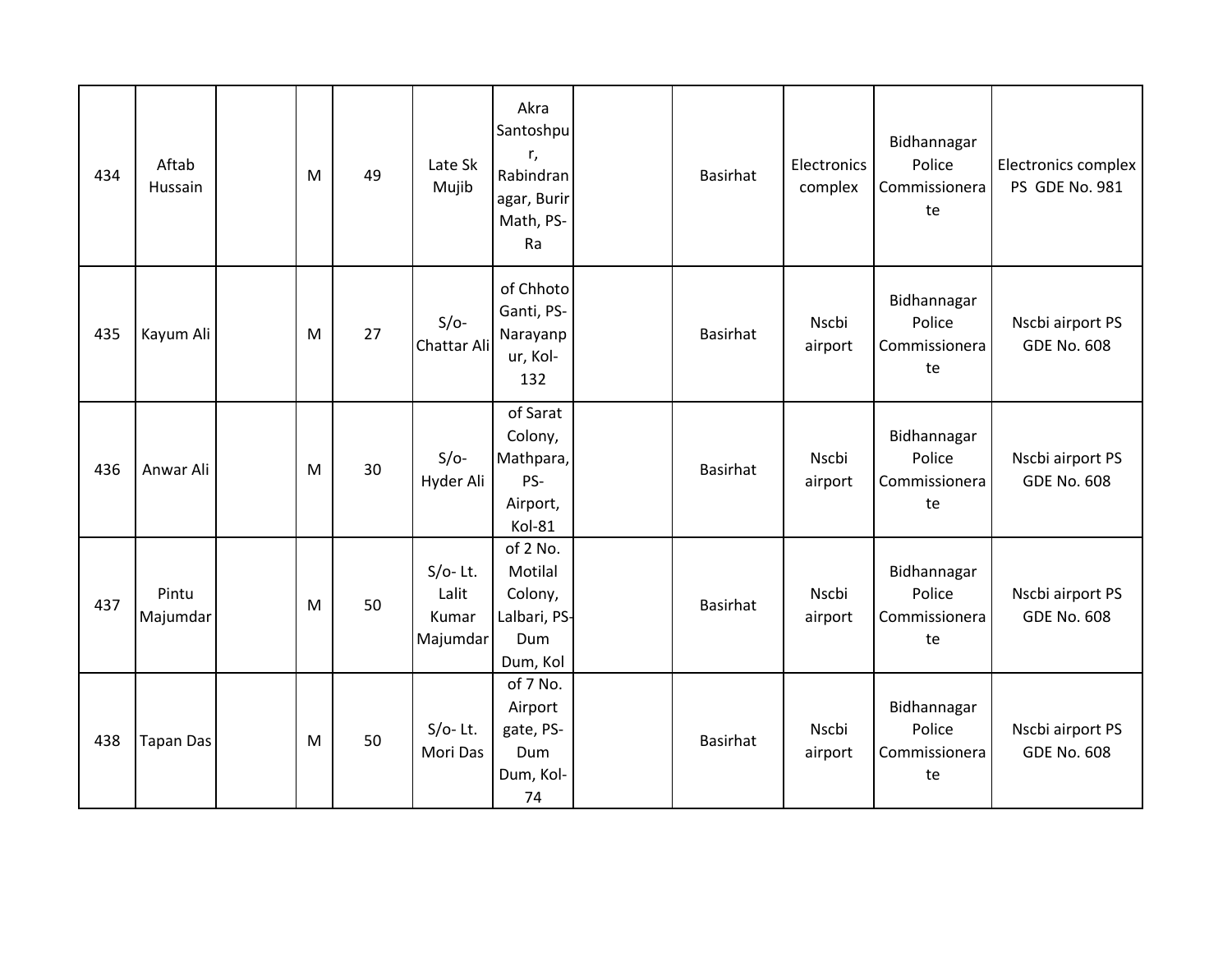| 439 | Mehboob<br>Khan     | M | 27 | $S/O- M.$<br>Khan              | of<br>Rajarhat,<br>Gopalpur,<br>PS-<br>Airport,<br>Kol-136                                   | <b>Basirhat</b> | Nscbi<br>airport | Bidhannagar<br>Police<br>Commissionera<br>te | Nscbi airport PS<br><b>GDE No. 619</b> |
|-----|---------------------|---|----|--------------------------------|----------------------------------------------------------------------------------------------|-----------------|------------------|----------------------------------------------|----------------------------------------|
| 440 | Samsuddi<br>n Molla | M | 40 | S/o-Majid<br>Molla             | of<br>Madhyam<br>gram,<br>Badu<br>Road, PO-<br>Madhyam<br>gram, Kol-<br>$\mathbf{1}$         | <b>Basirhat</b> | Nscbi<br>airport | Bidhannagar<br>Police<br>Commissionera<br>te | Nscbi airport PS<br><b>GDE No. 619</b> |
| 441 | Sk. Jahid           | M | 22 | $S/O-$ Sw.<br>Mohamm<br>ad Ali | of<br>Kaikhali,<br>Biswaspar<br>a, PS-<br>Baguiati,<br>Kol-152                               | Basirhat        | Nscbi<br>airport | Bidhannagar<br>Police<br>Commissionera<br>te | Nscbi airport PS<br><b>GDE No. 619</b> |
| 442 | Barun<br>Mondal     | M | 42 | $S/O-$ Lt. S.<br>Mondal        | of Airport<br>2 Â <sup>1</sup> / <sub>2</sub> No.<br>gate,<br>Ganesh,<br>Bhavan,<br>PS-Dum D | <b>Basirhat</b> | Nscbi<br>airport | Bidhannagar<br>Police<br>Commissionera<br>te | Nscbi airport PS<br><b>GDE No. 603</b> |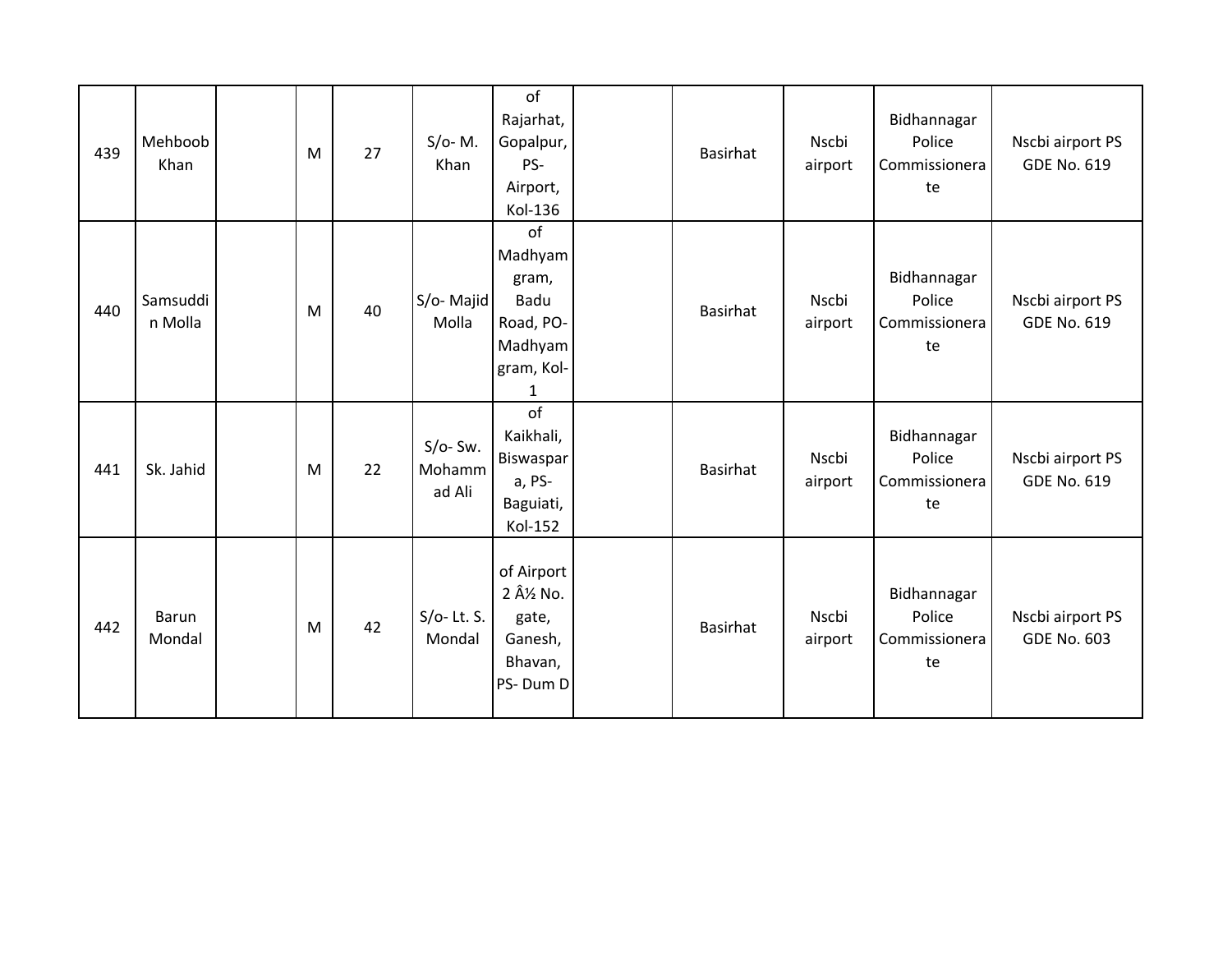|     |          |   |    |             | Vill-             |            |          |            |         |                    |
|-----|----------|---|----|-------------|-------------------|------------|----------|------------|---------|--------------------|
|     |          |   |    |             | Kurauna,          |            |          |            |         |                    |
|     |          |   |    |             | PS-               |            |          |            |         |                    |
|     |          |   |    |             | Saraunj,          |            |          |            |         |                    |
|     | Taj      |   |    | Lt Rasid    | Dist-             |            |          |            |         |                    |
| 443 | Muhamm   | M | 32 | Muhamm      | Varanasi,         | Mayureshar | Birbhum  | Mayureshar | Birbhum | Mayureshar PS GDE  |
|     | ad       |   |    | ad          | UP A/P-V          |            |          |            |         | No. 1133           |
|     |          |   |    |             | PS:               |            |          |            |         |                    |
|     |          |   |    |             | Mayuresh          |            |          |            |         |                    |
|     |          |   |    |             | ar Dist.:         |            |          |            |         |                    |
|     |          |   |    |             | Birbhum           |            |          |            |         |                    |
|     |          |   |    |             | PS:               |            |          |            |         |                    |
| 444 | Babu     | M |    | Lt Sum      | Mergram           | Mergram    | Birbhum  | Mergram    | Birbhum | Mergram PS GDE     |
|     | Hore     |   |    | Hore        | Dist.:            |            |          |            |         | No. 922            |
|     |          |   |    |             | Birbhum           |            |          |            |         |                    |
|     |          |   |    |             | PS:               |            |          |            |         |                    |
| 445 | Keshab   | M |    | Lt Manik    | Mergram           | Mergram    | Birbhum  | Mergram    | Birbhum | Mergram PS GDE     |
|     | Ch. Das  |   |    | Ch Das      | Dist.:            |            |          |            |         | No. 922            |
|     |          |   |    |             | Birbhum           |            |          |            |         |                    |
|     |          |   |    |             | Hazradigji<br>PS: |            |          |            |         |                    |
| 446 | Ali      | M | 45 | Lt Farid Sk | Murarai           | Murarai    | Birbhum  | Murarai    | Birbhum | Murarai PS GDE No. |
|     | Hossain  |   |    |             | Dist.:            |            |          |            |         | 943                |
|     |          |   |    |             | Birbhum           |            |          |            |         |                    |
|     | Akbar    |   |    | Siddik      |                   |            |          |            |         | Murarai PS GDE No. |
| 447 | Shaikh   | M | 25 | Shikh       | Suhubil           |            | Basirhat | Murarai    | Birbhum | 943                |
|     |          |   |    |             | Paikpara          |            |          |            |         |                    |
|     |          |   |    |             | PS:               |            |          |            |         |                    |
| 448 | Prasanta | M | 45 | Lt. Akali   | Nalhati           | Nalhati    | Birbhum  | Nalhati    | Birbhum | Nalhati PS GDE No. |
|     | Bhuimali |   |    | Bhuimali    | Dist.:            |            |          |            |         | 1150               |
|     |          |   |    |             | Birbhum           |            |          |            |         |                    |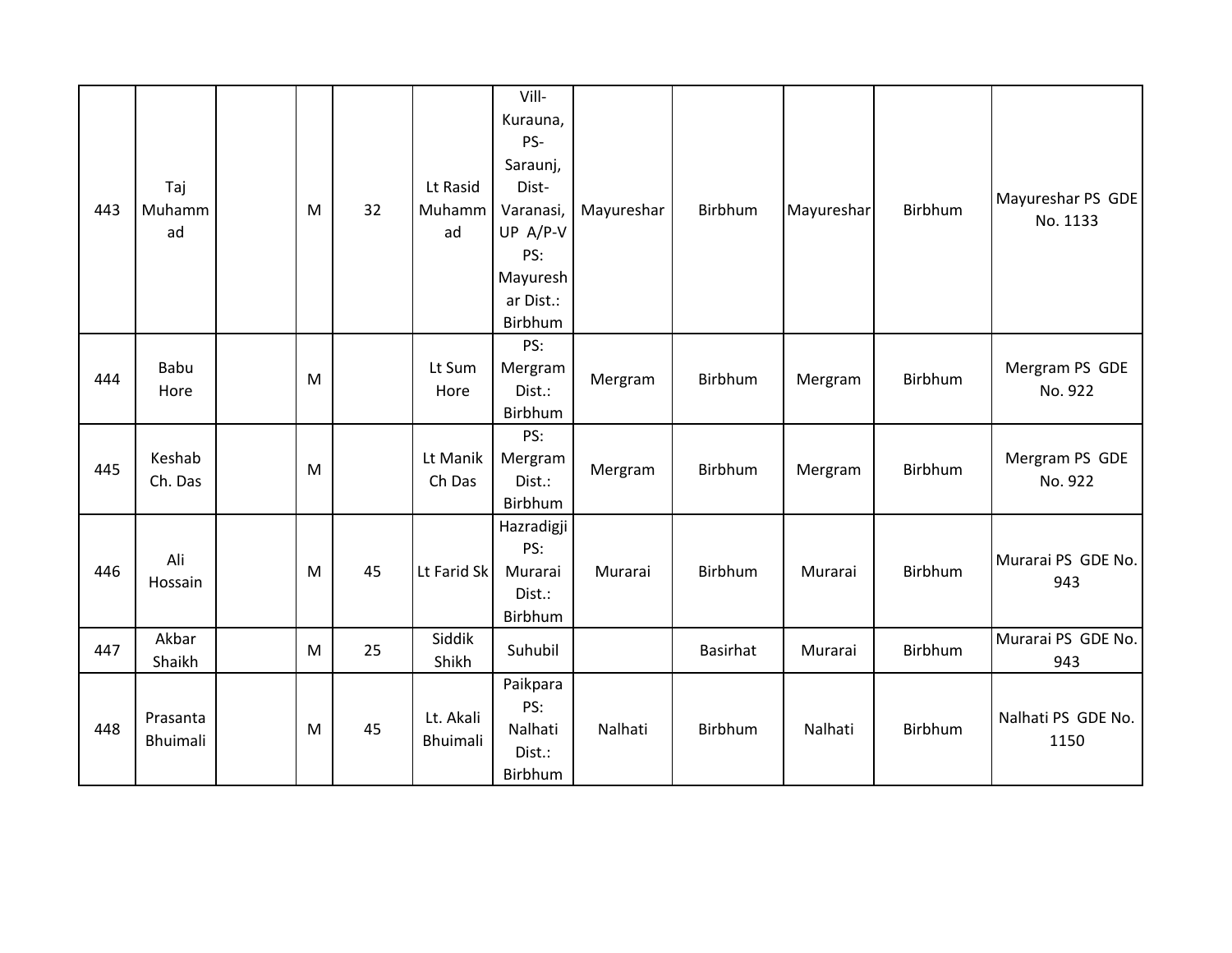| 449 | Ashok<br>Mal        | M | 50 | Lt. Satu<br>Mal          | Paikpara<br>PS:<br>Nalhati<br>Dist.:<br>Birbhum                         | Nalhati    | Birbhum  | Nalhati  | Birbhum        | Nalhati PS GDE No.<br>1150  |
|-----|---------------------|---|----|--------------------------|-------------------------------------------------------------------------|------------|----------|----------|----------------|-----------------------------|
| 450 | Jiyarul<br>lalsm    | M | 23 | Ekram<br>Mondal          | Gobindap<br>ur PS:<br>Nalhati<br>Dist.:<br>Birbhum                      | Nalhati    | Birbhum  | Nalhati  | Birbhum        | Nalhati PS GDE No.<br>1150  |
| 451 | Juyel Sk            |   | 19 | Ismail Sk                | Laxmidan<br>ga                                                          |            | Basirhat | Paikar   | Birbhum        | Paikar PS GDE No.<br>865    |
| 452 | Meraj Sk            | M |    | Lt. Tofe<br>Rahaman      | Sadashibp<br>ur                                                         |            | Basirhat | Paikar   | Birbhum        | Paikar PS GDE No.<br>865    |
| 453 | Sandip<br>Bagdi     | M | 36 | Dulal<br>Bagdi           | Kunuri PS:<br>Sainthia<br>Dist.:<br>Birbhum                             | Sainthia   | Birbhum  | Sainthia | <b>Birbhum</b> | Sainthia PS GDE No.<br>1144 |
| 454 | Kalu Khan           | M | 34 | Lt.<br>Sahanabaj<br>Khan | Sainthia<br>Town<br>School<br>Para PS:<br>Sainthia<br>Dist.:<br>Birbhum | Sainthia   | Birbhum  | Sainthia | Birbhum        | Sainthia PS GDE No.<br>1144 |
| 455 | Kalicharan<br>Murmu | M | 27 | Lt. Dorga<br>Murmu       | Kanchann<br>agar PS:<br>Dubrajpor<br>e Dist.:<br>Birbhum                | Dubrajpore | Birbhum  | Sainthia | Birbhum        | Sainthia PS GDE No.<br>1145 |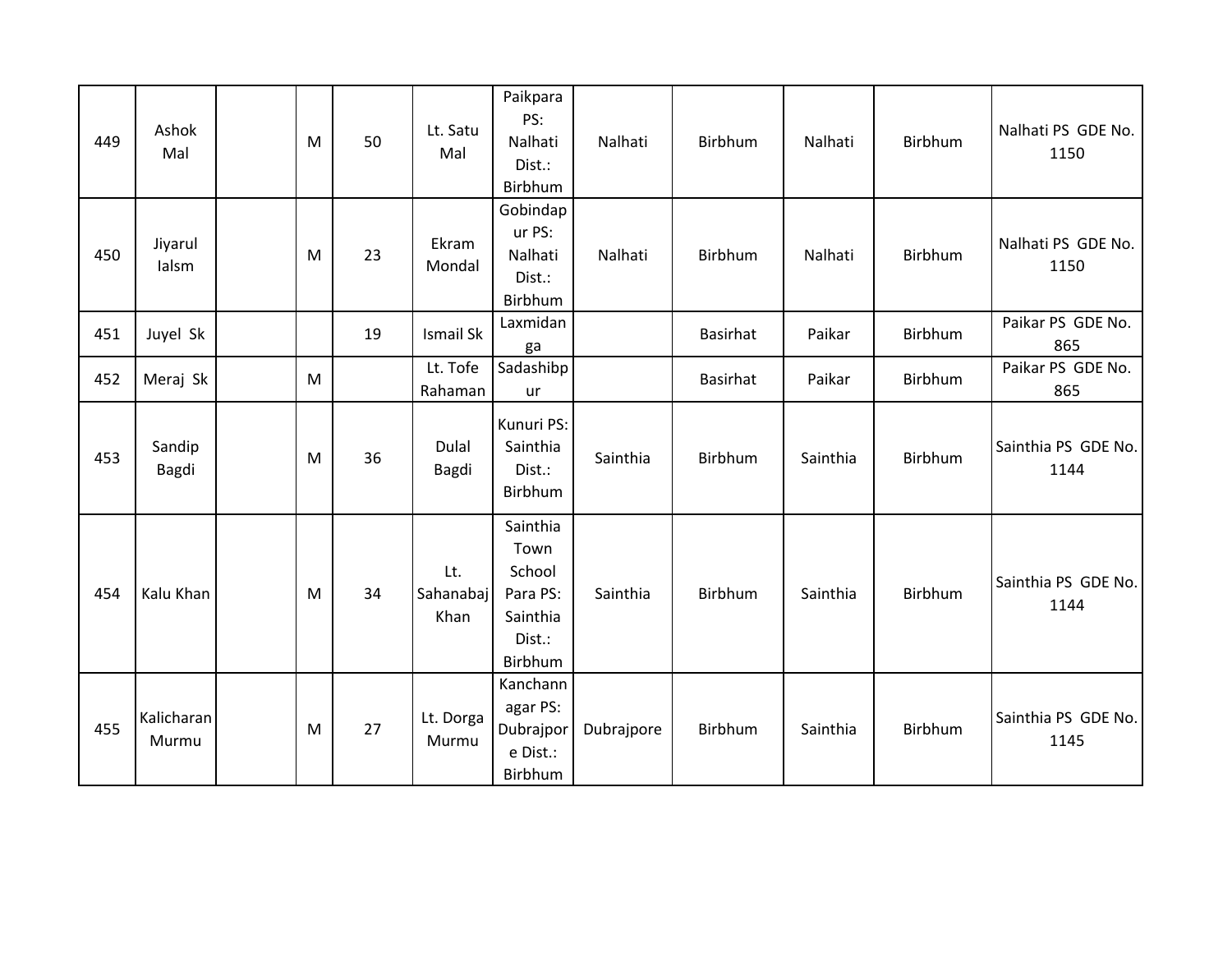| 456 | Rajesh<br>Lohar    |   | 18 | Srimanta<br>Lohar     | Ruppur<br>PS:<br>Shantinike<br>tan Dist.:<br>Birbhum     | Shantiniketa<br>n. | Birbhum  | Shantiniket<br>an | Birbhum                                       | Shantiniketan PS<br><b>GDE No. 1015</b> |
|-----|--------------------|---|----|-----------------------|----------------------------------------------------------|--------------------|----------|-------------------|-----------------------------------------------|-----------------------------------------|
| 457 | Rajkumar<br>Das    | M | 35 | Sadhan<br>Das         | Ahamedp<br>ur PS:<br>Shantinike<br>tan Dist.:<br>Birbhum | Shantiniketa<br>n  | Birbhum  | Shantiniket<br>an | Birbhum                                       | Shantiniketan PS<br><b>GDE No. 1015</b> |
| 458 | Sk. Jakir          |   |    | Sk.<br>Mahemud        | Lalkhutipa<br>ra PS: Suri<br>Dist.:<br>Birbhum           | Suri               | Birbhum  | Suri              | <b>Birbhum</b>                                | Suri PS GDE No.<br>1796                 |
| 459 | Sk.<br>Hannan      |   |    | Sk. Lalu              | Sonatorep<br>ara PS:<br>Suri Dist.:<br>Birbhum           | Suri               | Birbhum  | Suri              | Birbhum                                       | Suri PS GDE No.<br>1796                 |
| 460 | Surjokant<br>a Mal | M | 32 | Lt.<br>Basudeb<br>Mal | Nalhati<br>PS:<br>Nalhati<br>Dist.:<br>Birbhum           | Nalhati            | Birbhum  | Tarapith          | Birbhum                                       | Tarapith PS GDE<br>No. 709              |
| 461 | Chotu<br>Shaw      | M | 42 | Paremesw<br>ar Shaw   |                                                          |                    | Basirhat | Bhadreswar        | Chandannagar<br>Police<br>Commissionera<br>te | Bhadreswar PS GDE<br>No. 580            |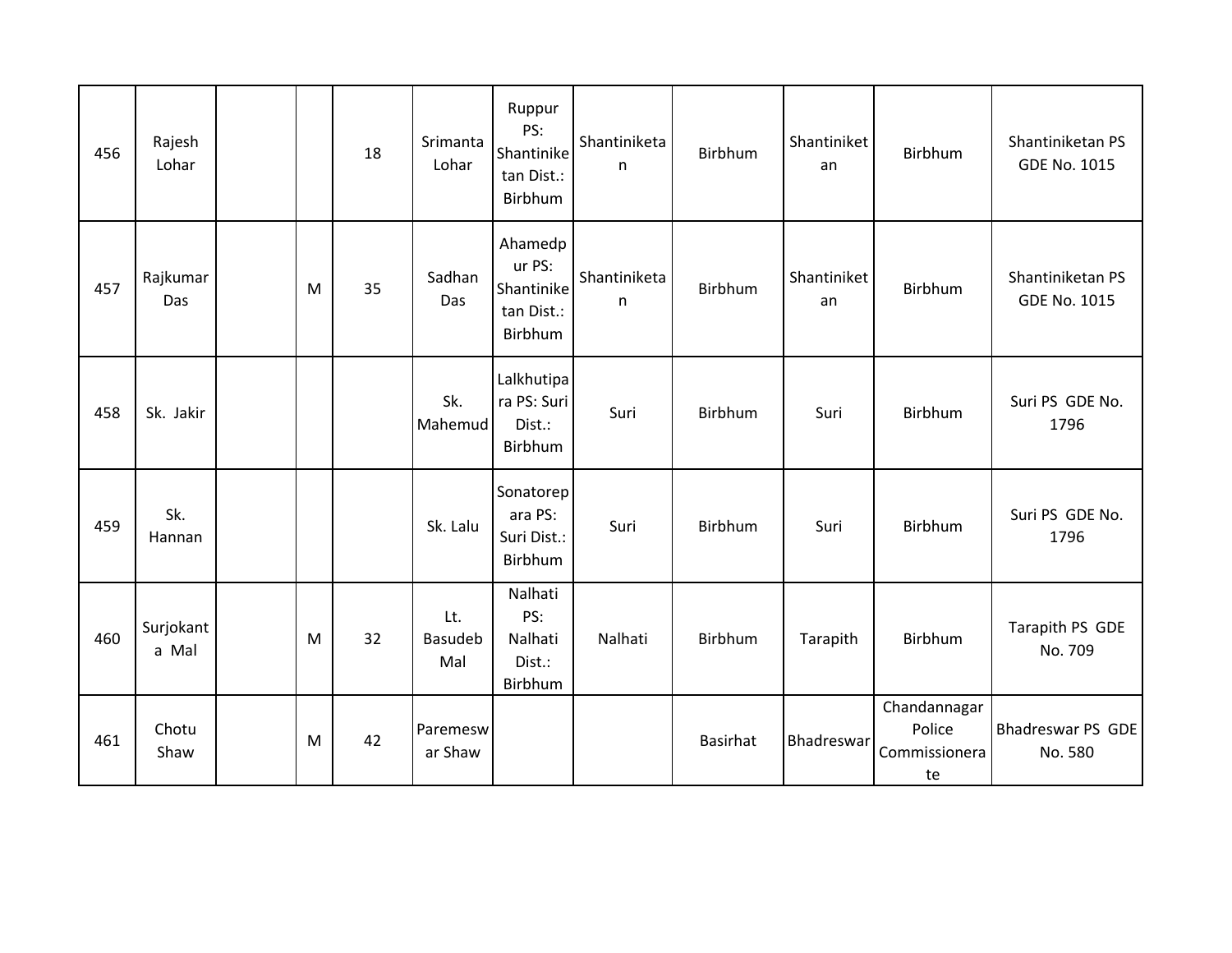| 462 | Raju<br><b>Bansfore</b>         | M | 34 | Ram<br>Avatar<br>Bansfore    |  | <b>Basirhat</b> | Bhadreswar        | Chandannagar<br>Police<br>Commissionera<br>te | Bhadreswar PS GDE<br>No. 580        |
|-----|---------------------------------|---|----|------------------------------|--|-----------------|-------------------|-----------------------------------------------|-------------------------------------|
| 463 | Biswakar<br>ma<br>Chowdhur<br>V | M | 45 | Lt Baijnath<br>Chowdhur<br>y |  | <b>Basirhat</b> | <b>Bhadreswar</b> | Chandannagar<br>Police<br>Commissionera<br>te | Bhadreswar PS GDE<br>No. 583        |
| 464 | <b>Bhola Das</b>                | M | 48 | Lt<br><b>Basudeb</b><br>Das  |  | <b>Basirhat</b> | Bhadreswar        | Chandannagar<br>Police<br>Commissionera<br>te | Bhadreswar PS GDE<br>No. 583        |
| 465 | Sankar<br>Singh                 | M | 60 | Lt Banshi<br>Singh           |  | <b>Basirhat</b> | Bhadreswar        | Chandannagar<br>Police<br>Commissionera<br>te | <b>Bhadreswar PS GDE</b><br>No. 583 |
| 466 | Md Sajid                        | M | 23 | Md<br>Usman                  |  | <b>Basirhat</b> | Bhadreswar        | Chandannagar<br>Police<br>Commissionera<br>te | Bhadreswar PS GDE<br>No. 483        |
| 467 | <b>Dipak</b><br>Shaw            | M | 21 | Hira Lal<br>Shaw             |  | <b>Basirhat</b> | <b>Bhadreswar</b> | Chandannagar<br>Police<br>Commissionera<br>te | Bhadreswar PS GDE<br>No. 483        |
| 468 | <b>Sk</b><br>Fakruddin          | M | 36 | Lt Sk<br>Nuruddin            |  | <b>Basirhat</b> | Bhadreswar        | Chandannagar<br>Police<br>Commissionera<br>te | <b>Bhadreswar PS GDE</b><br>No. 485 |
| 469 | Tipu Sekh                       | M | 27 | Sahid<br>Sekh                |  | <b>Basirhat</b> | Bhadreswar        | Chandannagar<br>Police<br>Commissionera<br>te | Bhadreswar PS GDE<br>No. 485        |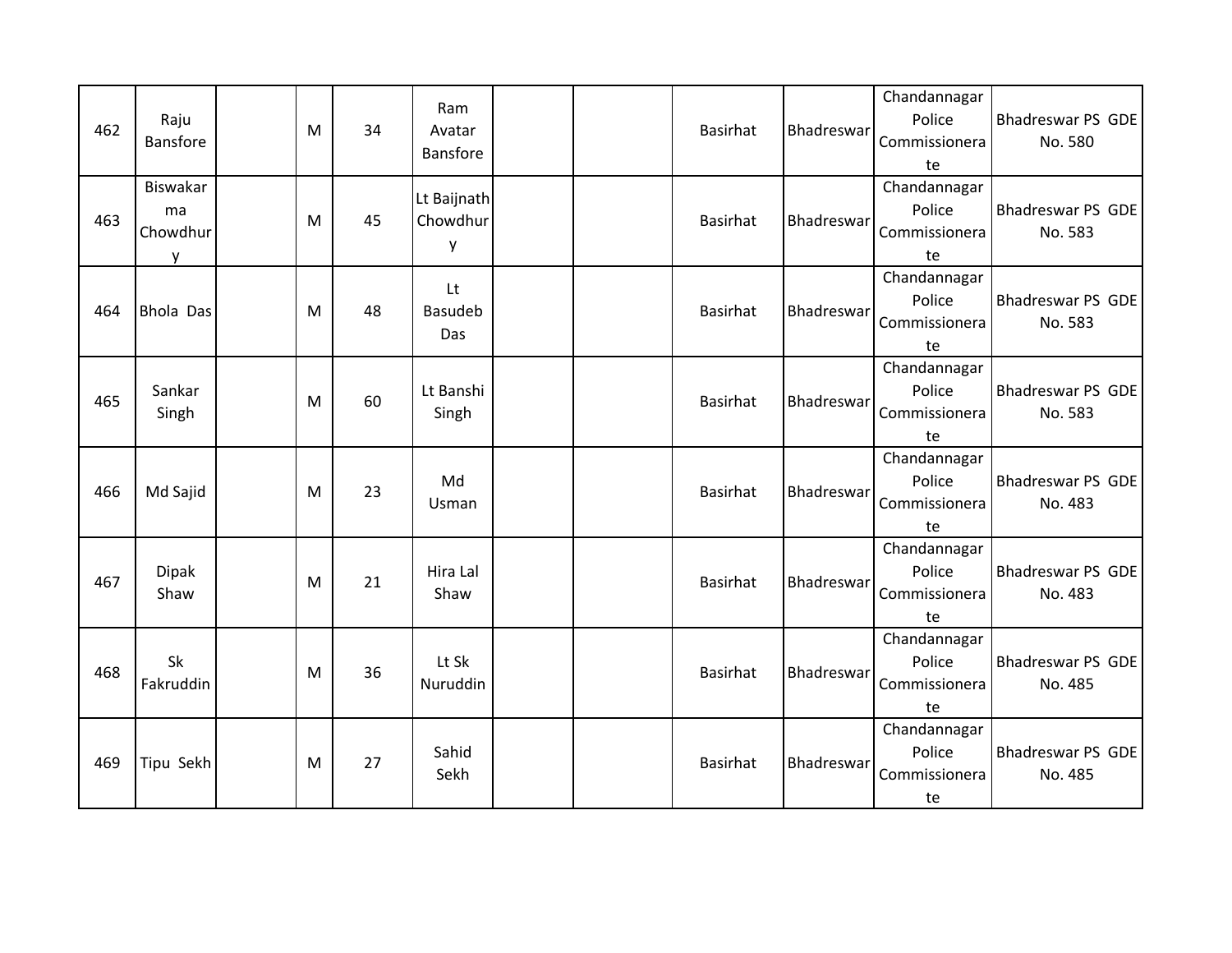| 470 | Sayan Das        | M | 22 | Chandan<br>Das      | 2No.<br>Santinagar<br>, P.S-<br>Bhadresw<br>ar,<br>Hooghly<br>PS:<br>Chandann<br>agar Dist.:<br>Chandann<br>agar<br>Police<br>Commissi<br>onerate | Chandannag<br>ar | Chandannagar<br>Police<br>Commissioner<br>ate | Chandanna<br>gar | Chandannagar<br>Police<br>Commissionera<br>te | Chandannagar PS<br><b>GDE No. 1043</b> |
|-----|------------------|---|----|---------------------|---------------------------------------------------------------------------------------------------------------------------------------------------|------------------|-----------------------------------------------|------------------|-----------------------------------------------|----------------------------------------|
| 471 | Avijit<br>Sarkar | M | 23 | Mritunjoy<br>Sarkar | 2No.<br>Santinagar<br>, P.S-<br>Bhadresw<br>ar,<br>Hooghly<br>PS:<br>Chandann<br>agar Dist.:<br>Chandann<br>agar<br>Police<br>Commissi<br>onerate | Chandannag<br>ar | Chandannagar<br>Police<br>Commissioner<br>ate | Chandanna<br>gar | Chandannagar<br>Police<br>Commissionera<br>te | Chandannagar PS<br><b>GDE No. 1043</b> |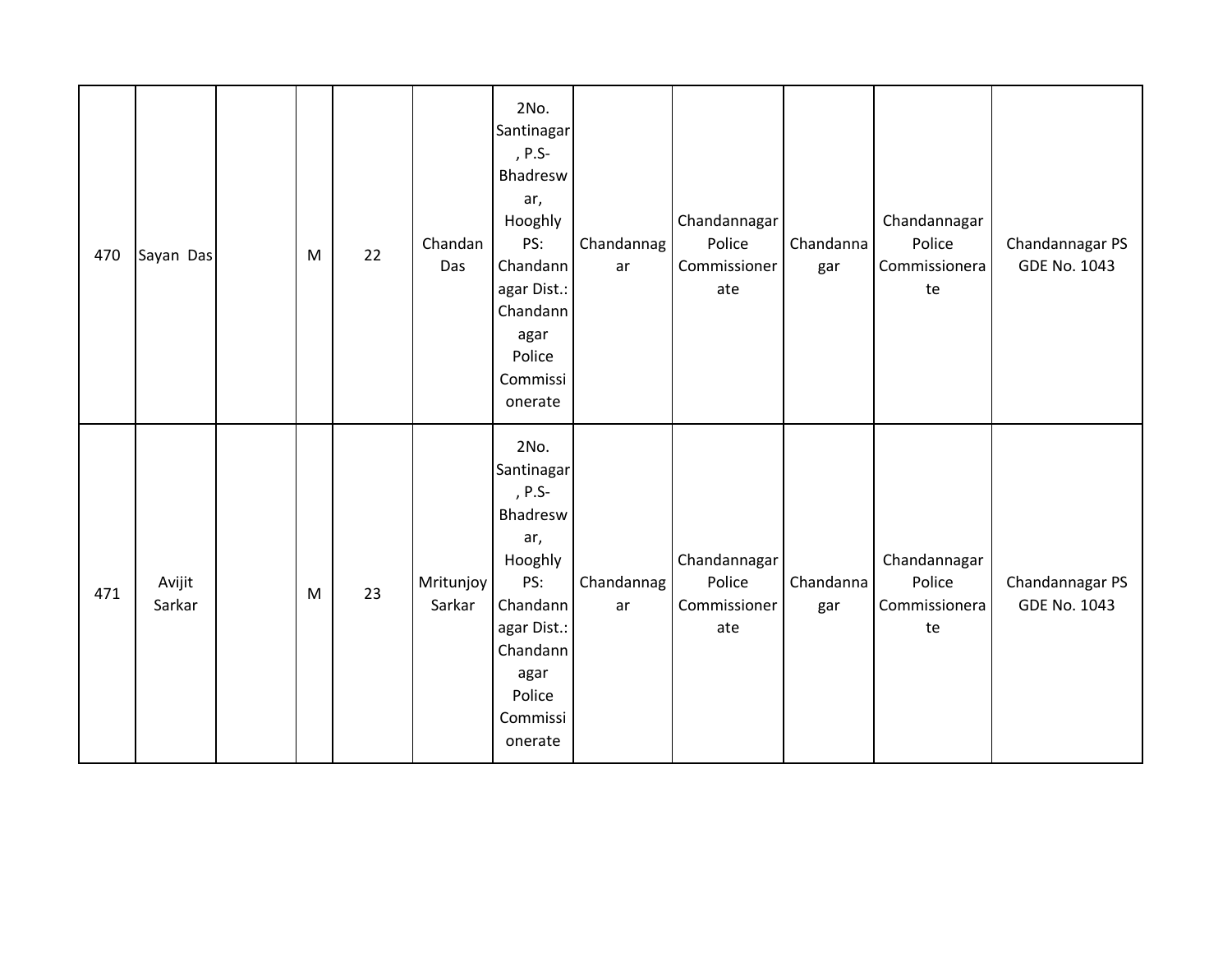| 472 | Kartick<br>Saha | M | 45 | Chandi<br>Saha | Mankund<br>u Palpara,<br>, P.S-<br>Bhadresw<br>ar,<br>Hooghly<br>PS:<br>Bhadresw<br>ar Dist.:<br>Chandann<br>agar<br>Police<br>Commissi<br>onerate       | Bhadreswar       | Chandannagar<br>Police<br>Commissioner<br>ate | Chandanna<br>gar | Chandannagar<br>Police<br>Commissionera<br>te | Chandannagar PS<br><b>GDE No. 1043</b> |
|-----|-----------------|---|----|----------------|----------------------------------------------------------------------------------------------------------------------------------------------------------|------------------|-----------------------------------------------|------------------|-----------------------------------------------|----------------------------------------|
| 473 | Arman Ali       | M | 25 | Anwar Ali      | Padripara<br>Kalitala,,<br>$P.S-$<br>Chandann<br>agar,<br>Hooghly<br>PS:<br>Chandann<br>agar Dist.:<br>Chandann<br>agar<br>Police<br>Commissi<br>onerate | Chandannag<br>ar | Chandannagar<br>Police<br>Commissioner<br>ate | Chandanna<br>gar | Chandannagar<br>Police<br>Commissionera<br>te | Chandannagar PS<br><b>GDE No. 1043</b> |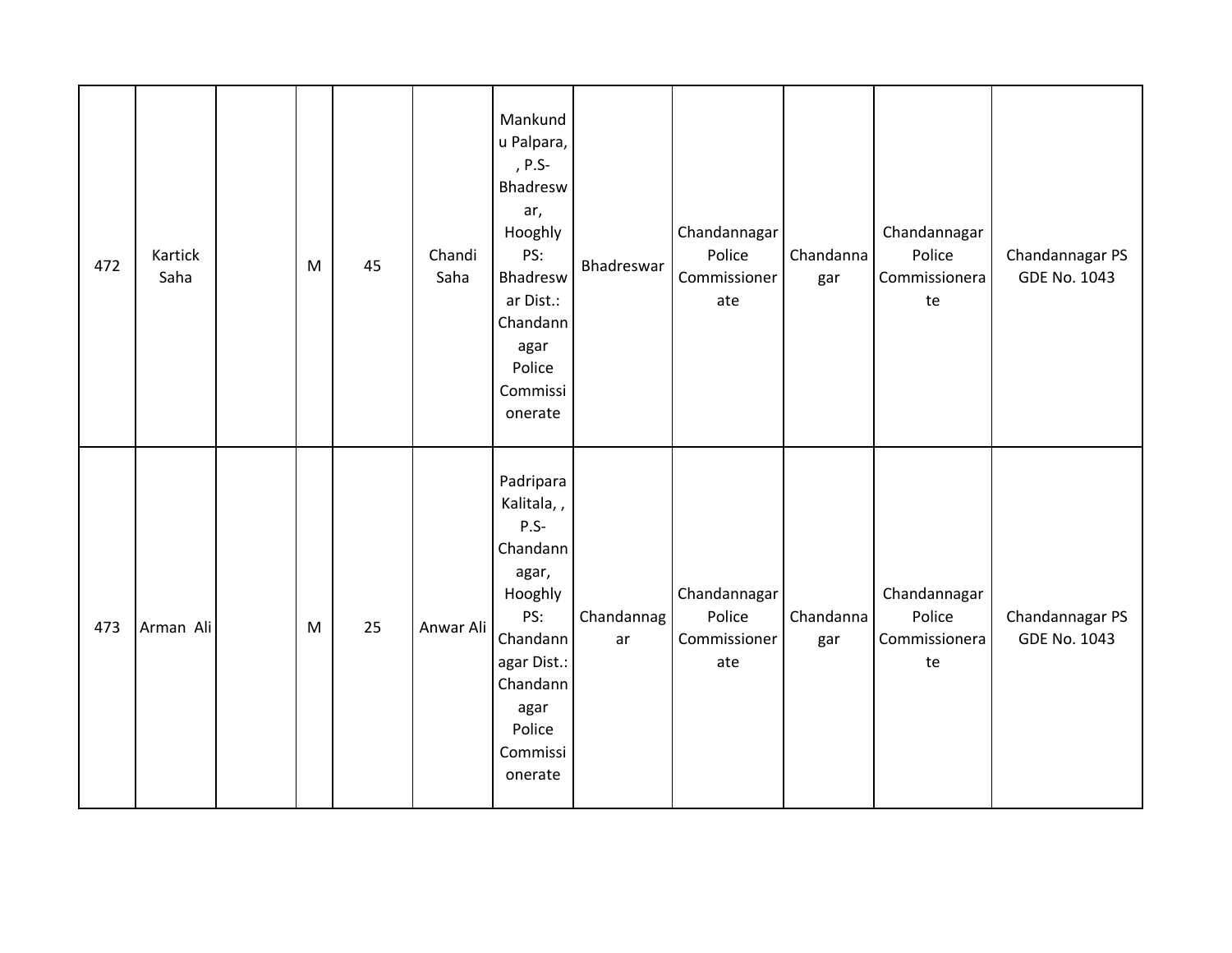| 474 | Md Miraj               | M | 21 | Md. Raju             | Padripara<br>Kalitala,,<br>$P.S-$<br>Chandann<br>agar,<br>Hooghly<br>PS:<br>Chandann<br>agar Dist.:<br>Chandann<br>agar<br>Police<br>Commissi<br>onerate | Chandannag<br>ar | Chandannagar<br>Police<br>Commissioner<br>ate | Chandanna<br>gar | Chandannagar<br>Police<br>Commissionera<br>te | Chandannagar PS<br><b>GDE No. 1043</b> |
|-----|------------------------|---|----|----------------------|----------------------------------------------------------------------------------------------------------------------------------------------------------|------------------|-----------------------------------------------|------------------|-----------------------------------------------|----------------------------------------|
| 475 | Rajdeep<br><b>Bose</b> | M | 19 | Sayan<br><b>Bose</b> | Barobazar<br>Lonch<br>Ghat, PS<br>CHN(H)                                                                                                                 |                  | Basirhat                                      | Chinsurah        | Chandannagar<br>Police<br>Commissionera<br>te | Chinsurah PS GDE<br>No. 1486           |
| 476 | Rohit<br>Paswan        | M | 21 | Uttam<br>Paswan      | Chawkbaz<br>ar<br>Sonatuli<br>Lane, PS<br>CHN(H)                                                                                                         |                  | Basirhat                                      | Chinsurah        | Chandannagar<br>Police<br>Commissionera<br>te | Chinsurah PS GDE<br>No. 1486           |
| 477 | Samaresh<br>Sarkar     | M | 38 | Lt. Samir<br>Sarkar  | Suripara<br>Gazipirtala<br>, PS CHN<br>(H)                                                                                                               |                  | Basirhat                                      | Chinsurah        | Chandannagar<br>Police<br>Commissionera<br>te | Chinsurah PS GDE<br>No. 1486           |
| 478 | Abhisek<br>Dutta       | M | 27 | Kishor<br>Dutta      | Kamarpar<br>a Rayer<br>Berh, PS<br>CHN(H)                                                                                                                |                  | Basirhat                                      | Chinsurah        | Chandannagar<br>Police<br>Commissionera<br>te | Chinsurah PS GDE<br>No. 1486           |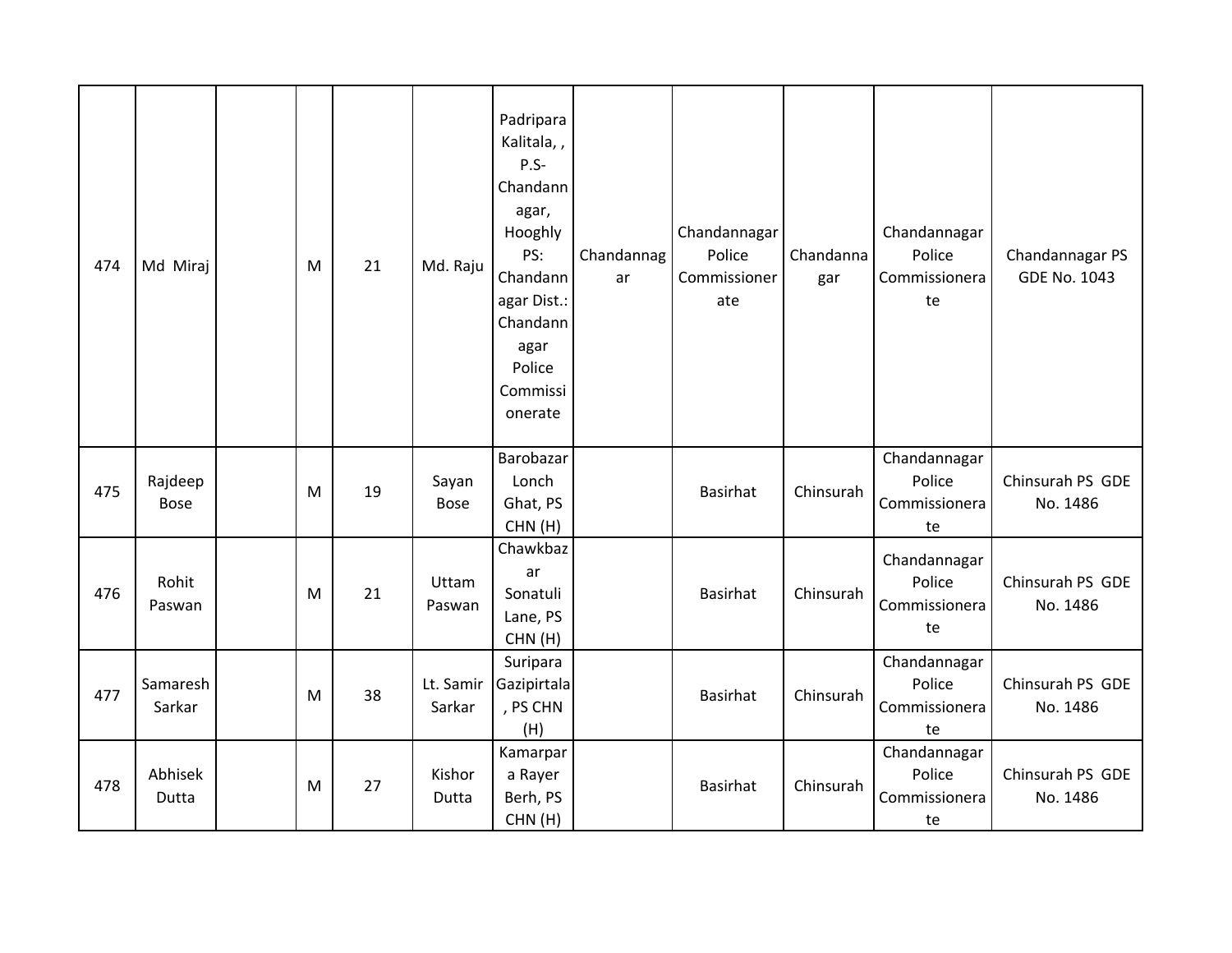| 479 | Dibyendu<br>Singha  | M | 36 | Dipen Kr.<br>Singh        | Old<br>Kapasdan<br>ga, PS<br>CHN(H)                                       | <b>Basirhat</b> | Chinsurah | Chandannagar<br>Police<br>Commissionera<br>te | Chinsurah PS GDE<br>No. 1486 |
|-----|---------------------|---|----|---------------------------|---------------------------------------------------------------------------|-----------------|-----------|-----------------------------------------------|------------------------------|
| 480 | Pallba<br>Koley     | M | 26 | Pradip Kr.<br>Koley       | Old<br>Kapasdan<br>ga, PS<br>CHN(H)                                       | <b>Basirhat</b> | Chinsurah | Chandannagar<br>Police<br>Commissionera<br>te | Chinsurah PS GDE<br>No. 1486 |
| 481 | Lal Shake           | M | 30 | Mojit<br>Shake            | Chakundi<br><b>PS</b><br>Dankuni<br>Hooghly                               | <b>Basirhat</b> | Dankuni   | Chandannagar<br>Police<br>Commissionera<br>te | Dankuni PS GDE No.<br>1171   |
| 482 | Samar<br>Porel      | M | 31 | Megnath<br>Porel          | Chakundi<br><b>PS</b><br>Dankuni<br>Hooghly                               | <b>Basirhat</b> | Dankuni   | Chandannagar<br>Police<br>Commissionera<br>te | Dankuni PS GDE No.<br>1171   |
| 483 | Sadanand<br>a Ghosh | M | 48 | Lt.<br>Bholanath<br>Ghosh | Raghunat<br>hpur<br>Majhipara<br><b>PS</b><br>Dankuni<br>Dist.<br>Hooghly | <b>Basirhat</b> | Dankuni   | Chandannagar<br>Police<br>Commissionera<br>te | Dankuni PS GDE No.<br>1177   |
| 484 | Kashinath<br>Sardar | M | 60 | Lt.<br>Sahodeb<br>Sardar  | 2No<br>Makhla<br>Monoshat<br>ala PS<br>Uttarpara<br>Hooghly               | Basirhat        | Dankuni   | Chandannagar<br>Police<br>Commissionera<br>te | Dankuni PS GDE No.<br>1177   |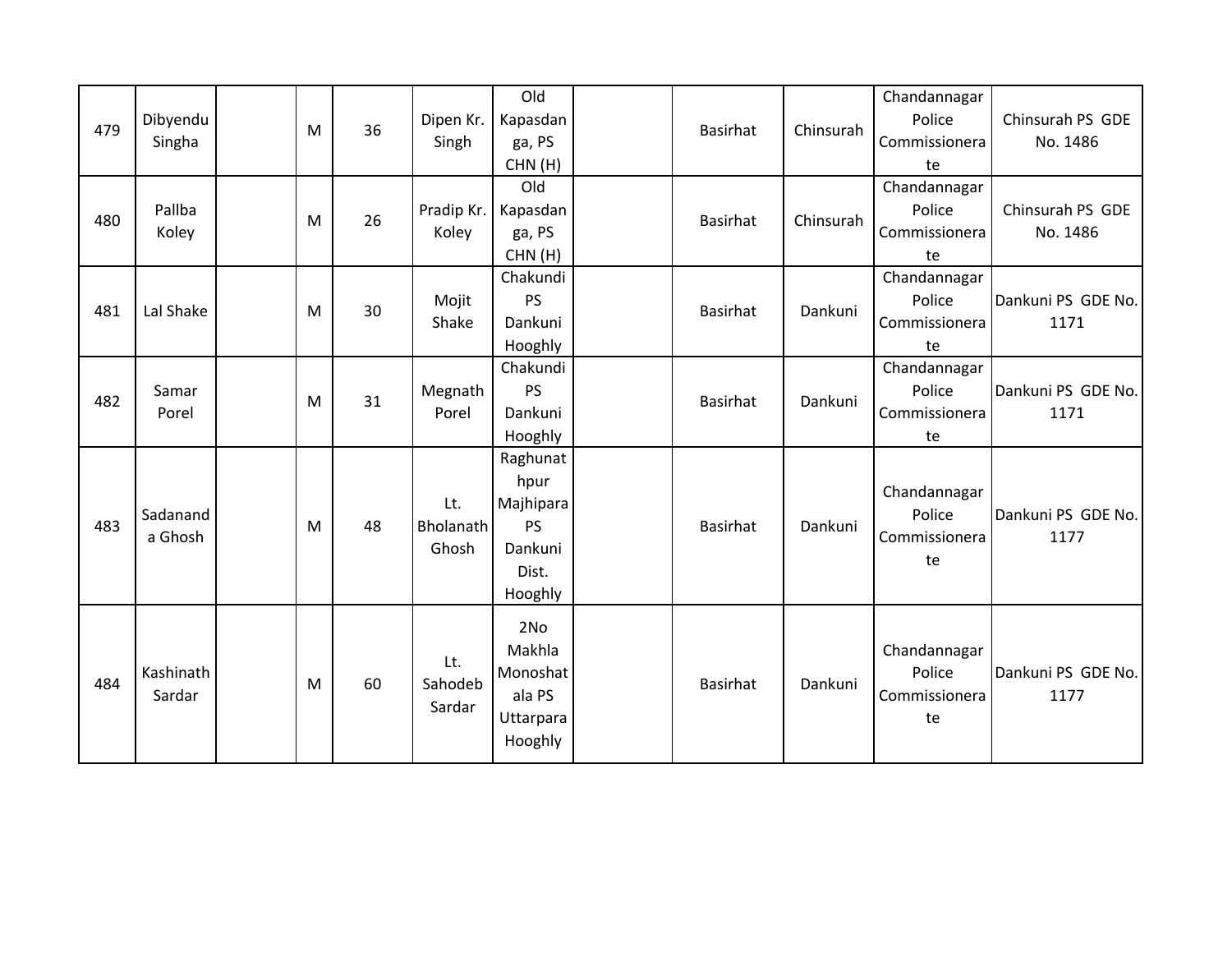| 485 | <b>Kamal Das</b> | M | 33 | Lt. Dulal<br>Das          | Makhla<br>Daluipara<br><b>PS</b><br>Uttarpara<br>Hooghly         | Basirhat | Dankuni | Chandannagar<br>Police<br>Commissionera<br>te | Dankuni PS GDE No.<br>1177 |
|-----|------------------|---|----|---------------------------|------------------------------------------------------------------|----------|---------|-----------------------------------------------|----------------------------|
| 486 | Shyamal<br>Das   | M | 32 | Lt. Dulal<br>Das          | Makhla<br>Daluipara<br><b>PS</b><br>Uttarpara<br>Hooghly<br>Do   | Basirhat | Dankuni | Chandannagar<br>Police<br>Commissionera<br>te | Dankuni PS GDE No.<br>1177 |
| 487 | Raju<br>Naskar   | M | 38 | Ratai<br>Naskar           | Raghunat<br>hpur<br>Kalichalk<br><b>PS</b><br>Dankuni<br>Hooghly | Basirhat | Dankuni | Chandannagar<br>Police<br>Commissionera<br>te | Dankuni PS GDE No.<br>1177 |
| 488 | Rabi Dhali       | M | 42 | Lt.<br>Biswanath<br>Dhali | Raghunat<br>hpur<br>Kalichalk<br><b>PS</b><br>Dankuni<br>Hooghly | Basirhat | Dankuni | Chandannagar<br>Police<br>Commissionera<br>te | Dankuni PS GDE No.<br>1177 |
| 489 | Samir Das        | M | 30 | Lt. Dulal<br>Das          | Makhla<br>Daluipara<br><b>PS</b><br>Uttarpara<br>Hooghly         | Basirhat | Dankuni | Chandannagar<br>Police<br>Commissionera<br>te | Dankuni PS GDE No.<br>1177 |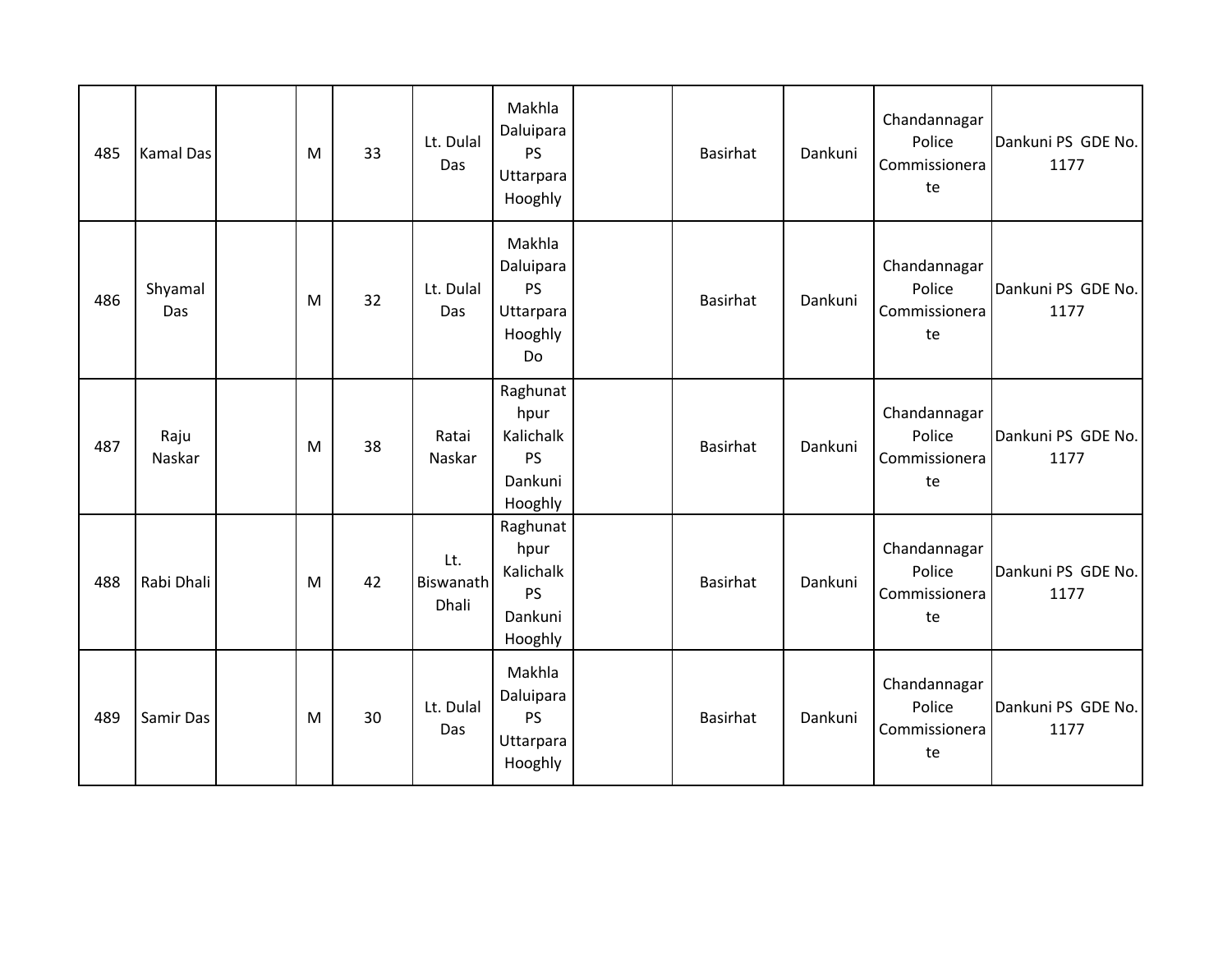| 490 | Montu<br>Mondal | M | 37 | Lt.<br>Jagadish<br>Mondal | Raghunat<br>hpur<br>Kalichalk<br><b>PS</b><br>Dankuni<br>Hooghly                                                                                             |            | <b>Basirhat</b>                               | Dankuni | Chandannagar<br>Police<br>Commissionera<br>te | Dankuni PS GDE No.<br>1177 |
|-----|-----------------|---|----|---------------------------|--------------------------------------------------------------------------------------------------------------------------------------------------------------|------------|-----------------------------------------------|---------|-----------------------------------------------|----------------------------|
| 491 | Ajoy<br>Kumar   | M | 49 | Pathak                    | 11 No<br>Ramdas<br>Gargari<br>Lane,<br>Bangur<br>Park, P.S-<br>Nityanand Rishra PS:<br>Rishra<br>Dist.:<br>Chandann<br>agar<br>Police<br>Commissi<br>onerate | Rishra     | Chandannagar<br>Police<br>Commissioner<br>ate | Rishra  | Chandannagar<br>Police<br>Commissionera<br>te | Rishra PS GDE No.<br>1070  |
| 492 | Nikhil<br>Singh | M | 34 | Bhabnath<br>Singh         | Nayabasti,<br>$P.S-$<br>Serampor<br>e, Dist-<br>Hooghly<br>PS:<br>Srirampor<br>e Dist.:<br>Chandann<br>agar<br>Police<br>Commissi<br>onerate                 | Srirampore | Chandannagar<br>Police<br>Commissioner<br>ate | Rishra  | Chandannagar<br>Police<br>Commissionera<br>te | Rishra PS GDE No.<br>1070  |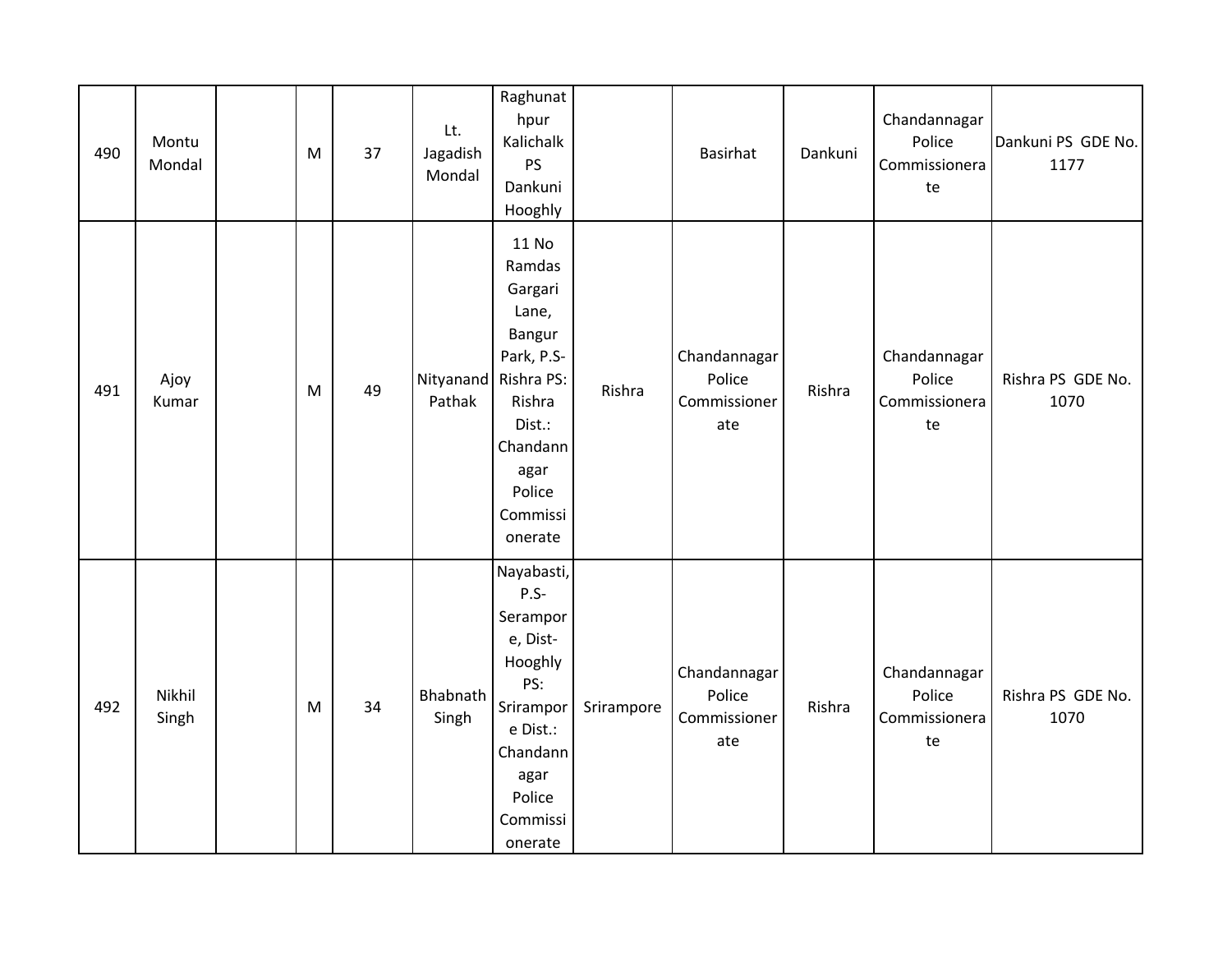| 493 | Eklakh<br>Khan | M | 23 | S/o Majid<br>Khan | 13<br>Bagkhal,<br>P.S-Rishra,<br>Dist-<br>Hooghly<br>PS: Rishra<br>Dist.:<br>Chandann<br>agar<br>Police<br>Commissi<br>onerate                  | Rishra    | Chandannagar<br>Police<br>Commissioner<br>ate | Rishra | Chandannagar<br>Police<br>Commissionera<br>te | Rishra PS GDE No.<br>1070 |
|-----|----------------|---|----|-------------------|-------------------------------------------------------------------------------------------------------------------------------------------------|-----------|-----------------------------------------------|--------|-----------------------------------------------|---------------------------|
| 494 | Robi<br>Yadav  | M | 28 | Lalbabu<br>Yadav  | Agarpara<br>joltanki, 4<br>No Gate,<br>$P.S-$<br>Belghoria,<br>Dist-PS:<br>Belghoria<br>Dist.:<br>Barrackpo<br>re Police<br>Commissi<br>onerate | Belghoria | Barrackpore<br>Police<br>Commissioner<br>ate  | Rishra | Chandannagar<br>Police<br>Commissionera<br>te | Rishra PS GDE No.<br>1070 |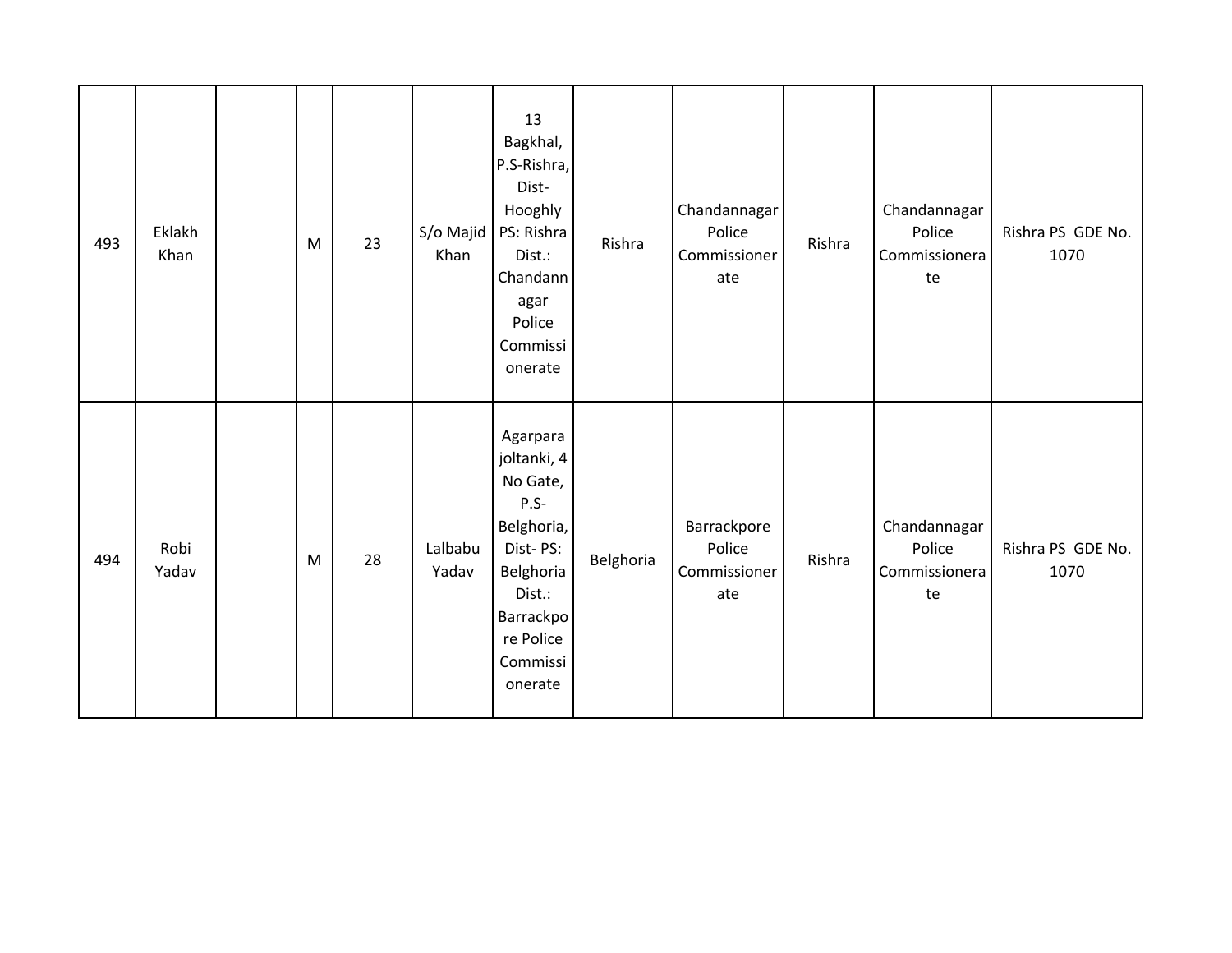| 495 | Md Saheb     | M | 20 | Md Miraj | 14 No<br>Bagkhal,<br>P.S-Rishra,<br>Dist-<br>Hooghly<br>PS: Rishra<br>Dist.:<br>Chandann<br>agar<br>Police<br>Commissi<br>onerate               | Rishra | Chandannagar<br>Police<br>Commissioner<br>ate | Rishra | Chandannagar<br>Police<br>Commissionera<br>te | Rishra PS GDE No.<br>1070 |
|-----|--------------|---|----|----------|-------------------------------------------------------------------------------------------------------------------------------------------------|--------|-----------------------------------------------|--------|-----------------------------------------------|---------------------------|
| 496 | Dhanu<br>Ram | M | 20 | Siya Ram | 6 No P.C<br>Daw Bazar<br>Road, P.S-<br>Rishra,<br>Dist-<br>Hooghly<br>PS: Rishra<br>Dist.:<br>Chandann<br>agar<br>Police<br>Commissi<br>onerate | Rishra | Chandannagar<br>Police<br>Commissioner<br>ate | Rishra | Chandannagar<br>Police<br>Commissionera<br>te | Rishra PS GDE No.<br>1070 |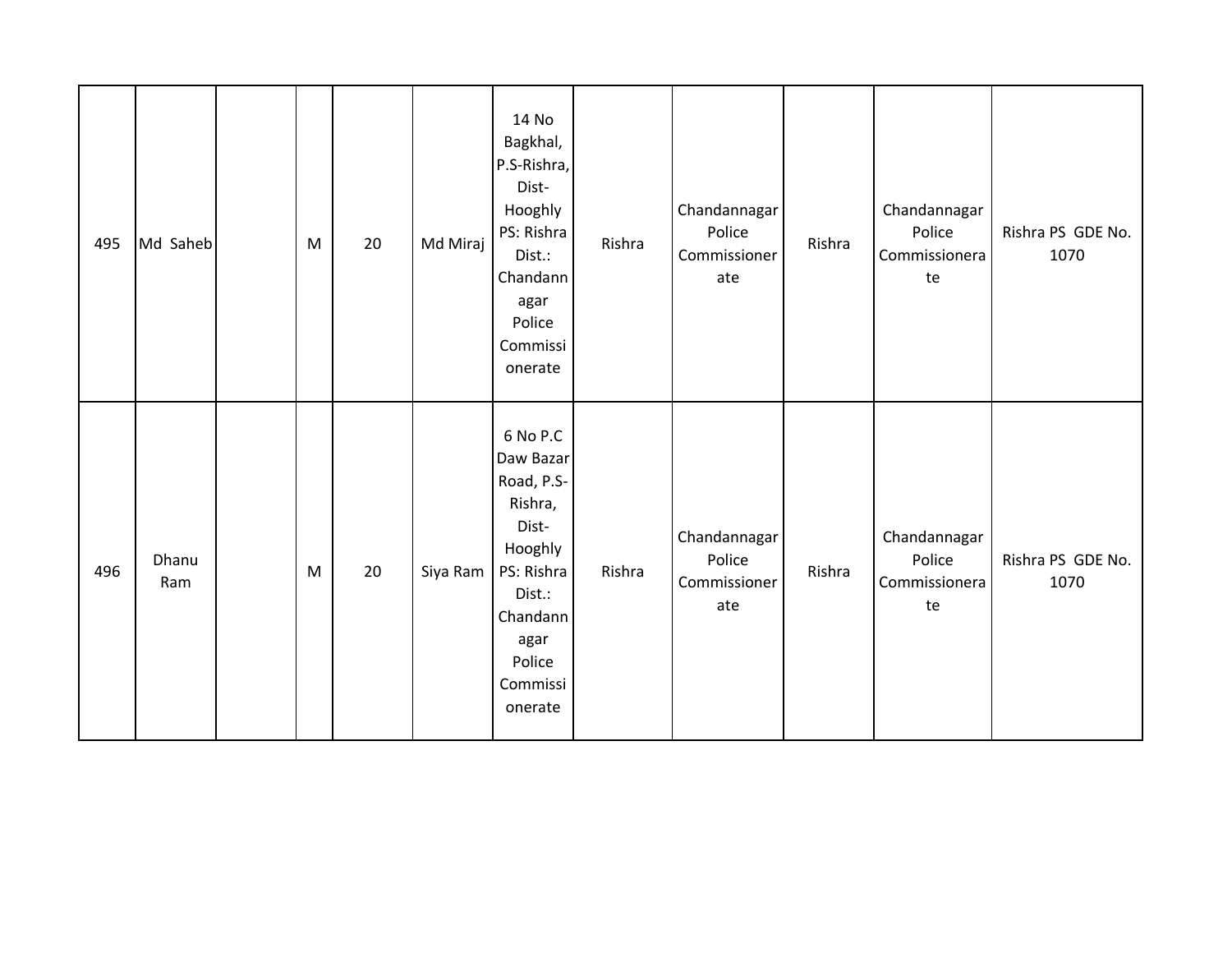| 497 | Ajay Kr<br>Shaw | M | 24 | Rajkumar<br>Shaw  | N.S Road,<br>sandhya<br>Bazar, P.S-<br>Rishra,<br>Dist-<br>Hooghly<br>PS: Rishra<br>Dist.:<br>Chandann<br>agar<br>Police<br>Commissi<br>onerate | Rishra | Chandannagar<br>Police<br>Commissioner<br>ate | Rishra | Chandannagar<br>Police<br>Commissionera<br>te | Rishra PS GDE No.<br>1070 |
|-----|-----------------|---|----|-------------------|-------------------------------------------------------------------------------------------------------------------------------------------------|--------|-----------------------------------------------|--------|-----------------------------------------------|---------------------------|
| 498 | Suraj<br>Pathak | M | 25 | Brijesh<br>Pathak | 22<br>Dewanjee<br>street, P.S-<br>Rishra,<br>Dist-<br>Hooghly<br>PS: Rishra<br>Dist.:<br>Chandann<br>agar<br>Police<br>Commissi<br>onerate      | Rishra | Chandannagar<br>Police<br>Commissioner<br>ate | Rishra | Chandannagar<br>Police<br>Commissionera<br>te | Rishra PS GDE No.<br>1070 |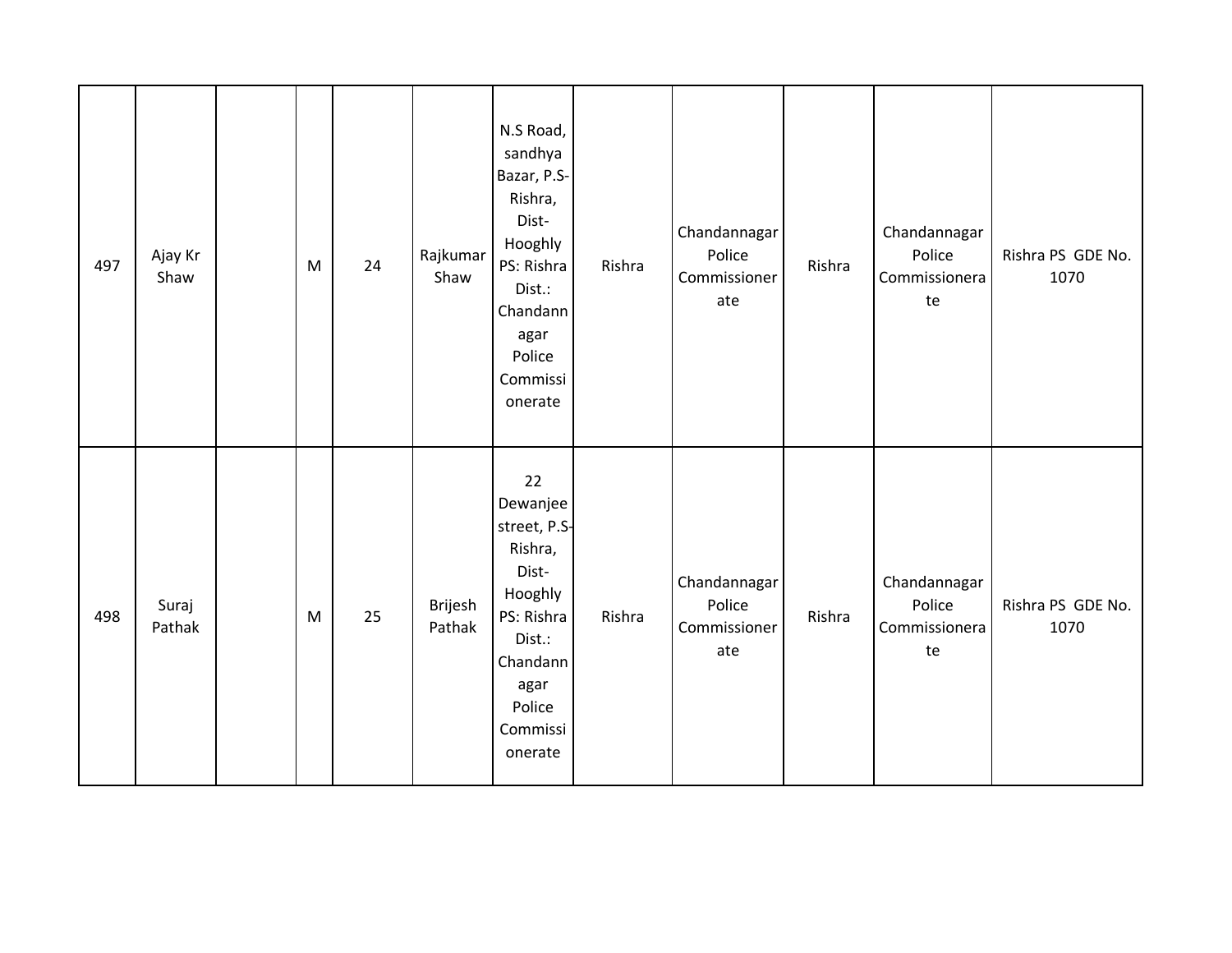| 499 | Mantu<br>Shaw | M | 28 | Arjun<br>Shaw | 11 N.S<br>Road, P.S-<br>Rishra,<br>Dist-<br>Hooghly<br>PS: Rishra<br>Dist.:<br>Chandann<br>agar<br>Police<br>Commissi<br>onerate                      | Rishra | Chandannagar<br>Police<br>Commissioner<br>ate | Rishra | Chandannagar<br>Police<br>Commissionera<br>te | Rishra PS GDE No.<br>1070 |
|-----|---------------|---|----|---------------|-------------------------------------------------------------------------------------------------------------------------------------------------------|--------|-----------------------------------------------|--------|-----------------------------------------------|---------------------------|
| 500 | Md<br>Anwar   | M | 21 |               | 7 No<br>Anjuman<br>Road, P.S-<br>Rishra,<br>Dist-<br>Hooghly<br>Lt Md Siraj PS: Rishra<br>Dist.:<br>Chandann<br>agar<br>Police<br>Commissi<br>onerate | Rishra | Chandannagar<br>Police<br>Commissioner<br>ate | Rishra | Chandannagar<br>Police<br>Commissionera<br>te | Rishra PS GDE No.<br>1100 |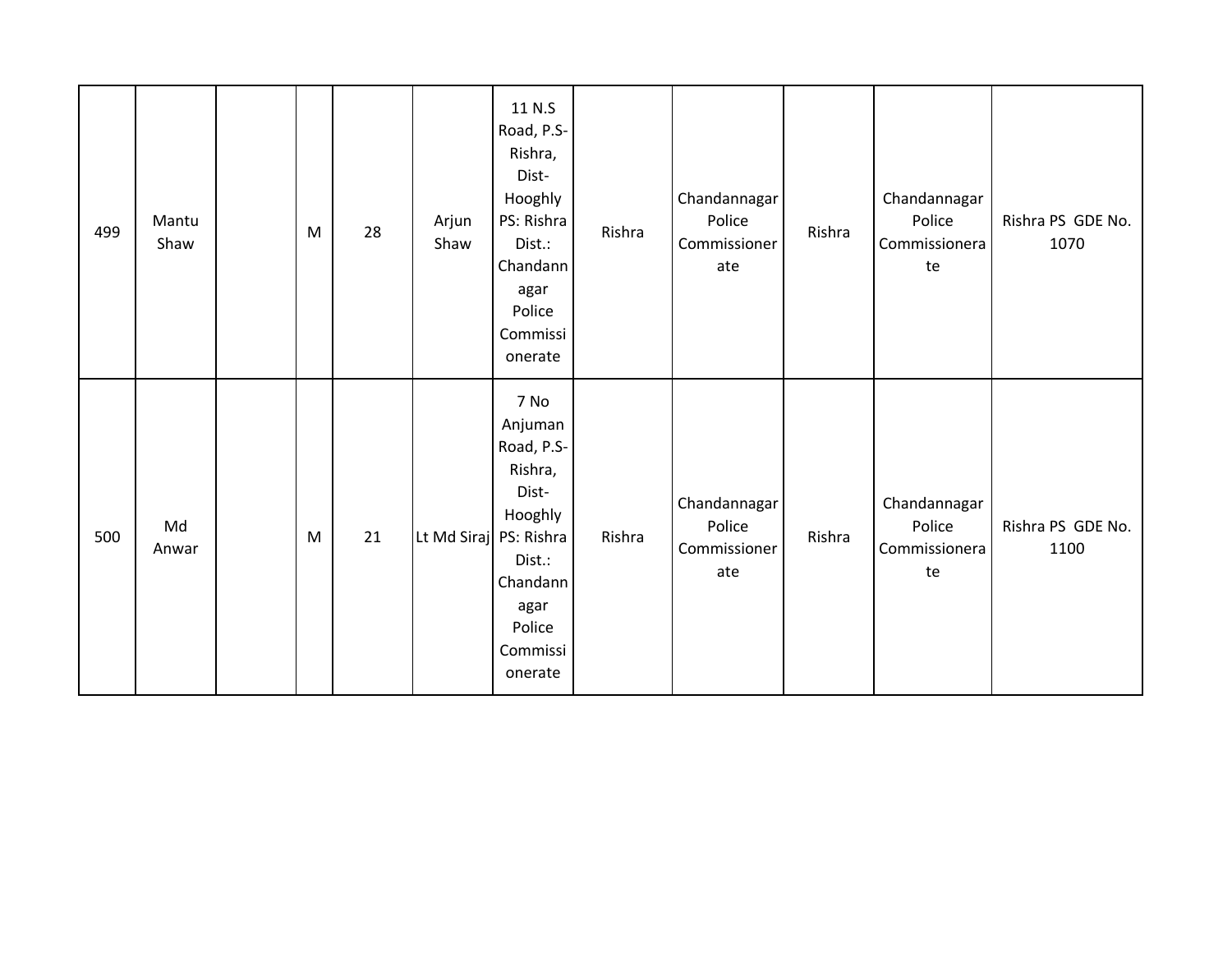| 501 | Md<br>Munna              | M | 21 | Md Sahid                | House No-<br>307, N.S<br>Road, P.S-<br>Rishra,<br>Dist-<br>Hooghly<br>PS: Rishra<br>Dist.:<br>Chandann<br>agar<br>Police<br>Commissi<br>onerate | Rishra     | Chandannagar<br>Police<br>Commissioner<br>ate | Rishra     | Chandannagar<br>Police<br>Commissionera<br>te | Rishra PS GDE No.<br>1100     |
|-----|--------------------------|---|----|-------------------------|-------------------------------------------------------------------------------------------------------------------------------------------------|------------|-----------------------------------------------|------------|-----------------------------------------------|-------------------------------|
| 502 | <b>Budha</b><br>Deb Adak | M | 51 | Lt.<br>Dasrathi<br>Adak | Pravash<br>Nagar PS-<br>Serampor<br>e, Hooghly<br>PS:<br>Srirampor<br>e Dist.:<br>Chandann<br>agar<br>Police<br>Commissi<br>onerate             | Srirampore | Chandannagar<br>Police<br>Commissioner<br>ate | Srirampore | Chandannagar<br>Police<br>Commissionera<br>te | Srirampore PS GDE<br>No. 1596 |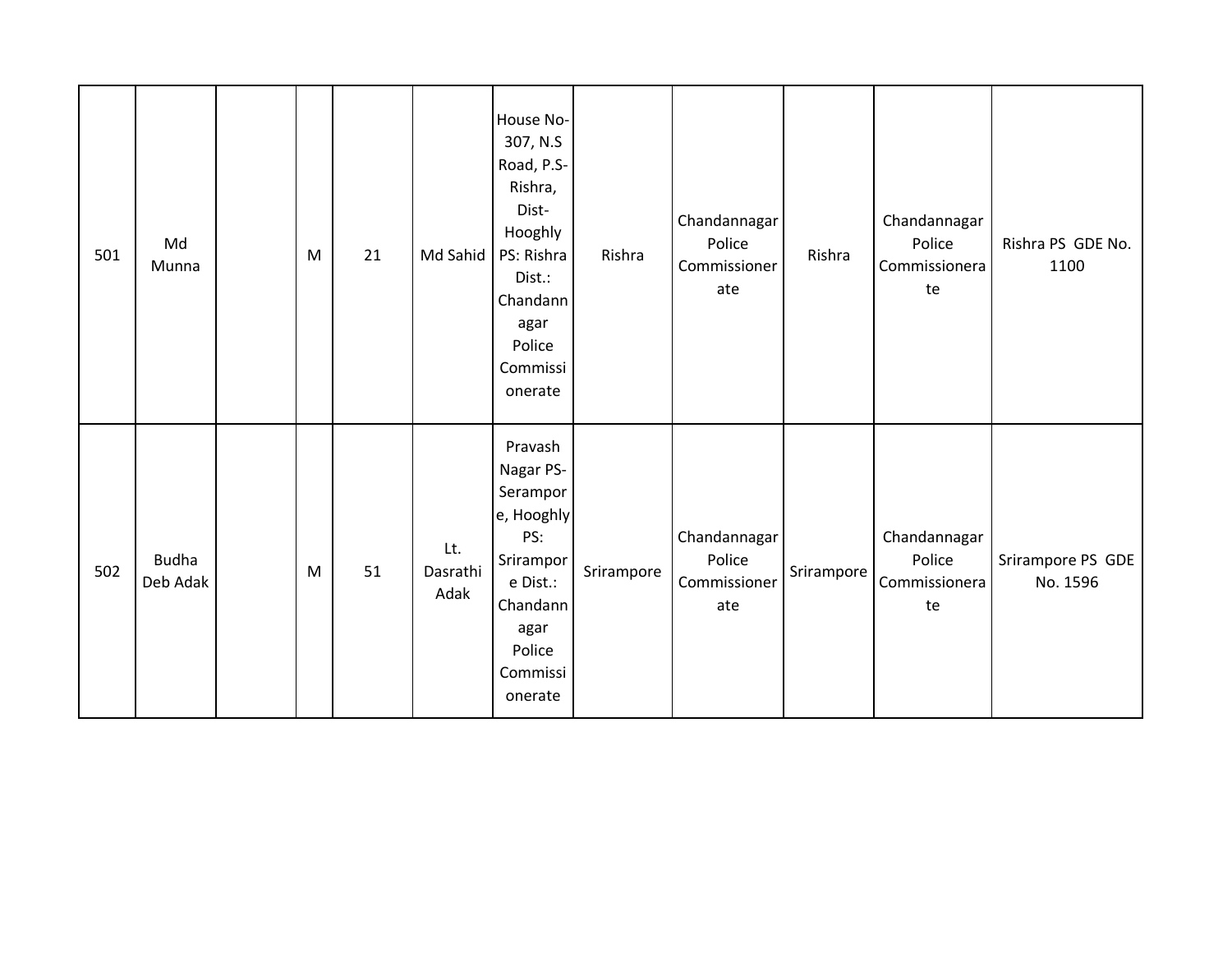| 503 | Sanjay<br>Bhuniya | M | 30 | Parash<br>Bhuniya | Jiten<br>Lahiri<br>Road PS-<br>Serampor<br>e, Hooghly<br>PS:<br>Srirampor<br>e Dist.:<br>Chandann<br>agar<br>Police<br>Commissi<br>onerate | Srirampore | Chandannagar<br>Police<br>Commissioner<br>ate | Srirampore | Chandannagar<br>Police<br>Commissionera<br>te | Srirampore PS GDE<br>No. 1596 |
|-----|-------------------|---|----|-------------------|--------------------------------------------------------------------------------------------------------------------------------------------|------------|-----------------------------------------------|------------|-----------------------------------------------|-------------------------------|
| 504 | Rajesh<br>Turia   | M | 35 | Janki Turia       | Netaji<br>More PS-<br>Serampor<br>e, Hogohly<br>PS:<br>Srirampor<br>e Dist.:<br>Chandann<br>agar<br>Police<br>Commissi<br>onerate          | Srirampore | Chandannagar<br>Police<br>Commissioner<br>ate | Srirampore | Chandannagar<br>Police<br>Commissionera<br>te | Srirampore PS GDE<br>No. 1596 |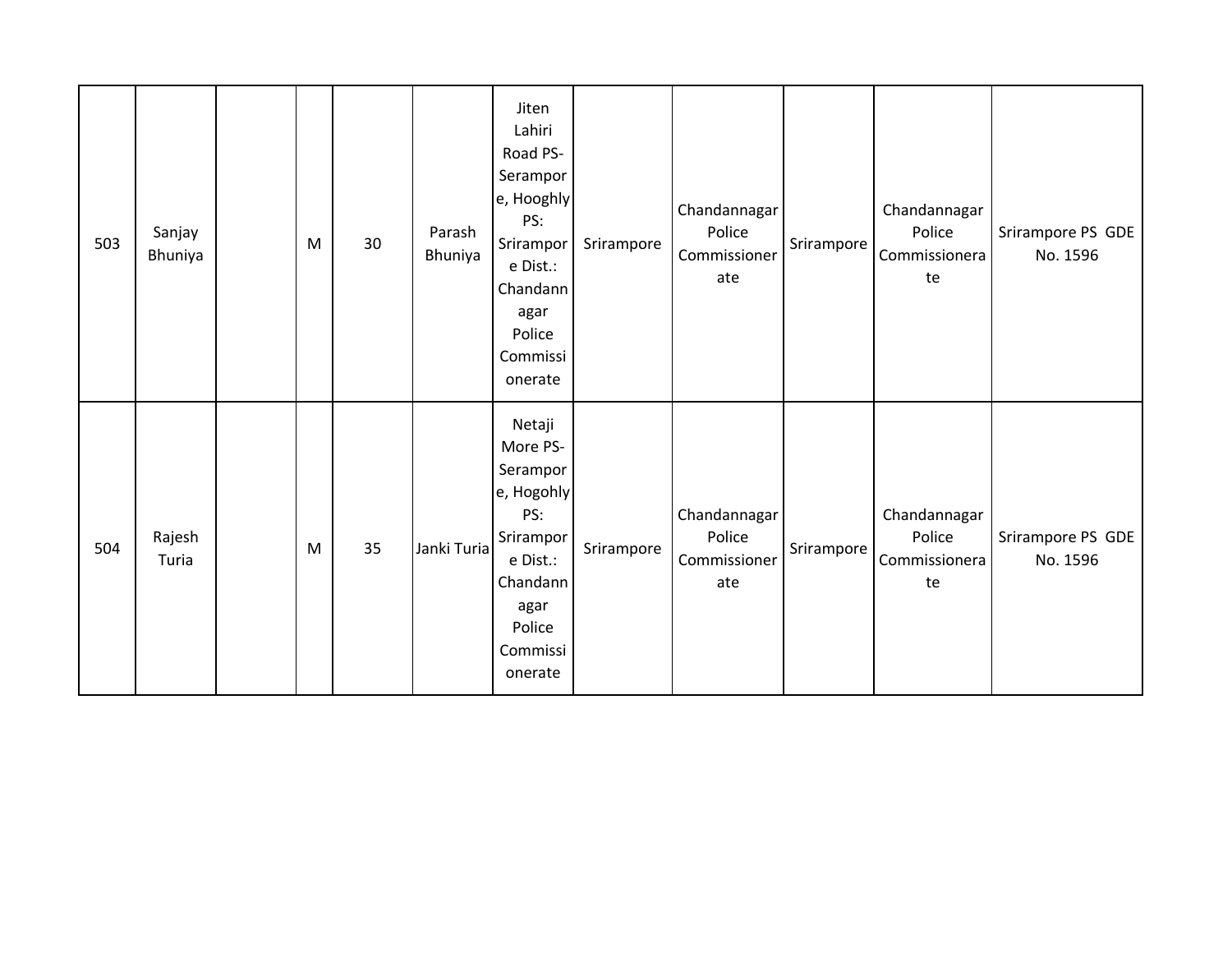| 505 | Amit<br>Shaw | M | 22 | <b>Bhola</b><br>Shaw | Ganguli<br>Bagan PO-<br>Mahesh<br>PS-<br>Serampor<br>e, Hooghly<br>PS:<br>Srirampor<br>e Dist.:<br>Chandann<br>agar<br>Police<br>Commissi<br>onerate        | Srirampore | Chandannagar<br>Police<br>Commissioner<br>ate | Srirampore   | Chandannagar<br>Police<br>Commissionera<br>te | Srirampore PS GDE<br>No. 311 |
|-----|--------------|---|----|----------------------|-------------------------------------------------------------------------------------------------------------------------------------------------------------|------------|-----------------------------------------------|--------------|-----------------------------------------------|------------------------------|
| 506 | Sk Rashik    | M | 40 | Lt. Sk.<br>Siraj     | Baro Belu<br>Kaltala PO-<br><b>Belu Milky</b><br>PS-<br>Serampor<br>e, Ho PS:<br>Srirampor<br>e Dist.:<br>Chandann<br>agar<br>Police<br>Commissi<br>onerate | Srirampore | Chandannagar<br>Police<br>Commissioner<br>ate | Srirampore I | Chandannagar<br>Police<br>Commissionera<br>te | Srirampore PS GDE<br>No. 311 |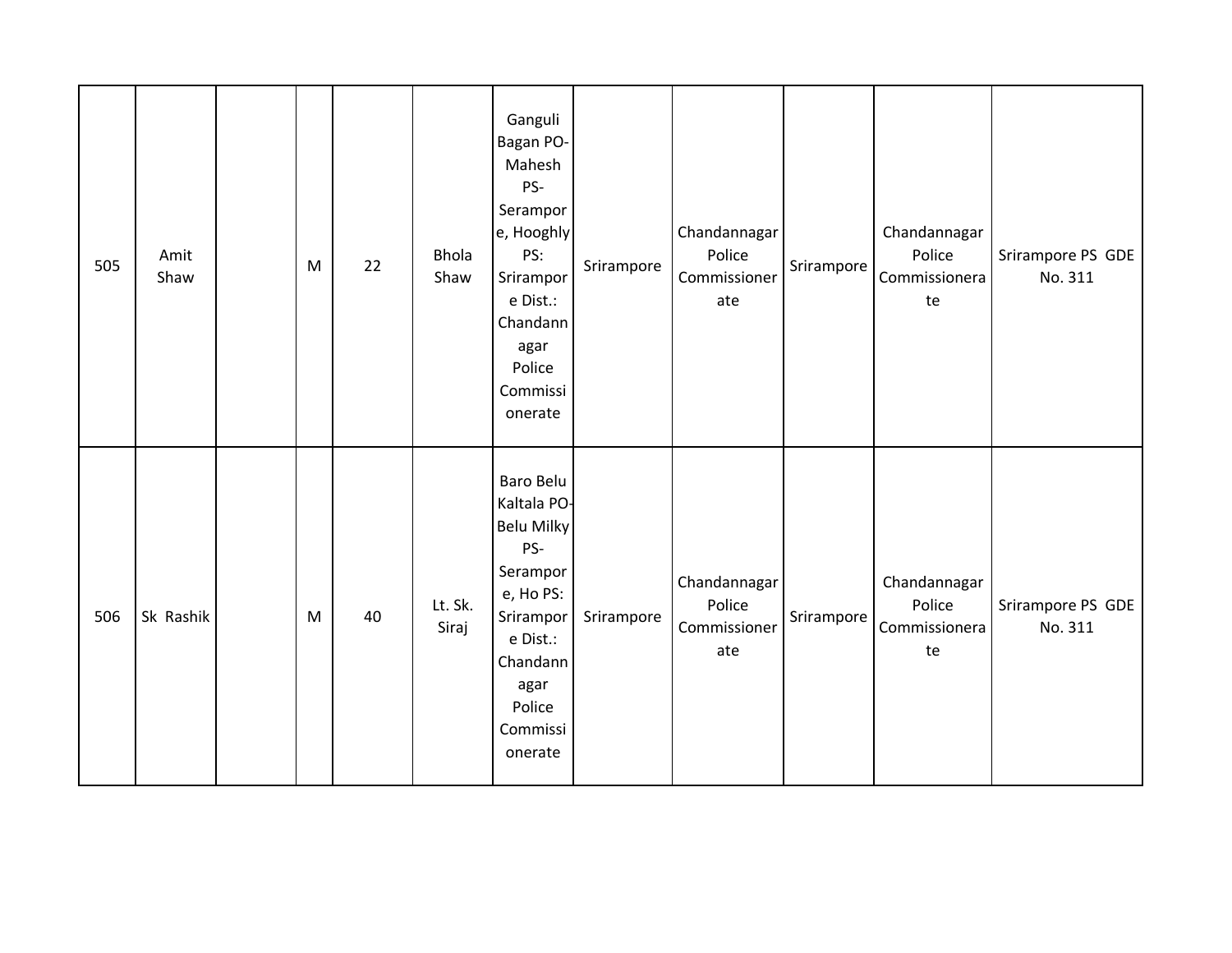| 507 | Akash<br>Mallick         |  | $S/O$ Dip<br>Chand<br>Mallick | Konnagar<br>Harisava,<br>PO-<br>Konnagar,<br>PS-<br>Uttarpara,<br>Di       |         | Basirhat   | Uttarpara | Chandannagar<br>Police<br>Commissionera<br>te | Uttarpara PS GDE<br>No. 1426 |
|-----|--------------------------|--|-------------------------------|----------------------------------------------------------------------------|---------|------------|-----------|-----------------------------------------------|------------------------------|
| 508 | Shankar<br>Chowdhur<br>V |  | S/o Pawan<br>Chowdhur<br>у    | 172, B.G.G<br>Sarani,<br>Makaltala<br>Lane, PO-<br>Bhadrakali<br>$\pmb{r}$ |         | Basirhat   | Uttarpara | Chandannagar<br>Police<br>Commissionera<br>te | Uttarpara PS GDE<br>No. 1355 |
| 509 | Sony<br>Sharma           |  | S/o Ajit<br>Sharma            | Urdi<br>Bazar, PS-<br>Chandann<br>agar, Dist-<br>Hooghly                   |         | Basirhat   | Uttarpara | Chandannagar<br>Police<br>Commissionera<br>te | Uttarpara PS GDE<br>No. 1355 |
| 510 | Sushanta<br>Barman       |  | Nibash<br>Barman              | <b>HARIBHA</b><br><b>NGA PS:</b><br>Dinhata<br>Dist.:<br>Coochbeh<br>ar    | Dinhata | Coochbehar | Dinhata   | Coochbehar                                    | Dinhata PS GDE No.<br>1472   |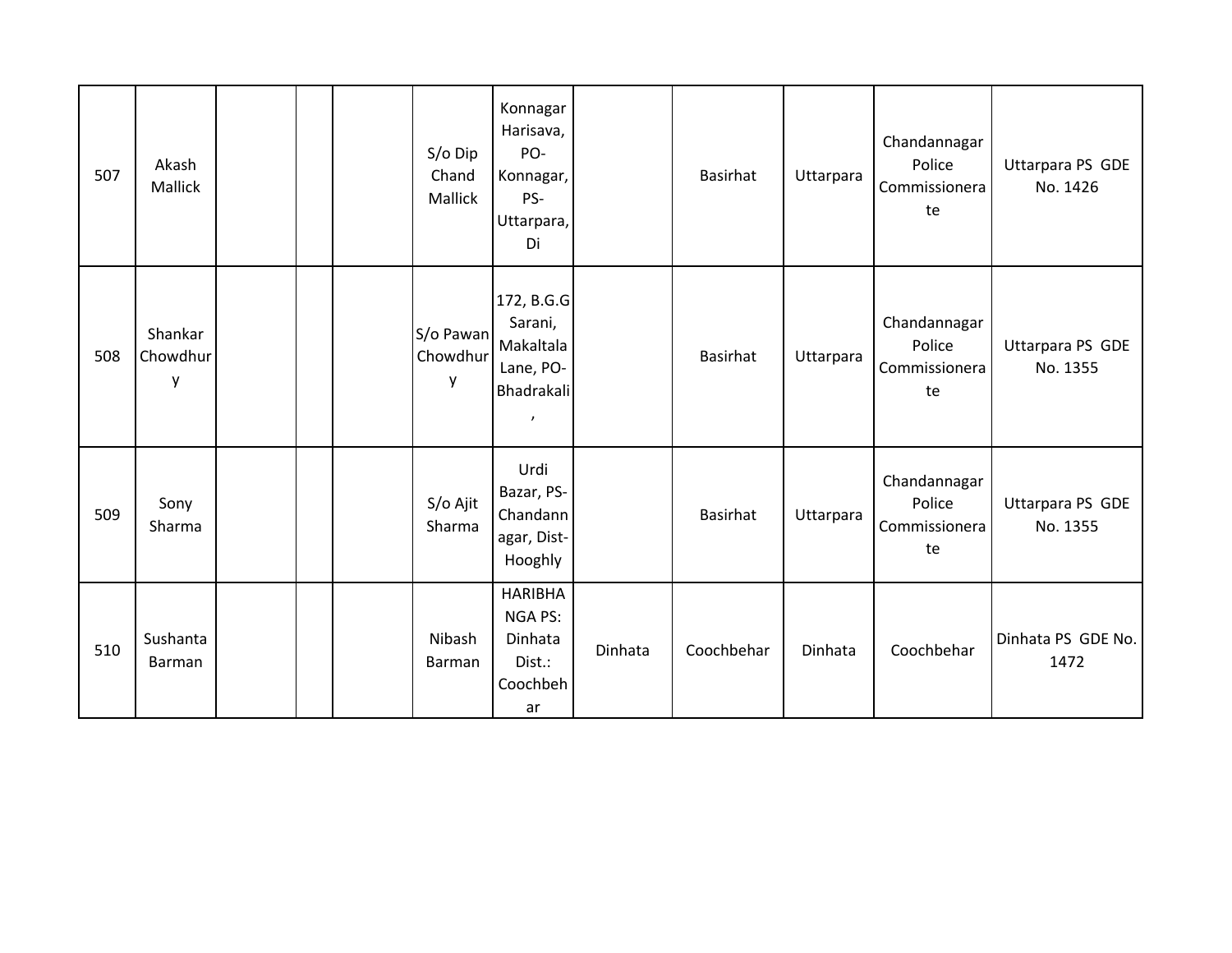| 511 | Tushar<br><b>Barman</b> |   | Tapan<br>Barman       | <b>HARIBHA</b><br>NGA PS:<br>Cooch<br>behar<br>Dist.:<br>Coochbeh<br>ar  | Cooch behar             | Coochbehar      | Dinhata | Coochbehar | Dinhata PS GDE No.<br>1472 |
|-----|-------------------------|---|-----------------------|--------------------------------------------------------------------------|-------------------------|-----------------|---------|------------|----------------------------|
| 512 | Sanjoy<br>Roy           | M | Amukya<br>Roy         | <b>HARIBHA</b><br>NGA PS:<br>Cooch<br>behar<br>Dist.:<br>Coochbeh<br>ar  | Cooch behar             | Coochbehar      | Dinhata | Coochbehar | Dinhata PS GDE No.<br>1472 |
| 513 | Dilip Paul              | M | Lt. Mridul<br>Paul    | WARD NO-<br>03,<br><b>BALACHU</b><br><b>DHUBRI</b><br>PS: Cooch<br>behar | R, PS+DIST- Cooch behar | Basirhat        | Dinhata | Coochbehar | Dinhata PS GDE No.<br>1474 |
| 514 | Biswajit<br>Tewari      | M | Jagendra<br>Tewari    | WARD NO-<br>11, PS-<br>DINHATA/<br>CBR PS:<br>Dinhata                    | Dinhata                 | <b>Basirhat</b> | Dinhata | Coochbehar | Dinhata PS GDE No.<br>1474 |
| 515 | Prandeep<br>Kr Borah    | M | Lt Prodip<br>Kr Borah | <b>WARD NO</b><br>08, PS+<br>DIST-<br><b>DHUBRI</b>                      |                         | Basirhat        | Dinhata | Coochbehar | Dinhata PS GDE No.<br>1474 |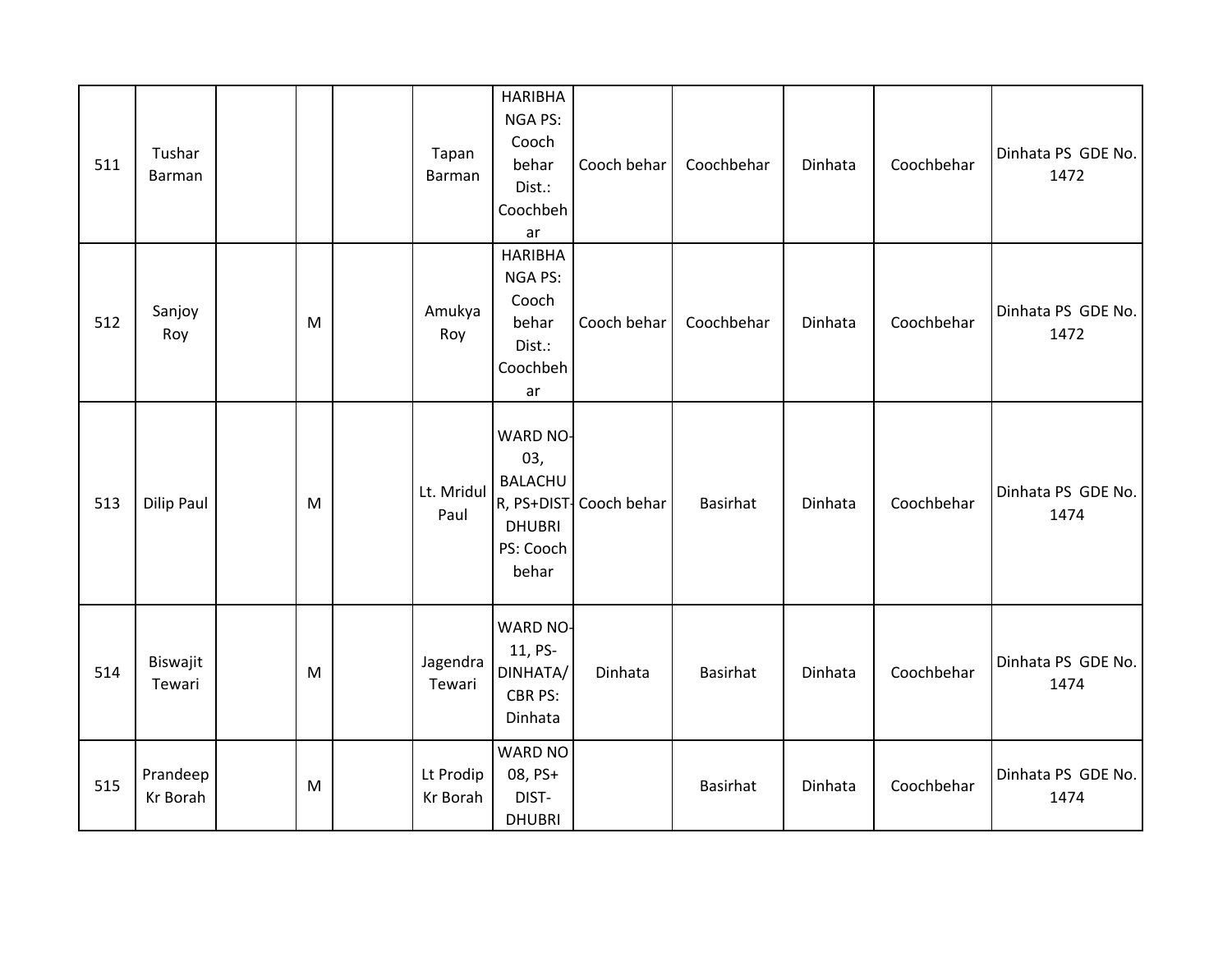| 516 | Prosenjit<br>Narjinary | M | Bikramjit<br>Narjinary | WARD NO-<br>06,<br>PS+DIST-<br><b>DHUBRI</b>                                             | Basirhat | Dinhata | Coochbehar | Dinhata PS GDE No.<br>1474 |
|-----|------------------------|---|------------------------|------------------------------------------------------------------------------------------|----------|---------|------------|----------------------------|
| 517 | Pranjit<br>Borah       | M | Prodip<br>Borah        | WARD NO-<br>08,<br>PS+DIST-<br><b>DHUBRI</b>                                             | Basirhat | Dinhata | Coochbehar | Dinhata PS GDE No.<br>1474 |
| 518 | Abdul<br>Hamid         | M | Kashem<br>Ali          | <b>BIBEKANA</b><br><b>NDA</b><br>COLONY,<br>PS+DIST-<br>ALIPURDU<br>AR                   | Basirhat | Dinhata | Coochbehar | Dinhata PS GDE No.<br>1474 |
| 519 | Rana<br>Hamid          | M | Jennath<br>Hossain     | <b>MADHUP</b><br>UR<br>NAJIRHAT,<br>PS-<br>SAHEBGA<br>NJ/CBR                             | Basirhat | Dinhata | Coochbehar | Dinhata PS GDE No.<br>1474 |
| 520 | Raja Roy               | M | Dalim Roy              | <b>WEST</b><br>NARATHA<br>LI, PS-<br><b>KUMARGR</b><br>AM,<br>PS+DIST-<br>ALIPURDU<br>AR | Basirhat | Dinhata | Coochbehar | Dinhata PS GDE No.<br>1474 |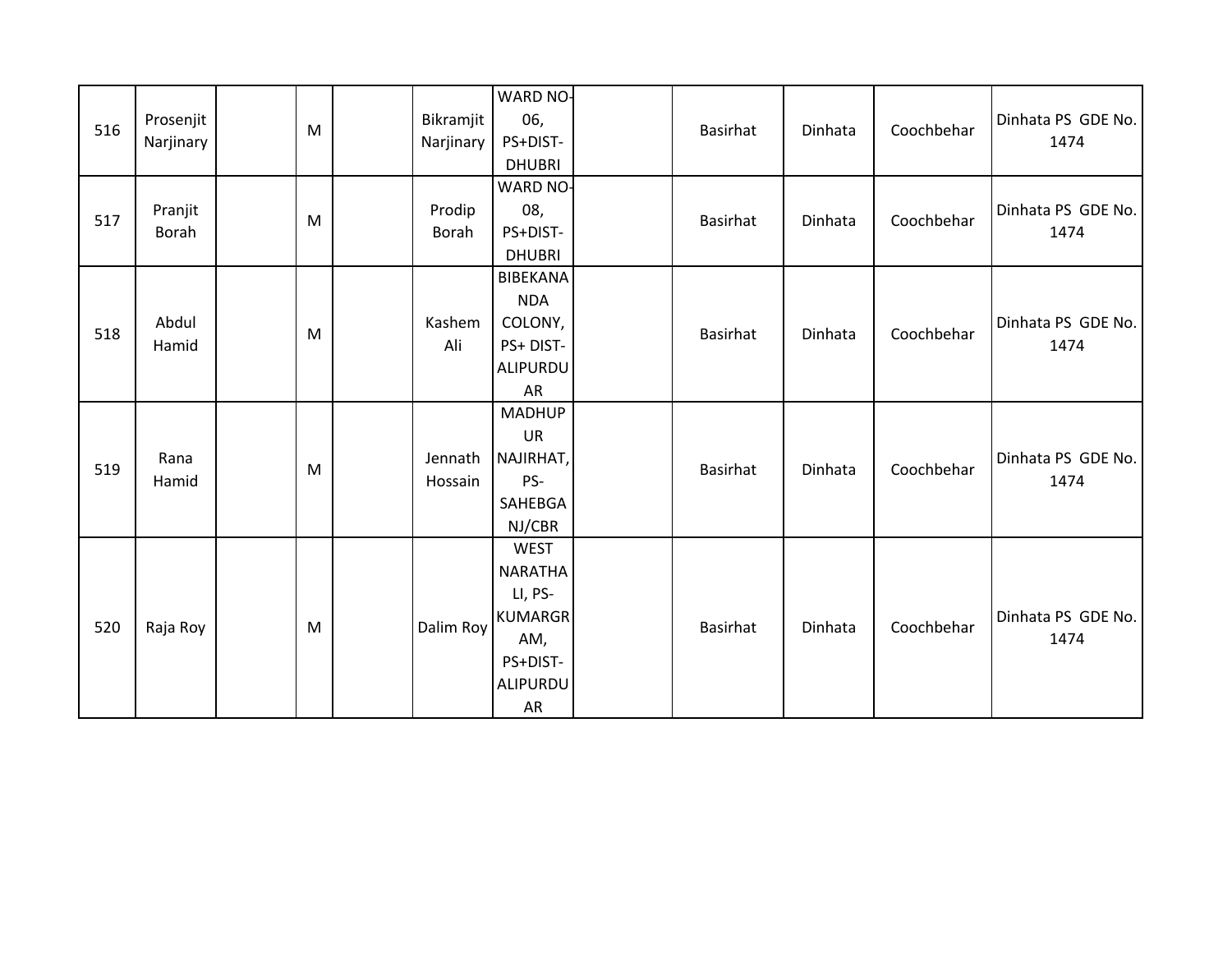| 521 | Mahadeb<br><b>Biswas</b> | M | Sunil<br><b>Biswas</b> | <b>WEST</b><br>CHANGM<br>ARI, PS-<br><b>GUMARG</b><br>RAM,<br>PS+DIST-<br>ALIPURDU<br>${\sf AR}$ | Basirhat | Dinhata | Coochbehar | Dinhata PS GDE No.<br>1474 |
|-----|--------------------------|---|------------------------|--------------------------------------------------------------------------------------------------|----------|---------|------------|----------------------------|
| 522 | Prosanta<br>Roy          | M | Prodip<br>Roy          | <b>WEST</b><br><b>NARARTH</b><br>ALI, PS-<br><b>KUMARGR</b><br>AM, DIST-<br>ALIPURDU<br>AR       | Basirhat | Dinhata | Coochbehar | Dinhata PS GDE No.<br>1474 |
| 523 | Sushanta<br>Roy          | M |                        | <b>WEST</b><br>NARARTH<br>ALI, PS-<br>Sunil Roy KUMARGR<br>AM, DIST-<br>ALIPURDU<br>AR           | Basirhat | Dinhata | Coochbehar | Dinhata PS GDE No.<br>1474 |
| 524 | Dipankar<br>Roy          | M | Uttam<br>Roy           | <b>WEST</b><br><b>NARARTH</b><br>ALI, PS-<br><b>KUMARGR</b><br>AM, DIST-<br>ALIPURDU<br>AR       | Basirhat | Dinhata | Coochbehar | Dinhata PS GDE No.<br>1474 |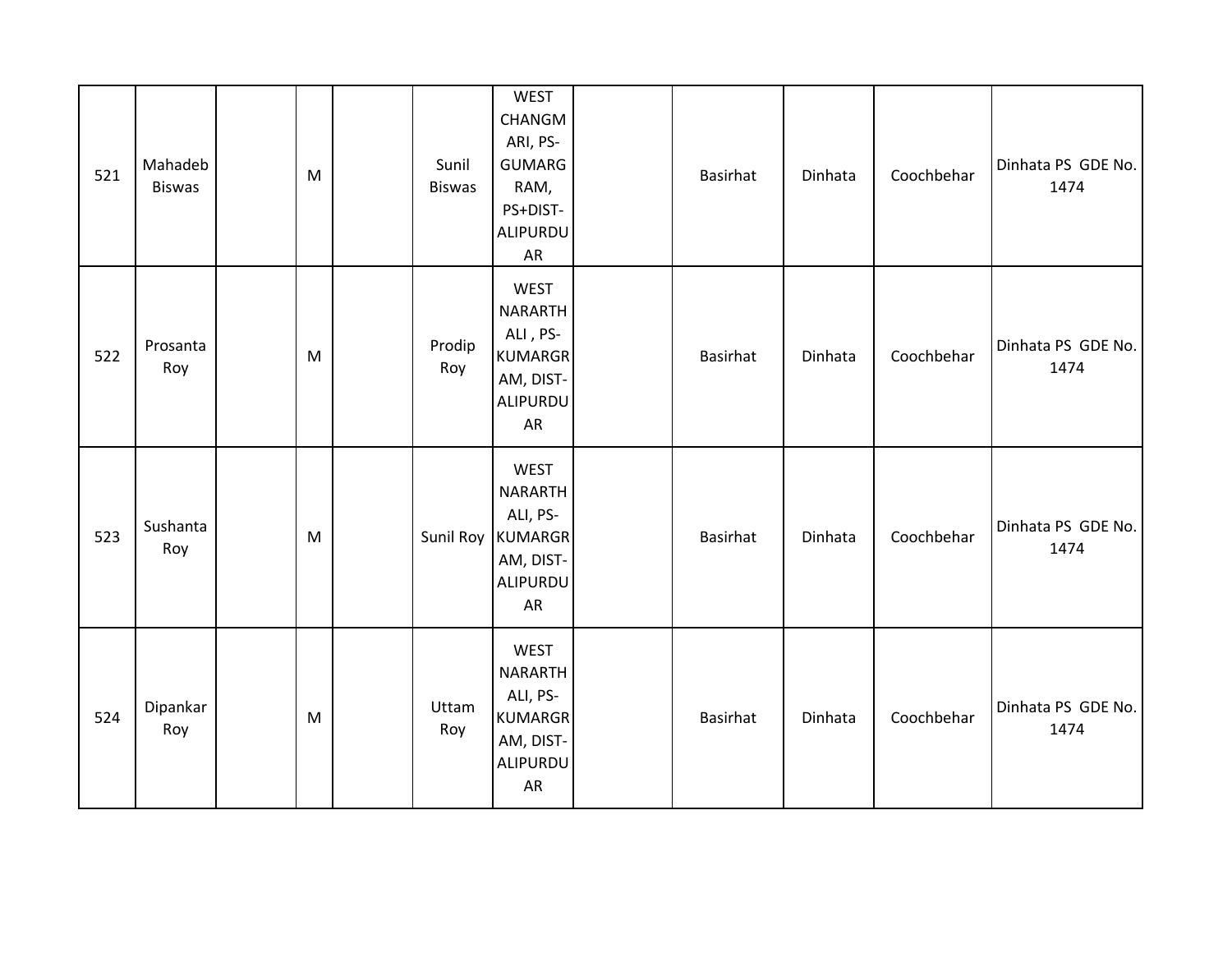| 525 | Sujay<br>Ghosh       | M |    | Dipankar<br>Kr Ghosh | <b>WEST</b><br><b>NARARTH</b><br>ALI, PS-<br><b>KUMARGR</b><br>AM, DIST-<br>ALIPURDU<br>AR |                 | <b>Basirhat</b> | Dinhata         | Coochbehar | Dinhata PS GDE No.<br>1474           |
|-----|----------------------|---|----|----------------------|--------------------------------------------------------------------------------------------|-----------------|-----------------|-----------------|------------|--------------------------------------|
| 526 | Sonaurrdi<br>n Sekh  | M |    | Gani Miah            | <b>CHHAT</b><br>RAMPUR,<br>PS-<br><b>TUFANGA</b><br>NJ/CBR                                 |                 | Basirhat        | Dinhata         | Coochbehar | Dinhata PS GDE No.<br>1474           |
| 527 | Ashanand<br>a Mandal | M | 48 | Lt. Sridam<br>Mandal | Baraibari<br>PS:<br>Ghogsada<br>nga Dist.:<br>Coochbeh<br>ar                               | Ghogsadang<br>a | Coochbehar      | Ghogsadan<br>ga | Coochbehar | Ghogsadanga PS<br><b>GDE No. 730</b> |
| 528 | Juran Ali            | M |    | Hachan Ali           | PS:<br>Tufanganj<br>Dist.:<br>Coochbeh<br>ar                                               | Tufanganj       | Coochbehar      | Tufanganj       | Coochbehar | Tufanganj PS GDE<br>No. 1078         |
| 529 | Pankaj<br>Sutradhar  | M |    | Tahuram<br>Sutradhar | PS:<br>Tufanganj<br>Dist.:<br>Coochbeh<br>ar                                               | Tufanganj       | Coochbehar      | Tufanganj       | Coochbehar | Tufanganj PS GDE<br>No. 1078         |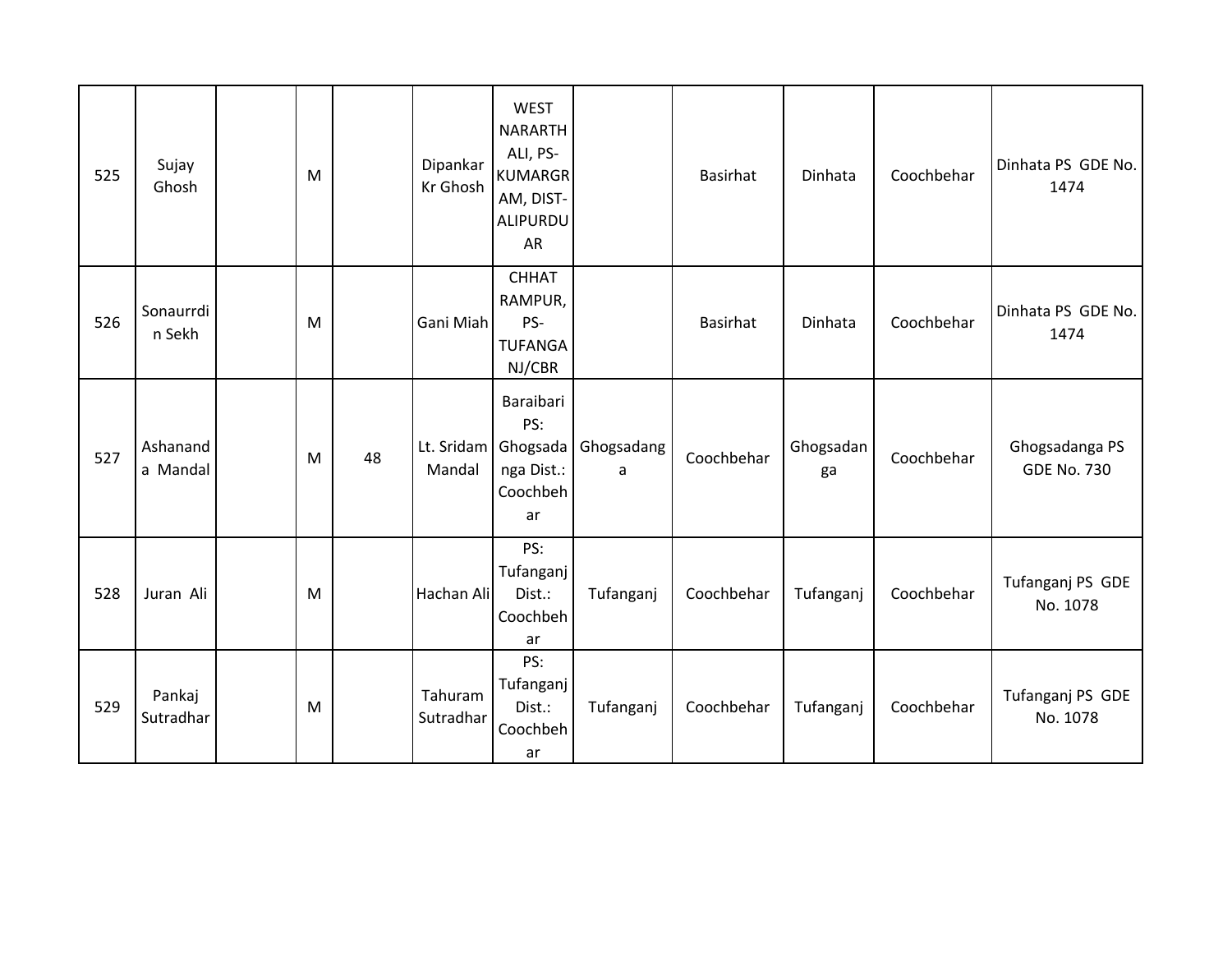| 530 | Ensuf Ali                | M | Mahamm<br>ad<br>Majiruddi<br>n | PS:<br>Tufanganj<br>Dist.:<br>Coochbeh<br>ar | Tufanganj | Coochbehar | Tufanganj | Coochbehar | Tufanganj PS GDE<br>No. 1078 |
|-----|--------------------------|---|--------------------------------|----------------------------------------------|-----------|------------|-----------|------------|------------------------------|
| 531 | Manob<br>Jyoti<br>Kolita | M | Narayan<br>Kolita              | PS:<br>Tufanganj<br>Dist.:<br>Coochbeh<br>ar | Tufanganj | Coochbehar | Tufanganj | Coochbehar | Tufanganj PS GDE<br>No. 1078 |
| 532 | Dhanjit<br>Das           | M | Nityanand<br>a Das             | PS:<br>Tufanganj<br>Dist.:<br>Coochbeh<br>ar | Tufanganj | Coochbehar | Tufanganj | Coochbehar | Tufanganj PS GDE<br>No. 1078 |
| 533 | Mafijul<br>Sekh          | M | Abbash Ali<br>Sekh             | PS:<br>Tufanganj<br>Dist.:<br>Coochbeh<br>ar | Tufanganj | Coochbehar | Tufanganj | Coochbehar | Tufanganj PS GDE<br>No. 1073 |
| 534 | Atul Das                 | M | <b>Akhil Das</b>               | PS:<br>Tufanganj<br>Dist.:<br>Coochbeh<br>ar | Tufanganj | Coochbehar | Tufanganj | Coochbehar | Tufanganj PS GDE<br>No. 1073 |
| 535 | Manoranj<br>an<br>Barman | M | Madhu<br>Barman                | PS:<br>Tufanganj<br>Dist.:<br>Coochbeh<br>ar | Tufanganj | Coochbehar | Tufanganj | Coochbehar | Tufanganj PS GDE<br>No. 1073 |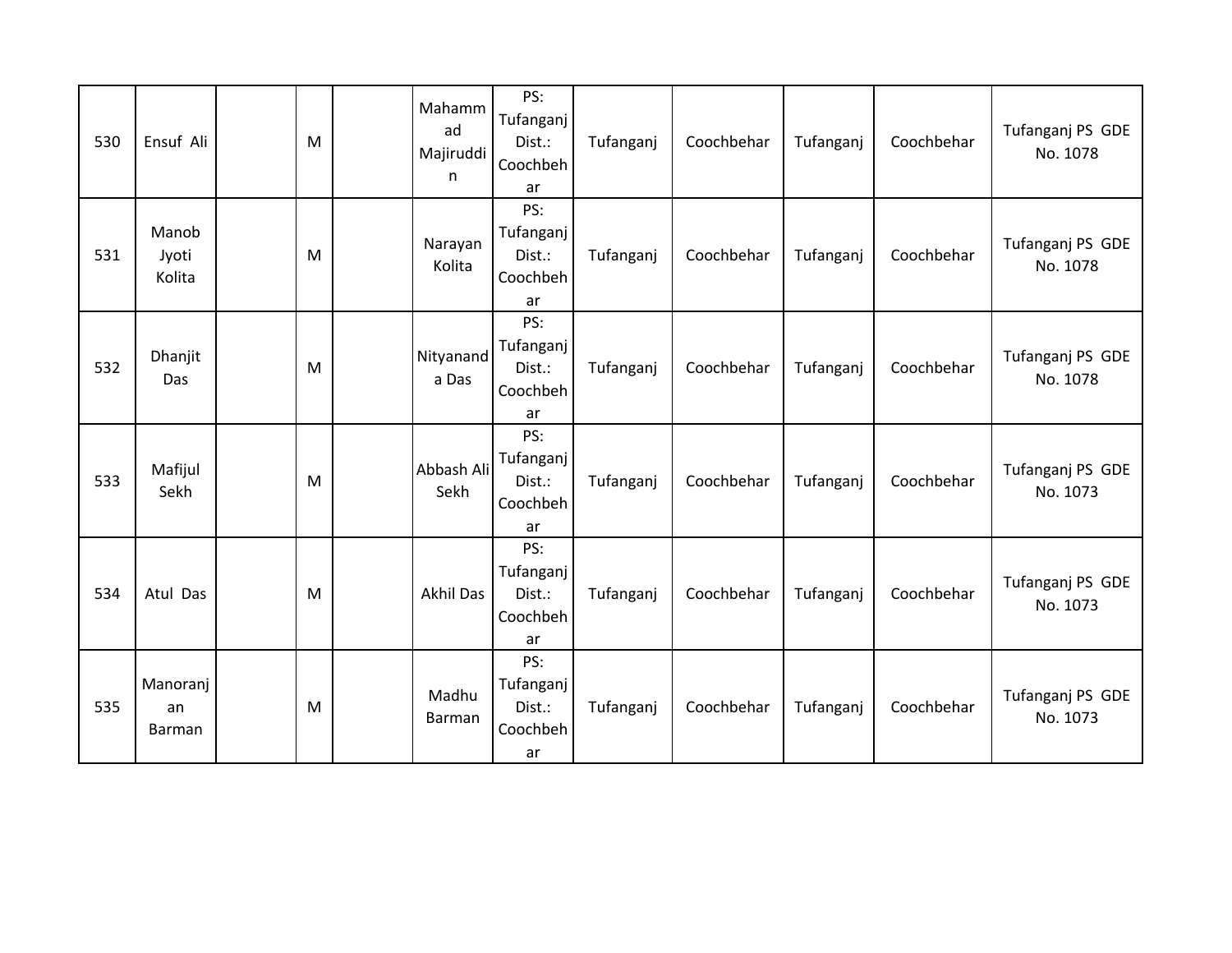| 536 | Panna<br>Das       | M | 22 | Raju Das                    | <b>CHAKVRIG</b><br>U PS:<br><b>Balurghat</b><br>Dist.:<br>Dakshin<br>Dinajpur | Balurghat                  | Dakshin<br>Dinajpur | Balurghat       | Dakshin<br>Dinajpur | Balurghat PS GDE<br>No. 1347          |
|-----|--------------------|---|----|-----------------------------|-------------------------------------------------------------------------------|----------------------------|---------------------|-----------------|---------------------|---------------------------------------|
| 537 | Satyajit<br>Chanda | M | 53 | Satyandra<br>nath<br>Chanda | SHIBTALI<br>PS:<br>Balurghat<br>Dist.:<br>Dakshin<br>Dinajpur                 | Balurghat                  | Dakshin<br>Dinajpur | Balurghat       | Dakshin<br>Dinajpur | Balurghat PS GDE<br>No. 1347          |
| 538 | Sanjoy<br>Sarkar   | M | 29 | Haridas<br>Sarkar           | ATRAYEE<br>COLONY<br>PS:<br>Balurghat<br>Dist.:<br>Dakshin<br>Dinajpur        | Balurghat                  | Dakshin<br>Dinajpur | Balurghat       | Dakshin<br>Dinajpur | Balurghat PS GDE<br>No. 1347          |
| 539 | Kishan<br>Sen      | M |    | Dilip Sen                   | Duttapara<br>PS:<br>pur Dist.:<br>Dakshin<br>Dinajpur                         | Gangaram   Gangarampu<br>r | Dakshin<br>Dinajpur | Gangaramp<br>ur | Dakshin<br>Dinajpur | Gangarampur PS<br><b>GDE No. 1130</b> |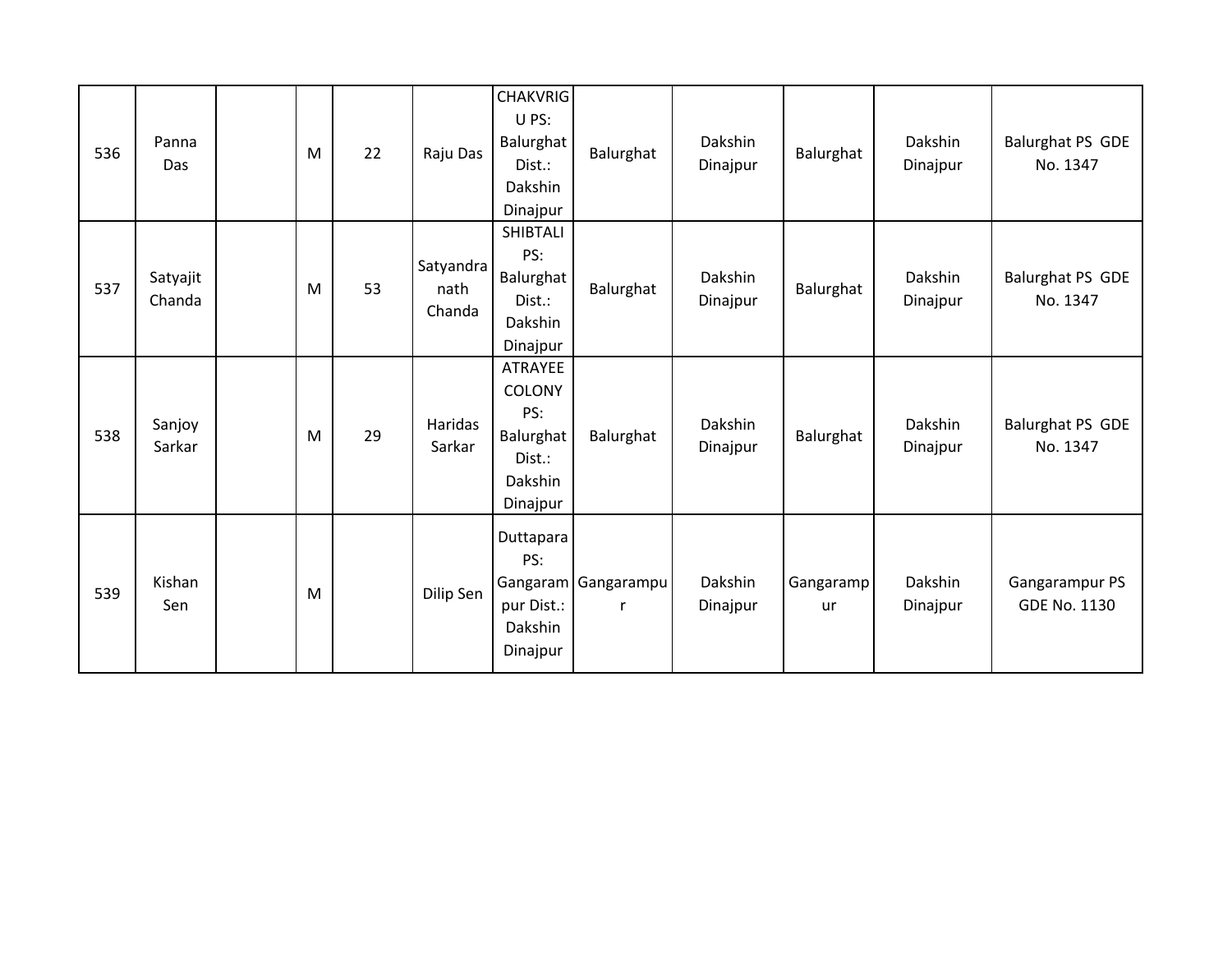| 540 | Rahul<br>Sarkar   | M |    | Chittaranj<br>an Sarkar | Shibbari<br>Football<br>Mathpara<br>PS:<br>Gangaram<br>pur Dist.:<br>Dakshin<br>Dinajpur | Gangarampu<br>r | Dakshin<br>Dinajpur | Gangaramp<br>ur | Dakshin<br>Dinajpur | Gangarampur PS<br>GDE No. 1130 |
|-----|-------------------|---|----|-------------------------|------------------------------------------------------------------------------------------|-----------------|---------------------|-----------------|---------------------|--------------------------------|
| 541 | Rajjak<br>Hosen   | M | 28 | Soleman<br>Miya         | Barmahar<br>PS:<br>Harirampu<br>r Dist.:<br>Dakshin<br>Dinajpur                          | Harirampur      | Dakshin<br>Dinajpur | Harirampur      | Dakshin<br>Dinajpur | Harirampur PS GDE<br>No. 841   |
| 542 | Rajib<br>Paswan   | M | 19 | Sankar<br>Paswan        | Hazipur<br>PS:<br>Balurghat<br>Dist.:<br>Dakshin<br>Dinajpur                             | Balurghat       | Dakshin<br>Dinajpur | Hilli           | Dakshin<br>Dinajpur | Hilli PS GDE No. 810           |
| 543 | Subhajit<br>Roy   | M | 21 | Swapan<br>Roy           | Baikuntha<br>pur PS:<br>Hilli Dist.:<br>Dakshin<br>Dinajpur                              | <b>Hilli</b>    | Dakshin<br>Dinajpur | Hilli           | Dakshin<br>Dinajpur | Hilli PS GDE No. 810           |
| 544 | Sekhar<br>Mohanta | M | 22 | Haridas<br>Mohanta      | Baikuntha<br>pur PS:<br>Hilli Dist.:<br>Dakshin<br>Dinajpur                              | Hilli           | Dakshin<br>Dinajpur | Hilli           | Dakshin<br>Dinajpur | Hilli PS GDE No. 810           |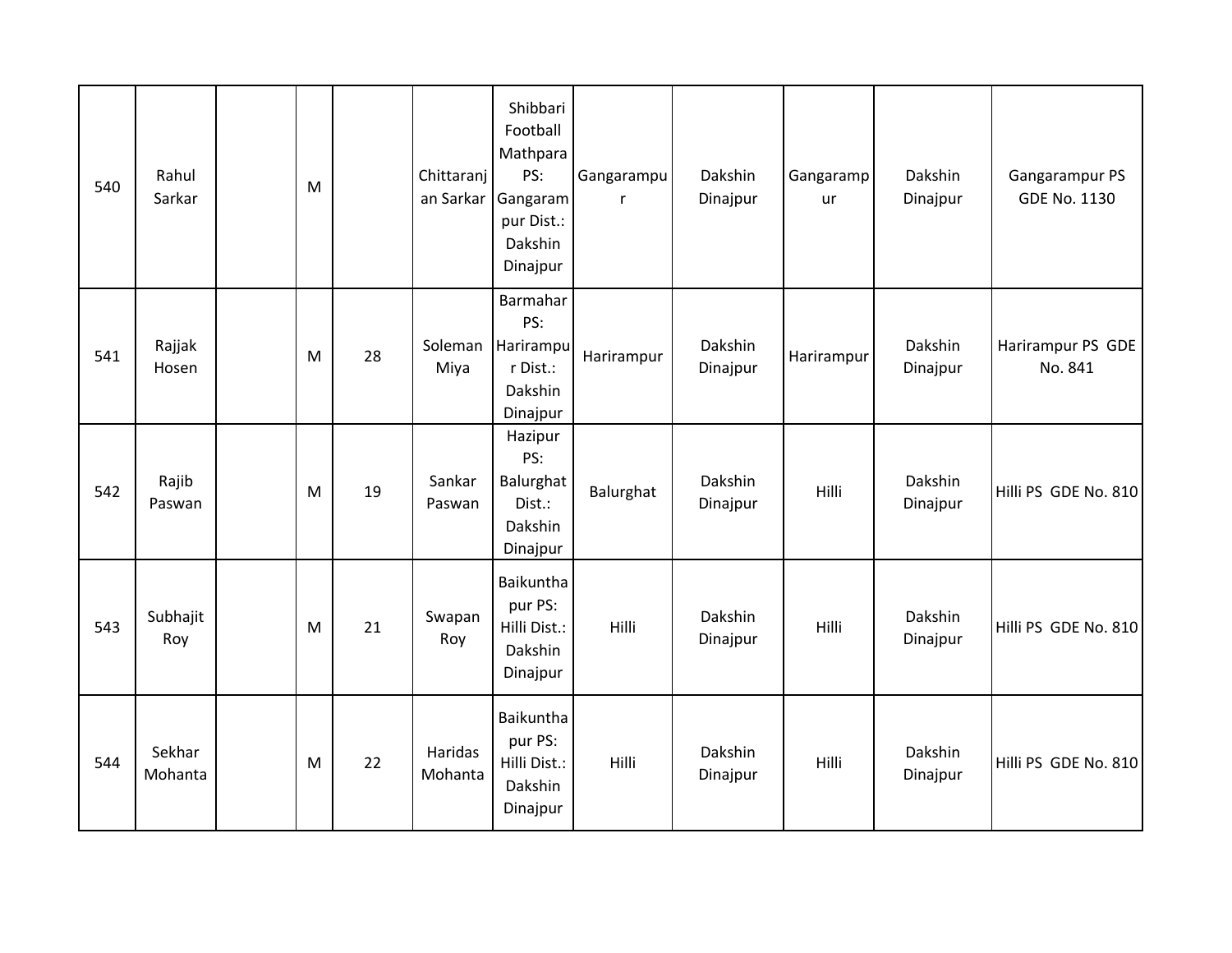| 545 | Raj<br>Mondal                  | M | 21 | Lt. Rabin<br>Mondal                | Baikuntha<br>pur PS:<br>Hilli Dist.:<br>Dakshin<br>Dinajpur | Hilli     | Dakshin<br>Dinajpur | Hilli     | Dakshin<br>Dinajpur | Hilli PS GDE No. 810                |
|-----|--------------------------------|---|----|------------------------------------|-------------------------------------------------------------|-----------|---------------------|-----------|---------------------|-------------------------------------|
| 546 | Pratush<br>Karmakar            | M | 25 | Paritosh<br>Karmakar               | Baikuntha<br>pur PS:<br>Hilli Dist.:<br>Dakshin<br>Dinajpur | Hilli     | Dakshin<br>Dinajpur | Hilli     | Dakshin<br>Dinajpur | Hilli PS GDE No. 810                |
| 547 | Kashem<br>Shekh                | M | 49 | Lt.<br>Bhubati<br>Shekh            | Purba<br>Aptair PS:<br>Hilli Dist.:<br>Dakshin<br>Dinajpur  | Hilli     | Dakshin<br>Dinajpur | Hilli     | Dakshin<br>Dinajpur | Hilli PS GDE No. 810                |
| 548 | Apurba<br><b>Bhuimali</b>      | M | 24 | Sadhan<br><b>Bhuimali</b>          | Kasba PS:<br>Tapan<br>Dist.:<br>Dakshin<br>Dinajpur         | Tapan     | Dakshin<br>Dinajpur | Tapan     | Dakshin<br>Dinajpur | Tapan PS GDE No.<br>933             |
| 549 | Swapan<br>Kr.<br>Mahapatr<br>a | M | 59 | Lt.<br>Harisankar<br>Mahapatr<br>a | Kharbangl<br>a PS:<br>Bishnupur<br>Dist.:<br>Bankura        | Bishnupur | Bankura             | Bishnupur | <b>Bankura</b>      | <b>Bishnupur PS GDE</b><br>No. 1059 |
| 550 | Madan<br>Mal                   | M | 29 | Ranjan<br>Mal                      | Gabdoba<br>PS:<br>Bishnupur<br>Dist.:<br>Bankura            | Bishnupur | Bankura             | Bishnupur | <b>Bankura</b>      | <b>Bishnupur PS GDE</b><br>No. 1106 |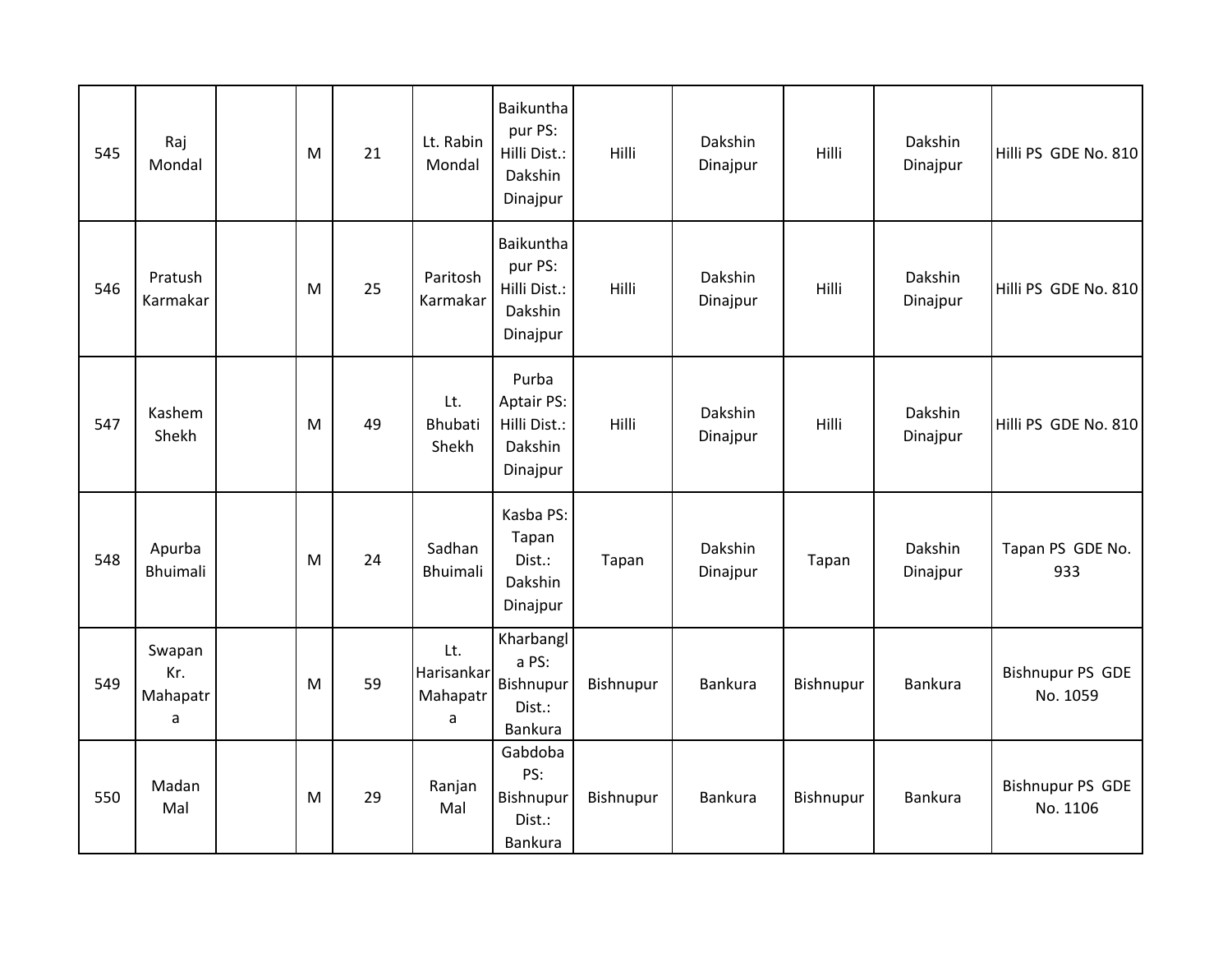| 551 | Suraj<br>Chandra           | M | 23 | Goutam<br>Chandra              | Cycle<br>hospital<br>PS:<br>Bishnupur<br>Dist.:<br>Bankura                                  | Bishnupur | Bankura                                                   | Bishnupur             | Bankura                                             | <b>Bishnupur PS GDE</b><br>No. 1106                                            |
|-----|----------------------------|---|----|--------------------------------|---------------------------------------------------------------------------------------------|-----------|-----------------------------------------------------------|-----------------------|-----------------------------------------------------|--------------------------------------------------------------------------------|
| 552 | Chiranjib<br>Mahapatr<br>a | M | 37 | Swapan<br>Kr.<br>Mahapatr<br>a | Kharbangl<br>a PS:<br>Bishnupur<br>Dist.:<br>Bankura                                        | Bishnupur | Bankura                                                   | Bishnupur             | Bankura                                             | <b>Bishnupur PS GDE</b><br>No. 1106                                            |
| 553 | Sk. Asraf<br>Ali           | M | 44 | S/o Lt. Sk.<br>Yusuf Ali       | Jamalpur<br>PS:<br>Budgebud<br>ge Dist.:<br>Diamond<br>Harbour<br>Police<br><b>District</b> |           | Diamond<br>Budgebudge   Harbour Police<br><b>District</b> | <b>Budgebudg</b><br>e | Diamond<br><b>Harbour Police</b><br><b>District</b> | <b>Budgebudge PS</b><br><b>GDE No. 858</b>                                     |
| 554 | Ansaruddi<br>n Sk          | M | 33 | S/O<br>Shyamshu<br>$r$ Sk      | Chaul<br>Khola PS:<br>Nodakhali<br>Dist.:<br>Diamond<br>Harbour<br>Police<br>District       | Nodakhali | Diamond<br><b>Harbour Police</b><br><b>District</b>       | <b>Budgebudg</b><br>e | Diamond<br><b>Harbour Police</b><br><b>District</b> | <b>Budgebudge PS</b><br>Outpost<br><b>Budgebudge TOP</b><br><b>GDE No. 538</b> |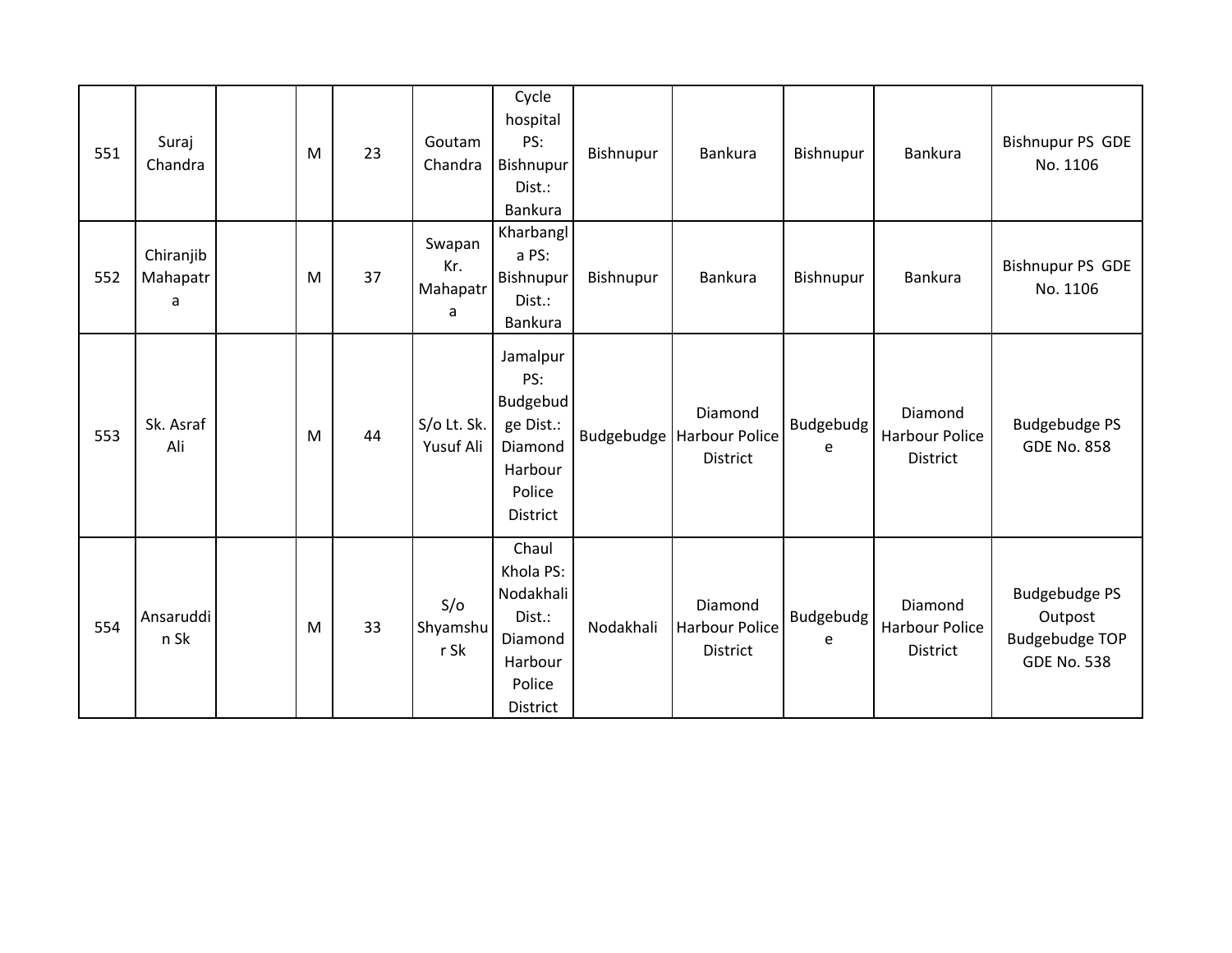| 555 | Raju Mir           | M | 33 | S/o Sahat<br>Ali Mir        | Chaul<br>Khola PS:<br>Nodakhali<br>Dist.:<br>Diamond<br>Harbour<br>Police<br>District | Nodakhali          | Diamond<br><b>Harbour Police</b><br>District        | <b>Budgebudg</b><br>e | Diamond<br><b>Harbour Police</b><br>District        | <b>Budgebudge PS</b><br>Outpost<br><b>Budgebudge TOP</b><br><b>GDE No. 538</b> |
|-----|--------------------|---|----|-----------------------------|---------------------------------------------------------------------------------------|--------------------|-----------------------------------------------------|-----------------------|-----------------------------------------------------|--------------------------------------------------------------------------------|
| 556 | Alimuddin<br>Mir   | M | 28 | S/o Ahad<br>Ali Mir         | Chaul<br>Khola PS:<br>Nodakhali<br>Dist.:<br>Diamond<br>Harbour<br>Police<br>District | Nodakhali          | Diamond<br><b>Harbour Police</b><br><b>District</b> | Budgebudg<br>e        | Diamond<br><b>Harbour Police</b><br><b>District</b> | <b>Budgebudge PS</b><br>Outpost<br><b>Budgebudge TOP</b><br><b>GDE No. 538</b> |
| 557 | Aktar Ali<br>Molla | M | 44 | Lt Abdul<br>Khalek<br>Molla | PS:<br>Diamond<br>harbour<br>Dist.:<br>Diamond<br>Harbour<br>Police<br>District       | Diamond<br>harbour | Diamond<br><b>Harbour Police</b><br>District        | Diamond<br>harbour    | Diamond<br><b>Harbour Police</b><br>District        | Diamond harbour PS<br><b>GDE No. 1556</b>                                      |
| 558 | Mosibul<br>Saha    | M | 37 | Anowar<br>Ali Saha          | PS:<br>Diamond<br>harbour<br>Dist.:<br>Diamond<br>Harbour<br>Police<br>District       | Diamond<br>harbour | Diamond<br><b>Harbour Police</b><br>District        | Diamond<br>harbour    | Diamond<br><b>Harbour Police</b><br>District        | Diamond harbour PS<br>GDE No. 1556                                             |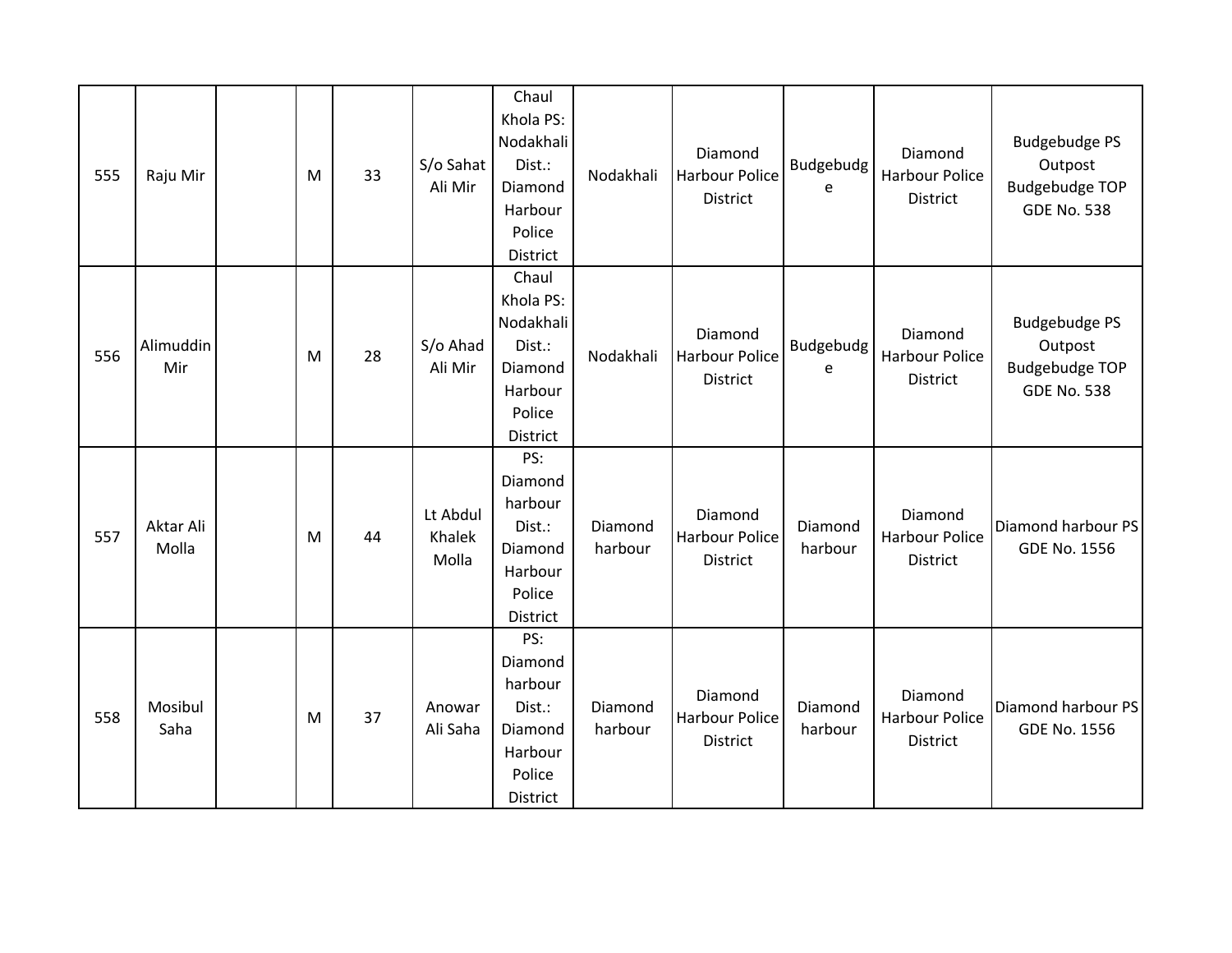| 559 | Robin Kr<br>Halder | M |    | Narahari<br>Halder  | PS:<br>Diamond<br>harbour<br>Dist.:<br>Diamond<br>Harbour<br>Police<br>District | Diamond<br>harbour | Diamond<br><b>Harbour Police</b><br>District        | Diamond<br>harbour | Diamond<br><b>Harbour Police</b><br>District | Diamond harbour PS<br>GDE No. 1556        |
|-----|--------------------|---|----|---------------------|---------------------------------------------------------------------------------|--------------------|-----------------------------------------------------|--------------------|----------------------------------------------|-------------------------------------------|
| 560 | Imran<br>Sarder    | M | 19 | Amir<br>Sarder      | PS:<br>Diamond<br>harbour<br>Dist.:<br>Diamond<br>Harbour<br>Police<br>District | Diamond<br>harbour | Diamond<br>Harbour Police<br>District               | Diamond<br>harbour | Diamond<br>Harbour Police<br>District        | Diamond harbour PS<br><b>GDE No. 1557</b> |
| 561 | Samadul<br>Gayen   | M | 19 | Hachem<br>Ali Gayen | PS:<br>Diamond<br>harbour<br>Dist.:<br>Diamond<br>Harbour<br>Police<br>District | Diamond<br>harbour | Diamond<br><b>Harbour Police</b><br><b>District</b> | Diamond<br>harbour | Diamond<br>Harbour Police<br>District        | Diamond harbour PS<br><b>GDE No. 1557</b> |
| 562 | Dipu<br>Addya      | M | 21 | Sibnath<br>Addya    | PS:<br>Diamond<br>harbour<br>Dist.:<br>Diamond<br>Harbour<br>Police<br>District | Diamond<br>harbour | Diamond<br><b>Harbour Police</b><br><b>District</b> | Diamond<br>harbour | Diamond<br><b>Harbour Police</b><br>District | Diamond harbour PS<br><b>GDE No. 1557</b> |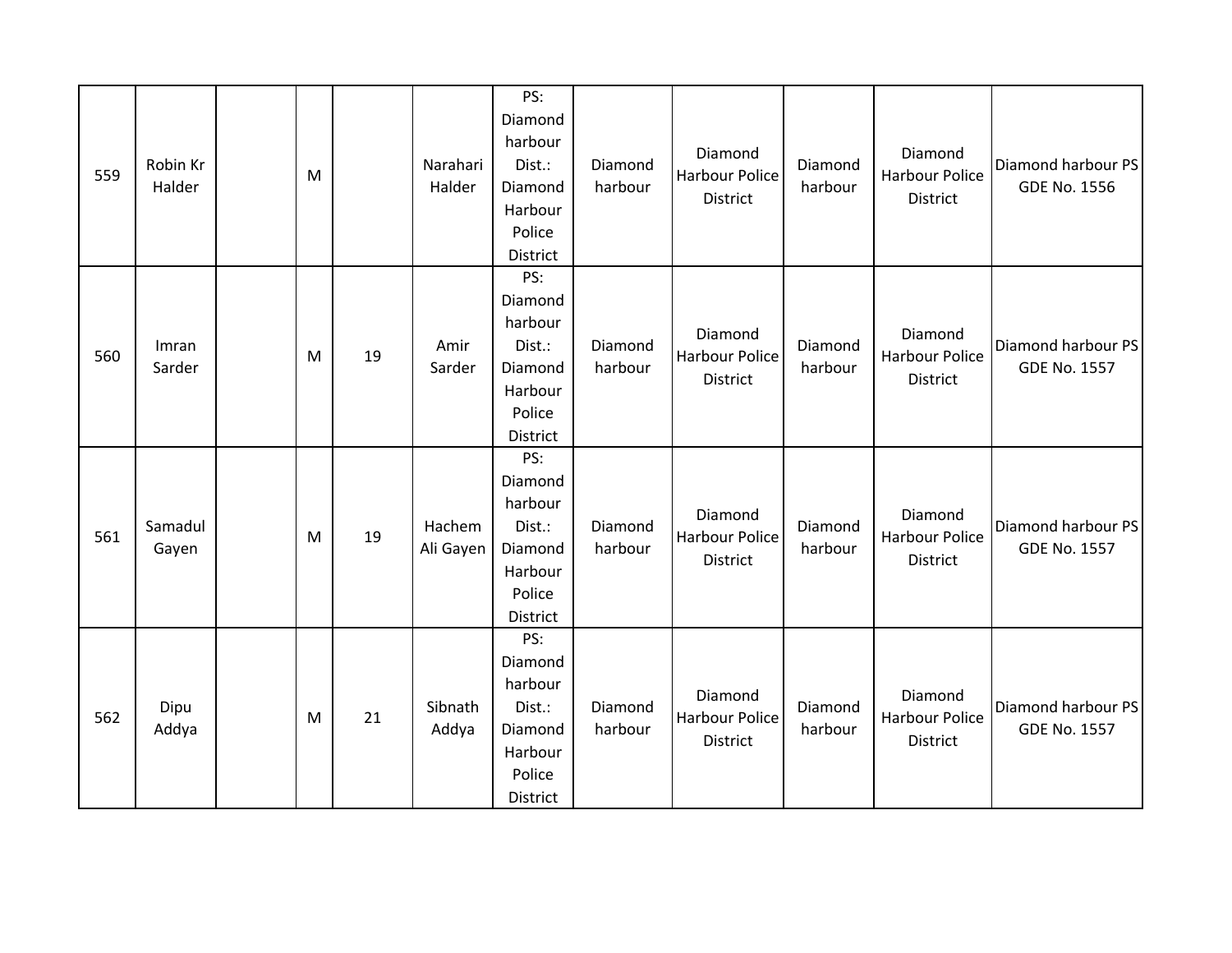| 563 | Supriyo<br>Halder | M | 21 | Sotten<br>Halder     | PS:<br>Diamond<br>harbour<br>Dist.:<br>Diamond<br>Harbour<br>Police<br>District                        | Diamond<br>harbour | Diamond<br><b>Harbour Police</b><br>District | Diamond<br>harbour | Diamond<br><b>Harbour Police</b><br>District        | Diamond harbour PS<br><b>GDE No. 1557</b> |
|-----|-------------------|---|----|----------------------|--------------------------------------------------------------------------------------------------------|--------------------|----------------------------------------------|--------------------|-----------------------------------------------------|-------------------------------------------|
| 564 | Arpan<br>Halder   | M | 20 | Sadanand<br>a Halder | PS:<br>Diamond<br>harbour<br>Dist.:<br>Diamond<br>Harbour<br>Police<br>District                        | Diamond<br>harbour | Diamond<br><b>Harbour Police</b><br>District | Diamond<br>harbour | Diamond<br><b>Harbour Police</b><br><b>District</b> | Diamond harbour PS<br><b>GDE No. 1557</b> |
| 565 | Atikul<br>Sardar  | M | 25 | Ujir Ali<br>Sardar   | <b>UTTAR</b><br><b>BAGNAR</b><br>PS:<br>Mograhat<br>Dist.:<br>Diamond<br>Harbour<br>Police<br>District | Mograhat           | Diamond<br><b>Harbour Police</b><br>District | Mograhat           | Diamond<br><b>Harbour Police</b><br><b>District</b> | Mograhat PS GDE<br>No. 1268               |
| 566 | Sakir Ali<br>Kha  | M | 28 | Iliyas Kha           | Chandipur<br>PS:<br>Nodakhali<br>Dist.:<br>Diamond<br>Harbour<br>Police<br>District                    | Nodakhali          | Diamond<br><b>Harbour Police</b><br>District | Nodakhali          | Diamond<br><b>Harbour Police</b><br>District        | Nodakhali PS GDE<br>No. 1103              |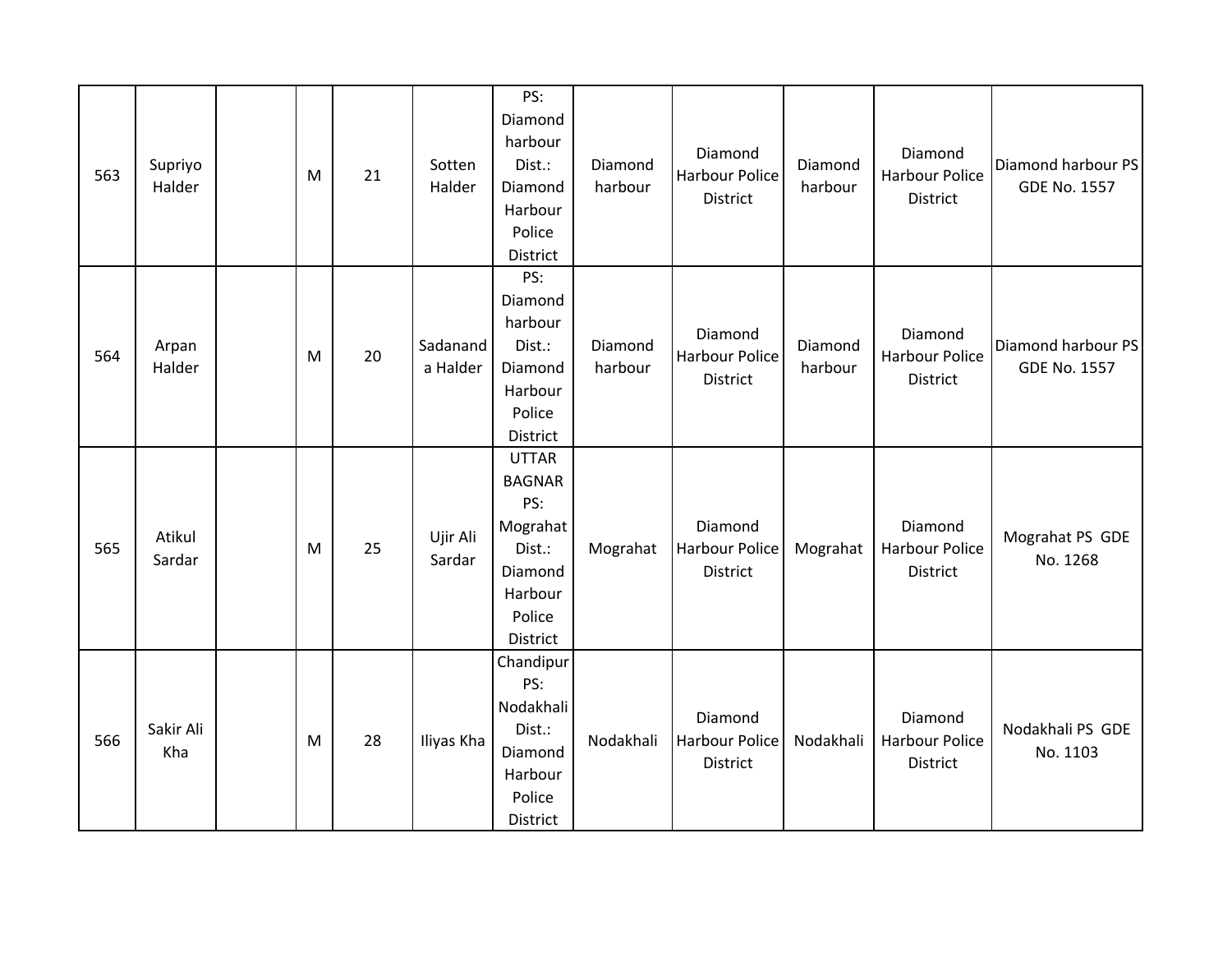| 567 | Gobinda<br>Mondal       | M | 48 | Pashupati<br>Mondal  | Bonoraipu<br>r PS:<br>Nodakhali<br>Dist.:<br>Diamond<br>Harbour<br>Police<br>District         | Nodakhali  | Diamond<br><b>Harbour Police</b><br>District | Nodakhali | Diamond<br>Harbour Police<br>District        | Nodakhali PS GDE<br>No. 1103 |
|-----|-------------------------|---|----|----------------------|-----------------------------------------------------------------------------------------------|------------|----------------------------------------------|-----------|----------------------------------------------|------------------------------|
| 568 | Tulla<br>Talabdar       | M | 25 | Inul<br>Talabdar     | Daskhin<br>Chata PS:<br>Maheshtal<br>a Dist.:<br>Diamond<br>Harbour<br>Police<br>District     | Maheshtala | Diamond<br><b>Harbour Police</b><br>District | Nodakhali | Diamond<br><b>Harbour Police</b><br>District | Nodakhali PS GDE<br>No. 354  |
| 569 | Sk Abu<br><b>Bakkar</b> | M | 34 | Sk<br>Giyasuddi<br>n | Ayma<br>Halder<br>Para PS:<br>Nodakhali<br>Dist.:<br>Diamond<br>Harbour<br>Police<br>District | Nodakhali  | Diamond<br><b>Harbour Police</b><br>District | Nodakhali | Diamond<br><b>Harbour Police</b><br>District | Nodakhali PS GDE<br>No. 354  |
| 570 | Raju<br>Mallick         | M | 22 | Jasim<br>Mallick     | Sehai PS:<br>Nodakhali<br>Dist.:<br>Diamond<br>Harbour<br>Police<br>District                  | Nodakhali  | Diamond<br><b>Harbour Police</b><br>District | Nodakhali | Diamond<br><b>Harbour Police</b><br>District | Nodakhali PS GDE<br>No. 354  |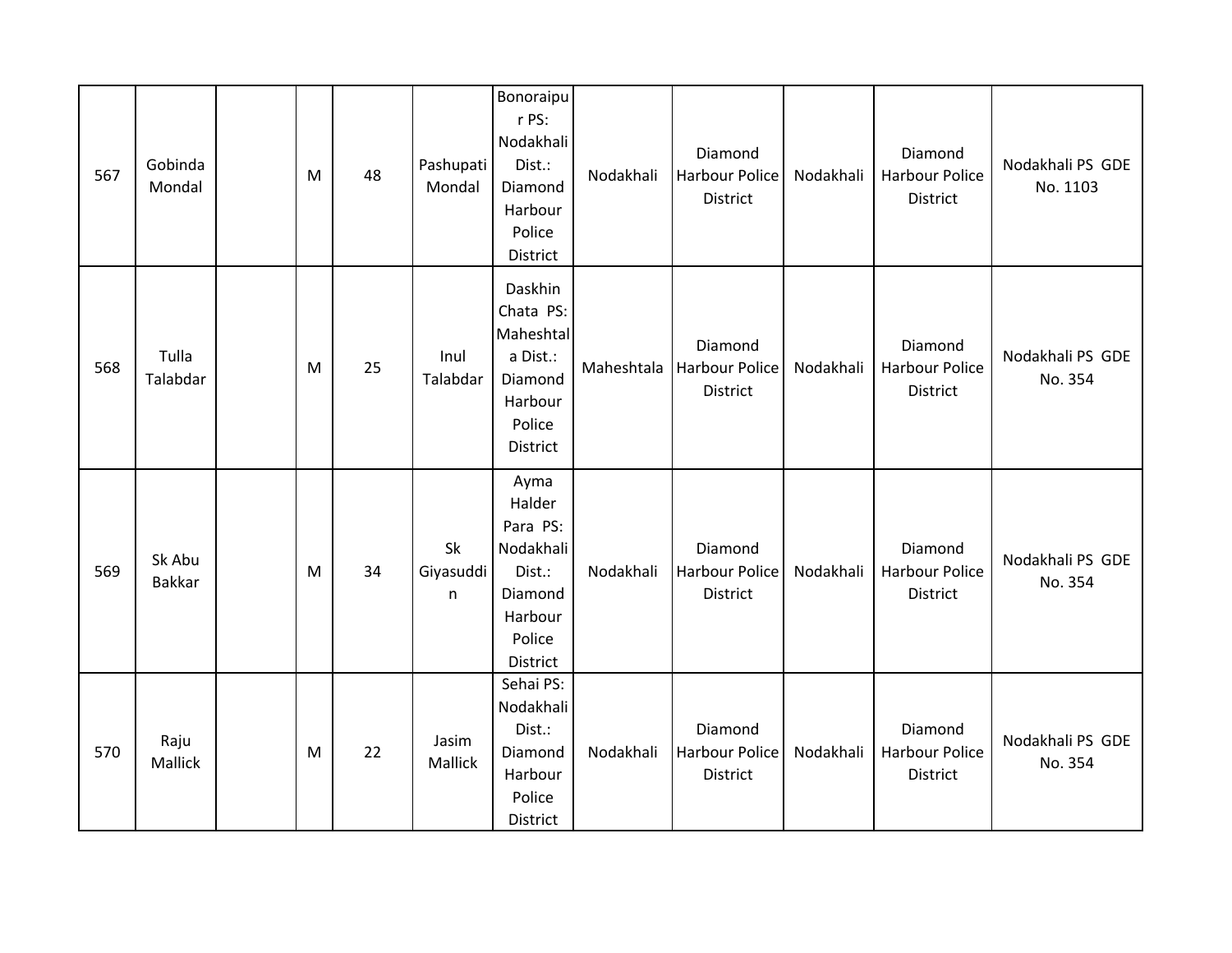| 571 | Rakibul Sk        | M | 22 | Asadul Sk         | Boikantha<br>pur PS:<br>Falta Dist.:<br>Diamond<br>Harbour<br>Police<br>District     | Falta     | Diamond<br><b>Harbour Police</b><br>District        | Nodakhali | Diamond<br><b>Harbour Police</b><br><b>District</b> | Nodakhali PS GDE<br>No. 354 |
|-----|-------------------|---|----|-------------------|--------------------------------------------------------------------------------------|-----------|-----------------------------------------------------|-----------|-----------------------------------------------------|-----------------------------|
| 572 | Sadhan<br>Nasakar | M | 18 | Susanta<br>Naskar | Ramnagar<br>PS:<br>Bishnupur<br>Dist.:<br>Diamond<br>Harbour<br>Police<br>District   | Bishnupur | Diamond<br>Harbour Police<br>District               | Nodakhali | Diamond<br><b>Harbour Police</b><br><b>District</b> | Nodakhali PS GDE<br>No. 359 |
| 573 | Roni<br>Purkait   | M | 18 | Ranjit<br>Purkait | Ramanaga<br>r PS:<br>Bishnupur<br>Dist.:<br>Diamond<br>Harbour<br>Police<br>District | Bishnupur | Diamond<br><b>Harbour Police</b><br><b>District</b> | Nodakhali | Diamond<br><b>Harbour Police</b><br><b>District</b> | Nodakhali PS GDE<br>No. 359 |
| 574 | Subham<br>Naskar  | M | 18 | Sambhu<br>Naskar  | Ramnagar<br>PS:<br>Bishnupur<br>Dist.:<br>Diamond<br>Harbour<br>Police<br>District   | Bishnupur | Diamond<br><b>Harbour Police</b><br>District        | Nodakhali | Diamond<br><b>Harbour Police</b><br><b>District</b> | Nodakhali PS GDE<br>No. 359 |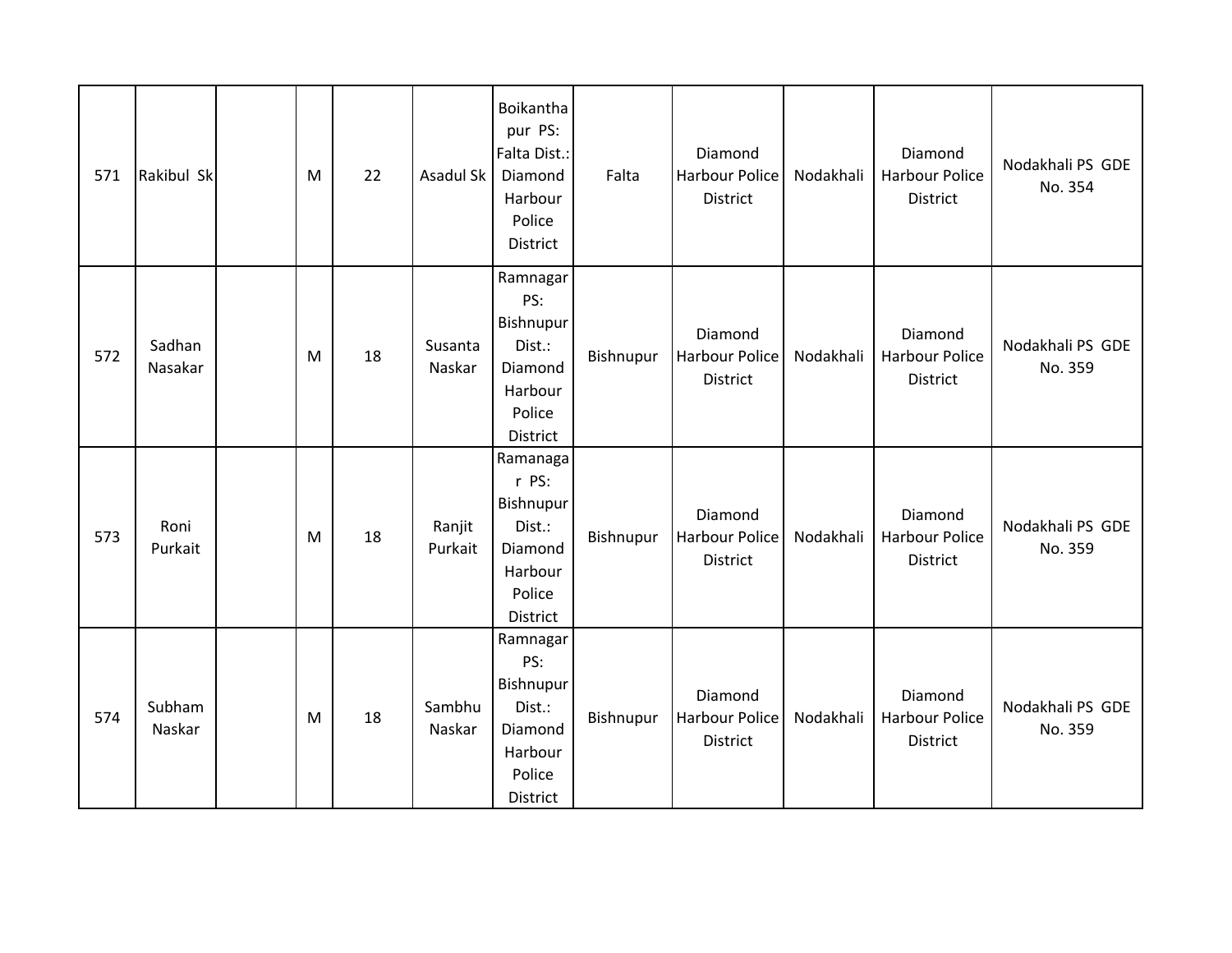| 575 | Barjahan<br>Khan | M | 35 | Lt.<br>Sajahan<br>Khan | Chakbans<br>beria PS:<br>Nodakhali<br>Dist.:<br>Diamond<br>Harbour<br>Police<br>District        | Nodakhali | Diamond<br>Harbour Police<br>District        | Nodakhali | Diamond<br><b>Harbour Police</b><br>District        | Nodakhali PS GDE<br>No. 1067 |
|-----|------------------|---|----|------------------------|-------------------------------------------------------------------------------------------------|-----------|----------------------------------------------|-----------|-----------------------------------------------------|------------------------------|
| 576 | Sk Samim         | M | 18 | Sk Israfil             | Nodakhali<br>PS:<br>Nodakhali<br>Dist.:<br>Diamond<br>Harbour<br>Police<br>District             | Nodakhali | Diamond<br>Harbour Police<br>District        | Nodakhali | Diamond<br>Harbour Police<br>District               | Nodakhali PS GDE<br>No. 1060 |
| 577 | Sk Asgar         | M | 33 | $S/O-Sk$<br>Aslam      | Raghunat<br>hpur,<br>Pujali PS:<br>Pujali<br>Dist.:<br>Diamond<br>Harbour<br>Police<br>District | Pujali    | Diamond<br>Harbour Police<br><b>District</b> | Pujali    | Diamond<br><b>Harbour Police</b><br><b>District</b> | Pujali PS GDE No.<br>731     |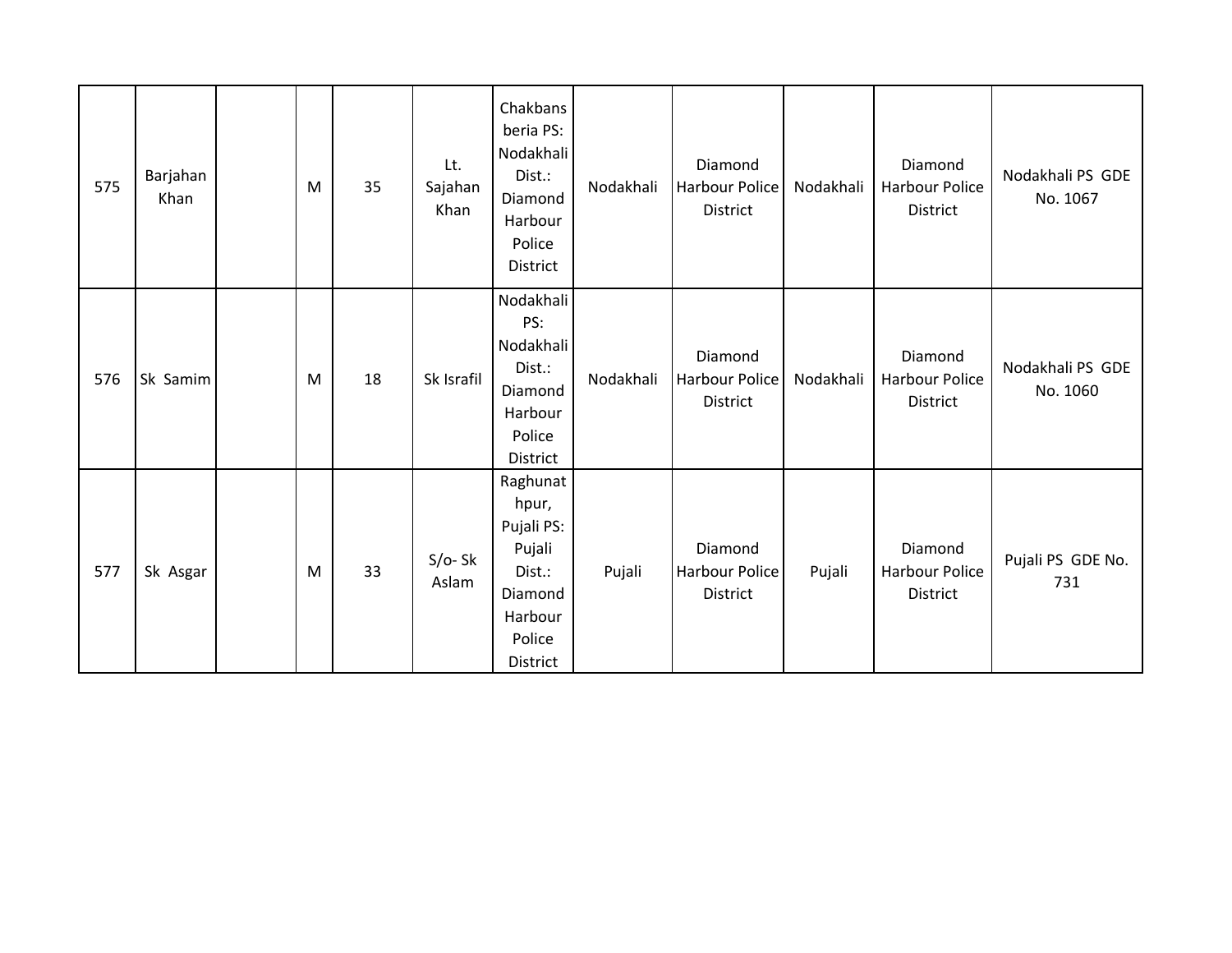| 578 | Sk Rakesh | M | 32 | $S/O-Sk$<br>Jakir | Raghunat<br>hpur,<br>Pujali PS:<br>Pujali<br>Dist.:<br>Diamond<br>Harbour<br>Police<br>District | Pujali   | Diamond<br>Harbour Police<br>District              | Pujali   | Diamond<br><b>Harbour Police</b><br>District | Pujali PS GDE No.<br>731                |
|-----|-----------|---|----|-------------------|-------------------------------------------------------------------------------------------------|----------|----------------------------------------------------|----------|----------------------------------------------|-----------------------------------------|
| 579 | Akkash Sk | M | 22 | Sattar Sk         | Vill-<br>Mahamm<br>adpur PS:<br>Raghunat<br>hganj<br>Dist.:<br>Jangipur<br>Police<br>District   | nj       | Raghunathga Jangipur Police Rabindrana<br>District | gar      | Diamond<br>Harbour Police<br><b>District</b> | Rabindranagar PS<br><b>GDE No. 1022</b> |
| 580 | Sidhu Roy | M | 36 | Tarak Roy         | Changram<br>PS:<br>Ramnagar<br>Dist.:<br>Diamond<br>Harbour<br>Police<br>District               | Ramnagar | Diamond<br><b>Harbour Police</b><br>District       | Ramnagar | Diamond<br>Harbour Police<br>District        | Ramnagar PS GDE<br>No. 942              |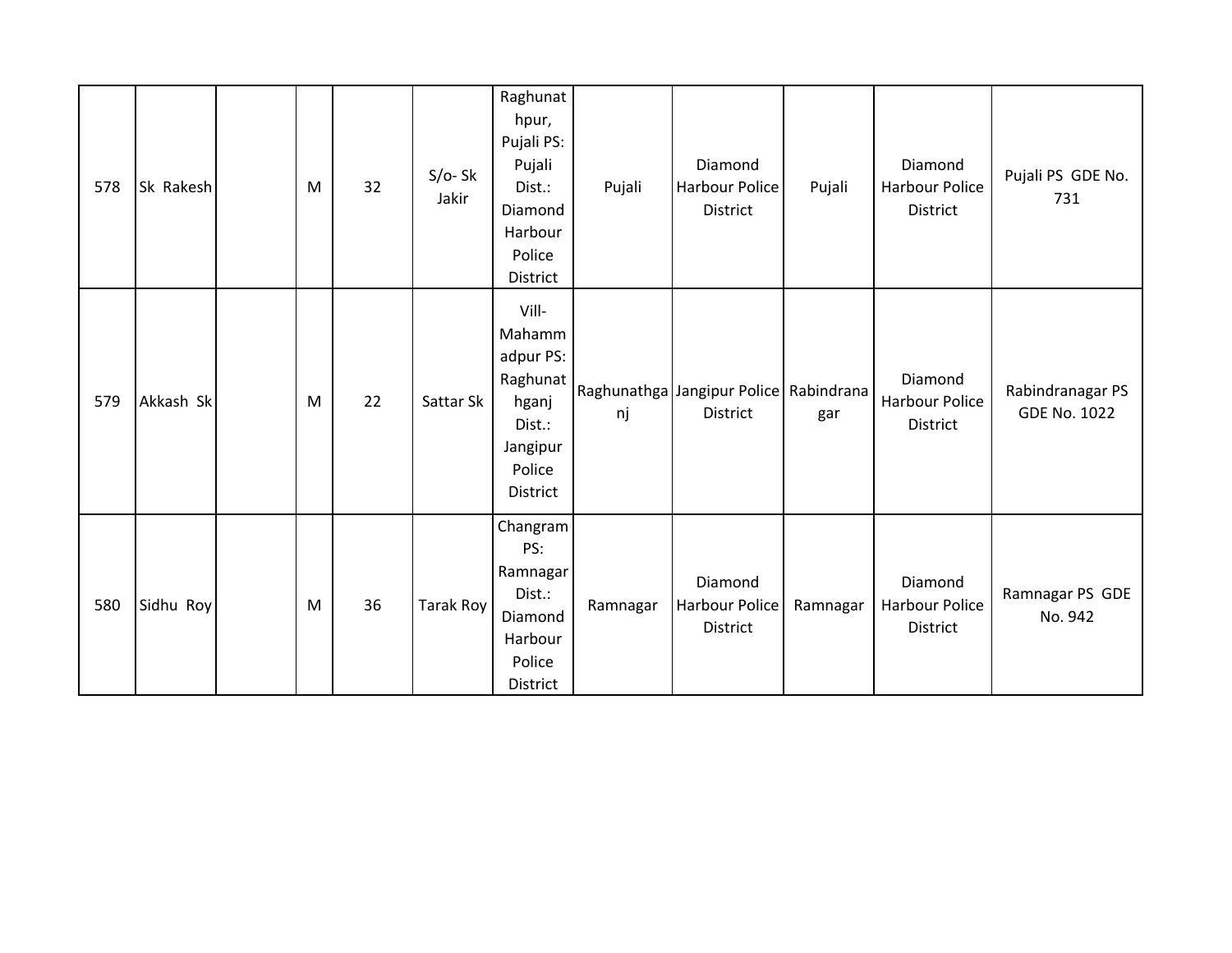| 581 | Raju<br>Adhikary         | M | 33 | Lt.<br>an<br>Adhikary          | Vill-<br>Maheshpu<br>r<br>Debnaray Kalyanipar<br>a PS-<br>Arambagh<br>Dist-<br>Hooghl | Basirhat | Arambagh | <b>Hooghly Rural</b> | Arambagh PS GDE<br>No. 1462 |
|-----|--------------------------|---|----|--------------------------------|---------------------------------------------------------------------------------------|----------|----------|----------------------|-----------------------------|
| 582 | Bablu<br>Rana            | M | 58 | Lt.<br>Nityaram<br>Rana        | Vill-Parul<br>(Rana<br>Para) PS-<br>Arambagh<br>Dist-<br>Hooghly                      | Basirhat | Arambagh | <b>Hooghly Rural</b> | Arambagh PS GDE<br>No. 1462 |
| 583 | Gouranga<br><b>Betal</b> | M | 32 | Mansa<br>Betal                 | Vill-<br>Salepur PS-<br>Arambagh<br>Dist-<br>Hooghly                                  | Basirhat | Arambagh | <b>Hooghly Rural</b> | Arambagh PS GDE<br>No. 1462 |
| 584 | Mantu<br>Kundu           | M | 42 | Lt.<br>Madanmo<br>han<br>Kundu | Vill-<br>Ramnagar<br>PS-<br>Arambagh<br>Dist-<br>Hooghly                              | Basirhat | Arambagh | <b>Hooghly Rural</b> | Arambagh PS GDE<br>No. 1462 |
| 585 | Sk Samser<br>Ali         | M | 51 | Lt.<br>Mahamm<br>ad Ali        | Vill-<br>Chandur<br>Ward No-<br>16 PS-<br>Arambagh<br>Dist-<br>Hooghly                | Basirhat | Arambagh | <b>Hooghly Rural</b> | Arambagh PS GDE<br>No. 1475 |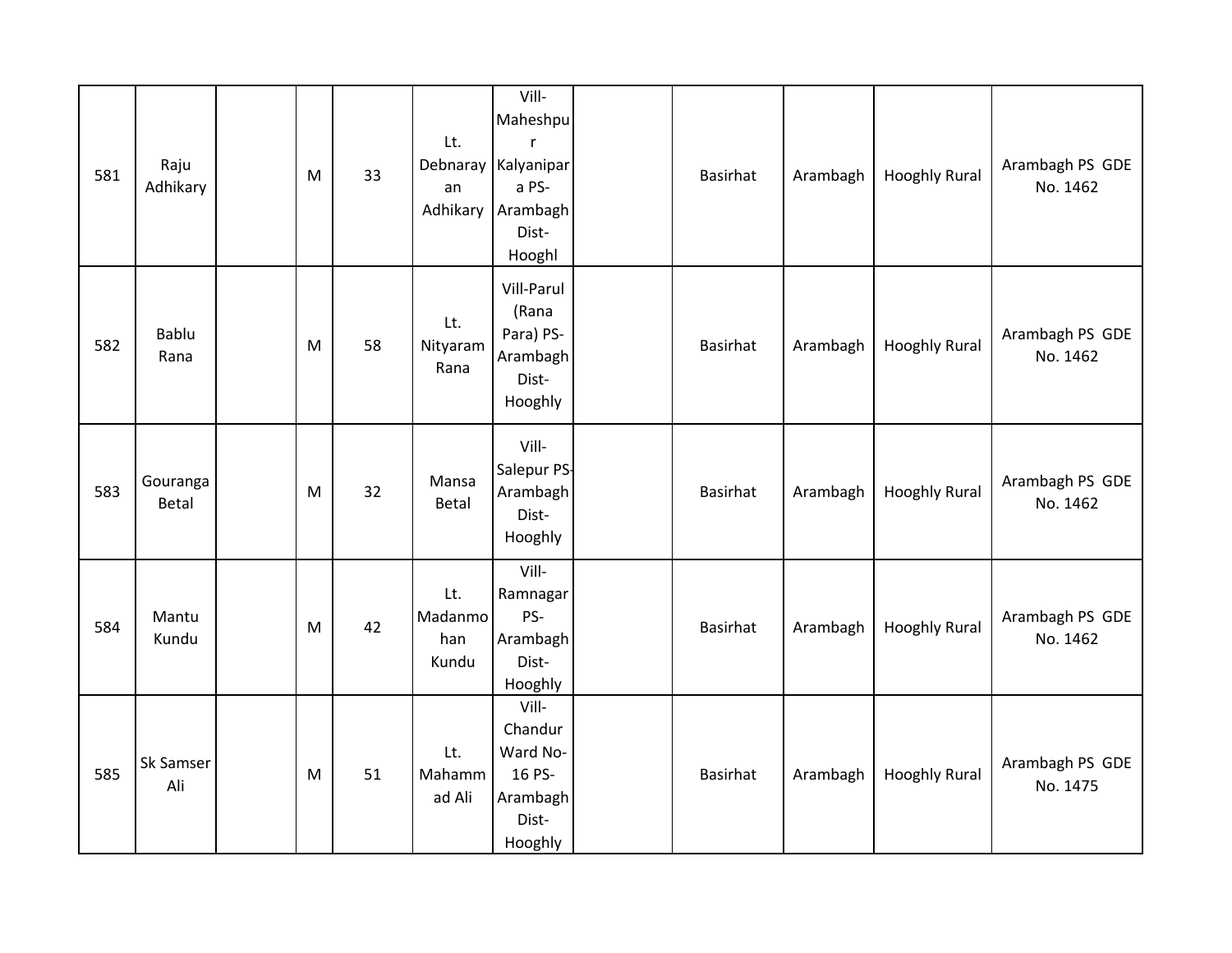| 586 | Rahul<br>Kumar    | M | 19 | Umesh<br>Maity         | Asansol PS-<br>Kulti Dist-<br>Paschim<br>Burdwan                      | <b>Basirhat</b> | Arambagh   | <b>Hooghly Rural</b> | Arambagh PS GDE<br>No. 1484   |
|-----|-------------------|---|----|------------------------|-----------------------------------------------------------------------|-----------------|------------|----------------------|-------------------------------|
| 587 | Avijit<br>Tribedi | M | 35 | Madhusud<br>an Tribedi | Santapara,<br>PO-<br>Katagange<br>, PS-<br>Kalyani,<br>Dist-<br>Nadia | <b>Basirhat</b> | Balagarh   | <b>Hooghly Rural</b> | Balagarh PS GDE<br>No. 1154   |
| 588 | Arkob<br>Das      | M | 22 | Shyamal<br>Das         | Of<br>Dankuni,<br>Khalarmat<br>h, PS:<br>Dankuni,<br>Dist:<br>Hooghly | Basirhat        | Chanditala | <b>Hooghly Rural</b> | Chanditala PS GDE<br>No. 1347 |
| 589 | Soumya<br>Mondal  | M | 20 | Saikat<br>Mondal       | Of<br>Dankuni,<br>Khalarmat<br>h, PS:<br>Dankuni,<br>Dist:<br>Hooghly | Basirhat        | Chanditala | <b>Hooghly Rural</b> | Chanditala PS GDE<br>No. 1347 |
| 590 | Ritam Pal         | M | 22 | Soumen<br>Pal          | Of<br>Dankuni,<br>Khalarmat<br>h, PS:<br>Dankuni,<br>Dist:<br>Hooghly | Basirhat        | Chanditala | <b>Hooghly Rural</b> | Chanditala PS GDE<br>No. 1347 |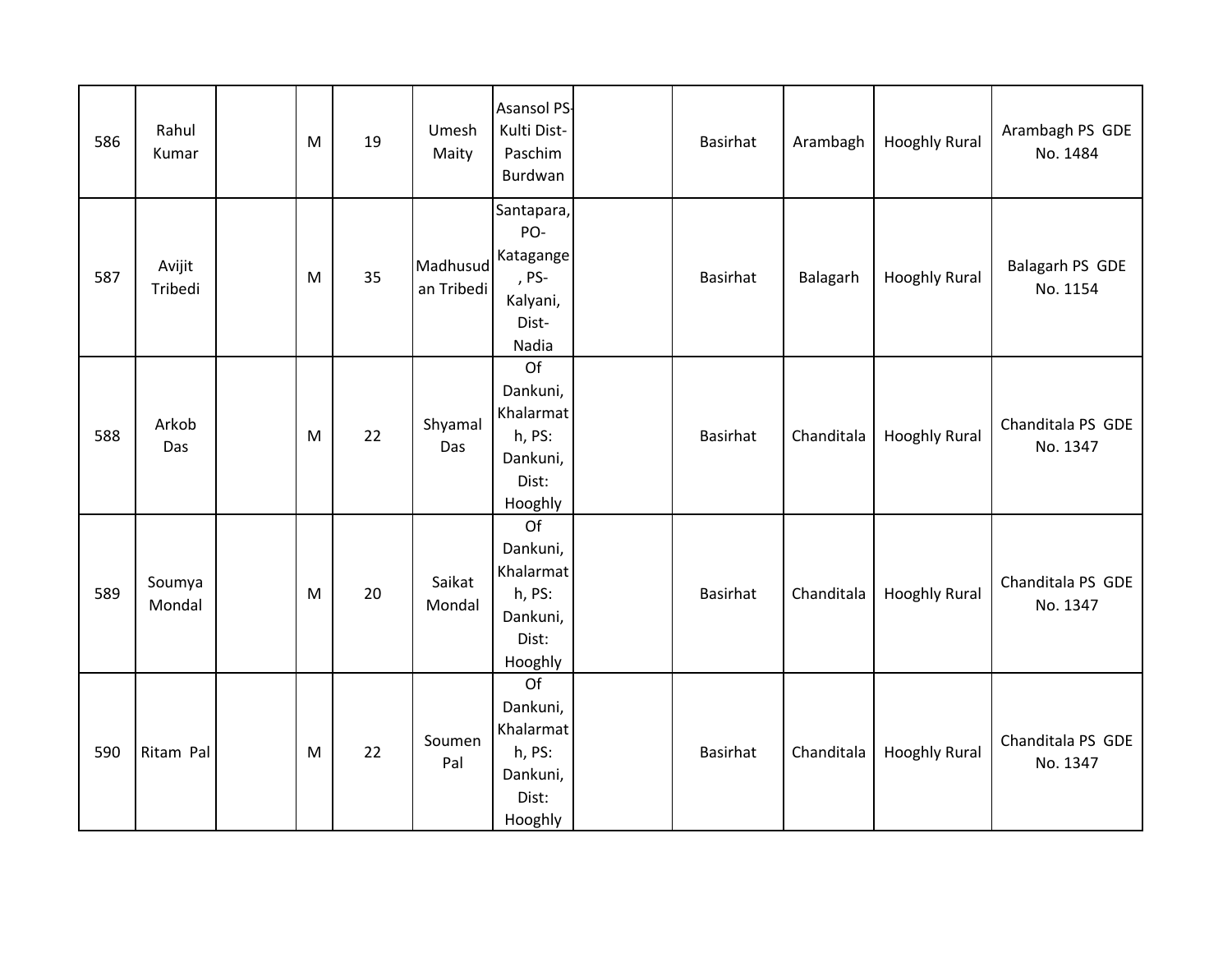| 591 | Ujjal<br>Majhi    | M | 20 | <b>Bhudeb</b><br>Majhi      | Of<br>Sostitala,<br>Sanipara,<br>PS:<br>Dimjur,<br>Howrah | Basirhat        | Chanditala | <b>Hooghly Rural</b> | Chanditala PS GDE<br>No. 1347 |
|-----|-------------------|---|----|-----------------------------|-----------------------------------------------------------|-----------------|------------|----------------------|-------------------------------|
| 592 | Rakesh<br>Halder  | M | 19 | Lt. Asit<br>Halder          | Of<br>Sostitala,<br>Sanipara,<br>PS:<br>Dimjur,<br>Howrah | Basirhat        | Chanditala | <b>Hooghly Rural</b> | Chanditala PS GDE<br>No. 1347 |
| 593 | Susanta<br>Sani   | M | 25 | Sanjoy<br>Sani              | Of<br>Sostitala,<br>Sanipara,<br>PS:<br>Dimjur,<br>Howrah | <b>Basirhat</b> | Chanditala | <b>Hooghly Rural</b> | Chanditala PS GDE<br>No. 1347 |
| 594 | Sukumar<br>Mondal | M | 23 | Uttam<br>Mondal             | Of<br>Parbatipur<br>, PS:<br>Domjur,<br>Howrah            | Basirhat        | Chanditala | <b>Hooghly Rural</b> | Chanditala PS GDE<br>No. 1347 |
| 595 | Rakesh<br>Ghosh   | M | 22 | Lt.<br>Laxmikant<br>a Ghosh | Of Nanna<br>Ichapur,<br>PS:<br>Domjur,<br>Howrah          | Basirhat        | Chanditala | <b>Hooghly Rural</b> | Chanditala PS GDE<br>No. 1347 |
| 596 | Sondip<br>Ray     | M | 25 | Dulal Ray                   | Of<br>Parbatipur<br>, PS:<br>Domjur,<br>Howrah            | <b>Basirhat</b> | Chanditala | <b>Hooghly Rural</b> | Chanditala PS GDE<br>No. 1347 |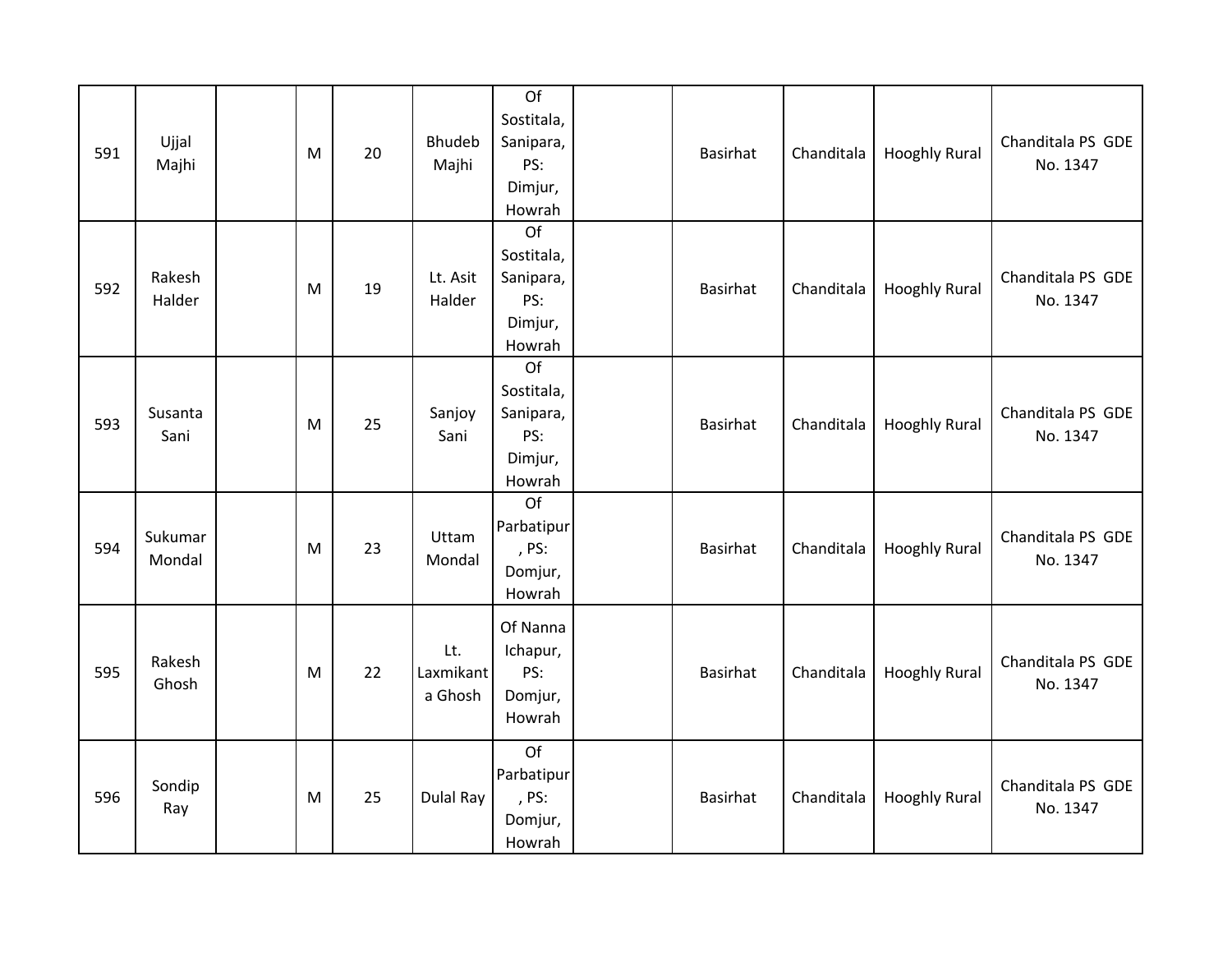| 597 | Debasish<br>Mudi  |  | 18 | Basudeb<br>Mudi    | Vill-Hodla<br>$P.S-$<br>Dadpur<br>Hooghly                         | Basirhat | Dadpur | <b>Hooghly Rural</b> | Dadpur PS GDE No.<br>1070 |
|-----|-------------------|--|----|--------------------|-------------------------------------------------------------------|----------|--------|----------------------|---------------------------|
| 598 | Subrata<br>Mudi   |  | 21 | Sankar<br>Mudi     | Vill-Hodla<br>$P.S-$<br>Dadpur<br>Hooghly                         | Basirhat | Dadpur | <b>Hooghly Rural</b> | Dadpur PS GDE No.<br>1070 |
| 599 | Anil Mudi         |  | 20 | Tifan<br>Mudi      | Vill-Hodla<br>$P.S -$<br>Dadpur<br>Hooghly                        | Basirhat | Dadpur | <b>Hooghly Rural</b> | Dadpur PS GDE No.<br>1070 |
| 600 | Pintu<br>Ruidas   |  | 32 | Lr Rabin<br>Ruidas | Vill-<br>Talchinan,<br>P.S-<br>Dadpur<br>Hooghly                  | Basirhat | Dadpur | <b>Hooghly Rural</b> | Dadpur PS GDE No.<br>1070 |
| 601 | Jaydeb<br>Khan    |  | 48 | Lt Naren<br>Khan   | Vill-<br>Gobhasha<br>ri, P.S-<br>Chanditol<br>a, Dist-<br>Hooghly | Basirhat | Dadpur | <b>Hooghly Rural</b> | Dadpur PS GDE No.<br>1092 |
| 602 | Santu<br>Adhikari |  | 32 | Subadh<br>Adhikari | Vill-<br>Makalpur,<br>P.S-<br>Dadpur<br>Hooghly                   | Basirhat | Dadpur | <b>Hooghly Rural</b> | Dadpur PS GDE No.<br>1092 |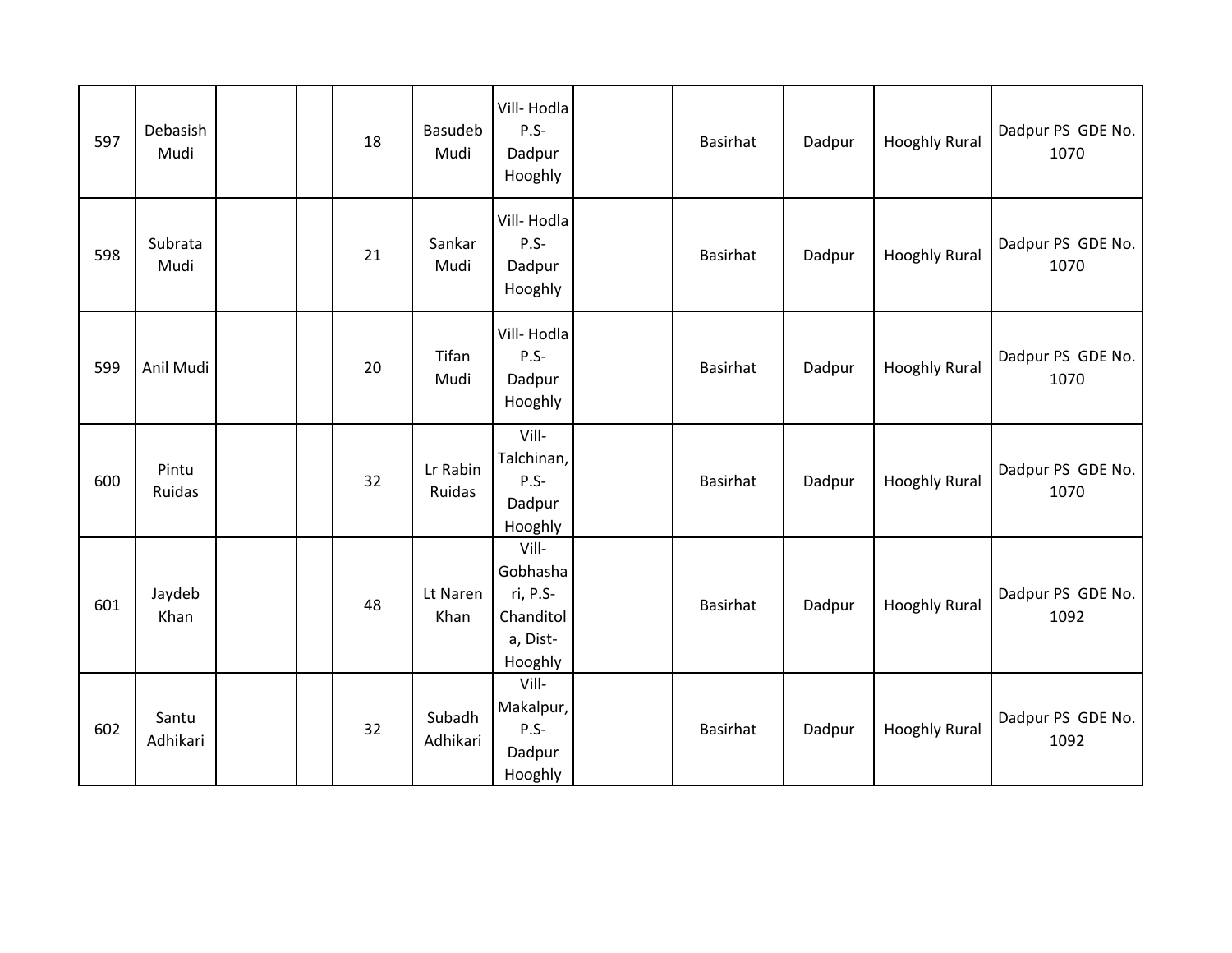| 603 | Abhijit<br>Dolui  | M | 33 | Kartick<br>Dolui      | Vill-<br>Salikona,<br>PS –<br>Goghat,<br>Dist –<br>Hooghly<br>PS:<br>Goghat<br>Dist.:<br>Hooghly<br>Rural | Goghat | <b>Hooghly Rural</b> | Goghat | <b>Hooghly Rural</b> | Goghat PS GDE No.<br>1191 |
|-----|-------------------|---|----|-----------------------|-----------------------------------------------------------------------------------------------------------|--------|----------------------|--------|----------------------|---------------------------|
| 604 | Surojit<br>Dolui  | M | 35 | Abhijit<br>Dolui      | Vill-<br>Salikona,<br>PS –<br>Goghat,<br>Dist –<br>Hooghly<br>PS:<br>Goghat<br>Dist.:<br>Hooghly<br>Rural | Goghat | <b>Hooghly Rural</b> | Goghat | <b>Hooghly Rural</b> | Goghat PS GDE No.<br>1191 |
| 605 | Rajesh<br>Mallick | M | 15 | Raghunat<br>h Mallick | Vill-<br>Hazipur,<br>PS –<br>Goghat,<br>Dist –<br>Hooghly<br>PS:<br>Goghat<br>Dist.:<br>Hooghly<br>Rural  | Goghat | <b>Hooghly Rural</b> | Goghat | <b>Hooghly Rural</b> | Goghat PS GDE No.<br>1191 |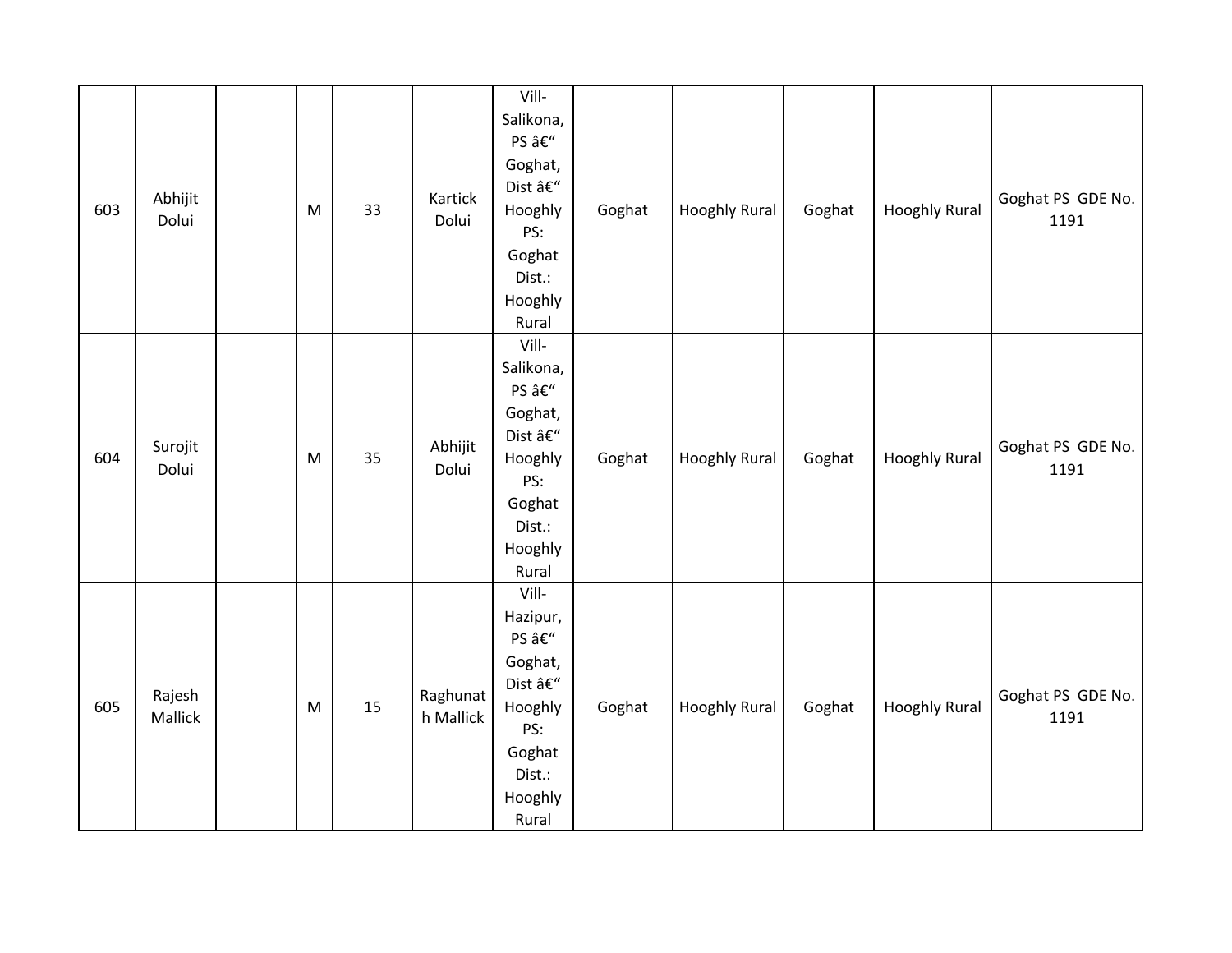| 606 | Srikanta<br>Ghorui | M         | 30 | Milan<br>Ghorui    | Vill-<br>Hazipur,<br>PS –<br>Goghat,<br>Dist –<br>Hooghly<br>PS:<br>Goghat<br>Dist.:<br>Hooghly<br>Rural                                   | Goghat | Hooghly Rural   | Goghat | <b>Hooghly Rural</b> | Goghat PS GDE No.<br>1191 |
|-----|--------------------|-----------|----|--------------------|--------------------------------------------------------------------------------------------------------------------------------------------|--------|-----------------|--------|----------------------|---------------------------|
| 607 | Piku<br>Ghorui     | ${\sf M}$ | 17 | Ashok<br>Ghorui    | Vill-<br>Hazipur,<br>PS –<br>Goghat,<br>Dist $\hat{a}\boldsymbol{\varepsilon}''$<br>Hooghly<br>PS:<br>Goghat<br>Dist.:<br>Hooghly<br>Rural | Goghat | Hooghly Rural   | Goghat | <b>Hooghly Rural</b> | Goghat PS GDE No.<br>1191 |
| 608 | Bijoy<br>Mahato    | M         |    | Lt. Agna<br>Mahato | Vill-<br>Khanpur<br>Haripara,<br>PS- Gurap,<br>Dist-<br>Hooghly                                                                            |        | <b>Basirhat</b> | Gurap  | <b>Hooghly Rural</b> | Gurap PS GDE No.<br>1089  |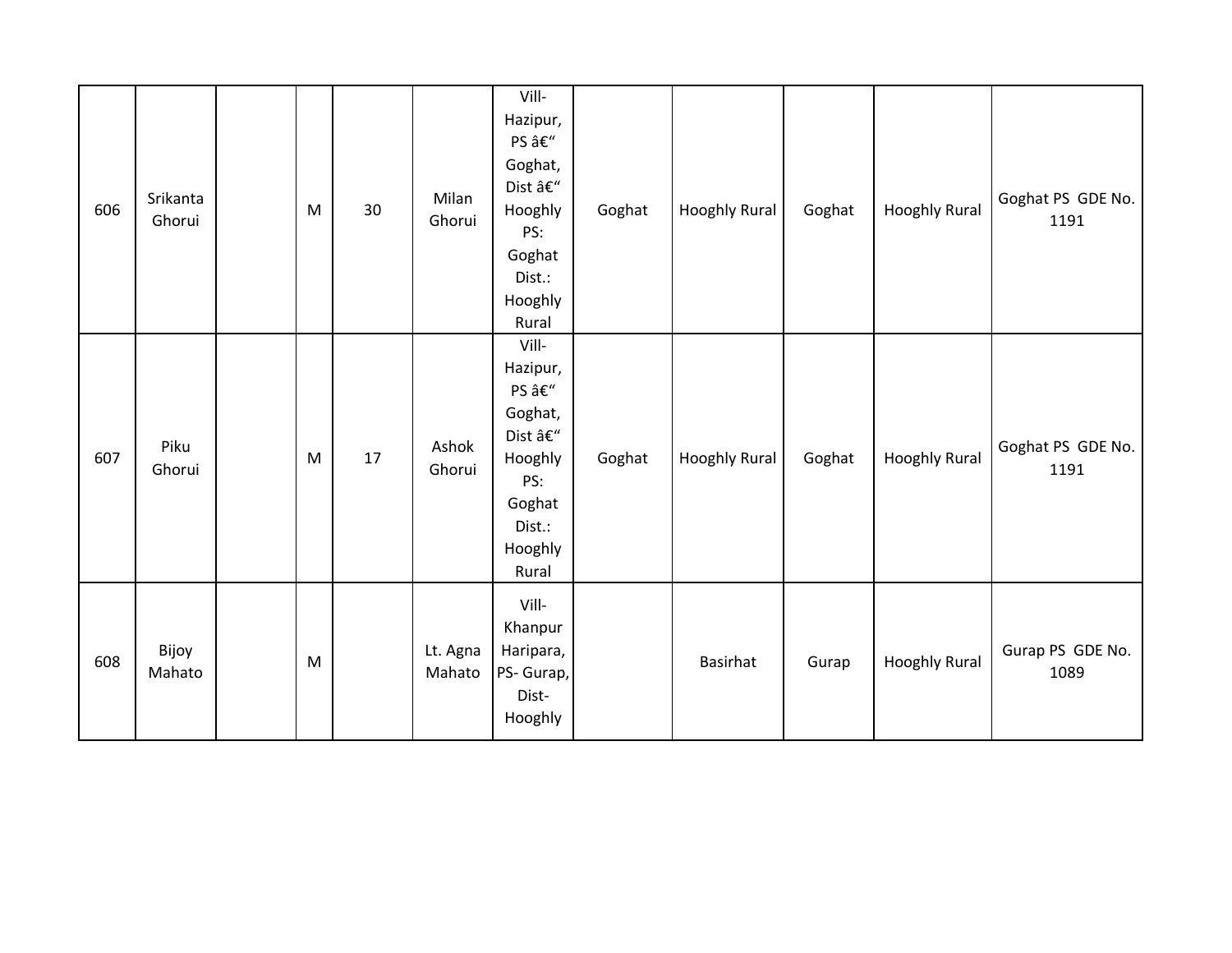| 609 | Palash<br>Majhi | M | Lt. Uttam<br>Majhi | Vill-<br>Narayanp<br>ur, PS-<br>Jamalpur,<br>Dist-<br>Purba<br>Burdwa | Basirhat        | Gurap | <b>Hooghly Rural</b> | Gurap PS GDE No.<br>1089 |
|-----|-----------------|---|--------------------|-----------------------------------------------------------------------|-----------------|-------|----------------------|--------------------------|
| 610 | Avijit<br>Murmu | M | Samay<br>Murmu     | Vill-<br>Benathali<br>Khetorpar<br>, PS-<br>Gurap,<br>Dist-<br>Hooghl | Basirhat        | Gurap | <b>Hooghly Rural</b> | Gurap PS GDE No.<br>1089 |
| 611 | Suklal<br>Murmu | M | Sambhu<br>Murmu    | Vill-<br>Benathali<br>Khetorpar<br>, PS-<br>Gurap,<br>Dist-<br>Hooghl | Basirhat        | Gurap | <b>Hooghly Rural</b> | Gurap PS GDE No.<br>1089 |
| 612 | Sanjit<br>Mandi | M | Mongal<br>Mandi    | Vill-<br>Benathali<br>Khetorpar<br>, PS-<br>Gurap,<br>Dist-<br>Hooghl | <b>Basirhat</b> | Gurap | <b>Hooghly Rural</b> | Gurap PS GDE No.<br>1089 |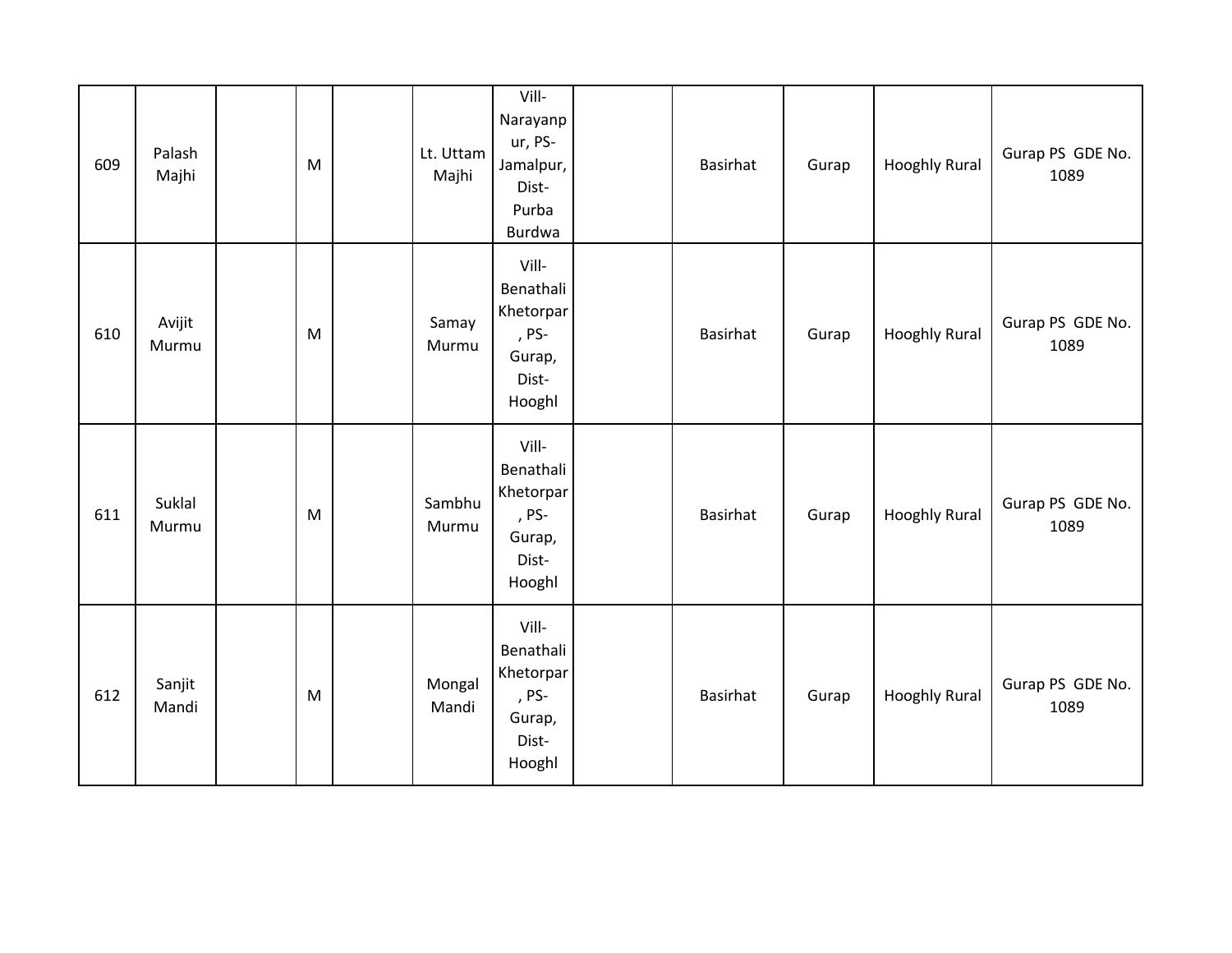| 613 | Bijoy<br>Singh  | M |    | Chadu<br>Singh            | Vill-<br>Moubesia,<br>PS- Gurap,<br>Dist-<br>Hooghly                                                         |            | Basirhat             | Gurap   | <b>Hooghly Rural</b> | Gurap PS GDE No.<br>1089   |
|-----|-----------------|---|----|---------------------------|--------------------------------------------------------------------------------------------------------------|------------|----------------------|---------|----------------------|----------------------------|
| 614 | Argha<br>Pakira | M | 20 | S/o Sanjay<br>Pakira      | Kashipur,<br>PS-<br>Haripal,<br>Dist.-<br>Hooghly<br>PS:<br>Haripal<br>Dist.:<br>Hooghly<br>Rural            | Haripal    | Hooghly Rural        | Haripal | Hooghly Rural        | Haripal PS GDE No.<br>1083 |
| 615 | Uday<br>Pakira  | M | 28 | S/O<br>Lakshman<br>Pakira | Madhpur,<br>PS –<br>Tarakeswa<br>r, Dist<br>–Hoogh  <br>oly PS:<br>Tarakeswa<br>r Dist.:<br>Hooghly<br>Rural | Tarakeswar | <b>Hooghly Rural</b> | Haripal | <b>Hooghly Rural</b> | Haripal PS GDE No.<br>1083 |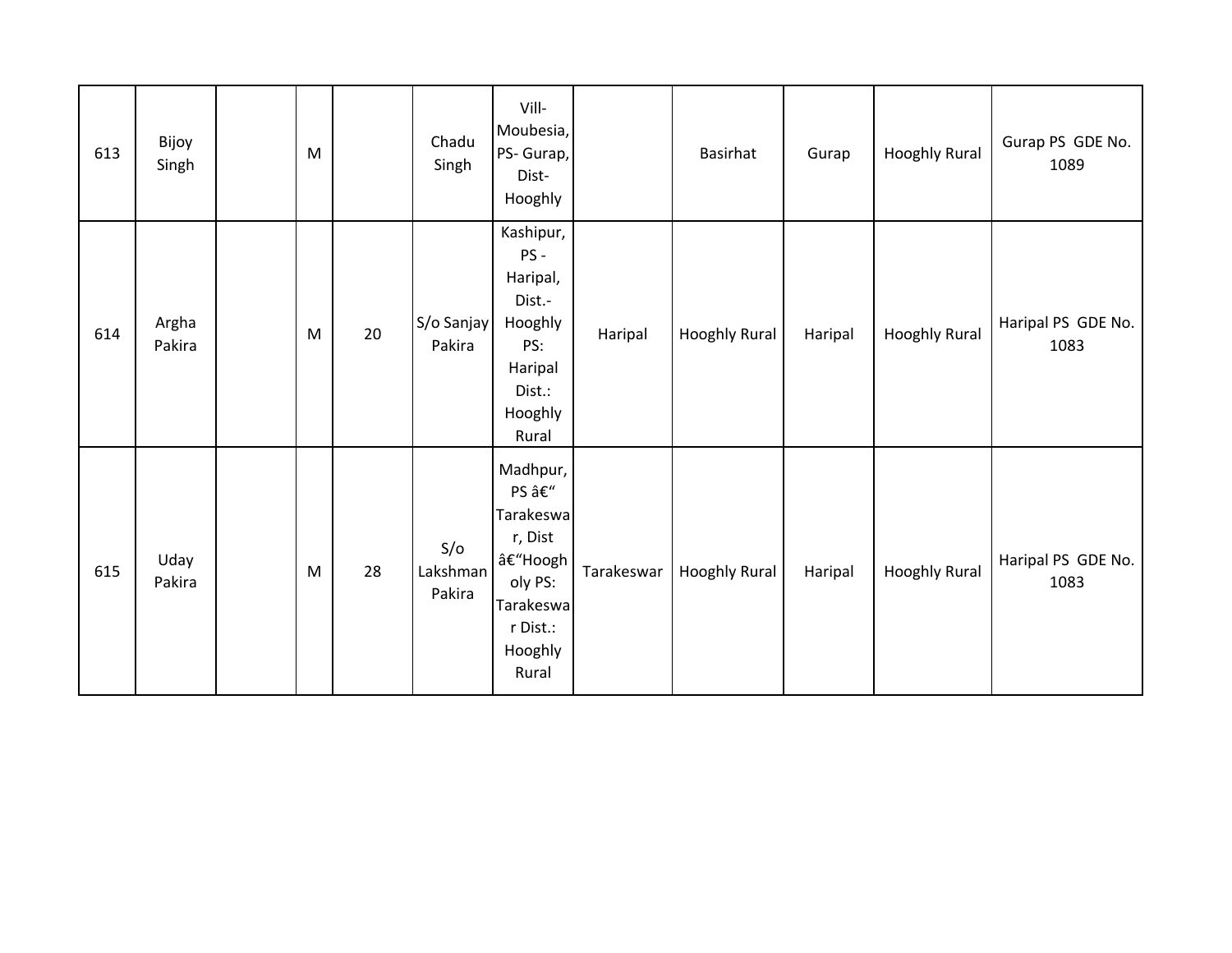| 616 | Sadhan<br>Mal   | ${\sf M}$ | 45 | $S/O$ Lt.<br>Lakshman<br>Mal | Horpur,<br>PS-<br>Haripal,<br>Dist.-<br>Hooghly<br>PS:<br>Tarakeswa<br>r Dist.:<br>Hooghly<br>Rural      | Tarakeswar | Hooghly Rural        | Haripal | <b>Hooghly Rural</b> | Haripal PS GDE No.<br>1083 |
|-----|-----------------|-----------|----|------------------------------|----------------------------------------------------------------------------------------------------------|------------|----------------------|---------|----------------------|----------------------------|
| 617 | Balai Adak      | M         | 50 | $S/O$ Lt.<br>Nagen<br>Adak   | Tonipukur<br>, PS -<br>Haripal,<br>Dist.-<br>Hooghly<br>PS:<br>Tarakeswa<br>r Dist.:<br>Hooghly<br>Rural | Tarakeswar | <b>Hooghly Rural</b> | Haripal | <b>Hooghly Rural</b> | Haripal PS GDE No.<br>1086 |
| 618 | Sukumar<br>Adak | ${\sf M}$ | 55 | $S/O$ Lt.<br>Nemai<br>Adak   | PS:<br>Tarakeswa<br>r Dist.:<br>Hooghly<br>Rural                                                         | Tarakeswar | Hooghly Rural        | Haripal | <b>Hooghly Rural</b> | Haripal PS GDE No.<br>1086 |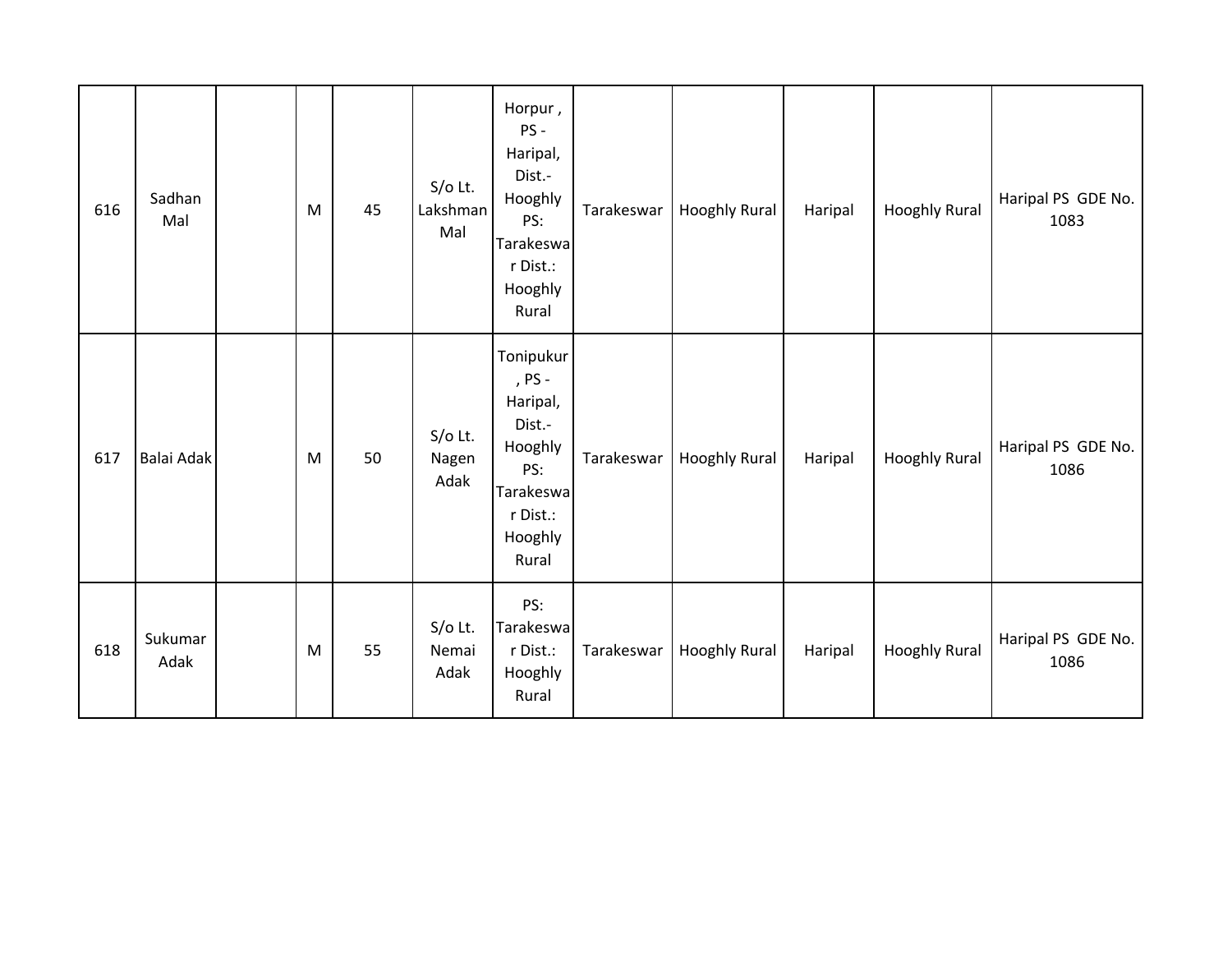| 619 | Bimal<br>Hansda            | M | 38 | Ramdhon<br>Hansda       | Vill-<br>Karishnan<br>agar PS-<br>Jangipara<br>Dist-<br>Hooghly<br>PS:<br>Jangipara<br>Dist.:<br>Hooghly<br>Rural | Jangipara | Hooghly Rural | Jangipara | <b>Hooghly Rural</b> | Jangipara PS GDE<br>No. 1651 |
|-----|----------------------------|---|----|-------------------------|-------------------------------------------------------------------------------------------------------------------|-----------|---------------|-----------|----------------------|------------------------------|
| 620 | Biddyut<br>Adak            | M | 28 | Bonomali<br>Adak        | Vill –<br>Radhakris<br>hnapur,<br>PS –<br>Khanakul,<br>Dist. –<br>Hoo                                             |           | Basirhat      | Khanakul  | <b>Hooghly Rural</b> | Khanakul PS GDE<br>No. 1187  |
| 621 | Suvomay<br>Chakrabra<br>ty | M | 21 | Arun<br>Chakrabra<br>ty | Vill –<br>Radhakris<br>hnapur,<br>PS –<br>Khanakul,<br>Dist. –<br>Hoo                                             |           | Basirhat      | Khanakul  | <b>Hooghly Rural</b> | Khanakul PS GDE<br>No. 1187  |
| 622 | Sourav<br>Mondal           | M | 20 | Utpal<br>Mondal         | Vill –<br>Radhakris<br>hnapur,<br>PS –<br>Khanakul,<br>Dist. –<br>Hoo                                             |           | Basirhat      | Khanakul  | <b>Hooghly Rural</b> | Khanakul PS GDE<br>No. 1187  |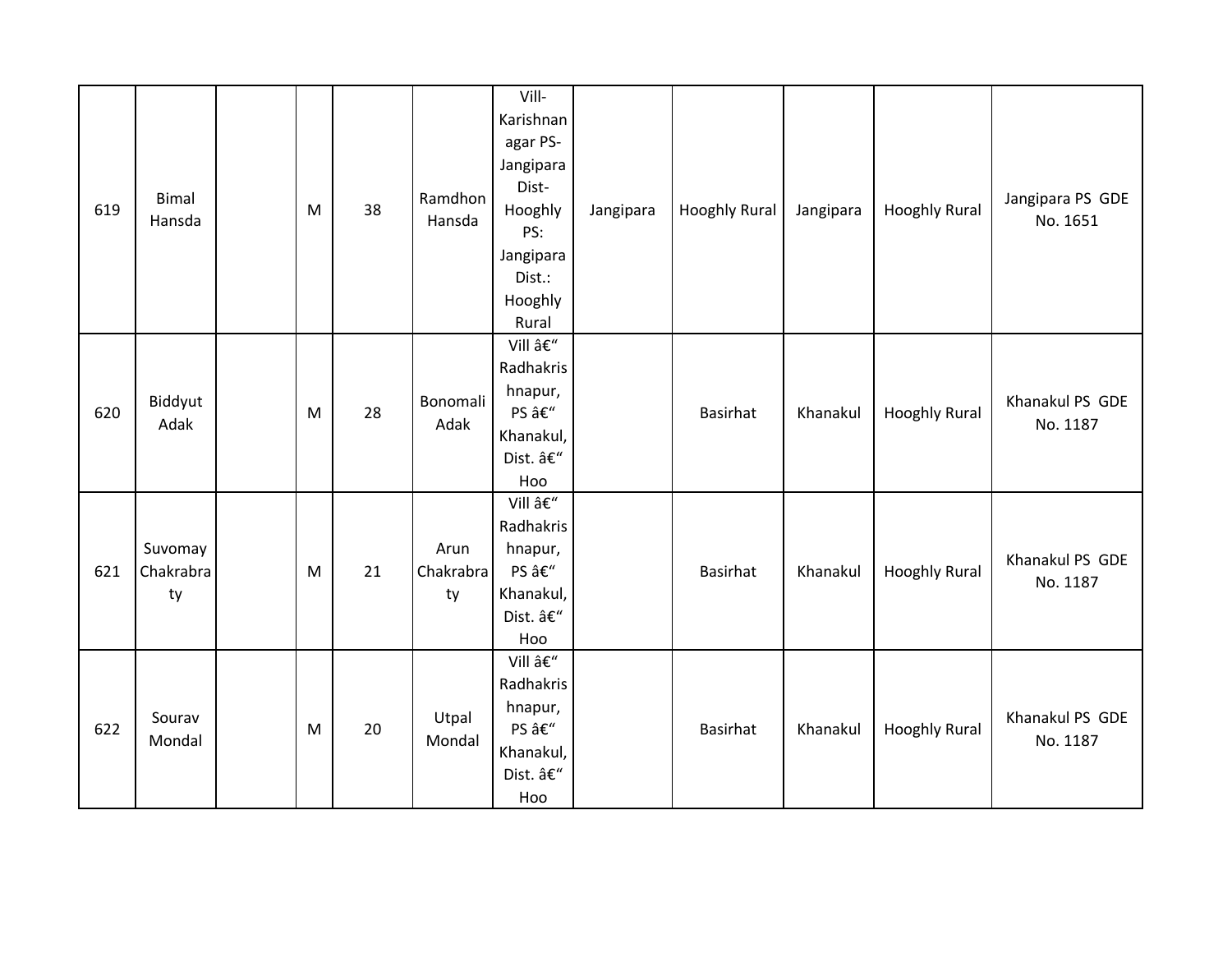| 623 | Haripada<br>Samanta    | M | 20 | Asto<br>Samanta            | Vill –<br>Radhakris<br>hnapur,<br>PS –<br>Khanakul,<br>Dist. –<br>Hoo                        |       | Basirhat             | Khanakul | <b>Hooghly Rural</b> | Khanakul PS GDE<br>No. 1187 |
|-----|------------------------|---|----|----------------------------|----------------------------------------------------------------------------------------------|-------|----------------------|----------|----------------------|-----------------------------|
| 624 | Sudip<br>Samanta       | M | 22 | Naba<br>Kumar<br>Samanta   | Vill –<br>Radhakris<br>hnapur,<br>PS –<br>Khanakul,<br>Dist. –<br>Hoo                        |       | Basirhat             | Khanakul | <b>Hooghly Rural</b> | Khanakul PS GDE<br>No. 1187 |
| 625 | Srikanta<br>Dhara      | M | 45 | Mahadeb<br>Dhara           | $Vill + PS$<br>–<br>Khanakul,<br>Dist. –<br>Hooghly                                          |       | Basirhat             | Khanakul | <b>Hooghly Rural</b> | Khanakul PS GDE<br>No. 1187 |
| 626 | Subir<br><b>Biswas</b> | M | 56 | Lt. Kamal<br><b>Biswas</b> | Amodghat<br>a, P.S-<br>Mogra,<br>Dist-<br>Hooghly<br>PS: Mogra<br>Dist.:<br>Hooghly<br>Rural | Mogra | <b>Hooghly Rural</b> | Mogra    | <b>Hooghly Rural</b> | Mogra PS GDE No.<br>805     |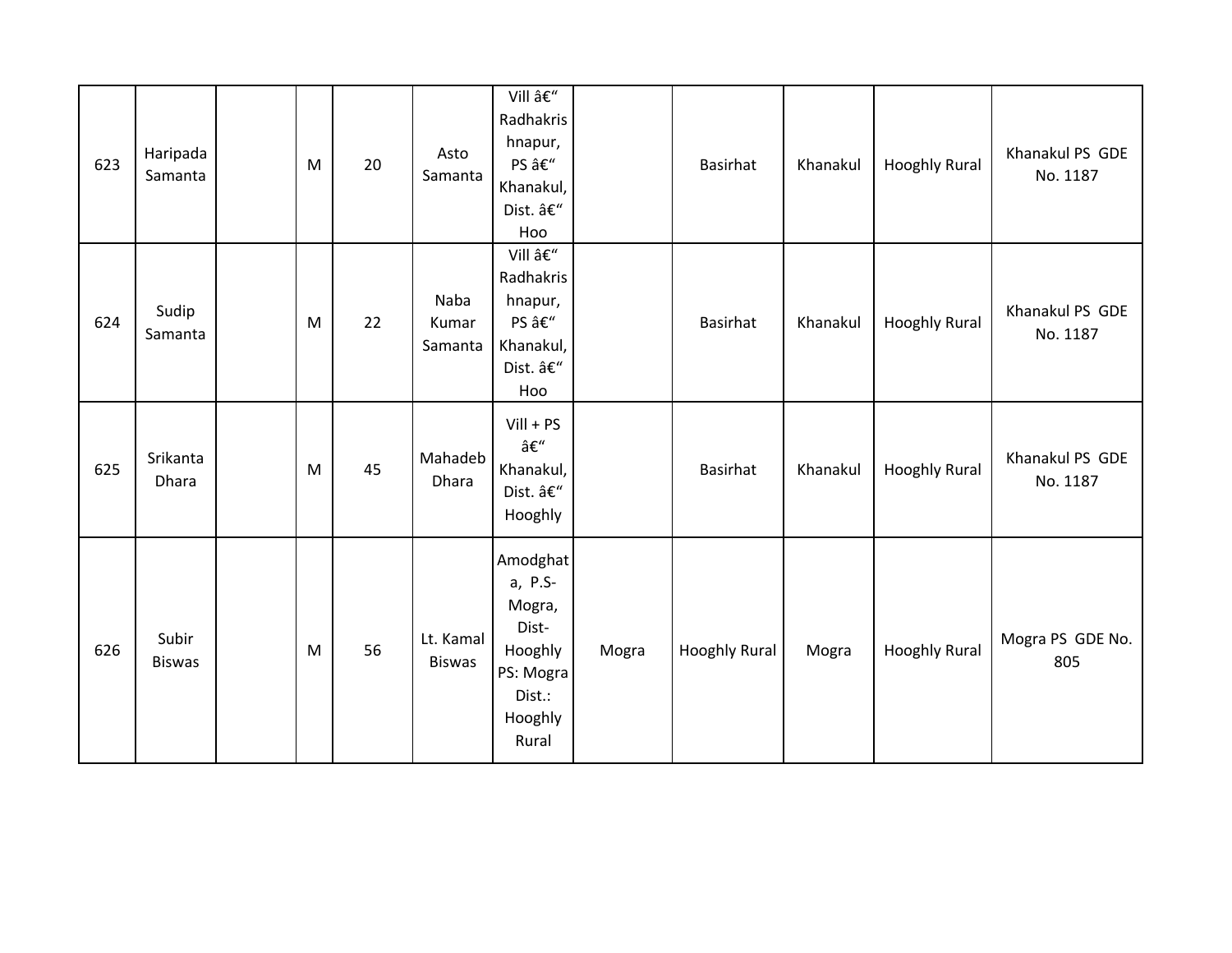| 627 | Kartik Pal     | M         | 41 | Hemanta<br>Pal                                      | Kantapuk<br>ur, P.S-<br>Mogra,<br>Dist-<br>Hooghly<br>PS: Mogra<br>Dist.:<br>Hooghly<br>Rural                       | Mogra    | <b>Hooghly Rural</b> | Mogra | <b>Hooghly Rural</b> | Mogra PS GDE No.<br>805 |
|-----|----------------|-----------|----|-----------------------------------------------------|---------------------------------------------------------------------------------------------------------------------|----------|----------------------|-------|----------------------|-------------------------|
| 628 | Aroti Das      | M         | 47 | W/o Lt.<br>Sujoy Das<br>$C/O$ Lt.<br>Narayan<br>Das | Nityanand<br>apur, P.S-<br>Balagarh,<br>Dist-<br>Hooghly<br>PS:<br>Balagarh<br>Dist.:<br>Hooghly<br>Rural           | Balagarh | <b>Hooghly Rural</b> | Mogra | <b>Hooghly Rural</b> | Mogra PS GDE No.<br>805 |
| 629 | Seyed<br>Yadav | ${\sf M}$ | 19 | Rajesh<br>Yadav                                     | Kuntighat<br>Madhusud<br>anpur, P.S-<br>Mogra,<br>Dist-<br>Hooghly<br>PS:<br>Balagarh<br>Dist.:<br>Hooghly<br>Rural | Balagarh | <b>Hooghly Rural</b> | Mogra | <b>Hooghly Rural</b> | Mogra PS GDE No.<br>402 |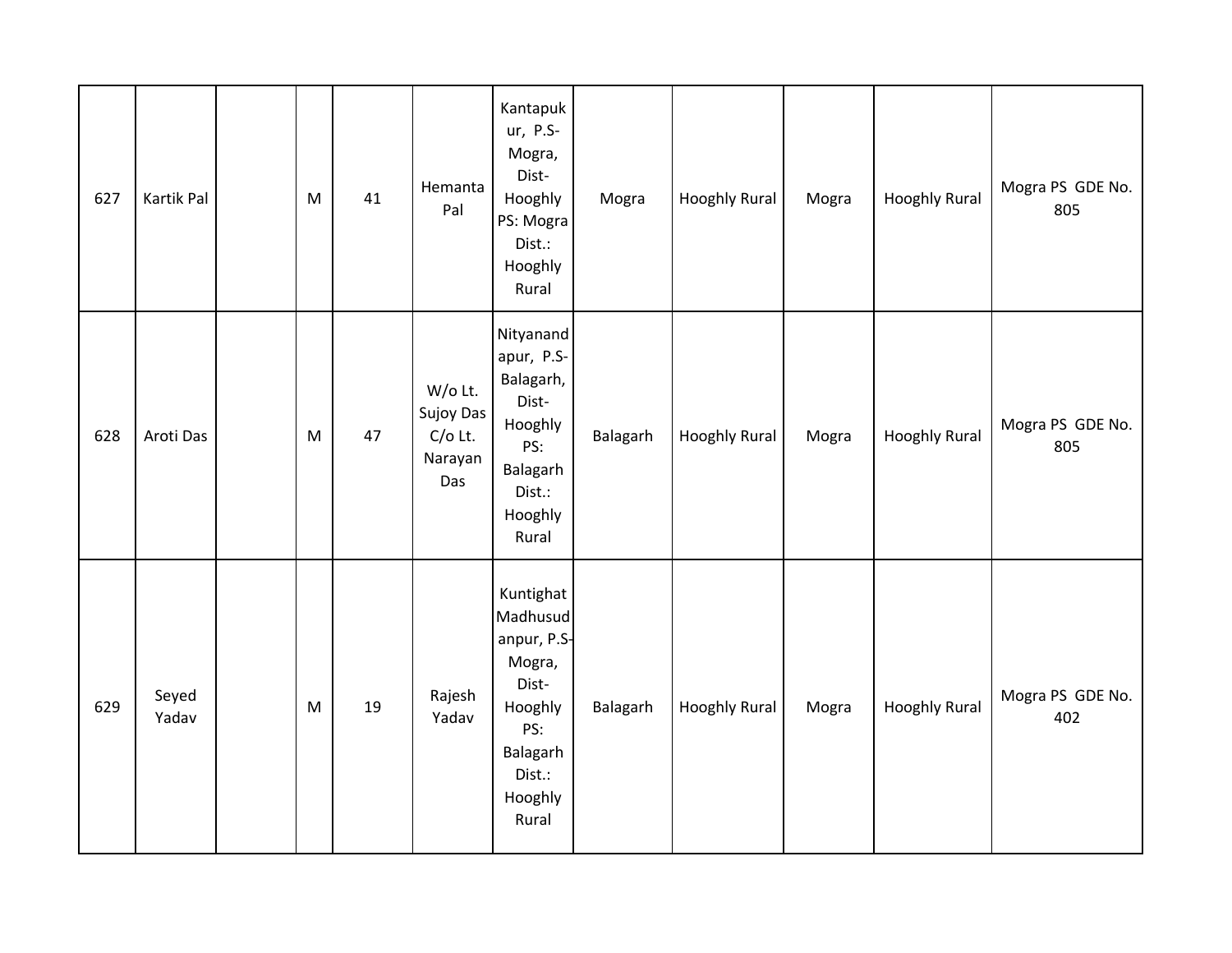| 630 | Sachin<br>Roy  | M | 19 | Rajesh<br>Roy   | Kuntighat<br>Madhusud<br>anpur, P.S-<br>Mogra,<br>Dist-<br>Hooghly<br>PS: Mogra<br>Dist.:<br>Hooghly<br>Rural           | Mogra | <b>Hooghly Rural</b> | Mogra | <b>Hooghly Rural</b> | Mogra PS GDE No.<br>402 |
|-----|----------------|---|----|-----------------|-------------------------------------------------------------------------------------------------------------------------|-------|----------------------|-------|----------------------|-------------------------|
| 631 | Amir<br>Ansari | M | 20 | Salim<br>Ansari | <b>Bansberia</b><br>Urdhu<br>School,<br>$P.S-$<br>Mogra,<br>Dist-<br>Hooghly<br>PS: Mogra<br>Dist.:<br>Hooghly<br>Rural | Mogra | <b>Hooghly Rural</b> | Mogra | <b>Hooghly Rural</b> | Mogra PS GDE No.<br>402 |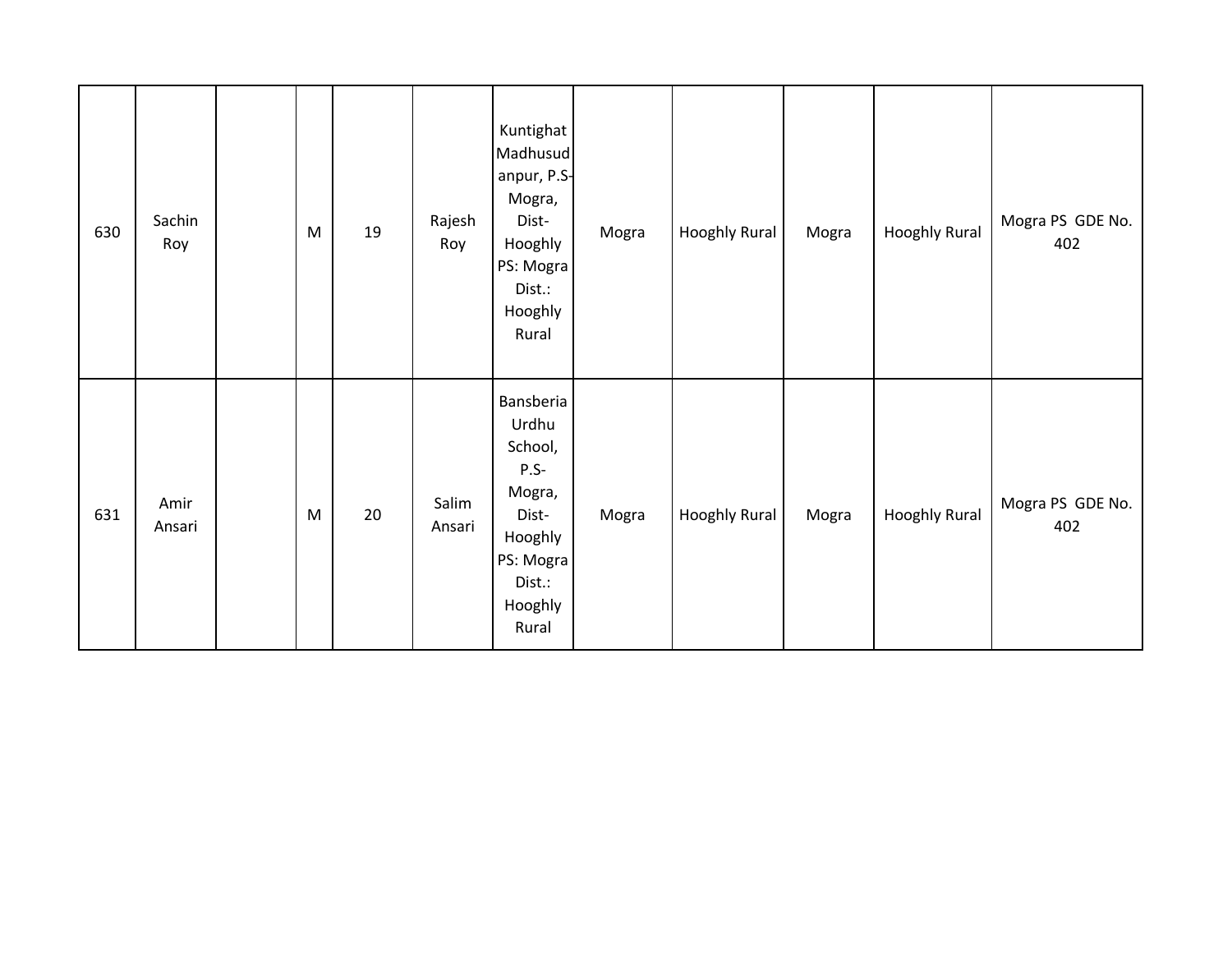| 632 | Md. Jangir       | M | 26 | Mortaj<br>Meha          | Bansberia<br>Paper<br>Mill, P.S-<br>Mogra,<br>Dist-<br>Hooghly<br>PS: Mogra<br>Dist.:<br>Hooghly<br>Rural | Mogra    | <b>Hooghly Rural</b> | Mogra              | <b>Hooghly Rural</b> | Mogra PS GDE No.<br>402                  |
|-----|------------------|---|----|-------------------------|-----------------------------------------------------------------------------------------------------------|----------|----------------------|--------------------|----------------------|------------------------------------------|
| 633 | Sandip<br>Santra | M | 46 | Lt. Kebla<br>Santra     | Ghosldigr<br>ui PS:<br>Pursurah<br>Dist.:<br>Hooghly<br>Rural                                             | Pursurah | <b>Hooghly Rural</b> | Pursurah           | <b>Hooghly Rural</b> | Pursurah PS GDE<br>No. 810               |
| 634 | Sundar<br>Nayek  | M | 48 | Susanta<br>Nayek        | Gholdigrui<br>PS:<br>Pursurah<br>Dist.:<br>Hooghly<br>Rural                                               | Pursurah | <b>Hooghly Rural</b> | Pursurah           | <b>Hooghly Rural</b> | Pursurah PS GDE<br>No. 810               |
| 635 | Nabo Das         | M | 30 | Lt.<br>Biswanath<br>Das | Kasbadan<br>ga PS:<br>Ketugram<br>Dist.:<br>Purba<br>Burdwan                                              | Ketugram | Purba<br>Burdwan     | Bandel<br>g.r.p.s. | Howrah G.R.P.        | Bandel g.r.p.s. PS<br><b>GDE No. 846</b> |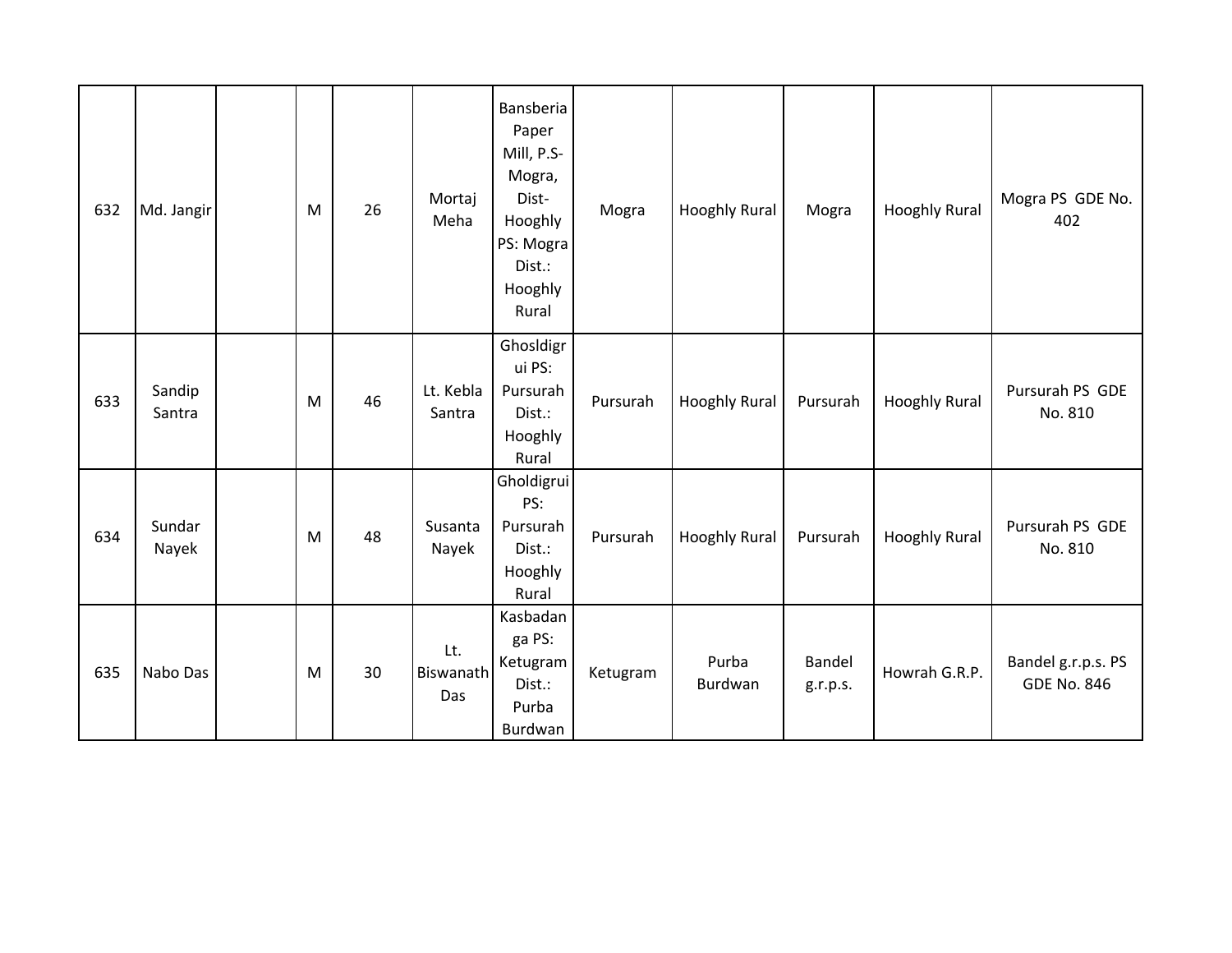| 636 | Sanjay Das       | M | 29 | Rana Das                    | Kasbadan<br>ga PS:<br>Ketugram<br>Dist.:<br>Purba<br>Burdwan    | Ketugram        | Purba<br>Burdwan                  | Bandel<br>g.r.p.s.        | Howrah G.R.P. | Bandel g.r.p.s. PS<br><b>GDE No. 846</b> |
|-----|------------------|---|----|-----------------------------|-----------------------------------------------------------------|-----------------|-----------------------------------|---------------------------|---------------|------------------------------------------|
| 637 | Mondal<br>Das    | M | 25 | Lt. Krishna Ketugram<br>Das | Kasbadan<br>ga PS:<br>Dist.:<br>Purba<br>Burdwan                | Ketugram        | Purba<br>Burdwan                  | <b>Bandel</b><br>g.r.p.s. | Howrah G.R.P. | Bandel g.r.p.s. PS<br><b>GDE No. 896</b> |
| 638 | Dilip<br>Bhowmik | M | 45 | Anil<br><b>Bhowmik</b>      | Suranta<br>PS:<br>Nadangha<br>t Dist.:<br>Purba<br>Burdwan      | Nadanghat       | Purba<br>Burdwan                  | Bandel<br>g.r.p.s.        | Howrah G.R.P. | Bandel g.r.p.s. PS<br><b>GDE No. 863</b> |
| 639 | Mintu<br>Sarkar  | M | 26 | Shyamsun<br>dar Sarkar      | Goja PS:<br>Gaighata<br>Dist.:<br>Bongaon<br>Police<br>District | Gaighata        | Bongaon<br><b>Police District</b> | Bandel<br>g.r.p.s.        | Howrah G.R.P. | Bandel g.r.p.s. PS<br><b>GDE No. 863</b> |
| 640 | Sk. Abu<br>Kalam | M | 30 | Sk Akhter                   | Uchanan<br>PS:<br>Khandagh<br>osh Dist.:<br>Purba<br>Burdwan    | Khandaghos<br>h | Purba<br>Burdwan                  | Bandel<br>g.r.p.s.        | Howrah G.R.P. | Bandel g.r.p.s. PS<br><b>GDE No. 863</b> |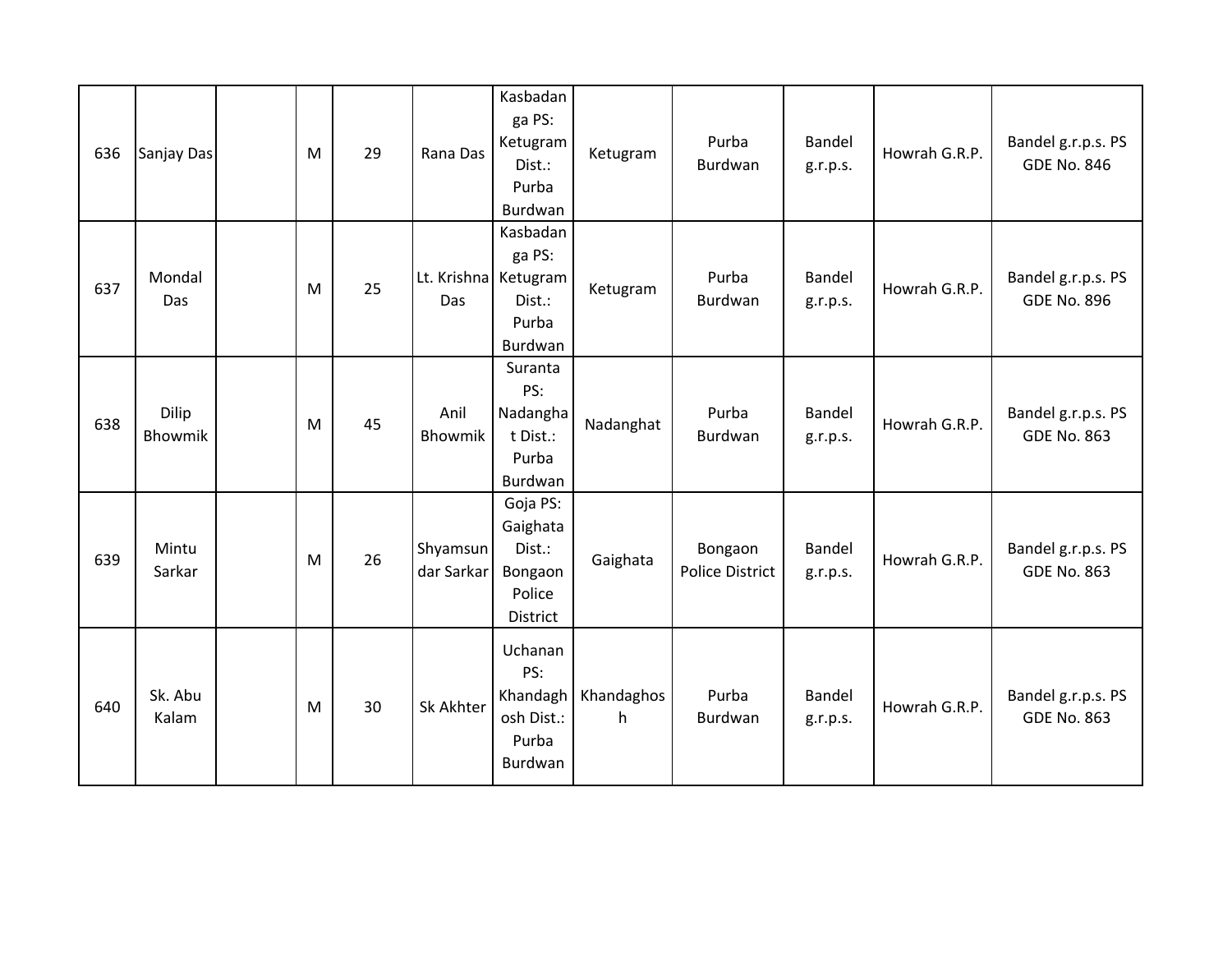| 641 | Souvik<br>Halder             | M | 30 | nta Halder            | Ramkrishn<br>averikuti<br>Krishnaka   PS: Mogra<br>Dist.:<br>Hooghly<br>Rural | Mogra         | <b>Hooghly Rural</b> | Bandel<br>g.r.p.s. | Howrah G.R.P. | Bandel g.r.p.s. PS<br><b>GDE No. 863</b> |
|-----|------------------------------|---|----|-----------------------|-------------------------------------------------------------------------------|---------------|----------------------|--------------------|---------------|------------------------------------------|
| 642 | Badsha<br>Mir                | M | 26 | Lt. Momin<br>Mir      | Dafarpur<br>PS: Kalna<br>Dist.:<br>Purba<br>Burdwan                           | Kalna         | Purba<br>Burdwan     | Bandel<br>g.r.p.s. | Howrah G.R.P. | Bandel g.r.p.s. PS<br><b>GDE No. 863</b> |
| 643 | Sepai<br>Koley               | M | 35 | <b>Bhasa</b><br>Koley | Shyambaz<br>ar PS:<br>Purbasthal<br>i Dist.:<br>Purba<br>Burdwan              | Purbasthali   | Purba<br>Burdwan     | Bandel<br>g.r.p.s. | Howrah G.R.P. | Bandel g.r.p.s. PS<br><b>GDE No. 863</b> |
| 644 | <b>Biswanath</b><br>Adhikary | M | 28 | Saktipada<br>Adhikary | <b>Bhatar PS:</b><br><b>Bhatar</b><br>Dist.:<br>Purba<br>Burdwan              | <b>Bhatar</b> | Purba<br>Burdwan     | Bandel<br>g.r.p.s. | Howrah G.R.P. | Bandel g.r.p.s. PS<br><b>GDE No. 863</b> |
| 645 | Jayanta<br>Gain              | M | 34 | Kartick<br>Gain       | Sarangpur<br>PS:<br>Purbasthal<br>i Dist.:<br>Purba<br>Burdwan                | Purbasthali   | Purba<br>Burdwan     | Bandel<br>g.r.p.s. | Howrah G.R.P. | Bandel g.r.p.s. PS<br><b>GDE No. 863</b> |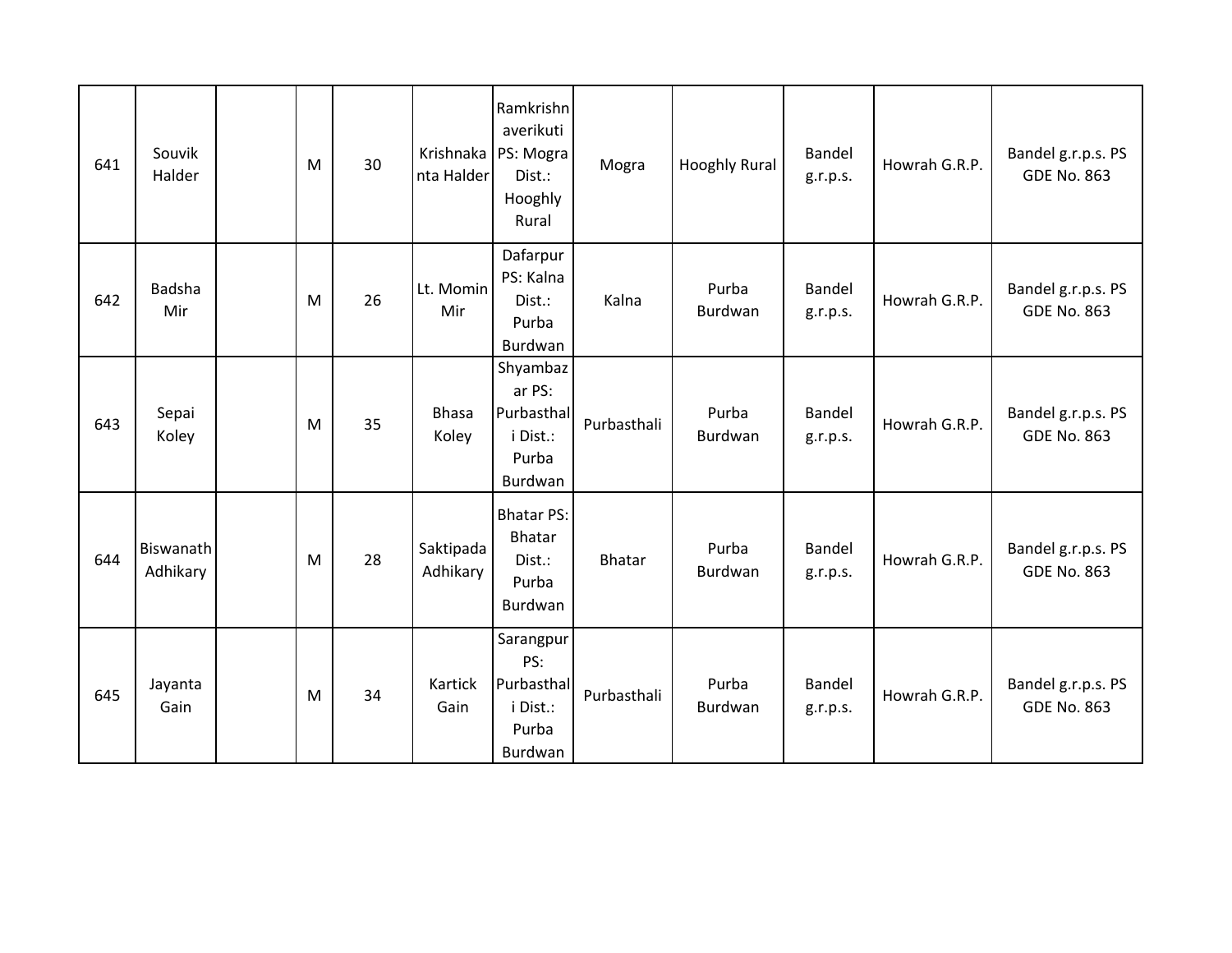| 646 | Akash<br>Yadav           | M | 45 | Bangali<br>Yadav         | Krishangar<br>PS:<br>Krishnana<br>gar Dist.:<br>Krishnana<br>gar Police<br>District           | Krishnanagar | Krishnanagar<br><b>Police District</b>        | Bandel<br>g.r.p.s. | Howrah G.R.P. | Bandel g.r.p.s. PS<br><b>GDE No. 863</b> |
|-----|--------------------------|---|----|--------------------------|-----------------------------------------------------------------------------------------------|--------------|-----------------------------------------------|--------------------|---------------|------------------------------------------|
| 647 | Subhas Kr.<br>Show       | M | 31 | Rama<br>Shaw             | Chapdani<br>PS:<br>Bhadresw<br>ar Dist.:<br>Chandann<br>agar<br>Police<br>Commissi<br>onerate | Bhadreswar   | Chandannagar<br>Police<br>Commissioner<br>ate | Bandel<br>g.r.p.s. | Howrah G.R.P. | Bandel g.r.p.s. PS<br><b>GDE No. 863</b> |
| 648 | Pabitra<br><b>Biswas</b> | M | 23 | Asutosh<br><b>Biswas</b> | Bogolpur<br>PS:<br>Hanskhli<br>Dist.:<br>Ranaghat<br>Police<br>District                       | Hanskhli     | Ranaghat<br><b>Police District</b>            | Bandel<br>g.r.p.s. | Howrah G.R.P. | Bandel g.r.p.s. PS<br><b>GDE No. 863</b> |
| 649 | Sukanta<br>Majhi         | M | 24 | Jite Majhi               | Kouchar<br>PS:<br>Burdwan<br>Dist.:<br>Purba<br>Burdwan                                       | Burdwan      | Purba<br>Burdwan                              | Bandel<br>g.r.p.s. | Howrah G.R.P. | Bandel g.r.p.s. PS<br><b>GDE No. 863</b> |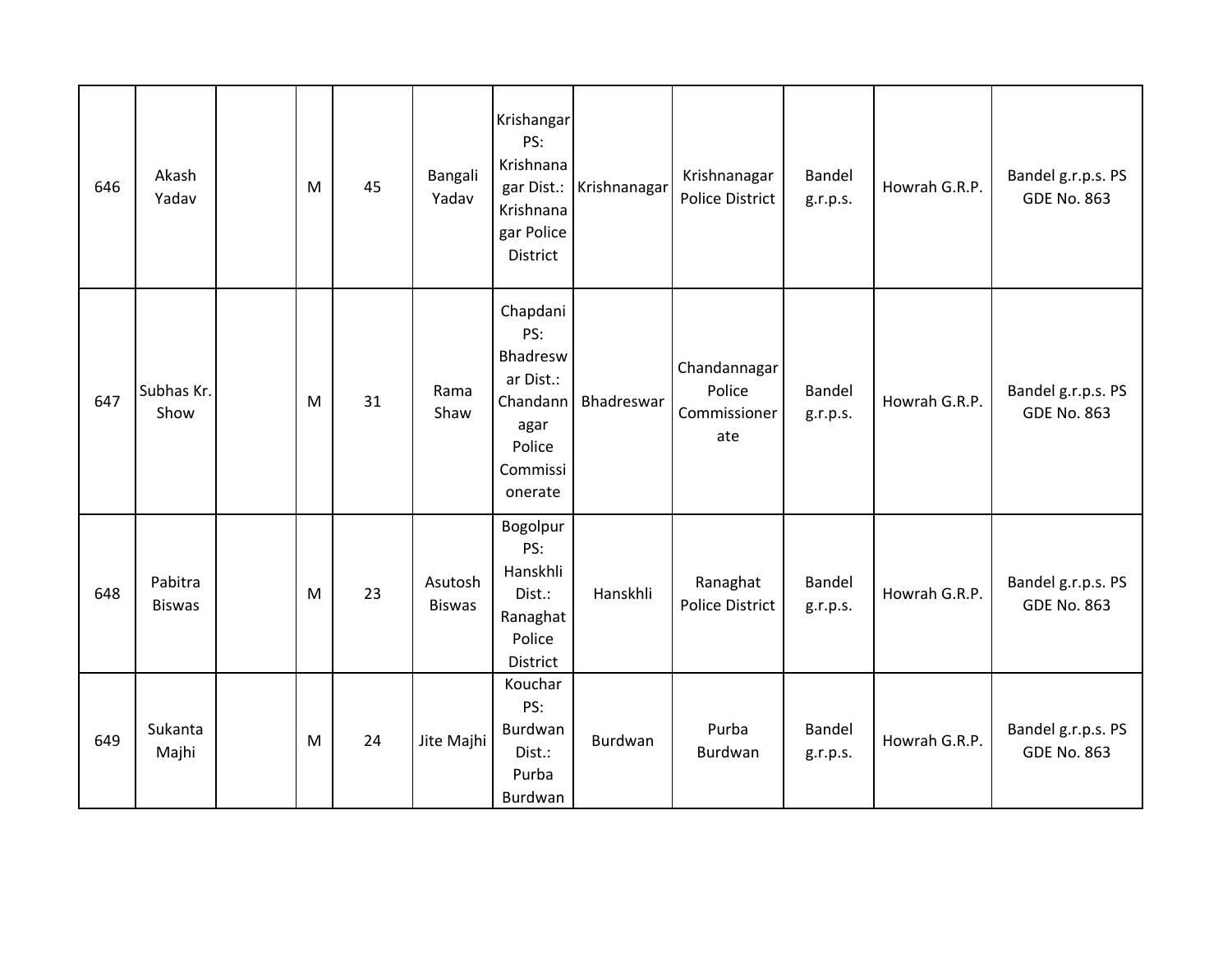| 650 | Arnab<br>Ghosh | M | 19 | Asish<br>Ghosh          | Nimo PS:<br>Memari<br>Dist.:<br>Purba<br>Burdwan                                                  | Memari        | Purba<br>Burdwan                                     | Bandel<br>g.r.p.s. | Howrah G.R.P. | Bandel g.r.p.s. PS<br><b>GDE No. 863</b> |
|-----|----------------|---|----|-------------------------|---------------------------------------------------------------------------------------------------|---------------|------------------------------------------------------|--------------------|---------------|------------------------------------------|
| 651 | Ujjal Malik    | M | 34 | Lt.<br>Narayan<br>Malik | Purbapara<br>PS: Bhatar<br>Dist.:<br>Purba<br>Burdwan                                             | <b>Bhatar</b> | Purba<br>Burdwan                                     | Bandel<br>g.r.p.s. | Howrah G.R.P. | Bandel g.r.p.s. PS<br><b>GDE No. 863</b> |
| 652 | Rahul<br>Dhara | M | 19 | Rajesh<br>Dhara         | Mathan<br>PS:<br>Mangalko<br>t Dist.:<br>Purba<br>Burdwan                                         | Mangalkot     | Purba<br>Burdwan                                     | Bandel<br>g.r.p.s. | Howrah G.R.P. | Bandel g.r.p.s. PS<br><b>GDE No. 863</b> |
| 653 | Saheb<br>Hazra | M | 20 | Madhab<br>Hazra         | Mathan<br>PS:<br>Mangalko<br>t Dist.:<br>Purba<br>Burdwan                                         | Mangalkot     | Purba<br>Burdwan                                     | Bandel<br>g.r.p.s. | Howrah G.R.P. | Bandel g.r.p.s. PS<br><b>GDE No. 867</b> |
| 654 | Md. Noor       | M | 29 | Saheb<br>Noor           | Rahamatn<br>agar PS:<br>Hirapur<br>Dist.:<br>Asansol<br>Durgapur<br>Police<br>Commissi<br>onerate | Hirapur       | Asansol<br>Durgapur<br>Police<br>Commissioner<br>ate | Bandel<br>g.r.p.s. | Howrah G.R.P. | Bandel g.r.p.s. PS<br><b>GDE No. 867</b> |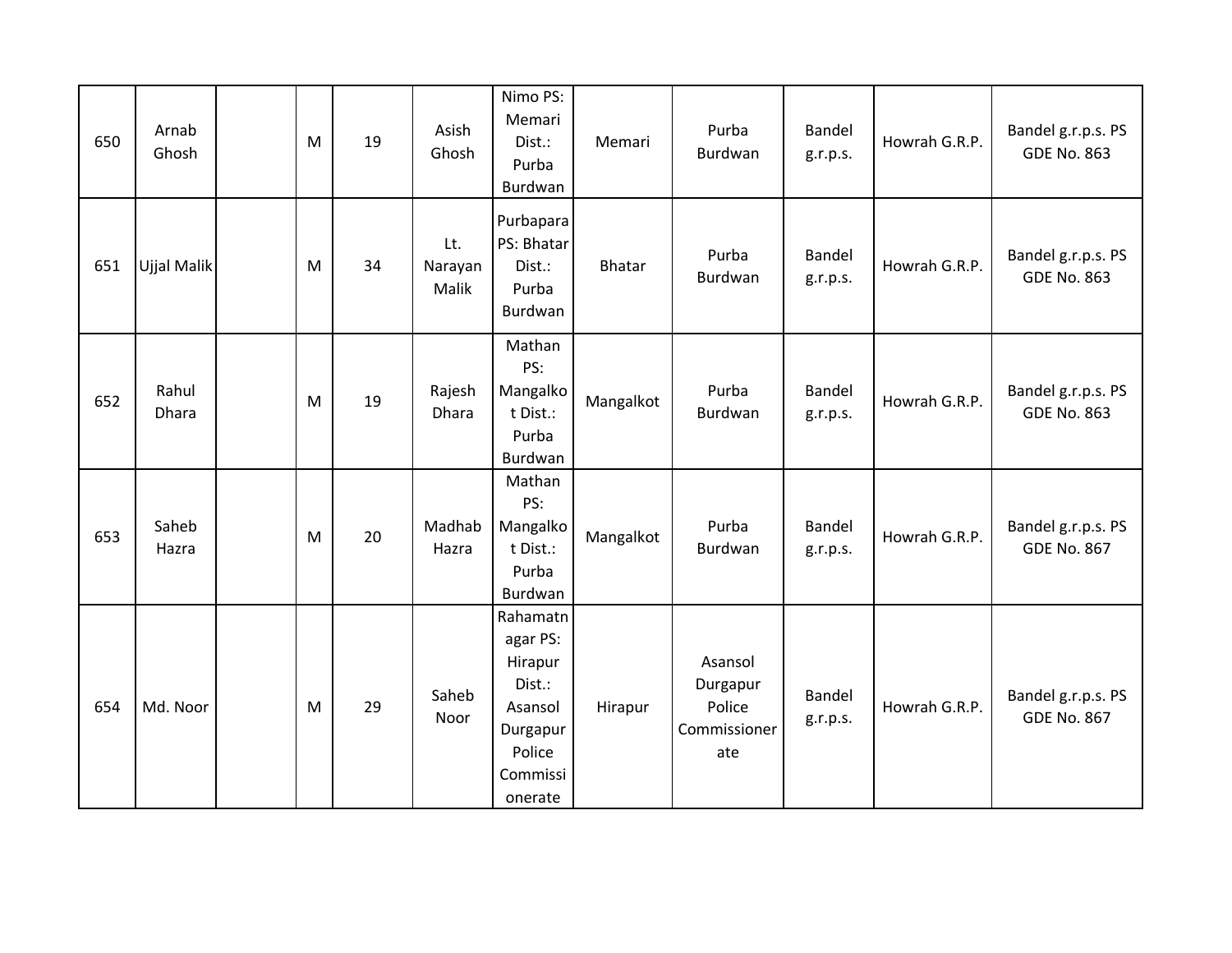| 655 | Kaushik<br>Malik   | M | 28 | Prasanta<br>Malik | Amran PS:<br><b>Bhatar</b><br>Dist.:<br>Purba<br>Burdwan                                   | <b>Bhatar</b> | Purba<br>Burdwan                             | Bandel<br>g.r.p.s. | Howrah G.R.P. | Bandel g.r.p.s. PS<br><b>GDE No. 867</b> |
|-----|--------------------|---|----|-------------------|--------------------------------------------------------------------------------------------|---------------|----------------------------------------------|--------------------|---------------|------------------------------------------|
| 656 | Shiblal<br>Marandi | M | 35 | Hannamar<br>andi  | Purnia, Bih<br>ar PS:<br><b>Bhatar</b><br>Dist.:<br>Purba<br>Burdwan                       | <b>Bhatar</b> | Purba<br>Burdwan                             | Bandel<br>g.r.p.s. | Howrah G.R.P. | Bandel g.r.p.s. PS<br><b>GDE No. 867</b> |
| 657 | Debendra<br>Shaw   | M | 30 | Munna<br>Show     | Garifa PS:<br>Naihati<br>Dist.:<br>Barrackpo<br>re Police<br>Commissi<br>onerate           | Naihati       | Barrackpore<br>Police<br>Commissioner<br>ate | Bandel<br>g.r.p.s. | Howrah G.R.P. | Bandel g.r.p.s. PS<br><b>GDE No. 867</b> |
| 658 | Saju Show          | M | 27 |                   | Garifa PS:<br>Naihati<br>Dist.:<br>Hira Show Barrackpo<br>re Police<br>Commissi<br>onerate | Naihati       | Barrackpore<br>Police<br>Commissioner<br>ate | Bandel<br>g.r.p.s. | Howrah G.R.P. | Bandel g.r.p.s. PS<br><b>GDE No. 867</b> |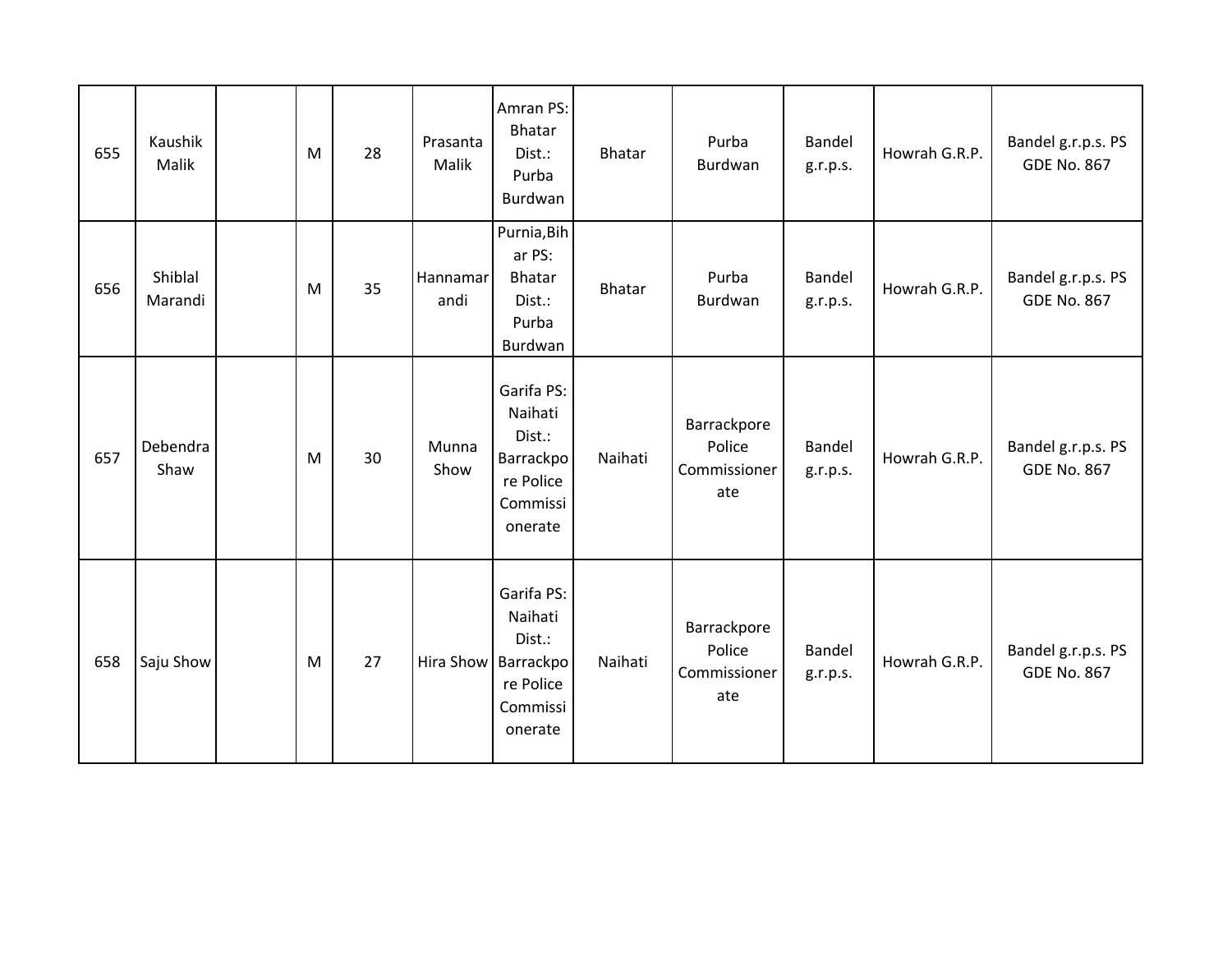| 659 | Ramjan Sk                  | M | 25 | Andur Sk                | Murarai<br>PS:<br>Murarai<br>Dist.:<br>Birbhum                          | Murarai  | Birbhum                            | Bandel<br>g.r.p.s. | Howrah G.R.P. | Bandel g.r.p.s. PS<br><b>GDE No. 867</b> |
|-----|----------------------------|---|----|-------------------------|-------------------------------------------------------------------------|----------|------------------------------------|--------------------|---------------|------------------------------------------|
| 660 | Palash<br>Mal              | M | 22 | Kashinath<br>Mal        | Porsu PS:<br>Nalhati<br>Dist.:<br>Birbhum                               | Nalhati  | <b>Birbhum</b>                     | Bandel<br>g.r.p.s. | Howrah G.R.P. | Bandel g.r.p.s. PS<br><b>GDE No. 867</b> |
| 661 | Amit Mal                   | M | 20 | Ulas Mal                | Porsu PS:<br>Nalhati<br>Dist.:<br>Birbhum                               | Nalhati  | Birbhum                            | Bandel<br>g.r.p.s. | Howrah G.R.P. | Bandel g.r.p.s. PS<br><b>GDE No. 867</b> |
| 662 | <b>Basudeb</b><br>Mal      | M | 19 | Jagannath<br>Mal        | Porsu PS:<br>Nalhati<br>Dist.:<br>Birbhum                               | Nalhati  | Birbhum                            | Bandel<br>g.r.p.s. | Howrah G.R.P. | Bandel g.r.p.s. PS<br><b>GDE No. 867</b> |
| 663 | Prasanta<br>Mal            | M | 19 | <b>Bidhan</b><br>Ch.mal | Porsu PS:<br>Nalhati<br>Dist.:<br>Birbhum                               | Nalhati  | Birbhum                            | Bandel<br>g.r.p.s. | Howrah G.R.P. | Bandel g.r.p.s. PS<br><b>GDE No. 867</b> |
| 664 | Biman Kr.<br><b>Biswas</b> | M | 47 | Haren<br><b>Biswas</b>  | Durgapur<br>PS:<br>Ranaghat<br>Dist.:<br>Ranaghat<br>Police<br>District | Ranaghat | Ranaghat<br><b>Police District</b> | Bandel<br>g.r.p.s. | Howrah G.R.P. | Bandel g.r.p.s. PS<br><b>GDE No. 867</b> |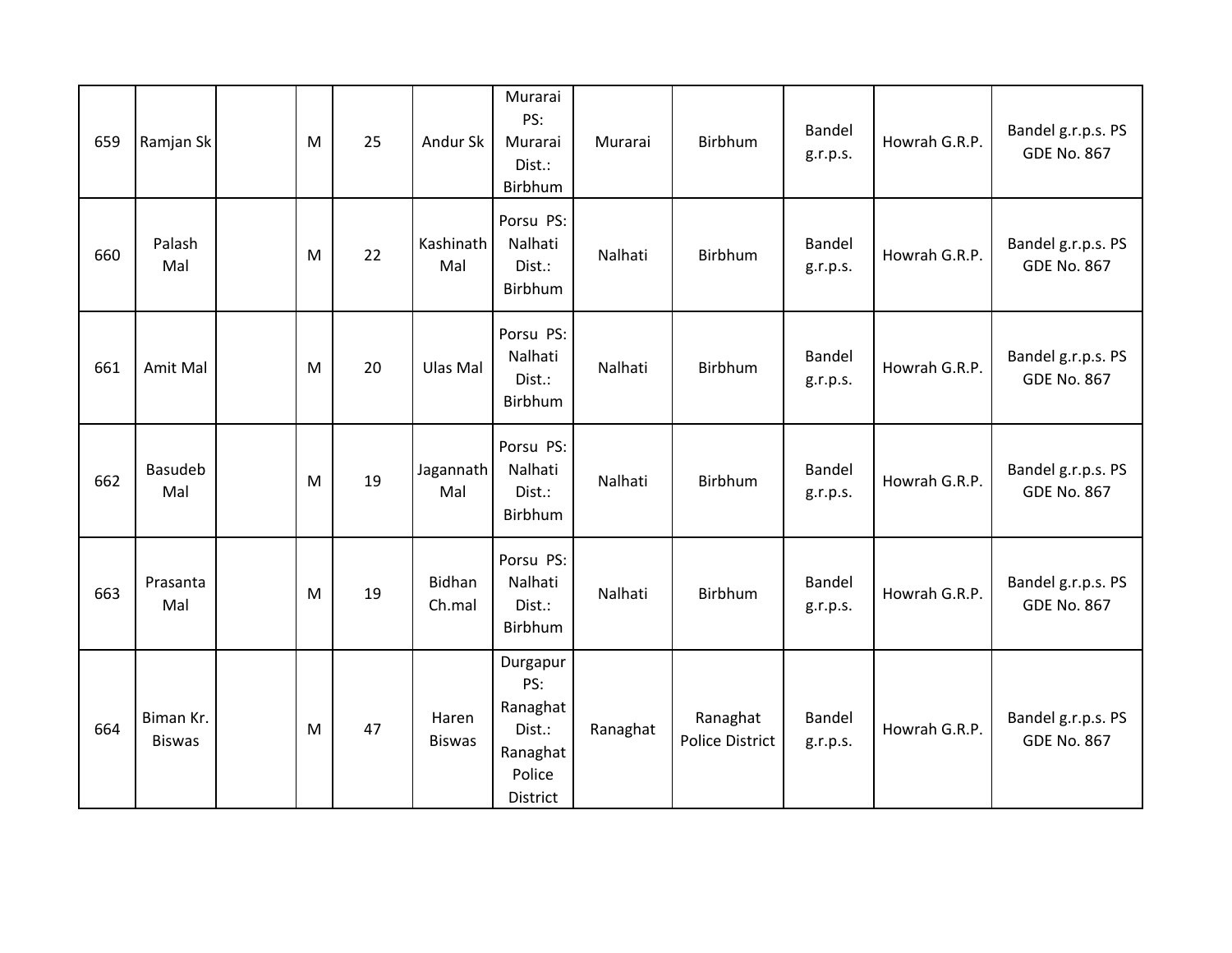| 665 | Chandan<br><b>Biswas</b> | M | 24 | Chandi<br><b>Biswas</b> | Durgapur<br>PS:<br>Ranaghat<br>Dist.:<br>Ranaghat<br>Police<br>District | Ranaghat    | Ranaghat<br><b>Police District</b> | Bandel<br>g.r.p.s. | Howrah G.R.P. | Bandel g.r.p.s. PS<br><b>GDE No. 867</b> |
|-----|--------------------------|---|----|-------------------------|-------------------------------------------------------------------------|-------------|------------------------------------|--------------------|---------------|------------------------------------------|
| 666 | Ram<br>Kumar             | M | 51 | Shibnath<br>Kumar       | Durgapur<br>PS:<br>Ranaghat<br>Dist.:<br>Ranaghat<br>Police<br>District | Ranaghat    | Ranaghat<br><b>Police District</b> | Bandel<br>g.r.p.s. | Howrah G.R.P. | Bandel g.r.p.s. PS<br><b>GDE No. 867</b> |
| 667 | Bhabanan<br>da Bhadra    | M | 45 | Sunil<br><b>Bhadra</b>  | Baidikpara<br>PS:<br>Purbasthal<br>i Dist.:<br>Purba<br>Burdwan         | Purbasthali | Purba<br>Burdwan                   | Bandel<br>g.r.p.s. | Howrah G.R.P. | Bandel g.r.p.s. PS<br><b>GDE No. 867</b> |
| 668 | Sudhir<br><b>Biswas</b>  | M | 48 | Dhiren<br><b>Biswas</b> | Suranta<br>PS:<br>Ausgram<br>Dist.:<br>Purba<br>Burdwan                 | Ausgram     | Purba<br>Burdwan                   | Bandel<br>g.r.p.s. | Howrah G.R.P. | Bandel g.r.p.s. PS<br><b>GDE No. 867</b> |
| 669 | Sanjay<br>Majumder       | M | 45 | Gopal<br>Majumder       | Maheshda<br>nga PS:<br>Memari<br>Dist.:<br>Purba<br>Burdwan             | Memari      | Purba<br>Burdwan                   | Bandel<br>g.r.p.s. | Howrah G.R.P. | Bandel g.r.p.s. PS<br><b>GDE No. 868</b> |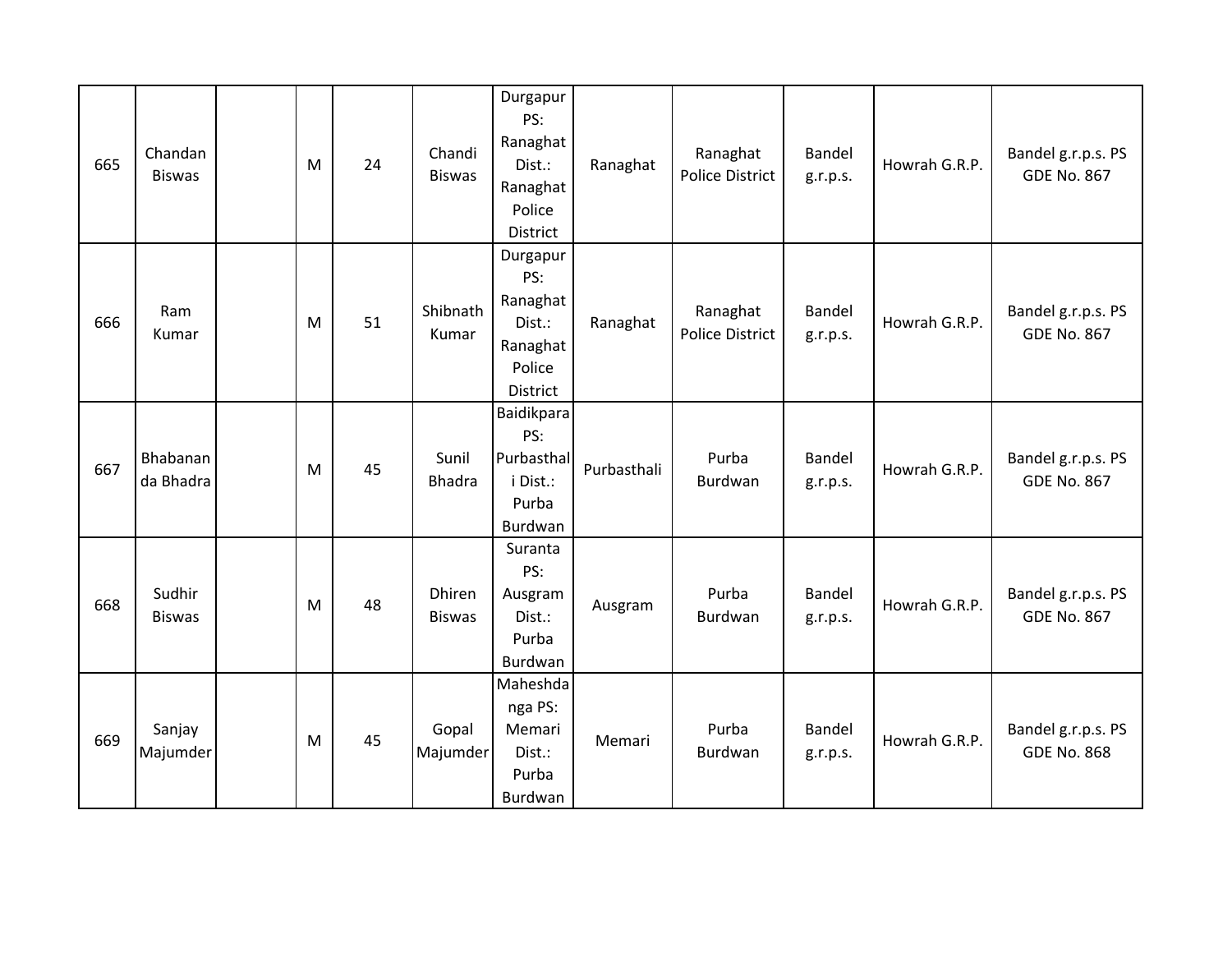| 670 | Netai<br>Kr.mahato | M | 22 | Sambhu<br>Mhato  | Mujaffarp<br>ur, Bihar<br>PS:<br>Memari                                                            | Memari      | Basirhat                                      | Bandel<br>g.r.p.s. | Howrah G.R.P. | Bandel g.r.p.s. PS<br><b>GDE No. 868</b> |
|-----|--------------------|---|----|------------------|----------------------------------------------------------------------------------------------------|-------------|-----------------------------------------------|--------------------|---------------|------------------------------------------|
| 671 | Sonu Das           | M | 20 | Suresh<br>Das    | Mujaffarp<br>ur, Bihar<br>PS:<br>Memari                                                            | Memari      | Basirhat                                      | Bandel<br>g.r.p.s. | Howrah G.R.P. | Bandel g.r.p.s. PS<br><b>GDE No. 868</b> |
| 672 | Usman<br>Kumar     | M | 21 | Dinesh<br>Kumar  | Mujaffarp<br>ur, Bihar<br>PS:<br>Memari                                                            | Memari      | Basirhat                                      | Bandel<br>g.r.p.s. | Howrah G.R.P. | Bandel g.r.p.s. PS<br><b>GDE No. 868</b> |
| 673 | Kartick<br>Paul    | M | 48 | Gouranga<br>Paul | Lakhiganjb<br>azar PS:<br>Chinsurah<br>Dist.:<br>Chandann<br>agar<br>Police<br>Commissi<br>onerate | Chinsurah   | Chandannagar<br>Police<br>Commissioner<br>ate | Bandel<br>g.r.p.s. | Howrah G.R.P. | Bandel g.r.p.s. PS<br><b>GDE No. 868</b> |
| 674 | Gopal Dey          | M | 30 | Dilip Dey        | Purbasthal<br>i PS:<br>Purbasthal<br>i Dist.:<br>Purba<br>Burdwan                                  | Purbasthali | Purba<br>Burdwan                              | Bandel<br>g.r.p.s. | Howrah G.R.P. | Bandel g.r.p.s. PS<br><b>GDE No. 868</b> |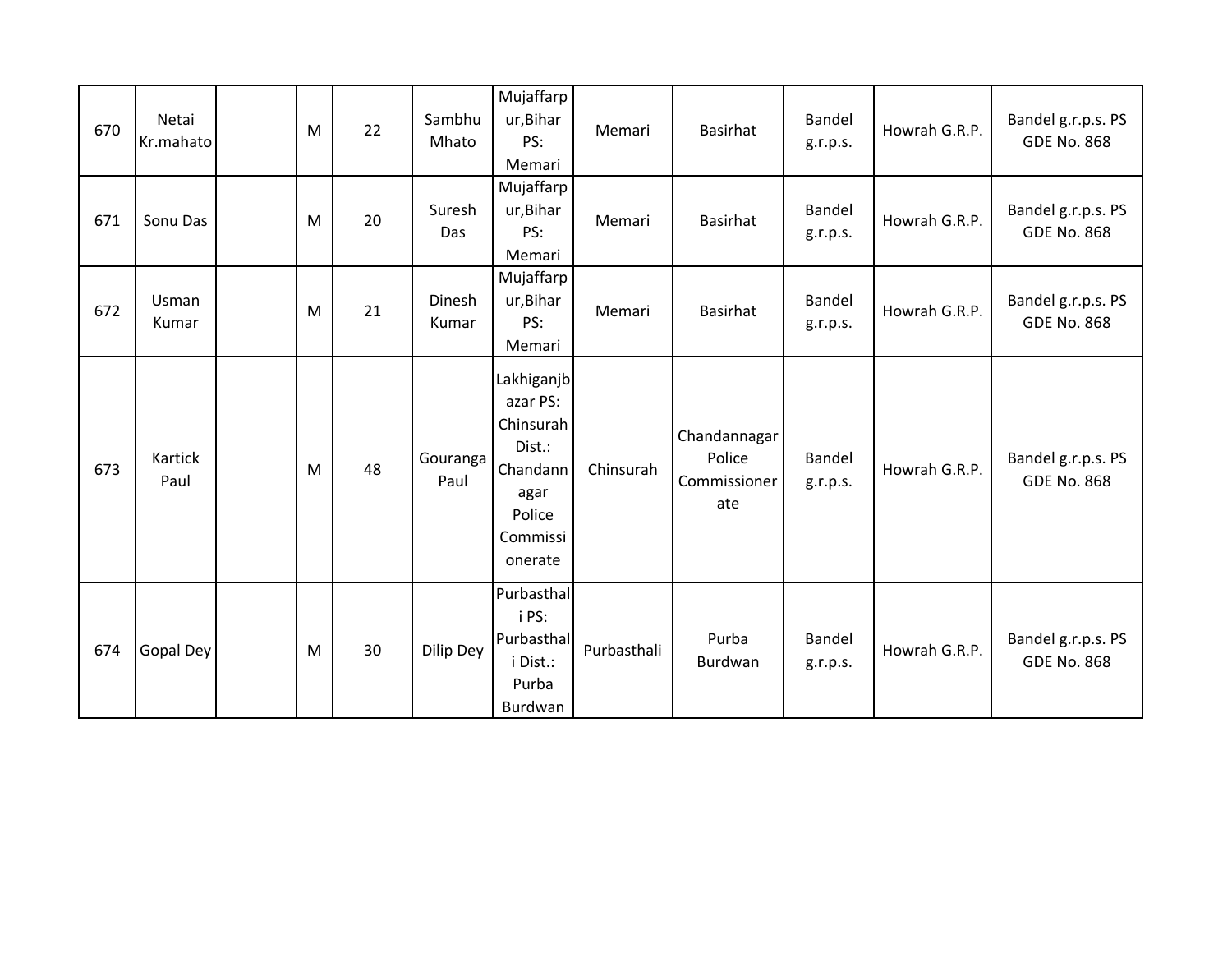| 675 | <b>Biku Malik</b> | M | 22 | Meghanth<br>Malik | Krishnapu<br>r PS:<br>Chinsurah<br>Dist.:<br>Chandann<br>agar<br>Police<br>Commissi<br>onerate | Chinsurah | Chandannagar<br>Police<br>Commissioner<br>ate | Bandel<br>g.r.p.s.        | Howrah G.R.P. | Bandel g.r.p.s. PS<br><b>GDE No. 868</b> |
|-----|-------------------|---|----|-------------------|------------------------------------------------------------------------------------------------|-----------|-----------------------------------------------|---------------------------|---------------|------------------------------------------|
| 676 | Munna<br>Show     | M | 41 | Paritosh<br>Show  | Jagaddal<br>PS:<br>Jagaddal<br>Dist.:<br>Barrackpol<br>re Police<br>Commissi<br>onerate        | Jagaddal  | Barrackpore<br>Police<br>Commissioner<br>ate  | <b>Bandel</b><br>g.r.p.s. | Howrah G.R.P. | Bandel g.r.p.s. PS<br><b>GDE No. 868</b> |
| 677 | Rahul<br>Dutta    | M | 41 | Ramesh<br>Dutta   | Jagaddal<br>PS:<br>Jagaddal<br>Dist.:<br>Barrackpo<br>re Police<br>Commissi<br>onerate         | Jagaddal  | Barrackpore<br>Police<br>Commissioner<br>ate  | Bandel<br>g.r.p.s.        | Howrah G.R.P. | Bandel g.r.p.s. PS<br><b>GDE No. 868</b> |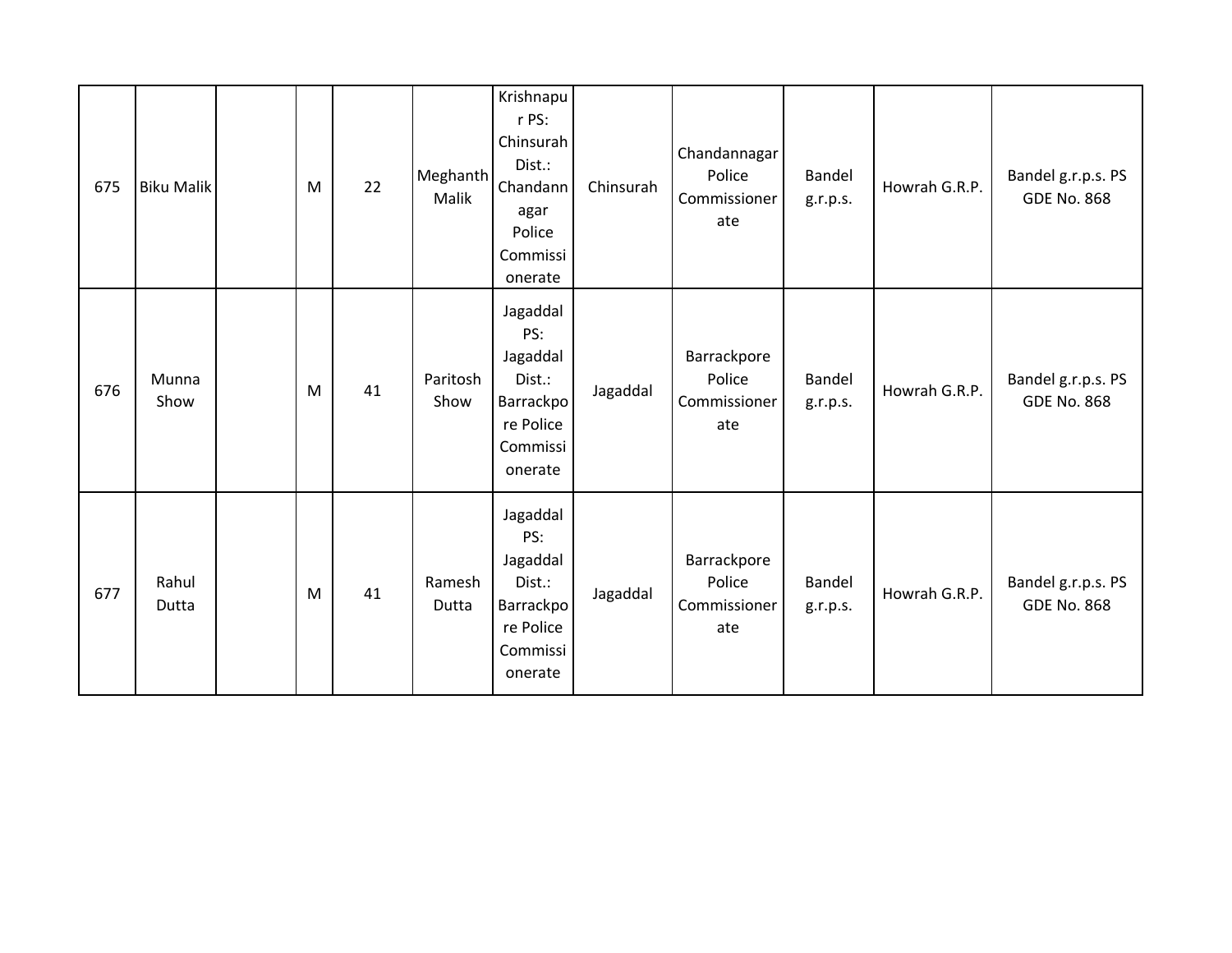| 678 | Mintu<br>Yadav          | M | 28 | Gopal<br>Yadav            | Lichubaga<br>n PS:<br>Chinsurah<br>Dist.:<br>Chandann<br>agar<br>Police<br>Commissi<br>onerate | Chinsurah | Chandannagar<br>Police<br>Commissioner<br>ate | Bandel<br>g.r.p.s. | Howrah G.R.P. | Bandel g.r.p.s. PS<br><b>GDE No. 868</b> |
|-----|-------------------------|---|----|---------------------------|------------------------------------------------------------------------------------------------|-----------|-----------------------------------------------|--------------------|---------------|------------------------------------------|
| 679 | <b>Bikash</b><br>Prasad | M | 22 | Jiteswar<br>Prasad        | Lichubaga<br>n PS:<br>Chinsurah<br>Dist.:<br>Chandann<br>agar<br>Police<br>Commissi<br>onerate | Chinsurah | Chandannagar<br>Police<br>Commissioner<br>ate | Bandel<br>g.r.p.s. | Howrah G.R.P. | Bandel g.r.p.s. PS<br><b>GDE No. 868</b> |
| 680 | Ram Avtar<br>Sharma     | M | 54 | Babu Ram<br>Sharma        | <b>Belur Mali</b><br>Bagan<br>Nischinda<br>Howrah                                              |           | Basirhat                                      | Belur<br>g.r.p.s.  | Howrah G.R.P. | Belur g.r.p.s. PS<br><b>GDE No. 777</b>  |
| 681 | Faridudin<br>Mallick    | M | 32 | Motilal<br>Mallick        | Amta<br>Amta<br>Howrah                                                                         |           | Basirhat                                      | Belur<br>g.r.p.s.  | Howrah G.R.P. | Belur g.r.p.s. PS<br><b>GDE No. 777</b>  |
| 682 | Ganesh<br>Bormo         | M | 42 | Lt. Bimal<br><b>Bormo</b> | Belanagar<br>Nischinda<br>Howrah                                                               |           | Basirhat                                      | Belur<br>g.r.p.s.  | Howrah G.R.P. | Belur g.r.p.s. PS<br><b>GDE No. 777</b>  |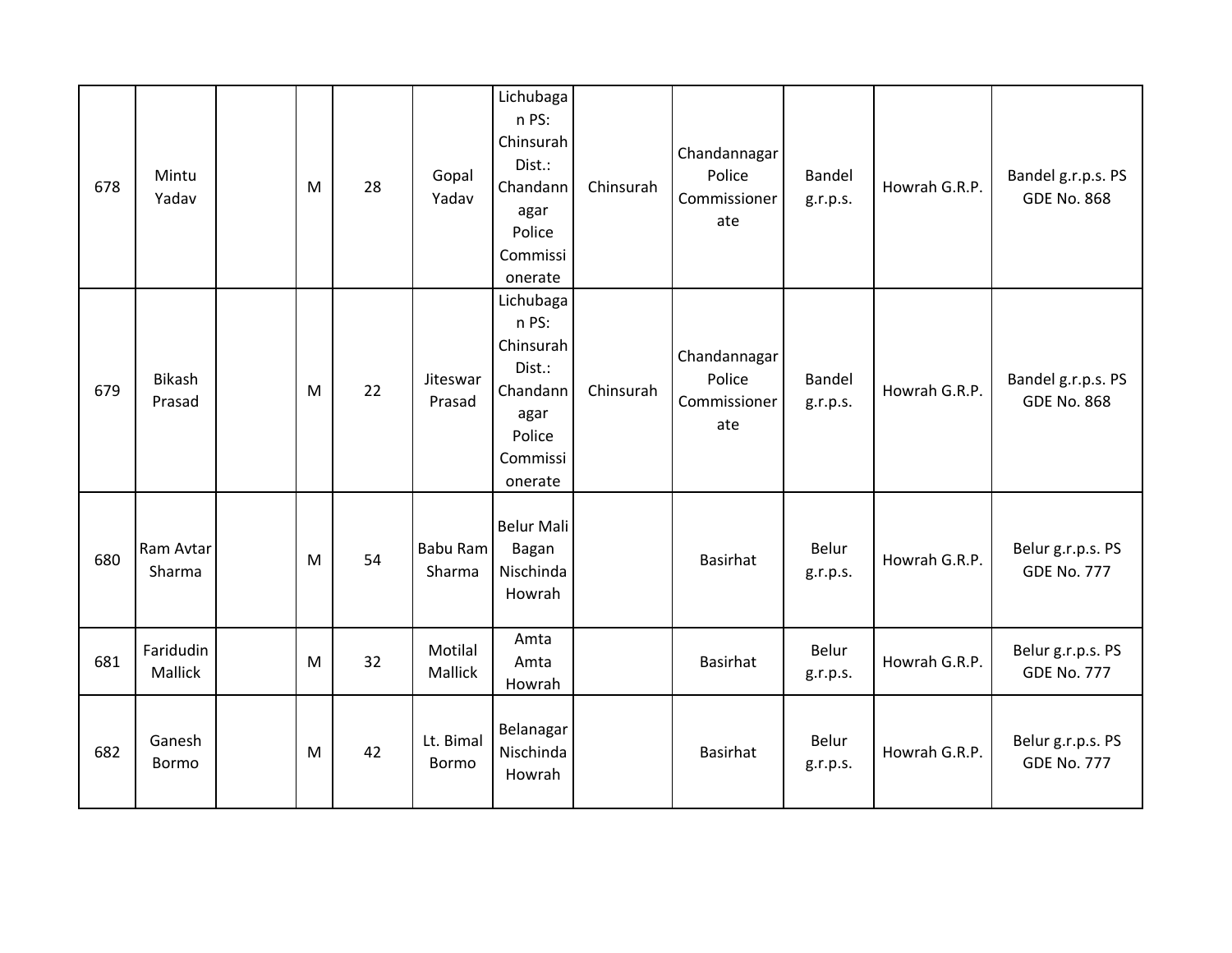| 683 | Mahesh<br>Gupta           | M | 32 | Lt. Krishna<br>Gupta    | Gobra<br>Dankuni<br>Hooghly                          | <b>Basirhat</b> | Belur<br>g.r.p.s. | Howrah G.R.P. | Belur g.r.p.s. PS<br><b>GDE No. 777</b> |
|-----|---------------------------|---|----|-------------------------|------------------------------------------------------|-----------------|-------------------|---------------|-----------------------------------------|
| 684 | Iman<br>Gupta             | M | 33 | Gautam<br><b>Biswas</b> | Belur<br>Sapuipara<br>Nischinda<br>Howrah            | <b>Basirhat</b> | Belur<br>g.r.p.s. | Howrah G.R.P. | Belur g.r.p.s. PS<br><b>GDE No. 777</b> |
| 685 | Subir Sur                 | M | 40 | Gobinda<br>Sur          | <b>Bally</b><br>Ghosh<br>Para<br>Nischinda<br>Howrah | <b>Basirhat</b> | Belur<br>g.r.p.s. | Howrah G.R.P. | Belur g.r.p.s. PS<br><b>GDE No. 777</b> |
| 686 | Deepak<br>Kumar           | M | 19 | Wakhil<br>Prosad        | Niscomark<br>it Belur<br>Nischinda<br>Howrah         | <b>Basirhat</b> | Belur<br>g.r.p.s. | Howrah G.R.P. | Belur g.r.p.s. PS<br><b>GDE No. 777</b> |
| 687 | Avinash<br>Kumar<br>Sinha | M | 32 | Kr. Sinha               | Belur<br>Amrendar Santinagar<br>Nischinda<br>Howrah  | <b>Basirhat</b> | Belur<br>g.r.p.s. | Howrah G.R.P. | Belur g.r.p.s. PS<br><b>GDE No. 777</b> |
| 688 | Shreeram<br>prajapati     | M | 26 | Sudarsan<br>Prajapati   | Kamarpar<br>a Belur<br>Howrah                        | <b>Basirhat</b> | Belur<br>g.r.p.s. | Howrah G.R.P. | Belur g.r.p.s. PS<br><b>GDE No. 777</b> |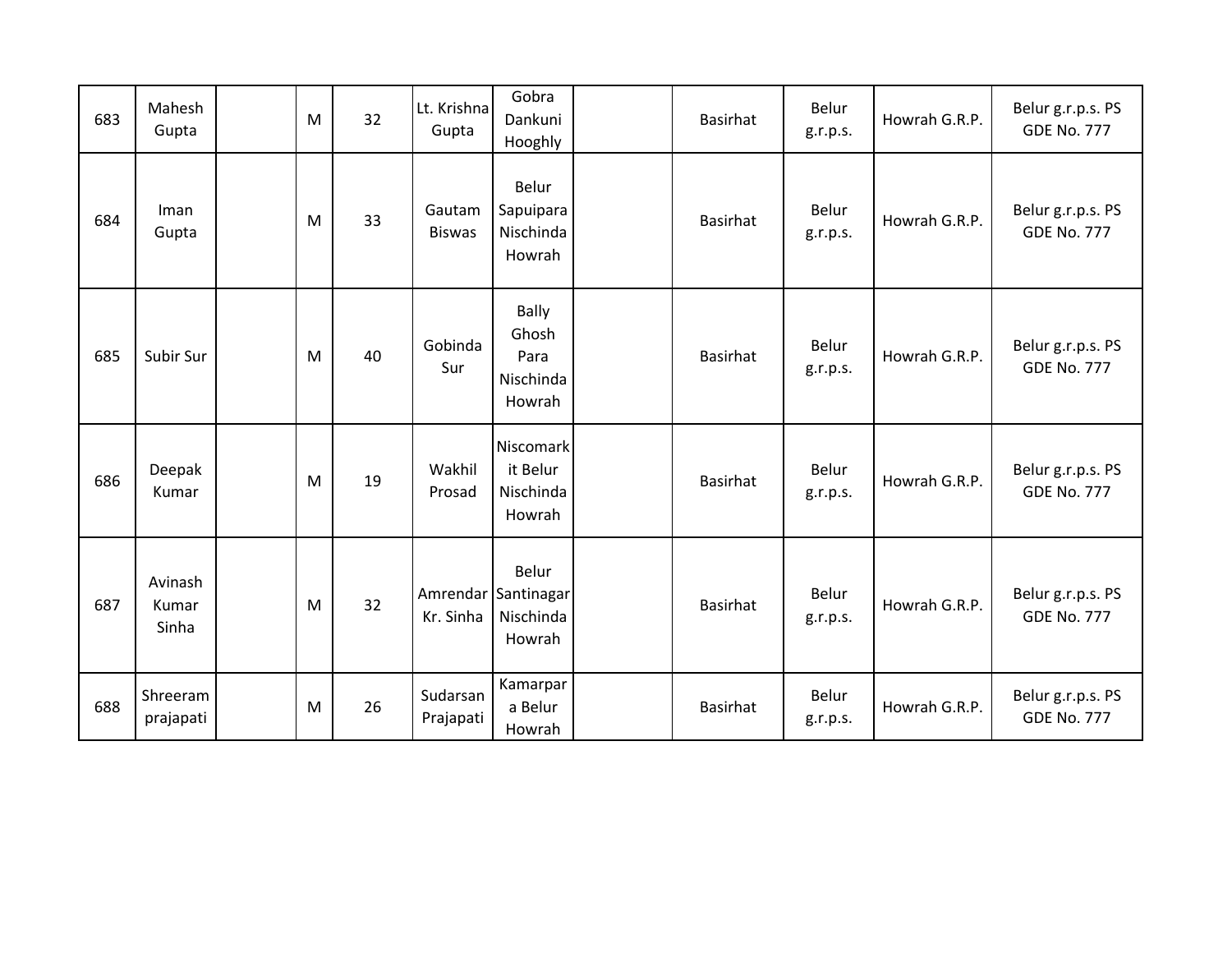| 689 | Sabir<br>Ansari            | M | 18 |                          | 6 No.<br>Miya Lane<br>Md. Fliyas Dharmatal<br>a Bally<br>Howrah | Basirhat        | Belur<br>g.r.p.s. | Howrah G.R.P. | Belur g.r.p.s. PS<br><b>GDE No. 777</b> |
|-----|----------------------------|---|----|--------------------------|-----------------------------------------------------------------|-----------------|-------------------|---------------|-----------------------------------------|
| 690 | Ravi Kale                  | M | 24 | Nodiram<br>Kale          | Belur<br><b>Bazar Bari</b><br>Nischinda<br>Howrah               | <b>Basirhat</b> | Belur<br>g.r.p.s. | Howrah G.R.P. | Belur g.r.p.s. PS<br><b>GDE No. 777</b> |
| 691 | Samiyadip<br>Chowdhur<br>y | M | 26 | Arunath<br>Chowdhur<br>y | Hindmoto<br>$\mathsf{r}$<br>Uttarpara<br>Hooghly                | Basirhat        | Belur<br>g.r.p.s. | Howrah G.R.P. | Belur g.r.p.s. PS<br><b>GDE No. 789</b> |
| 692 | Susanta<br><b>Betal</b>    | M | 35 | Lt.<br>Srikanta<br>Betal | Jhurgram<br>Jamalpur<br>Burdwan                                 | Basirhat        | Belur<br>g.r.p.s. | Howrah G.R.P. | Belur g.r.p.s. PS<br><b>GDE No. 789</b> |
| 693 | Jhuntu Sk.                 | M | 40 | Ayub Sk                  | Somudrog<br>har<br>Nadangha<br>t Burdwan                        | <b>Basirhat</b> | Belur<br>g.r.p.s. | Howrah G.R.P. | Belur g.r.p.s. PS<br><b>GDE No. 789</b> |
| 694 | Mohan<br>Thakur            | M | 25 | Sohanlal<br>Thakur       | Naihati<br>Naihati N.<br>24 Pgs.                                | Basirhat        | Belur<br>g.r.p.s. | Howrah G.R.P. | Belur g.r.p.s. PS<br><b>GDE No. 789</b> |
| 695 | Somrat<br>Sorkar           | M | 32 | Amit<br>Sorkar           | Pathak<br>Para Bally<br>Howrah                                  | Basirhat        | Belur<br>g.r.p.s. | Howrah G.R.P. | Belur g.r.p.s. PS<br><b>GDE No. 789</b> |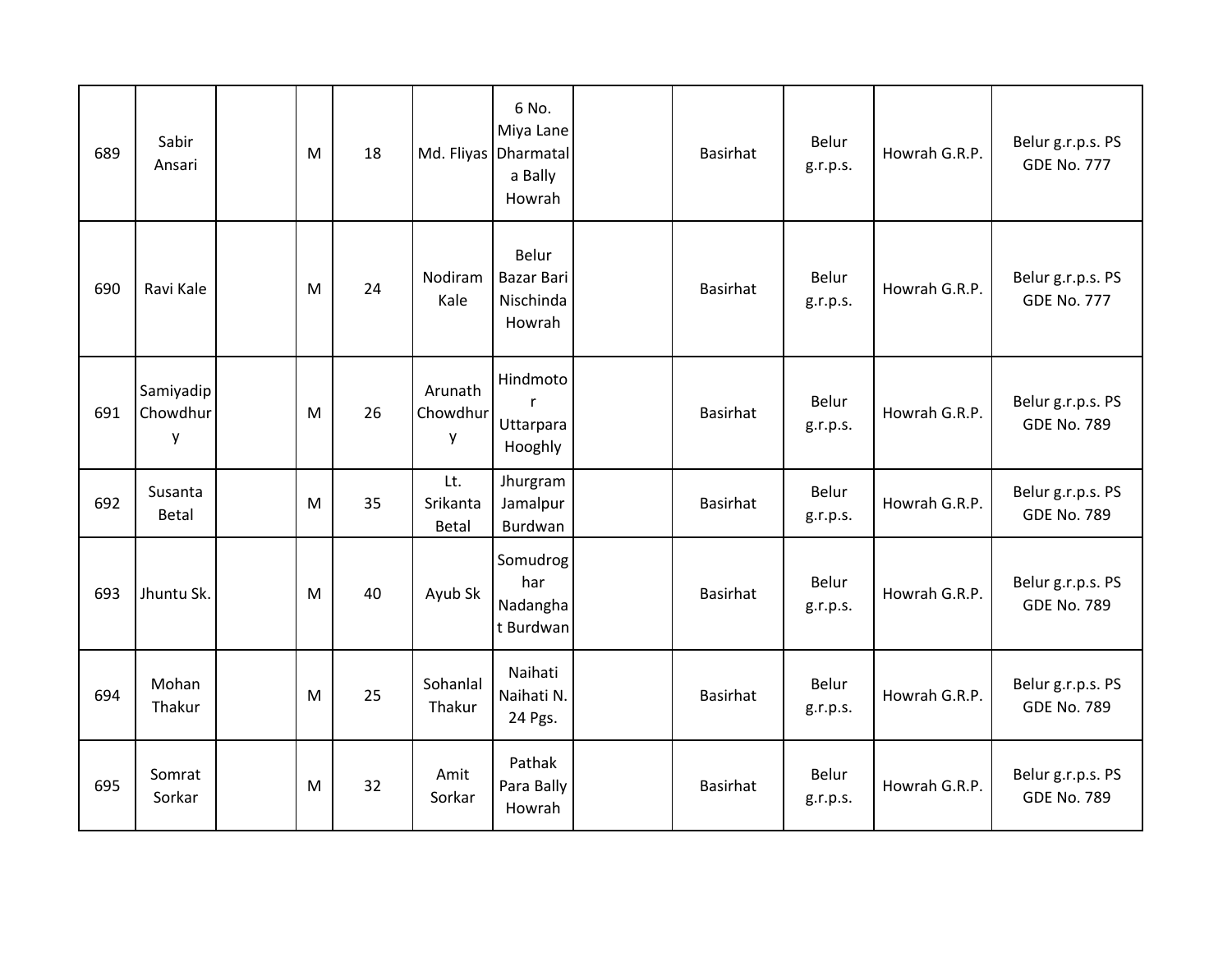| 696 | Sanjeev<br>Kumar                | M | 32 | Buddyade<br>b Prasad                       | <b>Bandel</b><br>Bandel<br>Hooghly       | Basirhat        | Belur<br>g.r.p.s. | Howrah G.R.P. | Belur g.r.p.s. PS<br><b>GDE No. 789</b> |
|-----|---------------------------------|---|----|--------------------------------------------|------------------------------------------|-----------------|-------------------|---------------|-----------------------------------------|
| 697 | Amit<br>Verma                   | M | 26 | Mishri<br>Verma                            | Azamghar<br>Mywazn<br>Azamghar,<br>U.P   | Basirhat        | Belur<br>g.r.p.s. | Howrah G.R.P. | Belur g.r.p.s. PS<br><b>GDE No. 789</b> |
| 698 | <b>Debasis</b><br><b>Biswas</b> | M | 46 | Lt.<br><b>Biswas</b>                       | Behala<br>Hiranmay Behala Kol-<br>134    | Basirhat        | Belur<br>g.r.p.s. | Howrah G.R.P. | Belur g.r.p.s. PS<br><b>GDE No. 793</b> |
| 699 | Pravat<br>Chakrabor<br>ty       | M | 47 | Ashau<br>Chakrabor<br>ty                   | Uttarpara<br>Uttarpara<br>Hooghly        | Basirhat        | Belur<br>g.r.p.s. | Howrah G.R.P. | Belur g.r.p.s. PS<br><b>GDE No. 793</b> |
| 700 | Kelu Sk.                        | M | 22 | Sofi Sk.                                   | Nakashipa<br>ra<br>Nakashipa<br>ra Nadia | <b>Basirhat</b> | Belur<br>g.r.p.s. | Howrah G.R.P. | Belur g.r.p.s. PS<br><b>GDE No. 793</b> |
| 701 | Prakash<br>Priyasi<br>Rauth     | M | 36 | Shibaji<br>Rauth                           | Bowbazar<br>Bowbazar<br>Kol-72           | Basirhat        | Belur<br>g.r.p.s. | Howrah G.R.P. | Belur g.r.p.s. PS<br><b>GDE No. 793</b> |
| 702 | Santu Kr.<br>Mandi              | M | 22 | Lt. Sanjay<br>Mandi                        | Begumpur<br>Chanditala<br>Hooghly        | Basirhat        | Belur<br>g.r.p.s. | Howrah G.R.P. | Belur g.r.p.s. PS<br><b>GDE No. 793</b> |
| 703 | Panchu<br>Malick                | M | 34 | Lt.<br><b>Buddhade</b><br><b>b</b> Mallick | Haripal<br>Haripal<br>Hooghly            | <b>Basirhat</b> | Belur<br>g.r.p.s. | Howrah G.R.P. | Belur g.r.p.s. PS<br><b>GDE No. 793</b> |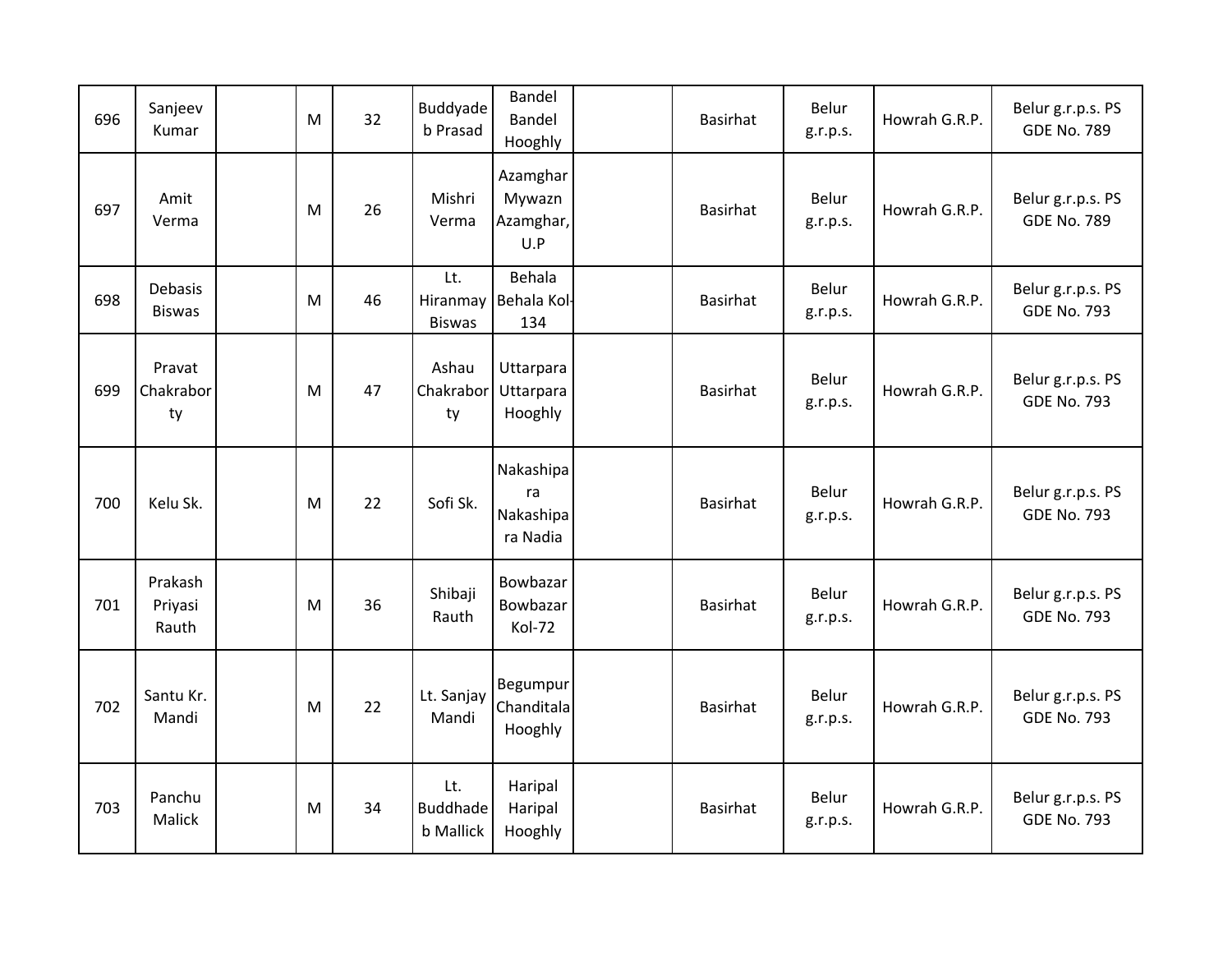| 704 | Mintu<br>Mondal          | M | 48 | Lt.<br>Madhusud<br>an<br>Mondal    | Naihati<br>Naihati N.<br>24 Pgs.                                                           |             | Basirhat                               | Belur<br>g.r.p.s. | Howrah G.R.P. | Belur g.r.p.s. PS<br><b>GDE No. 793</b> |
|-----|--------------------------|---|----|------------------------------------|--------------------------------------------------------------------------------------------|-------------|----------------------------------------|-------------------|---------------|-----------------------------------------|
| 705 | Arpan<br>Ajay            | M | 25 | Ajay Kr.<br>Mondal                 | Purullia<br>Kasba<br>Purullia(Bi<br>har                                                    |             | <b>Basirhat</b>                        | Belur<br>g.r.p.s. | Howrah G.R.P. | Belur g.r.p.s. PS<br><b>GDE No. 793</b> |
| 706 | Tajnu Sk                 | M | 41 | Sk                                 | Mohishur<br>a, PS:<br>S/o- Anjur Nabadwip<br>Dist.:<br>Krishnana<br>gar Police<br>District | Nabadwip    | Krishnanagar<br><b>Police District</b> | Kalna<br>g.r.p.s. | Howrah G.R.P. | Kalna g.r.p.s. PS<br><b>GDE No. 705</b> |
| 707 | Vikash<br>Kumar<br>Yadav | M | 21 | S/o- Jharu<br>Yadav                | Girish<br>park PS:<br>Girish<br>park Dist.:<br>Kolkata                                     | Girish park | Kolkata                                | Kalna<br>g.r.p.s. | Howrah G.R.P. | Kalna g.r.p.s. PS<br><b>GDE No. 725</b> |
| 708 | Balai<br>Mondal          | M | 40 | $S/O-$<br>Premanan<br>da<br>Mondal | Hariharpa<br>ra PS:<br>Kalna<br>Dist.:<br>Purba<br>Burdwan                                 | Kalna       | Purba<br>Burdwan                       | Kalna<br>g.r.p.s. | Howrah G.R.P. | Kalna g.r.p.s. PS<br><b>GDE No. 725</b> |
| 709 | Bijoy<br>Adhikary        | M | 43 | S/o- Jibon<br>Adhikary             | PS: Kalna<br>Dist.:<br>Purba<br>Burdwan                                                    | Kalna       | Purba<br>Burdwan                       | Kalna<br>g.r.p.s. | Howrah G.R.P. | Kalna g.r.p.s. PS<br><b>GDE No. 733</b> |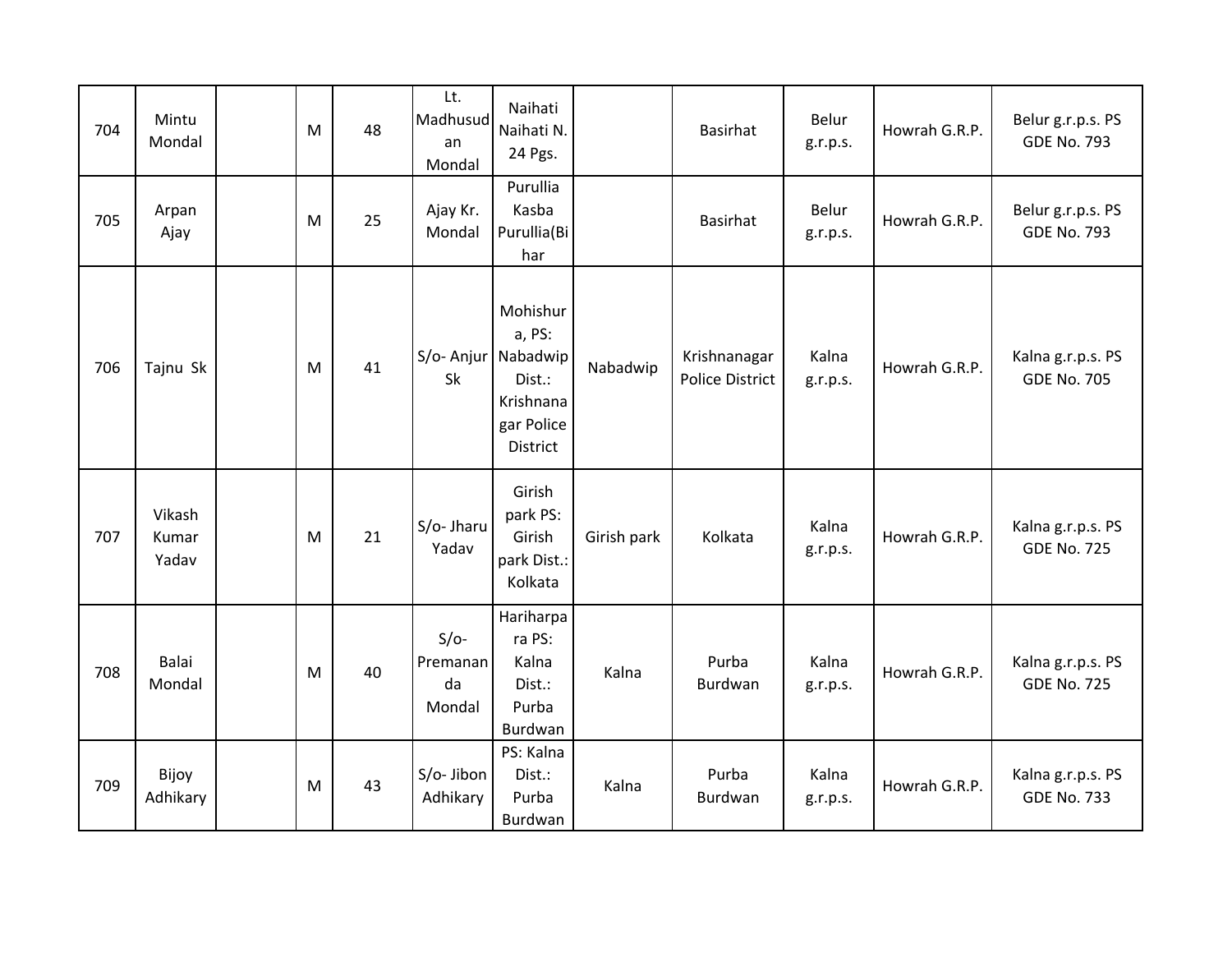| 710 | Minarul<br>Sekh | M | 34 | $S/O-$ Lt.<br>Ahamad<br>Sk     | Palishgra<br>m,<br>Kankara<br>PS:<br>Mangalko<br>t Dist.:<br>Purba<br>Burdwan | Mangalkot | Purba<br>Burdwan | Kalna<br>g.r.p.s. | Howrah G.R.P. | Kalna g.r.p.s. PS<br><b>Outpost Nabadwip</b><br>GRPP GDE No. 502 |
|-----|-----------------|---|----|--------------------------------|-------------------------------------------------------------------------------|-----------|------------------|-------------------|---------------|------------------------------------------------------------------|
| 711 | Sk Hafijul      | M | 27 | $S/O-$ Lt. Sk<br>Sirajul       | Mirdanga<br>PS:<br>Balagarh<br>Dist.:<br>Hooghly<br>Rural                     | Balagarh  | Hooghly Rural    | Kalna<br>g.r.p.s. | Howrah G.R.P. | Kalna g.r.p.s. PS<br>Outpost Guptipara<br>GRPP GDE No. 327       |
| 712 | Sanjay<br>Ghosh | M | 40 | S/O<br>Paresh<br>Ghosh         | Bitara,<br>Bagnapa<br>PS: Kalna<br>Dist.:<br>Purba<br>Burdwan                 | Kalna     | Purba<br>Burdwan | Kalna<br>g.r.p.s. | Howrah G.R.P. | Kalna g.r.p.s. PS<br>Outpost Guptipara<br>GRPP GDE No. 327       |
| 713 | Amirulla<br>Sk  | M | 45 | $S/O-$ Lt.<br>Abdul<br>Goni Sk | Santatuliy<br>a,<br>Mahalandi<br>PS: Kandi<br>Dist.:<br>Murshida<br>bad       | Kandi     | Murshidabad      | Kalna<br>g.r.p.s. | Howrah G.R.P. | Kalna g.r.p.s. PS<br>Outpost Guptipara<br>GRPP GDE No. 327       |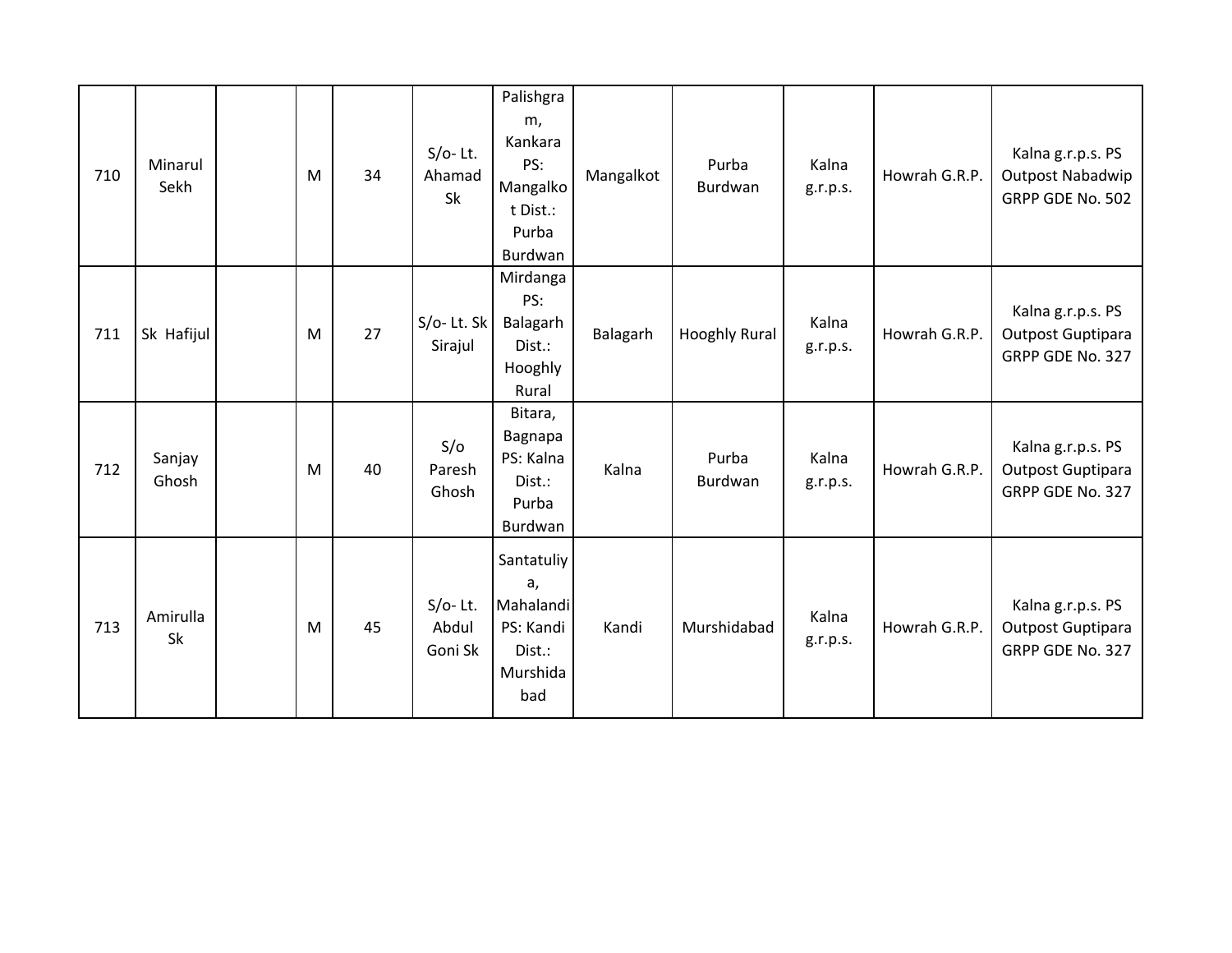| 714 | Prasanta<br>Hazra          | M | 40 | S/o- Potol<br>Hazra                  | Haripur,<br>Khajuli PS:<br>Katwa<br>Dist.:<br>Purba<br>Burdwan  | Katwa | Purba<br>Burdwan | Kalna<br>g.r.p.s. | Howrah G.R.P. | Kalna g.r.p.s. PS<br>Outpost Guptipara<br>GRPP GDE No. 327 |
|-----|----------------------------|---|----|--------------------------------------|-----------------------------------------------------------------|-------|------------------|-------------------|---------------|------------------------------------------------------------|
| 715 | Swapan<br>Hazra            | M | 45 | S/o-Netai<br>Hazra                   | Gafuliya,<br>Alampur<br>PS: Katwa<br>Dist.:<br>Purba<br>Burdwan | Katwa | Purba<br>Burdwan | Kalna<br>g.r.p.s. | Howrah G.R.P. | Kalna g.r.p.s. PS<br>Outpost Guptipara<br>GRPP GDE No. 330 |
| 716 | <b>Buro</b><br>Hazra       | M |    | $S/O-$ Lt.<br>Modan<br>Hazra         | Haripur,<br>Khajuli PS:<br>Katwa<br>Dist.:<br>Purba<br>Burdwan  | Katwa | Purba<br>Burdwan | Kalna<br>g.r.p.s. | Howrah G.R.P. | Kalna g.r.p.s. PS<br>Outpost Guptipara<br>GRPP GDE No. 330 |
| 717 | Hironmoy<br>Saha<br>Mondal | M | 20 | $S/O-$<br>Haronath<br>Saha<br>Mondal | Pusondas<br>pur PS:<br>Suri Dist.:<br>Birbhum                   | Suri  | Birbhum          | Kalna<br>g.r.p.s. | Howrah G.R.P. | Kalna g.r.p.s. PS<br>Outpost Guptipara<br>GRPP GDE No. 330 |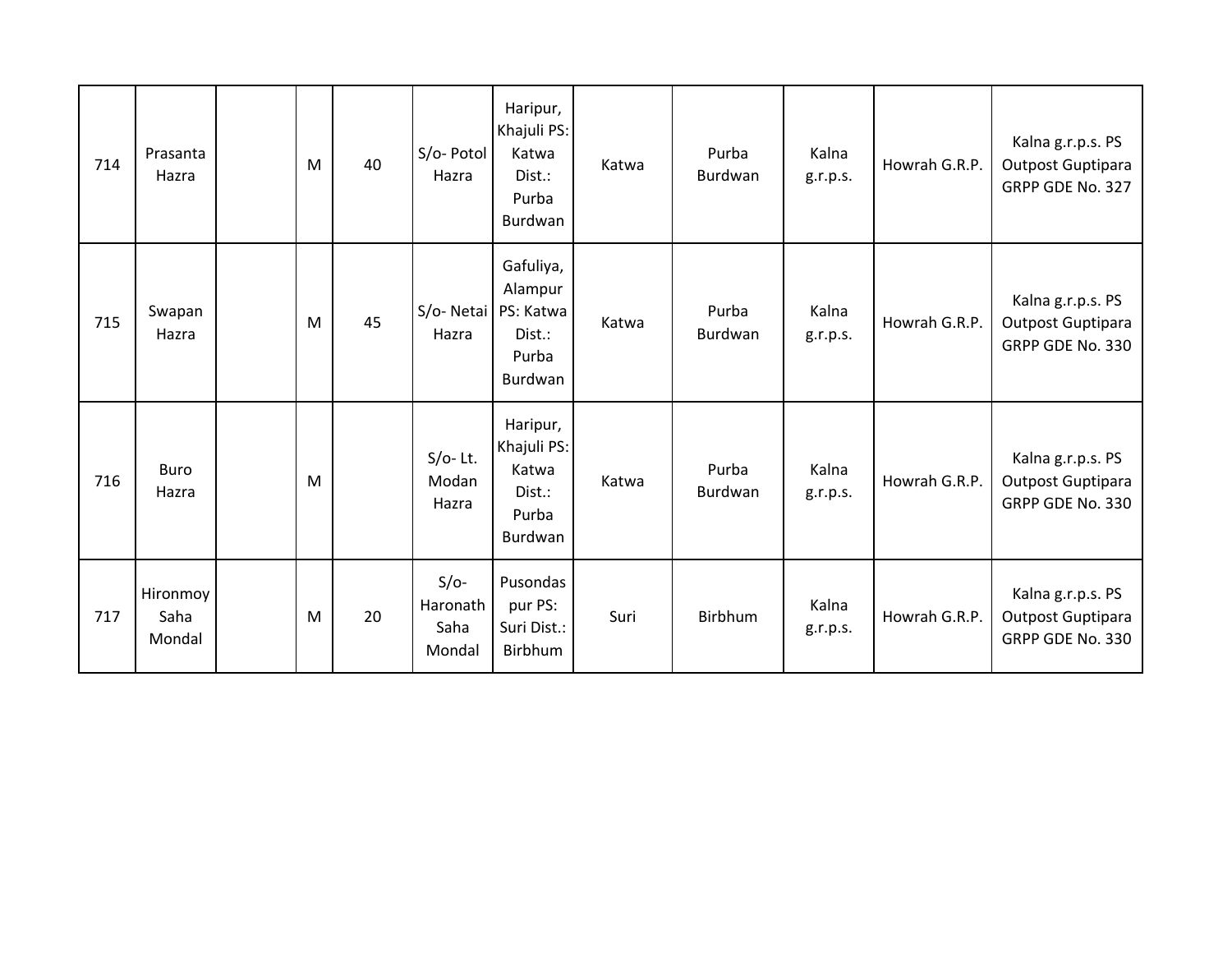| 718 | Poritosh<br>Saha     | M | 21 | $S/O-$<br>Pankaj<br>Saha  | Nabadwip<br>Ranirchar<br>PS:<br>Nabadwip<br>Dist.:<br>Krishnana<br>gar Police<br>District  | Nabadwip | Krishnanagar<br><b>Police District</b>        | Kalna<br>g.r.p.s.          | Howrah G.R.P. | Kalna g.r.p.s. PS<br>Outpost Guptipara<br>GRPP GDE No. 330 |
|-----|----------------------|---|----|---------------------------|--------------------------------------------------------------------------------------------|----------|-----------------------------------------------|----------------------------|---------------|------------------------------------------------------------|
| 719 | Md Afsar             | M | 25 | Nayimudd   Boulanim<br>in | ore                                                                                        |          | <b>Basirhat</b>                               | Kamar<br>kundu<br>g.r.p.s. | Howrah G.R.P. | Kamar kundu g.r.p.s.<br>PS GDE No. 729                     |
| 720 | <b>Bulet</b><br>Khan | M | 18 | Khabir<br>Khan            | Latagram<br>PS: Paikar<br>Dist.:<br>Birbhum                                                | Paikar   | Birbhum                                       | Kamar<br>kundu<br>g.r.p.s. | Howrah G.R.P. | Kamar kundu g.r.p.s.<br>PS GDE No. 729                     |
| 721 | Surajit<br>Sarkar    | M | 31 | Naren<br>Sarkar           | Saktinagar<br>PS: Habra<br>Dist.:<br>Barasat                                               | Habra    | Barasat                                       | Kamar<br>kundu<br>g.r.p.s. | Howrah G.R.P. | Kamar kundu g.r.p.s.<br>PS GDE No. 729                     |
| 722 | Samir<br>Malik       | M | 38 | Lt Kesto<br>Malik         | Morepuku<br>r PS:<br>Rishra<br>Dist.:<br>Chandann<br>agar<br>Police<br>Commissi<br>onerate | Rishra   | Chandannagar<br>Police<br>Commissioner<br>ate | Kamar<br>kundu<br>g.r.p.s. | Howrah G.R.P. | Kamar kundu g.r.p.s.<br>PS GDE No. 729                     |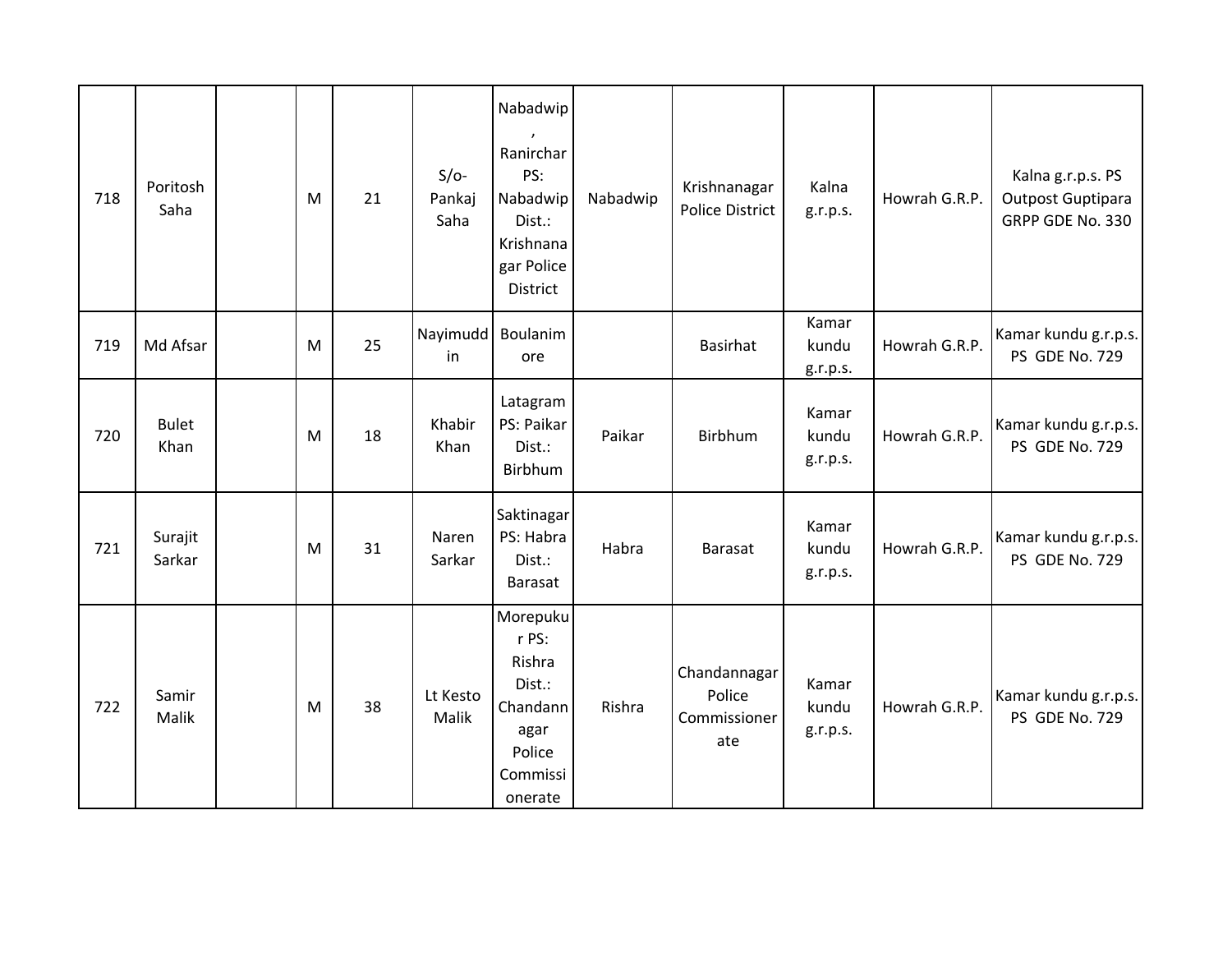| 723 | Ratan<br>Bhumij         | M | 36 | Sukdev<br>Bhumij       | Begona<br>PS:<br><b>Dhaniakha</b><br>li Dist.:<br>Hooghly<br>Rural | Dhaniakhali | <b>Hooghly Rural</b> | Kamar<br>kundu<br>g.r.p.s. | Howrah G.R.P. | Kamar kundu g.r.p.s.<br>PS GDE No. 729 |
|-----|-------------------------|---|----|------------------------|--------------------------------------------------------------------|-------------|----------------------|----------------------------|---------------|----------------------------------------|
| 724 | Siddheswa<br>r Nandi    | M | 58 | Pasupati<br>Nandi      | Kochdihi<br>PS:<br>Sonamukh<br>i Dist.:<br>Bankura                 | Sonamukhi   | Bankura              | Kamar<br>kundu<br>g.r.p.s. | Howrah G.R.P. | Kamar kundu g.r.p.s.<br>PS GDE No. 729 |
| 725 | Chandi<br>Charan<br>Roy | M | 53 | <b>Bijoy Kr</b><br>Roy | Ranjanbaz<br>ar PS:<br>Dubrajpor<br>e Dist.:<br>Birbhum            | Dubrajpore  | Birbhum              | Kamar<br>kundu<br>g.r.p.s. | Howrah G.R.P. | Kamar kundu g.r.p.s.<br>PS GDE No. 729 |
| 726 | Saikat Roy              | M | 26 | Sanjoy<br>Roy          | Tullan PS:<br>Tarakeswa<br>r Dist.:<br>Hooghly<br>Rural            | Tarakeswar  | <b>Hooghly Rural</b> | Kamar<br>kundu<br>g.r.p.s. | Howrah G.R.P. | Kamar kundu g.r.p.s.<br>PS GDE No. 729 |
| 727 | Chandra<br>Nath Sen     | M | 27 | Lt Subir<br>Sen        | Tullan PS:<br>Tarakeswa<br>r Dist.:<br>Hooghly<br>Rural            | Tarakeswar  | <b>Hooghly Rural</b> | Kamar<br>kundu<br>g.r.p.s. | Howrah G.R.P. | Kamar kundu g.r.p.s.<br>PS GDE No. 729 |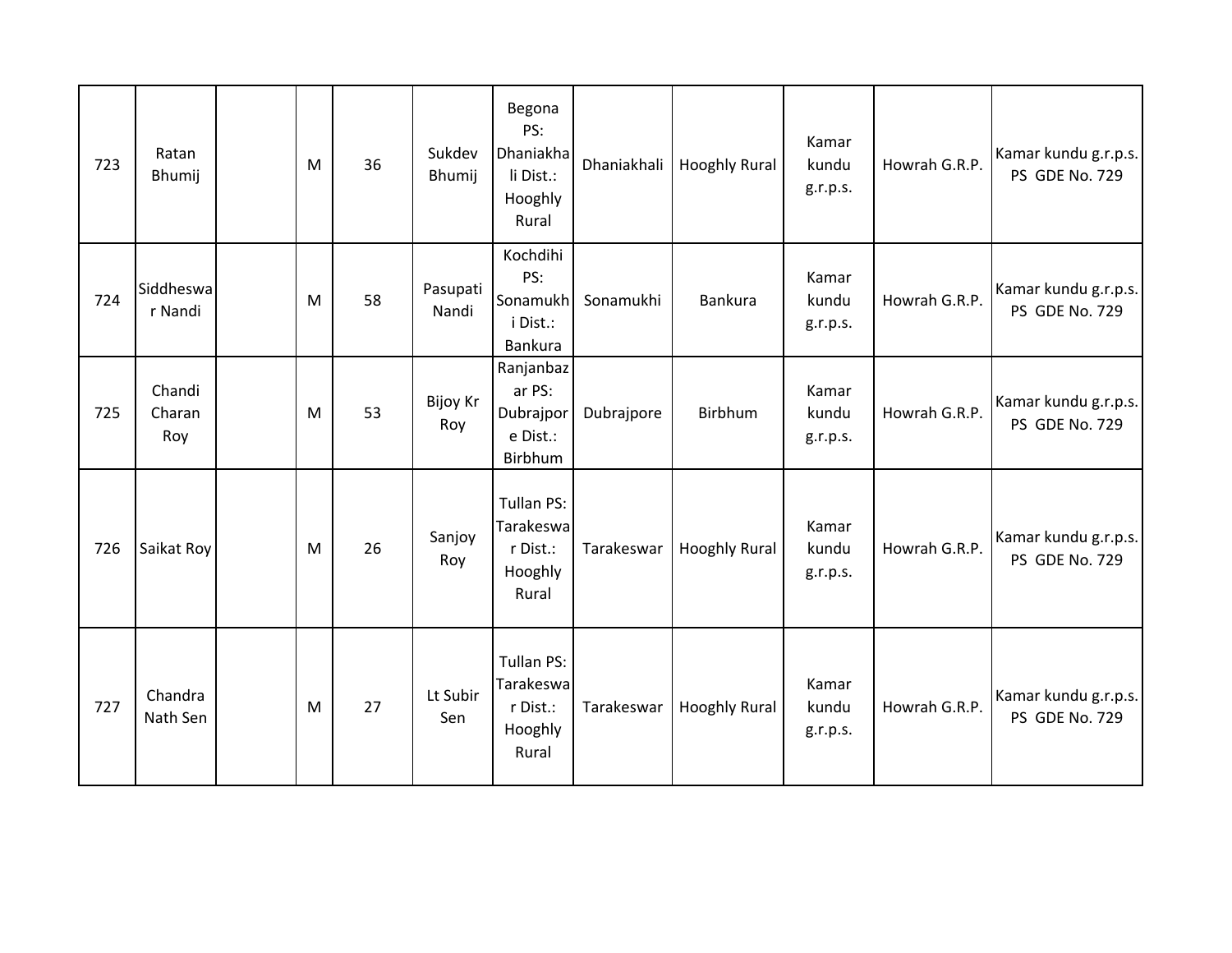| 728 | Anirban<br>Roy    | M | 21 | Deep<br>Narayan<br>Roy | Tullan PS:<br>Tarakeswa<br>r Dist.:<br>Hooghly<br>Rural | Tarakeswar  | <b>Hooghly Rural</b> | Kamar<br>kundu<br>g.r.p.s. | Howrah G.R.P. | Kamar kundu g.r.p.s.<br>PS GDE No. 729   |
|-----|-------------------|---|----|------------------------|---------------------------------------------------------|-------------|----------------------|----------------------------|---------------|------------------------------------------|
| 729 | Salim Sk          | M | 30 | Maynul Sk              | PS: Salar<br>Dist.:<br>Murshida<br>bad                  | Salar       | Murshidabad          | Katwa<br>g.r.p.s.          | Howrah G.R.P. | Katwa g.r.p.s. PS<br><b>GDE No. 1022</b> |
| 730 | Taramnat<br>h Pal | M | 32 | Rabindran<br>ath Pal   | PS: Salar<br>Dist.:<br>Murshida<br>bad                  | Salar       | Murshidabad          | Katwa<br>g.r.p.s.          | Howrah G.R.P. | Katwa g.r.p.s. PS<br><b>GDE No. 1022</b> |
| 731 | Himanshu<br>Pal   | M | 29 | Rabindran<br>ath Pal   | PS: Salar<br>Dist.:<br>Murshida<br>bad                  | Salar       | Murshidabad          | Katwa<br>g.r.p.s.          | Howrah G.R.P. | Katwa g.r.p.s. PS<br><b>GDE No. 1022</b> |
| 732 | Nayan<br>Das      | M | 40 | Becharam<br>Das        | PS:<br>Purbasthal<br>i Dist.:<br>Purba<br>Burdwan       | Purbasthali | Purba<br>Burdwan     | Katwa<br>g.r.p.s.          | Howrah G.R.P. | Katwa g.r.p.s. PS<br><b>GDE No. 1022</b> |
| 733 | Hafiz Sk          | M | 51 | Lt. Golai<br>Sk        | PS:<br>Bharatpur<br>Dist.:<br>Murshida<br>bad           | Bharatpur   | Murshidabad          | Katwa<br>g.r.p.s.          | Howrah G.R.P. | Katwa g.r.p.s. PS<br><b>GDE No. 1022</b> |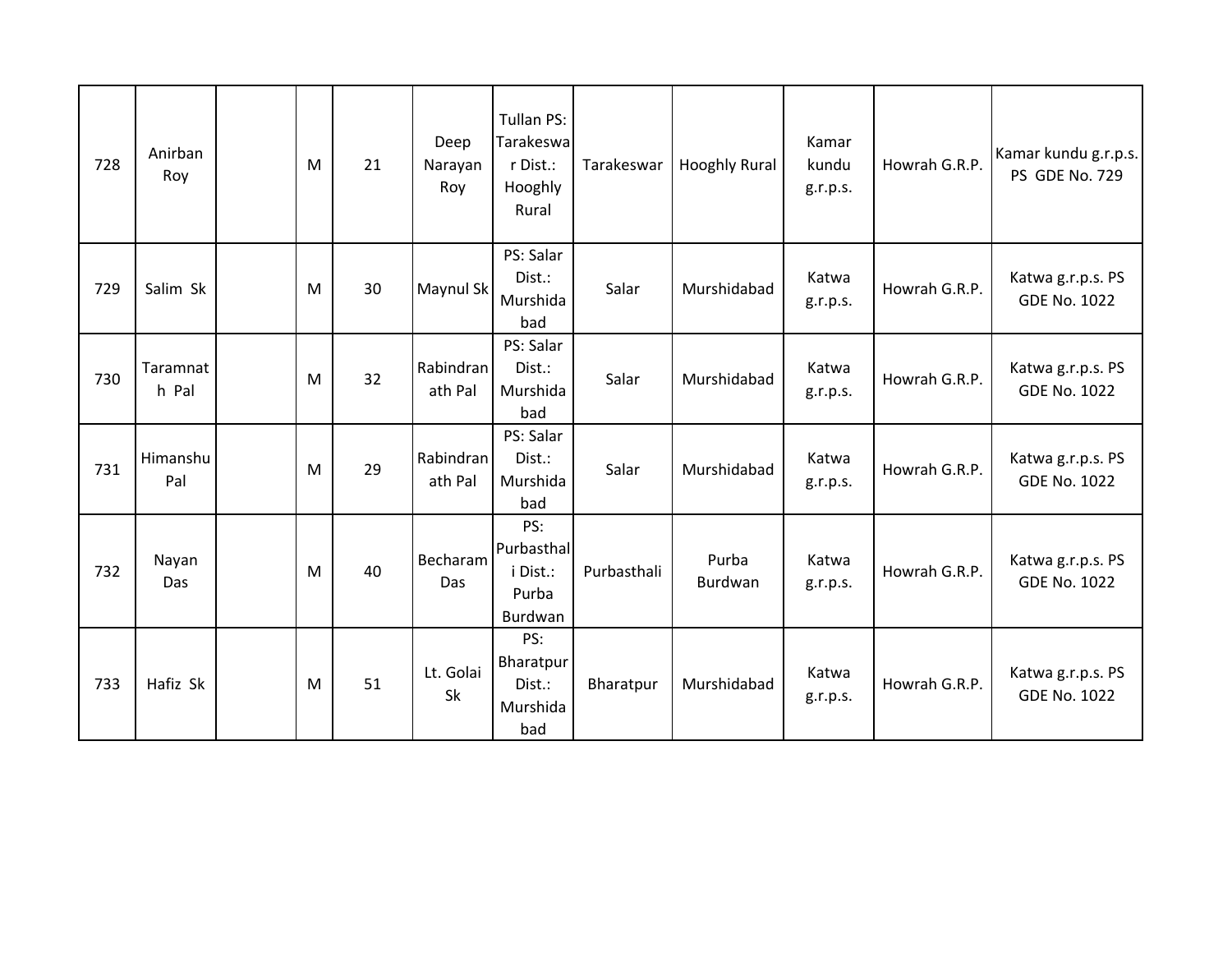| 734 | <b>Kartick</b><br>Dey  | M | 50 | Lt.<br>Randaram<br>Dey | PS:<br>Nabadwip<br>Dist.:<br>Krishnana<br>gar Police<br>District | Nabadwip    | Krishnanagar<br><b>Police District</b> | Katwa<br>g.r.p.s. | Howrah G.R.P. | Katwa g.r.p.s. PS<br><b>GDE No. 1022</b> |
|-----|------------------------|---|----|------------------------|------------------------------------------------------------------|-------------|----------------------------------------|-------------------|---------------|------------------------------------------|
| 735 | Anjan<br>Sadhukha<br>n | M | 31 | Ajit<br>Sadhukha<br>n  | PS:<br>Shantipur<br>Dist.:<br>Ranaghat<br>Police<br>District     | Shantipur   | Ranaghat<br><b>Police District</b>     | Katwa<br>g.r.p.s. | Howrah G.R.P. | Katwa g.r.p.s. PS<br><b>GDE No. 1022</b> |
| 736 | Suprio<br>Nandi        | M | 25 | Ajoy<br>Nandi          | PS:<br>Berhampo<br>re Dist.:<br>Murshida<br>bad                  | Berhampore  | Murshidabad                            | Katwa<br>g.r.p.s. | Howrah G.R.P. | Katwa g.r.p.s. PS<br><b>GDE No. 1022</b> |
| 737 | Majid Sk               | M | 30 | Abdul<br>Kadir Sk      | PS:<br>Murshida<br>bad Dist.:<br>Murshida<br>bad                 | Murshidabad | Murshidabad                            | Katwa<br>g.r.p.s. | Howrah G.R.P. | Katwa g.r.p.s. PS<br><b>GDE No. 1022</b> |
| 738 | Murshed<br>Akram       | M | 31 | Khursed<br>Akram       | PS:<br>Murshida<br>bad Dist.:<br>Murshida<br>bad                 | Murshidabad | Murshidabad                            | Katwa<br>g.r.p.s. | Howrah G.R.P. | Katwa g.r.p.s. PS<br><b>GDE No. 1022</b> |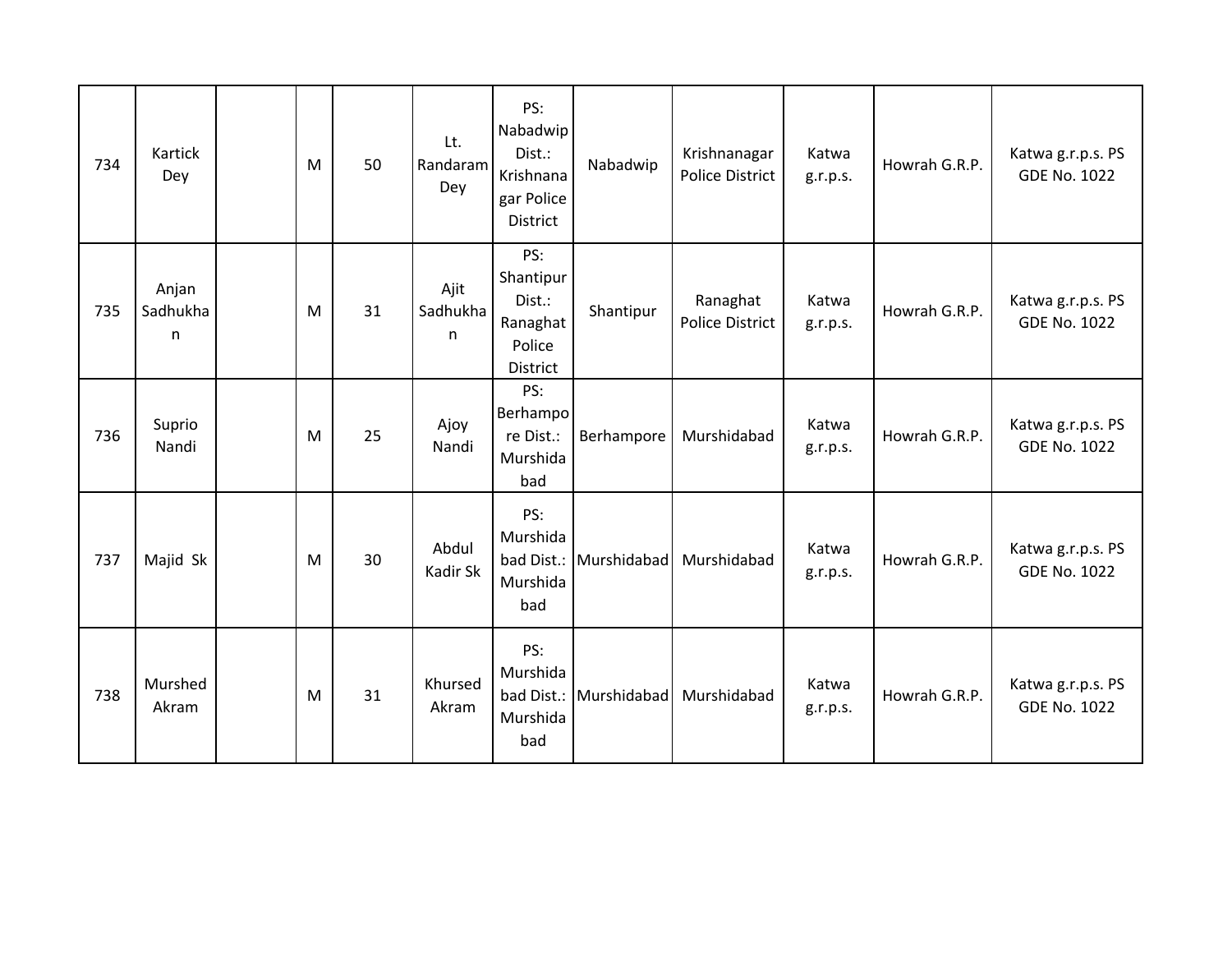| 739 | Pradip<br>Nandi    | M | 33 | Amio<br>Nandi       | PS:<br>Ketugram<br>Dist.:<br>Purba<br>Burdwan     | Ketugram    | Purba<br>Burdwan | Katwa<br>g.r.p.s. | Howrah G.R.P. | Katwa g.r.p.s. PS<br><b>GDE No. 1022</b> |
|-----|--------------------|---|----|---------------------|---------------------------------------------------|-------------|------------------|-------------------|---------------|------------------------------------------|
| 740 | Sujit<br>Majhi     | M | 22 | Bablu<br>Majhi      | PS:<br>Mangalko<br>t Dist.:<br>Purba<br>Burdwan   | Mangalkot   | Purba<br>Burdwan | Katwa<br>g.r.p.s. | Howrah G.R.P. | Katwa g.r.p.s. PS<br><b>GDE No. 1022</b> |
| 741 | Dhananjo<br>y Pal  | M | 33 | Amit Pal            | PS:<br>Purbasthal<br>i Dist.:<br>Purba<br>Burdwan | Purbasthali | Purba<br>Burdwan | Katwa<br>g.r.p.s. | Howrah G.R.P. | Katwa g.r.p.s. PS<br><b>GDE No. 1022</b> |
| 742 | Bappadity<br>a Pal | M | 35 | Anandago<br>pal Pal | PS: Salar<br>Dist.:<br>Murshida<br>bad            | Salar       | Murshidabad      | Katwa<br>g.r.p.s. | Howrah G.R.P. | Katwa g.r.p.s. PS<br><b>GDE No. 1022</b> |
| 743 | Nasiruddi<br>n Sk  | M | 36 | Sk Hasibur          | PS: Katwa<br>Dist.:<br>Purba<br>Burdwan           | Katwa       | Purba<br>Burdwan | Katwa<br>g.r.p.s. | Howrah G.R.P. | Katwa g.r.p.s. PS<br><b>GDE No. 1022</b> |
| 744 | Amir Sk            | M | 26 | Serful Sk           | PS:<br>Saktipur<br>Dist.:<br>Murshida<br>bad      | Saktipur    | Murshidabad      | Katwa<br>g.r.p.s. | Howrah G.R.P. | Katwa g.r.p.s. PS<br><b>GDE No. 1022</b> |
| 745 | Nahirul Sk         | M | 26 | Nazrul Sk           | PS:<br>Bharatpur<br>Dist.:<br>Murshida<br>bad     | Bharatpur   | Murshidabad      | Katwa<br>g.r.p.s. | Howrah G.R.P. | Katwa g.r.p.s. PS<br><b>GDE No. 1022</b> |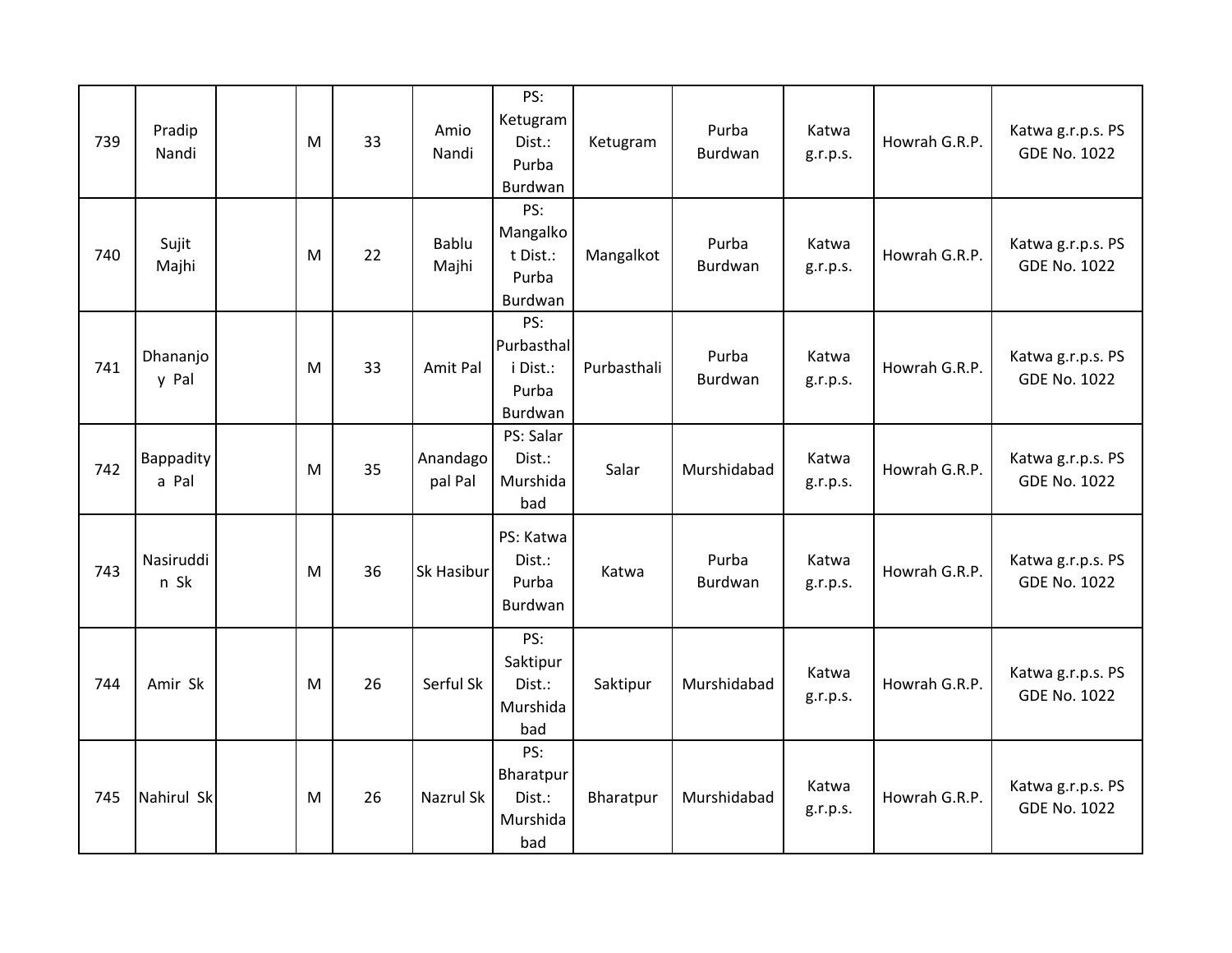| 746 | Pradip<br>Majhi    | M | 26 | Uttam<br>Majhi                 | PS:<br>Ketugram<br>Dist.:<br>Purba<br>Burdwan    | Ketugram   | Purba<br>Burdwan | Katwa<br>g.r.p.s. | Howrah G.R.P. | Katwa g.r.p.s. PS<br><b>GDE No. 1025</b> |
|-----|--------------------|---|----|--------------------------------|--------------------------------------------------|------------|------------------|-------------------|---------------|------------------------------------------|
| 747 | Pradip<br>Mondal   | M | 28 | Chandu<br>Mondal               | PS:<br>Montesh<br>war Dist.:<br>Purba<br>Burdwan | Monteshwar | Purba<br>Burdwan | Katwa<br>g.r.p.s. | Howrah G.R.P. | Katwa g.r.p.s. PS<br><b>GDE No. 1025</b> |
| 748 | Nirmal<br>Pradhan  | M | 28 | Kamal<br>Pradhan               | PS: Katwa<br>Dist.:<br>Purba<br>Burdwan          | Katwa      | Purba<br>Burdwan | Katwa<br>g.r.p.s. | Howrah G.R.P. | Katwa g.r.p.s. PS<br><b>GDE No. 1025</b> |
| 749 | Ratan Sk           | M | 44 | Haider Sk                      | PS: Kandi<br>Dist.:<br>Murshida<br>bad           | Kandi      | Murshidabad      | Katwa<br>g.r.p.s. | Howrah G.R.P. | Katwa g.r.p.s. PS<br><b>GDE No. 1025</b> |
| 750 | Kartick<br>Chanaru | M | 50 | Lt.<br>Monsara<br>m<br>Chanaru | PS:<br>Barjora<br>Dist.:<br>Bankura              | Barjora    | Bankura          | Katwa<br>g.r.p.s. | Howrah G.R.P. | Katwa g.r.p.s. PS<br><b>GDE No. 1025</b> |
| 751 | Sujoy<br>Sannashi  | M | 38 | Dhananjo<br>y Sannashi         | PS: Katwa<br>Dist.:<br>Purba<br>Burdwan          | Katwa      | Purba<br>Burdwan | Katwa<br>g.r.p.s. | Howrah G.R.P. | Katwa g.r.p.s. PS<br><b>GDE No. 1025</b> |
| 752 | <b>Bimal Ray</b>   | M | 30 | Kashinath<br>Ray               | PS:<br>Beldanga<br>Dist.:<br>Murshida<br>bad     | Beldanga   | Murshidabad      | Katwa<br>g.r.p.s. | Howrah G.R.P. | Katwa g.r.p.s. PS<br><b>GDE No. 1025</b> |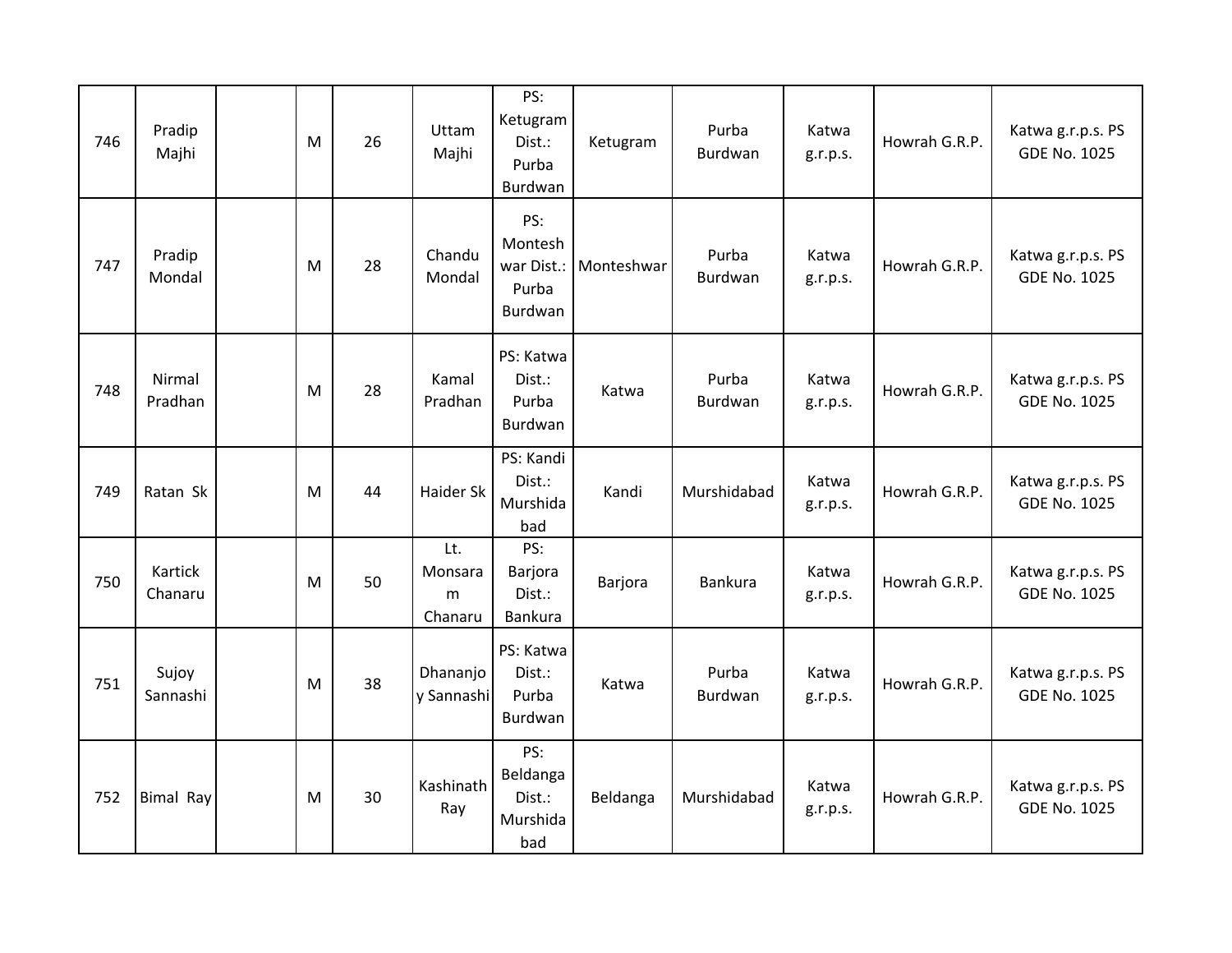| 753 | Jahangir<br>Sk   | M | 48 | Anai Sk               | PS:<br>Saktipur<br>Dist.:<br>Murshida<br>bad        | Saktipur | Murshidabad         | Katwa<br>g.r.p.s.       | Howrah G.R.P. | Katwa g.r.p.s. PS<br><b>GDE No. 1025</b>                             |
|-----|------------------|---|----|-----------------------|-----------------------------------------------------|----------|---------------------|-------------------------|---------------|----------------------------------------------------------------------|
| 754 | Manarul<br>Haque | M | 41 | Lt.<br>Mustakim<br>Sk | PS: Salar<br>Dist.:<br>Murshida<br>bad              | Salar    | Murshidabad         | Katwa<br>g.r.p.s.       | Howrah G.R.P. | Katwa g.r.p.s. PS<br><b>GDE No. 1025</b>                             |
| 755 | Nepal Das        | M | 29 | Lt. Mohan<br>Das      | PS:<br>Uluberia<br>Dist.:<br>Howrah<br>Rural        | Uluberia | <b>Howrah Rural</b> | Katwa<br>g.r.p.s.       | Howrah G.R.P. | Katwa g.r.p.s. PS<br><b>GDE No. 1025</b>                             |
| 756 | Mobaraok<br>Sk   | M | 20 | Sikandar<br>Sk        |                                                     |          | Basirhat            | Sainthia<br>g.r.p.s.    | Howrah G.R.P. | Sainthia g.r.p.s. PS<br><b>Outpost Rampurhat</b><br>GRPP GDE No. 452 |
| 757 | Jayanta<br>Adak  |   | 40 | Rabindran<br>ath Adak | Palpara<br>Bhadresw<br>ar<br>Hooghly                |          | <b>Basirhat</b>     | Sheoraphuli<br>g.r.p.s. | Howrah G.R.P. | Sheoraphuli g.r.p.s.<br>PS GDE No. 759                               |
| 758 | Koushik<br>Saha  |   | 29 | Pradip<br>Saha        | Bandel<br>Chinsurah<br>Hooghly                      |          | <b>Basirhat</b>     | Sheoraphuli<br>g.r.p.s. | Howrah G.R.P. | Sheoraphuli g.r.p.s.<br>PS GDE No. 759                               |
| 759 | Anirban<br>Maity |   | 27 | Biswanath<br>Maity    | Tarakeswa<br>$\mathsf{r}$<br>Tarakeswa<br>r Hooghly |          | <b>Basirhat</b>     | Sheoraphuli<br>g.r.p.s. | Howrah G.R.P. | Sheoraphuli g.r.p.s.<br><b>PS GDE No. 759</b>                        |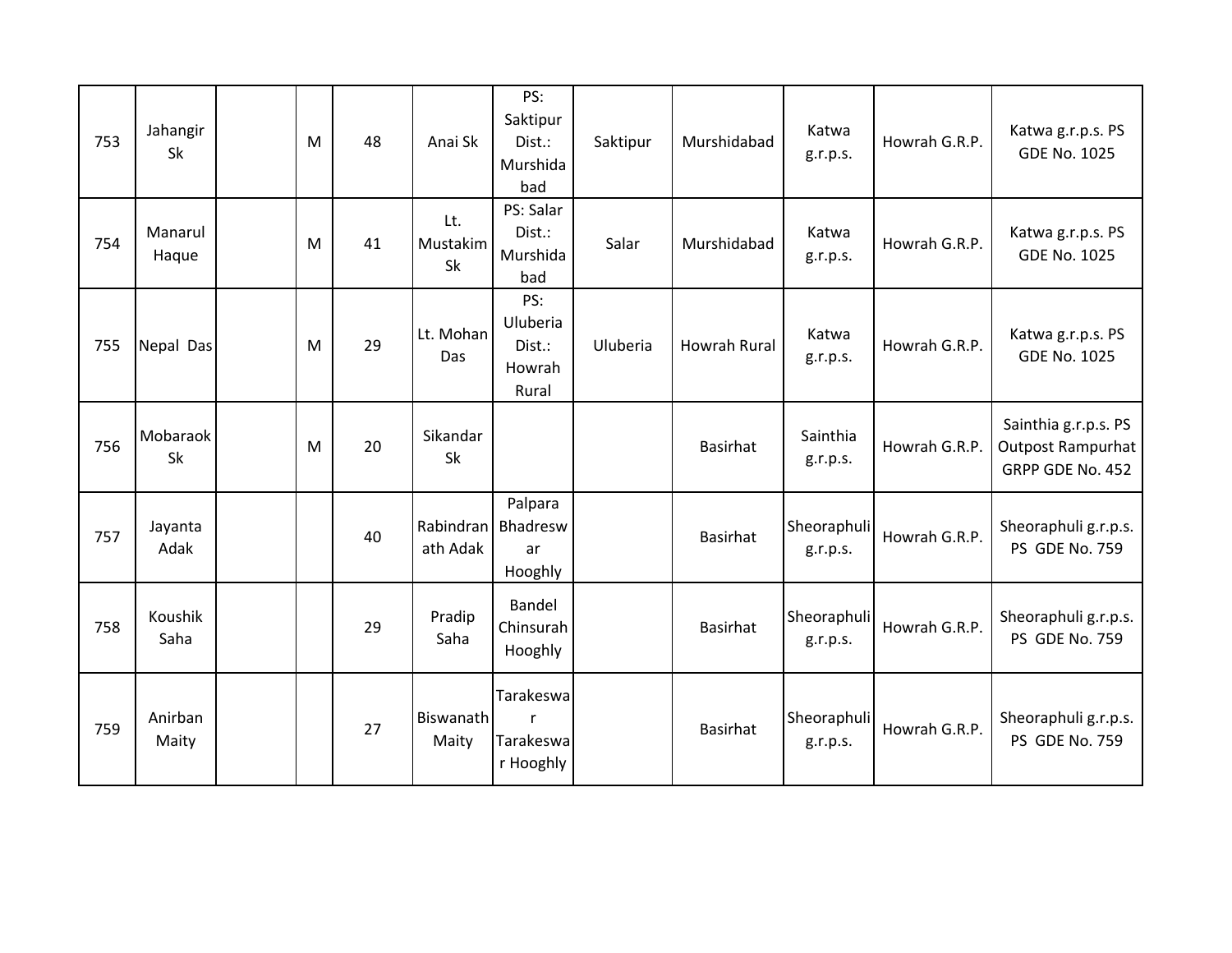| 760 | Subrata<br>Maity           |  | 19 | Uttam<br>Maity     | Tarakeswa<br>Tarakeswa<br>r Hooghly         | Basirhat | Sheoraphuli<br>g.r.p.s. | Howrah G.R.P. | Sheoraphuli g.r.p.s.<br>PS GDE No. 759        |
|-----|----------------------------|--|----|--------------------|---------------------------------------------|----------|-------------------------|---------------|-----------------------------------------------|
| 761 | <b>Rahul Das</b>           |  | 19 |                    | Nabadwip<br>Pradip Das Nabadwip<br>Nadia    | Basirhat | Sheoraphuli<br>g.r.p.s. | Howrah G.R.P. | Sheoraphuli g.r.p.s.<br><b>PS GDE No. 759</b> |
| 762 | Rajib<br>Garai             |  | 32 | Khudiram<br>Garai  | Nabadwip<br>Nabadwip<br>Nadia               | Basirhat | Sheoraphuli<br>g.r.p.s. | Howrah G.R.P. | Sheoraphuli g.r.p.s.<br>PS GDE No. 759        |
| 763 | Panchu<br><b>Gopal Pal</b> |  | 28 | Prabir Pal         | Palarah<br><b>Bhadresw</b><br>ar<br>Hooghly | Basirhat | Sheoraphuli<br>g.r.p.s. | Howrah G.R.P. | Sheoraphuli g.r.p.s.<br>PS GDE No. 759        |
| 764 | Goutam<br>Mal              |  | 40 | Kashinath<br>Malik | Baidyabati<br>Serampor<br>e Hooghly         | Basirhat | Sheoraphuli<br>g.r.p.s. | Howrah G.R.P. | Sheoraphuli g.r.p.s.<br>PS GDE No. 759        |
| 765 | Surajit<br>Gon             |  | 50 | Nemai Ch.<br>Gon   | Paschim<br>Sk Para<br>Mogra<br>Hooghly      | Basirhat | Sheoraphuli<br>g.r.p.s. | Howrah G.R.P. | Sheoraphuli g.r.p.s.<br>PS GDE No. 759        |
| 766 | Srimanta<br>Khanna         |  | 29 | Parash<br>Khanan   | Ganesh<br>Bazar<br>Khanakul<br>Hooghly      | Basirhat | Sheoraphuli<br>g.r.p.s. | Howrah G.R.P. | Sheoraphuli g.r.p.s.<br><b>PS GDE No. 759</b> |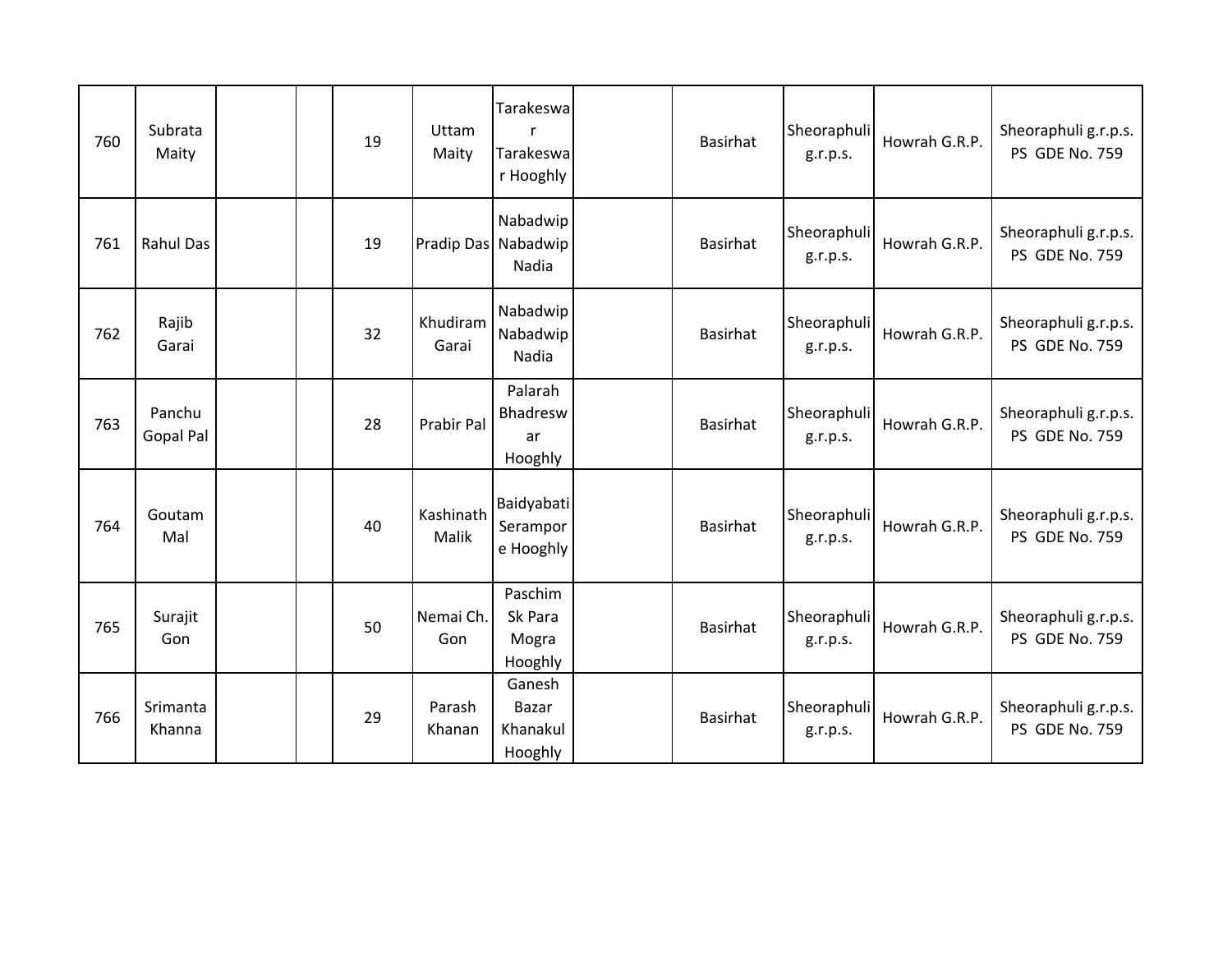| 767 | Rabi Rajak                  |  | 40 | Panchu<br>Rajak                     | Chinsurah<br>Chinsurah<br>Hooghly                     | <b>Basirhat</b> | Sheoraphuli<br>g.r.p.s. | Howrah G.R.P. | Sheoraphuli g.r.p.s.<br>PS GDE No. 759        |
|-----|-----------------------------|--|----|-------------------------------------|-------------------------------------------------------|-----------------|-------------------------|---------------|-----------------------------------------------|
| 768 | <b>Uttam Pal</b>            |  | 47 | Dhananjay<br>Pal                    | Nalikul<br>Haripal<br>Hooghly                         | <b>Basirhat</b> | Sheoraphuli<br>g.r.p.s. | Howrah G.R.P. | Sheoraphuli g.r.p.s.<br><b>PS GDE No. 759</b> |
| 769 | Sudhir<br>Bhattache<br>rjee |  | 42 | Sukumar<br>Bhatterjee               | Raja<br>Bagan<br>Colony<br>Serampor<br>e Hooghly      | <b>Basirhat</b> | Sheoraphuli<br>g.r.p.s. | Howrah G.R.P. | Sheoraphuli g.r.p.s.<br><b>PS GDE No. 759</b> |
| 770 | Manon<br>Pal                |  | 50 | Lt. Satish<br>Pal                   | Raghunat<br>hpur<br>Nischinda<br>Howrah               | <b>Basirhat</b> | Sheoraphuli<br>g.r.p.s. | Howrah G.R.P. | Sheoraphuli g.r.p.s.<br>PS GDE No. 759        |
| 771 | Samrat<br>Kundu             |  | 38 | Porimal<br>Kundu                    | Baidyabati<br>Serampor<br>e Hooghly                   | <b>Basirhat</b> | Sheoraphuli<br>g.r.p.s. | Howrah G.R.P. | Sheoraphuli g.r.p.s.<br><b>PS GDE No. 759</b> |
| 772 | Ramakant<br>a Yadav         |  | 33 | Ishar<br>Yadav                      | Liluah<br>Liluah<br>Howrah                            | <b>Basirhat</b> | Sheoraphuli<br>g.r.p.s. | Howrah G.R.P. | Sheoraphuli g.r.p.s.<br><b>PS GDE No. 759</b> |
| 773 | Arun<br>Chowdhur<br>y       |  | 45 | Lt. Madan<br>Mohan<br>Choudhur<br>у | Lakhipur<br>Chandrak<br>ona<br>Medinipor<br>e Paschim | <b>Basirhat</b> | Sheoraphuli<br>g.r.p.s. | Howrah G.R.P. | Sheoraphuli g.r.p.s.<br>PS GDE No. 759        |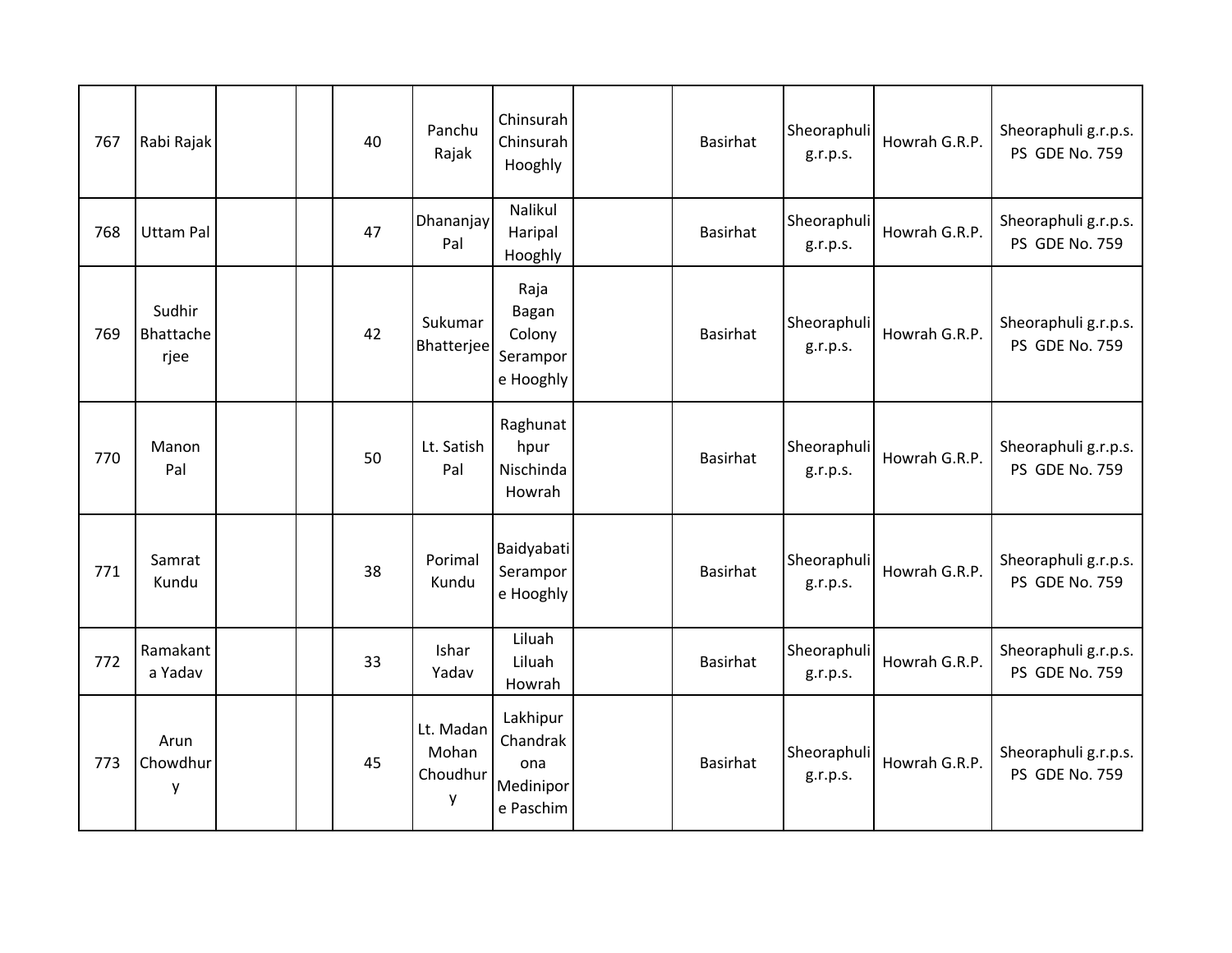| 774 | Amit<br>Choudhur<br>у       |   | 37 | Nepal<br>Choudhur<br>у         | Lakhipur<br>Chandrak<br>ona<br>Medinipor<br>e Paschim | <b>Basirhat</b> | Sheoraphuli<br>g.r.p.s. | Howrah G.R.P. | Sheoraphuli g.r.p.s.<br>PS GDE No. 759        |
|-----|-----------------------------|---|----|--------------------------------|-------------------------------------------------------|-----------------|-------------------------|---------------|-----------------------------------------------|
| 775 | Barun<br>Majumder           |   | 48 | Kanailal<br>Majumder           | Konnagar<br>Uttarpara<br>Hooghly                      | <b>Basirhat</b> | Sheoraphuli<br>g.r.p.s. | Howrah G.R.P. | Sheoraphuli g.r.p.s.<br><b>PS GDE No. 759</b> |
| 776 | Shyam<br>Sundar<br>Sasmal   |   | 58 | Prayan<br>Bandhu<br>Sasmal     | Rajbalhat<br>Jangipara<br>Hooghly                     | <b>Basirhat</b> | Sheoraphuli<br>g.r.p.s. | Howrah G.R.P. | Sheoraphuli g.r.p.s.<br><b>PS GDE No. 759</b> |
| 777 | Dulal<br>Mondal             | M | 43 | Lt.<br>Bindaban<br>Mondal      | Jigra<br>Haripal<br>Hooghly                           | <b>Basirhat</b> | Sheoraphuli<br>g.r.p.s. | Howrah G.R.P. | Sheoraphuli g.r.p.s.<br><b>PS GDE No. 759</b> |
| 778 | Sk. Julfikar                | M | 29 | Sk. Ahu                        | Diara<br>Singur<br>Hooghly                            | <b>Basirhat</b> | Sheoraphuli<br>g.r.p.s. | Howrah G.R.P. | Sheoraphuli g.r.p.s.<br>PS GDE No. 769        |
| 779 | Bidhan Ch.<br><b>Biswas</b> | M | 41 | Lt.<br>Monoranj<br>an Biswas   | Gachhe<br>Nakashipa<br>ra Nadia                       | <b>Basirhat</b> | Sheoraphuli<br>g.r.p.s. | Howrah G.R.P. | Sheoraphuli g.r.p.s.<br>PS GDE No. 769        |
| 780 | Rabin<br>Chakrabor<br>ty    | M | 45 | Lt. Kartick<br>Chakrabor<br>ty | Gobra<br>Shibtala<br>Dankuni<br>Hooghly               | <b>Basirhat</b> | Sheoraphuli<br>g.r.p.s. | Howrah G.R.P. | Sheoraphuli g.r.p.s.<br>PS GDE No. 769        |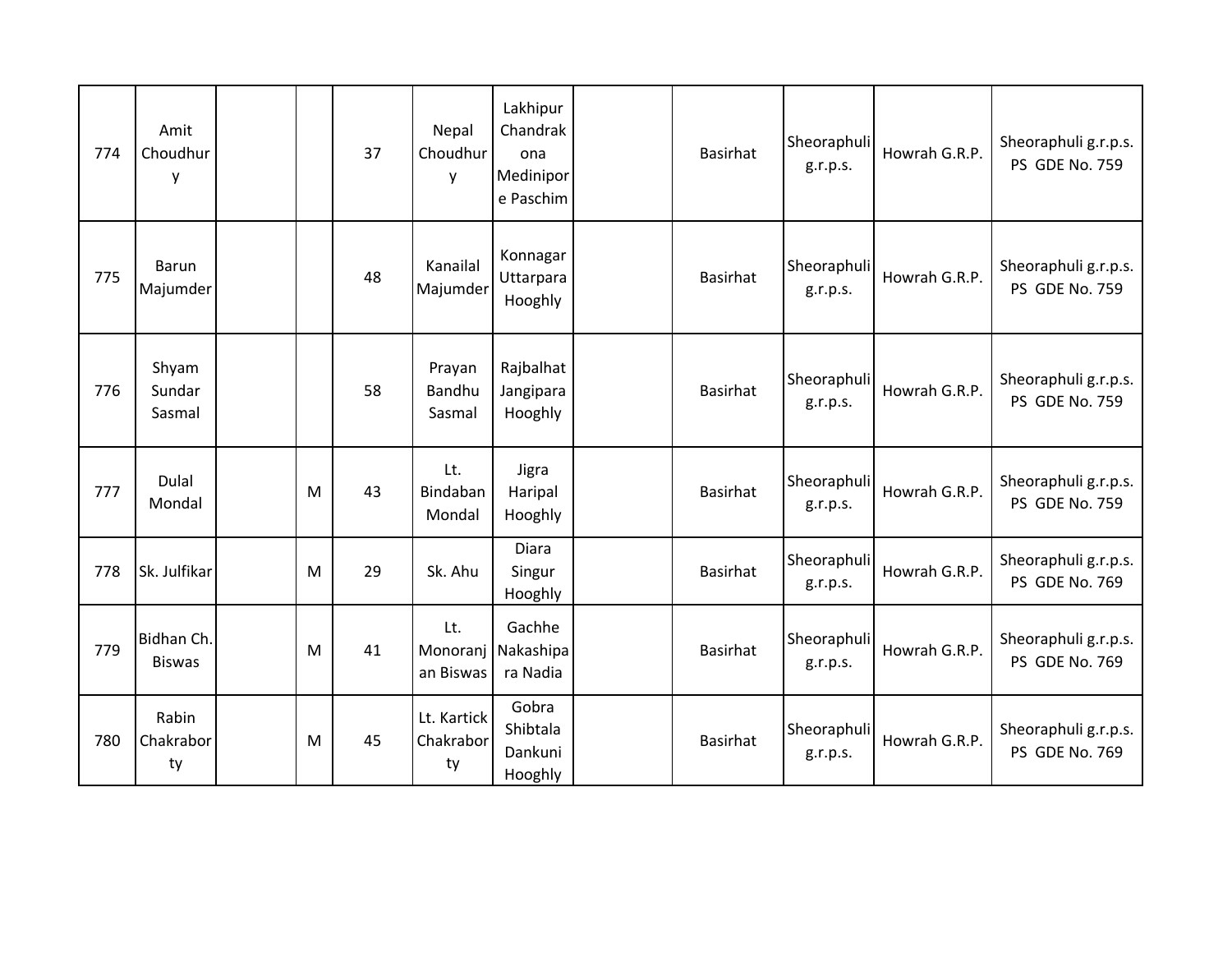| 781 | Subrata<br>Chakrabor<br>ty | M | 26 | Dulal<br>Chakrabor<br>ty  | Ghatal<br>Ghatal<br>Midnapor<br>e Paschim | <b>Basirhat</b> | Sheoraphuli<br>g.r.p.s. | Howrah G.R.P. | Sheoraphuli g.r.p.s.<br>PS GDE No. 769 |
|-----|----------------------------|---|----|---------------------------|-------------------------------------------|-----------------|-------------------------|---------------|----------------------------------------|
| 782 | Santosh<br>Ghosh           | M | 36 | Mritunjay<br>Ghosh        | Ashari<br>Singur<br>Hooghly               | <b>Basirhat</b> | Sheoraphuli<br>g.r.p.s. | Howrah G.R.P. | Sheoraphuli g.r.p.s.<br>PS GDE No. 769 |
| 783 | Ranjit<br>Nandi            | M | 53 | Kashinath<br>Nandi        | Chandrab<br>andhu<br>Arambag<br>Hooghly   | <b>Basirhat</b> | Sheoraphuli<br>g.r.p.s. | Howrah G.R.P. | Sheoraphuli g.r.p.s.<br>PS GDE No. 769 |
| 784 | Bholanath<br>Santra        | M | 44 | Lt.<br>Tarapada<br>Santra | Chandrab<br>andhu<br>Arambag<br>Hooghly   | <b>Basirhat</b> | Sheoraphuli<br>g.r.p.s. | Howrah G.R.P. | Sheoraphuli g.r.p.s.<br>PS GDE No. 769 |
| 785 | Tapan<br>Padda             | M | 43 | Lt.<br>Pannalal<br>Padda  | Chandrab<br>andhu<br>Arambag<br>Hooghly   | <b>Basirhat</b> | Sheoraphuli<br>g.r.p.s. | Howrah G.R.P. | Sheoraphuli g.r.p.s.<br>PS GDE No. 769 |
| 786 | Biswajit<br>Manna          | M | 29 | Bholanath<br>Manna        | Chandrab<br>andhu<br>Arambag<br>Hooghly   | <b>Basirhat</b> | Sheoraphuli<br>g.r.p.s. | Howrah G.R.P. | Sheoraphuli g.r.p.s.<br>PS GDE No. 769 |
| 787 | Srikanta<br>Manna          | M | 35 | Nemai<br>Manna            | Chandrab<br>andhu<br>Arambag<br>Hooghly   | <b>Basirhat</b> | Sheoraphuli<br>g.r.p.s. | Howrah G.R.P. | Sheoraphuli g.r.p.s.<br>PS GDE No. 769 |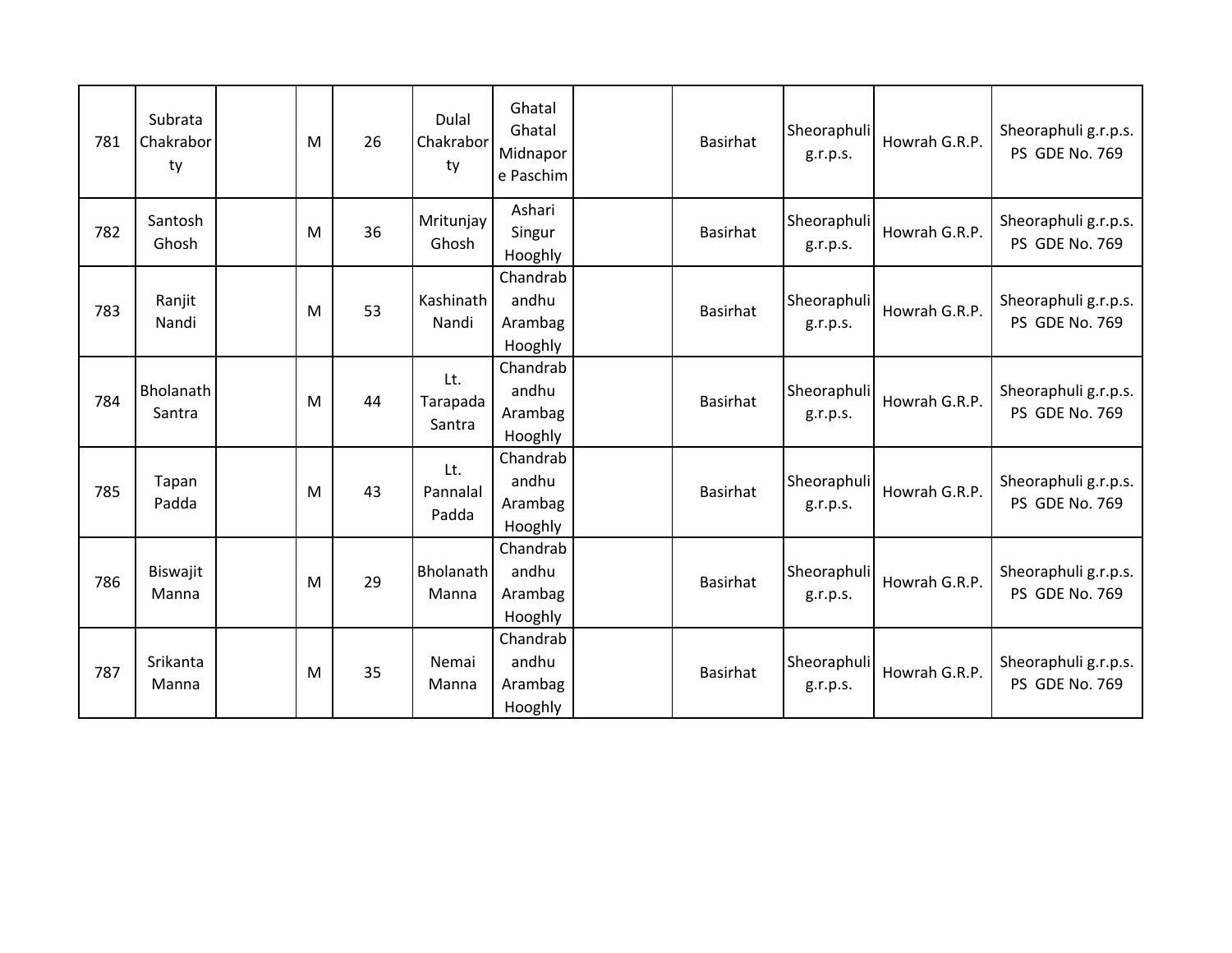| 788 | Arijit Paul           | M | 35 | Mihir Pal         | Bara Bazar<br>Old fery<br>Ghat<br>Chandann<br>agar<br>Hooghly | <b>Basirhat</b> | Sheoraphuli<br>g.r.p.s. | Howrah G.R.P. | Sheoraphuli g.r.p.s.<br>PS GDE No. 769 |
|-----|-----------------------|---|----|-------------------|---------------------------------------------------------------|-----------------|-------------------------|---------------|----------------------------------------|
| 789 | <b>Subas</b><br>Malik | M | 22 | Kesto<br>Malik    | Pantra<br>Haripal<br>Hooghly                                  | <b>Basirhat</b> | Sheoraphuli<br>g.r.p.s. | Howrah G.R.P. | Sheoraphuli g.r.p.s.<br>PS GDE No. 769 |
| 790 | Siju Bagdi            | M | 18 | Samir<br>Bagdi    | Kirnahar<br>Kirnahar<br>Birbhum                               | <b>Basirhat</b> | Sheoraphuli<br>g.r.p.s. | Howrah G.R.P. | Sheoraphuli g.r.p.s.<br>PS GDE No. 769 |
| 791 | Bapi Das              | M | 33 | <b>Uttam Das</b>  | Konnagar<br>Uttarpara<br>Hooghly                              | <b>Basirhat</b> | Sheoraphuli<br>g.r.p.s. | Howrah G.R.P. | Sheoraphuli g.r.p.s.<br>PS GDE No. 769 |
| 792 | Santu<br>Mondal       | M | 28 | Sukumar<br>Mondal | Khamargal<br>chi<br>Balagarh<br>Hooghly                       | <b>Basirhat</b> | Sheoraphuli<br>g.r.p.s. | Howrah G.R.P. | Sheoraphuli g.r.p.s.<br>PS GDE No. 772 |
| 793 | Ajay Das              | M | 24 | Sukumar<br>Das    | Gaganand<br>pur<br>Tarakeswa<br>r Hooghly                     | <b>Basirhat</b> | Sheoraphuli<br>g.r.p.s. | Howrah G.R.P. | Sheoraphuli g.r.p.s.<br>PS GDE No. 772 |
| 794 | Iliyash Mir           | M | 32 | Mir<br>Ibrahim    | Guskora<br>Guskora<br>Purba<br>Burdwan                        | <b>Basirhat</b> | Sheoraphuli<br>g.r.p.s. | Howrah G.R.P. | Sheoraphuli g.r.p.s.<br>PS GDE No. 772 |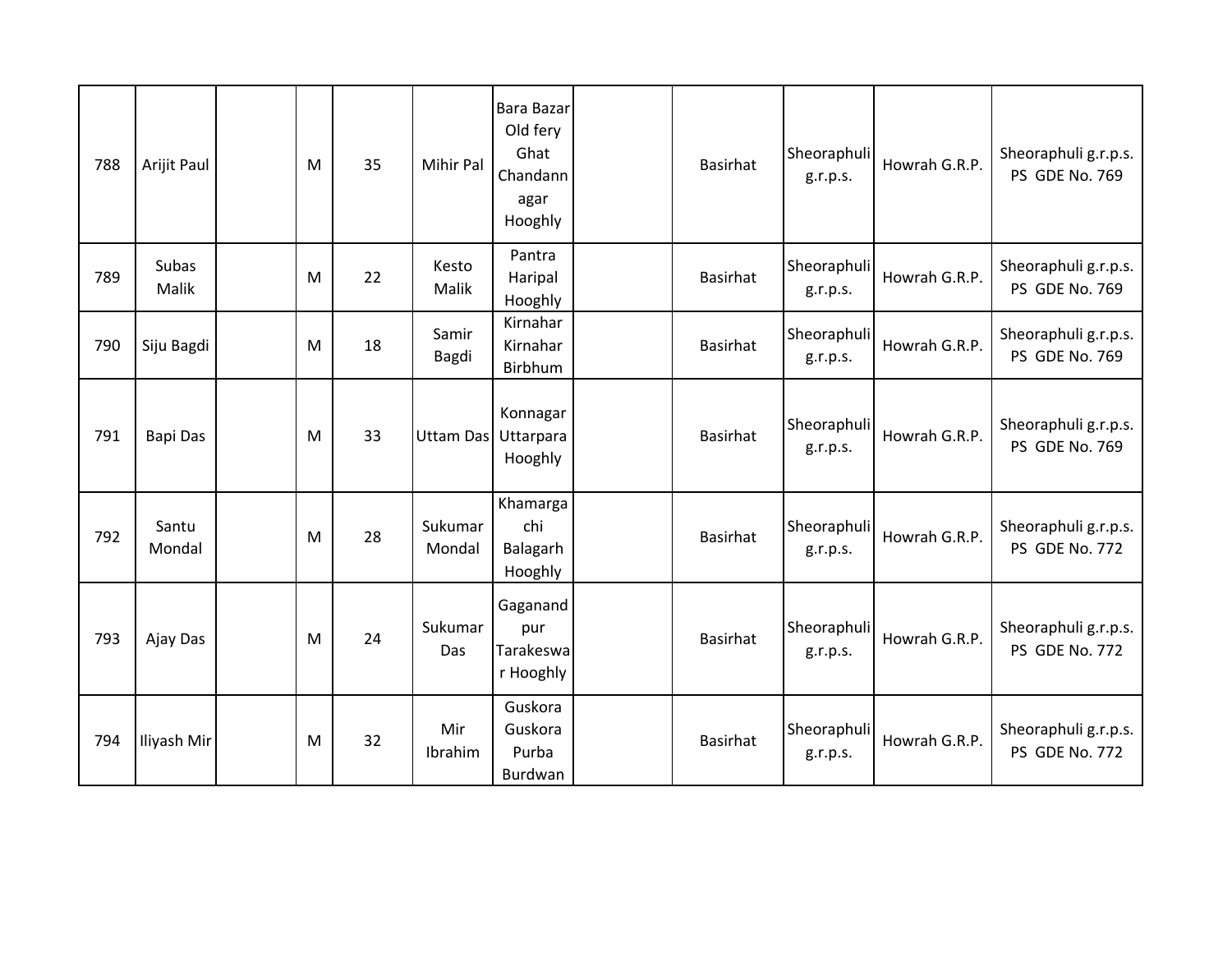| 795 | <b>Basudeb</b><br>Santra | M | 44 | Kartick<br>Santra                | Raja<br>Bagan<br>Colony<br>Serampor<br>e Hooghly | <b>Basirhat</b> | Sheoraphuli<br>g.r.p.s. | Howrah G.R.P. | Sheoraphuli g.r.p.s.<br>PS GDE No. 772 |
|-----|--------------------------|---|----|----------------------------------|--------------------------------------------------|-----------------|-------------------------|---------------|----------------------------------------|
| 796 | Ramrup<br>Shaw           | M | 41 | Mahabir<br>Shaw                  | Jhowtala<br>Liluah<br>Howrah                     | <b>Basirhat</b> | Sheoraphuli<br>g.r.p.s. | Howrah G.R.P. | Sheoraphuli g.r.p.s.<br>PS GDE No. 772 |
| 797 | Shiv Murti<br>Shaw       | M | 34 | Mahadev<br>Shaw                  | Jhowtala<br>Liluah<br>Howrah                     | <b>Basirhat</b> | Sheoraphuli<br>g.r.p.s. | Howrah G.R.P. | Sheoraphuli g.r.p.s.<br>PS GDE No. 772 |
| 798 | <b>Bhuban</b><br>Das     | M | 20 | Nitairam<br><b>Das</b>           | Karigram<br>Katwa<br>Purba<br>Burdwan            | <b>Basirhat</b> | Sheoraphuli<br>g.r.p.s. | Howrah G.R.P. | Sheoraphuli g.r.p.s.<br>PS GDE No. 772 |
| 799 | Rabindran<br>ath Majhi   | M | 30 | Kalu Majhi                       | Pandua<br>Pandua<br>Hooghly                      | Basirhat        | Sheoraphuli<br>g.r.p.s. | Howrah G.R.P. | Sheoraphuli g.r.p.s.<br>PS GDE No. 772 |
| 800 | Pritam<br>Naskar         | M | 25 | Hemanta<br>Naskar                | Jaypur<br>Liluah<br>Howrah                       | Basirhat        | Sheoraphuli<br>g.r.p.s. | Howrah G.R.P. | Sheoraphuli g.r.p.s.<br>PS GDE No. 772 |
| 801 | Palash<br>Samanta        | M | 32 | Shibsanka<br>r Samanta           | Palari<br>Indus<br>Bankura                       | <b>Basirhat</b> | Sheoraphuli<br>g.r.p.s. | Howrah G.R.P. | Sheoraphuli g.r.p.s.<br>PS GDE No. 772 |
| 802 | Anup Saha                | M | 46 | Amal Saha                        | Belgachia<br>Dasnagar<br>Howrah                  | <b>Basirhat</b> | Sheoraphuli<br>g.r.p.s. | Howrah G.R.P. | Sheoraphuli g.r.p.s.<br>PS GDE No. 772 |
| 803 | Sujit<br>Chakrabor<br>ty | M | 45 | Lt.<br>Laxman<br>Chakrabor<br>ty | Bansberia<br>Mogra<br>Hooghly                    | Basirhat        | Sheoraphuli<br>g.r.p.s. | Howrah G.R.P. | Sheoraphuli g.r.p.s.<br>PS GDE No. 772 |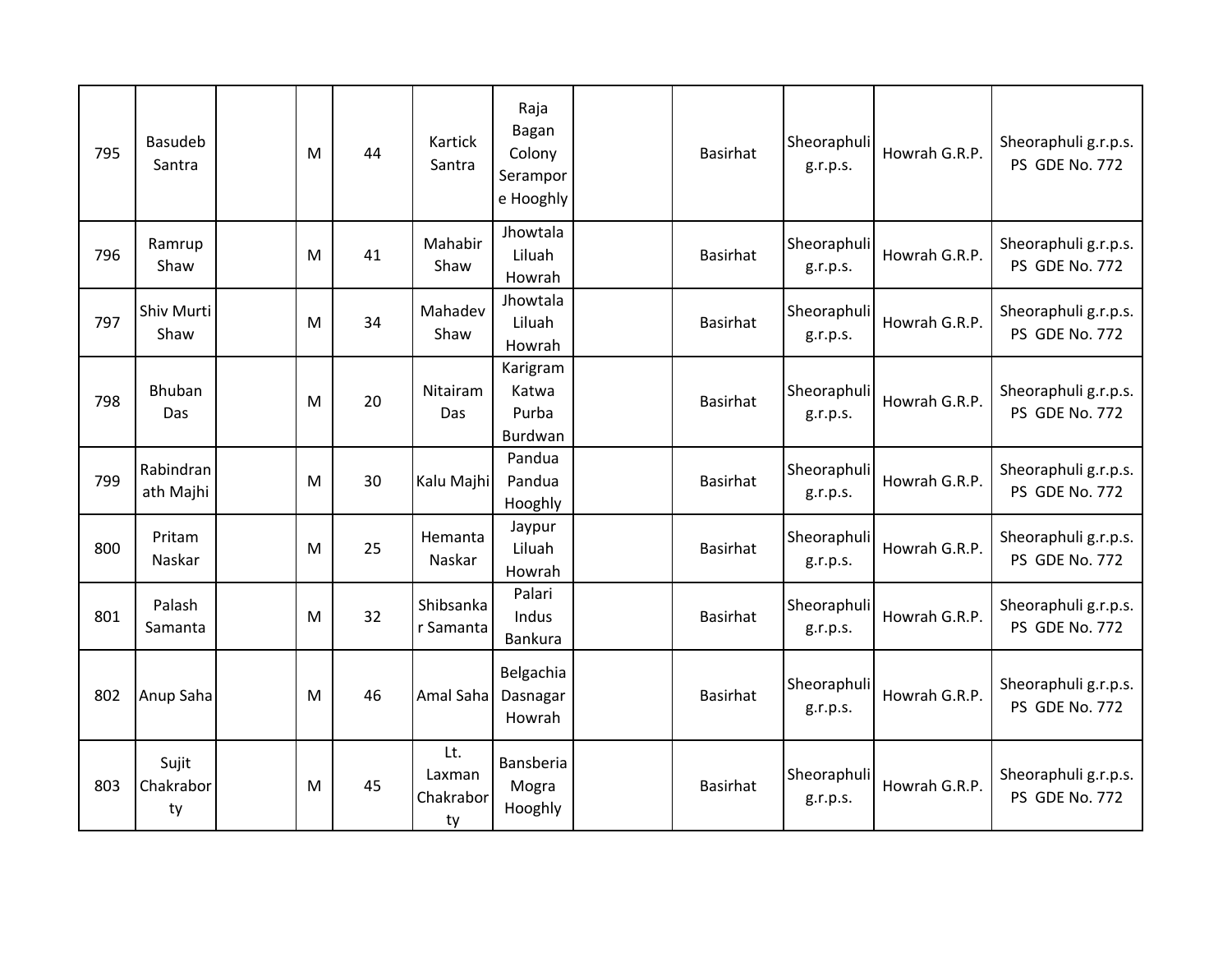| 804 | Partha<br>Bhattache<br>rjee | M | 52 | Senu<br>Ranjan<br>rjee           | Sheoraph<br>uli<br>Bhattache Serampor<br>e Hooghly      | <b>Basirhat</b> | Sheoraphuli<br>g.r.p.s. | Howrah G.R.P. | Sheoraphuli g.r.p.s.<br>PS GDE No. 772                                        |
|-----|-----------------------------|---|----|----------------------------------|---------------------------------------------------------|-----------------|-------------------------|---------------|-------------------------------------------------------------------------------|
| 805 | Sahil<br>Kumar              | M | 19 | Prakash<br>Ray                   | Rishra<br>Rishra<br>Hooghly                             | <b>Basirhat</b> | Sheoraphuli<br>g.r.p.s. | Howrah G.R.P. | Sheoraphuli g.r.p.s.<br>PS GDE No. 772                                        |
| 806 | Sachin<br>Kumar             | M | 21 | Pawan<br>Kumar                   | Darbhang<br>a<br>Ghanshya<br>mpur Biral<br><b>Bihar</b> | <b>Basirhat</b> | Sheoraphuli<br>g.r.p.s. | Howrah G.R.P. | Sheoraphuli g.r.p.s.<br>PS GDE No. 772                                        |
| 807 | Ajay<br>Kumar<br>Ghosh      | M | 54 | Lt.<br>Gabinda<br>Sudha<br>Ghosh | Bhadresw<br>ar<br>Bhadresw<br>ar<br>Hooghly             | <b>Basirhat</b> | Sheoraphuli<br>g.r.p.s. | Howrah G.R.P. | Sheoraphuli g.r.p.s.<br>PS Outpost<br>Chandannagar GRPP<br><b>GDE No. 377</b> |
| 808 | Lakhan<br>Ch. Pal           | M | 48 | Mirtunjay<br>Pal                 | Purbasthal<br>Purbasthal<br>i Purba<br>Burdwan          | <b>Basirhat</b> | Sheoraphuli<br>g.r.p.s. | Howrah G.R.P. | Sheoraphuli g.r.p.s.<br>PS Outpost<br>Chandannagar GRPP<br><b>GDE No. 377</b> |
| 809 | Probir<br>Laha              | M | 52 | Lt.<br>Mahesh<br>Ch. Laha        | Katapal<br>Chandann<br>agar<br>Hooghly                  | <b>Basirhat</b> | Sheoraphuli<br>g.r.p.s. | Howrah G.R.P. | Sheoraphuli g.r.p.s.<br>PS Outpost<br>Chandannagar GRPP<br><b>GDE No. 377</b> |
| 810 | Suchinta<br>Dhar            | M | 50 | Lt.<br>Santosh<br>Dhar           | Palpara<br>Chandann<br>agar<br>Hooghly                  | <b>Basirhat</b> | Sheoraphuli<br>g.r.p.s. | Howrah G.R.P. | Sheoraphuli g.r.p.s.<br>PS Outpost<br>Chandannagar GRPP<br><b>GDE No. 377</b> |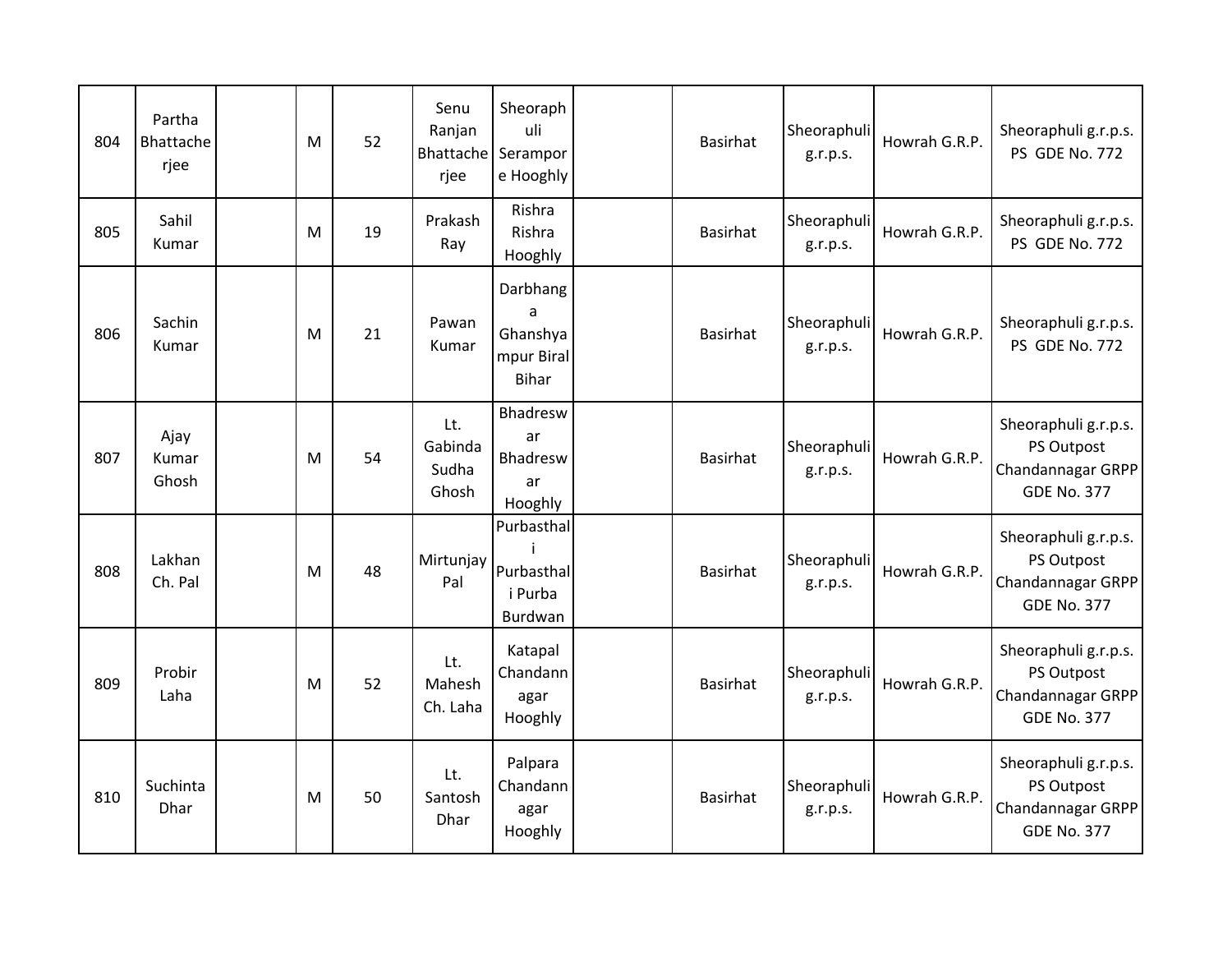| 811 | Md.<br>Hussain<br>Ansari   | M | 20 | Md. Jamal<br>Ansari               | Champda<br>ni<br>Bhadresw<br>ar<br>Hooghly | <b>Basirhat</b> | Sheoraphuli<br>g.r.p.s. | Howrah G.R.P. | Sheoraphuli g.r.p.s.<br>PS Outpost<br>Chandannagar GRPP<br><b>GDE No. 377</b> |
|-----|----------------------------|---|----|-----------------------------------|--------------------------------------------|-----------------|-------------------------|---------------|-------------------------------------------------------------------------------|
| 812 | Jayanta<br>Chakrabor<br>ty | M | 57 | Lt.<br>Basudeb<br>Chakrabor<br>ty | Janai<br>Chanditala<br>Hooghly             | <b>Basirhat</b> | Sheoraphuli<br>g.r.p.s. | Howrah G.R.P. | Sheoraphuli g.r.p.s.<br>PS Outpost<br>Chandannagar GRPP<br><b>GDE No. 377</b> |
| 813 | Manaj<br>Kumar<br>Shaw     | M | 37 | <b>Babulal</b><br>Shaw            | Jagaddal<br>Jagaddal<br>24 Pgs (N)         | <b>Basirhat</b> | Sheoraphuli<br>g.r.p.s. | Howrah G.R.P. | Sheoraphuli g.r.p.s.<br>PS Outpost<br>Chandannagar GRPP<br><b>GDE No. 377</b> |
| 814 | Uttam<br>Rajak             | M | 20 | Raju Rajak                        | Jagaddal<br>Jagaddal<br>24 Pgs (N)         | <b>Basirhat</b> | Sheoraphuli<br>g.r.p.s. | Howrah G.R.P. | Sheoraphuli g.r.p.s.<br>PS Outpost<br>Chandannagar GRPP<br><b>GDE No. 377</b> |
| 815 | Sk. Nadir                  | M | 32 | Sk. Kader                         | Khidirpur<br>Wordganj<br><b>Kol-23</b>     | <b>Basirhat</b> | Sheoraphuli<br>g.r.p.s. | Howrah G.R.P. | Sheoraphuli g.r.p.s.<br>PS Outpost<br>Chandannagar GRPP<br><b>GDE No. 377</b> |
| 816 | Uttam<br>Kumar             | M | 27 | Ashok<br>Singh                    | Dankuni<br>Dankuni<br>Hooghly              | <b>Basirhat</b> | Sheoraphuli<br>g.r.p.s. | Howrah G.R.P. | Sheoraphuli g.r.p.s.<br>PS Outpost<br>Chandannagar GRPP<br><b>GDE No. 377</b> |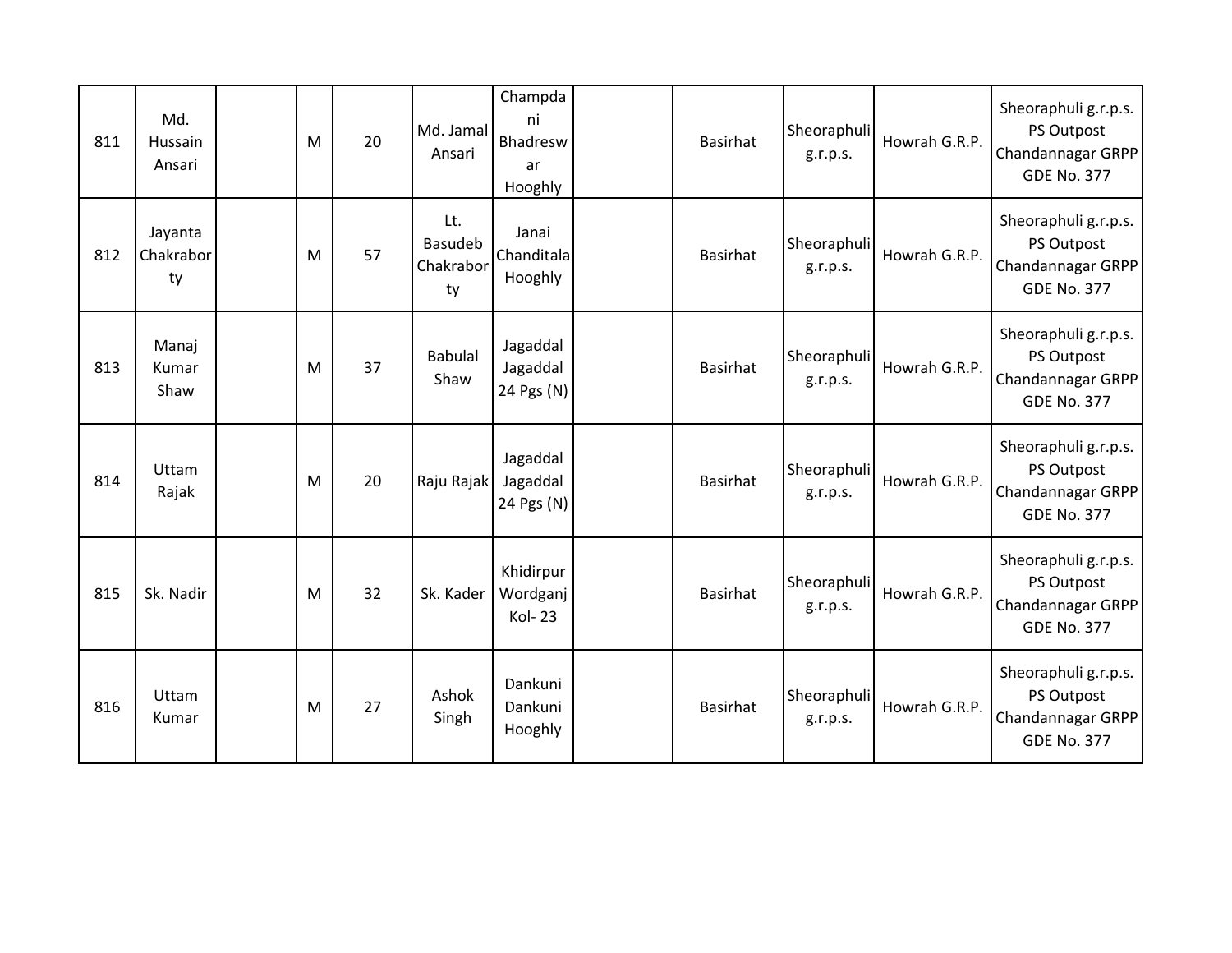| 817 | Rejaul<br>Mondal                        | M | 50 | Mosiyattu<br>lla Mondal       | Ghalda<br>Bhatar<br>Purba<br>Burdwan                    | <b>Basirhat</b> | Sheoraphuli<br>g.r.p.s. | Howrah G.R.P. | Sheoraphuli g.r.p.s.<br>PS Outpost<br>Chandannagar GRPP<br><b>GDE No. 377</b> |
|-----|-----------------------------------------|---|----|-------------------------------|---------------------------------------------------------|-----------------|-------------------------|---------------|-------------------------------------------------------------------------------|
| 818 | Manash<br>Kumar<br>Das                  | M | 48 | Lt. Sunil<br>Kr. Das          | 64 Jay<br>Narayan<br>Road<br>Bhatar<br>Purba<br>Burdwan | Basirhat        | Sheoraphuli<br>g.r.p.s. | Howrah G.R.P. | Sheoraphuli g.r.p.s.<br>PS Outpost<br>Chandannagar GRPP<br><b>GDE No. 377</b> |
| 819 | Baubai<br>Mitra                         | M | 41 | Lt. Nikhil<br>Mitra           | Makhla<br>Uttarpara<br>Uttarpara<br>Hooghly             | Basirhat        | Sheoraphuli<br>g.r.p.s. | Howrah G.R.P. | Sheoraphuli g.r.p.s.<br>PS Outpost<br>Chandannagar GRPP<br><b>GDE No. 377</b> |
| 820 | Krishnend<br>$\mathbf{u}$<br>Bhatterjee | M | 35 | Monotosh<br>Bhattache<br>rjee | <b>Bally Bally</b><br>Howrah                            | <b>Basirhat</b> | Sheoraphuli<br>g.r.p.s. | Howrah G.R.P. | Sheoraphuli g.r.p.s.<br>PS Outpost<br>Chandannagar GRPP<br><b>GDE No. 377</b> |
| 821 | Pappu<br>Maji                           | M | 34 | Haradhan<br>Maji              | Chapadan<br>ga<br>Tarakeswa<br>r Hooghly                | Basirhat        | Sheoraphuli<br>g.r.p.s. | Howrah G.R.P. | Sheoraphuli g.r.p.s.<br>PS Outpost<br>Chandannagar GRPP<br><b>GDE No. 379</b> |
| 822 | <b>Anand Ray</b>                        | M | 33 | Bhika Ray                     | Champda<br>ni<br>Bhadresw<br>ar<br>Hooghly              | <b>Basirhat</b> | Sheoraphuli<br>g.r.p.s. | Howrah G.R.P. | Sheoraphuli g.r.p.s.<br>PS Outpost<br>Chandannagar GRPP<br><b>GDE No. 379</b> |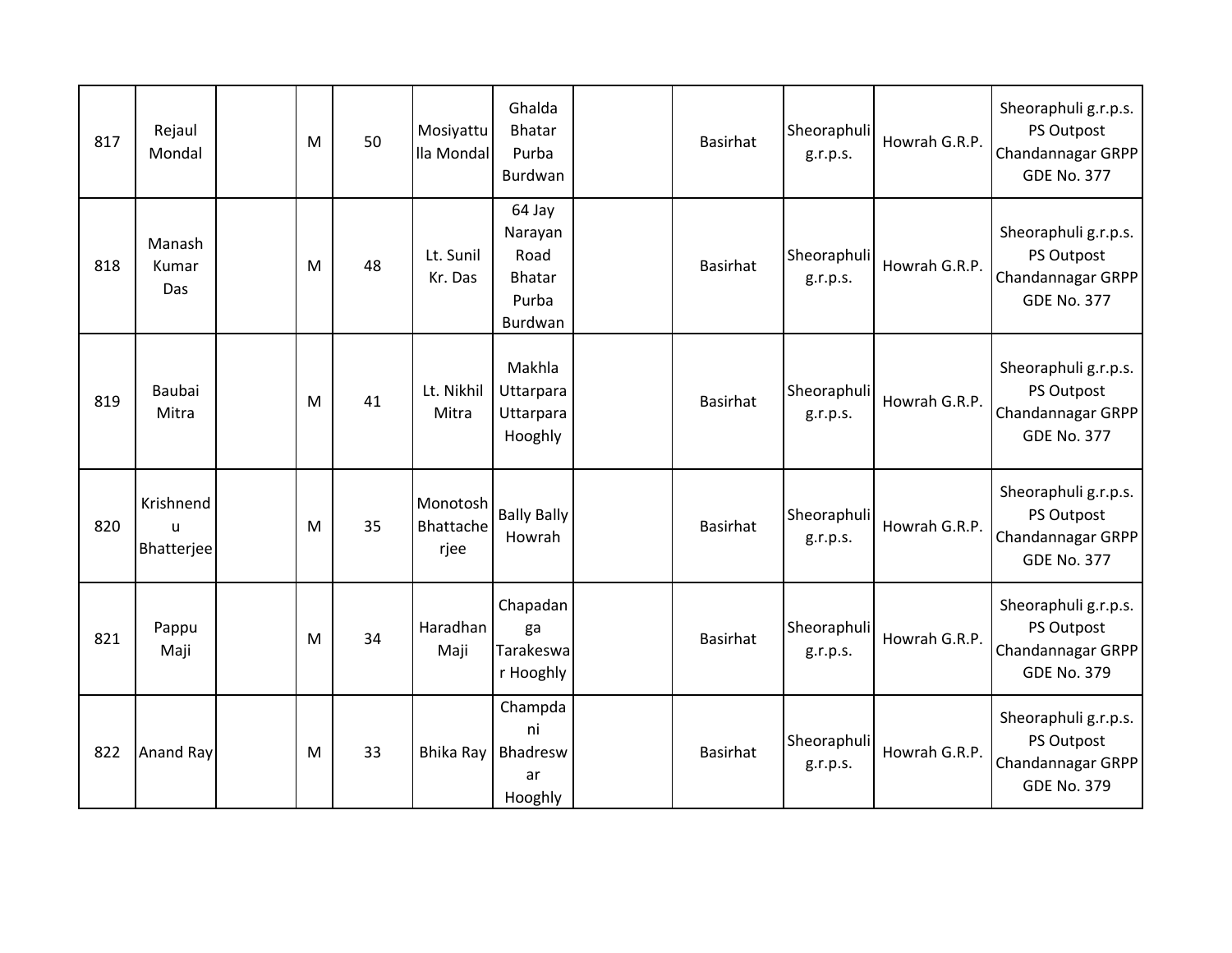| 823 | Amit<br>Baidya                    | M | 30 | Sontosh<br>Baidya           | <b>Baduria</b><br><b>Baduria</b><br>24 Pgs (N) | <b>Basirhat</b> | Sheoraphuli<br>g.r.p.s. | Howrah G.R.P. | Sheoraphuli g.r.p.s.<br>PS Outpost<br>Chandannagar GRPP<br><b>GDE No. 379</b> |
|-----|-----------------------------------|---|----|-----------------------------|------------------------------------------------|-----------------|-------------------------|---------------|-------------------------------------------------------------------------------|
| 824 | Mamun<br>Shahid<br>Mallick        | M | 30 | Abdul<br>Rashid<br>Mallick  | Bangihati<br>Serampor<br>e Hooghly             | Basirhat        | Sheoraphuli<br>g.r.p.s. | Howrah G.R.P. | Sheoraphuli g.r.p.s.<br>PS Outpost<br>Chandannagar GRPP<br><b>GDE No. 379</b> |
| 825 | Sudhir<br>Singh                   | M | 33 | Suresh<br>Singh             | Bhatpara<br>Bhatpara<br>24 Pgs (N)             | Basirhat        | Sheoraphuli<br>g.r.p.s. | Howrah G.R.P. | Sheoraphuli g.r.p.s.<br>PS Outpost<br>Chandannagar GRPP<br><b>GDE No. 379</b> |
| 826 | Surendra<br><b>Nath</b><br>Thakur | M | 29 | Baijanath<br>Thakur         | Tarakeswa<br>r<br>Tarakeswa<br>r Hooghly       | Basirhat        | Sheoraphuli<br>g.r.p.s. | Howrah G.R.P. | Sheoraphuli g.r.p.s.<br>PS Outpost<br>Chandannagar GRPP<br><b>GDE No. 379</b> |
| 827 | Samit Das                         | M | 45 | <b>Dulal Das</b>            | Durgapur<br>Cokeoven<br>Burdwan<br>Paschim     | <b>Basirhat</b> | Sheoraphuli<br>g.r.p.s. | Howrah G.R.P. | Sheoraphuli g.r.p.s.<br>PS Outpost<br>Chandannagar GRPP<br><b>GDE No. 379</b> |
| 828 | Nirmal<br>Dey                     | M | 56 | Lt.<br>Narendra<br>nath Dey | Bagermor<br>e Hali<br>Sahar 24<br>Pgs (N)      | Basirhat        | Sheoraphuli<br>g.r.p.s. | Howrah G.R.P. | Sheoraphuli g.r.p.s.<br>PS Outpost<br>Chandannagar GRPP<br><b>GDE No. 379</b> |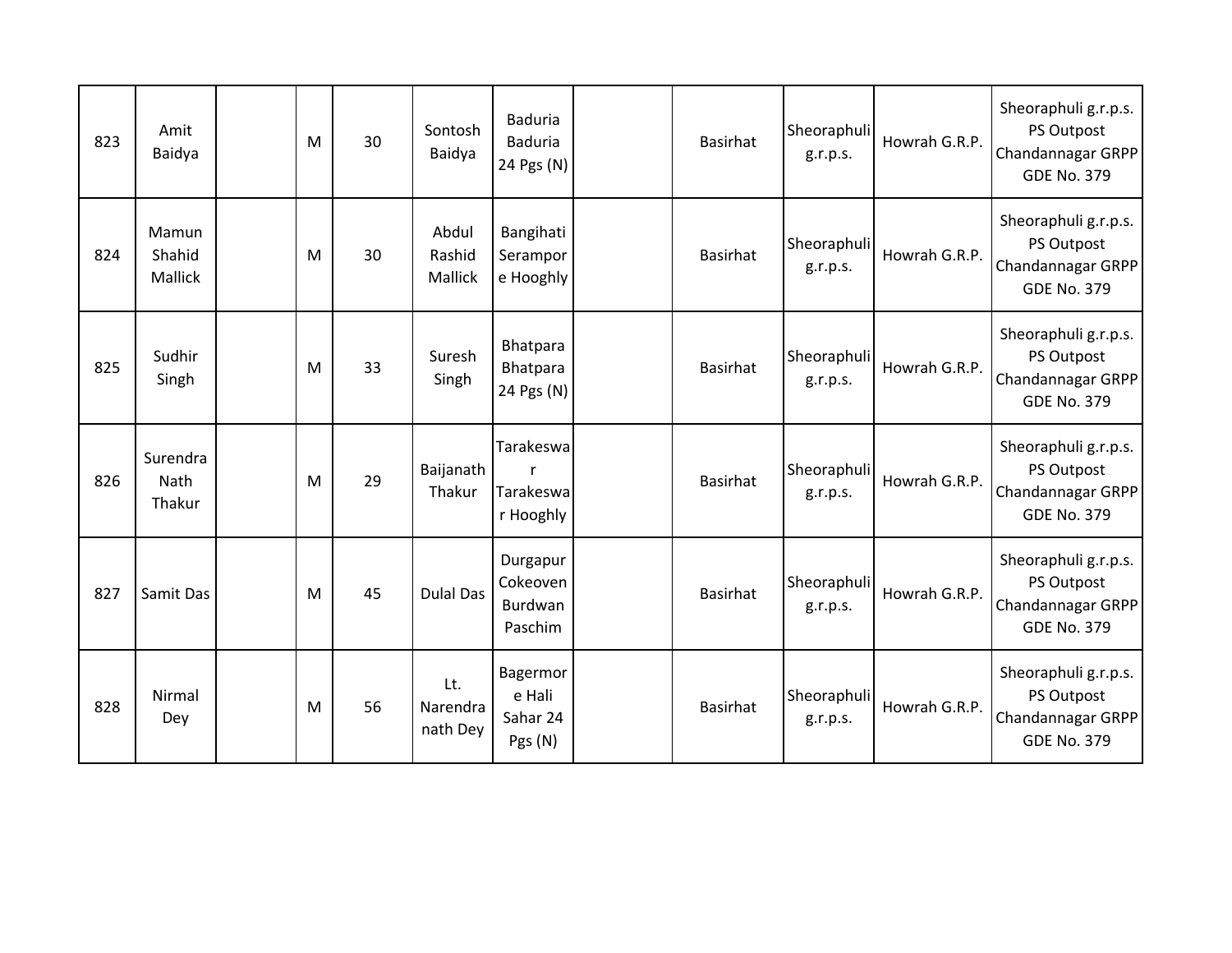| 829 | Kushal<br>Mondal    | M | 19 | Satya<br>Mondal    | Panskura<br>Panskura<br>Midinipor<br>e Purba | <b>Basirhat</b> | Sheoraphuli<br>g.r.p.s. | Howrah G.R.P. | Sheoraphuli g.r.p.s.<br>PS Outpost<br>Chandannagar GRPP<br><b>GDE No. 379</b> |
|-----|---------------------|---|----|--------------------|----------------------------------------------|-----------------|-------------------------|---------------|-------------------------------------------------------------------------------|
| 830 | Anish Ray           | M | 19 | <b>Uttam Ray</b>   | Jangipara<br>Jangipara<br>Hooghly            | Basirhat        | Sheoraphuli<br>g.r.p.s. | Howrah G.R.P. | Sheoraphuli g.r.p.s.<br>PS Outpost<br>Chandannagar GRPP<br><b>GDE No. 379</b> |
| 831 | Sayan<br>Dutta      | M | 19 | Gour<br>Dutta      | Gourhati<br>Arambag<br>Hooghly               | Basirhat        | Sheoraphuli<br>g.r.p.s. | Howrah G.R.P. | Sheoraphuli g.r.p.s.<br>PS Outpost<br>Chandannagar GRPP<br><b>GDE No. 379</b> |
| 832 | Mahadeb<br>Dey      | M | 19 | Amal Dey           | Parul<br>Arambag<br>Hooghly                  | Basirhat        | Sheoraphuli<br>g.r.p.s. | Howrah G.R.P. | Sheoraphuli g.r.p.s.<br>PS Outpost<br>Chandannagar GRPP<br><b>GDE No. 379</b> |
| 833 | Bablu<br>Chouhan    | M | 34 | Gopal<br>Chouhan   | Jagaddal<br>Jagaddal<br>24 Pgs (N)           | <b>Basirhat</b> | Sheoraphuli<br>g.r.p.s. | Howrah G.R.P. | Sheoraphuli g.r.p.s.<br>PS Outpost<br>Chandannagar GRPP<br><b>GDE No. 379</b> |
| 834 | Suraj Kr.<br>Mistri | M | 36 | Lt. Basu<br>Mistri | Kakinara<br>Jagaddal<br>24 Pgs (N)           | Basirhat        | Sheoraphuli<br>g.r.p.s. | Howrah G.R.P. | Sheoraphuli g.r.p.s.<br>PS Outpost<br>Chandannagar GRPP<br><b>GDE No. 379</b> |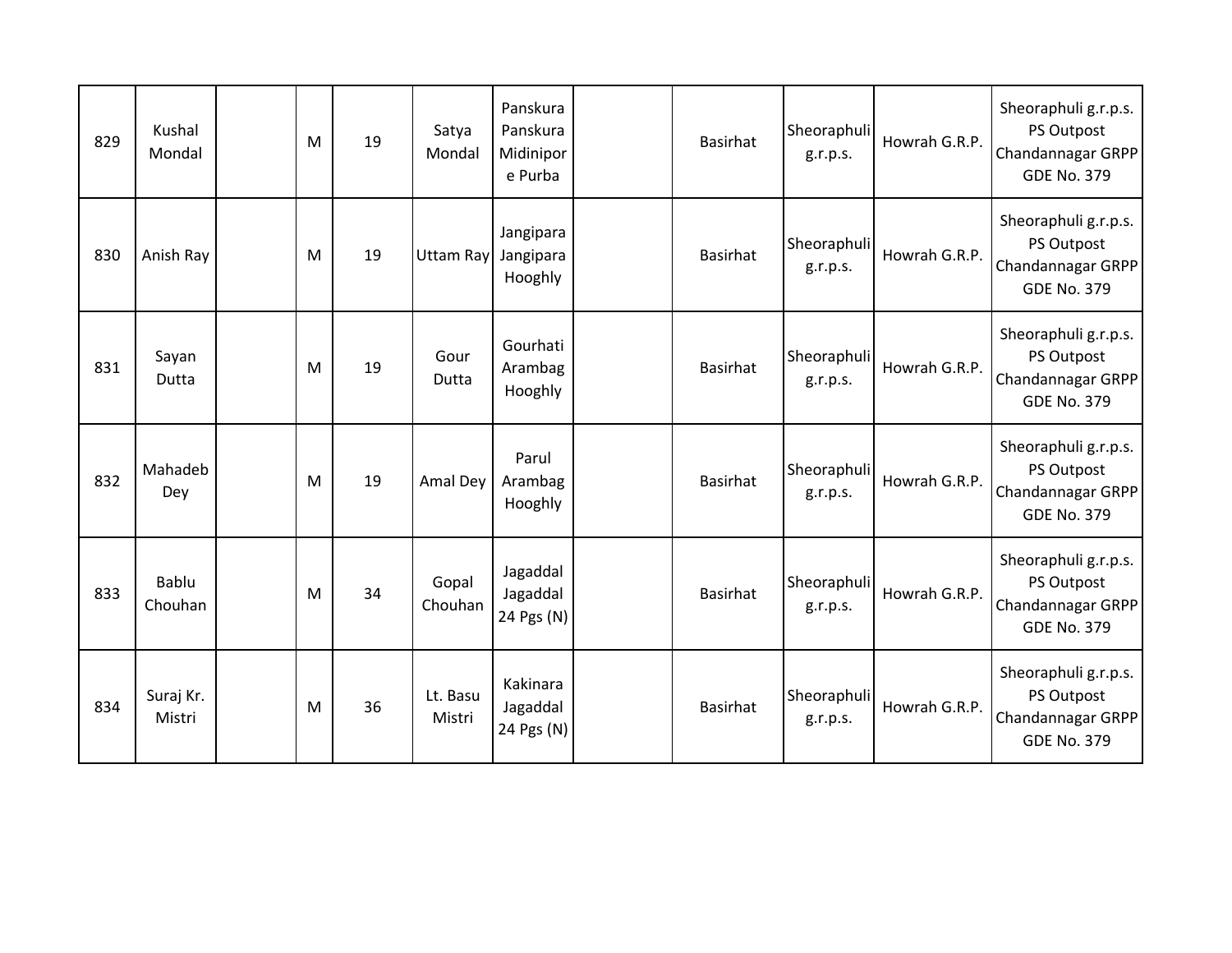| 835 | Dipak Kr.<br>Shaw | M | 30 | Lt. Ajit<br>Shaw | Kakinara<br>Jagaddal<br>24 Pgs (N)                               |           | Basirhat    | Sheoraphuli<br>g.r.p.s. | Howrah G.R.P. | Sheoraphuli g.r.p.s.<br>PS Outpost<br>Chandannagar GRPP<br><b>GDE No. 379</b> |
|-----|-------------------|---|----|------------------|------------------------------------------------------------------|-----------|-------------|-------------------------|---------------|-------------------------------------------------------------------------------|
| 836 | Sandeep<br>Shaw   | M | 26 | Naresh<br>Shaw   | Kakinara<br>Jagaddal<br>24 Pgs (N)                               |           | Basirhat    | Sheoraphuli<br>g.r.p.s. | Howrah G.R.P. | Sheoraphuli g.r.p.s.<br>PS Outpost<br>Chandannagar GRPP<br><b>GDE No. 379</b> |
| 837 | Dipankar<br>Dutta | M | 45 | Mangal<br>Dutta  | Ostad<br>Market<br>PS:<br>Bharatpur<br>Dist.:<br>Murshida<br>bad | Bharatpur | Murshidabad | Suri g.r.p.s.           | Howrah G.R.P. | Suri g.r.p.s. PS GDE<br>No. 669                                               |
| 838 | Khogen<br>Mondal  | M | 34 | Kartik<br>Mondal | Ostad<br>Market<br>PS:<br>Bharatpur<br>Dist.:<br>Murshida<br>bad | Bharatpur | Murshidabad | Suri g.r.p.s.           | Howrah G.R.P. | Suri g.r.p.s. PS GDE<br>No. 669                                               |
| 839 | Rahul Roy         | M | 20 | Mantu<br>Roy     | Ostad<br>Market<br>PS:<br>Bharatpur<br>Dist.:<br>Murshida<br>bad | Bharatpur | Murshidabad | Suri g.r.p.s.           | Howrah G.R.P. | Suri g.r.p.s. PS GDE<br>No. 669                                               |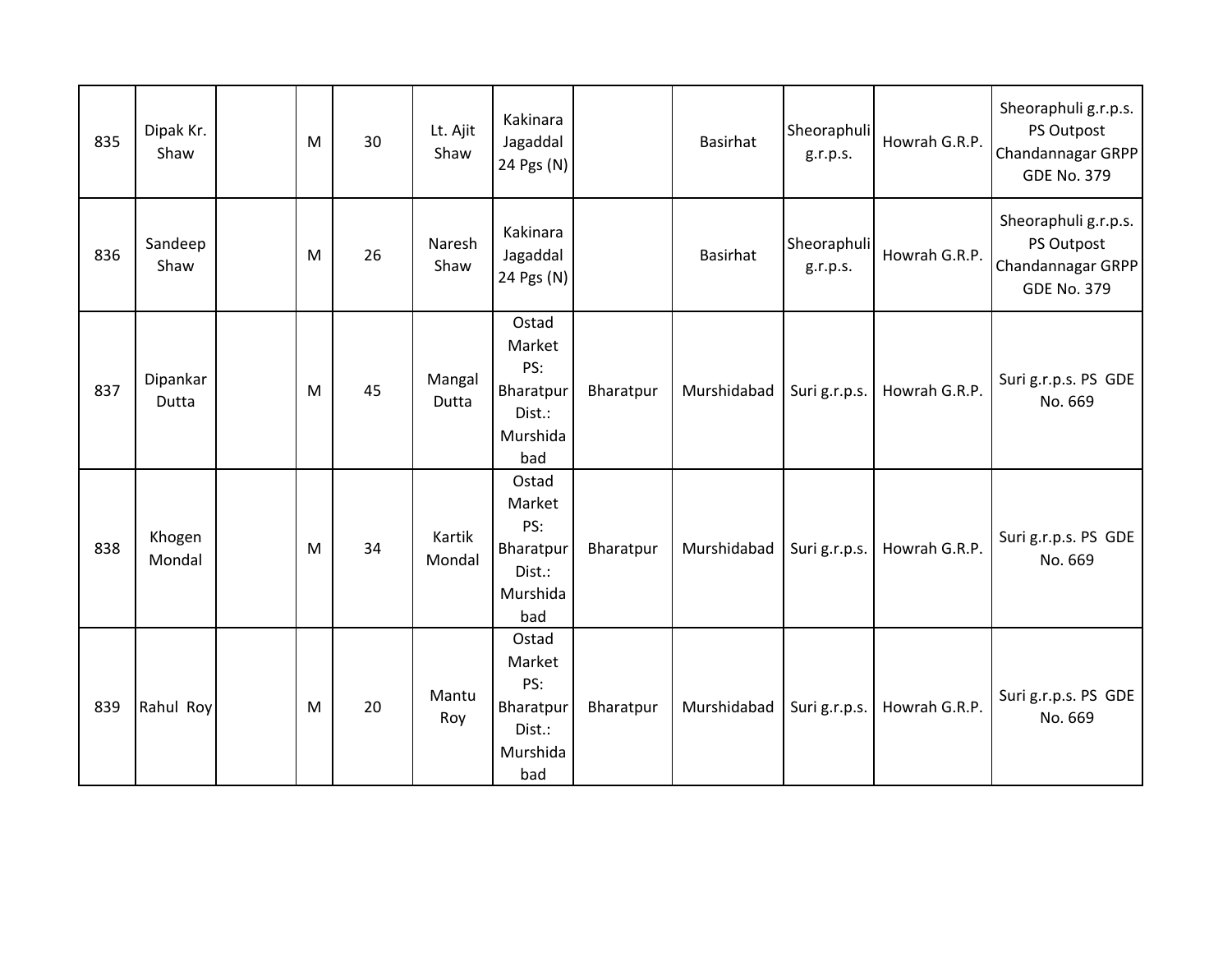| 840 | Samrat<br>Sarkar            | M | 18 | Debabrata<br>Sarkar | Ostad<br>Market<br>PS:<br>Bharatpur<br>Dist.:<br>Murshida<br>bad | Bharatpur | Murshidabad | Suri g.r.p.s. | Howrah G.R.P. | Suri g.r.p.s. PS GDE<br>No. 669 |
|-----|-----------------------------|---|----|---------------------|------------------------------------------------------------------|-----------|-------------|---------------|---------------|---------------------------------|
| 841 | Ranjan Sk                   | M | 28 | <b>Bablu Sk</b>     | Labhpur<br>PS:<br>Labhpur<br>Dist.:<br>Birbhum                   | Labhpur   | Birbhum     | Suri g.r.p.s. | Howrah G.R.P. | Suri g.r.p.s. PS GDE<br>No. 669 |
| 842 | Sk Eja                      | M | 20 | Sk Samad            | Labhpur<br>PS:<br>Labhpur<br>Dist.:<br>Birbhum                   | Labhpur   | Birbhum     | Suri g.r.p.s. | Howrah G.R.P. | Suri g.r.p.s. PS GDE<br>No. 669 |
| 843 | Somnath<br>Tudu             | M | 22 | Laxiram<br>Tudu     | Labhpur<br>PS:<br>Labhpur<br>Dist.:<br>Birbhum                   | Labhpur   | Birbhum     | Suri g.r.p.s. | Howrah G.R.P. | Suri g.r.p.s. PS GDE<br>No. 669 |
| 844 | Rajendra<br>Prasad<br>Ghosh | M | 24 | Kamal<br>Ghosh      | Labhpur<br>PS:<br>Labhpur<br>Dist.:<br>Birbhum                   | Labhpur   | Birbhum     | Suri g.r.p.s. | Howrah G.R.P. | Suri g.r.p.s. PS GDE<br>No. 669 |
| 845 | Sk<br>Amanulla<br>h         | M | 23 | Ajim Sk             | Labhpur<br>PS:<br>Labhpur<br>Dist.:<br>Birbhum                   | Labhpur   | Birbhum     | Suri g.r.p.s. | Howrah G.R.P. | Suri g.r.p.s. PS GDE<br>No. 669 |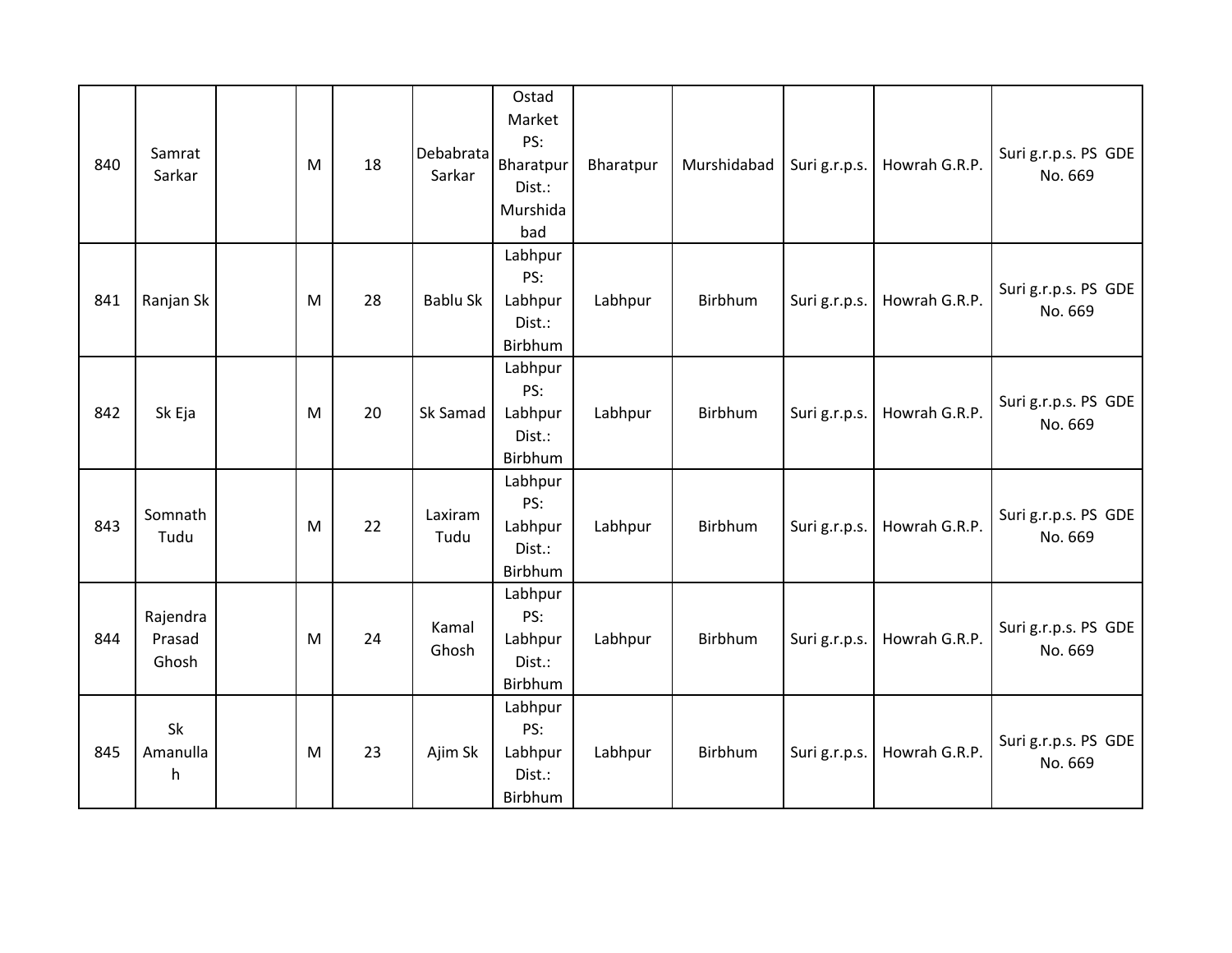| 846 | Akshay<br>Birbanshi                | M | 21 | Bablu<br>Birbanshi                            | Khiruli PS:<br>Panrui<br>Dist.:<br>Birbhum | Panrui | Birbhum         | Suri g.r.p.s. | Howrah G.R.P.                               | Suri g.r.p.s. PS GDE<br>No. 677 |
|-----|------------------------------------|---|----|-----------------------------------------------|--------------------------------------------|--------|-----------------|---------------|---------------------------------------------|---------------------------------|
| 847 | Sahabuddi<br>n Ansari              | M | 21 | Saidul<br>Ansari                              | Khiruli PS:<br>Panrui<br>Dist.:<br>Birbhum | Panrui | Birbhum         | Suri g.r.p.s. | Howrah G.R.P.                               | Suri g.r.p.s. PS GDE<br>No. 677 |
| 848 | Milan<br>Gorai                     | M | 25 | Kanailal<br>Gorai                             | Khiruli PS:<br>Panrui<br>Dist.:<br>Birbhum | Panrui | Birbhum         | Suri g.r.p.s. | Howrah G.R.P.                               | Suri g.r.p.s. PS GDE<br>No. 677 |
| 849 | Sukumar<br>Bagdi                   | M | 25 | Naresh<br><b>Bagdi</b>                        | Khiruli PS:<br>Panrui<br>Dist.:<br>Birbhum | Panrui | Birbhum         | Suri g.r.p.s. | Howrah G.R.P.                               | Suri g.r.p.s. PS GDE<br>No. 677 |
| 850 | Biswadip<br>Dutta<br><b>Biswas</b> |   | 38 | Lt.<br>Bivekanan<br>da Dutta<br><b>Biswas</b> | Agartala<br>West<br>Thakurtala<br>Tripura  |        | <b>Basirhat</b> | <b>Bally</b>  | <b>Howrah Police</b><br>Commissionera<br>te | Bally PS GDE No.<br>1114        |
| 851 | Md<br>Moshair<br>Rahamat           |   | 30 | Md<br>Tafazin<br>Hossain                      | Chankya<br>Amdanga<br>North 24<br>Pgs.     |        | Basirhat        | <b>Bally</b>  | <b>Howrah Police</b><br>Commissionera<br>te | Bally PS GDE No.<br>1112        |
| 852 | Ashim<br>Khan                      |   | 22 | Mohin<br>Uddin<br>Khan                        | Chankya<br>Amdanga<br>North 24<br>Pgs.     |        | Basirhat        | <b>Bally</b>  | <b>Howrah Police</b><br>Commissionera<br>te | Bally PS GDE No.<br>1112        |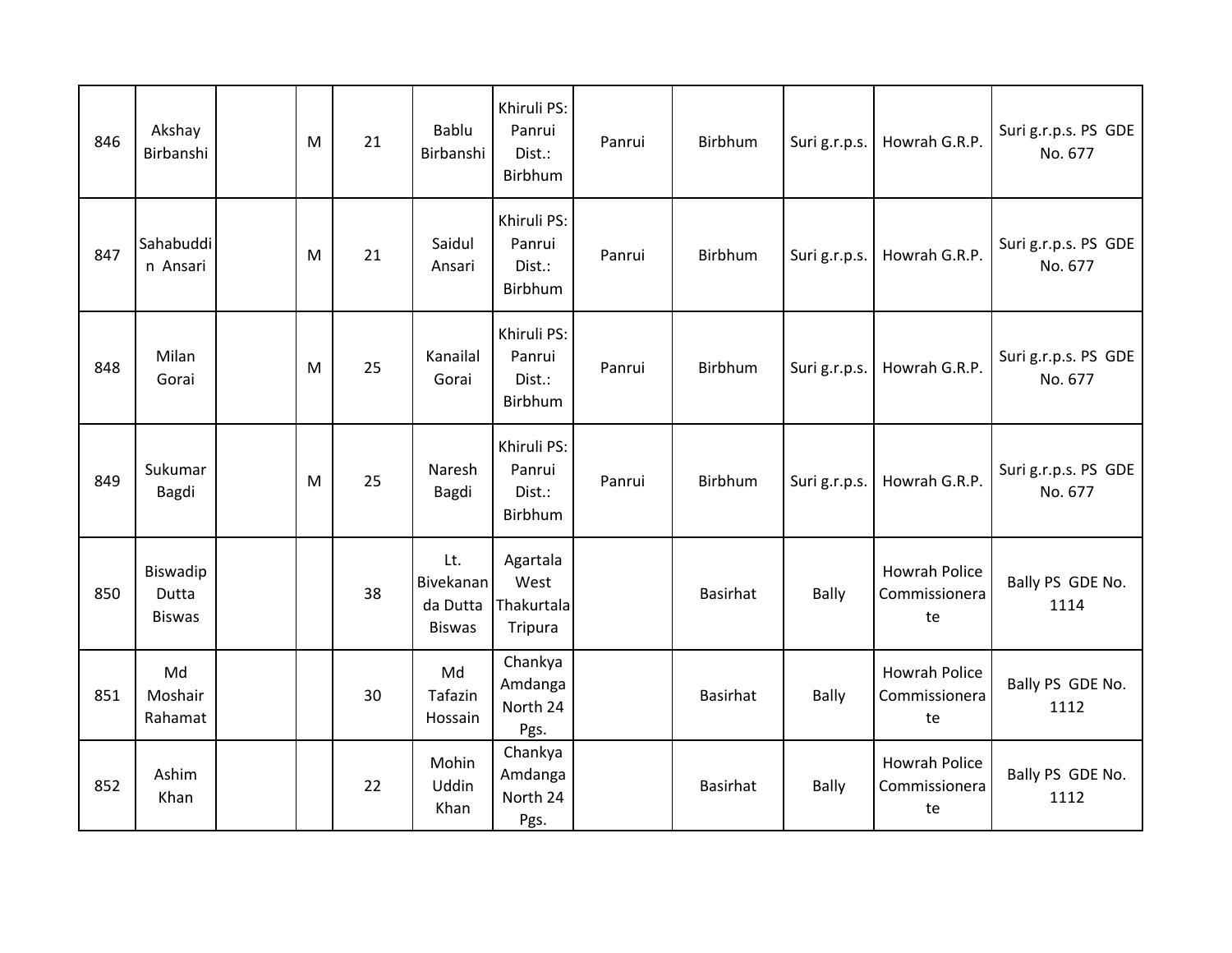| 853 | Tufan<br>Banerjee          |   | 49 | Lt.<br>Prasanta<br>Banerjee | 42,<br>Ramsita<br>Road<br>Uttarpara<br>Hooghly                            |               | Basirhat                                    | <b>Bally</b>  | <b>Howrah Police</b><br>Commissionera<br>te | Bally PS GDE No.<br>1154  |
|-----|----------------------------|---|----|-----------------------------|---------------------------------------------------------------------------|---------------|---------------------------------------------|---------------|---------------------------------------------|---------------------------|
| 854 | Surja<br>Banerjee          |   | 23 | Moloy<br>Banerjee           | 40,<br>Bhupendr<br>anath<br>Road<br>Uttarpara<br>Hooghly                  |               | Basirhat                                    | <b>Bally</b>  | <b>Howrah Police</b><br>Commissionera<br>te | Bally PS GDE No.<br>1161  |
| 855 | Sandip<br>Roychowd<br>hury |   | 28 | Lt.<br>na<br>hury           | Rajendra<br>Nabakrish Arenul 3rd<br>Lane<br>Roychowd Uttarpara<br>Hooghly |               | <b>Basirhat</b>                             | <b>Bally</b>  | <b>Howrah Police</b><br>Commissionera<br>te | Bally PS GDE No.<br>1161  |
| 856 | Rohit Das                  | M | 23 | <b>Tarak Das</b>            | PS: Bantra<br>Dist.:<br>Howrah<br>Police<br>Commissi<br>onerate           | <b>Bantra</b> | <b>Howrah Police</b><br>Commissioner<br>ate | <b>Bantra</b> | <b>Howrah Police</b><br>Commissionera<br>te | Bantra PS GDE No.<br>1246 |
| 857 | Ratan<br>Kumar<br>Gupta    | M | 30 | Harish<br>Chandra           | PS: Bantra<br>Dist.:<br>Howrah<br>Police<br>Commissi<br>onerate           | <b>Bantra</b> | <b>Howrah Police</b><br>Commissioner<br>ate | Bantra        | <b>Howrah Police</b><br>Commissionera<br>te | Bantra PS GDE No.<br>1296 |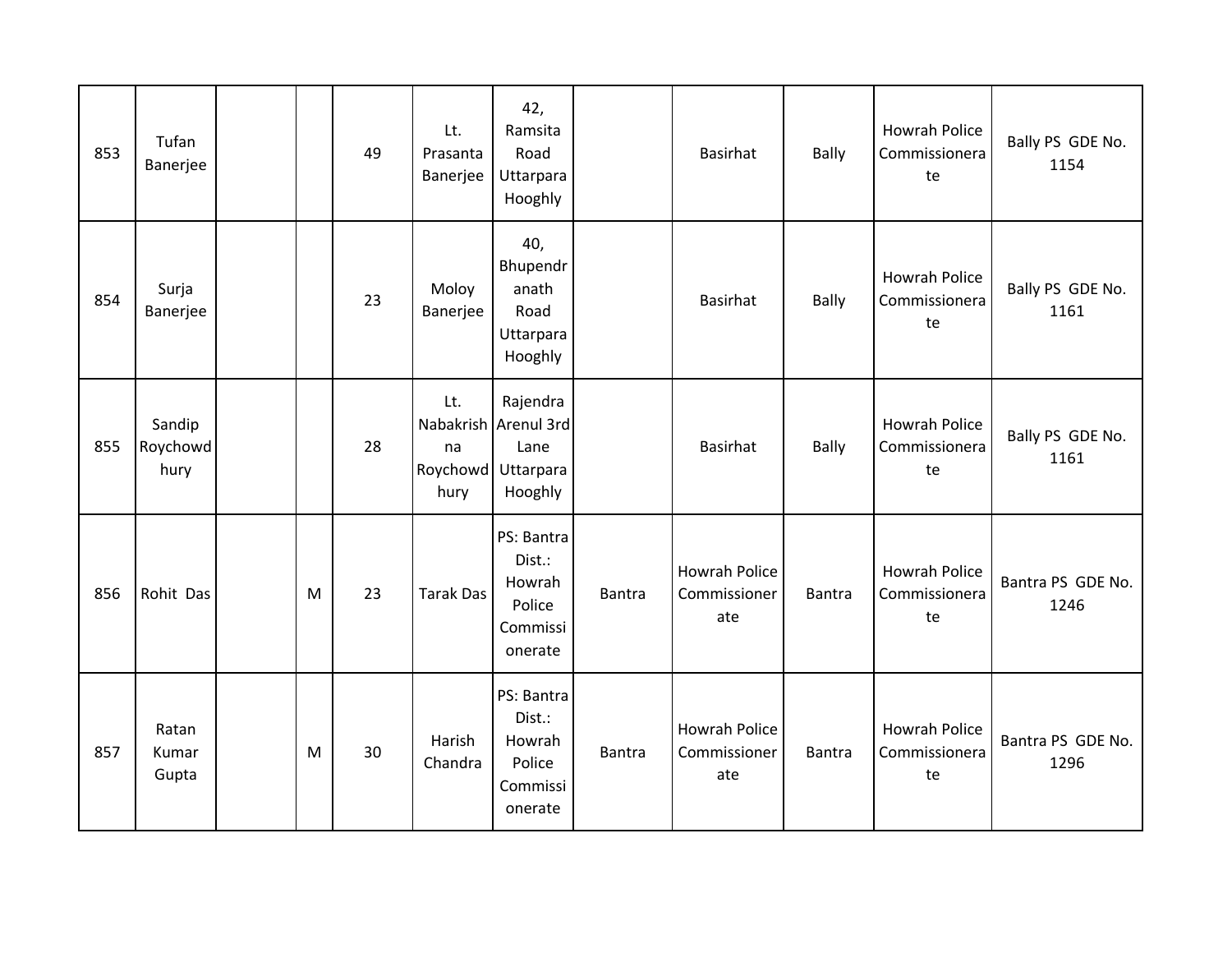| 858 | Harish<br>Chandra     | M | 65 | Lt.<br>Biharilal<br>Shaw | PS: Bantra<br>Dist.:<br>Howrah<br>Police<br>Commissi<br>onerate | <b>Bantra</b> | <b>Howrah Police</b><br>Commissioner<br>ate | Bantra        | <b>Howrah Police</b><br>Commissionera<br>te | Bantra PS GDE No.<br>1296 |
|-----|-----------------------|---|----|--------------------------|-----------------------------------------------------------------|---------------|---------------------------------------------|---------------|---------------------------------------------|---------------------------|
| 859 | Jay Kumar<br>Shaw     | M | 20 | Manik<br>Chandra<br>Shaw | PS: Bantra<br>Dist.:<br>Howrah<br>Police<br>Commissi<br>onerate | <b>Bantra</b> | Howrah Police<br>Commissioner<br>ate        | Bantra        | <b>Howrah Police</b><br>Commissionera<br>te | Bantra PS GDE No.<br>1296 |
| 860 | Anil<br>Kumar<br>Shaw | M | 44 | Manik<br>Chandra<br>Shaw | PS: Bantra<br>Dist.:<br>Howrah<br>Police<br>Commissi<br>onerate | <b>Bantra</b> | Howrah Police<br>Commissioner<br>ate        | <b>Bantra</b> | <b>Howrah Police</b><br>Commissionera<br>te | Bantra PS GDE No.<br>1296 |
| 861 | Akhilesh<br>Kumar     | M | 37 | Bijoy<br>Kumar<br>Ram    | PS: Bantra<br>Dist.:<br>Howrah<br>Police<br>Commissi<br>onerate | <b>Bantra</b> | Howrah Police<br>Commissioner<br>ate        | <b>Bantra</b> | Howrah Police<br>Commissionera<br>te        | Bantra PS GDE No.<br>1298 |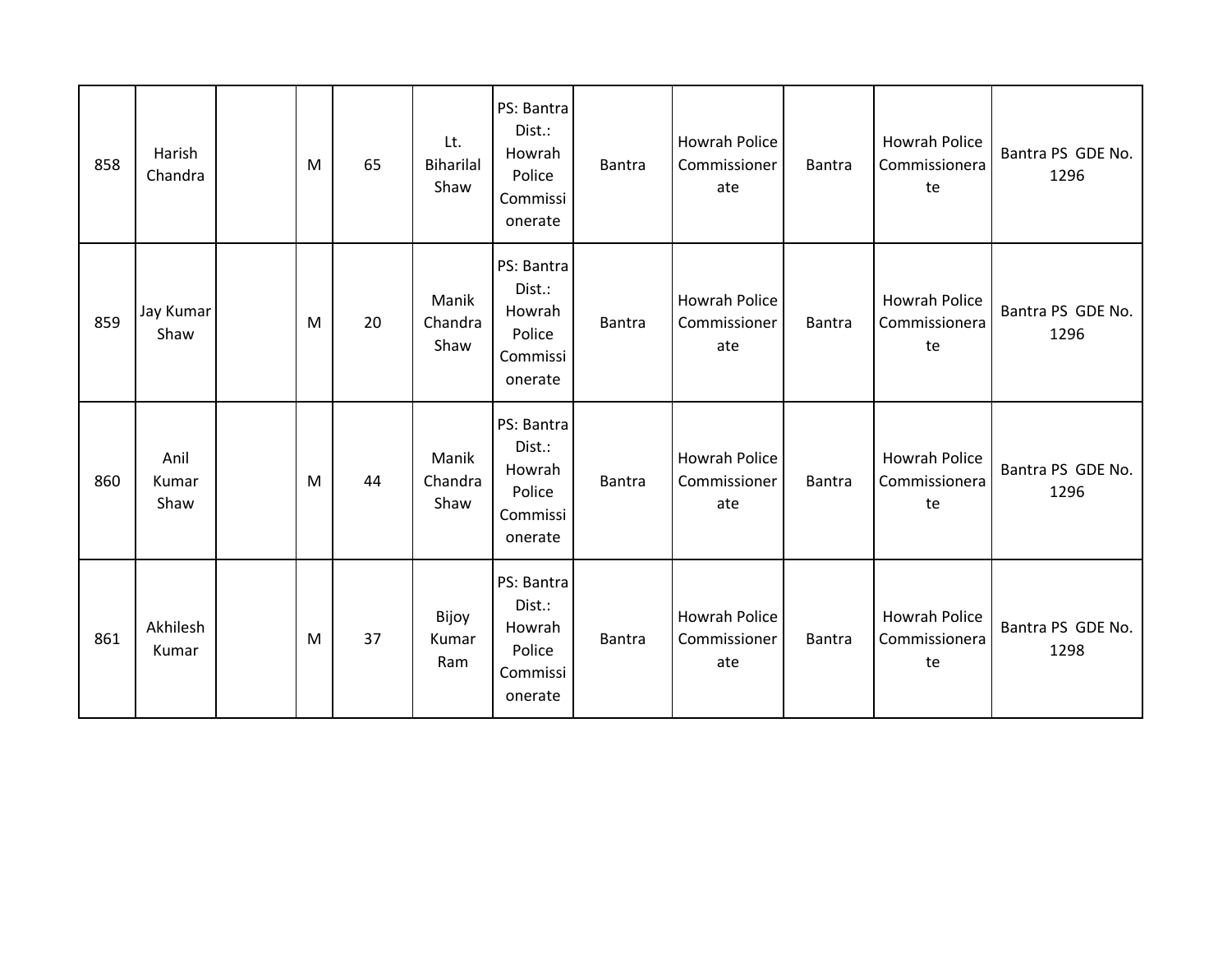| 862 | Biswanath<br>Mondal |       | M | 43 | Lt. Pachu<br>Gopal<br>Mondal | PS: Bantra<br>Dist.:<br>Howrah<br>Police<br>Commissi<br>onerate | <b>Bantra</b> | Howrah Police<br>Commissioner<br>ate        | <b>Bantra</b> | <b>Howrah Police</b><br>Commissionera<br>te | Bantra PS GDE No.<br>1298 |
|-----|---------------------|-------|---|----|------------------------------|-----------------------------------------------------------------|---------------|---------------------------------------------|---------------|---------------------------------------------|---------------------------|
| 863 | Rakesh<br>Manna     | Rahul | M | 19 | Sanjib<br>Manna              | PS: Bantra<br>Dist.:<br>Howrah<br>Police<br>Commissi<br>onerate | <b>Bantra</b> | Howrah Police<br>Commissioner<br>ate        | <b>Bantra</b> | <b>Howrah Police</b><br>Commissionera<br>te | Bantra PS GDE No.<br>1298 |
| 864 | Harprit<br>Singh    |       | M | 19 | Dilip Singh                  | PS: Belur<br>Dist.:<br>Howrah<br>Police<br>Commissi<br>onerate  | Belur         | Howrah Police<br>Commissioner<br>ate        | Belur         | <b>Howrah Police</b><br>Commissionera<br>te | Belur PS GDE No.<br>1007  |
| 865 | Tipu Khan           |       | M | 20 | Raju Khan                    | PS: Belur<br>Dist.:<br>Howrah<br>Police<br>Commissi<br>onerate  | Belur         | <b>Howrah Police</b><br>Commissioner<br>ate | Belur         | Howrah Police<br>Commissionera<br>te        | Belur PS GDE No.<br>1007  |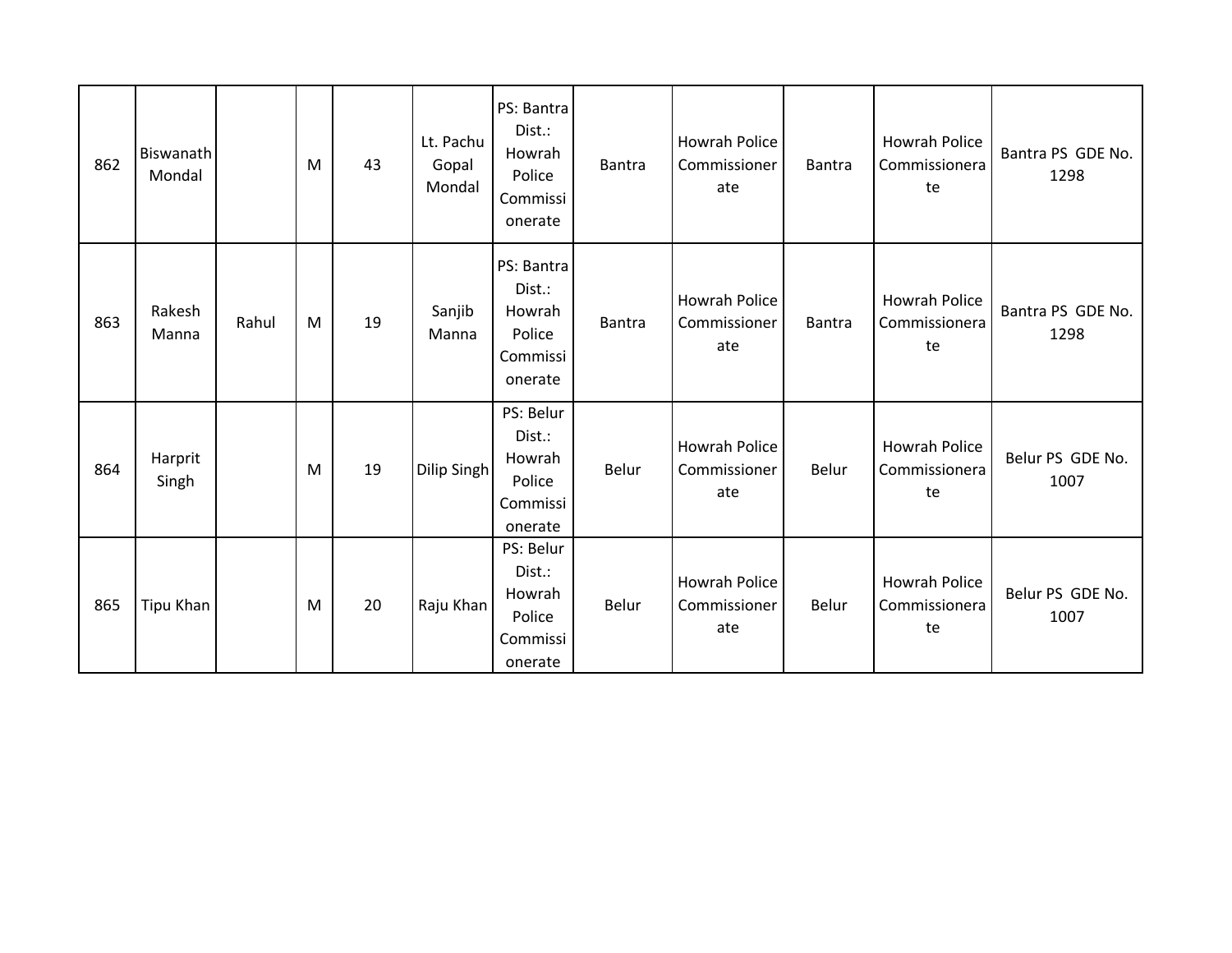| 866 | Sujit<br>Singh | Chotk | M |    | <b>Uday Sing</b>  | 93 Sarat<br>Chatterjee<br>Road PS<br>Chatterjee<br>hat<br>Howrah<br>PS:<br>Chatterjee<br>hat Dist.:<br>Howrah<br>Police<br>Commissi<br>onerate | Chatterjeeha<br>t | Howrah Police<br>Commissioner<br>ate | Chatterjeeh<br>at | Howrah Police<br>Commissionera<br>te | Chatterjeehat PS<br><b>GDE No. 910</b> |
|-----|----------------|-------|---|----|-------------------|------------------------------------------------------------------------------------------------------------------------------------------------|-------------------|--------------------------------------|-------------------|--------------------------------------|----------------------------------------|
| 867 | Tusar<br>Adak  |       | M | 22 | Lt. Ashok<br>Adak | Mukhara<br>m lane PS<br>Chatterjee<br>hat<br>Howrah<br>PS:<br>Chatterjee<br>hat Dist.:<br>Howrah<br>Police<br>Commissi<br>onerate              | Chatterjeeha<br>t | Howrah Police<br>Commissioner<br>ate | Chatterjeeh<br>at | Howrah Police<br>Commissionera<br>te | Chatterjeehat PS<br><b>GDE No. 910</b> |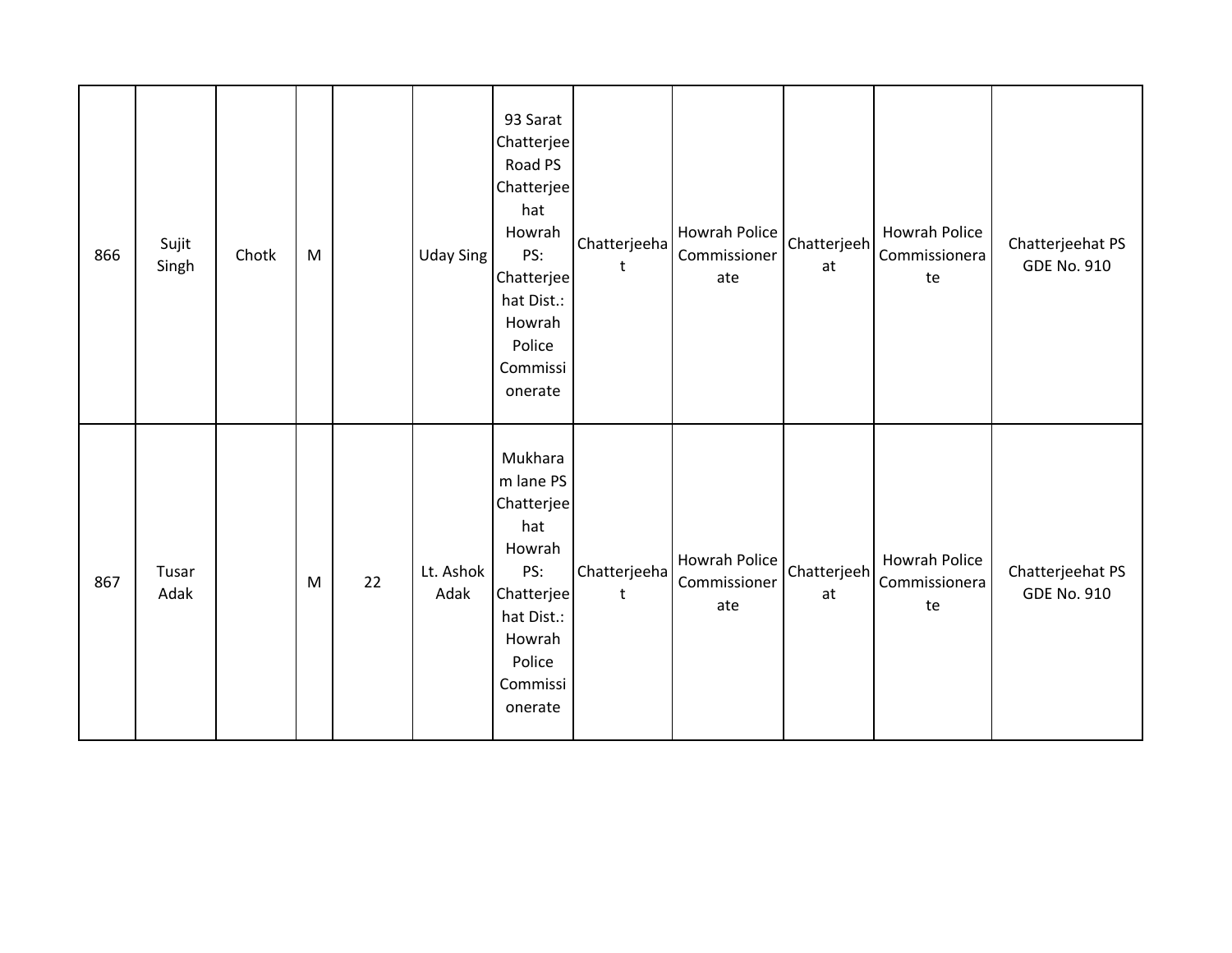| 868 | Rahul<br>Rajak      | M | Babun<br>Rajak          | 93 Sarat<br>Chatterjee<br>Road PS<br>Chatterjee<br>hat<br>Howrah<br>PS:<br>Chatterjee<br>hat Dist.:<br>Howrah<br>Police<br>Commissi<br>onerate | Chatterjeeha<br>$\mathsf{t}$ | <b>Howrah Police</b><br>Commissioner<br>ate | Chatterjeeh<br>at | <b>Howrah Police</b><br>Commissionera<br>te | Chatterjeehat PS<br><b>GDE No. 910</b> |
|-----|---------------------|---|-------------------------|------------------------------------------------------------------------------------------------------------------------------------------------|------------------------------|---------------------------------------------|-------------------|---------------------------------------------|----------------------------------------|
| 869 | Dharmend<br>ra Shaw | M | Lt. Bacha<br>Shaw       | PS:<br>Dasnagar<br>Dist.:<br>Howrah<br>Police<br>Commissi<br>onerate                                                                           | Dasnagar                     | <b>Howrah Police</b><br>Commissioner<br>ate | Dasnagar          | <b>Howrah Police</b><br>Commissionera<br>te | Dasnagar PS GDE<br>No. 944             |
| 870 | Amit<br>Ghati       |   | Ganesh<br>Ghati         | 98/1,<br>Tripura<br>Rai lane<br>Golabari<br>Howrah                                                                                             |                              | Basirhat                                    | Golabari          | <b>Howrah Police</b><br>Commissionera<br>te | Golabari PS GDE<br>No. 1493            |
| 871 | Raj<br>Kumar        |   | Lt<br>Kamlesh<br>Thakur | Chanditala<br>Chanditala<br>Hooghly                                                                                                            |                              | Basirhat                                    | Golabari          | <b>Howrah Police</b><br>Commissionera<br>te | Golabari PS GDE<br>No. 1572            |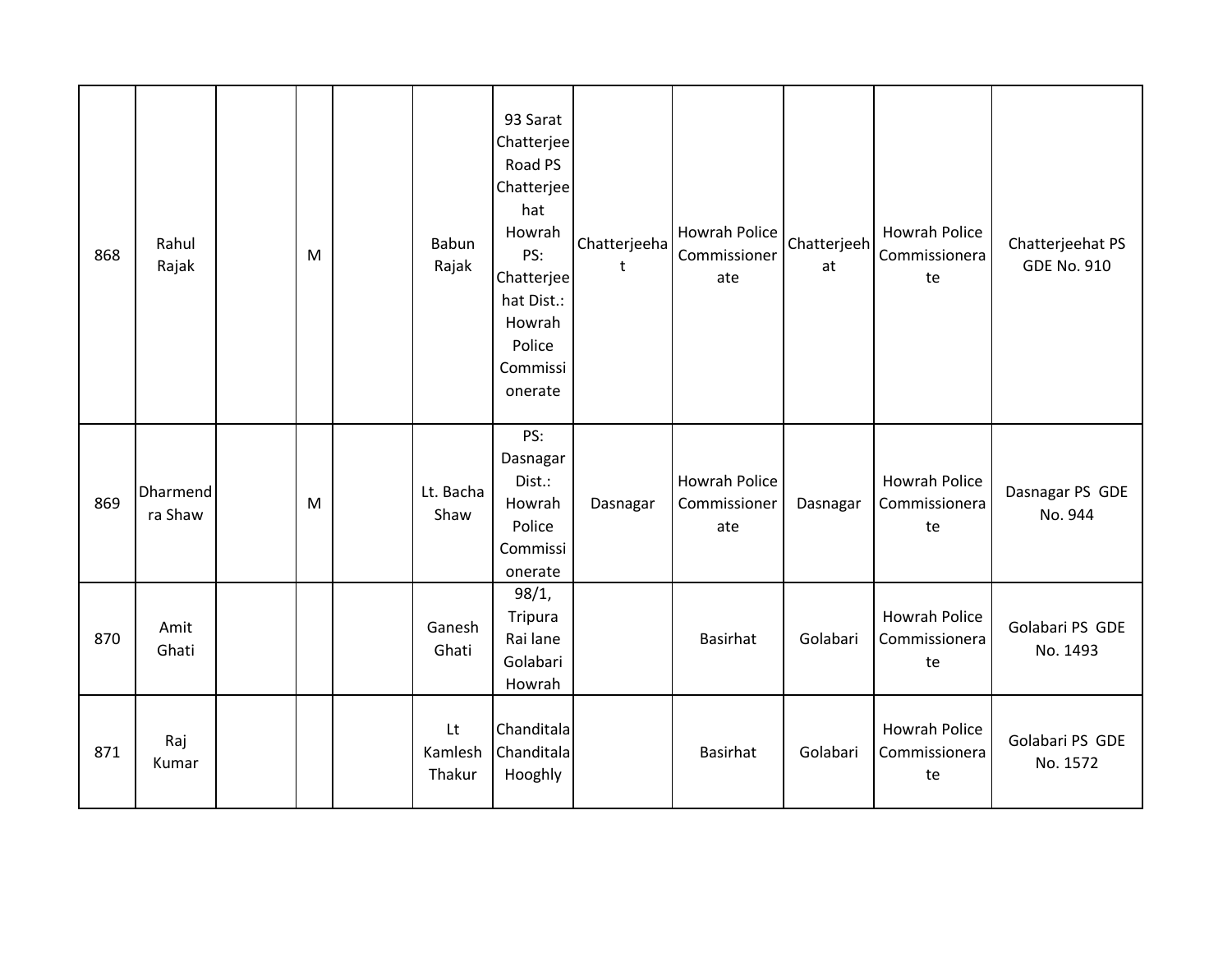| 872 | Ram<br>Dayal         |  | Lt<br>Nimchand<br>Thakur          | Chanditala<br>Chanditala<br>Hooghly                      | Basirhat        | Golabari | <b>Howrah Police</b><br>Commissionera<br>te | Golabari PS GDE<br>No. 1572 |
|-----|----------------------|--|-----------------------------------|----------------------------------------------------------|-----------------|----------|---------------------------------------------|-----------------------------|
| 873 | Biswajeet<br>Mahakal |  | Srikanto<br>Mahakal               | Kadua<br>Amta<br>Howrah                                  | <b>Basirhat</b> | Golabari | <b>Howrah Police</b><br>Commissionera<br>te | Golabari PS GDE<br>No. 1572 |
| 874 | Aditya<br>Durbe      |  | Katlam<br>Singh<br>Durbe          | Khatakoni<br>Sakri<br>Bilaspur,<br>CG                    | Basirhat        | Golabari | <b>Howrah Police</b><br>Commissionera<br>te | Golabari PS GDE<br>No. 1572 |
| 875 | Sanjoy<br>Singh      |  | Lt Arvind<br>Singh                | 135,<br>Girish<br>Ghosh<br>Road M P<br>Ghora<br>Howrah   | Basirhat        | Golabari | <b>Howrah Police</b><br>Commissionera<br>te | Golabari PS GDE<br>No. 1572 |
| 876 | Ravi<br>Kumar        |  | Ganga<br>Prasad                   | Nehru<br>Road,<br>Laikadi<br>Chirkunda<br>Dhanbad,<br>JH | <b>Basirhat</b> | Golabari | <b>Howrah Police</b><br>Commissionera<br>te | Golabari PS GDE<br>No. 1572 |
| 877 | Kapil<br>Sharma      |  | Lt Ram<br><b>Bharat</b><br>Sharma | 6B,<br>Clibrao<br>Road Hare<br>Street<br>Kolkata         | Basirhat        | Golabari | <b>Howrah Police</b><br>Commissionera<br>te | Golabari PS GDE<br>No. 1572 |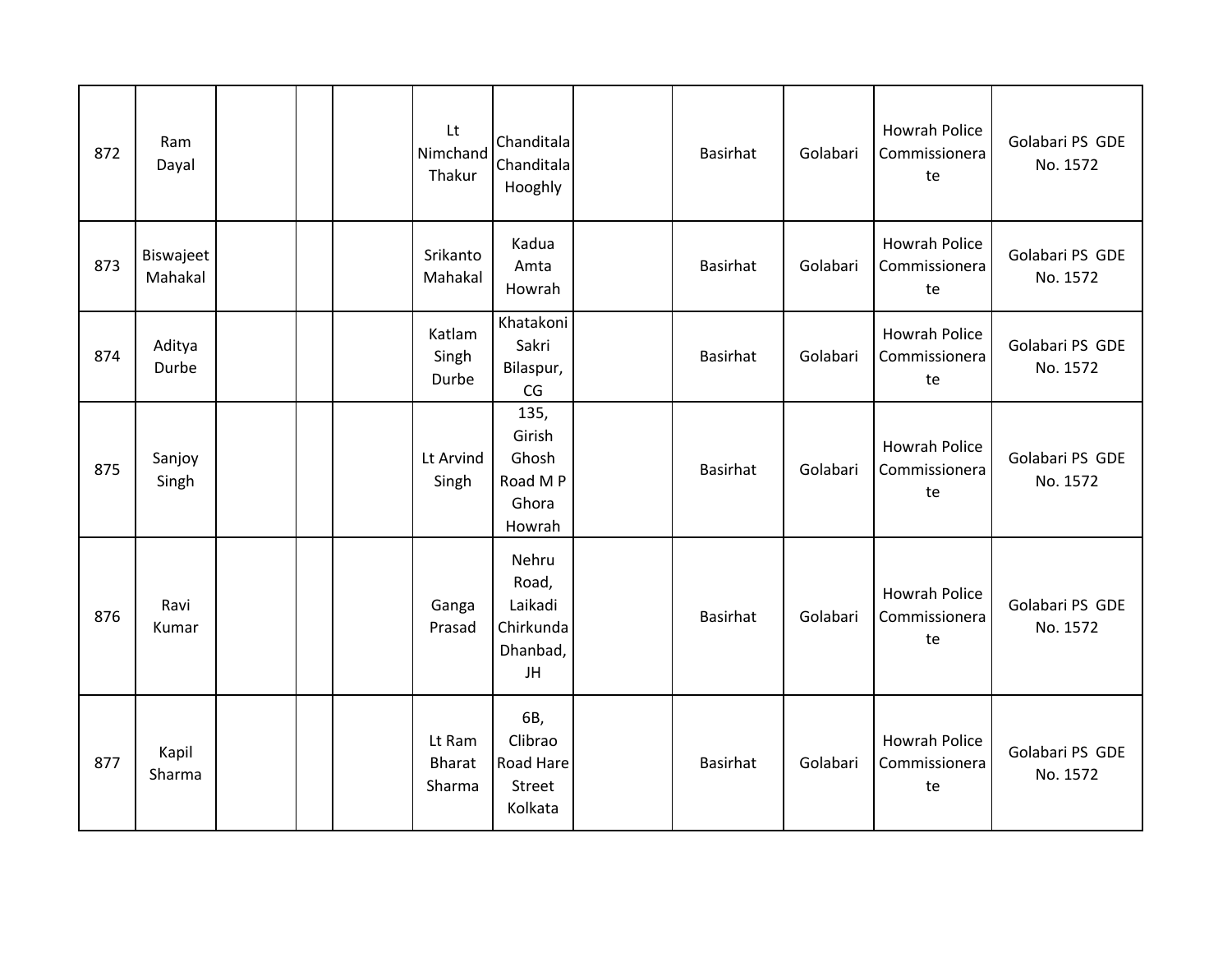| 878 | Praveen<br>Kumar         |  | Pramod<br>Mondal            | 6B,<br>Clibrao<br>Road Hare<br>Street<br>Kolkata | Basirhat        | Golabari | <b>Howrah Police</b><br>Commissionera<br>te | Golabari PS GDE<br>No. 1572 |
|-----|--------------------------|--|-----------------------------|--------------------------------------------------|-----------------|----------|---------------------------------------------|-----------------------------|
| 879 | Soumitra<br><b>Bera</b>  |  | Srimanto<br>Bera            | Chhatra<br>Tamluk<br>Purba<br>Midnapor<br>e      | Basirhat        | Golabari | <b>Howrah Police</b><br>Commissionera<br>te | Golabari PS GDE<br>No. 1572 |
| 880 | Ravi<br>Shankar<br>Majhi |  | Tapan<br>Majhi              | Chhatra<br>Tamluk<br>Purba<br>Midnapor<br>e      | Basirhat        | Golabari | <b>Howrah Police</b><br>Commissionera<br>te | Golabari PS GDE<br>No. 1572 |
| 881 | Pravin<br>Kumar          |  | <b>Birappa</b><br>Rao       | Hubli<br>Ventikiri<br>Dewarwar<br>, KA           | Basirhat        | Golabari | <b>Howrah Police</b><br>Commissionera<br>te | Golabari PS GDE<br>No. 1572 |
| 882 | Gulappa<br>Rao           |  | Lt Sikappa                  | Hubli<br>Ventikiri<br>Dewarwar<br>, KA           | Basirhat        | Golabari | <b>Howrah Police</b><br>Commissionera<br>te | Golabari PS GDE<br>No. 1572 |
| 883 | Kompana<br>Rao           |  | Mirappa<br>Rao              | Hubli<br>Ventikiri<br>Dewarwar<br>, KA           | <b>Basirhat</b> | Golabari | <b>Howrah Police</b><br>Commissionera<br>te | Golabari PS GDE<br>No. 1572 |
| 884 | Basudev<br>P Sashtri     |  | Lt<br>Purusotta<br>m Sastri | Hubli<br>Ventikiri<br>Dewarwar<br>, KA           | Basirhat        | Golabari | <b>Howrah Police</b><br>Commissionera<br>te | Golabari PS GDE<br>No. 1572 |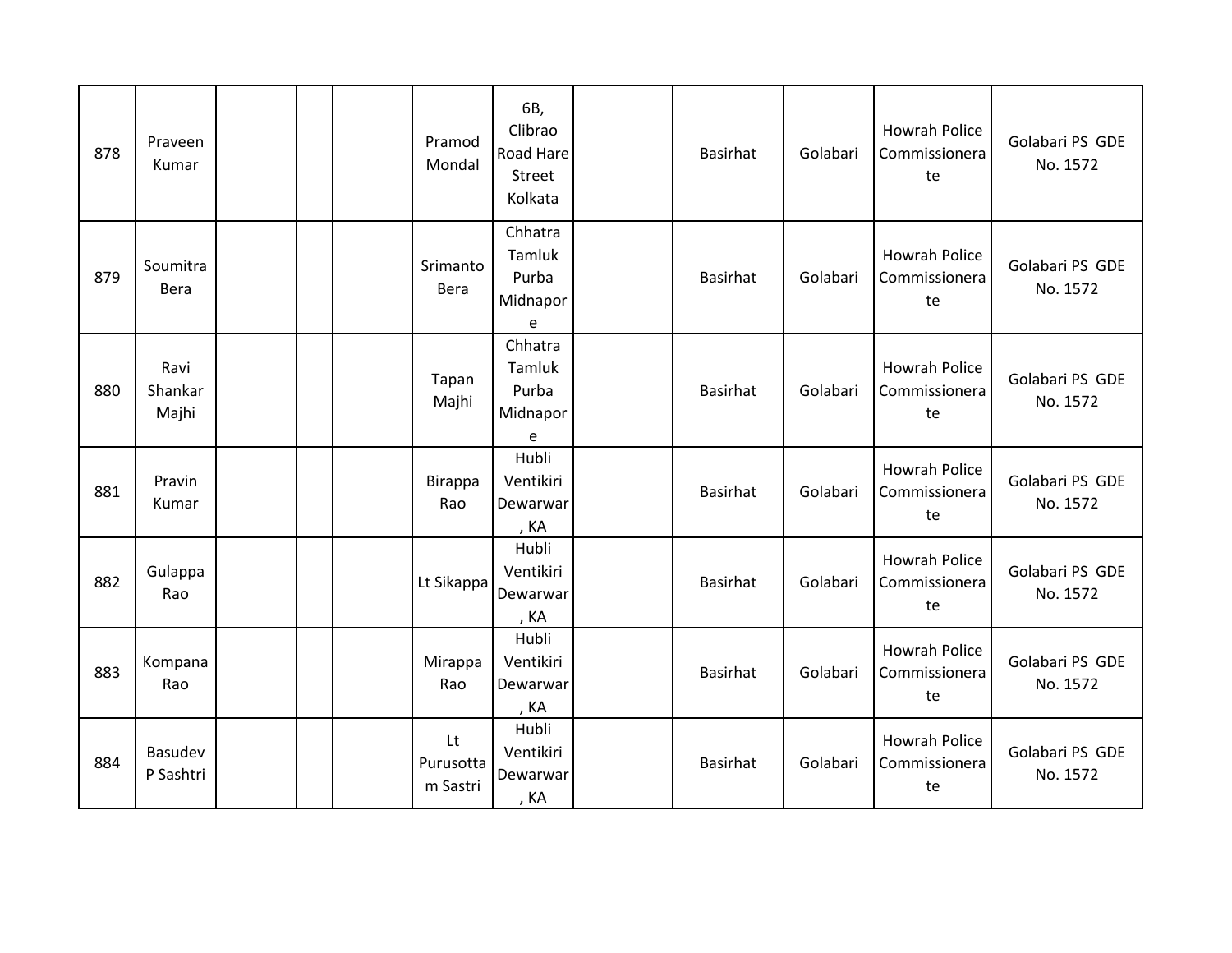| 885 | Shib Kr.<br>Shaw  | M | 24 | Shri Ram<br>Narayan<br>Shaw | <b>Bara</b><br>Bazar, PS<br><b>Bara</b><br>Bazar,<br>Dist.<br>Kolkata    | Basirhat | Howrah | <b>Howrah Police</b><br>Commissionera<br>te | Howrah PS GDE No.<br>1572 |
|-----|-------------------|---|----|-----------------------------|--------------------------------------------------------------------------|----------|--------|---------------------------------------------|---------------------------|
| 886 | Narayan<br>Halder | M | 34 | Hira<br>Halder              | 25, Hari<br>Nath Dey<br>Road, PS<br><b>Bara</b><br>Bazar,<br>Dist. Kolka | Basirhat | Howrah | <b>Howrah Police</b><br>Commissionera<br>te | Howrah PS GDE No.<br>1572 |
| 887 | Krishna<br>Hela   | M | 20 | Binod<br>Hela               | 33, M.C.<br>Ghosh<br>Lane, PS &<br>Dist.<br>Howrah                       | Basirhat | Howrah | <b>Howrah Police</b><br>Commissionera<br>te | Howrah PS GDE No.<br>1572 |
| 888 | Sujal<br>Kumar    | M | 19 | Kundal<br>Kumar             | 33, M.C.<br>Ghosh<br>Lane, PS &<br>Dist.<br>HOwrah                       | Basirhat | Howrah | <b>Howrah Police</b><br>Commissionera<br>te | Howrah PS GDE No.<br>1572 |
| 889 | Rahul<br>Singh    | M | 26 | Umesh<br>Singh              | 86, M.C.<br>Ghosh<br>Lane, PS &<br>Dist.<br>Howrah                       | Basirhat | Howrah | <b>Howrah Police</b><br>Commissionera<br>te | Howrah PS GDE No.<br>1572 |
| 890 | Samir<br>Tiwary   | M | 36 | Lt<br>Satyadeo<br>Tiwary    | 3 S.N<br>Temple<br>Road, PS<br>M.P<br>Ghora<br>Howrah                    | Basirhat | Liluah | <b>Howrah Police</b><br>Commissionera<br>te | Liluah PS GDE No.<br>1433 |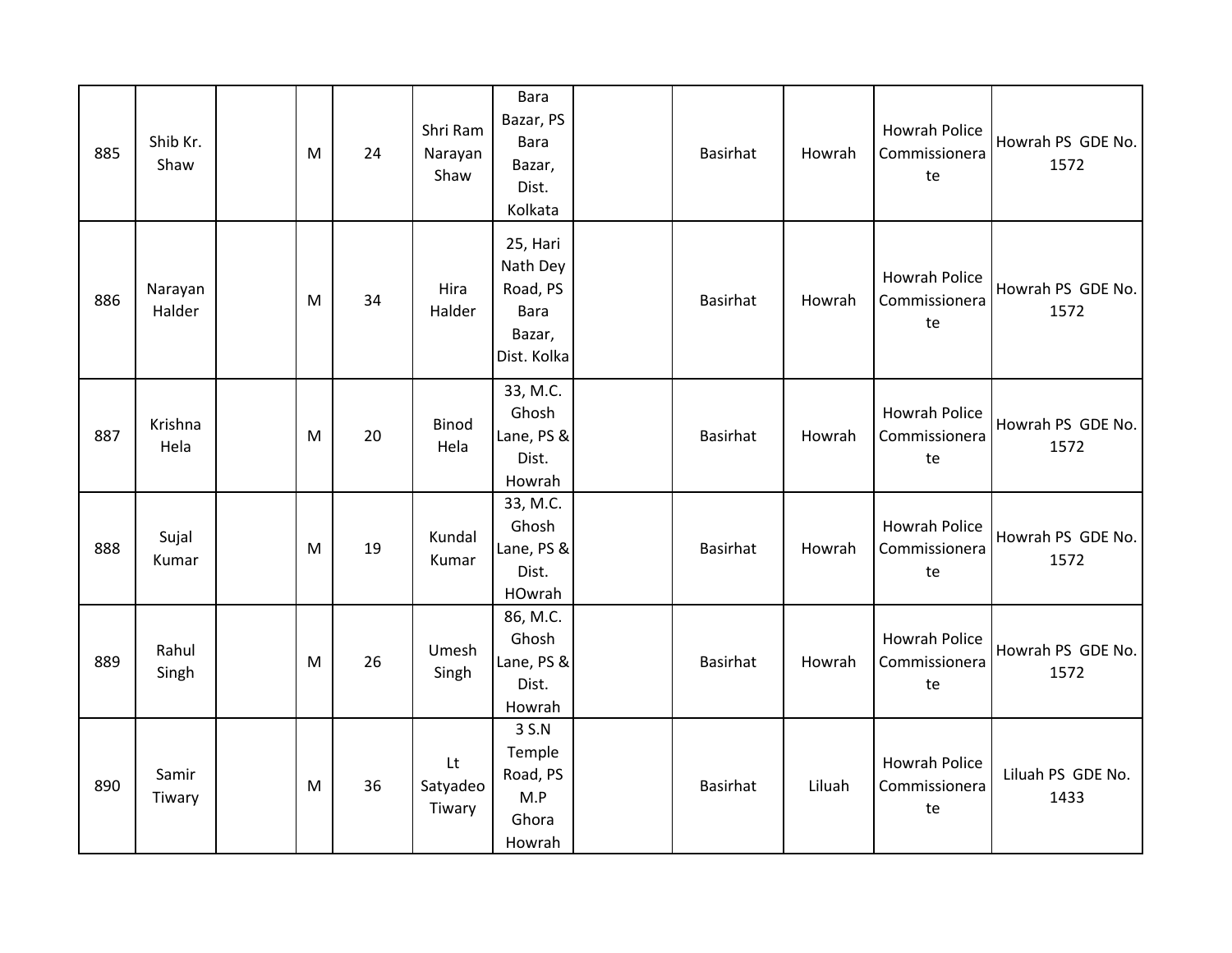| 891 | Jitendra<br>Paswan              | M | 28 | Paswan                             | 62/D D.N<br>Mukherje<br>Lt Siyaram e Lane, PS<br>M.P<br>Ghora<br>Howrah        |                    | <b>Basirhat</b>                             | Liluah             | <b>Howrah Police</b><br>Commissionera<br>te | Liluah PS GDE No.<br>1433                |
|-----|---------------------------------|---|----|------------------------------------|--------------------------------------------------------------------------------|--------------------|---------------------------------------------|--------------------|---------------------------------------------|------------------------------------------|
| 892 | Raj<br>Kishore<br>Singh         | M | 56 | Fulenath<br>Singh                  | Saral,<br>Chapra<br>Zilla,<br>Muzzafarp<br>ur, Bihar                           |                    | <b>Basirhat</b>                             | Liluah             | <b>Howrah Police</b><br>Commissionera<br>te | Liluah PS GDE No.<br>1441                |
| 893 | <b>Bishal</b><br><b>Balmiki</b> | M | 19 | Lt Pratap<br>Pal<br><b>Balmiki</b> | PS: Liluah<br>Dist.:<br>Howrah<br>Police<br>Commissi<br>onerate                | Liluah             | <b>Howrah Police</b><br>Commissioner<br>ate | Malipanchg<br>hara | <b>Howrah Police</b><br>Commissionera<br>te | Malipanchghara PS<br><b>GDE No. 980</b>  |
| 894 | Uttam Bag                       | M | 32 | Chittaranj<br>an Bag               | PS:<br>Dasnagar<br>Dist.:<br>Howrah<br>Police<br>Commissi<br>onerate           | Dasnagar           | Howrah Police<br>Commissioner<br>ate        | Malipanchg<br>hara | <b>Howrah Police</b><br>Commissionera<br>te | Malipanchghara PS<br><b>GDE No. 992</b>  |
| 895 | Gopal<br>Bhattacha<br>rjee      | M | 58 | Lt<br>Shambhu<br>Bhattacha<br>rjee | PS:<br>Malipanch<br>ghara<br>Dist.:<br>Howrah<br>Police<br>Commissi<br>onerate | Malipanchgh<br>ara | Howrah Police<br>Commissioner<br>ate        | Malipanchg<br>hara | <b>Howrah Police</b><br>Commissionera<br>te | Malipanchghara PS<br><b>GDE No. 1007</b> |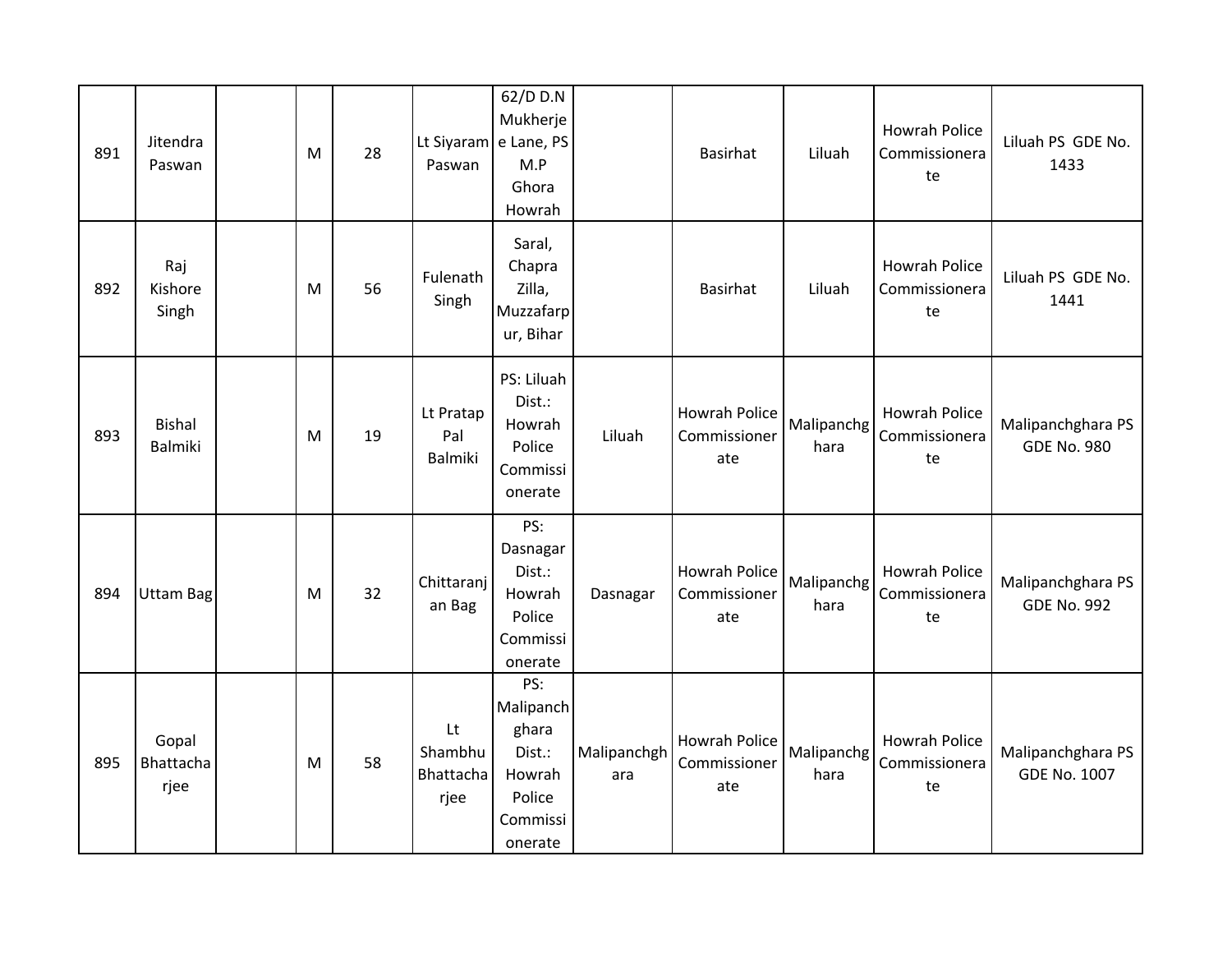| 896 | <b>Tarak</b><br>Dolui    | M | 55 | Lt<br>Kanaram<br>Dolui           | PS:<br>Udaynara<br>yanpur<br>Dist.:<br>Howrah<br>Rural                         | Udaynarayan<br>pur | Howrah Rural                                | Malipanchg<br>hara | <b>Howrah Police</b><br>Commissionera<br>te | Malipanchghara PS<br><b>GDE No. 1007</b> |
|-----|--------------------------|---|----|----------------------------------|--------------------------------------------------------------------------------|--------------------|---------------------------------------------|--------------------|---------------------------------------------|------------------------------------------|
| 897 | Suresh<br>Rajak          | M | 53 | Lt Dhanu<br>Rajak                | PS:<br>Beniapuku<br>r Dist.:<br>Kolkata                                        | Beniapukur         | Kolkata                                     | Malipanchg<br>hara | <b>Howrah Police</b><br>Commissionera<br>te | Malipanchghara PS<br><b>GDE No. 1007</b> |
| 898 | Gobinda<br>Chowdhur<br>y | M | 35 | Lt<br>Kashinath<br>Chowdhur<br>у | PS:<br>Golabari<br>Dist.:<br>Howrah<br>Police<br>Commissi<br>onerate           | Golabari           | Howrah Police<br>Commissioner<br>ate        | Malipanchg<br>hara | <b>Howrah Police</b><br>Commissionera<br>te | Malipanchghara PS<br><b>GDE No. 1007</b> |
| 899 | Rohit<br>Patel           | M | 28 | Sanjoy<br>Patel                  | PS:<br>Malipanch<br>ghara<br>Dist.:<br>Howrah<br>Police<br>Commissi<br>onerate | Malipanchgh<br>ara | Howrah Police<br>Commissioner<br>ate        | Malipanchg<br>hara | Howrah Police<br>Commissionera<br>te        | Malipanchghara PS<br><b>GDE No. 1007</b> |
| 900 | Md Dilsad                | M | 40 | Md<br>Munabat                    | PS:<br>Malipanch<br>ghara<br>Dist.:<br>Howrah<br>Police<br>Commissi<br>onerate | Malipanchgh<br>ara | <b>Howrah Police</b><br>Commissioner<br>ate | Malipanchg<br>hara | <b>Howrah Police</b><br>Commissionera<br>te | Malipanchghara PS<br><b>GDE No. 1010</b> |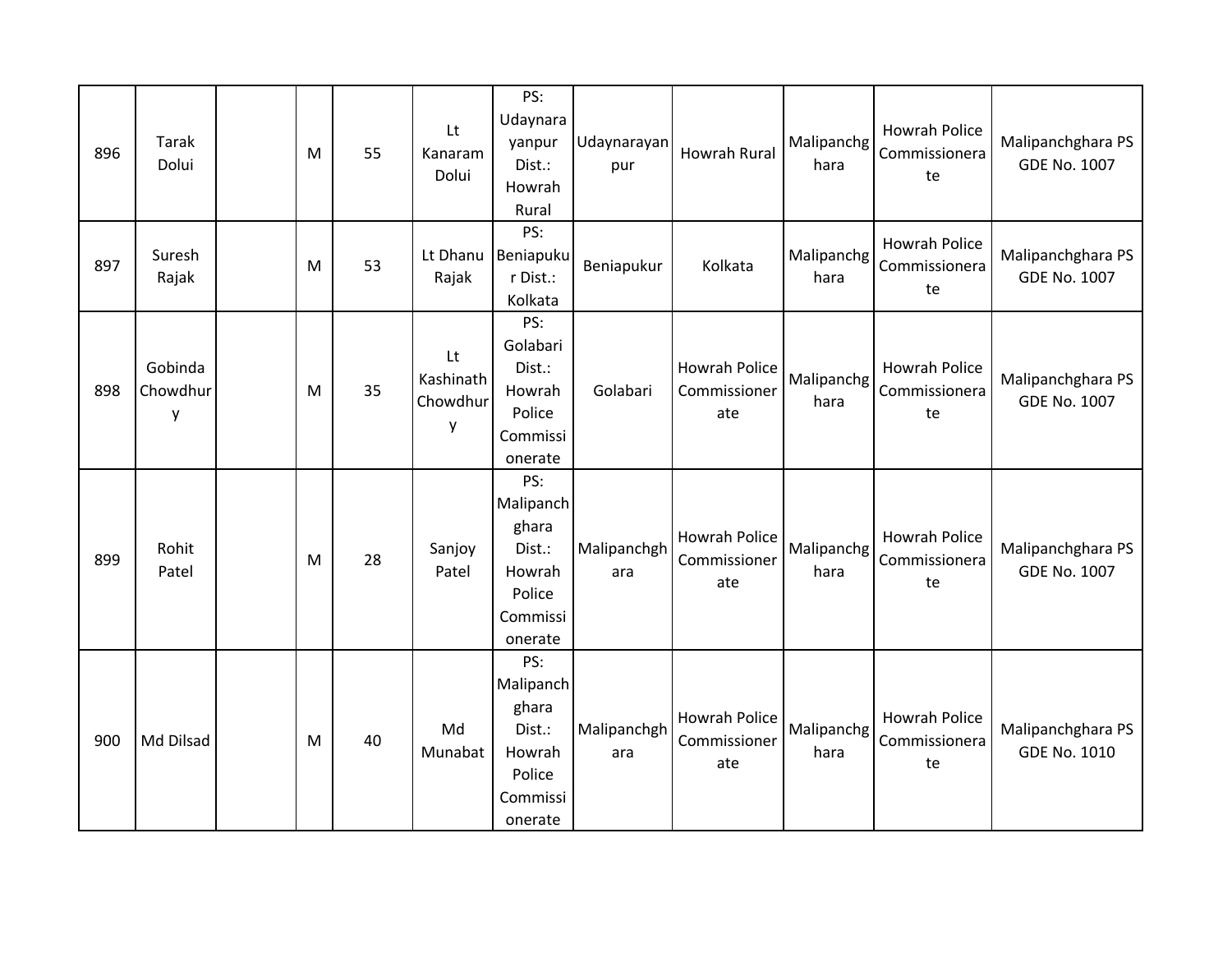| 901 | Surendra<br>Biswakar<br>ma | M | 40 | Patiram<br><b>Biswakar</b><br>ma  | PS:<br>Jorasanko<br>Dist.:<br>Kolkata                                          | Jorasanko          | Kolkata                                     | Malipanchg<br>hara | <b>Howrah Police</b><br>Commissionera<br>te | Malipanchghara PS<br><b>GDE No. 1010</b> |
|-----|----------------------------|---|----|-----------------------------------|--------------------------------------------------------------------------------|--------------------|---------------------------------------------|--------------------|---------------------------------------------|------------------------------------------|
| 902 | Khokan<br>Das              | M | 40 | Lt Deben<br>Das                   | PS:<br>Malipanch<br>ghara<br>Dist.:<br>Howrah<br>Police<br>Commissi<br>onerate | Malipanchgh<br>ara | <b>Howrah Police</b><br>Commissioner<br>ate | Malipanchg<br>hara | <b>Howrah Police</b><br>Commissionera<br>te | Malipanchghara PS<br><b>GDE No. 1010</b> |
| 903 | Ajay<br>Chakrabor<br>ty    | M | 40 | Lt<br>Arobinda<br>Chakrabor<br>ty | PS:<br>Malipanch<br>ghara<br>Dist.:<br>Howrah<br>Police<br>Commissi<br>onerate | Malipanchgh<br>ara | Howrah Police<br>Commissioner<br>ate        | Malipanchg<br>hara | <b>Howrah Police</b><br>Commissionera<br>te | Malipanchghara PS<br><b>GDE No. 1010</b> |
| 904 | Niranjan<br>Routh          |   | 33 | Arun<br>Routh                     | Kasharlan<br>Gram                                                              |                    | Basirhat                                    | Sankrail           | <b>Howrah Police</b><br>Commissionera<br>te | Sankrail PS GDE No.<br>1221              |
| 905 | Bapi<br>Maity              |   | 33 | Jagadish<br>Maity                 |                                                                                |                    | Basirhat                                    | Sankrail           | <b>Howrah Police</b><br>Commissionera<br>te | Sankrail PS GDE No.<br>1221              |
| 906 | Sasti Roy                  |   | 30 | Askhoke<br>Roy                    |                                                                                |                    | Basirhat                                    | Sankrail           | Howrah Police<br>Commissionera<br>te        | Sankrail PS GDE No.<br>1221              |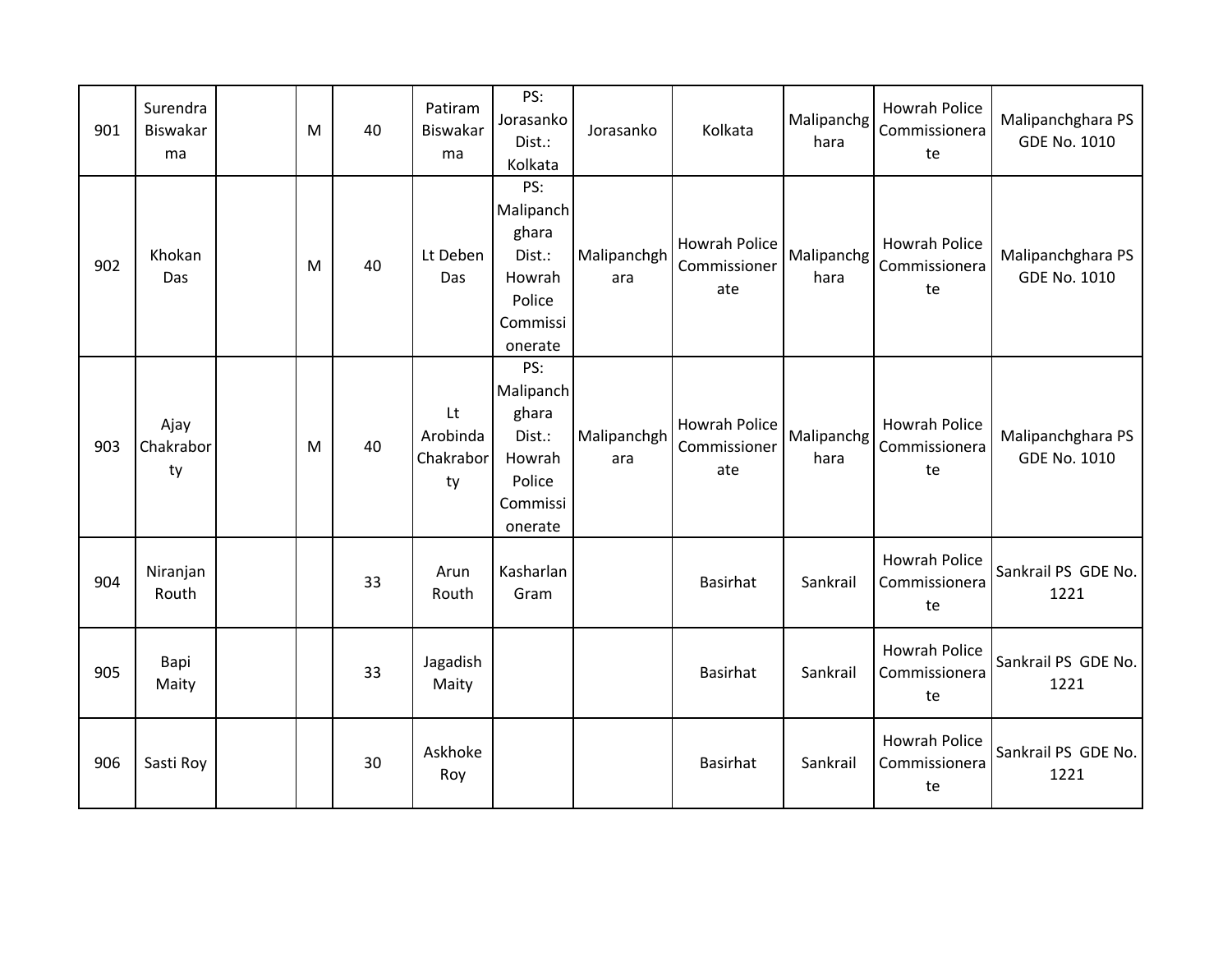| 907 | Rishi<br>Mondal       |   | 34 | <b>Bharat</b><br>Mondal      | Lethar<br>House                                                       | Basirhat        | Sankrail         | <b>Howrah Police</b><br>Commissionera<br>te | Sankrail PS GDE No.<br>1221           |
|-----|-----------------------|---|----|------------------------------|-----------------------------------------------------------------------|-----------------|------------------|---------------------------------------------|---------------------------------------|
| 908 | Ramchand<br>ra Maity  |   | 51 | Lt. Atul<br>Krishna<br>Maity | Dakshin<br>Duillya                                                    | <b>Basirhat</b> | Sankrail         | <b>Howrah Police</b><br>Commissionera<br>te | Sankrail PS GDE No.<br>759            |
| 909 | Robi<br>Maity         |   | 48 | Lt. Ajoy<br>Kr. Maity        | Bharatmat<br>a Colony                                                 | Basirhat        | Sankrail         | <b>Howrah Police</b><br>Commissionera<br>te | Sankrail PS GDE No.<br>759            |
| 910 | Sk.<br>Nazimuddi<br>n |   | 50 | Sk.                          | Lt. Panjub   Milbazar,<br>Jagacha                                     | <b>Basirhat</b> | Sankrail         | <b>Howrah Police</b><br>Commissionera<br>te | Sankrail PS GDE No.<br>759            |
| 911 | Sohil<br>Aktar        |   | 41 | Alimuddin<br>Aktar           | Unsani,<br>Jagacha                                                    | Basirhat        | Sankrail         | Howrah Police<br>Commissionera<br>te        | Sankrail PS GDE No.<br>759            |
| 912 | Sankar<br>Ghosh       | M | 36 | Sujit<br>Ghosh               | Uttar<br>Baksara,<br>Ghoshpar<br>a, PS.<br>Santragac<br>hi,<br>Howrah | Basirhat        | Santragach<br>hi | <b>Howrah Police</b><br>Commissionera<br>te | Santragachhi PS<br><b>GDE No. 821</b> |
| 913 | <b>Bidut</b><br>Adak  | M | 40 | Tapan<br>Adak                | Uttar<br>Baksara,<br>Ghoshpar<br>a, PS.<br>Santragac<br>hi,<br>Howrah | <b>Basirhat</b> | Santragach<br>hi | <b>Howrah Police</b><br>Commissionera<br>te | Santragachhi PS<br><b>GDE No. 821</b> |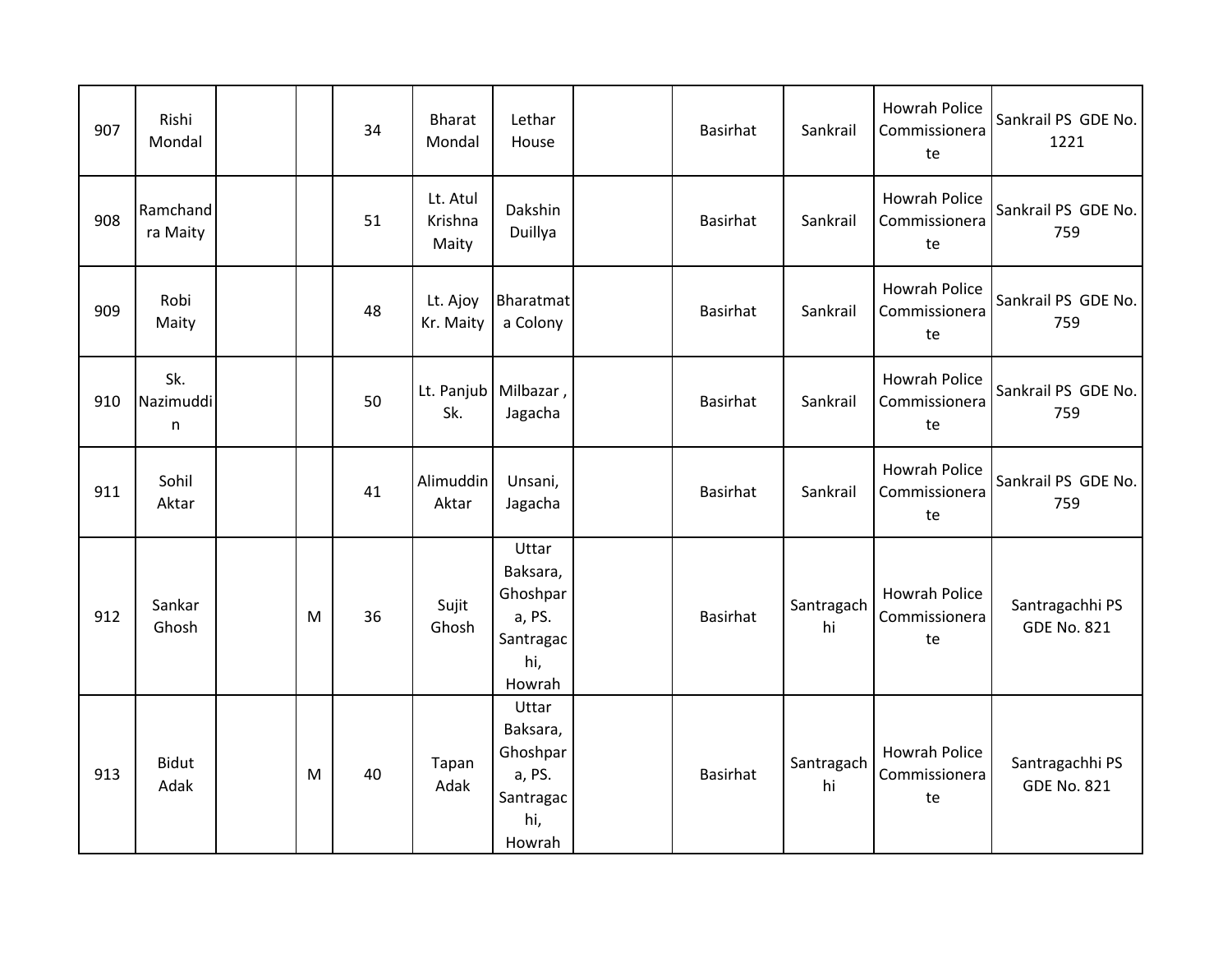| 914 | Sumon<br>Chakrabor<br>ty | M | 23 | Jayanta<br>Chakrabor<br>ty | Shibpur<br>PS:<br>Shibpur<br>Dist.:<br>Howrah<br>Police<br>Commissi<br>onerate | Shibpur | Howrah Police<br>Commissioner<br>ate        | Shibpur | Howrah Police<br>Commissionera<br>te        | Shibpur PS GDE No.<br>1379 |
|-----|--------------------------|---|----|----------------------------|--------------------------------------------------------------------------------|---------|---------------------------------------------|---------|---------------------------------------------|----------------------------|
| 915 | Arif<br>Hussain          | M | 32 | Lt. Noor<br>Hussain        | Shibpur<br>PS:<br>Shibpur<br>Dist.:<br>Howrah<br>Police<br>Commissi<br>onerate | Shibpur | Howrah Police<br>Commissioner<br>ate        | Shibpur | Howrah Police<br>Commissionera<br>te        | Shibpur PS GDE No.<br>1409 |
| 916 | Arman Ali                | M | 26 | Md. Azad                   | Shibpur<br>PS:<br>Shibpur<br>Dist.:<br>Howrah<br>Police<br>Commissi<br>onerate | Shibpur | Howrah Police<br>Commissioner<br>ate        | Shibpur | <b>Howrah Police</b><br>Commissionera<br>te | Shibpur PS GDE No.<br>1409 |
| 917 | Jay<br>Prakash<br>Shaw   | M | 43 | Mata<br>Prasad<br>Shaw     | Shibpur<br>PS:<br>Shibpur<br>Dist.:<br>Howrah<br>Police<br>Commissi<br>onerate | Shibpur | <b>Howrah Police</b><br>Commissioner<br>ate | Shibpur | Howrah Police<br>Commissionera<br>te        | Shibpur PS GDE No.<br>1409 |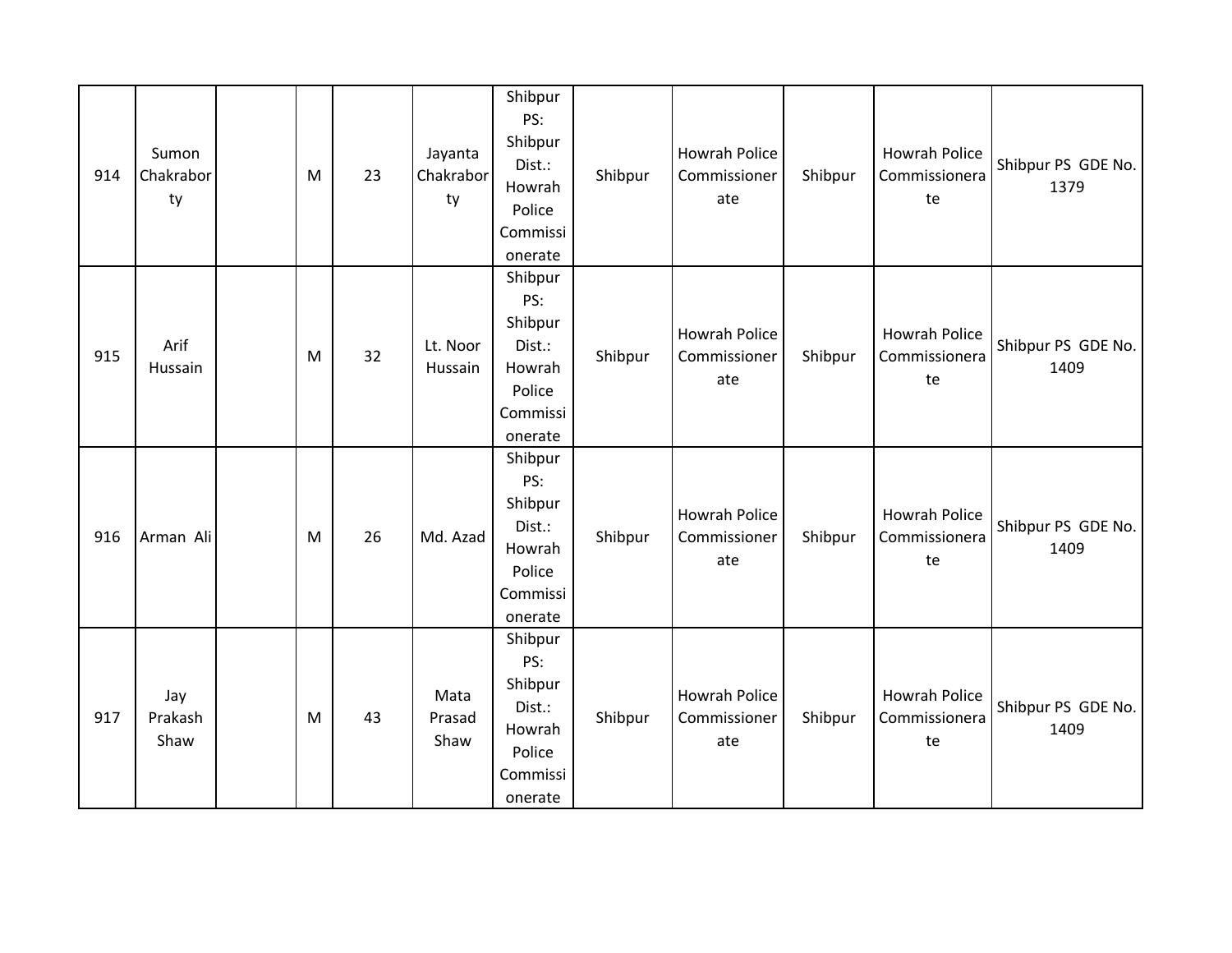| 918 | Pratap<br>Hazra     | M | 40 | Badal Ch.<br>Hazra | Shibpur<br>PS:<br>Shibpur<br>Dist.:<br>Howrah<br>Police<br>Commissi<br>onerate                                         | Shibpur             | Howrah Police<br>Commissioner<br>ate | Shibpur | <b>Howrah Police</b><br>Commissionera<br>te | Shibpur PS GDE No.<br>1409 |
|-----|---------------------|---|----|--------------------|------------------------------------------------------------------------------------------------------------------------|---------------------|--------------------------------------|---------|---------------------------------------------|----------------------------|
| 919 | Morsadul<br>Mallick | M | 25 | Safi<br>Mallick    | Vill-<br>Jalashi<br>Kha Para,<br>PS- J.B.<br>Pur,<br>Howrah<br>PS:<br>Jagatballa<br>vpore<br>Dist.:<br>Howrah<br>Rural | Jagatballavp<br>ore | Howrah Rural                         | Amta    | <b>Howrah Rural</b>                         | Amta PS GDE No.<br>989     |
| 920 | Rajib<br>Khan       | M | 23 | Maksut<br>Alam     | Vill-<br>Jalashi<br>Kha Para,<br>PS- J.B.<br>Pur,<br>Howrah<br>PS:<br>Jagatballa<br>vpore<br>Dist.:<br>Howrah<br>Rural | Jagatballavp<br>ore | Howrah Rural                         | Amta    | <b>Howrah Rural</b>                         | Amta PS GDE No.<br>989     |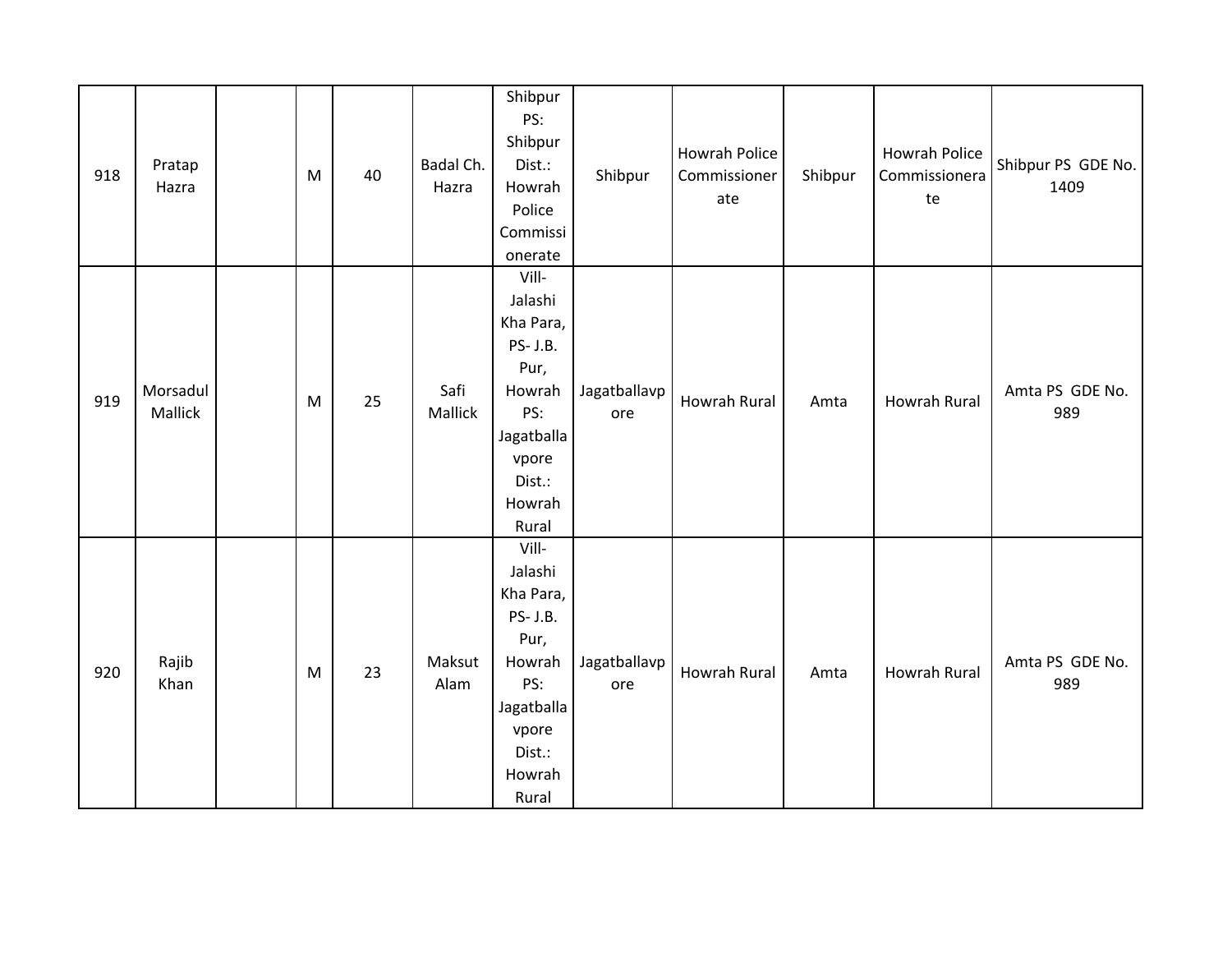| 921 | Sk. Amin             | M | 43 | Lt. Abdul<br>Mallick       | Vill-<br>Dakshin<br>Horishpur,<br>P.S-Amta,<br>Dist-<br>Howrah<br>PS: Amta<br>Dist.:<br>Howrah<br>Rural | Amta                | <b>Howrah Rural</b> | Amta                | <b>Howrah Rural</b> | Amta PS GDE No.<br>475                    |
|-----|----------------------|---|----|----------------------------|---------------------------------------------------------------------------------------------------------|---------------------|---------------------|---------------------|---------------------|-------------------------------------------|
| 922 | Sk. Hafijul<br>Ali   | M | 45 | Sk. Gulam                  | Vill-<br>Dakshin<br>Horishpur,<br>P.S-Amta,<br>Dist-<br>Howrah<br>PS: Amta<br>Dist.:<br>Howrah<br>Rural | Amta                | <b>Howrah Rural</b> | Amta                | <b>Howrah Rural</b> | Amta PS GDE No.<br>475                    |
| 923 | Sk. Rafikul<br>Islam |   | 32 | Sk. Golam                  | Santoshpu<br>r PS:<br>Jagatballa<br>vpore<br>Dist.:<br>Howrah<br>Rural                                  | Jagatballavp<br>ore | Howrah Rural        | Jagatballav<br>pore | <b>Howrah Rural</b> | Jagatballavpore PS<br><b>GDE No. 1049</b> |
| 924 | Birsingh<br>Mahato   | M | 25 | Rajendran<br>ath<br>Mahato | Bartard<br>More PS:<br>Joypur<br>Dist.:<br>Purulia                                                      | Joypur              | Purulia             | Joypur              | Purulia             | Joypur PS GDE No.<br>845                  |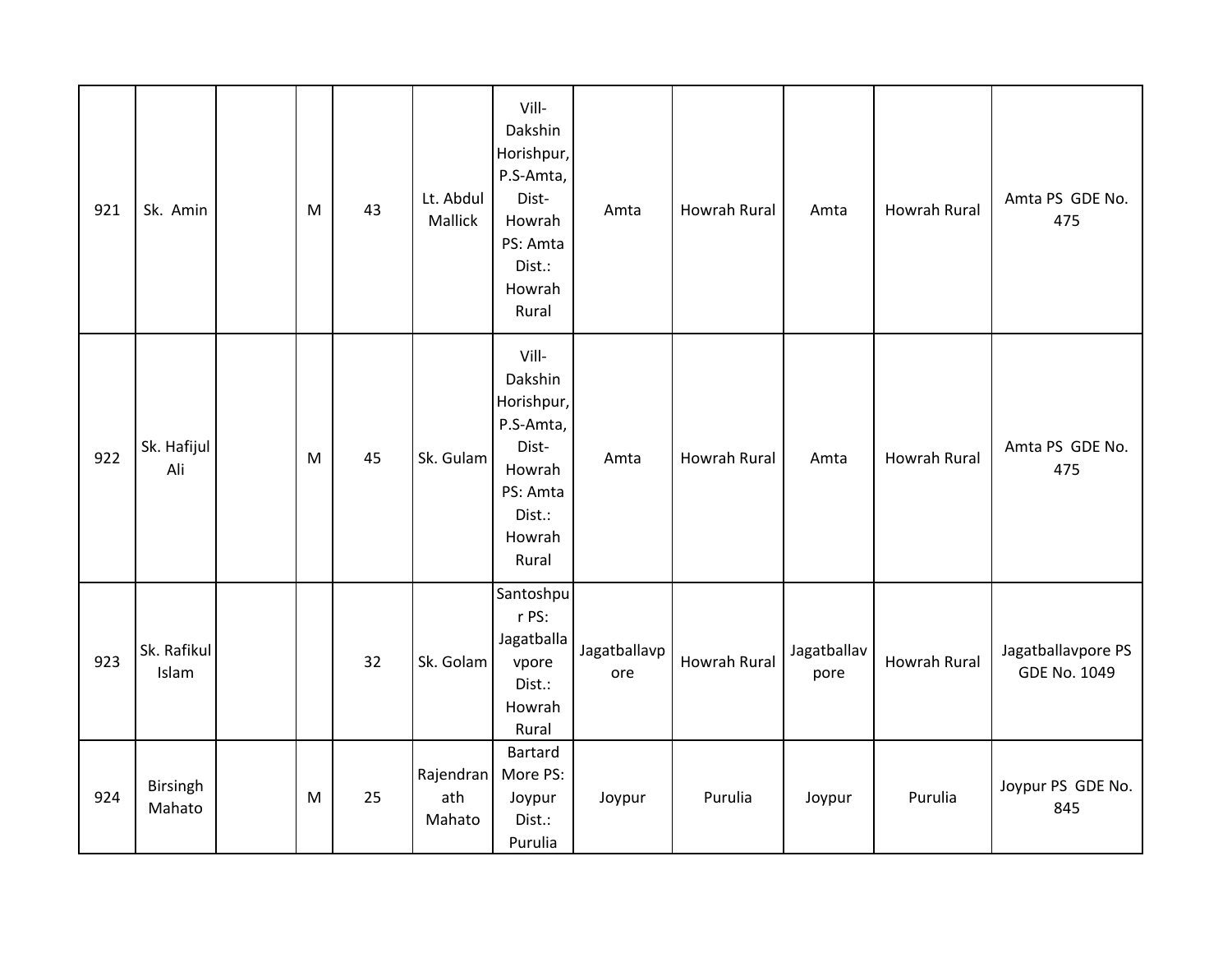| 925 | Bhajahari<br>Mahato       | M | 36 | Pelaram<br>Mahato           | Bartard<br>More PS:<br>Joypur<br>Dist.:<br>Purulia                           | Joypur | Purulia | Joypur | Purulia | Joypur PS GDE No.<br>845 |
|-----|---------------------------|---|----|-----------------------------|------------------------------------------------------------------------------|--------|---------|--------|---------|--------------------------|
| 926 | <b>Biswanath</b><br>Rajak | M | 35 | Lt. Nanda<br>Rajak          | Rakhbor<br>More PS:<br>Joypur<br>Dist.:<br>Purulia                           | Joypur | Purulia | Joypur | Purulia | Joypur PS GDE No.<br>836 |
| 927 | Swapan<br>Badyakar        | M | 23 | Prankista<br>Badyakar       | Near<br>Meghu<br>Hotel<br>under<br>Joypur PS:<br>Joypur<br>Dist.:<br>Purulia | Joypur | Purulia | Joypur | Purulia | Joypur PS GDE No.<br>852 |
| 928 | Shibaram<br>Mahato        | M | 34 | Lt.<br>Premchan<br>d Mahato | Joypur<br>Bazar PS:<br>Joypur<br>Dist.:<br>Purulia                           | Joypur | Purulia | Joypur | Purulia | Joypur PS GDE No.<br>851 |
| 929 | Shidam<br>Singh           | M | 37 | Lt. Shibu<br>Singh          | Pundag<br>Bazar PS:<br>Joypur<br>Dist.:<br>Purulia                           | Joypur | Purulia | Joypur | Purulia | Joypur PS GDE No.<br>608 |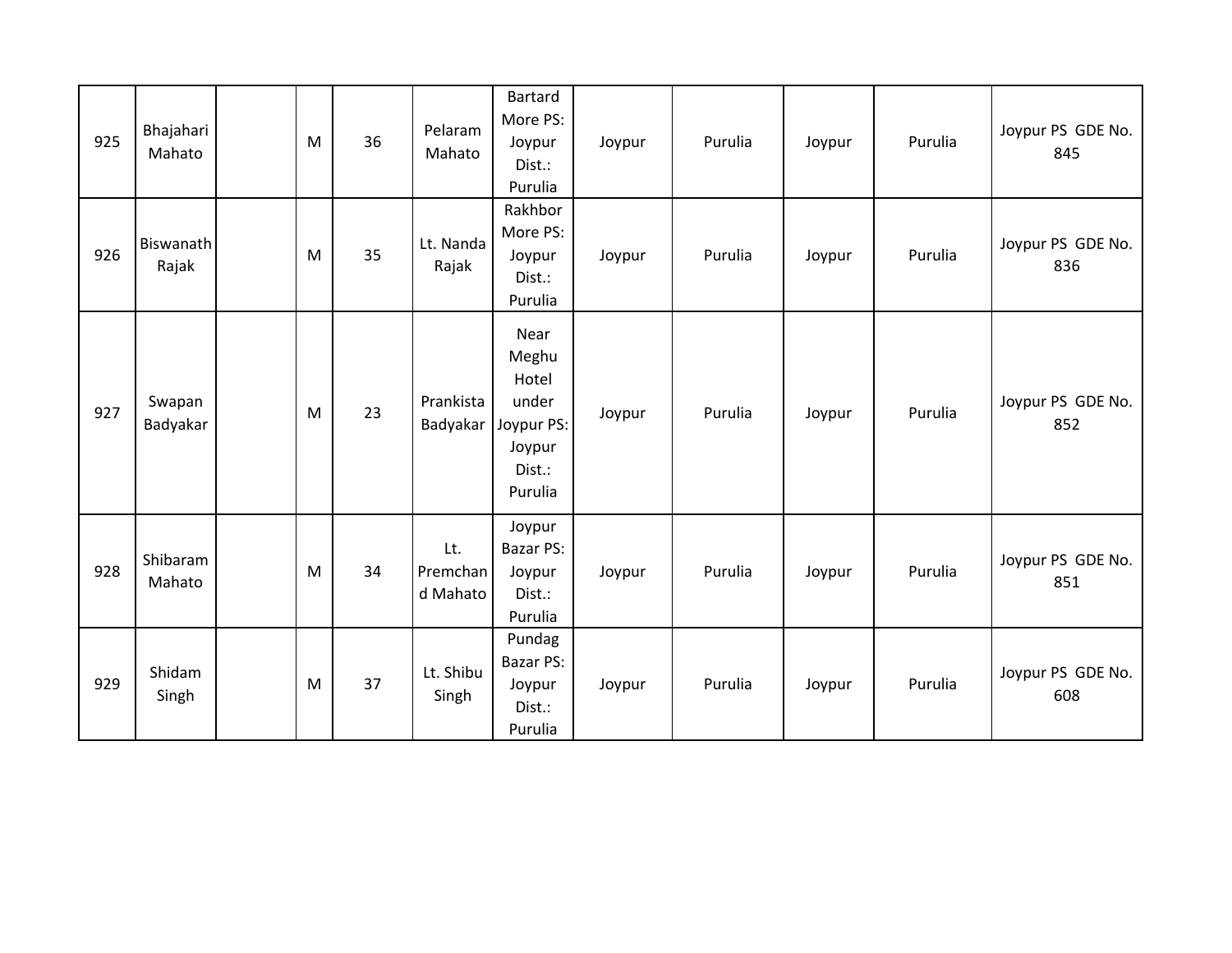| 930 | Sekhar<br>Barui | M | 22 | Sadanand<br>a Barui | Vill-<br>Birshibpur<br>, PS-<br>Uluberia,<br>Howrah<br>PS:<br>Shyampur<br>Dist.:<br>Howrah<br>Rural | Shyampur | Howrah Rural | Shyampur | <b>Howrah Rural</b> | Shyampur PS GDE<br>No. 332 |
|-----|-----------------|---|----|---------------------|-----------------------------------------------------------------------------------------------------|----------|--------------|----------|---------------------|----------------------------|
| 931 | Rajesh<br>Ghora | M | 24 | Khudiram<br>Ghosh   | Vill-<br>Birshibpur<br>, PS-<br>Uluberia,<br>Howrah<br>PS:<br>Shyampur<br>Dist.:<br>Howrah<br>Rural | Shyampur | Howrah Rural | Shyampur | Howrah Rural        | Shyampur PS GDE<br>No. 332 |
| 932 | Sk. Inamul      | M | 20 | Sk. Nazrul<br>Islam | Vill-<br>Naouda,<br>PS-<br>Shyampur<br>, Howrah<br>PS:<br>Shyampur<br>Dist.:<br>Howrah<br>Rural     | Shyampur | Howrah Rural | Shyampur | <b>Howrah Rural</b> | Shyampur PS GDE<br>No. 332 |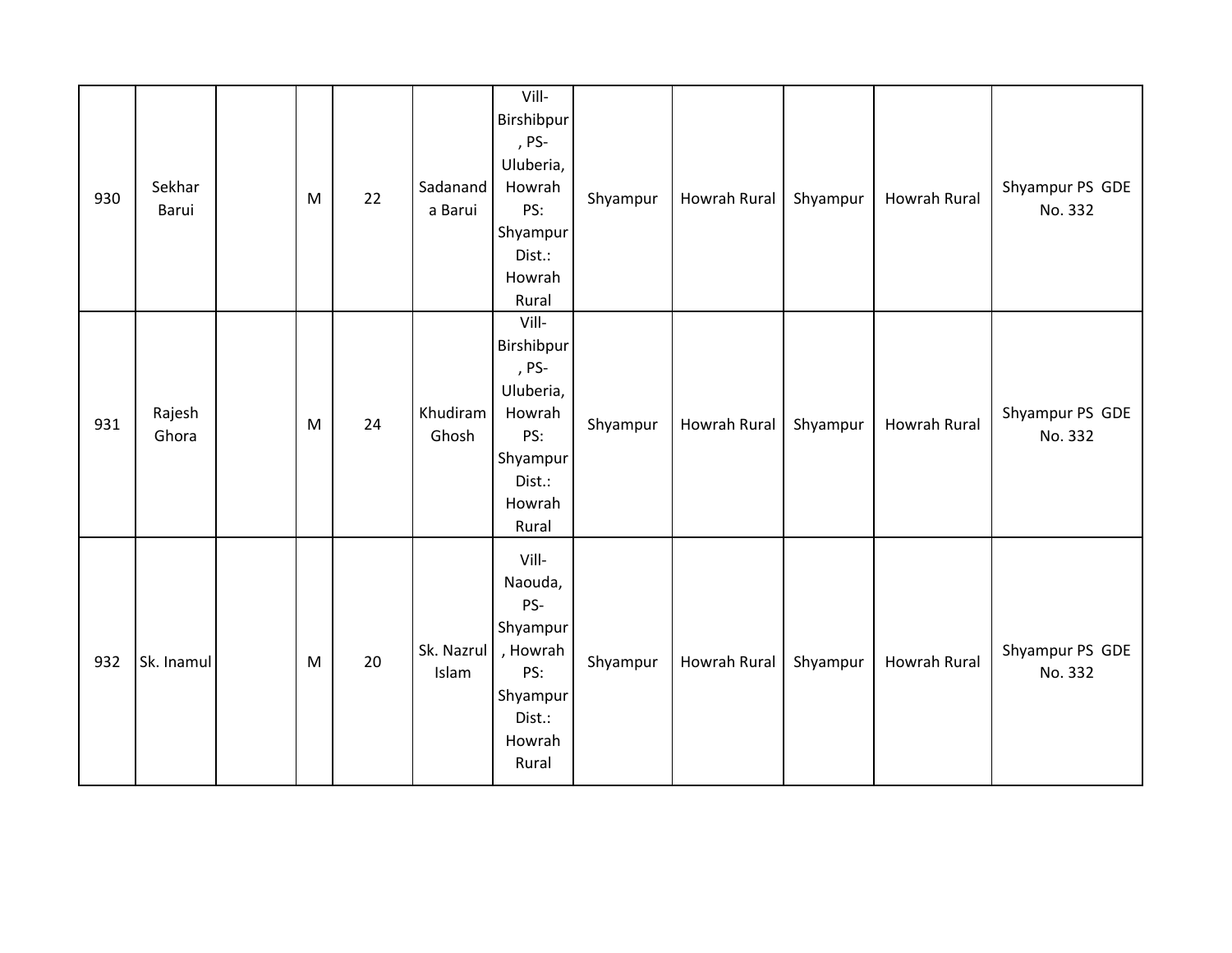| 933 | Sofik<br>Jamadar   | M |    | Ajibar<br>Jamadar   | Vill- Bahir<br>Gangaram<br>pur PS:<br>Uluberia<br>Dist.:<br>Howrah<br>Rural | Uluberia  | Howrah Rural        | Uluberia  | <b>Howrah Rural</b> | Uluberia PS GDE<br>No. 1159 |
|-----|--------------------|---|----|---------------------|-----------------------------------------------------------------------------|-----------|---------------------|-----------|---------------------|-----------------------------|
| 934 | Rafik<br>Jamadar   | M |    | Ajibar<br>Jamadar   | Vill- Bahir<br>Gangaram<br>pur PS:<br>Uluberia<br>Dist.:<br>Howrah<br>Rural | Uluberia  | <b>Howrah Rural</b> | Uluberia  | <b>Howrah Rural</b> | Uluberia PS GDE<br>No. 1159 |
| 935 | Surojit<br>Bhuinya | M |    | Rajkumar<br>Bhuinya | Baganda<br>PS:<br>Shyampur<br>Dist.:<br>Howrah<br>Rural                     | Shyampur  | <b>Howrah Rural</b> | Uluberia  | <b>Howrah Rural</b> | Uluberia PS GDE<br>No. 1159 |
| 936 | Subrata<br>Dhara   | M |    | Chandi<br>Dhara     | Baganda<br>PS:<br>Shyampur<br>Dist.:<br>Howrah<br>Rural                     | Shyampur  | Howrah Rural        | Uluberia  | <b>Howrah Rural</b> | Uluberia PS GDE<br>No. 1159 |
| 937 | Subhadip<br>Sarkar | M | 18 | Joydeb<br>Sarkar    | Goas PS:<br>Islampore<br>Dist.:<br>Murshida<br>bad                          | Islampore | Murshidabad         | Islampore | Murshidabad         | Islampore PS GDE<br>No. 966 |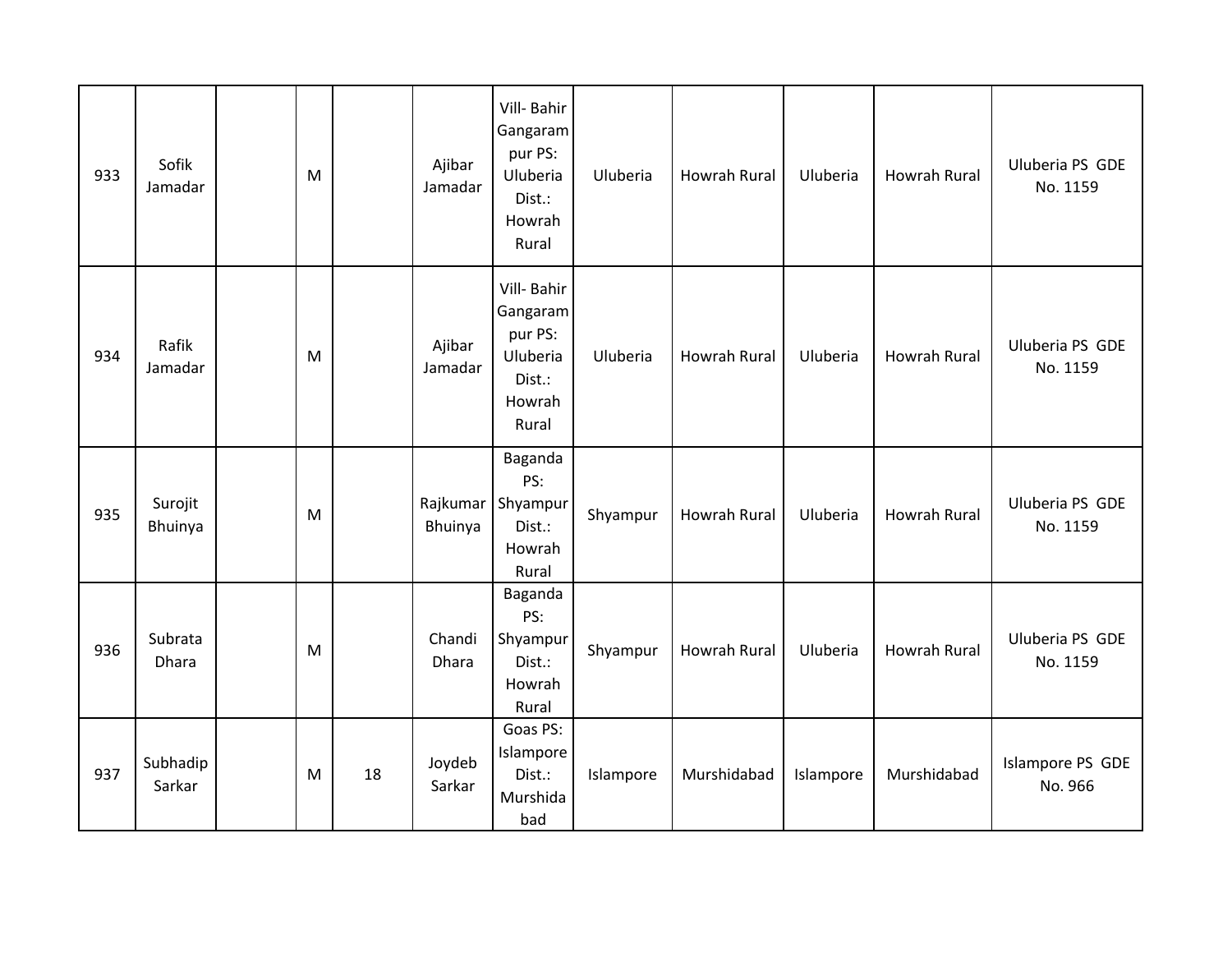| 938 | Ismail Sk           | M | 34 | Year Ali Sk      | Goas PS:<br>Islampore<br>Dist.:<br>Murshida<br>bad            | Islampore   | Murshidabad | Islampore | Murshidabad | Islampore PS GDE<br>No. 966 |
|-----|---------------------|---|----|------------------|---------------------------------------------------------------|-------------|-------------|-----------|-------------|-----------------------------|
| 939 | Arijit Das          | M | 35 | <b>Ashok Das</b> | Goas PS:<br>Islampore<br>Dist.:<br>Murshida<br>bad            | Islampore   | Murshidabad | Islampore | Murshidabad | Islampore PS GDE<br>No. 966 |
| 940 | Saharul Sk          | M | 32 | Manur Sk         | Kasba<br>Goas PS:<br>Islampore<br>Dist.:<br>Murshida<br>bad   | Islampore   | Murshidabad | Islampore | Murshidabad | Islampore PS GDE<br>No. 966 |
| 941 | Sujan Sk            | M | 19 | Baharam<br>Sk    | Sankarpur<br>PS:<br>Hariharpa<br>ra Dist.:<br>Murshida<br>bad | Hariharpara | Murshidabad | Islampore | Murshidabad | Islampore PS GDE<br>No. 966 |
| 942 | Ajad Sk             | M | 18 | Monirul<br>Sk    | Sankarpur<br>PS:<br>Hariharpa<br>ra Dist.:<br>Murshida<br>bad | Hariharpara | Murshidabad | Islampore | Murshidabad | Islampore PS GDE<br>No. 966 |
| 943 | Nahad<br>Hossain Sk | M | 21 | Khour Sk         | Godhanpa<br>ra PS:<br>Raninagar<br>Dist.:<br>Murshida<br>bad  | Raninagar   | Murshidabad | Islampore | Murshidabad | Islampore PS GDE<br>No. 966 |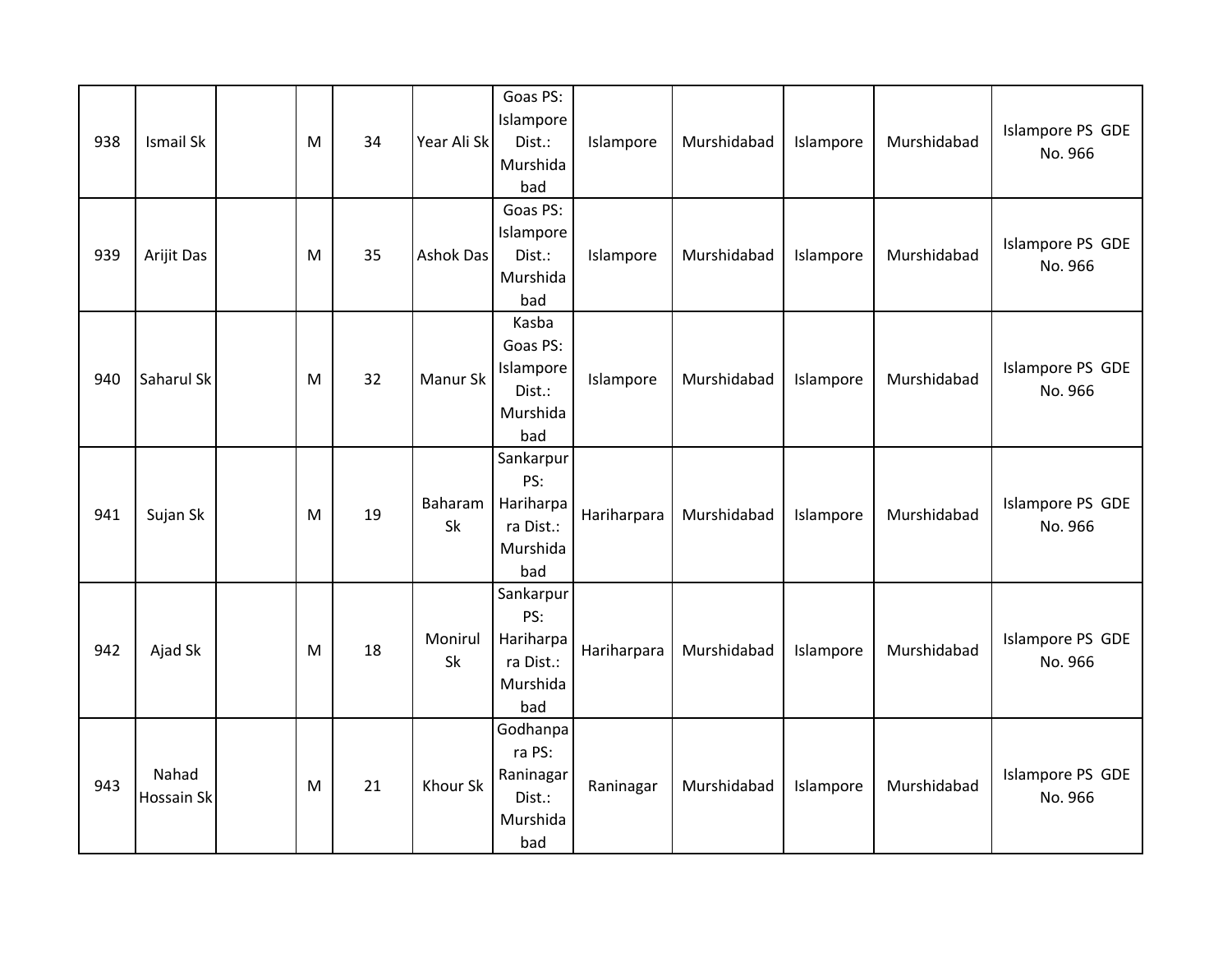| 944 | Rosikul<br>Islam           | M | 20 | Anarul<br>Islam    | Godhanpa<br>ra PS:<br>Raninagar<br>Dist.:<br>Murshida<br>bad             | Raninagar | Murshidabad | Islampore | Murshidabad | Islampore PS GDE<br>No. 966 |
|-----|----------------------------|---|----|--------------------|--------------------------------------------------------------------------|-----------|-------------|-----------|-------------|-----------------------------|
| 945 | Pradip<br>Mistry           | M | 20 | Sadhan<br>Mistry   | Herampur<br>Ghughupa<br>ra PS:<br>Islampore<br>Dist.:<br>Murshida<br>bad | Islampore | Murshidabad | Islampore | Murshidabad | Islampore PS GDE<br>No. 966 |
| 946 | <b>Buddhade</b><br>b Ghosh | M | 20 | Binay<br>Ghosh     | Herampur<br>ghoshpara<br>PS:<br>Islampore<br>Dist.:<br>Murshida<br>bad   | Islampore | Murshidabad | Islampore | Murshidabad | Islampore PS GDE<br>No. 966 |
| 947 | Pappu<br>Karmakar          | M | 20 | Sushil<br>Karmakar | Herampur<br>Ghoshpar<br>a PS:<br>Islampore<br>Dist.:<br>Murshida<br>bad  | Islampore | Murshidabad | Islampore | Murshidabad | Islampore PS GDE<br>No. 966 |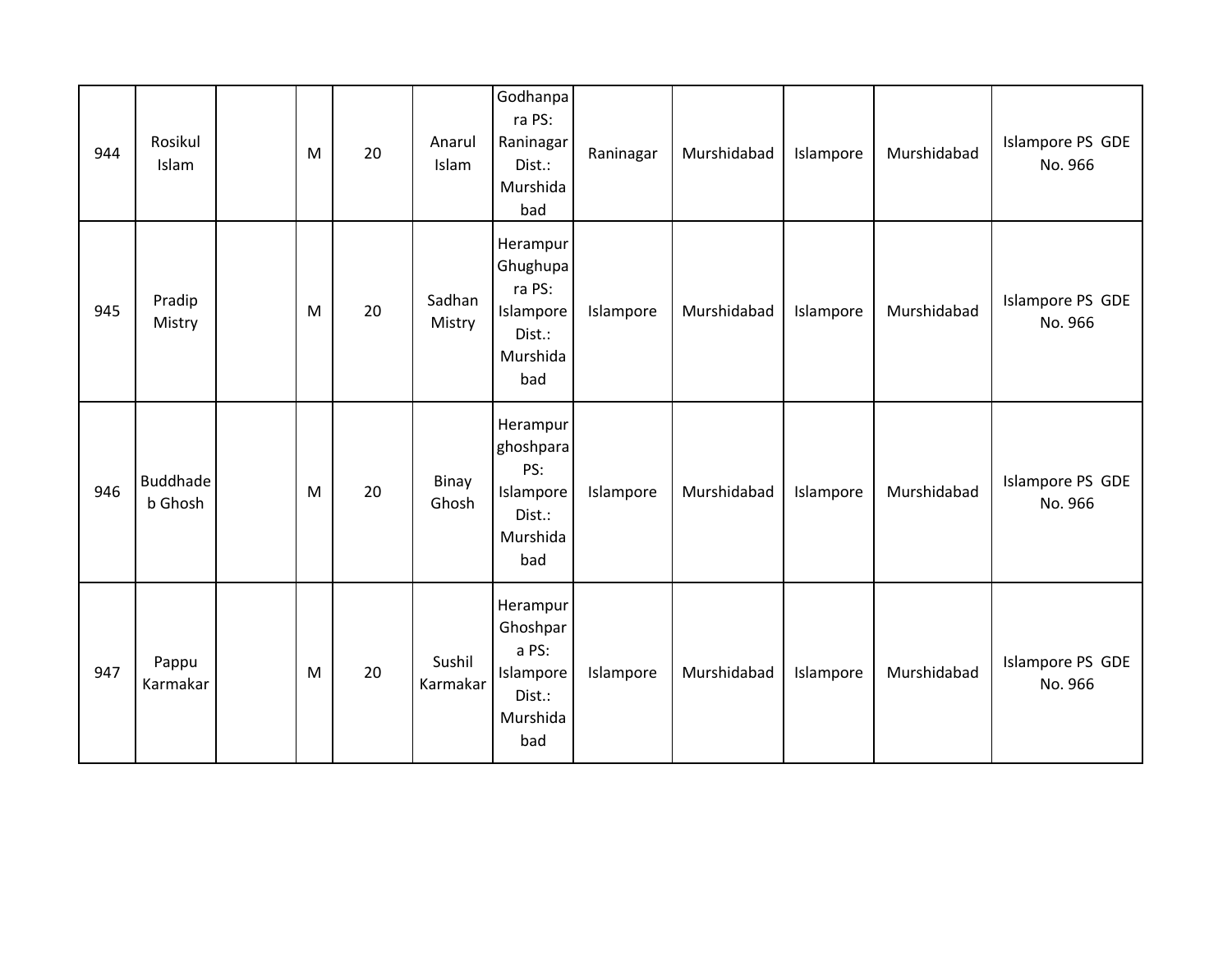| 948 | Chatan<br>Ghosh       | M | 22 | Prasanta<br>Ghosh | Herampur<br>Ghoshpar<br>a PS:<br>Islampore<br>Dist.:<br>Murshida<br>bad                                       | Islampore | Murshidabad | Islampore | Murshidabad | Islampore PS GDE<br>No. 966  |
|-----|-----------------------|---|----|-------------------|---------------------------------------------------------------------------------------------------------------|-----------|-------------|-----------|-------------|------------------------------|
| 949 | Munna Sk              | M | 27 | Sahidul Sk        | Ghughupa<br>ra PS:<br>Islampore<br>Dist.:<br>Murshida<br>bad                                                  | Islampore | Murshidabad | Islampore | Murshidabad | Islampore PS GDE<br>No. 952  |
| 950 | Saidul Sk             | M | 60 | Jalil Sk          | Damodarp<br>ur PS:<br>Islampore<br>Dist.:<br>Murshida<br>bad                                                  | Islampore | Murshidabad | Islampore | Murshidabad | Islampore PS GDE<br>No. 952  |
| 951 | Ram<br>Chandra<br>Roy | M | 30 | Ramesh<br>Roy     | Ratherhat,<br>Churabha<br>ndar, PS-<br>Maynagur<br>i, Dist-<br>Jalp PS:<br>Moynagur<br>i Dist.:<br>Jalpaiguri | Moynaguri | Jalpaiguri  | Moynaguri | Jalpaiguri  | Moynaguri PS GDE<br>No. 1034 |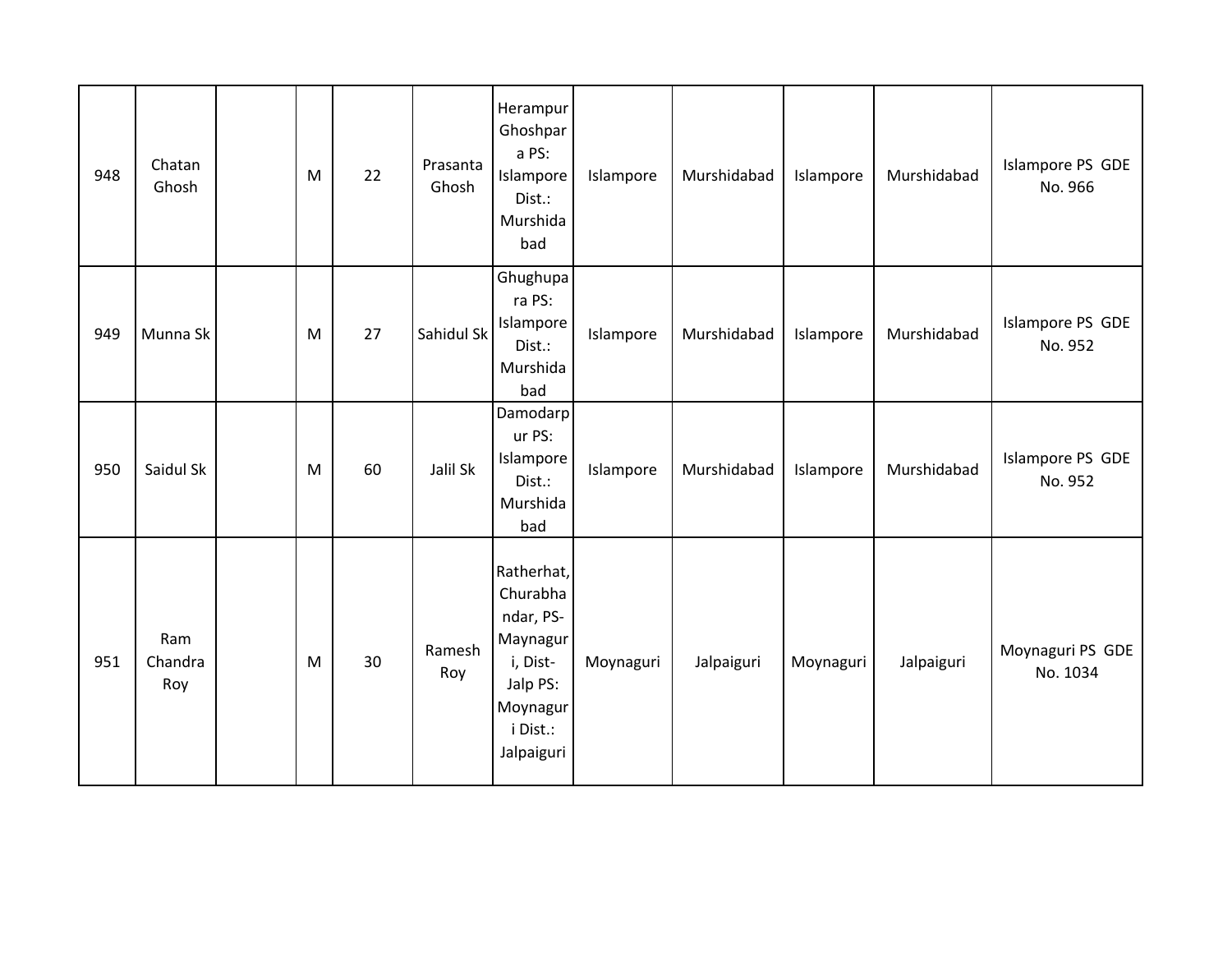| 952 | Ranjan<br>Sarkar  | M | 44 | Lt. Anil<br>Sarkar | Dakshin<br>Khagrabar<br>i, PS-<br>Maynagur<br>i, Dist-<br>Jalpaigur<br>PS:<br>Moynagur<br>i Dist.:<br>Jalpaiguri | Moynaguri | Jalpaiguri                         | Moynaguri | Jalpaiguri      | Moynaguri PS GDE<br>No. 1034                 |
|-----|-------------------|---|----|--------------------|------------------------------------------------------------------------------------------------------------------|-----------|------------------------------------|-----------|-----------------|----------------------------------------------|
| 953 | Pintu<br>Sarkar   |   |    | Ajudha<br>Sarkar   | Bhabanipu<br>r PS:<br>Farakka<br>Dist.:<br>Jangipur<br>Police<br>District                                        | Farakka   | Jangipur Police<br>District        | Farakka   | District        | Jangipur Police   Farakka PS GDE No.<br>1160 |
| 954 | Biki Sk           |   | 19 | Samir Sk           | Gholakan<br>di PS:<br>Farakka<br>Dist.:<br>Jangipur<br>Police<br>District                                        | Farakka   | Jangipur Police<br><b>District</b> | Farakka   | <b>District</b> | Jangipur Police   Farakka PS GDE No.<br>1160 |
| 955 | Prabhas<br>Mondal |   |    | Dulal<br>Mondal    | <b>Bhabanipu</b><br>r PS:<br>Farakka<br>Dist.:<br>Jangipur<br>Police<br>District                                 | Farakka   | Jangipur Police<br><b>District</b> | Farakka   | District        | Jangipur Police   Farakka PS GDE No.<br>1160 |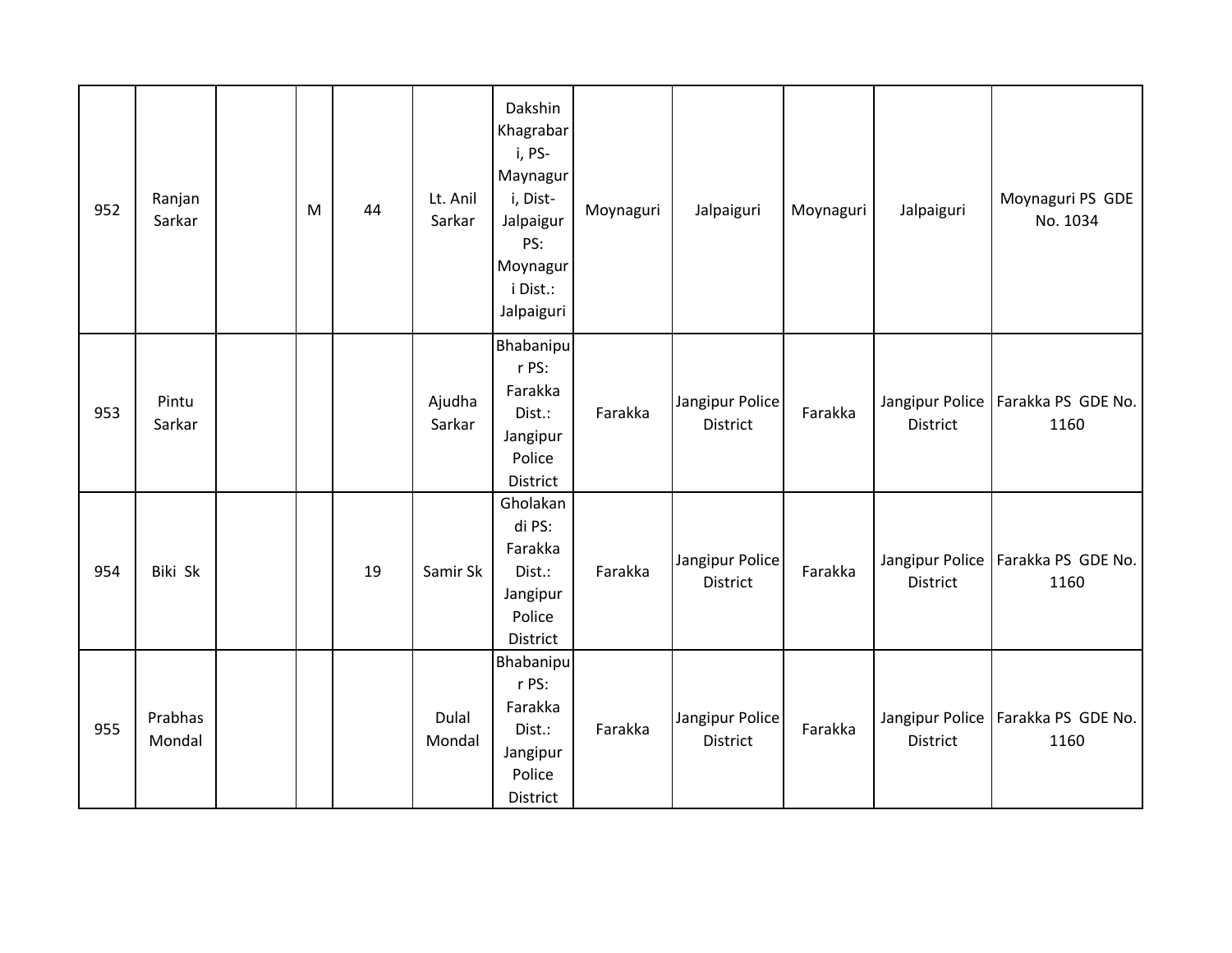| 956 | Abhijit<br>Sarkar      |  |    | Lt Satkori<br>Sarkar | Bhabanipu<br>r PS:<br>Farakka<br>Dist.:<br>Jangipur<br>Police<br>District       | Farakka | Jangipur Police<br>District        | Farakka | Jangipur Police<br><b>District</b> | Farakka PS GDE No.<br>1160                   |
|-----|------------------------|--|----|----------------------|---------------------------------------------------------------------------------|---------|------------------------------------|---------|------------------------------------|----------------------------------------------|
| 957 | Saibur Sk              |  | 30 | Afjal Sk             | Battala(Ra<br>nipur) PS:<br>Farakka<br>Dist.:<br>Jangipur<br>Police<br>District | Farakka | Jangipur Police<br><b>District</b> | Farakka | <b>District</b>                    | Jangipur Police   Farakka PS GDE No.<br>1162 |
| 958 | Nairul<br>Islam        |  | 27 | Lt Daud<br>Hossain   | PS:<br>Farakka<br>Dist.:<br>Jangipur<br>Police<br>District                      | Farakka | Jangipur Police<br><b>District</b> | Farakka | Jangipur Police<br>District        | Farakka PS GDE No.<br>1162                   |
| 959 | <b>Badal</b><br>Sarkar |  | 55 | Lt Subol<br>Sarkar   | Shibnagar<br>PS:<br>Farakka<br>Dist.:<br>Jangipur<br>Police<br>District         | Farakka | Jangipur Police<br><b>District</b> | Farakka | Jangipur Police<br><b>District</b> | Farakka PS GDE No.<br>1162                   |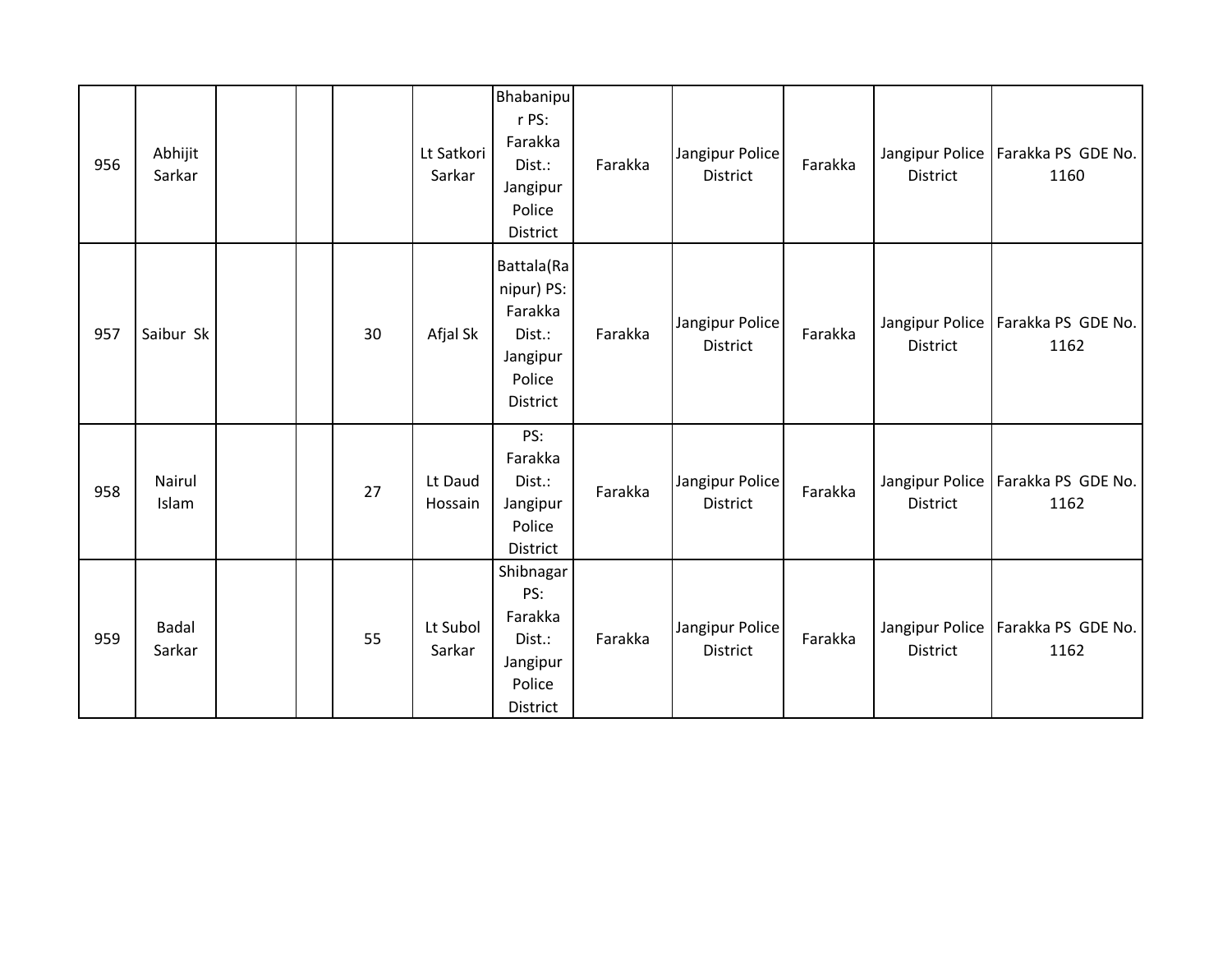| 960 | Manoj<br>Kumar |   | 46 | Ajit Singha      | Of Gamri,<br>PO-<br>Malapura,<br>PS:<br>Farakka<br>Dist.:<br>Jangipur<br>Police<br>District | Farakka | Jangipur Police<br><b>District</b> | Farakka | <b>District</b>                                                           | Jangipur Police   Farakka PS GDE No.<br>1112 |
|-----|----------------|---|----|------------------|---------------------------------------------------------------------------------------------|---------|------------------------------------|---------|---------------------------------------------------------------------------|----------------------------------------------|
| 961 | Titon Sk       | M | 26 | Nur Ali          | Jarur PS:<br>Raghunat<br>hganj<br>Dist.:<br>Jangipur<br>Police<br>District                  | nj      | District                           | anj     | Raghunathga Jangipur Police Raghunathg Jangipur Police<br><b>District</b> | Raghunathganj PS<br><b>GDE No. 1308</b>      |
| 962 | Santu<br>Majhi | M | 36 | Mohon<br>Majhi   | Miyapur<br>PS:<br>Raghunat<br>hganj<br>Dist.:<br>Jangipur<br>Police<br>District             | nj      | <b>District</b>                    | anj     | Raghunathga Jangipur Police Raghunathg Jangipur Police<br><b>District</b> | Raghunathganj PS<br><b>GDE No. 1308</b>      |
| 963 | Toymul<br>Sk   | M | 38 | Lt.- Patan<br>Sk | Dastamar<br>a PS:<br>Raghunat<br>hganj<br>Dist.:<br>Jangipur<br>Police<br>District          | nj      | <b>District</b>                    | anj     | Raghunathga Jangipur Police Raghunathg Jangipur Police<br><b>District</b> | Raghunathganj PS<br><b>GDE No. 968</b>       |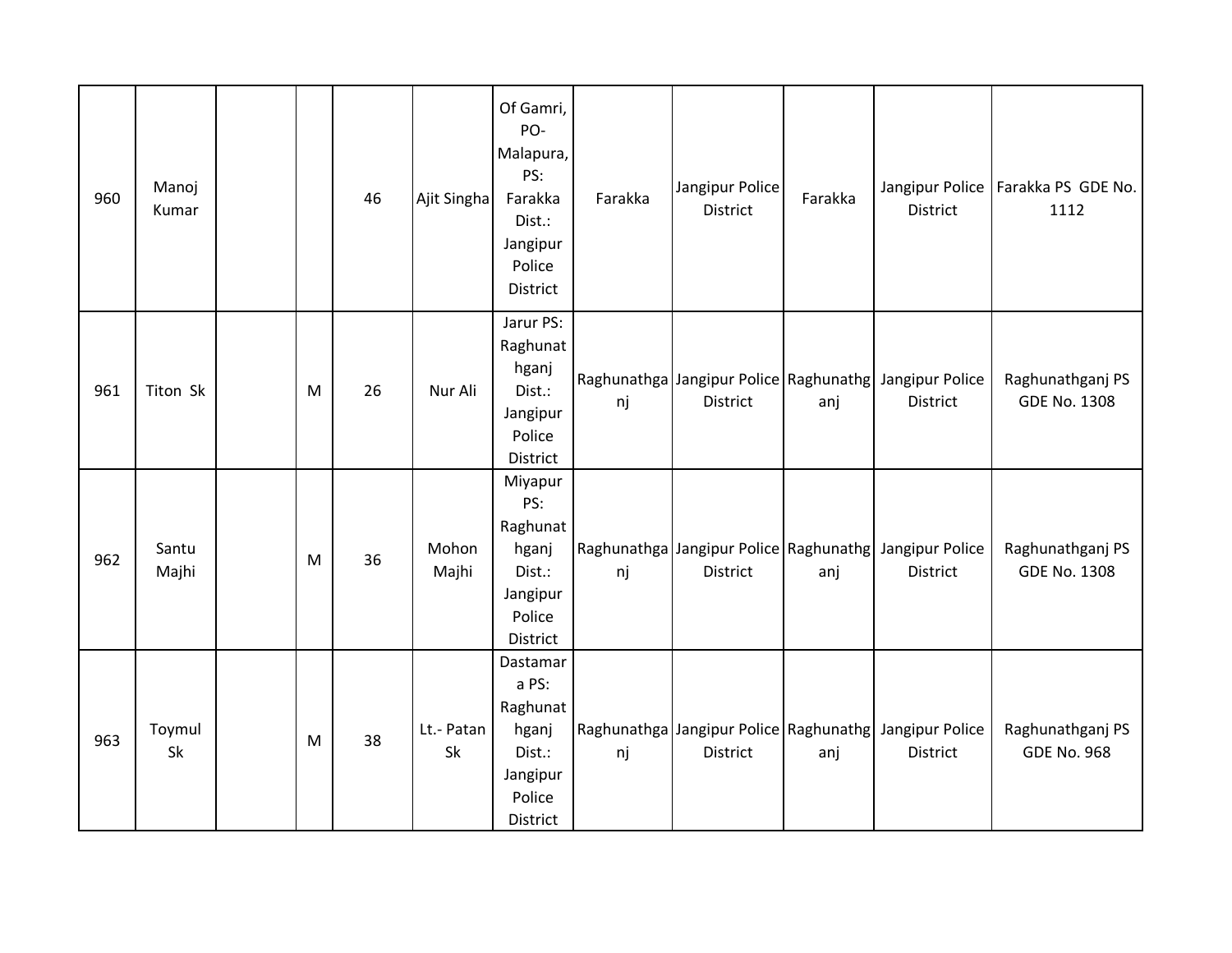| 964 | Azim Sk           | M | 45 | Lt.- Sofed<br>Ali | Ramdevpu<br>r PS:<br>Raghunat<br>hganj<br>Dist.:<br>Jangipur<br>Police<br>District | nj          | <b>District</b>                              | anj | Raghunathga Jangipur Police Raghunathg Jangipur Police<br><b>District</b> | Raghunathganj PS<br><b>GDE No. 968</b> |
|-----|-------------------|---|----|-------------------|------------------------------------------------------------------------------------|-------------|----------------------------------------------|-----|---------------------------------------------------------------------------|----------------------------------------|
| 965 | Najir<br>Hossain  | M | 45 | Lt Bisu Sk        | Tinpakuria<br>PS:<br>Samsherg<br>anj Dist.:<br>Jangipur<br>Police<br>District      | Samsherganj | Jangipur Police Samsherga<br><b>District</b> | nj  | Jangipur Police<br><b>District</b>                                        | Samsherganj PS<br><b>GDE No. 1100</b>  |
| 966 | Krishna<br>Sarkar | M | 31 | Santosh<br>Sarkar | Basudebp<br>ur PS:<br>Samsherg<br>anj Dist.:<br>Jangipur<br>Police<br>District     | Samsherganj | Jangipur Police   Samsherga  <br>District    | nj  | Jangipur Police<br>District                                               | Samsherganj PS<br><b>GDE No. 1064</b>  |
| 967 | Arjun<br>Sarkar   | M | 32 | Dilip<br>Sarkar   | Chadermo<br>re PS: Suti<br>Dist.:<br>Jangipur<br>Police<br>District                | Suti        | Jangipur Police   Samsherga  <br>District    | nj  | Jangipur Police<br>District                                               | Samsherganj PS<br><b>GDE No. 1064</b>  |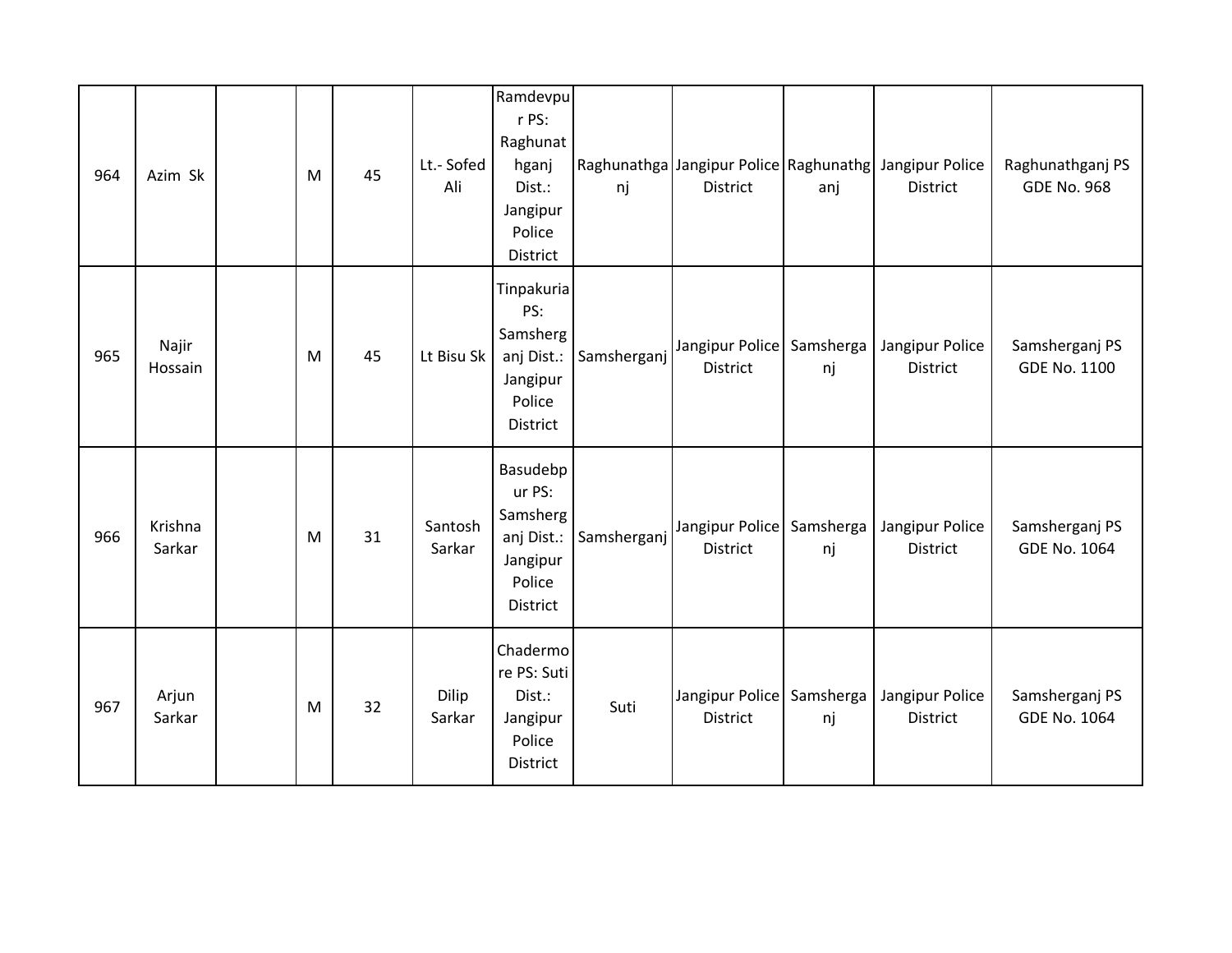| 968 | Palash<br><b>Bhaskar</b> | M | 30 | Nandalal<br>Bhaskar | Chadermo<br>re PS: Suti<br>Dist.:<br>Jangipur<br>Police<br><b>District</b>              | Suti        | Jangipur Police Samsherga<br>District            | nj              | Jangipur Police<br><b>District</b> | Samsherganj PS<br><b>GDE No. 1064</b> |
|-----|--------------------------|---|----|---------------------|-----------------------------------------------------------------------------------------|-------------|--------------------------------------------------|-----------------|------------------------------------|---------------------------------------|
| 969 | Jamirul Sk               | M | 27 | Alauddin<br>Sk      | Madhya<br>Chachand<br>a PS:<br>Samsherg<br>anj Dist.:<br>Jangipur<br>Police<br>District | Samsherganj | Jangipur Police   Samsherga  <br><b>District</b> | nj              | Jangipur Police<br><b>District</b> | Samsherganj PS<br><b>GDE No. 1064</b> |
| 970 | Esrafil<br>Hoque         | M | 35 | Asadul<br>Gani      | Natun<br>Mamrajpu<br>r PS:<br>Farakka<br>Dist.:<br>Jangipur<br>Police<br>District       | Farakka     | Jangipur Police<br>District                      | Samsherga<br>nj | Jangipur Police<br>District        | Samsherganj PS<br><b>GDE No. 1064</b> |
| 971 | Bidhan<br>Ghosh          | M | 45 | Gouranga<br>Ghosh   | Ajagarpar<br>a PS: Suti<br>Dist.:<br>Jangipur<br>Police<br>District                     | Suti        | Jangipur Police<br>District                      | Suti            | Jangipur Police<br><b>District</b> | Suti PS GDE No. 630                   |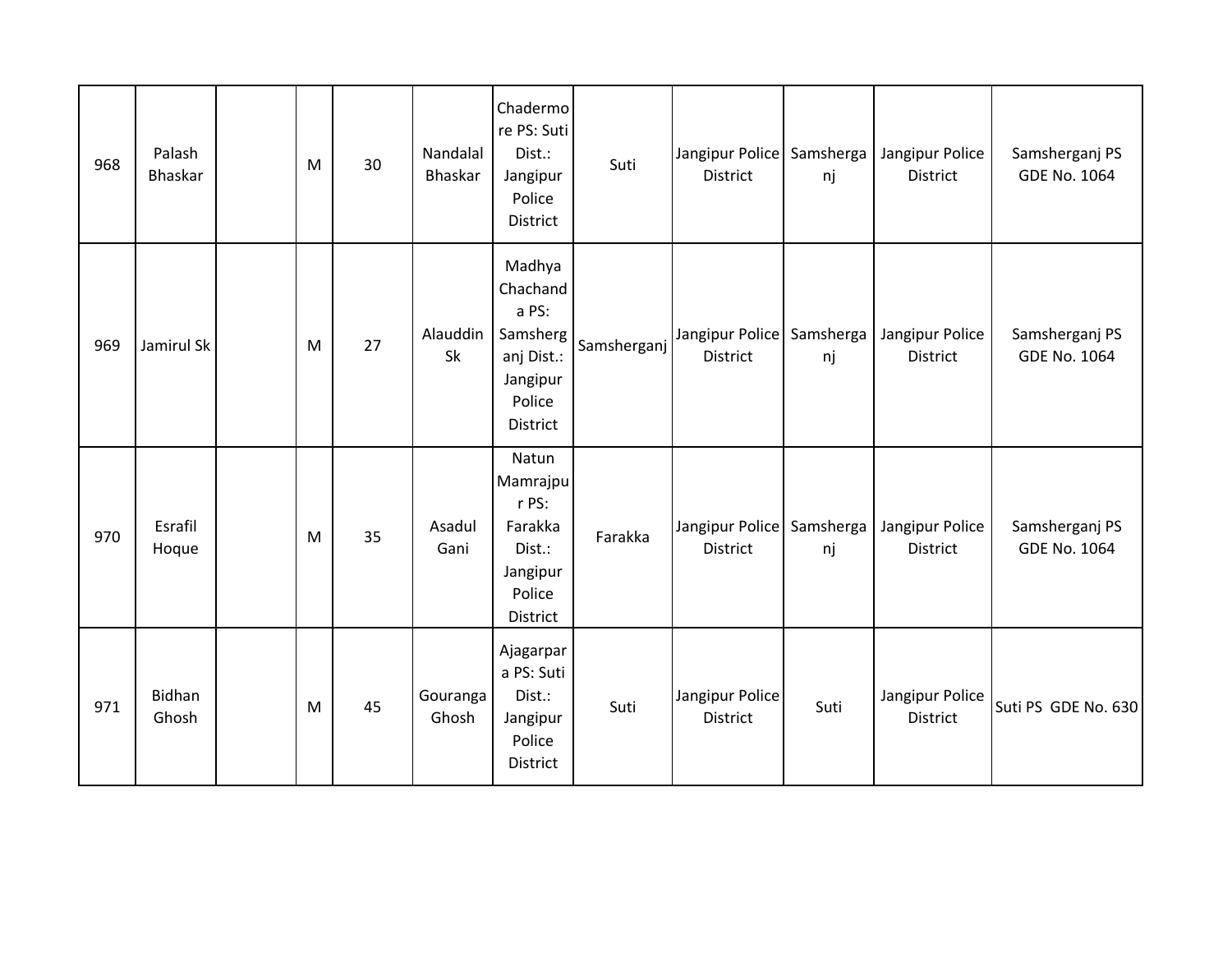| 972 | Arup<br>Ghosh            | M | 50 | Gouranga<br>Ghosh    | Ajagarpar<br>a PS: Suti<br>Dist.:<br>Jangipur<br>Police<br>District           | Suti | Jangipur Police<br>District        | Suti | Jangipur Police<br>District        | Suti PS GDE No. 630 |
|-----|--------------------------|---|----|----------------------|-------------------------------------------------------------------------------|------|------------------------------------|------|------------------------------------|---------------------|
| 973 | Palash<br>Kumar<br>Ghosh | M | 31 | Dipak<br>Ghosh       | Ahiran Hat<br>PS: Suti<br>Dist.:<br>Jangipur<br>Police<br>District            | Suti | Jangipur Police<br>District        | Suti | Jangipur Police<br>District        | Suti PS GDE No. 630 |
| 974 | Hasim<br>Reja            | M | 26 | Lt<br>Sukurudi<br>Sk | Ahiran<br>Mosjidpar<br>a PS: Suti<br>Dist.:<br>Jangipur<br>Police<br>District | Suti | Jangipur Police<br>District        | Suti | Jangipur Police<br>District        | Suti PS GDE No. 630 |
| 975 | Nasiruddi<br>n Sk        | M | 30 | Lt<br>Nababjan<br>Sk | Gokulnaga<br>r PS: Suti<br>Dist.:<br>Jangipur<br>Police<br>District           | Suti | Jangipur Police<br><b>District</b> | Suti | Jangipur Police<br><b>District</b> | Suti PS GDE No. 630 |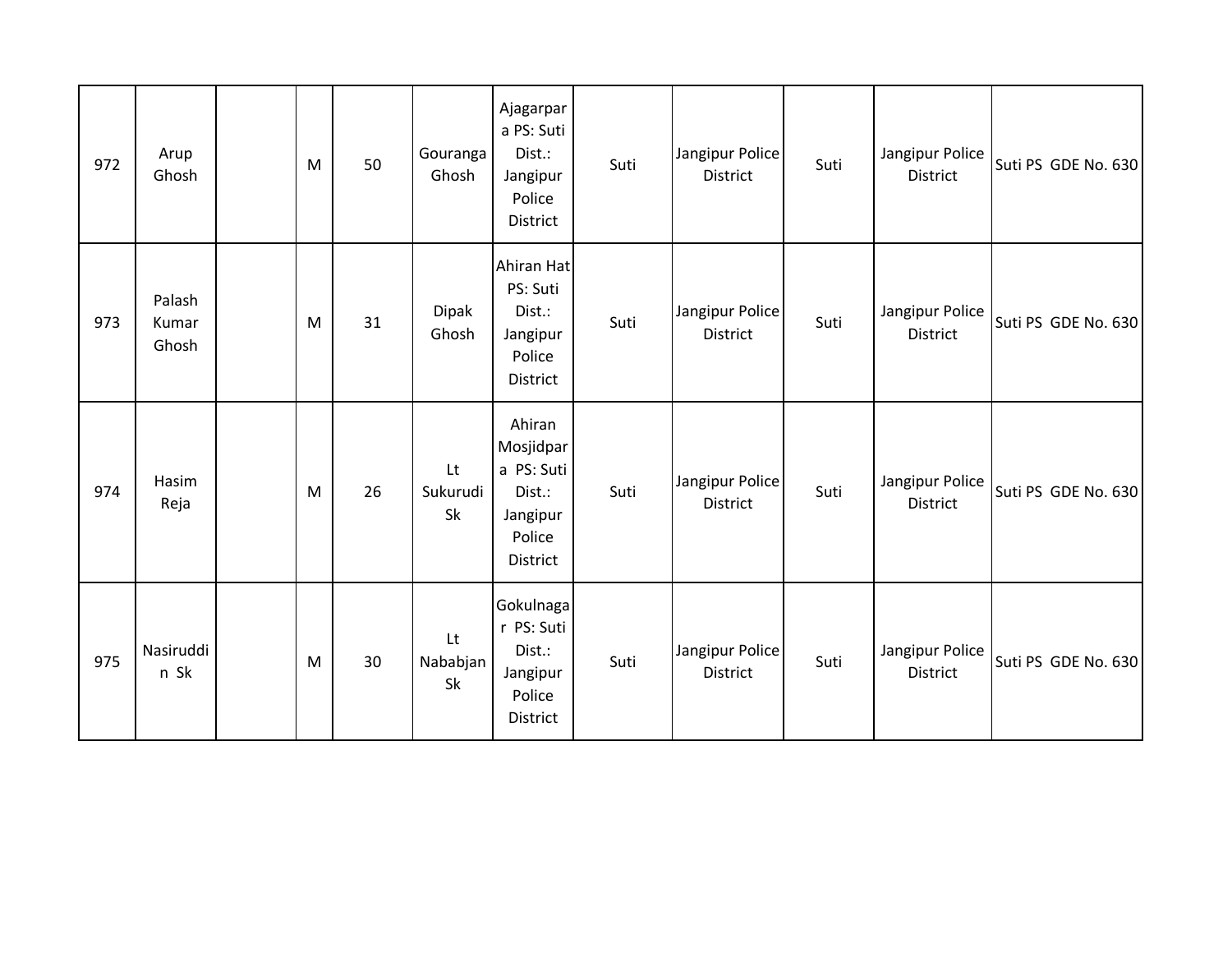| 976 | Najiruddin<br><b>Sk</b> | M | 53 | Lt<br>Nababjan<br>Sk     | Gokulnaga<br>r PS: Suti<br>Dist.:<br>Jangipur<br>Police<br>District             | Suti | Jangipur Police<br>District                    | Suti | Jangipur Police<br>District        | Suti PS GDE No. 630 |
|-----|-------------------------|---|----|--------------------------|---------------------------------------------------------------------------------|------|------------------------------------------------|------|------------------------------------|---------------------|
| 977 | Joniruddin              | M |    | Lt<br>Nababjan<br>Sk     | Gokulnaga<br>r PS: Suti<br>Dist.:<br>Jangipur<br>Police<br>District             | Suti | Jangipur Police<br>District                    | Suti | Jangipur Police<br>District        | Suti PS GDE No. 630 |
| 978 | Suriya<br>Mondal        | M | 40 | Lt<br>Lalchand<br>Mondal | Loliha PS:<br>Suti Dist.:<br>Jangipur<br>Police<br>District                     | Suti | Jangipur Police<br><b>District</b>             | Suti | Jangipur Police<br><b>District</b> | Suti PS GDE No. 631 |
| 979 | Biswajit<br>Mondal      | M | 37 | Bhupati<br>Mondal        | Ahiran<br>PS: Suti<br>Dist.:<br>Jangipur<br>Police<br>District                  | Suti | Jangipur Police<br>District                    | Suti | Jangipur Police<br>District        | Suti PS GDE No. 631 |
| 980 | Rana Sk                 | M | 22 | Anikul Sk                | Banipur<br>PS:<br>Raghunat<br>hganj<br>Dist.:<br>Jangipur<br>Police<br>District | nj   | Raghunathga Jangipur Police<br><b>District</b> | Suti | Jangipur Police<br><b>District</b> | Suti PS GDE No. 631 |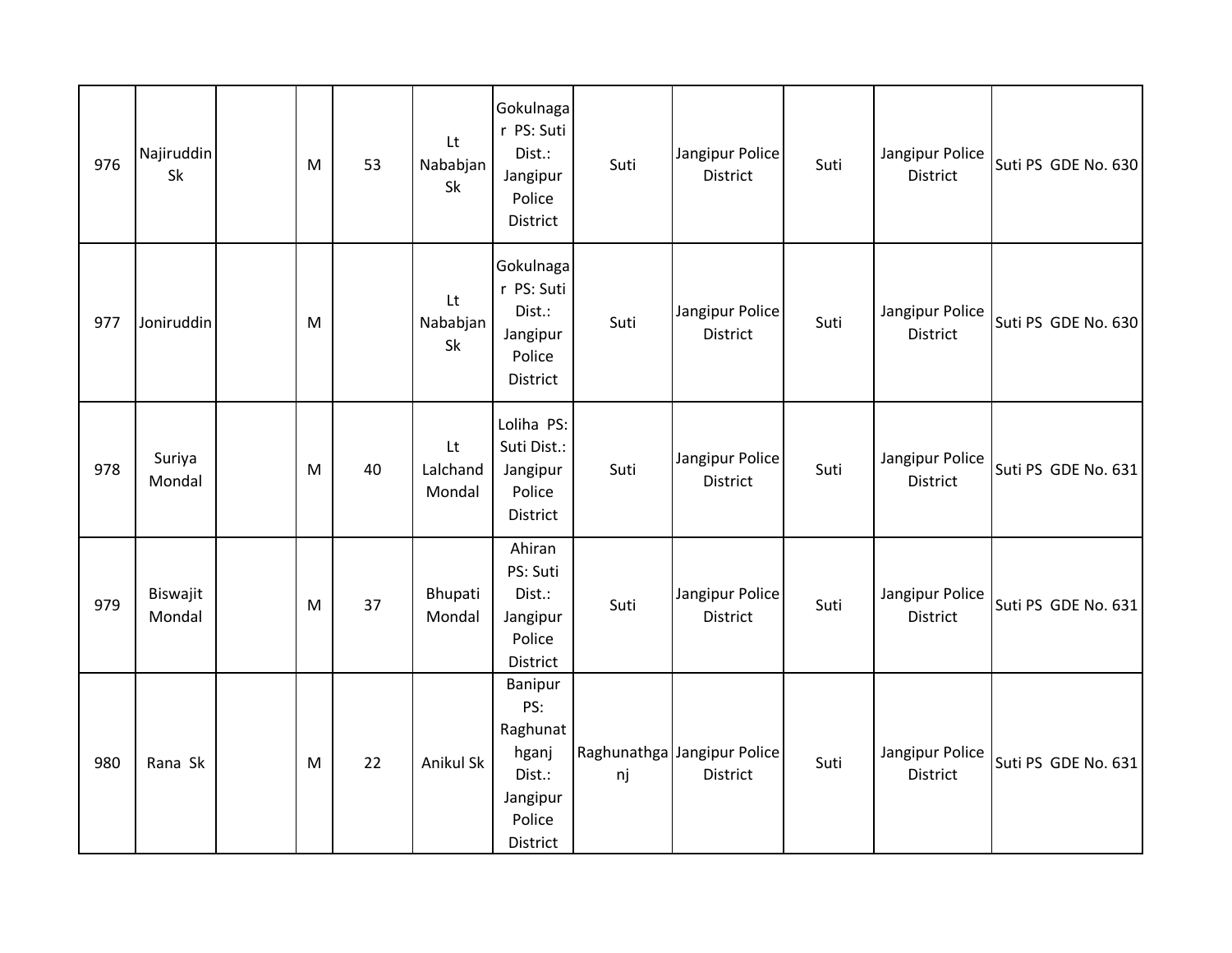| 981 | Roni Sk                                 | M | 20 | Md Basir<br>Sk                    | Umarpur<br>PS:<br>Raghunat<br>hganj<br>Dist.:<br>Jangipur<br>Police<br>District      | nj        | Raghunathga Jangipur Police<br><b>District</b> | Suti      | Jangipur Police<br><b>District</b> | Suti PS GDE No. 631         |
|-----|-----------------------------------------|---|----|-----------------------------------|--------------------------------------------------------------------------------------|-----------|------------------------------------------------|-----------|------------------------------------|-----------------------------|
| 982 | Manik<br>Ghosh                          | M | 37 | Lt Sadhu<br>Ghosh                 | Jalangapar<br>a PS:<br>Raghunat<br>hganj<br>Dist.:<br>Jangipur<br>Police<br>District | nj        | Raghunathga Jangipur Police<br><b>District</b> | Suti      | Jangipur Police<br><b>District</b> | Suti PS GDE No. 631         |
| 983 | Binod<br><b>Bihari</b><br>Mahapatr<br>a |   |    | Satyanara<br>yan<br>Mahapatr<br>a | Vill-<br>Ashkola<br>PS:<br>Beliabera<br>Dist.:<br>Jhargram                           | Beliabera | Jhargram                                       | Beliabera | Jhargram                           | Beliabera PS GDE<br>No. 933 |
| 984 | Debabrata<br>Ghosh                      |   |    | Mihir<br>Ghosh                    | Vill-<br>Kalinja,<br>PS:<br>Beliabera<br>Dist.:<br>Jhargram                          | Beliabera | Jhargram                                       | Beliabera | Jhargram                           | Beliabera PS GDE<br>No. 952 |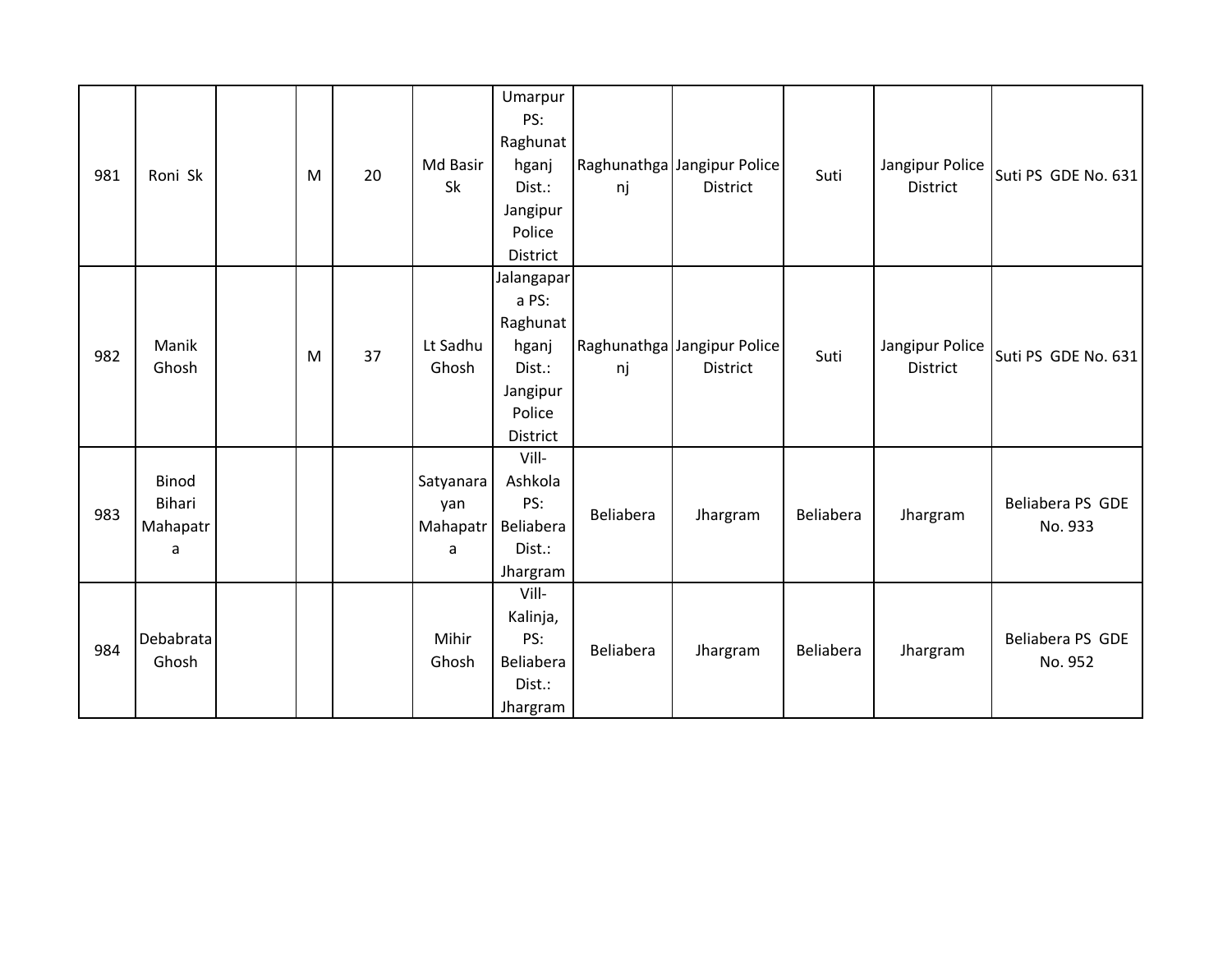| 985 | Saban<br>Baskey   |   |    | Guruprasa<br>d Baskey | Vill-<br>Athangi,<br>PS:<br>Gopiballav<br>pur Dist.:<br>Jhargram                                              | Gopiballavpu<br>r | Jhargram | Beliabera | Jhargram                                    | Beliabera PS GDE<br>No. 954                     |
|-----|-------------------|---|----|-----------------------|---------------------------------------------------------------------------------------------------------------|-------------------|----------|-----------|---------------------------------------------|-------------------------------------------------|
| 986 | Salai<br>Soren    |   |    | Damuram<br>Soren      | Vill-<br>Dhansole,<br>PS:<br>Gopiballav<br>pur Dist.:<br>Jhargram                                             | Gopiballavpu<br>r | Jhargram | Beliabera | Jhargram                                    | Beliabera PS GDE<br>No. 954                     |
| 987 | Tapash<br>Roy     | M | 42 | Swadesh<br>Roy        | Vill-<br>Raghunat<br>hpur PO-<br>Gargaria<br>PS-<br>Sarenga<br>Dist-Ba<br>PS:<br>Sarenga<br>Dist.:<br>Bankura | Sarenga           | Bankura  | Lalgarh   | Jhargram                                    | Lalgarh PS Outpost<br>Ramgarh OP GDE<br>No. 532 |
| 988 | Niranjan<br>Routh |   | 33 | Arun<br>Routh         | Kasharlan<br>Gram                                                                                             |                   | Basirhat | Sankrail  | <b>Howrah Police</b><br>Commissionera<br>te | Sankrail PS GDE No.<br>1221                     |
| 989 | Bapi<br>Maity     |   | 33 | Jagadish<br>Maity     |                                                                                                               |                   | Basirhat | Sankrail  | <b>Howrah Police</b><br>Commissionera<br>te | Sankrail PS GDE No.<br>1221                     |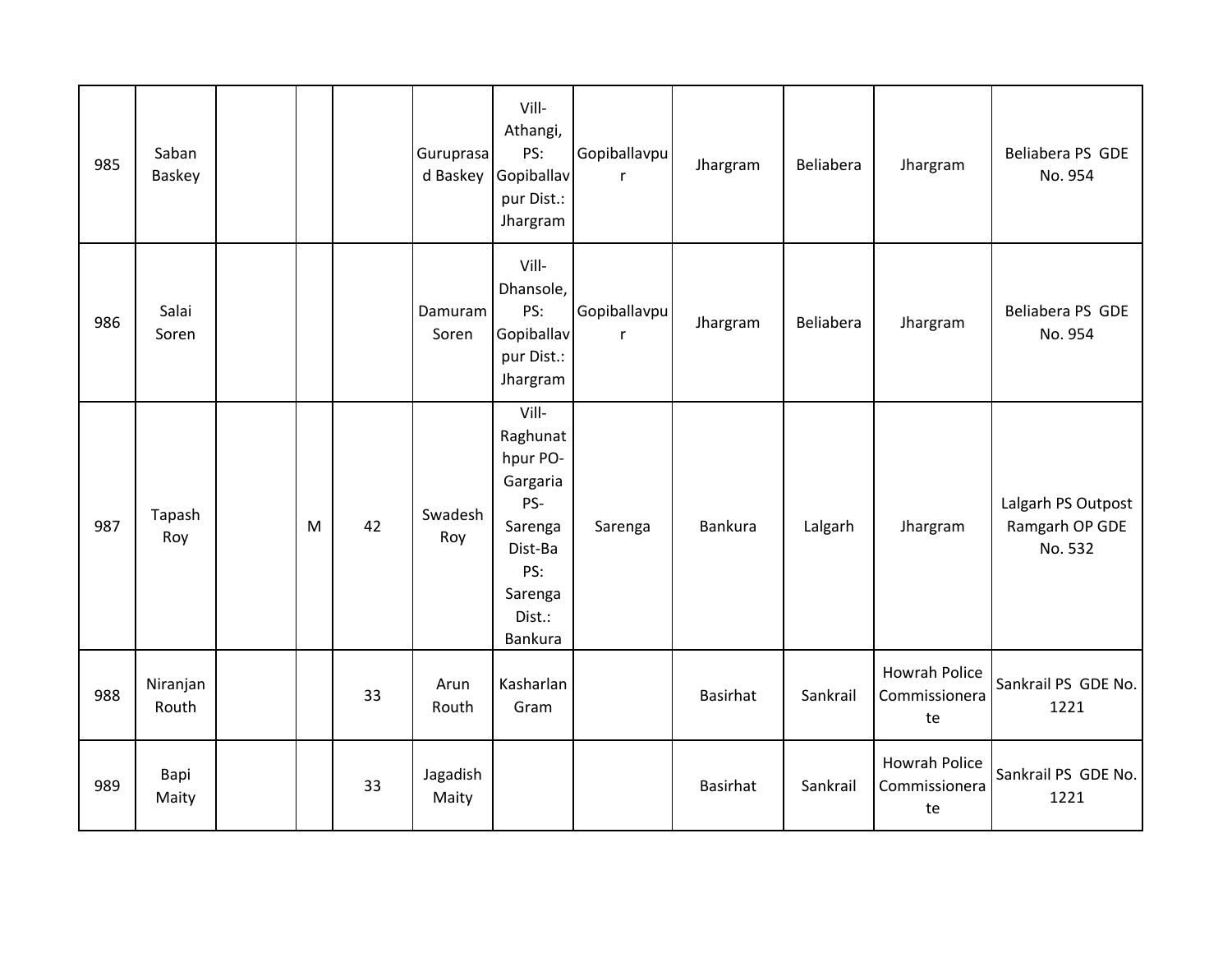| 990 | Sasti Roy              |   | 30 | Askhoke<br>Roy                   |                                                                              |                    | Basirhat             | Sankrail              | <b>Howrah Police</b><br>Commissionera<br>te | Sankrail PS GDE No.<br>1221                                                   |
|-----|------------------------|---|----|----------------------------------|------------------------------------------------------------------------------|--------------------|----------------------|-----------------------|---------------------------------------------|-------------------------------------------------------------------------------|
| 991 | Rishi<br>Mondal        |   | 34 | <b>Bharat</b><br>Mondal          | Lethar<br>House                                                              |                    | Basirhat             | Sankrail              | <b>Howrah Police</b><br>Commissionera<br>te | Sankrail PS GDE No.<br>1221                                                   |
| 992 | Ramchand<br>ra Maity   |   | 51 | Lt. Atul<br>Krishna<br>Maity     | Dakshin<br>Duillya                                                           |                    | <b>Basirhat</b>      | Sankrail              | <b>Howrah Police</b><br>Commissionera<br>te | Sankrail PS GDE No.<br>759                                                    |
| 993 | Robi<br>Maity          |   | 48 | Lt. Ajoy<br>Kr. Maity            | Bharatmat<br>a Colony                                                        |                    | <b>Basirhat</b>      | Sankrail              | <b>Howrah Police</b><br>Commissionera<br>te | Sankrail PS GDE No.<br>759                                                    |
| 994 | Sk.<br>Nazimuddi<br>n. |   | 50 | Sk.                              | Lt. Panjub   Milbazar,<br>Jagacha                                            |                    | <b>Basirhat</b>      | Sankrail              | <b>Howrah Police</b><br>Commissionera<br>te | Sankrail PS GDE No.<br>759                                                    |
| 995 | Sohil<br>Aktar         |   | 41 | Alimuddin<br>Aktar               | Unsani,<br>Jagacha                                                           |                    | <b>Basirhat</b>      | Sankrail              | <b>Howrah Police</b><br>Commissionera<br>te | Sankrail PS GDE No.<br>759                                                    |
| 996 | Balaga<br>Saikumar     | M | 21 | <b>Balaga</b><br>Ramana<br>Murti | Parigati<br>PS:<br>Kharagpor<br>e town<br>Dist.:<br>Paschim<br>Mednipor<br>е | Kharagpore<br>town | Paschim<br>Mednipore | Kharagpur<br>g.r.p.s. | Kharagpur<br>G.R.P.                         | Kharagpur g.r.p.s. PS<br><b>Outpost Medinipur</b><br>Road GRPP GDE No.<br>428 |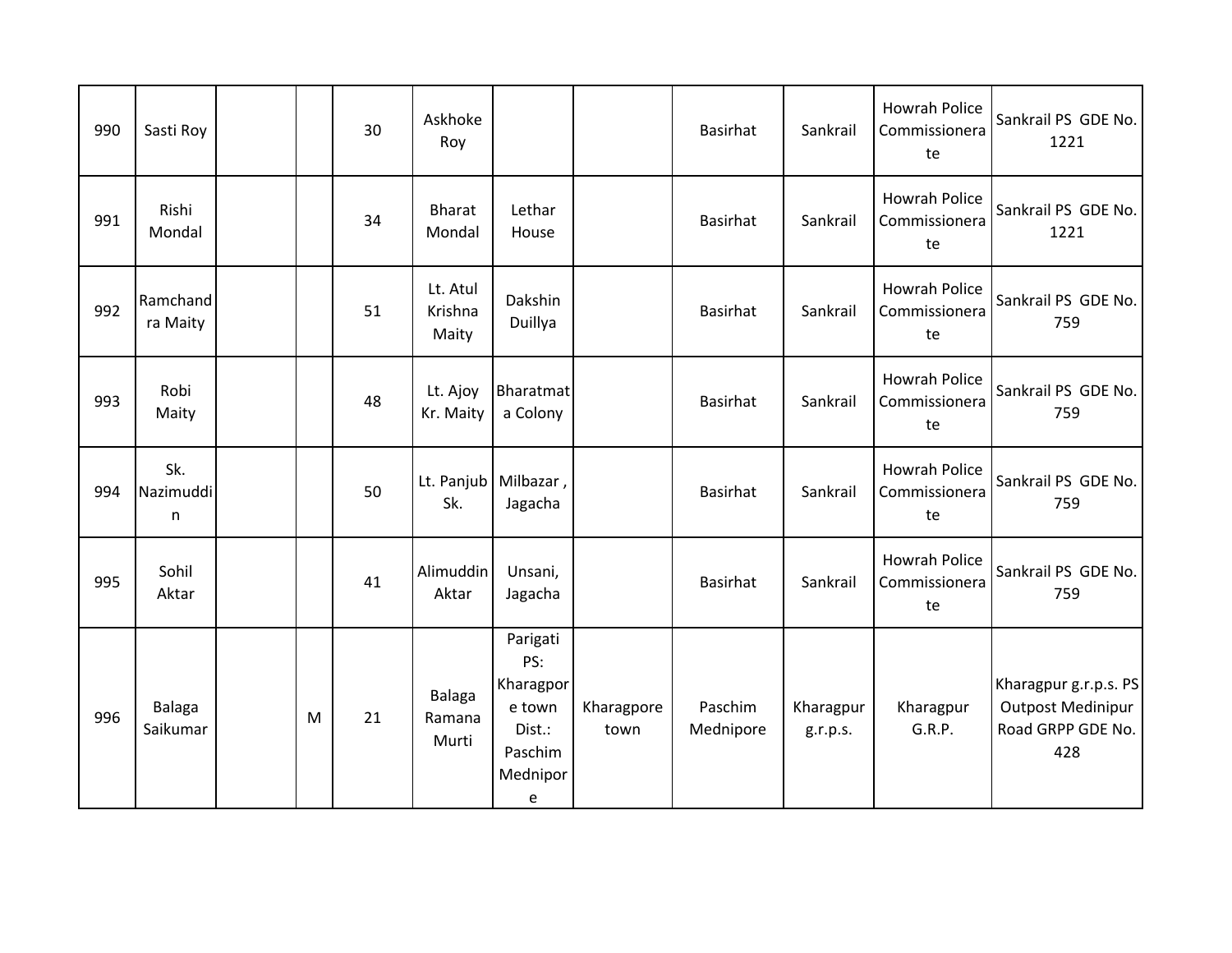| 997  | Avishek<br>Chakrabor<br>ty | M | 23 | Arup<br>Chakrabor<br>ty | Bankati<br>PS:<br>Garbeta<br>Dist.:<br>Paschim<br>Mednipor<br>e  | Garbeta | Paschim<br>Mednipore | Kharagpur<br>g.r.p.s. | Kharagpur<br>G.R.P. | Kharagpur g.r.p.s. PS<br><b>Outpost Medinipur</b><br>Road GRPP GDE No.<br>428 |
|------|----------------------------|---|----|-------------------------|------------------------------------------------------------------|---------|----------------------|-----------------------|---------------------|-------------------------------------------------------------------------------|
| 998  | Avijit<br>Gupta            | M | 28 | Madhab<br>Ghara         | Maita PS:<br>Garbeta<br>Dist.:<br>Paschim<br>Mednipor<br>e       | Garbeta | Paschim<br>Mednipore | Kharagpur<br>g.r.p.s. | Kharagpur<br>G.R.P. | Kharagpur g.r.p.s. PS<br><b>Outpost Medinipur</b><br>Road GRPP GDE No.<br>428 |
| 999  | Parmanan<br>da Kumar       | M | 21 | Kalu<br>Goswami         | Akbarpur<br>PS:<br>Garbeta<br>Dist.:<br>Paschim<br>Mednipor<br>e | Garbeta | Paschim<br>Mednipore | Kharagpur<br>g.r.p.s. | Kharagpur<br>G.R.P. | Kharagpur g.r.p.s. PS<br><b>Outpost Medinipur</b><br>Road GRPP GDE No.<br>430 |
| 1000 | Manish<br>Kumar            | M | 22 | <b>Binod Saw</b>        | Akbarpur<br>PS:<br>Garbeta<br>Dist.:<br>Paschim<br>Mednipor<br>e | Garbeta | Paschim<br>Mednipore | Kharagpur<br>g.r.p.s. | Kharagpur<br>G.R.P. | Kharagpur g.r.p.s. PS<br><b>Outpost Medinipur</b><br>Road GRPP GDE No.<br>430 |
| 1001 | Biswajit<br>Das            | M | 23 | Mantu<br>Das            | Jahanabad<br>PS:<br>Khejuri<br>Dist.:<br>Purba<br>Mednipor<br>e  | Khejuri | Purba<br>Mednipore   | Kharagpur<br>g.r.p.s. | Kharagpur<br>G.R.P. | Kharagpur g.r.p.s. PS<br><b>GDE No. 895</b>                                   |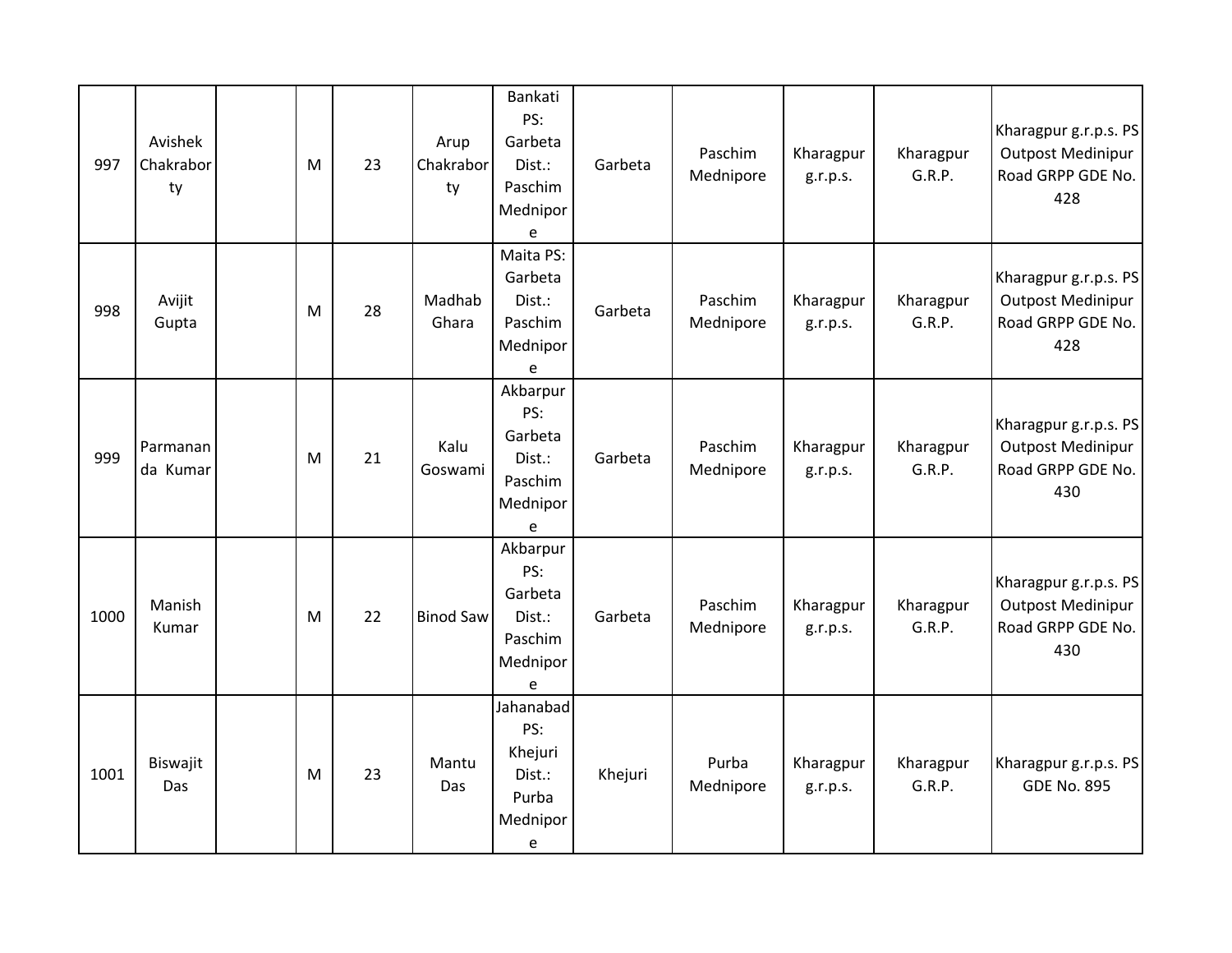| 1002 | Bholanath<br>Mandal                | M | 31 | Manoranj<br>an Mandal                         | Jahanbad<br>PS:<br>Khejuri<br>Dist.:<br>Purba<br>Mednipor<br>e | Khejuri | Purba<br>Mednipore | Kharagpur<br>g.r.p.s. | Kharagpur<br>G.R.P.                    | Kharagpur g.r.p.s. PS<br><b>GDE No. 895</b> |
|------|------------------------------------|---|----|-----------------------------------------------|----------------------------------------------------------------|---------|--------------------|-----------------------|----------------------------------------|---------------------------------------------|
| 1003 | Kallol<br>Pradhan                  | M | 28 | Prabir<br>Pradhan                             | Jahanbad<br>PS:<br>Khejuri<br>Dist.:<br>Purba<br>Mednipor<br>e | Khejuri | Purba<br>Mednipore | Kharagpur<br>g.r.p.s. | Kharagpur<br>G.R.P.                    | Kharagpur g.r.p.s. PS<br><b>GDE No. 895</b> |
| 1004 | Nikhil<br><b>Biswas</b>            | M | 40 | Lt. Nakul<br><b>Biswas</b>                    |                                                                |         | <b>Basirhat</b>    | Bhimpur               | Krishnanagar<br><b>Police District</b> | Bhimpur PS GDE<br>No. 1173                  |
| 1005 | Sailen<br>Biswas (35<br>Yrs)       |   |    | $S/O-$<br>Lt.harekris<br>hna<br><b>Biswas</b> | Mayapur<br>Majherpar<br>a, PS-<br>Nabadwip<br>, Nadia          |         | Basirhat           | Dhubulia              | Krishnanagar<br><b>Police District</b> | Dhubulia PS GDE<br>No. 936                  |
| 1006 | Rabi<br><b>Basfore</b><br>(35 Yrs) |   |    | $S/O-$ Lt.<br>Narayan<br><b>Basfore</b>       | T.B<br>Hospital,<br>PS-<br>Dhubulia,<br>Nadia.                 |         | Basirhat           | Dhubulia              | Krishnanagar<br><b>Police District</b> | Dhubulia PS GDE<br>No. 936                  |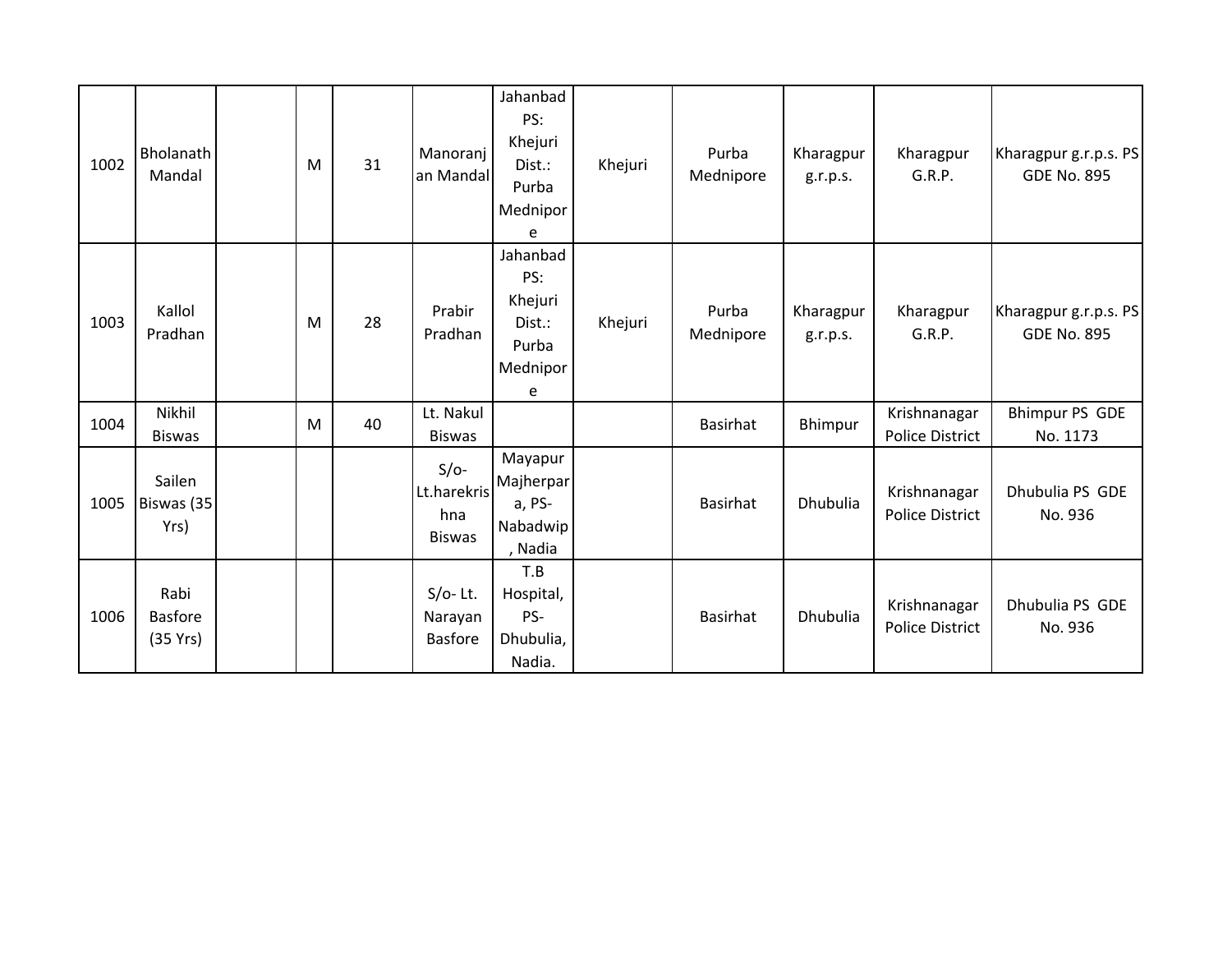| 1007 | Prosanta<br>Mandal | M | 30 | Ranjit<br>Mandal | Sundalpur<br>charaktola<br>PS:<br>Hogalberi<br>a Dist.:<br>Krishnana<br>gar Police<br>District | Hogalberia | Krishnanagar<br><b>Police District</b> | Hogalberia | Krishnanagar<br><b>Police District</b> | Hogalberia PS GDE<br>No. 782                      |
|------|--------------------|---|----|------------------|------------------------------------------------------------------------------------------------|------------|----------------------------------------|------------|----------------------------------------|---------------------------------------------------|
| 1008 | Year Ali Sk        | M | 40 | Lt. Suku Sk      | Jompukur<br>PS:<br>Kaligunj<br>Dist.:<br>Krishnana<br>gar Police<br>District                   | Kaligunj   | Krishnanagar<br><b>Police District</b> | Kaligunj   | Krishnanagar<br><b>Police District</b> | Kaligunj PS Outpost<br>Debogram OP GDE<br>No. 482 |
| 1009 | Rajesh Sk          | M | 26 | Faroj Sk         | Debagram<br>Katwa<br>More PS:<br>Kaligunj<br>Dist.:<br>Krishnana<br>gar Police<br>District     | Kaligunj   | Krishnanagar<br><b>Police District</b> | Kaligunj   | Krishnanagar<br><b>Police District</b> | Kaligunj PS Outpost<br>Debogram OP GDE<br>No. 482 |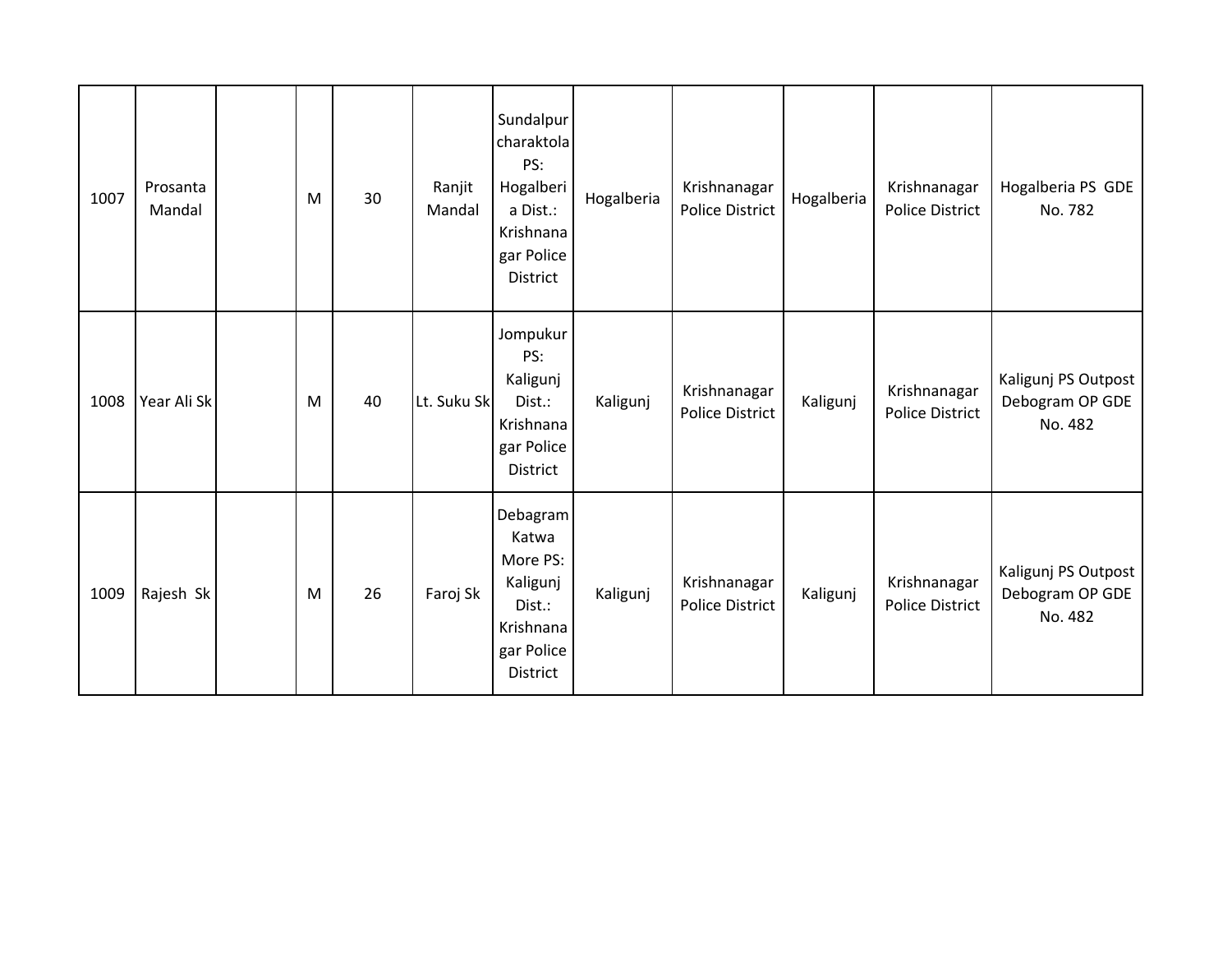| 1010 | Rana<br>Ghosh     | M | Krishna<br>Ghosh       | Majdia<br>Gajantala,<br><b>PS</b><br>Nabadwip<br>, Nadia PS:<br>Nabadwip<br>Dist.:<br>Krishnana<br>gar Police<br>District | Nabadwip    | Krishnanagar<br><b>Police District</b> | Nabadwip        | Krishnanagar<br><b>Police District</b> | Nabadwip PS GDE<br>No. 1367    |
|------|-------------------|---|------------------------|---------------------------------------------------------------------------------------------------------------------------|-------------|----------------------------------------|-----------------|----------------------------------------|--------------------------------|
| 1011 | Gourav<br>Debnath | M | Gouranga<br>Debnath    | Majdia<br>Khejurbag<br>an, PS<br>Nabadwip<br>, Nadia PS:<br>Nabadwip<br>Dist.:<br>Krishnana<br>gar Police<br>District     | Nabadwip    | Krishnanagar<br>Police District        | Nabadwip        | Krishnanagar<br><b>Police District</b> | Nabadwip PS GDE<br>No. 1267    |
| 1012 | Sudip Roy         | M | Lt<br>Jagannath<br>Roy | PS:<br>Nakashipa<br>ra Dist.:<br>Krishnana<br>gar Police<br>District                                                      | Nakashipara | Krishnanagar<br><b>Police District</b> | Nakashipar<br>a | Krishnanagar<br><b>Police District</b> | Nakashipara PS GDE<br>No. 1319 |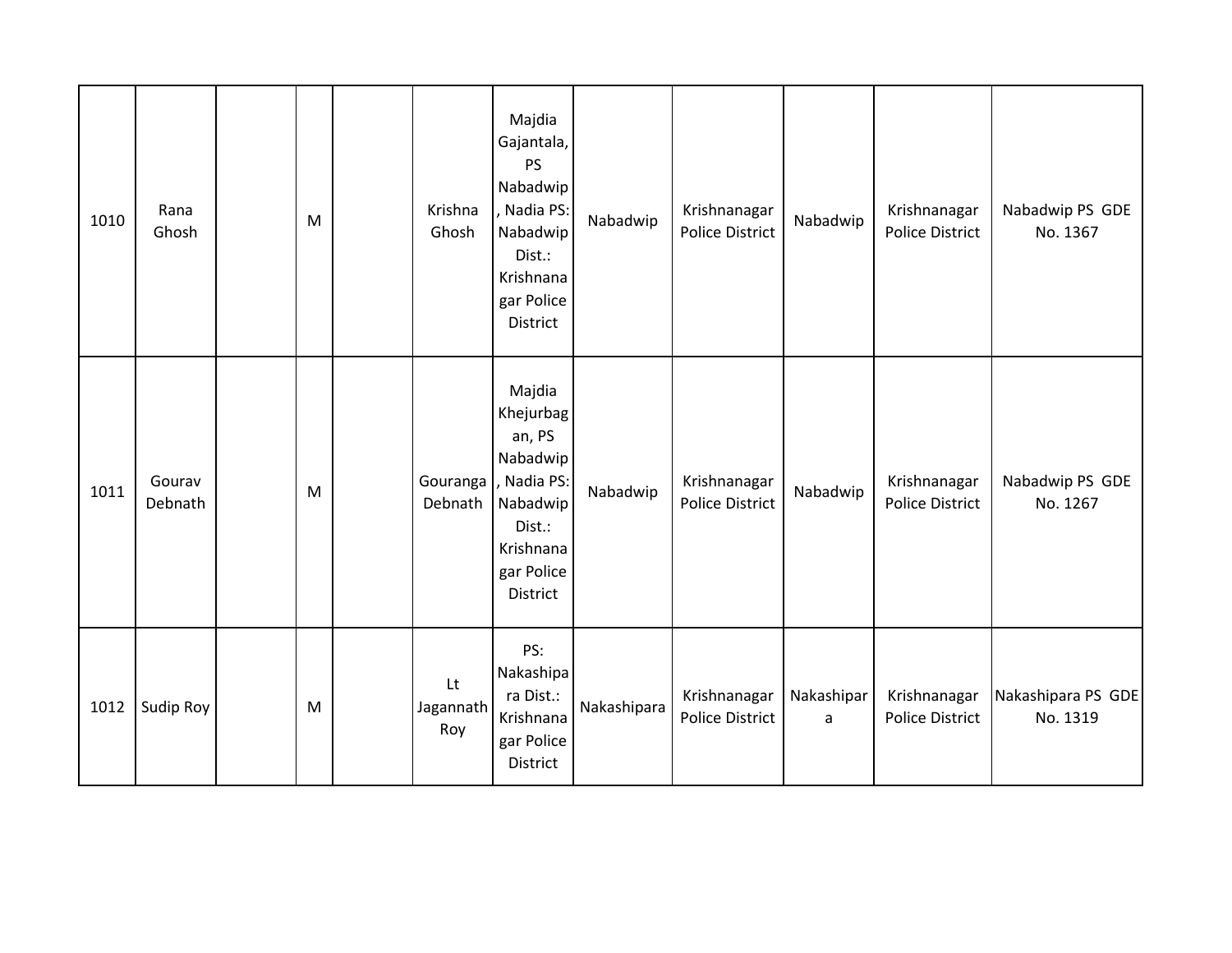| 1013 | Muni<br>Jamal Sk          | M | 20 | Amir<br>Hamja Sk            | Janakinag<br>ar, PS<br>Kaliganj,<br>Nadia PS:<br>Kaligunj<br>Dist.:<br>Krishnana<br>gar Police<br>District | Kaligunj  | Krishnanagar<br><b>Police District</b> | Palashipara | Krishnanagar<br><b>Police District</b> | Palashipara PS GDE<br>No. 1000 |
|------|---------------------------|---|----|-----------------------------|------------------------------------------------------------------------------------------------------------|-----------|----------------------------------------|-------------|----------------------------------------|--------------------------------|
| 1014 | Arijul Sk                 | M | 21 | Sahajan Sk                  | Janakinag<br>ar, PS<br>Kaliganj,<br>Nadia PS:<br>Kaligunj<br>Dist.:<br>Krishnana<br>gar Police<br>District | Kaligunj  | Krishnanagar<br><b>Police District</b> | Palashipara | Krishnanagar<br><b>Police District</b> | Palashipara PS GDE<br>No. 1000 |
| 1015 | Ajamot<br>Sha             | M |    | $Lt-$<br>moniruddi<br>n Sha | PS:<br>Thanapara<br>Dist.:<br>Krishnana<br>gar Police<br>District                                          | Thanapara | Krishnanagar<br><b>Police District</b> | Thanapara   | Krishnanagar<br><b>Police District</b> | Thanapara PS GDE<br>No. 794    |
| 1016 | Swapan<br>Baishyam<br>ali | M | 32 | Cheru<br>Baishyam<br>ali    | Dakatpuk<br>ur PS:<br>Bamangol<br>a Dist.:<br>Malda                                                        | Bamangola | Malda                                  | Bamangola   | Malda                                  | Bamangola PS GDE<br>No. 642    |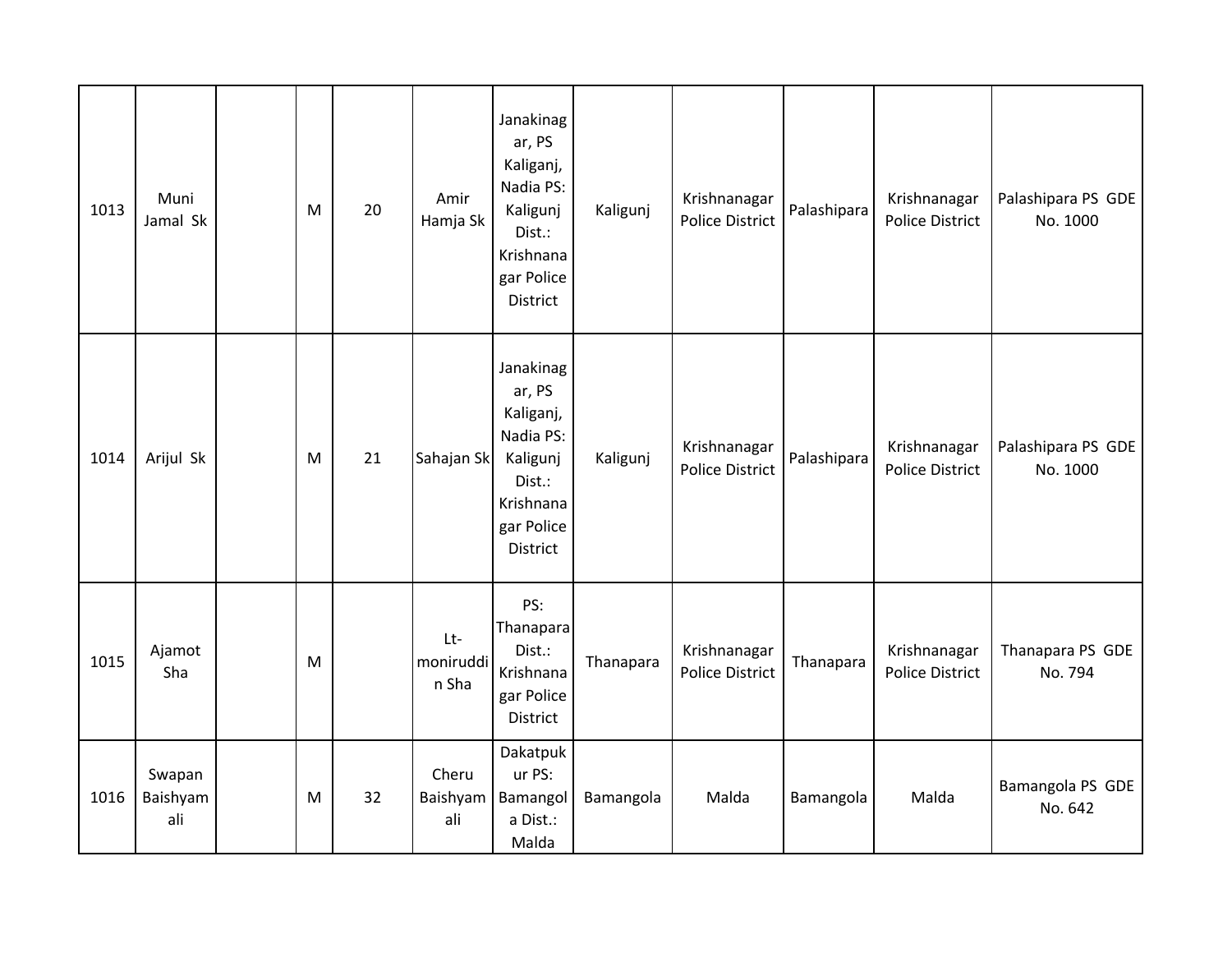| 1017 | Mithun<br>Baishyam<br>ali | M | 26 | Subash<br>Baishyam<br>ali | Uttarjai<br>PS:<br>Bamangol<br>a Dist.:<br>Malda                      | Bamangola                 | Malda | Bamangola        | Malda | Bamangola PS GDE<br>No. 642             |
|------|---------------------------|---|----|---------------------------|-----------------------------------------------------------------------|---------------------------|-------|------------------|-------|-----------------------------------------|
| 1018 | Rinku Das                 | M | 21 | Lt. Gopal<br>Das          | <b>BIDYANAN</b><br><b>DAPUR</b><br>PS:<br>Chanchal<br>Dist.:<br>Malda | Chanchal                  | Malda | Chanchal         | Malda | Chanchal PS GDE<br>No. 1552             |
| 1019 | Babusona<br>Das           | M | 21 | Shibu Das                 | <b>BIDYANAN</b><br><b>DAPUR</b><br>PS:<br>Chanchal<br>Dist.:<br>Malda | Chanchal                  | Malda | Chanchal         | Malda | Chanchal PS GDE<br>No. 1552             |
| 1020 | Jisan Sk                  | M | 25 | Late<br>Matin Sk          | Laxmipur<br>Bagbari<br>bazar<br>Dist.:<br>Malda                       | PS: English English bazar | Malda | English<br>bazar | Malda | English bazar PS<br><b>GDE No. 1554</b> |
| 1021 | Jhantu<br>Mandal          | M | 35 | Dina<br>Mandal            | Kulipara<br>PS: English<br>bazar<br>Dist.:<br>Malda                   | English bazar             | Malda | English<br>bazar | Malda | English bazar PS<br><b>GDE No. 240</b>  |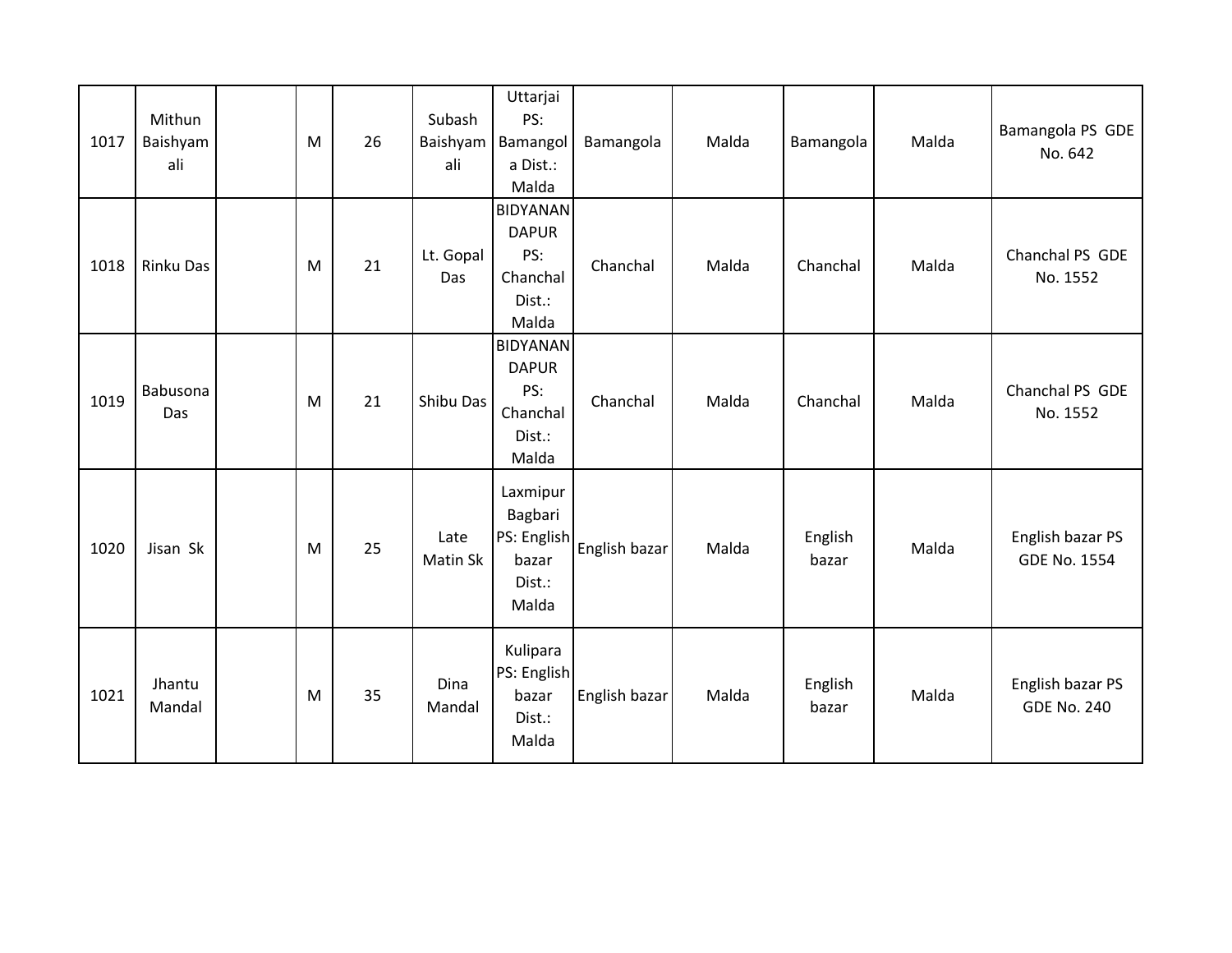| 1022 | Kalu<br>Haldar     | M | 34 | Madhu<br>Haldar | Sukantapa<br>lly PS:<br>English<br>bazar<br>Dist.:<br>Malda       | English bazar                        | Malda | English<br>bazar | Malda | English bazar PS<br><b>GDE No. 240</b> |
|------|--------------------|---|----|-----------------|-------------------------------------------------------------------|--------------------------------------|-------|------------------|-------|----------------------------------------|
| 1023 | Sunil<br>Mandal    | M | 40 | Haren<br>Mandal | Sukantapa<br>lly PS:<br>English<br>bazar<br>Dist.:<br>Malda       | English bazar                        | Malda | English<br>bazar | Malda | English bazar PS<br><b>GDE No. 240</b> |
| 1024 | Bitu Sk            | M | 29 |                 | Gayeshpu<br>r,<br>Kaltapara<br>bazar<br>Dist.:<br>Malda           | Abdul Hazi PS: English English bazar | Malda | English<br>bazar | Malda | English bazar PS<br><b>GDE No. 240</b> |
| 1025 | Pankaj Kr<br>Singh | M |    | Gautam<br>Singh | Mahanan<br>dapally<br>PS: English<br>bazar<br>Dist.:<br>Malda     | English bazar                        | Malda | English<br>bazar | Malda | English bazar PS<br><b>GDE No. 240</b> |
| 1026 | Achinta<br>Saha    | M | 23 | Gopal<br>Saha   | Golabari,<br>bhagjan,<br>PS:<br>Baishnabn<br>agar Dist.:<br>Malda | Baishnabnag<br>ar                    | Malda | English<br>bazar | Malda | English bazar PS<br><b>GDE No. 240</b> |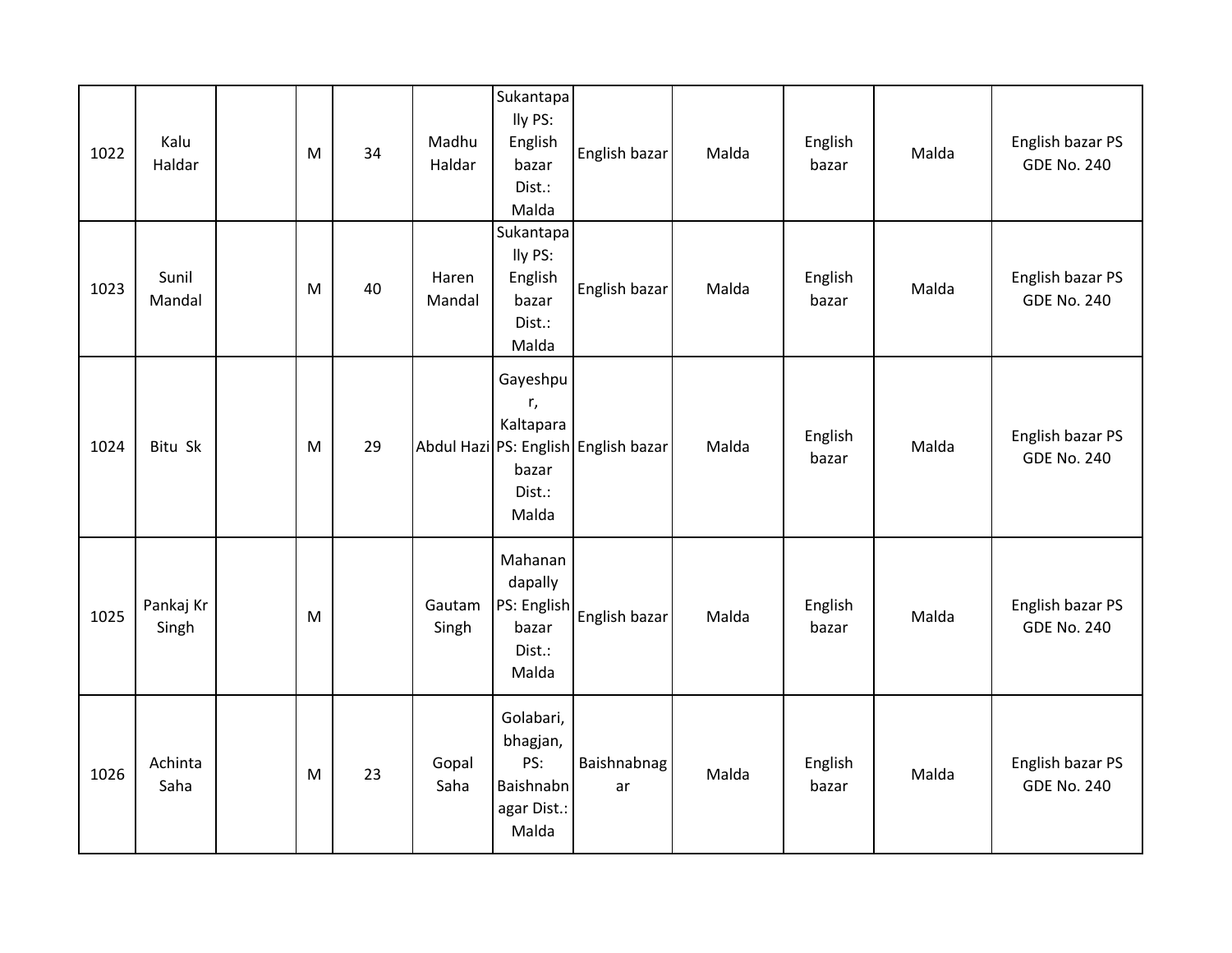| 1027 | Milon<br>Adhikari  | M | 33 | Sukumar<br>Adhikari | Arobindop<br>ark PS:<br>English<br>bazar<br>Dist.:<br>Malda  | English bazar | Malda    | English<br>bazar | Malda | English bazar PS<br><b>GDE No. 240</b>  |
|------|--------------------|---|----|---------------------|--------------------------------------------------------------|---------------|----------|------------------|-------|-----------------------------------------|
| 1028 | Harun Al<br>Rashid | M | 35 | Late Eliyas<br>Ali  | Paranpur<br>PS: Ratua<br>Dist.:<br>Malda                     | Ratua         | Malda    | English<br>bazar | Malda | English bazar PS<br><b>GDE No. 1521</b> |
| 1029 | Rukshana<br>Khatun | M | 27 | Anikul<br>Islam     | Paranpur,<br>Radhanag<br>ar, PS:<br>Ratua<br>Dist.:<br>Malda | Ratua         | Malda    | English<br>bazar | Malda | English bazar PS<br><b>GDE No. 1521</b> |
| 1030 | Bechan<br>Sarkar   | M | 37 | Moti<br>Sarkar      | <b>Akalpur PS</b><br>Gazole<br><b>District</b><br>Malda      |               | Basirhat | Gajole           | Malda | Gajole PS GDE No.<br>1372               |
| 1031 | Tapas Pal          | M | 22 | <b>Tapan Pal</b>    | Hatfatiraj<br>PS Gazole<br><b>District</b><br>Malda          |               | Basirhat | Gajole           | Malda | Gajole PS GDE No.<br>1372               |
| 1032 | Jiban<br>Saha      | M | 22 | Rabi Saha           | Nemua<br>kamat PS:<br>Oldmalda<br>Dist.:<br>Malda            | Oldmalda      | Malda    | Habibpur         | Malda | Habibpur PS GDE<br>No. 732              |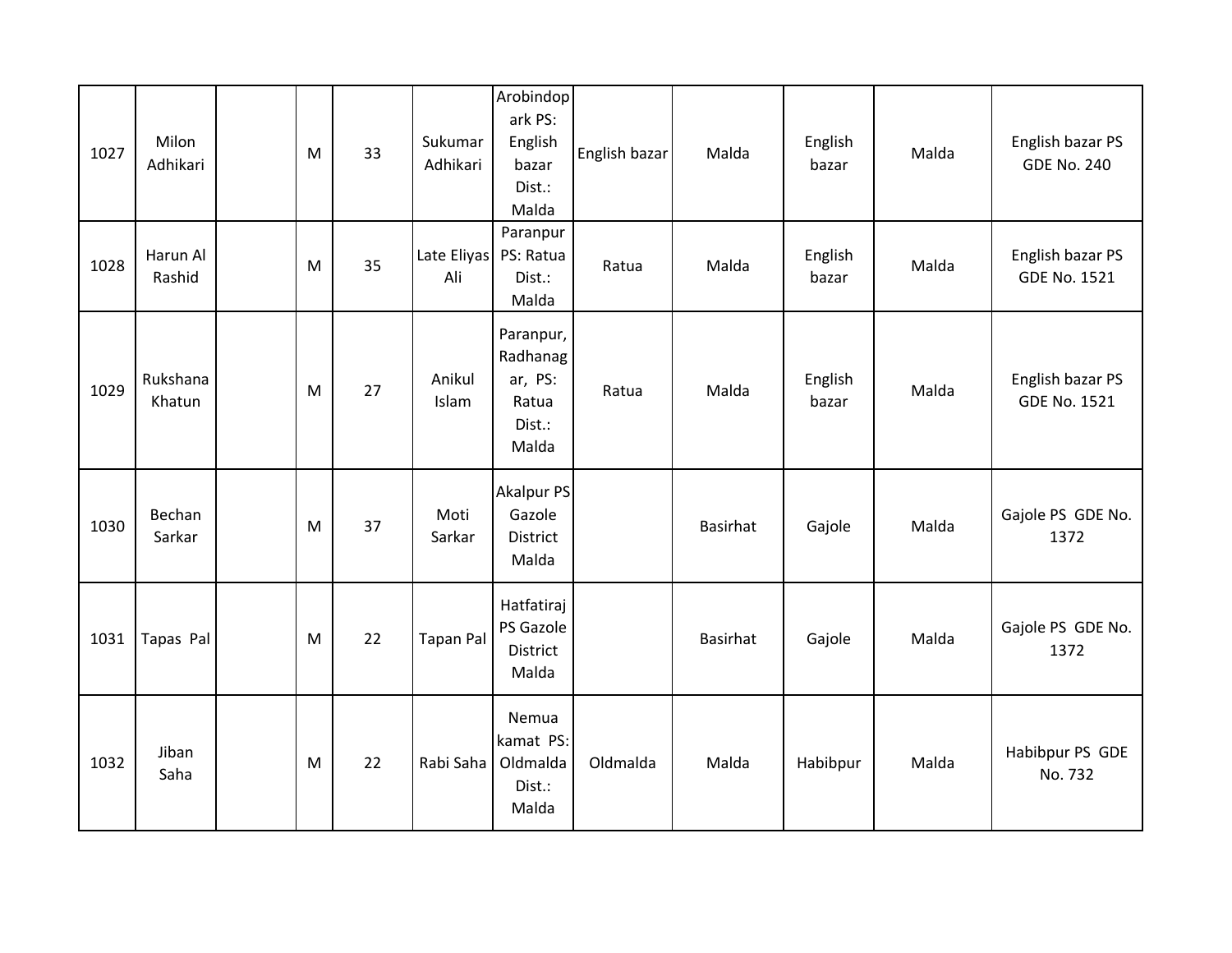| 1033 | <b>Bishal</b><br>Poddar | M | 19 | Bishnu<br>Poddar    | Uttar<br>purba<br>Kendua<br>PS:<br>Habibpur<br>Dist.:<br>Malda | Habibpur                       | Malda | Habibpur             | Malda | Habibpur PS GDE<br>No. 732          |
|------|-------------------------|---|----|---------------------|----------------------------------------------------------------|--------------------------------|-------|----------------------|-------|-------------------------------------|
| 1034 | <b>Biton</b><br>Ghosh   | M | 24 | Ram<br>Ghosh        | Uttarpurb<br>a kendua<br>PS:<br>Habibpur<br>Dist.:<br>Malda    | Habibpur                       | Malda | Habibpur             | Malda | Habibpur PS GDE<br>No. 732          |
| 1035 | Digna<br>Rabidas        | M | 45 | Lt Paglu<br>Rabidas | Jagdala<br>PS:<br>Bamangol<br>a Dist.:<br>Malda                | Bamangola                      | Malda | Habibpur             | Malda | Habibpur PS GDE<br>No. 732          |
| 1036 | Saidul<br>Mia           | M |    | Abid Mia            | Hulashpur<br>PS:<br>ndrapur<br>Dist.:<br>Malda                 | Harishcha Harishchandr<br>apur | Malda | Harishchan<br>drapur | Malda | Harishchandrapur<br>PS GDE No. 1130 |
| 1037 | Raju<br>Hossain         | M | 32 | Lt-niwaj<br>Sk      | Ugritola<br>PS:<br>Manickch<br>ak Dist.:<br>Malda              | Manickchak                     | Malda | Manickchak           | Malda | Manickchak PS GDE<br>No. 833        |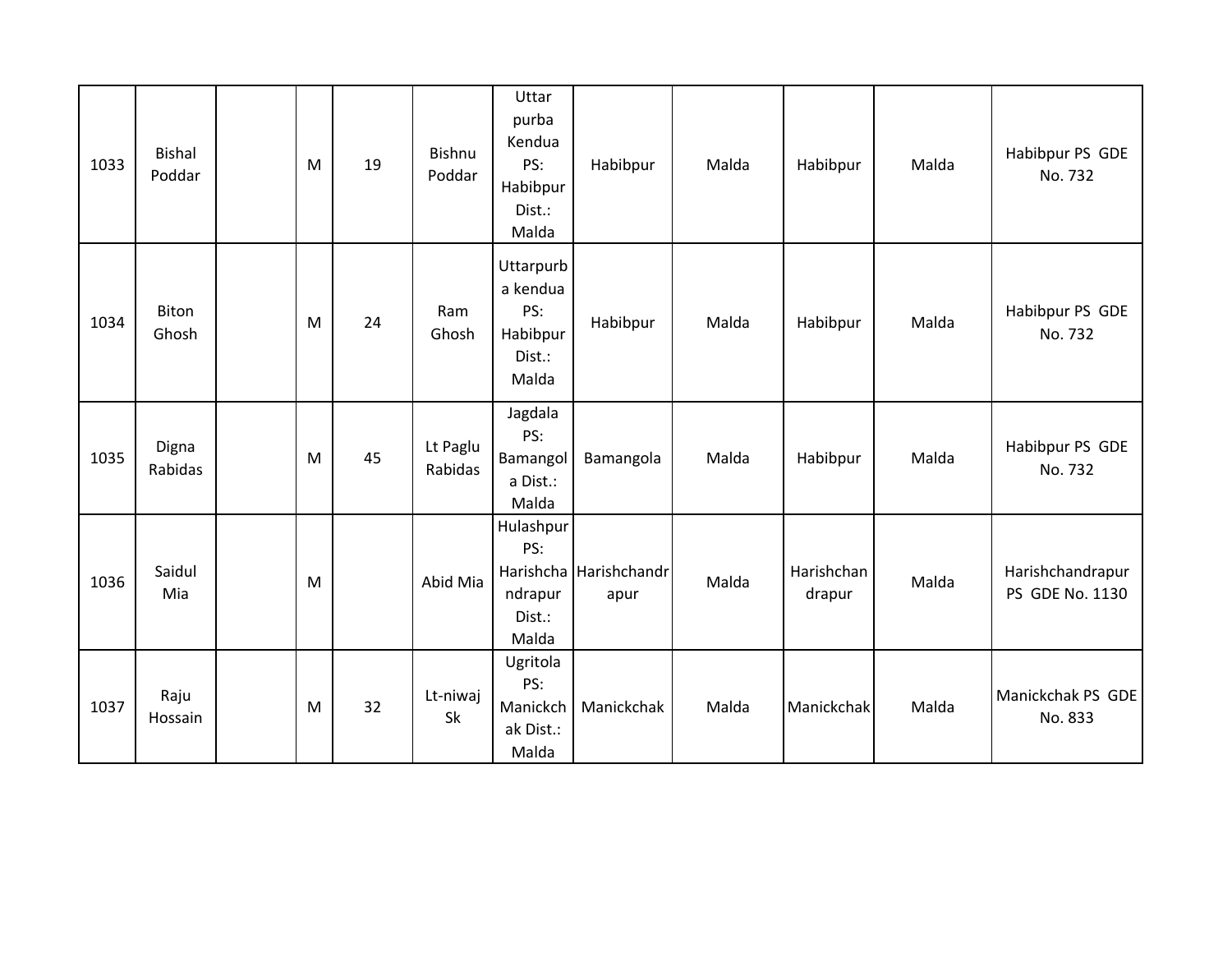| 1038 | Subhash<br>Sarkar | M | 40 | Sanatan<br>Sarkar    | Khaihatta,<br>Mangalba<br>ri PS:<br>Oldmalda<br>Dist.:<br>Malda | Oldmalda | Malda | Oldmalda | Malda | Oldmalda PS GDE<br>No. 583 |
|------|-------------------|---|----|----------------------|-----------------------------------------------------------------|----------|-------|----------|-------|----------------------------|
| 1039 | Sanjit<br>Ghosh   | M | 49 | Bebothi<br>Ghosh     | Mahanan<br>da Colony<br>PS:<br>Oldmalda<br>Dist.:<br>Malda      | Oldmalda | Malda | Oldmalda | Malda | Oldmalda PS GDE<br>No. 583 |
| 1040 | Shyamal<br>Gayen  | M | 50 | Laxmikant<br>a Gayen | Mahanan<br>da Colony<br>PS:<br>Oldmalda<br>Dist.:<br>Malda      | Oldmalda | Malda | Oldmalda | Malda | Oldmalda PS GDE<br>No. 583 |
| 1041 | Rahim<br>Sekh     | M | 41 | Idu Sekh             | Khaihatta<br>PS:<br>Oldmalda<br>Dist.:<br>Malda                 | Oldmalda | Malda | Oldmalda | Malda | Oldmalda PS GDE<br>No. 583 |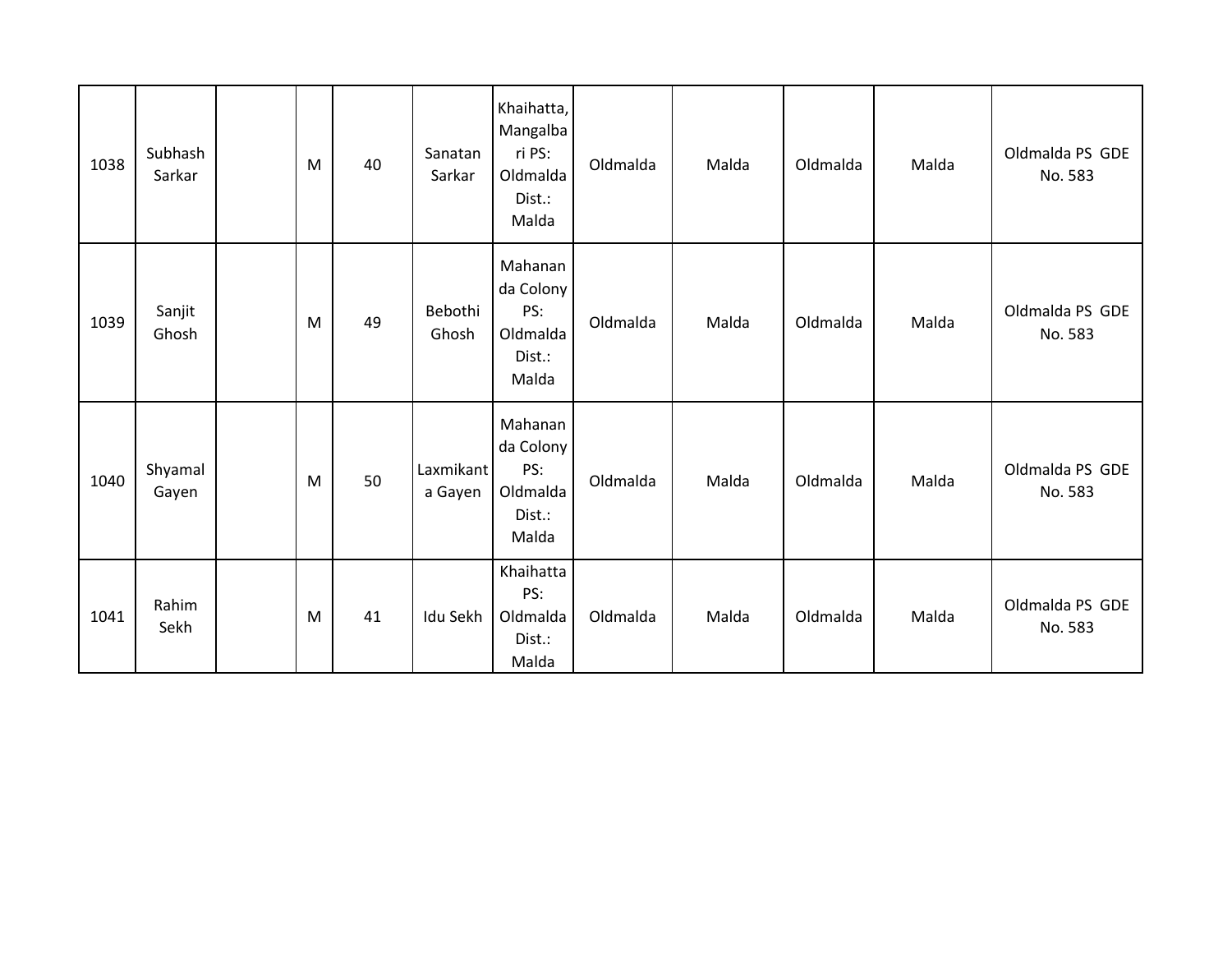| 1042 | Partha<br>Chanda      | M | 32 | Pradip<br>Chanda        | Saraju<br>Prasad<br>Lane,<br>English<br><b>Bazar PS:</b><br>English<br>bazar<br>Dist.:<br>Malda | English bazar | Malda | Oldmalda | Malda | Oldmalda PS GDE<br>No. 583 |
|------|-----------------------|---|----|-------------------------|-------------------------------------------------------------------------------------------------|---------------|-------|----------|-------|----------------------------|
| 1043 | Biswajit<br>Sarkar    | M | 42 | Lt<br>Sukumar<br>Sarkar | Mahanan<br>da Colony<br>PS:<br>Oldmalda<br>Dist.:<br>Malda                                      | Oldmalda      | Malda | Oldmalda | Malda | Oldmalda PS GDE<br>No. 583 |
| 1044 | Apurba<br>Roy         | M | 28 |                         | Ghoshpar<br>a PS:<br>Barun Roy Oldmalda<br>Dist.:<br>Malda                                      | Oldmalda      | Malda | Oldmalda | Malda | Oldmalda PS GDE<br>No. 583 |
| 1045 | Kayim<br>Mahamm<br>ad | M | 25 | Ketab<br>Mahamm<br>ad   | Babla PS:<br>Mothabari<br>Dist.:<br>Malda                                                       | Mothabari     | Malda | Ratua    | Malda | Ratua PS GDE No.<br>805    |
| 1046 | Ajaul Sk              | M | 19 | Rejabul Sk              | Kamalpur<br>(Babla)<br>PS:<br>Mothabari<br>Dist.:<br>Malda                                      | Mothabari     | Malda | Ratua    | Malda | Ratua PS GDE No.<br>805    |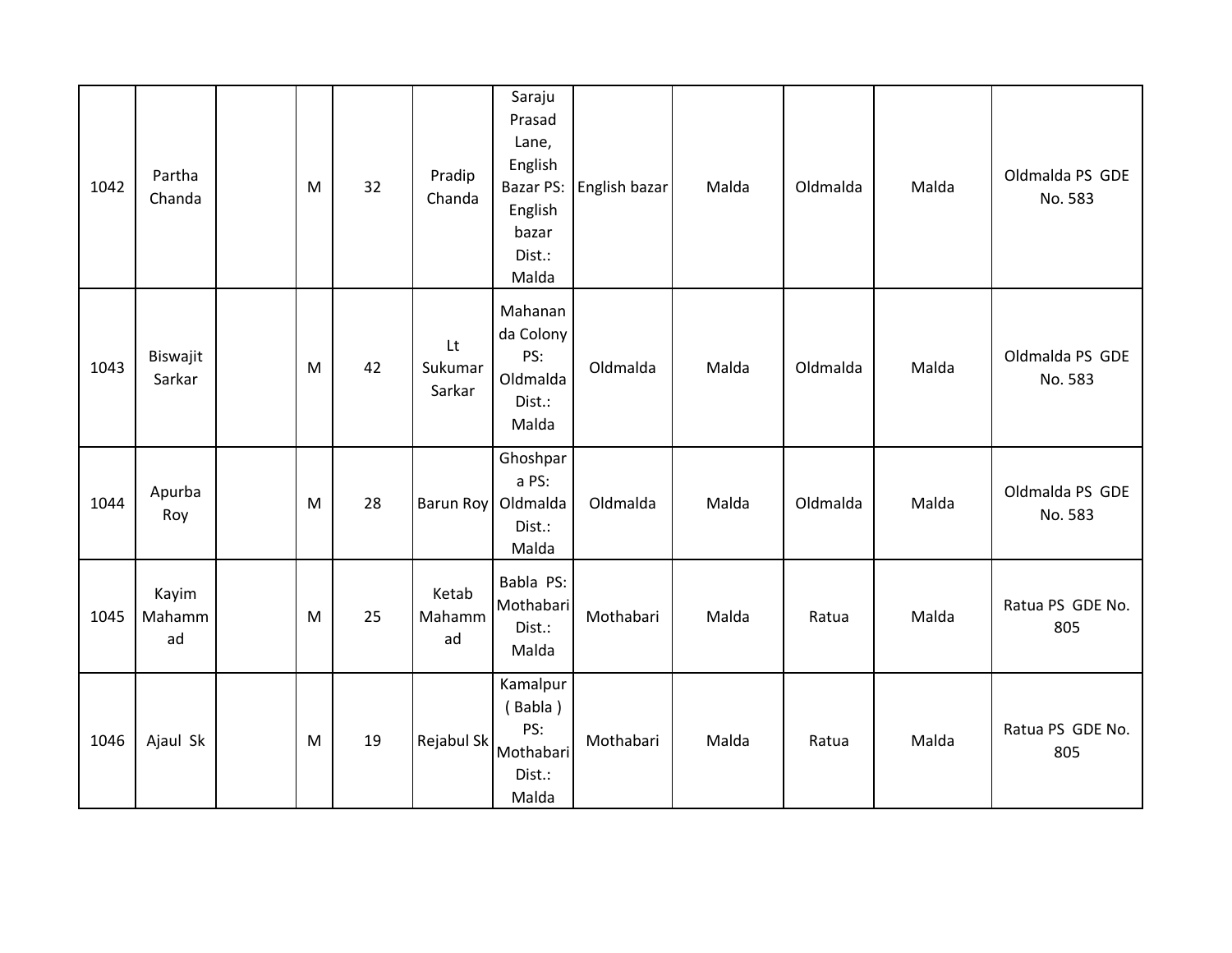| 1047 | Sk<br>Jamsed    | M | 46 | Sk Aksud          | Atgama<br>PS: Ratua<br>Dist.:<br>Malda                                                                          | Ratua                               | Malda               | Ratua          | Malda       | Ratua PS GDE No.<br>805                     |
|------|-----------------|---|----|-------------------|-----------------------------------------------------------------------------------------------------------------|-------------------------------------|---------------------|----------------|-------------|---------------------------------------------|
| 1048 | Rick Das        | M | 19 | Das               | Sudarshan<br>pur PS:<br>pur Dist.:<br>Dakshin<br>Dinajpur                                                       | Lt Chotton Gangaram Gangarampu<br>r | Dakshin<br>Dinajpur | Ratua          | Malda       | Ratua PS GDE No.<br>805                     |
| 1049 | Aditya<br>Kumar | M | 24 | Dhiram<br>Das     | Amdabad                                                                                                         |                                     | <b>Basirhat</b>     | Ratua          | Malda       | Ratua PS GDE No.<br>805                     |
| 1050 | Najibul Sk      | M |    | Sk                | Tarakpur,<br>PS-<br>Berhampo<br>re, Dist-<br>Murshida<br>bad. PS:<br>Berhampo<br>re Dist.:<br>Murshida<br>bad   | Berhampore                          | Murshidabad         | Berhampor<br>e | Murshidabad | <b>Berhampore PS</b><br><b>GDE No. 1638</b> |
| 1051 | Tapan<br>Das    | M |    | <b>Brajan Das</b> | Dayanagar<br>, PS-<br>Berhampo<br>re, Dist-<br>Murshida<br>bad. PS:<br>Berhampo<br>re Dist.:<br>Murshida<br>bad | Berhampore                          | Murshidabad         | Berhampor<br>e | Murshidabad | <b>Berhampore PS</b><br><b>GDE No. 1638</b> |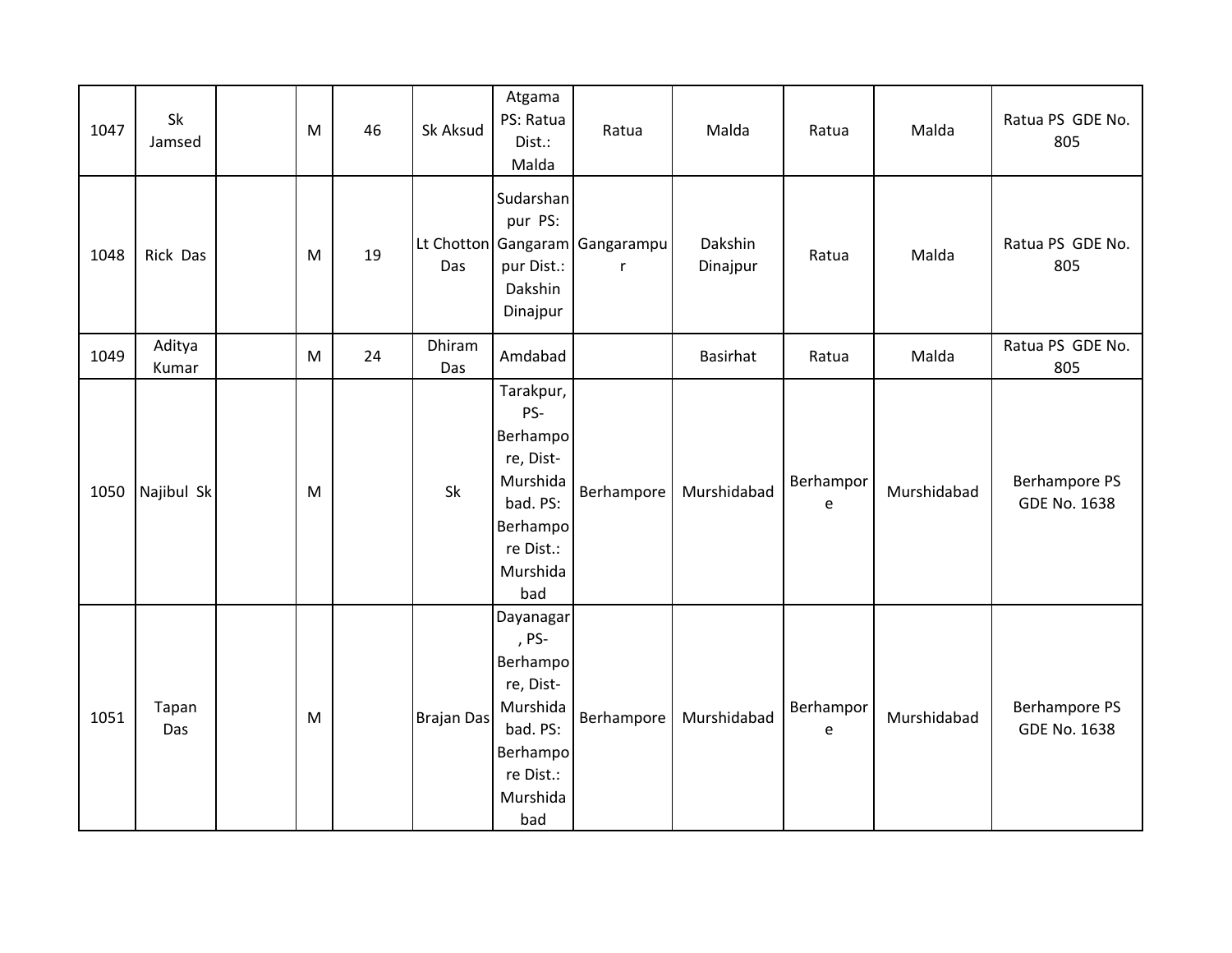| 1052 | Tanmay<br>Maitra | M | Dabarata<br>Maitra | Cossimbaz<br>ar, PS-<br><b>Berhampo</b><br>re, Dist-<br>Murshida<br>bad. PS:<br>Berhampo<br>re Dist.:<br>Murshida<br>bad | Berhampore | Murshidabad | Berhampor<br>e | Murshidabad | <b>Berhampore PS</b><br><b>GDE No. 1638</b> |
|------|------------------|---|--------------------|--------------------------------------------------------------------------------------------------------------------------|------------|-------------|----------------|-------------|---------------------------------------------|
| 1053 | Milon<br>Halder  | M | Akul<br>Halder     | Cossimbaz<br>ar, PS-<br>Berhampo<br>re, Dist-<br>Murshida<br>bad. PS:<br>Berhampo<br>re Dist.:<br>Murshida<br>bad        | Berhampore | Murshidabad | Berhampor<br>e | Murshidabad | <b>Berhampore PS</b><br><b>GDE No. 1638</b> |
| 1054 | Golak<br>Sardar  | M | Lt. Lowda          | Rosganj,<br>PS-<br>Berhampo<br>re, Dist-<br>Murshida<br>bad, PS:<br>Sardar<br>Berhampo<br>re Dist.:<br>Murshida<br>bad   | Berhampore | Murshidabad | Berhampor<br>e | Murshidabad | <b>Berhampore PS</b><br><b>GDE No. 1638</b> |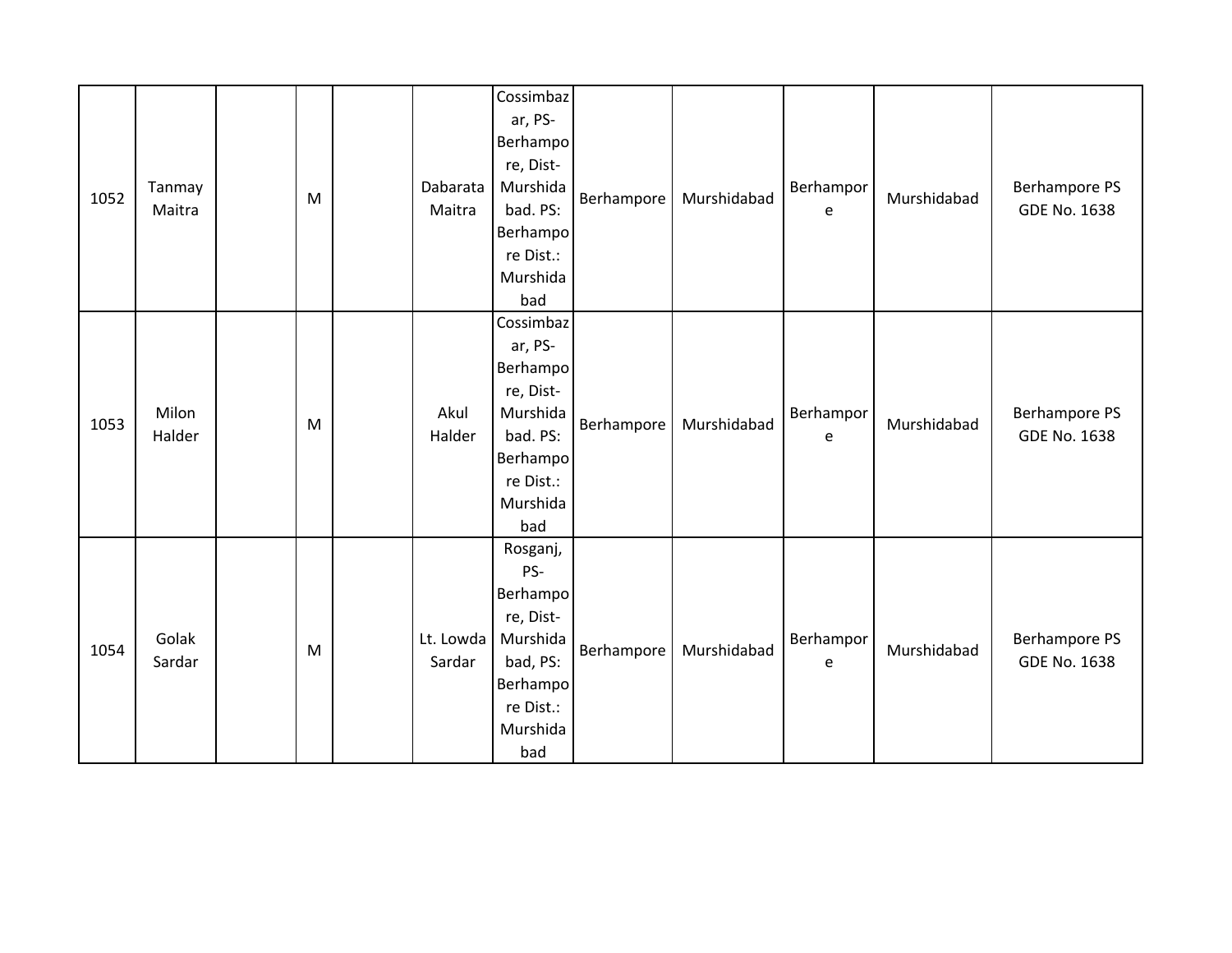| 1055 | Amar Das            | M | Raman<br>Das        | <b>Dayanagar</b><br>, PS-<br>Berhampo<br>re, Dist-<br>Murshida<br>bad. PS:<br>Berhampo<br>re Dist.:<br>Murshida<br>bad | Berhampore | Murshidabad | Berhampor<br>$\mathsf{e}% _{0}\left( \mathsf{e}\right)$ | Murshidabad | Berhampore PS<br><b>GDE No. 1638</b>        |
|------|---------------------|---|---------------------|------------------------------------------------------------------------------------------------------------------------|------------|-------------|---------------------------------------------------------|-------------|---------------------------------------------|
| 1056 | Surojit<br>Halder   | M | Nripen<br>Halder    | Subhash<br>Pally, PS-<br>Berhampo<br>re, Dist-<br>Murshida<br>bad. PS:<br>Berhampo<br>re Dist.:<br>Murshida<br>bad     | Berhampore | Murshidabad | Berhampor<br>e                                          | Murshidabad | Berhampore PS<br><b>GDE No. 1638</b>        |
| 1057 | Deep Jati<br>Mandal | M | Debashish<br>Mandal | Madhupur<br>, PS-<br>Berhampo<br>re, Dist-<br>Murshida<br>bad PS:<br>Berhampo<br>re Dist.:<br>Murshida<br>bad          | Berhampore | Murshidabad | Berhampor<br>$\mathsf{e}% _{0}\left( \mathsf{e}\right)$ | Murshidabad | <b>Berhampore PS</b><br><b>GDE No. 1638</b> |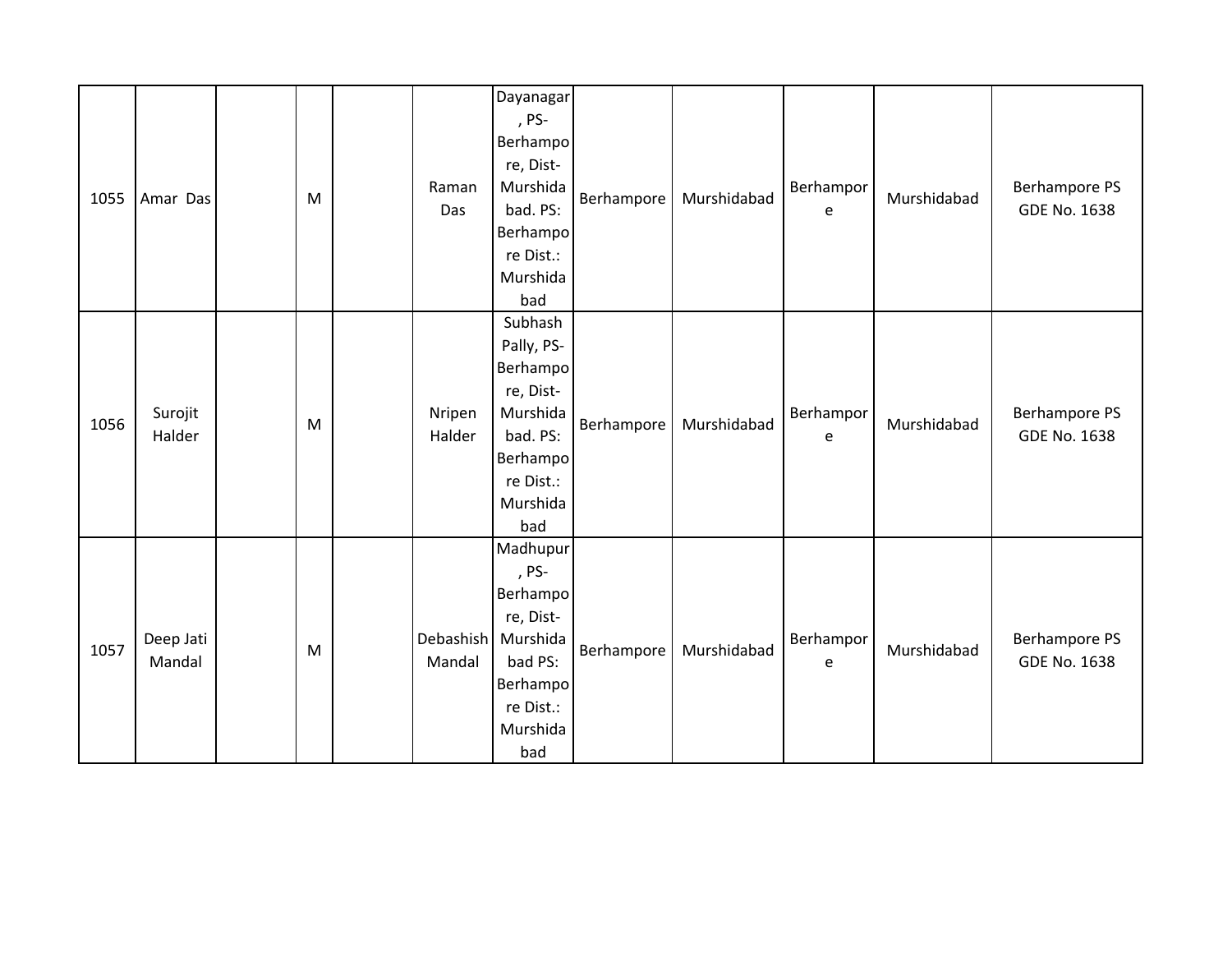| 1058 | Md. Selim<br>Sk | M | Abul<br>Hakim   | Topidanga<br>PS:<br>Ranitala<br>Dist.:<br>Murshida<br>bad  | Ranitala  | Murshidabad | Bhagawang<br>ola | Murshidabad | Bhagawangola PS<br><b>GDE No. 887</b> |
|------|-----------------|---|-----------------|------------------------------------------------------------|-----------|-------------|------------------|-------------|---------------------------------------|
| 1059 | Kawsar<br>Ali   | M | Nowsad<br>Ali   | Sunia PS:<br>Bharatpur<br>Dist.:<br>Murshida<br>bad        | Bharatpur | Murshidabad | Bharatpur        | Murshidabad | Bharatpur PS GDE<br>No. 997           |
| 1060 | Nurjamal<br>Sk  | M | Saru Sk         | Sunia PS:<br>Bharatpur<br>Dist.:<br>Murshida<br>bad        | Bharatpur | Murshidabad | Bharatpur        | Murshidabad | <b>Bharatpur PS GDE</b><br>No. 997    |
| 1061 | Iyarul Sk       | M | Yeafar Sk       | Bindarpur<br>PS:<br>Bharatpur<br>Dist.:<br>Murshida<br>bad | Bharatpur | Murshidabad | Bharatpur        | Murshidabad | Bharatpur PS GDE<br>No. 997           |
| 1062 | Atikul Sk       | M | Akbar Ali<br>Sk | Bindarpur<br>PS:<br>Bharatpur<br>Dist.:<br>Murshida<br>bad | Bharatpur | Murshidabad | Bharatpur        | Murshidabad | Bharatpur PS GDE<br>No. 997           |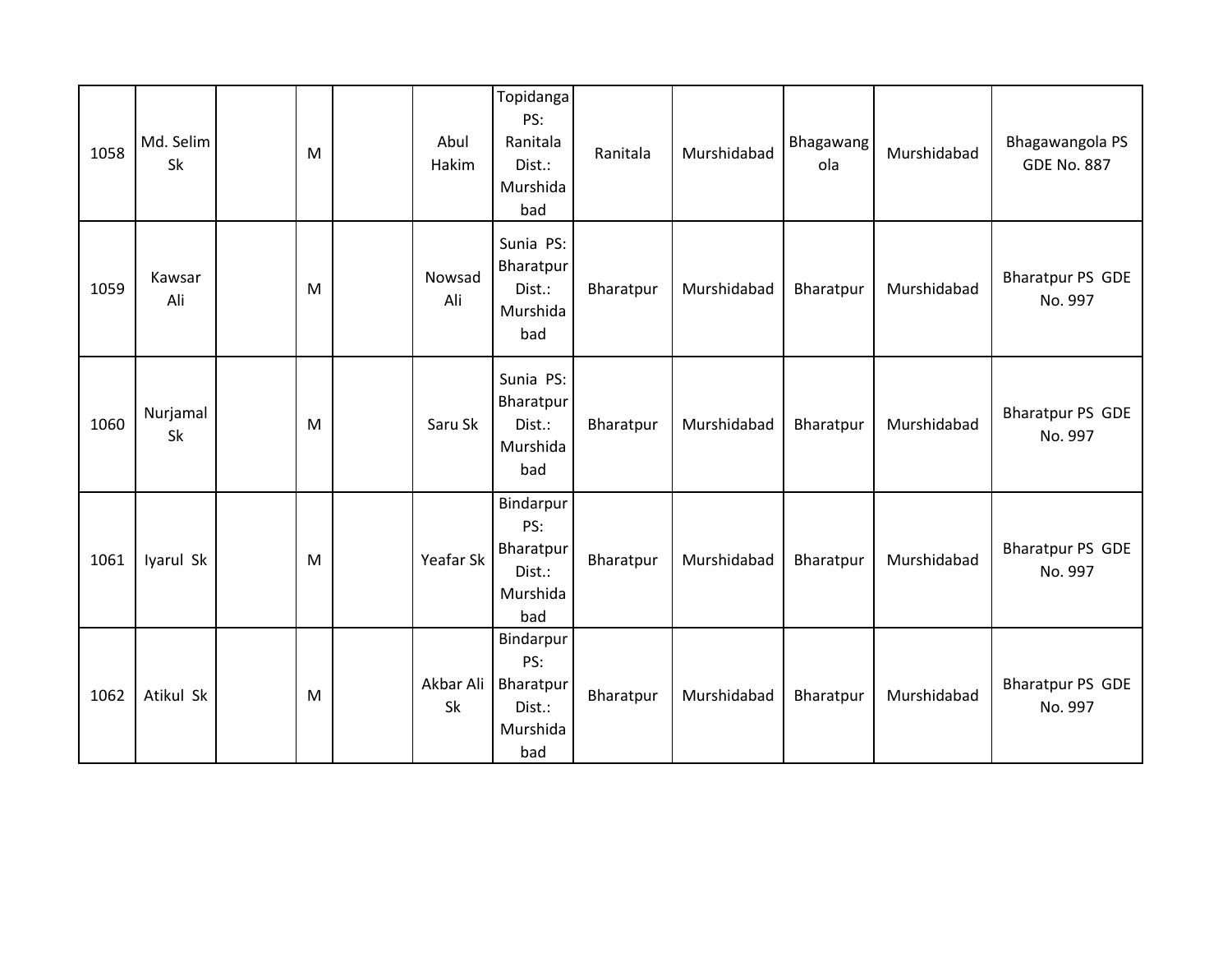| 1063 | Alamin<br>Khan    | M |    | Islam Sk              | Sayedkulu<br>t PS:<br>Bharatpur<br>Dist.:<br>Murshida<br>bad              | Bharatpur     | Murshidabad | Bharatpur     | Murshidabad | Bharatpur PS GDE<br>No. 1009 |
|------|-------------------|---|----|-----------------------|---------------------------------------------------------------------------|---------------|-------------|---------------|-------------|------------------------------|
| 1064 | Bakul Sk          | M | 27 | Rahimbox<br>Sk        | Gramsalik<br>a PS:<br><b>Burwan</b><br>Dist.:<br>Murshida<br>bad          | <b>Burwan</b> | Murshidabad | Burwan        | Murshidabad | Burwan PS GDE No.<br>1113    |
| 1065 | Ramchndr<br>a Das | M | 32 | Srikishna<br>Das      | Ramramp<br>ur PS:<br><b>Burwan</b><br>Dist.:<br>Murshida<br>bad           | Burwan        | Murshidabad | <b>Burwan</b> | Murshidabad | Burwan PS GDE No.<br>1113    |
| 1066 | Raju Pal          | M | 23 | Probodh<br>Pal        | Doulataba<br>d Palpara<br>PS:<br>Daulataba<br>d Dist.:<br>Murshida<br>bad | Daulatabad    | Murshidabad | Daulatabad    | Murshidabad | Daulatabad PS GDE<br>No. 867 |
| 1067 | Ramen Pal         | M | 19 | Krishna<br>Charan Pal | Doulataba<br>d Palpara<br>PS:<br>Daulataba<br>d Dist.:<br>Murshida<br>bad | Daulatabad    | Murshidabad | Daulatabad    | Murshidabad | Daulatabad PS GDE<br>No. 867 |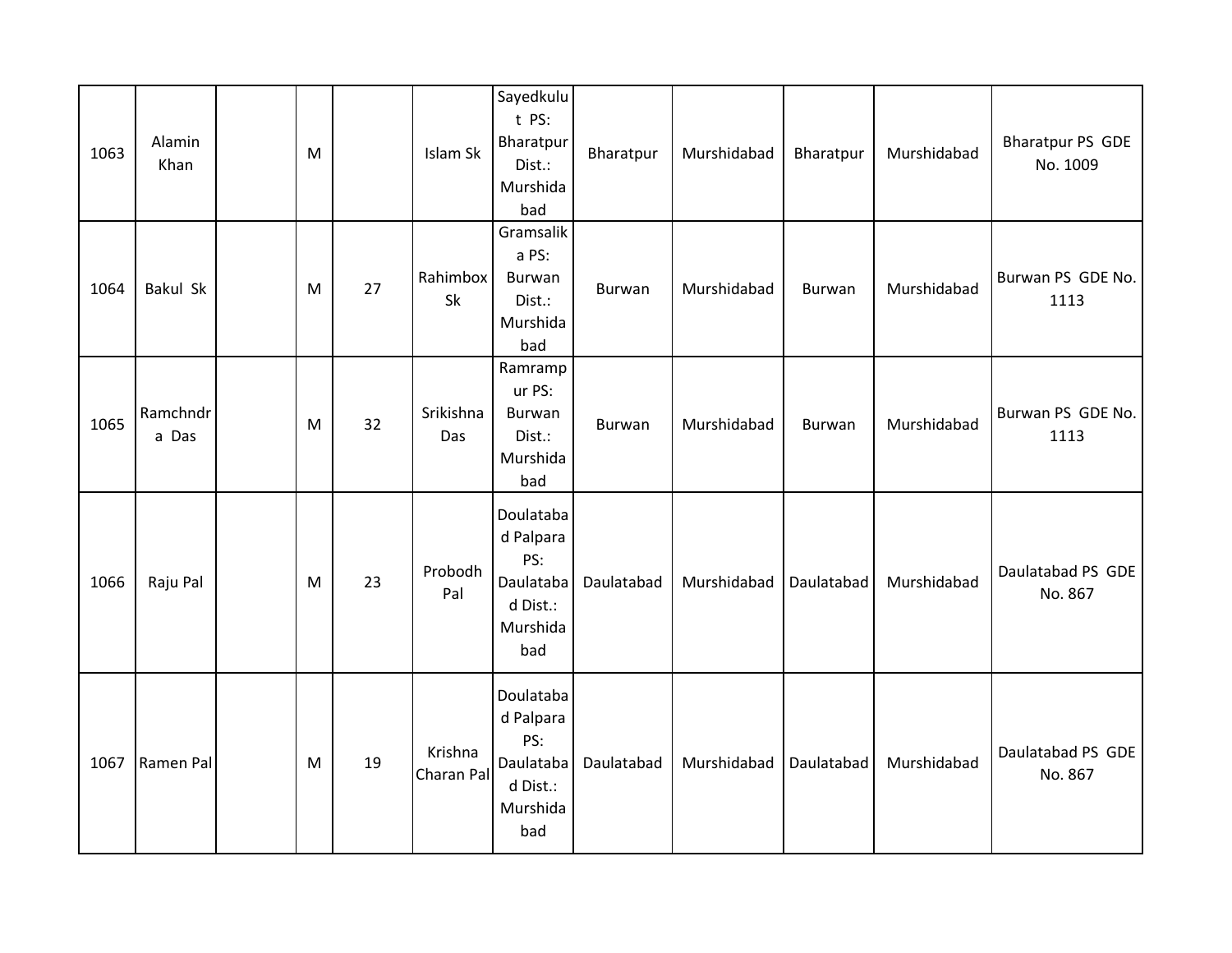| 1068 | Alim Khan              |   | 34 | Yaruddin<br>Khan           | PS:<br>Domkal<br>Dist.:<br>Murshida<br>bad                       | Domkal      | Murshidabad | Domkal      | Murshidabad | Domkal PS GDE No.<br>1222      |
|------|------------------------|---|----|----------------------------|------------------------------------------------------------------|-------------|-------------|-------------|-------------|--------------------------------|
| 1069 | Abdur<br>Rashid<br>Mia |   | 28 | Idrish Mia                 | PS:<br>Domkal<br>Dist.:<br>Murshida<br>bad                       | Domkal      | Murshidabad | Domkal      | Murshidabad | Domkal PS GDE No.<br>1222      |
| 1070 | Suku<br>Jamadar        |   | 45 | Lt. Haren<br>Jamafar       | PS:<br>Domkal<br>Dist.:<br>Murshida<br>bad                       | Domkal      | Murshidabad | Domkal      | Murshidabad | Domkal PS GDE No.<br>1222      |
| 1071 | Bani Israil<br>Sk      | M |    | Abdus<br>Salam             | Kebalram<br>pur PS:<br>Hariharpa<br>ra Dist.:<br>Murshida<br>bad | Hariharpara | Murshidabad | Hariharpara | Murshidabad | Hariharpara PS GDE<br>No. 992  |
| 1072 | Abu<br>Samad Sk        | M | 25 | Salam Sk                   | Nashipur<br>PS:<br>Hariharpa<br>ra Dist.:<br>Murshida<br>bad     | Hariharpara | Murshidabad | Hariharpara | Murshidabad | Hariharpara PS GDE<br>No. 1001 |
| 1073 | Mojamme<br>I Mehena    | M |    | Lt. Babor<br>Ali<br>Mehena | Jhanjha<br>PS:<br>Hariharpa<br>ra Dist.:<br>Murshida<br>bad      | Hariharpara | Murshidabad | Hariharpara | Murshidabad | Hariharpara PS GDE<br>No. 1001 |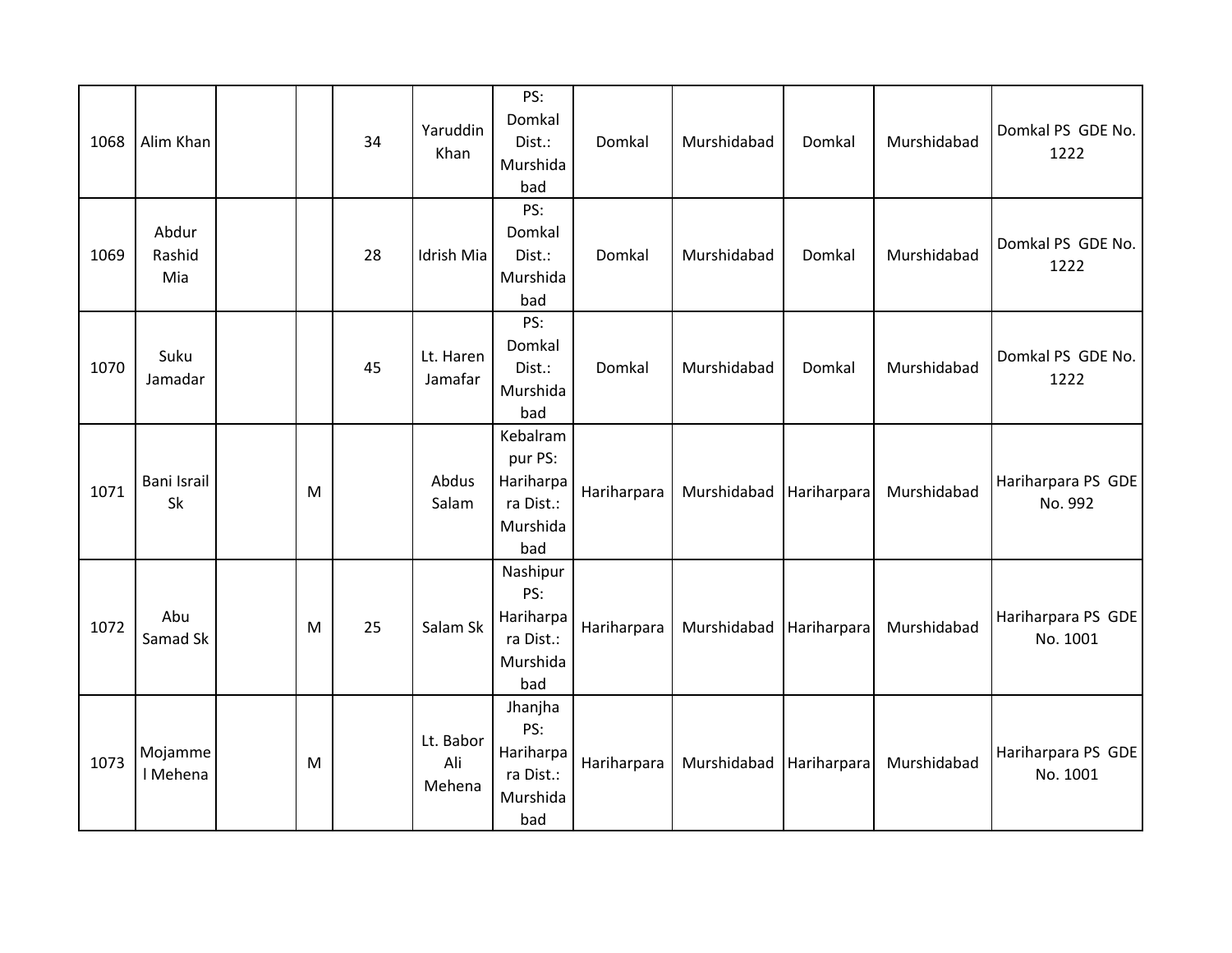| 1074 | Samirul Sk      | M | Rajjak Sk         | Jagannath<br>pur PS:<br>Hariharpa<br>ra Dist.:<br>Murshida<br>bad | Hariharpara | Murshidabad Hariharpara |             | Murshidabad | Hariharpara PS GDE<br>No. 138 |
|------|-----------------|---|-------------------|-------------------------------------------------------------------|-------------|-------------------------|-------------|-------------|-------------------------------|
| 1075 | Mulakat<br>Sk   | M | Mojibor<br>Sk     | Jagannath<br>pur PS:<br>Hariharpa<br>ra Dist.:<br>Murshida<br>bad | Hariharpara | Murshidabad Hariharpara |             | Murshidabad | Hariharpara PS GDE<br>No. 138 |
| 1076 | Suroj<br>Mondal | M | Nur Ali<br>Mondal | Jagannath<br>pur PS:<br>Hariharpa<br>ra Dist.:<br>Murshida<br>bad | Hariharpara | Murshidabad             | Hariharpara | Murshidabad | Hariharpara PS GDE<br>No. 138 |
| 1077 | Manjarul<br>Sk  | M | Nobi Sk           | Jagannath<br>pur PS:<br>Hariharpa<br>ra Dist.:<br>Murshida<br>bad | Hariharpara | Murshidabad             | Hariharpara | Murshidabad | Hariharpara PS GDE<br>No. 138 |
| 1078 | Anup<br>Ghosh   | M | Anil<br>Ghosh     | Bhandard<br>ha PS:<br>Hariharpa<br>ra Dist.:<br>Murshida<br>bad   | Hariharpara | Murshidabad             | Hariharpara | Murshidabad | Hariharpara PS GDE<br>No. 141 |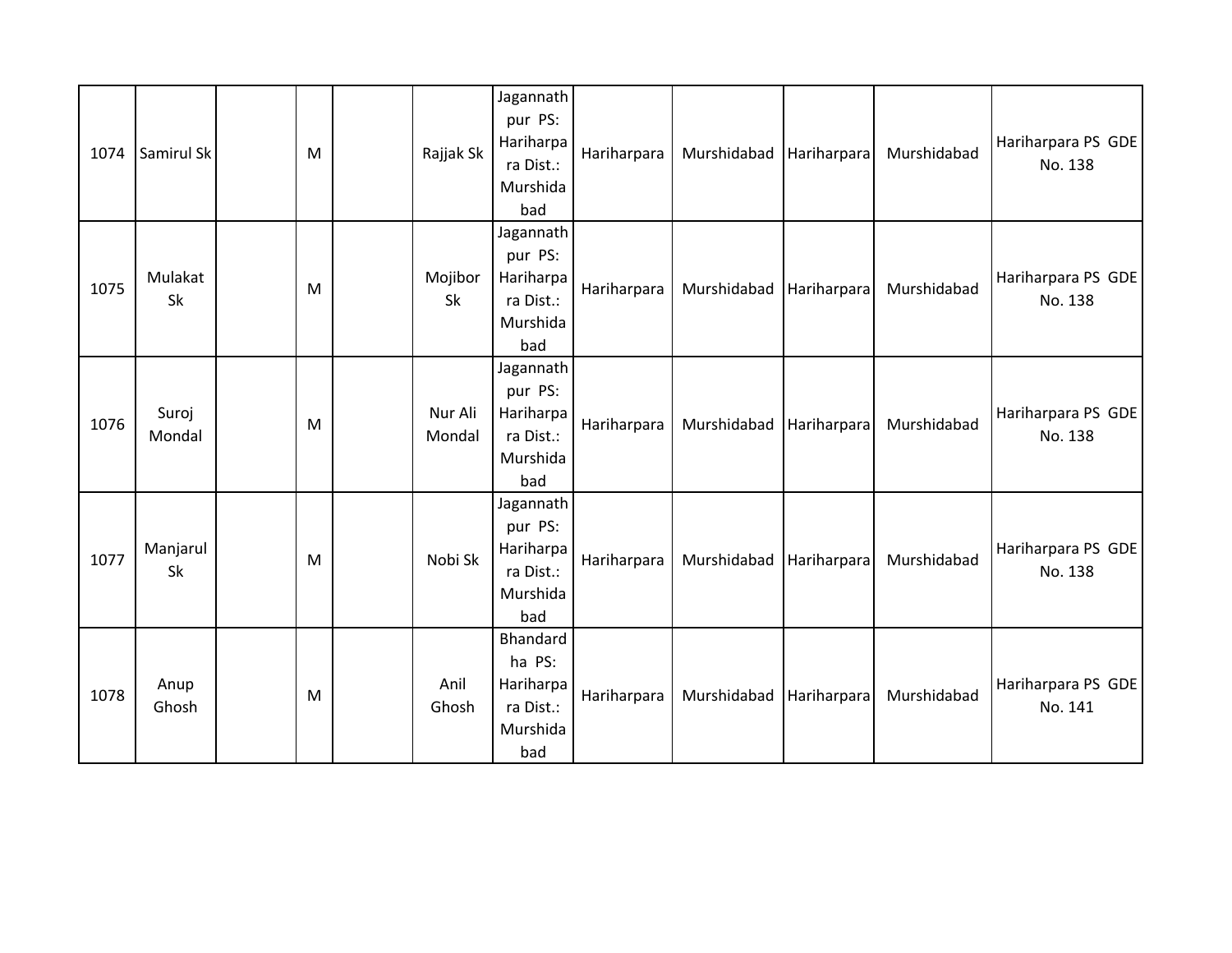| 1079 | Sariful<br>Khan         | M |    | Miraj<br>Khan                   | Sahajadpu<br>r PS:<br>Hariharpa<br>ra Dist.:<br>Murshida<br>bad | Hariharpara | Murshidabad | Hariharpara | Murshidabad | Hariharpara PS GDE<br>No. 1006 |
|------|-------------------------|---|----|---------------------------------|-----------------------------------------------------------------|-------------|-------------|-------------|-------------|--------------------------------|
| 1080 | Saiful<br><b>Biswas</b> | M |    | Abdul<br>Gofur<br><b>Biswas</b> | Sahajadpu<br>r PS:<br>Hariharpa<br>ra Dist.:<br>Murshida<br>bad | Hariharpara | Murshidabad | Hariharpara | Murshidabad | Hariharpara PS GDE<br>No. 1006 |
| 1081 | <b>Tapas</b><br>Ghosh   | M |    | Lt. Nepal<br>Ch. Ghosh          | Tehatta<br>PS:<br>Hariharpa<br>ra Dist.:<br>Murshida<br>bad     | Hariharpara | Murshidabad | Hariharpara | Murshidabad | Hariharpara PS GDE<br>No. 1006 |
| 1082 | Subhadip<br>Sarkar      | M | 18 | Joydeb<br>Sarkar                | Goas PS:<br>Islampore<br>Dist.:<br>Murshida<br>bad              | Islampore   | Murshidabad | Islampore   | Murshidabad | Islampore PS GDE<br>No. 966    |
| 1083 | <b>Ismail Sk</b>        | M | 34 | Year Ali Sk                     | Goas PS:<br>Islampore<br>Dist.:<br>Murshida<br>bad              | Islampore   | Murshidabad | Islampore   | Murshidabad | Islampore PS GDE<br>No. 966    |
| 1084 | Arijit Das              | M | 35 | <b>Ashok Das</b>                | Goas PS:<br>Islampore<br>Dist.:<br>Murshida<br>bad              | Islampore   | Murshidabad | Islampore   | Murshidabad | Islampore PS GDE<br>No. 966    |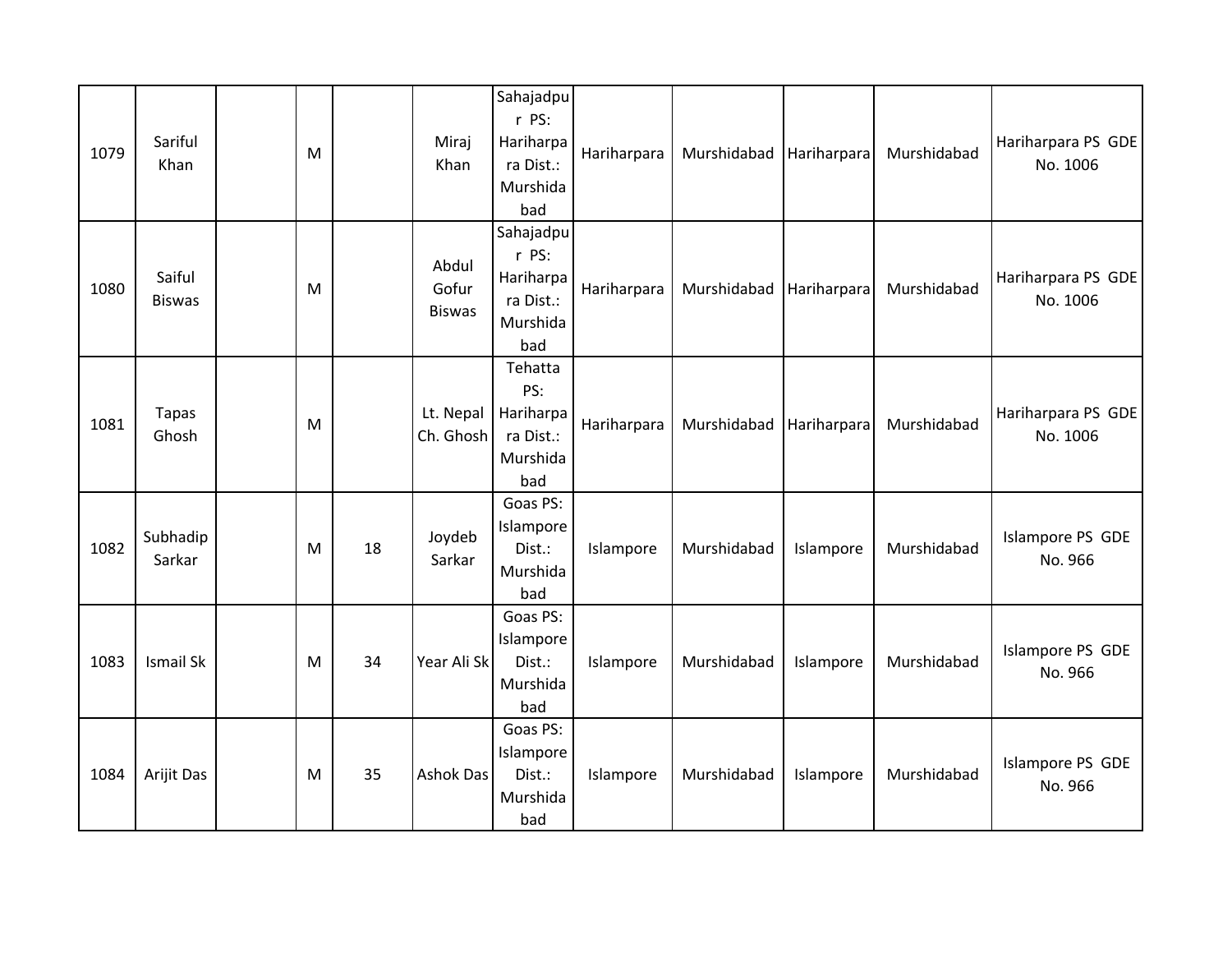| 1085 | Saharul Sk          | M | 32 | Manur Sk        | Kasba<br>Goas PS:<br>Islampore<br>Dist.:<br>Murshida<br>bad   | Islampore   | Murshidabad | Islampore | Murshidabad | Islampore PS GDE<br>No. 966 |
|------|---------------------|---|----|-----------------|---------------------------------------------------------------|-------------|-------------|-----------|-------------|-----------------------------|
| 1086 | Sujan Sk            | M | 19 | Baharam<br>Sk   | Sankarpur<br>PS:<br>Hariharpa<br>ra Dist.:<br>Murshida<br>bad | Hariharpara | Murshidabad | Islampore | Murshidabad | Islampore PS GDE<br>No. 966 |
| 1087 | Ajad Sk             | M | 18 | Monirul<br>Sk   | Sankarpur<br>PS:<br>Hariharpa<br>ra Dist.:<br>Murshida<br>bad | Hariharpara | Murshidabad | Islampore | Murshidabad | Islampore PS GDE<br>No. 966 |
| 1088 | Nahad<br>Hossain Sk | M | 21 | Khour Sk        | Godhanpa<br>ra PS:<br>Raninagar<br>Dist.:<br>Murshida<br>bad  | Raninagar   | Murshidabad | Islampore | Murshidabad | Islampore PS GDE<br>No. 966 |
| 1089 | Rosikul<br>Islam    | M | 20 | Anarul<br>Islam | Godhanpa<br>ra PS:<br>Raninagar<br>Dist.:<br>Murshida<br>bad  | Raninagar   | Murshidabad | Islampore | Murshidabad | Islampore PS GDE<br>No. 966 |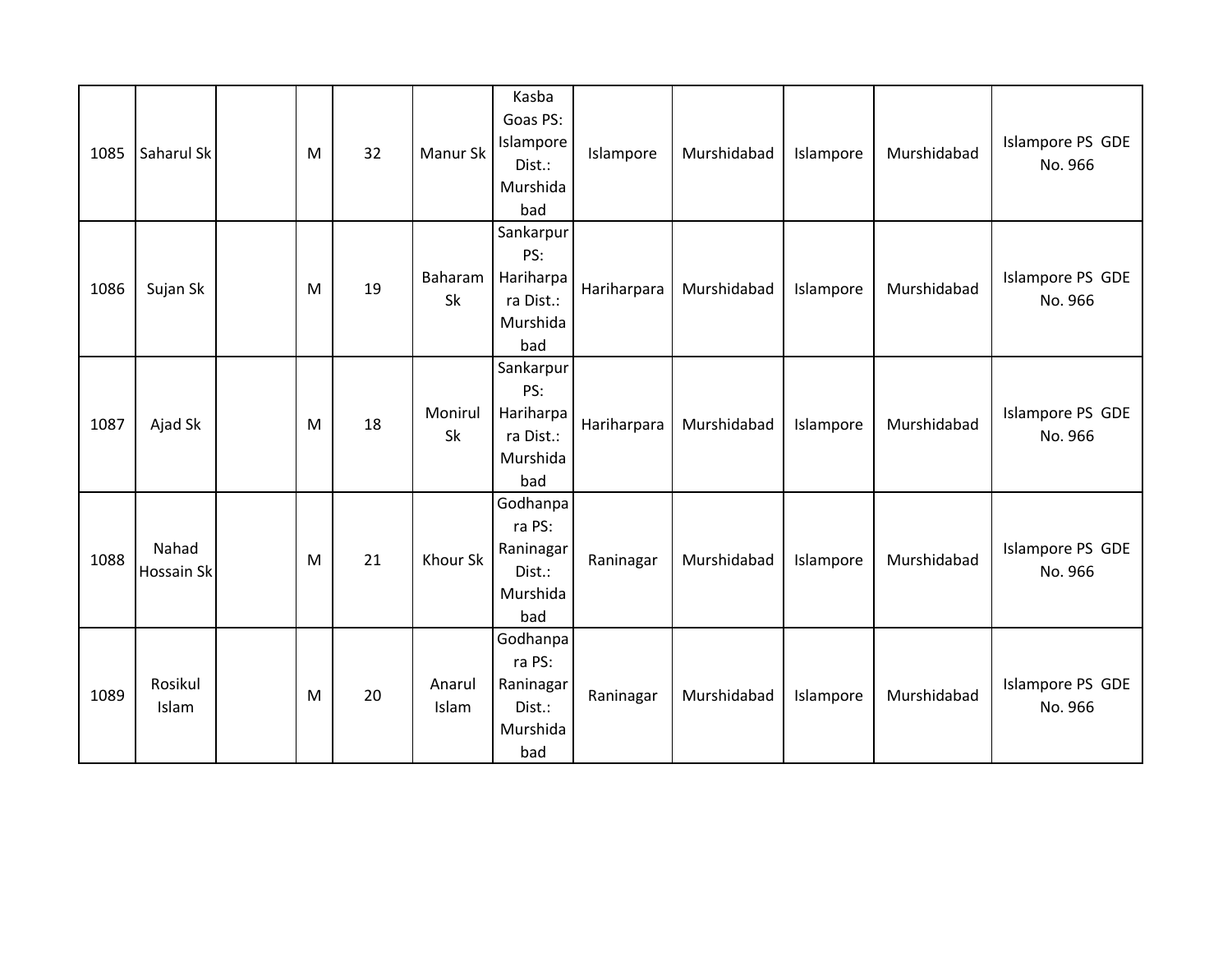| 1090 | Pradip<br>Mistry           | M | 20 | Sadhan<br>Mistry   | Herampur<br>Ghughupa<br>ra PS:<br>Islampore<br>Dist.:<br>Murshida<br>bad | Islampore | Murshidabad | Islampore | Murshidabad | Islampore PS GDE<br>No. 966 |
|------|----------------------------|---|----|--------------------|--------------------------------------------------------------------------|-----------|-------------|-----------|-------------|-----------------------------|
| 1091 | <b>Buddhade</b><br>b Ghosh | M | 20 | Binay<br>Ghosh     | Herampur<br>ghoshpara<br>PS:<br>Islampore<br>Dist.:<br>Murshida<br>bad   | Islampore | Murshidabad | Islampore | Murshidabad | Islampore PS GDE<br>No. 966 |
| 1092 | Pappu<br>Karmakar          | M | 20 | Sushil<br>Karmakar | Herampur<br>Ghoshpar<br>a PS:<br>Islampore<br>Dist.:<br>Murshida<br>bad  | Islampore | Murshidabad | Islampore | Murshidabad | Islampore PS GDE<br>No. 966 |
| 1093 | Chatan<br>Ghosh            | M | 22 | Prasanta<br>Ghosh  | Herampur<br>Ghoshpar<br>a PS:<br>Islampore<br>Dist.:<br>Murshida<br>bad  | Islampore | Murshidabad | Islampore | Murshidabad | Islampore PS GDE<br>No. 966 |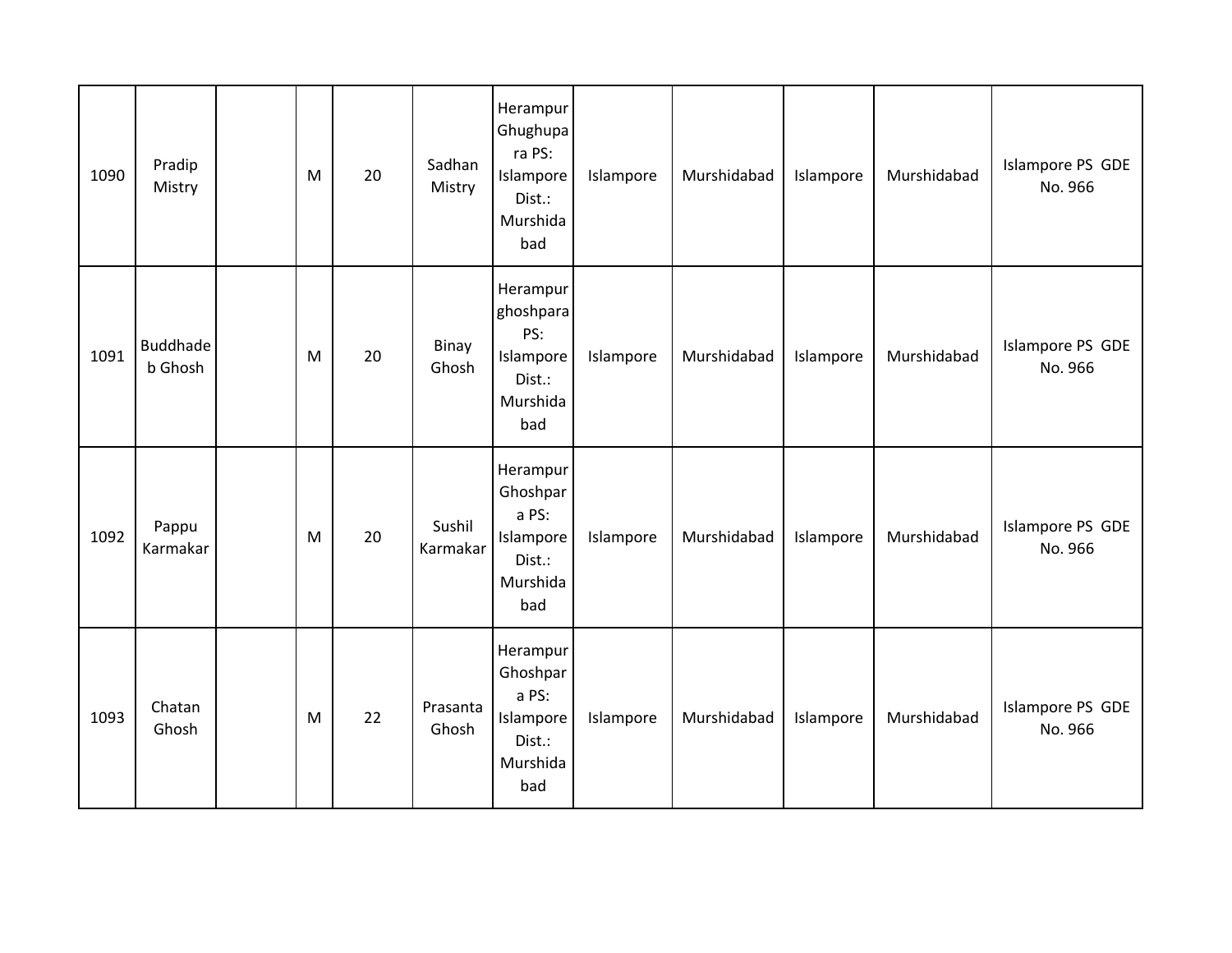| 1094 | Munna Sk                  | M | 27 | Sahidul Sk                        | Ghughupa<br>ra PS:<br>Islampore<br>Dist.:<br>Murshida<br>bad | Islampore | Murshidabad | Islampore | Murshidabad | Islampore PS GDE<br>No. 952 |
|------|---------------------------|---|----|-----------------------------------|--------------------------------------------------------------|-----------|-------------|-----------|-------------|-----------------------------|
| 1095 | Saidul Sk                 | M | 60 | Jalil Sk                          | Damodarp<br>ur PS:<br>Islampore<br>Dist.:<br>Murshida<br>bad | Islampore | Murshidabad | Islampore | Murshidabad | Islampore PS GDE<br>No. 952 |
| 1096 | Md.<br>Lalchand<br>Mondal | M | 25 | Md.<br>Golam<br>Mustafa<br>Mondal | Polladang<br>a PS:<br>Jalangi<br>Dist.:<br>Murshida<br>bad   | Jalangi   | Murshidabad | Jalangi   | Murshidabad | Jalangi PS GDE No.<br>870   |
| 1097 | Sirajul<br>Islam          | M | 72 | Lt. Usman<br>Gani                 | Biswaspar<br>a PS:<br>Jalangi<br>Dist.:<br>Murshida<br>bad   | Jalangi   | Murshidabad | Jalangi   | Murshidabad | Jalangi PS GDE No.<br>870   |
| 1098 | Mehebub<br>Sk             | M |    | Abdul<br>Latib Sk                 | Kirtaniapa<br>ra PS:<br>Jalangi<br>Dist.:<br>Murshida<br>bad | Jalangi   | Murshidabad | Jalangi   | Murshidabad | Jalangi PS GDE No.<br>870   |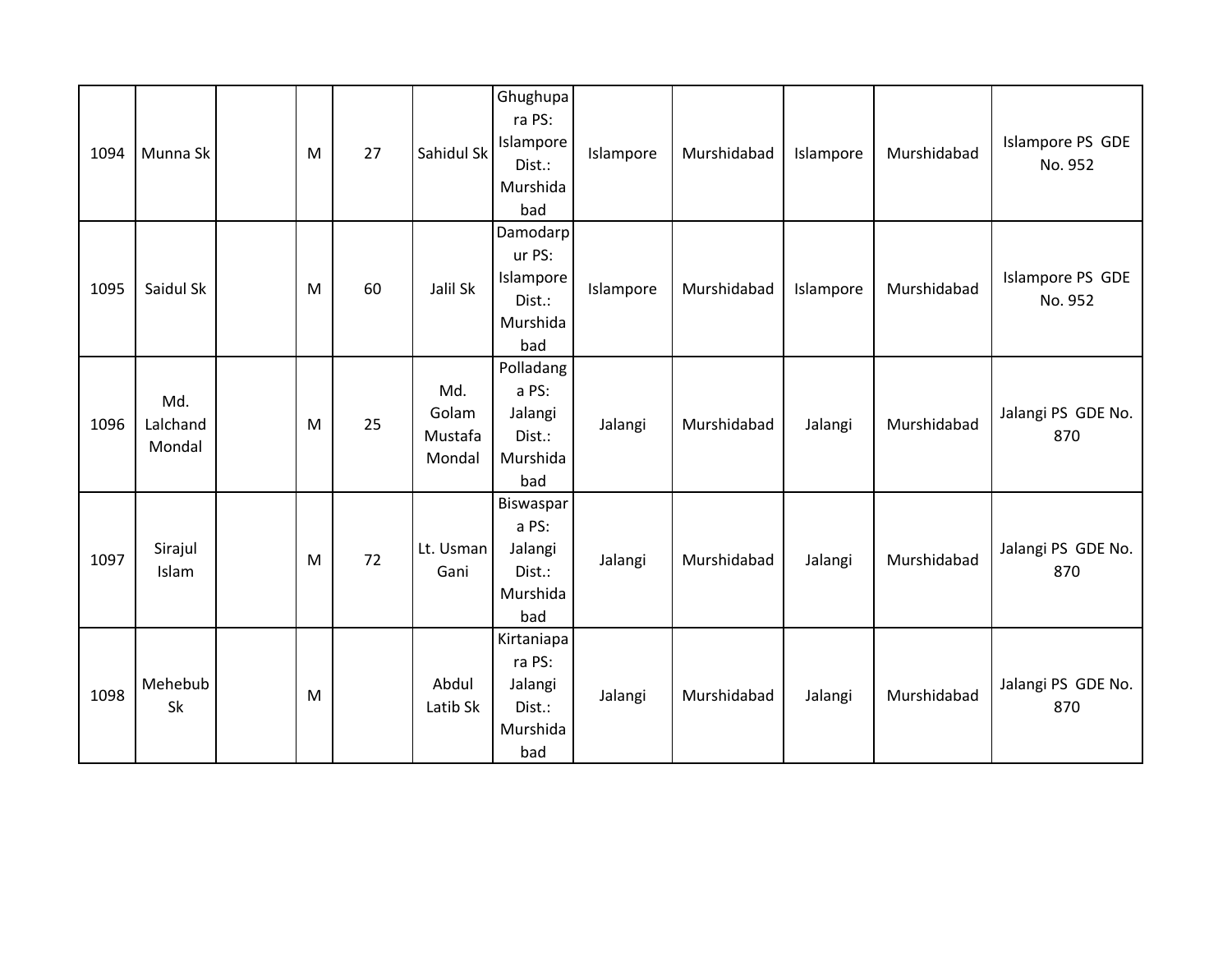| 1099 | Nurselim<br>Sk  | M |    | Ajijul Sk                  | Kirtaniapa<br>ra PS:<br>Jalangi<br>Dist.:<br>Murshida<br>bad               | Jalangi | Murshidabad | Jalangi | Murshidabad | Jalangi PS GDE No.<br>870 |
|------|-----------------|---|----|----------------------------|----------------------------------------------------------------------------|---------|-------------|---------|-------------|---------------------------|
| 1100 | Somu<br>Mondal  | M | 19 | Lt. Kalu<br>Mondal         | Tikarbaria<br>PS: Jalangi<br>Dist.:<br>Murshida<br>bad                     | Jalangi | Murshidabad | Jalangi | Murshidabad | Jalangi PS GDE No.<br>870 |
| 1101 | Sohel<br>Mondal | M | 24 | Lt.<br>Julfikkar<br>Mondal | Tikarbaria<br>(Madhyap<br>ara) PS:<br>Jalangi<br>Dist.:<br>Murshida<br>bad | Jalangi | Murshidabad | Jalangi | Murshidabad | Jalangi PS GDE No.<br>870 |
| 1102 | Hanif Sk        | M | 45 | Lt.<br>Naimuddi<br>n Sk    | Hukahar<br>PS: Jalangi<br>Dist.:<br>Murshida<br>bad                        | Jalangi | Murshidabad | Jalangi | Murshidabad | Jalangi PS GDE No.<br>870 |
| 1103 | Farid Sk        | M |    | Abul<br>Hossain Sk         | Hukahara<br>PS: Jalangi<br>Dist.:<br>Murshida<br>bad                       | Jalangi | Murshidabad | Jalangi | Murshidabad | Jalangi PS GDE No.<br>870 |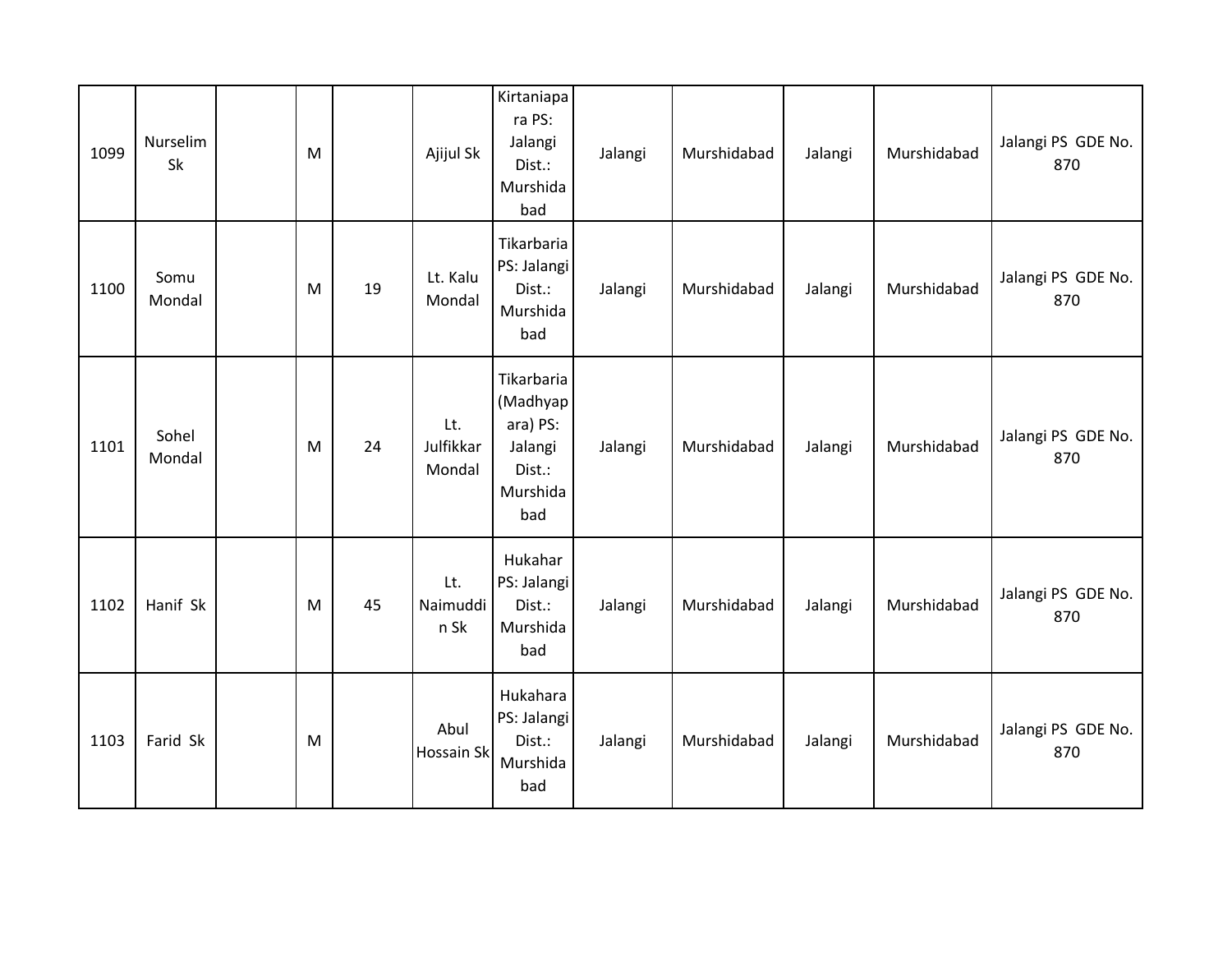| 1104 | Jayanta<br>Mandal |          |   | 26 | $S/O-$<br>Ganapati<br>Mandal | <b>Baranagar</b><br>Feelpara<br>PS: Jiaganj<br>Dist.:<br>Murshida<br>bad | Jiaganj  | Murshidabad | Jiaganj  | Murshidabad | Jiaganj PS GDE No.<br>721  |
|------|-------------------|----------|---|----|------------------------------|--------------------------------------------------------------------------|----------|-------------|----------|-------------|----------------------------|
| 1105 | Ujjal<br>Mandal   |          |   | 18 | $S/O-$<br>Montu<br>Mandal    | Joyenpur<br>Ghosher<br>Math PS:<br>Jiaganj<br>Dist.:<br>Murshida<br>bad  | Jiaganj  | Murshidabad | Jiaganj  | Murshidabad | Jiaganj PS GDE No.<br>721  |
| 1106 | Rajkumar<br>Das   |          |   | 25 | S/o-Bablu<br>Das             | Fultala PS:<br>Jiaganj<br>Dist.:<br>Murshida<br>bad                      | Jiaganj  | Murshidabad | Jiaganj  | Murshidabad | Jiaganj PS GDE No.<br>721  |
| 1107 | Nur Salim<br>Sk   | Salam sk | M | 35 | <b>Akhirul Sk</b>            | Ratanpur<br>PS:<br>Khargram<br>Dist.:<br>Murshida<br>bad                 | Khargram | Murshidabad | Khargram | Murshidabad | Khargram PS GDE<br>No. 930 |
| 1108 | Suraj Sk          |          | M | 18 | Jiarul Sk                    | Ratanpur<br>PS:<br>Khargram<br>Dist.:<br>Murshida<br>bad                 | Khargram | Murshidabad | Khargram | Murshidabad | Khargram PS GDE<br>No. 930 |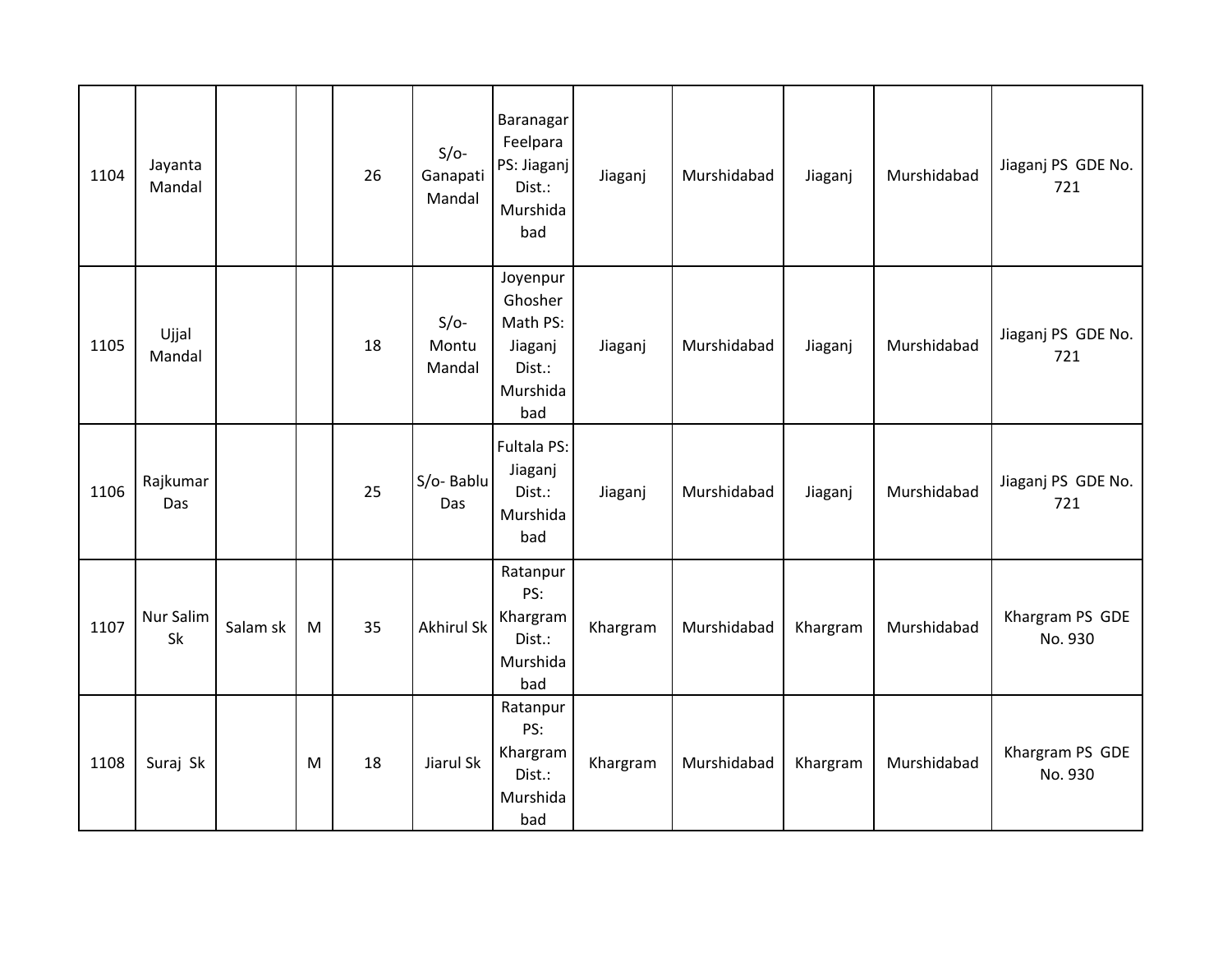| 1109 | Safiul Sk       |      | M | 38 | <b>Arsed Sk</b>   | Ratanpur<br>PS:<br>Khargram<br>Dist.:<br>Murshida<br>bad | Khargram | Murshidabad | Khargram | Murshidabad | Khargram PS GDE<br>No. 930 |
|------|-----------------|------|---|----|-------------------|----------------------------------------------------------|----------|-------------|----------|-------------|----------------------------|
| 1110 | Emajuddin<br>Sk | Naru | M | 67 | Saharab<br>Sk     | Ratanpur<br>PS:<br>Khargram<br>Dist.:<br>Murshida<br>bad | Khargram | Murshidabad | Khargram | Murshidabad | Khargram PS GDE<br>No. 930 |
| 1111 | Kabirul Sk      |      | M | 18 | <b>Nairul Sk</b>  | Ratanpur<br>PS:<br>Khargram<br>Dist.:<br>Murshida<br>bad | Khargram | Murshidabad | Khargram | Murshidabad | Khargram PS GDE<br>No. 930 |
| 1112 | Alam Sk         |      | M | 40 | Saket Sk          | Ratanpur<br>PS:<br>Khargram<br>Dist.:<br>Murshida<br>bad | Khargram | Murshidabad | Khargram | Murshidabad | Khargram PS GDE<br>No. 930 |
| 1113 | Obaidur<br>Sk   |      | M | 22 | Abdul<br>Kader Sk | Ratanpur<br>PS:<br>Khargram<br>Dist.:<br>Murshida<br>bad | Khargram | Murshidabad | Khargram | Murshidabad | Khargram PS GDE<br>No. 930 |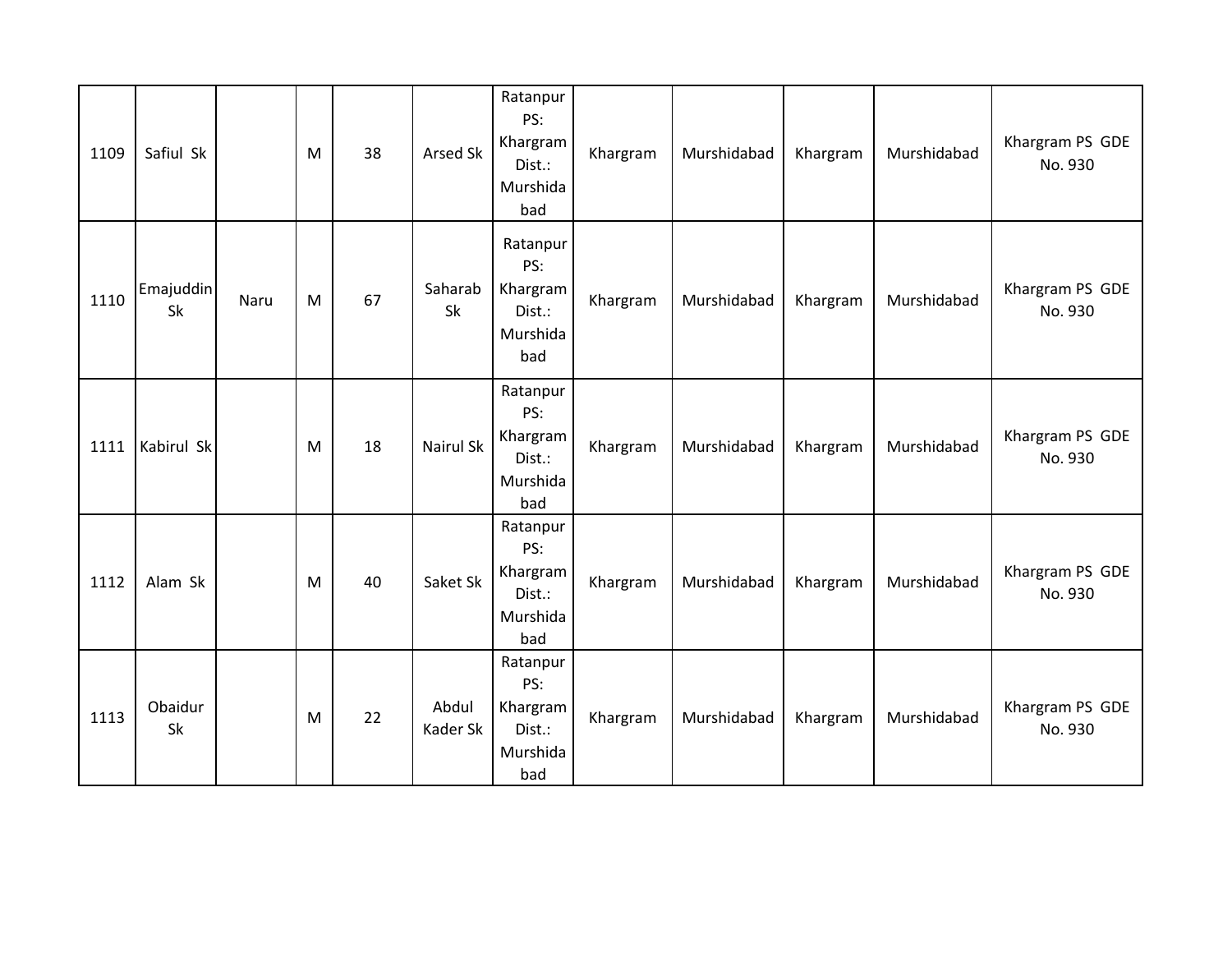| 1114 | Tiyarul Sk    | M | 51 | Lt Seraj Sk     | Balutungi<br>PS: Lalgola<br>Dist.:<br>Murshida<br>bad           | Lalgola     | Murshidabad | Lalgola         | Murshidabad | Lalgola PS GDE No.<br>1061            |
|------|---------------|---|----|-----------------|-----------------------------------------------------------------|-------------|-------------|-----------------|-------------|---------------------------------------|
| 1115 | Nurul Sk      | M | 45 | Abdul<br>Ohab   | Haripur<br>PS: Lalgola<br>Dist.:<br>Murshida<br>bad             | Lalgola     | Murshidabad | Lalgola         | Murshidabad | Lalgola PS GDE No.<br>1061            |
| 1116 | Hanif Sk      | M | 25 | Mainul<br>Hoque | Kabilpur<br>PS: Lalgola<br>Dist.:<br>Murshida<br>bad            | Lalgola     | Murshidabad | Lalgola         | Murshidabad | Lalgola PS GDE No.<br>1061            |
| 1117 | Bablu Sk      | M | 25 | Safar Ali       | Nadaipur<br>PS: Lalgola<br>Dist.:<br>Murshida<br>bad            | Lalgola     | Murshidabad | Lalgola         | Murshidabad | Lalgola PS GDE No.<br>1061            |
| 1118 | Awal<br>Hosen | M | 40 | Asadul Sk       | Naginabag<br>h PS:<br>Murshida<br>bad Dist.:<br>Murshida<br>bad | Murshidabad | Murshidabad | Murshidaba<br>d | Murshidabad | Murshidabad PS<br><b>GDE No. 1407</b> |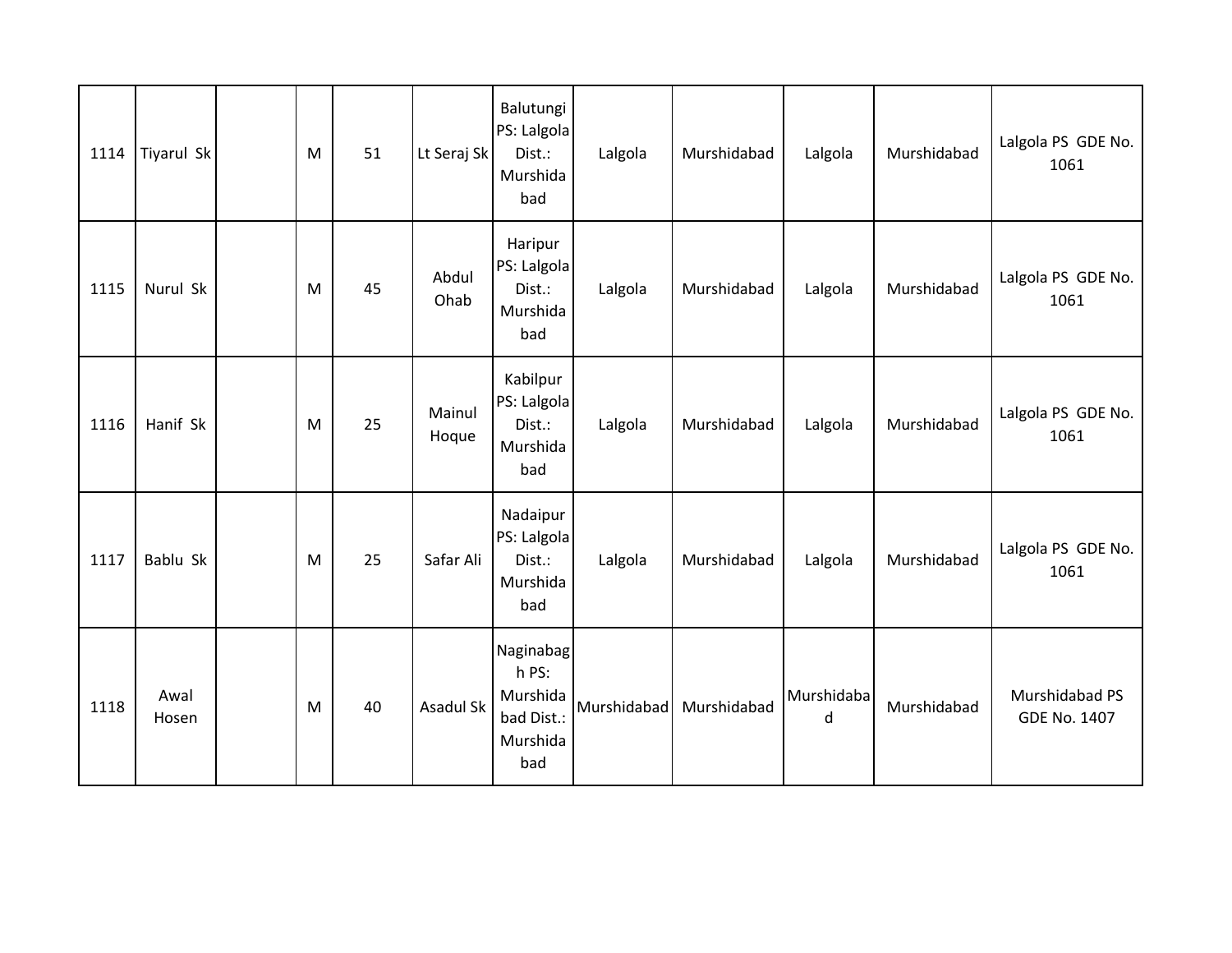| 1119 | Alamin Sk         | M | 24 | Ajijul Sk                | Naginabag<br>h PS:<br>Murshida<br>bad Dist.:<br>Murshida<br>bad | Murshidabad | Murshidabad | Murshidaba<br>d | Murshidabad | Murshidabad PS<br><b>GDE No. 1407</b> |
|------|-------------------|---|----|--------------------------|-----------------------------------------------------------------|-------------|-------------|-----------------|-------------|---------------------------------------|
| 1120 | Motiur<br>Rahaman | M | 31 | Sk<br>Mosibur<br>Rahaman | Suri PS:<br>Suri Dist.:<br>Birbhum                              | Suri        | Birbhum     | Nabagram        | Murshidabad | Nabagram PS GDE<br>No. 1042           |
| 1121 | Najmul<br>Haque   | M | 32 | Bodruzza<br>man Sk       | Nimgram<br>PS:<br>Nabagram<br>Dist.:<br>Murshida<br>bad         | Nabagram    | Murshidabad | Nabagram        | Murshidabad | Nabagram PS GDE<br>No. 1047           |
| 1122 | Siraj Sk          | M | 25 | Jahar Sk                 | Singar PS:<br>Nabagram<br>Dist.:<br>Murshida<br>bad             | Nabagram    | Murshidabad | Nabagram        | Murshidabad | Nabagram PS GDE<br>No. 1063           |
| 1123 | Nilkamal<br>Ghosh | M | 27 | Sushanta<br>Ghosh        | Singar PS:<br>Nabagram<br>Dist.:<br>Murshida<br>bad             | Nabagram    | Murshidabad | Nabagram        | Murshidabad | Nabagram PS GDE<br>No. 1063           |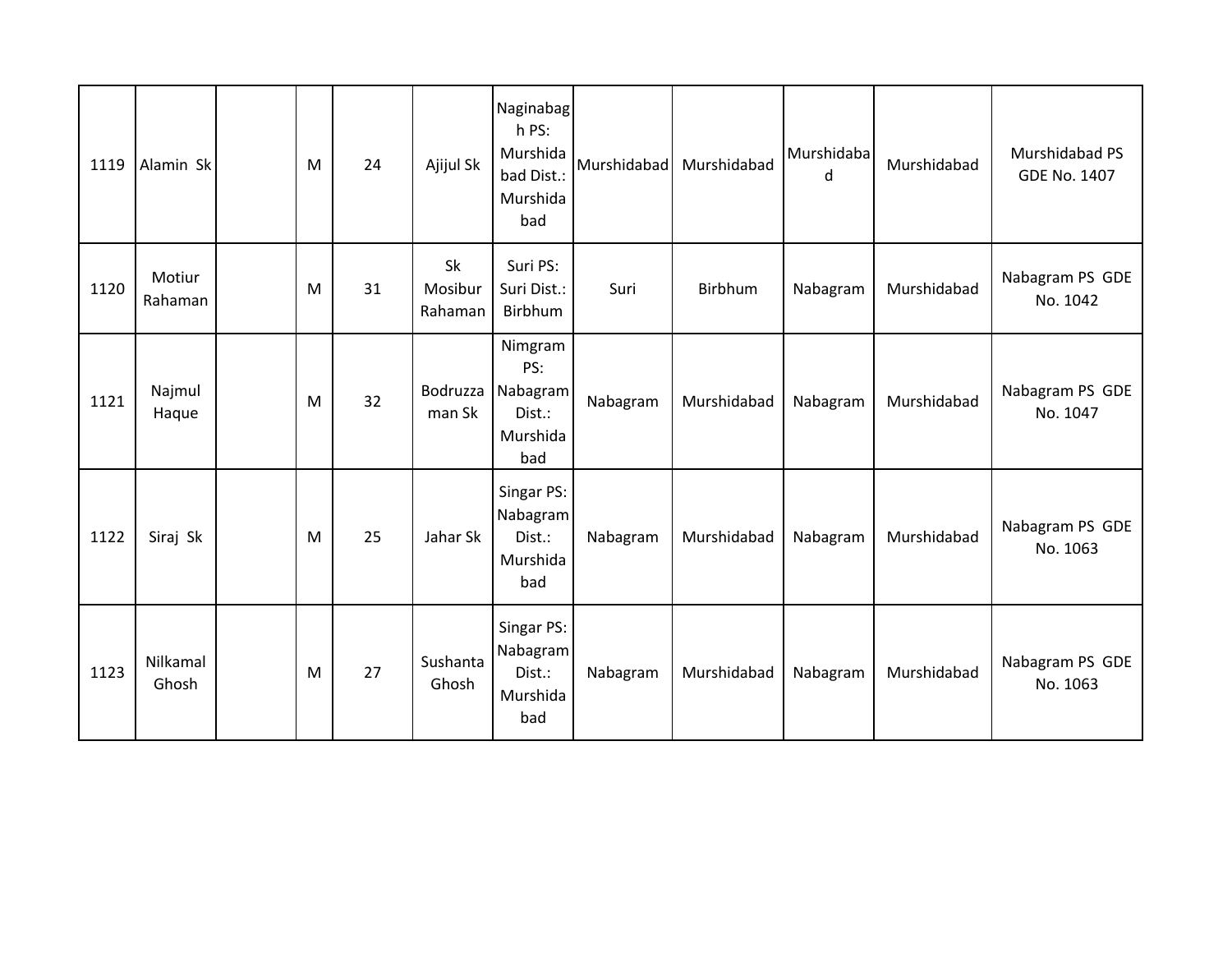| 1124 | Saddam<br>Sk          | M | 40 | Rakib Sk         | Raghupur<br>PS:<br>Nabagram<br>Dist.:<br>Murshida<br>bad                            | Nabagram | Murshidabad | Nabagram | Murshidabad | Nabagram PS GDE<br>No. 1067 |
|------|-----------------------|---|----|------------------|-------------------------------------------------------------------------------------|----------|-------------|----------|-------------|-----------------------------|
| 1125 | Anup<br>Mardi         | M | 26 | Hatem<br>Mardi   | Chamuda<br>nga PS:<br>Nabagram<br>Dist.:<br>Murshida<br>bad                         | Nabagram | Murshidabad | Nabagram | Murshidabad | Nabagram PS GDE<br>No. 1067 |
| 1126 | Ramkrishn<br>a Mondal | M | 39 | Jhodha<br>Mandal | Balashpur<br>PS:<br>Nabagram<br>Dist.:<br>Murshida<br>bad                           | Nabagram | Murshidabad | Nabagram | Murshidabad | Nabagram PS GDE<br>No. 1067 |
| 1127 | Esmail Sk             | M | 30 | Sofik Sk         | Panchgra<br>m Salla<br>para PS:<br>Nabagram<br>Dist.:<br>Murshida<br>bad            | Nabagram | Murshidabad | Nabagram | Murshidabad | Nabagram PS GDE<br>No. 1067 |
| 1128 | Mir Dulal             | M | 50 |                  | Panchgra<br>m Salla<br>para PS:<br>Mir Jakkar Nabagram<br>Dist.:<br>Murshida<br>bad | Nabagram | Murshidabad | Nabagram | Murshidabad | Nabagram PS GDE<br>No. 1067 |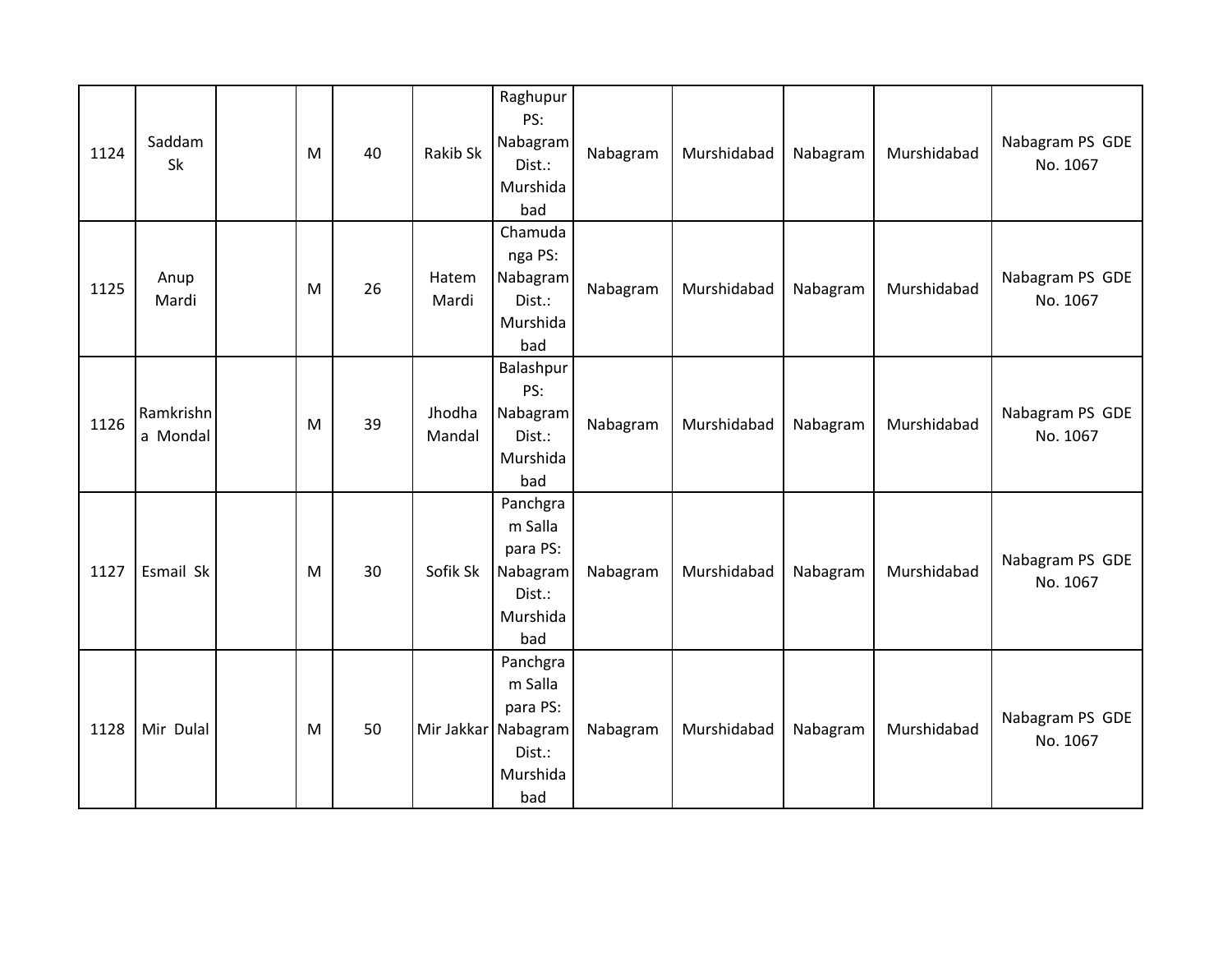| 1129 | Nurul<br>Haque | M | 45 | Lt. Sattar<br>Sk        | Panchgra<br>m Santi<br>para PS:<br>Nabagram<br>Dist.:<br>Murshida<br>bad             | Nabagram    | Murshidabad                            | Nabagram | Murshidabad | Nabagram PS GDE<br>No. 1067 |
|------|----------------|---|----|-------------------------|--------------------------------------------------------------------------------------|-------------|----------------------------------------|----------|-------------|-----------------------------|
| 1130 | Lotas Sk       | M | 27 | Asraf Sk                | Panchgra<br>m pathan<br>para PS:<br>Nabagram<br>Dist.:<br>Murshida<br>bad            | Nabagram    | Murshidabad                            | Nabagram | Murshidabad | Nabagram PS GDE<br>No. 1067 |
| 1131 | Jamirul Sk     | M | 36 | Lt.<br>Naimuddi<br>n Sk | Panchgra<br>m Molla<br>Para PS:<br>Nabagram<br>Dist.:<br>Murshida<br>bad             | Nabagram    | Murshidabad                            | Nabagram | Murshidabad | Nabagram PS GDE<br>No. 1027 |
| 1132 | Dildar Sk      | M | 23 | Akrom Sk                | Haspukuri<br>ya PS:<br>Palashipar<br>a Dist.:<br>Krishnana<br>gar Police<br>District | Palashipara | Krishnanagar<br><b>Police District</b> | Nawda    | Murshidabad | Nawda PS GDE No.<br>819     |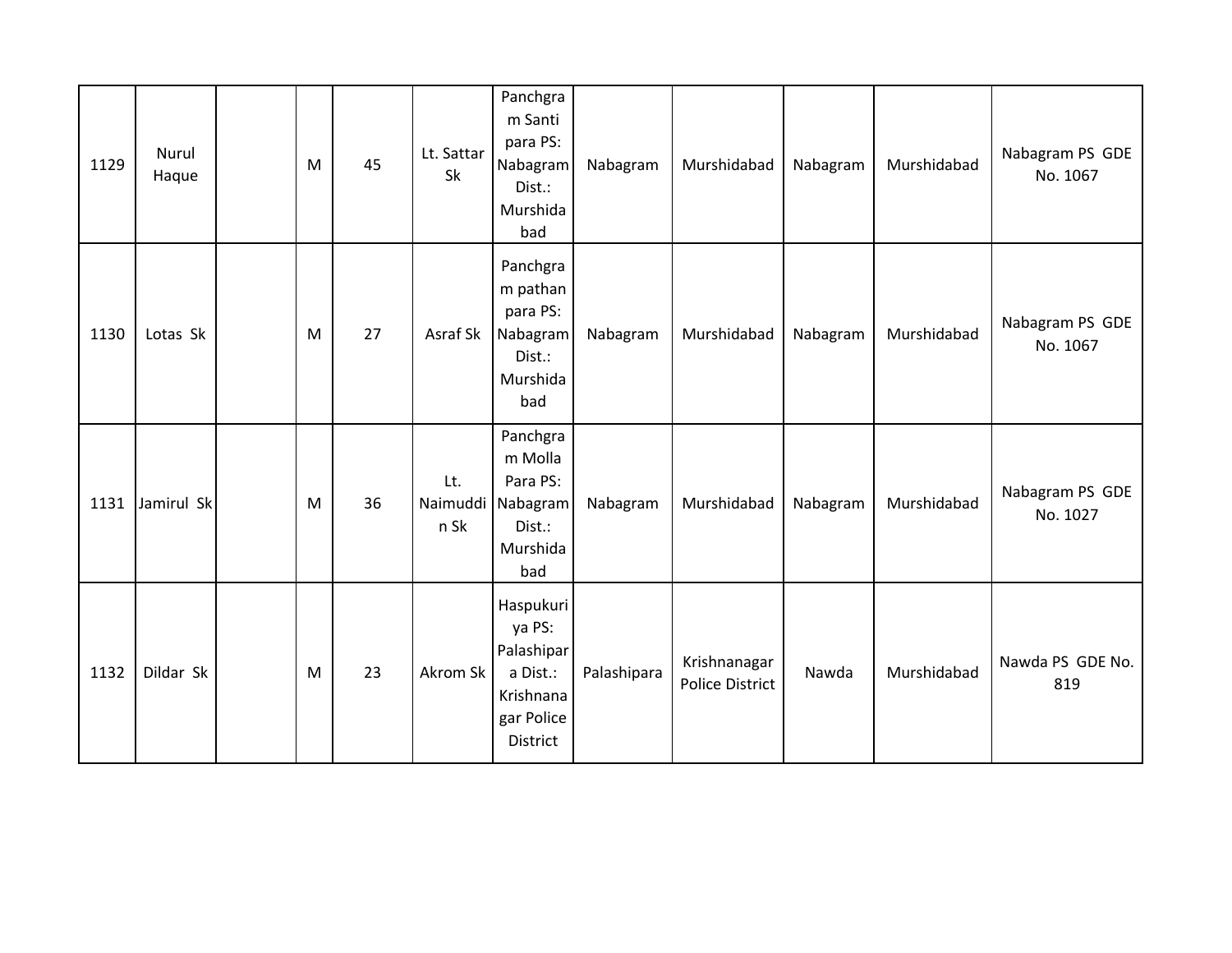| 1133 | Kajal Sk               | M | 18 | Japay Sk          | Haspukuri<br>ya PS:<br>Palashipar<br>a Dist.:<br>Krishnana<br>gar Police<br>District | Palashipara | Krishnanagar<br><b>Police District</b> | Nawda | Murshidabad | Nawda PS GDE No.<br>819 |
|------|------------------------|---|----|-------------------|--------------------------------------------------------------------------------------|-------------|----------------------------------------|-------|-------------|-------------------------|
| 1134 | Ripon<br>Mondal        | M | 21 | Ulfat<br>Mondal   | Haspukuri<br>ya PS:<br>Palashipar<br>a Dist.:<br>Krishnana<br>gar Police<br>District | Palashipara | Krishnanagar<br><b>Police District</b> | Nawda | Murshidabad | Nawda PS GDE No.<br>819 |
| 1135 | Sakibul Sk             | M | 19 | Hasem Sk          | <b>Bundainag</b><br>ar PS:<br>Nawda<br>Dist.:<br>Murshida<br>bad                     | Nawda       | Murshidabad                            | Nawda | Murshidabad | Nawda PS GDE No.<br>835 |
| 1136 | Sahabuddi<br>n Malitya | M | 34 | Lurman<br>Malitya | <b>Bundainag</b><br>ar PS:<br>Nawda<br>Dist.:<br>Murshida<br>bad                     | Nawda       | Murshidabad                            | Nawda | Murshidabad | Nawda PS GDE No.<br>835 |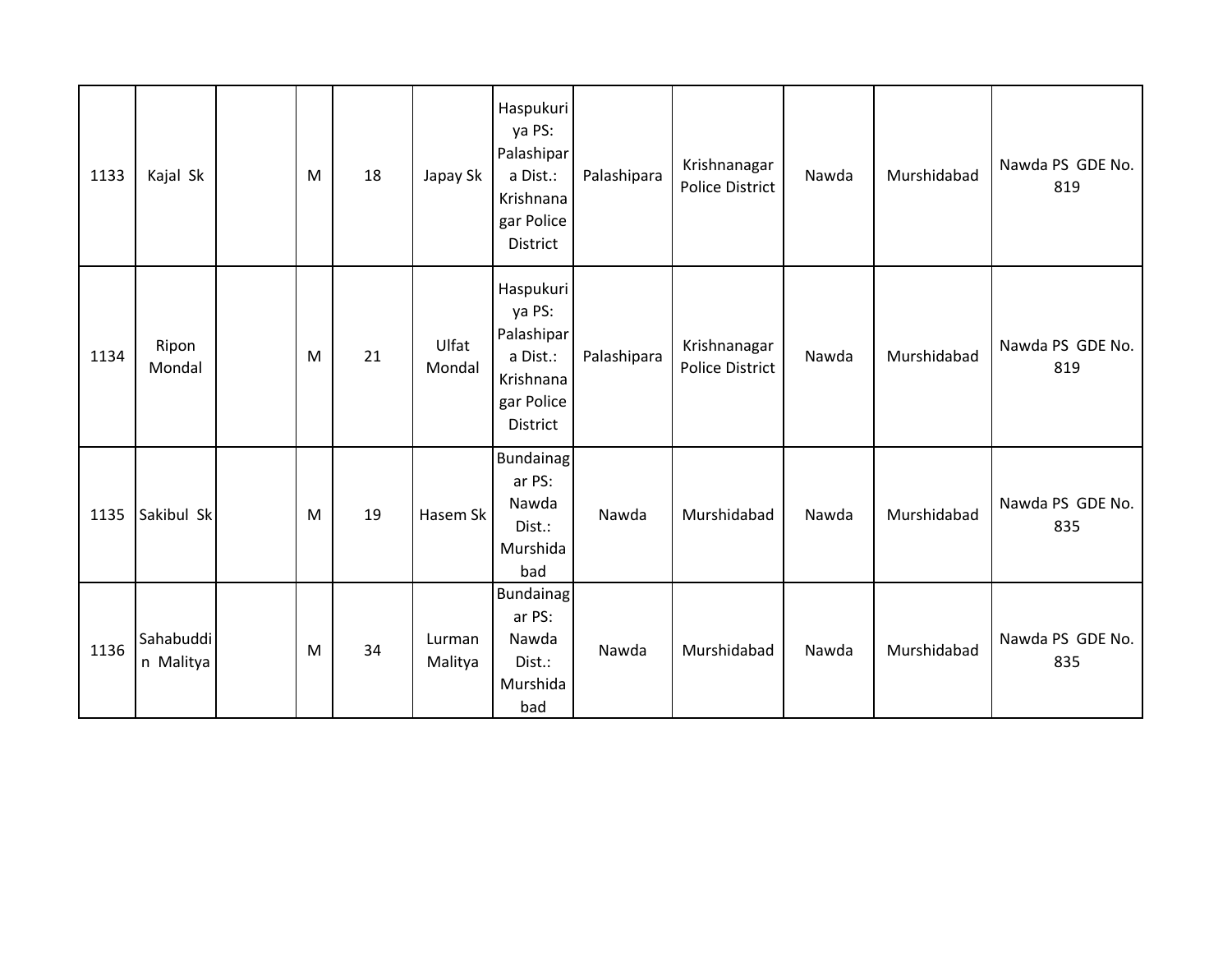| 1137 | Sohel Sk      | M | 25 | Mantu Sk        | Alinagar<br>Sarkarpar<br>a PS:<br>Nawda<br>Dist.:<br>Murshida<br>bad    | Nawda     | Murshidabad | Nawda     | Murshidabad | Nawda PS GDE No.<br>835     |
|------|---------------|---|----|-----------------|-------------------------------------------------------------------------|-----------|-------------|-----------|-------------|-----------------------------|
| 1138 | Roni Sk       | M | 26 | Mukul Ali       | Krishnagar<br>PS:<br>Raninagar<br>Dist.:<br>Murshida<br>bad             | Raninagar | Murshidabad | Raninagar | Murshidabad | Raninagar PS GDE<br>No. 969 |
| 1139 | Engraj Ali    | M | 30 | Nujrul<br>Islam | Katlamari<br>Kadamtala<br>PS:<br>Raninagar<br>Dist.:<br>Murshida<br>bad | Raninagar | Murshidabad | Raninagar | Murshidabad | Raninagar PS GDE<br>No. 969 |
| 1140 | Musaraf<br>Sk |   | 55 | Abul<br>Khayer  | Purba<br>Najir Chak<br>PS:<br>Ranitala<br>Dist.:<br>Murshida<br>bad     | Ranitala  | Murshidabad | Ranitala  | Murshidabad | Ranitala PS GDE No.<br>891  |
| 1141 | Arman Sk      | M | 30 | Usman Sk        | Amarpur<br>PS:<br>Rejinagar<br>Dist.:<br>Murshida<br>bad                | Rejinagar | Murshidabad | Rejinagar | Murshidabad | Rejinagar PS GDE<br>No. 953 |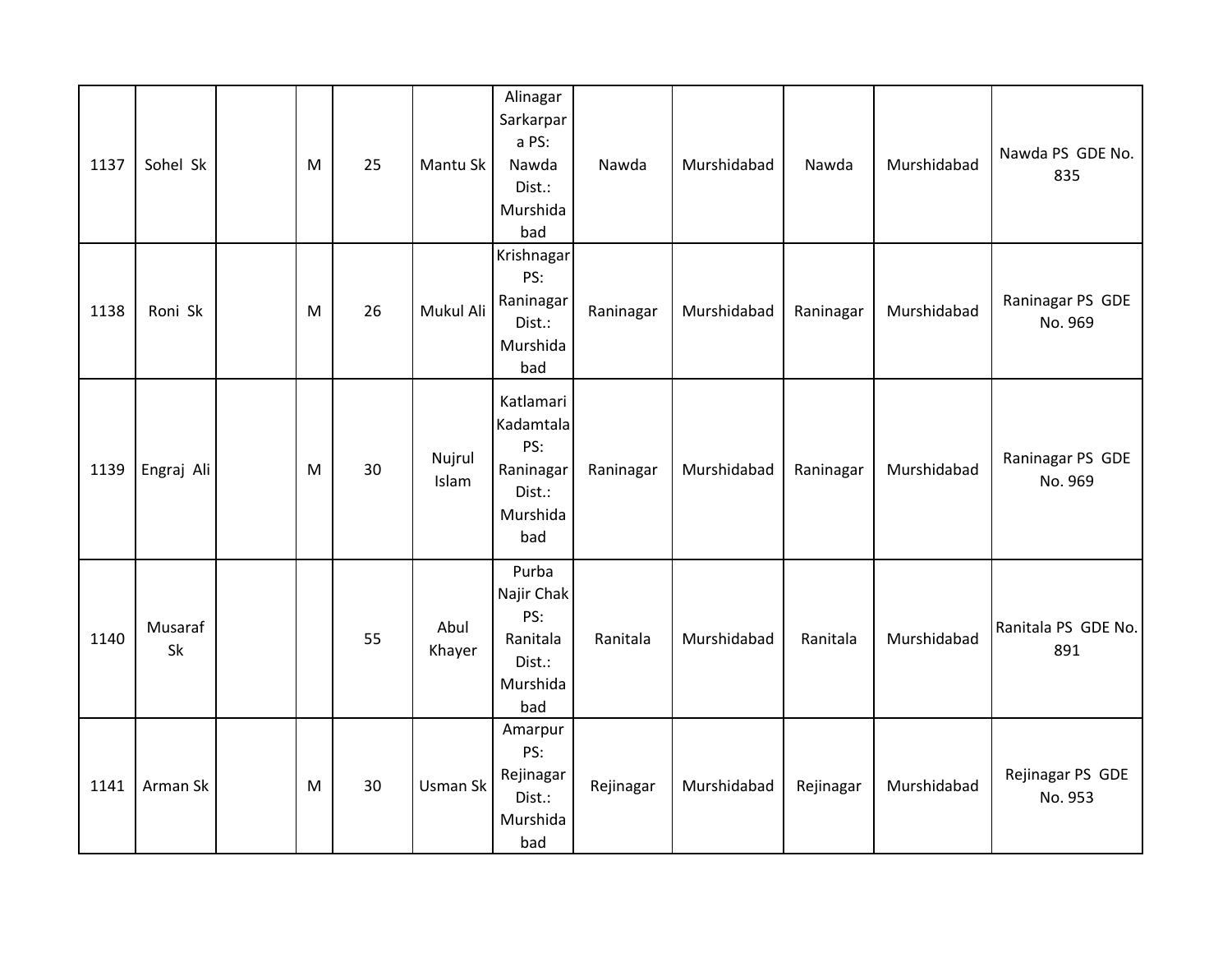| 1142 | Biswajit<br>Ghosh     | M | 38 | Dhiren<br>Ghosh  | Dadpur<br>PS:<br>Rejinagar<br>Dist.:<br>Murshida<br>bad                | Rejinagar   | Murshidabad          | Rejinagar       | Murshidabad          | Rejinagar PS GDE<br>No. 953           |
|------|-----------------------|---|----|------------------|------------------------------------------------------------------------|-------------|----------------------|-----------------|----------------------|---------------------------------------|
| 1143 | Tofik Sk              | M | 26 | Sakid Sk         | Salar<br>Kazipara<br>PS: Salar<br>Dist.:<br>Murshida<br>bad            | Salar       | Murshidabad          | Salar           | Murshidabad          | Salar PS GDE No.<br>912               |
| 1144 | Mangal<br>Hembram     | M | 30 | Rashu<br>Hembram | Bhatpukur<br>PS:<br>Chandrak<br>ona Dist.:<br>Paschim<br>Mednipor<br>e | Chandrakona | Paschim<br>Mednipore | Chandrakon<br>a | Paschim<br>Mednipore | Chandrakona PS<br><b>GDE No. 1015</b> |
| 1145 | <b>Babul</b><br>Porya | M | 27 | Alok<br>Porya    | <b>Badra PS:</b><br>Chandrak<br>ona Dist.:<br>Paschim<br>Mednipor<br>e | Chandrakona | Paschim<br>Mednipore | Chandrakon<br>a | Paschim<br>Mednipore | Chandrakona PS<br><b>GDE No. 1015</b> |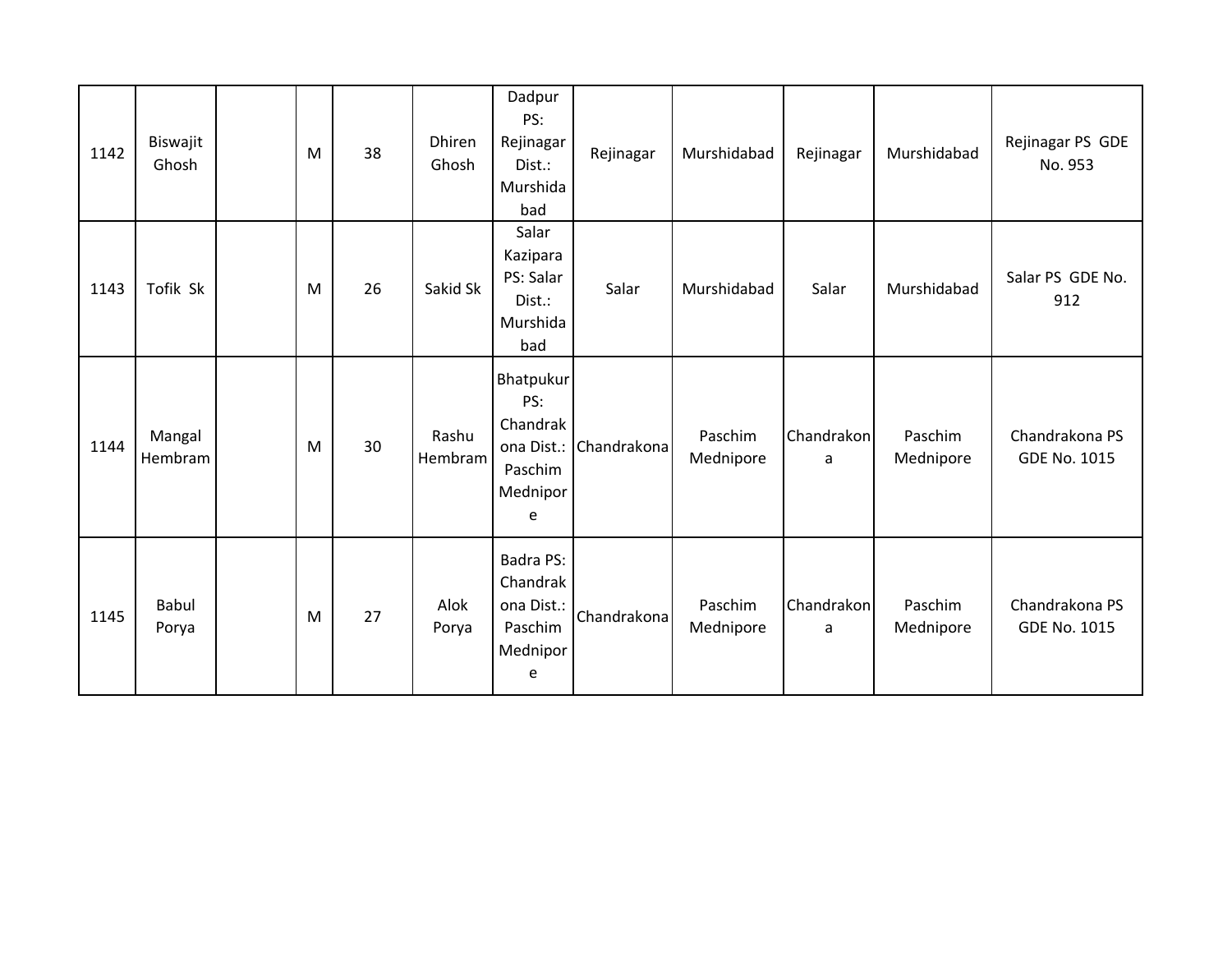| 1146 | Ranjit<br>Adak                | M | 41 | Sukumar                | Mitarsenp<br>ur PS:<br>Chandrak<br>ona Dist.:<br>Paschim<br>Mednipor<br>e | Chandrakona | Paschim<br>Mednipore | Chandrakon<br>a | Paschim<br>Mednipore | Chandrakona PS<br><b>GDE No. 1015</b> |
|------|-------------------------------|---|----|------------------------|---------------------------------------------------------------------------|-------------|----------------------|-----------------|----------------------|---------------------------------------|
| 1147 | Swapan<br>Das                 | M | 32 | Lt Sankar              | Satibazar<br>PS:<br>Chandrak<br>ona Dist.:<br>Paschim<br>Mednipor<br>e    | Chandrakona | Paschim<br>Mednipore | Chandrakon<br>a | Paschim<br>Mednipore | Chandrakona PS<br><b>GDE No. 1015</b> |
| 1148 | Arup<br>Dolai                 | M | 39 | Lt Shyam<br>Dolai      | <b>FAKIRBAZ</b><br>AR PS:<br>Daspur<br>Dist.:<br>Paschim<br>Mednipor<br>e | Daspur      | Paschim<br>Mednipore | Daspur          | Paschim<br>Mednipore | Daspur PS GDE No.<br>1303             |
| 1149 | <b>Bimal</b><br>Kumar<br>Jana | M | 50 | Lt<br>Maniklal<br>Jana | <b>FAKIRBAZ</b><br>AR PS:<br>Daspur<br>Dist.:<br>Paschim<br>Mednipor<br>e | Daspur      | Paschim<br>Mednipore | Daspur          | Paschim<br>Mednipore | Daspur PS GDE No.<br>1303             |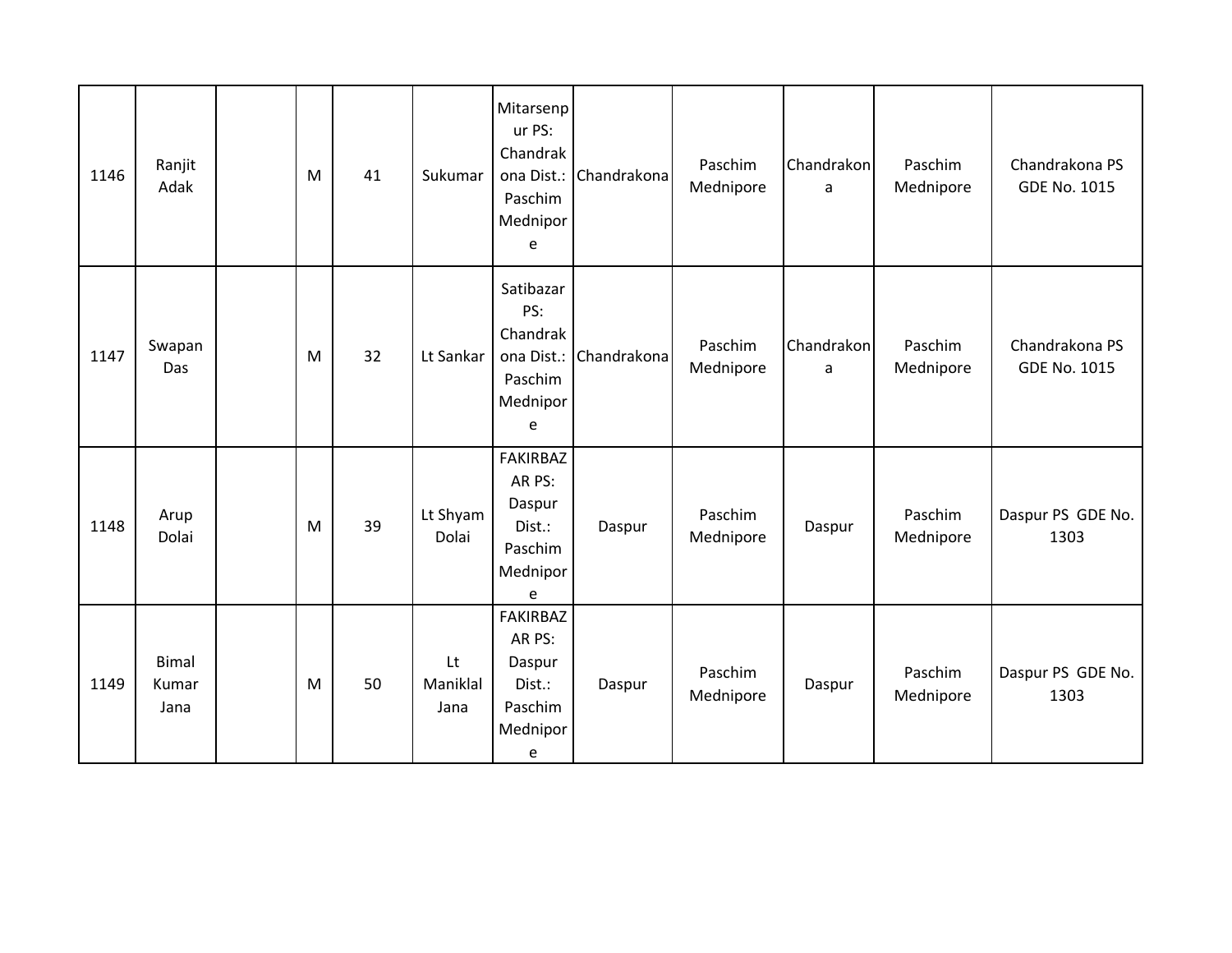| 1150 | Kashinath<br>Jana | M | 52 | Lt Gour<br>Hari Jana | FAKIRBAZ<br>AR PS:<br>Daspur<br>Dist.:<br>Paschim<br>Mednipor<br>e        | Daspur | Paschim<br>Mednipore | Daspur | Paschim<br>Mednipore | Daspur PS GDE No.<br>1303 |
|------|-------------------|---|----|----------------------|---------------------------------------------------------------------------|--------|----------------------|--------|----------------------|---------------------------|
| 1151 | Tarun<br>Jana     | M | 38 | Swapan<br>Jana       | KULTIKARI<br>PS:<br>Daspur<br>Dist.:<br>Paschim<br>Mednipor<br>e          | Daspur | Paschim<br>Mednipore | Daspur | Paschim<br>Mednipore | Daspur PS GDE No.<br>1303 |
| 1152 | Laksman<br>Dolai  | M | 56 | Lt Gour<br>Dolai     | <b>FAKIRBAZ</b><br>AR PS:<br>Daspur<br>Dist.:<br>Paschim<br>Mednipor<br>e | Daspur | Paschim<br>Mednipore | Daspur | Paschim<br>Mednipore | Daspur PS GDE No.<br>1303 |
| 1153 | Anil Sing         | M | 26 | Pradip<br>Sing       | <b>DADPUR</b><br>PS:<br>Daspur<br>Dist.:<br>Paschim<br>Mednipor<br>e      | Daspur | Paschim<br>Mednipore | Daspur | Paschim<br>Mednipore | Daspur PS GDE No.<br>1304 |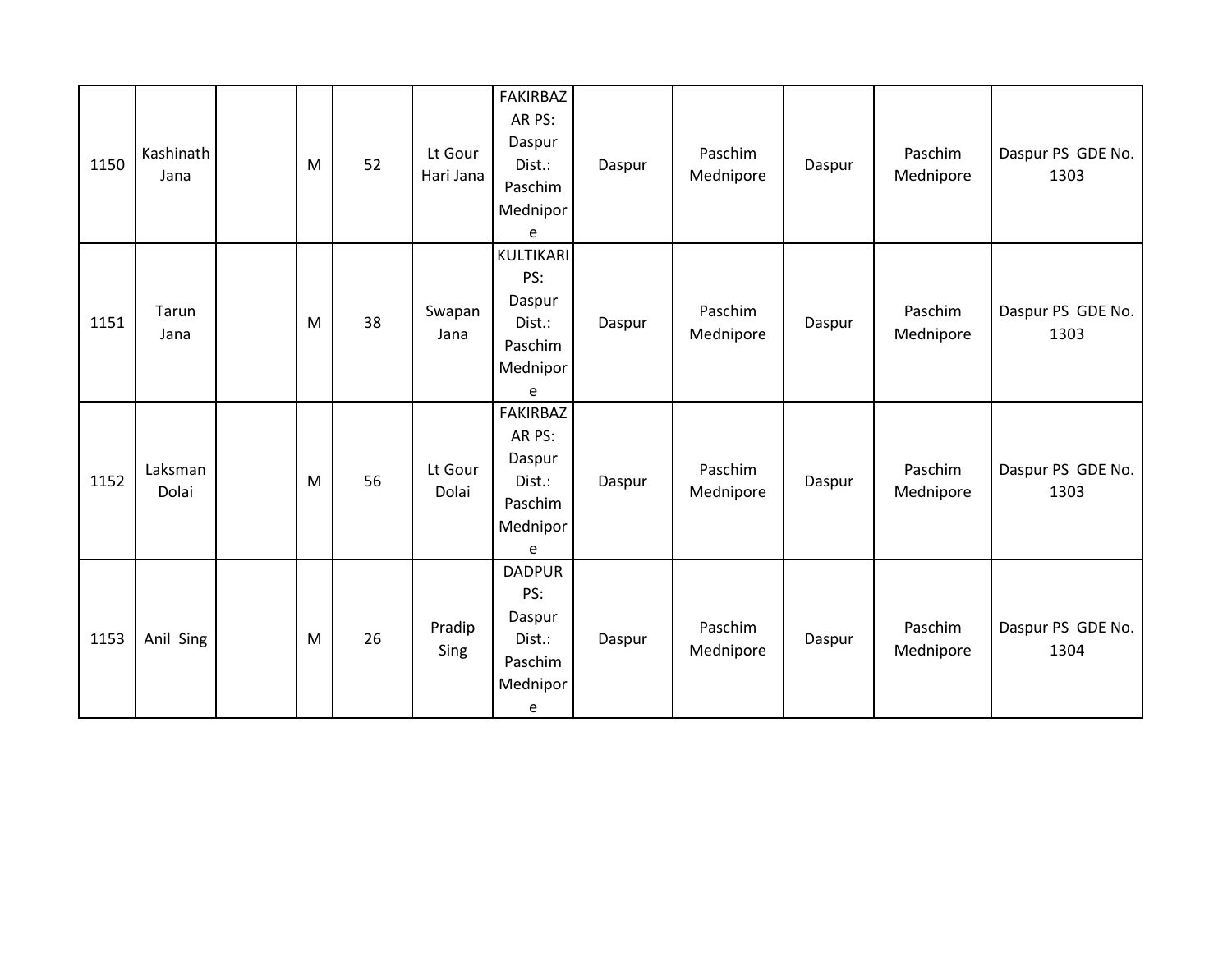| 1154 | Sudip<br>Santra | M | 25 | Srimanta<br>Santra | <b>DADPUR</b><br>PS:<br>Daspur<br>Dist.:<br>Paschim<br>Mednipor<br>e  | Daspur | Paschim<br>Mednipore | Daspur | Paschim<br>Mednipore | Daspur PS GDE No.<br>1304 |
|------|-----------------|---|----|--------------------|-----------------------------------------------------------------------|--------|----------------------|--------|----------------------|---------------------------|
| 1155 | Amit<br>Hansda  | M | 30 | Sudip<br>Hansda    | SALAMPU<br>R PS:<br>Daspur<br>Dist.:<br>Paschim<br>Mednipor<br>e      | Daspur | Paschim<br>Mednipore | Daspur | Paschim<br>Mednipore | Daspur PS GDE No.<br>1304 |
| 1156 | Rajib<br>Mandal | M | 31 | Tufan<br>Mandal    | <b>RAMGARH</b><br>PS:<br>Daspur<br>Dist.:<br>Paschim<br>Mednipor<br>e | Daspur | Paschim<br>Mednipore | Daspur | Paschim<br>Mednipore | Daspur PS GDE No.<br>1304 |
| 1157 | Subrata<br>Ari  | M | 21 | Joydeb Ari         | <b>DADPUR</b><br>PS:<br>Daspur<br>Dist.:<br>Paschim<br>Mednipor<br>e  | Daspur | Paschim<br>Mednipore | Daspur | Paschim<br>Mednipore | Daspur PS GDE No.<br>1304 |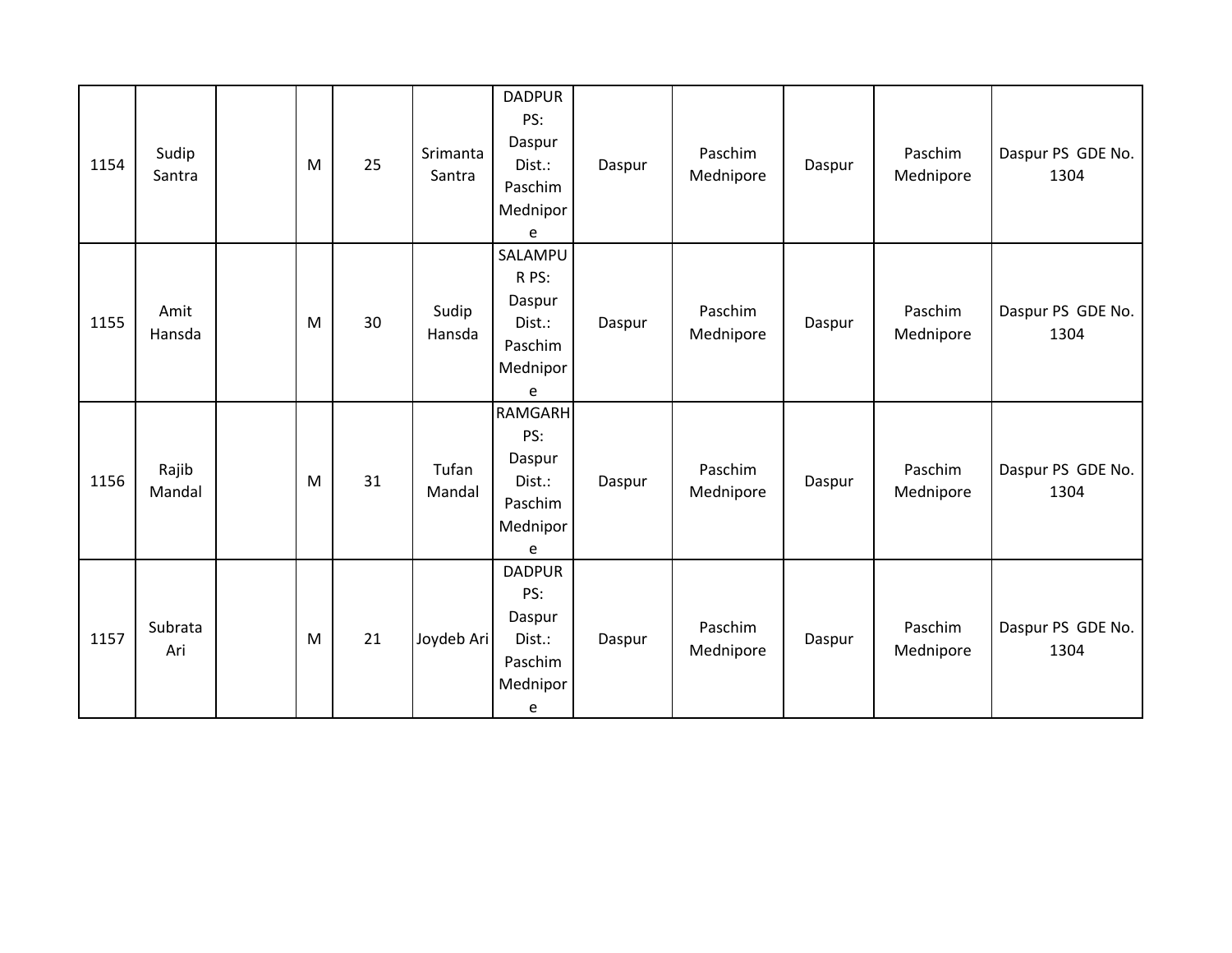| 1158 | Purna<br>Hansda    | M | 35 | Gurupada<br>Hansda | <b>RAGHUNA</b><br><b>THPUR PS:</b><br>Daspur<br>Dist.:<br>Paschim<br>Mednipor<br>e                                           | Daspur   | Paschim<br>Mednipore | Daspur   | Paschim<br>Mednipore | Daspur PS GDE No.<br>1229   |
|------|--------------------|---|----|--------------------|------------------------------------------------------------------------------------------------------------------------------|----------|----------------------|----------|----------------------|-----------------------------|
| 1159 | Gopal<br>Hansda    | M | 25 | Gurupada<br>Hansda | <b>RAGHUNA</b><br>THPUR PS:<br>Daspur<br>Dist.:<br>Paschim<br>Mednipor<br>e                                                  | Daspur   | Paschim<br>Mednipore | Daspur   | Paschim<br>Mednipore | Daspur PS GDE No.<br>1229   |
| 1160 | Biswajit<br>Mahata | M | 35 | Kandu<br>Mahata    | Vill-<br>Karasai,<br>$P.O.+P.S-$<br>Goaltore,<br>Dist-<br>Paschim<br>M PS:<br>Goaltore<br>Dist.:<br>Paschim<br>Mednipor<br>e | Goaltore | Paschim<br>Mednipore | Goaltore | Paschim<br>Mednipore | Goaltore PS GDE<br>No. 1128 |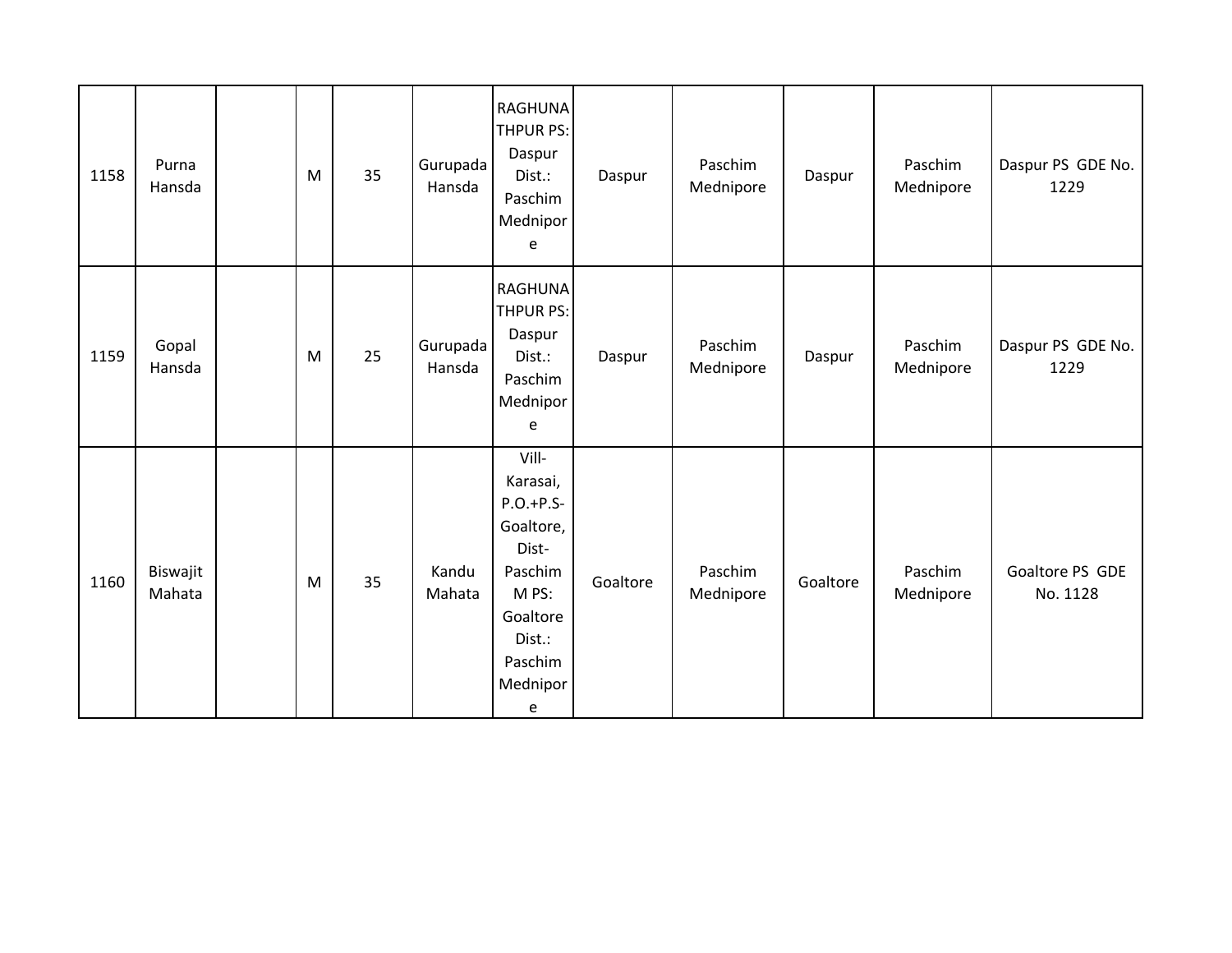| 1161 | Jagannath<br>Mahata | M | 40 | Madhu<br>Mahata | Vill-<br>Karasai,<br>$P.O.+P.S-$<br>Goaltore<br>PS:<br>Goaltore<br>Dist.:<br>Paschim<br>Mednipor<br>e | Goaltore           | Paschim<br>Mednipore | Goaltore           | Paschim<br>Mednipore | Goaltore PS GDE<br>No. 1128               |
|------|---------------------|---|----|-----------------|-------------------------------------------------------------------------------------------------------|--------------------|----------------------|--------------------|----------------------|-------------------------------------------|
| 1162 | Kartick<br>Kha      | M | 35 | Ranjit Kha      | Uttarpara<br>PS:<br>Keshpur<br>Dist.:<br>Paschim<br>Mednipor<br>e                                     | Keshpur            | Paschim<br>Mednipore | Keshpur            | Paschim<br>Mednipore | Keshpur PS GDE No.<br>1106                |
| 1163 | Samit<br>Poddar     |   | 37 | Balai<br>Poddar | Prem<br>Bazar<br>Chandi<br>Mandir<br>PS:<br>Kharagpor<br>e town<br>Dist.:<br>Paschim<br>Mednipor<br>e | Kharagpore<br>town | Paschim<br>Mednipore | Kharagpore<br>town | Paschim<br>Mednipore | Kharagpore town PS<br><b>GDE No. 1474</b> |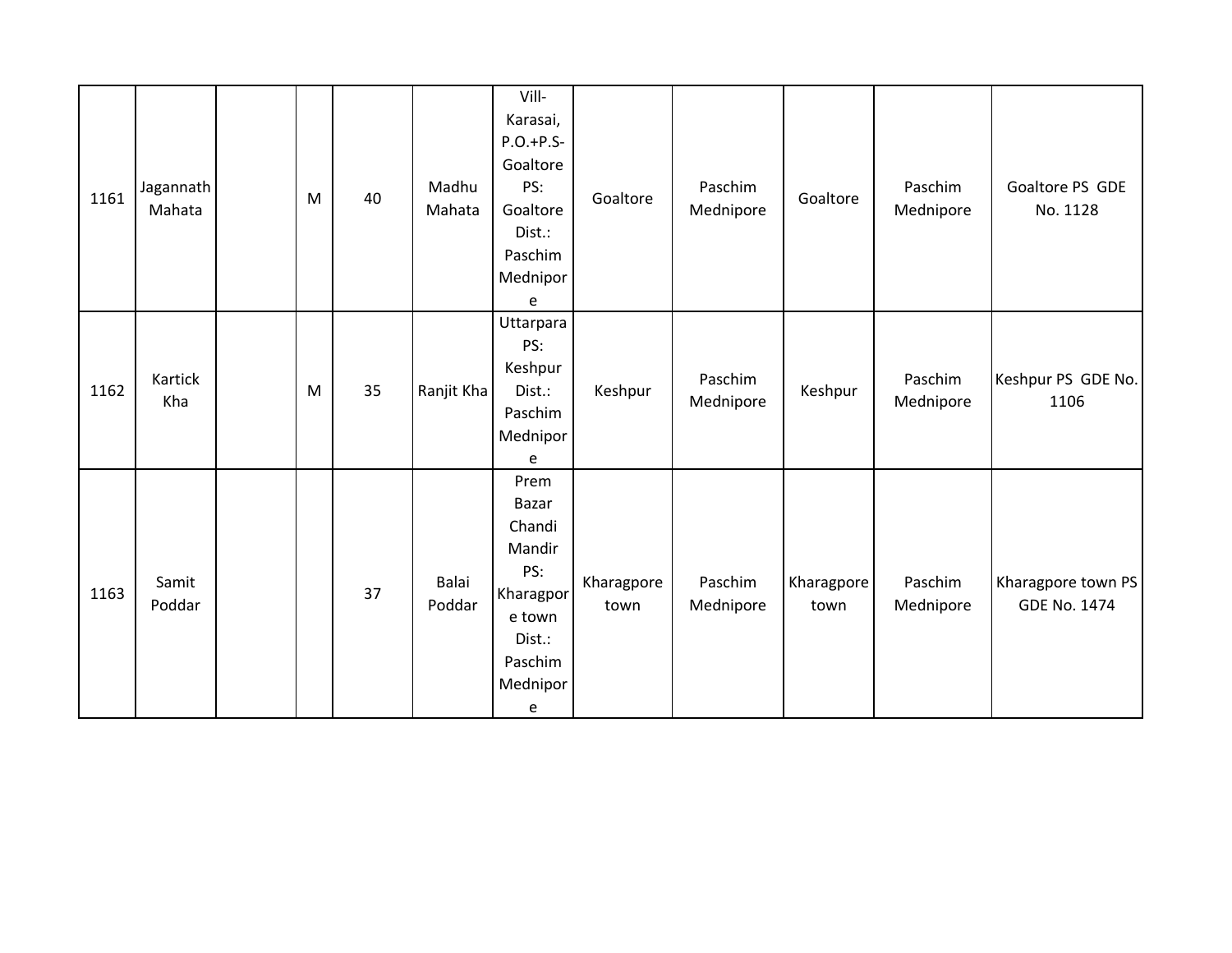| 1164 | S. Suman<br>Babu   |   | 29 | Rao                          | C.R.<br>Nagar,<br>Ward No-<br>27 PS:<br>S. Krishna Kharagpor<br>e town<br>Dist.:<br>Paschim<br>Mednipor<br>e | Kharagpore<br>town | Paschim<br>Mednipore | Kharagpore<br>town | Paschim<br>Mednipore | Kharagpore town PS<br><b>GDE No. 1474</b> |
|------|--------------------|---|----|------------------------------|--------------------------------------------------------------------------------------------------------------|--------------------|----------------------|--------------------|----------------------|-------------------------------------------|
| 1165 | Sattadev<br>Ray    | M |    | Lt. Ranasri<br>Prasad<br>Ray | Chhapra                                                                                                      |                    | Basirhat             | Kharagpur<br>local | Paschim<br>Mednipore | Kharagpur local PS<br>GDE No. 1164        |
| 1166 | Subhankar<br>Maity | M |    | Prabir<br>Maity              | Susinda<br>PS: Belda<br>Dist.:<br>Paschim<br>Mednipor<br>e                                                   | Belda              | Paschim<br>Mednipore | Kharagpur<br>local | Paschim<br>Mednipore | Kharagpur local PS<br><b>GDE No. 1164</b> |
| 1167 | Susanta (<br>Kuila | M |    | Lt.<br>Gajendra<br>Kuila     | Nimtauri<br>PS:<br>Tamluk<br>Dist.:<br>Purba<br>Mednipor<br>e                                                | Tamluk             | Purba<br>Mednipore   | Kharagpur<br>local | Paschim<br>Mednipore | Kharagpur local PS<br>GDE No. 1164        |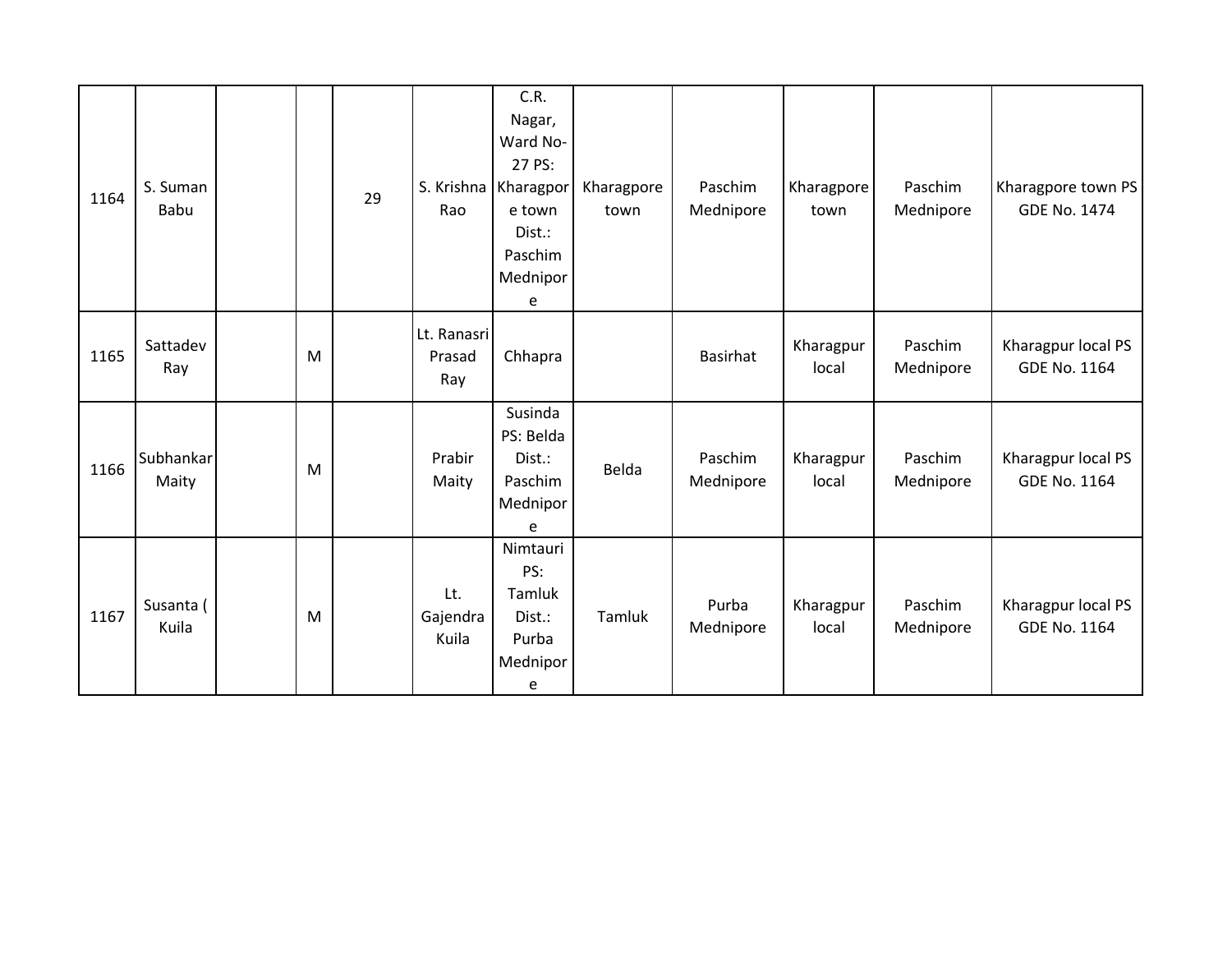| 1168 | Imran<br>Khan    | M |    | #NAME?                     | Satkui PS:<br>Kharagpur<br>local Dist.:<br>Paschim<br>Mednipor<br>e                      | Kharagpur<br>local | Paschim<br>Mednipore | Kharagpur<br>local | Paschim<br>Mednipore | Kharagpur local PS<br>GDE No. 1164 |
|------|------------------|---|----|----------------------------|------------------------------------------------------------------------------------------|--------------------|----------------------|--------------------|----------------------|------------------------------------|
| 1169 | Sidelik<br>Khan  | M |    | Dilawar<br>Khan            | Satkui PS:<br>Kharagpur<br>local Dist.:<br>Paschim<br>Mednipor<br>e                      | Kharagpur<br>local | Paschim<br>Mednipore | Kharagpur<br>local | Paschim<br>Mednipore | Kharagpur local PS<br>GDE No. 1164 |
| 1170 | Sukumar<br>Dutta |   | 38 | Lt. Anil<br>Kumar<br>Dutta | $MS-1/4,$<br>Nimpura<br>PS:<br>Kharagpor<br>e town<br>Dist.:<br>Paschim<br>Mednipor<br>e | Kharagpore<br>town | Paschim<br>Mednipore | Kharagpur<br>women | Paschim<br>Mednipore | Kharagpur women<br>PS GDE No. 328  |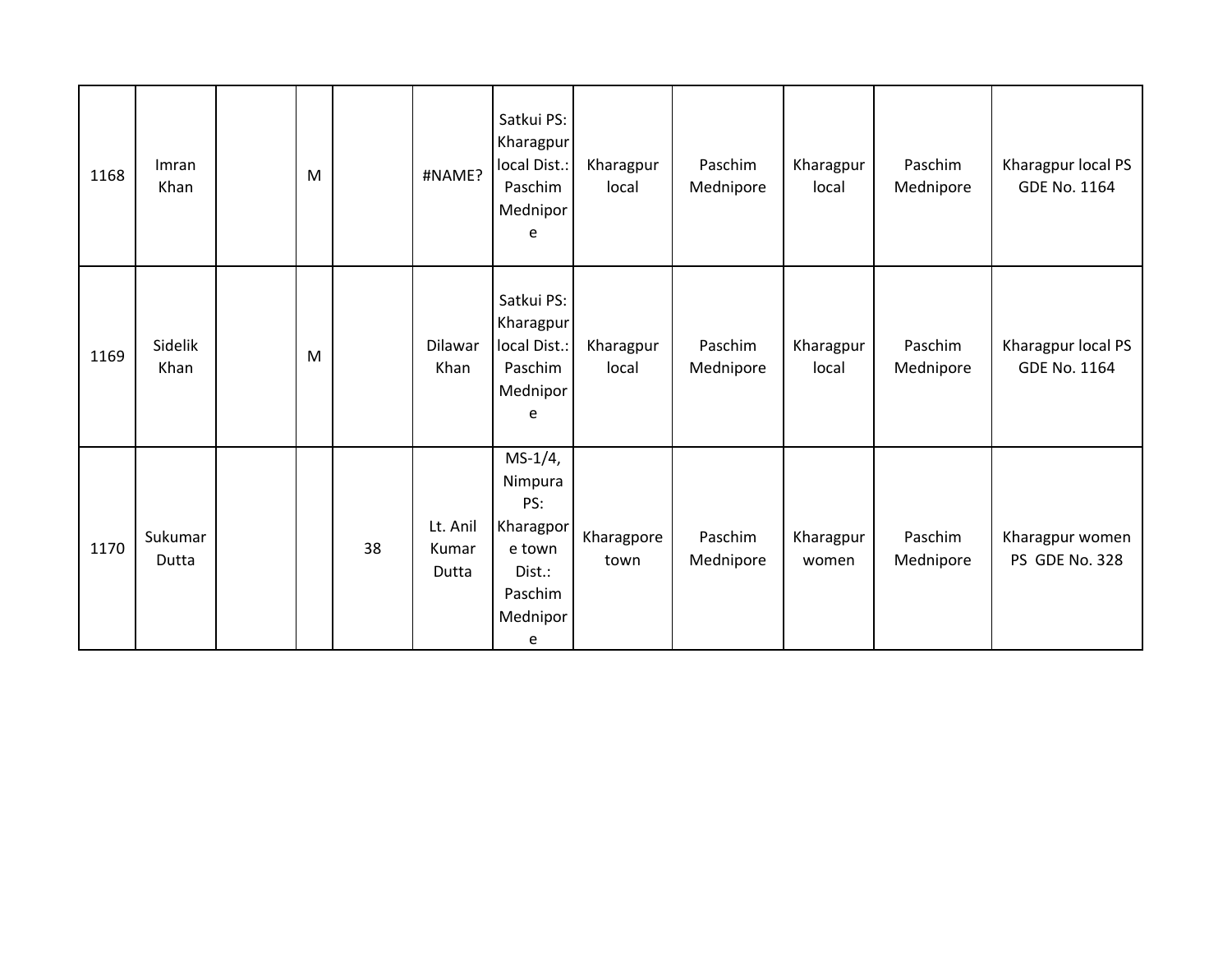| 1171 | Mamta<br><b>Biswas</b>      | M | 30 | <b>Biswas</b>               | Malancha,<br>Jhareswar<br>Mandir.<br>PS:<br>Lt. Shamal Kharagpor<br>e town<br>Dist.:<br>Paschim<br>Mednipor<br>e | Kharagpore<br>town | Paschim<br>Mednipore | Kharagpur<br>women | Paschim<br>Mednipore | Kharagpur women<br>PS GDE No. 328 |
|------|-----------------------------|---|----|-----------------------------|------------------------------------------------------------------------------------------------------------------|--------------------|----------------------|--------------------|----------------------|-----------------------------------|
| 1172 | Sk<br>Najiruddin<br>@ Najir | M | 45 | Lt Sk<br>Nuruddin<br>@ Nuru | Aliganj,<br>Fakirdang<br>a, PS-<br>Kotwali<br>PS:<br>Midnapor<br>e Dist.:<br>Paschim<br>Mednipor<br>e            | Midnapore          | Paschim<br>Mednipore | Midnapore          | Paschim<br>Mednipore | Midnapore PS GDE<br>No. 1228      |
| 1173 | Bhanda<br>Behara            | M | 38 | Kajal<br>Behara             | Battala<br>Chak, PS-<br>Kotwali<br>PS:<br>Midnapor<br>e Dist.:<br>Paschim<br>Mednipor<br>e                       | Midnapore          | Paschim<br>Mednipore | Midnapore          | Paschim<br>Mednipore | Midnapore PS GDE<br>No. 1228      |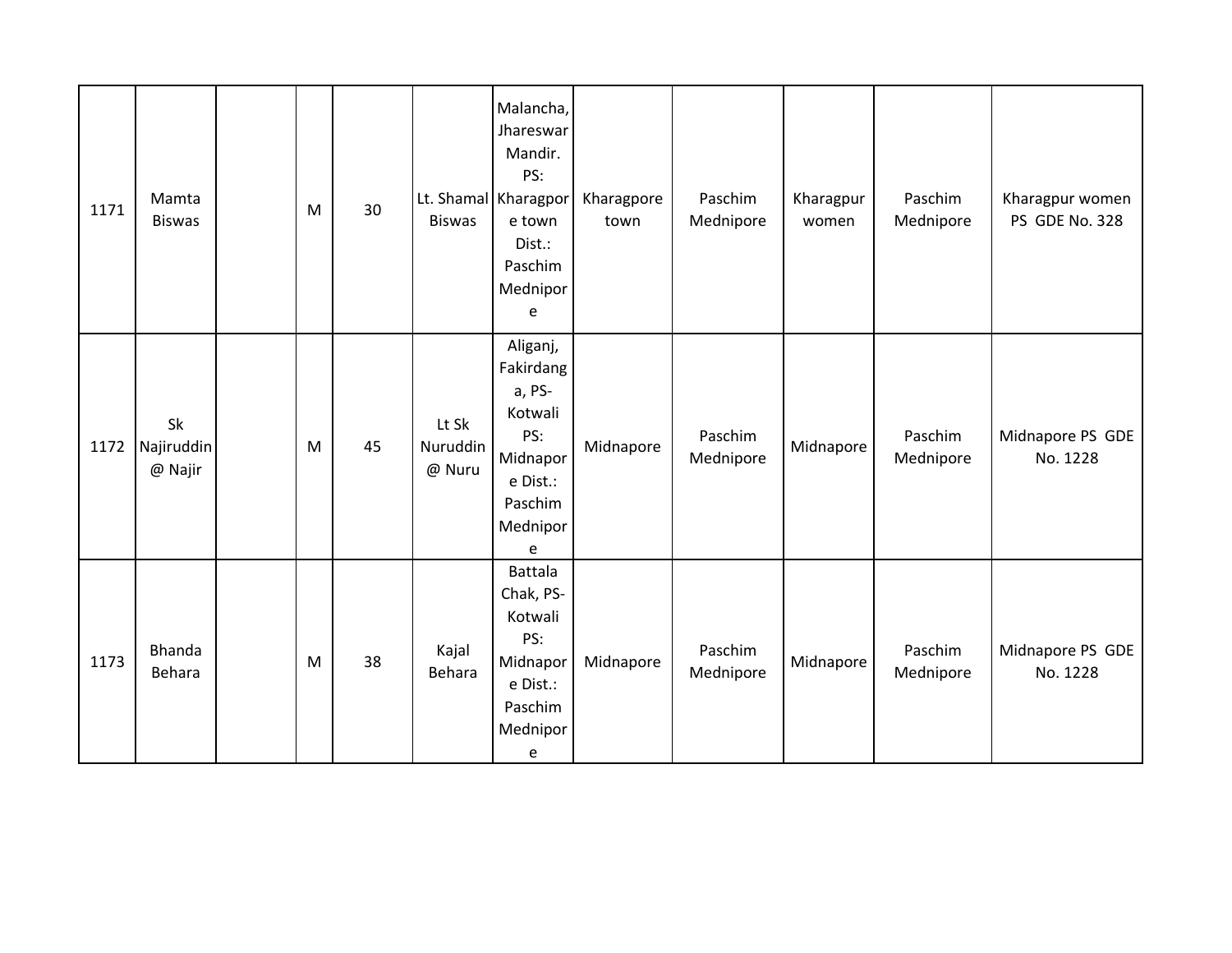| 1174 | <b>Tapan Pal</b>      | M | 35 | Gurupada<br>Pal                         | Amedaba<br>d,<br>Jatrapal,<br>PS-<br>Nandigra<br>$m$ , a/p<br>Rangamati<br>, PS:<br>Midnapor<br>e Dist.:<br>Paschim<br>Mednipor<br>e | Midnapore | Paschim<br>Mednipore | Midnapore | Paschim<br>Mednipore | Midnapore PS GDE<br>No. 1228 |
|------|-----------------------|---|----|-----------------------------------------|--------------------------------------------------------------------------------------------------------------------------------------|-----------|----------------------|-----------|----------------------|------------------------------|
| 1175 | Bapi<br>Mandi         | M | 39 | <b>Budheswa</b><br>r Mandi              | PS:<br>Mohanpur<br>Dist.:<br>Paschim<br>Mednipor<br>e                                                                                | Mohanpur  | Paschim<br>Mednipore | Mohanpur  | Paschim<br>Mednipore | Mohanpur PS GDE<br>No. 924   |
| 1176 | Ajoy<br><b>Bhunia</b> | M |    | Lt.<br>Madhusud<br>han<br><b>Bhunia</b> | PS:<br>Mohanpur<br>Dist.:<br>Paschim<br>Mednipor<br>e                                                                                | Mohanpur  | Paschim<br>Mednipore | Mohanpur  | Paschim<br>Mednipore | Mohanpur PS GDE<br>No. 924   |
| 1177 | Susanta<br>Barman     | M | 34 | Shankar<br>Barman                       | Bishnupur<br>PS:<br>Sabang<br>Dist.:<br>Paschim<br>Mednipor<br>e                                                                     | Sabang    | Paschim<br>Mednipore | Sabang    | Paschim<br>Mednipore | Sabang PS GDE No.<br>1114    |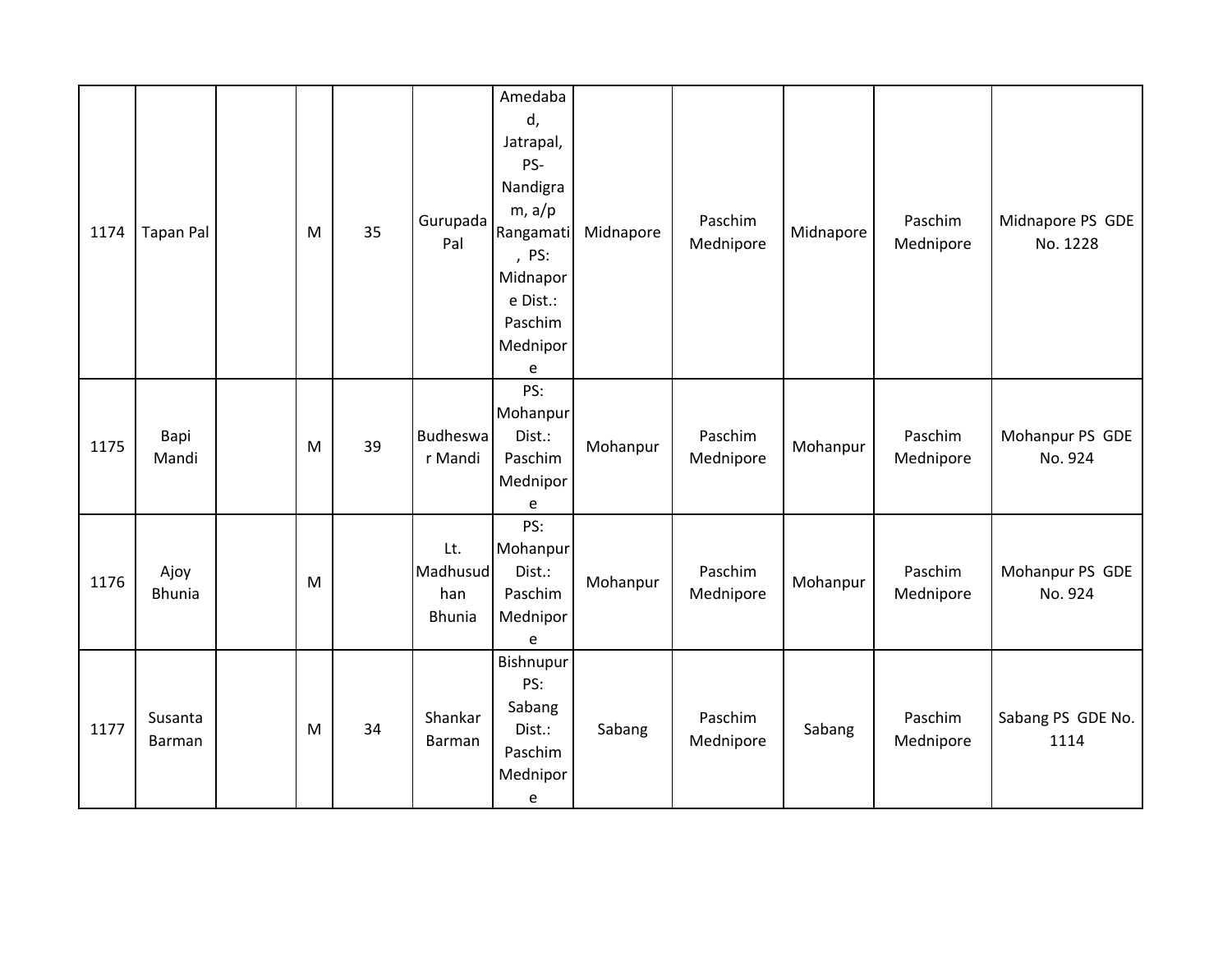| 1178 | Siddharth<br>a Sing   | M | 28 | Shyamal<br>Sing   | Ekna PS:<br>Anandapu<br>r Dist.:<br>Paschim<br>Mednipor<br>e           | Anandapur          | Paschim<br>Mednipore | Salbani | Paschim<br>Mednipore | Salbani PS GDE No.<br>892                        |
|------|-----------------------|---|----|-------------------|------------------------------------------------------------------------|--------------------|----------------------|---------|----------------------|--------------------------------------------------|
| 1179 | Rabish<br>Kumar       | M | 24 | Indal<br>Mahata   | Vadas PS:<br>Kharagpor<br>e town<br>Dist.:<br>Paschim<br>Mednipor<br>e | Kharagpore<br>town | Paschim<br>Mednipore | Salbani | Paschim<br>Mednipore | Salbani PS GDE No.<br>892                        |
| 1180 | Sanjit<br>Dolai       | M | 24 | Sambhu<br>Dolai   | Snihanipur<br>PS:<br>Anandapu<br>r Dist.:<br>Paschim<br>Mednipor<br>e  | Anandapur          | Paschim<br>Mednipore | Salbani | Paschim<br>Mednipore | Salbani PS GDE No.<br>892                        |
| 1181 | Tapan<br>Kumar<br>Das | M | 45 | Lt. Amulya<br>Das | Memul<br>PS:<br>Salbani<br>Dist.:<br>Paschim<br>Mednipor<br>e          | Salbani            | Paschim<br>Mednipore | Salbani | Paschim<br>Mednipore | Salbani PS Outpost<br>Birakata PP GDE No.<br>602 |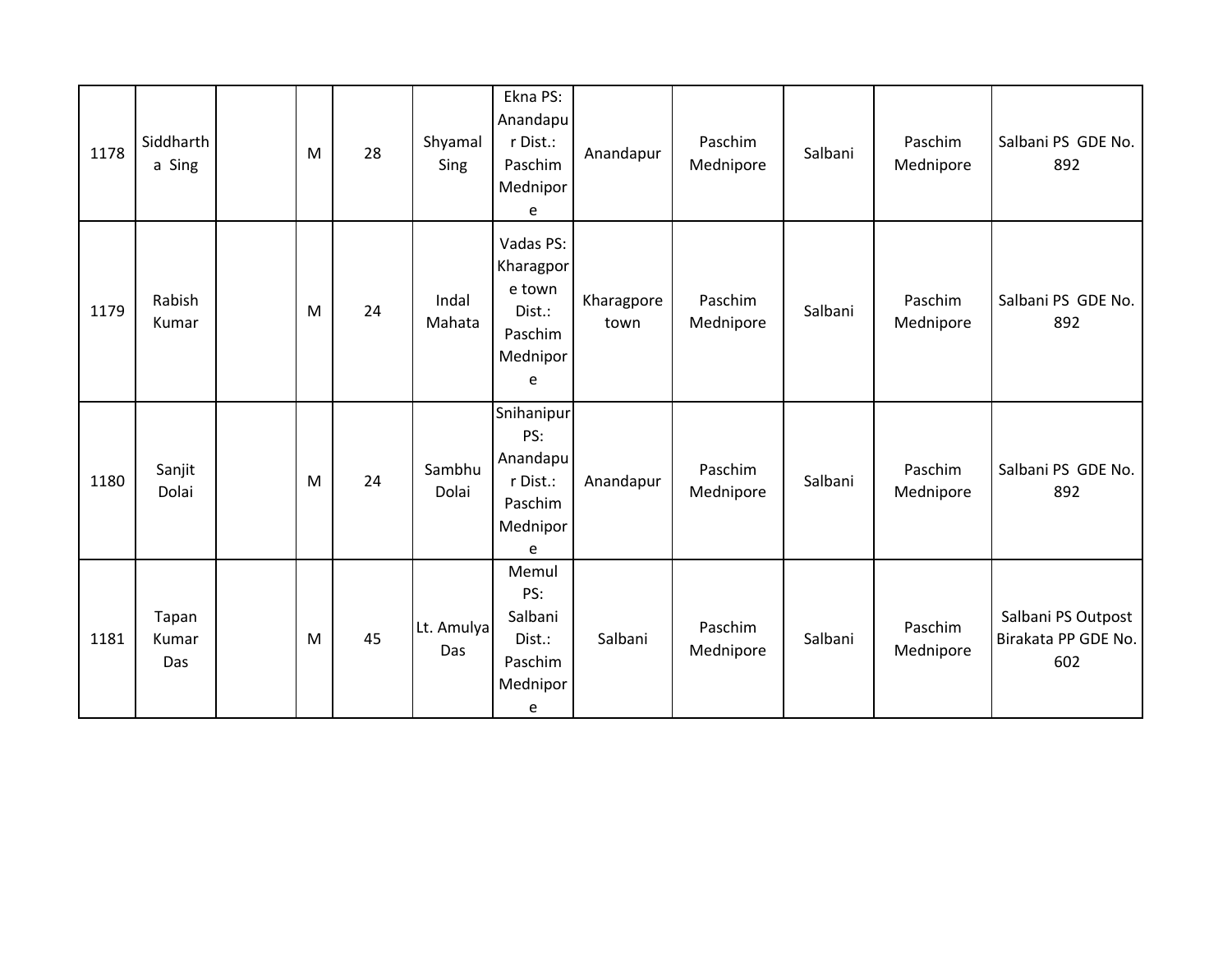| 1182 | Binoy<br>Kumar<br>Mahata | M | 41 | Bachhu<br>Mahata                | Jamboni<br>PS:<br>Salbani<br>Dist.:<br>Paschim<br>Mednipor<br>e | Salbani | Paschim<br>Mednipore | Salbani    | Paschim<br>Mednipore | Salbani PS Outpost<br>Birakata PP GDE No.<br>602 |
|------|--------------------------|---|----|---------------------------------|-----------------------------------------------------------------|---------|----------------------|------------|----------------------|--------------------------------------------------|
| 1183 | Alok<br>Maity (45)       | M |    | S/o. Kanai                      | Of<br>Hatiberia<br>PS-Haldia<br>Dist-<br>Purba<br>Medinipur     |         | Basirhat             | Bhabanipur | Purba<br>Mednipore   | <b>Bhabanipur PS GDE</b><br>No. 992              |
| 1184 | Dipak<br><b>Bhunia</b>   | M | 53 | Lt.<br>Rampada<br><b>Bhunia</b> | Sahajadpu<br>r, PS-<br>Contai,<br>Dist.-<br>Purba<br>Medinipur  |         | Basirhat             | Contai     | Purba<br>Mednipore   | Contai PS GDE No.<br>1255                        |
| 1185 | Arindam<br>Das           | M | 21 | <b>Amal Das</b>                 | Chandberi<br>a, PS-<br>Contai,<br>Dist.-<br>Purba<br>Medinipur  |         | Basirhat             | Contai     | Purba<br>Mednipore   | Contai PS GDE No.<br>1255                        |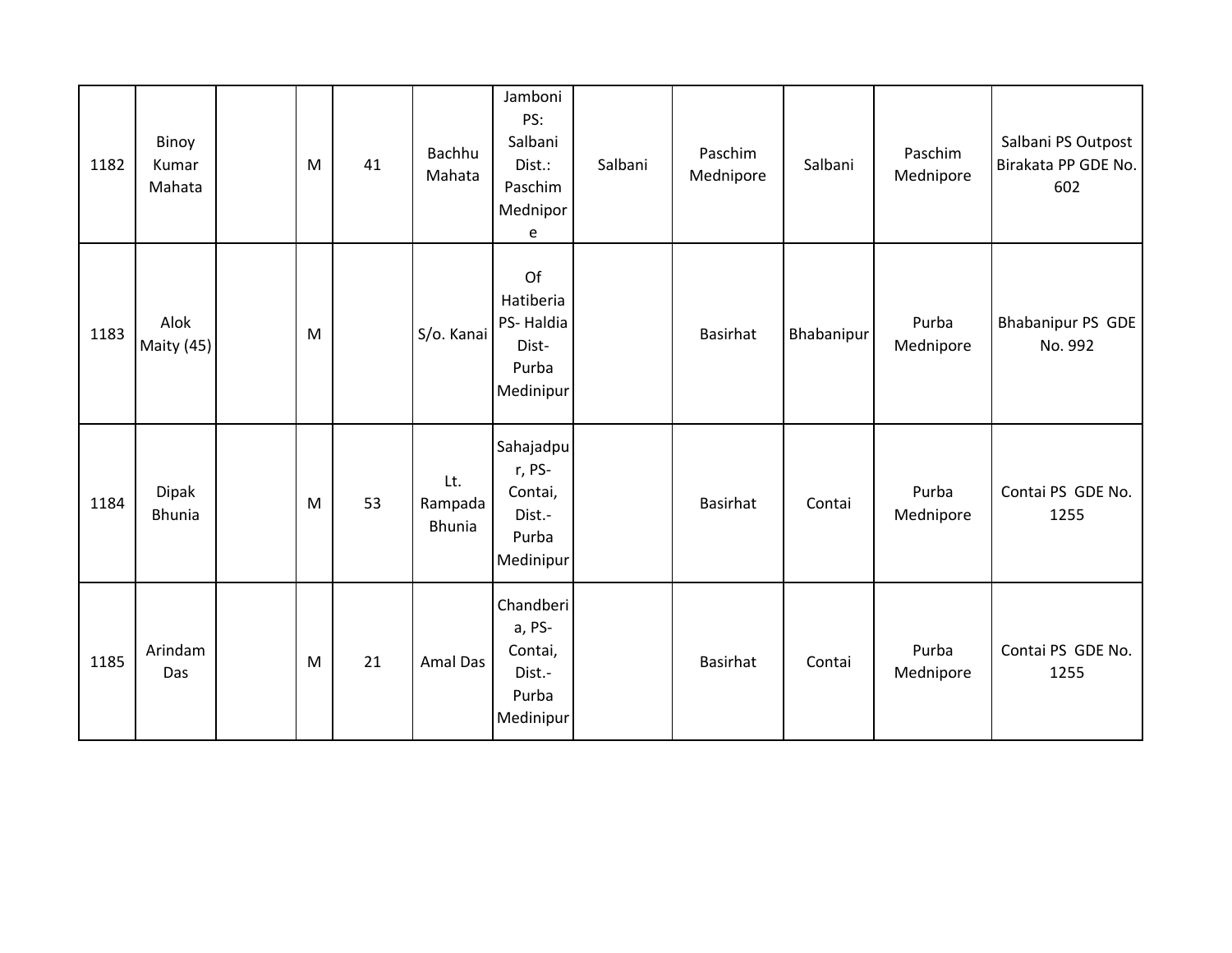| 1186 | Sadagar<br>Maity   | M | 26 | <b>Bikash</b><br>Maity | Vill-Egra,<br>PS-Egra,<br>Dist-<br>Purba<br>Medinipur                    |           | Basirhat           | Digha<br>mohana<br>coastal | Purba<br>Mednipore | Digha mohana<br>coastal PS GDE No.<br>771 |
|------|--------------------|---|----|------------------------|--------------------------------------------------------------------------|-----------|--------------------|----------------------------|--------------------|-------------------------------------------|
| 1187 | Ranjit Dey         | M | 27 | Lt. Kartik<br>Dey      | Vill-Egra,<br>PS-Egra,<br>Dist-<br>Purba<br>Medinipur                    |           | Basirhat           | Digha<br>mohana<br>coastal | Purba<br>Mednipore | Digha mohana<br>coastal PS GDE No.<br>771 |
| 1188 | Nantu<br>Bera      | M | 28 | Tarun<br>Bera          | Vill- Egra,<br>PS-Egra,<br>Dist-<br>Purba<br>Medinipur                   |           | Basirhat           | Digha<br>mohana<br>coastal | Purba<br>Mednipore | Digha mohana<br>coastal PS GDE No.<br>771 |
| 1189 | Brajogopa<br>I Roy | M | 28 | <b>Bikash</b><br>Roy   | Vill-Egra,<br>PS-Egra,<br>Dist-<br>Purba<br>Medinipur                    |           | Basirhat           | Digha<br>mohana<br>coastal | Purba<br>Mednipore | Digha mohana<br>coastal PS GDE No.<br>771 |
| 1190 | Subrata<br>Duray   | M | 31 | Debabrata<br>Duray     | Durgachak<br>PS:<br><b>Durgachak</b><br>Dist.:<br>Purba<br>Mednipor<br>e | Durgachak | Purba<br>Mednipore | Durgachak                  | Purba<br>Mednipore | Durgachak PS GDE<br>No. 853               |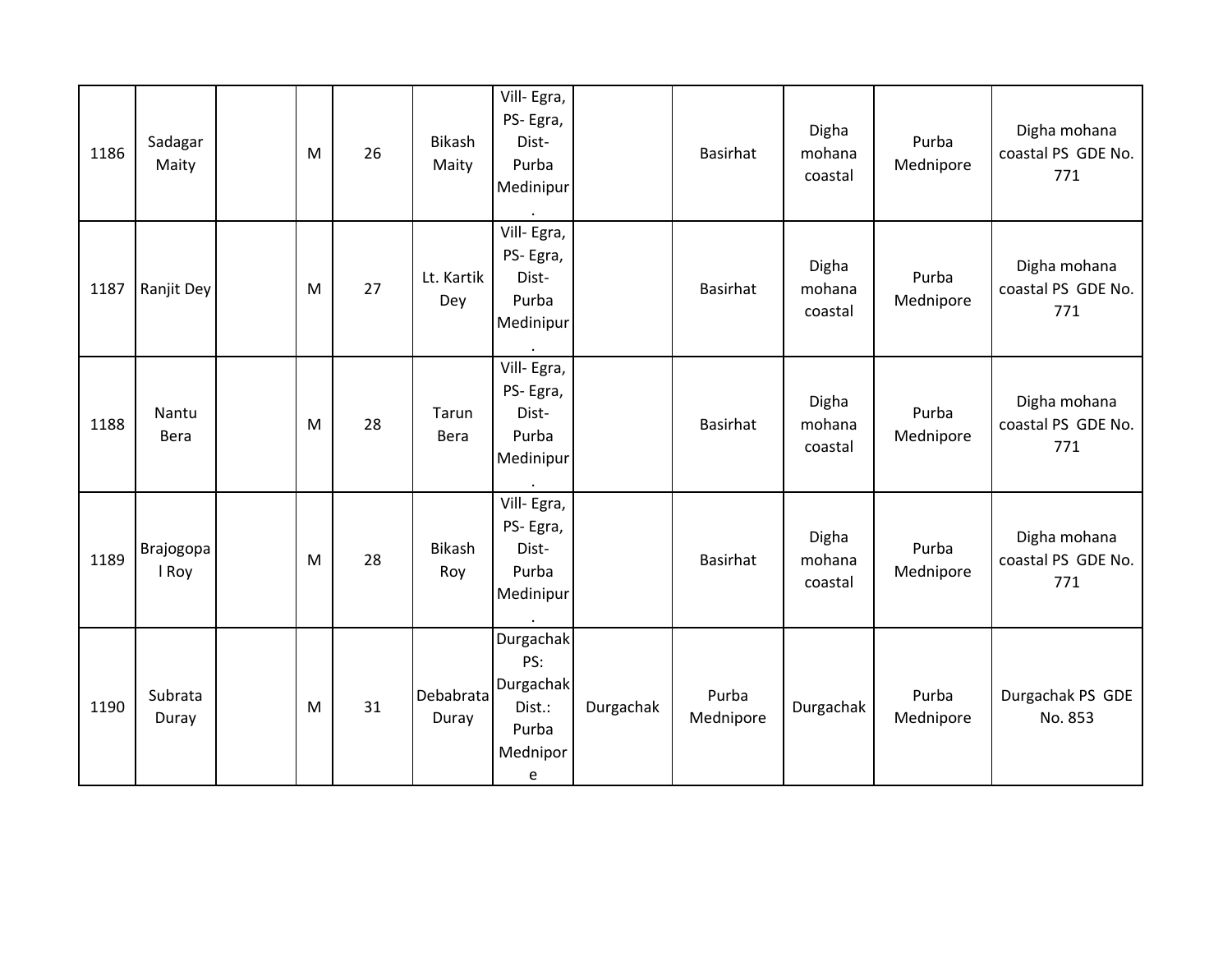| 1191 | Sanjib<br>Jana    | M | 40 | Lt.<br>Hrishikesh<br>Jana | Basudevp<br>ur PS:<br>Durgachak<br>Dist.:<br>Purba<br>Mednipor<br>e | Durgachak | Purba<br>Mednipore | Durgachak | Purba<br>Mednipore | Durgachak PS GDE<br>No. 853 |
|------|-------------------|---|----|---------------------------|---------------------------------------------------------------------|-----------|--------------------|-----------|--------------------|-----------------------------|
| 1192 | Debasish<br>Jana  | M | 40 | Maloy<br>Jana             | Basudevp<br>ur PS:<br>Durgachak<br>Dist.:<br>Purba<br>Mednipor<br>e | Durgachak | Purba<br>Mednipore | Durgachak | Purba<br>Mednipore | Durgachak PS GDE<br>No. 853 |
| 1193 | Pulakesh<br>Jana  | M | 33 | Rabindran<br>ath Jana     | Jamalchak<br>PS:<br>Sutahata<br>Dist.:<br>Purba<br>Mednipor<br>e    | Sutahata  | Purba<br>Mednipore | Durgachak | Purba<br>Mednipore | Durgachak PS GDE<br>No. 854 |
| 1194 | Kalipada<br>Parua | M | 48 | Jaganath<br>Parua         | Alichak<br>PS:<br>Sutahata<br>Dist.:<br>Purba<br>Mednipor<br>e      | Sutahata  | Purba<br>Mednipore | Durgachak | Purba<br>Mednipore | Durgachak PS GDE<br>No. 854 |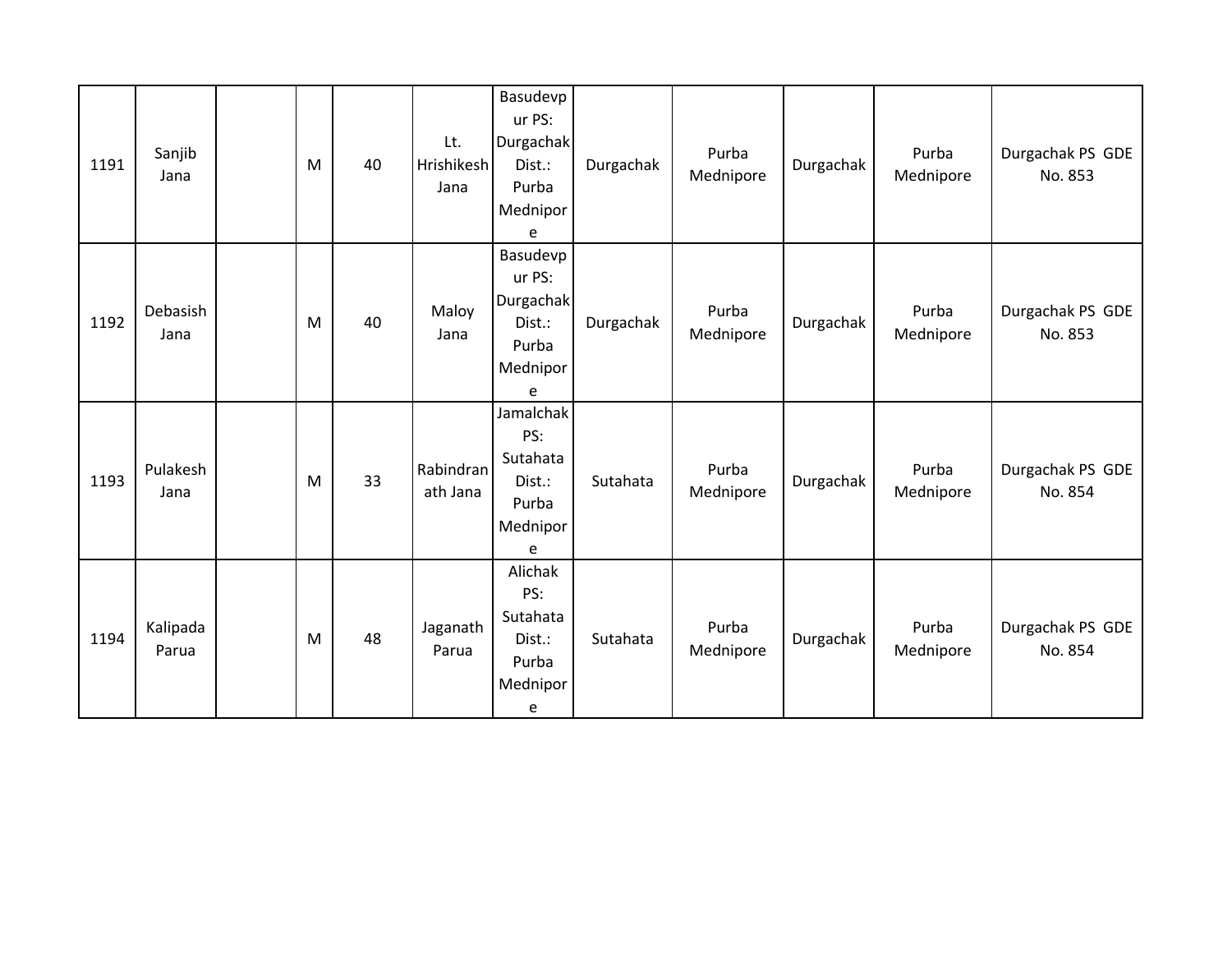| 1195 | Santanu<br>Manna | M | 22 | Nemai<br>Manna  | Village-<br>Jagannath<br>pur, Ward<br>No-11, PS-<br>Egra, Dist<br>PS: Egra<br>Dist.:<br>Purba<br>Mednipor<br>$\mathsf{e}% _{t}\left( t\right)$  | Egra | Purba<br>Mednipore | Egra | Purba<br>Mednipore | Egra PS GDE No.<br>2012 |
|------|------------------|---|----|-----------------|-------------------------------------------------------------------------------------------------------------------------------------------------|------|--------------------|------|--------------------|-------------------------|
| 1196 | Dustu<br>Ghorai  | M | 22 | Kebal<br>Ghorai | village-<br>Jagannath<br>pur, Ward<br>No-11, PS-<br>Egra, Dist<br>PS: Egra<br>Dist.:<br>Purba<br>Mednipor<br>${\bf e}$                          | Egra | Purba<br>Mednipore | Egra | Purba<br>Mednipore | Egra PS GDE No.<br>2010 |
| 1197 | Gurupada<br>Jana | M | 23 | Gopal<br>Jana   | Village-<br>Jagannath<br>pur, Ward<br>No-11, PS-<br>Egra, Dist-<br>PS: Egra<br>Dist.:<br>Purba<br>Mednipor<br>$\mathsf{e}% _{t}\left( t\right)$ | Egra | Purba<br>Mednipore | Egra | Purba<br>Mednipore | Egra PS GDE No.<br>2010 |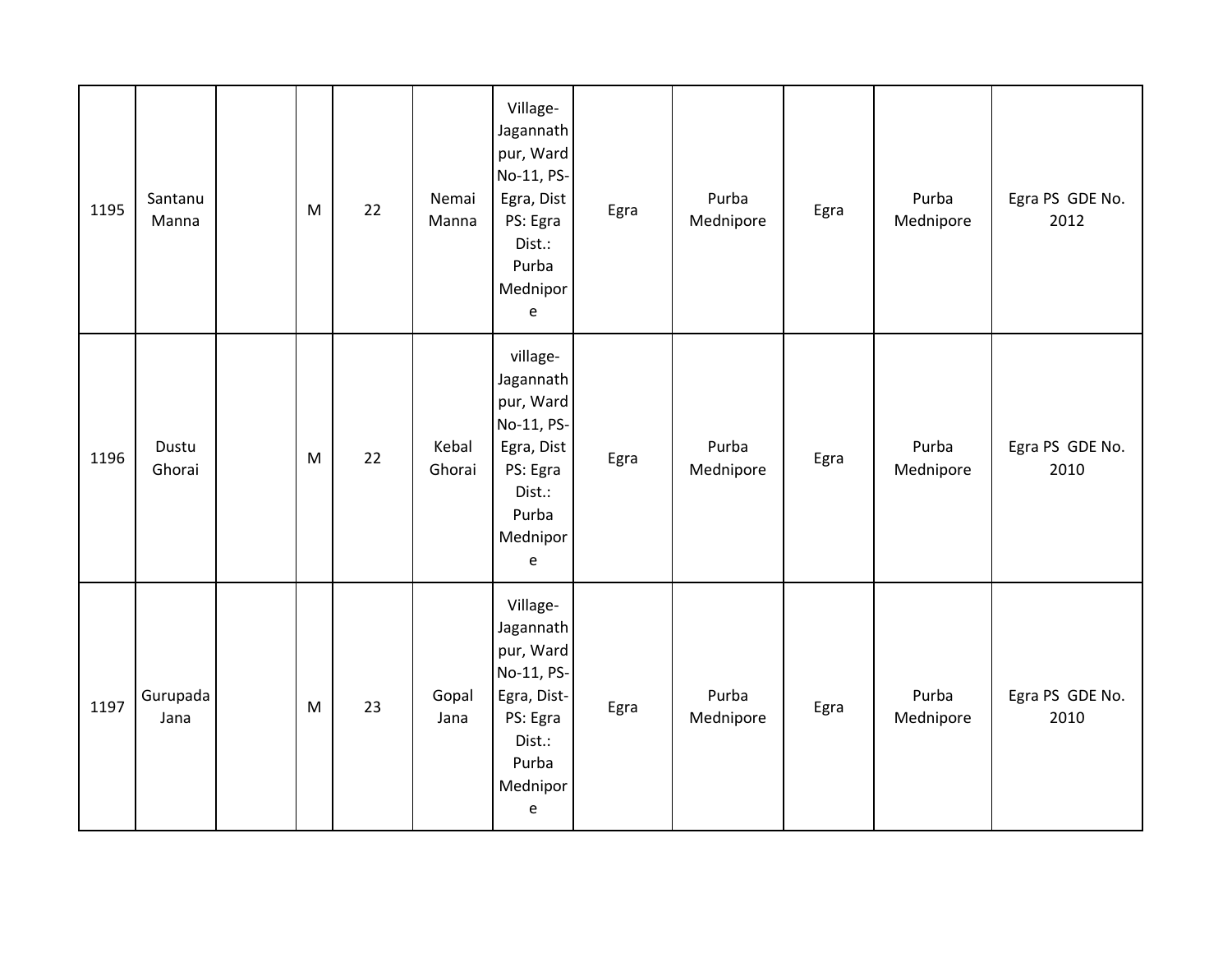| 1198 | Bablu Sau                 | M | 60 | Unknown            | village-<br>Ramchand<br>rapur, PS-<br>Patashpur<br>, Dist-<br>Purb PS:<br>Pataspur<br>Dist.:<br>Purba<br>Mednipor<br>e  | Pataspur          | Purba<br>Mednipore | Egra              | Purba<br>Mednipore | Egra PS GDE No.<br>2011                 |
|------|---------------------------|---|----|--------------------|-------------------------------------------------------------------------------------------------------------------------|-------------------|--------------------|-------------------|--------------------|-----------------------------------------|
| 1199 | Purna<br>Chandra<br>Maity | M | 35 | Amullya<br>Giri    | Village-<br>Ramchand<br>rapur, PS-<br>Patashpur<br>, Dist-<br>Purba PS:<br>Pataspur<br>Dist.:<br>Purba<br>Mednipor<br>e | Pataspur          | Purba<br>Mednipore | Egra              | Purba<br>Mednipore | Egra PS GDE No.<br>2011                 |
| 1200 | Dilip<br>Nayak            | M | 35 | Lt. Uttam<br>Nayak | Rampur<br>PS: Junput<br>coastal<br>Dist.:<br>Purba<br>Mednipor<br>$\mathsf{e}% _{0}\left( \mathsf{e}\right)$            | Junput<br>coastal | Purba<br>Mednipore | Junput<br>coastal | Purba<br>Mednipore | Junput coastal PS<br><b>GDE No. 560</b> |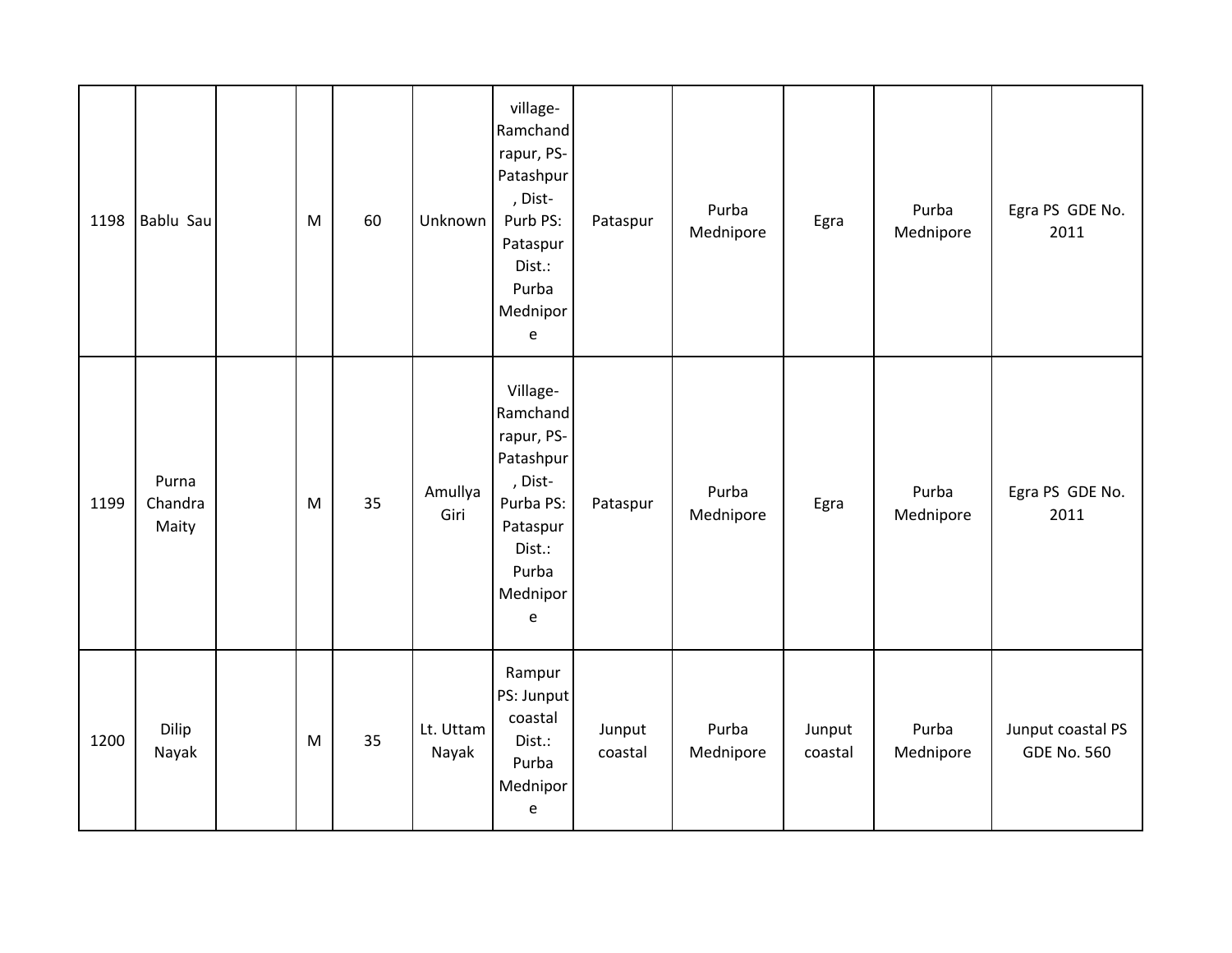| 1201 | Sk Saheb<br>(21)        | M | $S/O$ Sk<br>Manirul      | Machland<br>apur PS:<br>Mahishad<br>al Dist.:<br>Purba<br>Mednipor<br>e | Mahishadal | Purba<br>Mednipore | Mahishadal | Purba<br>Mednipore | Mahishadal PS GDE<br>No. 894 |
|------|-------------------------|---|--------------------------|-------------------------------------------------------------------------|------------|--------------------|------------|--------------------|------------------------------|
| 1202 | Prasan<br>Dinda (22)    | M | S/o Nimai<br>Dinda       | Shalgechia<br>PS:<br>Tamluk<br>Dist.:<br>Purba<br>Mednipor<br>e         | Tamluk     | Purba<br>Mednipore | Mahishadal | Purba<br>Mednipore | Mahishadal PS GDE<br>No. 887 |
| 1203 | Soumen<br>Manna<br>(19) | M | S/O<br>Swapan<br>Manna   | Shalgechia<br>PS:<br>Tamluk<br>Dist.:<br>Purba<br>Mednipor<br>e         | Tamluk     | Purba<br>Mednipore | Mahishadal | Purba<br>Mednipore | Mahishadal PS GDE<br>No. 887 |
| 1204 | Rambir<br>Jadav (38)    | M | S/o Rajpal<br>Sing Jadav | Kastakhali<br>PS:<br>Bhabanipu<br>r Dist.:<br>Purba<br>Mednipor<br>e    | Bhabanipur | Purba<br>Mednipore | Mahishadal | Purba<br>Mednipore | Mahishadal PS GDE<br>No. 887 |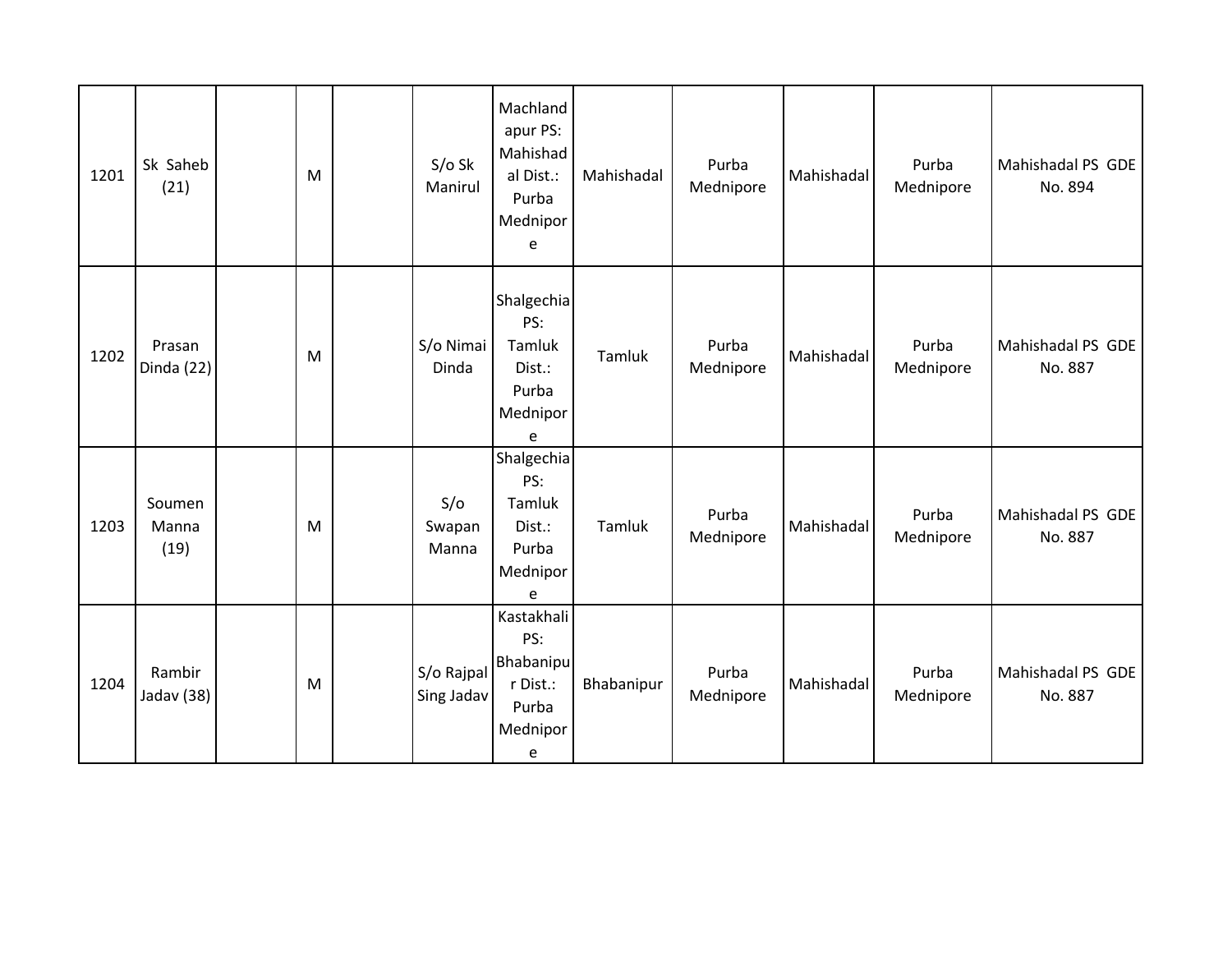| 1205 | Prasanjit<br>Dey (26) | M |    | S/O<br>Lakshmika<br>nta Dey  | Kanktia<br>PS:<br>Tamluk<br>Dist.:<br>Purba<br>Mednipor<br>e         | Tamluk   | Purba<br>Mednipore | Mahishadal | Purba<br>Mednipore | Mahishadal PS GDE<br>No. 887 |
|------|-----------------------|---|----|------------------------------|----------------------------------------------------------------------|----------|--------------------|------------|--------------------|------------------------------|
| 1206 | Bapan<br>Jana (26)    | M |    | S/O<br>Lakshmika<br>nta Jana | Kanktia<br>PS:<br>Tamluk<br>Dist.:<br>Purba<br>Mednipor<br>e         | Tamluk   | Purba<br>Mednipore | Mahishadal | Purba<br>Mednipore | Mahishadal PS GDE<br>No. 887 |
| 1207 | Sandipan<br>Maji (30) | M |    | S/O<br>Rabindra<br>Nath Maji | Shalgechia<br>PS:<br>Tamluk<br>Dist.:<br>Purba<br>Mednipor<br>e      | Tamluk   | Purba<br>Mednipore | Mahishadal | Purba<br>Mednipore | Mahishadal PS GDE<br>No. 887 |
| 1208 | Arun<br>Mondal        | M | 35 | Paltu<br>Mondal              | Bahitraku<br>nda PS:<br>Marishda<br>Dist.:<br>Purba<br>Mednipor<br>e | Marishda | Purba<br>Mednipore | Marishda   | Purba<br>Mednipore | Marishda PS GDE<br>No. 950   |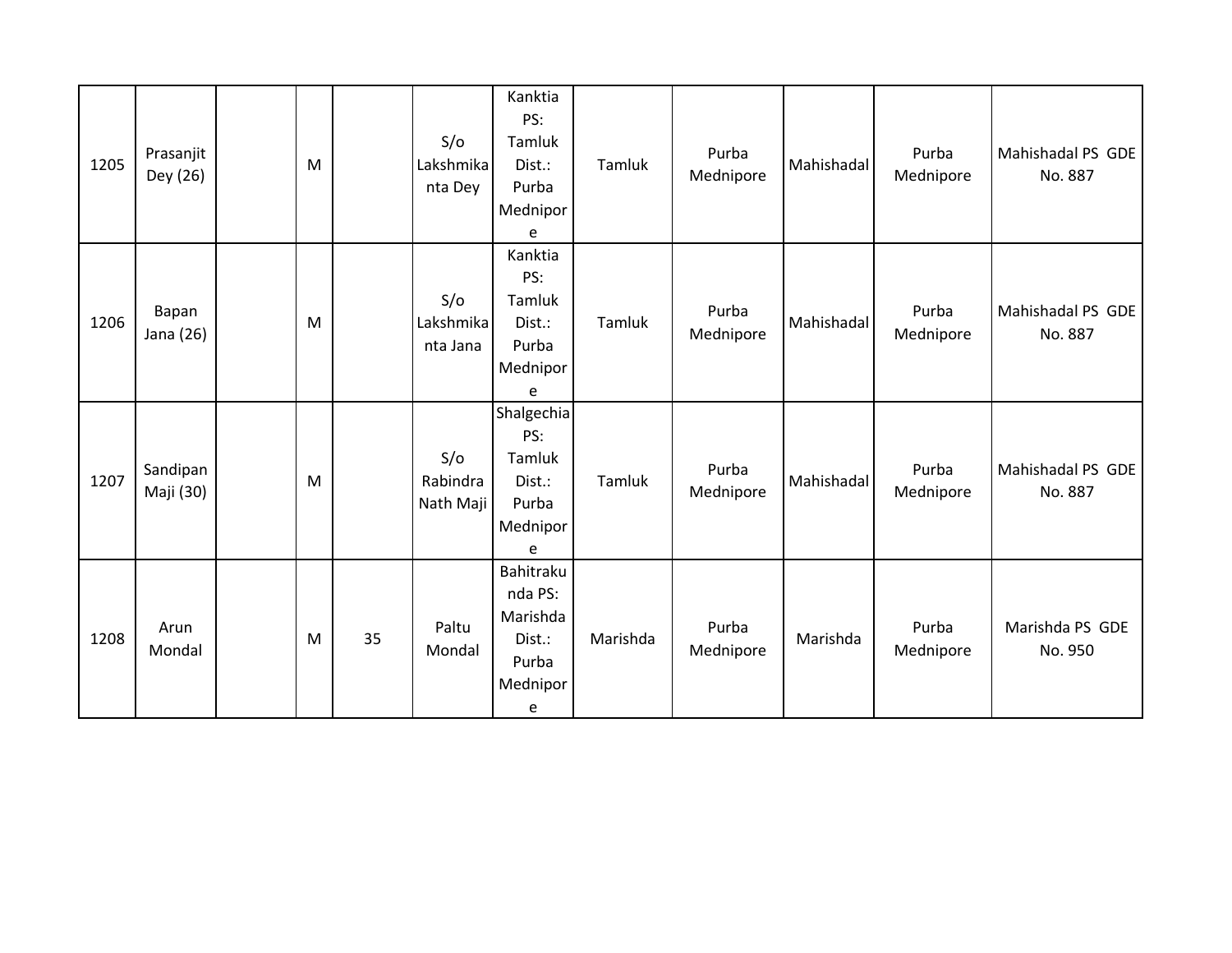| 1209 | Prabhakar<br>Maity  | M | 59 | Lt.<br>Hrishikesh<br>Maity     | Dhandalib<br>arh PS:<br>Marishda<br>Dist.:<br>Purba<br>Mednipor<br>e | Marishda | Purba<br>Mednipore | Marishda | Purba<br>Mednipore | Marishda PS GDE<br>No. 929 |
|------|---------------------|---|----|--------------------------------|----------------------------------------------------------------------|----------|--------------------|----------|--------------------|----------------------------|
| 1210 | Arjun<br>Barman     | M | 30 | Motilal<br>Barman              | Narikelda<br>ha PS:<br>Moyna<br>Dist.:<br>Purba<br>Mednipor<br>e     | Moyna    | Purba<br>Mednipore | Moyna    | Purba<br>Mednipore | Moyna PS GDE No.<br>855    |
| 1211 | Tanmoy<br>Mondal    | M | 25 | <b>Bankim</b><br>Mondal        | Garhmoyn<br>a PS:<br>Moyna<br>Dist.:<br>Purba<br>Mednipor<br>e       | Moyna    | Purba<br>Mednipore | Moyna    | Purba<br>Mednipore | Moyna PS GDE No.<br>855    |
| 1212 | Mahadeb<br>Senapati | M | 28 | Lt Shyam<br>Charan<br>Senapati | Anandapu<br>r PS:<br>Moyna<br>Dist.:<br>Purba<br>Mednipor<br>e       | Moyna    | Purba<br>Mednipore | Moyna    | Purba<br>Mednipore | Moyna PS GDE No.<br>855    |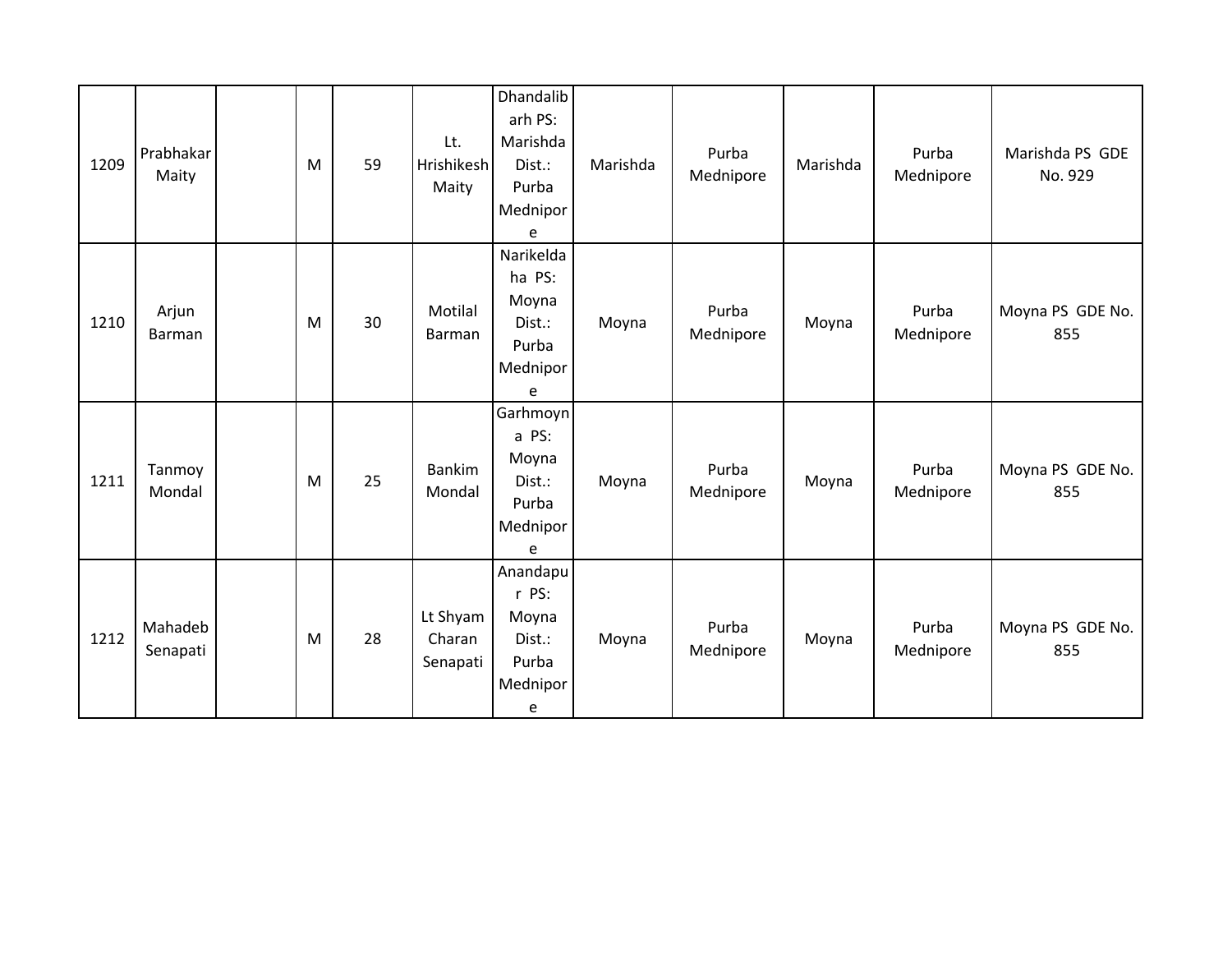| 1213 | Malay<br>Kuilya             | M | 43 | Lt<br>Gourhari<br>Kuilya | Garhmoyn<br>a PS:<br>Moyna<br>Dist.:<br>Purba<br>Mednipor<br>e             | Moyna | Purba<br>Mednipore | Moyna          | Purba<br>Mednipore | Moyna PS GDE No.<br>855              |
|------|-----------------------------|---|----|--------------------------|----------------------------------------------------------------------------|-------|--------------------|----------------|--------------------|--------------------------------------|
| 1214 | Chiranjit<br>Barman         | M | 22 | Prafulya<br>Barman       | Purba<br>Dakshin<br>Moyna<br>PS: Moyna<br>Dist.:<br>Purba<br>Mednipor<br>e | Moyna | Purba<br>Mednipore | Moyna          | Purba<br>Mednipore | Moyna PS GDE No.<br>854              |
| 1215 | Suresh<br>Ray               |   | 38 | Laldey                   | Paramana<br>ndapur<br>Nandaku<br>mar                                       |       | Basirhat           | Nandakuma<br>r | Purba<br>Mednipore | Nandakumar PS<br><b>GDE No. 1068</b> |
| 1216 | Madhabe<br>ndra<br>Adhikary |   | 35 | Krishna                  | Alasuli<br>Nandaku<br>mar                                                  |       | Basirhat           | Nandakuma<br>r | Purba<br>Mednipore | Nandakumar PS<br><b>GDE No. 1068</b> |
| 1217 | Raju<br>Bhowmik             |   | 34 | Lt.<br>Baneswar          | Paramana<br>ndapur<br>Nandamu<br>mar                                       |       | Basirhat           | Nandakuma<br>r | Purba<br>Mednipore | Nandakumar PS<br><b>GDE No. 1068</b> |
| 1218 | Basudev<br>Bera             |   | 43 | Shatish Ch               | Kolsar<br>Nandaku<br>mar                                                   |       | Basirhat           | Nandakuma<br>r | Purba<br>Mednipore | Nandakumar PS<br><b>GDE No. 1068</b> |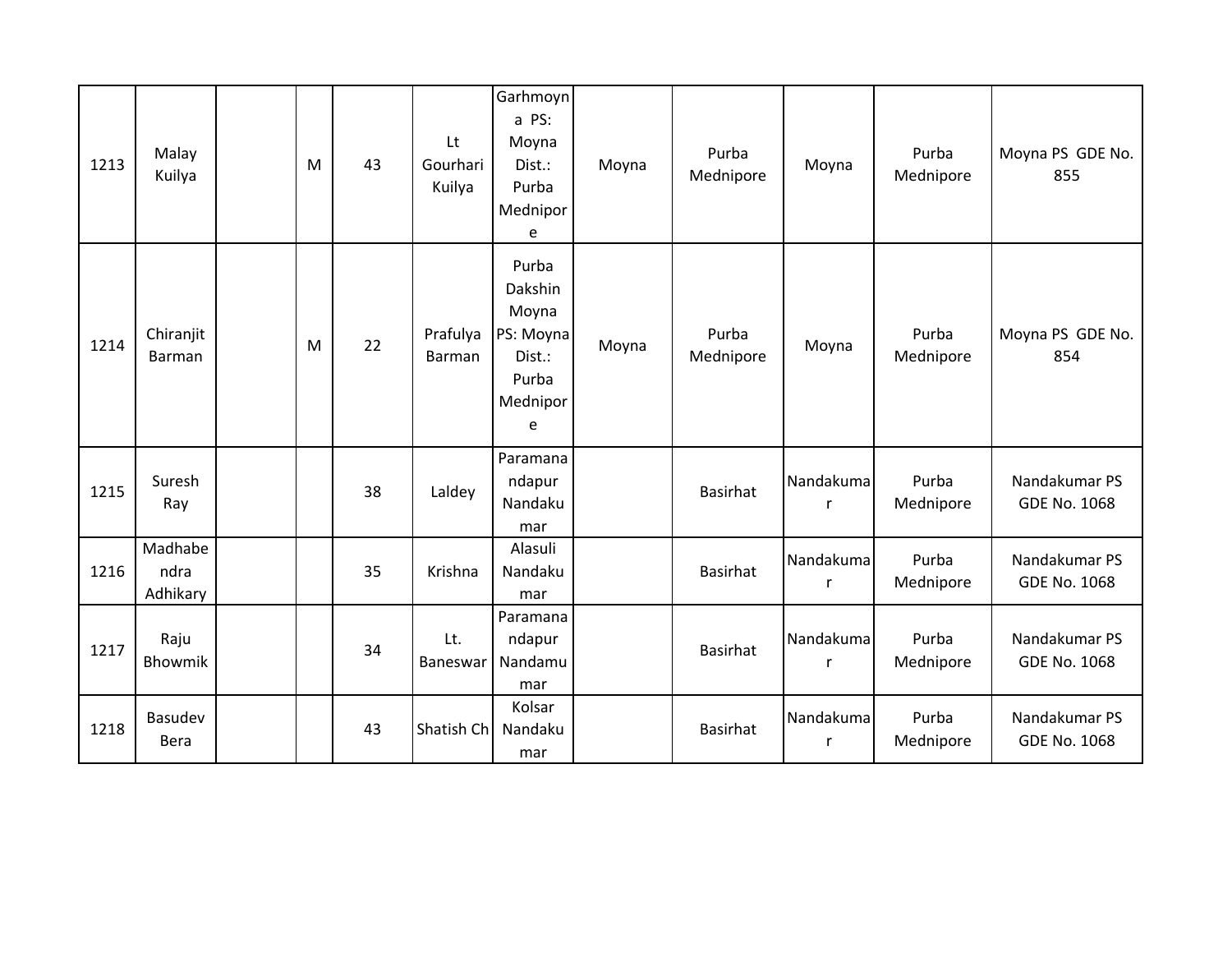| 1219 | Dilip Kr<br>Mal               |   | 26 | Krishna<br>Prasad | Manderge<br>chia<br>NAndaku<br>mar PS:<br><b>Baduria</b><br>Dist.:<br>Alipurduar  | <b>Baduria</b> | Alipurduar                                          | Nandakuma<br>r | Purba<br>Mednipore                                  | Nandakumar PS<br>GDE No. 1075 |
|------|-------------------------------|---|----|-------------------|-----------------------------------------------------------------------------------|----------------|-----------------------------------------------------|----------------|-----------------------------------------------------|-------------------------------|
| 1220 | Chinmaya<br>nanda<br>Adhikary |   | 32 | Brajagopal        | Naikundi<br>Nandaku<br>mar                                                        |                | Basirhat                                            | Nandakuma<br>r | Purba<br>Mednipore                                  | Nandakumar PS<br>GDE No. 1075 |
| 1221 | Sidhu Roy                     | M | 36 | <b>Tarak Roy</b>  | Changram<br>PS:<br>Ramnagar<br>Dist.:<br>Diamond<br>Harbour<br>Police<br>District | Ramnagar       | Diamond<br><b>Harbour Police</b><br><b>District</b> | Ramnagar       | Diamond<br><b>Harbour Police</b><br><b>District</b> | Ramnagar PS GDE<br>No. 942    |
| 1222 | Sk<br>Saddam                  | M | 25 | Sk Sovan<br>Ali   | #NAME?                                                                            | Sutahata       | Purba<br>Mednipore                                  | Sutahata       | Purba<br>Mednipore                                  | Sutahata PS GDE<br>No. 1062   |
| 1223 | Sk Akbar                      | M | 30 | Sk Sahajan<br>Ali | Guaberia<br>PS:<br>Sutahata<br>Dist.:<br>Purba<br>Mednipor<br>e                   | Sutahata       | Purba<br>Mednipore                                  | Sutahata       | Purba<br>Mednipore                                  | Sutahata PS GDE<br>No. 1062   |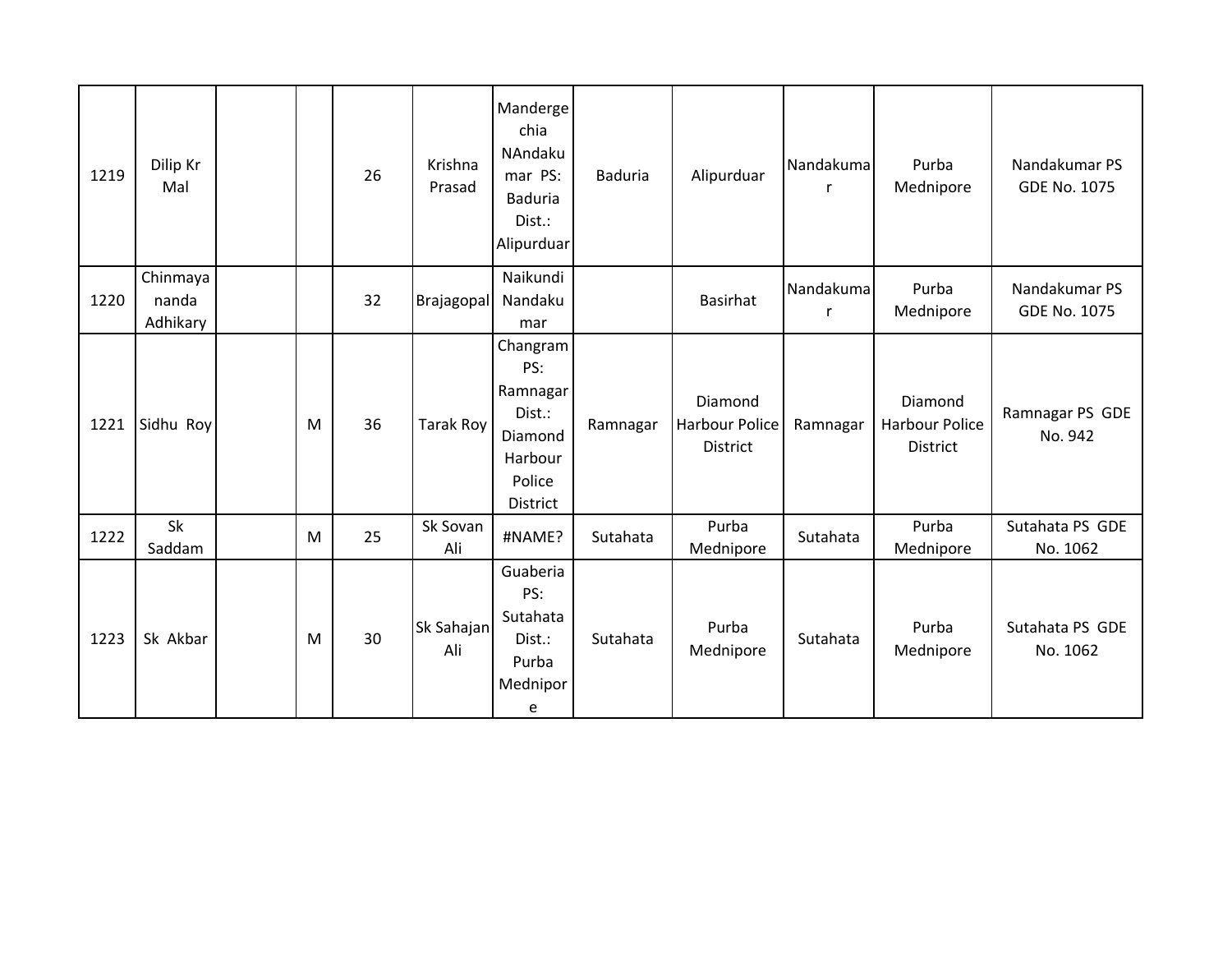| 1224 | Sk<br>Abdulla           | M | 21 | Sk Liyakat<br>Ali    | Guaberia<br>PS:<br>Sutahata<br>Dist.:<br>Purba<br>Mednipor<br>e                | Sutahata                     | Purba<br>Mednipore | Sutahata | Purba<br>Mednipore | Sutahata PS GDE<br>No. 1062 |
|------|-------------------------|---|----|----------------------|--------------------------------------------------------------------------------|------------------------------|--------------------|----------|--------------------|-----------------------------|
| 1225 | Mahebul<br>Mallik       | M | 35 | Lt Saharab<br>Mallik | Bhagyaba<br>ntapur PS:<br>Durgachak<br>Dist.:<br>Purba<br>Mednipor<br>e        | Durgachak                    | Purba<br>Mednipore | Sutahata | Purba<br>Mednipore | Sutahata PS GDE<br>No. 1062 |
| 1226 | Afridi<br><b>Mallik</b> | M | 26 | Sahebul<br>Mallik    | Bhagyaba<br>ntapur PS:<br><b>Durgachak</b><br>Dist.:<br>Purba<br>Mednipor<br>e | Durgachak                    | Purba<br>Mednipore | Sutahata | Purba<br>Mednipore | Sutahata PS GDE<br>No. 1062 |
| 1227 | Soumen<br>Malakar       | M | 29 | Jugal<br>Malakar     | Purbabarh<br>PS:<br>pur Dist.:<br>Purba<br>Mednipor<br>e                       | Bhagawan   Bhagawanpu  <br>r | Purba<br>Mednipore | Sutahata | Purba<br>Mednipore | Sutahata PS GDE<br>No. 1026 |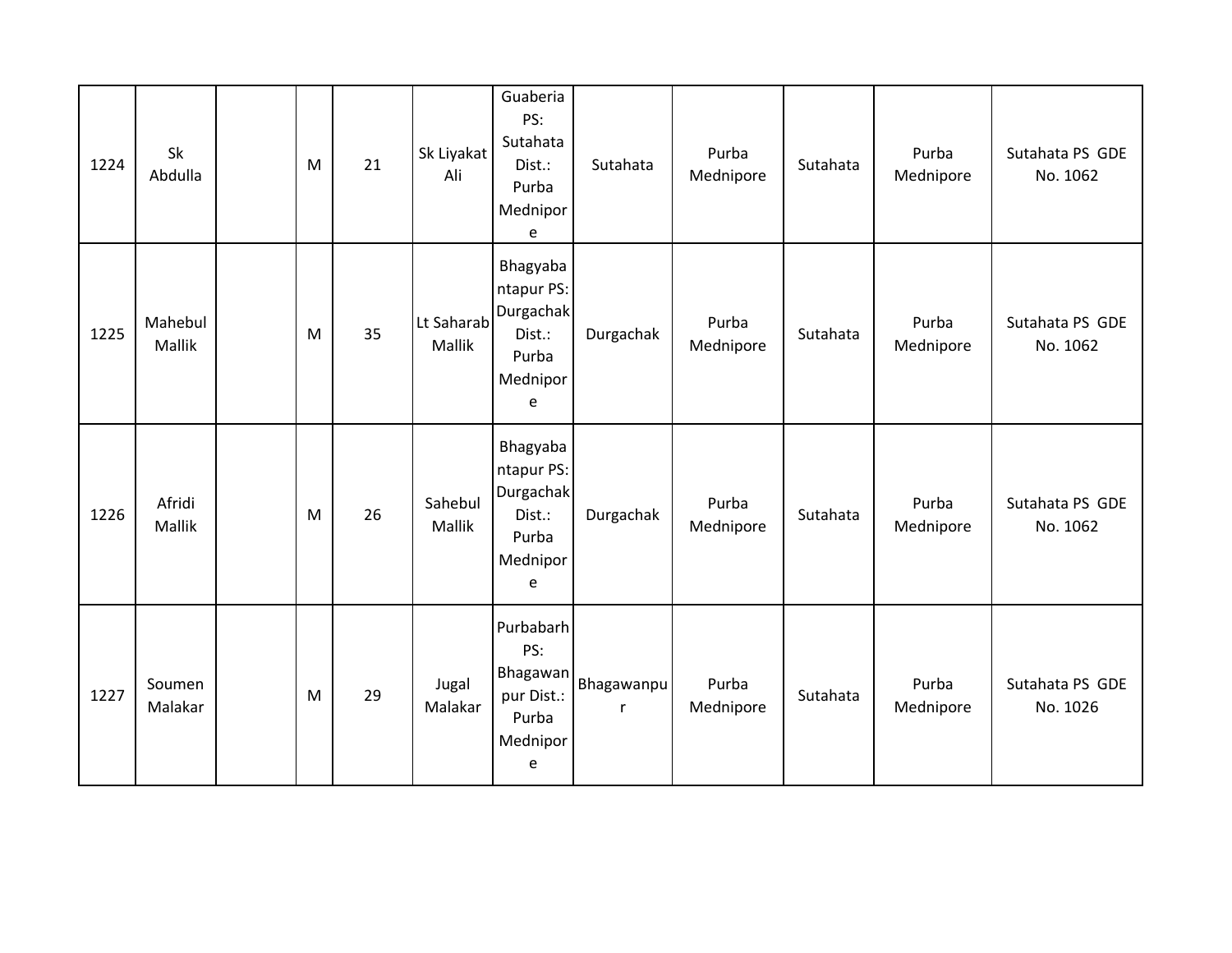| 1228 | Milan<br>Pramanik        | M |    | Lt. Pijush                        | Sundarpur<br>PS:<br>Talpatti<br>ghat<br>coastal<br>Dist.:<br>Purba<br>Mednipor<br>e                                   | Talpatti ghat<br>coastal | Purba<br>Mednipore | Talpatti<br>ghat coastal | Purba<br>Mednipore | Talpatti ghat coastal<br>PS GDE No. 483 |
|------|--------------------------|---|----|-----------------------------------|-----------------------------------------------------------------------------------------------------------------------|--------------------------|--------------------|--------------------------|--------------------|-----------------------------------------|
| 1229 | Rahul<br>Sarder          | M |    | Lt. Jiban<br>Krishna              | Sundarpur<br>, PS:<br>Talpatti<br>ghat<br>coastal<br>Dist.:<br>Purba<br>Mednipor<br>$\mathsf{e}% _{t}\left( t\right)$ | Talpatti ghat<br>coastal | Purba<br>Mednipore | Talpatti<br>ghat coastal | Purba<br>Mednipore | Talpatti ghat coastal<br>PS GDE No. 483 |
| 1230 | Sunil<br>Bouri           | M |    | Lt.ratan<br>Bouri                 | Ranguni<br>PS: Adra<br>Dist.:<br>Purulia                                                                              | Adra                     | Purulia            | Adra                     | Purulia            | Adra PS GDE No.<br>815                  |
| 1231 | Fakir<br><b>Bouri</b>    | M |    | Suhir<br>Bouri                    | Ranguni<br>PS: Adra<br>Dist.:<br>Purulia                                                                              | Adra                     | Purulia            | Adra                     | Purulia            | Adra PS GDE No.<br>815                  |
| 1232 | Manu<br>Yadav            | M |    | Dilip<br>Yadav                    | Ranguni<br>PS: Adra<br>Dist.:<br>Purulia                                                                              | Adra                     | Purulia            | Adra                     | Purulia            | Adra PS GDE No.<br>815                  |
| 1233 | <b>Amar Sing</b><br>Mura | M | 56 | Lt.<br>Ramchara<br>n Sing<br>Mura | Pattard<br>PS: Arsha<br>Dist.:<br>Purulia                                                                             | Arsha                    | Purulia            | Arsha                    | Purulia            | Arsha PS GDE No.<br>814                 |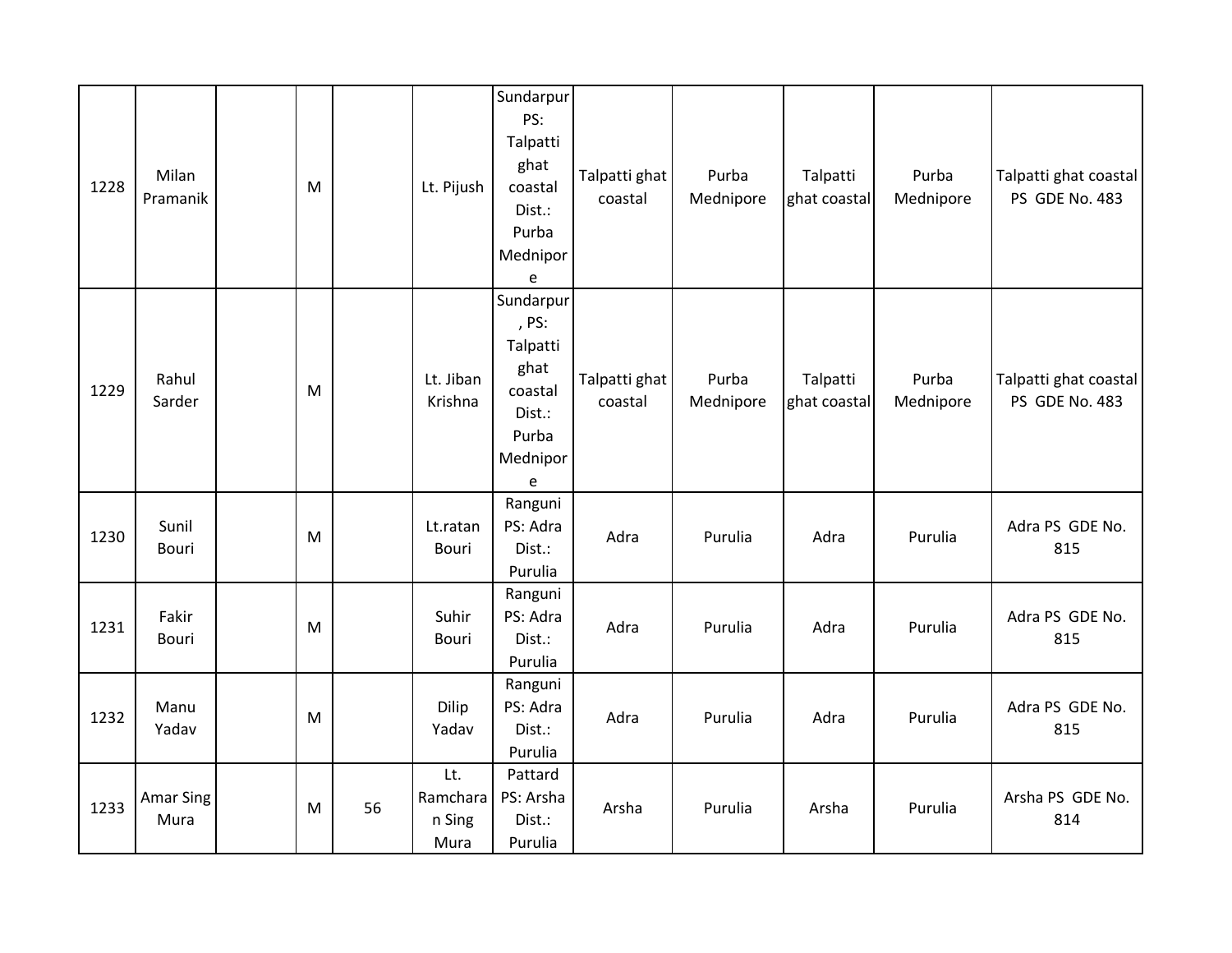| 1234 | Jitu Majhi                 | M | 56 | Lt. Gora<br>Majhi           | Pattard<br>PS: Arsha<br>Dist.:<br>Purulia        | Arsha    | Purulia | Arsha    | Purulia | Arsha PS GDE No.<br>814                               |
|------|----------------------------|---|----|-----------------------------|--------------------------------------------------|----------|---------|----------|---------|-------------------------------------------------------|
| 1235 | Sukumar<br>Paramanik       | M | 46 | Lt. Aghnu<br>Paramanik      | Satra PS:<br>Arsha<br>Dist.:<br>Purulia          | Arsha    | Purulia | Arsha    | Purulia | Arsha PS GDE No.<br>814                               |
| 1236 | Tarit<br>Paramanik         | M | 27 | Lt. Aghnu<br>Paramanik      | Satra PS:<br>Arsha<br>Dist.:<br>Purulia          | Arsha    | Purulia | Arsha    | Purulia | Arsha PS GDE No.<br>814                               |
| 1237 | Meghnath<br>Kumar          | M | 37 | Tarapada<br>Kumar           | Kudna PS:<br>Bagmundi<br>Dist.:<br>Purulia       | Bagmundi | Purulia | Bagmundi | Purulia | Bagmundi PS GDE<br>No. 853                            |
| 1238 | Lalit<br>Machuar           | M | 47 | <b>Dhanu</b><br>Machuar     | Rabidih<br>PS:<br>Bagmundi<br>Dist.:<br>Purulia  | Bagmundi | Purulia | Bagmundi | Purulia | Bagmundi PS GDE<br>No. 853                            |
| 1239 | Malay<br>Misra             | M | 51 | Lt. Kanta<br>Misra          | Kalimati<br>PS:<br>Bagmundi<br>Dist.:<br>Purulia | Bagmundi | Purulia | Bagmundi | Purulia | Bagmundi PS<br>Outpost Suisa OP<br><b>GDE No. 488</b> |
| 1240 | Bholanath<br>Singh<br>Mura | M | 28 | Kolebar<br><b>Sing Mura</b> | Saridih PS:<br>Bagmundi<br>Dist.:<br>Purulia     | Bagmundi | Purulia | Bagmundi | Purulia | Bagmundi PS<br>Outpost Suisa OP<br><b>GDE No. 488</b> |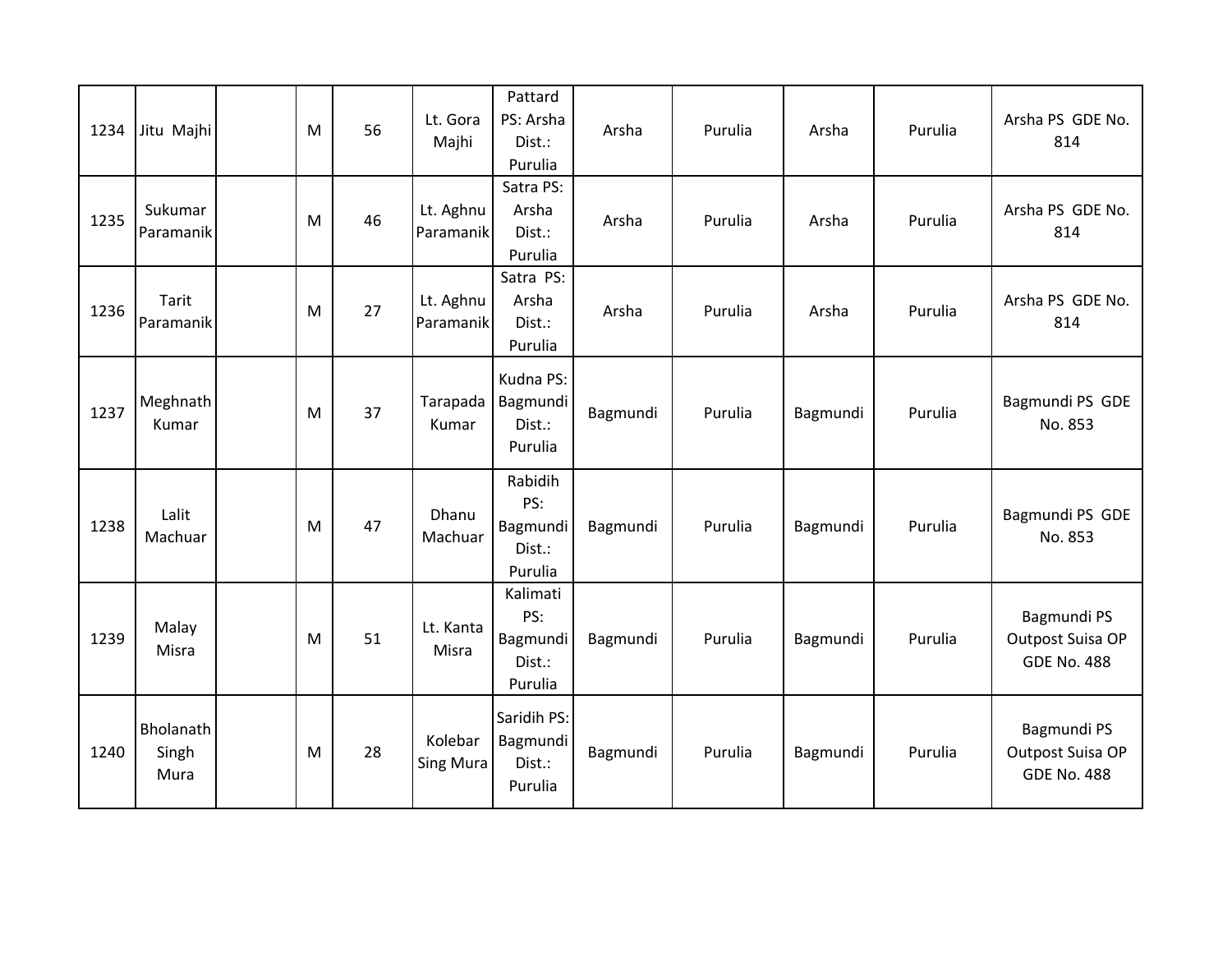| 1241 | Nandi<br>Kumar<br>Sharma    | M         | 35 | Ram Lalit<br>Sharma         | Vill-<br>Mahulia,<br>$P.S-$<br>Galudih,<br>Dist-East<br>Singhbhu |      | Basirhat | Bandowan    | Purulia | Bandowan PS GDE<br>No. 787 |
|------|-----------------------------|-----------|----|-----------------------------|------------------------------------------------------------------|------|----------|-------------|---------|----------------------------|
| 1242 | Shib<br>Shankar<br>Mahapatr | M         | 26 | Sushil Kr.<br>Mahapatr<br>a | Vill-<br>Pathargor<br>a, P.S-<br>Musabani,<br>Dist-East<br>Singh |      | Basirhat | Bandowan    | Purulia | Bandowan PS GDE<br>No. 797 |
| 1243 | Gurai<br>Murmu              | M         |    | Hapan<br>Murmu              |                                                                  |      | Basirhat | <b>Bora</b> | Purulia | Bora PS GDE No.<br>791     |
| 1244 | Paran<br>Mahato             | M         |    | Purna<br>Mahato             |                                                                  |      | Basirhat | <b>Bora</b> | Purulia | Bora PS GDE No.<br>791     |
| 1245 | Putu<br>Murmu               | M         |    | Jharu<br>Murmu              |                                                                  |      | Basirhat | <b>Bora</b> | Purulia | Bora PS GDE No.<br>791     |
| 1246 | Raban<br>Hanasda            | ${\sf M}$ |    | Karali<br>Hansda            |                                                                  |      | Basirhat | <b>Bora</b> | Purulia | Bora PS GDE No.<br>789     |
| 1247 | Naren<br>Mahato             | M         |    | Maku<br>Mahato              |                                                                  |      | Basirhat | <b>Bora</b> | Purulia | Bora PS GDE No.<br>789     |
| 1248 | Akul<br>Mashato             | M         |    | Kartik<br>Mahato            |                                                                  |      | Basirhat | <b>Bora</b> | Purulia | Bora PS GDE No.<br>789     |
| 1249 | Rathu<br>Mahato             | M         | 31 | r Mahato                    | Samukgori<br>Lambodha a PS: Hura<br>Dist.:<br>Purulia            | Hura | Purulia  | Hura        | Purulia | Hura PS GDE No.<br>887     |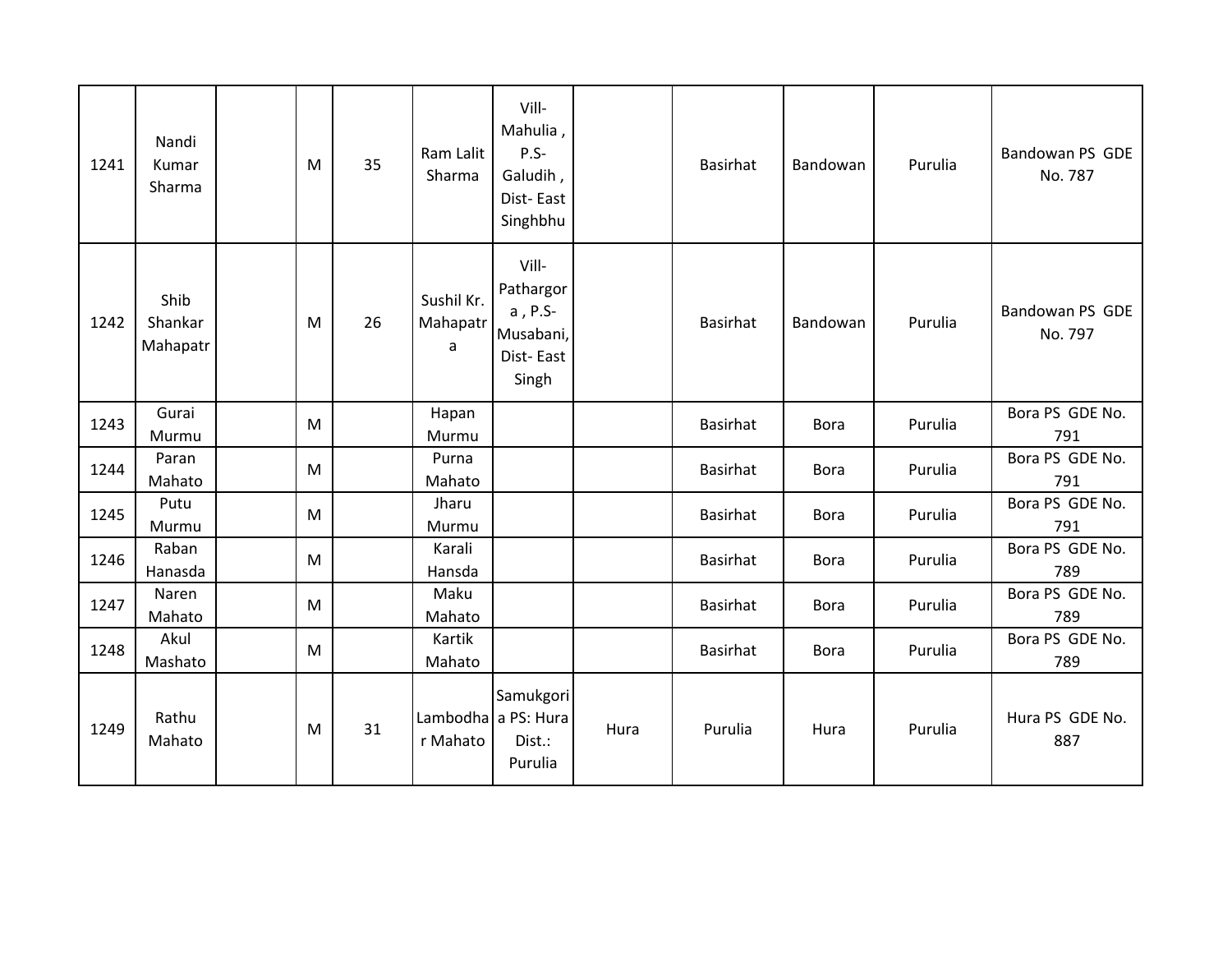| 1250 | Balaram<br>Majhi             | M | 34 | Mantu<br>Majhi        | Samukgori<br>a PS: Hura<br>Dist.:<br>Purulia                             | Hura | Purulia  | Hura   | Purulia | Hura PS GDE No.<br>887   |
|------|------------------------------|---|----|-----------------------|--------------------------------------------------------------------------|------|----------|--------|---------|--------------------------|
| 1251 | Gurupada<br>Mandal           | M | 35 | Nitai<br>Mandal       | Hura PS:<br>Hura Dist.:<br>Purulia                                       | Hura | Purulia  | Hura   | Purulia | Hura PS GDE No.<br>887   |
| 1252 | Aswini<br>Bouri              | M | 38 | Rahul<br><b>Bouri</b> | Bhagaban<br>dh PS:<br>Hura Dist.:<br>Purulia                             | Hura | Purulia  | Hura   | Purulia | Hura PS GDE No.<br>889   |
| 1253 | <b>Bistu</b><br><b>Bouri</b> | M | 32 | Asim<br>Bouri         | Bhagaban<br>dh PS:<br>Hura Dist.:<br>Purulia                             | Hura | Purulia  | Hura   | Purulia | Hura PS GDE No.<br>889   |
| 1254 | Manoj<br>Mahato              | M | 25 | Bikash<br>Mahato      | Hura<br>Keshabpur<br>PS: Hura<br>Dist.:<br>Purulia                       | Hura | Purulia  | Hura   | Purulia | Hura PS GDE No.<br>889   |
| 1255 | <b>Dilwar</b><br>Khan        | M |    | Ramjan Ali<br>Khan    | Bautala,<br><b>Near Daily</b><br>Market,<br>PS_Gola,<br>Dist-<br>Ramgarh |      | Basirhat | Jhalda | Purulia | Jhalda PS GDE No.<br>916 |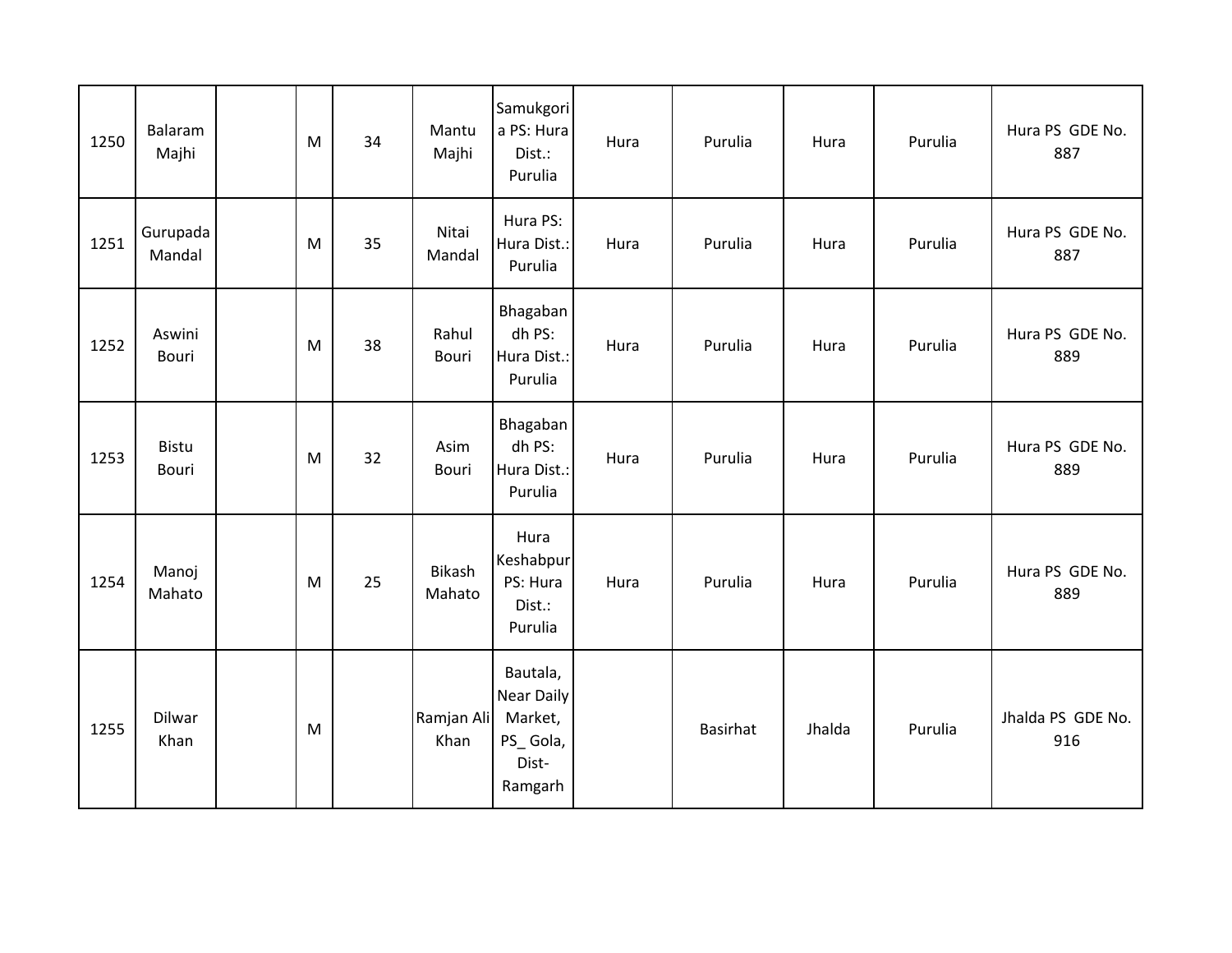| 1256 | Gunadhar<br>Mahato     | M | Lt. Lachu<br>Mahato                | Peretoran<br>g PS:<br>Bagmundi<br>Dist.:<br>Purulia    | Bagmundi | Purulia | Jhalda | Purulia | Jhalda PS GDE No.<br>916 |
|------|------------------------|---|------------------------------------|--------------------------------------------------------|----------|---------|--------|---------|--------------------------|
| 1257 | Mahabir<br>Mahato      | M | Subal<br>Mahato                    | Gosaidih,<br>Torang<br>PS: Jhalda<br>Dist.:<br>Purulia | Jhalda   | Purulia | Jhalda | Purulia | Jhalda PS GDE No.<br>916 |
| 1258 | Jagadish<br>Rajak      | M | Dhananjo<br>y Rajak                | Ichag PS:<br>Jhalda<br>Dist.:<br>Purulia               | Jhalda   | Purulia | Jhalda | Purulia | Jhalda PS GDE No.<br>916 |
| 1259 | Surajit<br>Mahato      | M | Amulya<br>Mahato                   | Mahatom<br>ara PS:<br>Jhalda<br>Dist.:<br>Purulia      | Jhalda   | Purulia | Jhalda | Purulia | Jhalda PS GDE No.<br>916 |
| 1260 | Soumen<br>Mahato       | M | <b>Bhim</b><br>Mahato              | Bhurkatar<br>d PS:<br>Jhalda<br>Dist.:<br>Purulia      | Jhalda   | Purulia | Jhalda | Purulia | Jhalda PS GDE No.<br>925 |
| 1261 | Rohit<br>Mahato        | M | Tribhan<br>Mahato                  | Tulin PS:<br>Jhalda<br>Dist.:<br>Purulia               | Jhalda   | Purulia | Jhalda | Purulia | Jhalda PS GDE No.<br>925 |
| 1262 | Montura<br>m<br>Mahato | M | Lt.<br><b>Bhuchara</b><br>m Mahato | Jargo PS:<br>Jhalda<br>Dist.:<br>Purulia               | Jhalda   | Purulia | Jhalda | Purulia | Jhalda PS GDE No.<br>925 |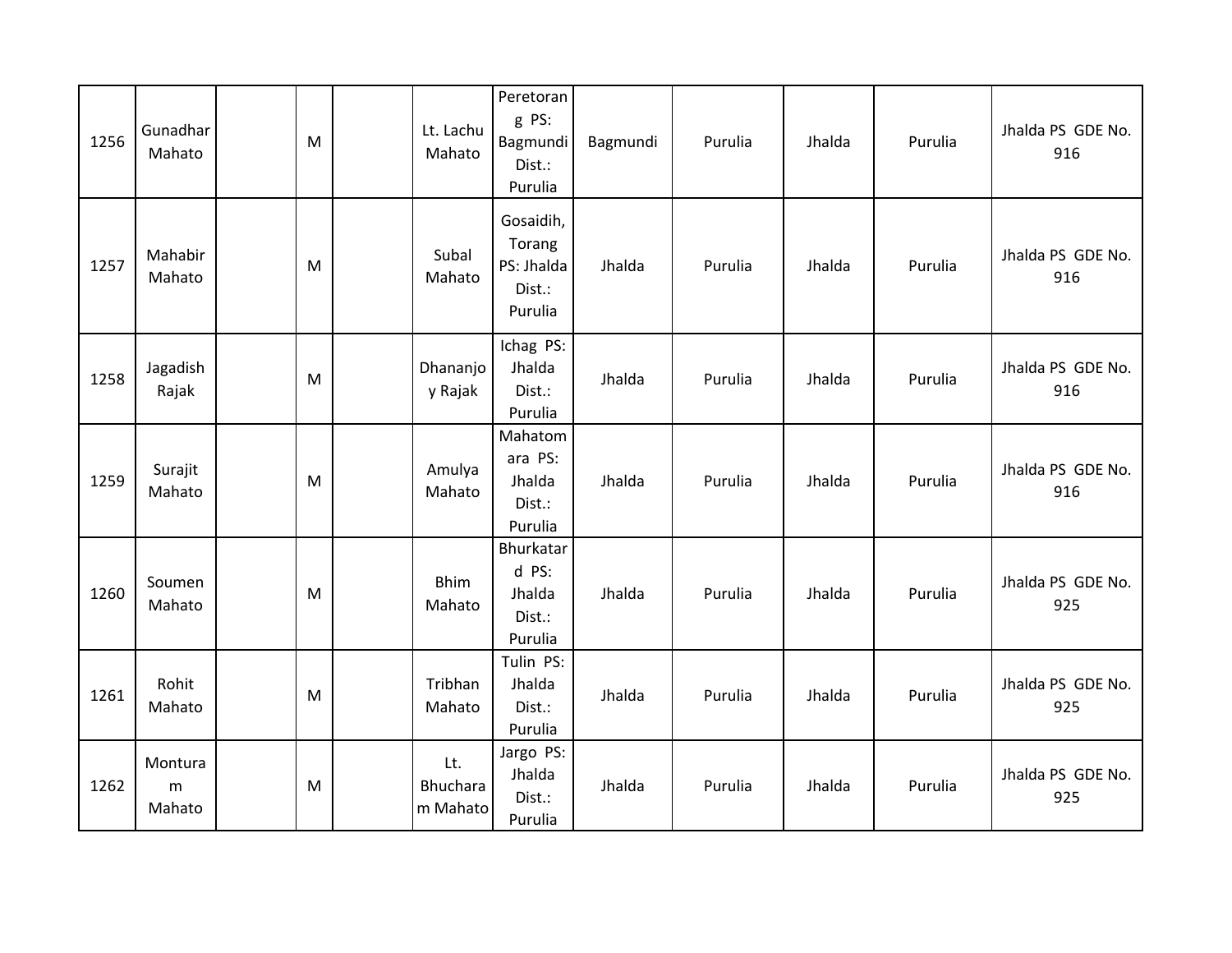| 1263 | <b>Bikash</b><br>Kalindi | M |    | Lt. Johar<br>Kalindi       | Jhalda<br>Dompara,<br>Ward No-<br>8 PS:<br>Jhalda<br>Dist.:<br>Purulia | Jhalda | Purulia | Jhalda | Purulia | Jhalda PS GDE No.<br>925                     |
|------|--------------------------|---|----|----------------------------|------------------------------------------------------------------------|--------|---------|--------|---------|----------------------------------------------|
| 1264 | Jiten<br>Singh           | M |    | Lt. Bhusan<br>Singh        | Pusti PS:<br>Jhalda<br>Dist.:<br>Purulia                               | Jhalda | Purulia | Jhalda | Purulia | Jhalda PS GDE No.<br>925                     |
| 1265 | Atul<br>Mahato           | M |    | Lt. Nirmal<br>Mahato       | <b>Buribir</b><br>PS: Jhalda<br>Dist.:<br>Purulia                      | Jhalda | Purulia | Jhalda | Purulia | Jhalda PS Outpost<br>Tulin OP GDE No.<br>636 |
| 1266 | Nitai<br>Mahato          | M |    | Lt. Jadu<br>Mahato         | <b>Buribir</b><br>PS: Jhalda<br>Dist.:<br>Purulia                      | Jhalda | Purulia | Jhalda | Purulia | Jhalda PS Outpost<br>Tulin OP GDE No.<br>636 |
| 1267 | Birsingh<br>Mahato       | M | 25 | Rajendran<br>ath<br>Mahato | Bartard<br>More PS:<br>Joypur<br>Dist.:<br>Purulia                     | Joypur | Purulia | Joypur | Purulia | Joypur PS GDE No.<br>845                     |
| 1268 | Bhajahari<br>Mahato      | M | 36 | Pelaram<br>Mahato          | Bartard<br>More PS:<br>Joypur<br>Dist.:<br>Purulia                     | Joypur | Purulia | Joypur | Purulia | Joypur PS GDE No.<br>845                     |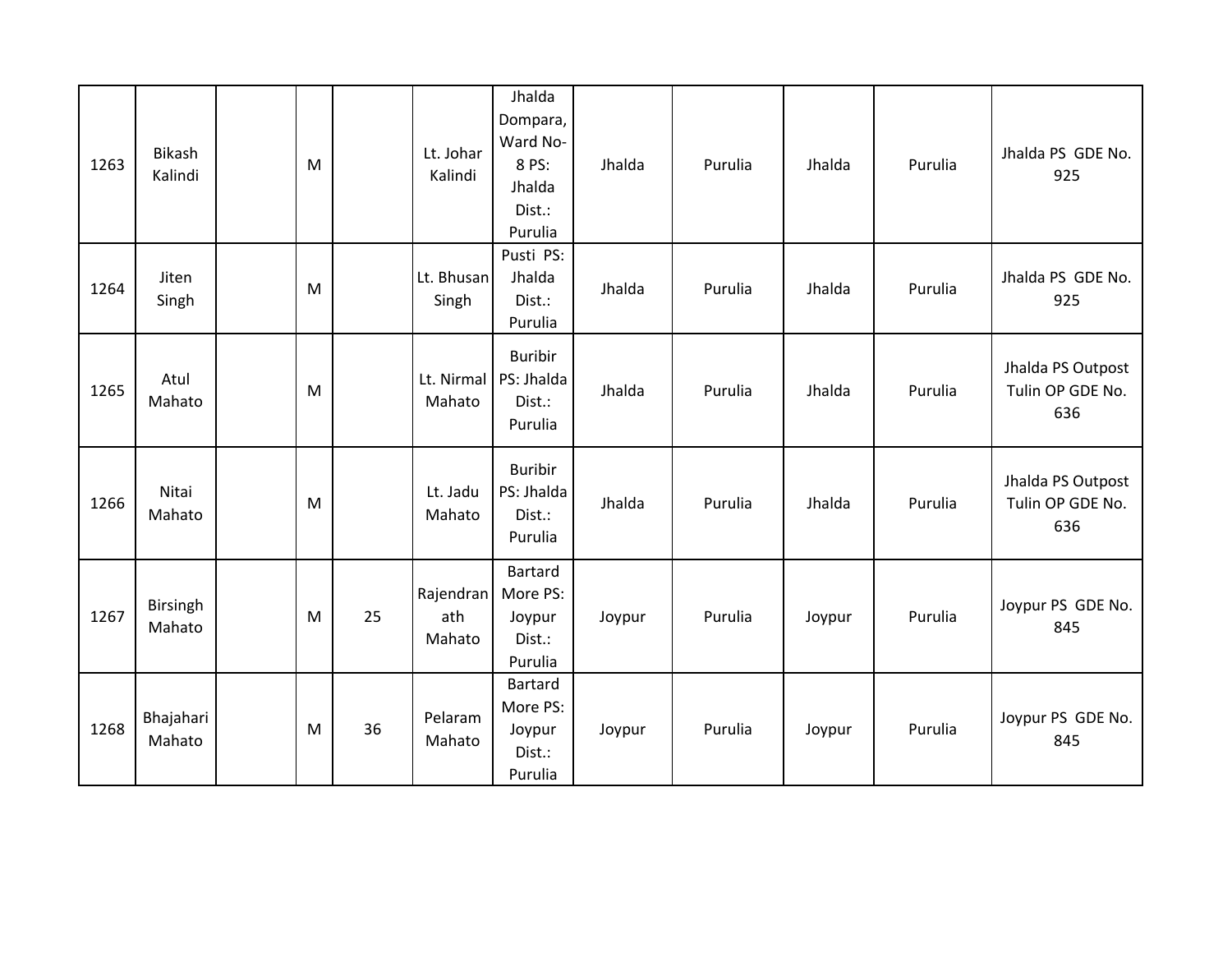| 1269 | Biswanath<br>Rajak | M | 35 | Lt. Nanda<br>Rajak          | Rakhbor<br>More PS:<br>Joypur<br>Dist.:<br>Purulia                           | Joypur   | Purulia | Joypur   | Purulia | Joypur PS GDE No.<br>836   |
|------|--------------------|---|----|-----------------------------|------------------------------------------------------------------------------|----------|---------|----------|---------|----------------------------|
| 1270 | Swapan<br>Badyakar | M | 23 | Prankista<br>Badyakar       | Near<br>Meghu<br>Hotel<br>under<br>Joypur PS:<br>Joypur<br>Dist.:<br>Purulia | Joypur   | Purulia | Joypur   | Purulia | Joypur PS GDE No.<br>852   |
| 1271 | Shibaram<br>Mahato | M | 34 | Lt.<br>Premchan<br>d Mahato | Joypur<br><b>Bazar PS:</b><br>Joypur<br>Dist.:<br>Purulia                    | Joypur   | Purulia | Joypur   | Purulia | Joypur PS GDE No.<br>851   |
| 1272 | Shidam<br>Singh    | M | 37 | Lt. Shibu<br>Singh          | Pundag<br>Bazar PS:<br>Joypur<br>Dist.:<br>Purulia                           | Joypur   | Purulia | Joypur   | Purulia | Joypur PS GDE No.<br>608   |
| 1273 | Rupchand<br>Mandi  | M | 25 | Joytilal<br>Mandi           | Bastardih<br>PS:<br>Kashipur<br>Dist.:<br>Purulia                            | Kashipur | Purulia | Kashipur | Purulia | Kashipur PS GDE<br>No. 880 |
| 1274 | Jiten<br>Mandi     | M | 24 | Manshuk<br>Mandi            | Bastardih<br>PS:<br>Kashipur<br>Dist.:<br>Purulia                            | Kashipur | Purulia | Kashipur | Purulia | Kashipur PS GDE<br>No. 880 |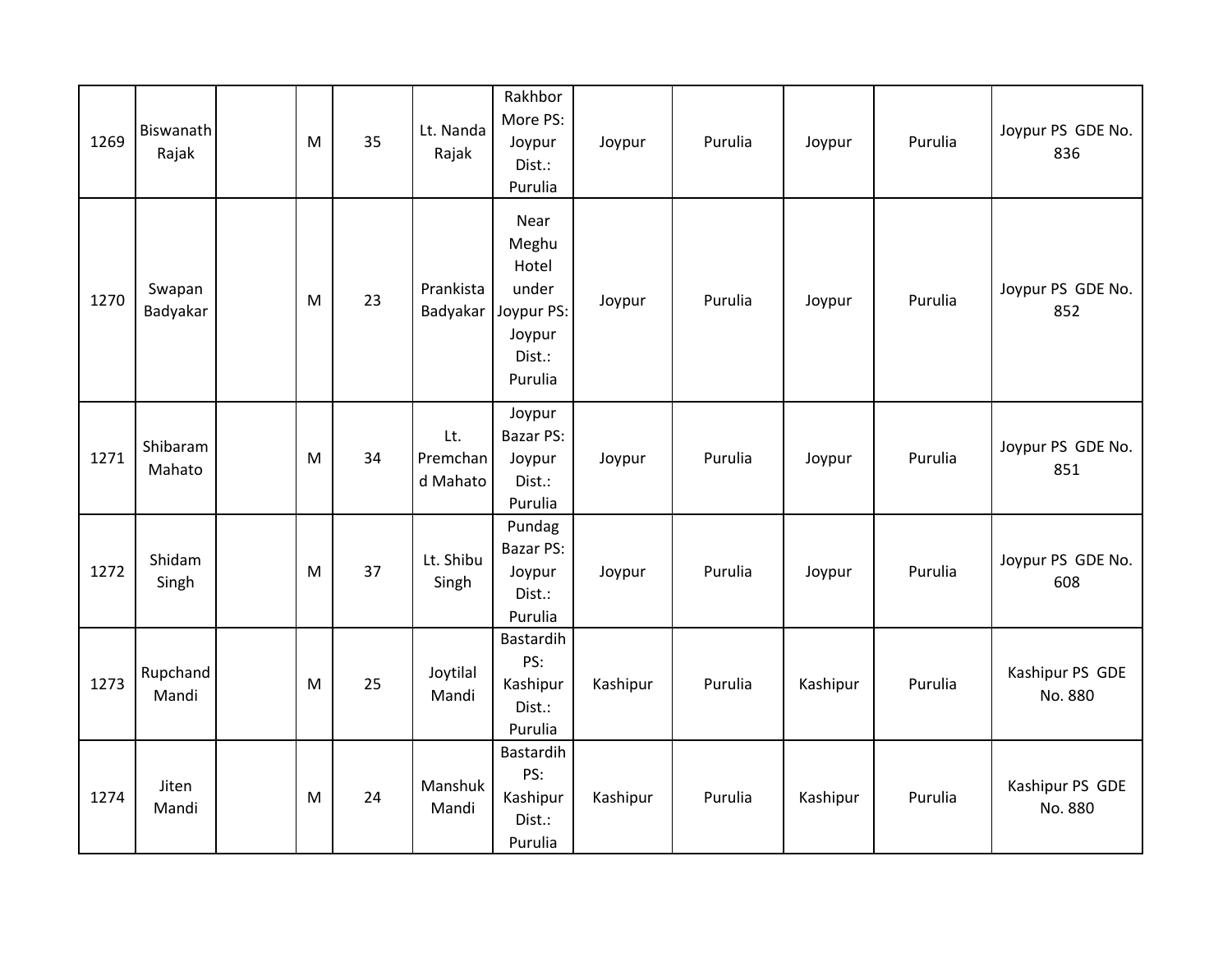| 1275 | Sajhan<br>Ansari           | M | 32 | Safauddin<br>Ansari | Rangunigo<br>ra, Post-<br>Sutabai<br>PS:<br>Kashipur<br>Dist.:<br>Purulia | Kashipur | Purulia | Kashipur | Purulia | Kashipur PS GDE<br>No. 888 |
|------|----------------------------|---|----|---------------------|---------------------------------------------------------------------------|----------|---------|----------|---------|----------------------------|
| 1276 | Judhistir<br>Saren         | M |    | Ram<br>Saren        | Damankey<br>ati PS:<br>Kashipur<br>Dist.:<br>Purulia                      | Kashipur | Purulia | Kashipur | Purulia | Kashipur PS GDE<br>No. 888 |
| 1277 | Harish<br>Chandra<br>Nayak | M |    | Raju<br>Nayak       | Asardih<br>PS:<br>Kotshila<br>Dist.:<br>Purulia                           | Kotshila | Purulia | Kotshila | Purulia | Kotshila PS GDE No.<br>836 |
| 1278 | Krisnapad<br>a Nayak       | M |    | Raju<br>Nayak       | Adardih<br>PS:<br>Kotshila<br>Dist.:<br>Purulia                           | Kotshila | Purulia | Kotshila | Purulia | Kotshila PS GDE No.<br>863 |
| 1279 | Ajit<br>Mahato             | M |    | Lt. Matu<br>Mahato  | Ukama PS:<br>Kotshila<br>Dist.:<br>Purulia                                | Kotshila | Purulia | Kotshila | Purulia | Kotshila PS GDE No.<br>836 |
| 1280 | Krisna[ada<br>Misra        | M |    | Subhodh<br>Misra    | Ukma PS:<br>Kotshila<br>Dist.:<br>Purulia                                 | Kotshila | Purulia | Kotshila | Purulia | Kotshila PS GDE No.<br>846 |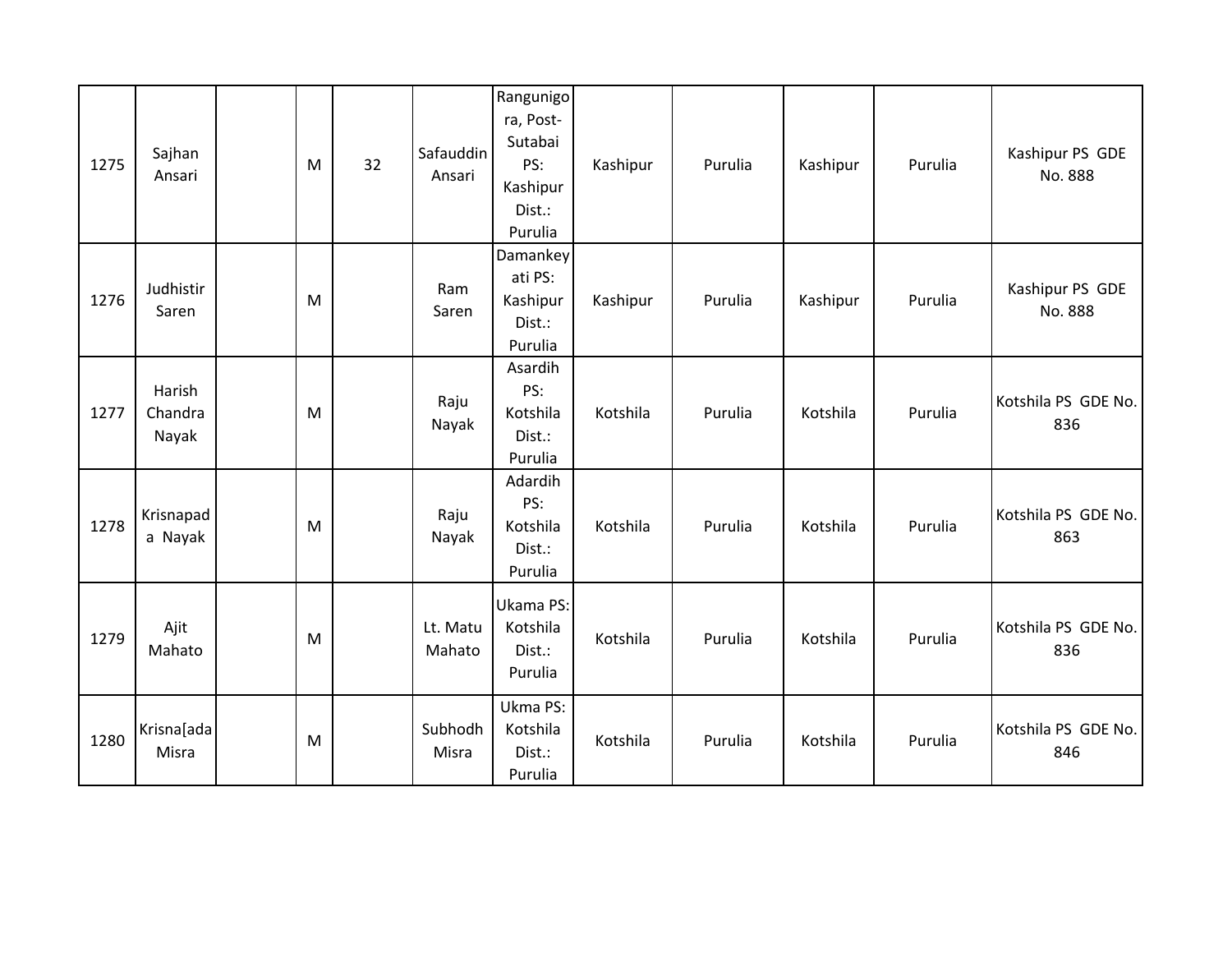| 1281 | Bholanath<br>Mahato      | M |    | Tunta<br>Mahato         | Tuntadih<br>PS:<br>Kotshila<br>Dist.:<br>Purulia    | Kotshila | Purulia | Kotshila | Purulia | Kotshila PS GDE No.<br>836 |
|------|--------------------------|---|----|-------------------------|-----------------------------------------------------|----------|---------|----------|---------|----------------------------|
| 1282 | Rajesh<br>Mahato         | M |    | Krisnapafa<br>Mahato    | Ptamakbe<br>ra PS:<br>Kotshila<br>Dist.:<br>Purulia | Kotshila | Purulia | Kotshila | Purulia | Kotshila PS GDE No.<br>846 |
| 1283 | Malinda<br>Kumbhaka<br>r | M | 32 | Ujjwal<br>Kumbhaka<br>r | Puapur<br>PS:<br>Neturia<br>Dist.:<br>Purulia       | Neturia  | Purulia | Neturia  | Purulia | Neturia PS GDE No.<br>947  |
| 1284 | Shibu Maji               | M | 34 | Dhananjo<br>y Maji      | Puapur<br>PS:<br>Neturia<br>Dist.:<br>Purulia       | Neturia  | Purulia | Neturia  | Purulia | Neturia PS GDE No.<br>947  |
| 1285 | Parikhit<br>Karmakar     | M | 30 | Nabin<br>Karmakar       | Sarbari<br>PS:<br>Neturia<br>Dist.:<br>Purulia      | Neturia  | Purulia | Neturia  | Purulia | Neturia PS GDE No.<br>959  |
| 1286 | Shyamapa<br>da<br>Mondal | M | 36 | Ranjit<br>Mondal        | Sarbari<br>PS:<br>Neturia<br>Dist.:<br>Purulia      | Neturia  | Purulia | Neturia  | Purulia | Neturia PS GDE No.<br>959  |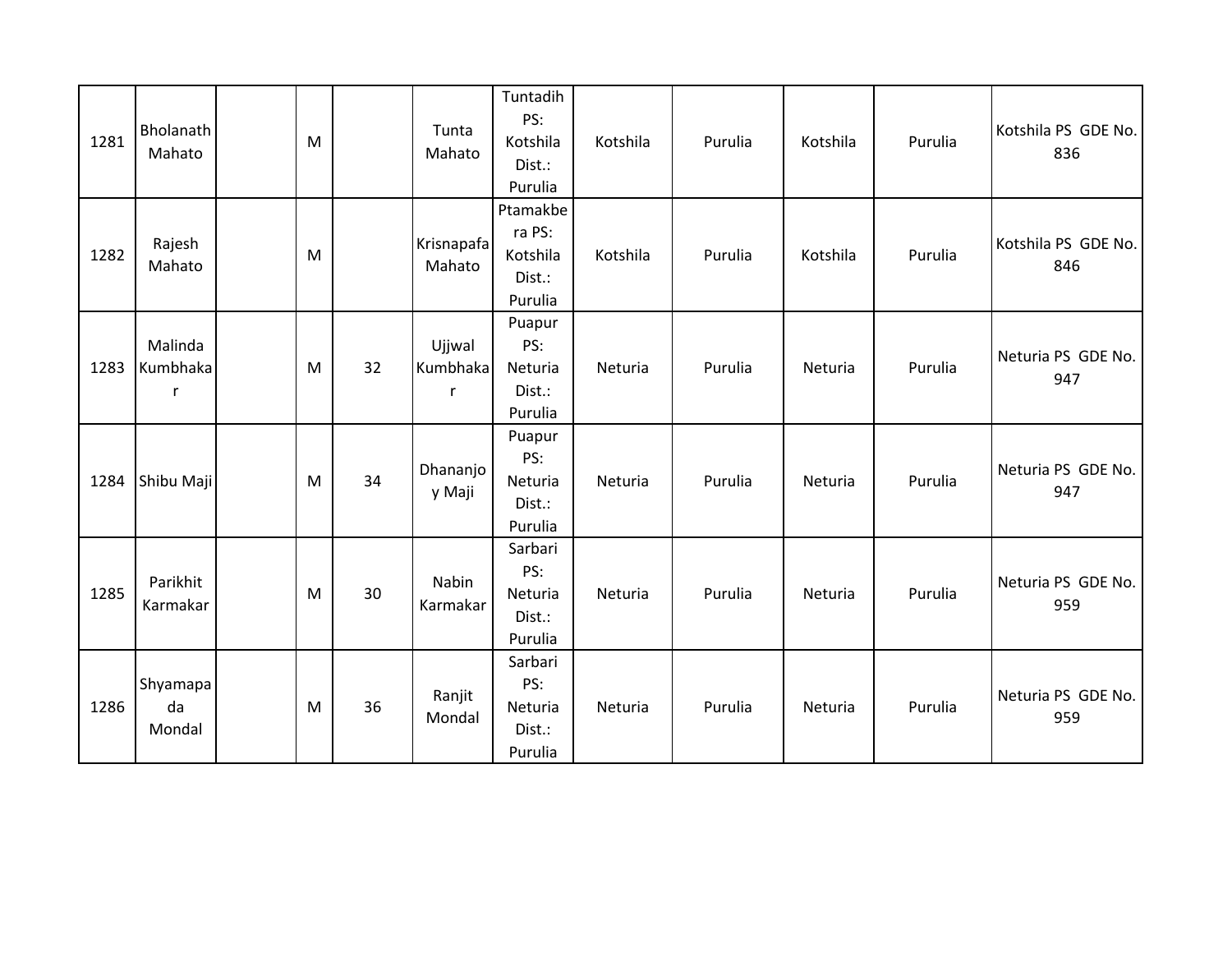| 1287 | Nayan<br>Bouri              | M | 35 | Mahabir<br>Bouri          | Sarbari<br>PS:<br>Neturia<br>Dist.:<br>Purulia | Neturia | Purulia         | Neturia | Purulia | Neturia PS GDE No.<br>959 |
|------|-----------------------------|---|----|---------------------------|------------------------------------------------|---------|-----------------|---------|---------|---------------------------|
| 1288 | Puren<br>Bouri              | M | 34 | Satyajit<br>Bouri         | Sarbari<br>PS:<br>Neturia<br>Dist.:<br>Purulia | Neturia | Purulia         | Neturia | Purulia | Neturia PS GDE No.<br>959 |
| 1289 | Kartick<br>Gorai            | M | 33 | Goutam<br>Gorai           | Sarbari<br>PS:<br>Neturia<br>Dist.:<br>Purulia | Neturia | Purulia         | Neturia | Purulia | Neturia PS GDE No.<br>959 |
| 1290 | Haradhan<br>Mahato          | M | 32 | Ranjit<br>Mahato          | <b>Bahara PS:</b><br>Para Dist.:<br>Purulia    | Para    | Purulia         | Para    | Purulia | Para PS GDE No.<br>802    |
| 1291 | Swapan<br>Modak             | M | 25 | Haru<br>Modak             | <b>Bahara PS:</b><br>Para Dist.:<br>Purulia    | Para    | Purulia         | Para    | Purulia | Para PS GDE No.<br>802    |
| 1292 | Nirmaland<br>u<br>Paramanik | M | 38 | Lt.nimai<br>Paramaik      | Amlatora<br>PS: Para<br>Dist.:<br>Purulia      | Para    | Purulia         | Para    | Purulia | Para PS GDE No.<br>260    |
| 1293 | Saddam<br>Ansary            | M | 27 | Muktar<br>Ansary          | Amlatora<br>PS: Para<br>Dist.:<br>Purulia      | Para    | Purulia         | Para    | Purulia | Para PS GDE No.<br>260    |
| 1294 | Sidhu<br>Mahato             |   |    | Lt.<br>Gouranga<br>Mahato |                                                |         | <b>Basirhat</b> | Puncha  | Purulia | Puncha PS GDE No.<br>715  |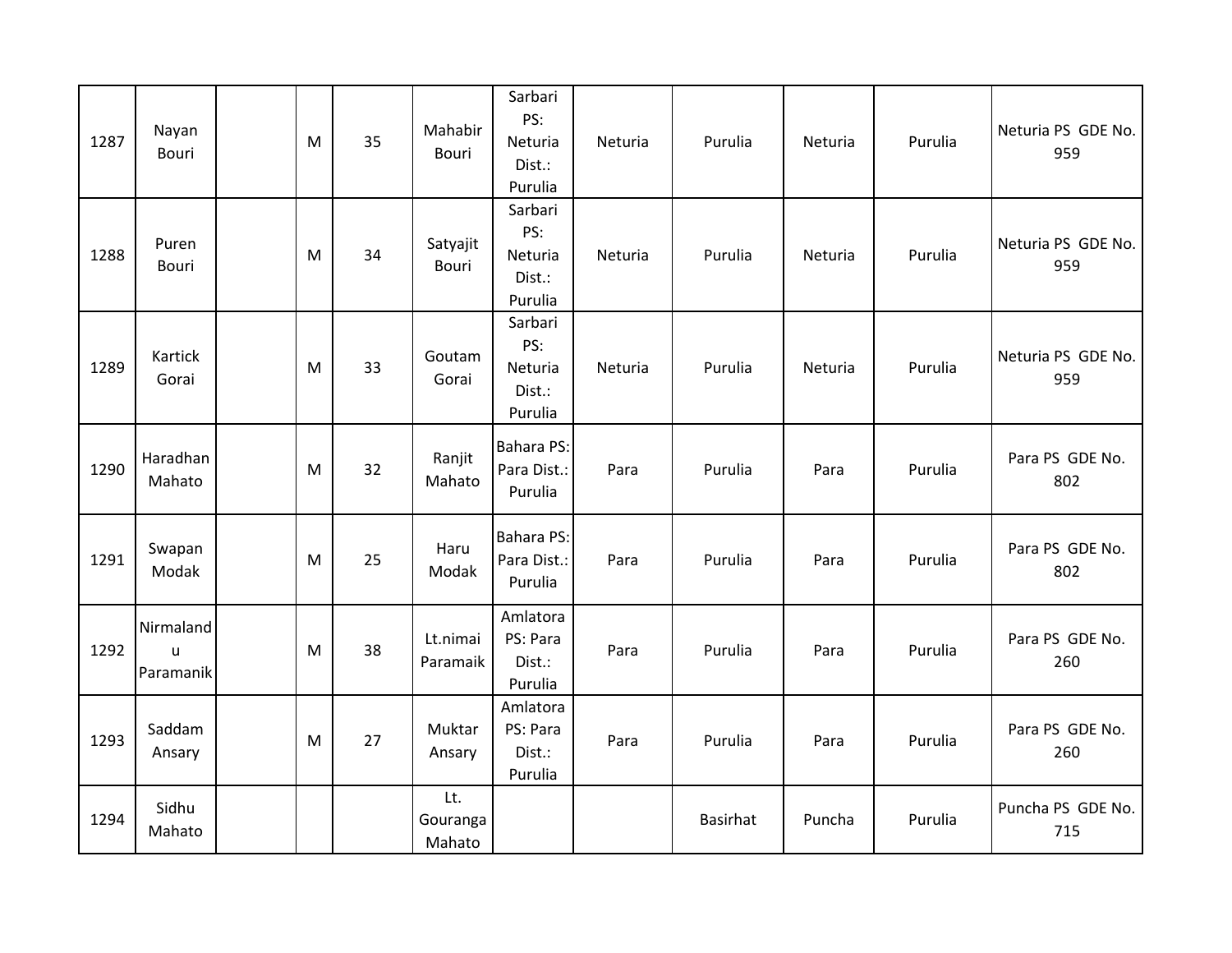| 1295 | Sanup<br>Dutta       |  |    | Joydeb<br>Dutta          |                                                                                                     |              | Basirhat        | Puncha          | Purulia | Puncha PS GDE No.<br>715        |
|------|----------------------|--|----|--------------------------|-----------------------------------------------------------------------------------------------------|--------------|-----------------|-----------------|---------|---------------------------------|
| 1296 | Arup Dey             |  |    | Susen Dey                |                                                                                                     |              | Basirhat        | Puncha          | Purulia | Puncha PS GDE No.<br>715        |
| 1297 | Dhananjo<br>y Mahato |  |    | Haripada<br>Mahato       |                                                                                                     |              | Basirhat        | Puncha          | Purulia | Puncha PS GDE No.<br>715        |
| 1298 | Hemanta<br>Baskey    |  |    | Shyamal<br>Baskey        |                                                                                                     |              | <b>Basirhat</b> | Puncha          | Purulia | Puncha PS GDE No.<br>715        |
| 1299 | Swapan<br>Bauri      |  | 32 | Lt.<br>Jagadish<br>Bauri | Sarsabari,<br>W-13 PS:<br>Purulia<br>town<br>Dist.:<br>Purulia                                      | Purulia town | Purulia         | Purulia<br>town | Purulia | Purulia town PS<br>GDE No. 1344 |
| 1300 | Sk Samir             |  | 21 | Sk. Majid                | Huchukpa<br>rfa Near<br>Shek<br>Bechu<br>Lane, W-<br>05 PS:<br>Purulia<br>town<br>Dist.:<br>Purulia | Purulia town | Purulia         | Purulia<br>town | Purulia | Purulia town PS<br>GDE No. 1344 |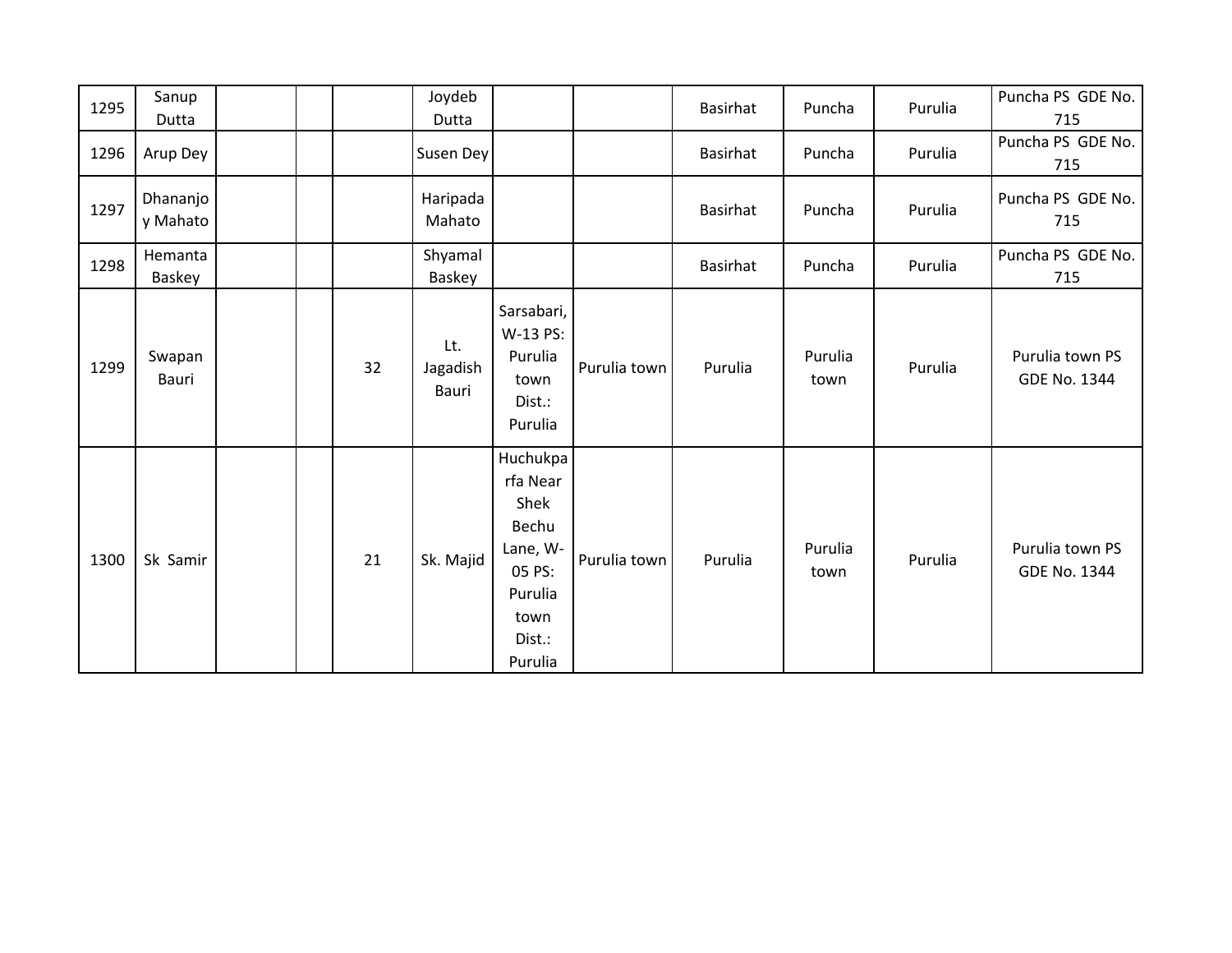| 1301 | Nitai<br>Bauri  | M | 45 | Bauri               | Munsefda<br>nga<br>Lalchand<br>Lt. Motor Goli, W-02<br>PS: Purulia<br>town<br>Dist.:<br>Purulia | Purulia town | Purulia | Purulia<br>town | Purulia | Purulia town PS<br>GDE No. 1344        |
|------|-----------------|---|----|---------------------|-------------------------------------------------------------------------------------------------|--------------|---------|-----------------|---------|----------------------------------------|
| 1302 | Bapi Jogy       | M | 22 | Pareshnat<br>h Jogy | Dhabghat<br>a Bauri<br>Para, W-<br>18 PS:<br>Purulia<br>town<br>Dist.:<br>Purulia               | Purulia town | Purulia | Purulia<br>town | Purulia | Purulia town PS<br><b>GDE No. 1344</b> |
| 1303 | Manwar<br>Gaddi | M | 40 | Lt. Nathu<br>Gaddi  | Doctor<br>Danga, W-<br>15 PS:<br>Purulia<br>town<br>Dist.:<br>Purulia                           | Purulia town | Purulia | Purulia<br>town | Purulia | Purulia town PS<br>GDE No. 1346        |
| 1304 | Alim Sha        | M | 22 | Gatar Sha           | Katin Para<br>W-22 PS:<br>Purulia<br>town<br>Dist.:<br>Purulia                                  | Purulia town | Purulia | Purulia<br>town | Purulia | Purulia town PS<br>GDE No. 1346        |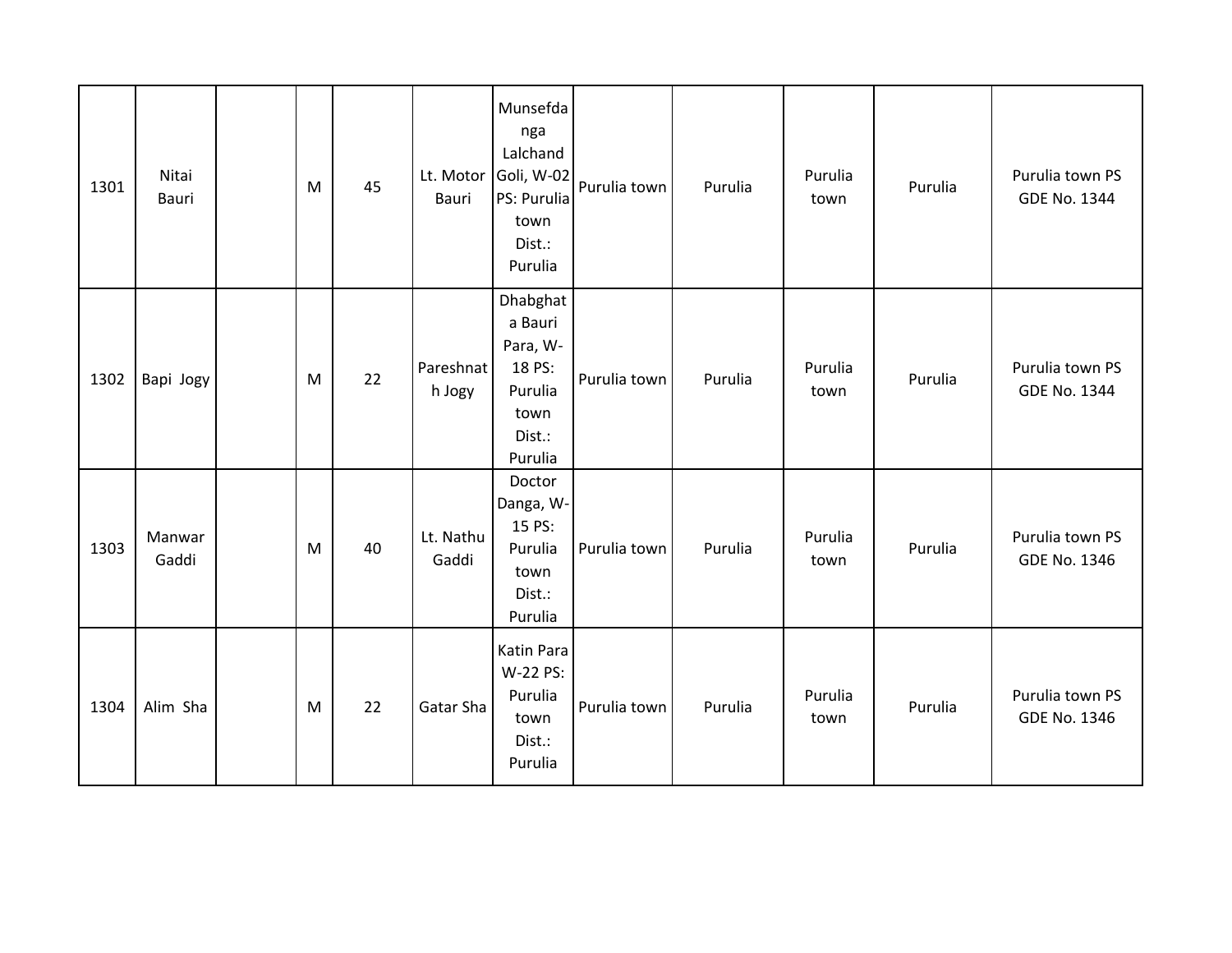| 1305 | Md Faruk          | M | 32 | Md Jakir           | Katin<br>Para, W-<br>22 PS:<br>Purulia<br>town<br>Dist.:<br>Purulia | Purulia town | Purulia | Purulia<br>town | Purulia | Purulia town PS<br>GDE No. 1346        |
|------|-------------------|---|----|--------------------|---------------------------------------------------------------------|--------------|---------|-----------------|---------|----------------------------------------|
| 1306 | Md Sahid          | M | 27 | Md. Wihid          | Katin<br>Para, W-<br>22 PS:<br>Purulia<br>town<br>Dist.:<br>Purulia | Purulia town | Purulia | Purulia<br>town | Purulia | Purulia town PS<br>GDE No. 1346        |
| 1307 | Md Swfan          | M | 53 | Md.<br>Saleman     | Katin Para<br>W-22 PS:<br>Purulia<br>town<br>Dist.:<br>Purulia      | Purulia town | Purulia | Purulia<br>town | Purulia | Purulia town PS<br>GDE No. 1348        |
| 1308 | Jayanta<br>Mahato | M | 24 | Khudiram<br>Mahato | Taltang<br>Ahish Deu<br>Grain PS:<br>Barabazar<br>Dist.:<br>Purulia | Barabazar    | Purulia | Purulia<br>town | Purulia | Purulia town PS<br><b>GDE No. 1348</b> |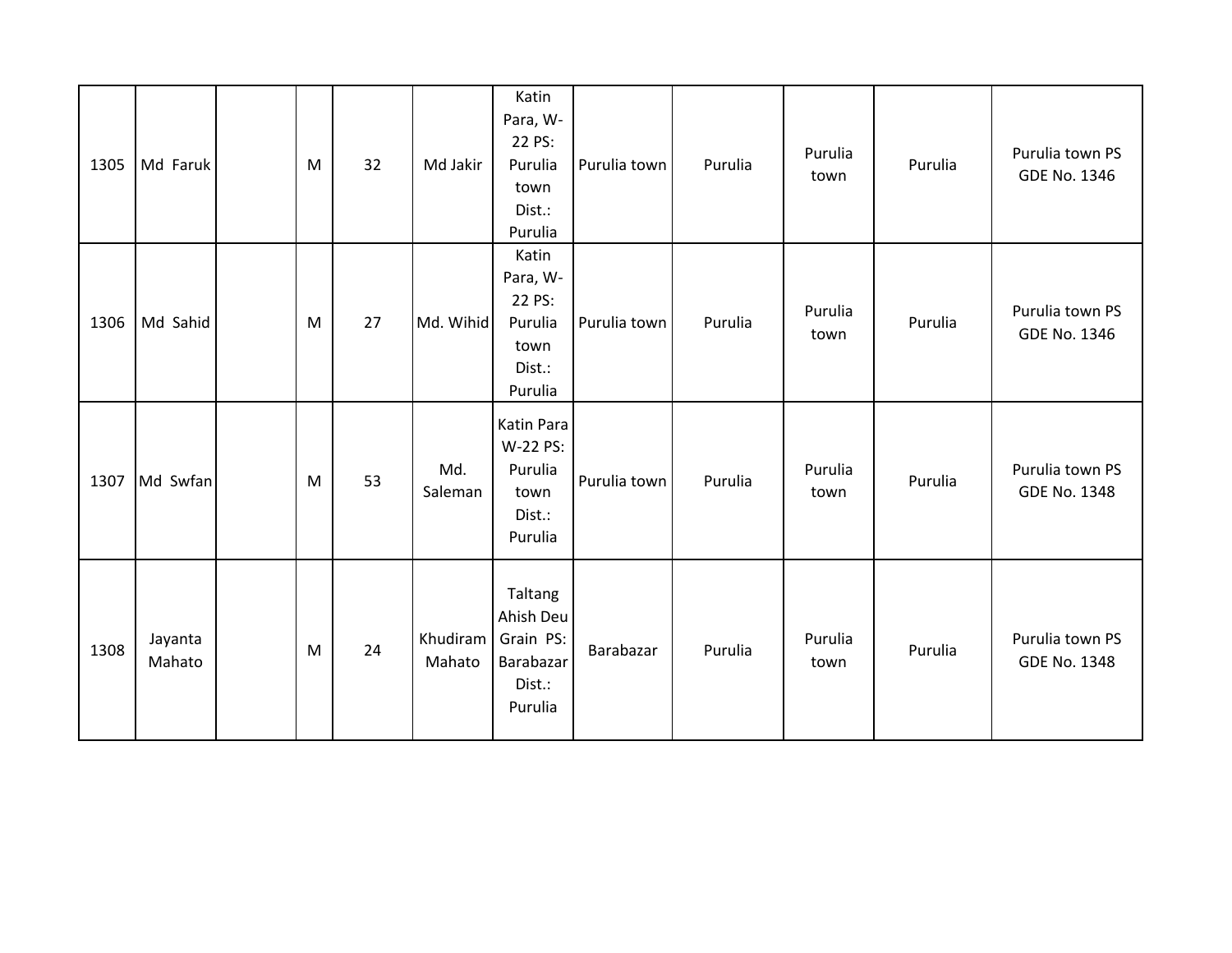| 1309 | Kunal<br>Rewani     | M | 23 | Ranjan<br>Rewani   | Huchukpa<br>ra School,<br>Bachan<br>Lane, W-<br>05 PS:<br>Purulia<br>town<br>Dist.:<br>Purulia | Purulia town             | Purulia  | Purulia<br>town | Purulia | Purulia town PS<br><b>GDE No. 1348</b> |
|------|---------------------|---|----|--------------------|------------------------------------------------------------------------------------------------|--------------------------|----------|-----------------|---------|----------------------------------------|
| 1310 | Biplab<br>Bauri     | M | 22 | Nepal<br>Bauri     | Telkalpara<br>Mahulghu<br>ta, W-11<br>town<br>Dist.:<br>Purulia                                | PS: Purulia Purulia town | Purulia  | Purulia<br>town | Purulia | Purulia town PS<br><b>GDE No. 1348</b> |
| 1311 | Nripen<br>Mondal    |   | 51 | Asutosh<br>Mondal  | <b>BCW Bus</b><br>stand                                                                        |                          | Basirhat | Santaldih       | Purulia | Santaldih PS GDE<br>No. 325            |
| 1312 | Subhas<br>Paramanik | M | 46 | Adhir<br>Paramanik | Dumurdih                                                                                       |                          | Basirhat | Santaldih       | Purulia | Santaldih PS GDE<br>No. 829            |
| 1313 | Sanu<br>Mahato      | M | 22 | Jayanta<br>Mahato  | Manguria<br>PS: Tamna<br>Dist.:<br>Purulia                                                     | Tamna                    | Purulia  | Tamna           | Purulia | Tamna PS GDE No.<br>892                |
| 1314 | Dilip<br>Mahato     | M | 30 | Uttam<br>Mahato    | Manguria<br>PS: Tamna<br>Dist.:<br>Purulia                                                     | Tamna                    | Purulia  | Tamna           | Purulia | Tamna PS GDE No.<br>892                |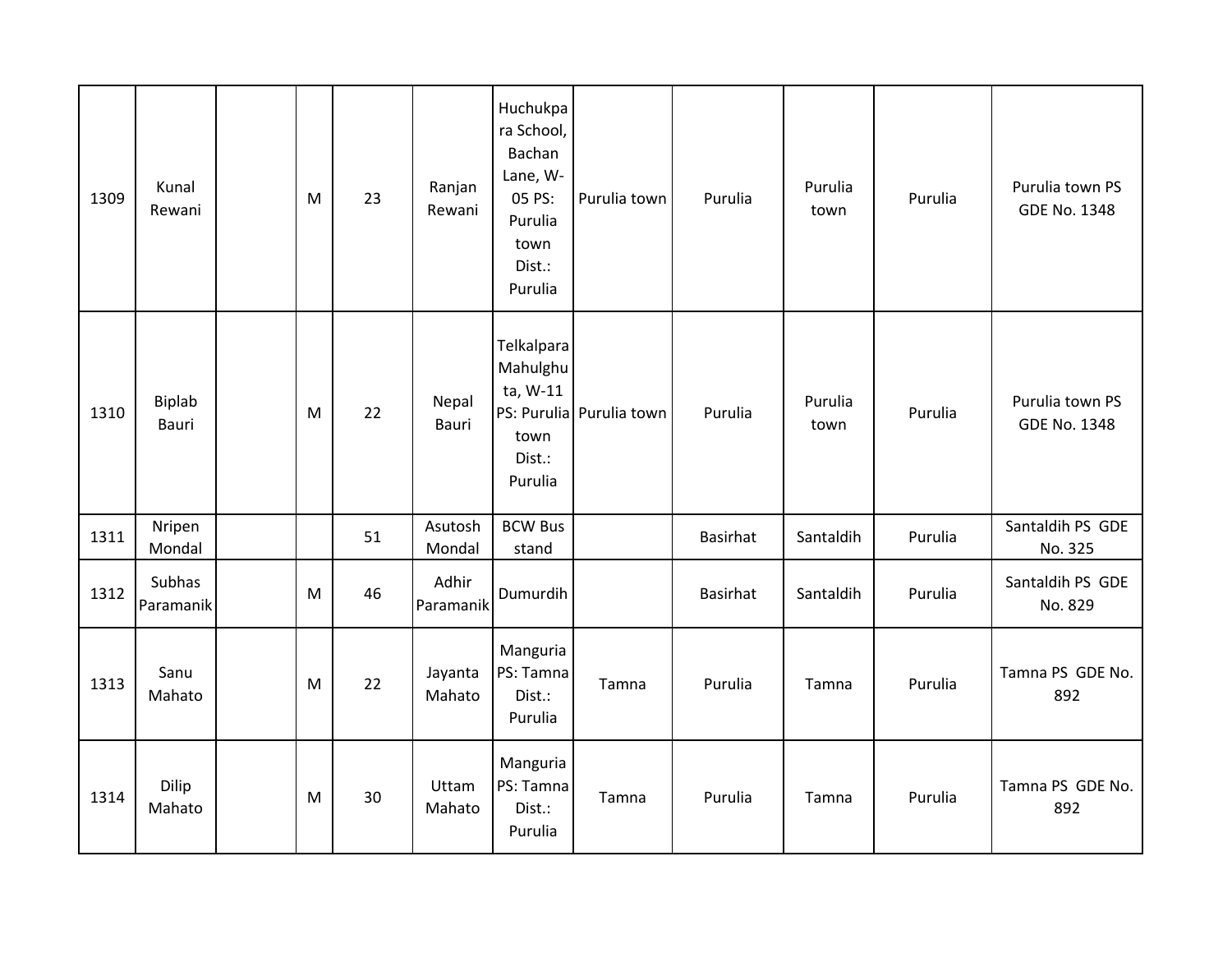| 1315 | Santanu<br>Mahato | M | 41 | Tanuram<br>Mahato    | Manguria<br>PS: Tamna<br>Dist.:<br>Purulia          | Tamna | Purulia  | Tamna    | Purulia                    | Tamna PS GDE No.<br>892    |
|------|-------------------|---|----|----------------------|-----------------------------------------------------|-------|----------|----------|----------------------------|----------------------------|
| 1316 | Sanat<br>Mudi     | M | 33 | Sunil Mudi           | Matkumdi<br>h PS:<br>Tamna<br>Dist.:<br>Purulia     | Tamna | Purulia  | Tamna    | Purulia                    | Tamna PS GDE No.<br>892    |
| 1317 | Prakash<br>Mudi   | M | 32 | Vrigu<br>Mudi        | Matkumdi<br>h PS:<br>Tamna<br>Dist.:<br>Purulia     | Tamna | Purulia  | Tamna    | Purulia                    | Tamna PS GDE No.<br>892    |
| 1318 | Jagat<br>Mudi     | M | 44 | Padmaloc<br>han Mudi | Matkumdi<br>h PS:<br>Tamna<br>Dist.:<br>Purulia     | Tamna | Purulia  | Tamna    | Purulia                    | Tamna PS GDE No.<br>892    |
| 1319 | Manik<br>Mudi     | M | 39 | Palash<br>Mudi       | Karamara<br>PS: Tamna<br>Dist.:<br>Purulia          | Tamna | Purulia  | Tamna    | Purulia                    | Tamna PS GDE No.<br>892    |
| 1320 | Falguni<br>Mudi   | M | 28 | Mudi                 | Karamara<br>Nabyendu PS: Tamna<br>Dist.:<br>Purulia | Tamna | Purulia  | Tamna    | Purulia                    | Tamna PS GDE No.<br>892    |
| 1321 | Parimal<br>Barman |   |    | Bachan<br>Barman     |                                                     |       | Basirhat | Hemtabad | Raiganj Police<br>District | Hemtabad PS GDE<br>No. 841 |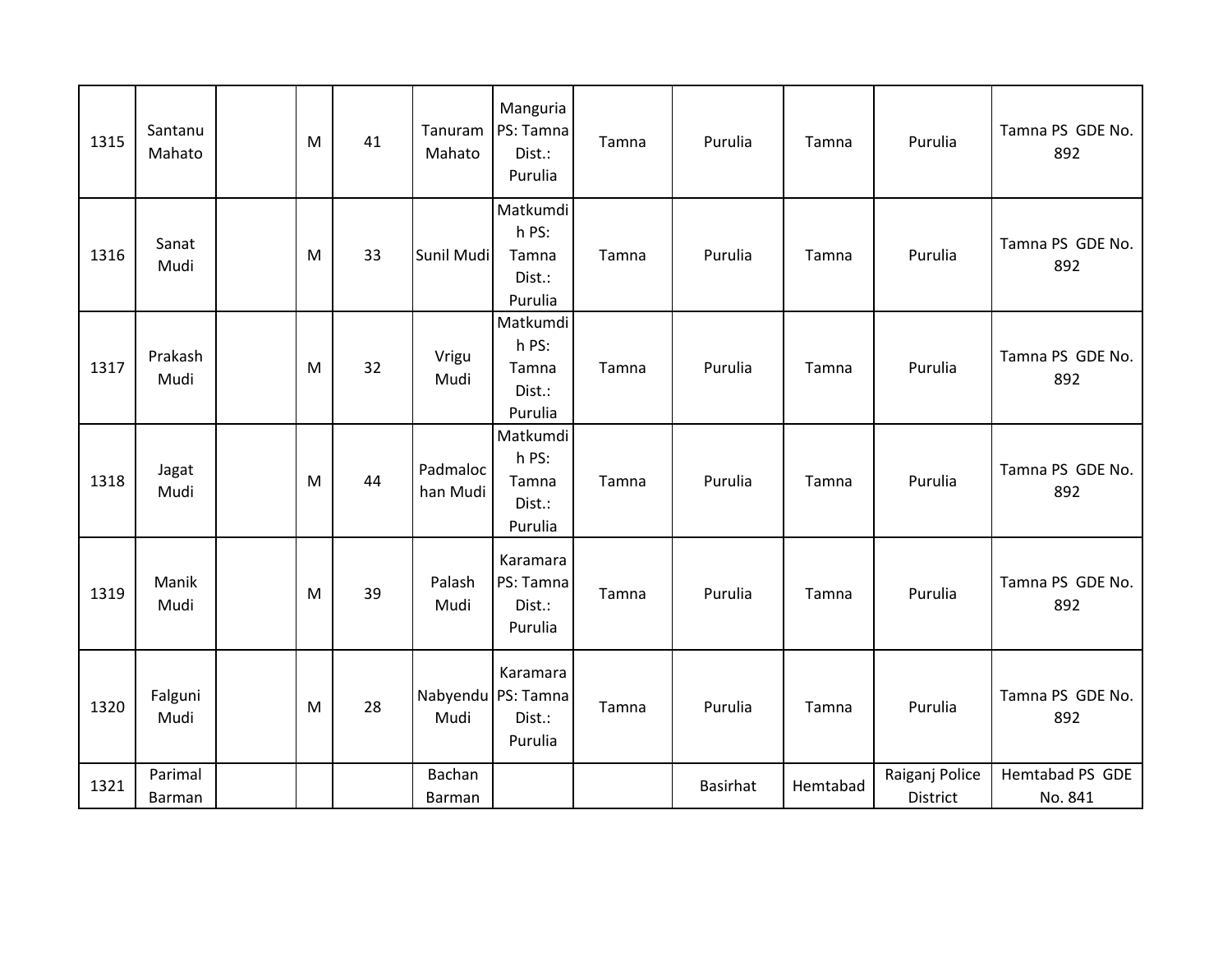| 1322 | Dhirendra<br>Nath<br>Barman |   |    | Lt<br>Kedarnath<br>Barman |                                                                                        |            | Basirhat                          | Hemtabad   | Raiganj Police<br>District        | Hemtabad PS GDE<br>No. 841   |
|------|-----------------------------|---|----|---------------------------|----------------------------------------------------------------------------------------|------------|-----------------------------------|------------|-----------------------------------|------------------------------|
| 1323 | Ganesh<br><b>Barman</b>     | M | 28 | Gopal<br>Barman           | Ratan PS:<br>Kaliaganj<br>Dist.:<br>Raiganj<br>Police<br>District                      | Kaliaganj  | Raiganj Police<br><b>District</b> | Kaliaganj  | Raiganj Police<br>District        | Kaliaganj PS GDE<br>No. 28   |
| 1324 | Rinku Das                   | M | 31 | Lt.<br>Haripada<br>Das    | Milanpara<br>PS:<br>Kaliaganj<br>Dist.:<br>Raiganj<br>Police<br>District               | Kaliaganj  | Raiganj Police<br><b>District</b> | Kaliaganj  | Raiganj Police<br><b>District</b> | Kaliaganj PS GDE<br>No. 917  |
| 1325 | Bikash<br>Roy               | M |    | Lt.<br>Mirapada<br>Roy    | Karandighi<br>Hatkhola<br>PS:<br>Karandighi<br>Dist.:<br>Raiganj<br>Police<br>District | Karandighi | Raiganj Police<br><b>District</b> | Karandighi | Raiganj Police<br><b>District</b> | Karandighi PS GDE<br>No. 862 |
| 1326 | Ram<br>Singha               | M | 35 | Jadu<br>Singha            | Milon<br>Para PS:<br>Raigunje<br>Dist.:<br>Raiganj<br>Police<br>District               | Raigunje   | Raiganj Police<br><b>District</b> | Karandighi | Raiganj Police<br><b>District</b> | Karandighi PS GDE<br>No. 862 |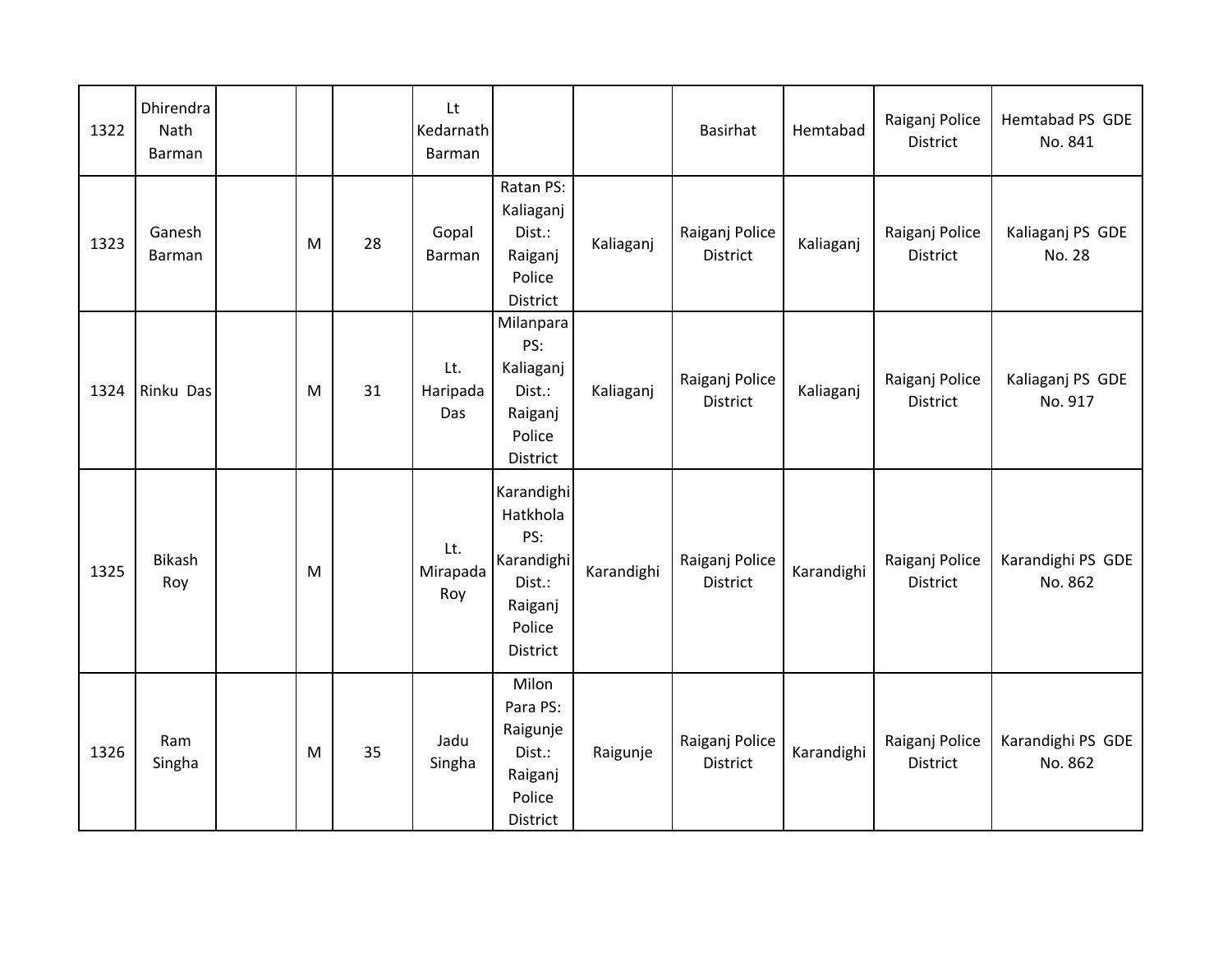| 1327 | Shibu Roy               | M | 35 | Ramprasa<br>d Roy | Kolanipara<br>PS:<br>Raigunje<br>Dist.:<br>Raiganj<br>Police<br>District | Raigunje | Raiganj Police<br><b>District</b> | Karandighi | Raiganj Police<br><b>District</b> | Karandighi PS GDE<br>No. 862 |
|------|-------------------------|---|----|-------------------|--------------------------------------------------------------------------|----------|-----------------------------------|------------|-----------------------------------|------------------------------|
| 1328 | Joshna<br>Khatun        | F | 30 | Guljar<br>Hossain | Tenohari<br>PS:<br>Raigunje<br>Dist.:<br>Raiganj<br>Police<br>District   | Raigunje | Raiganj Police<br><b>District</b> | Raigunje   | Raiganj Police<br><b>District</b> | Raigunje PS GDE<br>No. 1232  |
| 1329 | Srikrishna<br>Sarkar    | M | 22 | Sanjit<br>Sarkar  | Barobarua<br>PS:<br>Raigunje<br>Dist.:<br>Raiganj<br>Police<br>District  | Raigunje | Raiganj Police<br><b>District</b> | Raigunje   | Raiganj Police<br><b>District</b> | Raigunje PS GDE<br>No. 1232  |
| 1330 | <b>Biswanath</b><br>Roy | M | 20 | Nimai Roy         | Bogram<br>PS:<br>Raigunje<br>Dist.:<br>Raiganj<br>Police<br>District     | Raigunje | Raiganj Police<br><b>District</b> | Raigunje   | Raiganj Police<br><b>District</b> | Raigunje PS GDE<br>No. 1232  |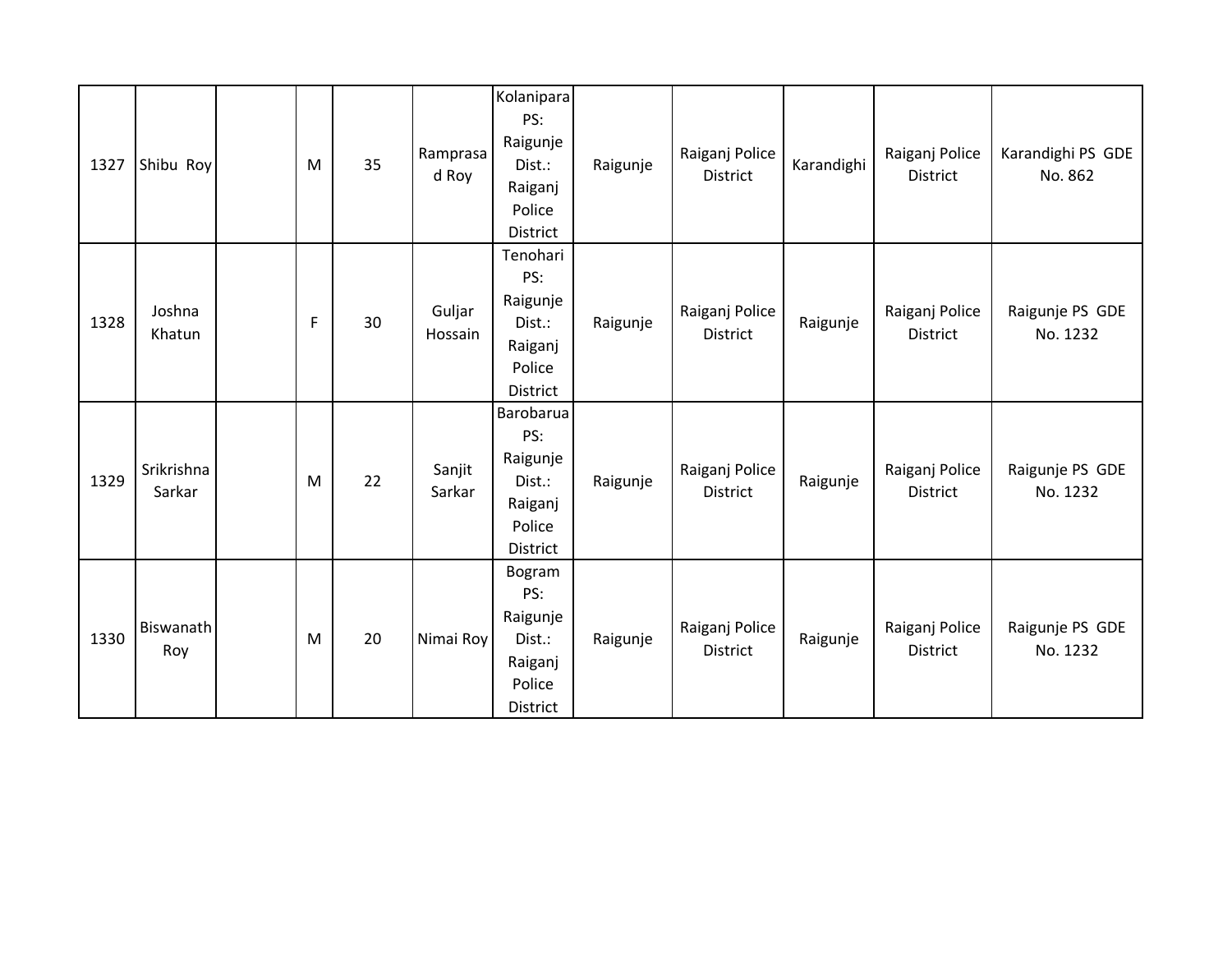| 1331 | Guljar<br>Hossain      | M | 35 | Lt.<br>Mokbul<br>Hossain   | Tenohari<br>PS:<br>Raigunje<br>Dist.:<br>Raiganj<br>Police<br>District                     | Raigunje | Raiganj Police<br>District                   | Raigunje           | Raiganj Police<br><b>District</b> | Raigunje PS GDE<br>No. 1232              |
|------|------------------------|---|----|----------------------------|--------------------------------------------------------------------------------------------|----------|----------------------------------------------|--------------------|-----------------------------------|------------------------------------------|
| 1332 | Abdul<br>Alim          | M | 33 | Lt.<br>Mokbul<br>Hossain   | Tenohari<br>PS:<br>Raigunje<br>Dist.:<br>Raiganj<br>Police<br>District                     | Raigunje | Raiganj Police<br>District                   | Raigunje           | Raiganj Police<br><b>District</b> | Raigunje PS GDE<br>No. 1232              |
| 1333 | Punam<br>Paswan        | F | 30 | Pappu<br>Paswan            | Purani<br>Bazar PS:<br>Jagaddal<br>Dist.:<br>Barrackpo<br>re Police<br>Commissi<br>onerate | Jagaddal | Barrackpore<br>Police<br>Commissioner<br>ate | Dumdum<br>g.r.p.s. | Sealdah G.R.P.                    | Dumdum g.r.p.s. PS<br><b>GDE No. 850</b> |
| 1334 | Sanju<br>Chowdhur<br>y | F | 35 | Raj Kumar<br>Chowdhur<br>y | Purani<br>Bazar PS:<br>Jagaddal<br>Dist.:<br>Barrackpo<br>re Police<br>Commissi<br>onerate | Jagaddal | Barrackpore<br>Police<br>Commissioner<br>ate | Dumdum<br>g.r.p.s. | Sealdah G.R.P.                    | Dumdum g.r.p.s. PS<br><b>GDE No. 850</b> |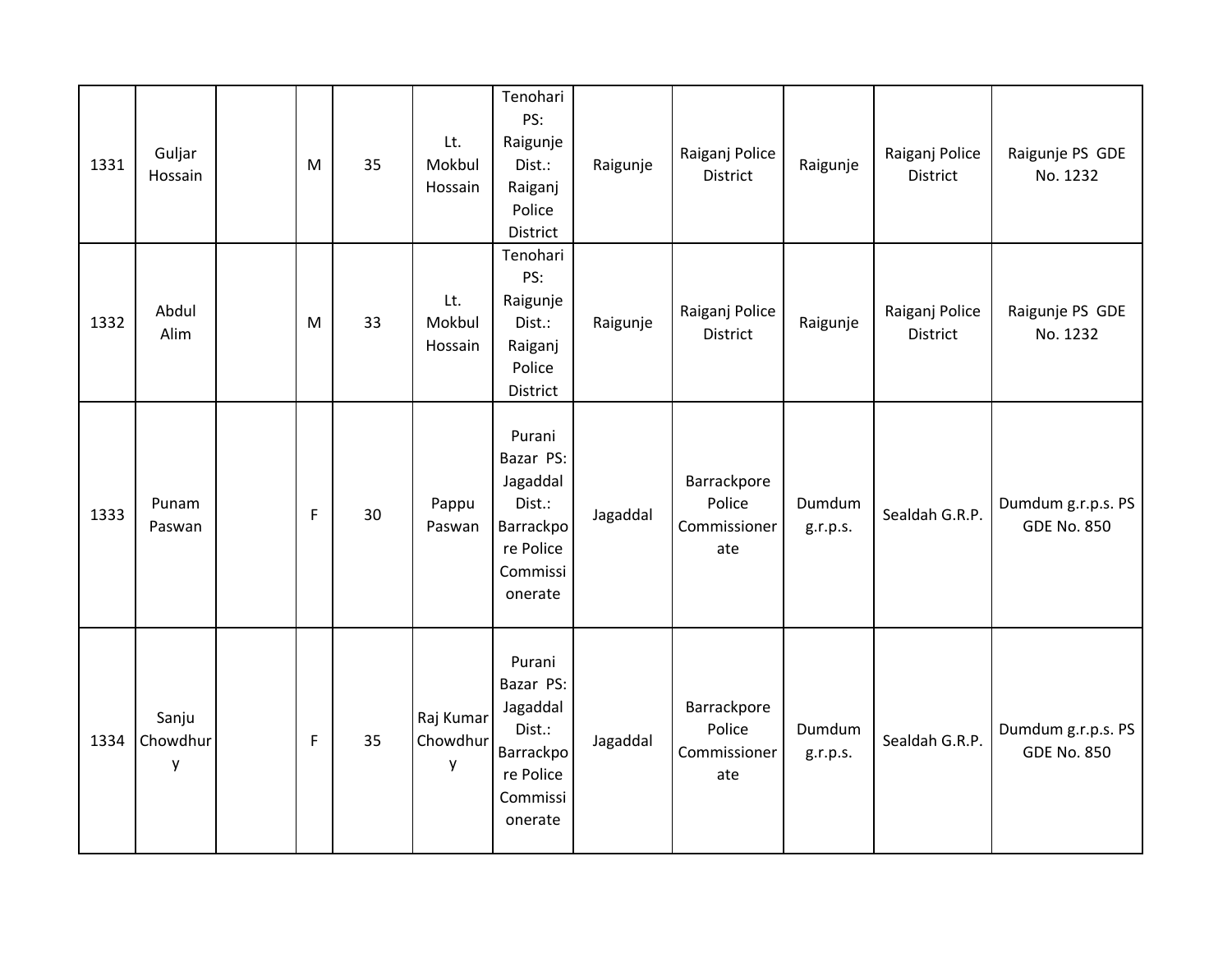| 1335 | Putul<br>Devi      | F | 40 | Rajesh<br>Shaw       | Ramnagar<br>Colony PS:<br>Bhatpara<br>Dist.:<br><b>Barrackpo</b><br>re Police<br>Commissi<br>onerate | Bhatpara    | Barrackpore<br>Police<br>Commissioner<br>ate | Dumdum<br>g.r.p.s.    | Sealdah G.R.P. | Dumdum g.r.p.s. PS<br><b>GDE No. 850</b>    |
|------|--------------------|---|----|----------------------|------------------------------------------------------------------------------------------------------|-------------|----------------------------------------------|-----------------------|----------------|---------------------------------------------|
| 1336 | Abdul<br>Alim Khan | M | 40 | Aradali<br>Khan      | Nabagram<br>PS:<br>Baruipur<br>Dist.:<br>Baruipur<br>Police<br>District                              | Baruipur    | <b>Baruipur Police</b><br><b>District</b>    | Jadavpore<br>g.r.p.s. | Sealdah G.R.P. | Jadavpore g.r.p.s. PS<br><b>GDE No. 668</b> |
| 1337 | Sudip<br>Samanta   | M | 21 | Shambhu<br>Samanta   | Mathurap<br>ur PS:<br>Raidighi<br>Dist.:<br>Sundarba<br>n Police<br>District                         | Raidighi    | Sundarban<br><b>Police District</b>          | Jadavpore<br>g.r.p.s. | Sealdah G.R.P. | Jadavpore g.r.p.s. PS<br><b>GDE No. 668</b> |
| 1338 | Sudip<br>Karmakar  | M | 35 | Lt Jalua<br>Karmakar | Garfa<br>12/B Chak<br>Avenu PS:<br>Survey<br>park Dist.:<br>Kolkata                                  | Survey park | Kolkata                                      | Jadavpore<br>g.r.p.s. | Sealdah G.R.P. | Jadavpore g.r.p.s. PS<br><b>GDE No. 668</b> |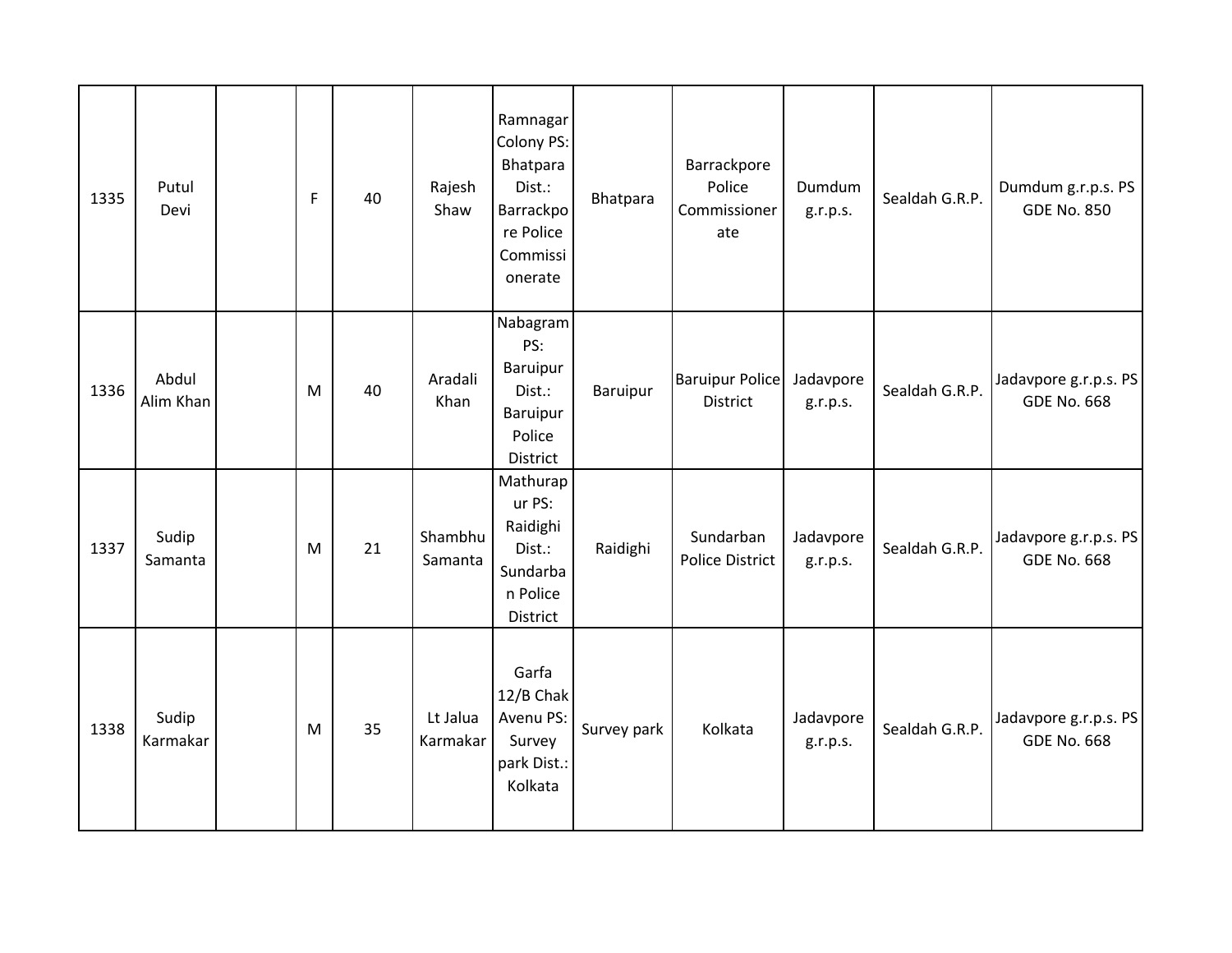| 1339 | Suraj<br>Poddar   | M | 25 | Munna<br>Poddar            | Rangabhit<br>a PS:<br>Gajole<br>Dist.:<br>Malda                                    | Gajole      | Malda                                  | Krishnanag<br>ar g.r.p.s. | Sealdah G.R.P. | Krishnanagar g.r.p.s.<br>PS GDE No. 689    |
|------|-------------------|---|----|----------------------------|------------------------------------------------------------------------------------|-------------|----------------------------------------|---------------------------|----------------|--------------------------------------------|
| 1340 | Abhijit<br>Sarkar | M | 26 | Arun<br>Sarkar             | Banshi<br>Nagar PS:<br>Hanskhli<br>Dist.:<br>Ranaghat<br>Police<br>District        | Hanskhli    | Ranaghat<br><b>Police District</b>     | Ranaghat<br>g.r.p.s.      | Sealdah G.R.P. | Ranaghat g.r.p.s. PS<br><b>GDE No. 875</b> |
| 1341 | Sahid<br>Mondal   | M | 30 | Sakul<br>Hossain<br>Mondal | Duttafulia<br>PS:<br>Dhantala<br>Dist.:<br>Ranaghat<br>Police<br>District          | Dhantala    | Ranaghat<br><b>Police District</b>     | Ranaghat<br>g.r.p.s.      | Sealdah G.R.P. | Ranaghat g.r.p.s. PS<br><b>GDE No. 875</b> |
| 1342 | Prosanta<br>Ghosh | M | 35 | Rravas<br>Ghosh            | Gopra<br>Godi PS:<br>Krishnaga<br>nj Dist.:<br>Krishnana<br>gar Police<br>District | Krishnaganj | Krishnanagar<br><b>Police District</b> | Ranaghat<br>g.r.p.s.      | Sealdah G.R.P. | Ranaghat g.r.p.s. PS<br><b>GDE No. 875</b> |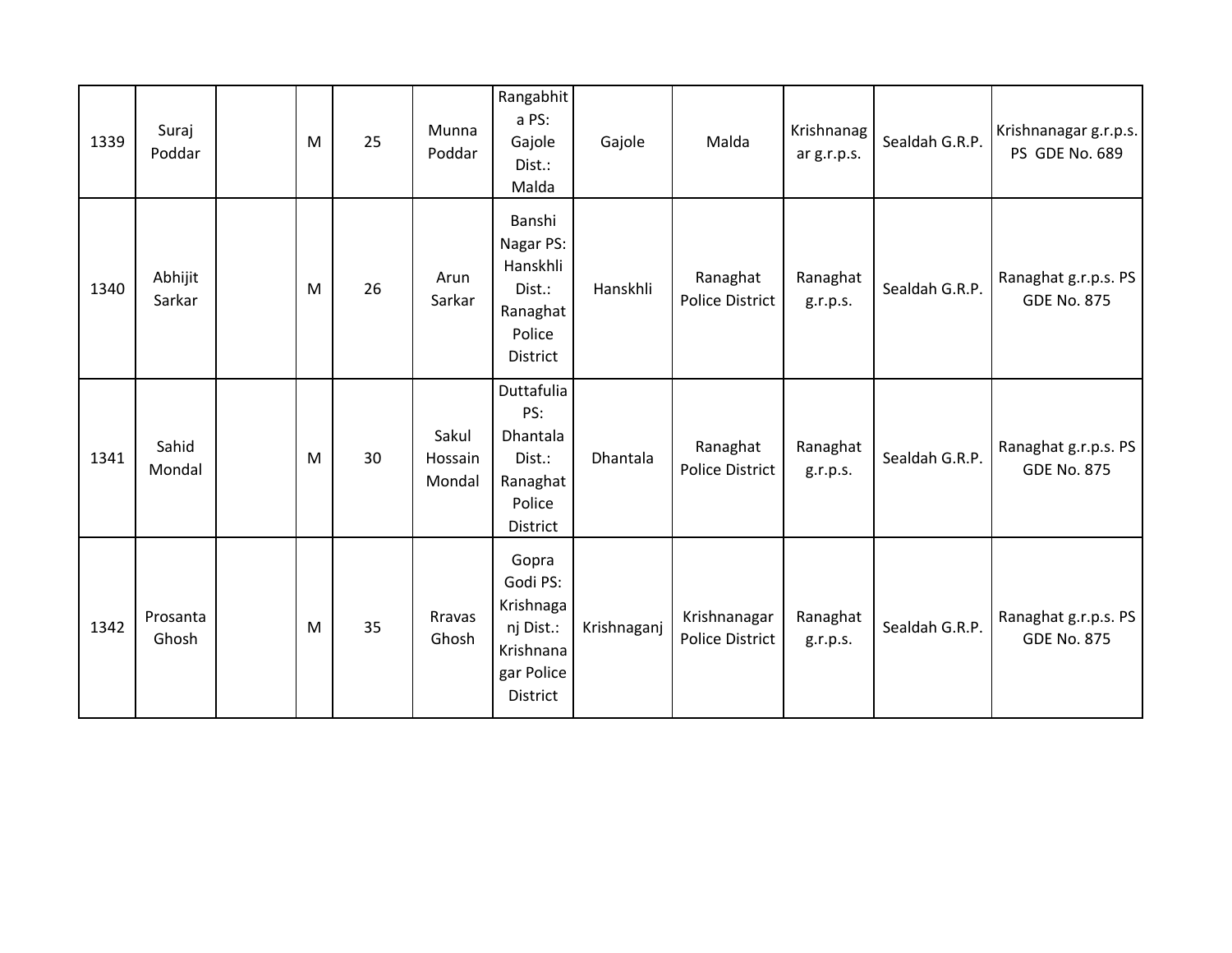| 1343 | Astam<br>Ghosh            | M | 42 | Ranjit<br>Ghosh        | Simbag<br>PS:<br>Krishnaga<br>nj Dist.:<br>Krishnana<br>gar Police<br>District | Krishnaganj | Krishnanagar<br><b>Police District</b> | Ranaghat<br>g.r.p.s. | Sealdah G.R.P. | Ranaghat g.r.p.s. PS<br><b>GDE No. 875</b>                             |
|------|---------------------------|---|----|------------------------|--------------------------------------------------------------------------------|-------------|----------------------------------------|----------------------|----------------|------------------------------------------------------------------------|
| 1344 | Mantu<br>Mondal           | M | 38 | Sital<br>Mondal        | Matijhil,<br>Dum Dum<br>Dum Dum<br>Kol - 30                                    |             | Basirhat                               | Sealdah<br>g.r.p.s.  | Sealdah G.R.P. | Sealdah g.r.p.s. PS<br><b>GDE No. 1024</b>                             |
| 1345 | Krishna<br>Kumar<br>Sarma | M | 30 | Sri<br>Sarma           | Molla<br>Para<br>Ranjendra Rabindran<br>agar Kol -<br>66                       |             | <b>Basirhat</b>                        | Sealdah<br>g.r.p.s.  | Sealdah G.R.P. | Sealdah g.r.p.s. PS<br><b>GDE No. 1024</b>                             |
| 1346 | Swapan<br>Patra           | M | 48 | Lt. Subal<br>Ch. Patra | $1/H/19$ ,<br>Murari<br>Pukur<br>Road<br>Manicktal<br>a Kol - 67               |             | Basirhat                               | Sealdah<br>g.r.p.s.  | Sealdah G.R.P. | Sealdah g.r.p.s. PS<br>Outpost<br>Bidhannagar OP<br><b>GDE No. 372</b> |
| 1347 | Jitendra<br>Mallick       | M | 40 | Gopal<br>Mallick       | Balai<br>Sarkar<br>Lane,<br>Garulia<br>Municipali<br>ty<br>Noapara<br>No       |             | <b>Basirhat</b>                        | Sealdah<br>g.r.p.s.  | Sealdah G.R.P. | Sealdah g.r.p.s. PS<br>Outpost<br>Bidhannagar OP<br><b>GDE No. 372</b> |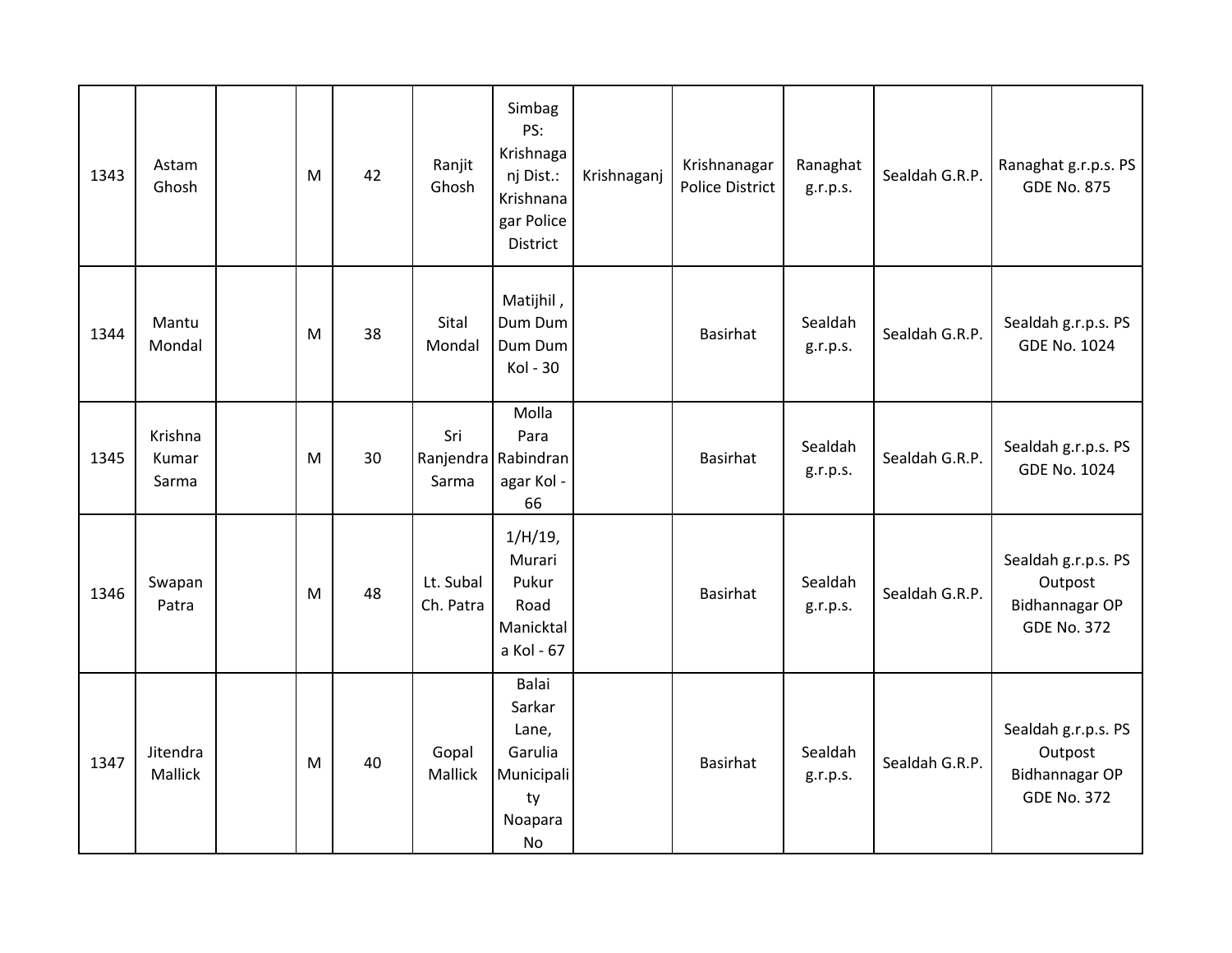| 1348 | Raju Shaw                          | M | 22 | Ramesh<br>Shaw     | Mahendra<br>Nagar Dha<br>Ghola<br>North 24<br>Pgs                                       |          | Basirhat                                  | Sealdah<br>g.r.p.s.  | Sealdah G.R.P. | Sealdah g.r.p.s. PS<br>Outpost<br>Bidhannagar OP<br><b>GDE No. 372</b> |
|------|------------------------------------|---|----|--------------------|-----------------------------------------------------------------------------------------|----------|-------------------------------------------|----------------------|----------------|------------------------------------------------------------------------|
| 1349 | Khokan<br>Gayen<br>Khokan<br>Gayen | M | 32 | Narayan<br>Gayen   | Dhosa PS:<br>Joynagar<br>Dist.:<br>Baruipur<br>Police<br>District                       | Joynagar | <b>Baruipur Police</b><br>District        | Sonarpur<br>g.r.p.s. | Sealdah G.R.P. | Sonarpur g.r.p.s. PS<br><b>GDE No. 891</b>                             |
| 1350 | Arabindu<br>Naskar                 | M | 45 | Harmohan<br>Naskar | Dhosa PS:<br>Joynagar<br>Dist.:<br>Baruipur<br>Police<br>District                       | Joynagar | <b>Baruipur Police</b><br><b>District</b> | Sonarpur<br>g.r.p.s. | Sealdah G.R.P. | Sonarpur g.r.p.s. PS<br><b>GDE No. 891</b>                             |
| 1351 | Abdul<br>Mannan<br><b>Sk</b>       | M | 36 | Alauddin<br>Sk     | Dholahat<br>Madarpar<br>a PS:<br>Dholahat<br>Dist.:<br>Sundarba<br>n Police<br>District | Dholahat | Sundarban<br><b>Police District</b>       | Sonarpur<br>g.r.p.s. | Sealdah G.R.P. | Sonarpur g.r.p.s. PS<br><b>GDE No. 891</b>                             |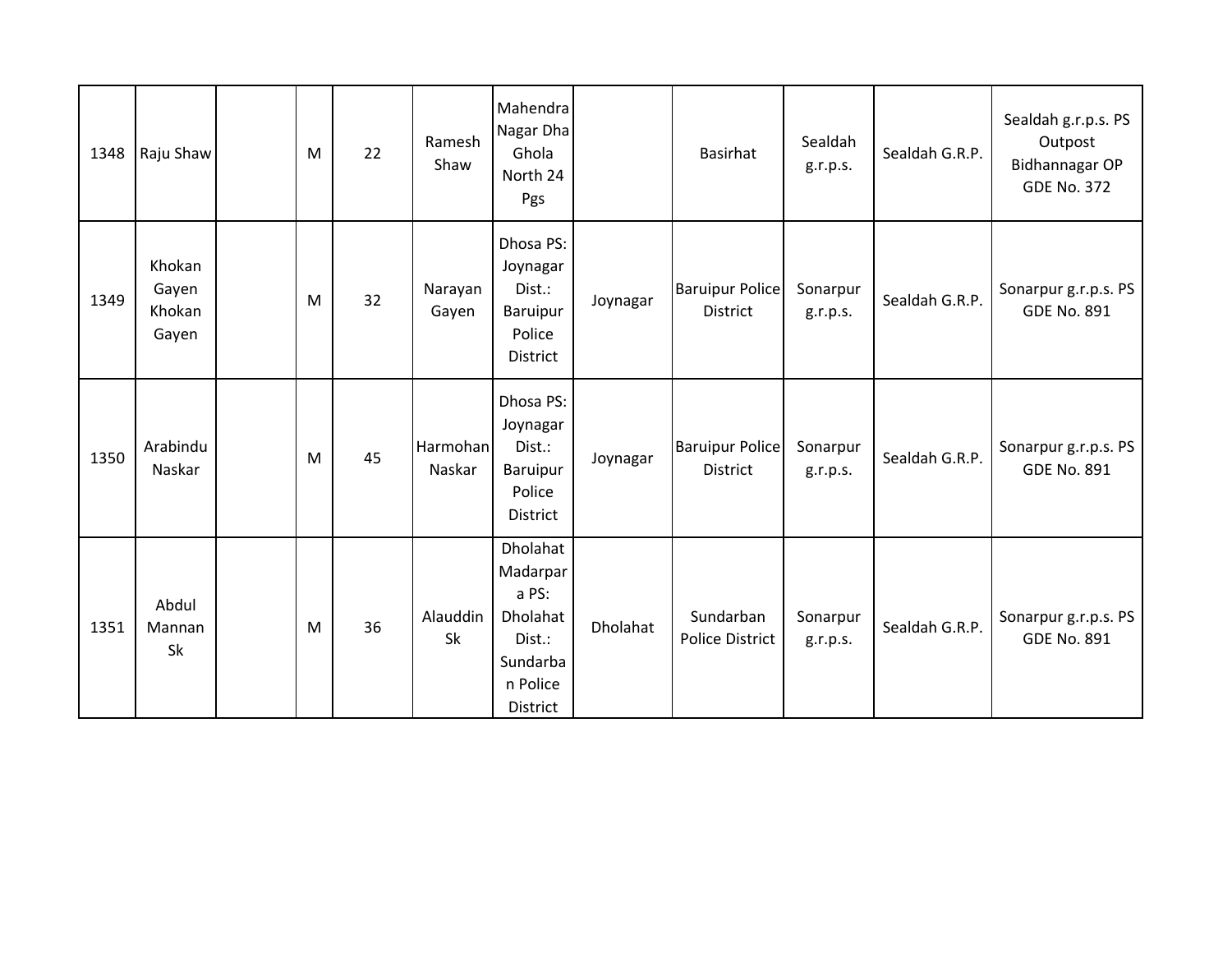| 1352 | Ramiz<br>Raja Molla | M | 28 | Kasem Ali<br>Molla           | Joyita<br>Maheshtal<br>a PS:<br>Maheshtal<br>a Dist.:<br>Diamond<br>Harbour<br>Police<br>District             | Maheshtala | Diamond<br>Harbour Police<br><b>District</b> | Sonarpur<br>g.r.p.s. | Sealdah G.R.P. | Sonarpur g.r.p.s. PS<br><b>GDE No. 891</b> |
|------|---------------------|---|----|------------------------------|---------------------------------------------------------------------------------------------------------------|------------|----------------------------------------------|----------------------|----------------|--------------------------------------------|
| 1353 | Sanjay<br>Ghosh     | M | 37 | Siddeswar<br>Ghosh           | Athghora<br>PS:<br>Baruipur<br>Dist.:<br>Baruipur<br>Police<br>District                                       | Baruipur   | <b>Baruipur Police</b><br>District           | Sonarpur<br>g.r.p.s. | Sealdah G.R.P. | Sonarpur g.r.p.s. PS<br><b>GDE No. 895</b> |
| 1354 | Prakash<br>Adhikary | M |    | Lt Nani<br>Gopal<br>Adhikary | Birati<br>Mahajyoti<br>nagar PS:<br>Airport<br>Dist.:<br><b>Bidhannag</b><br>ar Police<br>Commissi<br>onerate | Airport    | Bidhannagar<br>Police<br>Commissioner<br>ate | Sonarpur<br>g.r.p.s. | Sealdah G.R.P. | Sonarpur g.r.p.s. PS<br><b>GDE No. 291</b> |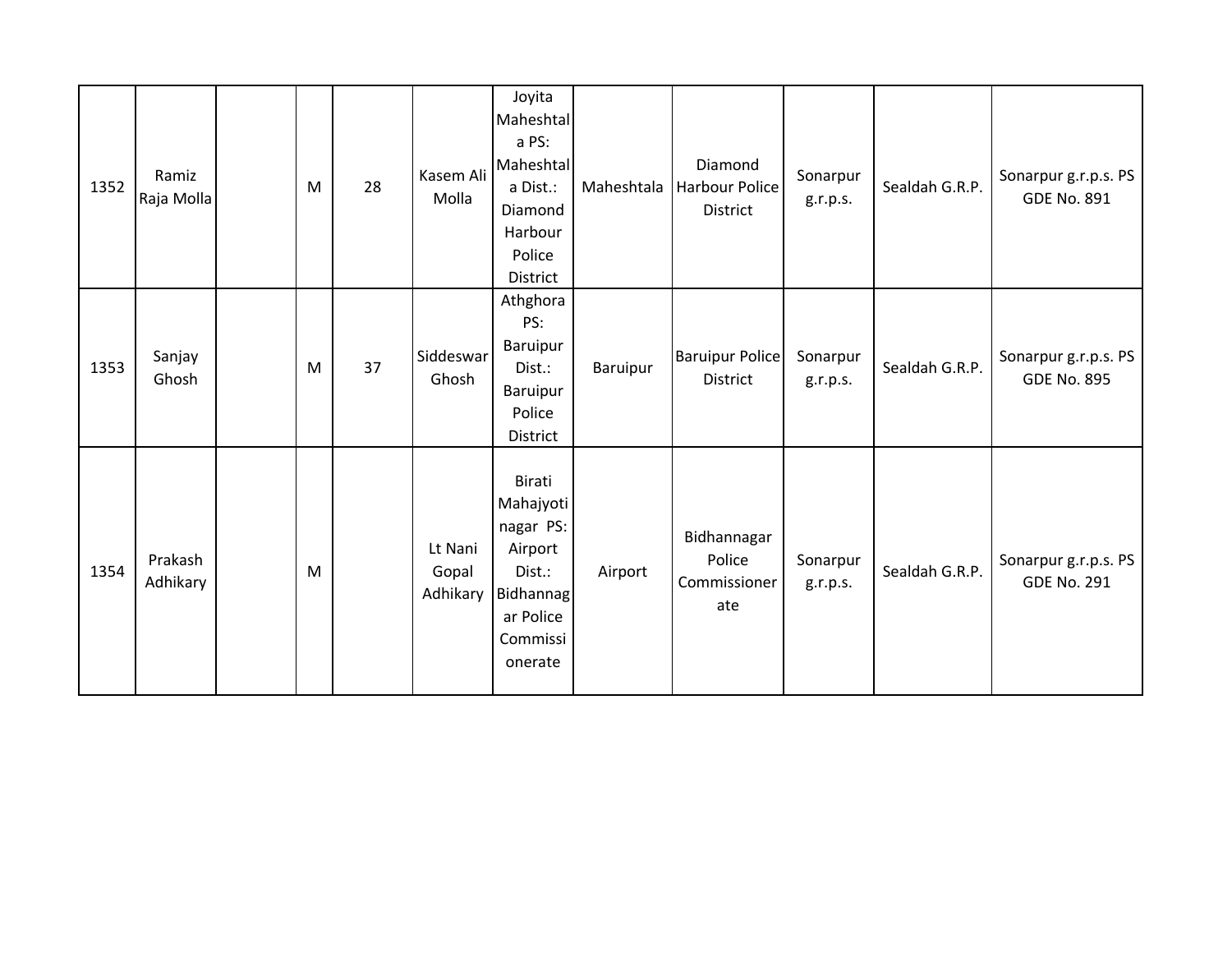| 1355 | Shyamal<br>Mondal | M | 45 | Lt Subhal<br>Mondal        | Vill<br>Khushpara<br>PO<br>Bhojerhat<br>PS:<br>Kolkata<br>leather<br>complex<br>Dist.:<br>Kolkata        | Kolkata<br>leather<br>complex | Kolkata                                | Sonarpur<br>g.r.p.s.                 | Sealdah G.R.P.                         | Sonarpur g.r.p.s. PS<br><b>GDE No. 291</b>    |
|------|-------------------|---|----|----------------------------|----------------------------------------------------------------------------------------------------------|-------------------------------|----------------------------------------|--------------------------------------|----------------------------------------|-----------------------------------------------|
| 1356 | Tapan<br>Sarkar   | M | 26 | Lt.<br>Dhanapati<br>Sarkar | Kadamtol<br>a PS:<br>Kaliachak<br>Dist.:<br>Malda                                                        | Kaliachak                     | Malda                                  | Malda<br>g.r.p.s.                    | SILIGURI G.R.P.                        | Malda g.r.p.s. PS<br><b>GDE No. 1263</b>      |
| 1357 | Chandan<br>Roy    | M | 44 | Manomoh<br>an Roy          | Of<br>Sadhrapar<br>a, P.O<br>Dudhnoi<br>P.S –<br>Dudhnoi,<br>Dist. G                                     |                               | Basirhat                               | <b>New</b><br>jalpaiguri<br>g.r.p.s. | SILIGURI G.R.P.                        | New jalpaiguri<br>g.r.p.s. PS GDE No.<br>1053 |
| 1358 | Ramyur<br>Roy     | M | 22 | Lt Kanta<br>Singh Roy      | Purbadha<br>ntala PS:<br><b>New</b><br>jalpaiguri<br>Dist.:<br>Siliguri<br>Police<br>Commissi<br>onerate | New<br>jalpaiguri             | Siliguri Police<br>Commissioner<br>ate | <b>New</b><br>jalpaiguri             | Siliguri Police<br>Commissionera<br>te | New jalpaiguri PS<br><b>GDE No. 997</b>       |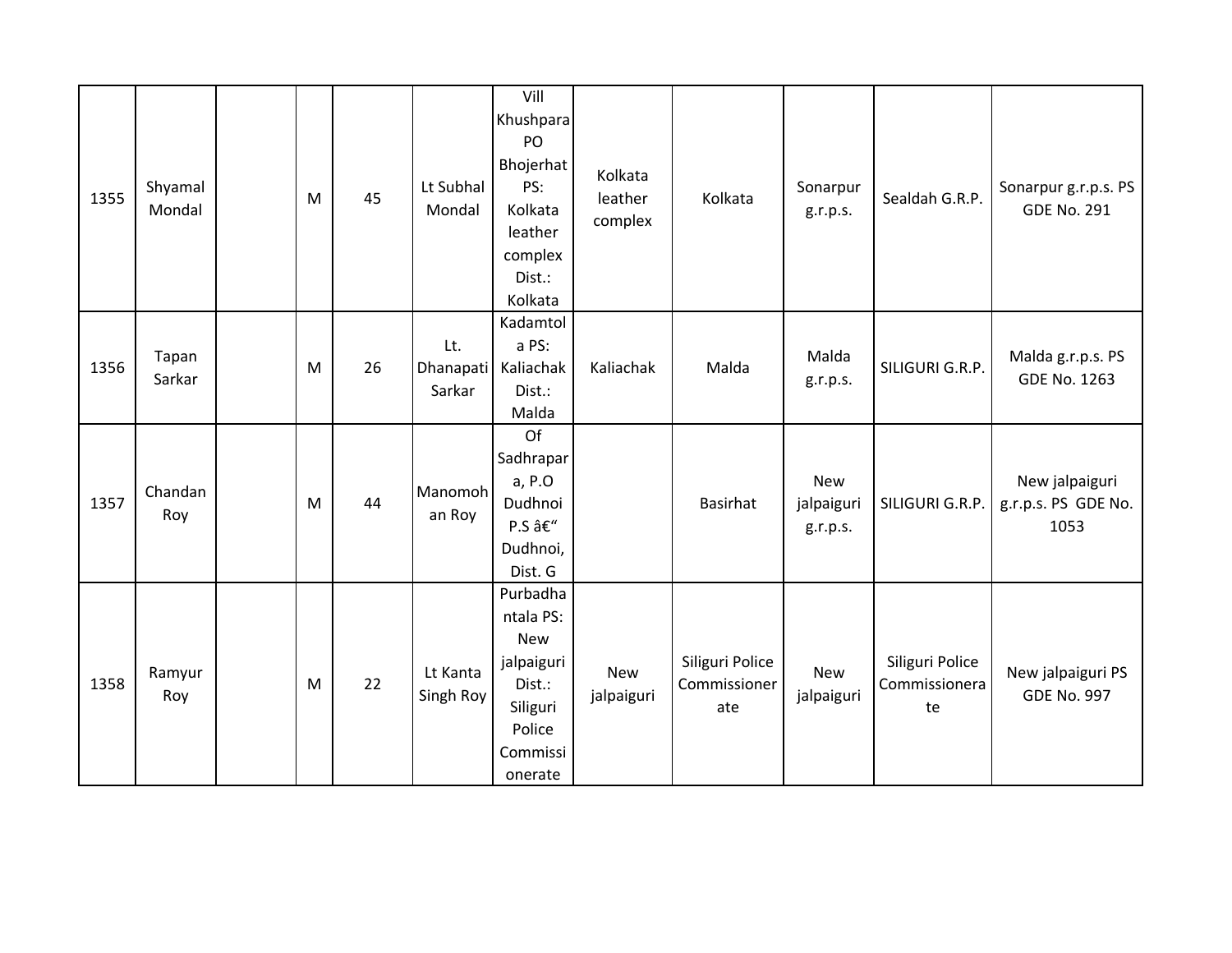| 1359 | Sambhu<br>Ghosh | M |    | Lt<br>Gobinda<br>Ch Ghosh  | Mahakal<br>Pally PS:<br>Siliguri<br>Dist.:<br>Siliguri<br>Police<br>Commissi<br>onerate                 | Siliguri                 | Siliguri Police<br>Commissioner<br>ate | <b>New</b><br>jalpaiguri | Siliguri Police<br>Commissionera<br>te | New jalpaiguri PS<br><b>GDE No. 961</b> |
|------|-----------------|---|----|----------------------------|---------------------------------------------------------------------------------------------------------|--------------------------|----------------------------------------|--------------------------|----------------------------------------|-----------------------------------------|
| 1360 | Sohan<br>Sahani |   | 34 | Ly Joy<br>Mondal<br>Sahani | Subhashp<br>ally PS:<br><b>New</b><br>jalpaiguri<br>Dist.:<br>Siliguri<br>Police<br>Commissi<br>onerate | <b>New</b><br>jalpaiguri | Siliguri Police<br>Commissioner<br>ate | <b>New</b><br>jalpaiguri | Siliguri Police<br>Commissionera<br>te | New jalpaiguri PS<br><b>GDE No. 986</b> |
| 1361 | Shyam<br>Das    | M | 45 | Jagadish<br>Das            | Jyotinagar<br>PS: New<br>jalpaiguri<br>Dist.:<br>Siliguri<br>Police<br>Commissi<br>onerate              | <b>New</b><br>jalpaiguri | Siliguri Police<br>Commissioner<br>ate | <b>New</b><br>jalpaiguri | Siliguri Police<br>Commissionera<br>te | New jalpaiguri PS<br><b>GDE No. 986</b> |